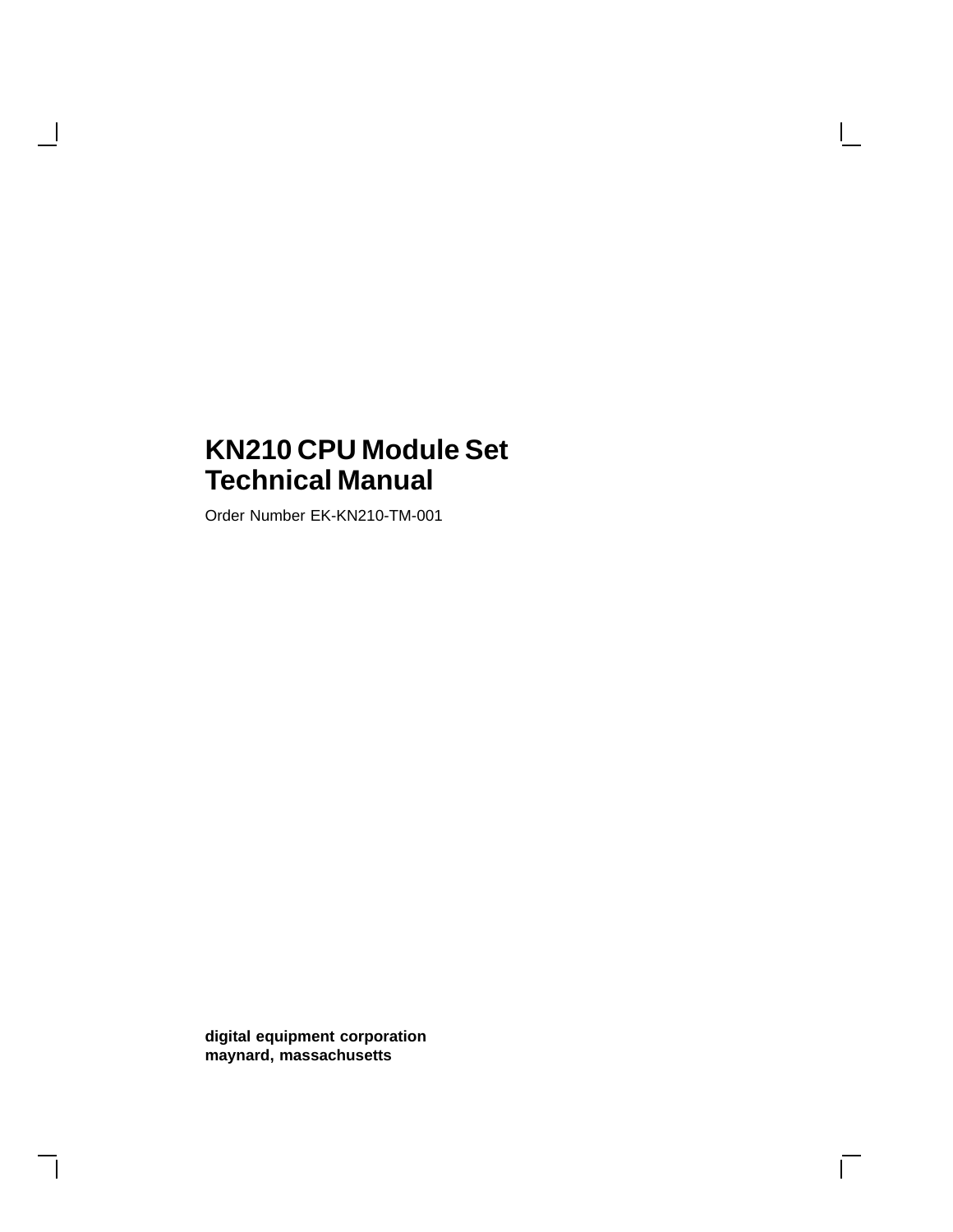#### **First Edition, June 1989**

The information in this document is subject to change without notice and should not be construed as a commitment by Digital Equipment Corporation. Digital Equipment Corporation assumes no responsibility for any errors that may appear in this document.

The software described in this document is furnished under a license and may be used or copied only in accordance with the terms of such license.

No responsibility is assumed for the use or reliability of software on equipment that is not supplied by Digital Equipment Corporation or its affiliated companies.

Copyright © by Digital Equipment Corporation 1989

All Rights Reserved. Printed in U.S.A.

| The following are trademarks of Digital Equipment Corporation: |               |                    |
|----------------------------------------------------------------|---------------|--------------------|
| <b>DEC</b>                                                     | MicroVAX 3400 | RT                 |
| <b>DEC</b> mate                                                | MicroVAX 3500 | ThinWire           |
| <b>DECUS</b>                                                   | MicroVAX 3600 | <b>UNIBUS</b>      |
| <b>DECwriter</b>                                               | <b>PDP</b>    | VAX                |
| <b>DIBOL</b>                                                   | P/OS          | <b>VAX</b> station |
| $LSI-11$                                                       | Professional  | VMS                |
| <b>MASSBUS</b>                                                 | Q-bus         | VТ                 |
| MicroPDP-11                                                    | $Q22$ -bus    | VT100              |
| MicroVAX                                                       | Rainbow       | Work Processor     |
| MicroVAX I                                                     | <b>RSTS</b>   |                    |
| MicroVAX II                                                    | RSX           | TM                 |

**FCC NOTICE:** The equipment described in this manual generates, uses, and may emit radio frequency energy. The equipment has been type tested and found to comply with the limits for a Class A computing device pursuant to Subpart J of Part 15 of FCC Rules, which are designed to provide reasonable protection against such radio frequency interference when operated in a commercial environment. Operation of this equipment in a residential area may cause interference, in which case the user at his own expense may be required to take measures to correct the interference.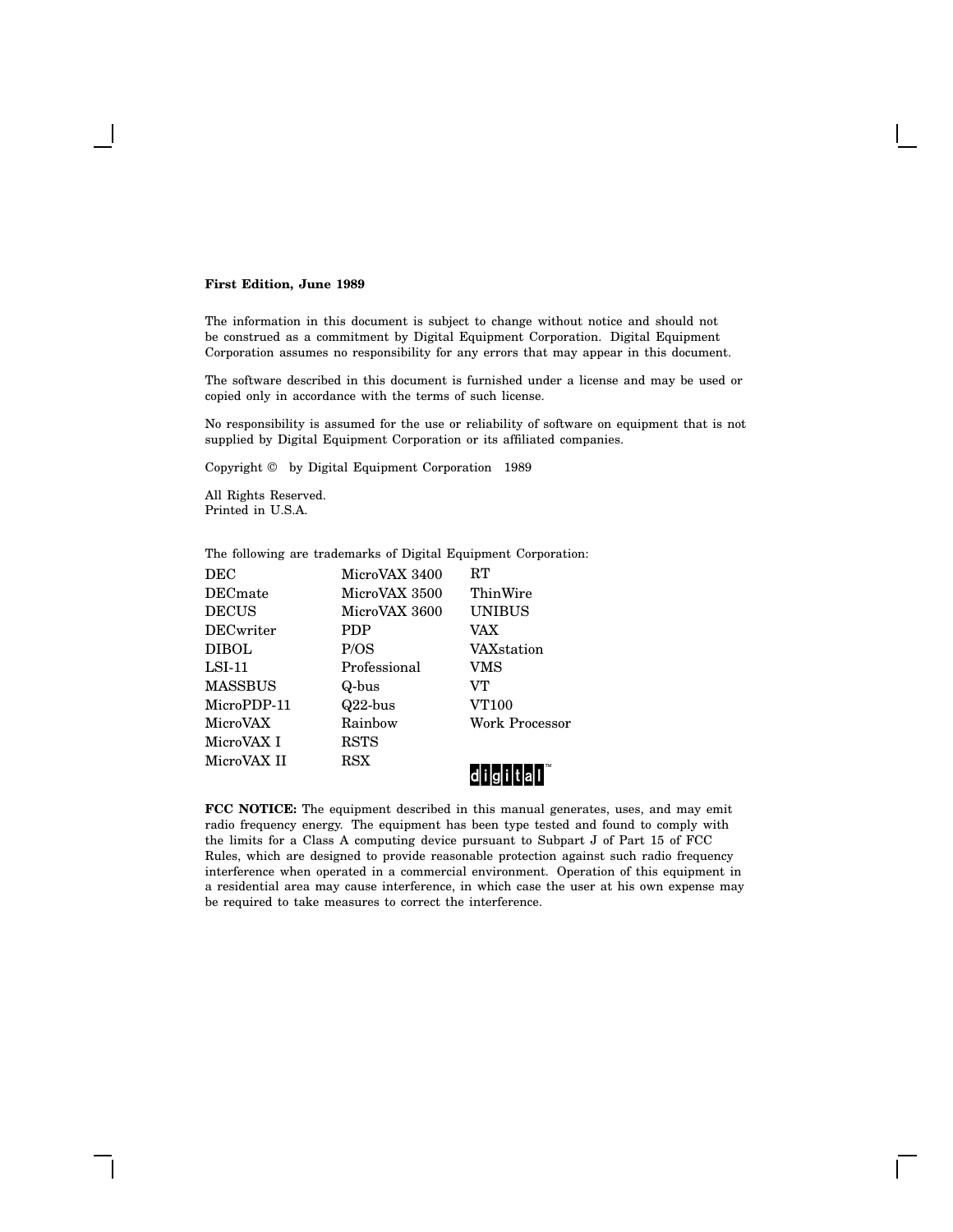# **Contents**

## **About This Manual** xxi

### **1 Overview**

 $\blacksquare$ 

 $\mathsf{l}$ 

| 1.1  |                            | $1 - 1$ |
|------|----------------------------|---------|
| 1.2  | R3000 RISC Processor       | $1 - 4$ |
| 1.3  | Floating-Point Accelerator | $1 - 5$ |
| 1.4  |                            | $1 - 5$ |
| 1.5  |                            | $1 - 5$ |
| 1.6  | Diagnostic Processor       | $1 - 5$ |
| 1.7  | MS650-BA Memory Modules    | $1 - 5$ |
| 1.8  | MS650-AA Memory Modules    | $1 - 6$ |
| 1.9  |                            | $1 - 6$ |
| 1.10 | Ethernet Interface         | $1 - 7$ |
| 1.11 |                            | $1 - 7$ |
| 1.12 |                            | $1 - 7$ |
| 1.13 |                            | $1 - 8$ |
| 1 14 |                            | $1 - 8$ |

# **2 Installation and Configuration**

|       | 2.2 Installing the KN210 CPU Module Set $\dots \dots \dots \dots$ 2-1 |  |
|-------|-----------------------------------------------------------------------|--|
|       |                                                                       |  |
|       |                                                                       |  |
|       |                                                                       |  |
| 2.4.2 |                                                                       |  |
| 2.4.3 |                                                                       |  |
|       |                                                                       |  |

 $\mathbf{L}$ 

iii

 $\overline{\Gamma}$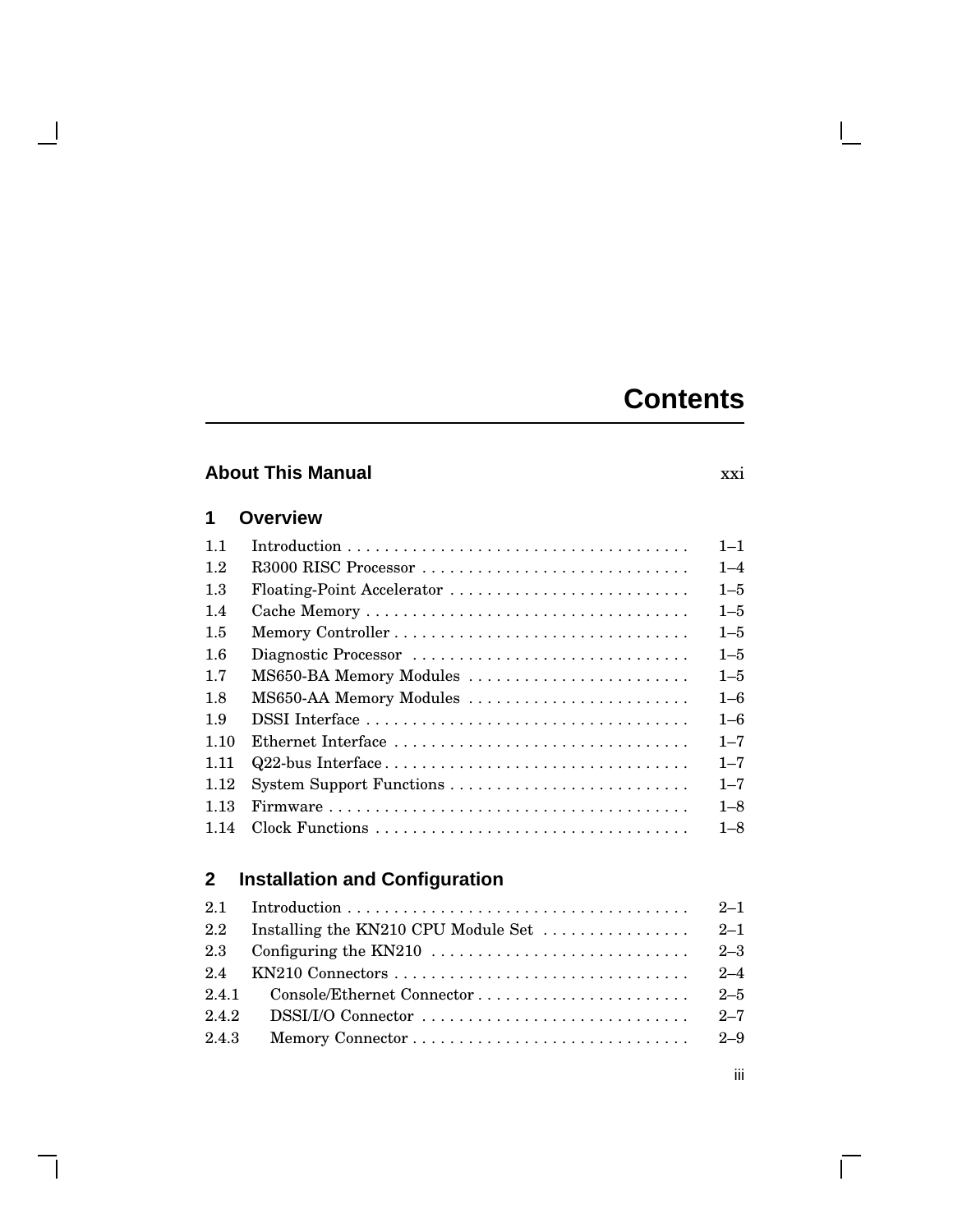|    | Contents |
|----|----------|
| 1V |          |
|    |          |

 $\blacksquare$ 

| H3602-SA CPU Cover Panel<br>2.5       | $2 - 11$ |
|---------------------------------------|----------|
| <b>Architecture</b><br>3              |          |
| R3000 RISC Processor<br>31            | $3 - 1$  |
| Processor Features<br>3.1.1           | $3 - 2$  |
| 3.1.1.1                               | $3 - 2$  |
| 3.1.1.2                               | $3 - 3$  |
| 3.1.2                                 | $3-6$    |
| 3.1.2.1                               | $3 - 6$  |
| 3.1.2.2                               | $3 - 6$  |
| Memory Management<br>3.1.3            | $3 - 6$  |
| Operating Modes<br>3.1.3.1            | $3 - 9$  |
| EntryHi and FutryLe Registers<br>2129 | $9 - Q$  |

 $\mathsf{I}$ 

 $\bar{\Gamma}$ 

| 3. L. L. L |                                         | 3–2      |
|------------|-----------------------------------------|----------|
| 3.1.1.2    |                                         | $3 - 3$  |
| 3.1.2      |                                         | $3 - 6$  |
| 3.1.2.1    |                                         | $3 - 6$  |
| 3.1.2.2    |                                         | $3 - 6$  |
| 3.1.3      | Memory Management                       | $3 - 6$  |
| 3.1.3.1    | Operating Modes                         | $3 - 9$  |
| 3.1.3.2    | EntryHi and EntryLo Registers           | $3 - 9$  |
| 3.1.3.3    |                                         | $3 - 11$ |
| 3.1.3.4    | Random Register                         | $3 - 11$ |
| 3.1.4      | Exception Handling Registers            | $3 - 12$ |
| 3.1.4.1    |                                         | $3 - 12$ |
| 3.1.4.2    | Exception Program Counter               | $3 - 15$ |
| 3.1.4.3    | Status Register                         | $3 - 15$ |
| 3.1.4.4    |                                         | $3 - 16$ |
| 3.1.4.5    | Context Register                        | $3 - 16$ |
| 3.1.4.6    | Processor Revision Identifier Register  | $3 - 17$ |
| 3.1.4.7    | Interrupt Status Register               | $3 - 17$ |
| 3.1.4.8    | Vector Read Registers                   | $3 - 18$ |
| 3.1.5      |                                         | $3 - 21$ |
| 3.1.5.1    |                                         | $3 - 21$ |
| 3.1.5.2    |                                         | $3 - 21$ |
| 3.2        | Floating-Point Accelerator              | $3 - 22$ |
| 3.2.1      | Floating-Point Accelerator Instructions | $3 - 22$ |
| 3.3        |                                         | $3 - 23$ |
| 3.3.1      |                                         | $3 - 23$ |
| 3.3.2      |                                         | $3 - 23$ |
| 3.3.3      | Cache Swapping                          | $3 - 23$ |
| 3.3.4      | Cache Line Format                       | $3 - 23$ |
| 3.4        | Main Memory System                      | $3 - 24$ |
|            |                                         |          |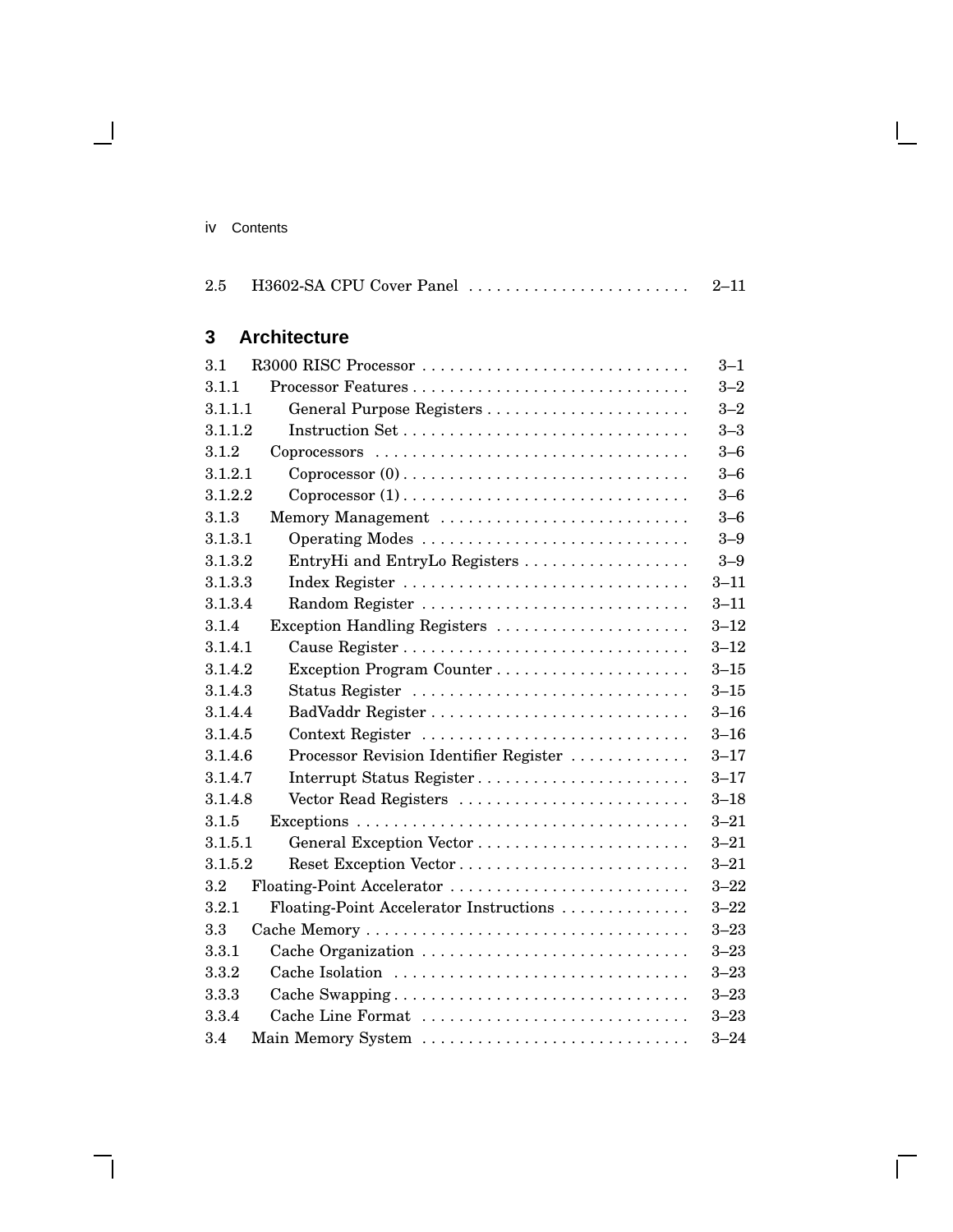#### Contents v

 $\mathbf{L}$ 

 $\overline{\Gamma}$ 

| 3.4.1   | Main Memory Organization                           | $3 - 27$ |
|---------|----------------------------------------------------|----------|
| 3.4.2   | Main Memory Addressing                             | $3 - 27$ |
| 3.4.3   | Main Memory Behavior on Writes                     | $3 - 28$ |
| 3.4.4   | Main Memory Error Status Register                  | $3 - 28$ |
| 3.4.5   | Main Memory Control and Diagnostic Status Register | $3 - 32$ |
| 3.4.6   | Main Memory Error Detection and Correction         | $3 - 34$ |
| 3.5     | Console Serial Line                                | $3 - 36$ |
| 3.5.1   |                                                    | $3 - 36$ |
| 3.5.1.1 | Console Receiver Control/Status Register           | $3 - 37$ |
| 3.5.1.2 | Console Receiver Data Buffer                       | $3 - 37$ |
| 3.5.1.3 | Console Transmitter Control/Status Register        | $3 - 39$ |
| 3.5.1.4 | Console Transmitter Data Buffer                    | $3 - 40$ |
| 3.5.2   | Break Response                                     | $3 - 41$ |
| 3.5.3   |                                                    | $3 - 41$ |
| 3.5.4   | Console Interrupt Specifications                   | $3 - 42$ |
| 3.6     | Time-of-Year Clock and Timers                      | $3 - 42$ |
| 3.6.1   | R3000 Interval Timer Register                      | $3 - 42$ |
| 3.6.2   |                                                    | $3 - 43$ |
| 3.6.3   |                                                    | $3 - 44$ |
| 3.6.4   | Programmable Timers                                | $3 - 45$ |
| 3.6.4.1 | Timer Control Registers                            | $3 - 45$ |
| 3.6.4.2 | Timer Interval Registers                           | $3 - 47$ |
| 3.6.4.3 | Timer Next Interval Registers                      | $3 - 48$ |
| 3.6.4.4 | Timer Interrupt Vector Registers                   | $3 - 48$ |
| 3.7     | Boot and Diagnostic Facility                       | $3 - 49$ |
| 3.7.1   | Boot and Diagnostic Register                       | $3 - 49$ |
| 3.7.2   | Diagnostic LED Register                            | $3 - 51$ |
| 3.7.3   | ROM Memory                                         | $3 - 52$ |
| 3.7.3.1 |                                                    | $3 - 52$ |
| 3.7.3.2 | ROM Address Space                                  | $3 - 52$ |
| 3.7.4   | Battery Backed-Up RAM                              | $3 - 53$ |
| 3.7.5   | KN210 Initialization                               | $3 - 53$ |
| 3.7.5.1 | Power-Up Initialization                            | $3 - 53$ |
| 3.7.5.2 |                                                    | $3 - 53$ |
| 3.7.5.3 |                                                    | $3 - 53$ |
| 3.7.5.4 | Processor Initialization                           | $3 - 54$ |

 $\blacksquare$ 

 $\overline{\phantom{a}}$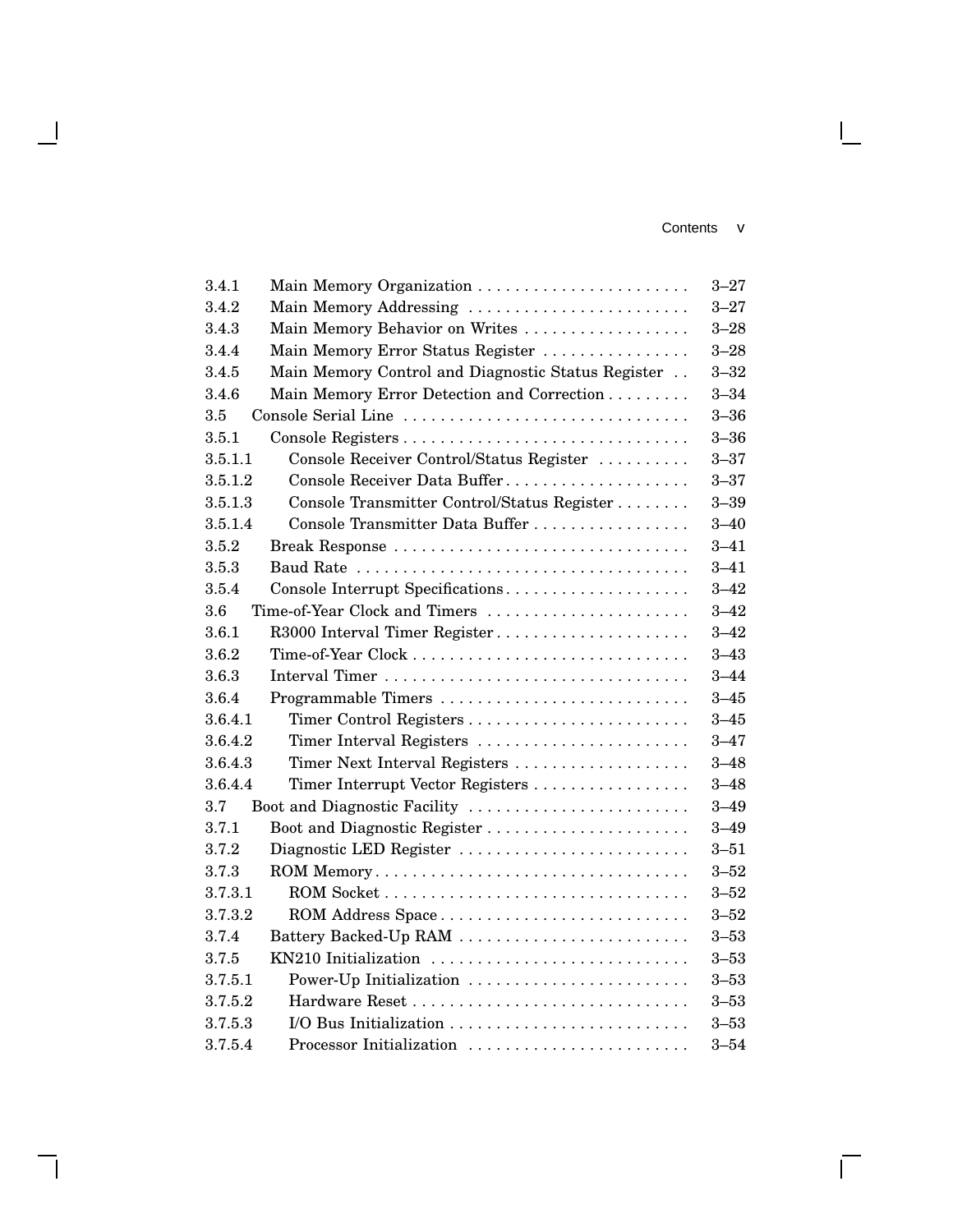#### vi Contents

 $\blacksquare$ 

| 3.7.6    | Select Processor Register                          | $3 - 54$ |
|----------|----------------------------------------------------|----------|
| 3.7.7    | Write Error Address Register                       | $3 - 55$ |
| 3.8      | Q22-bus Interface                                  | $3 - 55$ |
| 3.8.1    | Q22-bus to Main Memory Address Translation         | $3 - 56$ |
| 3.8.1.1  | Q22-bus Map Registers                              | $3 - 58$ |
| 3.8.1.2  | Accessing the Q22-bus Map Registers                | $3 - 59$ |
| 3.8.1.3  | Q22-bus Map Cache                                  | $3 - 60$ |
| 3.8.2    | CDAL Bus to Q22-bus Address Translation            | $3 - 62$ |
| 3.8.3    | Interprocessor Communication Register              | $3 - 62$ |
| 3.8.4    | Q22-bus Interrupt Handling                         | $3 - 63$ |
| 3.8.5    | Configuring the $Q22$ -bus Map                     | $3 - 64$ |
| 3.8.5.1  | Q22-bus Map Base Address Register                  | $3 - 64$ |
| 3.8.6    | System Configuration Register                      | $3 - 65$ |
| 3.8.7    | DMA System Error Register                          | $3 - 66$ |
| 3.8.8    | Q22-bus Error Address Register                     | $3 - 69$ |
| 3.8.9    |                                                    | $3 - 69$ |
| 3.8.10   | Error Handling                                     | $3 - 70$ |
| 3.9      | Network Interface                                  | $3 - 72$ |
| 3.9.1    |                                                    | $3 - 72$ |
| 3.9.2    | Network Interface Station Address ROM              | $3 - 74$ |
| 3.9.3    | LANCE Chip Overview                                | $3 - 75$ |
| 3.9.4    | Network Interface Register Address Port            | $3 - 77$ |
| 3.9.5    | Network Interface Register Data Port               | $3 - 78$ |
| 3.9.6    | Network Interface Control and Status Register 0    | $3 - 78$ |
| 3.9.7    | Network Interface Control and Status Register 1    | $3 - 84$ |
| 3.9.8    | Network Interface Control and Status Register 2    | $3 - 84$ |
| 3.9.9    | Network Interface Control and Status Register 3    | $3 - 85$ |
| 3.9.10   | Network Interface Initialization Block             | $3 - 86$ |
| 3.9.10.1 | Network Interface Initialization Block Word 0      | $3 - 87$ |
| 3.9.10.2 | Network Interface Initialization Block Words 1-3   | $3 - 90$ |
| 3.9.10.3 | Network Interface Initialization Block Words 4-7   | $3 - 91$ |
| 3.9.10.4 | Network Interface Initialization Block Words 8,9   | $3 - 92$ |
| 3.9.10.5 | Network Interface Initialization Block Words 10,11 | $3 - 94$ |
| 3.9.11   |                                                    | $3 - 95$ |
| 3.9.12   | Network Interface Receive Descriptor Ring          | $3 - 96$ |
| 3.9.12.1 | Receive Buffer Descriptors                         | $3 - 97$ |

 $\mathsf{I}$ 

 $\bar{\Gamma}$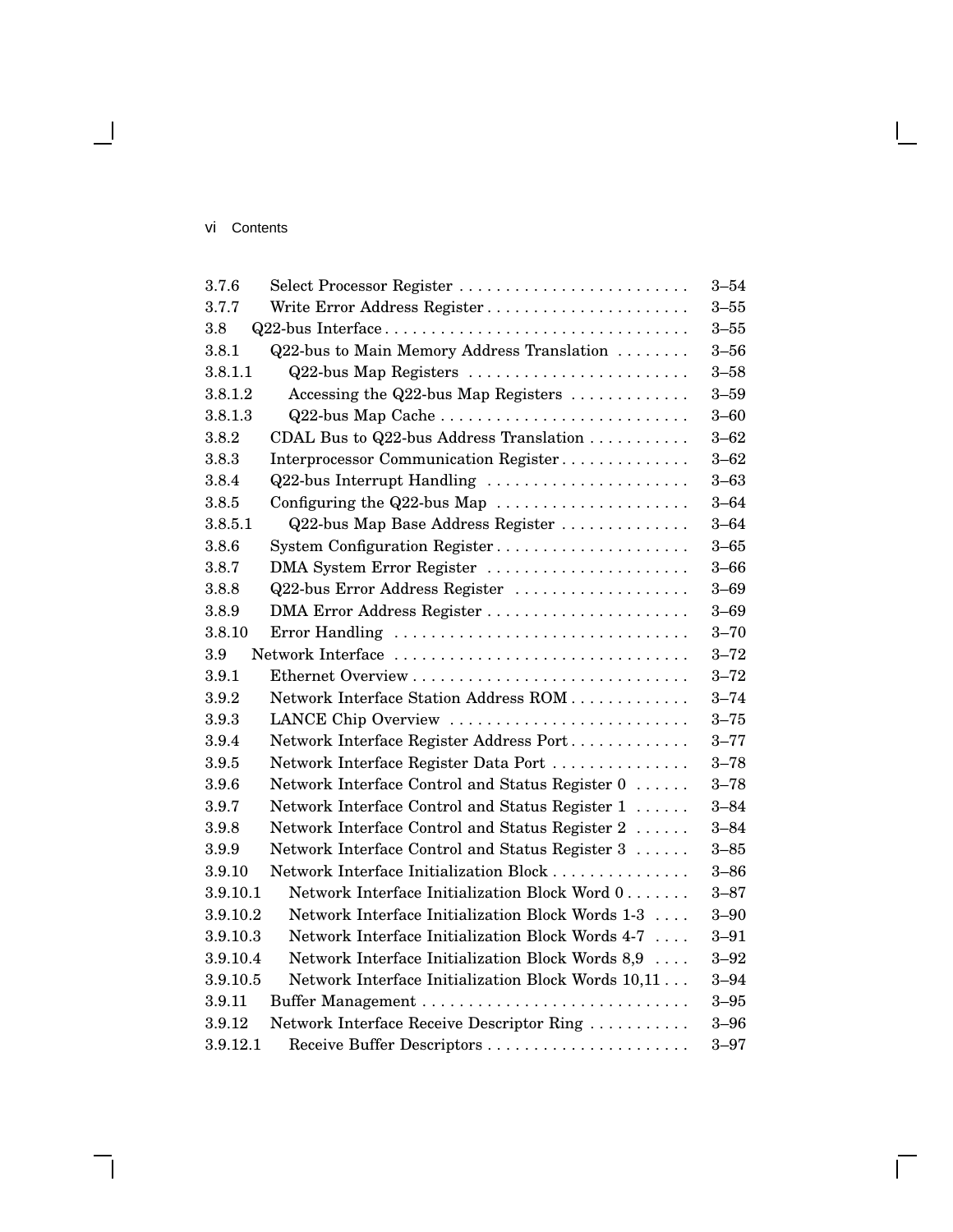Contents vii

 $\mathbf{I}$ 

 $\overline{\Gamma}$ 

| 3.9.13    | Receive Buffers                              | $3 - 102$ |
|-----------|----------------------------------------------|-----------|
| 3.9.14    | Network Interface Transmit Descriptor Ring   | $3 - 103$ |
| 3.9.14.1  | Transmit Buffer Descriptors                  | $3 - 104$ |
| 3.9.15    | Transmit Buffers                             | $3 - 109$ |
| 3.9.16    | LANCE Operation                              | $3 - 109$ |
| 3.9.16.1  | Switch Routine                               | $3 - 110$ |
| 3.9.16.2  |                                              | $3 - 110$ |
| 3.9.16.3  | Look-For-Work Routine                        | $3 - 111$ |
| 3.9.16.4  | Receive Poll Routine                         | $3 - 111$ |
| 3.9.16.5  |                                              | $3 - 111$ |
| 3.9.16.6  | Receive DMA Routine                          | $3 - 112$ |
| 3.9.16.7  | Transmit Poll Routine                        | $3 - 112$ |
| 3.9.16.8  | Transmit Routine                             | $3 - 113$ |
| 3.9.16.9  | Transmit DMA Routine                         | $3 - 113$ |
| 3.9.16.10 | Collision Detect Routine                     | $3 - 114$ |
| 3.9.17    | LANCE Programming Notes                      | $3 - 114$ |
| 3.10      | Mass Storage Interface                       | $3 - 117$ |
| 3.10.1    | DSSI Bus Overview                            | $3 - 117$ |
| 3.10.2    | Target Operation                             | $3 - 119$ |
| 3.10.3    | Initiator Operation                          | $3 - 121$ |
| 3.10.3.1  |                                              | $3 - 121$ |
| 3.10.4    | Adding to a Buffer List                      | $3 - 122$ |
| 3.10.5    | Mass Storage Interface Command Block (MSICB) | $3 - 124$ |
| 3.10.5.1  |                                              | $3 - 124$ |
| 3.10.5.2  | MSI Command Block Word 1                     | $3 - 125$ |
| 3.10.5.3  | MSI Command Block Word 2                     | $3 - 127$ |
| 3.10.5.4  | MSI Command Block Words 3-5.                 | $3 - 128$ |
| 3.10.6    | MSI Registers                                | $3 - 128$ |
| 3.10.6.1  | MSI Control and Status Registers             | $3 - 128$ |
| 3.10.6.2  | List Pointer Registers                       | $3 - 138$ |
| 3.10.6.3  | Diagnostic and Test Registers                | $3 - 139$ |

 $\mathbf{I}$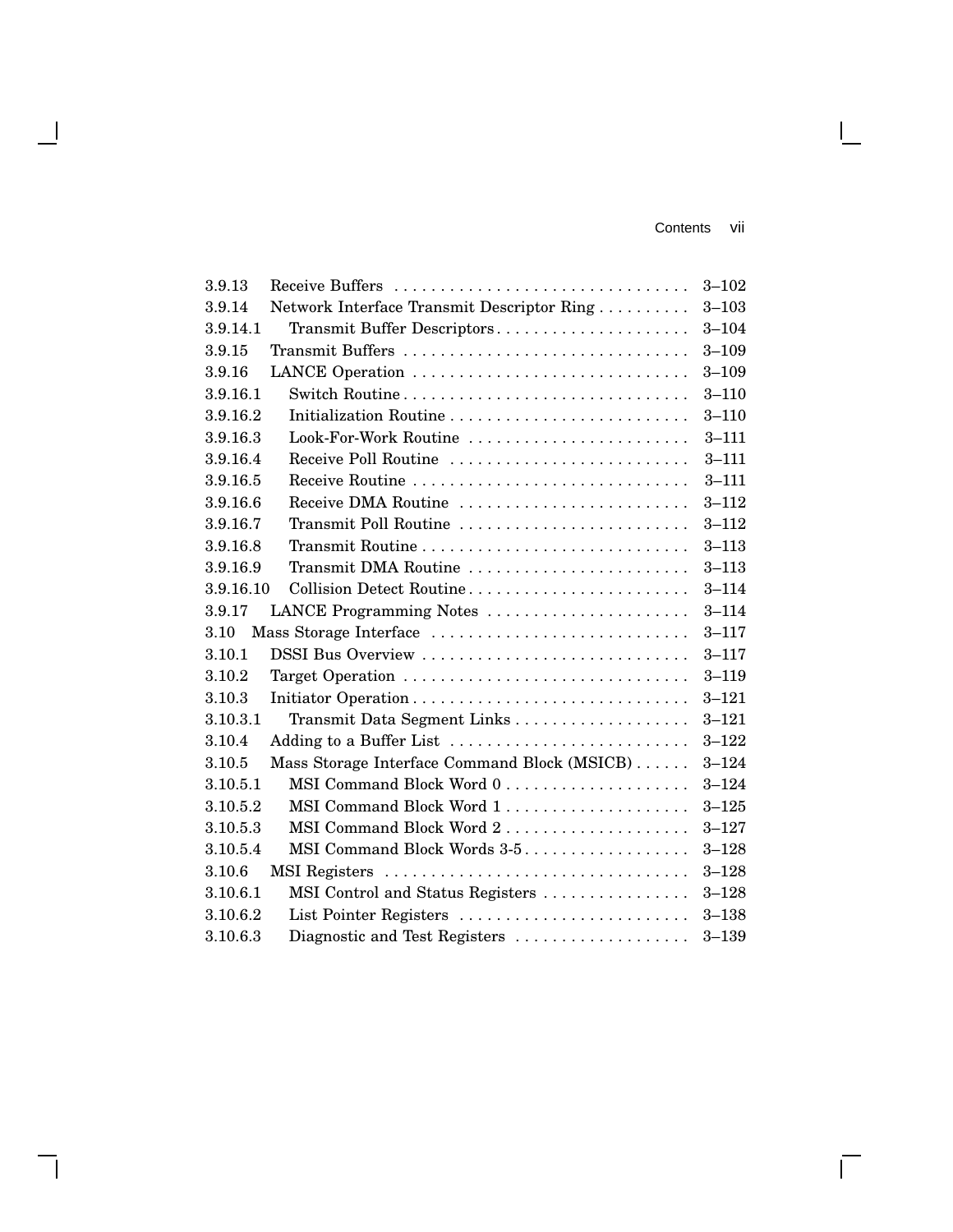$\overline{\phantom{0}}$ 

## **4 KN210 Firmware**

| 4.1     | Firmware Capabilities                     | $4 - 2$  |
|---------|-------------------------------------------|----------|
| 4.2     |                                           | $4 - 2$  |
| 4.2.1   |                                           | $4 - 2$  |
| 4.2.2   | Locating a Console Device                 | $4 - 3$  |
| 4.2.3   | Operation and Function Switches           | $4 - 3$  |
| 4.2.3.1 | Operation Switch Set to Normal            | $4 - 4$  |
| 4.2.3.2 | Operation Switch Set to Maintenance       | $4 - 5$  |
| 4.2.3.3 | Operation Switch Set to Action            | $4 - 6$  |
| 4.2.3.4 |                                           | $4 - 7$  |
| 4.2.4   | Interprocessor Interaction                | $4 - 8$  |
| 4.2.4.1 | Select Processor Register Operation       | $4 - 9$  |
| 4.2.5   | Power-Up Sequence                         | $4 - 9$  |
| 4.2.5.1 | Normal Power-Up Operation                 | $4 - 9$  |
| 4.2.5.2 | Maintenance Power-Up Operation            | $4 - 10$ |
| 4.2.6   | Processor Identification                  | $4 - 10$ |
| 4.2.6.1 | Sys_Type Register Layout                  | $4 - 10$ |
| 4.3     | Operating System Bootstrap                | $4 - 11$ |
| 4.3.1   |                                           | $4 - 11$ |
| 4.3.2   | Operating System Bootstrap                | $4 - 12$ |
| 4.3.3   |                                           | $4 - 13$ |
| 4.3.4   | Bootstrap Support Routines in the Console | $4 - 14$ |
| 4.3.5   | Console Use of Memory Space               | $4 - 14$ |
| 4.3.6   | Boot Devices                              | $4 - 15$ |
| 4.3.6.1 |                                           | $4 - 15$ |
| 4.3.6.2 |                                           | $4 - 15$ |
| 4.3.6.3 |                                           | $4 - 15$ |
| 4.3.7   |                                           | $4 - 16$ |
| 4.4     | KN210 Console Command Language            | $4 - 17$ |
| 4.4.1   | Maintenance Mode Console Command Language | $4 - 17$ |
| 4.4.2   | Normal Mode Console Command Language      | $4 - 17$ |
| 4.4.2.1 | Control Characters                        | $4 - 17$ |
| 4.4.2.2 |                                           | $4 - 18$ |
| 4.4.2.3 | Environment Variables                     | $4 - 19$ |
| 4.4.2.4 |                                           | $4 - 20$ |
| 4.5     |                                           | $4 - 23$ |

 $\bar{\Gamma}$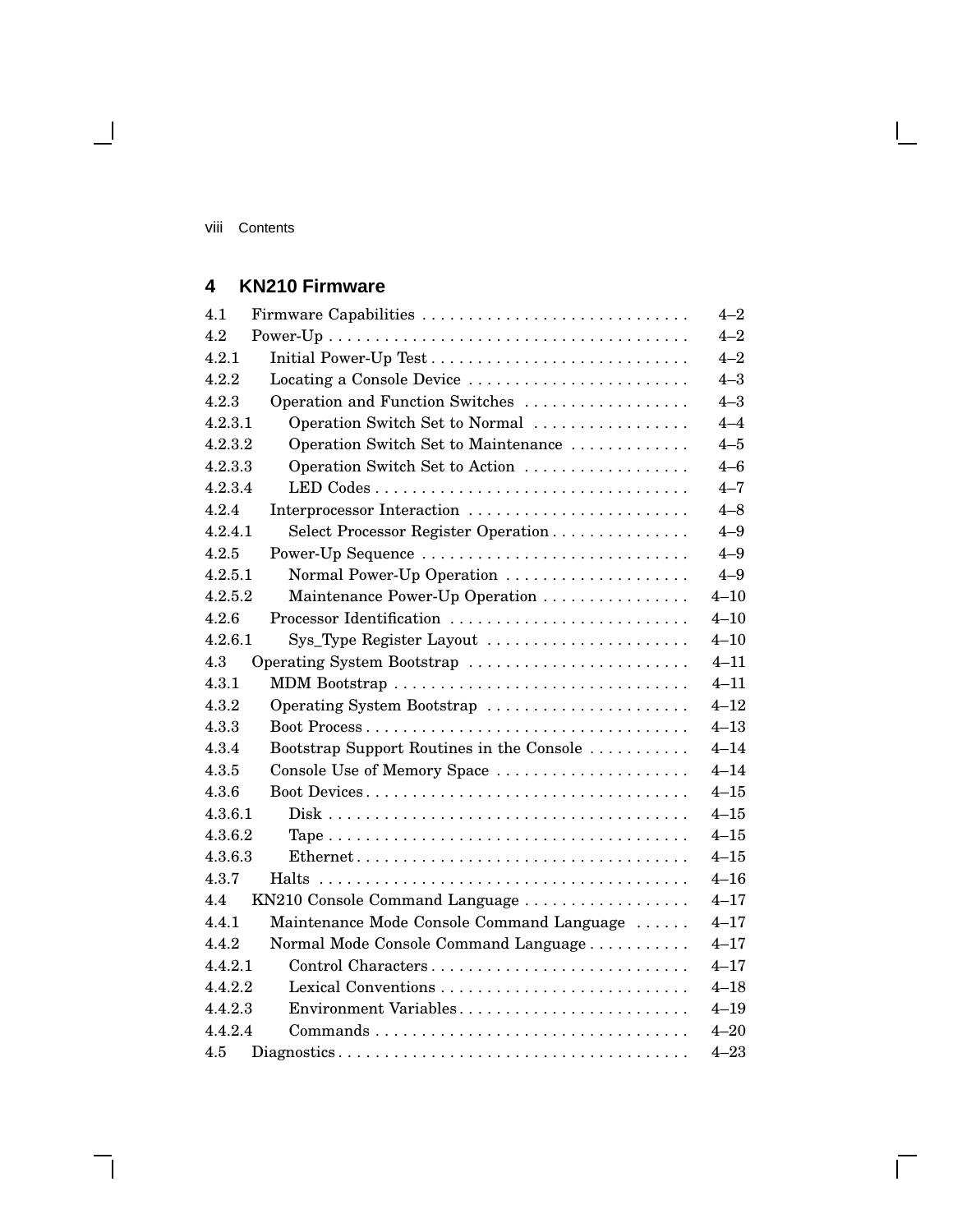$\overline{\Gamma}$ 

| 4.6    |             | $4 - 23$ |
|--------|-------------|----------|
| 4.6.1  |             | $4 - 23$ |
| 4.6.2  |             | $4 - 23$ |
| 4.6.3  |             | $4 - 24$ |
| 4.6.4  |             | $4 - 24$ |
| 4.6.5  |             | $4 - 24$ |
| 4.6.6  |             | $4 - 24$ |
| 4.6.7  |             | $4 - 24$ |
| 4.6.8  |             | $4 - 25$ |
| 4.6.9  |             | $4 - 25$ |
| 4.6.10 |             | $4 - 25$ |
| 4.6.11 |             | $4 - 25$ |
| 4.6.12 |             | $4 - 25$ |
| 4.6.13 |             | $4 - 25$ |
| 4.6.14 |             | $4 - 26$ |
| 4.6.15 |             | $4 - 26$ |
| 4.6.16 |             | $4 - 26$ |
| 4.6.17 |             | $4 - 26$ |
| 4.6.18 |             | $4 - 27$ |
| 4.6.19 | Printenvcmd | $4 - 27$ |
| 4.6.20 |             | $4 - 27$ |
| 4.6.21 |             | $4 - 27$ |
| 4.6.22 |             | $4 - 28$ |
| 4.6.23 |             | $4 - 28$ |
| 4.6.24 |             | $4 - 28$ |
| 4.6.25 |             | $4 - 28$ |
| 4.6.26 |             | $4 - 29$ |
| 4.6.27 |             | $4 - 29$ |
| 4.6.28 |             | $4 - 29$ |
| 4.6.29 |             | $4 - 29$ |
| 4.6.30 |             | $4 - 29$ |
| 4.6.31 |             | $4 - 30$ |
| 4.6.32 |             | $4 - 30$ |
| 4.6.33 |             | $4 - 30$ |
| 4.6.34 | $Strong$    | $4 - 30$ |
| 4.6.35 |             | $4 - 31$ |

H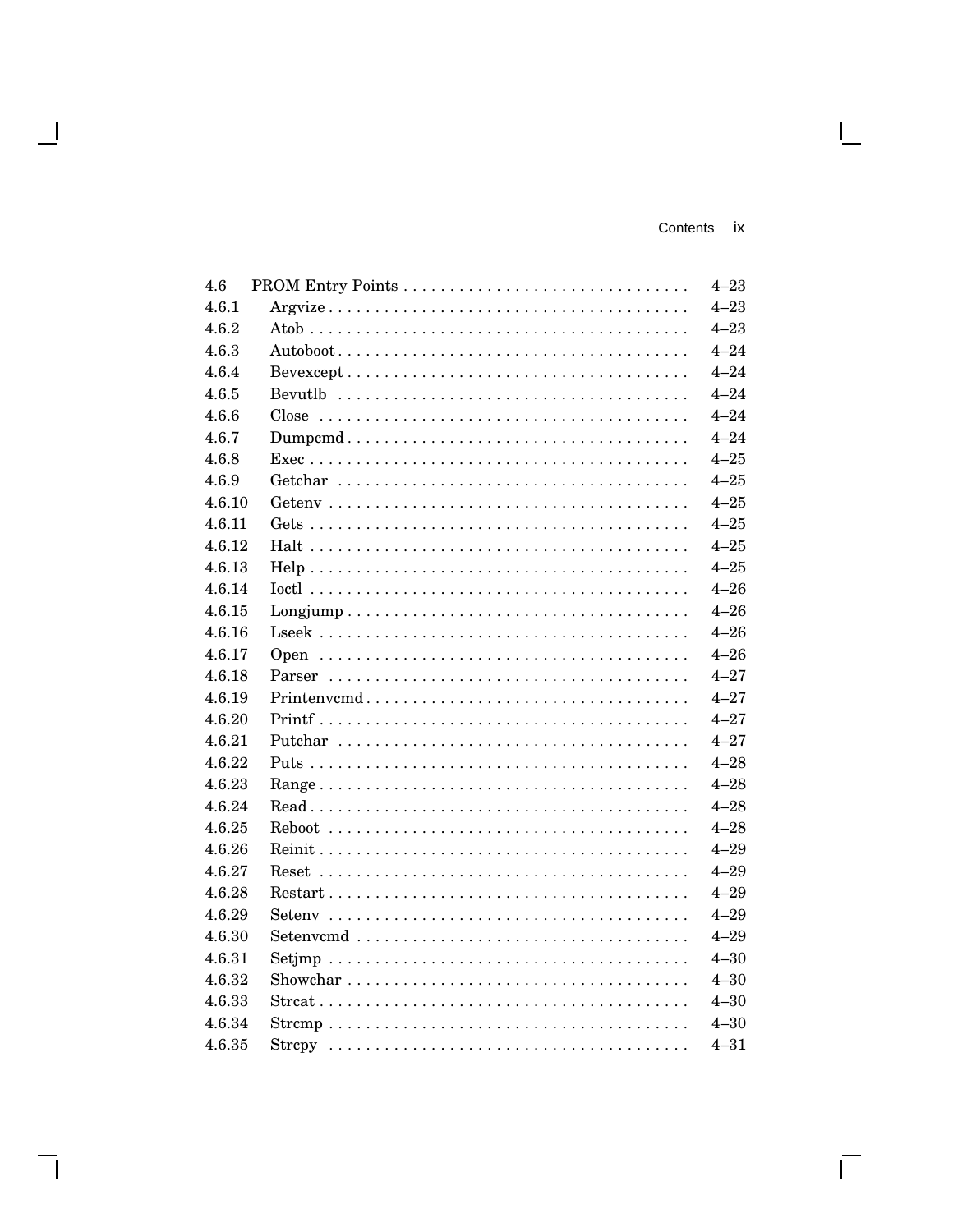#### x Contents

 $\blacksquare$ 

 $\mathbf{I}$ 

 $\bar{\Gamma}$ 

## **5 Diagnostic Processor**

| 5.1     | Diagnostic Processor                           | $5 - 1$  |
|---------|------------------------------------------------|----------|
| 5.1.1   | Processor State                                | $5 - 1$  |
| 5.1.1.1 |                                                | $5 - 1$  |
| 5.1.1.2 | Processor Status Longword                      | $5 - 2$  |
| 5.1.1.3 | Internal Processor Registers                   | $5 - 4$  |
| 5.1.2   |                                                | $5 - 8$  |
| 5.1.3   | Instruction Set                                | $5 - 8$  |
| 5.1.4   | Memory Management                              | $5 - 9$  |
| 5.1.4.1 | Translation Buffer                             | $5 - 9$  |
| 5.1.4.2 | Memory Management Control Registers            | $5 - 10$ |
| 5.1.5   |                                                | $5 - 11$ |
| 5.1.5.1 |                                                | $5 - 11$ |
| 5.1.5.2 |                                                | $5 - 13$ |
| 5.1.5.3 | Information Saved on a Machine Check Exception | $5 - 16$ |
| 5.1.5.4 |                                                | $5 - 21$ |
| 5.1.5.5 | Diagnostic Processor Hardware Detected Errors  | $5 - 24$ |
| 5.1.5.6 | Hardware Halt Procedure                        | $5 - 25$ |
| 5.1.6   |                                                | $5 - 27$ |
| 5.1.7   | CVAX References                                | $5 - 28$ |
| 5.1.7.1 | Instruction-Stream Read References             | $5 - 28$ |
| 5.1.7.2 | Data-Stream Read References                    | $5 - 29$ |
| 5.1.7.3 | Write References                               | $5 - 29$ |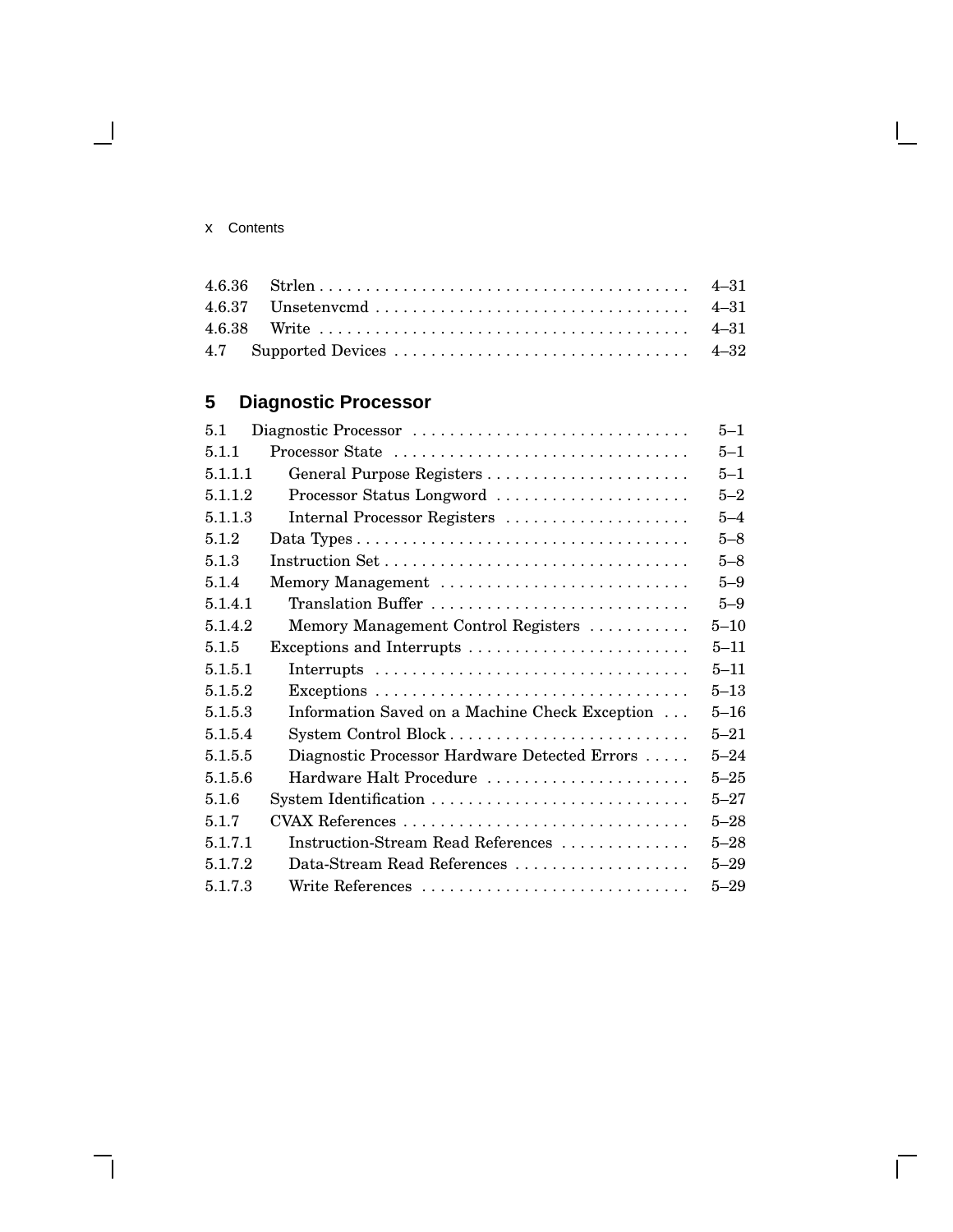$\mathbf{I}$ 

 $\overline{\Gamma}$ 

## **6 Maintenance Mode Firmware**

 $\overline{\phantom{a}}$ 

| 6.1      | Maintenance Mode Firmware Features           | $6 - 1$  |
|----------|----------------------------------------------|----------|
| 6.1.1    | Halt Entry, Exit, and Dispatch               | $6 - 2$  |
| 6.1.1.1  | Halt Entry - Saving Processor State          | $6 - 2$  |
| 6.1.1.2  | Halt Exit - Restoring Processor State        | $6 - 3$  |
| 6.1.1.3  | Halt Dispatch                                | $6 - 3$  |
| 6.1.1.4  |                                              | $6 - 4$  |
| 6.1.2    |                                              | $6 - 5$  |
| 6.1.2.1  |                                              | $6 - 5$  |
| 6.1.2.2  | Locating a Console Device                    | $6 - 5$  |
| 6.1.3    | Mode Switch Set to "Test"                    | $6 - 6$  |
| 6.1.4    | Mode Switch Set to "Query"                   | $6 - 7$  |
| 6.1.5    | Mode Switch Set to "Normal"                  | $6 - 8$  |
| 6.1.6    |                                              | $6 - 9$  |
| 6.2      | Console Service                              | $6 - 9$  |
| 6.2.1    | Console Control Characters                   | $6 - 10$ |
| 6.2.2    | Console Command Syntax                       | $6 - 12$ |
| 6.2.3    |                                              | $6 - 12$ |
| 6.2.4    |                                              | $6 - 14$ |
| 6.2.5    | Command Address Specifiers                   | $6 - 14$ |
| 6.2.6    | References to Processor Registers and Memory | $6 - 17$ |
| 6.2.7    |                                              | $6 - 18$ |
| 6.2.7.1  |                                              | $6 - 18$ |
| 6.2.7.2  |                                              | $6 - 20$ |
| 6.2.7.3  |                                              | $6 - 22$ |
| 6.2.7.4  |                                              | $6 - 22$ |
| 6.2.7.5  | EXAMINE                                      | $6 - 24$ |
| 6.2.7.6  |                                              | $6 - 27$ |
| 6.2.7.7  |                                              | $6 - 28$ |
| 6.2.7.8  |                                              | $6 - 29$ |
| 6.2.7.9  |                                              | $6 - 29$ |
| 6.2.7.10 |                                              | $6 - 31$ |
| 6.2.7.11 |                                              | $6 - 33$ |
| 6.2.7.12 |                                              | $6 - 35$ |
| 6.2.7.13 |                                              | $6 - 36$ |
| 6.2.7.14 | SEARCH                                       | $6 - 37$ |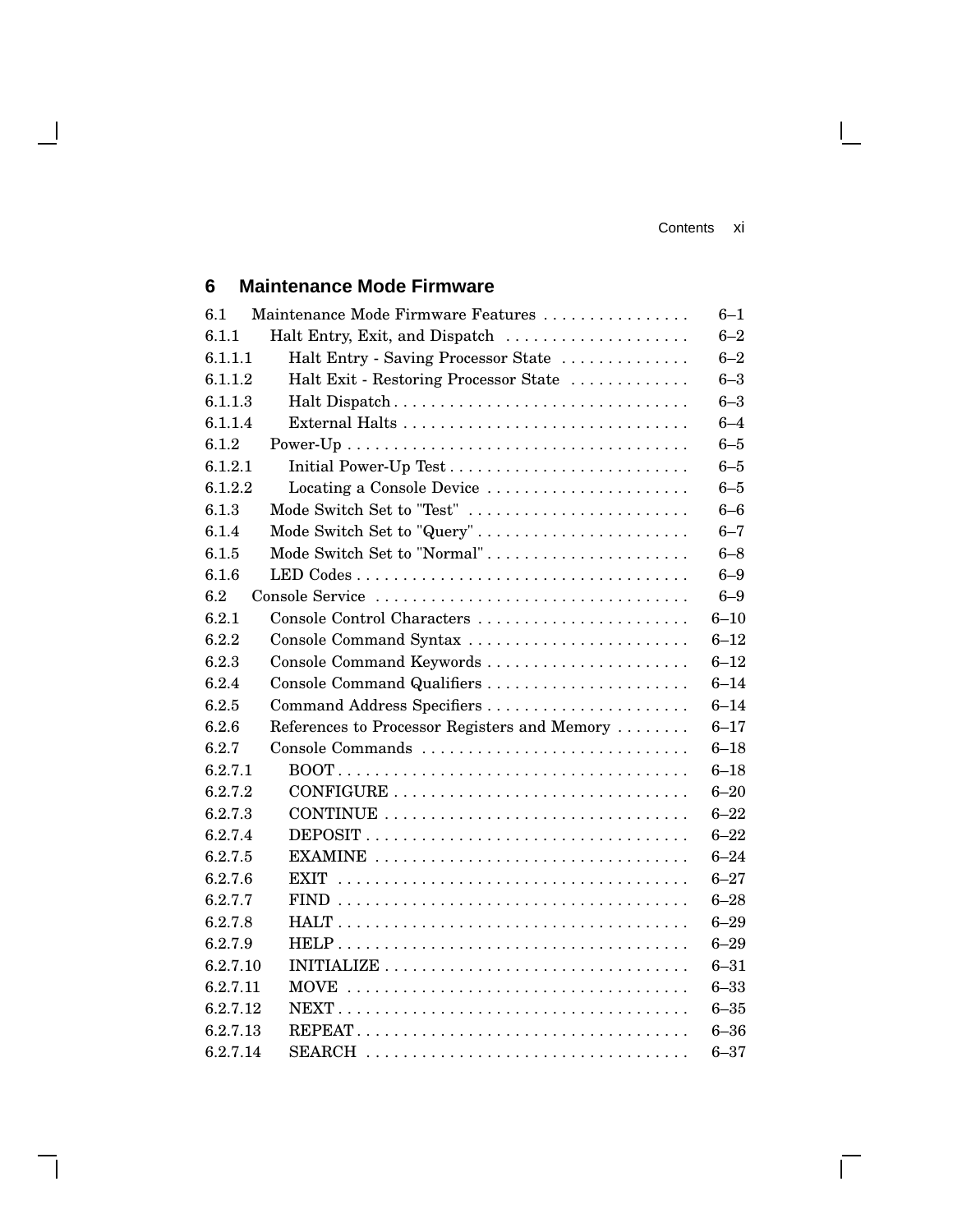#### xii Contents

 $\overline{\phantom{0}}$ 

| 6.2.7.15                                                                                                       | $6 - 40$ |
|----------------------------------------------------------------------------------------------------------------|----------|
| 6.2.7.16                                                                                                       | $6 - 44$ |
| 6.2.7.17<br>$\text{START} \dots \dots \dots \dots \dots \dots \dots \dots \dots \dots \dots \dots \dots \dots$ | $6 - 48$ |
| 6.2.7.18                                                                                                       | $6 - 48$ |
| 6.2.7.19                                                                                                       | $6 - 52$ |
| 6.2.7.20<br>X - Binary Load and Unload                                                                         | $6 - 52$ |
| 6.2.7.21<br>$! - Comment \dots \dots \dots \dots \dots \dots \dots \dots \dots \dots \dots \dots \dots$        | $6 - 54$ |
| 6.2.8<br>Conventions for Tables $6-5$ and $6-6$                                                                | $6 - 55$ |
| 6.3                                                                                                            | $6 - 58$ |
| 6.3.1<br>Boot Devices                                                                                          | $6 - 58$ |
| 6.3.2                                                                                                          | $6 - 60$ |
| 6.3.3<br>Preparing for the Bootstrap                                                                           | $6 - 62$ |
| 6.3.4<br>Primary Bootstrap, VMB                                                                                | $6 - 63$ |
| 6.3.5<br>Device Dependent Bootstrap Procedures                                                                 | $6 - 66$ |
| 6.3.5.1<br>Disk and Tape Bootstrap Procedure                                                                   | $6 - 66$ |
| 6.3.5.2                                                                                                        | $6 - 67$ |
| Network Bootstrap Procedure<br>6.3.5.3                                                                         | $6 - 68$ |
| 6.3.5.4                                                                                                        | $6 - 69$ |
| 6.4                                                                                                            | $6 - 71$ |
| 6.4.1<br>Error Reporting                                                                                       | $6 - 73$ |
| 6.4.2<br>Diagnostic Interdependencies                                                                          | $6 - 74$ |
| 6.4.3                                                                                                          | $6 - 75$ |
| 6.5<br>Operating System Restart                                                                                | $6 - 75$ |
| 6.5.1                                                                                                          | $6 - 76$ |
| 6.6<br>Machine State on Power-Up                                                                               | $6 - 77$ |
| 6.6.1<br>Main Memory Layout and State                                                                          | $6 - 77$ |
| 6.6.1.1<br>Reserved Main Memory                                                                                | $6 - 78$ |
| 6.6.1.2<br>PFN Bitmap                                                                                          | $6 - 78$ |
| 6.6.1.3<br>Scatter/Gather Map                                                                                  | $6 - 79$ |
| 6.6.1.4<br>Contents of Main Memory                                                                             | $6 - 79$ |
| 6.6.2<br>CMCTL Registers                                                                                       | $6 - 79$ |
| 6.6.3<br>First Level Cache                                                                                     | $6 - 80$ |
| 6.6.4<br>Translation Buffer                                                                                    | $6 - 80$ |
| 6.6.5<br>Halt Protected Space                                                                                  | $6 - 80$ |
| 6.7<br>Public Data Structures and Entry Points                                                                 | $6 - 80$ |
| 6.7.1<br>Maintenance Mode Firmware EPROM Layout                                                                | $6 - 80$ |

L

 $\overline{\Gamma}$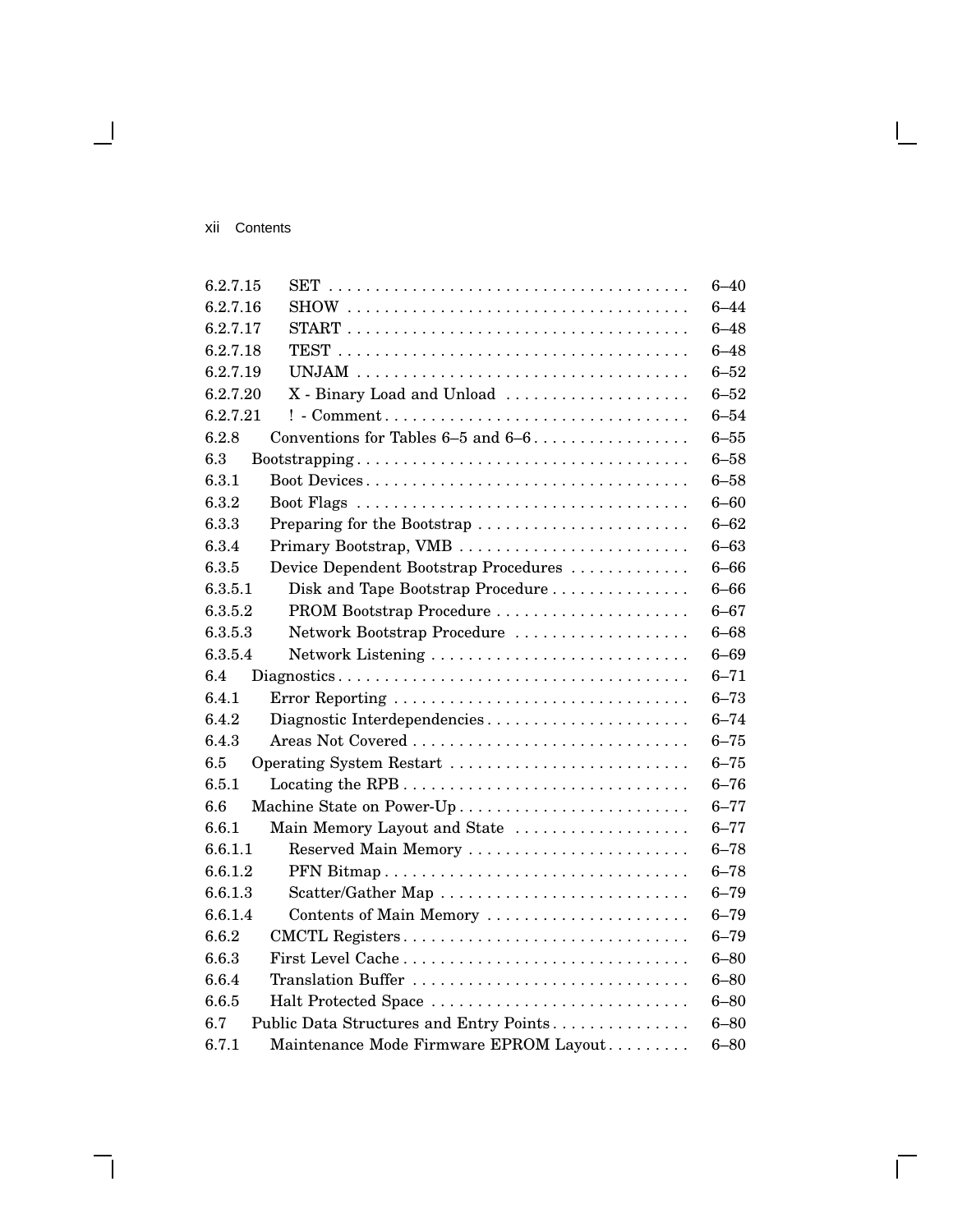Contents xiii

 $\mathbf{I}$ 

 $\Box$ 

| 672     | Call-Back Entry Points                                         | $6 - 82$ |
|---------|----------------------------------------------------------------|----------|
| 6.7.2.1 | CP\$GETCHAR_R4                                                 | $6 - 82$ |
| 6.7.2.2 | $CP$MSG_OUT_NOLF_R4 \dots \dots \dots \dots \dots \dots \dots$ | 6–83     |
| 6.7.2.3 | CP\$READ_WTH_PRMPT_R4                                          | $6 - 84$ |
| 6.7.3   |                                                                | $6 - 85$ |
| 6.7.4   | Public Data Structures                                         | $6 - 85$ |
| 6.7.4.1 | Console Program Mailbox                                        | $6 - 85$ |
| 6.7.4.2 |                                                                | $6 - 87$ |
| 6.743   | Diagnostic State                                               | $6 - 87$ |
| 6.7.4.4 |                                                                | $6 - 87$ |
| 6.8     |                                                                | $6 - 87$ |
| 6.8.1   |                                                                | $6 - 88$ |
| 6.8.2   | Console Error Messages                                         | $6 - 89$ |
| 6.8.3   | VMB error messages                                             | $6 - 91$ |

# **A Specifications**

 $\overline{\phantom{a}}$ 

# **B Address Assignments**

| B.1 R3000 Physical Address Space Map | $B-1$ |
|--------------------------------------|-------|
|                                      |       |
|                                      | $B-6$ |
|                                      |       |
|                                      |       |

# **C Q22-bus Specification**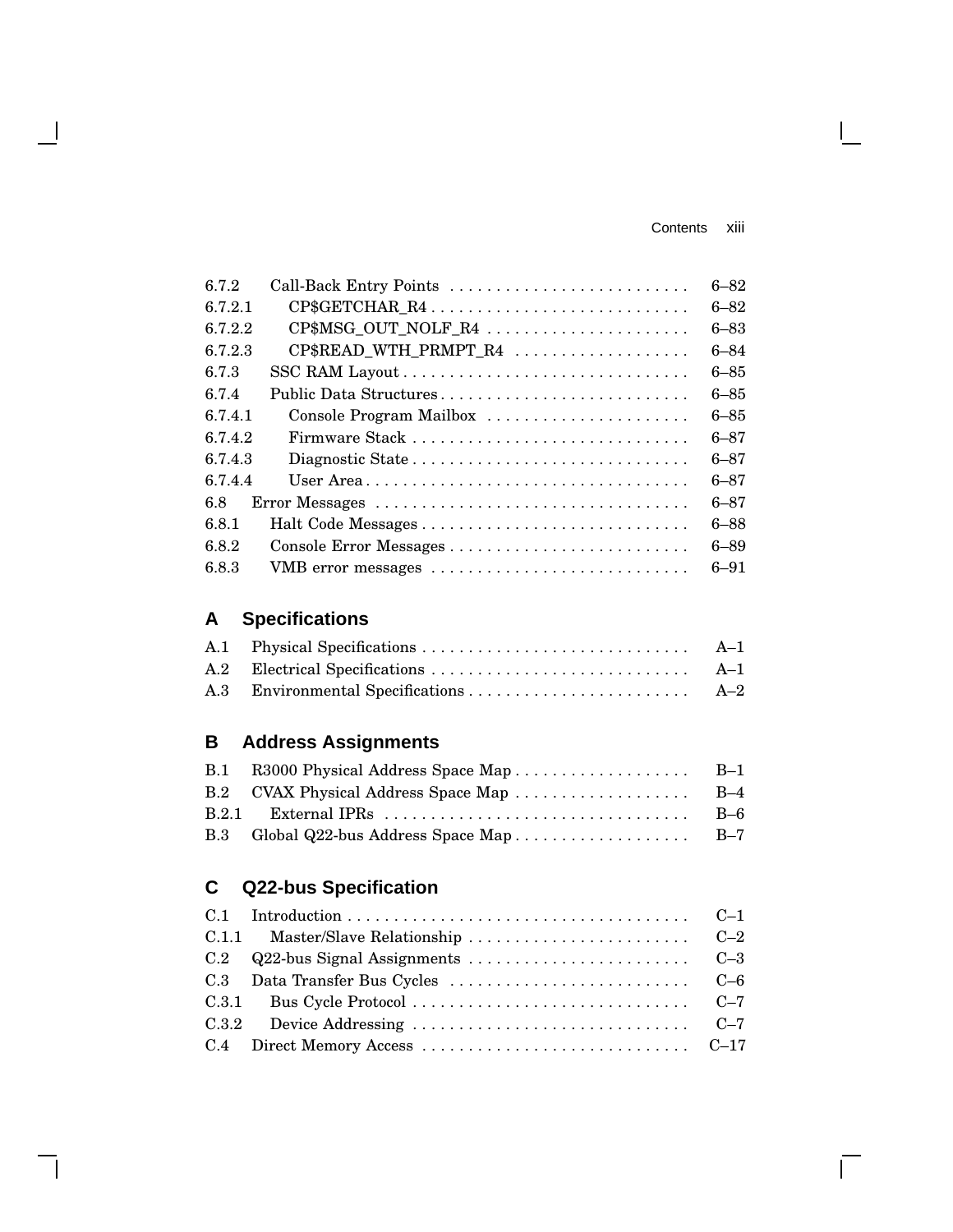#### xiv Contents

 $\blacksquare$ 

| C.4.1<br>DMA Protocol                                | $C-17$   |
|------------------------------------------------------|----------|
| C.4.2                                                | $C-18$   |
| C.4.2.1                                              | $C-23$   |
| C.4.2.2<br>DATBO Bus Cycle                           | $C-24$   |
| C.4.3<br>DMA Guidelines                              | $C-26$   |
| C.5                                                  | $C - 27$ |
| C.5.1                                                | $C-28$   |
| C.5.2<br>Interrupt Protocol                          | $C-28$   |
| C.5.3<br>Q22-bus Four-Level Interrupt Configurations | $C-32$   |
| C.6<br>Control Functions                             | $C-34$   |
| C.6.1                                                | $C-34$   |
| C.6.2<br>Initialization                              | $C-34$   |
| C.6.3                                                | $C-34$   |
| C.7                                                  | $C-34$   |
| C.7.1                                                | $C-35$   |
| C.7.2<br>Load Definition                             | $C-35$   |
| C.7.3<br>$120$ -Ohm Q22-bus                          | $C-35$   |
| C.7.4                                                | $C-36$   |
| C.7.5<br>Bus Receivers                               | $C-36$   |
| C.7.6<br>Bus Termination                             | $C-37$   |
| C.7.7<br>Bus Interconnecting Wiring                  | $C-38$   |
| C.7.7.1<br>Backplane Wiring                          | $C-38$   |
| C.7.7.2<br>Intrabackplane Bus Wiring                 | $C-39$   |
| C.7.7.3                                              | $C-39$   |
| C.8                                                  | $C-39$   |
| C.8.1                                                | $C-43$   |
| C.9<br>Module Contact Finger Identification          | $C-43$   |

 $\mathbf{I}$ 

 $\overline{\Gamma}$ 

# **D Acronyms**

**Index**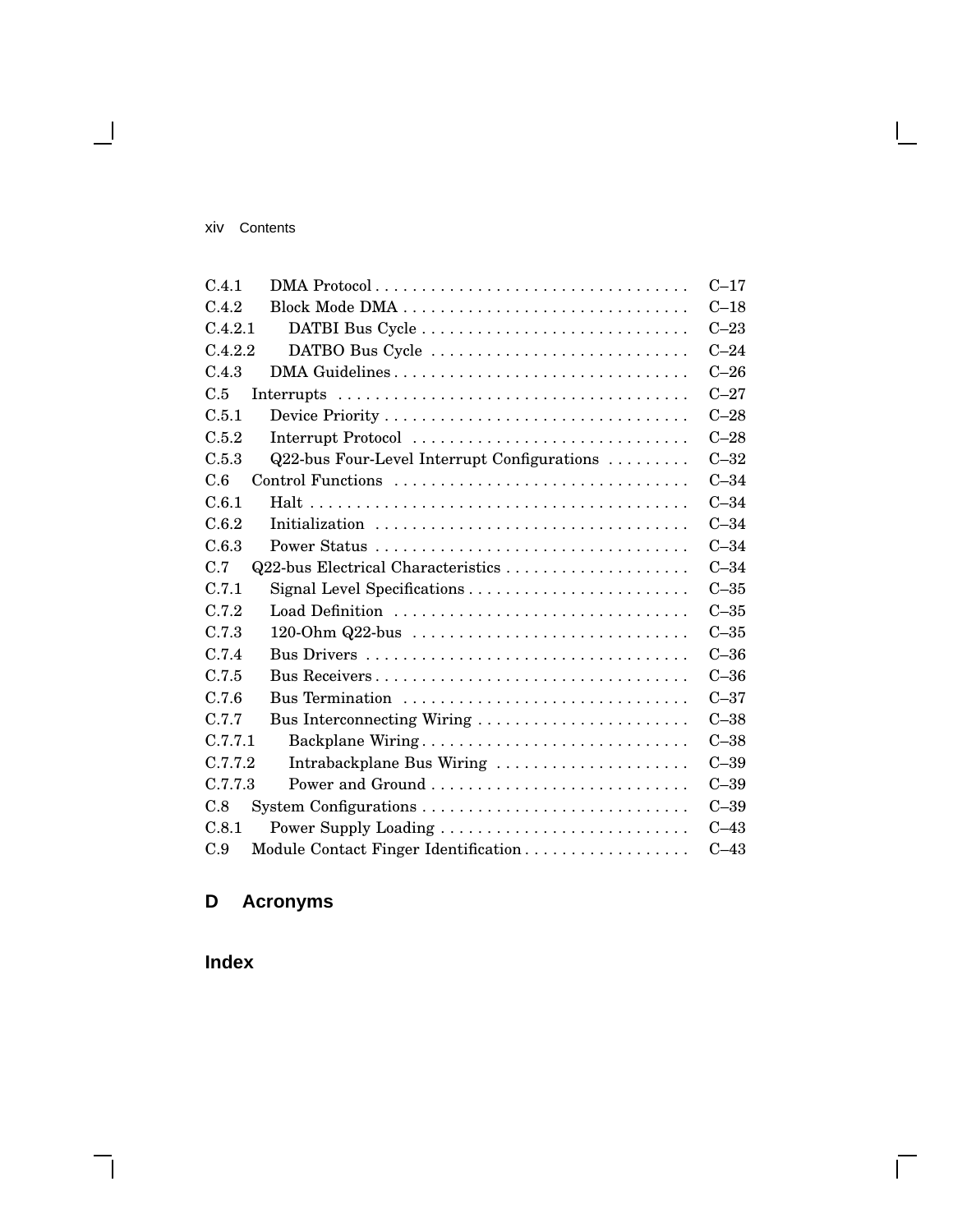$\mathbf{I}$ 

 $\overline{\Gamma}$ 

# **Examples**

 $\overline{\phantom{a}}$ 

 $\mathsf{l}$ 

|                                             | $4 - 4$  |
|---------------------------------------------|----------|
|                                             | $4 - 5$  |
|                                             | $4 - 7$  |
| 4–4 Normal Power-Up Sequence Algorithm      | $4 - 9$  |
| 4–5 Maintenance Power-Up Sequence Algorithm | $4 - 10$ |
| 6-1 Language Selection Menu                 | $6 - 7$  |
| 6–2 Normal Diagnostic Countdown             | $6 - 8$  |
|                                             | $6 - 8$  |
|                                             |          |

# **Figures**

| $1 - 1$  | KN210 Processor Module                     | $1 - 2$  |
|----------|--------------------------------------------|----------|
| $1 - 2$  |                                            | $1 - 3$  |
| $1 - 3$  | KN210 Block Diagram                        | $1 - 4$  |
| $1 - 4$  | MS650 Memory Modules                       | $1 - 6$  |
| $2 - 1$  | Processor, I/O and Memory Module Placement | $2 - 2$  |
| $2 - 2$  |                                            | $2 - 3$  |
| $2 - 3$  | KN210 Connector and LED Orientation        | $2 - 4$  |
| $2 - 4$  | H3602-SA CPU Cover Panel                   | $2 - 12$ |
| $3 - 1$  |                                            | $3 - 3$  |
| $3 - 2$  | R3000 Virtual to Physical Memory Map       | $3 - 7$  |
| $3 - 3$  |                                            | $3 - 8$  |
| $3 - 4$  | TLB EntryHi Register                       | $3 - 9$  |
| $3 - 5$  | TLB EntryLo Register                       | $3 - 10$ |
| $3-6$    |                                            | $3 - 11$ |
| $3 - 7$  |                                            | $3 - 11$ |
| $3 - 8$  |                                            | $3 - 12$ |
| $3 - 9$  | Interrupt Acknowledge Daisy Chain          | $3 - 14$ |
| $3 - 10$ | Status Register                            | $3 - 15$ |
| $3 - 11$ | Context Register                           | $3 - 16$ |
| $3 - 12$ | Processor Revision Identifier Register     | $3 - 17$ |
| $3 - 13$ | Interrupt Status Register                  | $3 - 18$ |
| $3 - 14$ | Vector Read Register 0                     | $3 - 19$ |
|          | 3-15 Vector Read Register 1                | $3 - 20$ |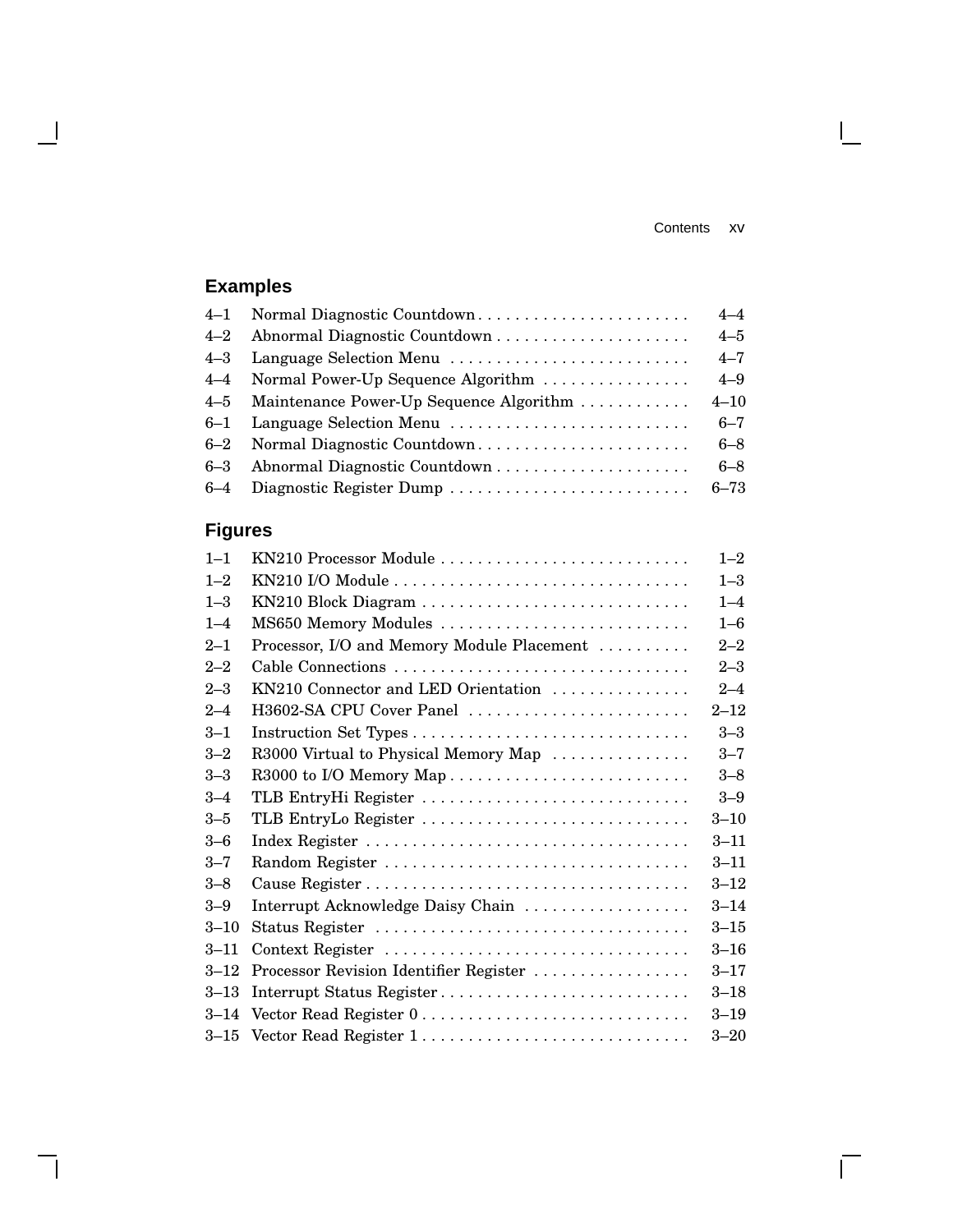#### xvi Contents

 $\overline{\phantom{0}}$ 

| $3 - 16$ | Vector Read Register 2                          | $3 - 20$ |
|----------|-------------------------------------------------|----------|
| $3 - 17$ | Vector Read Register 3                          | $3 - 20$ |
| $3 - 18$ | Cache Line Format                               | $3 - 23$ |
| $3 - 19$ |                                                 | $3 - 24$ |
| $3 - 20$ | Format for MEMCSR16                             | $3 - 28$ |
| $3 - 21$ |                                                 | $3 - 32$ |
| $3 - 22$ | Console Receiver Control/Status Register        | $3 - 37$ |
| $3 - 23$ | Console Receiver Data Buffer                    | $3 - 38$ |
| $3 - 24$ | Console Transmitter Control/Status Register     | $3 - 39$ |
| $3 - 25$ | Console Transmitter Data Buffer                 | $3 - 40$ |
| $3 - 26$ | Interval Timer Register                         | $3 - 42$ |
| $3 - 27$ |                                                 | $3 - 44$ |
| $3 - 28$ |                                                 | $3 - 44$ |
| $3 - 29$ |                                                 | $3 - 46$ |
| $3 - 30$ | Timer Interrupt Vector Register                 | $3 - 48$ |
| $3 - 31$ | Boot and Diagnostic Register                    | $3 - 49$ |
| $3 - 32$ | Diagnostic LED Register                         | $3 - 51$ |
| $3 - 33$ |                                                 | $3 - 54$ |
| $3 - 34$ | Q22-bus to Main Memory Address Translation      | $3 - 57$ |
| $3 - 35$ | Q22-bus Map Registers                           | $3 - 58$ |
| $3 - 36$ | Q22-bus Map Cache Entry                         | $3 - 61$ |
| $3 - 37$ | The Interprocessor Communication Register       | $3 - 62$ |
| $3 - 38$ | Q22-bus Map Base Address Register               | $3 - 64$ |
| $3 - 39$ | System Configuration Register                   | $3 - 65$ |
| $3 - 40$ | DMA System Error Register                       | $3 - 67$ |
| $3 - 41$ | Q22-bus Error Address Register                  | $3 - 69$ |
| $3 - 42$ | DMA Error Address Register                      | $3 - 70$ |
| $3 - 43$ | Ethernet Data Packet Format                     | $3 - 73$ |
| $3 - 44$ | Network Interface Station Address ROM Format    | $3 - 75$ |
| $3 - 45$ | Network Interface Register Address Port         | $3 - 77$ |
| $3 - 46$ | Network Interface Control and Status Register 0 | $3 - 79$ |
| $3 - 47$ | Network Interface Control and Status Register 1 | $3 - 84$ |
| $3 - 48$ | Network Interface Control and Status Register 2 | $3 - 85$ |
| $3 - 49$ | Network Interface Control and Status Register 3 | $3 - 85$ |
| $3 - 50$ | Network Interface Initialization Block          | $3 - 87$ |
| $3 - 51$ | Network Interface Initialization Block Word 0   | $3 - 88$ |
|          |                                                 |          |

 $\mathsf{I}$ 

 $\bar{\Gamma}$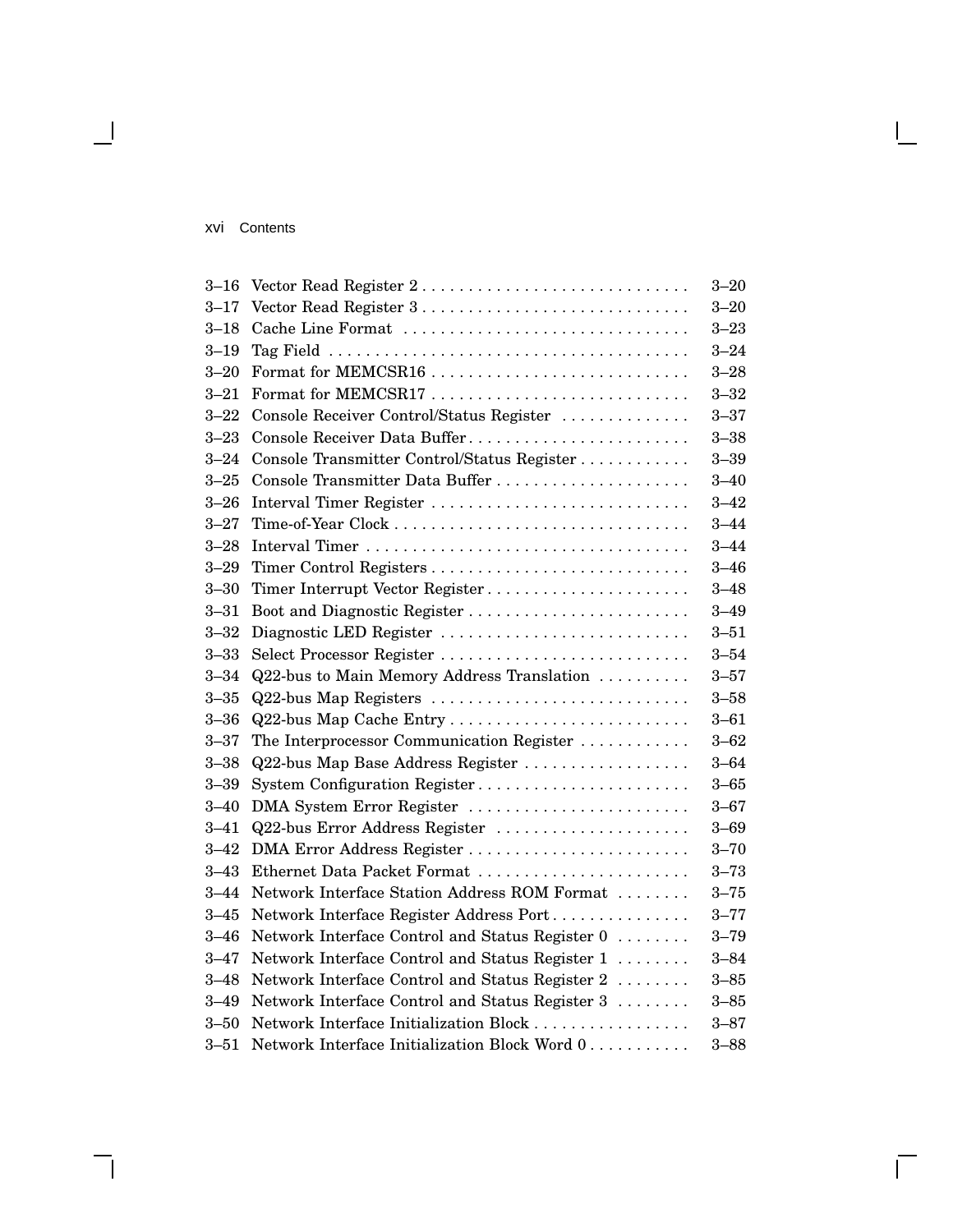Contents xvii

 $\mathbf{I}$ 

 $\overline{\Gamma}$ 

| $3 - 52$ | Network Interface Initialization Block Words 1-3 | $3 - 91$  |
|----------|--------------------------------------------------|-----------|
| $3 - 53$ | Network Interface Initialization Block Words 4-7 | $3 - 91$  |
| $3 - 54$ | Network Interface Initialization Block Word 8    | $3 - 92$  |
| $3 - 55$ | Network Interface Initialization Block Word 9    | $3 - 93$  |
| $3 - 56$ | Network Interface Initialization Block Word 10   | $3 - 94$  |
| $3 - 57$ | Network Interface Initialization Block Word 11   | $3 - 94$  |
| $3 - 58$ | Network Interface Receive Descriptor Ring        | $3 - 97$  |
| $3 - 59$ | Receive Buffer Descriptors                       | $3 - 98$  |
| $3 - 60$ | Receive Buffer Descriptor n Word 0               | $3 - 98$  |
| $3 - 61$ |                                                  | $3 - 99$  |
| $3 - 62$ | Receive Buffer Descriptor n Word 2               | $3 - 101$ |
| $3 - 63$ |                                                  | $3 - 101$ |
| $3 - 64$ |                                                  | $3 - 102$ |
| $3 - 65$ | Network Interface Transmit Descriptor Ring       | $3 - 103$ |
| $3 - 66$ | Transmit Buffer Descriptors                      | $3 - 104$ |
| $3 - 67$ | Transmit Buffer Descriptor n Word 0              | $3 - 104$ |
| $3 - 68$ | Transmit Buffer Descriptor n Word 1.             | $3 - 105$ |
| $3 - 69$ | Transmit Buffer Descriptor n Word 2              | $3 - 106$ |
| $3 - 70$ | Transmit Buffer Descriptor n Word 3              | $3 - 107$ |
| $3 - 71$ | Transmit Buffers                                 | $3 - 109$ |
| $3 - 72$ | DSSI Bus Sequences                               | $3 - 118$ |
| $3 - 73$ |                                                  | $3 - 120$ |
| $3 - 74$ |                                                  | $3 - 121$ |
| $3 - 75$ | Initiator Operation                              | $3 - 123$ |
| $3 - 76$ |                                                  | $3 - 124$ |
| $3 - 77$ |                                                  | $3 - 124$ |
| $3 - 78$ |                                                  | $3 - 125$ |
| $3 - 79$ | MSI Command Block Word 2                         | $3 - 127$ |
| $3 - 80$ | MSI Control/Status Register                      | $3 - 129$ |
| $3 - 81$ | MSI DSSI Control Register                        | $3 - 130$ |
| $3 - 82$ | MSI DSSI Connection Register                     | $3 - 132$ |
| $3 - 83$ |                                                  | $3 - 136$ |
| $3 - 84$ | MSI DSSI Timeout Register                        | $3 - 137$ |
| $3 - 85$ | MSI Target List Pointer Register                 | $3 - 138$ |
| $3 - 86$ | MSI Initiator List Pointer Register              | $3 - 139$ |
| $3 - 87$ | MSI Diagnostic Control Register                  | $3 - 140$ |

 $\overline{\phantom{a}}$ 

 $\mathsf{l}$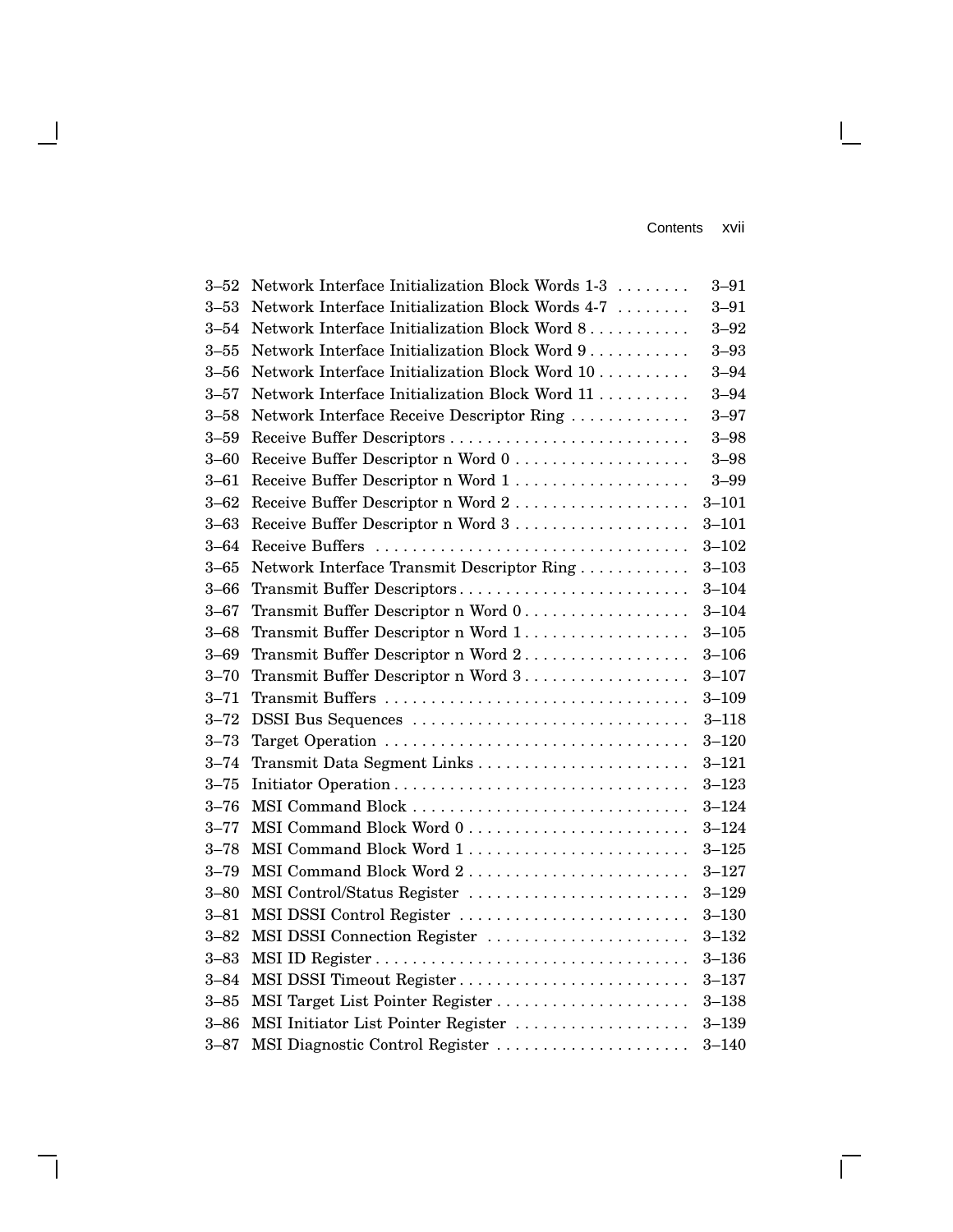#### xviii Contents

 $\overline{\phantom{0}}$ 

| $3 - 88$ | MSI Diagnostic Register 0                      | $3 - 141$ |
|----------|------------------------------------------------|-----------|
| $3 - 89$ | MSI Diagnostic Register 1                      | $3 - 142$ |
| $3 - 90$ | MSI Diagnostic Register 2                      | $3 - 144$ |
| $3 - 91$ | MSI Clock Control Register                     | $3 - 145$ |
| $4 - 1$  | System Type Register                           | $4 - 10$  |
| $4 - 2$  |                                                | $4 - 13$  |
| $5 - 1$  | General Purpose Register Bit Map               | $5 - 2$   |
| $5 - 2$  |                                                | $5 - 3$   |
| $5 - 3$  | Interrupt Registers                            | $5 - 13$  |
| $5 - 4$  | Information Saved on a Machine Check Exception | $5 - 16$  |
| $5 - 5$  | System Control Block Base Register             | $5 - 21$  |
| $5 - 6$  | System Identification Register                 | $5 - 27$  |
| $5 - 7$  | System Type Register                           | $5 - 28$  |
| $6 - 1$  | VMB Boot Flags                                 | $6 - 61$  |
| $6 - 2$  | Memory Layout at VMB Exit                      | $6 - 65$  |
| $6 - 3$  |                                                | $6 - 67$  |
| $6 - 4$  | RPB Signature Format                           | $6 - 76$  |
| $6 - 5$  | Memory Layout After Power-Up Diagnostics       | $6 - 77$  |
| $6 - 6$  | KN210 Maintenance Mode EPROM Layout            | $6 - 81$  |
| $6 - 7$  | KN210 SSC NVRAM Layout                         | $6 - 85$  |
| $6 - 8$  |                                                | $6 - 86$  |
| $6 - 9$  |                                                | $6 - 86$  |
| $6 - 10$ |                                                | $6 - 87$  |
| $C-1$    |                                                | $C-9$     |
| $C-2$    | DATI Bus Cycle Timing                          | $C-11$    |
| $C-3$    | DATO or DATOB Bus Cycle                        | $C-12$    |
| $C-4$    | DATO or DATOB Bus Cycle Timing                 | $C-14$    |
| $C-5$    | DATIO or DATIOB Bus Cycle                      | $C-15$    |
| $C-6$    | DATIO or DATIOB Bus Cycle Timing               | $C-16$    |
| $C-7$    |                                                | $C-19$    |
| $C-8$    | DMA Request/Grant Timing                       | $C-20$    |
| $C-9$    |                                                | $C-21$    |
| $C-10$   | DATBO Bus Cycle Timing                         | $C-22$    |
| $C-11$   | Interrupt Request/Acknowledge Sequence         | $C-29$    |
|          | C-12 Interrupt Protocol Timing                 | $C-31$    |
|          | C-13 Position-Independent Configuration        | $C-33$    |

 $\mathsf{I}$ 

 $\bar{\Gamma}$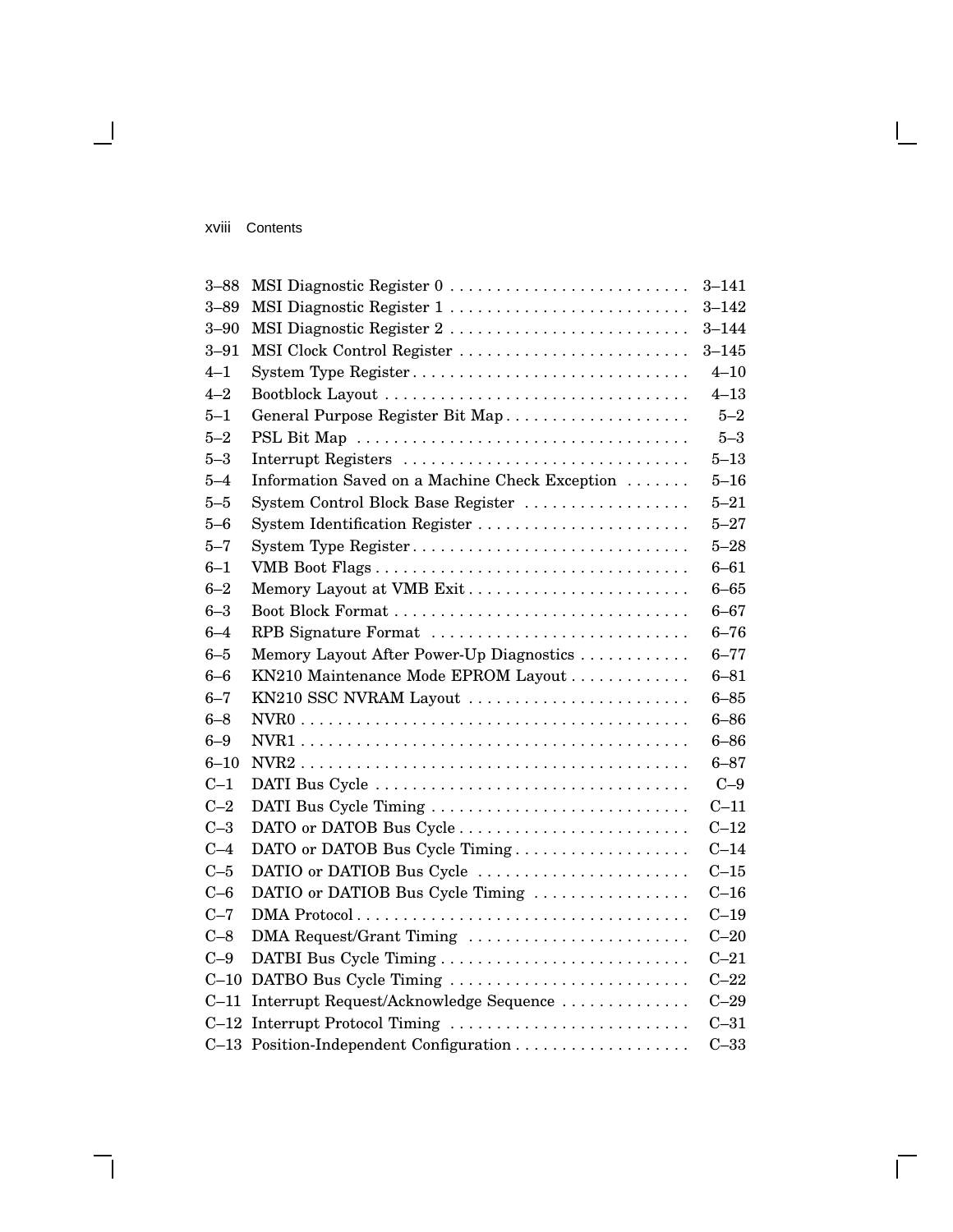#### Contents xix

L

 $\overline{\Gamma}$ 

| C-19 Quad-Height Module Contact Finger Identification C-44 |  |
|------------------------------------------------------------|--|
|                                                            |  |

# **Tables**

 $\overline{\phantom{a}}$ 

 $\mathbf{I}$ 

| $2 - 1$  | Console/Ethernet Connector (J1) Pinouts              | $2 - 5$  |
|----------|------------------------------------------------------|----------|
| $2 - 2$  | DSSI Connector (I/O Module J2-Upper) Pinouts         | $2 - 8$  |
| $2 - 3$  | I/O Connector (I/O Module J2-Lower) Pinouts          | $2 - 9$  |
| $2 - 4$  | Memory Connector (Processor Module J2-Lower) Pinouts | $2 - 10$ |
| $2 - 5$  | H3602-SA Features and Controls                       | $2 - 11$ |
| $3 - 1$  |                                                      | $3 - 3$  |
| $3 - 2$  | R3000 Interrupt Mapping                              | $3 - 14$ |
| $3 - 3$  | CPU Read Reference Timing                            | $3 - 25$ |
| $3 - 4$  | CPU Write Reference Timing                           | $3 - 25$ |
| $3 - 5$  | Q22-bus Interface Read Reference Timing              | $3 - 25$ |
| $3 - 6$  | Q22-bus Interface Write Reference Timing             | $3 - 26$ |
| $3 - 7$  | Error Syndromes                                      | $3 - 30$ |
| $3 - 8$  |                                                      | $3 - 36$ |
| $3 - 9$  |                                                      | $3 - 42$ |
| $3 - 10$ |                                                      | $3 - 59$ |
| $4 - 1$  | Operation and Function Switches                      | $4 - 4$  |
| $4 - 2$  |                                                      | $4 - 8$  |
| $4 - 3$  | Console Memory Space                                 | $4 - 14$ |
| $4 - 4$  |                                                      | $4 - 16$ |
| $4 - 5$  | Control Characters                                   | $4 - 17$ |
| $4 - 6$  | Environment Variables                                | $4 - 19$ |
| $4 - 7$  | KN210 Boot Devices                                   | $4 - 32$ |
| $5 - 1$  | KN210 Internal Processor Registers                   | $5 - 5$  |
| $5 - 2$  |                                                      | $5 - 7$  |
| $5 - 3$  | KN210 Unique IPRs                                    | $5 - 8$  |
| $5 - 4$  |                                                      | $5 - 11$ |
| $5 - 5$  |                                                      | $5 - 15$ |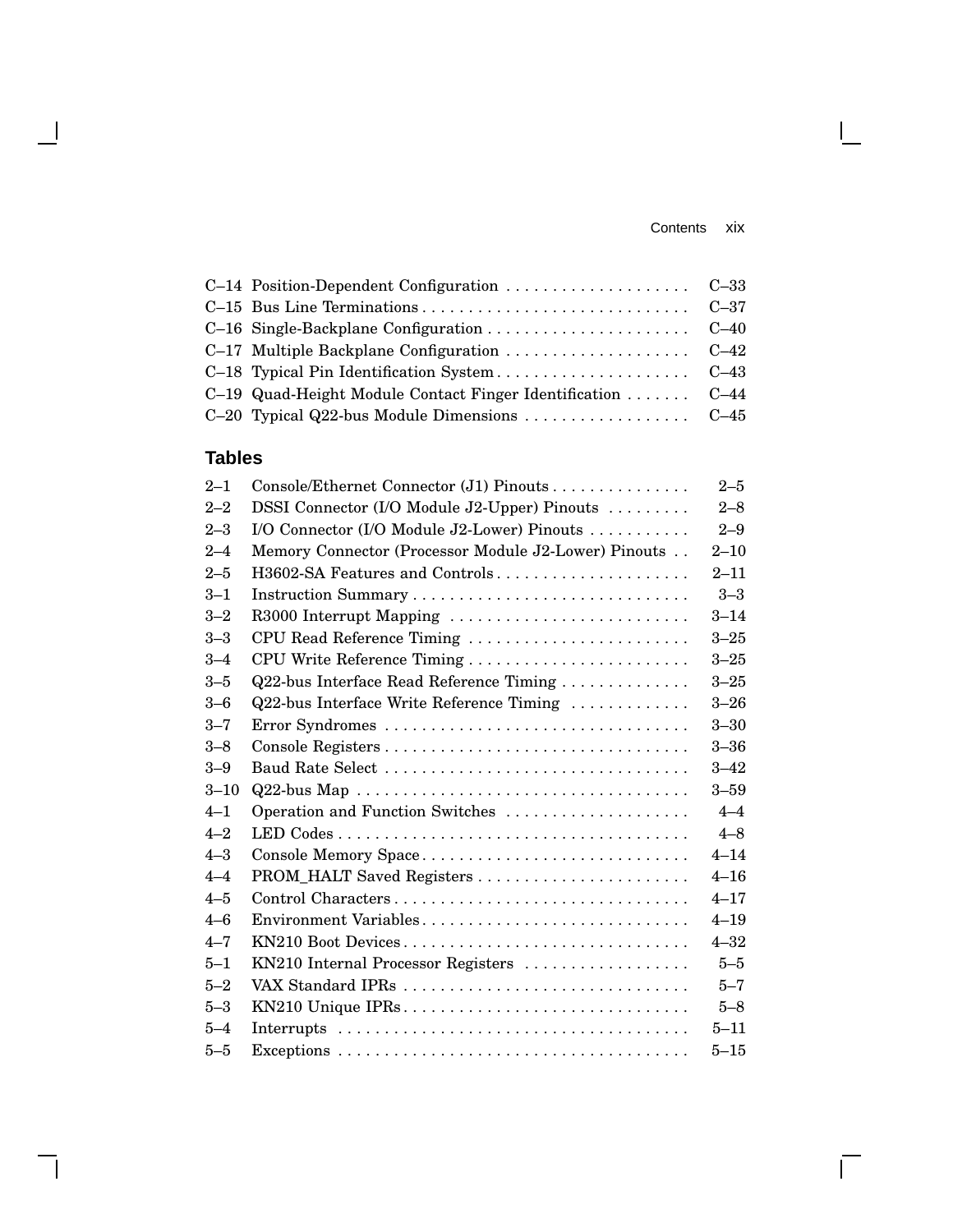#### xx Contents

 $\overline{\phantom{a}}$ 

| $5 - 6$  | System Control Block Format                  | $5 - 22$ |  |
|----------|----------------------------------------------|----------|--|
| $5 - 7$  | Unmaskable Interrupts That can Cause a Halt  | $5 - 26$ |  |
| $5 - 8$  | $5 - 26$                                     |          |  |
| $6 - 1$  | Halt Action Summary                          |          |  |
| $6 - 2$  |                                              | $6 - 9$  |  |
| $6 - 3$  | Command, Parameter, and Qualifier Keywords   | $6 - 13$ |  |
| $6 - 4$  | Console Symbolic Addresses                   | $6 - 14$ |  |
| $6 - 5$  | Console Command Summary                      | $6 - 55$ |  |
| $6 - 6$  | Console Qualifier Summary                    | $6 - 57$ |  |
| $6 - 7$  | KN210 Supported Boot Devices                 | $6 - 59$ |  |
| $6 - 8$  |                                              | $6 - 61$ |  |
| $6 - 9$  | KN210 Network Maintenance Operations Summary | $6 - 70$ |  |
| $6 - 10$ | HALT Messages                                | $6 - 88$ |  |
| $6 - 11$ | Console Error Messages                       | $6 - 89$ |  |
| $6 - 12$ | VMB Error Messages                           | $6 - 91$ |  |
| $B-1$    | R3000 Memory Space                           | $B-1$    |  |
| $B-2$    | R3000 I/O Space                              | $B-1$    |  |
| $B-3$    | VAX Memory Space                             | $B-4$    |  |
| $B-4$    |                                              | $B-4$    |  |
| $B-5$    |                                              | $B-6$    |  |
| $B-6$    | Q22-bus Memory Space                         | $B-7$    |  |
| $B-7$    | Q22-bus I/O Space with BBS7 Asserted         | $B-7$    |  |
| $C-1$    | Data and Address Signal Assignments          | $C-3$    |  |
| $C-2$    |                                              | $C-4$    |  |
| $C-3$    | Power and Ground Signal Assignments          | $C-5$    |  |
| $C-4$    | Spare Signal Assignments                     | $C-5$    |  |
| $C-5$    | Data Transfer Operations                     | $C-6$    |  |
| $C - 6$  | Bus Signals for Data Transfers               | $C-6$    |  |
| $C-7$    |                                              | $C-45$   |  |

 $\bar{\Gamma}$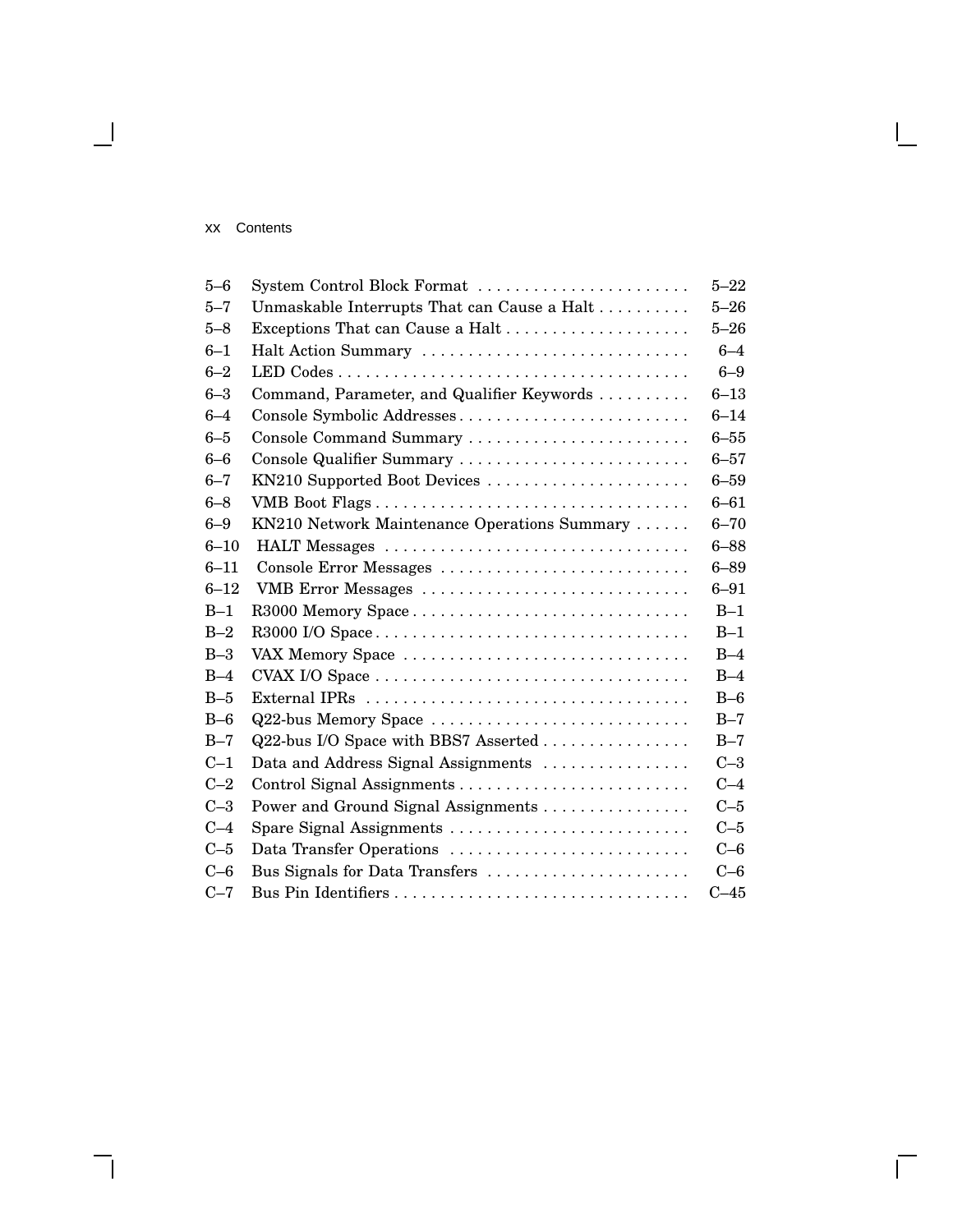# **About This Manual**

This *KN210 CPU Module Set Technical Manual* documents the functional, physical, and environmental characteristics of the KN210 CPU module set and also includes some information on the MS650 memory expansion modules. The KN210 CPU module set consists of the KN210 processor module and the KN210 I/O module.

#### **Intended Audience**

This document is intended for a design engineer or applications programmer who is familiar with Digital's extended LSI-11 bus (Q22 bus) and the MIPS instruction set. This manual should be used along with the *VAX Architecture Reference Manual* as a programmer's reference to the module.

#### **Organization**

The manual is divided into six chapters and four appendices.

Chapter 1, **Overview**, introduces the KN210 processor module, the KN210 I/O module and MS650 memory modules, including module features and specifications.

Chapter 2, **Configuration and Installation**, describes the configuration and installation of the KN210 module set and MS650 modules in Q22-bus backplanes and system enclosures.

Chapter 3, **Architecture**, provides a description of KN210 registers, instruction set and memory.

Chapter 4, **KN210 Firmware**, describes the R3000 entry/dispatch code, boot diagnostics, device booting sequence, console program and console commands.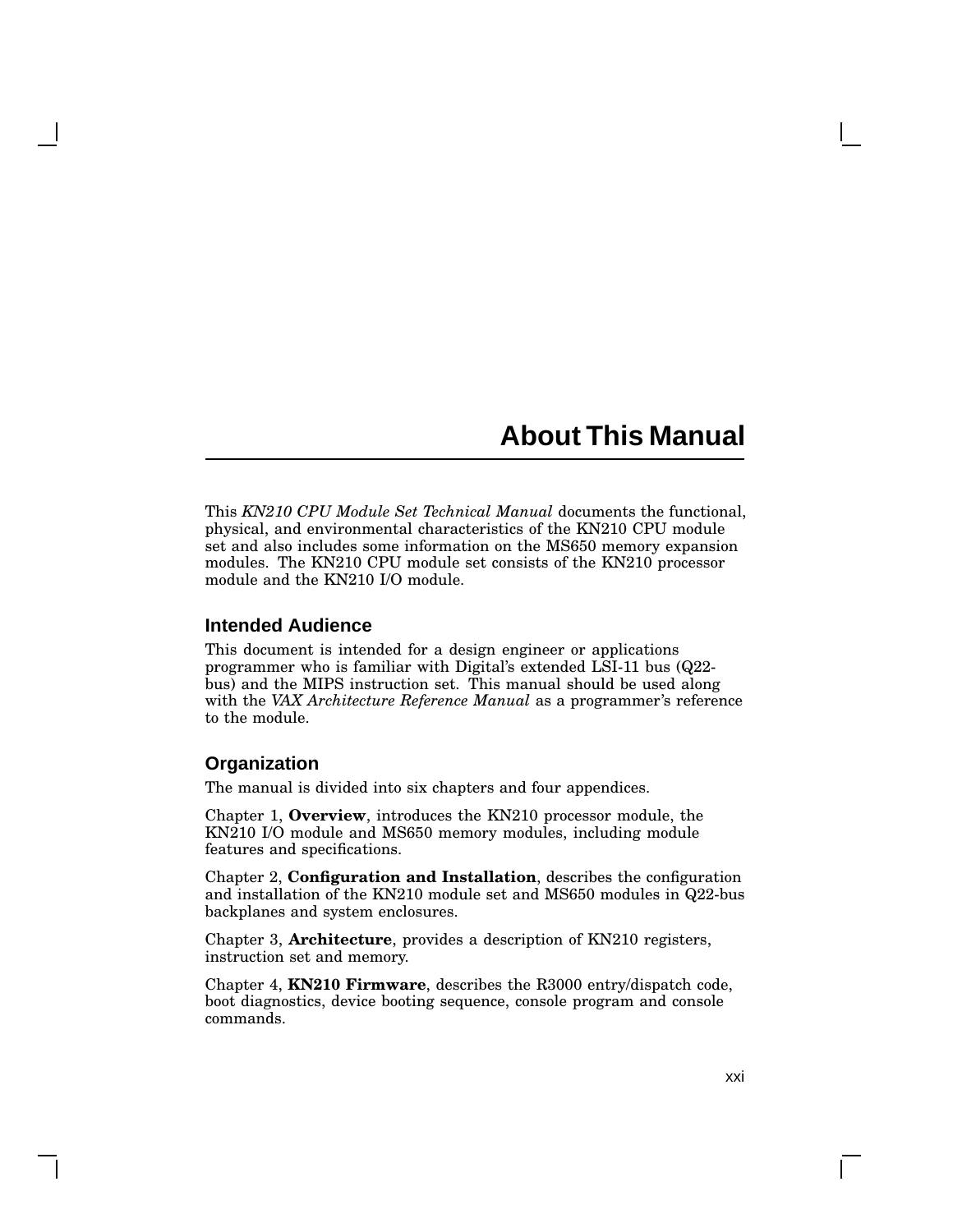xxii About This Manual

Chapter 5, **Diagnostic Processor**, describes the diagnostic processor registers.

Chapter 6, **Maintenance Mode Firmware**, describes the diagnostic processor entry/dispatch code, boot diagnostics, device booting sequence, console program and console commands.

Appendix A, **KN210 Specifications**, describes the physical, electrical, and environmental specifications for the KN210 CPU and I/O modules.

Appendix B, **Address Assignments**, provides a map of R3000 and diagnostic processor address space.

Appendix C, **Q22-bus Specification**, describes the low end member of Digital's bus family. All of Digital's microcomputers use the Q22-bus.

Appendix D, **Acronyms**, provides a list of the acronyms used in this manual.

#### **Conventions**

This manual uses the following conventions:

| Convention  | <b>Meaning</b>                                                                                                                                                         |
|-------------|------------------------------------------------------------------------------------------------------------------------------------------------------------------------|
| <b>Note</b> | Provides general information you should be aware of.                                                                                                                   |
| Caution     | Provides information to prevent damage to equipment.                                                                                                                   |
| < x: v>     | Represents a bit field, a set of lines, or signals, ranging from<br>x through y. For example, $R0$ <7:4> indicates bits 7 through<br>4 in general purpose register R0. |
| [x:y]       | Represents a range of bytes, from y through x.                                                                                                                         |
| Return      | Text within a box identifies a key, such as the Return key.                                                                                                            |
| n           | Boldface small <b>n</b> indicates variables.                                                                                                                           |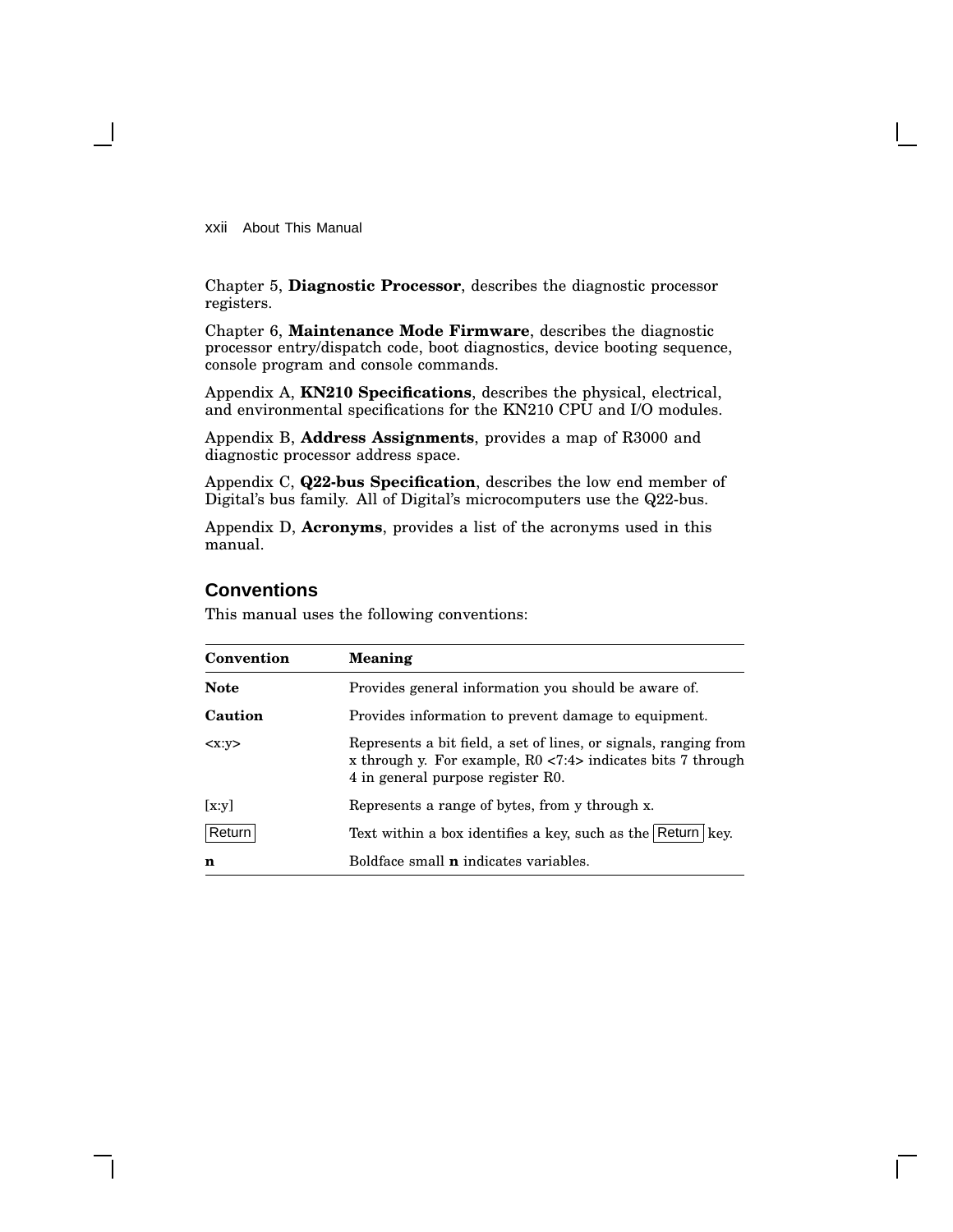About This Manual xxiii

 $\mathbf{L}$ 

### **Related Documents**

 $\mathbf l$ 

You can order the following documents from Digital:

| Document                             | <b>Order Number</b> |  |
|--------------------------------------|---------------------|--|
|                                      |                     |  |
| Microcomputer Interfaces Handbook    | EB-20175-20         |  |
| Microcomputers and Memories Handbook | EB-18451-20         |  |
| VAX Architecture Handbook            | EB-19580-20         |  |
| VAX Architecture Reference Manual    | EY-3459E-DP         |  |
| BA213 Enclosure Maintenance          | $EK-189AA-MG$       |  |

You can order these documents from:

Digital Equipment Corporation Accessories and Supplies Group P.O. Box CS2008 Nashua, NH 03061 Attention: Documentation Products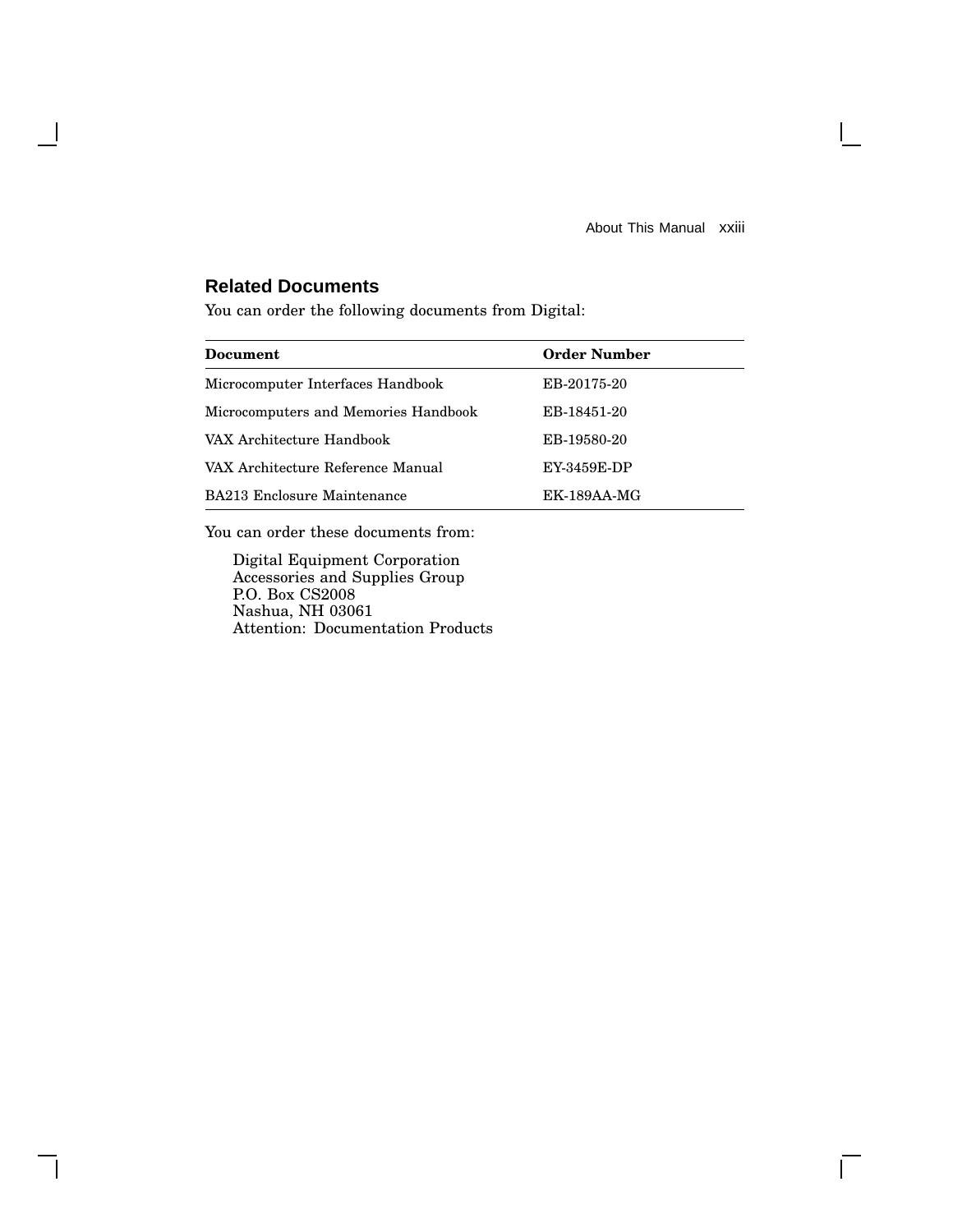# **1 Overview**

This chapter provides a brief overview of the KN210 CPU module set and MS650 memory modules.

### **1.1 Introduction**

The KN210 CPU module set consists of the KN210 processor module, shown in Figure 1–1, and the KN210 I/O module, shown in Figure 1–2. Both are quad-height modules for the Q22-bus (extended LSI-11 bus). The KN210 processor module features the R3000 RISC processor. The KN210 I/O module features built-in DSSI and Ethernet controllers. The KN210 CPU module set is designed for use in high speed multiuser, multitasking environments.

The KN210 CPU module set is used in the DECsystem 5400. The DECsystem 5400 utilizes a BA213 enclosure. Refer to the *BA213 Enclosure Maintenance* for a detailed description of the enclosure.

The KN210 CPU module set and MS650 memory modules combine to form a RISC CPU/memory subsystem that uses the Q22-bus, DSSI bus, and Ethernet to communicate with mass storage and I/O devices. The KN210 CPU module set and MS650 modules mount in standard Q22-bus backplane slots that implement the Q22-bus in the AB rows and the CD interconnect in the CD rows. The KN210 CPU module set can support up to four MS650 modules, if enough Q22/CD slots are available.

The KN210 CPU module set communicates with the console device through the H3602-SA CPU cover panel, which also contains configuration switches, an LED display, and Ethernet connector.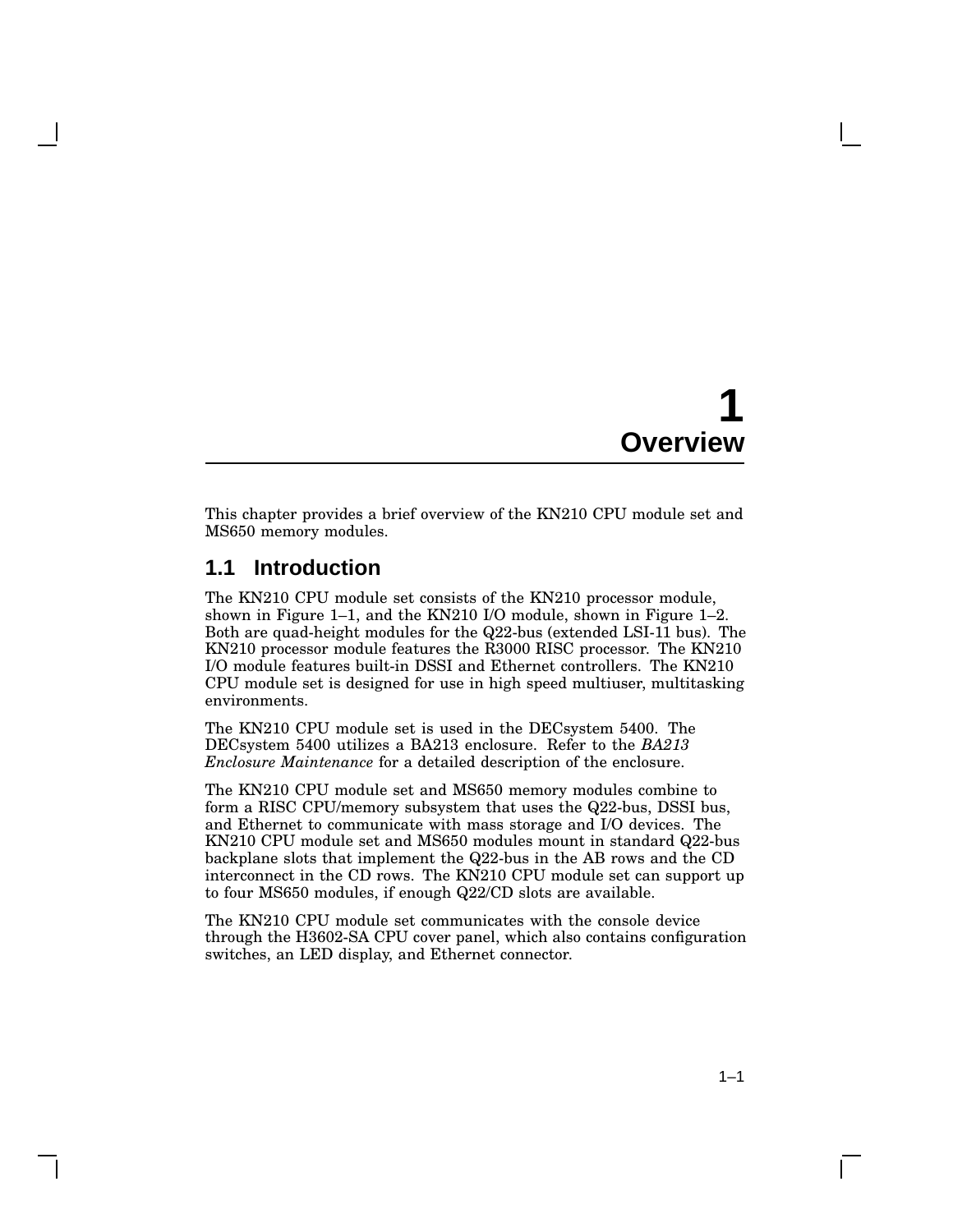1–2 Overview

 $\blacksquare$ 

Insert photo of KN210 CPU Module here.

 $\bar{\Gamma}$ 

**Figure 1–1 KN210 Processor Module**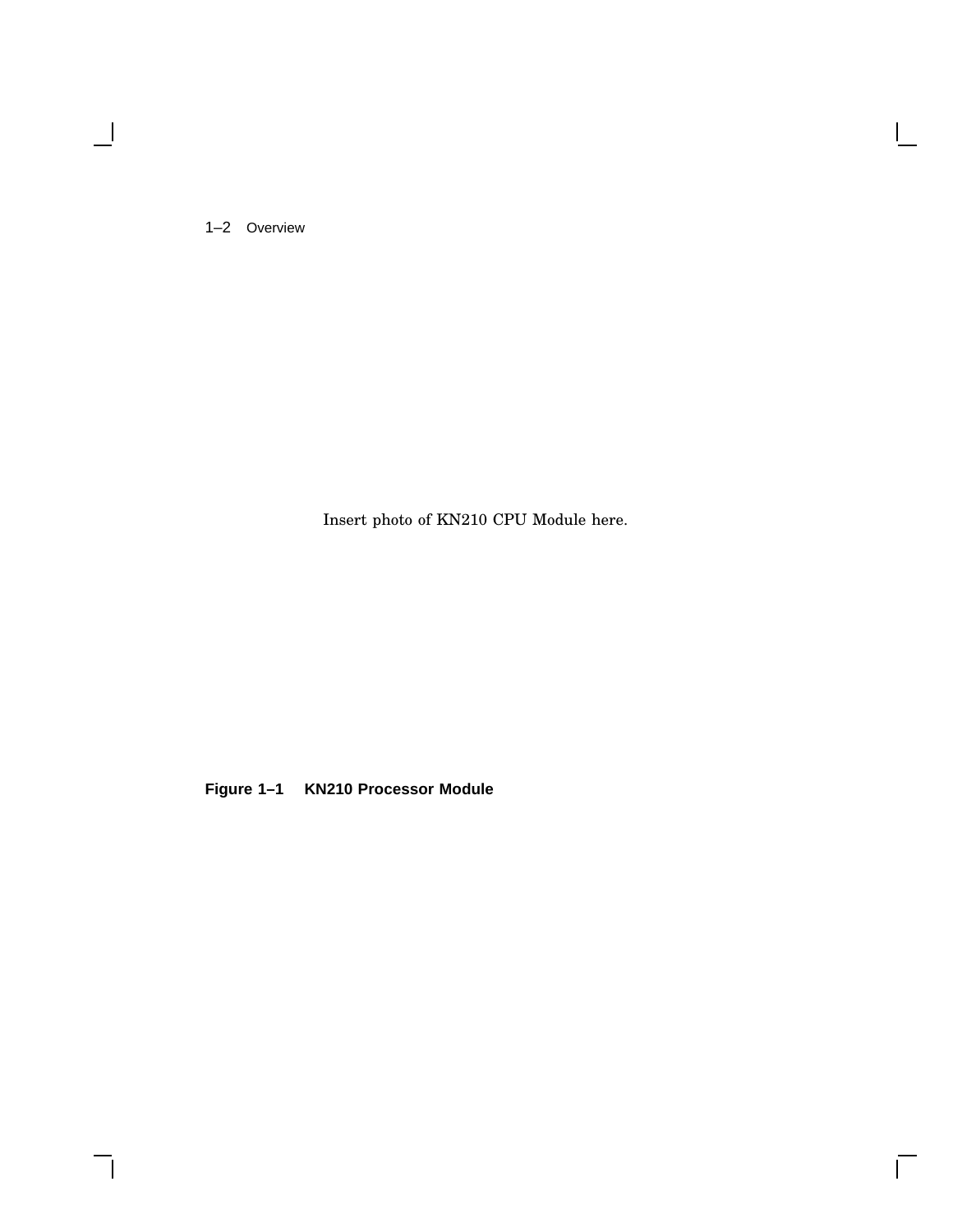Overview 1–3

 $\mathsf{I}$ 

 $\overline{\Gamma}$ 

Insert photo of KN210 I/O Module here.

### **Figure 1–2 KN210 I/O Module**

 $\overline{\phantom{a}}$ 

The major functional blocks of the KN210 CPU module set are shown in Figure 1–3, and are described in the following paragraphs.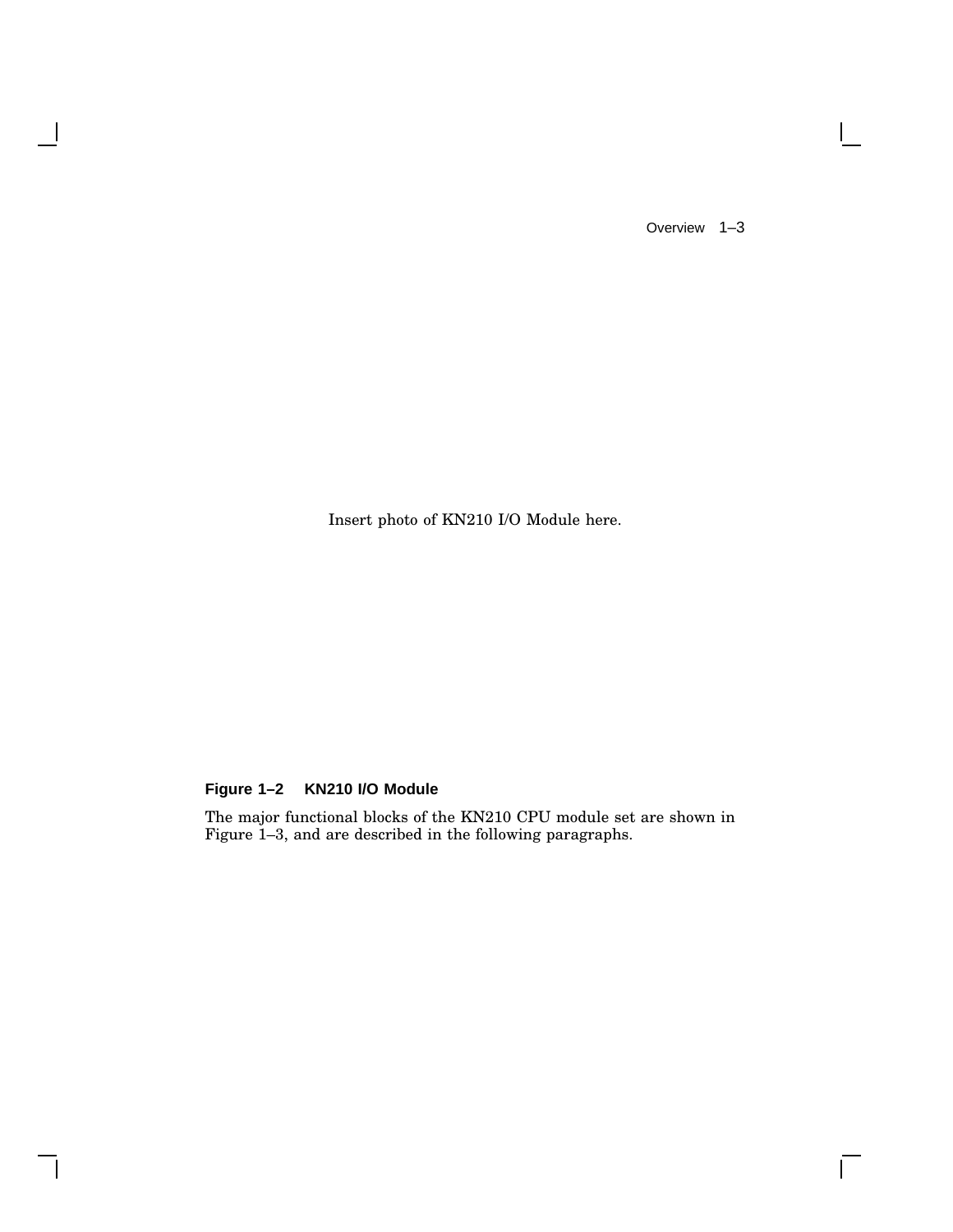1–4 Overview

**Figure 1–3 KN210 Block Diagram**

## **1.2 R3000 RISC Processor**

The central processor of the KN210 module set is the R3000 RISC processor chip. The R3000 chip implements two tightly coupled processors in a single VLSI chip. One processor is a 32-bit CPU, and the second is a system control processor (CP0).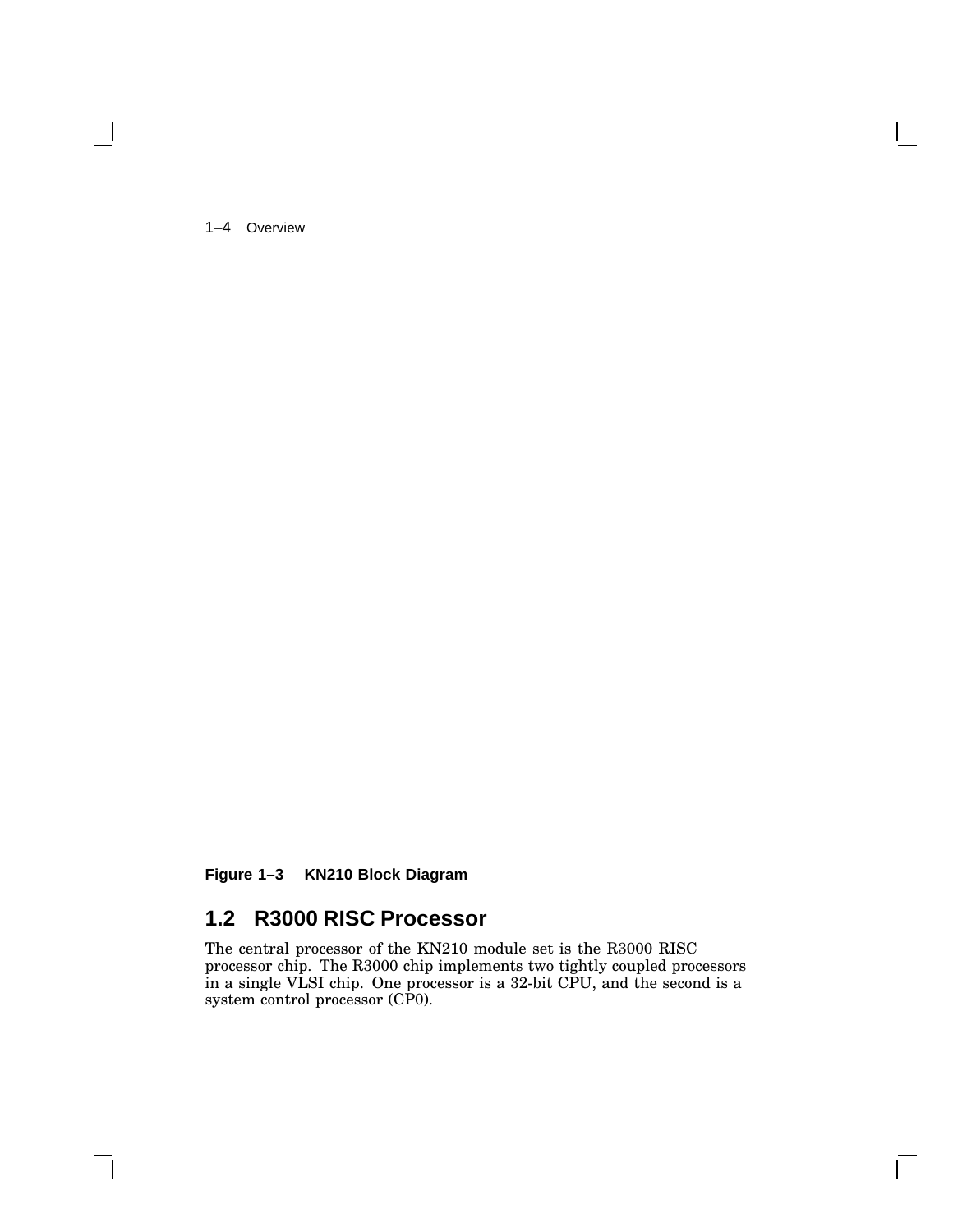Overview 1–5

The combined CPU/CP0 processors provide the following features:

- **32-bit operation**
- **A 5-stage pipeline**
- **On chip cache control**
- **On chip memory management**
- **Coprocessor interface**

## **1.3 Floating-Point Accelerator**

The floating-point accelerator is implemented by the R3010 floating-point accelerator (FPA) chip. The R3010 FPA operates as a coprocessor for the R3000 processor and extends the R3000's instruction set to perform arithmetic operations on values in floating-point representations. The R3010 FPA interfaces with the R3000 processor to form a tightly-coupled unit with seamless integration of floating-point and fixed-point instruction sets.

### **1.4 Cache Memory**

To maximize CPU performance, the KN210 module utilizes a system of cache memory. The cache memory is organized as two separate 64 Kbyte cache; one for instructions and the other for data.

### **1.5 Memory Controller**

The main memory controller is implemented by a VLSI chip called the CMCTL. The CMCTL supports up to 64 Mbytes of ECC memory with a 500-550 ns cycle time for word transfers. This memory resides on up to four MS650 memory modules.

## **1.6 Diagnostic Processor**

The diagnostic processor provides extensive diagnostic capabilities for the KN210 CPU module set.

## **1.7 MS650-BA Memory Modules**

The MS650-BA memory modules are 16 Mbyte, 450 ns, 39-bit wide arrays (32-bit data and 7-bit ECC) implemented with 1 Mbyte dynamic RAMs in surface-mount packages. MS650-BA memory modules are single, quad-height, Q22-bus modules, as shown in Figure 1–4.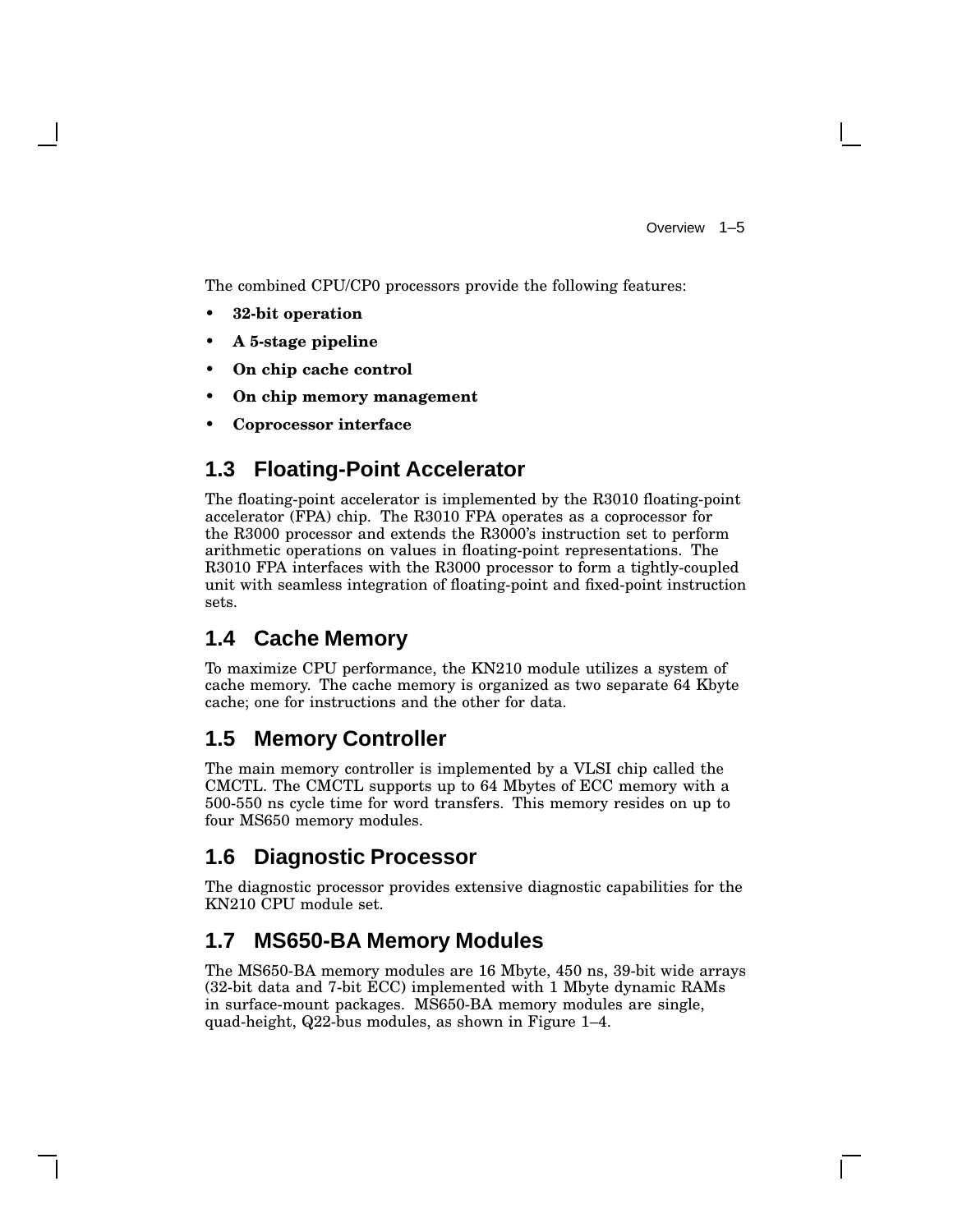1–6 Overview

### **1.8 MS650-AA Memory Modules**

The MS650-AA memory modules are 8 Mbyte, 450 ns, 39-bit wide arrays (32-bit data and 7-bit ECC) implemented with 256 Kbyte dynamic RAMs in zig-zag in-line packages (ZIPs). MS650-AA memory modules are single, quad-height, Q22-bus modules, as shown in Figure 1–4.

The MS650 modules communicate with the KN210 through the MS650 memory interconnect, which utilizes the CD rows of backplane slots 2 through 4, and a 50-pin ribbon cable. The KN210 memory subsystem supports a maximum of four memory modules.

Insert photo of both the MS650-AA and -BA memory modules here.

**Figure 1–4 MS650 Memory Modules**

### **1.9 DSSI Interface**

The Digital small storage interconnect (DSSI) bus interface, located on the KN210 I/O module, is implemented by the SII chip and four  $32\mathrm{K}\times 8$ static RAMs. The DSSI interface allows the KN210 to transmit packets of data to, and receive packets of data from up to seven other DSSI devices. The KN210 system configurations contain one or more RF-series fixed disk devices, connected through the DSSI bus.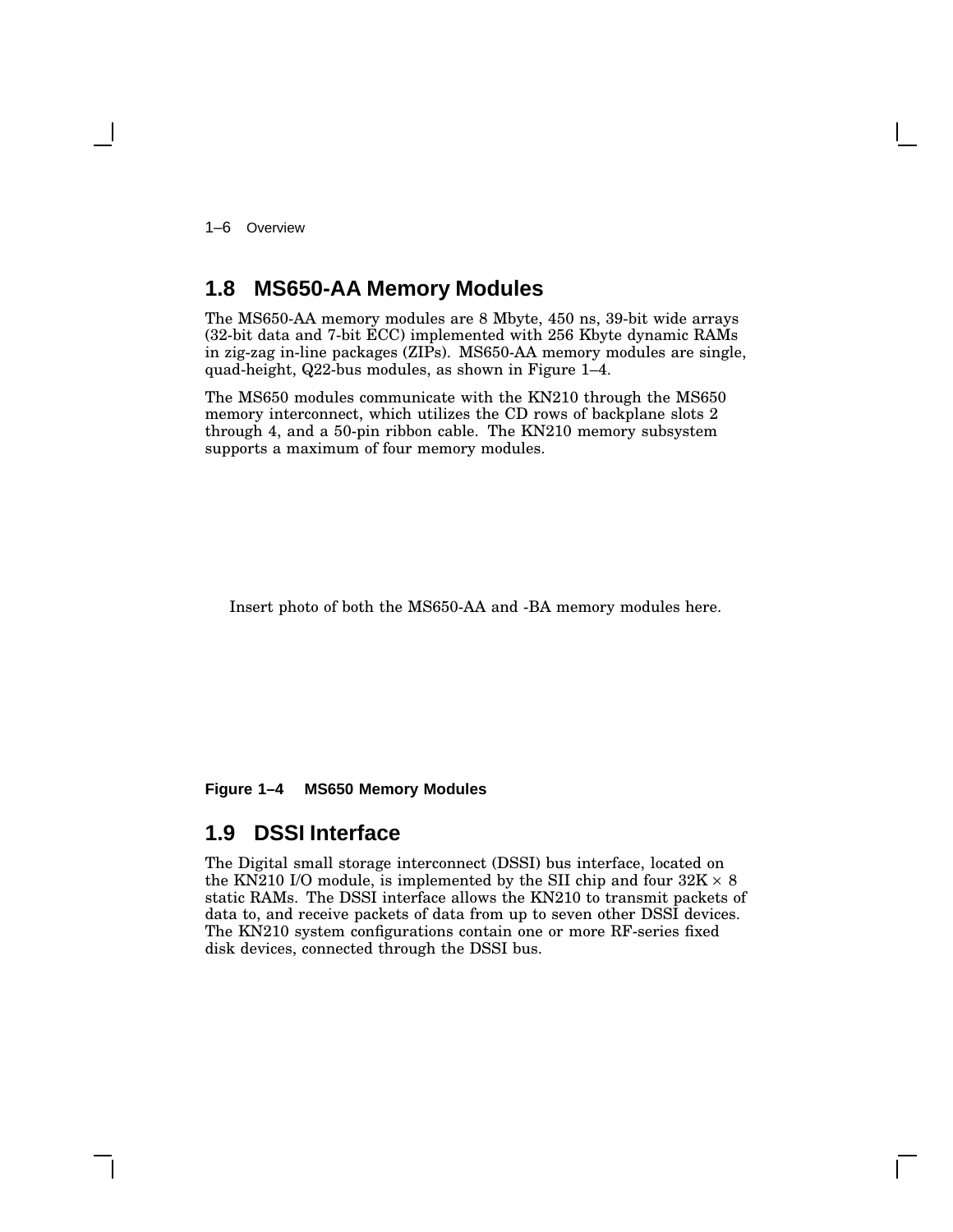### **1.10 Ethernet Interface**

The KN210 I/O module features an on-board network interface that is implemented through the LANCE chip and four  $32K \times 8$  static RAMs. When used in conjunction with the H3602-SA CPU cover panel, this interface allows the KN210 CPU module set to be connected to either a ThinWire or standard Ethernet network.

The Ethernet interface includes registers for control and status reporting as well as a DMA controller, a 24 word transmit silo and a 24 word receive silo.

### **1.11 Q22-bus Interface**

The Q22-bus interface is implemented by the CQBIC chip, located on the KN210 processor module. The CQBIC chip supports up to 16-word, block mode transfers between a Q22-bus DMA device and main memory, and up to 2-word, block mode transfers between the CPU and Q22-bus devices. The Q22-bus interface contains the following:

- A 16-entry map cache for the 8,192-entry, main memory-resident "scatter-gather" map, used for translating 22-bit Q22-bus addresses into 26-bit main memory addresses
- Interrupt arbitration logic that recognizes Q22-bus interrupt requests BR7-BR4
- $Q22$ -bus termination (240  $\Omega$ )

### **1.12 System Support Functions**

System support functions are implemented by the system support chip (SSC), located on the KN210 processor module. The SSC provides console and boot code support functions, operating system support functions, timers, and many extra features, including the following:

- Word-wide ROM unpacking
- 1 Kbyte battery backed-up RAM
- Halt arbitration logic
- Console serial line
- Interval timer with 10 ms interrupts
- Time-of-year clock with support for battery back-up
- IORESET register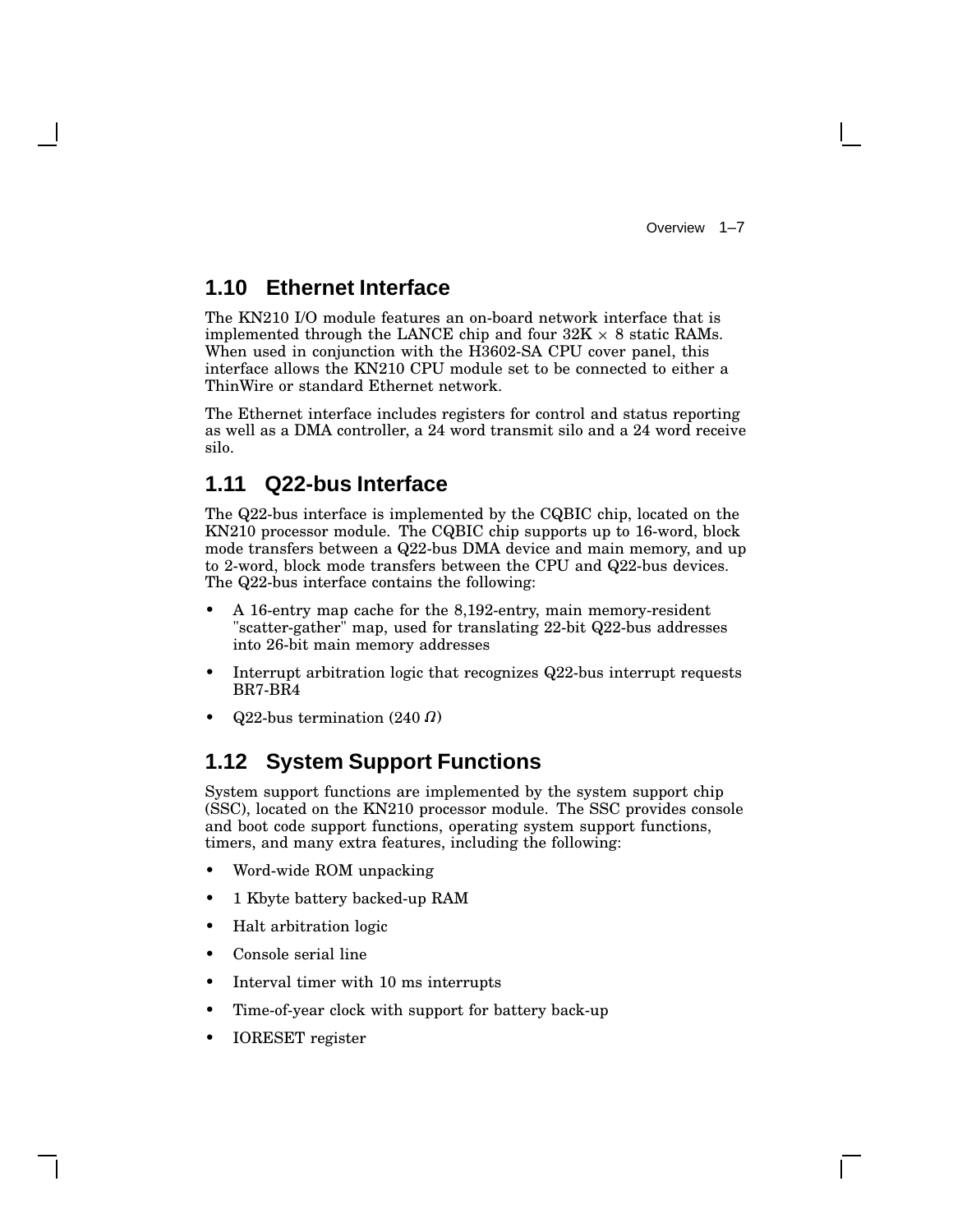1–8 Overview

- Programmable CDAL bus timeout counter
- Two programmable timers similar in function to the VAX standard interval timer
- A register for controlling the diagnostic LEDs

### **1.13 Firmware**

The firmware consists of 256 Kbytes of 16 bit-wide ROM, located on two 128K EPROMs (one for each processor). The firmware gains control when the processor halts, and contains programs that provide the following services:

- Board initialization
- Power-up self-testing of the KN210 processor and I/O modules, and the MS650 modules
- Emulation of a subset of the VAX standard console (automatic/manual bootstrap, automatic/manual restart, and a simple command language for examining/altering the state of the processor)
- Booting from supported Q22-bus devices, DSSI, or Ethernet
- Multilingual capability
- MOP support

## **1.14 Clock Functions**

The clock chip provides the following functions:

- Generates two MOS clocks for the CPU and the main memory controller
- Generates three auxiliary clocks for other miscellaneous TTL logic
- Synchronizes reset signal for the CPU and the main memory controller
- Synchronizes data ready and data error signals for the CPU and the main memory controller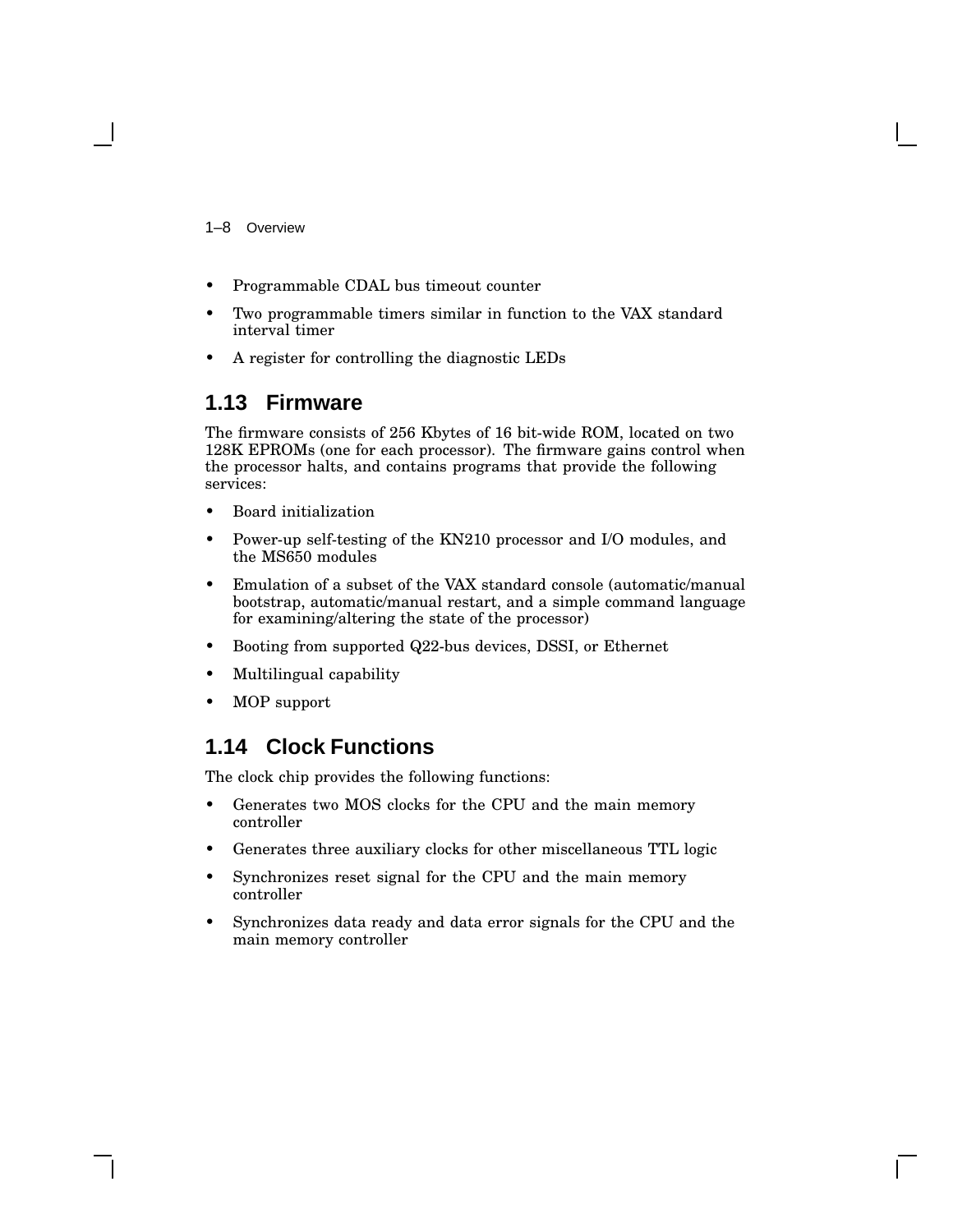# **2 Installation and Configuration**

## **2.1 Introduction**

This chapter contains information required to install the KN210 CPU module set in a system. The following topics are discussed:

- Installing the KN210 CPU module set
- Configuring the KN210
- KN210 connectors
- H3602-SA CPU cover panel

## **2.2 Installing the KN210 CPU Module Set**

The KN210 CPU module set can only be installed in BA213 backplanes.

The KN210 I/O and processor modules must be installed in slots 1 and 2, respectively, of the Q22/CD backplane (Figure 2–1). MS650 memory modules must be installed in slots immediately adjacent to the KN210 processor module. Up to four MS650 modules may be installed, occupying slots 3, 4, 5 and 6 respectively. A 50-pin ribbon cable is used to connect the KN210 processor and I/O modules to each other. Another 50-pin cable is used to connect the KN210 processor module to the MS650 memory module(s), as shown in Figure 2–2.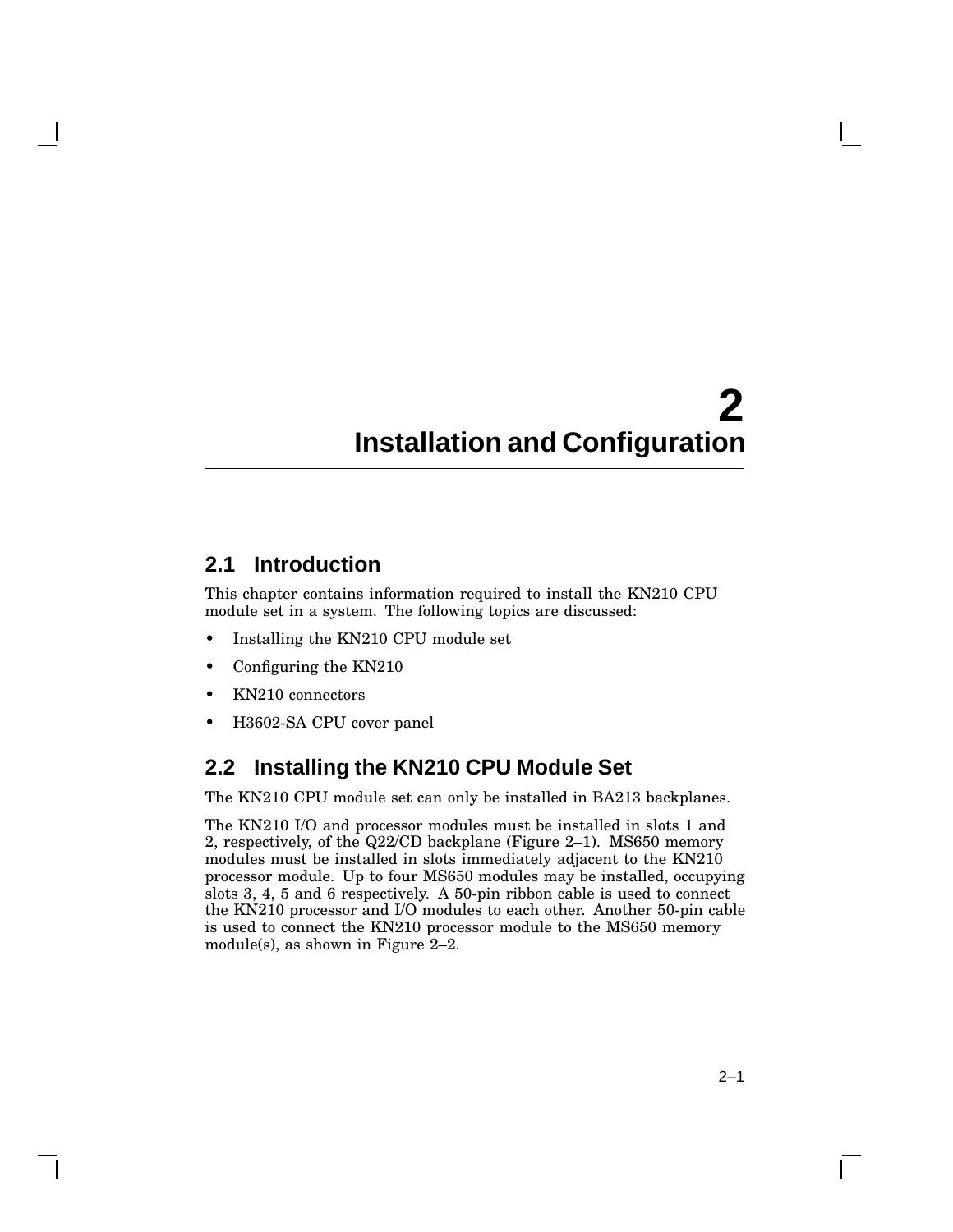2–2 Installation and Configuration

 $\blacksquare$ 

**Figure 2–1 Processor, I/O and Memory Module Placement**

 $\mathsf{I}$ 

 $\overline{\Gamma}$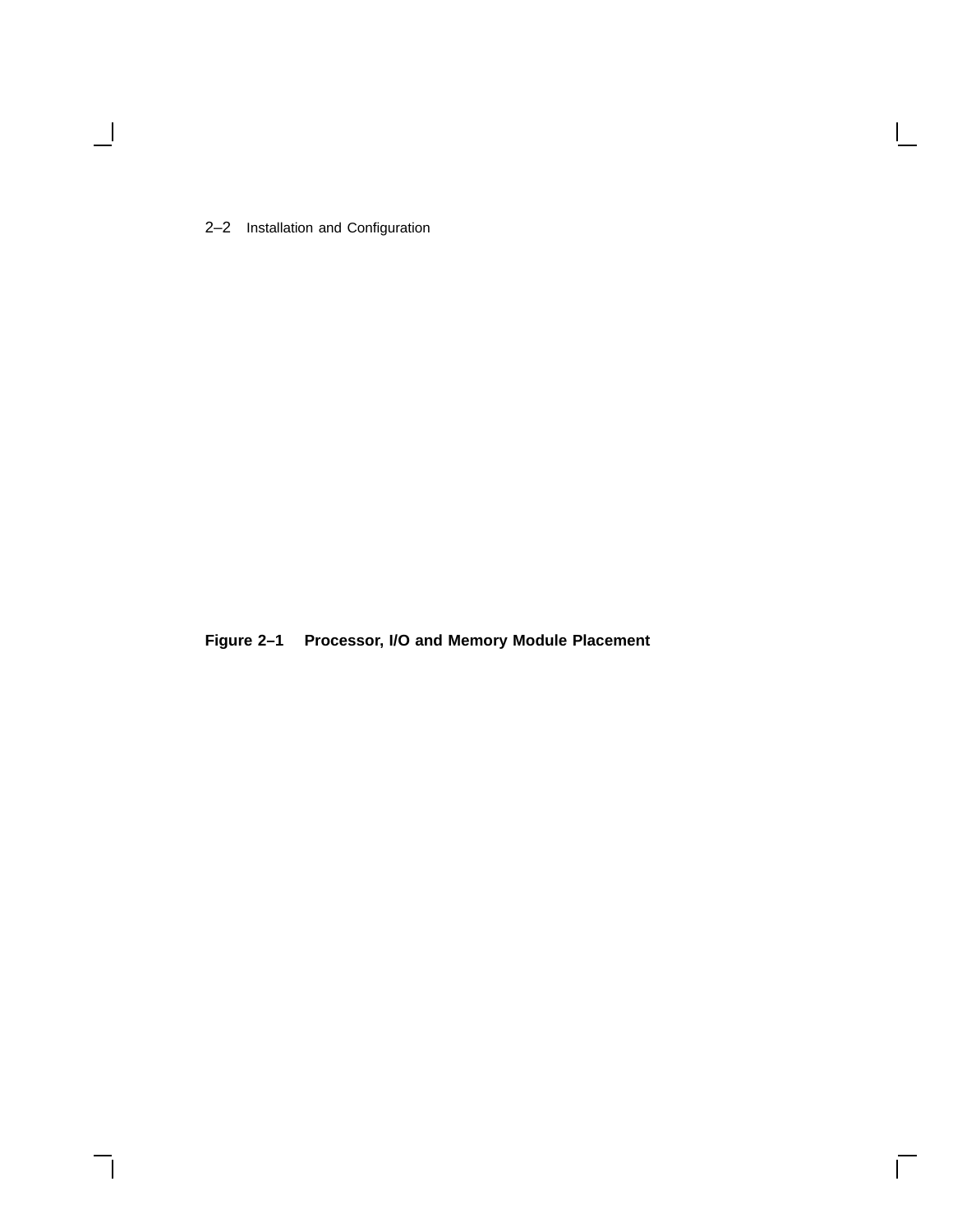Installation and Configuration 2–3

 $\mathbf{I}$ 

 $\overline{\Gamma}$ 

## **Figure 2–2 Cable Connections**

# **2.3 Configuring the KN210**

The following parameters must be configured on the KN210:

• Operation switch

 $\overline{\phantom{a}}$ 

• Function switch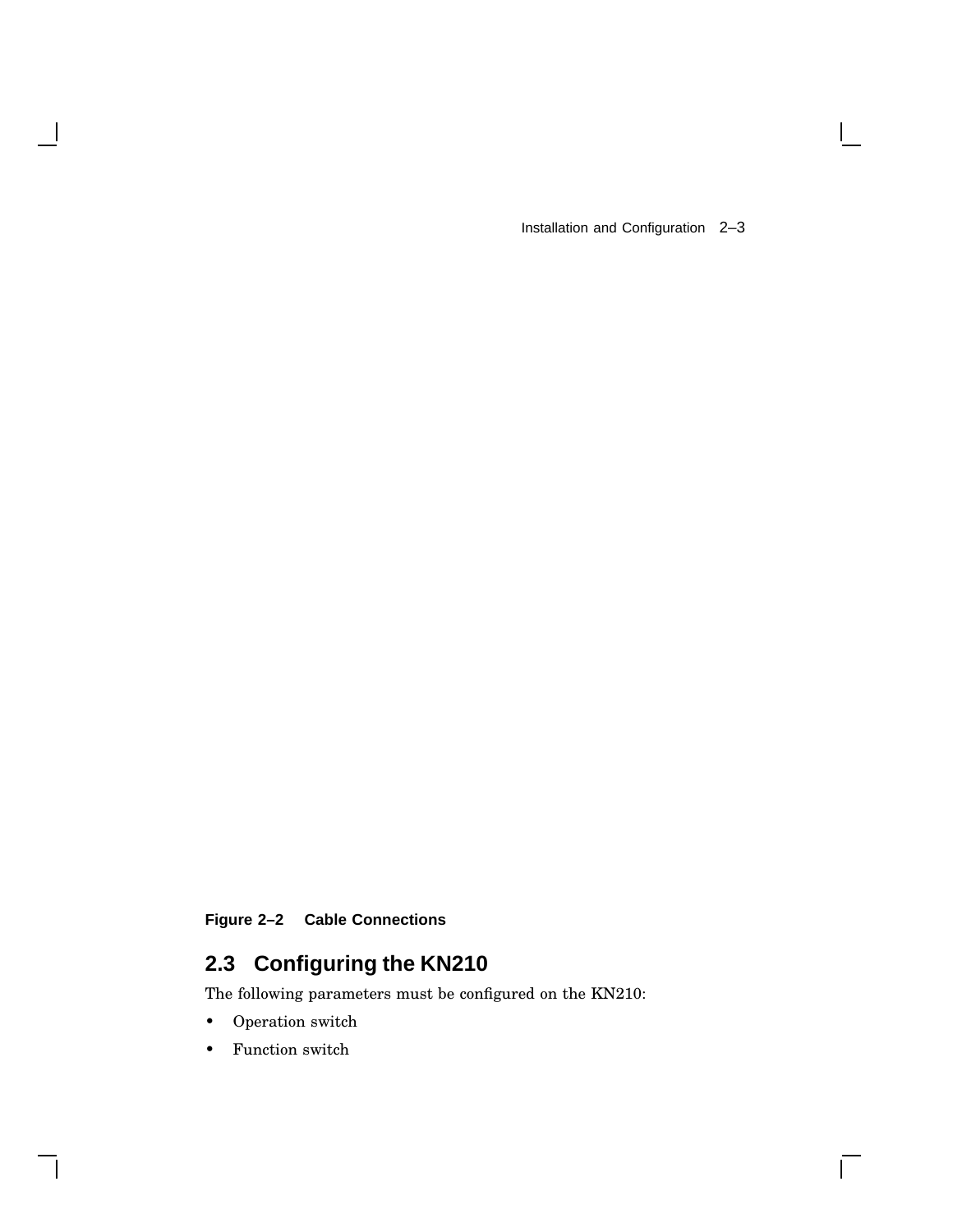2–4 Installation and Configuration

- Console serial line baud rate
- DSSI node ID
- Ethernet port connector selection

These parameters are configured using the H3602-SA CPU cover panel.

### **2.4 KN210 Connectors**

The KN210 uses several connectors, and four rows of module fingers (A, B, C, and D) to communicate with the console device, main memory, the Q22-bus, the DSSI controller, and the Ethernet controller. The contact finger identification of the KN210 CPU and I/O modules is described in Appendix C.

The orientation of the connectors, and the LED indicators is shown in Figure 2–3.

**Figure 2–3 KN210 Connector and LED Orientation**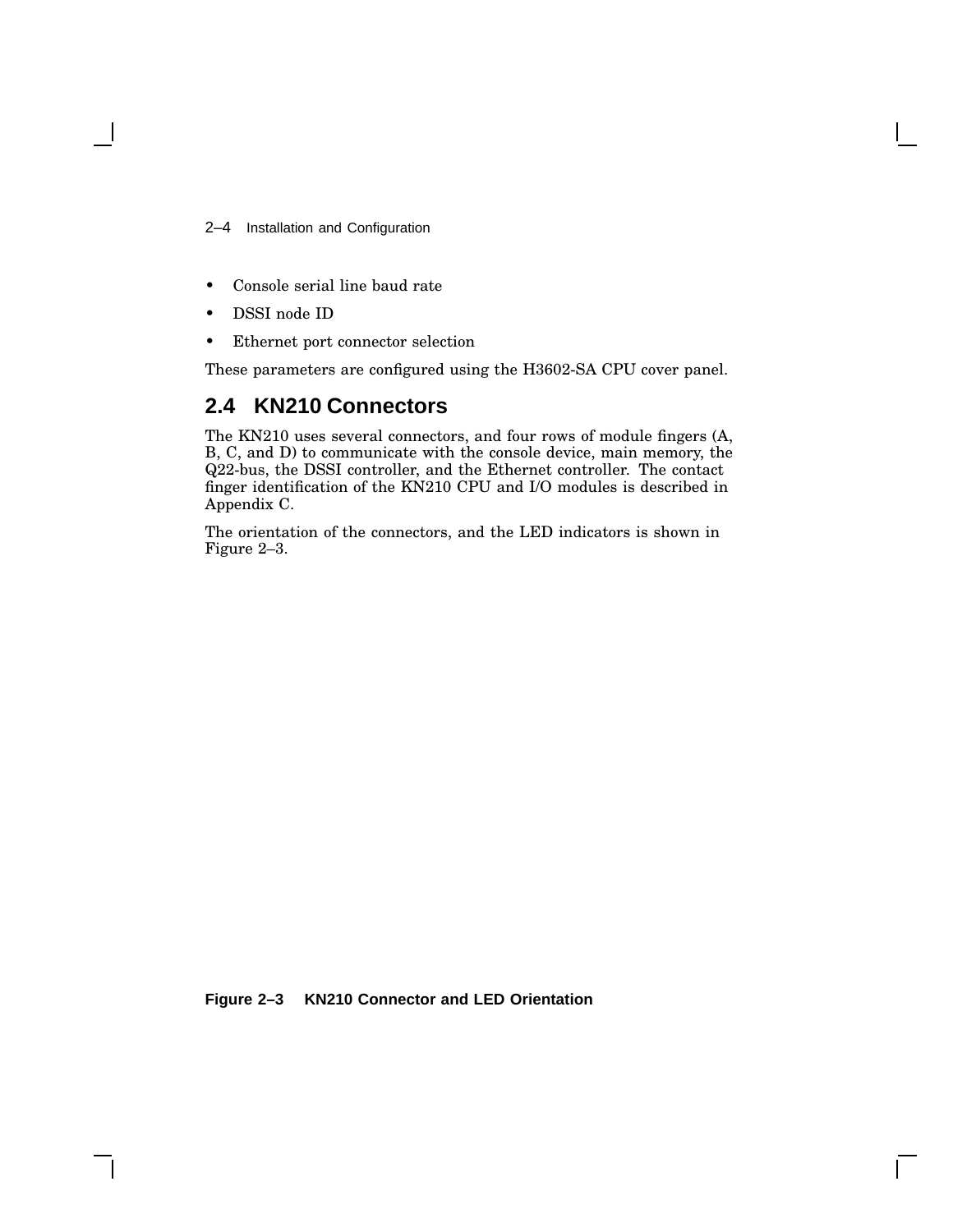$\mathbf{I}$ 

#### **2.4.1 Console/Ethernet Connector**

The Console/Ethernet connector (J1) is a 40-pin connector used to bus signals to/from the Ethernet interface and system console, and for configuration and display purposes. A multi-tapped 40-pin cable provides the physical connection between the KN210 processor and I/O boards and the H3602-SA CPU cover panel. Table 2–1 gives the pinouts for the console connector.

| Pin | <b>Mnemonic</b> | Module    | <b>Meaning</b>                            |
|-----|-----------------|-----------|-------------------------------------------|
| 01  | XMIT- H         | $\rm LO$  | Transmit - output to the LAN<br>interface |
| 02  | $XMIT+H$        | I/O       | Transmit + output to the LAN<br>interface |
| 03  | <b>GND</b>      | $\rm LO$  | Ground                                    |
| 04  | <b>GND</b>      | $\rm LO$  | Ground                                    |
| 05  | <b>GND</b>      | $\rm LO$  | Ground                                    |
| 06  | RCV-H           | I/O       | Receive - input from the LAN<br>interface |
| 07  | $RCV+H$         | I/O       | Receive + input from the LAN<br>interface |
| 08  | <b>GND</b>      | $\rm LO$  | Ground                                    |
| 09  | <b>GND</b>      | I/O       | Ground                                    |
| 10  | GND             | $\rm LO$  | Ground                                    |
| 11  | COL-H           | $\rm LO$  | Collision                                 |
| 12  | $COL + H$       | $\rm LO$  | Collision                                 |
| 13  | GND             | $\rm LO$  | Ground                                    |
| 14  | <b>GND</b>      | I/O       | Ground                                    |
| 15  | <b>GND</b>      | $\rm LO$  | Ground                                    |
| 16  | <b>GND</b>      | $\rm LO$  | Ground                                    |
| 17  | $+12$ V         | $\rm LO$  | Fused +12 Vdc                             |
| 18  | GND             | I/O       | Ground                                    |
| 19  | DTR H           | Processor | Data terminal ready                       |
| 20  | <b>GND</b>      | Processor | Ground                                    |
| 21  | TXD L           | Processor | Transmit data                             |
| 22  | SPID0 L         |           | Not used with H3602-SA                    |
| 23  | SPID1 L         |           | Not used with H3602-SA                    |

**Table 2–1 Console/Ethernet Connector (J1) Pinouts**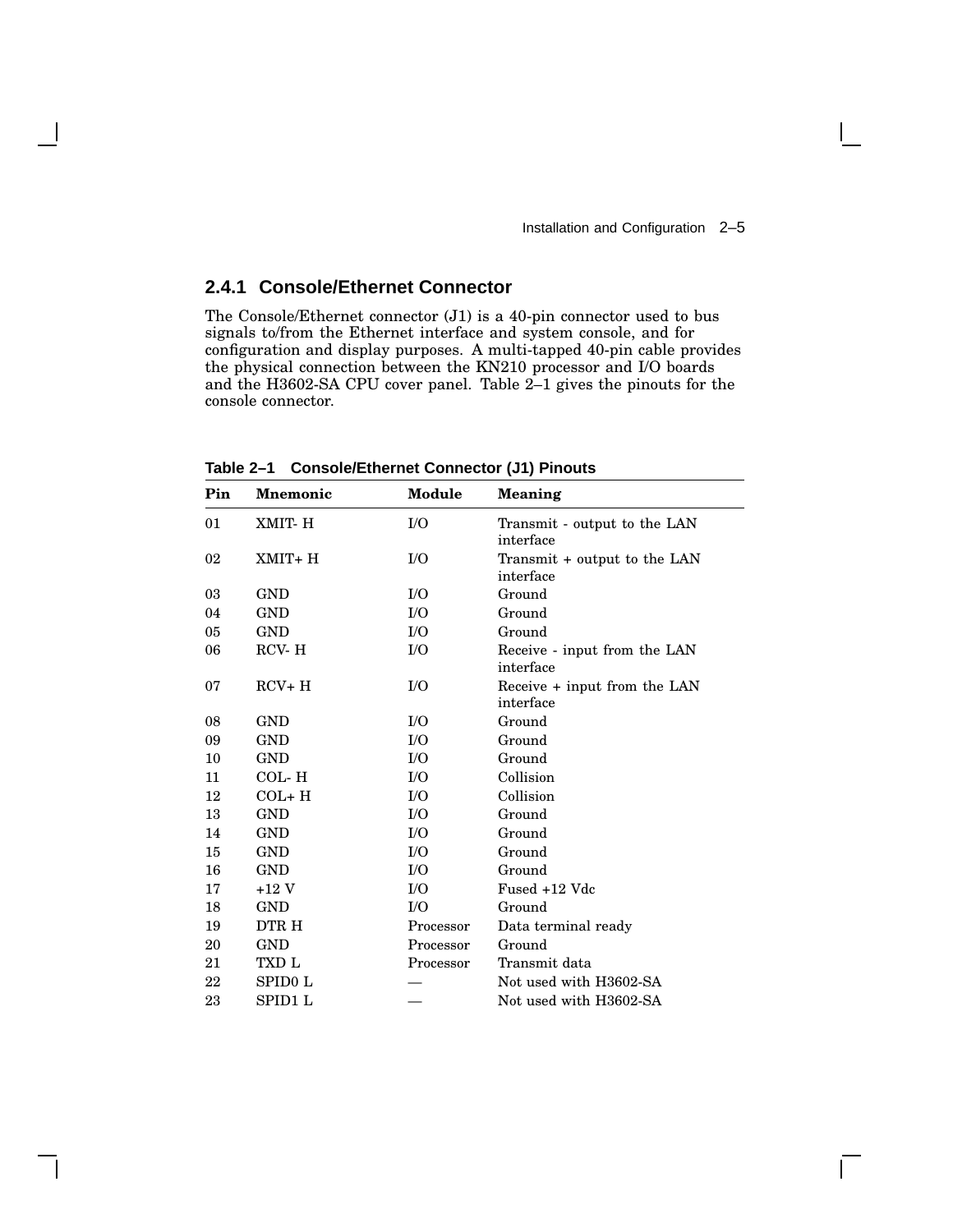# 2–6 Installation and Configuration

 $\overline{\phantom{a}}$ 

**Table 2–1 (Cont.) Console/Ethernet Connector (J1) Pinouts**

| Pin | <b>Mnemonic</b>      | Module    | Meaning                                                                       |
|-----|----------------------|-----------|-------------------------------------------------------------------------------|
| 24  | <b>RXD L</b>         | Processor | Receive data                                                                  |
| 25  | <b>RXD H</b>         | Processor | Receive data                                                                  |
| 26  | SPID0 L              |           | Not used with H3602-SA                                                        |
| 27  | $+5V$                | Processor | Fused +5 Vdc                                                                  |
| 28  | <b>CONBITRATE2 L</b> | Processor | Console bit rate $\langle 02:00 \rangle$ . These three                        |
| 29  | <b>CONBITRATE1 L</b> |           | bits determine the console baud rate.                                         |
| 30  | <b>CONBITRATE0 L</b> |           | They are configured using the select<br>switch on the inside of the H3602-SA. |
| 31  | LEDCODE0 L           | Processor | LED code register bits $\langle 03:00 \rangle$ .                              |
| 32  | LEDCODE1 L           | Processor | When asserted each of these four<br>output signals                            |
| 33  | LEDCODE2 L           | Processor | Lights a corresponding LED on the<br>module.                                  |
| 34  | LEDCODE3 L           | Processor | LEDCODE<03:00> are asserted (low)                                             |
|     |                      |           | by power-up and by the negation                                               |
|     |                      |           | of DCOK when the processor is                                                 |
|     |                      |           | halted. They are updated by boot                                              |
|     |                      |           | and diagnostic programs from the<br>BDR.                                      |
| 35  | <b>ENBHALT L</b>     | Processor | Halt enable. This input signal                                                |
|     |                      |           | controls the response to an external                                          |
|     |                      |           | halt condition. If ENBHALT is                                                 |
|     |                      |           | asserted (low), then the KN210 halts                                          |
|     |                      |           | and enters the console program if                                             |
|     |                      |           | any of the following occur:                                                   |
|     |                      |           | The program executes a halt<br>instruction in kernel mode.                    |
|     |                      |           | The console detects a break                                                   |
|     |                      |           | character.                                                                    |
|     |                      |           | The Q22-bus halt line is<br>asserted.                                         |

Ē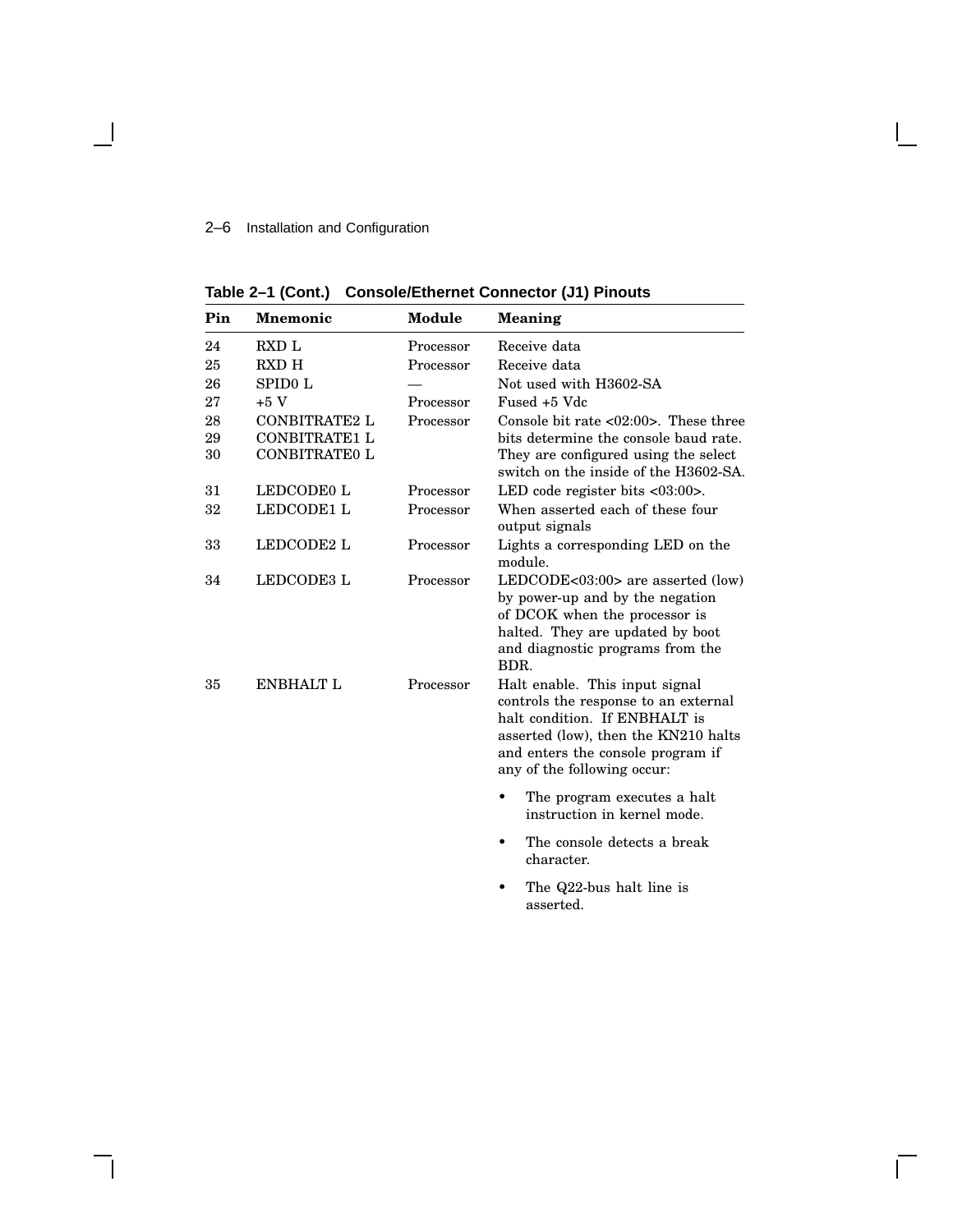$\mathbf{L}$ 

| Pin      | <b>Mnemonic</b>                      | Module    | <b>Meaning</b>                                                                                                                                                                                                                                |
|----------|--------------------------------------|-----------|-----------------------------------------------------------------------------------------------------------------------------------------------------------------------------------------------------------------------------------------------|
|          |                                      |           | If ENBHALT is negated (high), then<br>the halt line and break character<br>are ignored and the ROM program<br>responds to a halt instruction by<br>restarting or rebooting the system.<br><b>ENBHALT</b> is read by software from<br>the BDR. |
| 36<br>37 | <b>BDCODE1 L</b><br><b>BDCODE0 L</b> | Processor | Boot and diagnostic code $<01:00>$ .<br>This 2-bit code indicates power-up<br>mode, and is read by software from<br>the BDR.                                                                                                                  |
| 38       | VBAT H                               | Processor | Battery backup voltage for the TODR<br>clock.                                                                                                                                                                                                 |
| 39       | CPUCODE1 L                           | Processor | CPU code $\langle 01:00 \rangle$ . This 2-bit code                                                                                                                                                                                            |
| 40       | CPUCODE0 L                           | Processor | is read by software from the BDR.<br>The configuration for the CPU code is<br>as follows:<br>00 Normal operation<br>01 Reserved<br>10 Reserved<br>11 Reserved                                                                                 |

**Table 2–1 (Cont.) Console/Ethernet Connector (J1) Pinouts**

# **2.4.2 DSSI/I/O Connector**

Connector J2 on the I/O module is a dual 50-pin connector (100 pins total) that provides two interfaces. The *lower* 50 pins are used as the interconnect between the I/O module and the processor module; the *upper* 50 pins are used for the DSSI controller.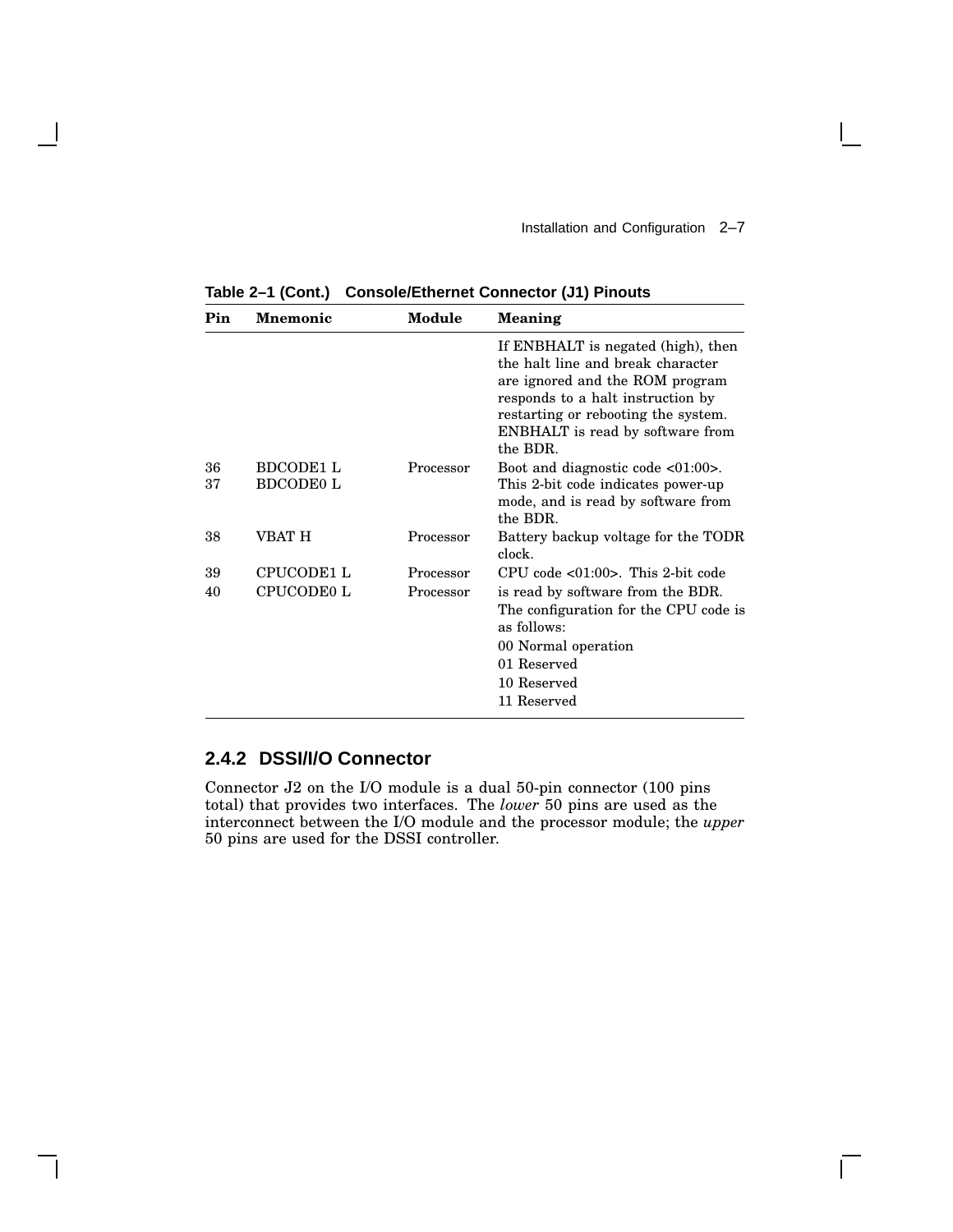#### 2–8 Installation and Configuration

 $\overline{\phantom{a}}$ 

Table 2–3 lists the pinouts for the I/O interconnect portion of J2 (lower pins). Table 2–2 lists the pinouts for the DSSI portion of J2 (upper 50 pins).

| Pin | <b>Mnemonic</b>     | Pin | <b>Mnemonic</b>  |
|-----|---------------------|-----|------------------|
| 51  | <b>DSSIDATA0 L</b>  | 76  | <b>VTERM H</b>   |
| 52  | <b>GND</b>          | 77  | <b>VTERM H</b>   |
| 53  | <b>DSSIDATA1 L</b>  | 78  | <b>VTERM H</b>   |
| 54  | GND                 | 79  | <b>GND</b>       |
| 55  | <b>DSSIDATA2 L</b>  | 80  | Unused           |
| 56  | GND                 | 81  | <b>GND</b>       |
| 57  | <b>DSSIDATA3 L</b>  | 82  | Unused           |
| 58  | <b>GND</b>          | 83  | <b>GND</b>       |
| 59  | <b>DSSIDATA4 L</b>  | 84  | Unused           |
| 60  | GND                 | 85  | <b>GND</b>       |
| 61  | <b>DSSIDATA5 L</b>  | 86  | <b>DSSIBSY L</b> |
| 62  | <b>GND</b>          | 87  | GND              |
| 63  | <b>DSSIDATA6 L</b>  | 88  | <b>DSSIACK L</b> |
| 64  | GND                 | 89  | <b>GND</b>       |
| 65  | <b>DSSIDATA7 L</b>  | 90  | <b>DSSIRST L</b> |
| 66  | GND                 | 91  | <b>GND</b>       |
| 67  | <b>DSSIPARITY L</b> | 92  | Unused           |
| 68  | <b>GND</b>          | 93  | <b>GND</b>       |
| 69  | Unused              | 94  | <b>DSSISEL L</b> |
| 70  | <b>GND</b>          | 95  | <b>GND</b>       |
| 71  | Unused              | 96  | DSSIC/D L        |
| 72  | <b>GND</b>          | 97  | <b>GND</b>       |
| 73  | <b>VTERM H</b>      | 98  | <b>DSSIREQ L</b> |
| 74  | <b>VTERM H</b>      | 99  | <b>GND</b>       |
| 75  | VTERM H             | 100 | <b>DSSII/OL</b>  |

 $\mathbf{I}$ 

**Table 2–2 DSSI Connector (I/O Module J2-Upper) Pinouts**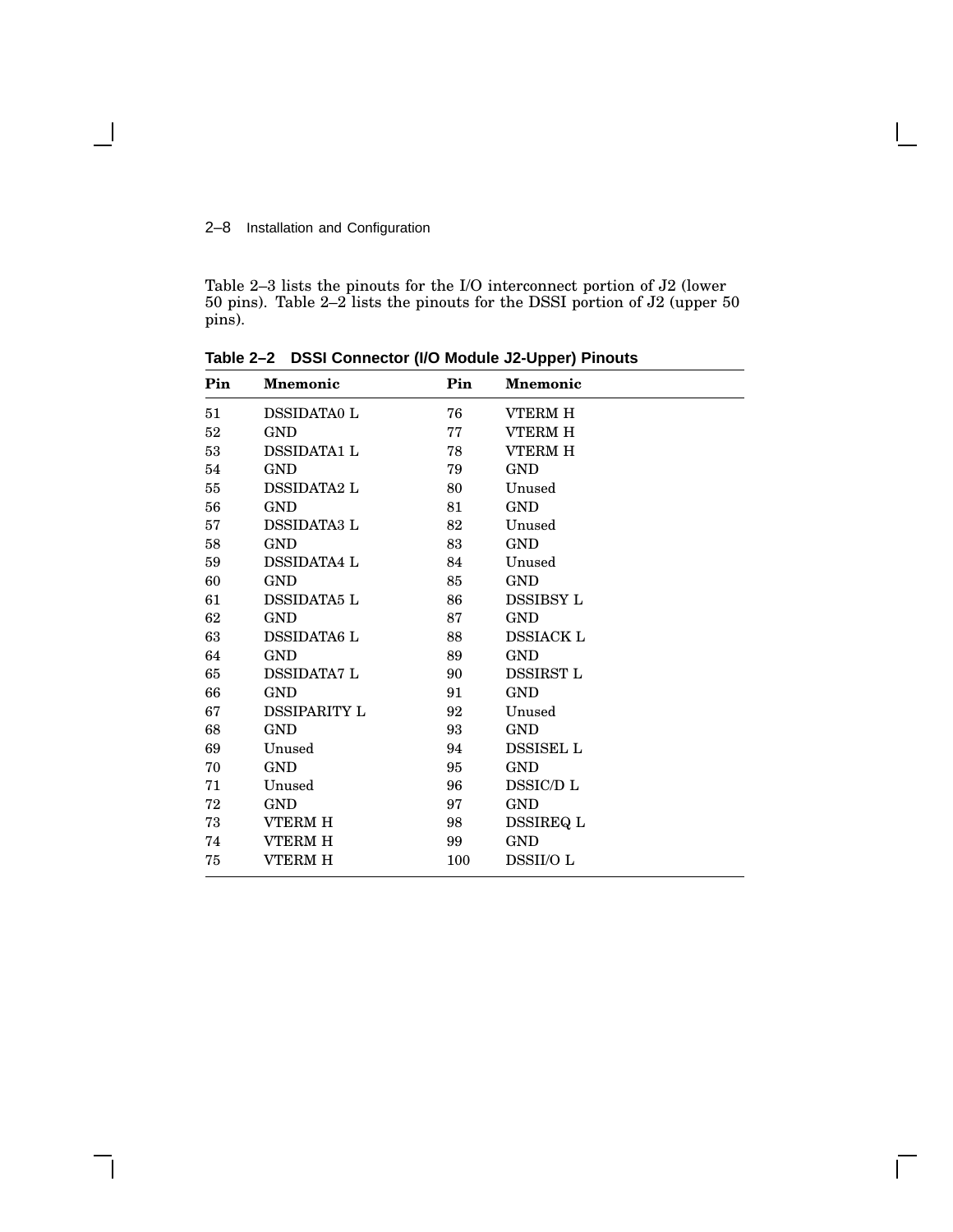$\mathbf{L}$ 

| Pin | Signal           | Pin    | Signal             |
|-----|------------------|--------|--------------------|
| 01  | <b>GND</b>       | 26     | <b>BCDAL10 H</b>   |
| 02  | <b>BCDAL9 H</b>  | 27     | <b>GND</b>         |
| 03  | <b>BCDAL8 H</b>  | 28     | <b>BCDAL29 H</b>   |
| 04  | <b>BCDAL7 H</b>  | 29     | <b>BCDAL28 H</b>   |
| 05  | <b>GND</b>       | 30     | <b>BCDAL27 H</b>   |
| 06  | <b>BCDAL6 H</b>  | 31     | <b>GND</b>         |
| 07  | <b>BCDAL5 H</b>  | $32\,$ | <b>BCDAL26 H</b>   |
| 08  | <b>BCDAL4 H</b>  | $33\,$ | <b>BCDAL25 H</b>   |
| 09  | <b>BCDAL3 H</b>  | 34     | <b>BCDAL24 H</b>   |
| 10  | <b>GND</b>       | 35     | <b>BCDAL23 H</b>   |
| 11  | <b>BCDAL2 H</b>  | 36     | <b>GND</b>         |
| 12  | <b>BCDAL1 H</b>  | 37     | <b>BCDAL22 H</b>   |
| 13  | <b>BCDAL0 H</b>  | 38     | <b>BCDAL21 H</b>   |
| 14  | <b>BCDAL19 H</b> | 39     | <b>BCDAL20 H</b>   |
| 15  | <b>GND</b>       | 40     | BM3 L              |
| 16  | <b>BCDAL18 H</b> | 41     | <b>GND</b>         |
| 17  | <b>BCDAL17 H</b> | 42     | BM2 L              |
| 18  | <b>BCDAL16 H</b> | 43     | BM1 L              |
| 19  | <b>BCDAL15 H</b> | 44     | BM0 L              |
| 20  | <b>GND</b>       | 45     | Not Used           |
| 21  | <b>BCDAL14 H</b> | 46     | <b>GND</b>         |
| 22  | <b>BCDAL13 H</b> | 47     | Not Used           |
| 23  | <b>BCDAL12 H</b> | 48     | <b>IOPRESENT L</b> |
| 24  | <b>GND</b>       | 49     | <b>BCDAL31 H</b>   |
| 25  | <b>BCDAL11 H</b> | 50     | <b>BCDAL30 H</b>   |
|     |                  |        |                    |

**Table 2–3 I/O Connector (I/O Module J2-Lower) Pinouts**

# **2.4.3 Memory Connector**

Connector J2 on the processor module is a dual 50-pin connector (100 pins total) that provides two interfaces. The *lower* 50 pins are used as the memory interface between the KN210 module set and the MS650 memory modules; the *upper* 50 pins are used as the interconnect between the processor module and the I/O module.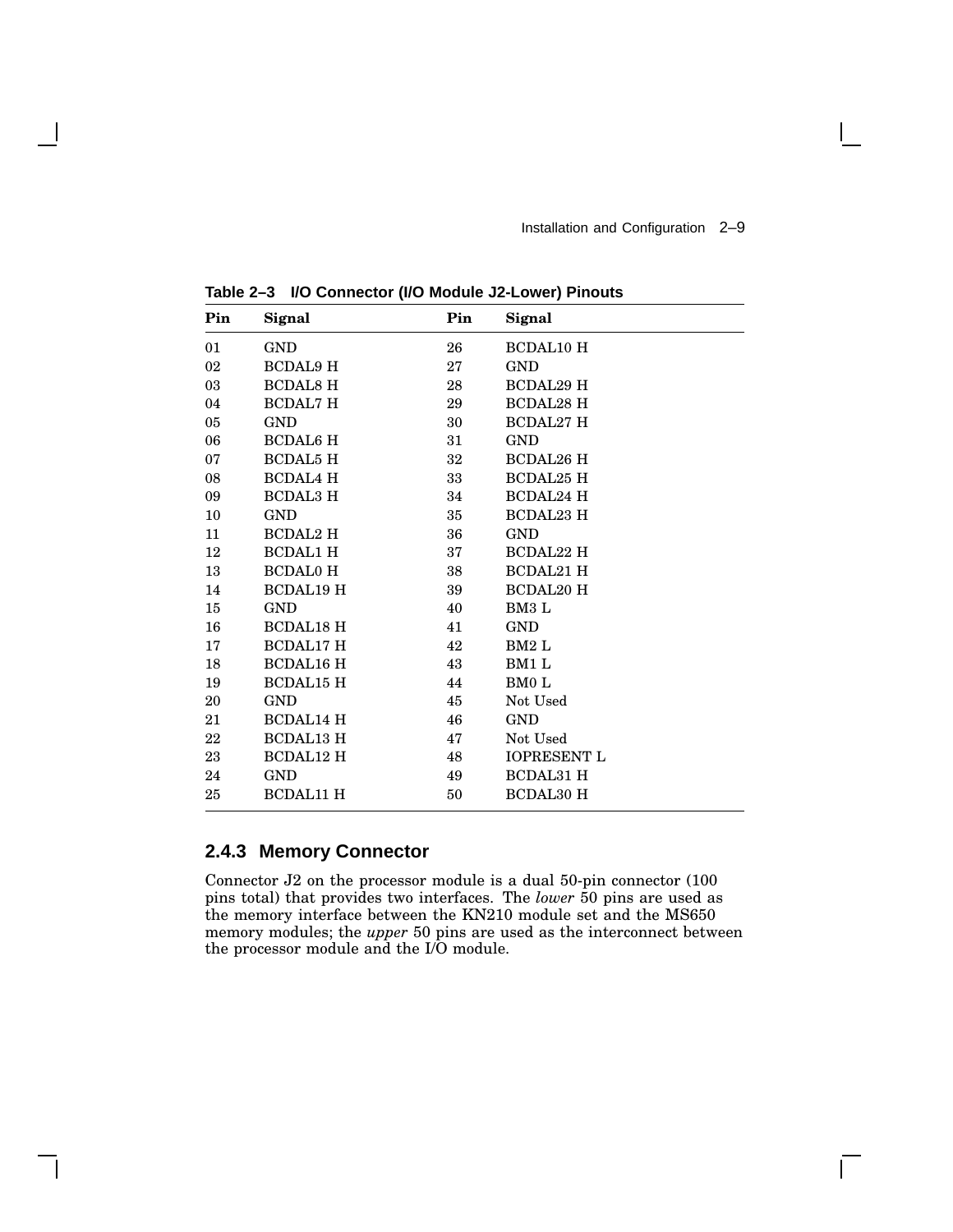#### 2–10 Installation and Configuration

Table 2–4 lists the pinouts for the memory portion of J2 (lower 50 pins). Table 2–3 lists the pinouts for the I/O interconnect portion of J2 (upper 50) pins).

| Pin | <b>Mnemonic</b> | Pin    | <b>Mnemonic</b> |
|-----|-----------------|--------|-----------------|
| 01  | <b>GND</b>      | 26     | D MD10 H        |
| 02  | D MD9 H         | 27     | <b>GND</b>      |
| 03  | D MD8 H         | 28     | D MD29 H        |
| 04  | D MD7 H         | 29     | D MD28 H        |
| 05  | <b>GND</b>      | 30     | D MD27 H        |
| 06  | D MD6 H         | $31\,$ | <b>GND</b>      |
| 07  | D MD5 H         | 32     | D MD26 H        |
| 08  | D MD4 H         | $33\,$ | D MD25 H        |
| 09  | D MD3 H         | 34     | $D$ MD24 H      |
| 10  | <b>GND</b>      | 35     | D MD23 H        |
| 11  | DMD2H           | 36     | <b>GND</b>      |
| 12  | D MD1 H         | $37\,$ | D MD22 H        |
| 13  | D MD0 H         | 38     | D MD21 H        |
| 14  | D MD19 H        | 39     | D MD20 H        |
| 15  | <b>GND</b>      | 40     | D MD38 H        |
| 16  | $\rm D$ MD18 H  | 41     | <b>GND</b>      |
| 17  | D MD17 H        | 42     | D MD37 H        |
| 18  | D MD16 H        | 43     | D MD36 H        |
| 19  | D MD15 H        | 44     | D MD35 H        |
| 20  | <b>GND</b>      | 45     | D MD34 H        |
| 21  | D MD14 H        | 46     | <b>GND</b>      |
| 22  | D MD13 H        | 47     | D MD33 H        |
| 23  | D MD12 H        | 48     | D MD32 H        |
| 24  | <b>GND</b>      | 49     | D MD31 H        |
| 25  | D MD11 H        | 50     | D MD30 H        |

**Table 2–4 Memory Connector (Processor Module J2-Lower) Pinouts**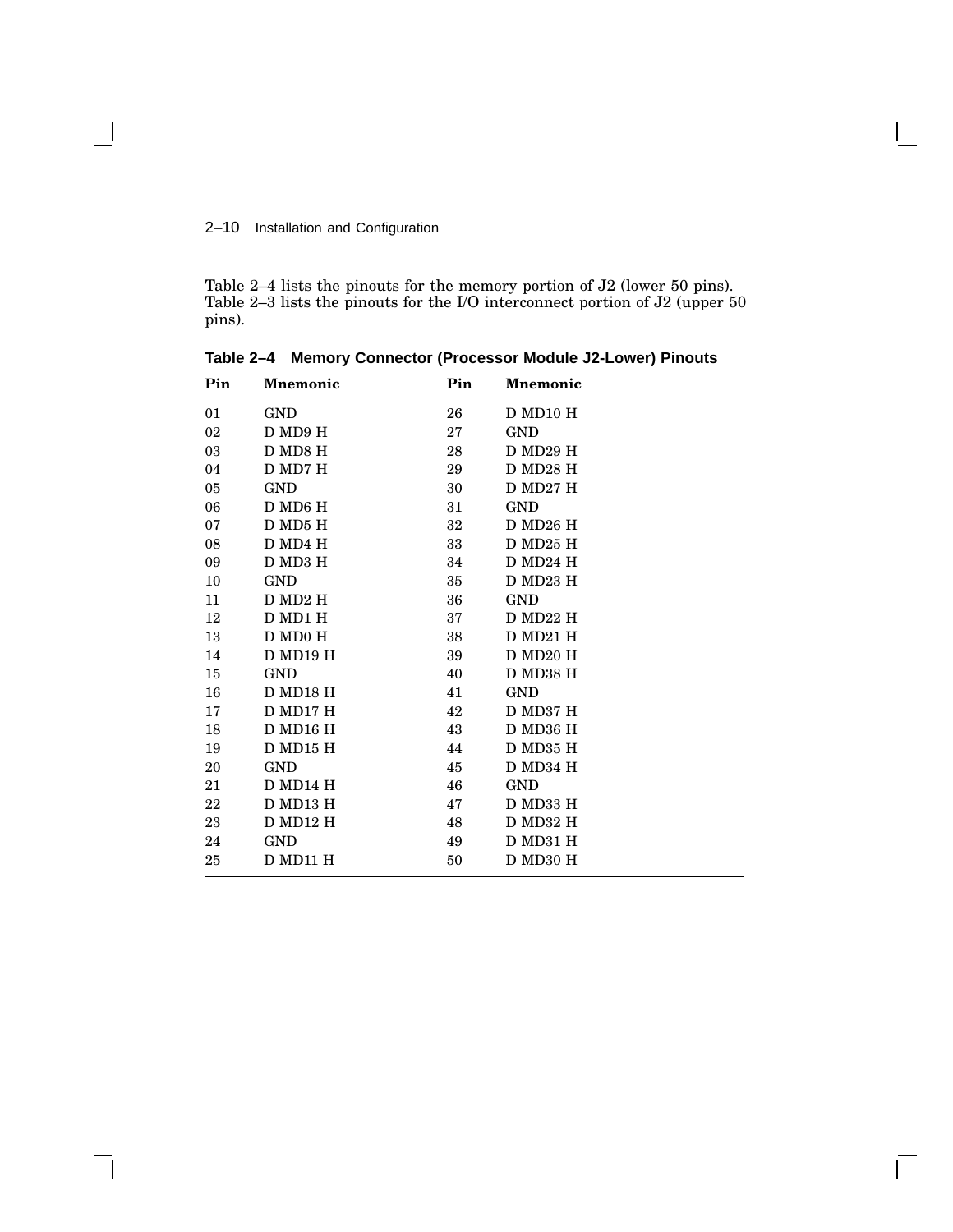$\mathbf{L}$ 

# **2.5 H3602-SA CPU Cover Panel**

The H3602-SA CPU cover panel is a special I/O panel that is used in BA213 enclosures. A multi-tapped 40-pin ribbon cable provides the physical connection between the H3602-SA CPU cover panel and the J1 connectors of both the KN210 processor and I/O modules. The H3602- SA fits over backplane slots 1 and 2, covering both the KN210 I/O and processor modules.

The H3602-SA CPU cover panel (Figure 2–4) includes the features and controls specified in Table 2–5.

| Outside                                      | Inside                                   |
|----------------------------------------------|------------------------------------------|
| Modified modular jack (MMJ)<br>SLU connector | Baud rate rotary switch                  |
| Operation switch                             | Battery backup unit (BBU) for TODR clock |
| Hexadecimal LED display                      | 40-pin cable connector                   |
| Function switch                              | List of baud rate switch settings        |
| Standard/ThinWire Ethernet<br>connectors     |                                          |
| Standard/ThinWire Ethernet<br>selector       |                                          |
| Indicator LEDs                               |                                          |

**Table 2–5 H3602-SA Features and Controls**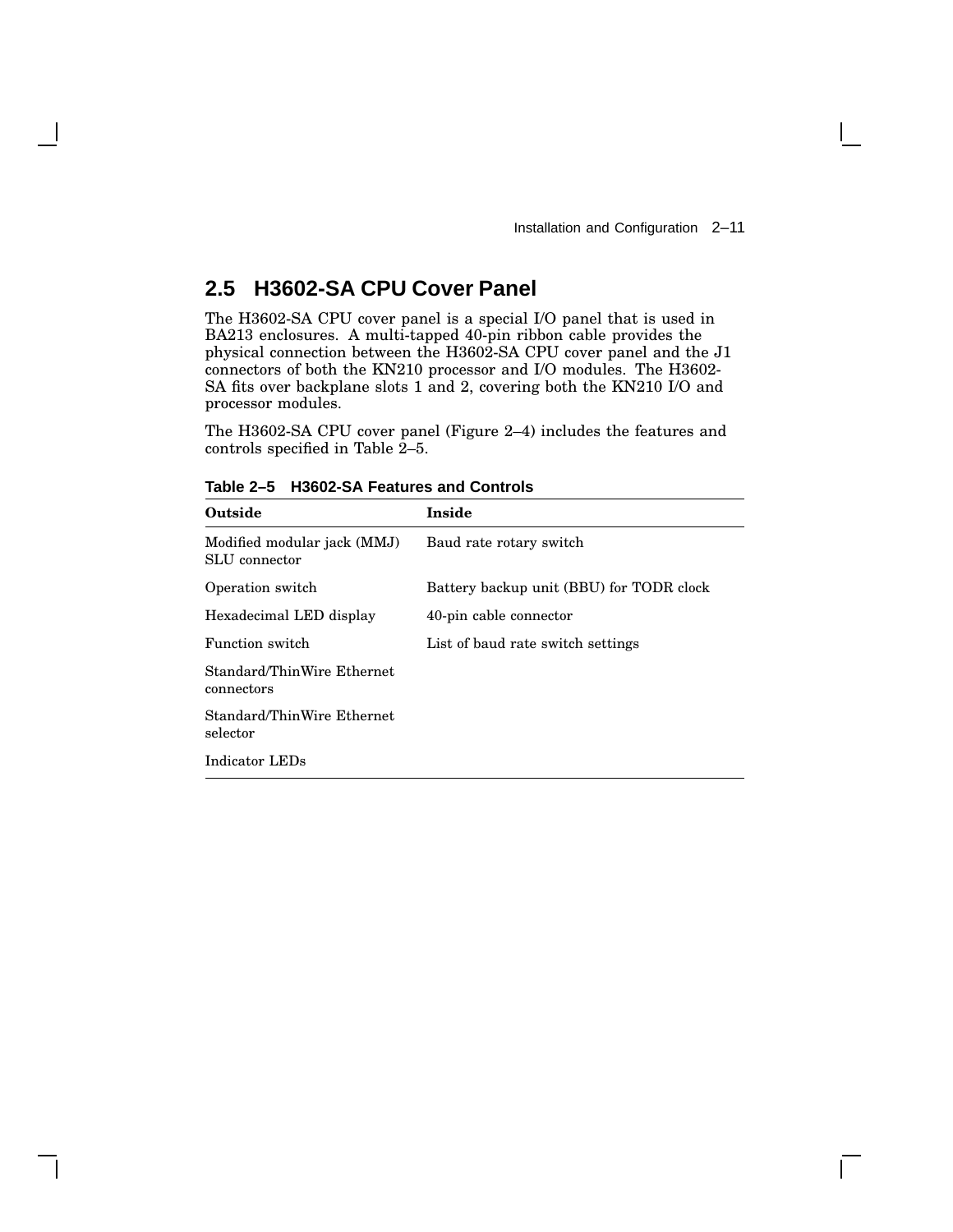2–12 Installation and Configuration

 $\blacksquare$ 

**Figure 2–4 H3602-SA CPU Cover Panel**

 $\bar{\Gamma}$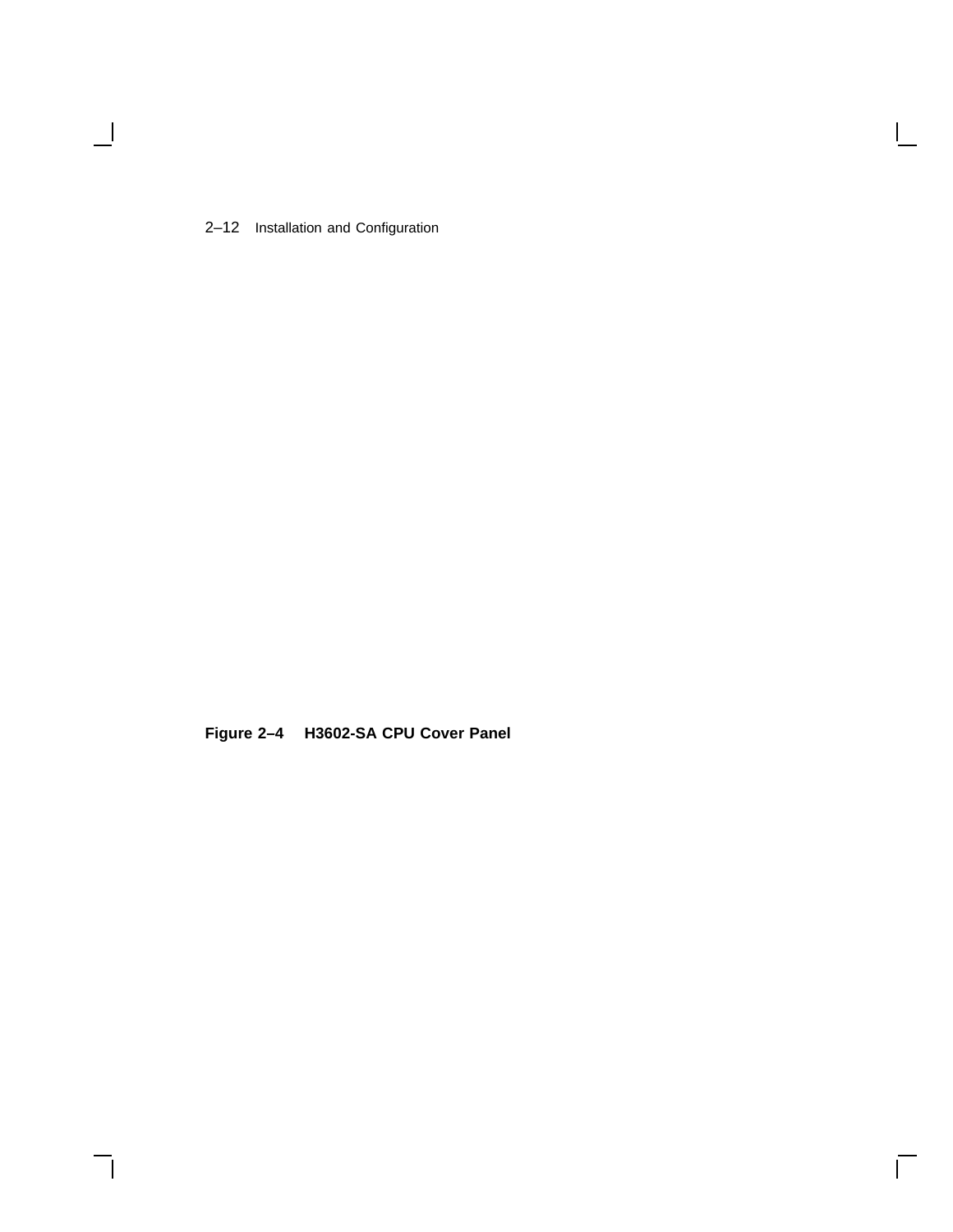# **3 Architecture**

This chapter describes KN210 registers, instruction set, and memory. The chapter covers the following KN210 topics:

- RISC processor
- Floating-point accelerator
- Cache memory
- Main memory system
- Console serial line
- Time-of-year clock and timers
- Boot and diagnostic facility
- Q22-bus interface
- Mass-storage interface
- Network interface

# **3.1 R3000 RISC Processor**

The central processor of the KN210 is the R3000 RISC processor plus its associated R3010 floating-point unit.

 $\mathbf{L}$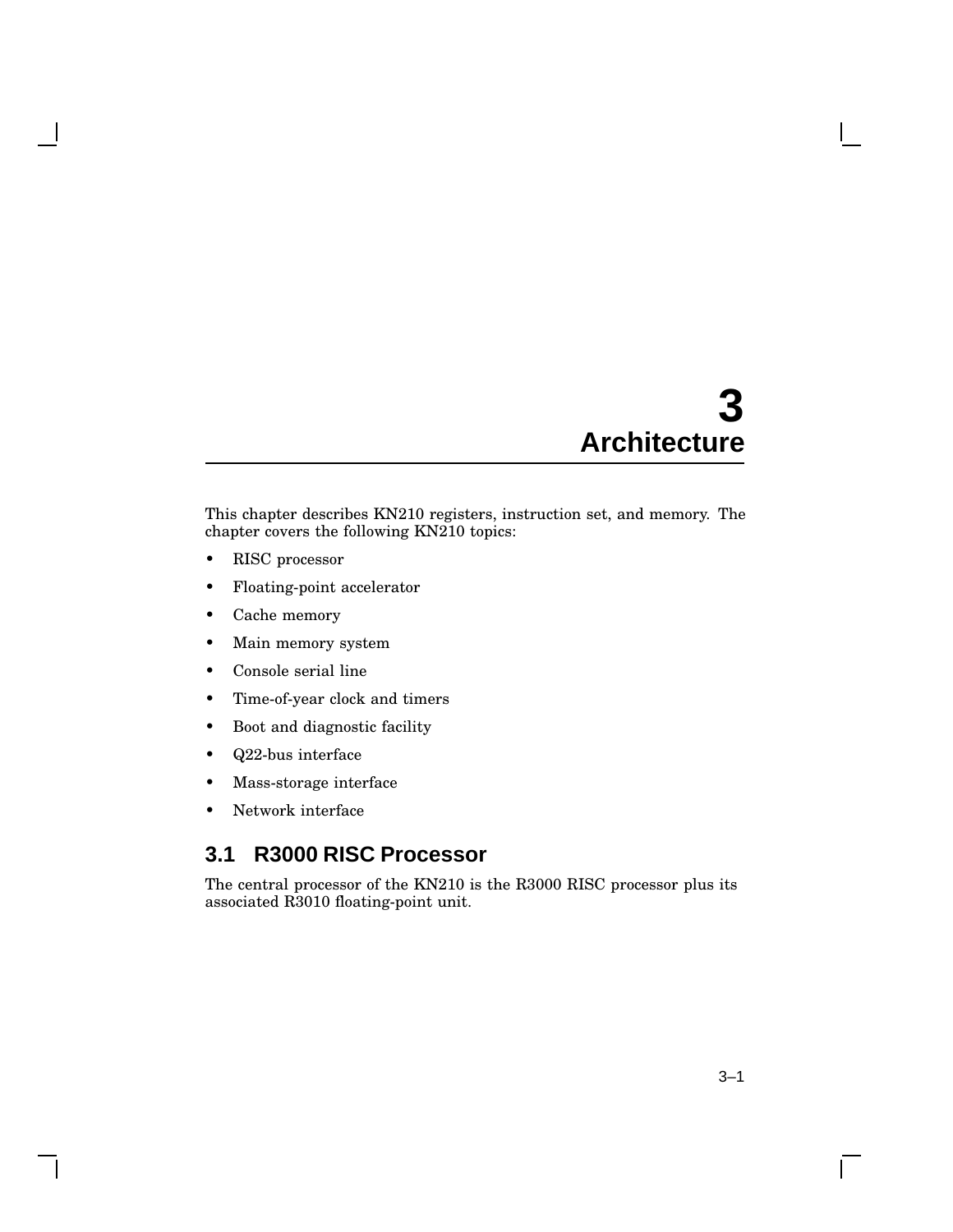3–2 Architecture

# **3.1.1 Processor Features**

The R3000 chip implements two tightly coupled processors in a single VLSI chip. One processor being a 32-bit CPU, and the second being a system control processor (CP0).

The combined CPU/CP0 processors provide these features.

- **32-bit operation -** The R3000 is a 32-bit machine with 32 32-bit registers, all addressing is 32-bits.
- **Pipelined -** The CPU contains a five stage pipeline capable of executing one instruction per 50 ns cycle.
- **On chip cache control -** The R3000 supports separate instruction and data caches of up to 256 Kbytes. (The KN210 supports 64 Kbytes each.) Both caches can be accessed in a single CPU cycle.
- **On chip memory managment -** A four Gbyte virtual address space is mapped with a 64 entry fully associative translation lookaside buffer.
- **Coprocessor interface -** The R3000 provides a tightly coupled coprocessor interface for up to four coprocessors. The first CP0 is contained on the CPU chip and the second CP1 is the floating-point unit. CP2 and CP3 are unused in the KN210.
- **Write buffers -** The KN210 uses four R3020 4-word deep write buffers. All writes pass through these write buffers.

#### **NOTE**

**Because all writes pass through the write buffers, software writing to I/O devices must wait for the write buffers to empty before reading from locations that could be affected by these I/O writes. This can be accomplished by conditionally branching on the coprocessor 3 condition. (BC3F branches if the WB is not empty and BC3T branches if the WB is empty.)**

#### **3.1.1.1 General Purpose Registers**

The R3000 provides 32 32-bit general purpose registers, a 32-bit program counter, and 2 32-bit registers used in integer multiply and divide operations.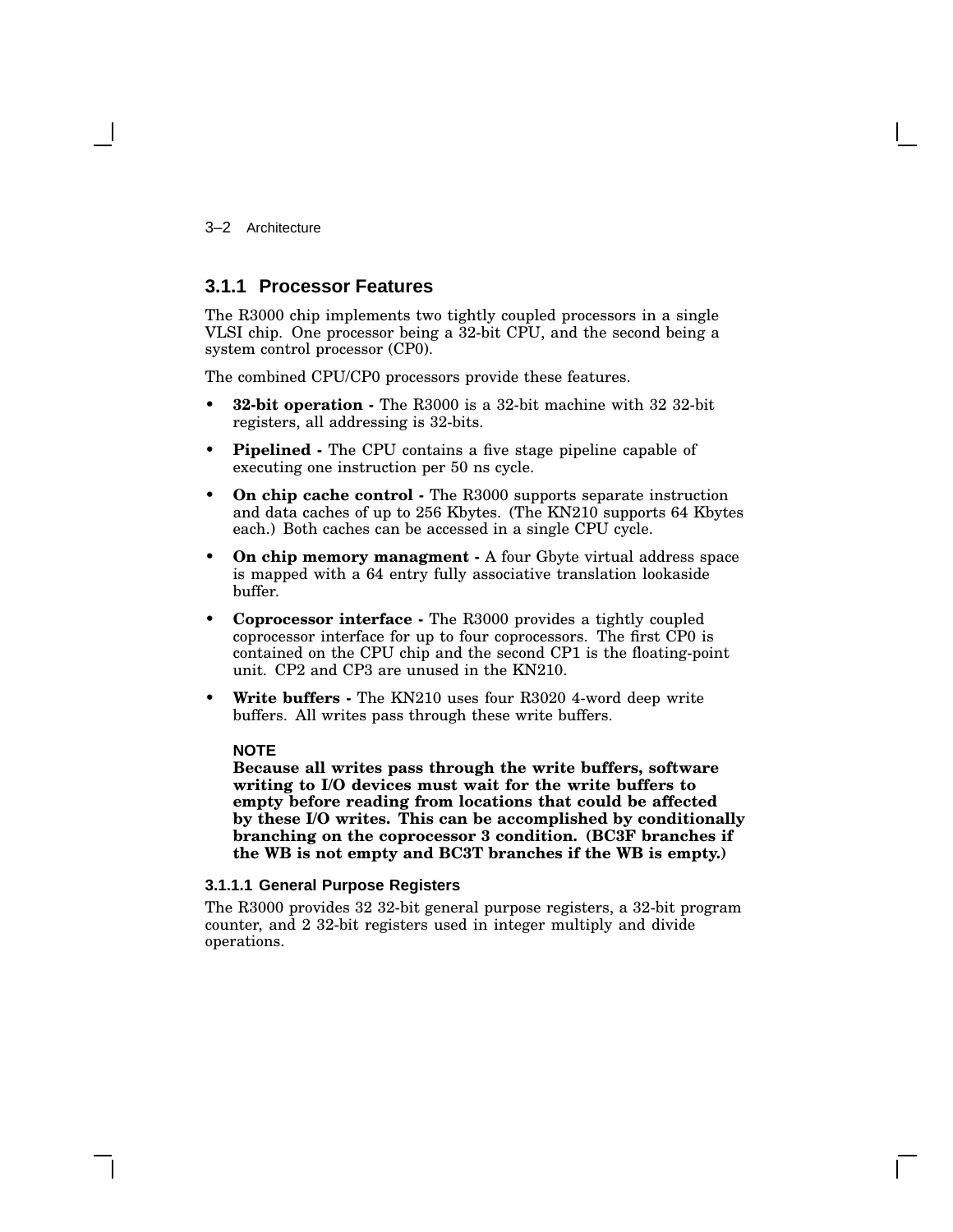$\Box$ 

# **3.1.1.2 Instruction Set**

 $\mathbf{I}$ 

R3000 instructions have three types, as shown in Figure 3–1. A summary of R3000 instructions is given in Table 3–1.

# **Figure 3–1 Instruction Set Types**

**Table 3–1 Instruction Summary**

| <b>OP</b>  | <b>Description</b>     | Group                                               |
|------------|------------------------|-----------------------------------------------------|
| LB         | Load byte              | Load/Store instructions                             |
| LBU        | Load byte unsigned     |                                                     |
| LH         | Load halfword          |                                                     |
| LHU        | Load halfword unsigned |                                                     |
| LW         | Load word              |                                                     |
| LWL        | Load word left         |                                                     |
| <b>LWR</b> | Load word right        |                                                     |
| SВ         | Store byte             |                                                     |
| SH         | Store halfword         |                                                     |
| <b>SW</b>  | Store word             |                                                     |
| <b>SWL</b> | Store left             |                                                     |
| <b>SWR</b> | Store right            |                                                     |
| ADDI       | Add immediate          | Arithmetic instructions (ALU)<br><i>immediate</i> ) |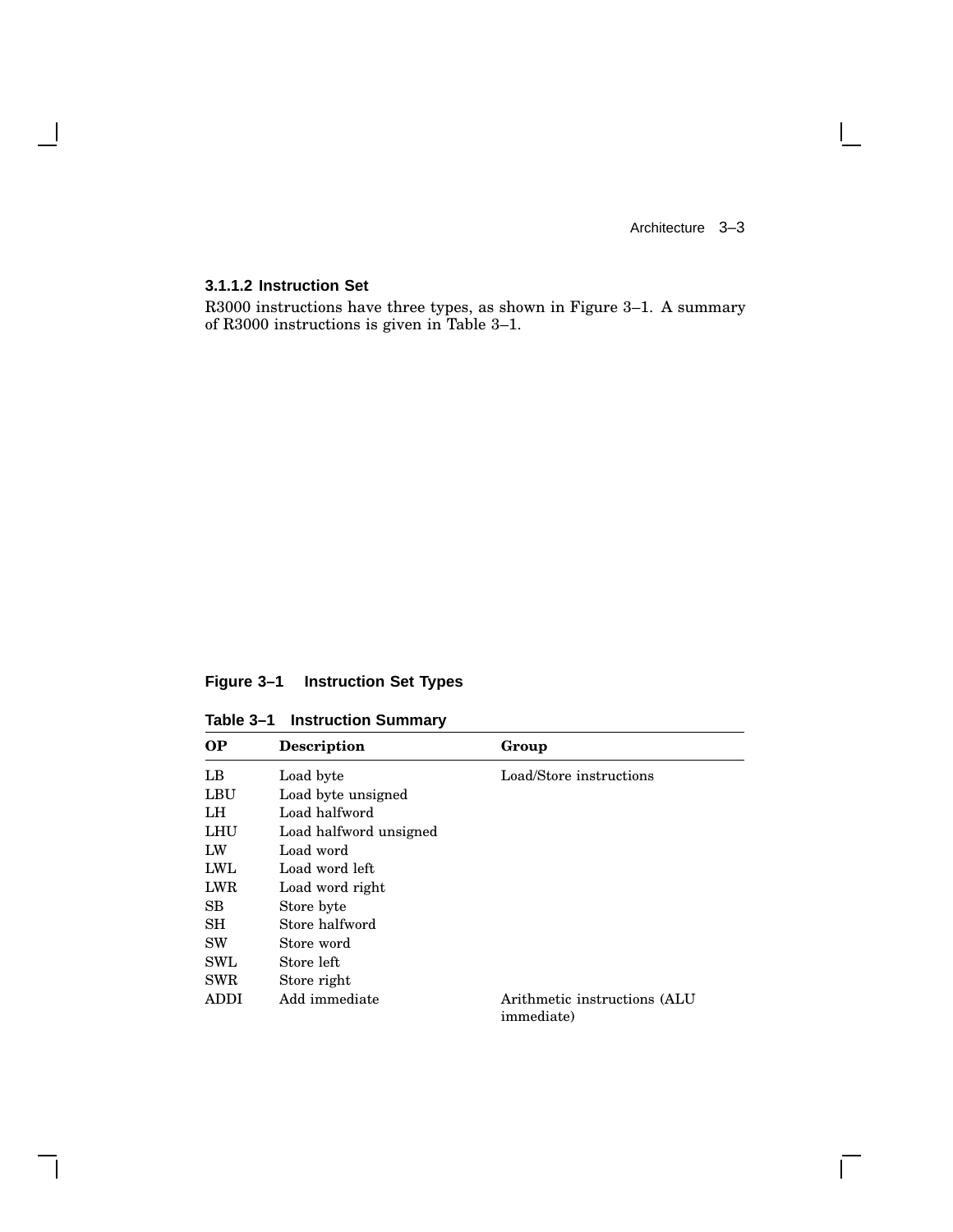## 3–4 Architecture

**Table 3–1 (Cont.) Instruction Summary**

| OР                   | Description                            | Group                                                 |
|----------------------|----------------------------------------|-------------------------------------------------------|
| ADDIU                | Add immediate unsigned                 |                                                       |
| <b>SLTI</b>          | Set on less than immediate             |                                                       |
| <b>SLTIU</b>         | Set on less than immediate<br>unsigned |                                                       |
| ANDI                 | AND immediate                          |                                                       |
| ORI                  | OR immediate                           |                                                       |
| XORI                 | Exclusive OR immediate                 |                                                       |
| LUI                  | Load upper immediate                   |                                                       |
| <b>ADD</b>           | Add                                    | Arithmetic instructions (3-operand,<br>register-type) |
| ADDU                 | Add unsigned                           |                                                       |
| <b>SUB</b>           | Subtract                               |                                                       |
| <b>SUBU</b>          | Subtract unsigned                      |                                                       |
| <b>SLT</b>           | Set on less than                       |                                                       |
| <b>SLTU</b>          | Set on less than unsigned              |                                                       |
| AND                  | AND                                    |                                                       |
| OR                   | OR.                                    |                                                       |
| XOR                  | Exclusive OR                           |                                                       |
| $_{\rm NOR}$         | NOR                                    |                                                       |
| <b>SLL</b>           | Shift left logical                     | Shift instructions                                    |
| $\operatorname{SRL}$ | Shift right logical                    |                                                       |
| <b>SRA</b>           | Shift right arithmetic                 |                                                       |
| $\rm SLLV$           | Shift left logical variable            |                                                       |
| ${\rm SRLV}$         | Shift right logical variable           |                                                       |
| <b>SRAV</b>          | Shift right arithmetic                 |                                                       |
|                      | variable                               |                                                       |
| MULT                 | Multiply                               | Multiply/divide instructions                          |
| MULTU                | Multiply unsigned                      |                                                       |
| DIV                  | Divide                                 |                                                       |
| <b>DIVU</b>          | Divide unsigned                        |                                                       |
| MFHI                 | Move from HI                           |                                                       |
| <b>MTHI</b>          | Move to HI                             |                                                       |
| MFLO                 | Move from LO                           |                                                       |
| <b>MTLO</b>          | Move to LO                             |                                                       |
| $\bf J$              | Jump                                   | Jump and branch instructions                          |
| JAL                  | Jump and link                          |                                                       |
| JR.                  | Jump to register                       |                                                       |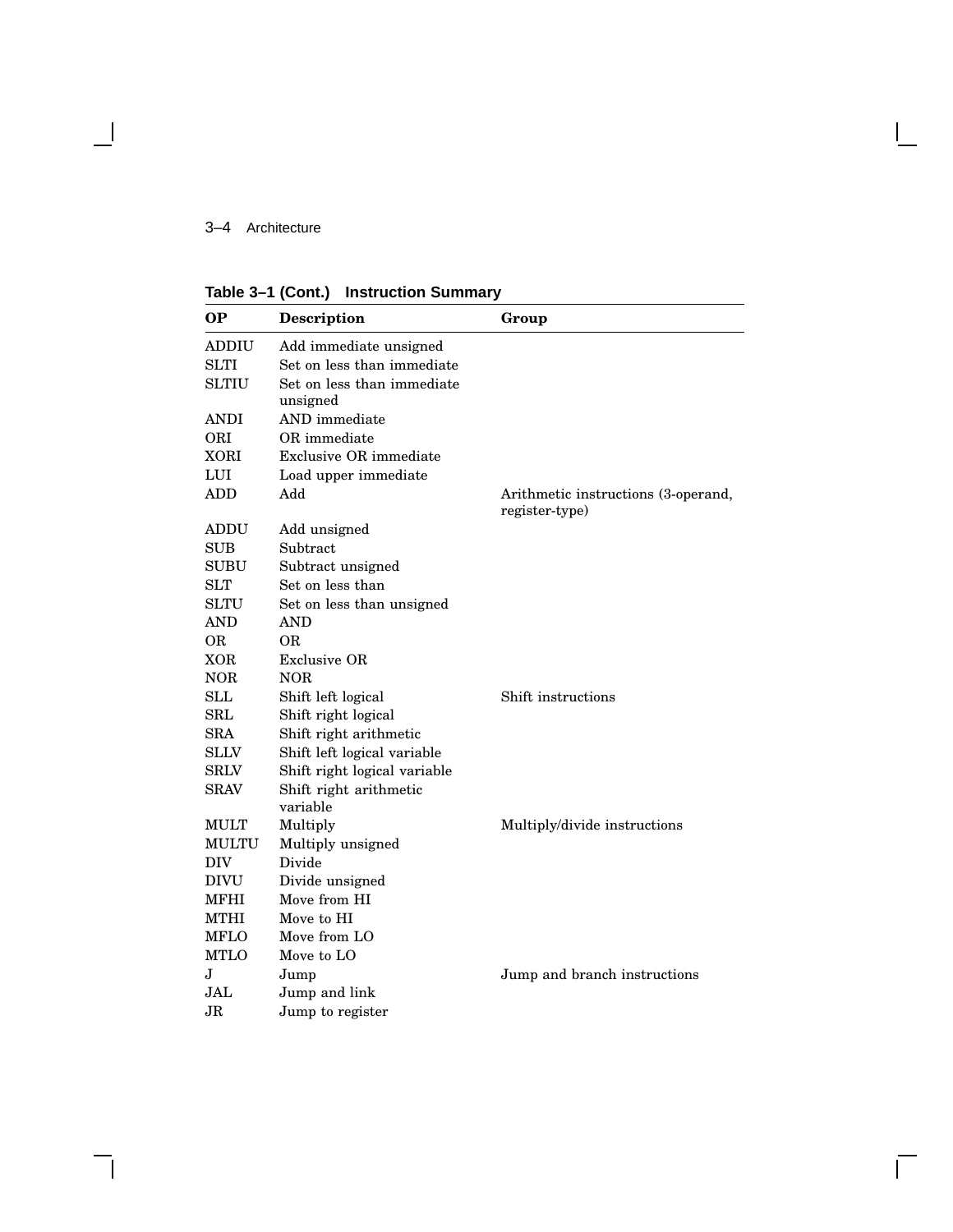$\mathbf{I}$ 

 $\Gamma$ 

**Table 3–1 (Cont.) Instruction Summary**

 $\overline{\phantom{a}}$ 

 $\mathsf{l}$ 

| <b>OP</b>     | <b>Description</b>                                  | Group                                            |
|---------------|-----------------------------------------------------|--------------------------------------------------|
| <b>JALR</b>   | Jump and link register                              |                                                  |
| <b>BEQ</b>    | Branch on equal                                     |                                                  |
| <b>BNE</b>    | Branch not equal                                    |                                                  |
| <b>BLEZ</b>   | Branch on less than or equal<br>to zero             |                                                  |
| <b>BGTZ</b>   | Branch on greater than zero                         |                                                  |
| <b>BLTZ</b>   | Branch on less than zero                            |                                                  |
| <b>BGEZ</b>   | Branch on greater than or<br>equal to zero          |                                                  |
| <b>BLTZAL</b> | Branch on less than zero and<br>link                |                                                  |
| <b>BGEZAL</b> | Branch on greater than or<br>equal to zero and link |                                                  |
| SYSCALL       | System call                                         | Special instructions                             |
| <b>BREAK</b>  | <b>Break</b>                                        |                                                  |
| LWCz          | Load word from coprocessor                          | Coprocessor instructions                         |
| <b>SWCz</b>   | Store word to coprocessor                           |                                                  |
| <b>MTCz</b>   | Move to coprocessor                                 |                                                  |
| <b>MFCz</b>   | Move from coprocessor                               |                                                  |
| <b>CTCZ</b>   | Move control to coprocessor                         |                                                  |
| CFCz          | Move control from<br>coprocessor                    |                                                  |
| COPz          | Coprocessor operation                               |                                                  |
| <b>BCzT</b>   | Branch on coprocessor z true                        |                                                  |
| BCzF          | Branch on coprocessor z false                       |                                                  |
| <b>MTCO</b>   | Move to CP0                                         | System control coprocessor (CP0)<br>instructions |
| MFC0          | Move from CP0                                       |                                                  |
| <b>TLBR</b>   | Read indexed TLB entry                              |                                                  |
| <b>TLBWI</b>  | Write indexed TLB entry                             |                                                  |
| <b>TLBWR</b>  | Write random TLB entry                              |                                                  |
| <b>TLBP</b>   | Probe TLB for matching<br>entry                     |                                                  |
| <b>RFE</b>    | Restore from exception                              |                                                  |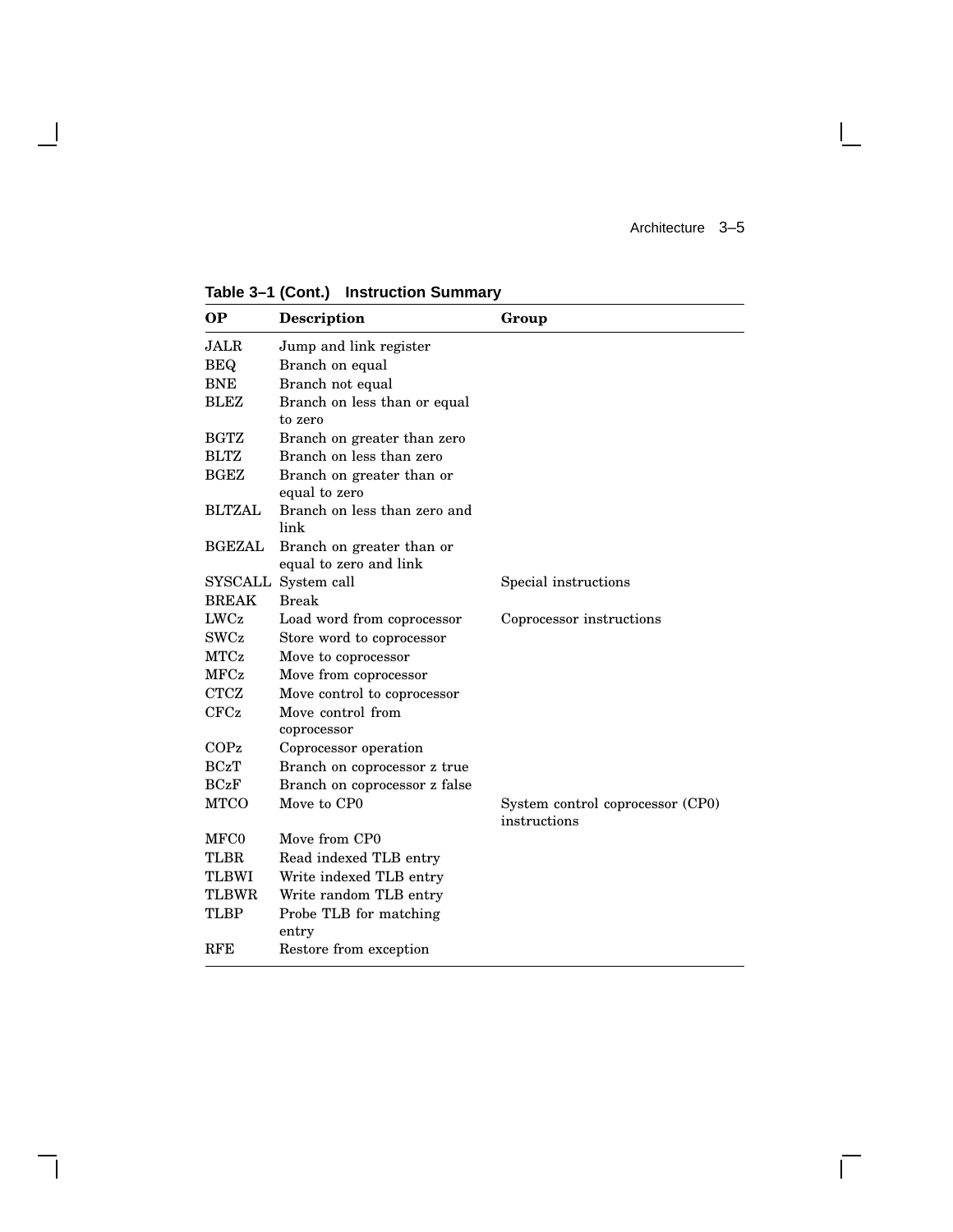3–6 Architecture

# **3.1.2 Coprocessors**

The R3000 can operate with up to four tightly coupled coprocessors, two of which are implemented in the KN210.

### **3.1.2.1 Coprocessor (0)**

The system control coprocessor (CP0) is part of the R3000 chip itself. Its function is to support the virtual memory system and exception handling functions. It contains the translation lookaside buffer (TLB) plus the following registers:

- **EntryHi -** High half of a TLB entry.
- **EntryLo -** Low half of a TLB entry.
- **Index -** Programmable pointer into the TLB.
- **Random -** Pseudo-random pointer into the TLB.
- **Status -** Mode, interrupt enables, and diagnostic status information.
- **Cause -** Cause of last exception.
- **EPC -** Exception program counter.
- **Context -** Pointer into kernel's virtual page table entry array.
- **BadVA -** Most recent bad virtual address.
- **PRId -** Processor revision identification.

#### **3.1.2.2 Coprocessor (1)**

Coprocessor one (CP1) is the R3010 floating-point unit. The R3010 floating-point processor implements the IEEE arithmetic functions.

# **3.1.3 Memory Management**

The R3000 provides for logical expansion of memory space by translating virtual address into physical addresses, 2 Gbytes for the kernel and 2 Gbytes for user, as shown in Figure 3–2 and Figure 3–3. Virtual addresses are mapped through the use of a translation lookaside buffer (TLB). This buffer contains 64 entries, each mapping a 4 Kbyte block. Controls are included for R/W accesses, cache or nocache, and process identification.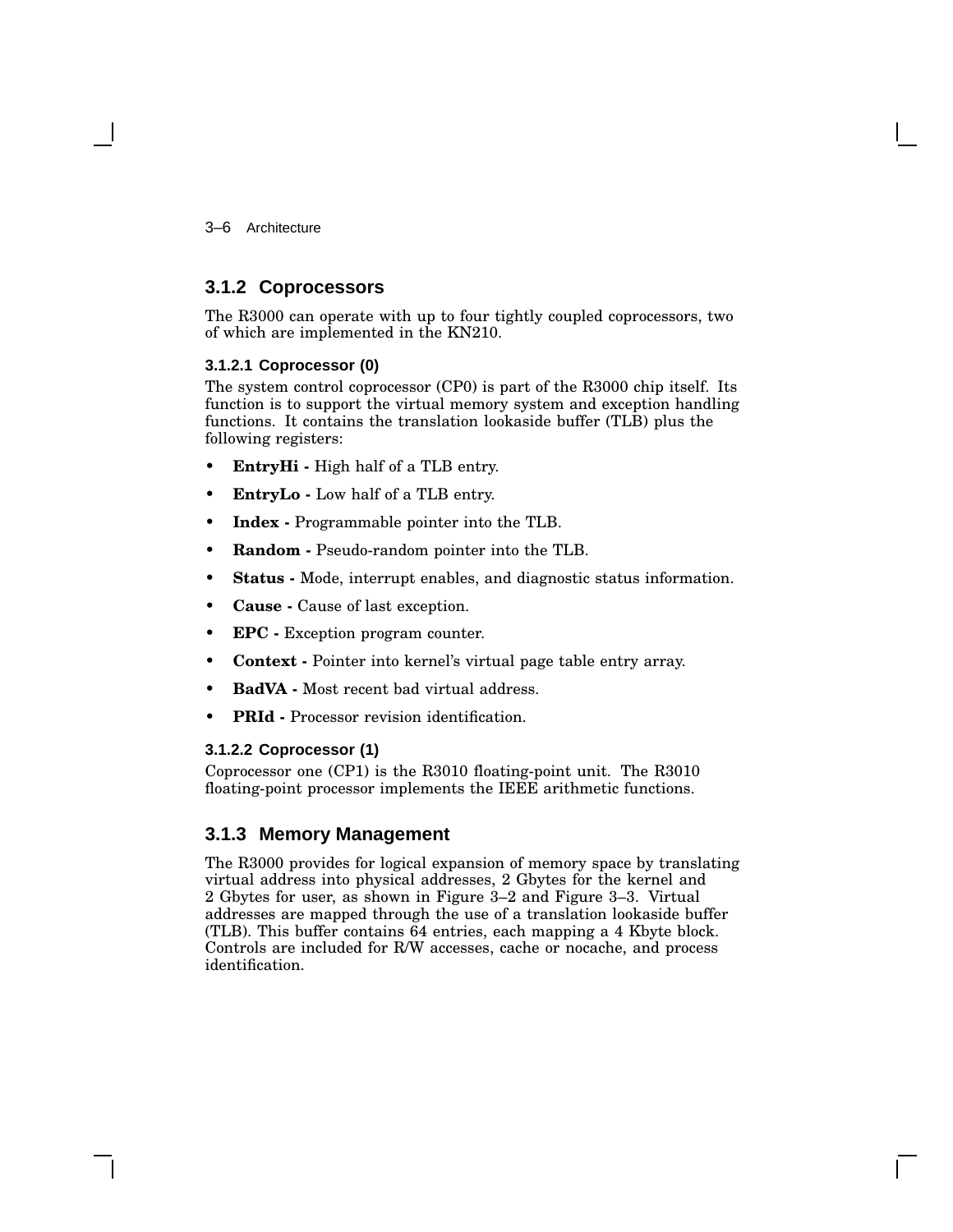$\mathbf{I}$ 

 $\Gamma$ 

**Figure 3–2 R3000 Virtual to Physical Memory Map**

 $\blacksquare$ 

 $\mathsf{l}$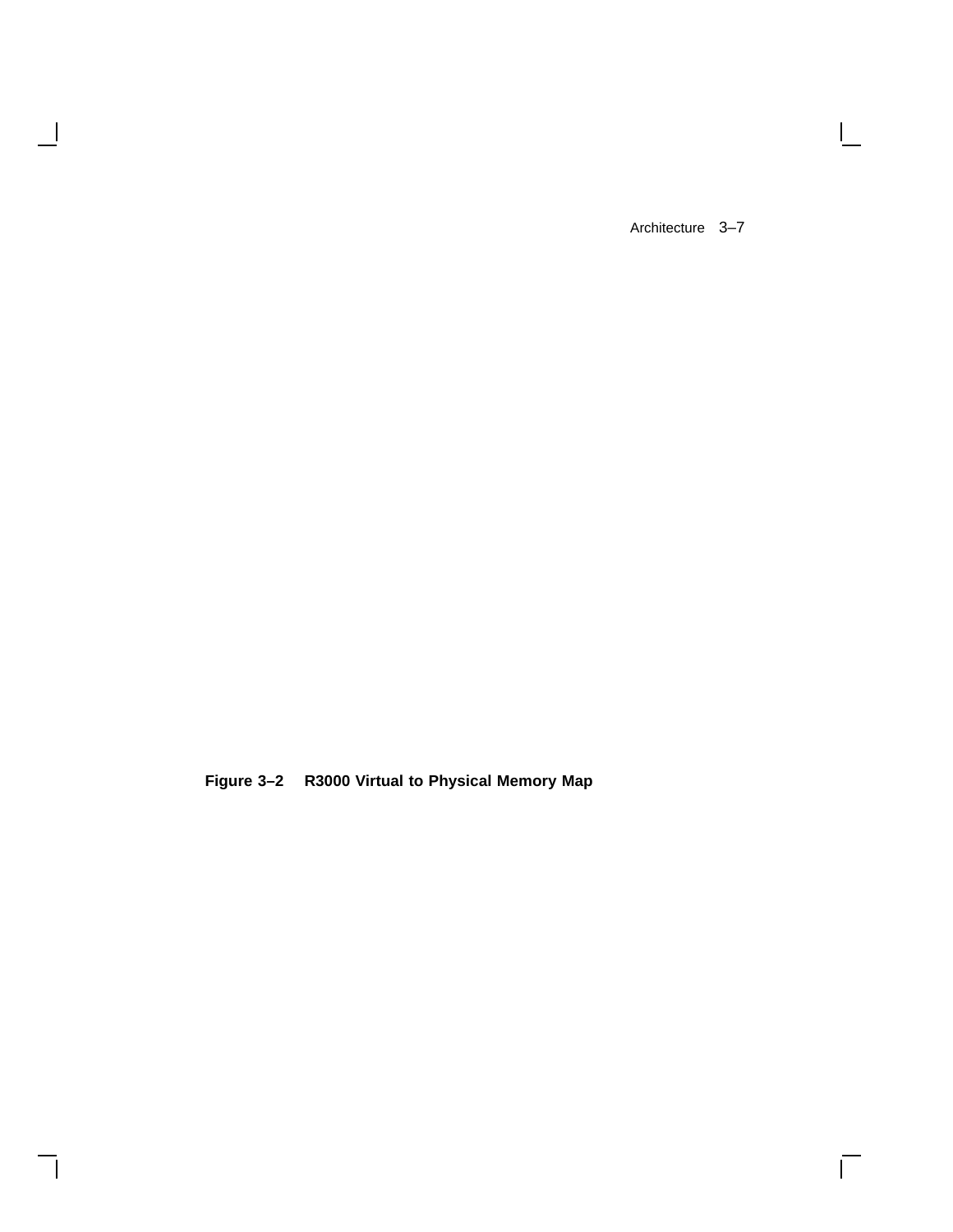3–8 Architecture

 $\overline{\phantom{0}}$ 

**Figure 3–3 R3000 to I/O Memory Map**

Г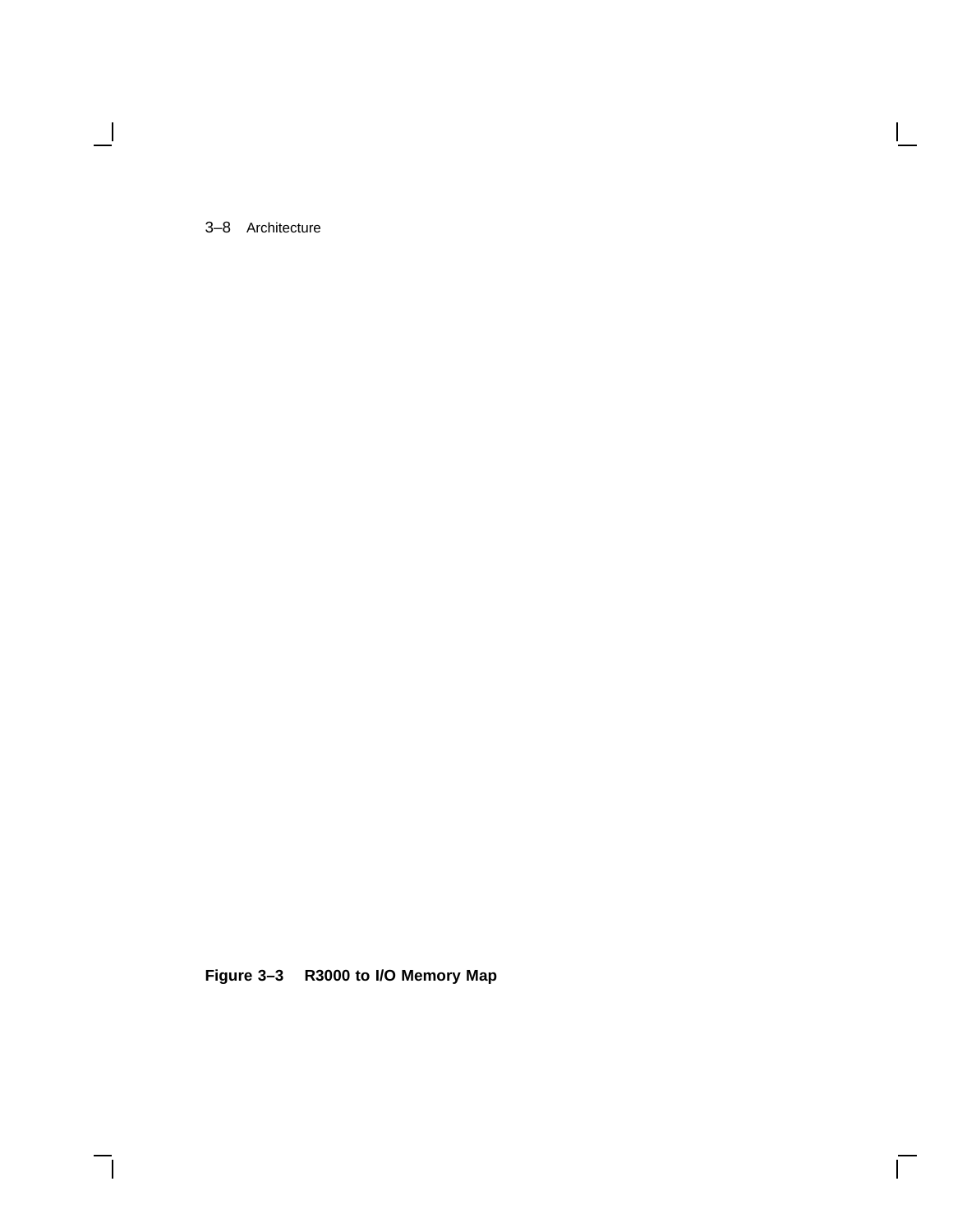#### **3.1.3.1 Operating Modes**

The R3000 has two operating modes, kernel and user. All exceptions are handled in kernel mode. User mode is entered through the restore from exception (RFE) instruction.

**User mode -** 2 Gbytes of virtual address are available in this mode. Virtual addresses are extended with a 6-bit process identifier field allowing up to 64 user processes. All references in this mode are mapped through the TLB. Pages can be made cacheable or uncacheable through the use of bits within the TLB entries.

**Kernel mode -** contains four separate segments.

- **KUSEG -** references treated the same as user mode.
- **KSEG0 -** references cached but not mapped.
- **KSEG1 -** references not cached and not mapped.
- **KSEG2 -** references mapped and cacheability determined through the TLB entries.

#### **3.1.3.2 EntryHi and EntryLo Registers**

These registers are used to read, write, or probe the TLB. During exceptions, these registers are loaded with information about the address that caused the exception. The format of these registers is the same as the format of a TLB entry. A TLB EntryHi register (EH) is shown in Figure 3–4. A TLB EntryLo register (EL) is shown in Figure 3–5.

**Figure 3–4 TLB EntryHi Register**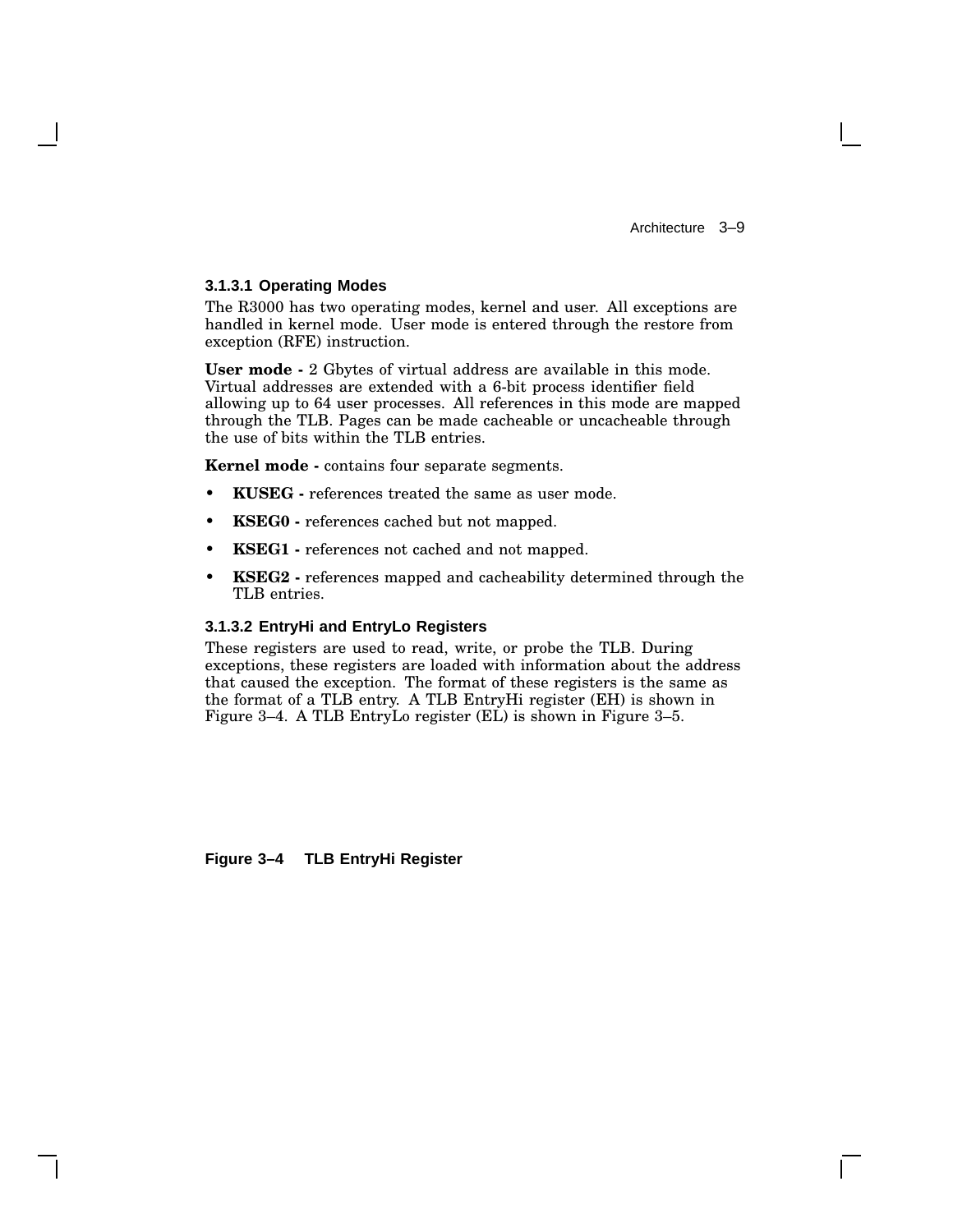# 3–10 Architecture

 $\blacksquare$ 

| Data Bit | <b>Definition</b>                                                                                          |
|----------|------------------------------------------------------------------------------------------------------------|
|          | EntryHi<63:44> (VPN) Virtual page number. Contains bits $\langle 31:12 \rangle$ of the<br>virtual address. |
|          | EntryHi<43:38> (PID) Process ID field. Allows multiple processes to share the<br>TLB.                      |
|          | EntryHi<37:32> EntryHi<5:0> Unused. Read as 0's.                                                           |

# **Figure 3–5 TLB EntryLo Register**

| Data Bit           | <b>Definition</b>                                                                                                         |
|--------------------|---------------------------------------------------------------------------------------------------------------------------|
| EntropyLO < 31:12> | (PFN) Page frame number. Contains bits $\langle 31:12 \rangle$ of the<br>physical address.                                |
| EntropyLo<11       | (N) Non-Cacheable. When set, the page mapped by this entry<br>will not be cached.                                         |
| EntropyLo<10       | (D) Dirty. Setting this bit marks the page mapped by this entry<br>as writeable.                                          |
| EntropyLo < 9      | (V) Valid. This bit marks the page as valid, letting translation<br>take place, otherwise a TLBL or TLBS miss will occur. |
| EntropyLo < 8      | (G) Global. When set, the R3000 will ignore the PID match<br>requirement for translations through this entry.             |
| EntropyLo < 7:0>   | Unused. Read as 0's.                                                                                                      |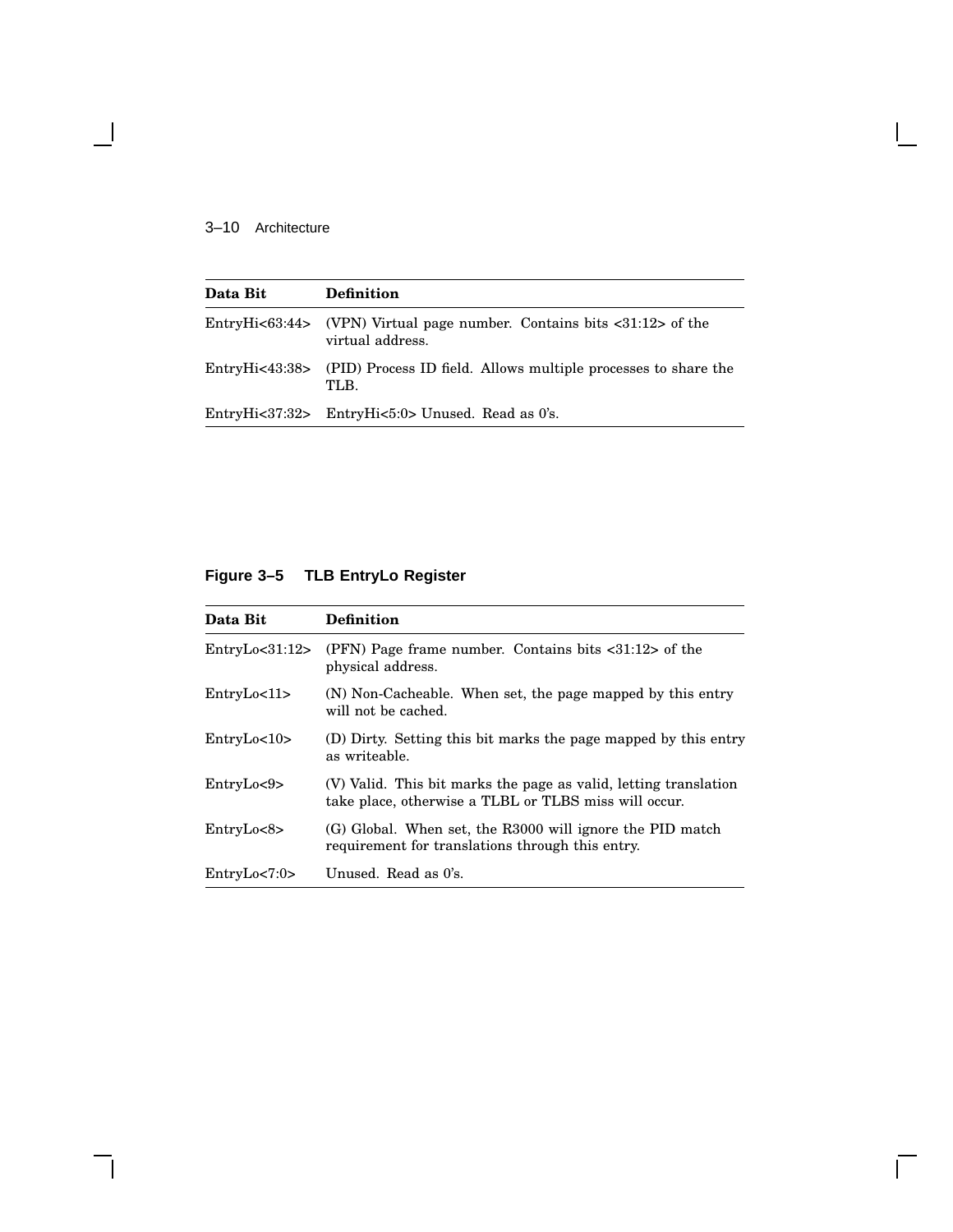$\mathbf{I}$ 

#### **3.1.3.3 Index Register**

The index register (IR) is used to index into the TLB when doing either TLB reads or TLB writes. The high-order bit returns status information for the probe instruction. The format for the index register is shown in Figure 3–6.

#### **Figure 3–6 Index Register**

| Data Bit      | <b>Definition</b>                                                   |
|---------------|---------------------------------------------------------------------|
| Index<31>     | (P) Probe failure. Set to (1) if the last probe instruction failed. |
| Index<30:14>  | Unused. Read as 0's.                                                |
| Index<13:8>   | Indexes the TLB entry for TLB reads or writes.                      |
| Index $<7:0>$ | Unused. Read as 0's.                                                |

#### **3.1.3.4 Random Register**

The random register (RR) is used when replacing TLB entries. The TLBWR instruction is used to write the TLB entry pointed to by this register. The first 8 TLB entries will never be written using the TLBWR instruction. The format for the random register is shown in Figure 3–7.

#### **Figure 3–7 Random Register**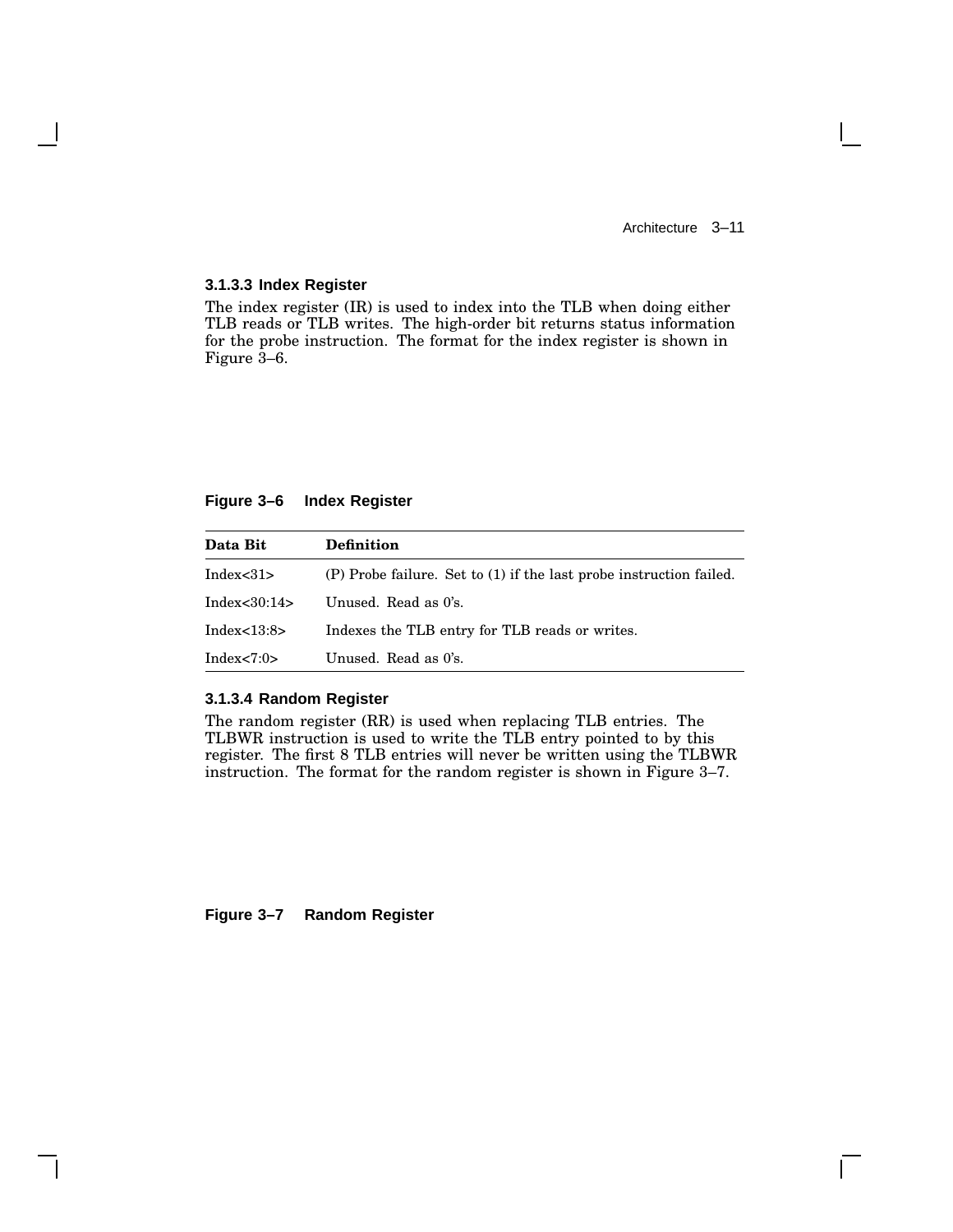#### 3–12 Architecture

| Data Bit | <b>Definition</b>                                                        |
|----------|--------------------------------------------------------------------------|
|          | Random<31:14> Unused. Read as 0's.                                       |
|          | Random<13:8> Random index into the TLB ranging from $8 \text{ to } 63$ . |
|          | Random $\langle 7:0 \rangle$ Unused. Read as 0's.                        |

# **3.1.4 Exception Handling Registers**

Exceptions are handled through the use of six coprocessor zero (CP0) registers and one module specific interrupt status register. Software uses these registers during exception handling to determine the cause of the exception. These registers are described in the following sections.

#### **3.1.4.1 Cause Register**

The cause register (CR) is a 32-bit register used when servicing exceptions. It describes why the last exception was taken. All bits in this register are read only except for the SW bit. The format for the cause register is shown in Figure 3–8.

#### **Figure 3–8 Cause Register**

| Data Bit   | <b>Definition</b>                                                                                                  |
|------------|--------------------------------------------------------------------------------------------------------------------|
| CR < 31    | (BD) Branch delay. Set to 1 if last exception was taken while<br>executing in a branch delay slot.                 |
| CR < 30    | Unused. Read as zero.                                                                                              |
| CR < 29.28 | CE<1:0> Coprocessor error. Indicates the unit number<br>referenced when a coprocessor unusable exception is taken. |
| CR < 27:16 | Unused. Read as 0's.                                                                                               |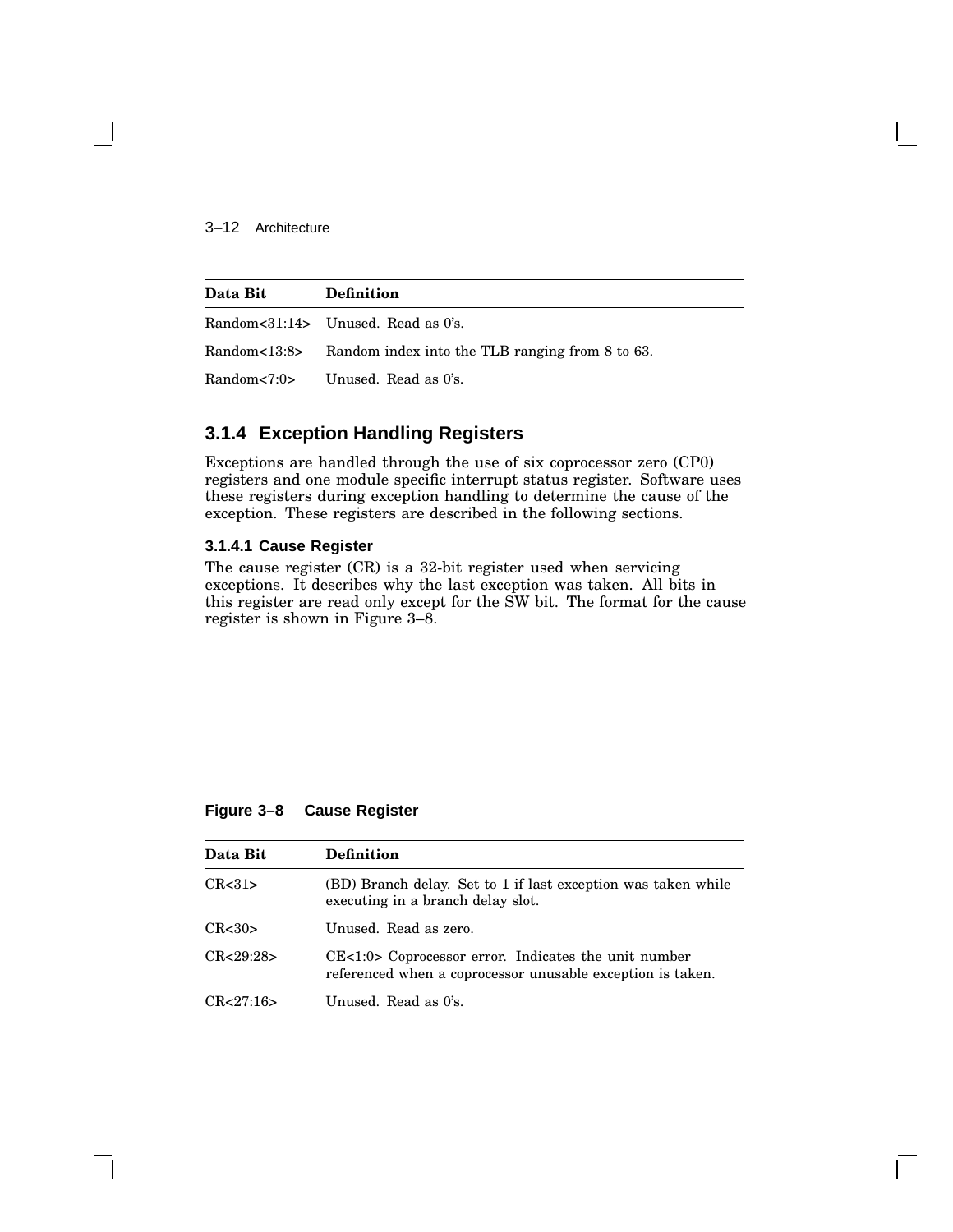$\mathbf{L}$ 

 $\overline{\Gamma}$ 

| Data Bit    | <b>Definition</b>    |                                                                                                                                                                                                                                                                          |                                                               |  |
|-------------|----------------------|--------------------------------------------------------------------------------------------------------------------------------------------------------------------------------------------------------------------------------------------------------------------------|---------------------------------------------------------------|--|
| CR < 15:10> |                      | IP<5:0> Interrupt pending. Indicates which of the external<br>interrupts are pending. Table 3-2 shows the mapping of<br>physical interrupt requests to the cause register IP<5:0> status<br>bits. Figure 3–9 shows the flow of the interrupt acknowledge<br>daisy chain. |                                                               |  |
| CR < 9:8    |                      | SW<1:0> Software interrupts. Indicates which software<br>interrupts are pending. These bits are read/write.                                                                                                                                                              |                                                               |  |
| CR < 7:6    |                      | Unused. Read as 0's.                                                                                                                                                                                                                                                     |                                                               |  |
| CR < 5:2>   | the following table. |                                                                                                                                                                                                                                                                          | (EC) Exception code. The exception code field is described in |  |
|             | <b>Number</b>        | <b>Name</b>                                                                                                                                                                                                                                                              | <b>Description</b>                                            |  |
|             | 0(10)                | <b>INT</b>                                                                                                                                                                                                                                                               | External interrupt                                            |  |
|             | 1                    | <b>MOD</b>                                                                                                                                                                                                                                                               | TLB modification exception                                    |  |
|             | $\overline{2}$       | <b>TLBL</b>                                                                                                                                                                                                                                                              | TLB miss exception (load or fetch)                            |  |
|             | 3                    | <b>TLBS</b>                                                                                                                                                                                                                                                              | TLB miss exception (store)                                    |  |
|             | $\overline{4}$       | <b>ADEL</b>                                                                                                                                                                                                                                                              | Address error exception (load or fetch)                       |  |
|             | 5                    | ADES                                                                                                                                                                                                                                                                     | Address error exception (store)                               |  |
|             | 6                    | <b>IBE</b>                                                                                                                                                                                                                                                               | Bus error exception (fetch)                                   |  |
|             | 7                    | <b>DBE</b>                                                                                                                                                                                                                                                               | Bus error exception (load or fetch)                           |  |
|             | 8                    | <b>SYS</b>                                                                                                                                                                                                                                                               | Syscall exception                                             |  |
|             | 9                    | <b>BP</b>                                                                                                                                                                                                                                                                | <b>Breakpoint exception</b>                                   |  |
|             | 10                   | RI                                                                                                                                                                                                                                                                       | Reserved instruction exception                                |  |
|             |                      |                                                                                                                                                                                                                                                                          |                                                               |  |
|             | 11                   | CPU                                                                                                                                                                                                                                                                      | Coprocessor unusable exception                                |  |
|             | 12                   | <b>OVF</b>                                                                                                                                                                                                                                                               | Arithmetic overflow exception                                 |  |

 $\overline{\phantom{a}}$ 

 $\mathsf{l}$ 

CR<1:0> Unused. Read as 0's.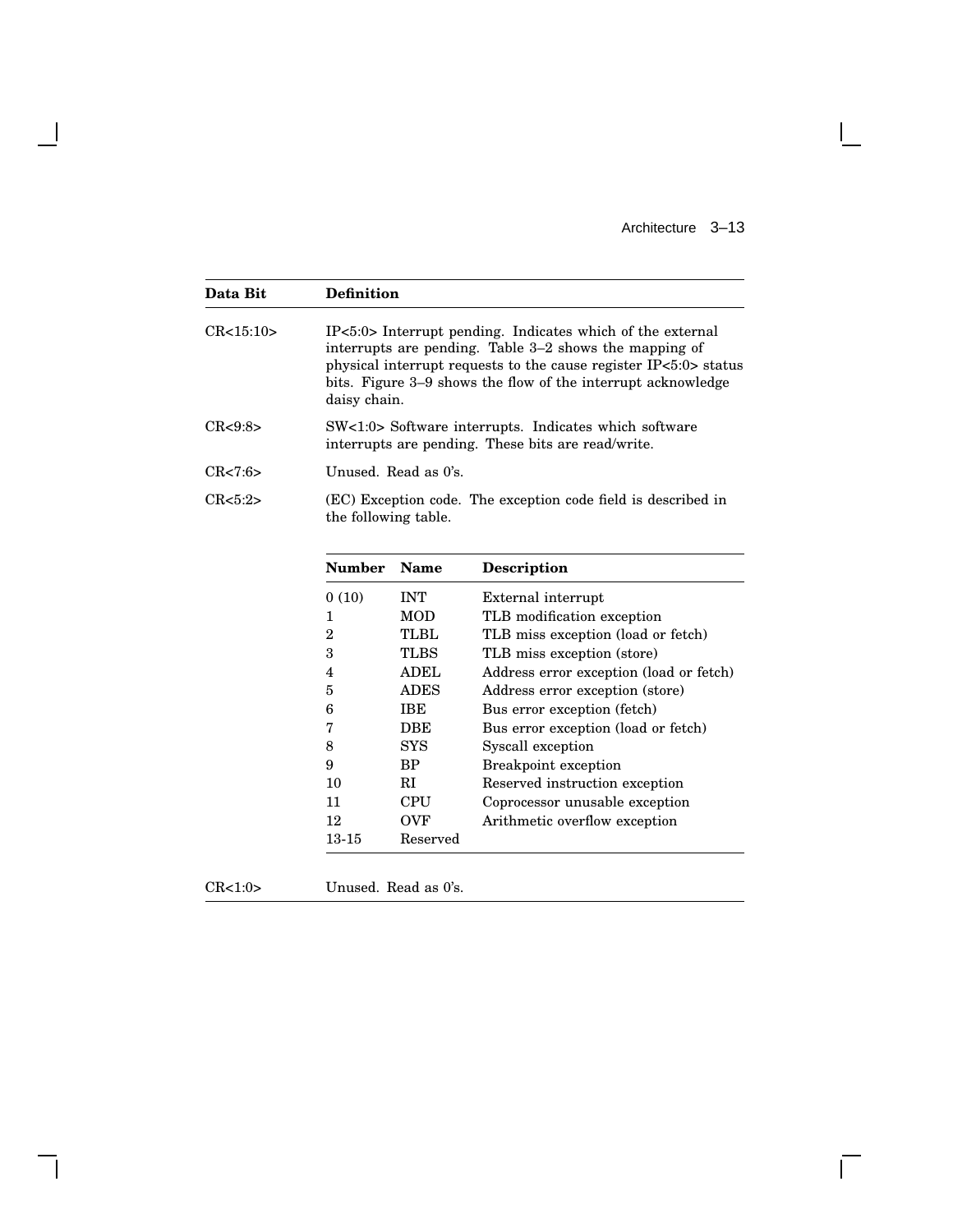## 3–14 Architecture

 $\blacksquare$ 

| <b>Bit</b>          |                | <b>Priority Interrupt Request</b>                 | <b>Vector</b> | Corresponding<br>Diagnostic<br><b>Register Processor IPL</b> |
|---------------------|----------------|---------------------------------------------------|---------------|--------------------------------------------------------------|
| IP <sub>5&gt;</sub> | - 2            | FPU                                               |               |                                                              |
| IP<4>               | 1              | HALT                                              |               |                                                              |
| IP < 3              | 3              | PWRFL, MER1, MER0,<br>WEAR                        |               |                                                              |
| IP < 2              | 4              | 100 $\text{Hz} \rightarrow \text{BIRQ7}$          | VRR3          | IPL <sub>17</sub>                                            |
| IP<1>               | $\overline{5}$ | $DSSI \rightarrow NI \rightarrow BIRQ6$           | VRR2          | IPL <sub>16</sub>                                            |
| IP <sub>0</sub>     | 6              | $BIRQ5 ->Console -> Times$<br>$\rightarrow$ BIRQ4 | VRR1<br>VRR0  | IPL <sub>15</sub><br><b>IPL14</b>                            |

Г

**Table 3–2 R3000 Interrupt Mapping**

**Figure 3–9 Interrupt Acknowledge Daisy Chain**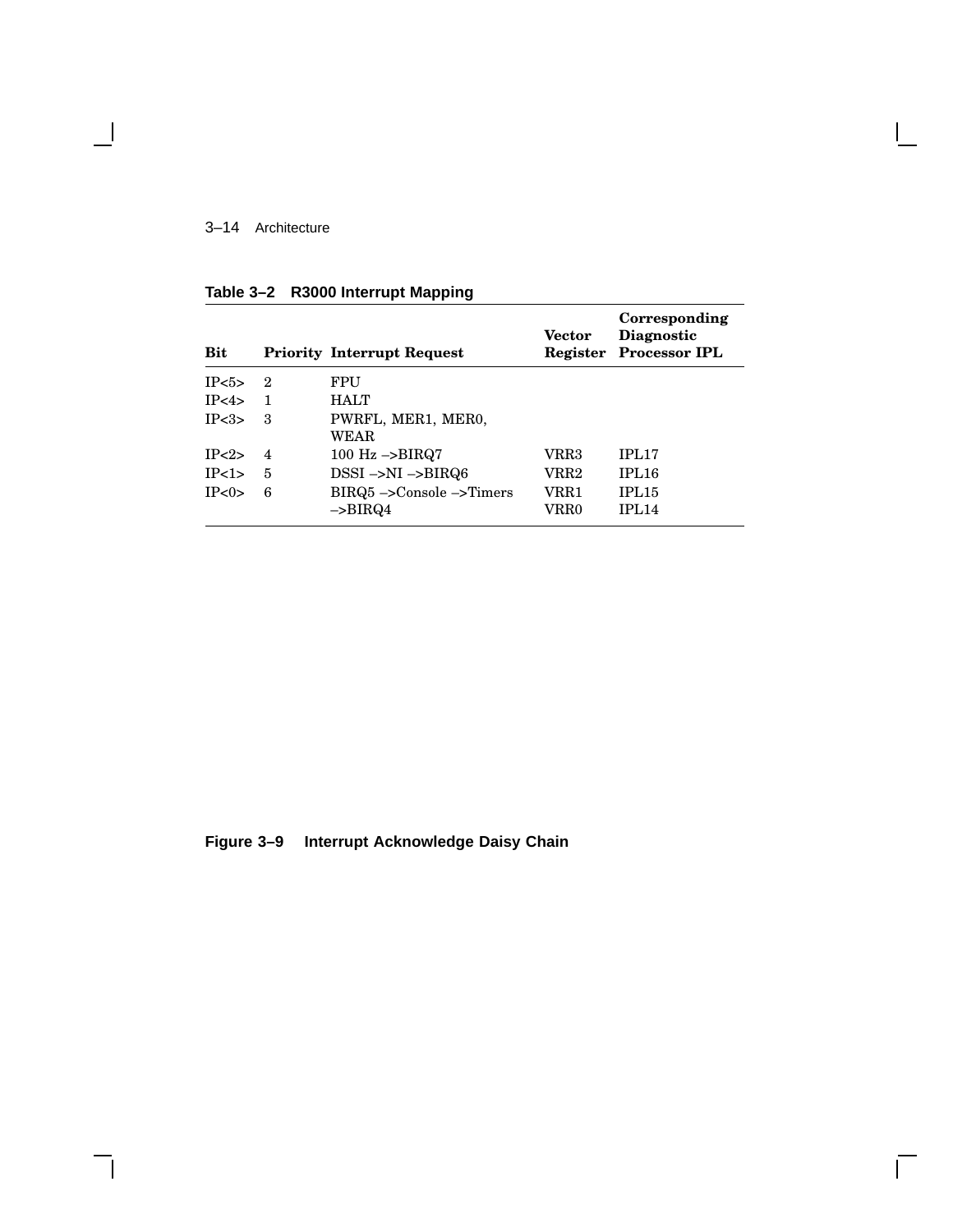$\Box$ 

#### **3.1.4.2 Exception Program Counter**

The exception program counter (EPC) contains the virtual address of the instruction which caused the exception to be taken. If the instruction is in a branch delay slot, the EPC will contain the virtual address of the preceding branch or jump instruction.

#### **3.1.4.3 Status Register**

The status register (SR) is a 32-bit register containing various processor status. The format for the status register is shown in Figure 3–10.

| Data Bit         | <b>Definition</b>                                                                                                                                              |  |
|------------------|----------------------------------------------------------------------------------------------------------------------------------------------------------------|--|
| SR<31:28>        | $CU<3:0$ > Coprocessor usability. $CU<3:0$ > controls the<br>availability of the four possible coprocessors. Setting a CU<br>bit to 1 enables the coprocessor. |  |
| SR < 27:23       | Unused. Read as 0's.                                                                                                                                           |  |
| SR < 22          | (BEV) Bootstrap exception vector. When set to 1 causes the<br>R3000 to use the alternate bootstrap vectors for UTLB miss<br>and general exceptions.            |  |
| SR < 21          | (TS) Translation buffer shutdown. Set to 1 if the R3000 has<br>disabled the translation buffer due to error.                                                   |  |
| SR < 20          | (PE) Parity error. Set to 1 if a cache parity error occurs.<br>Cleared by writing a 1.                                                                         |  |
| SR < 19          | (CM) Cache miss. Set to 1 if most recent D-cache load resulted<br>in a miss when the D-cache is isolated.                                                      |  |
| SR < 18          | (PZ) Parity zero. Setting to 1 forces parity bits to 0.                                                                                                        |  |
| SR <sub>17</sub> | (SWC) Swap caches. Swaps I-cache and D-cache.                                                                                                                  |  |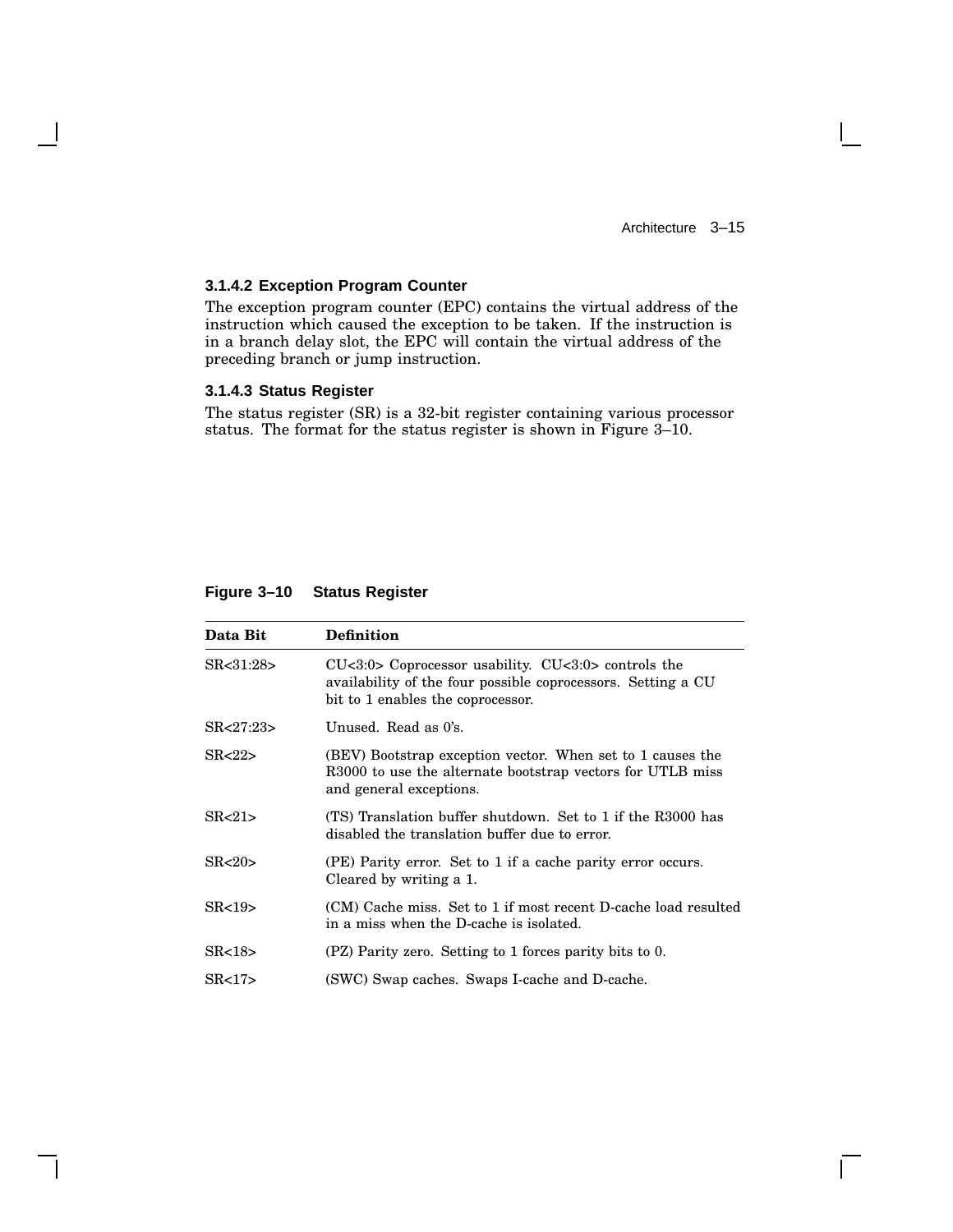#### 3–16 Architecture

| Data Bit    | <b>Definition</b>                                                                                            |
|-------------|--------------------------------------------------------------------------------------------------------------|
| SR < 16     | (ISC) Isolate cache. Isolates the D-cache from the memory<br>system.                                         |
| SR < 15:10> | $INTR < 7:2$ Interrupt mask. Setting these INTR bits to 1<br>enables their corresponding hardware interrupt. |
| SR < 9:8    | INTR<1:0> Interrupt mask. Setting these INTR bits to 1<br>enables their corresponding software interrupt.    |
| SR < 7:6    | Unused. Read as 0's.                                                                                         |
| SR < 5      | (KUO) Kernel/user mode, old. Set to 0 if kernel, 1 if user.                                                  |
| SR < 4      | $(IEO)$ Interrupt enable, old. Set to 1 to enable, 0 to disable.                                             |
| SR < 3      | (KUP) Kernel/user mode, previous. Set to 0 if kernel, 1 if user.                                             |
| SR < 2      | (IEP) Interrupt enable, previous. Set to 1 to enable, 0 to<br>disable.                                       |
| SR < 1      | (KUC) Kernel/user mode, current. Set to 0 if kernel, 1 if user.                                              |
| SR < 0      | (IEC) Interrupt enable, current. Set to 1 to enable, 0 to disable.                                           |

#### **3.1.4.4 BadVaddr Register**

The BadVaddr register (BVA) saves the virtual address for any addressing exception.

# **3.1.4.5 Context Register**

The context register (CR) is used by the UTLB miss handler. The CR saves some of the same information as the BadVaddr register. The format for the context register is shown in Figure 3–11.

**Figure 3–11 Context Register**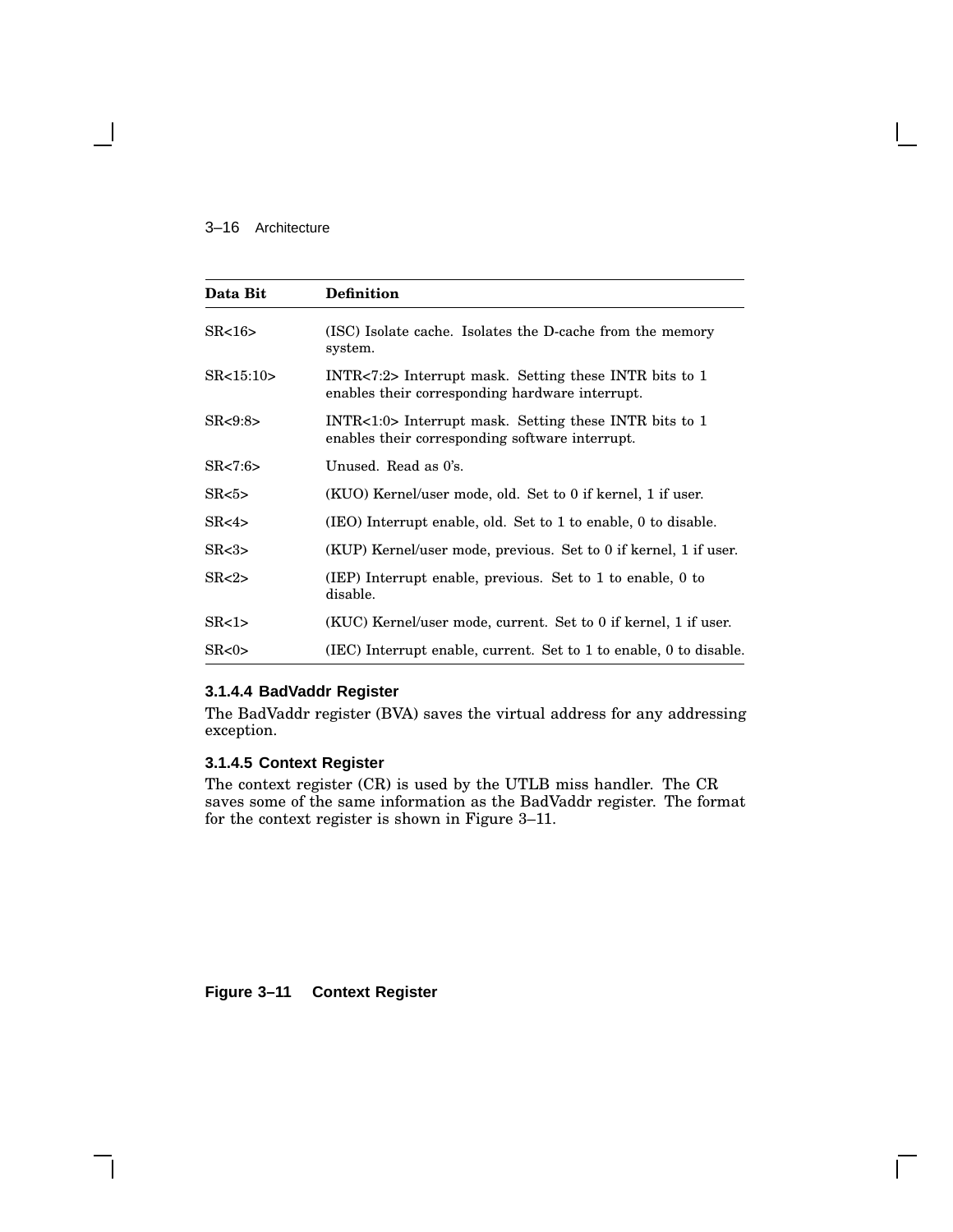| Data Bit   | <b>Definition</b>                                                                                       |
|------------|---------------------------------------------------------------------------------------------------------|
| CR < 31:21 | (PTEBase) Page table entry base. Holds the base for the page<br>table entry.                            |
| CR<20:2>   | (BadVPN) Bad virtual page number. Holds the failing virtual<br>page number. Read only. Set by hardware. |
| CR < 1:0>  | Unused. Read as 0's.                                                                                    |

#### **3.1.4.6 Processor Revision Identifier Register**

The processor revision identifier register (PRR) contains implementation and revision numbers for the R3000 chip. The format for the processor revision identification register is shown in Figure 3–12.

#### **Figure 3–12 Processor Revision Identifier Register**

| Data Bit    | <b>Definition</b>                   |
|-------------|-------------------------------------|
| PRR<31:16>  | Unused. Read as 0's.                |
| PRR < 15:8> | IMP<7:0> Implementation identifier. |
| PRR < 7:0>  | $REV < 7:0$ Revision identifier.    |

#### **3.1.4.7 Interrupt Status Register**

The interrupt status register, (R3000 address 1008 4000; diagnostic processor address 2008 4000) returns information concerning the four conditions which can cause an INTR3 interrupt. It can be accessed by either processor but only has meaning for the R3000. The diagnostic processor must make sure ISR<2:0> are 0 before transferring control to the R3000. The format for the interrupt status register is shown in Figure 3–13.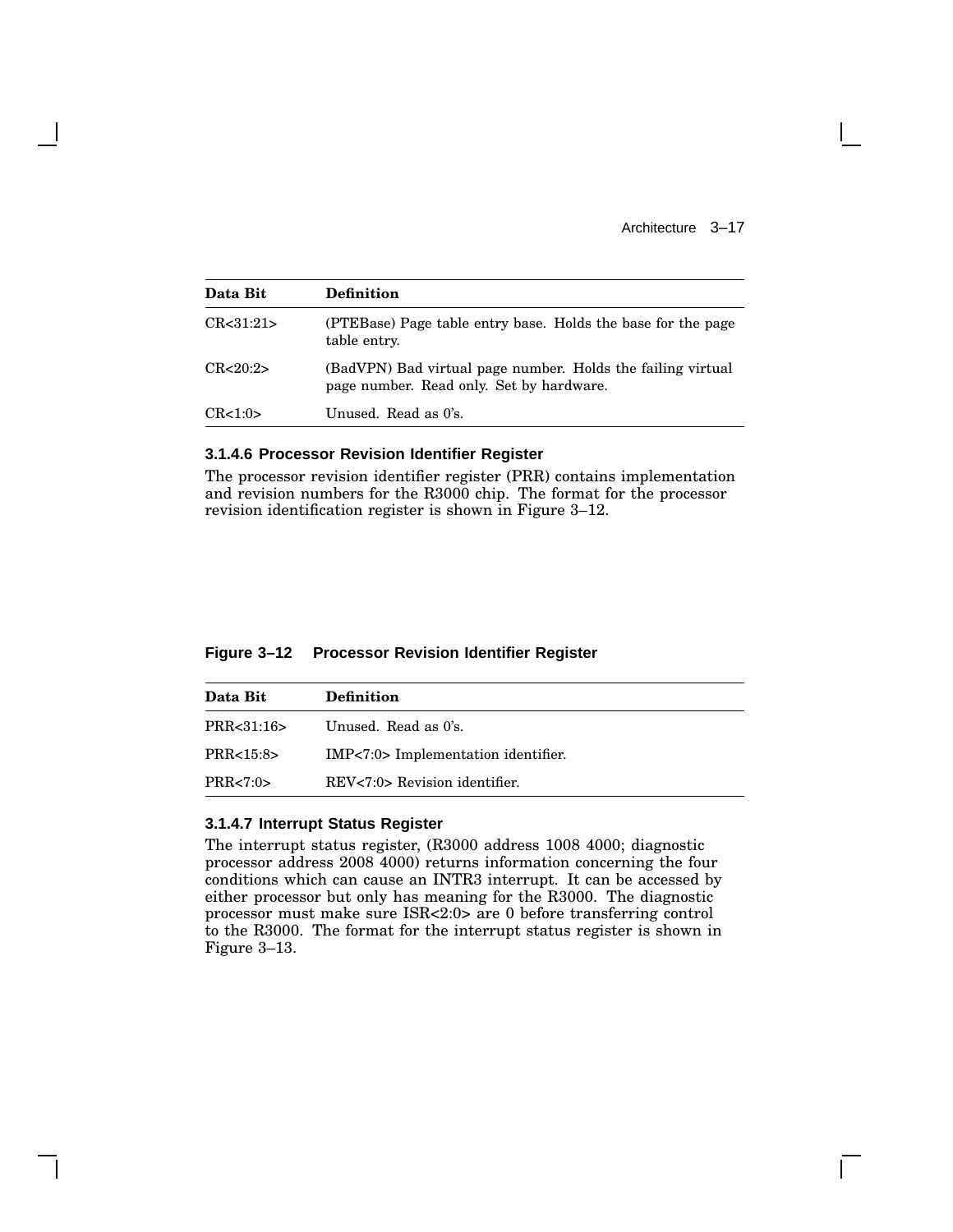#### 3–18 Architecture

#### **Figure 3–13 Interrupt Status Register**

| Data Bit         | <b>Definition</b>                                                                                                                                                                                                                      |
|------------------|----------------------------------------------------------------------------------------------------------------------------------------------------------------------------------------------------------------------------------------|
| ISR < 31:4       | Unused. Read as 1's.                                                                                                                                                                                                                   |
| ISR <sub>3</sub> | (HALT) Halt interrupt. Indicates a halt interrupt request is<br>posted.                                                                                                                                                                |
| ISR < 2          | (PRFL) Power fail interrupt. Indicates an impending power fail<br>condition. Must be written zero $(0)$ to enable subsequent power<br>fail interrupts. Cleared on powerup.                                                             |
| ISR <sub>1</sub> | (MER1) Memory error one. Indicates a memory error interrupt<br>has been generated either by the CQBIC or the CMCTL. Must<br>be written as zero (0) to enable subsequent CQBIC or CMCTL<br>memory error interrupts. Cleared on powerup. |
| ISR < 0          | (MERO) Memory error zero. Indicates a write error has<br>occurred and that the address contained in the WEAR register<br>is valid. Must be written as 0 to enable subsequent MERO<br>interrupts. Cleared on powerup.                   |

#### **3.1.4.8 Vector Read Registers**

The R3000 uses the vector read registers when servicing IRQ<2:0> interrupt requests. Reading any of these registers generates an interrupt acknowledge cycle on the peripheral bus (CP bus). Bits <15:0> of the data returned will be a unique vector from the device responding to the interrupt acknowledge. If no device responds, a **BUS ERROR EXCEPTION** will be taken by the R3000.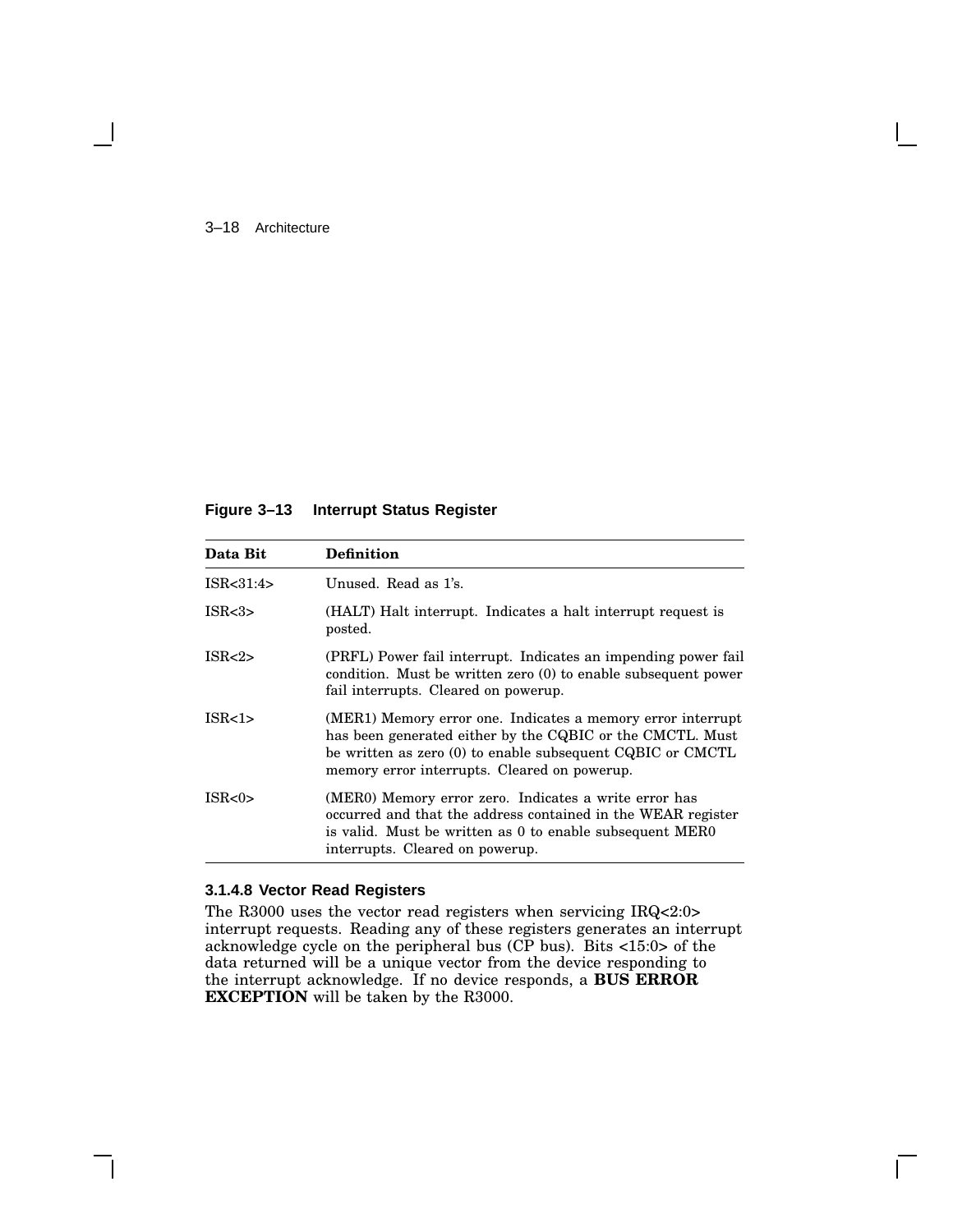System software *must* guarantee interrupt requests from higher priority devices service before lower priority devices. This can be accomplished by reading the VRR register corresponding to the highest IRQ<2:0> pending in the cause/status register. The diagnostic processor has no access to these registers.

| Register | <b>IPL</b> Generated  |
|----------|-----------------------|
| VRR0     | 14 (lowest priority)  |
| VRR1     | 15                    |
| VRR2     | 16                    |
| VRR3     | 17 (highest priority) |

#### **NOTE**

**Because of the way interrupt requests are posted on the Q22-bus, interrupts at high priorities will also assert interrupt requests at lower levels. It is important that software read the VRR register corresponding to the highest IRQ pending in the CAUSE register. Lower level requests pending because of higher level interrupts will deassert at the same time the high level request deasserts.**

#### **Vector Read Register 0**

Vector read register 0 (VRR0) cannot be accessed by the diagnostic processor. The format for VRR0 (R3000 address 1600 0050) is shown in Figure 3–14.

**Figure 3–14 Vector Read Register 0**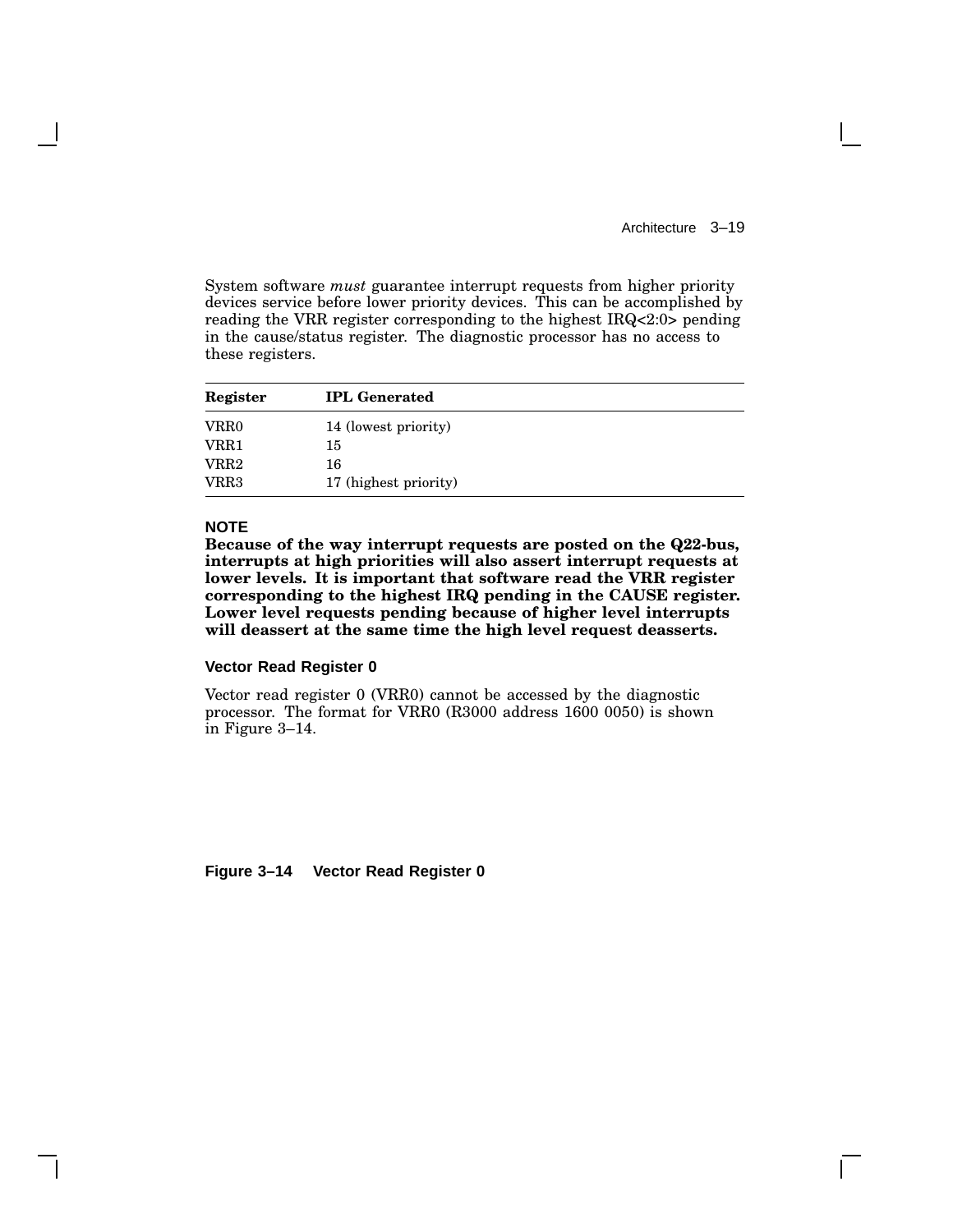3–20 Architecture

#### **Vector Read Register 1**

Vector read register 1 (VRR1) cannot be accessed by the diagnostic processor. The format for VRR1 (R3000 address 1600 0054) is shown in Figure 3–15.

### **Figure 3–15 Vector Read Register 1**

#### **Vector Read Register 2**

Vector read register 2 (VRR2) cannot be accessed by the diagnostic processor. The format for VRR2 (R3000 address 1600 0058) is shown in Figure 3–16.

#### **Figure 3–16 Vector Read Register 2**

## **Vector Read Register 3**

Vector read register 3 (VRR3) cannot be accessed by the diagnostic processor. The format for VRR3 (R3000 address 1600 005C) is shown in Figure 3–17.

**Figure 3–17 Vector Read Register 3**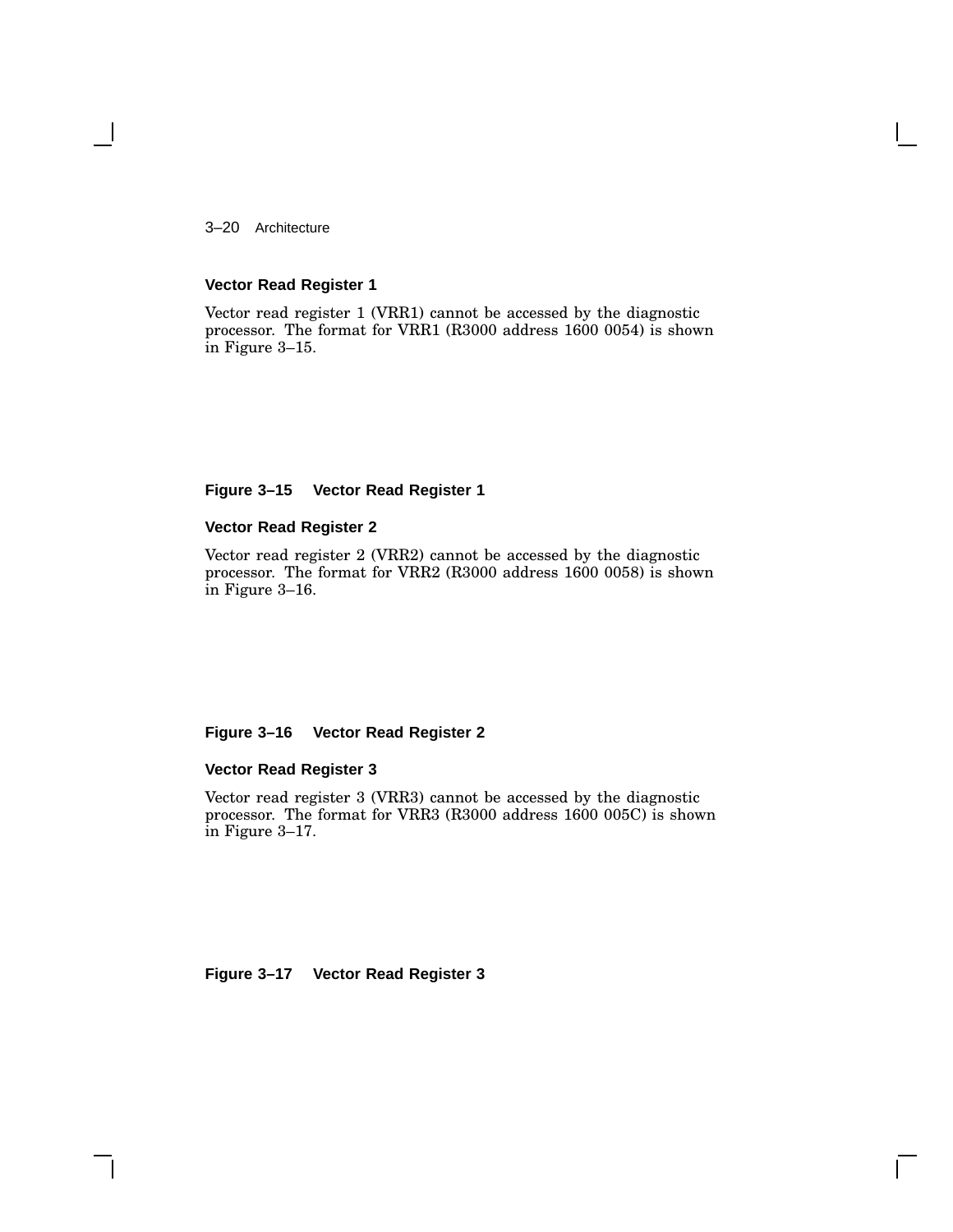# **3.1.5 Exceptions**

The R3000 handles exceptions through the use of three different exception vectors. These exception vectors are the following:

- **BFC0 0000 virtual -** RESET exception vector.
- **8000 0000 virtual -** UTLB miss exception vector.
- **8000 0080 virtual -** General exception vector.

If the bootstrap exception vector (BEV) bit is set in the status register then the UTLB and general exception vector addresses will be changed, putting them in the ROM address space.

- **BFC0 0100 virtual -** UTLB miss exception vector.
- **BFC0 0180 virtual -** General exception vector.

#### **3.1.5.1 General Exception Vector**

The general exception vector handles the following exceptions:

- Address error
- **Breakpoint**
- Bus error
- Coprocessor unusable
- **Interrupt**
- Overflow
- Reserved instruction
- TLB miss
- TLB modified

#### **3.1.5.2 Reset Exception Vector**

The reset exception is taken on power up when the R3000 RESET signal is deasserted. The reset vector (BFC0 0000 virtual) resides in Kseg1 which is unmapped and uncached. It is also the first location in the ROM (physical 1FC0 0000).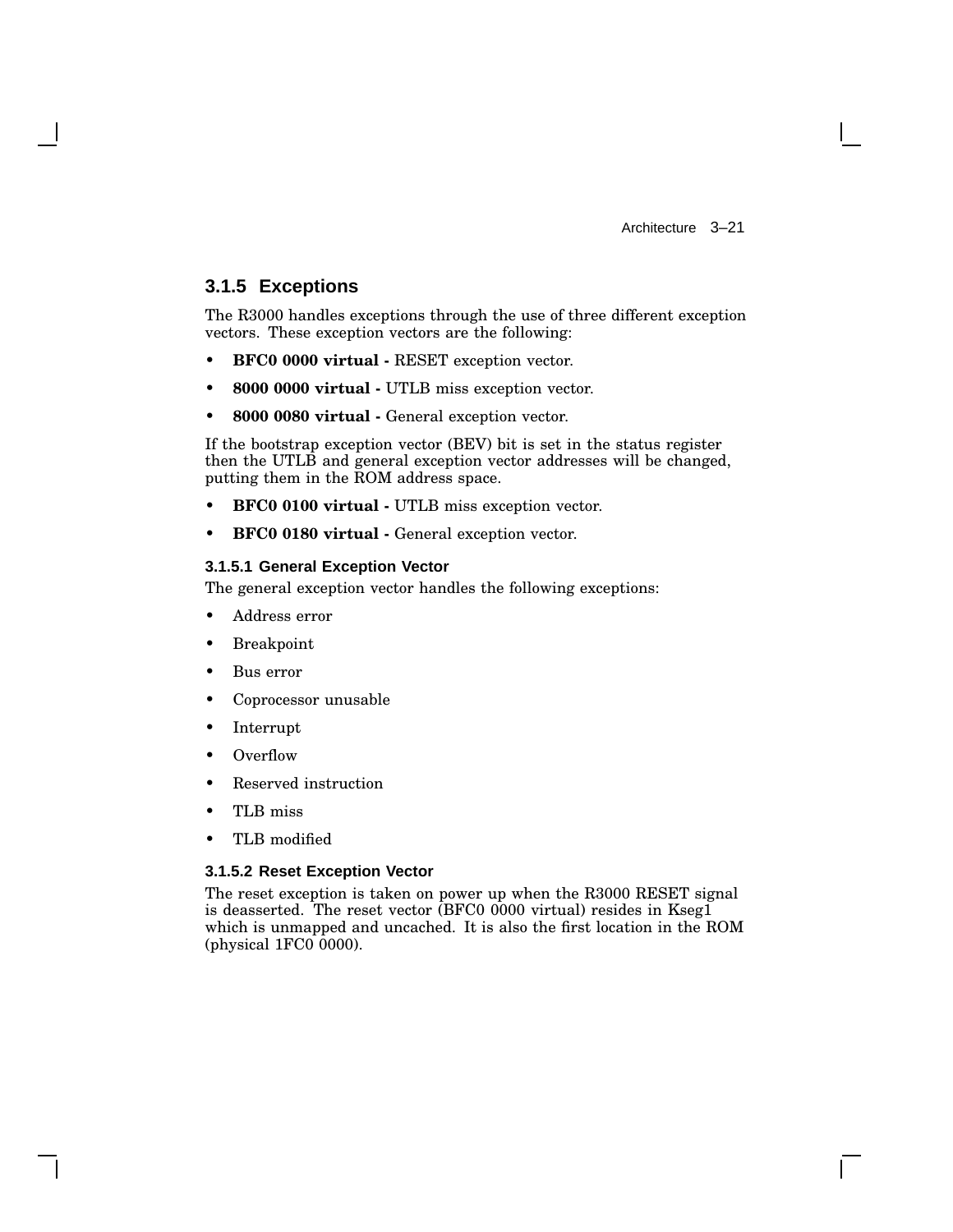#### 3–22 Architecture

When the reset exception occurs, the contents of all R3000 registers are undefined except for the following:

- The TS, SWc, KUc, and IEc bits of the status register are cleared.
- The BEV bit of the status register is set.
- The random register is cleared.

# **3.2 Floating-Point Accelerator**

The KN210 floating-point accelerator (FPA) is implemented by a single VLSI chip called the R3010. The R3010 FPA operates as a coprocessor for the R3000 RISC processor and extends the R3000's instruction set to perform arithmetic operations on values in floating-point representations.

The R3010 FPA features 16 64-bit registers that can each be used to hold single-precision or double-precision values. The FPA also includes a 32-bit status/control register.

The 3010 FPA connects to the R3000 RISC processor to form a tightlycoupled unit with complete integration of floating-point and fixed-point instruction sets. Since each unit receives and executes instructions in parallel, some floating-point instructions can execute at the same single-cycle per instruction rate as fixed-point instructions.

# **3.2.1 Floating-Point Accelerator Instructions**

Like the R3000 RISC processor, the R3010 FPA uses a load/storeoriented instruction set. with single-cycle loads and stores. Floating-point operations are started in a single cycle and their execution is overlapped with other fixed-point or floating-point operations.

The FPA monitors the R3000 processor instruction stream. If an instruction does not apply to the coprocessor, it is ignored. If an instruction does apply to the coprocessor, the FPA executes that instruction and transfers necessary result and exception data to the R3000 main processor.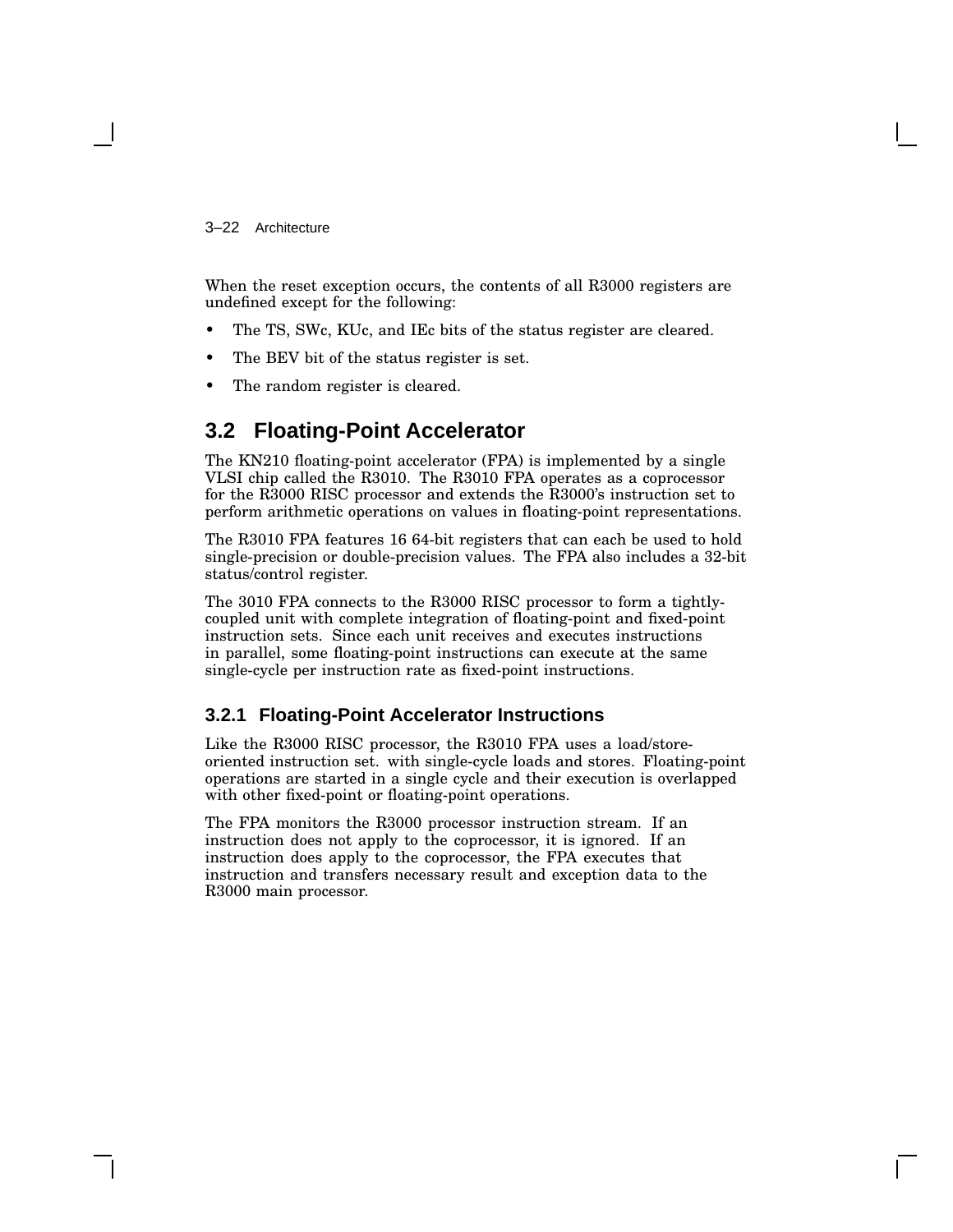# **3.3 Cache Memory**

To maximize CPU performance, the KN210 utilizes two separate 64 Kbyte caches.

## **3.3.1 Cache Organization**

The cache is organized as two separate caches; one for instructions and one for data. Each cache contains 16K entries (or 64 Kbyte). Both caches have the same organization; they are direct mapped, with a block size of one word (4-bytes). Fill size is either one word (4-bytes) or four words (16-bytes).

### **3.3.2 Cache Isolation**

The data cache can be isolated from the memory system by setting the ISC bit in the status register. This allows software to flush a cache location in a single cycle without affecting the memory system.

# **3.3.3 Cache Swapping**

To help in flushing the instruction cache, the caches can be swapped. This is done by setting the SWC bit in the status register. Precautions must be taken before setting this bit. The processor must be executing from an uncached region and must not have been executing loads or stores near to the time of doing the swap.

### **3.3.4 Cache Line Format**

Each cache line is 60 bits long, and each cache can be accessed once per cycle. This is accomplished by alternately putting out instruction cache addresses and data cache addresses on each phase of the clock. These cache addresses are latched externally. The cache line format is shown in Figure 3–18. The tag field of the cache line format is shown in Figure 3–19.

**Figure 3–18 Cache Line Format**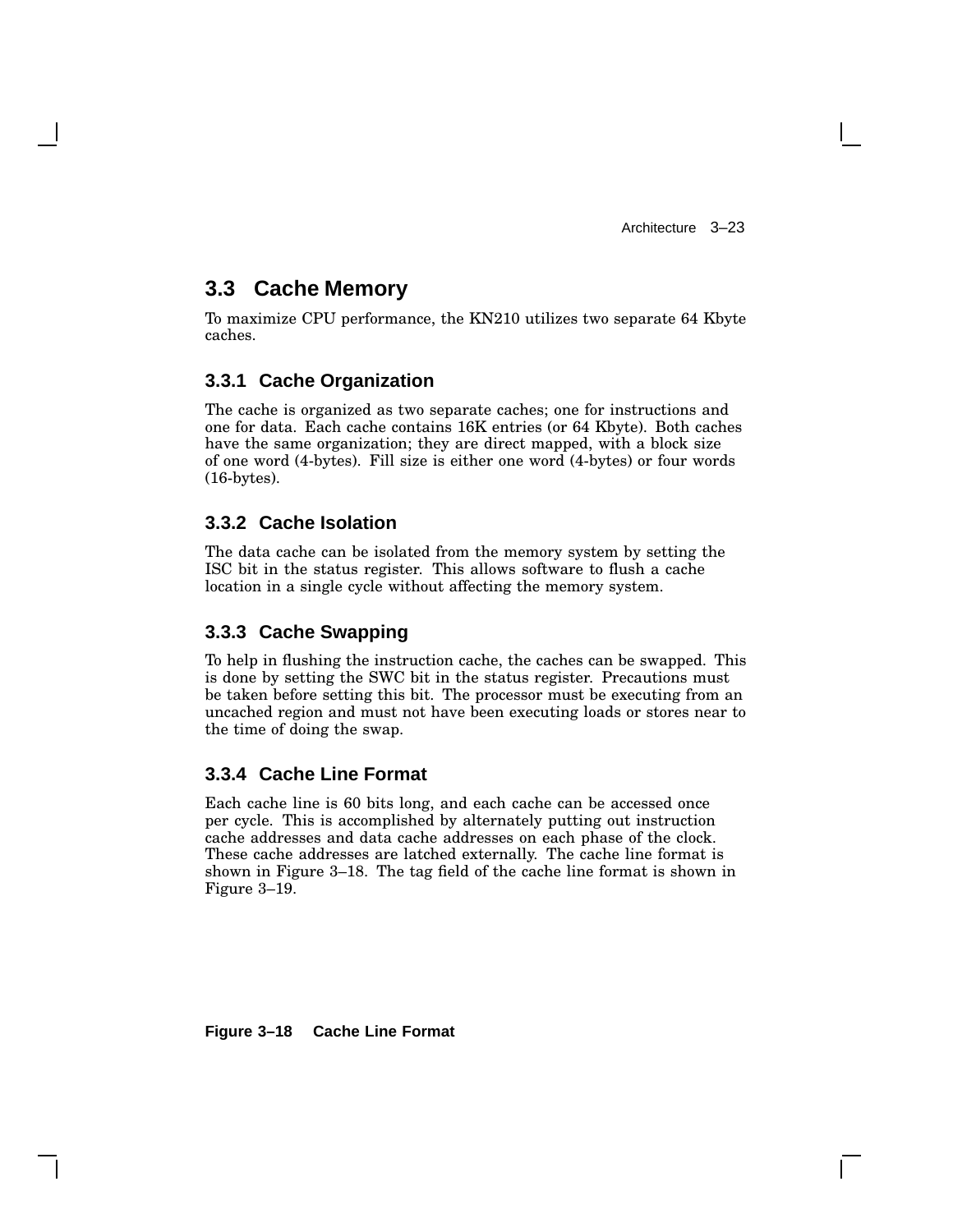#### 3–24 Architecture

| Data Bit | <b>Definition</b>                                    |
|----------|------------------------------------------------------|
| < 59:56  | (DataP) Holds the parity bits for the data field.    |
| 55:53>   | (TagP) Holds the parity bits for the tag field.      |
| < 52:32> | (TAG) Holds the valid bit and the page frame number. |
| < 31:0>  | (Data) Cached data.                                  |

#### **Figure 3–19 Tag Field**

| Data Bit | <b>Definition</b>                                                                                                                                                                                                |
|----------|------------------------------------------------------------------------------------------------------------------------------------------------------------------------------------------------------------------|
| 52>      | (V) Holds the valid bit. The R3000 sets V whenever it writes a<br>full word to the cache and clears V for any other writes. This<br>allows software to flush a cache location by doing byte store<br>operations. |
| 51:32>   | (PFN) Page frame number.                                                                                                                                                                                         |

# **3.4 Main Memory System**

The KN210 includes a main memory controller implemented by a single VLSI chip called the CMCTL. The KN210 main memory controller communicates with the MS650 memory boards over the MS650 memory interconnect, which utilizes the CD interconnect for the address and control lines and a 50-pin, ribbon cable for the data lines. It supports up to four MS650 memory boards for a maximum of 64 Mbytes of ECC memory.

The memory controller can be configured for one or zero wait states under program control (using MEMCSR17<13>). For the KN210, MEMCSR17<13> must be set to one.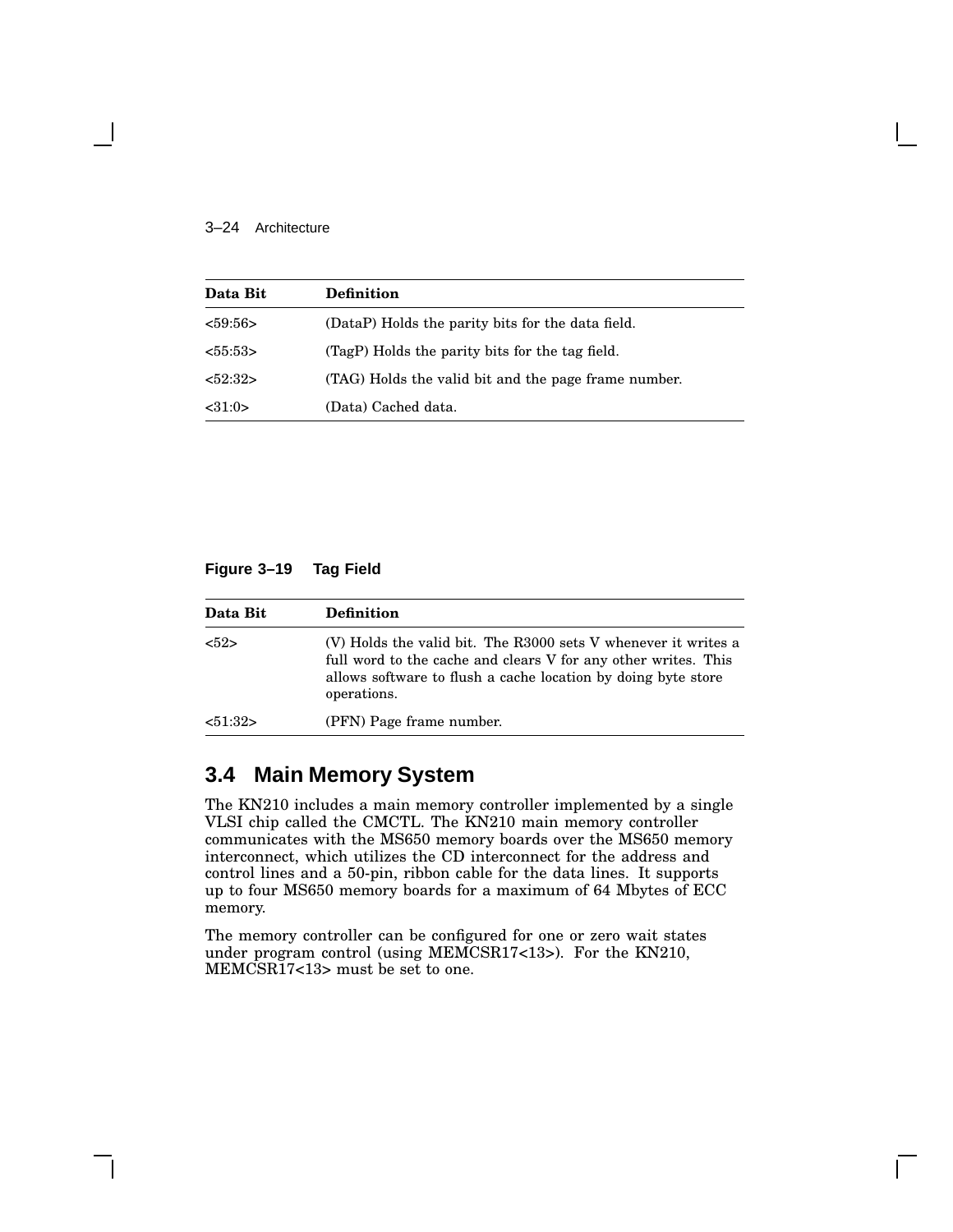The controller supports synchronous word read references, and masked or unmasked synchronous write references generated by the CPU as well as synchronous twoword read references generated by cacheable CPU references that miss the cache. Table 3–3 gives CPU read reference timing. Table 3–4 gives CPU write reference timing.

| Data Type         | <b>CVAX</b><br>Timing (ns) | R3000 Timing (ns) |  |
|-------------------|----------------------------|-------------------|--|
| Word              | 400                        | 500-550           |  |
| Twoword           | 600                        | No access         |  |
| First word        | 400                        | No access         |  |
| Second word       | 200                        | No access         |  |
| Aborted reference | 400                        | No access         |  |
| Fourword          | No access                  | 1150-1200         |  |

#### **Table 3–3 CPU Read Reference Timing**

**Table 3–4 CPU Write Reference Timing**

| Data Type     | <b>CVAX</b><br>Timing $(ns)$ | $R3000$ Timing $(ns)$ |
|---------------|------------------------------|-----------------------|
| Word          | 200                          | 400-450               |
| Word (masked) | 500                          | 700-750               |

The controller also supports asynchronous word and twoword DMA read references and masked and unmasked asynchronous word, twoword, threeword, and fourword DMA write references from the Q22-bus interface. Table 3–5 gives Q22-bus interface read reference timing. Table 3–6 gives Q22-bus interface write reference timing.

**Table 3–5 Q22-bus Interface Read Reference Timing**

| Data Type   | Timing $(ns)$ |  |
|-------------|---------------|--|
| Word        | 500           |  |
| Twoword     | 800           |  |
| First word  | 500           |  |
| Second word | 300           |  |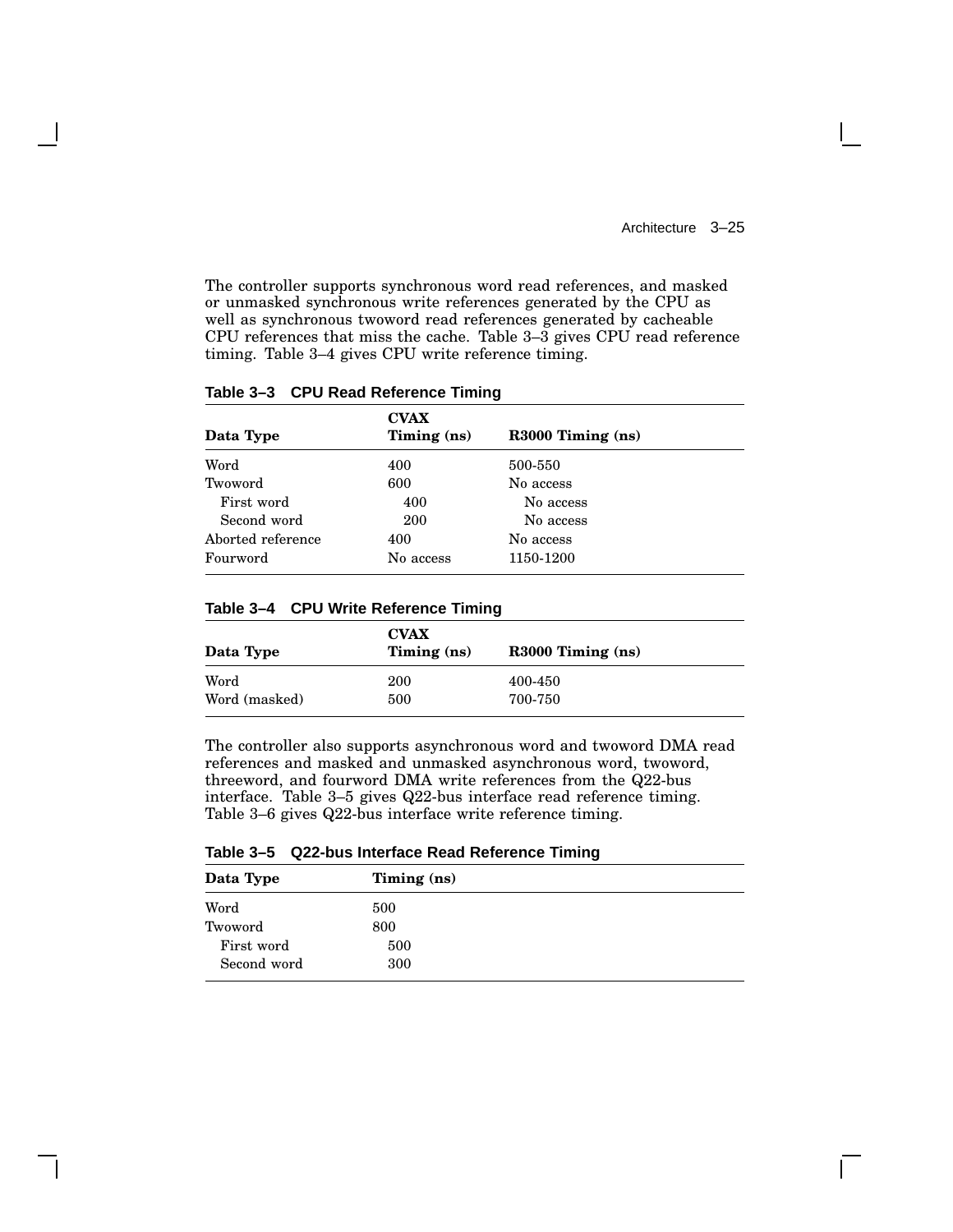#### 3–26 Architecture

| Data Type          | Timing (ns) |  |  |
|--------------------|-------------|--|--|
| Word               | 400         |  |  |
| Word (masked)      | 600         |  |  |
| Twoword            | 700         |  |  |
| First word         | 400         |  |  |
| Second word        | 300         |  |  |
| Twoword (masked)   | 1100        |  |  |
| First word         | 400         |  |  |
| Second word        | 700         |  |  |
| Threeword          | 1000        |  |  |
| First word         | 400         |  |  |
| Second word        | 300         |  |  |
| Third word         | 300         |  |  |
| Threeword (masked) | 1400        |  |  |
| First word         | 400         |  |  |
| Second word        | 300         |  |  |
| Third word         | 700         |  |  |
| Fourword           | 1300        |  |  |
| First word         | 400         |  |  |
| Second word        | 300         |  |  |
| Third word         | 300         |  |  |
| Fourth word        | 300         |  |  |
| Fourword (masked)  | 1700        |  |  |
| First word         | 400         |  |  |
| Second word        | 300         |  |  |
| Third word         | 300         |  |  |
| Fourth word        | 700         |  |  |

**Table 3–6 Q22-bus Interface Write Reference Timing**

The timing in Table 3–6 assumes no exception conditions are encountered during the reference. Exception conditions will add the following amount of time if they are encountered during a reference:

 $\mathsf{L}$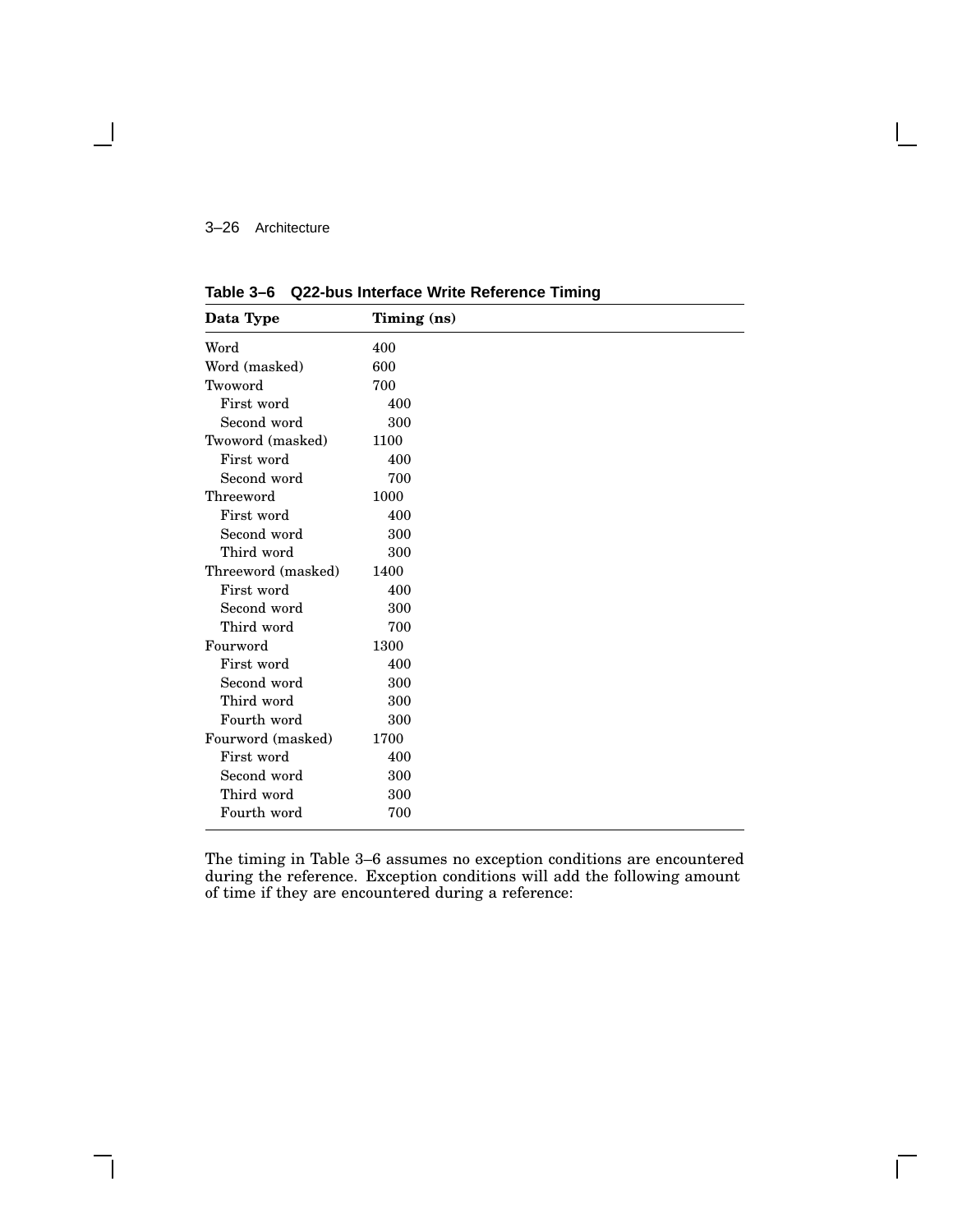| <b>Exception Condition</b> | Time Added (ns) |
|----------------------------|-----------------|
| Correctable error          | 100             |
| Uncorrectable error        | 200 read        |
| Uncorrectable error        | 100 write       |
| CDAL parity error          | 100 write       |
| Refresh collision          | 400             |

The main memory controller contains eighteen registers. Sixteen registers are used to configure each of the sixteen possible banks in main memory. One register is used to control the operating mode of all memory banks and one register captures state on main memory errors.

# **3.4.1 Main Memory Organization**

Main memory is logically and physically divided into four boards that correspond to the four possible MS650 memory expansion modules that can be attached to a KN210. Each board can contain zero (no memory module present), 1 (as on the KN210), or 2 (MS650-AA present) memory bank(s). Each bank contains 1,048,576 (1M) words. Each word is divided into 4 data bytes and is stored with 7 ECC check bits, resulting in a memory array width of 39 bits.

### **3.4.2 Main Memory Addressing**

The KN210 main memory controller is capable of controlling up to 16 banks of RAM, each bank containing 4 Mbytes of storage. Each bank of main memory has a programmable base address, determined by the state of bits <25:22> of the main memory configuration register associated with each bank.

A 4 Mbyte bank is accessed when bit <29> of the physical address is equal to 0, indicating a VAX memory space read/write reference, bits <28:26> of the physical address are equal to zero, indicating a reference within the range of the main memory controller, and the bank number of the bank matches bits <25:22> of the physical address. The remainder of the physical address (bits <21:2>) are used to determine the row and column of the desired word within the bank. The byte mask lines are ignored on read operations, but are used to select the proper byte(s) within a word during masked word write references.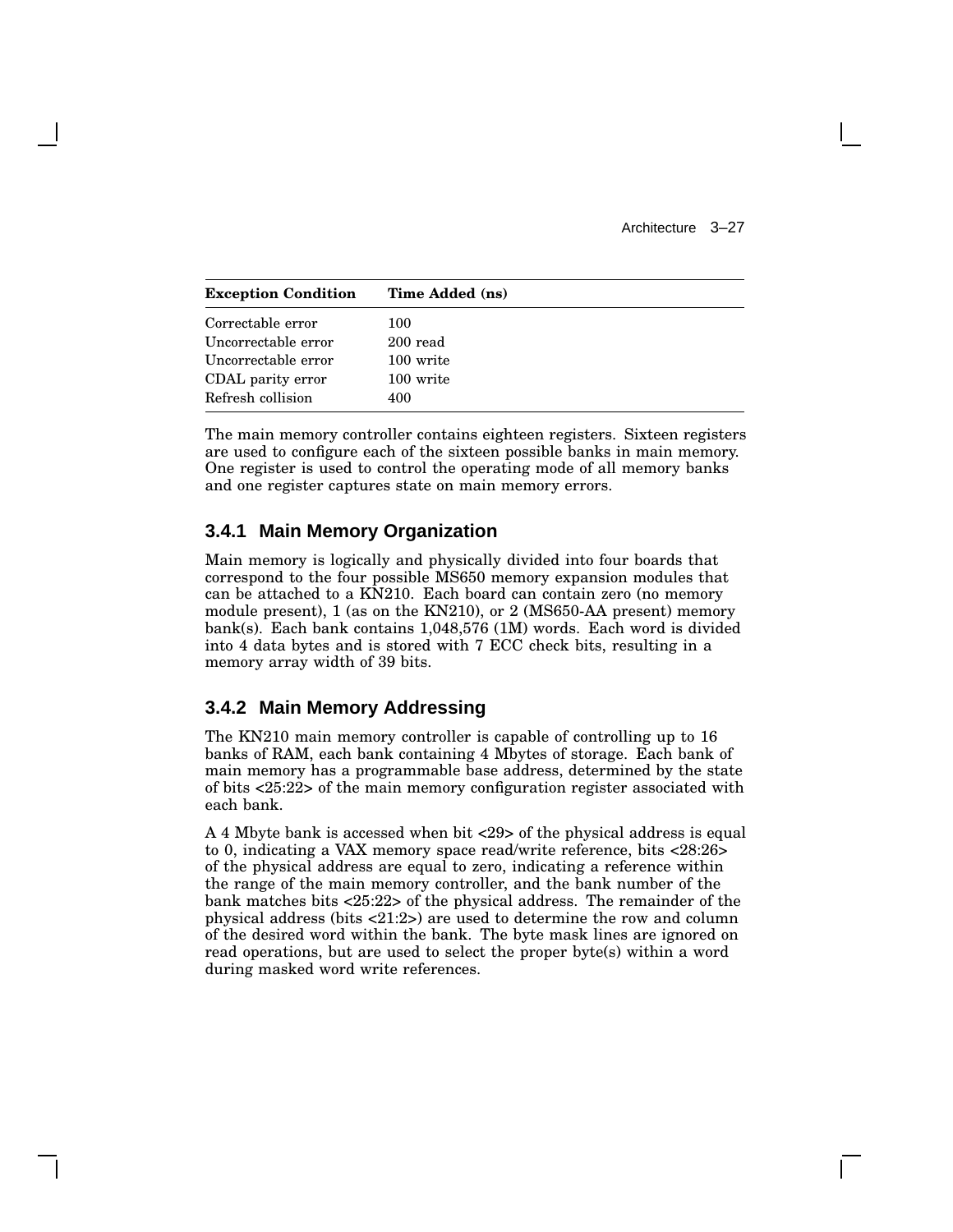3–28 Architecture

# **3.4.3 Main Memory Behavior on Writes**

On unmasked CPU write references, the main memory controller operates in dump and run mode, terminating the CDAL bus transaction after latching the data, but before checking CDAL bus parity, calculating the ECC check bits, and transferring the data to main memory.

On unmasked DMA write references by the Q22-bus interface: the data is latched; CDAL bus parity is NOT checked; the CDAL bus transaction is terminated; the ECC check bits are calculated; and the data is transferred to main memory.

On single masked CPU or DMA write references: the referenced word is read from main memory; the ECC code checked; the check bits recalculated to account for the new data byte(s); the CDAL transaction is terminated; and the word is rewritten.

On multiple transfer masked DMA writes, each word write is acknowledged, then the CDAL transaction is terminated.

## **3.4.4 Main Memory Error Status Register**

The main memory status register (MEMCSR16) (R3000 address 1008 0140  $_{16}$  diagnostic processor address 2008 0140  $_{16}$ ) is used to capture main memory error data. The format for MEMCSR16 is shown in Figure 3–20.

MA-1112-87

**Figure 3–20 Format for MEMCSR16**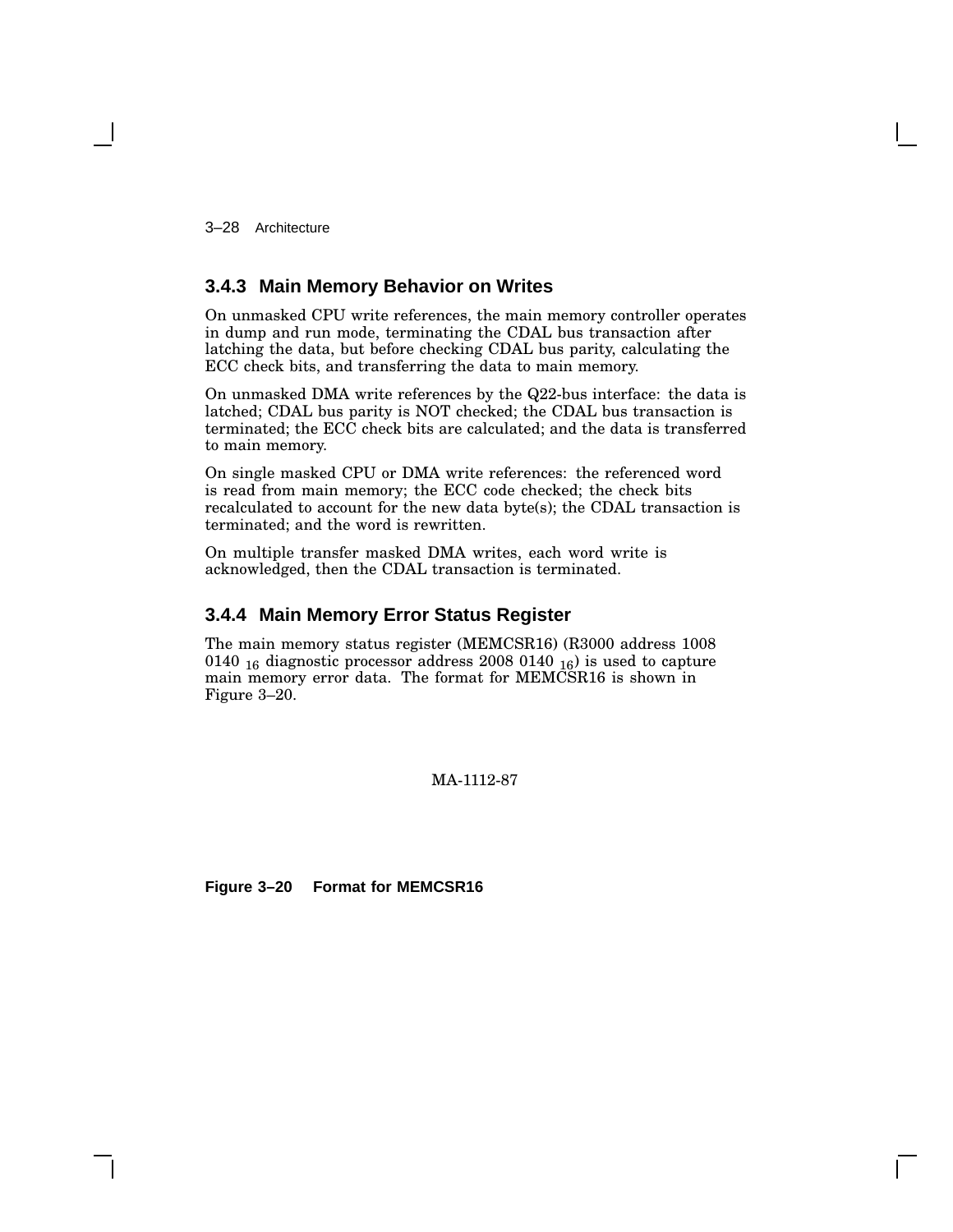$\mathbf{L}$ 

 $\overline{\Gamma}$ 

| Data Bit                  | <b>Definition</b>                                                                                                                                                                                                                                                                                                                                                                                                                                                                  |
|---------------------------|------------------------------------------------------------------------------------------------------------------------------------------------------------------------------------------------------------------------------------------------------------------------------------------------------------------------------------------------------------------------------------------------------------------------------------------------------------------------------------|
| MEMCSR16<31>              | RDS error. Read/Write to clear. When set, an uncorrectable<br>ECC error occurred during a memory read or masked write<br>reference. Cleared by writing a 1 to it. Writing a 0 has no<br>effect. Undefined if MEMCSR16<7> (CDAL bus error) is<br>set. Cleared on power-up and the negation of DCOK when<br>the processor is halted.                                                                                                                                                 |
| MEMCSR16<30>              | RDS high error rate. Read/Write to clear. When set, an<br>uncorrectable ECC error occurred while the RDS error<br>log request bit was set, indicating multiple uncorrectable<br>memory errors. Cleared by writing a 1 to it. Writing a 0 has<br>no effect. Undefined if MEMCSR16<7> (CDAL bus error) is<br>set. Cleared on power-up and the negation of DCOK when<br>the processor is halted.                                                                                      |
| <b>MEMCSR16&lt;29&gt;</b> | CRD error. Read/Write to clear. When set, a correctable<br>(single bit) error occurred during a memory read or masked<br>write reference. Cleared by writing a 1 to it. Writing a<br>0 has no effect. Undefined if MEMCSR16<7> (CDAL bus<br>error) is set. Cleared by writing a 1, on power-up and the<br>negation of DCOK when the processor is halted.                                                                                                                           |
| MEMCSR16<28:9>            | Page address of error. Read only. This field identifies the<br>page (512 byte block) containing the location that caused<br>the memory error. In the event of multiple memory errors,<br>the types of errors are prioritized and the page address of<br>the error with the highest priority is captured. Errors with<br>equal priority do not overwrite previous contents. Writes<br>have no effect. Cleared on power-up and the negation of<br>DCOK when the processor is halted. |
|                           | The types of error conditions follow in order of priority:                                                                                                                                                                                                                                                                                                                                                                                                                         |
|                           | 1.<br>CDAL bus parity errors during a CPU write reference,<br>as logged by the CDAL bus error bit.                                                                                                                                                                                                                                                                                                                                                                                 |
|                           | 2.<br>Uncorrectable ECC errors during a CPU or DMA read<br>or masked write reference, as logged by the RDS error<br>log bit.                                                                                                                                                                                                                                                                                                                                                       |
|                           | Correctable ECC errors during a CPU or DMA read or<br>3.<br>masked write reference, as logged by CRD error bit.                                                                                                                                                                                                                                                                                                                                                                    |

 $\overline{\phantom{a}}$ 

 $\mathsf{l}$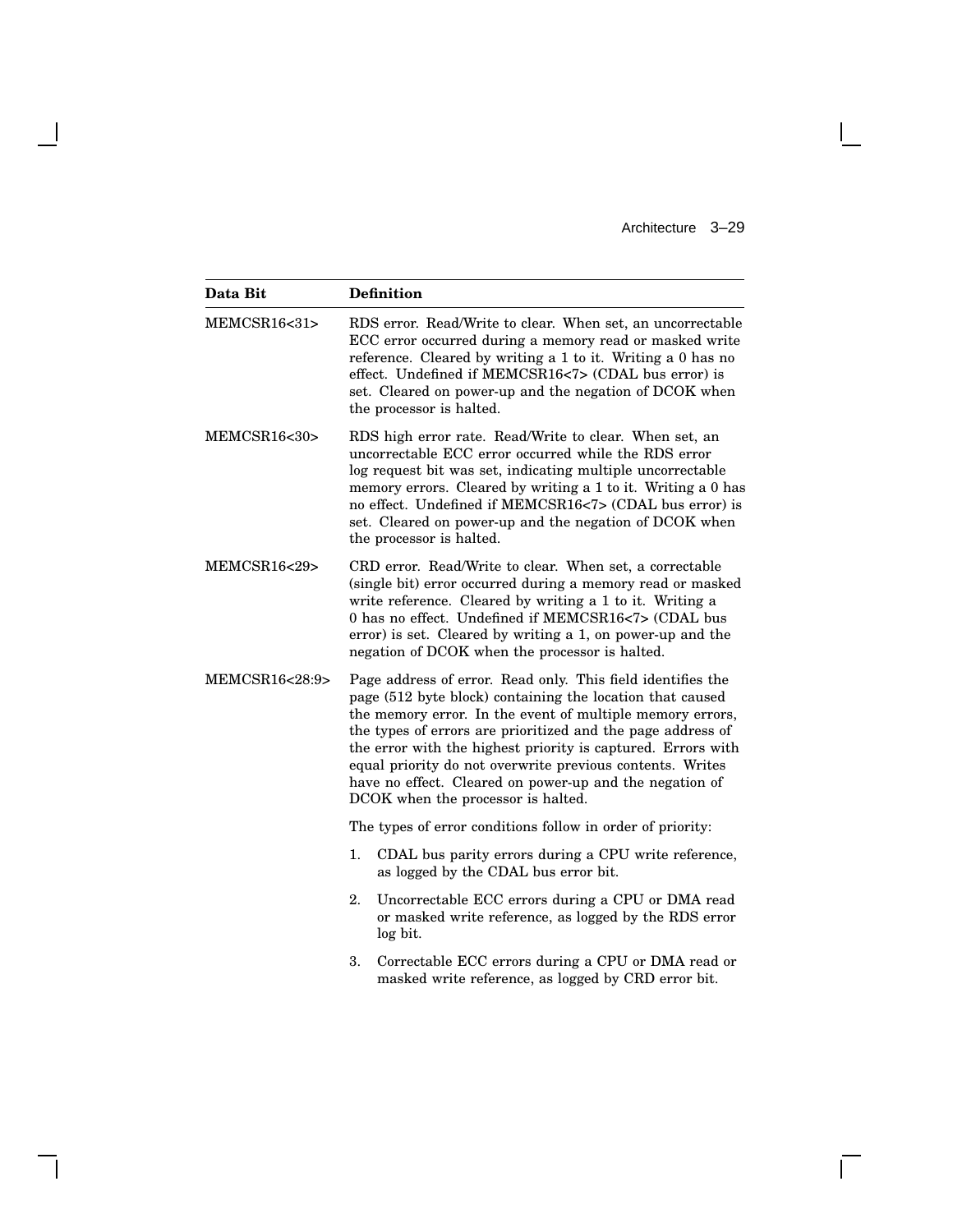## 3–30 Architecture

 $\overline{\phantom{a}}$ 

| Data Bit      | <b>Definition</b>                                                                                                                                                                                                                                                                                                                                                                                                                                                                                                                                                                                             |  |
|---------------|---------------------------------------------------------------------------------------------------------------------------------------------------------------------------------------------------------------------------------------------------------------------------------------------------------------------------------------------------------------------------------------------------------------------------------------------------------------------------------------------------------------------------------------------------------------------------------------------------------------|--|
| MEMCSR16<8>   | DMA error. Read/Write to clear. When set, an error<br>occurred during a DMA read or write reference. Cleared<br>by writing a 1 to it. Writing a 0 has no effect. Cleared on<br>power-up and the negation of DCOK when the processor is<br>halted.                                                                                                                                                                                                                                                                                                                                                             |  |
| MEMCSR16<7>   | CDAL bus error. Read/Write to clear. When set, a CDAL<br>bus parity error occurred on a CPU write reference. Cleared<br>by writing a 1 to it. Writing a 0 has no effect. Cleared on<br>power-up and the negation of DCOK when the processor is<br>halted.                                                                                                                                                                                                                                                                                                                                                     |  |
| MEMCSR16<6:0> | Error syndrome. Read only. This field stores the error<br>syndrome. A non-zero syndrome indicates a detectable<br>error has occurred. A unique syndrome is generated for<br>each possible single bit (correctable) error. A list of these<br>syndromes and their associated single bit errors is given<br>in Table 3–7. Any non-zero syndrome that is not contained<br>in Table 3–7 indicates a multiple bit (uncorrectable) error<br>has occurred. This field handles multiple errors in the same<br>manner as MEMCSR16<28:9>. Cleared on power-up and<br>the negation of DCOK when the processor is halted. |  |

**Table 3–7 Error Syndromes**

| <b>Syndrome</b><br><6:0> | <b>Bit Position in Error</b> |
|--------------------------|------------------------------|
| 0000000                  | No error detected            |
|                          | Data bits (0-32 decimal)     |
| 1011000                  | 0                            |
| 0011100                  | 1                            |
| 0011010                  | $\overline{2}$               |
| 1011110                  | 3                            |
| 0011111                  | 4                            |
| 1011011                  | 5                            |
| 1011101                  | 6                            |
| 0011001                  | 7                            |
| 1101000                  | 8                            |
| 0101100                  | 9                            |

 $\mathsf{L}$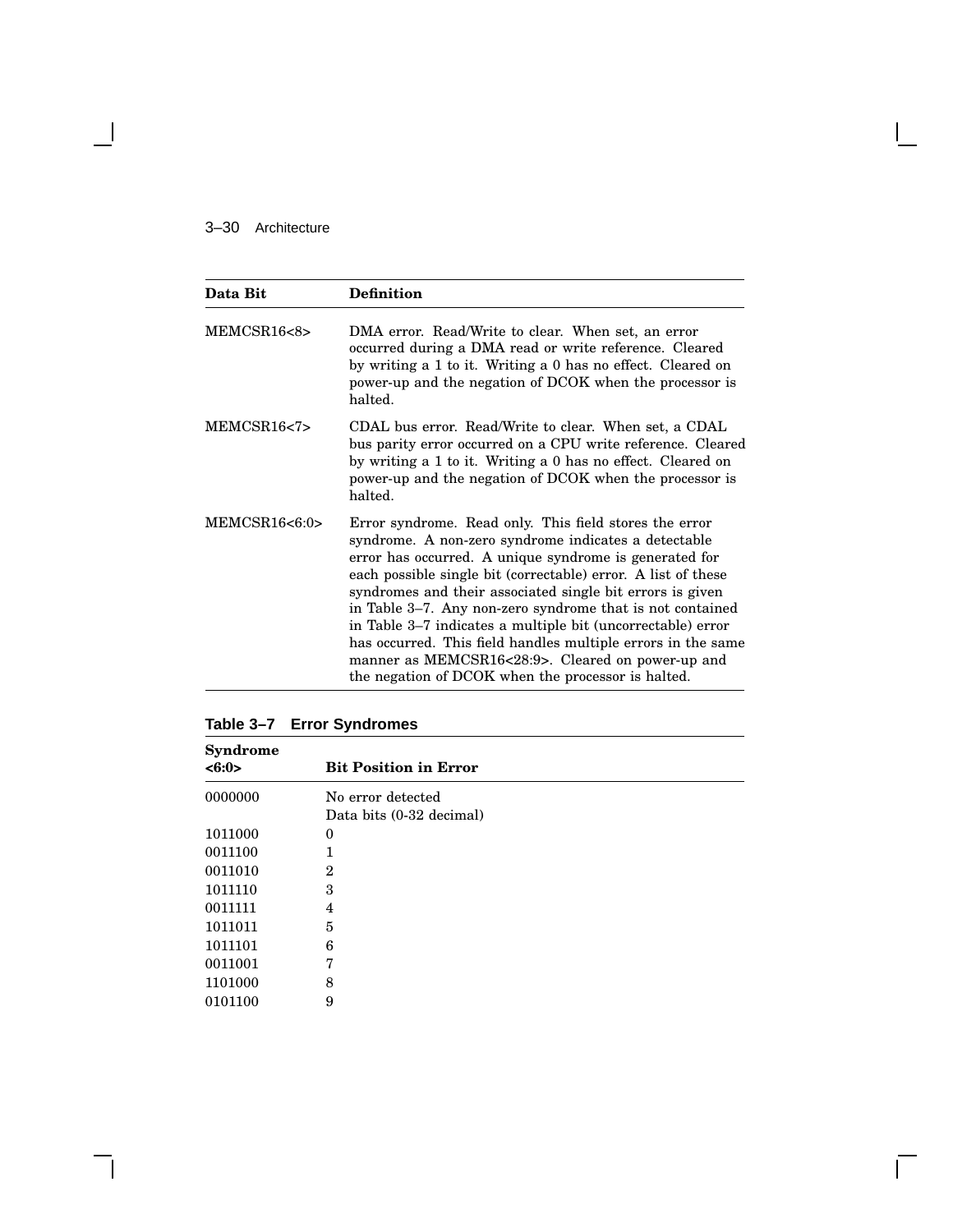$\mathsf{I}$ 

 $\overline{\Gamma}$ 

| <b>Syndrome</b> |                                                                                |
|-----------------|--------------------------------------------------------------------------------|
| <6:0>           | <b>Bit Position in Error</b>                                                   |
| 0101010         | 10                                                                             |
| 1101110         | 11                                                                             |
| 0101111         | 12                                                                             |
| 1101011         | 13                                                                             |
| 1101101         | 14                                                                             |
| 0101001         | 15                                                                             |
| 1110000         | 16                                                                             |
| 0110100         | 17                                                                             |
| 0110010         | 18                                                                             |
| 1110110         | 19                                                                             |
| 0110111         | 20                                                                             |
| 1110011         | 21                                                                             |
| 1110101         | 22                                                                             |
| 0110001         | 23                                                                             |
| 0111000         | 24                                                                             |
| 1111100         | 25                                                                             |
| 1111010         | 26                                                                             |
| 0111110         | 27                                                                             |
| 1111111         | 28                                                                             |
| 0111011         | 29                                                                             |
| 0111101         | 30                                                                             |
| 1111001         | 31                                                                             |
|                 | Check bits (32-38 decimal)                                                     |
| 0000001         | 32                                                                             |
| 0000010         | 33                                                                             |
| 0000100         | 34                                                                             |
| 0001000         | 35                                                                             |
| 0010000         | 36                                                                             |
| 0100000         | 37                                                                             |
| 1000000         | 38                                                                             |
| 0000111         | Result of incorrect check bits written on detection of a CDAL<br>parity error. |
| All others      | Multi-bit errors                                                               |

**Table 3–7 (Cont.) Error Syndromes**

 $\overline{\phantom{a}}$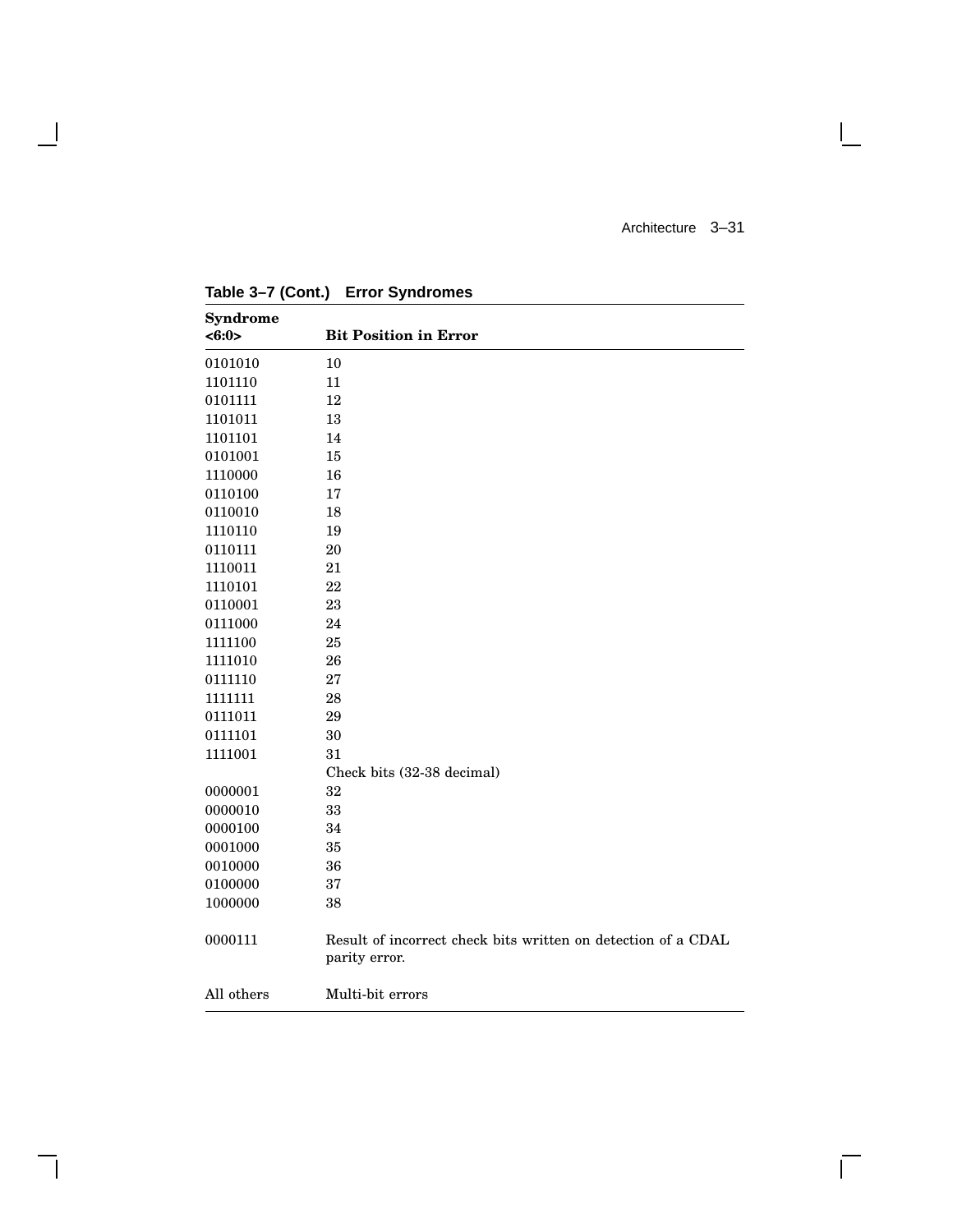3–32 Architecture

# **3.4.5 Main Memory Control and Diagnostic Status Register**

The main memory control and diagnostic status register (MEMCSR17) (R3000 address 1008 0144 <sup>16</sup>; diagnostic processor address 2008 0144 <sup>16</sup>) is used to control the operating mode of the main memory controller as well as to store diagnostic status information. This register is unique to CPU designs that use the CMCTL memory controller chip (Figure 3–21).

MA-1122-87

### **Figure 3–21 Format for MEMCSR17**

| Data Bit    | <b>Definition</b>                                                                                                                                                                                                                                                                                                                                                                                                                                                                                                            |
|-------------|------------------------------------------------------------------------------------------------------------------------------------------------------------------------------------------------------------------------------------------------------------------------------------------------------------------------------------------------------------------------------------------------------------------------------------------------------------------------------------------------------------------------------|
|             | MEMCSR17<31:13> Unused. This field reads as zero and must be written as zero.                                                                                                                                                                                                                                                                                                                                                                                                                                                |
| MEMCSR17<12 | CRD interrupt enable. Read/Write. When cleared, single-bit<br>errors are corrected by the ECC logic, but no interrupt is<br>generated. When set, single-bit errors are corrected by the<br>ECC logic and they cause a diagnostic processor interrupt to<br>be generated at IPL 1A with a vector of $54_{16}$ . This bit has no<br>effect on the capturing of error information in MEMCSR16,<br>or on the reporting of uncorrectable errors. Cleared on<br>power-up and the negation of DCOK when the processor is<br>halted. |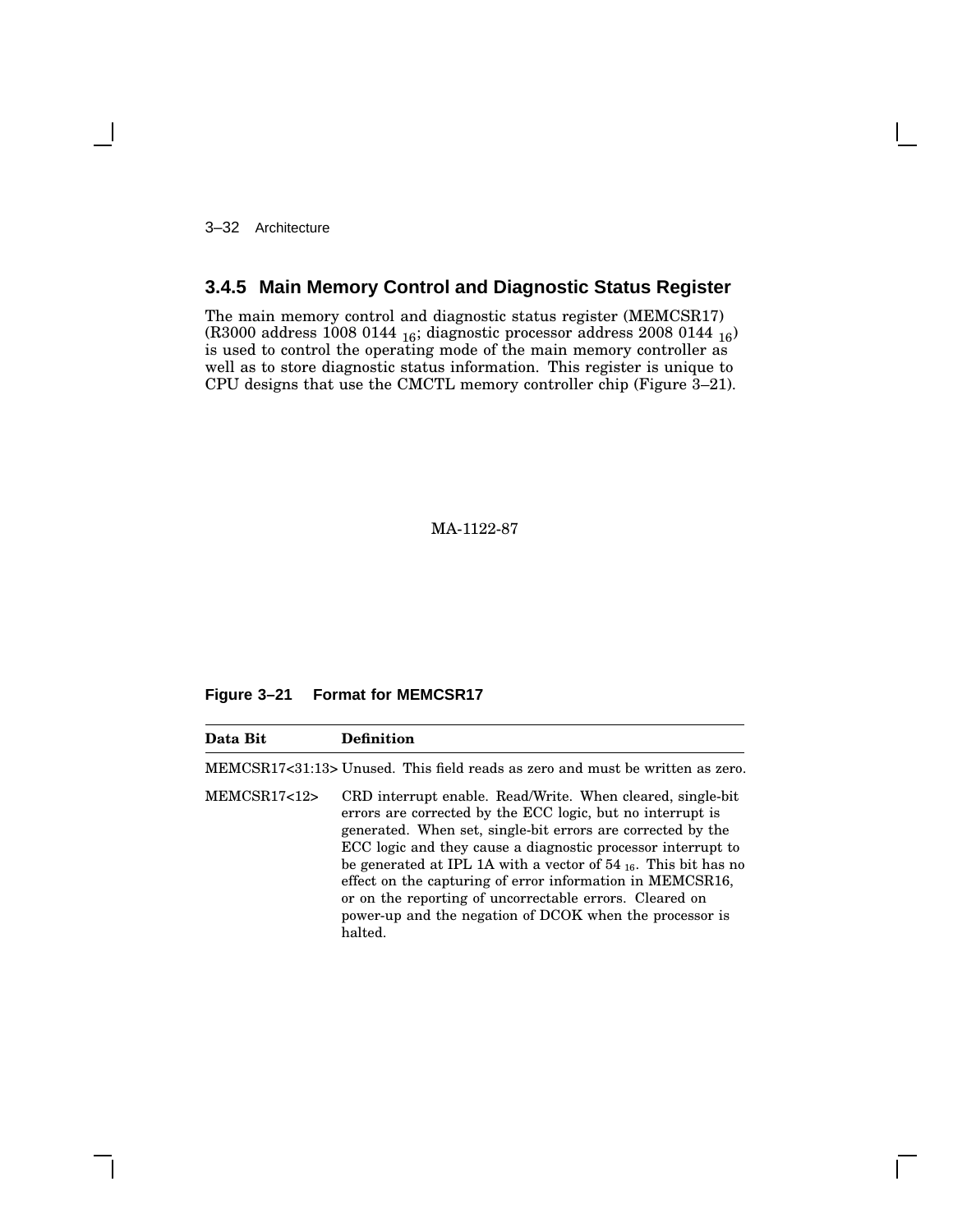$\Box$ 

 $\overline{\Gamma}$ 

| Data Bit          | <b>Definition</b>                                                                                                                                                                                                                                                                                                                                                                                                                                                                                                                                                                                 |  |
|-------------------|---------------------------------------------------------------------------------------------------------------------------------------------------------------------------------------------------------------------------------------------------------------------------------------------------------------------------------------------------------------------------------------------------------------------------------------------------------------------------------------------------------------------------------------------------------------------------------------------------|--|
| MEMCSR17<br>11    | Force refresh request. Read/Write. When cleared, the refresh<br>control logic operates in normal mode (refresh every $11.3 \mu s$ ).<br>When set, one memory refresh operation occurs immediately<br>after the MEMCSR write reference that set this bit. Setting<br>this bit provides a mechanism for speeding up the testing of<br>the refresh logic during manufacturing test of the controller<br>chip. This bit is cleared by the memory controller upon<br>completion of the refresh operation. Cleared on power-up and<br>the negation of DCOK when the processor is halted.                |  |
| MEMCSR17<br>10    | Memory error detect disable. Read/Write. When set, error<br>detection and correction (ECC) is disabled, so all memory<br>errors go undetected. When cleared, error detection,<br>correction, state capture and reporting (through MEMCSR16)<br>is enabled. Cleared on power-up and the negation of DCOK<br>when the processor is halted.                                                                                                                                                                                                                                                          |  |
| MEMCSR17<br><9:8> | Unused. This field reads as zero and must be written as zero.                                                                                                                                                                                                                                                                                                                                                                                                                                                                                                                                     |  |
| MEMCSR17<br><7>   | Diagnostic check mode. Read/Write. When set, the contents<br>of MEMCSR17 <6:0> are written into the 7 ECC check bits of<br>the location (even if a CDAL parity error is detected) during<br>a memory write reference. When cleared, the 7 check bits<br>calculated by the ECC generation logic are loaded into the 7<br>ECC check bits of the location during a write reference and a<br>memory read reference will load the state of the 7 ECC check<br>bits of the location that was read into MEMCSR17 <6:0>.<br>Cleared on power up and the negation of DCOK when the<br>processor is halted. |  |
|                   | <b>NOTE</b><br>Diagnostic check mode is restricted to unmasked                                                                                                                                                                                                                                                                                                                                                                                                                                                                                                                                    |  |

 $\overline{\phantom{a}}$ 

 $\overline{\phantom{a}}$ 

**memory write references. No masked write references are allowed when diagnostic check mode is enabled.**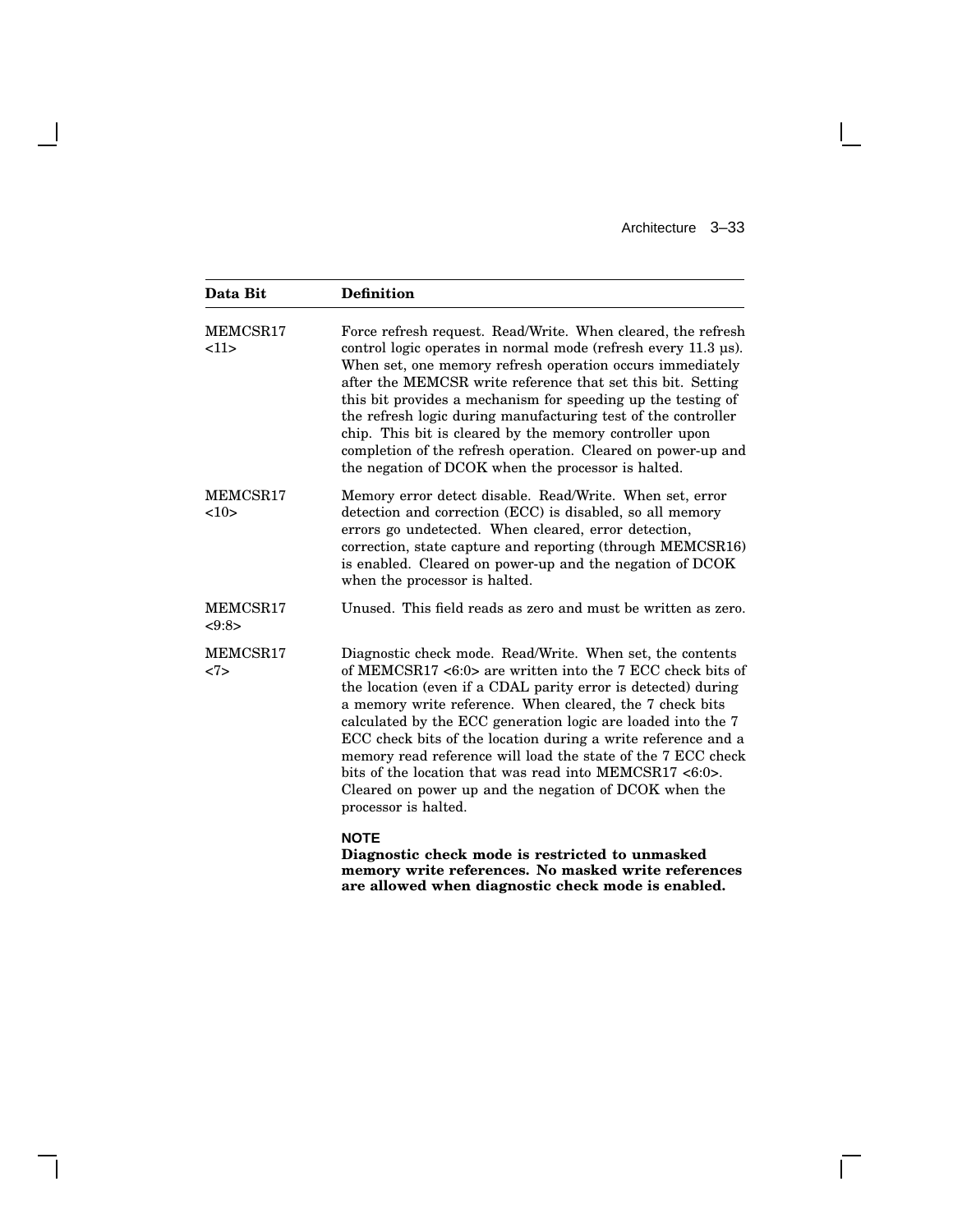#### 3–34 Architecture

| Data Bit          | <b>Definition</b>                                                                                                                                                                                                                                                                                                                                                                                                                                            |
|-------------------|--------------------------------------------------------------------------------------------------------------------------------------------------------------------------------------------------------------------------------------------------------------------------------------------------------------------------------------------------------------------------------------------------------------------------------------------------------------|
| MEMCSR17<br><6:0> | Check bits. Read/Write. When the diagnostic check mode<br>bit is set, these bits are substituted for the check bits that<br>are generated by the ECC generation logic during a write<br>reference. When the diagnostic check mode bit is cleared,<br>memory read references load the state of the 7 ECC check<br>bits of the location that was read into MEMCSR16 $<6:0>$ .<br>Cleared on power-up and the negation of DCOK when the<br>processor is halted. |

## **3.4.6 Main Memory Error Detection and Correction**

The KN210 main memory controller generates CDAL bus parity on CPU read references. The actions taken following the detection of a CDAL bus parity error depend on the type of write reference.

For unmasked diagnostic processor write references, incorrect check bits are written to main memory (potentially masking an as yet undetected memory error) along with the data. An interrupt is generated at IPL 1D through vector

60  $_{16}$  on the next cycle and MCSR16 <7> is set. The incorrect check bits are determined by calculating the seven correct check bits, and complementing the three least significant bits.

For masked diagnostic processor write references: incorrect check bits are written to main memory (potentially masking an as yet undetected memory error) along with the data, unless an uncorrectable error is detected during the read portion; MEMCSR16 <7> is set; and a machine check abort is initiated. If an uncorrectable error is detected on the read portion, no write operation takes place. The incorrect check bits are determined by calculating the seven correct check bits, and complementing the three least significant bits.

The memory controller protects main memory by using a 32-bit modified Hamming code to encode the 32-bit data word with seven check bits. This allows the controller to detect and correct single-bit errors in the data field and detect single bit errors in the check bit field and double-bit errors in the data field. The most likely causes of these errors are failures in either the memory array or the 50-pin cable.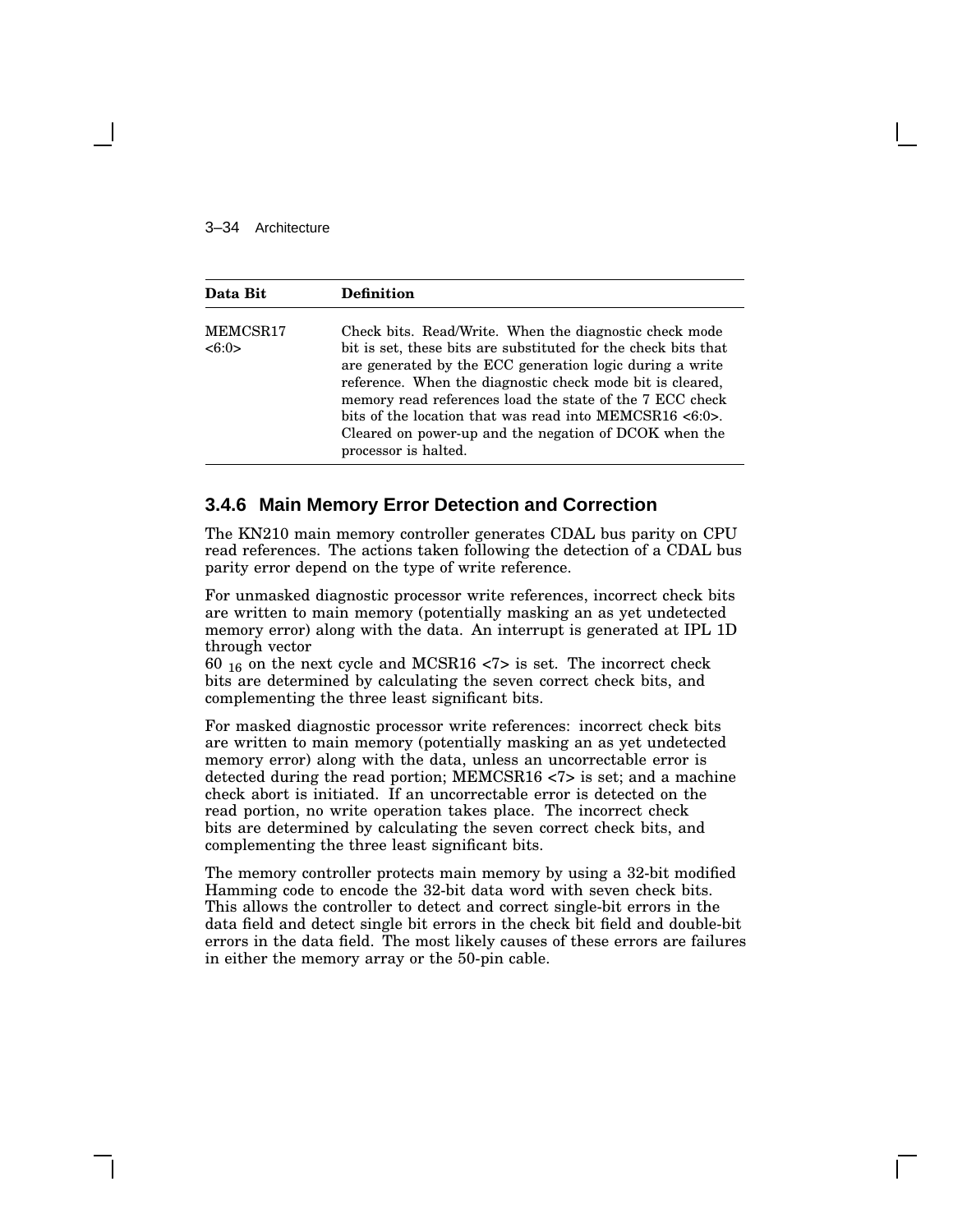Upon detecting a correctable error on a read reference or the read portion of a masked write reference, the data is corrected (if it is in the data field). Before placing it on the CDAL bus, or back in main memory, a diagnostic processor interrupt is generated at IPL 1A through vector

54 <sup>16</sup> (IRQ 3 interrupt for the R3000), bit <29> of MEMCSR16 is set, bits  $\langle 28.9 \rangle$  of MEMCSR16 are loaded with the address of the page containing the location that caused the error, and bits <6:0> are loaded with the error syndrome which indicates which bit was in error. If the error was detected on a DMA reference, MEMCSR16 <8> is also set.

#### **NOTE**

#### **The corrected data is not rewritten to main memory, so the single bit error will remain there until rewritten by software.**

Upon detecting an uncorrectable error, the action depends on the type of reference being performed.

On a demand read reference: the affected row of the diagnostic processor cache is invalidated; bit <31> of MEMCSR16 is set; bits <28:9> of MEMCSR16 are loaded with the address of the page containing the location that caused the error; and bits <6:0> are loaded with the error syndrome which indicates that the error was uncorrectable and a machine check abort is initiated. If the read was a local-miss, global-hit read, or a read of the Q22-bus map, MEMCSR16 <8> and DSER <4> are also set, and DEAR <12:0> are loaded with the address of the page containing the location that caused the error.

On a request read reference: the diagnostic processor prefetch or fill cycle is aborted, but no machine check occurs; bit <31> of MEMCSR16 is set; bits <28:9> of MEMCSR16 are loaded with the address of the page containing the location that caused the error; and bits <6:0> are loaded with the error syndrome which indicates that the error was uncorrectable.

On the read portion of masked write reference: bit <31> of MEMCSR16 is set; bits <28:9> of MEMCSR16 are loaded with the address of the page containing the location that caused the error; and bits <6:0> are loaded with the error syndrome which indicates that the error was uncorrectable and a machine check abort is initiated on the diagnostic processor. An IRQ 3 interrupt is generated on the R3000 side.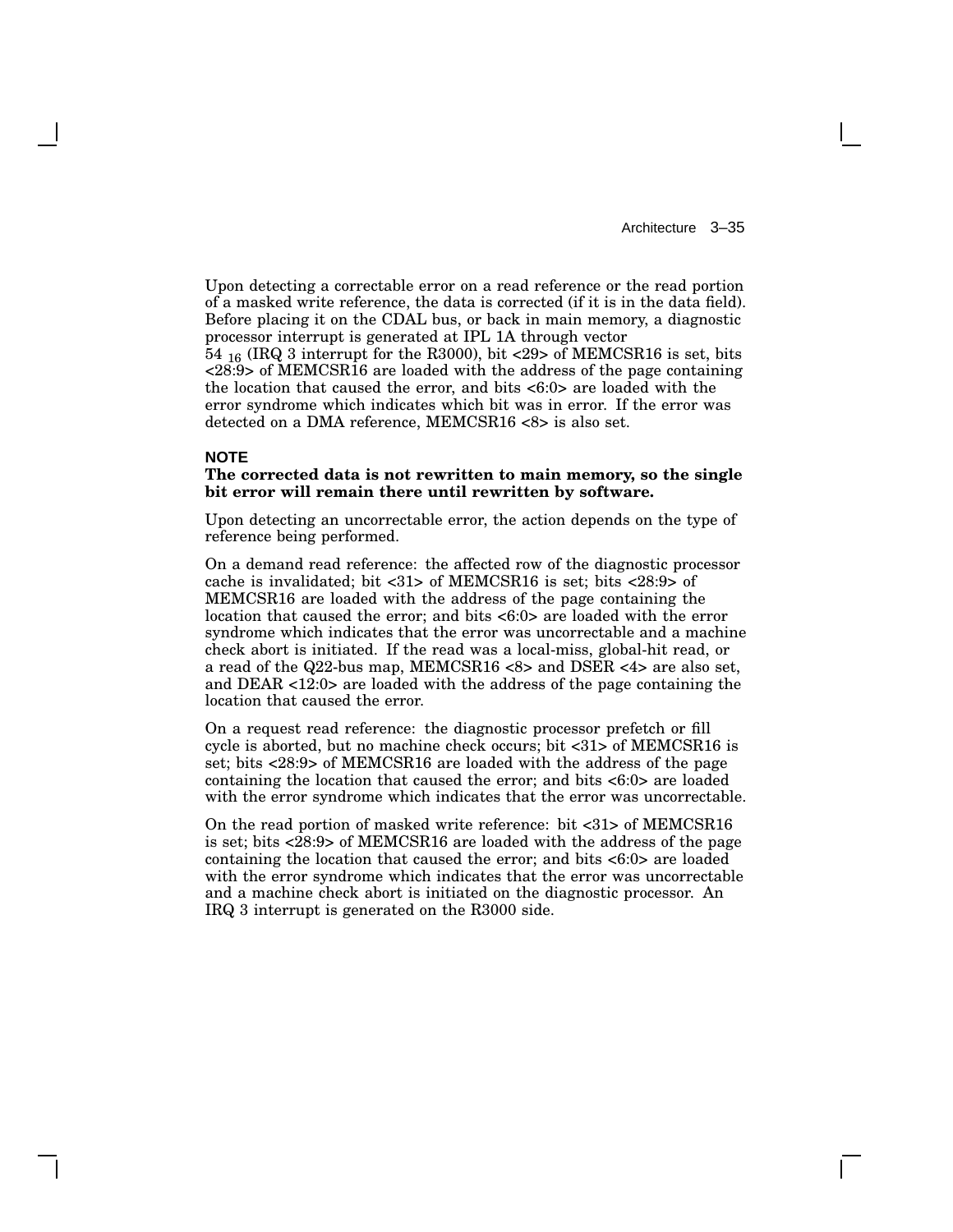3–36 Architecture

On a DMA read reference: bit <31> and bit <8> of MEMCSR16 are set; bits <28:9> of MEMCSR16 are loaded with the address of the page containing the location that caused the error; bits <6:0> are loaded with the error syndrome which indicates that the error was uncorrectable; DSER <4> is set; DEAR <12:0> are loaded with the address of the page containing the location that caused the error; BDAL <17:16> are asserted on the Q22-bus along with the data to notify the receiving device (unless it was a map read by the Q22-bus interface during translation); and a diagnostic processor interrupt is generated at IPL 1D through vector 60 <sup>16</sup>. An IRQ 3 interrupt is generated on the R3000 side.

On a DMA masked write reference: bit <31> and bit <8> of MEMCSR16 are set; bits <28:9> of MEMCSR16 are loaded with the address of the page containing the location that caused the error; bits <6:0> are loaded with the error syndrome which indicates that the error was uncorrectable; DSER <4> is set, DEAR <12:0> are loaded with the address of the page containing the location that caused the error; IPCR <15> is set to notify the initiating device; and a diagnostic processor interrupt is generated at IPL 1D through vector 60  $_{16}$ . An IRQ 3 interrupt is generated on the R3000 side.

# **3.5 Console Serial Line**

The console serial line provides the KN210 processor with a full duplex, RS-423 EIA, serial line interface, which is also RS-232C compatible. The only data format supported is 8-bit data with no parity and one stop bit. Four registers control the operation of the console serial line.

# **3.5.1 Console Registers**

There are four registers associated with the console serial line unit. They are implemented in the SSC (Table 3–8).

| <b>Register Name</b>            | <b>Mnemonic</b> |  |
|---------------------------------|-----------------|--|
| Console receiver control/status | <b>RXCS</b>     |  |
| Console receiver data buffer    | <b>RXDB</b>     |  |
| Console transmit control/status | <b>TXCS</b>     |  |
| Console transmit data buffer    | TYDR            |  |

**Table 3–8 Console Registers**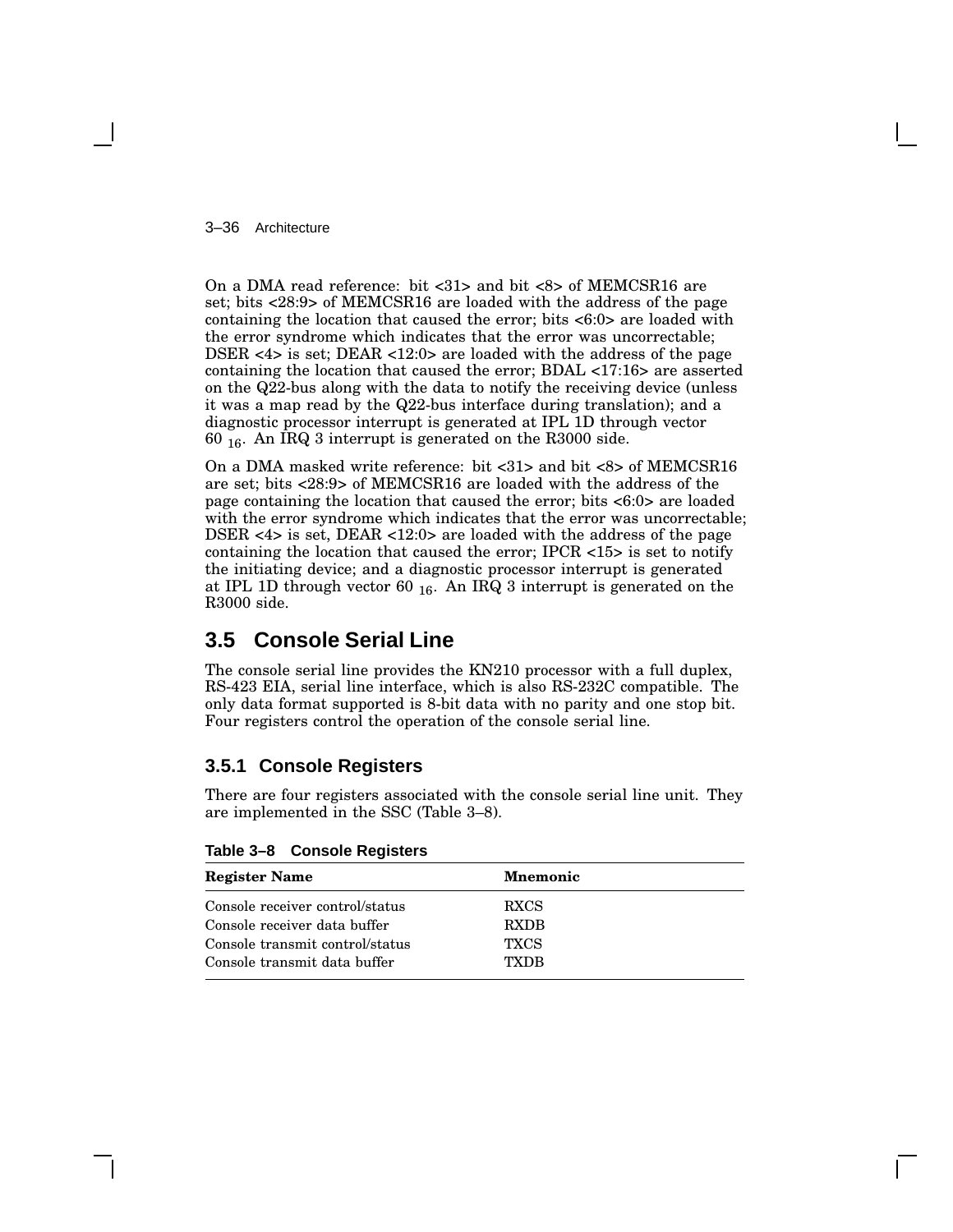$\mathbf{I}$ 

## **3.5.1.1 Console Receiver Control/Status Register**

The console receiver control/status register (RXCS) is used to control and report the status of incoming data on the console serial line (Figure 3–22).

### MA-1118-87

## **Figure 3–22 Console Receiver Control/Status Register**

| Data Bit              | <b>Definition</b>                                                                                                                                                                                                                                                                                                                  |
|-----------------------|------------------------------------------------------------------------------------------------------------------------------------------------------------------------------------------------------------------------------------------------------------------------------------------------------------------------------------|
| $\text{RXCS}$ < 31:8> | Unused. Read as zeros. Writes have no effect.                                                                                                                                                                                                                                                                                      |
| RXCS < 7              | (RX DONE) Receiver done. Read only. Writes have no effect.<br>This bit is set when an entire character has been received<br>and is ready to be read from the RXDB register. This bit is<br>automatically cleared when RXDB is read. It is also cleared<br>on power-up and the negation of DCOK when the processor is<br>halted.    |
| RXCS < 6              | (RX IE) Receiver interrupt enable. Read/Write. When set,<br>this bit causes an interrupt to be requested at IPL 14 with an<br>SCB offset of F8 if RX DONE is set. When cleared, interrupts<br>from the console receiver are disabled. This bit is cleared on<br>power-up and the negation of DCOK when the processor is<br>halted. |
| $\text{RXCS}$ <5:0>   | Unused. Read as zeros. Writes have no effect.                                                                                                                                                                                                                                                                                      |

#### **3.5.1.2 Console Receiver Data Buffer**

The console receiver data buffer (RXDB) is used to buffer incoming data on the serial line and capture error information (Figure 3–23).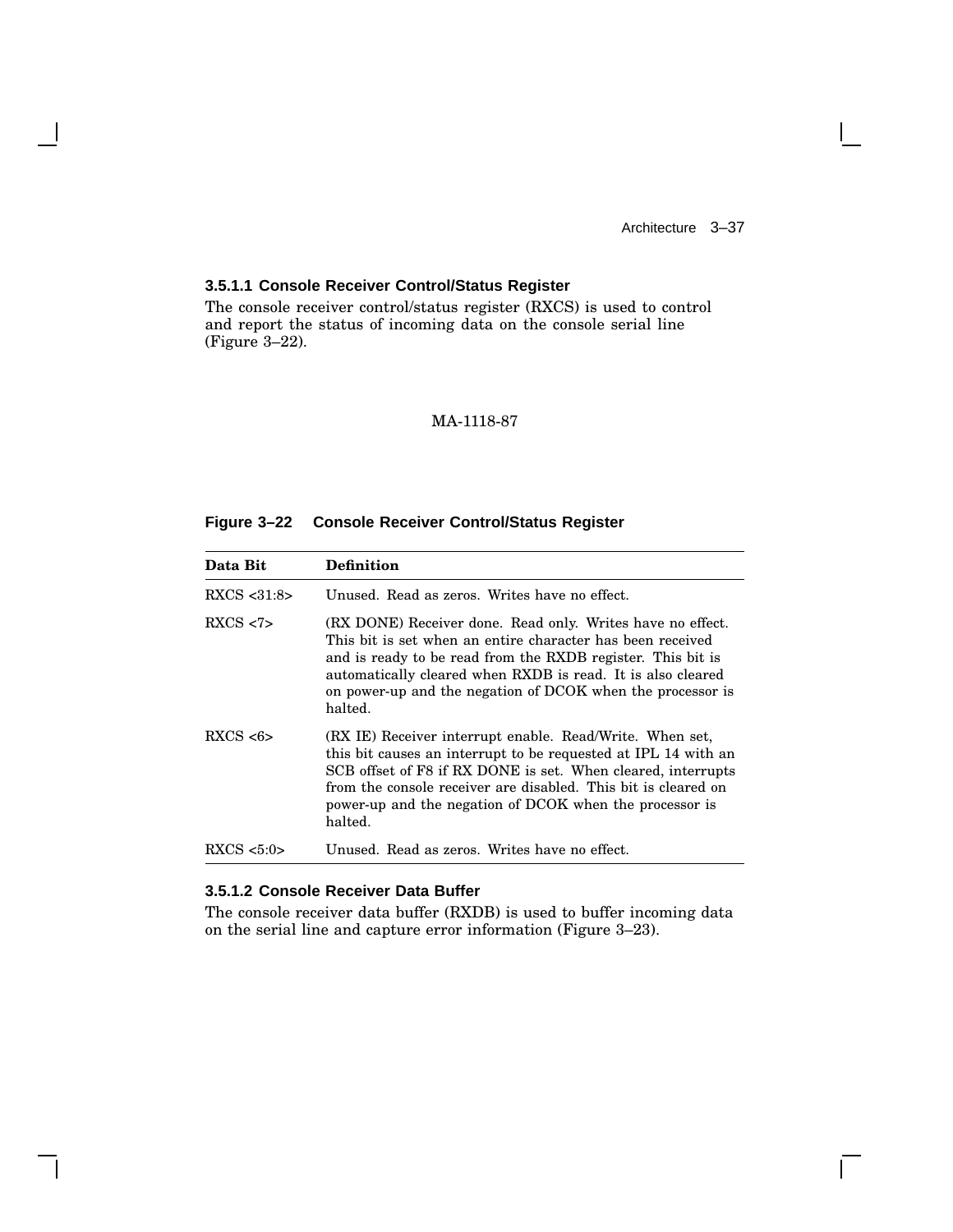3–38 Architecture

 $\overline{\phantom{a}}$ 

# MA-1119-87

# **Figure 3–23 Console Receiver Data Buffer**

| Data Bit               | <b>Definition</b>                                                                                                                                                                                                                                                                                         |
|------------------------|-----------------------------------------------------------------------------------------------------------------------------------------------------------------------------------------------------------------------------------------------------------------------------------------------------------|
| <b>RXDB</b><br>< 31:16 | Unused. Always read as zero. Writes have no effect.                                                                                                                                                                                                                                                       |
| RXDB < 15              | (ERR) Error. Read only. Writes have no effect. This bit is set<br>if RBUF $\langle 14 \rangle$ or $\langle 13 \rangle$ is set. It is clear if these two bits are<br>clear. This bit cannot generate a program interrupt. Cleared<br>on power-up and the negation of DCOK when the processor is<br>halted. |
| RXDB < 14              | (OVR ERR) Overrun error. Read only. Writes have no effect.<br>This bit is set if a previously received character was not read<br>before being overwritten by the present character. Cleared by<br>reading the RXDB, on power-up and the negation of DCOK<br>when the processor is halted.                 |
| RXDB < 13              | (FRM ERR) Framing error. Read only. Writes have no effect.<br>This bit is set if the present character did not have a valid<br>stop bit. Cleared by reading the RXDB, on power-up and the<br>negation of DCOK when the processor is halted.                                                               |
|                        | <b>NOTE</b><br>Error conditions remain present until the next character<br>is received, at which point, the error bits are updated.                                                                                                                                                                       |
| RXDB < 12              | Unused. This bit always reads as 0. Writes have no effect.                                                                                                                                                                                                                                                |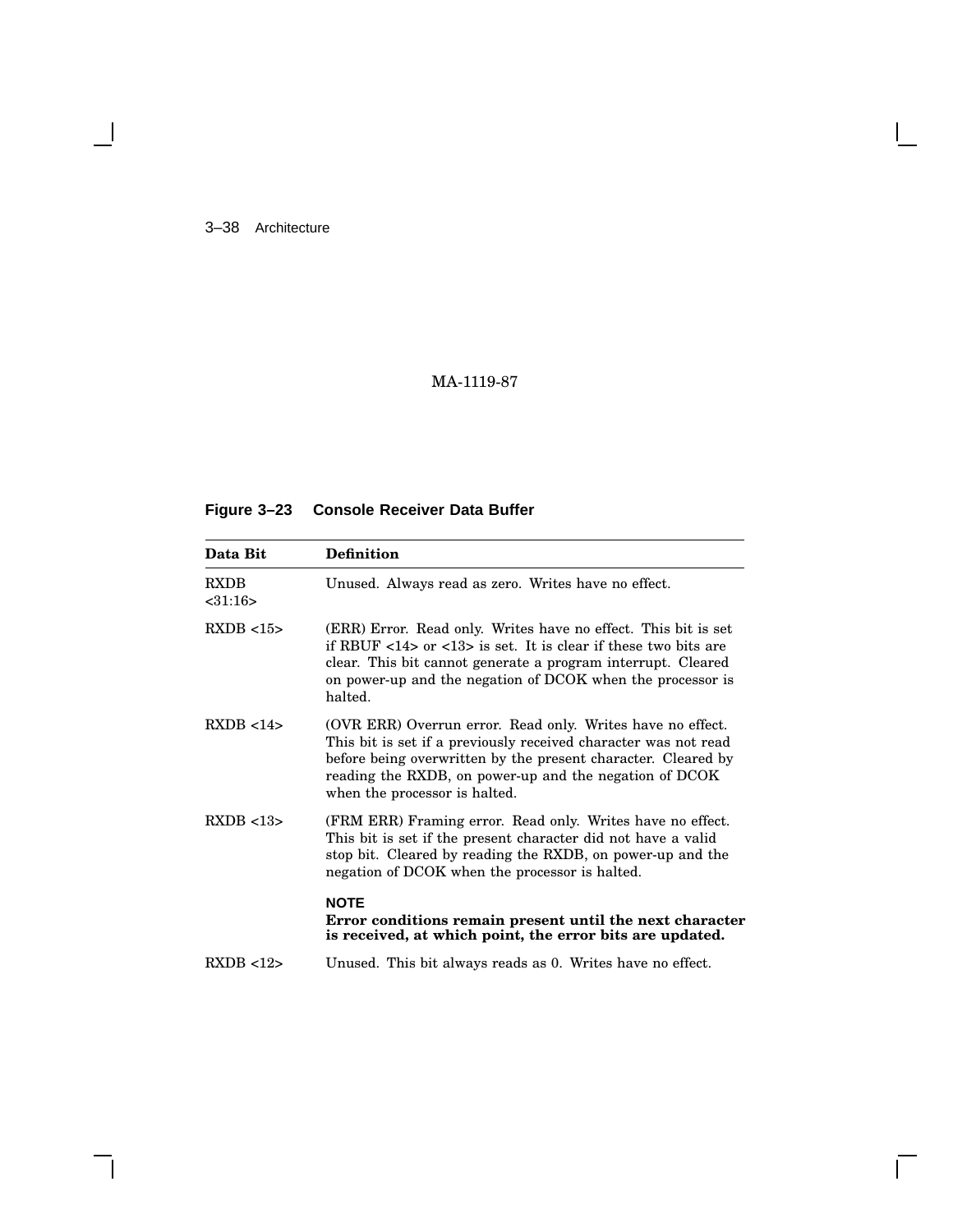$\mathsf{I}$ 

 $\Box$ 

| Data Bit    | <b>Definition</b>                                                                                                                                                                                                                                                                                            |
|-------------|--------------------------------------------------------------------------------------------------------------------------------------------------------------------------------------------------------------------------------------------------------------------------------------------------------------|
| RXDB < 11   | (RCV BRK) Received break. Read only. Writes have no effect.<br>This bit is set at the end of a received character for which the<br>serial data input remained in the space condition for 20 bit<br>times. Cleared by reading the RXDB, on power-up and the<br>negation of DCOK when the processor is halted. |
| RXDB < 10.8 | Unused. These bits always read as 0. Writes have no effect.                                                                                                                                                                                                                                                  |
| RXDB < 7:0> | Received data bits. Read only. Writes have no effect. These bits<br>contain the last received character.                                                                                                                                                                                                     |

**3.5.1.3 Console Transmitter Control/Status Register**

 $\overline{\phantom{a}}$ 

 $\mathsf{l}$ 

The console transmitter control/status register (TXCS) is used to control and report the status of outgoing data on the console serial line (Figure 3–24).

## MA-1120-87

| Figure 3–24 |  |  | <b>Console Transmitter Control/Status Register</b> |  |
|-------------|--|--|----------------------------------------------------|--|
|-------------|--|--|----------------------------------------------------|--|

| Data Bit    | <b>Definition</b>                                                                                                                                                                                                                                  |  |
|-------------|----------------------------------------------------------------------------------------------------------------------------------------------------------------------------------------------------------------------------------------------------|--|
| TXCS <31:8> | Unused. Read as zeros. Writes have no effect.                                                                                                                                                                                                      |  |
| TXCS < 7    | (TX RDY) Transmitter ready. Read only. Writes have no effect.<br>This bit is cleared when TXDB is loaded and set when TXDB<br>can receive another character. This bit is set on power-up and<br>the negation of DCOK when the processor is halted. |  |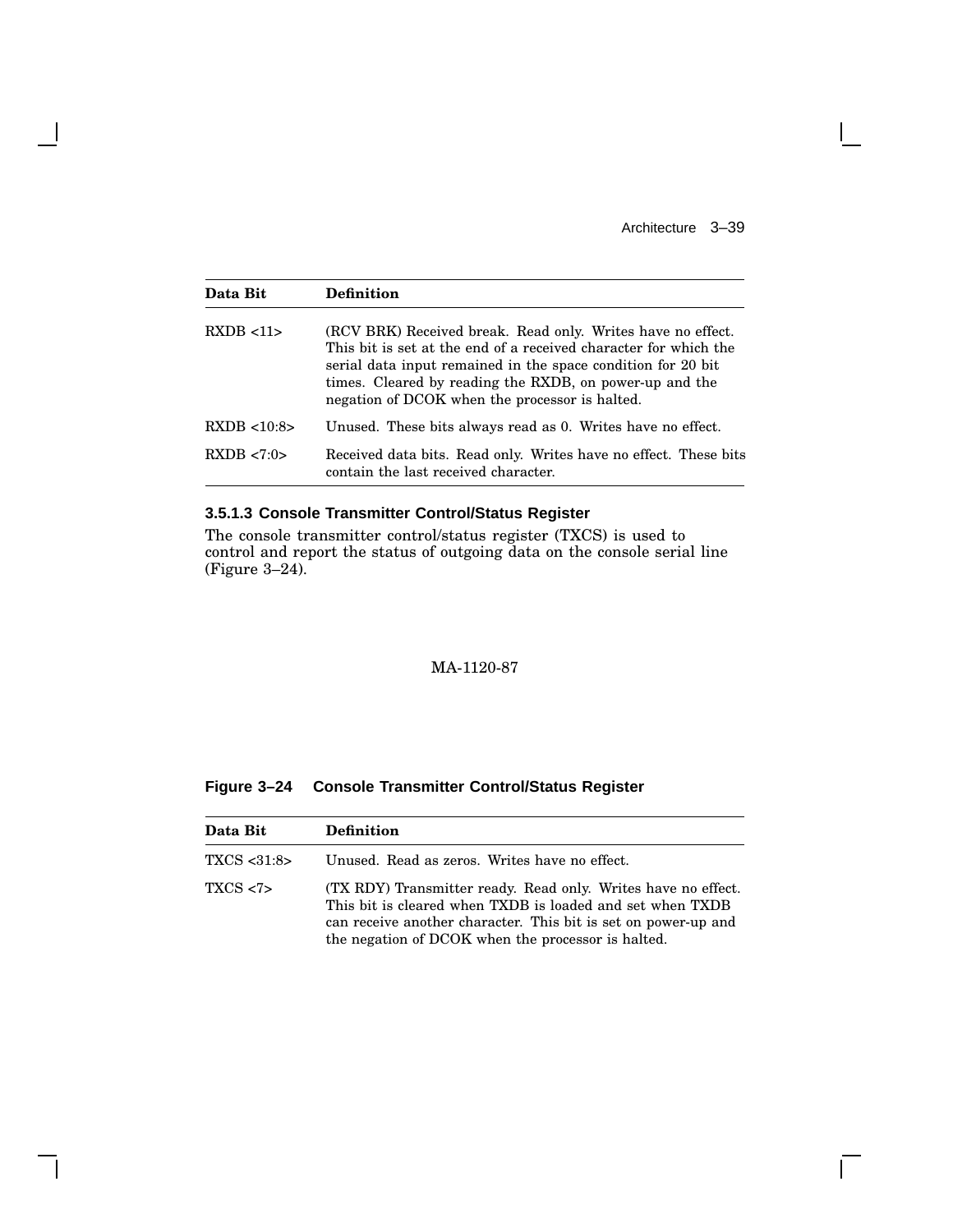### 3–40 Architecture

| Data Bit                                                                                                                                                                                                                                                                                                                                         | <b>Definition</b>                                                                                                                                                                                                                                                                                                                                                                                                                    |  |
|--------------------------------------------------------------------------------------------------------------------------------------------------------------------------------------------------------------------------------------------------------------------------------------------------------------------------------------------------|--------------------------------------------------------------------------------------------------------------------------------------------------------------------------------------------------------------------------------------------------------------------------------------------------------------------------------------------------------------------------------------------------------------------------------------|--|
| TXCS < 6<br>(TX IE) Transmitter interrupt enable. Read/Write. When set,<br>this bit causes an interrupt to be requested at IPL 14 with an<br>SCB offset of FC if TX RDY is set. When cleared, interrupts<br>from the console receiver are disabled. This bit is cleared on<br>power-up and the negation of DCOK when the processor is<br>halted. |                                                                                                                                                                                                                                                                                                                                                                                                                                      |  |
| TXCS < 5:3                                                                                                                                                                                                                                                                                                                                       | Unused. Read as zeros. Writes have no effect.                                                                                                                                                                                                                                                                                                                                                                                        |  |
| TXCS < 2                                                                                                                                                                                                                                                                                                                                         | (MAINT) Maintenance. Read/Write. This bit is used to<br>facilitate a maintenance self-test. When MAINT is set, the<br>external serial input is set to MARK and the serial output is<br>used as the serial input. This bit is cleared on power-up and<br>the negation of DCOK when the processor is halted.                                                                                                                           |  |
| TXCS<1>                                                                                                                                                                                                                                                                                                                                          | Unused. Read as zero. Writes have no effect.                                                                                                                                                                                                                                                                                                                                                                                         |  |
| TXCS <sub>0</sub>                                                                                                                                                                                                                                                                                                                                | (XMIT BRK) Transmit break. Read/Write. When this bit is<br>set, the serial output is forced to the space condition after<br>the character in TXB<7:0> is sent. While XMIT BRK is set,<br>the transmitter will operate normally, but the output line will<br>remain low. Thus, software can transmit dummy characters<br>to time the break. This bit is cleared on power-up and the<br>negation of DCOK when the processor is halted. |  |

### **3.5.1.4 Console Transmitter Data Buffer**

The console transmitter data buffer (TXDB) is used to buffer outgoing data on the serial line (Figure 3–25).

MA-1123-87

## **Figure 3–25 Console Transmitter Data Buffer**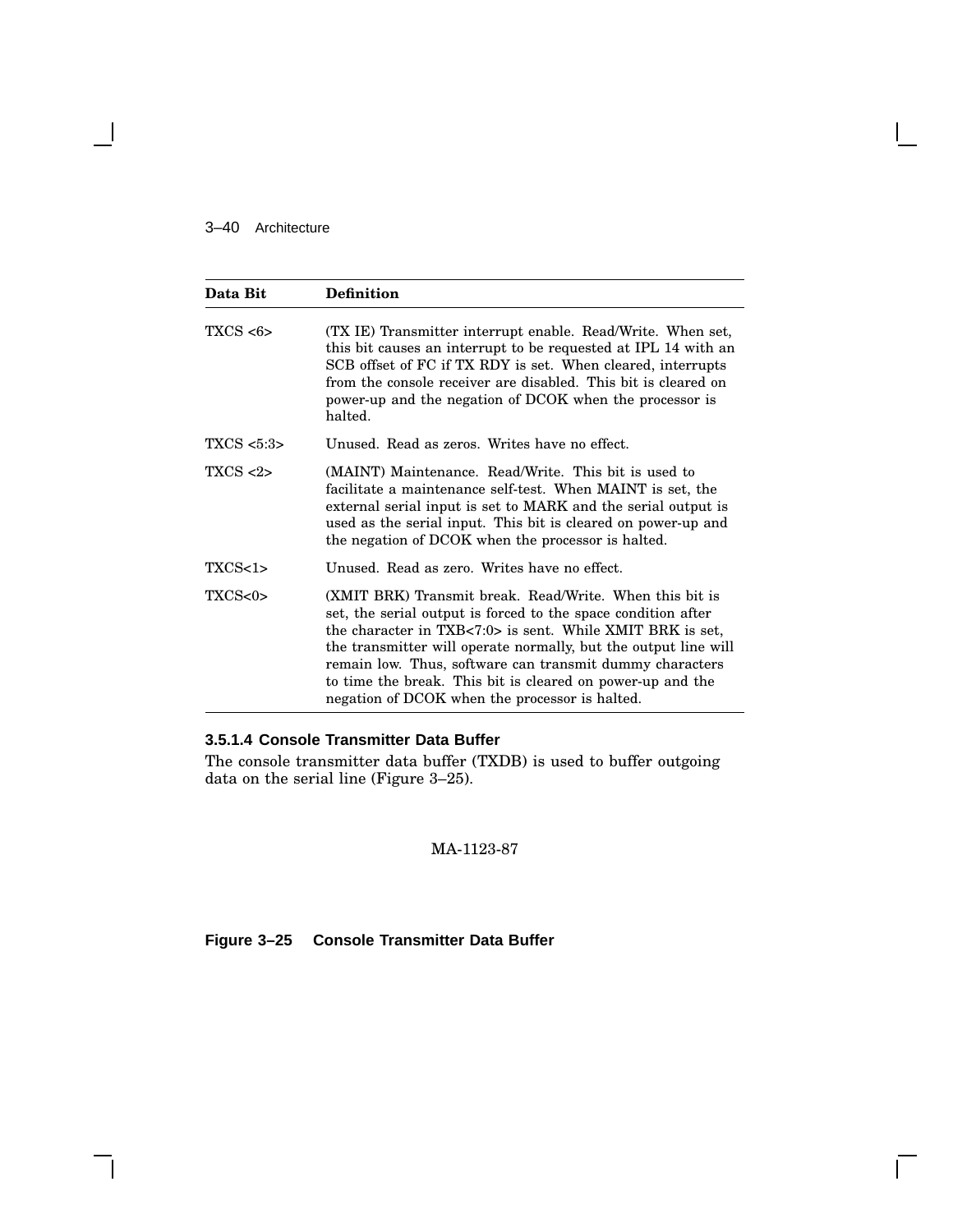| Data Bit    | <b>Definition</b>                                                                                                             |
|-------------|-------------------------------------------------------------------------------------------------------------------------------|
| TXDB<31:8>  | Unused. Writes have no effect.                                                                                                |
| TXDB < 7:0> | Transmitted data bits. Write only. These bits are used to load<br>the character to be transmitted on the console serial line. |

### **3.5.2 Break Response**

The console serial line unit recognizes a break condition which consists of 20 consecutively received space bits. If the console detects a valid break condition, the RCV BRK bit is set in the RXDB register. If the break was the result of 20 consecutively received space bits, the FRM ERR bit is also set. If halts are enabled (ENBHALT asserted on the 40-pin connector), the KN210 will halt and transfer program control to diagnostic processor ROM location 2004 0000 when the RCV BRK bit is set if the diagnostic processor is running. If the R3000 is running an IRQ 4 interrupt is posted. RCV BRK is cleared by reading RXDB. Another mark followed by 20 consecutive space bits must be received to set RCV BRK again.

### **3.5.3 Baud Rate**

The receive and transmit baud rates are always identical and are controlled by the SSC configuration register bits <14:12>.

The user selects the desired baud rate through pins <30:28> on the 40-pin system support connector (CONBITRATE <02:00>), which are configured using the select switch on the inside of the H3602-SA. The KN210 firmware reads this code from boot and diagnostic register bits <6:4> and loads it into SSC configuration register bits <14:12>. Operating systems will not cause the baud rate to be transferred. The baud rate is only set on power up.

Table 3–9 shows the baud rate select signal voltage levels (H or L), the corresponding INVERTED code as read in the boot and diagnostic register bits <6:4>, and the code that should be loaded into SSC configuration register bits <14:12>.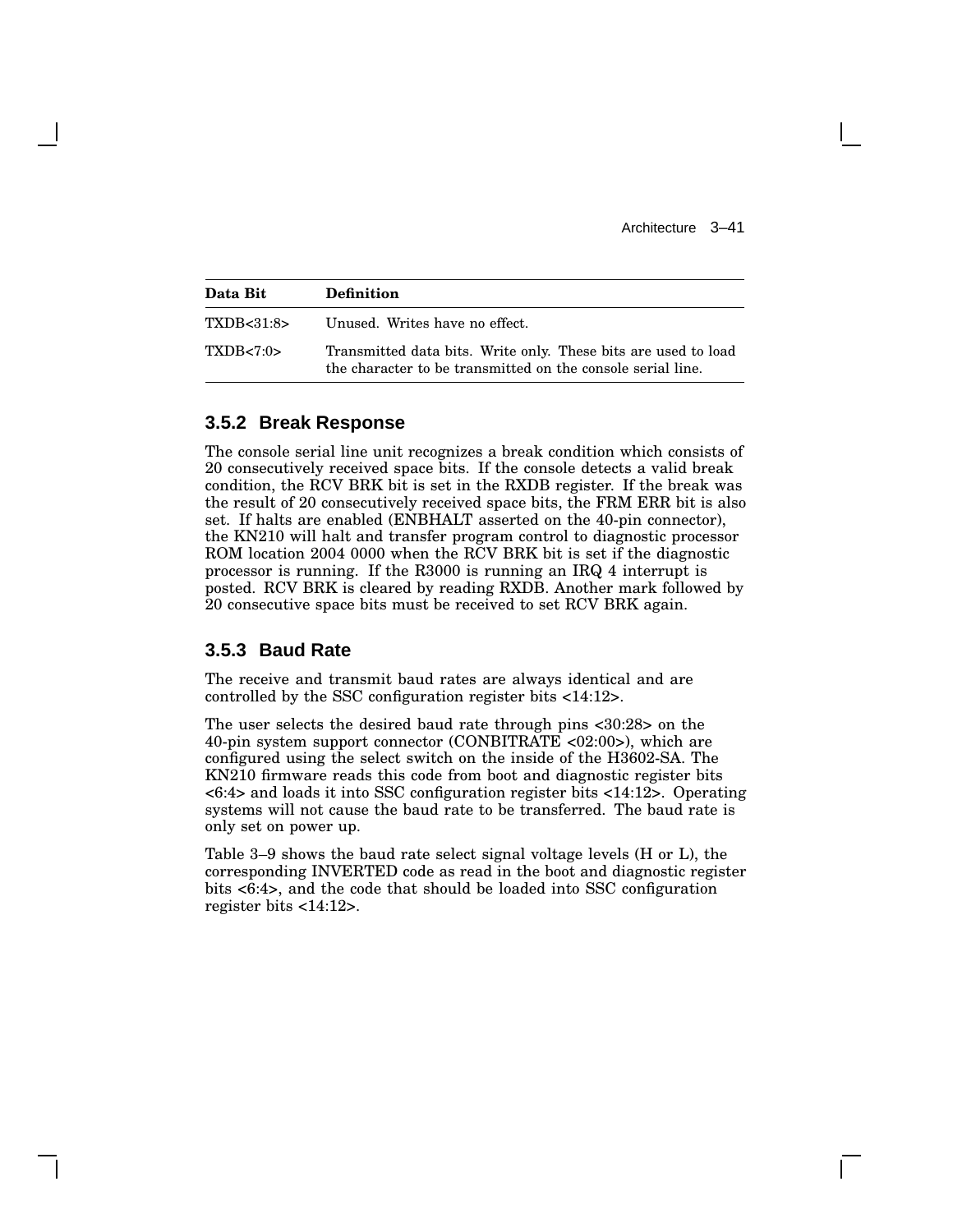#### 3–42 Architecture

| <b>Baud</b> | <b>CONBITRATE</b> | <b>BDR</b> |             |  |
|-------------|-------------------|------------|-------------|--|
| Rate        | <2:0>             | <6:4>      | SSC < 14:12 |  |
| 300         | <b>HHH</b>        | 000        | 000         |  |
| 600         | <b>HHL</b>        | 001        | 001         |  |
| 1200        | <b>HLH</b>        | 010        | 010         |  |
| 2400        | HLL               | 011        | 011         |  |
| 4800        | <b>LHH</b>        | 100        | 100         |  |
| 9600        | LHL               | 101        | 101         |  |
| 19200       | LLH               | 110        | 110         |  |
| 38400       | LLL               | 111        | 111         |  |

**Table 3–9 Baud Rate Select**

# **3.5.4 Console Interrupt Specifications**

The console serial line receiver and transmitter both generate interrupts at IPL 14. The receiver interrupts with a vector of F8 <sup>16</sup>, while the transmitter interrupts with a vector of FC  $_{16}$ . See Section 3.1.4.

# **3.6 Time-of-Year Clock and Timers**

The KN210 clocks include time-of-year clock (TODR), a subset interval clock (subset ICCS), and two additional programmable timers modeled after the VAX standard interval clock, plus a 100 Hz interval timer used as the R3000 interval clock.

# **3.6.1 R3000 Interval Timer Register**

The interval timer register (ITR) provides a 100 Hz interval timer for the R3000. The format for the ITR (R3000 address 1008 4010; diagnostic processor address 2008 4010) is shown in Figure 3–26.

**Figure 3–26 Interval Timer Register**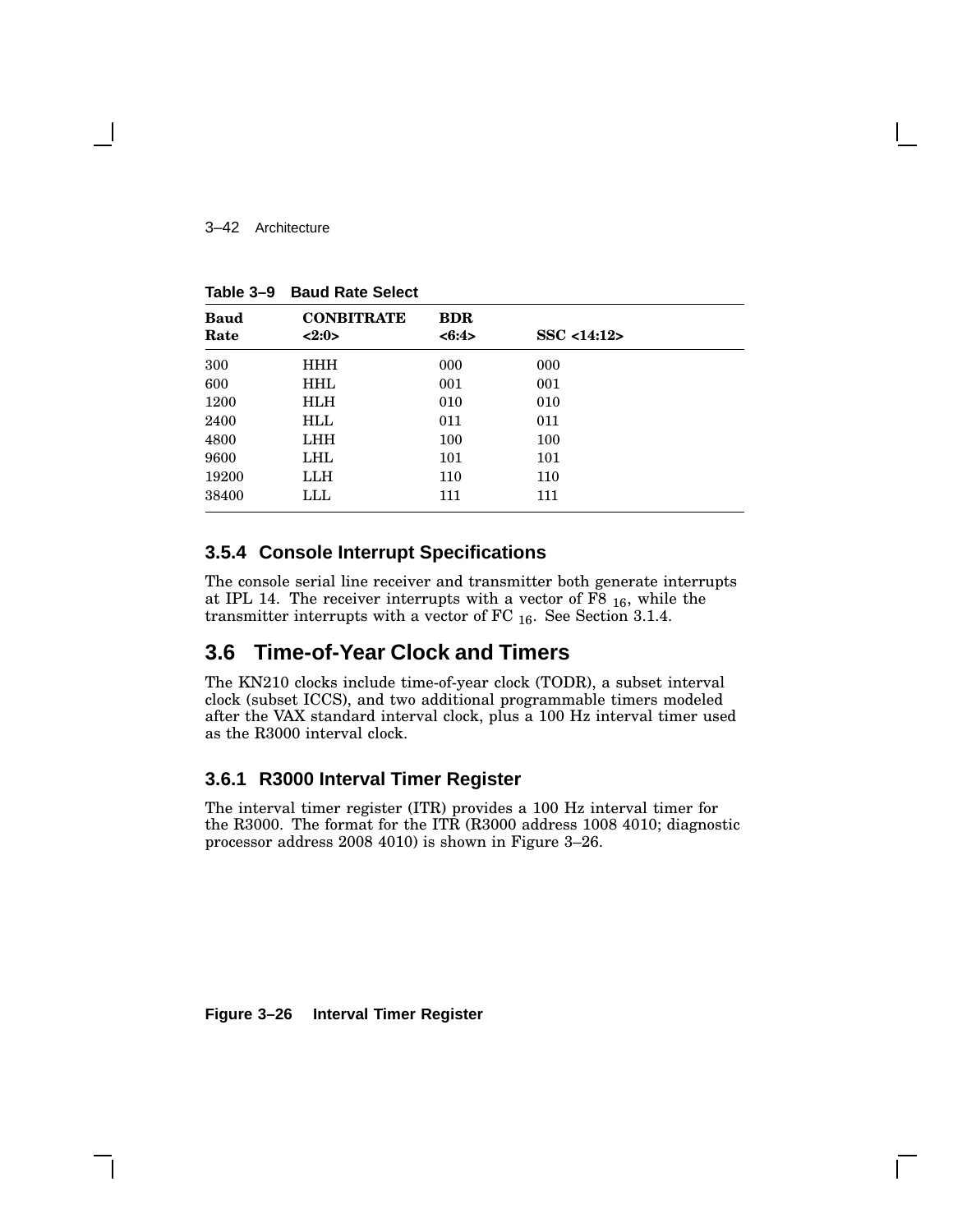| Data Bit         | <b>Definition</b>                                                                                                                                                                                                                                                                                                                                         |
|------------------|-----------------------------------------------------------------------------------------------------------------------------------------------------------------------------------------------------------------------------------------------------------------------------------------------------------------------------------------------------------|
| ITR<31:8>        | Unused. Read as ones, writing has no effect.                                                                                                                                                                                                                                                                                                              |
| ITR < 7          | (IS) Interrupt status. Read only. Status bit, shows when a<br>100 Hz interrupt is pending. Cleared by reading VRR2 for<br>the R3000 and by an IPL16 interrupt acknowledge for the<br>diagnostic processor.                                                                                                                                                |
| ITR<6>           | (IE) Interrupt enable. Read/Write. This bit enables and<br>disables the ITR interval timer interrupts. When this bit is<br>set, an interval timer interrupt is requested every 10 msec with<br>an error of less than .01%. When this bit is clear, interval timer<br>interrupts are disabled. This bit is cleared on power-up and<br>during an I/O reset. |
| ITR <sub>5</sub> | Unused. Read as zeros, writing has no effect.                                                                                                                                                                                                                                                                                                             |
| ITR<4>           | (IOP) I/O present. Read only. Set to 1 if the I/O module is not<br>present.                                                                                                                                                                                                                                                                               |
| ITR < 3:0>       | Unused. Read as ones, writing has no effect.                                                                                                                                                                                                                                                                                                              |

Interval timer requests are posted at IPL 17 with a vector of C0: the interval timer is the highest priority device at this IPL for the R3000 (Section 3.1.4).

### **NOTE**

**The vector read back for the ITR interrupt when reading VRR2 comes from the R3000 ROM if the R3000 is running and from the diagnostic processor ROM if the diagnostic processor is running. ROM location 5C must be programmed with the vector 2400 00C0 (hex) for proper operation.**

### **3.6.2 Time-of-Year Clock**

The KN210 time-of-year clock (TODR) forms an unsigned 32-bit binary counter that is driven from a 100 Hz oscillator, so that the least significant bit of the clock represents a resolution of 10 ms, with less than .0025% error. The register counts only when it contains a non-zero value. This register is implemented in the SSC (Figure 3–27).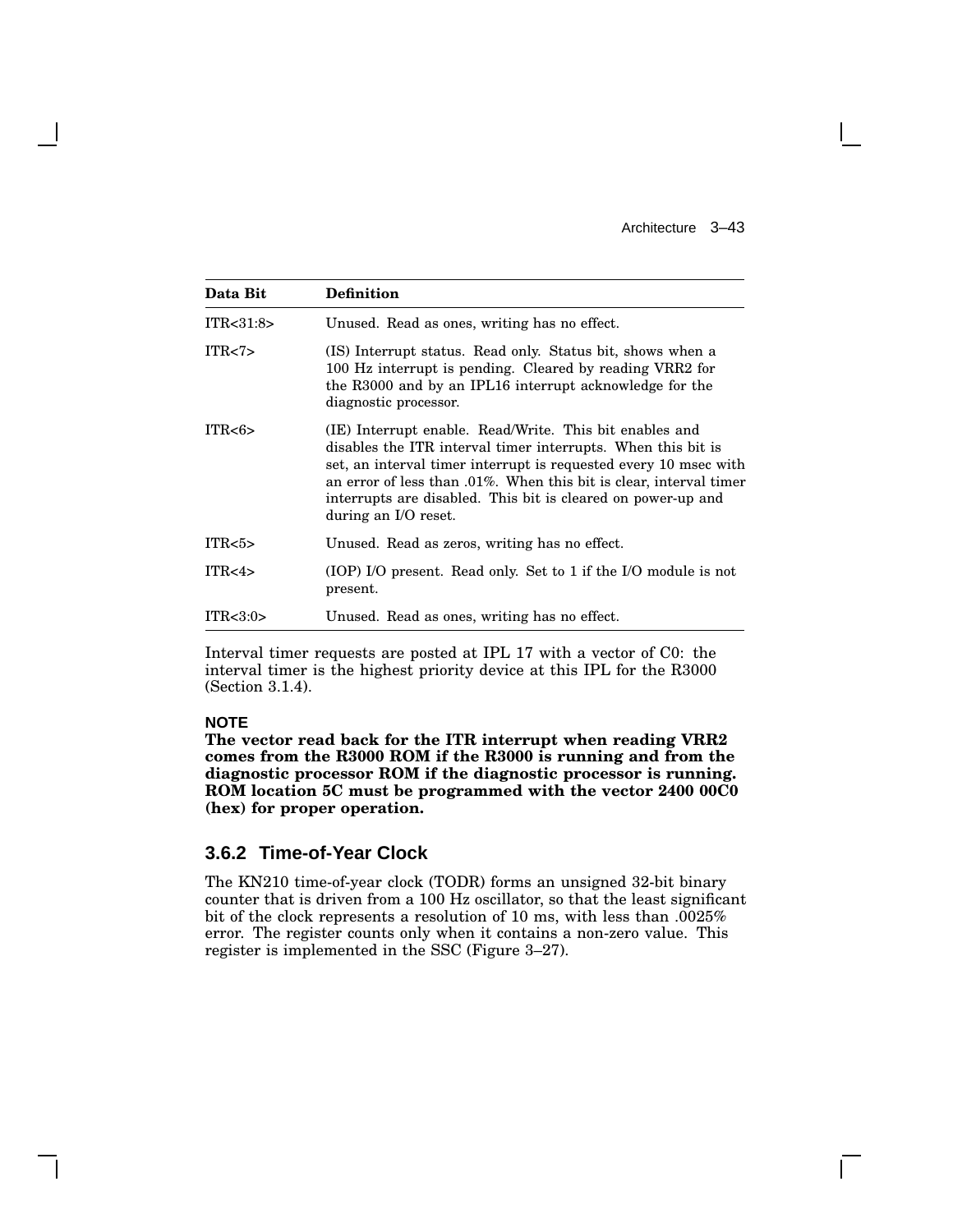3–44 Architecture

## MA-1124-87

#### **Figure 3–27 Time-of-Year Clock**

The TODR (R3000 address 1014 006C; diagnostic processor address 2014 006C) is maintained during power failure by battery backup circuitry which interfaces, through the external connector, to a set of batteries which are mounted on the H3602-SA. The TODR will remain valid for greater than 162 hours when using the NiCad battery pack (three batteries in series).

The SSC configuration register contains a battery low (BLO) bit which, if set after initialization, the TODR is cleared, and will remain at zero until software writes a non-zero value into it.

#### **NOTE**

**After writing a non-zero value into the TODR, software should clear the BLO bit by writing a 1 to it.**

### **3.6.3 Interval Timer**

The KN210 interval timer (ICCS), internal processor register 24, is implemented according to the *VAX Architecture Reference Manual* for subset processors. The interval clock control/status register (ICCS) is implemented as the standard subset of the standard VAX ICCS, while NICR and ICR are not implemented (Figure 3–28).

**Figure 3–28 Interval Timer**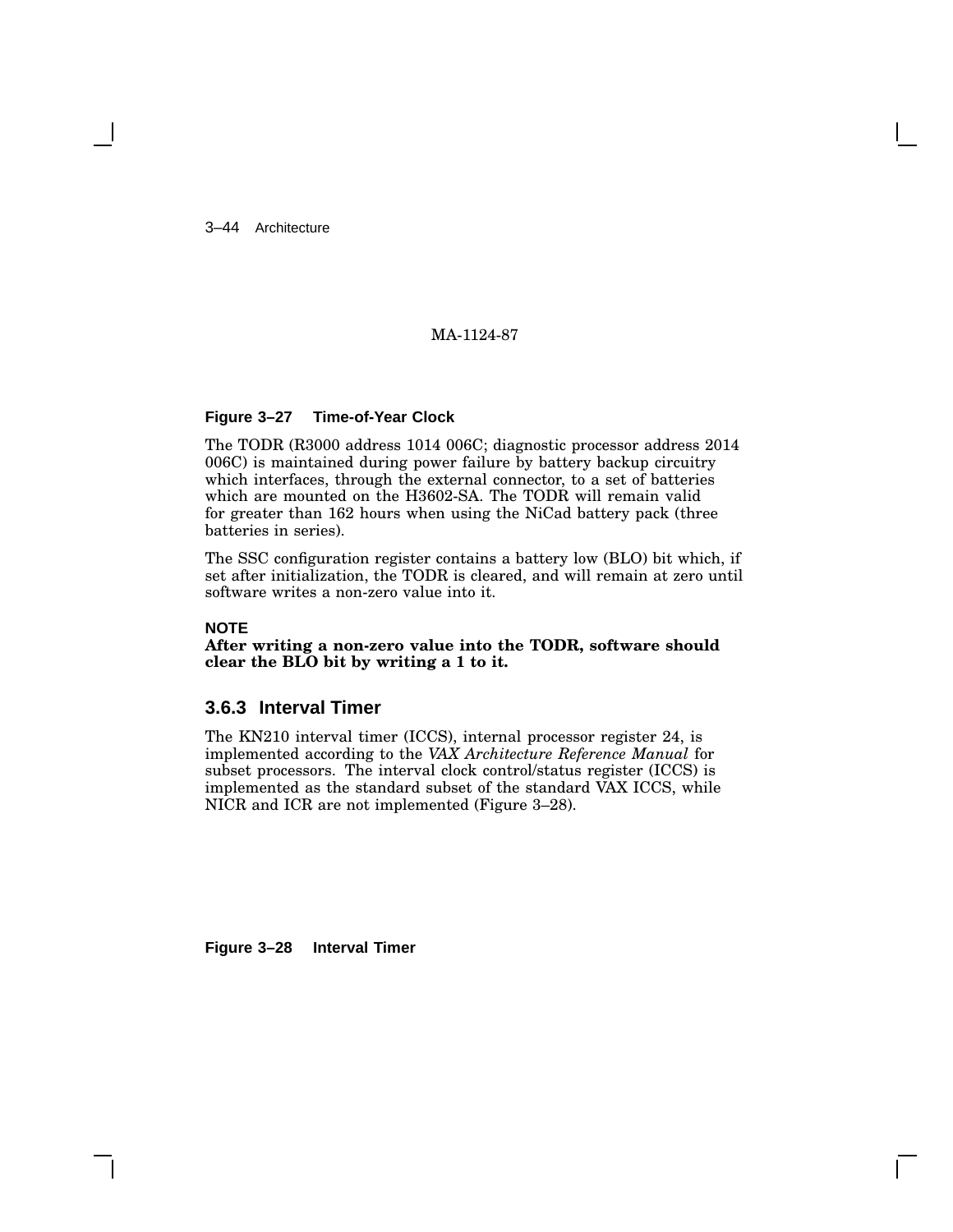| Data Bit                                                                                                                                                                                                                                                                                                                                                                                   | <b>Definition</b>                                |  |  |
|--------------------------------------------------------------------------------------------------------------------------------------------------------------------------------------------------------------------------------------------------------------------------------------------------------------------------------------------------------------------------------------------|--------------------------------------------------|--|--|
| ICCS < 31:7>                                                                                                                                                                                                                                                                                                                                                                               | Unused. Read as zeros, must be written as zeros. |  |  |
| ICCS<6><br>(IE) Interrupt enable. Read/Write. This bit enables and<br>disables the interval timer interrupts. When the bit is set,<br>an interval timer interrupt is requested every 10 ms with an<br>error of less than .01%. When the bit is clear, interval timer<br>interrupts are disabled. This bit is cleared on power-up and the<br>negation of DCOK when the processor is halted. |                                                  |  |  |
| ICCS < 5:0>                                                                                                                                                                                                                                                                                                                                                                                | Unused. Read as zeros, must be written as zeros. |  |  |

Interval timer requests are posted at IPL 16 with a vector of C0: the interval timer is the highest priority device at this IPL. See Section 3.1.4.

# **3.6.4 Programmable Timers**

The KN210 features two programmable timers. They are accessed as I/O space registers and a control bit has been added which stops the timer upon overflow. If so enabled, the timers will interrupt at IPL 14 upon overflow. The interrupt vectors are programmable and are set to 78 and 7C by the firmware.

Each timer is composed of four registers: a timer **n** control register, a timer **n** interval register, a timer **n** next interval register, and a timer **n** interrupt vector register, where **n** represents the timer number (0 or 1).

#### **3.6.4.1 Timer Control Registers**

The KN210 has two timer control registers, one for controlling timer 0 (TCR0), and one for controlling timer 1 (TCR1). TCR0 is accessible at R3000 address

1014 0100  $_{16}$  and diagnostic processor address 2014 0100  $_{16}$ . TCR1 is accessible at R3000 address 1014 0110 <sup>16</sup> and diagnostic processor 2014 0110 <sub>16</sub>. These registers are implemented in the SSC (Figure 3–29).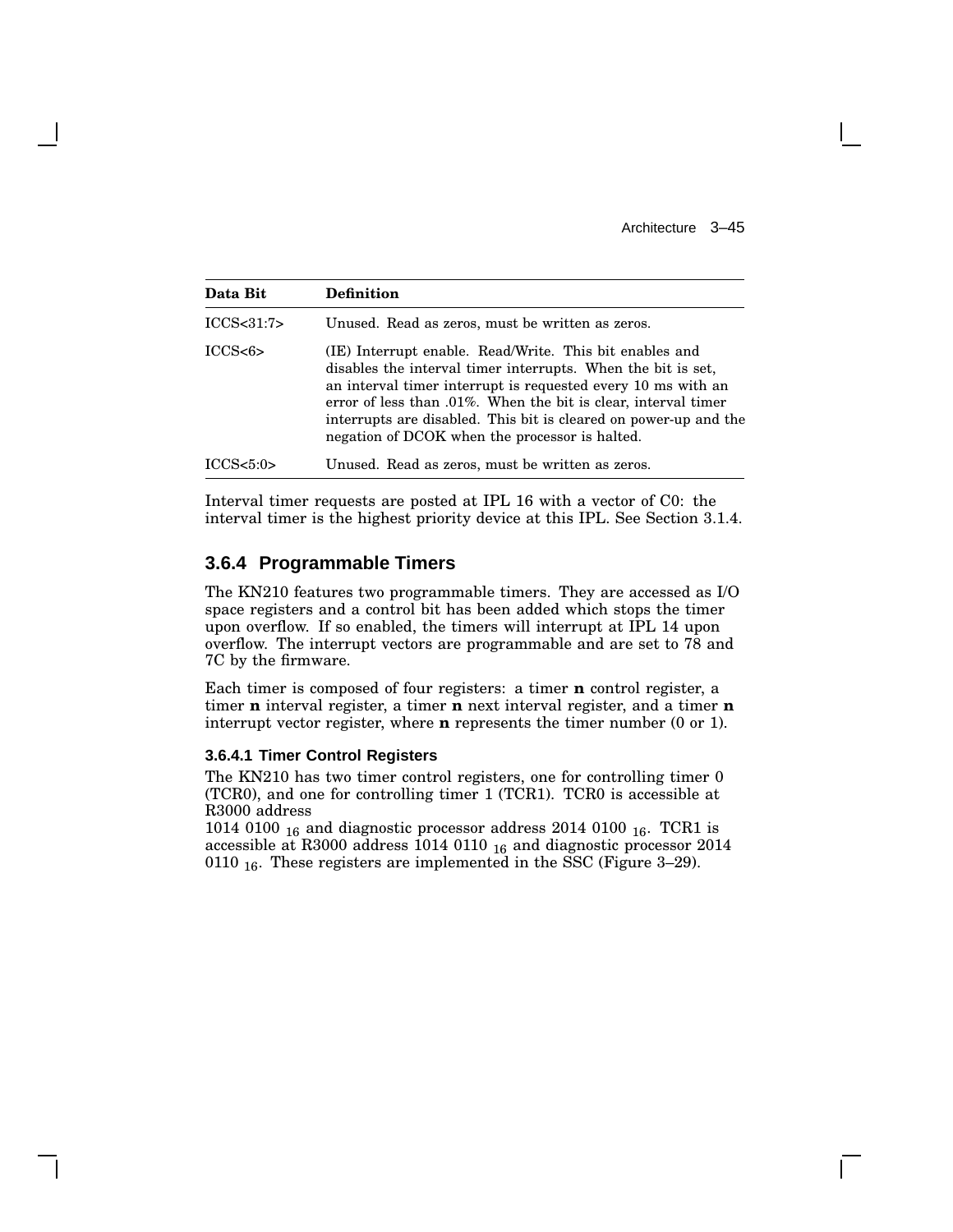3–46 Architecture

 $\blacksquare$ 

MA-1125-87

# **Figure 3–29 Timer Control Registers**

| Data Bit          | <b>Definition</b>                                                                                                                                                                                                                                                                                         |  |  |
|-------------------|-----------------------------------------------------------------------------------------------------------------------------------------------------------------------------------------------------------------------------------------------------------------------------------------------------------|--|--|
| TCRn < 31         | (ERR) Error. Read/Write to clear. This bit is set whenever the<br>timer interval register overflows and INT is already set. Thus,<br>the ERR indicates a missed overflow. Writing a 1 to this bit<br>clears it. Cleared on power-up and the negation of DCOK when<br>the processor is halted.             |  |  |
| TCRn<30:8>        | Unused. Read as zeros, must be written as zeros.                                                                                                                                                                                                                                                          |  |  |
| TCRn < 7          | (INT) Read/Write to clear. This bit is set whenever the timer<br>interval register overflows. If IE is set when INT is set, an<br>interrupt is posted at IPL 14. Writing a 1 to this bit clears<br>it. Cleared on power-up and the negation of DCOK when the<br>processor is halted.                      |  |  |
| TCRn<6>           | (IE) Read/Write. When this bit is set, the timer will interrupt<br>at IPL 14 when the INT bit is set. Cleared on power-up and the<br>negation of DCOK when the processor is halted.                                                                                                                       |  |  |
| TCRn <sub>5</sub> | (SGL) Read/Write. Setting this bit causes the timer interval<br>register to be incremented by 1 if the RUN bit is cleared. If the<br>RUN bit is set, then writes to the SGL bit are ignored. This<br>bit always reads as 0. Cleared on power-up and the negation of<br>DCOK when the processor is halted. |  |  |

Г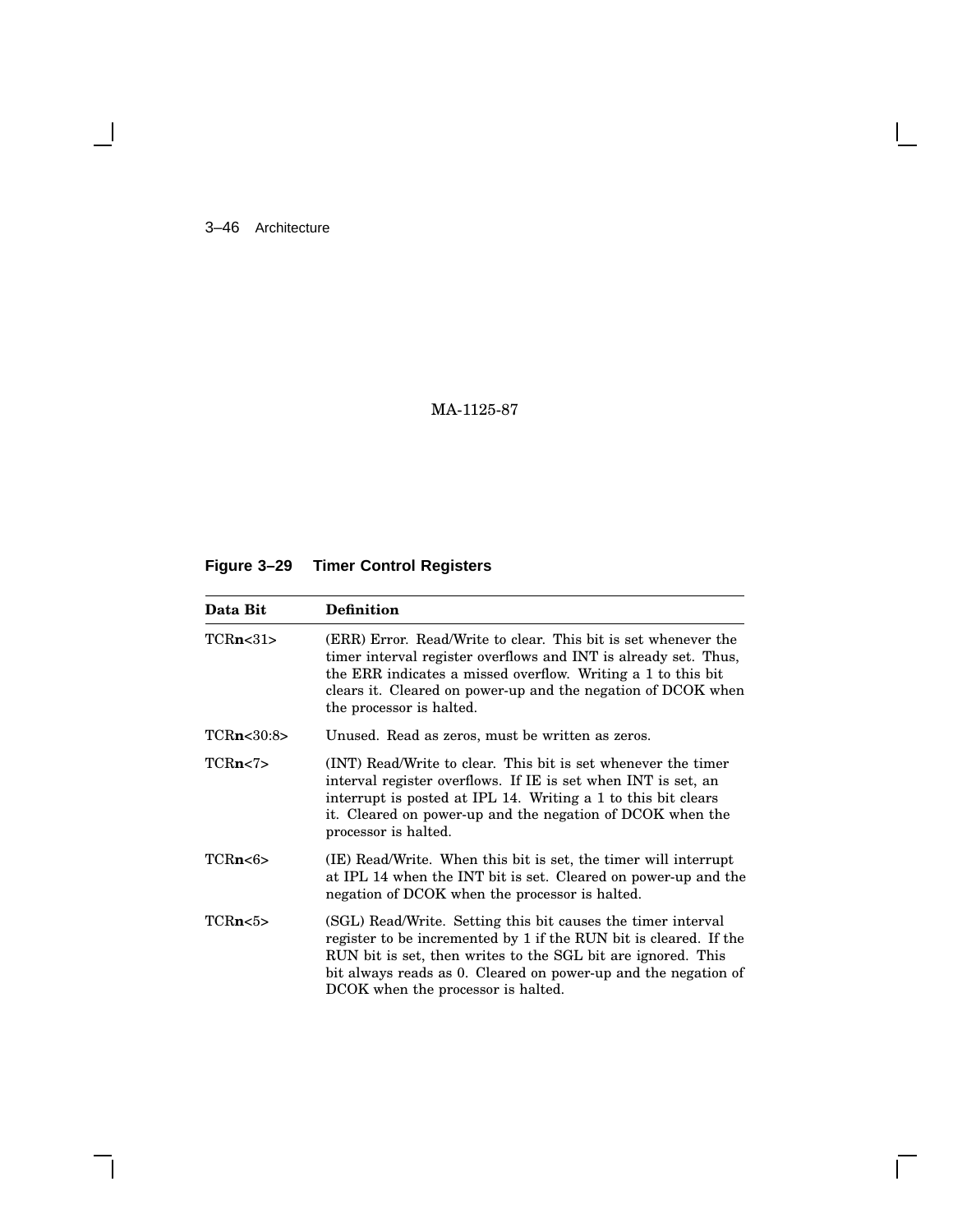$\mathbf{L}$ 

| Data Bit | <b>Definition</b>                                                                                                                                                                                                                                                                                                                                                                                                                           |  |
|----------|---------------------------------------------------------------------------------------------------------------------------------------------------------------------------------------------------------------------------------------------------------------------------------------------------------------------------------------------------------------------------------------------------------------------------------------------|--|
| TCRn<4>  | (XFR) Read/Write. Setting this bit causes the timer next<br>interval register to be copied into the timer interval register.<br>This bit is always read as 0. Cleared on power-up and the<br>negation of DCOK when the processor is halted.                                                                                                                                                                                                 |  |
| TCRn < 3 | Unused. Read as zeros, must be written as zeros.                                                                                                                                                                                                                                                                                                                                                                                            |  |
| TCRn < 2 | (STP) Read/Write. This bit determines whether the timer stops<br>after an overflow when the RUN bit is set. If the STP bit is set<br>at overflow, the RUN bit is cleared by the hardware at overflow<br>and counting stops. Cleared on power-up and the negation of<br>DCOK when the processor is halted.                                                                                                                                   |  |
| TCRn<1>  | Unused. Read as zeros, must be written as zeros.                                                                                                                                                                                                                                                                                                                                                                                            |  |
| TCRn<0>  | (RUN) Read/Write. When set, the timer interval register is<br>incremented once every microsecond. The INT bit is set when<br>the timer overflows. If the STP bit is set at overflow, the<br>RUN bit is cleared by the hardware at overflow and counting<br>stops. When the RUN bit is clear, the timer interval register is<br>not incremented automatically. Cleared on power-up and the<br>negation of DCOK when the processor is halted. |  |

### **3.6.4.2 Timer Interval Registers**

The KN210 has two timer interval registers, one for timer 0 (TIR0), and one for timer 1 (TIR1). TIR0 is accessible at R3000 address 1014 0104 <sup>16</sup>; diagnostic processor address 2014 0104 <sup>16</sup>. TIR1 is accessible at diagnostic processor address 2014 0114 <sup>16</sup>; R3000 address 1014 0114 <sup>16</sup>.

The timer interval register is a read only register containing the interval count. When the run bit is 0, writing a 1 increments the register. When the RUN bit is 1, the register is incremented once every microsecond. When the counter overflows, the INT bit is set, and an interrupt is posted at IPL 14 if the IE bit is set. Then, if the RUN and STP bits are both set, the RUN bit is cleared and counting stops. Otherwise, the counter is reloaded. The maximum delay that can be specified is approximately 1.2 hours. This register is cleared on power-up and the negation of DCOK when the processor is halted.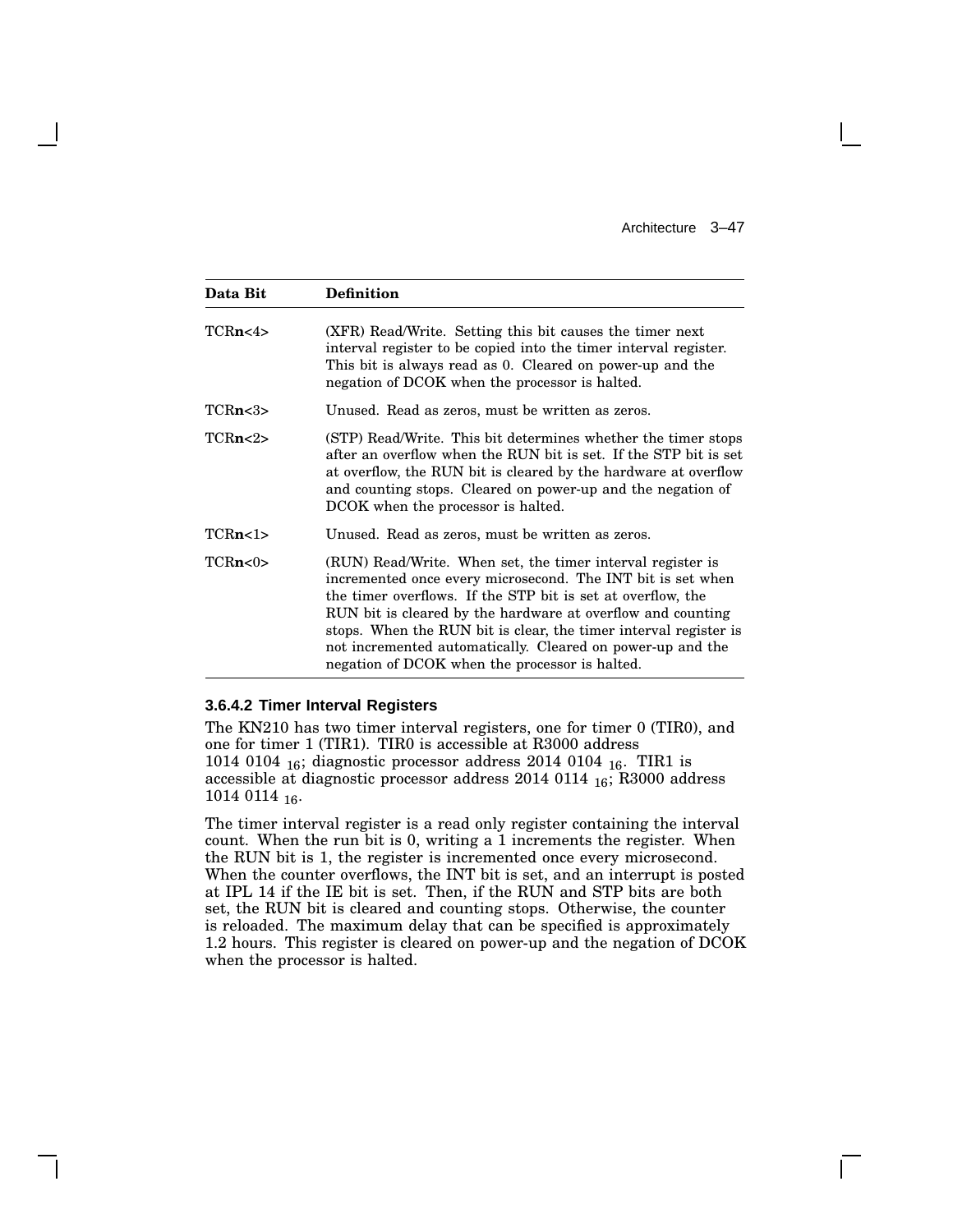3–48 Architecture

#### **3.6.4.3 Timer Next Interval Registers**

The KN210 has two timer next interval registers, one for timer 0 (TNIR0), and one for timer 1 (TNIR1). TNIR0 is accessible at diagnostic processor address 2014 0108  $_{16}$ ; R3000 address 1014 0108  $_{16}$ . TNIR1 is accessible at diagnostic processor address 2014 0118  $_{16}$ ; R3000 address 1014 0118 <sup>16</sup>. These registers are implemented in the SSC.

This read/write register contains the value which is written into the timer interval register after overflow, or in response to a 1 written to the XFR bit. This register is cleared on power-up and the negation of DCOK when the processor is halted.

#### **3.6.4.4 Timer Interrupt Vector Registers**

The KN210 has two timer interrupt vector registers, one for timer 0 (TIVR0), and one for timer 1 (TIVR1). TIVR0 is accessible at R3000 address 1014 010C  $_{16}$  and diagnostic processor address 2014 010C  $_{16}$ . TIVR1 is accessible at R3000 address 1014 011C  $_{16}$  and diagnostic processor 2014 011C <sup>16</sup>. These registers are implemented in the SSC and are set to 78 and 7C respectively by the resident firmware.

This read/write register contains the timer's interrupt vector. Bits <31:10> and <1:0> are read as 0 and must be written as 0. When TCR**n**<6> (IE) and TCR**n**<7> (INT) transition to 1, an interrupt is posted at IPL 14. When a timer's interrupt is acknowledged, the content of the interrupt vector register is passed to the CPU, and the INT bit is cleared. Interrupt requests can also be cleared by clearing either the IE or the INT bit. This register is cleared on power-up and the negation of DCOK when the processor is halted (Figure 3–30).

#### MA-1126-87

#### **Figure 3–30 Timer Interrupt Vector Register**

#### **NOTE**

**Both timers interrupt at the same IPL (IPL 14) as the console serial line unit. When multiple interrupts are pending, the console serial line has priority over the timers, and timer 0 has priority over timer 1. Refer to Section 3.1.4.**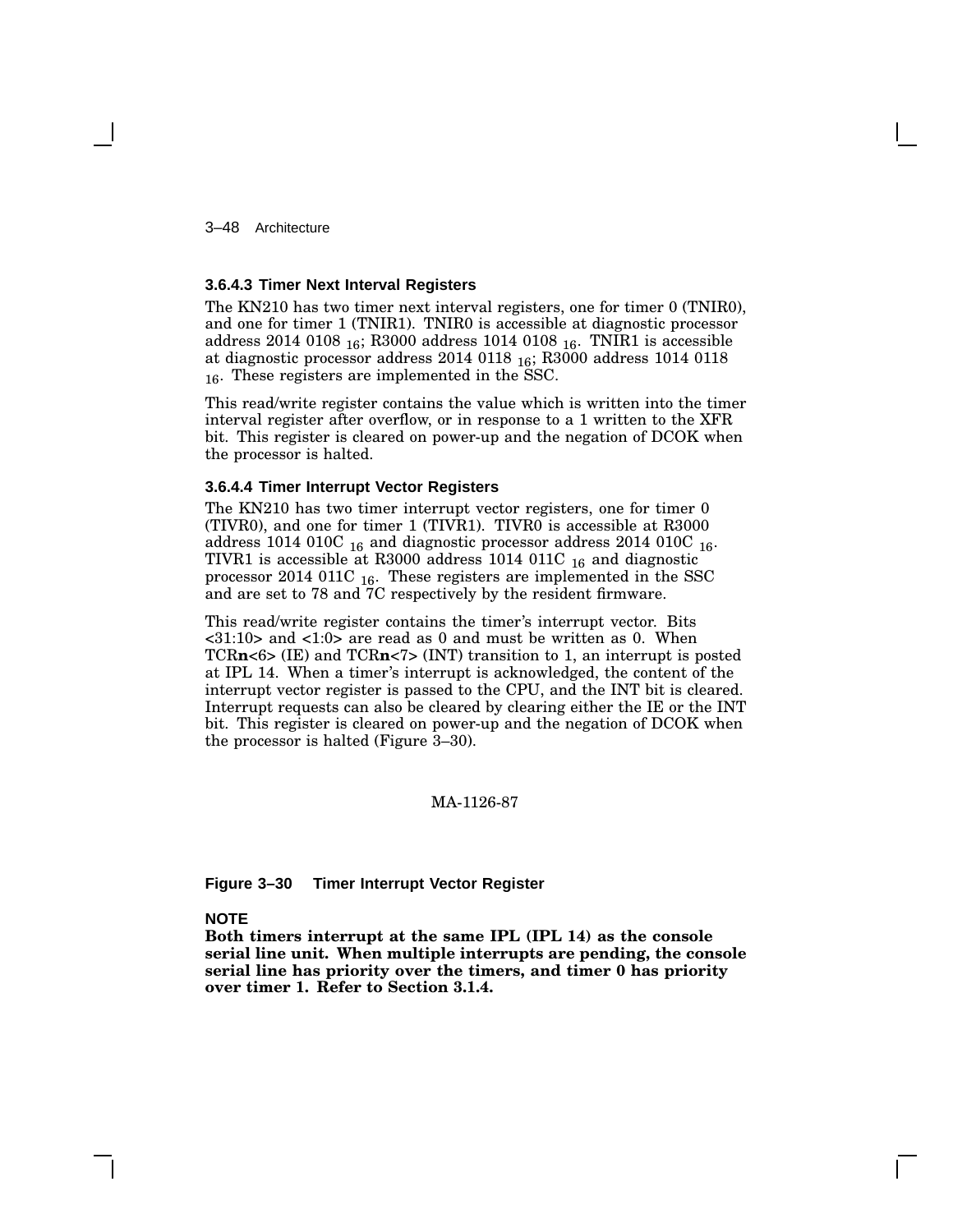# **3.7 Boot and Diagnostic Facility**

The KN210 boot and diagnostic facility features four registers, two 40-pin ROM sockets with 128 Kbytes of read-only memory per processor, and 1 Kbyte of battery backed up RAM. The ROM and battery backed up RAM may be accessed by longword, word, halfword, or byte references.

The KN210 CPU module populates the ROM sockets with 256 Kbytes of ROM (or EPROM). This ROM contains the KN210 resident firmware. One 16-bit wide ROM is dedicated to each processor. If this ROM is replaced for special applications, the new ROM must initialize and configure the board, provide HALT and console emulation, as well as provide boot and diagnostic functionality.

## **3.7.1 Boot and Diagnostic Register**

The boot and diagnostic register (BDR) is a byte-wide register located at the R3000 physical address 1008 4004 <sup>16</sup> (diagnostic processor physical address  $2008\ 4004\ _{16}$ ). It can be accessed by either processor, but not by external Q22-bus devices. The BDR allows either processor to read various KN210 configuration bits. Only the low byte of the BDR should be accessed, bits <31:8> are undefined (Figure 3–31).

**Figure 3–31 Boot and Diagnostic Register**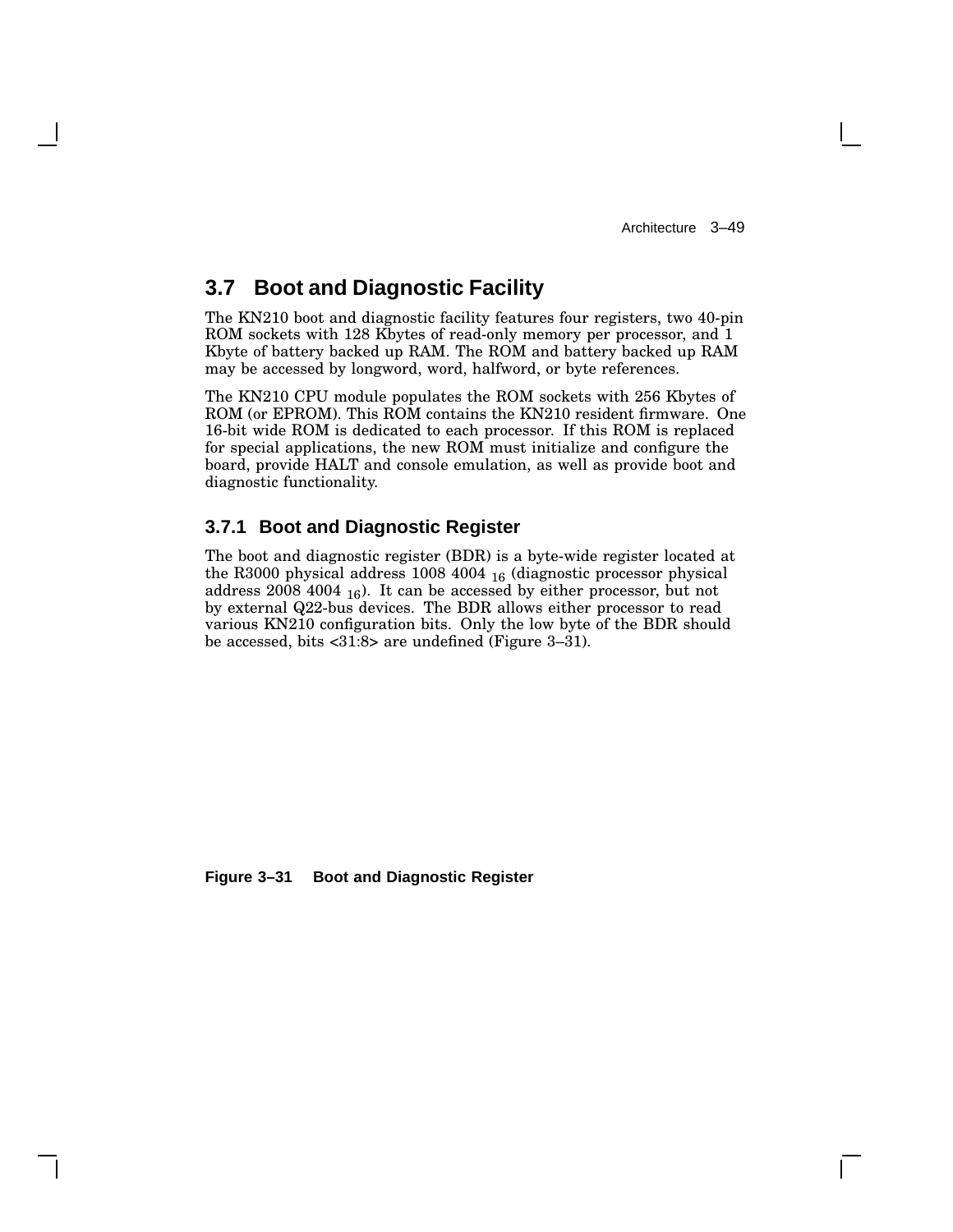## 3–50 Architecture

 $\blacksquare$ 

| Data Bit               | Definition                                                                                                                                                                                                                                                                                                               |
|------------------------|--------------------------------------------------------------------------------------------------------------------------------------------------------------------------------------------------------------------------------------------------------------------------------------------------------------------------|
| BDR < 31:8><br>BDR < 7 | Undefined. Should not be read or written.<br>(ENBHALT) Halt enable. Read only. Writes have no effect.<br>This bit reflects the state of pin 35 (ENBHALT L) of the 40-pin                                                                                                                                                 |
|                        | connector. The assertion of this signal enables the halting of the<br>CPU upon detection of a console break condition. On a power-up,<br>the KN210 resident firmware reads the ENBHALT bit to decide<br>whether to enter the console emulation program (ENBHALT set)<br>or to boot the operating system (ENBHALT clear). |
| BDR < 6:4>             | (CONBITRATE) Console bit rate <02:00>. Read only. Writes have<br>no effect. These three bits originate from pins <30:28> of the<br>40-pin connector. They reflect the setting of the baud rate select<br>switch on the H3602-SA. These bits are read only on power up.                                                   |

| <b>BDR&lt;6:4&gt;</b> | <b>Baud Rate</b> |
|-----------------------|------------------|
| 000                   | 300              |
| 001                   | 600              |
| 010                   | 1200             |
| 011                   | 2400             |
| 100                   | 4800             |
| 101                   | 9600             |
| 110                   | 19200            |
| 111                   | 38400            |

BDR<3:2> (CPUCODE) CPU code <01:00>. Read only. Writes have no effect. These two bits originate from pins <40:39> of the 40-pin connector.

| <b>CPUCODE</b> |               |
|----------------|---------------|
| <01:00>        | Configuration |
| 00             | Power Up      |
| 01             | Reserved      |
| 10             | Reserved      |
| 11             | Reserved      |

 $\bar{\Gamma}$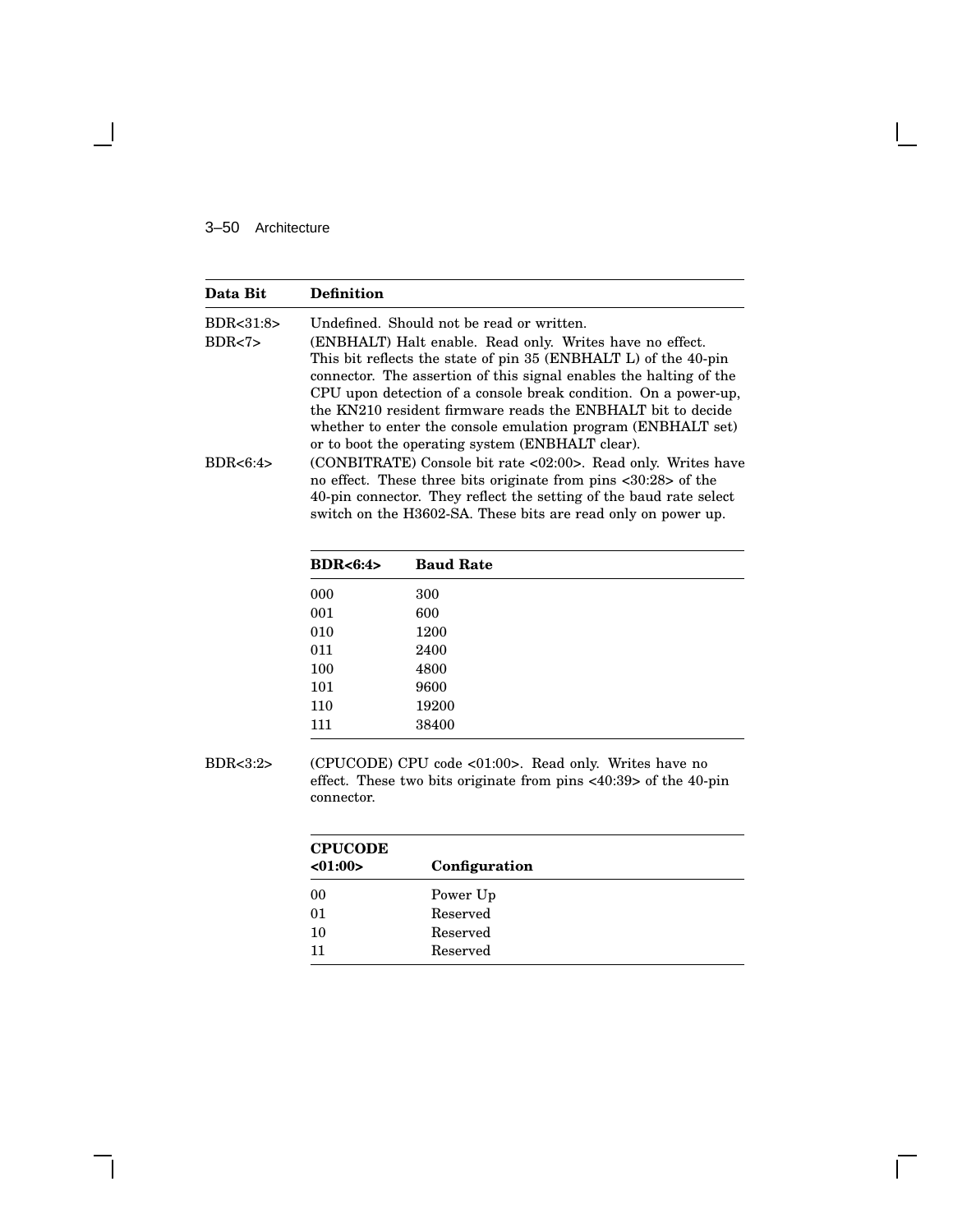$\mathbf{I}$ 

| Data Bit | <b>Definition</b>                                                                                                                                                                                                                                                                     |
|----------|---------------------------------------------------------------------------------------------------------------------------------------------------------------------------------------------------------------------------------------------------------------------------------------|
| BDR<1:0> | $(BDCODE)$ Boot and diagnostic code $\langle 01:00 \rangle$ . Read only. Writes<br>have no effect. This 2-bit code reflects the status of the 40-pin<br>connector (J1) pins $\langle 37:36 \rangle$ . The KN210 ROM programs use<br>$BDCODE < 01:00>$ to determine the power up mode. |

# **3.7.2 Diagnostic LED Register**

The diagnostic LED register (DLEDR), R3000 address 1014 0030 <sup>16</sup>; diagnostic processor address 2014 0030  $_{16}$ , is implemented in the SSC and contains four read/write bits that control the external LED display. A 0 in a bit lights the corresponding LED; all four bits are cleared on power-up and the negation of DCOK when SCR<7> is clear to provide a power-up lamp test (Figure 3–32).

MA-X1447-87

## **Figure 3–32 Diagnostic LED Register**

| Data Bit                      | <b>Definition</b>                                                                                                                                                                                                                                                                                                                                                           |
|-------------------------------|-----------------------------------------------------------------------------------------------------------------------------------------------------------------------------------------------------------------------------------------------------------------------------------------------------------------------------------------------------------------------------|
| DLEDR < 31:4><br>DLEDR < 3:0> | Unused. Read as zeros, must be written as zeros.<br>(DSPL) Display $\langle 3:0 \rangle$ . Read/Write. These four bits update<br>an external LED display. Writing a 0 to a bit lights the<br>corresponding LED. Writing a 1 to a bit turns its LED off.<br>The display bits are cleared (all LEDs are lit) on power-up and<br>the negation of DCOK when $SCR < 7$ is clear. |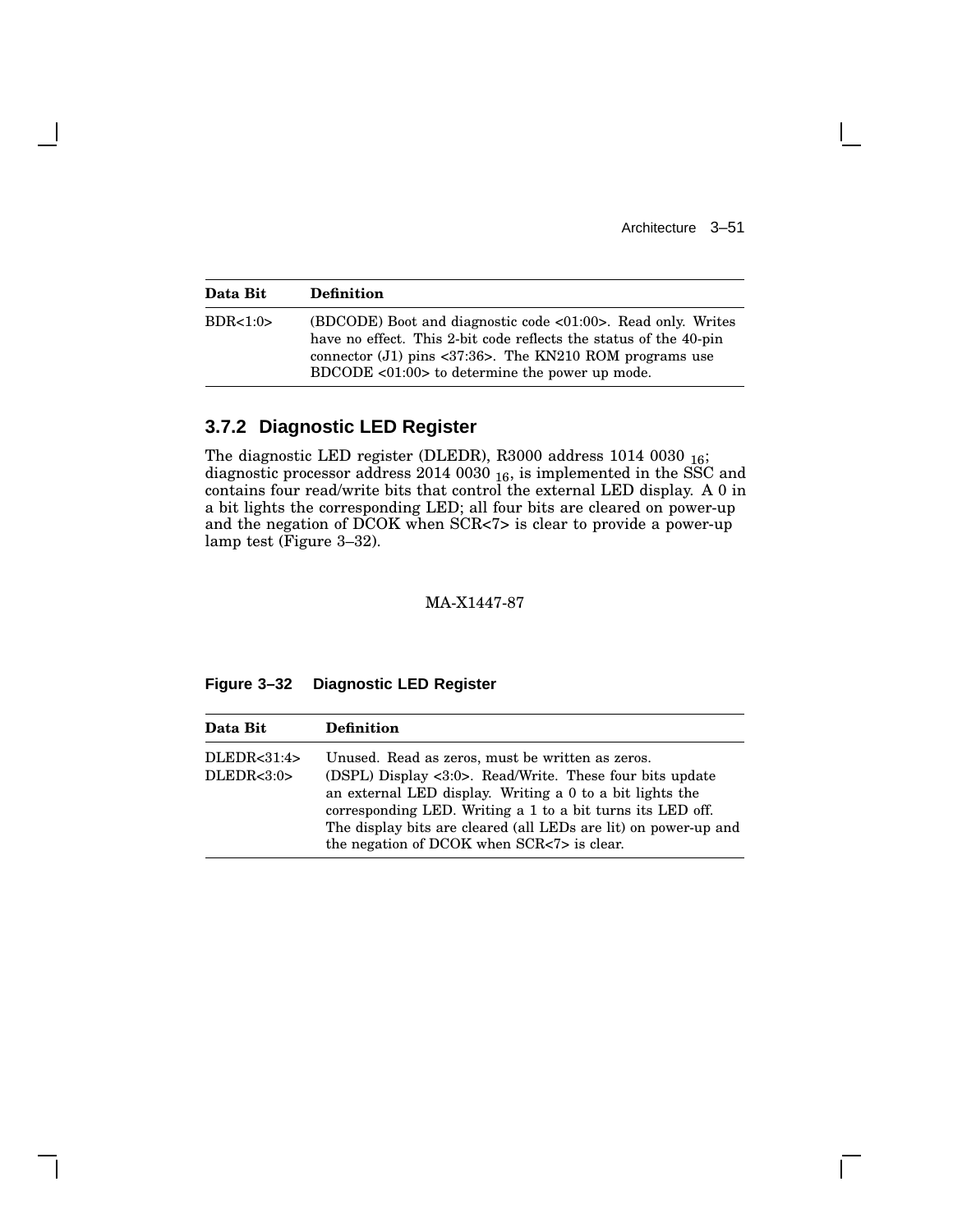3–52 Architecture

## **3.7.3 ROM Memory**

The KN210 supports 256 Kbytes of ROM memory for storing code (128 Kbytes per processor) for board initialization, board self-tests, and boot code. ROM memory may be accessed through byte, halfword, word and longword references. CDAL bus parity is neither checked nor generated on ROM references.

### **NOTE**

**The ROM size must be set in the SSC configuration register before attempting references outside the first 8 Kbyte block of the local ROM space.**

#### **3.7.3.1 ROM Socket**

The KN210 provides two 40-pin ROM sockets to accept two 64K  $\times$  16-bit EPROMs or ROMs.

#### **3.7.3.2 ROM Address Space**

Two 64 Kbytes by 16-bit ROMs reside on the KN210 CPU module. One ROM is dedicated to each of the processors and cannot be accessed by the other.

The R3000 ROM address space goes from 1FC0 0000 to 1FC1 FFFF.

Writes to this address space by the R3000 will result in a Memerr Interrupt INT<3>.

The diagnostic processor ROM is located at 2004 0000 to 2005 FFFF in halt mode and 2006 0000 to 2007 FFFF in run mode. Note that the run mode ROM space reads exactly the same ROM code as the halt mode ROM space.

Writes to either of these address spaces by the diagnostic processor will result in a machine check.

### **Power-Up Modes**

The boot and diagnostic ROM programs use boot and diagnostic code <1:0> to determine the power-up modes as described in Section 3.7.1.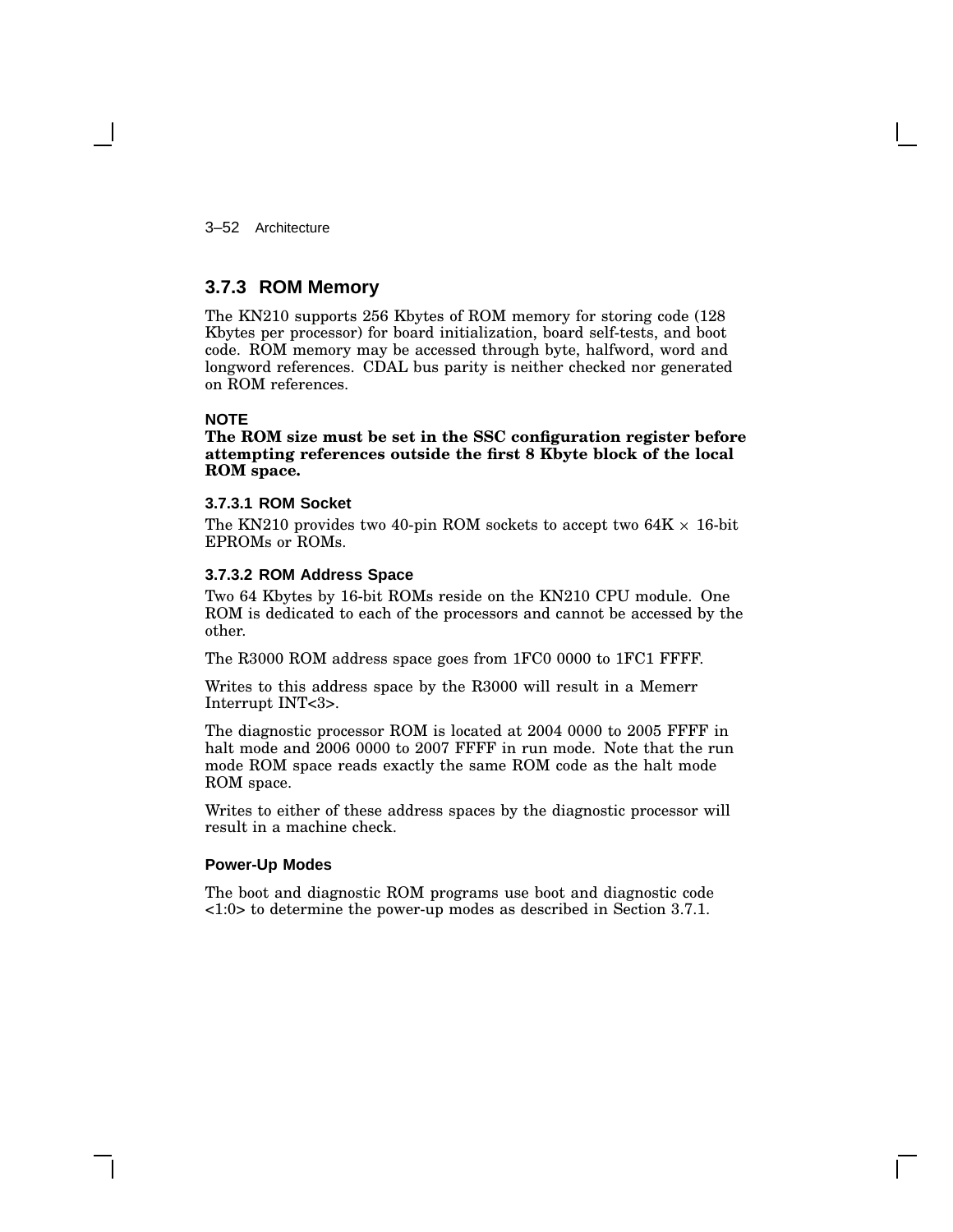# **3.7.4 Battery Backed-Up RAM**

The KN210 contains 1 Kbyte of battery backed-up static RAM, for use as a console "scratchpad." The power for the RAM is provided through pins 38 (VBAT H) and 20, 18, 16-13, 10-8, 6-3 (GND) of the 40-pin connector.

The RAM is organized as a 256  $\times$  32-bit array. The array appears in a 1 Kbyte block of R3000 address space at 1014 0400-1014 07FF and in the diagnostic processor I/O page at addresses 2014 0400-2014 07FF.

This array is not protected by parity, and CDAL bus parity is neither checked nor generated on reads or writes to this RAM.

## **3.7.5 KN210 Initialization**

There are three kinds of hardware initialization: power-up initialization, processor initialization, and I/O bus initialization.

#### **3.7.5.1 Power-Up Initialization**

Power-up initialization is the result of the restoration of power and includes a hardware reset, a processor initialization and an I/O bus initialization.

#### **3.7.5.2 Hardware Reset**

A KN210 hardware reset occurs on power-up, the negation of DCOK when SCR<7> is clear, on the assertion of BINIT on the Q22-bus. A hardware reset causes the hardware halt procedure to be initiated with a diagnostic processor halt code of 03. It also initializes some IPRs and most I/O page registers to a known state. The effect a hardware reset has on I/O space registers is documented in the description of the register.

#### **3.7.5.3 I/O Bus Initialization**

An I/O bus initialization occurs on power-up, the negation of DCOK, or as the result of an R3000 write to the IORESET register, or of a diagnostic processor MTPR to IPR 55 (IORESET), or a diagnostic processor write to the IORESET register (2014 00DC). An I/O bus initialization clears the IPCR and DSER, and causes the Q22-bus interface to acquire both the CDAL and Q22-bus, then assert the Q22-bus BINIT signal.

#### **I/O Bus Reset Register**

The I/O bus reset register (IORESET) is implemented in the SSC.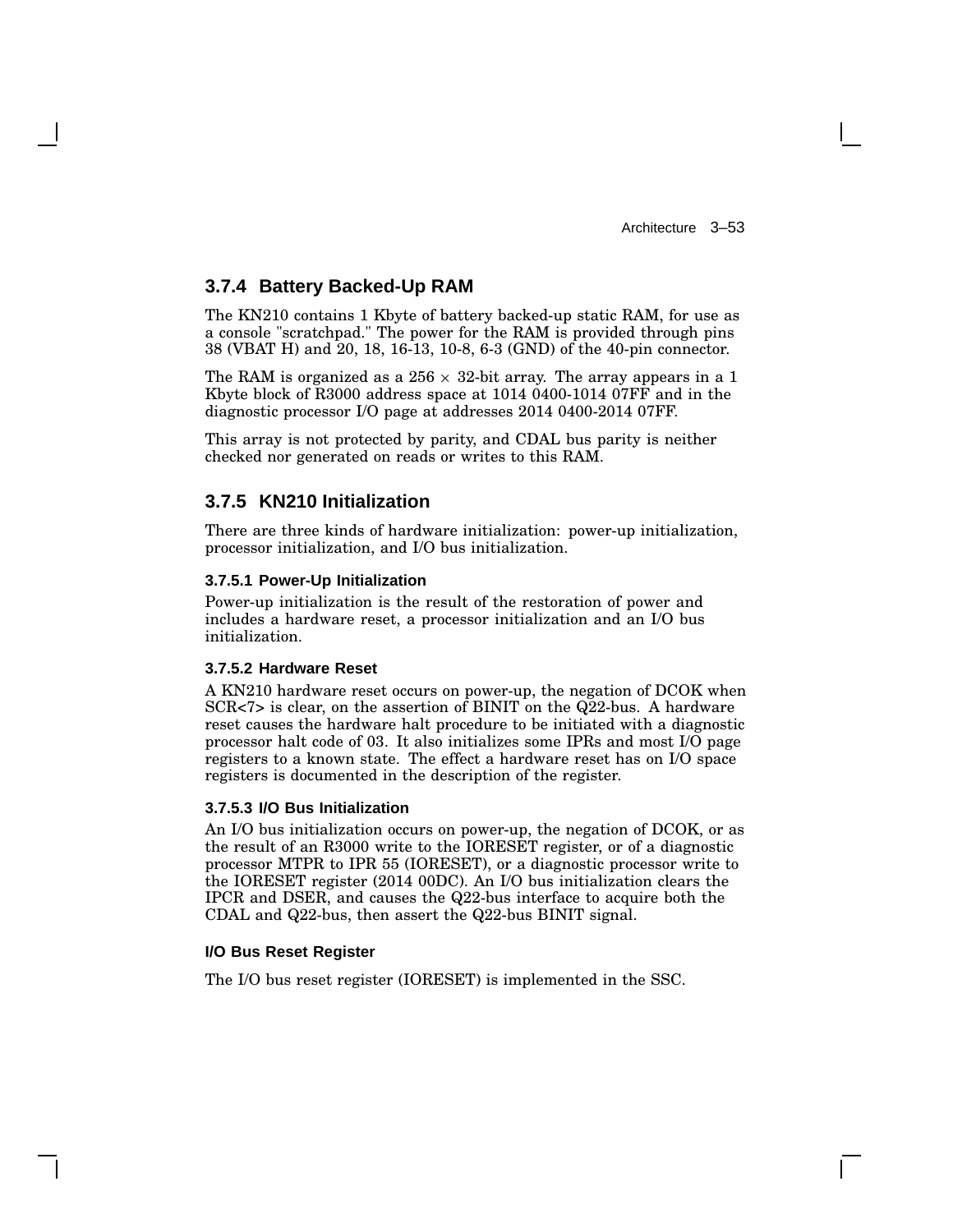3–54 Architecture

#### **3.7.5.4 Processor Initialization**

A processor initialization occurs on power-up, the negation of DCOK, the assertion of BINIT as the result of a console INITIALIZE command, and after a halt caused by a diagnostic processor error condition.

KN210 firmware must configure main memory, the local I/O page, and the Q22-bus map during a processor initialization.

## **3.7.6 Select Processor Register**

The select processor register (SPR) determines which processor will control the memory and I/O subsystems. This register is write only, reading will produce unpredictable results. The format for the select processor register, (diagnostic processor address 2008 4008; R3000 address 1008 4008), is shown in Figure 3–33.

| Data Bit    | <b>Definition</b>                                                                                                                                                                                                                                                                                                                          |
|-------------|--------------------------------------------------------------------------------------------------------------------------------------------------------------------------------------------------------------------------------------------------------------------------------------------------------------------------------------------|
| SPR < 31    | (SP) Select processor. Write ONLY, When set to one (1) enables<br>R3000 operation. When clear (0) enables diagnostic processor<br>operation. The R3000 is disabled by stalling memory operations<br>while the SP bit is clear. The diagnostic processor is disabled<br>by requesting a DMG and holding the bus while the SP bit is<br>set. |
| SPR < 30:0> | Undefined. Reading will produce unpredictable results.                                                                                                                                                                                                                                                                                     |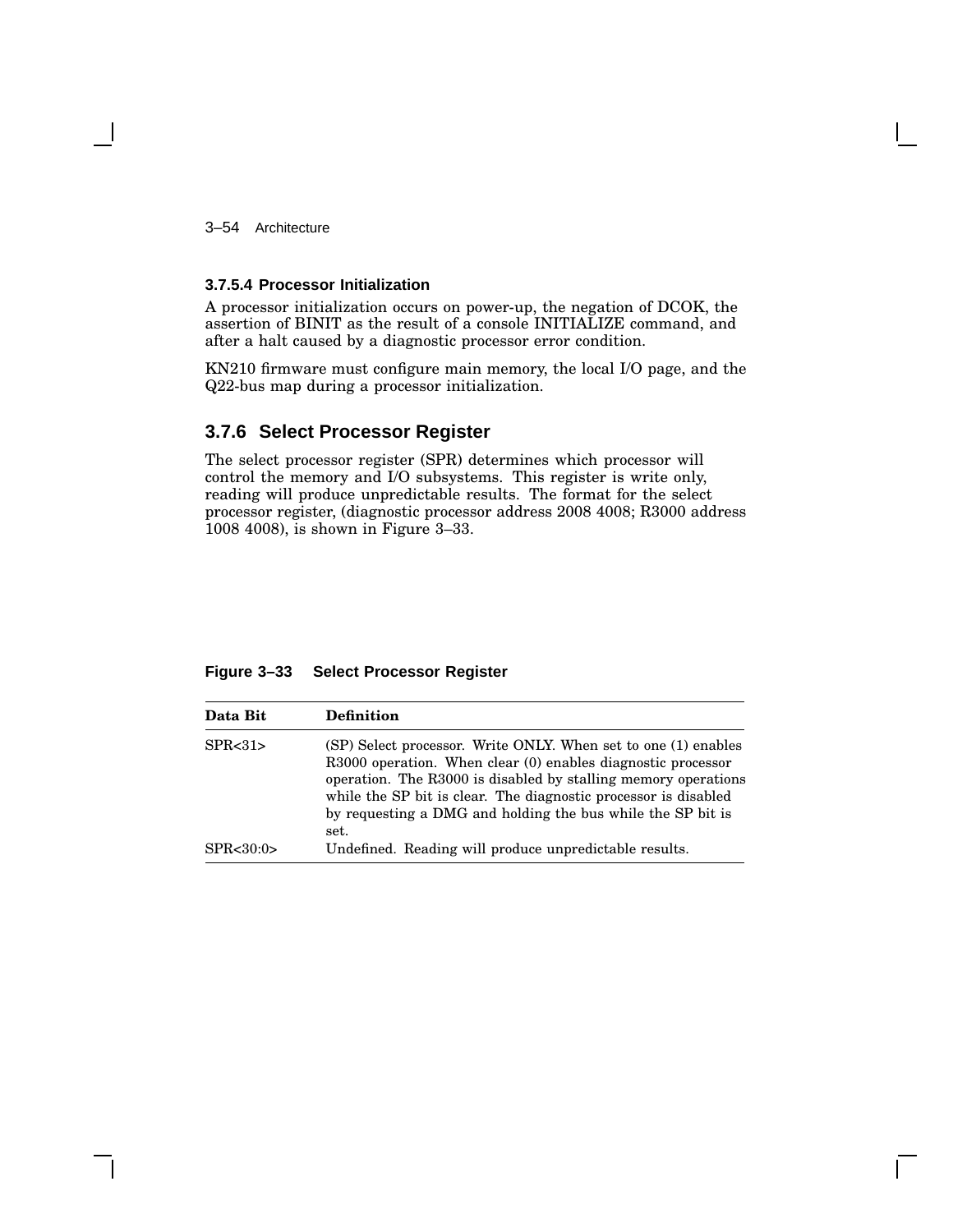# **3.7.7 Write Error Address Register**

The write error address register (WEAR) is a 32-bit register, located at 1700 0000, that latches the bus address for the first R3000 write cycle producing a bus error. The causes for this bus error on writes are accessing non existent memory, doing a masked write to a memory location with incorrect ECC check bits, or any write to the CQBIC that results in an error. Any subsequent write which causes a bus error will not change the WEAR value until the MER0 bit has been cleared in the ISR register. The WEAR cannot be accessed by the diagnostic processor, and is undefined on powerup.

# **3.8 Q22-bus Interface**

The KN210 includes a Q22-bus interface implemented through a single VLSI chip called the CQBIC. It contains a CDAL bus to Q22-bus interface that supports the following functions:

- A programmable mapping function (scatter-gather map) for translating 22-bit, Q22-bus addresses into 29-bit CDAL bus addresses that allows any page in the Q22-bus memory space to be mapped to any page in main memory.
- A direct mapping function for translating 29-bit CDAL addresses in the local Q22-bus address space and local Q22-bus I/O page into 22-bit, Q22-bus addresses.
- Masked and unmasked word reads and writes from the CPU to the Q22-bus memory and I/O space and the Q22-bus interface registers. Word reads and writes of the local Q22-bus memory space are buffered and translated into two-word, block mode, transfers on the Q22-bus. Word reads and writes of the local Q22-bus I/O space are buffered and translated into two, single-word transfers on the Q22-bus.
- Up to sixteen-word, block mode, writes from the Q22-bus to main memory. These words are buffered then transferred to main memory using two asynchronous DMA fourword transfers. For block mode writes of less than sixteen words, the words are buffered and transferred to main memory using the most efficient combination of fourword, twoword, and word asynchronous DMA transfers.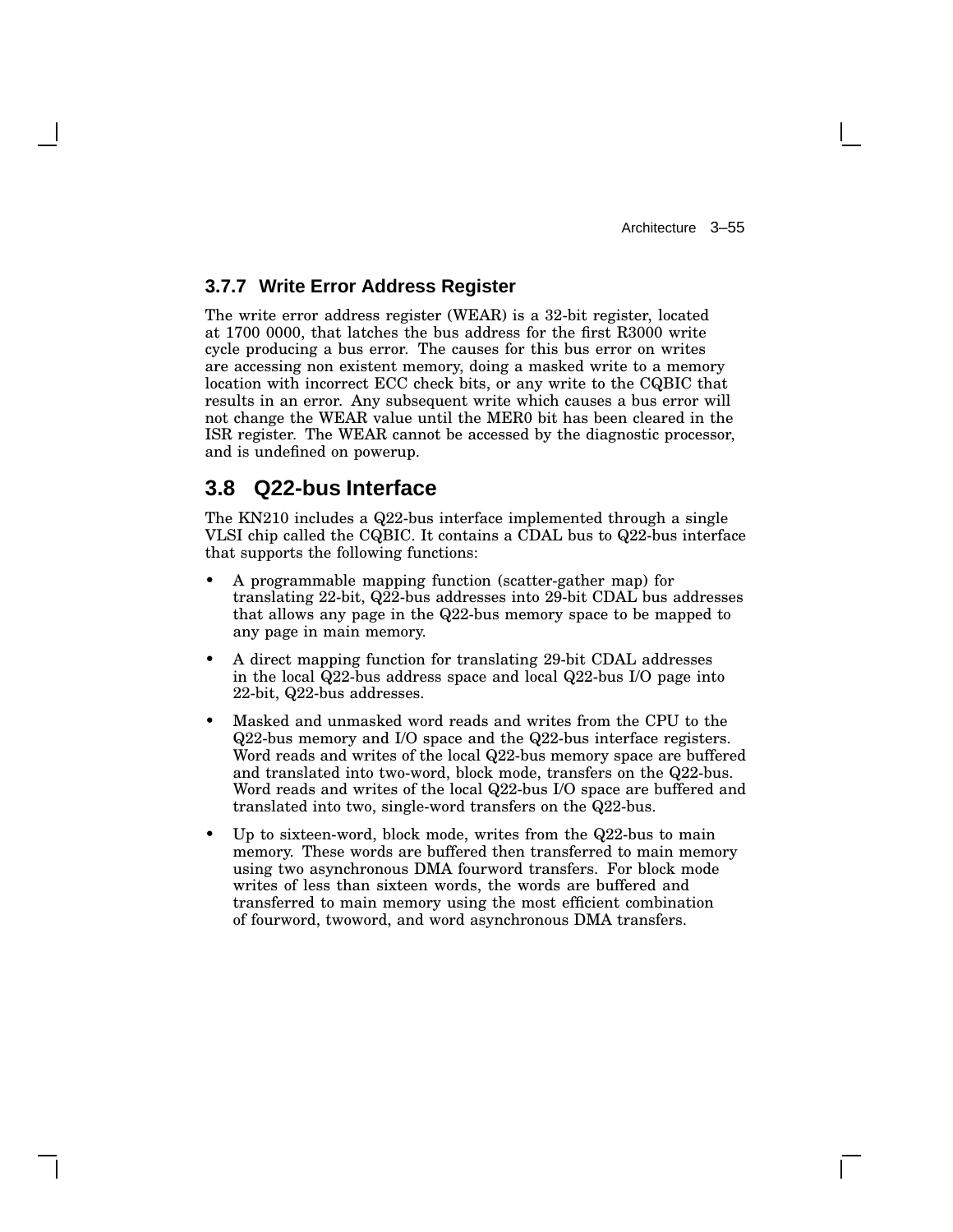3–56 Architecture

The maximum write bandwidth for block mode references is 3.3 Mbytes per second. Block mode reads of main memory from the Q22 bus cause the Q22-bus interface to perform an asynchronous DMA twoword read of main memory and buffer all four words, so that on block mode reads, the next three words of the block mode read can be delivered without any additional CDAL bus cycles. The maximum read bandwidth for Q22-bus block mode references is 2.4 Mbytes per second. Q22-bus burst mode DMA transfers result in single-word reads and writes of main memory.

• Transfers from the CPU to the local Q22-bus memory space, that result in the Q22-bus map translating the address back into main memory (local-miss, global-hit transactions).

The Q22-bus interface contains several registers for Q22-bus control and configuration, and error reporting.

The interface also contains Q22-bus interrupt arbitration logic that recognizes Q22-bus interrupt requests BR7-BR4 and translates them into CPU interrupts at levels 17-14.

The Q22-bus interface detects Q22-bus *no sack* timeouts, Q22-bus interrupt acknowledge timeouts, Q22-bus non-existent memory timeouts, main memory errors on DMA accesses from the Q22-bus and Q22-bus parity errors.

# **3.8.1 Q22-bus to Main Memory Address Translation**

On DMA references to main memory, the 22-bit, Q22-bus address must be translated into a 29-bit main memory address. This translation process is performed by the Q22-bus interface by using the Q22-bus map. This map contains 8192 mapping registers, (one for each page in the Q22-bus memory space), each of which can map a page (512 bytes) of the Q22-bus memory address space into any of the 128K pages in main memory. Since local I/O space addresses cannot be mapped to Q22-bus pages, the local I/O page is inaccessible to devices on the Q22-bus.

Q22-bus addresses are translated to main memory addresses as shown in Figure 3–34.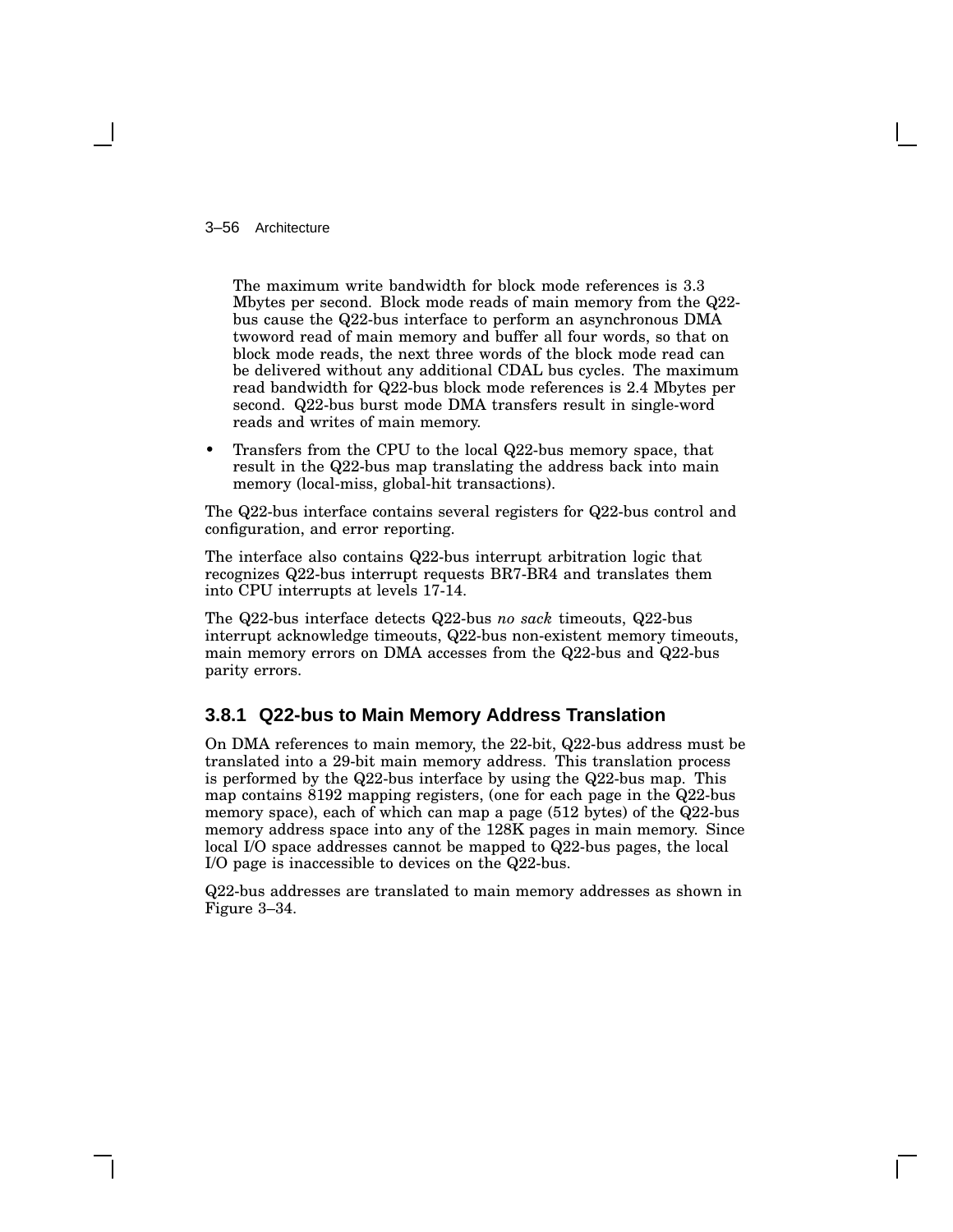MA-1145-87

#### **Figure 3–34 Q22-bus to Main Memory Address Translation**

At power up time, the Q22-bus map registers, including the valid bits, are undefined. External access to main memory is disabled as long as the interprocessor communication register LM EAE bit is cleared. The Q22 bus interface monitors each Q22-bus cycle and responds if the following three conditions are met:

- 1. The interprocessor communication register LM EAE bit is set.
- 2. The valid bit of the selected mapping register is set.
- 3. During read operations, the mapping register must map into existent main memory, or a Q22-bus timeout occurs. (During write operations, the Q22-bus interface returns Q22-bus BRPLY before checking for existent local memory; the response depends only on conditions 1 and 2 above.)

### **NOTE**

#### **In the case of local-miss, global-hit, the state of the LM EAE bit is ignored.**

If the map cache does not contain the needed Q22-bus map register, then the Q22-bus interface will perform an asychronous DMA read of the Q22-bus map register before proceeding with the Q22-bus DMA transfer.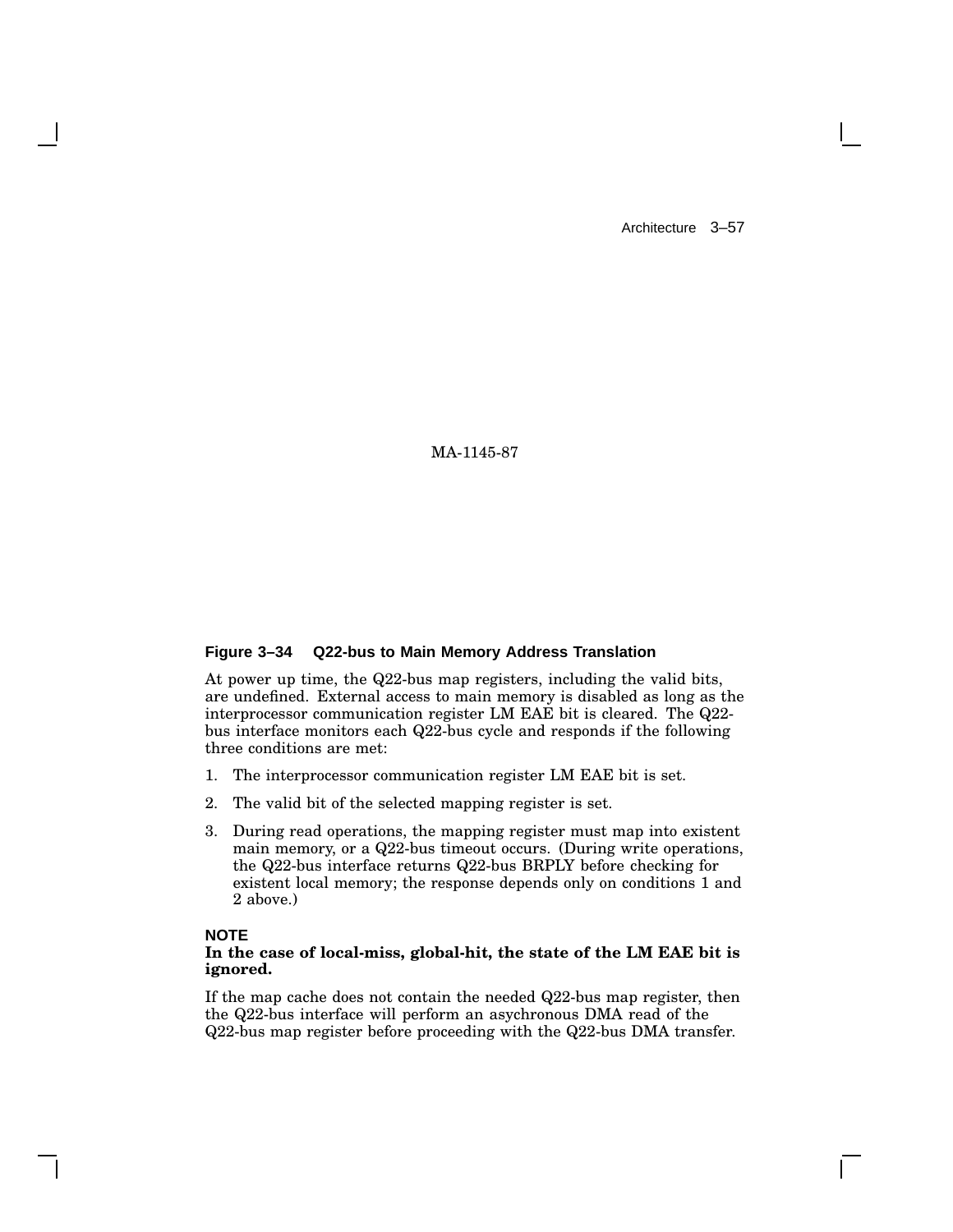3–58 Architecture

#### **3.8.1.1 Q22-bus Map Registers**

The Q22-bus map contains 8192 registers (QMRs) that control the mapping of Q22-bus addresses into main memory. Each register maps a page of the Q22-bus memory space into a page of main memory (Table 3–10). These registers are implemented in a 32 Kbyte block of main memory, but are accessed through the CQBIC chip through a block of addresses in the I/O page.

The local I/O space address of each register was chosen so that register address bits  $\langle 14:2 \rangle$  are identical to Q22-bus address bits  $\langle 21:9 \rangle$  of the Q22-bus page which the register maps. The Q22-bus map registers (QMRs) have the format shown in Figure 3–35.

### MA-X1450-87

| Figure 3-35<br><b>Q22-bus Map Registers</b> |  |
|---------------------------------------------|--|
|---------------------------------------------|--|

| Data Bit   | <b>Definition</b>                                                                                                                                                                                                                                                                                                                                                                                                                                                                                                                                                                                                                                                        |
|------------|--------------------------------------------------------------------------------------------------------------------------------------------------------------------------------------------------------------------------------------------------------------------------------------------------------------------------------------------------------------------------------------------------------------------------------------------------------------------------------------------------------------------------------------------------------------------------------------------------------------------------------------------------------------------------|
| QMR < 31   | (V) Valid. Read/Write. When a Q22-bus map register is selected<br>by bits $\langle 21:9 \rangle$ of the Q22-bus address, the valid bit determines<br>whether mapping is enabled for that $Q22$ -bus page. If the<br>valid bit is set, the mapping is enabled, and Q22-bus addresses<br>within the page controlled by the register are mapped into the<br>main memory page determined by bits $\langle 28:9 \rangle$ . If the valid<br>bit is clear, the mapping register is disabled, and the Q22-bus<br>interface does not respond to addresses within that page. This<br>bit is <i>undefined</i> on power-up and the negation of DCOK when<br>the processor is halted. |
| QMR<30:20> | Unused. These bits always read as zero and must be written as<br>zero.                                                                                                                                                                                                                                                                                                                                                                                                                                                                                                                                                                                                   |
| QMR<19:0>  | $(A28-A9)$ Address bits <28:9>. Read/Write. When a Q22-bus<br>map register is selected by a $Q22$ -bus address, and if that<br>register's valid bit is set, then these 20 bits are used as main<br>memory address bits $\langle 28:9 \rangle$ . Q22-bus address bits $\langle 8:0 \rangle$<br>are used as main memory address bits $\langle 8:0 \rangle$ . These bits are<br><i>undefined</i> on power-up and the negation of DCOK when the<br>processor is halted.                                                                                                                                                                                                      |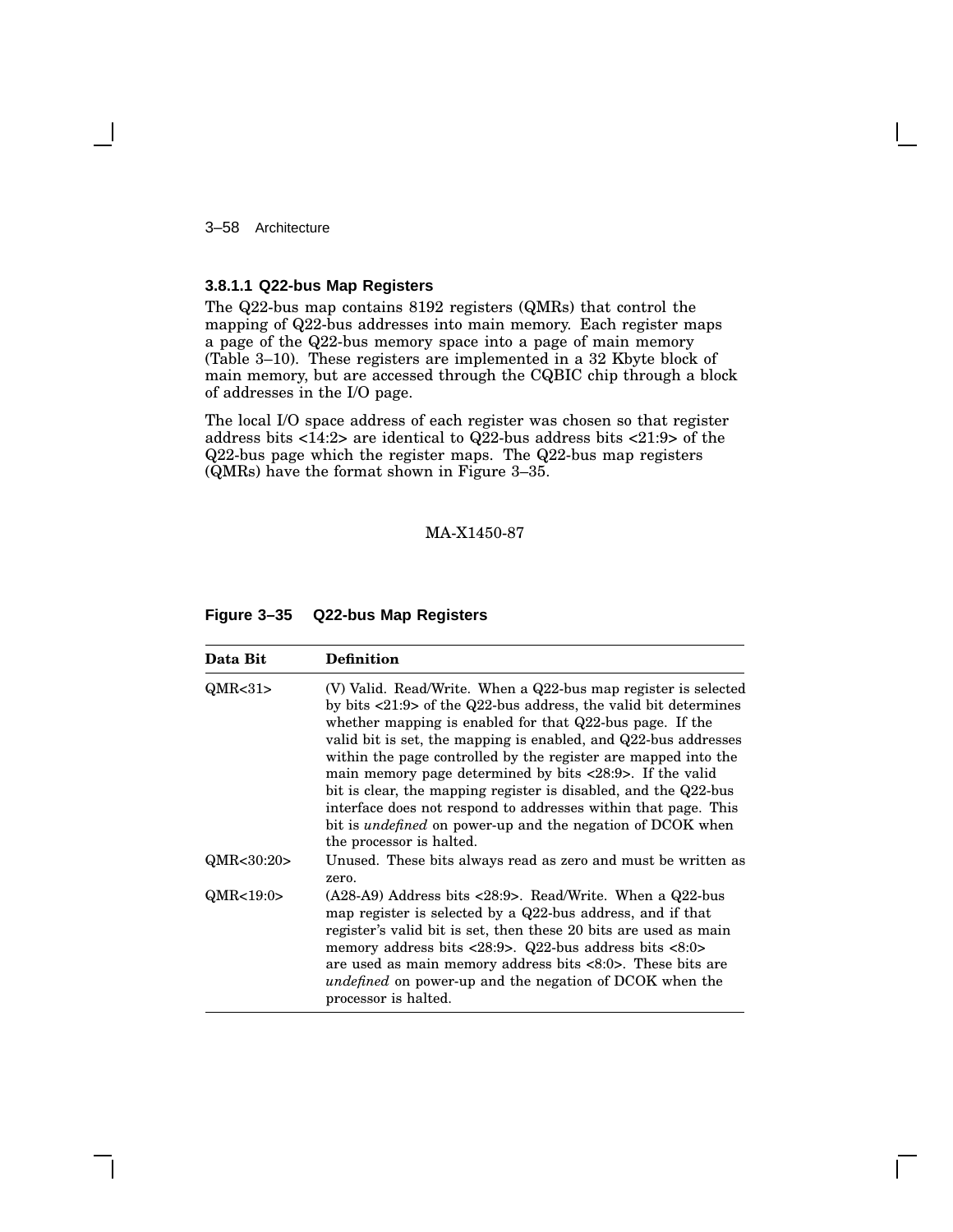| Register<br><b>Address</b> | <b>Q22-bus Addresses</b><br>Mapped (Hex) | Q22-bus Addresses Mapped<br>(Octal) |
|----------------------------|------------------------------------------|-------------------------------------|
| 1008 8000                  | 00 0000 - 00 01FF                        | 00 000 000 - 00 000 777             |
| 1008 8004                  | 00 0200 - 00 03FF                        | 00 001 000 - 00 001 777             |
| 1008 8008                  | 00 0400 - 00 05FF                        | 00 002 000 - 00 002 777             |
| 1008 800C                  | 00 0600 - 00 07FF                        | 00 003 000 - 00 003 777             |
| 1008 8010                  | 00 0800 - 00 09FF                        | 00 004 000 - 00 004 777             |
| 1008 8014                  | 00 0A00 - 00 0BFF                        | 00 005 000 - 00 005 777             |
| 1008 8018                  | 00 0C00 - 00 0DFF                        | 00 006 000 - 00 006 777             |
| 1008 801C                  | 00 0E00 - 00 0FFF                        | 00 007 000 - 00 007 777             |
| ٠                          |                                          |                                     |
|                            |                                          |                                     |
|                            |                                          |                                     |
| <b>1008 FFF0</b>           | 3F F800 - 3F F9FF                        | 17 774 000 - 17 774 777             |
| <b>1008 FFF4</b>           | 3F FA00 - 3F FBFF                        | 17 775 000 - 17 775 777             |
| <b>1008 FFF8</b>           | 3F FC00 - 3F FDFF                        | 17 776 000 - 17 776 777             |
| <b>1008 FFFC</b>           | <b>3F FE00 - 3F FFFF</b>                 | 17 776 000 - 17 777 777             |

**Table 3–10 Q22-bus Map**

#### **3.8.1.2 Accessing the Q22-bus Map Registers**

Although the CPU accesses the Q22-bus map registers through aligned, masked word references, to the local I/O page (R3000 addresses 1008 8000 <sup>16</sup> through 1008 FFFC <sup>16</sup>; diagnostic processor addresses 2008 8000  $16$  through 2008 FFFC  $16$ ), the map actually resides in a 32 Kbyte block of main memory. The starting address of this block is controlled by the contents of the Q22-bus map base register. The Q22-bus interface also contains a 16-entry, fully associative, Q22-bus map cache to reduce the number of main memory accesses required for address translation.

#### **NOTE**

**The system software must protect the pages of memory that contain the Q22-bus map from direct accesses that will corrupt the map or cause the entries in the Q22-bus map cache to become stale. Either of these conditions will result in the incorrect operation of the mapping function.**

When the CPU accesses the Q22-bus map through the local I/O page addresses, the Q22-bus interface reads or writes the map in main memory. The Q22-bus interface does not have to gain Q22-bus mastership when accessing the Q22-bus map. Since these addresses are in the local I/O space, they are not accessible from the Q22-bus.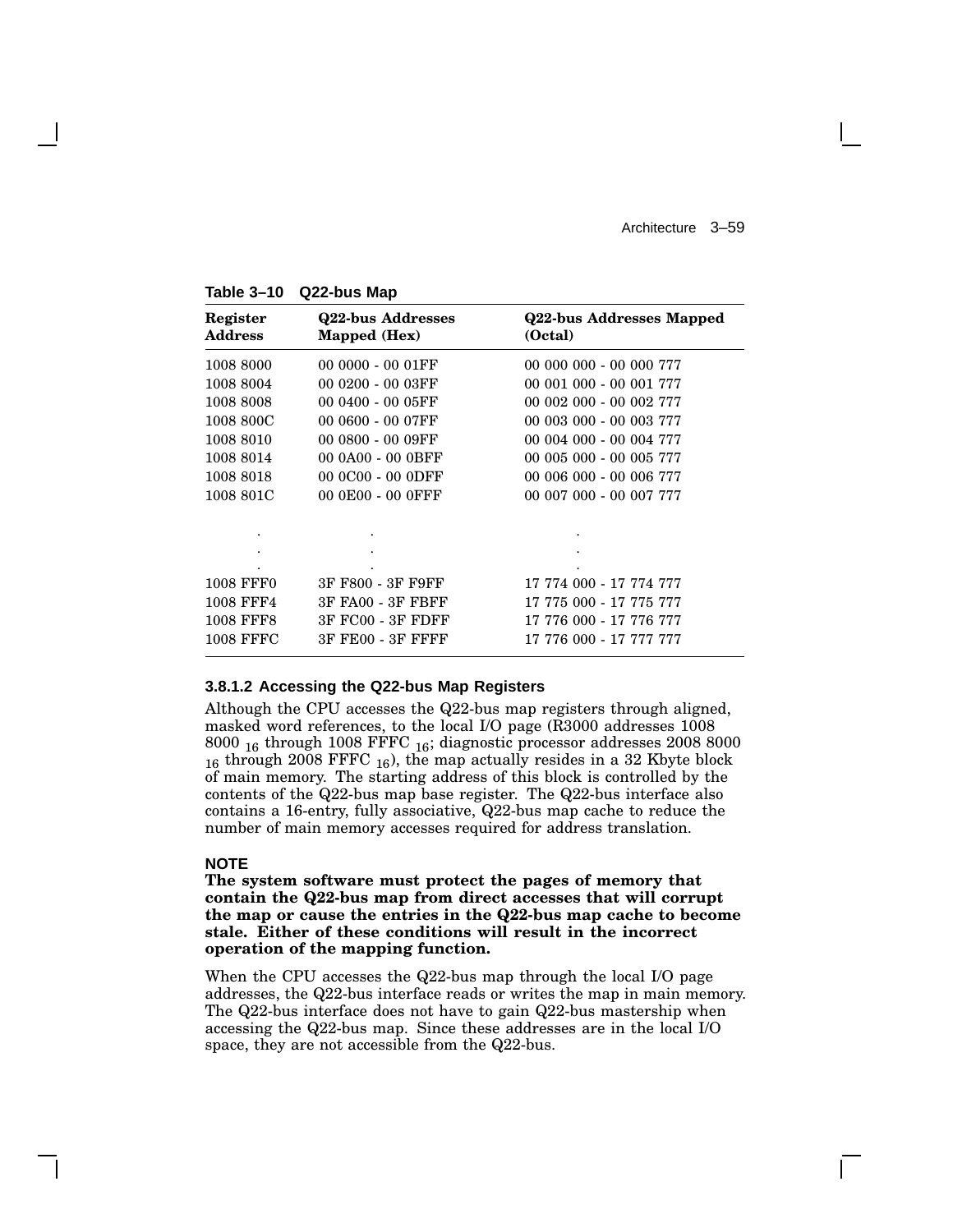#### 3–60 Architecture

On a Q22-bus map read by the CPU, the Q22-bus interface decodes the local I/O space address (2008 8000 - 2008 FFFC for the diagnostic processor; 1008 8000 - 1008 FFFC for the R3000). If the register is in the Q22-bus map cache, the Q22-bus interface will internally resolve any conflicts between CPU and Q22-bus transactions (if both are attempting to access the Q22-bus map cache entries at the same time), then return the data. If the map register is not in the map cache, the Q22-bus interface will force the CPU to retry, acquire the CDAL bus, perform an asynchronous DMA read of the map register. On completion of the read, the CPU is provided with the data when its read operation is retried. A map read by the CPU does not cause the register that was read to be stored in the map cache.

On a Q22-bus map write by the CPU, the Q22-bus interface latches the data, then on the completion of the CPU write, acquires the CDAL bus and performs an asynchronous DMA write to the map register. If the map register is in the Q22-bus map cache, then the Cam Valid bit for that entry will be cleared to prevent the entry from becoming stale. A Q22-bus map write by the CPU does not update any cached copies of the Q22-bus map register.

#### **3.8.1.3 Q22-bus Map Cache**

To speed up the process of translating Q22-bus address to main memory addresses, the Q22-bus interface utilizes a fully associative, sixteen entry, Q22-bus map cache, which is implemented in the CQBIC chip.

If a DMA transfer ends on a page boundary, the Q22-bus interface will prefetch the mapping register required to translate the next page and load it into the cache, before starting a new DMA transfer. This allows Q22-bus block mode DMA transfers that cross page boundaries to proceed without delay. The replacement algorithm for updating the Q22-bus map cache is FIFO.

The cached copy of the Q22-bus map register is used for the address translation process. If the required map entry for a Q22-bus address (as determined by bits  $\langle 21:9 \rangle$  of the Q22-bus address) is not in the map cache, then the Q22-bus interface uses the contents of the map base register to access main memory and retrieve the required entry. After obtaining the entry from main memory, the valid bit is checked. If it is set, the entry is stored in the cache and the Q22-bus cycle continues.

The format of a Q22-bus map cache entry is as shown in Figure 3–36.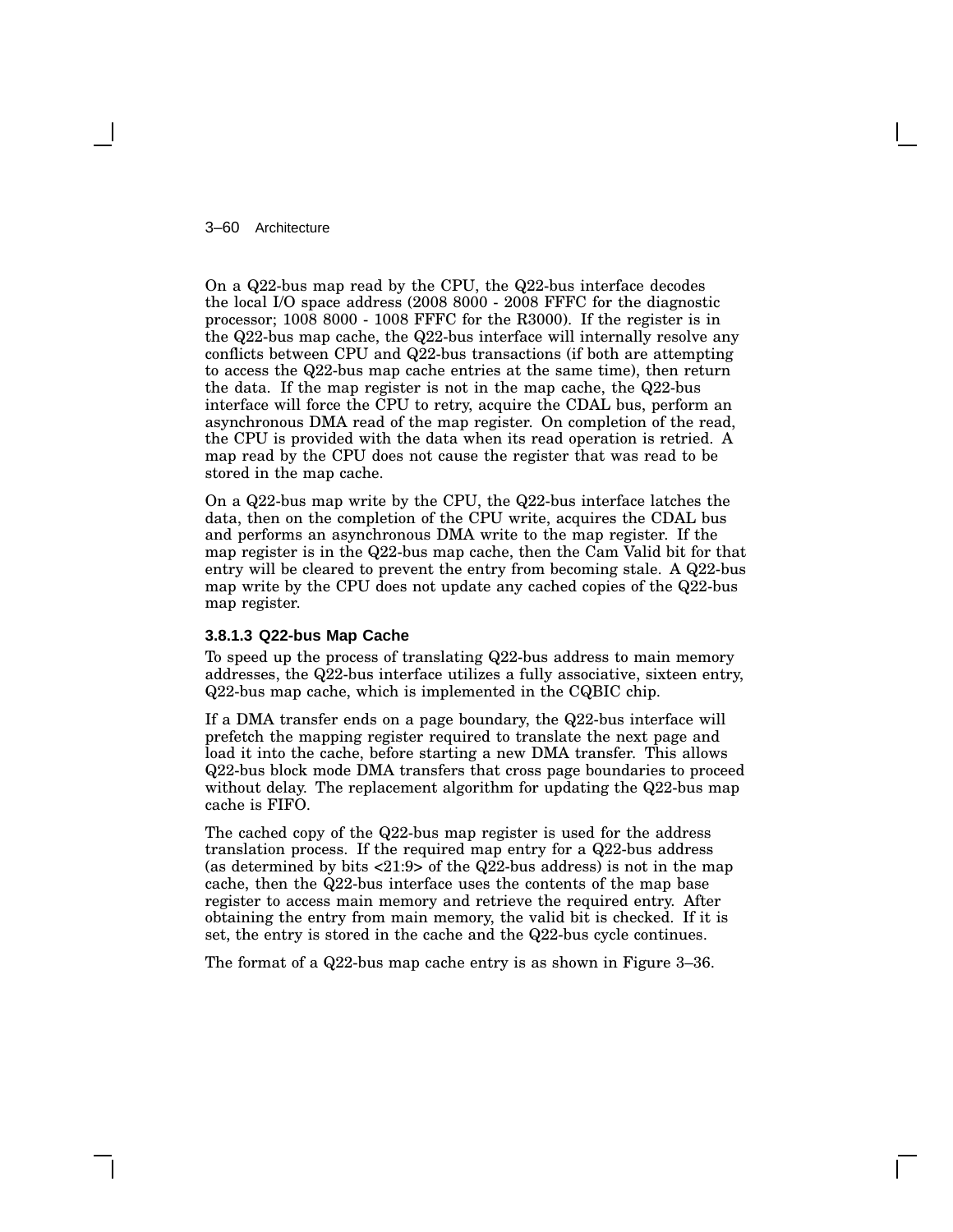$\mathbb{R}^n$ 

 $\overline{\Gamma}$ 

# MA-X1451-87

# **Figure 3–36 Q22-bus Map Cache Entry**

 $\overline{\phantom{a}}$ 

H

| Data Bit           | <b>Definition</b>                                                                                                                                                                                                                                                                                                                                                                                                                                                                                                                                                                                                                                                                                                                                                                                |
|--------------------|--------------------------------------------------------------------------------------------------------------------------------------------------------------------------------------------------------------------------------------------------------------------------------------------------------------------------------------------------------------------------------------------------------------------------------------------------------------------------------------------------------------------------------------------------------------------------------------------------------------------------------------------------------------------------------------------------------------------------------------------------------------------------------------------------|
| CQMR <sub>33</sub> | (Cam Valid). When a mapping register is selected by a Q22-bus<br>address, the Cam Valid bit determines whether the cached copy<br>of the mapping register for that address is valid. If the Cam<br>Valid bit is set, the mapping register is enabled, and addresses<br>within that page can be mapped. If the Cam Valid bit is clear,<br>the Q22-bus interface must read the map in local memory to<br>determine if the mapping register is enabled. This bit is cleared<br>on power-up, the negation of DCOK when the processor is<br>halted, by setting the QMCIA (Q22-bus map cache invalidate<br>all) bit in the interprocessor communication register, on writes<br>to the IORESET register, by a write to the Q22-bus map base<br>register, or by writing to the QMR that is being cached. |
| CQMR<32:20>        | (QBUS ADR). These bits contain the $Q22$ -bus address bits<br>$\langle 21:9 \rangle$ of the page that this entry maps. This is the content<br>addressable field of the 16 entry cache for determining if the<br>map register for a particular $Q22$ -bus address is in the map<br>cache. These bits are <i>undefined</i> on power-up.                                                                                                                                                                                                                                                                                                                                                                                                                                                            |
| CQMR<19:0>         | (Address bits A28-A9). When a mapping register is selected by<br>a Q22-bus address, and if that register's Cam Valid bit is set,<br>then these 20 bits are used as main memory address bits 28<br>through 9. Q22-bus address bits 8 through 0 are used as local<br>memory address bits 8 through 0. These bits are <i>undefined</i> on<br>power-up.                                                                                                                                                                                                                                                                                                                                                                                                                                              |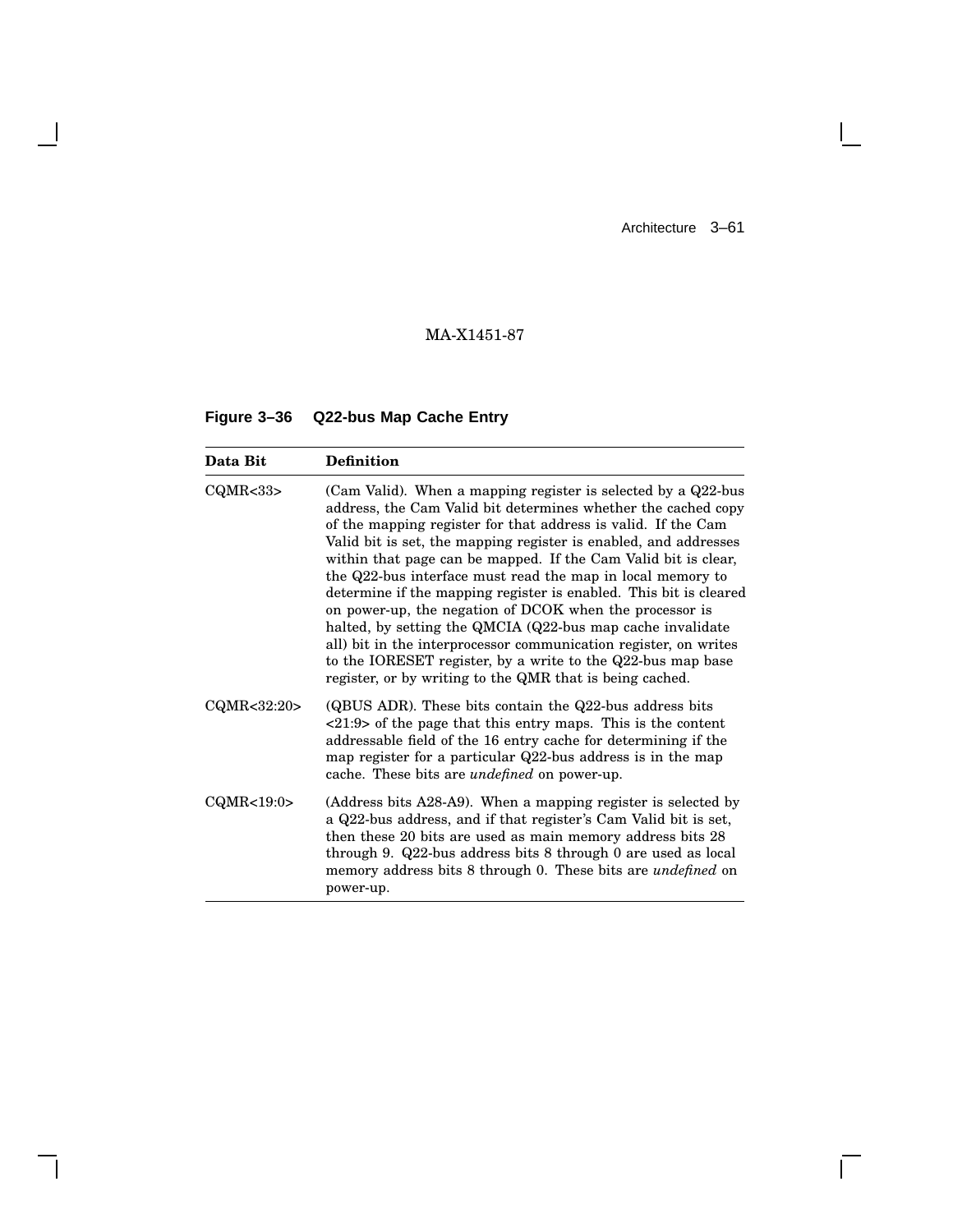3–62 Architecture

## **3.8.2 CDAL Bus to Q22-bus Address Translation**

CDAL bus addresses within the local Q22-bus I/O space, addresses (2000 0000 - 2000 1FFF <sub>16</sub> for the diagnostic processor; 1000 0000 - 1000 1FFF <sup>16</sup> for the R3000), are translated into Q22-bus I/O space addresses by using bits <12:0> of the CDAL address as bits <12:0> of the Q22-bus address and asserting BBS7. Q22-bus address bits <21:13> are driven as zeros.

CDAL bus addresses within the local Q22-bus memory space, addresses  $(3000\ 0000 - 303$  F FFFF  $_{16}$  for the diagnostic processor; 1400 0000 -143F FFFF  $_{16}$  for the R3000), are translated into Q22-bus memory space addresses by using bits <21:0> of the CDAL address as bits <21:0> of the Q22-bus address.

## **3.8.3 Interprocessor Communication Register**

The interprocessor communication register (IPCR), diagnostic processor address 2000 1F40 <sup>16</sup>; R3000 address 1000 1F40 <sup>16</sup>, is a 16-bit register which resides in the Q22-bus I/O page address space and can be accessed by any device which can become Q22-bus master (including the KN210 itself). The IPCR, implemented in the CQBIC chip, is byte accessible, meaning that a write byte instruction can write to either the low or high byte without affecting the other byte.

The IPCR also appears at Q22-bus address 17 777 500 (Figure 3–37).

MA-X1452-87

**Figure 3–37 The Interprocessor Communication Register**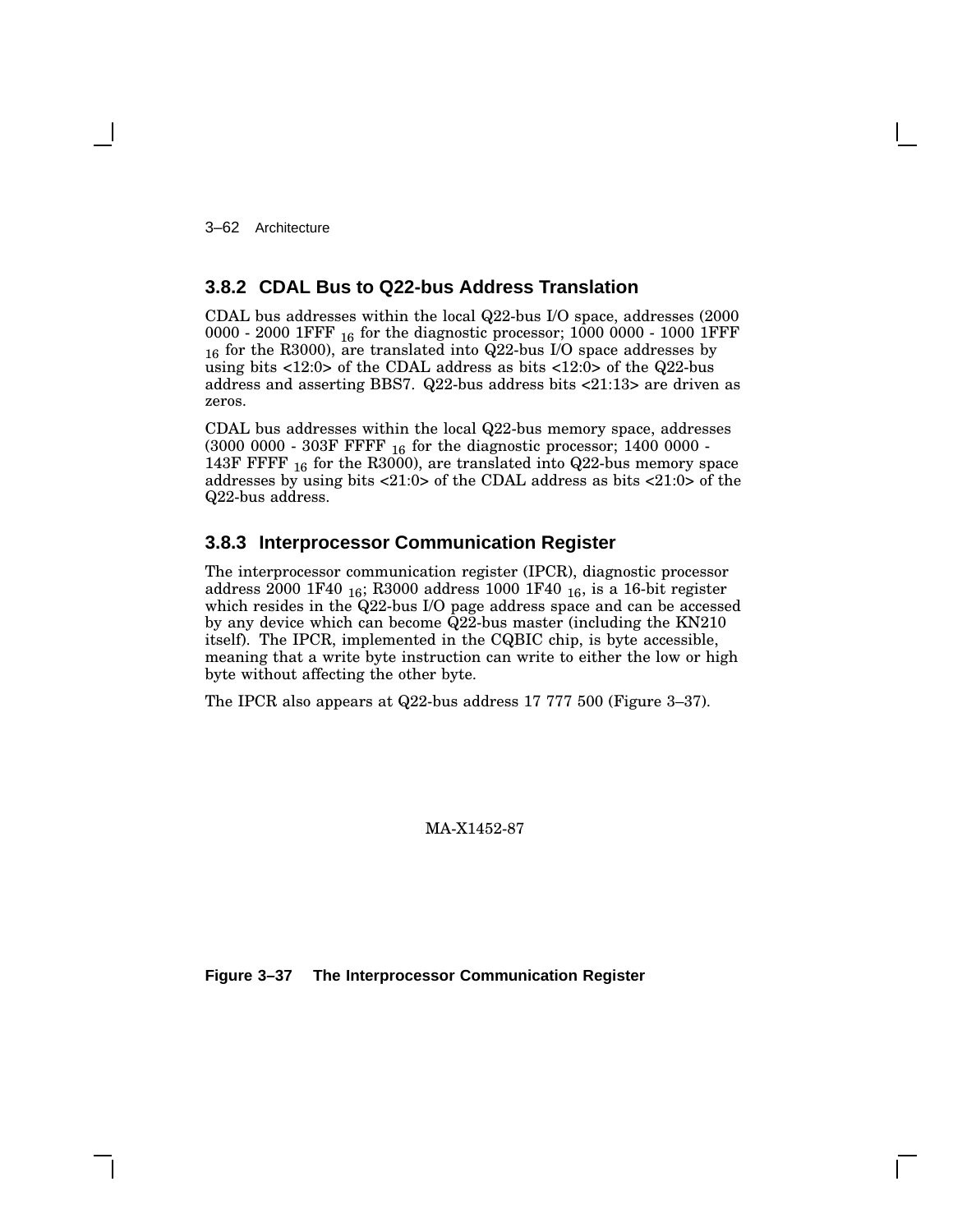$\overline{\Gamma}$ 

| Data Bit                                                                                                                                                                                                                                                                                                                                                                                                                                                                                                                                                                                                                                                                                                                                                                                                          | <b>Definition</b>                                                                                                                                                                                                                                                                                                           |
|-------------------------------------------------------------------------------------------------------------------------------------------------------------------------------------------------------------------------------------------------------------------------------------------------------------------------------------------------------------------------------------------------------------------------------------------------------------------------------------------------------------------------------------------------------------------------------------------------------------------------------------------------------------------------------------------------------------------------------------------------------------------------------------------------------------------|-----------------------------------------------------------------------------------------------------------------------------------------------------------------------------------------------------------------------------------------------------------------------------------------------------------------------------|
| IPCR < 15<br>(DMA QME) DMA Q22-bus address space memory error.<br>Read/Write to clear. This bit indicates that an error occurred<br>when a Q22-bus device was attempting to read main memory. It<br>is set if DMA system error register bit DSER<4> (main memory<br>error) is set, or the CDAL bus timer expires. The main memory<br>error bit indicates that an uncorrectable error occurred when<br>an external device (or CPU) was accessing the KN210 local<br>memory. The CDAL bus timer expiring indicates that the memory<br>controller did not respond when the Q22-bus interface initiated a<br>DMA transfer. This bit is cleared by writing a 1 to it, on power-<br>up, by the negation of DCOK when the processor is halted, by<br>writes to the IORESET register, and whenever DSER<4> is<br>cleared. |                                                                                                                                                                                                                                                                                                                             |
| IPCR < 14                                                                                                                                                                                                                                                                                                                                                                                                                                                                                                                                                                                                                                                                                                                                                                                                         | (QMCIA) Q22-bus invalidate all. Write only. Writing a 1 to this<br>bit clears the Cam Valid bits in the cached copy of the map. This<br>bit always reads as zero. Writing a 0 has no effect.                                                                                                                                |
| IPCR < 13:9>                                                                                                                                                                                                                                                                                                                                                                                                                                                                                                                                                                                                                                                                                                                                                                                                      | (Unused) Read as zeros. Must be written as zeros.                                                                                                                                                                                                                                                                           |
| IPCR < 8                                                                                                                                                                                                                                                                                                                                                                                                                                                                                                                                                                                                                                                                                                                                                                                                          | Reserved for Digital use.                                                                                                                                                                                                                                                                                                   |
| IPCR < 7                                                                                                                                                                                                                                                                                                                                                                                                                                                                                                                                                                                                                                                                                                                                                                                                          | Unused. Read as zero. Must be written as zero.                                                                                                                                                                                                                                                                              |
| IPCR < 6                                                                                                                                                                                                                                                                                                                                                                                                                                                                                                                                                                                                                                                                                                                                                                                                          | Reserved for Digital use.                                                                                                                                                                                                                                                                                                   |
| IPCR < 5                                                                                                                                                                                                                                                                                                                                                                                                                                                                                                                                                                                                                                                                                                                                                                                                          | (LM EAE) Local memory external access enable. Read/Write when<br>the KN210 is Q22-bus master. Read only when another device is<br>Q22-bus master. When set, this bit enables external access to<br>local memory (through the Q22-bus map). Cleared on power-up<br>and by the negation of DCOK when the processor is halted. |
| IPCR < 4:1>                                                                                                                                                                                                                                                                                                                                                                                                                                                                                                                                                                                                                                                                                                                                                                                                       | Unused. Read as zeros. Must be written as zeros.                                                                                                                                                                                                                                                                            |
| IPCR < 0                                                                                                                                                                                                                                                                                                                                                                                                                                                                                                                                                                                                                                                                                                                                                                                                          | Reserved for Digital use.                                                                                                                                                                                                                                                                                                   |

# **3.8.4 Q22-bus Interrupt Handling**

The KN210 responds to interrupt requests BR7-4 with the standard Q22 bus interrupt acknowledge protocol (DIN followed by IAK). The console serial line unit, the programmable timers, and the interprocessor doorbell request interrupts at IPL 14 and have priority over all Q22-bus BR4 interrupt requests.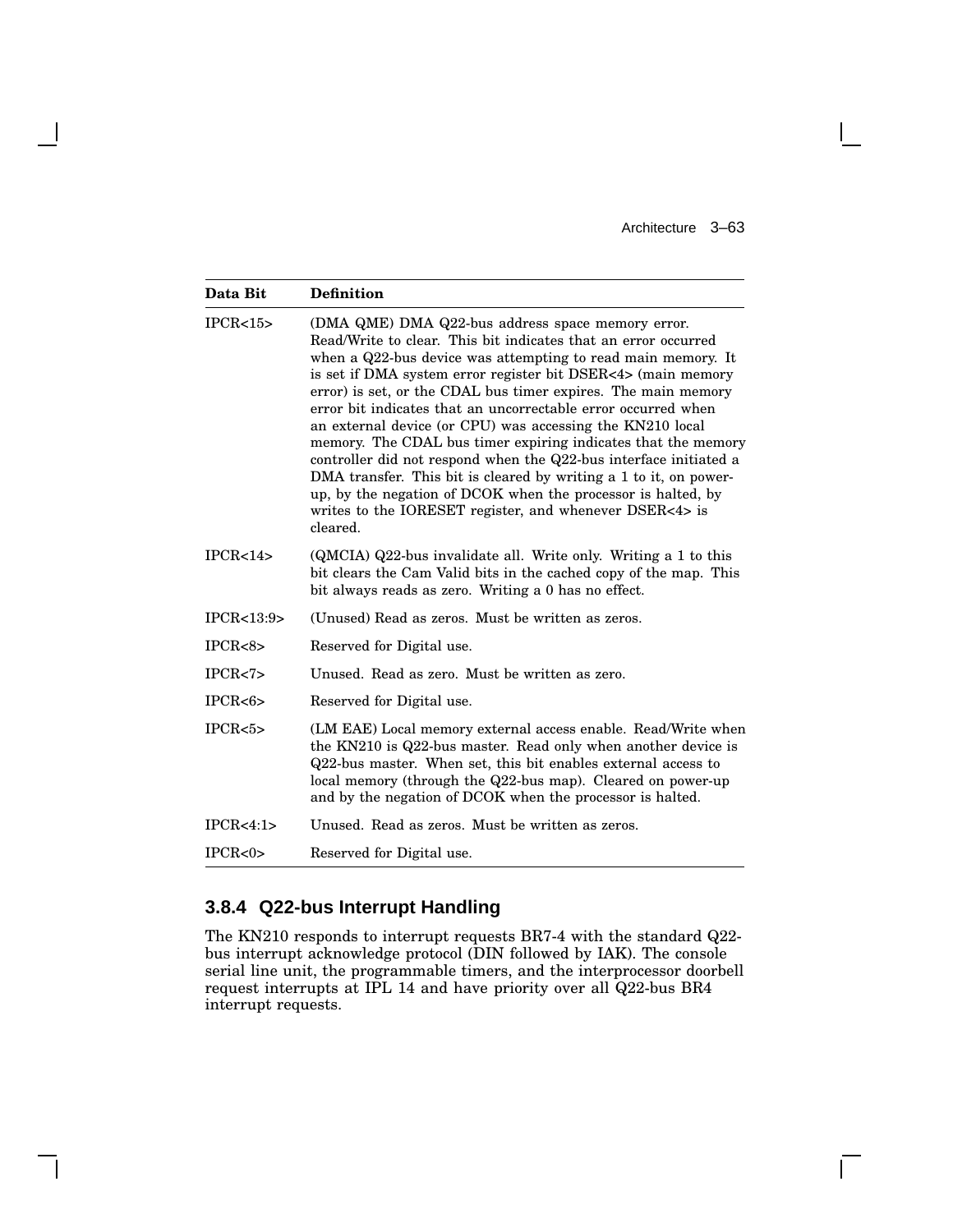3–64 Architecture

# **3.8.5 Configuring the Q22-bus Map**

The KN210 implements the Q22-bus map in an 8K word (32 Kbyte) block of main memory. This map must be configured by the KN210 firmware during a processor initialization by writing the base address of the uppermost 32 Kbyte block of good main memory into the Q22-bus map base register. The base of this map must be located on a 32 Kbyte boundary.

### **NOTE**

**This 32 Kbyte block of main memory must be protected by the system software. The only access to the map should be through local I/O page addresses (2008 8000 - 2008 FFFC** 16 **for the diagnostic processor; 1008 8000 - 1008 FFFC** 16 **for the R3000).**

### **3.8.5.1 Q22-bus Map Base Address Register**

The Q22-bus map base address register (QBMBR), diagnostic processor address 2008 0010 <sup>16</sup>; R3000 address 1008 0010 <sup>16</sup>, controls the main memory location of the 32 Kbyte block of Q22-bus map registers.

This read/write register is accessible by the CPU on a word boundary only. Bits <31:29,14:0> are unused and should be written as zero and will return zero when read.

A write to the map base register will flush the Q22-bus map cache by clearing the Cam Valid bits in all the entries.

The contents of this register are *undefined* on power up and the negation of DCOK when the processor is halted, and are not affected by BINIT being asserted on the Q22-bus (Figure 3–38).

#### MA-X1453-87

**Figure 3–38 Q22-bus Map Base Address Register**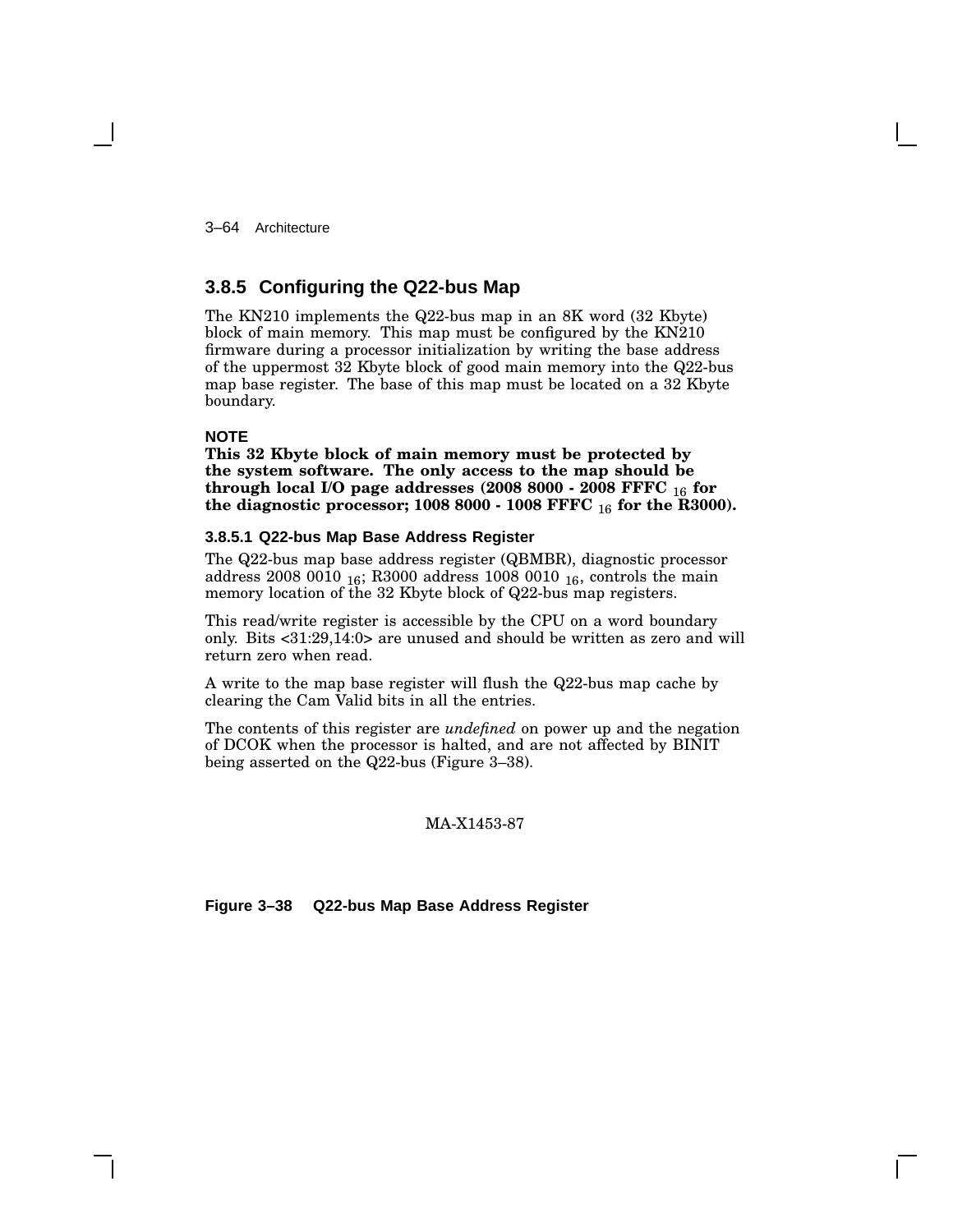$\mathbf{I}$ 

# **3.8.6 System Configuration Register**

The system configuration register (SCR), diagnostic processor address 2008 0000  $_{16}$ ; R3000 address 1008 0000  $_{16}$ , contains a BHALT enable bit and a power OK flag.

The system configuration register (SCR) is word, halfword, and byte accessible. Programmable option fields are cleared on power-up and by the negation of DCOK when the processor is halted. The format of the SCR register is shown in Figure 3–39.

MA-X1454-87

## **Figure 3–39 System Configuration Register**

| Data Bit          | <b>Definition</b>                                                                                                                                                                                                                                                                                                                                                   |
|-------------------|---------------------------------------------------------------------------------------------------------------------------------------------------------------------------------------------------------------------------------------------------------------------------------------------------------------------------------------------------------------------|
| SCR < 31:16       | Unused. Read as zero. Must be written as zero.                                                                                                                                                                                                                                                                                                                      |
| SCR <sub>15</sub> | (POK) Power OK. Read only. Writes have no effect. This bit is set<br>if the Q22-bus BPOK signal is asserted and clear if it is negated.<br>This bit is cleared on power-up and by the negation of DCOK<br>when the processor is halted.                                                                                                                             |
| SCR<14            | (BHALT EN) BHALT enable. Read/Write. This bit controls the<br>effect the Q22-bus BHALT signal has on the CPU. When set,<br>asserting the Q22-bus BHALT signal will halt the CPU and assert<br>DSER<15>. When cleared, the Q22-bus BHALT signal will have<br>no effect. This bit is cleared on power-up and by the negation of<br>DCOK when the processor is halted. |
| SCR < 13:11       | Unused. Read as zero. Must be written as zero.                                                                                                                                                                                                                                                                                                                      |
| SCR < 10          | Reserved for Digital use.                                                                                                                                                                                                                                                                                                                                           |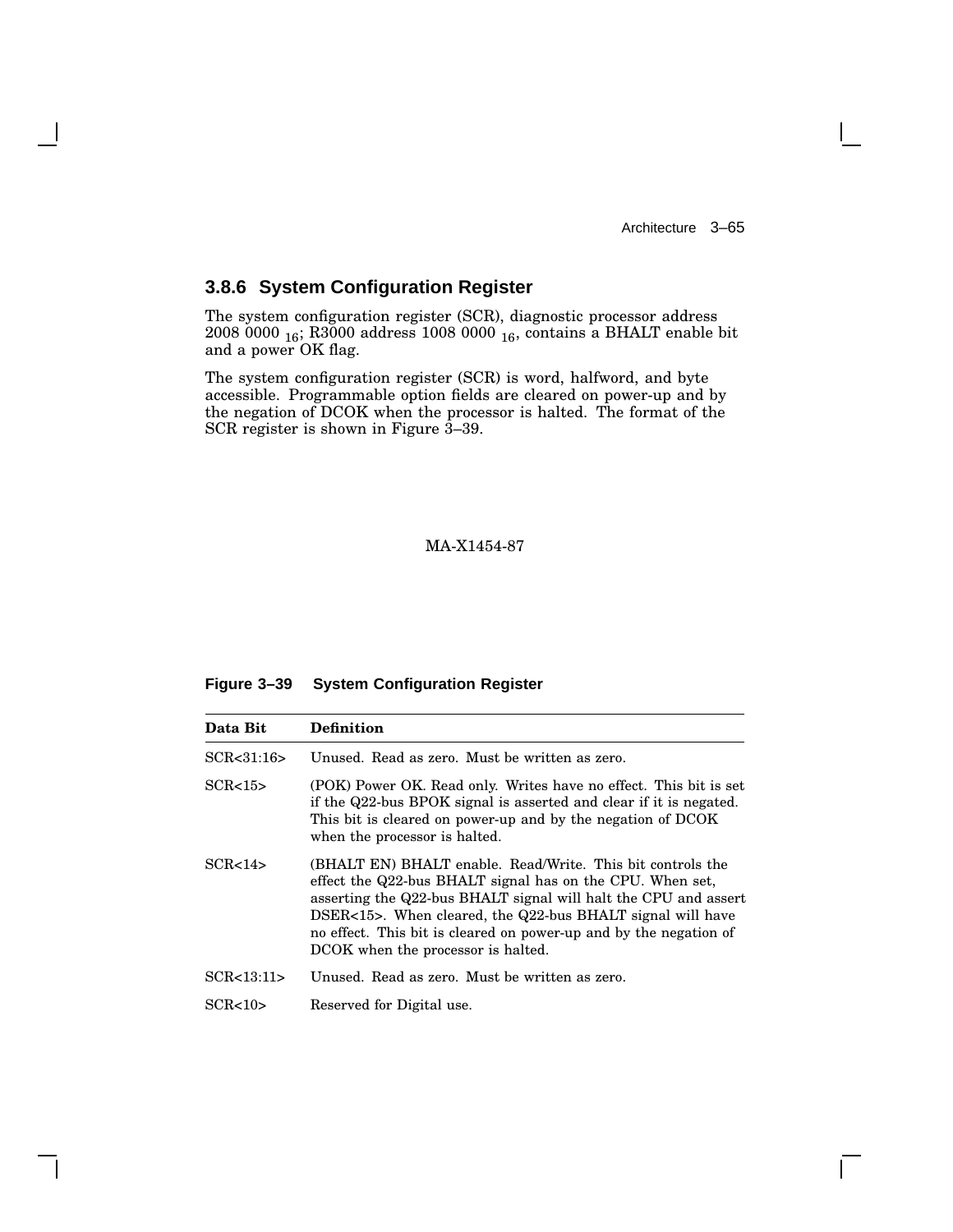#### 3–66 Architecture

| Data Bit   | <b>Definition</b>                                                                                                                                                                                                                                                                                                                                                                                                                                                                                                                                                                            |
|------------|----------------------------------------------------------------------------------------------------------------------------------------------------------------------------------------------------------------------------------------------------------------------------------------------------------------------------------------------------------------------------------------------------------------------------------------------------------------------------------------------------------------------------------------------------------------------------------------------|
| SCR<9:8>   | Unused. Read as zero. Must be written as zero.                                                                                                                                                                                                                                                                                                                                                                                                                                                                                                                                               |
| SCR < 7    | (ACTION ON DCOK NEGATION) Read/Write. When cleared, the<br>Q22-bus interface asserts SYSRESET (causing a hardware reset<br>of the board and control to be passed to the resident firmware<br>through the hardware halt procedure with a halt code of 3)<br>when DCOK is negated on the Q22-bus. When set, the Q22-bus<br>interface asserts HALTIN (causing control to be passed to the<br>resident firmware through the hardware halt procedure with a<br>halt code of 2) when DCOK is negated on the Q22-bus. Cleared on<br>power-up and the negation of DCOK when the processor is halted. |
| SCR < 6:4  | Unused. Read as zero. Must be written as zero.                                                                                                                                                                                                                                                                                                                                                                                                                                                                                                                                               |
| SCR < 3:1> | Reserved for Digital use.                                                                                                                                                                                                                                                                                                                                                                                                                                                                                                                                                                    |
| SCR < 0    | Unused. Read as 0. Must be written as 0.                                                                                                                                                                                                                                                                                                                                                                                                                                                                                                                                                     |

## **3.8.7 DMA System Error Register**

The DMA system error register (DSER), diagnostic processor address 2008 0004  $_{16}$ ; R3000 address 1008 0004  $_{16}$ , is one of three registers associated with Q22-bus interface error reporting.

The DMA system error register is implemented in the CQBIC chip, and logs main memory errors on DMA transfers, Q22-bus parity errors, Q22 bus non-existent memory errors, and Q22-bus no-grant errors. The Q22 bus error address register contains the address of the page in Q22-bus space which caused a parity error during an access by the local processor.

The DMA error address register contains the address of the page in local memory which caused a memory error during an access by an external device or the processor during a local miss global hit transaction. An access by the local processor which the Q22-bus interface maps into main memory will provide error status to the processor when the processor does a RETRY for a READ local miss-global hit, or by an interrupt in the case of a local-miss global-hit write.

The DSER is a word, halfword, or byte accessable read/write register available to the local processor. The bits in this register are cleared to 0 on power-up, by the negation of DCOK when the processor is halted, and by writes to the IORESET register. All bits are set to 1 to record the occurrence of an event. They are cleared by writing a 1, writing zeros has no effect (Figure 3–40).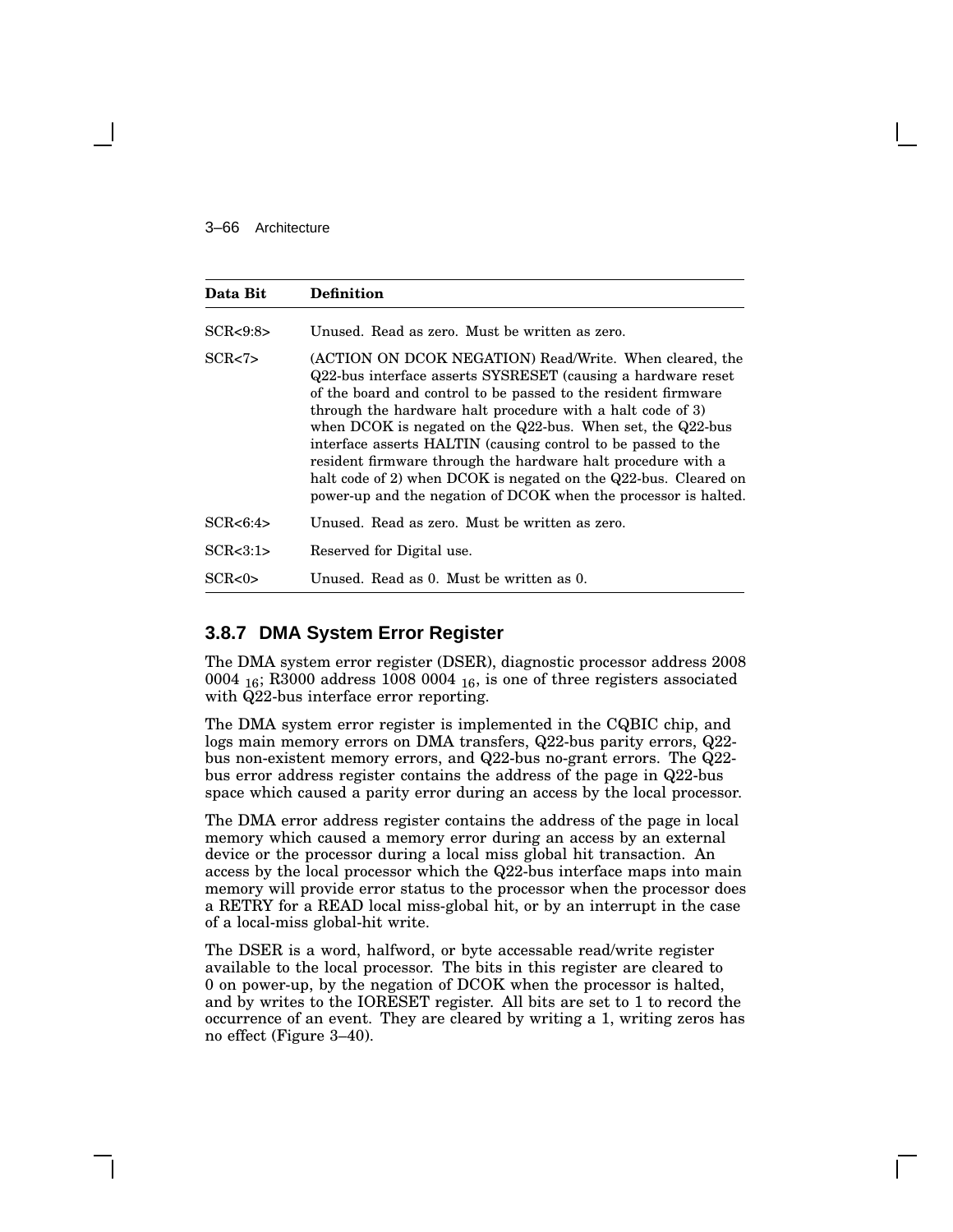$\mathbf{L}$ 

 $\overline{\Gamma}$ 

MA-X1455-87

# **Figure 3–40 DMA System Error Register**

 $\overline{\phantom{a}}$ 

 $\mathsf{l}$ 

| Data Bit    | <b>Definition</b>                                                                                                                                                                                                                                                                                                                                                                              |
|-------------|------------------------------------------------------------------------------------------------------------------------------------------------------------------------------------------------------------------------------------------------------------------------------------------------------------------------------------------------------------------------------------------------|
| DSER<31:16> | Unused. Read as 0. Must be written as 0.                                                                                                                                                                                                                                                                                                                                                       |
| DSER<15>    | Q22-bus BHALT detected. Read/Write to clear. Set when the Q22-<br>bus interface detects that the Q22-bus BHALT line was asserted<br>and SCR<14> (BHALT ENABLE) is set. Cleared by writing a 1,<br>writes to the IORESET register, on power-up and the negation of<br>DCOK when the processor is halted.                                                                                        |
| DSER<14>    | Q22-bus DCOK negation detected. Read/Write to clear. Set when<br>the Q22-bus interface detects the negation of DCOK on the Q22-<br>bus and SCR<7> (action on DCOK negation) is set. Cleared by<br>writing a 1, writes to the IORESET register, on power-up and the<br>negation of DCOK when the processor is halted.                                                                           |
| DSER<13:8>  | Unused. Read as zero. Must be written as zero.                                                                                                                                                                                                                                                                                                                                                 |
| DSER<7>     | Master DMA NXM. Read/Write to clear. This bit is set when the<br>CPU performs a demand Q22-bus read cycle or write cycle that<br>does not reply after 10 us. During interrupt acknowledge cycles,<br>or request read cycles, this bit is not set. It is cleared by writing<br>a 1, on power-up, by the negation of DCOK when the processor is<br>halted and by writes to the IORESET register. |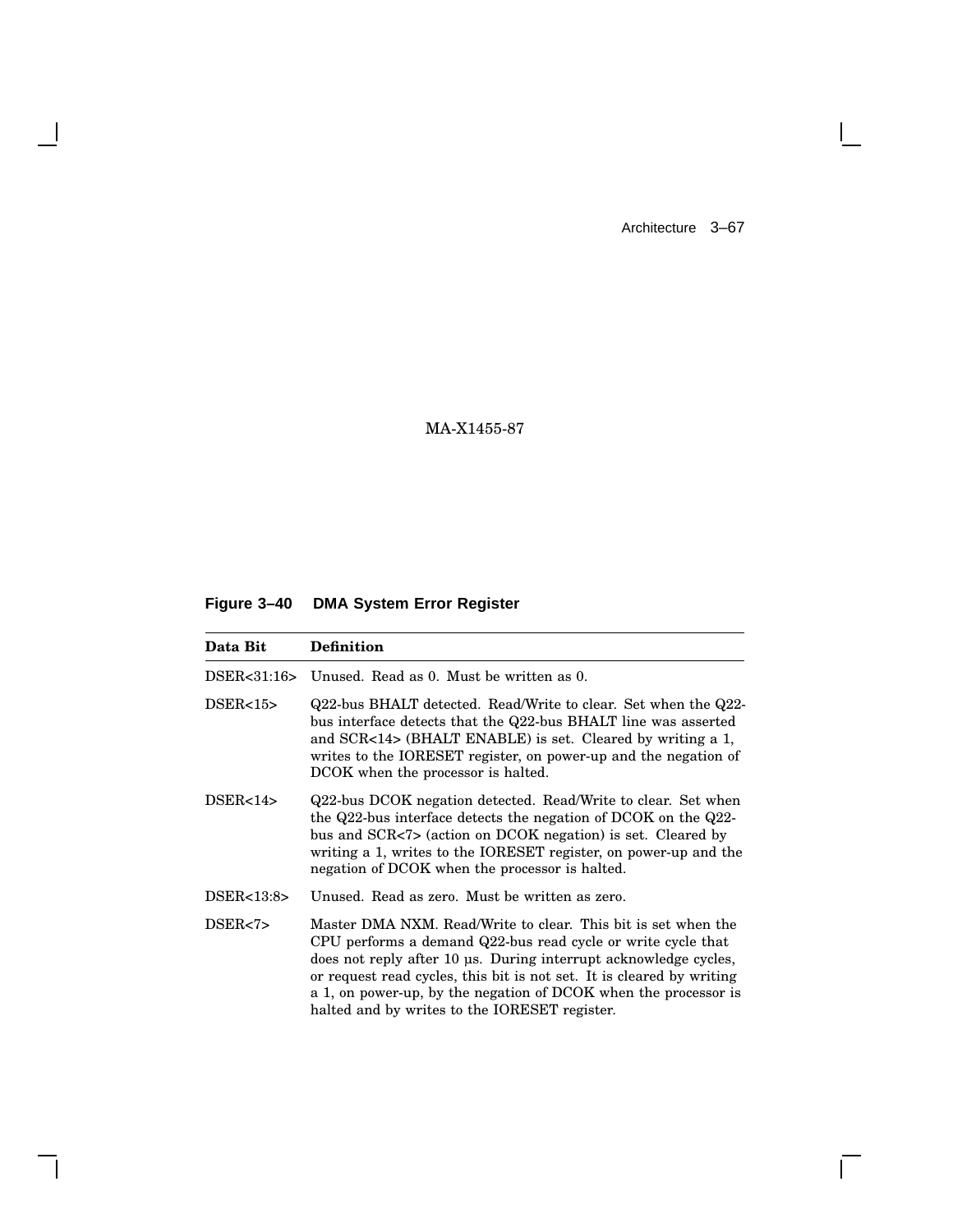$\overline{\phantom{a}}$ 

| Data Bit          | <b>Definition</b>                                                                                                                                                                                                                                                                                                                                                                                                                  |
|-------------------|------------------------------------------------------------------------------------------------------------------------------------------------------------------------------------------------------------------------------------------------------------------------------------------------------------------------------------------------------------------------------------------------------------------------------------|
| DSER<6>           | Unused. Read as zero. Must be written as zero.                                                                                                                                                                                                                                                                                                                                                                                     |
| DSER<5>           | Q22-bus parity error. Read/Write to clear. This bit is set when<br>the CPU performs a Q22-bus demand read cycle which returns a<br>parity error. During interrupt acknowledge cycles or request read<br>cycles, this bit is not set. It is cleared by writing a 1, on power-up,<br>by the negation of DCOK when the processor is halted and by<br>writes to the IORESET register.                                                  |
| DSER<4 $>$        | Main memory error. Read/Write to clear. This bit is set if an<br>external Q22-bus device or local miss global hit receives a memory<br>error while reading local memory. The IPCR<15> reports the<br>memory error to the external Q22-bus device. It is cleared by<br>writing a 1, on power-up, by the negation of DCOK when the<br>processor is halted and by writes to the IORESET register.                                     |
| DSER<3>           | Lost error. Read/Write to clear. This bit indicates that an error<br>address has been lost because of DSER<7,5,4,0> having been<br>previously set and a subsequent error of either type occurs<br>which would have normally captured an address and set either<br>DSER<7,5,4,0> flag. It is cleared by writing a 1, on power-up, by<br>the negation of DCOK when the processor is halted and by writes<br>to the IORESET register. |
| DSER <sub>2</sub> | No grant timeout. Read/Write to clear. This bit is set if the Q22-<br>bus does not return a bus grant within 10ms of the bus request<br>from a CPU demand read cycle, or write cycle. During interrupt<br>acknowledge or request read cycles this bit is not set. It is cleared<br>by writing a 1, on power-up, by the negation of DCOK when the<br>processor is halted and by writes to the IORESET register.                     |
| DSER<1>           | Unused. Read as zero. Must be written as zero.                                                                                                                                                                                                                                                                                                                                                                                     |
| DSER<0>           | DMA NXM. Read/Write to clear. This bit is set on a DMA transfer<br>to a non-existent main memory location. This includes local-miss<br>global-hit cycles and map accesses to non-existent memory. It is<br>cleared by writing a 1, on power-up, by the negation of DCOK<br>when the processor is halted and by writes to the IORESET<br>register.                                                                                  |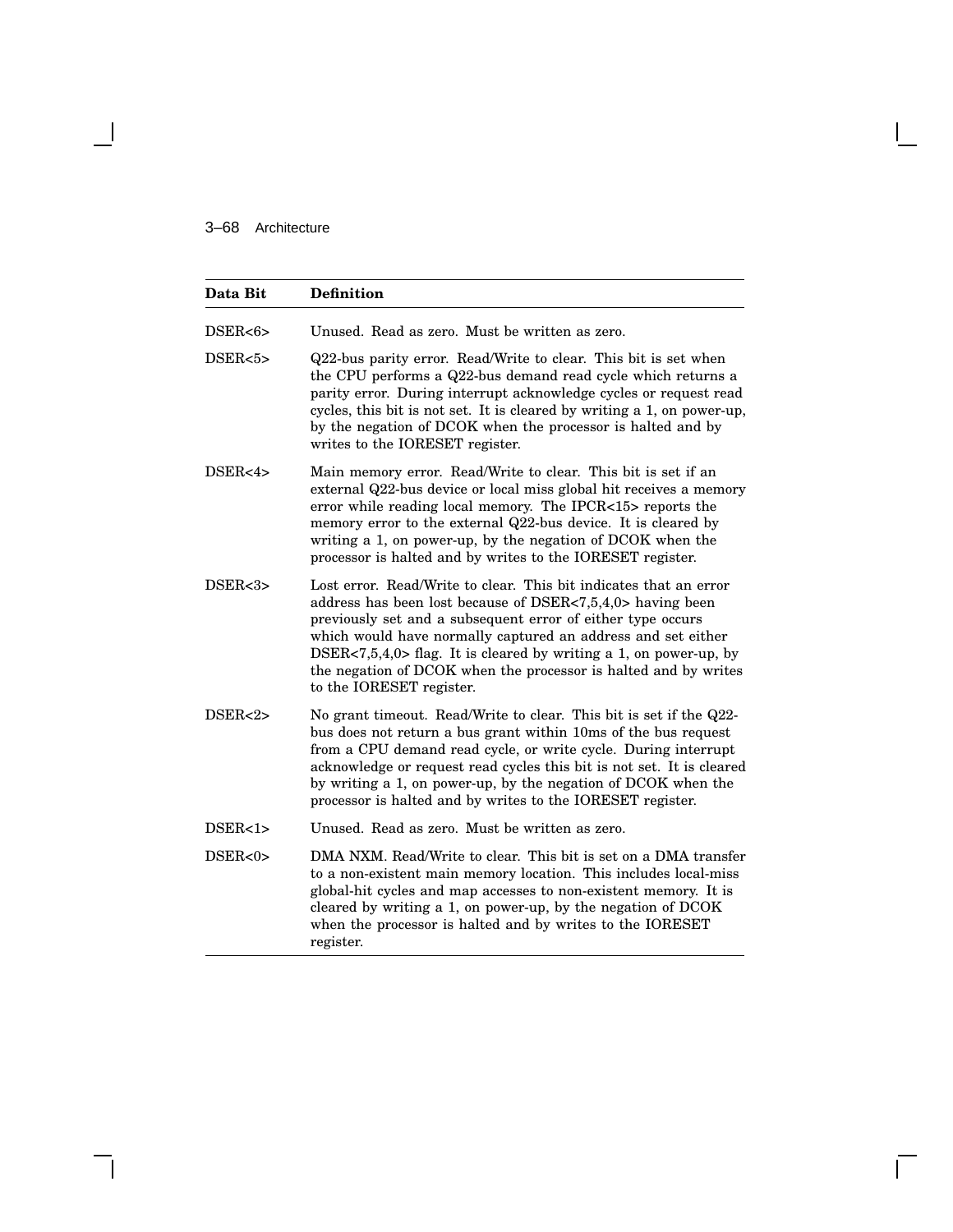## **3.8.8 Q22-bus Error Address Register**

The Q22-bus error address register (QBEAR), diagnostic processor address 2008 0008 <sup>16</sup>; R3000 address 1008 0008 <sup>16</sup>, is a read only, word accessible register which is implemented in the CQBIC chip. Its contents are valid only if DSER <5> (Q22-bus parity error) is set or if DSER<7> (Q22-bus timeout) is set.

Reading this register when DSER<5> and DSER<7> are clear will return *undefined* results. Additional Q22-bus parity errors that could have set DSER<5> or Q22-bus timeout errors that could have caused DSER<7> to set, will cause DSER<3> to set.

The QBEAR contains the address of the page in Q22-bus space which caused a parity error during an access by the on-board CPU which set DSER<5> or a master timeout which set DSER<7>.

Q22-bus address bits <21:9> are loaded into QBEAR bits <12:0>. QBEAR bits <31:13> always read as zeros (Figure 3–41).

### MA-X1456-87

**Figure 3–41 Q22-bus Error Address Register**

### **NOTE**

**This is a read only register, if a write is attempted a machine check will be generated.**

## **3.8.9 DMA Error Address Register**

The DMA error address register (DEAR), diagnostic processor address 2008 000C  $_{16}$ ; R3000 address 1008 000C  $_{16}$ , is a read only, word accessible register which is implemented in the CQBIC chip. It contains valid information only when DSER<4> (main memory error) is set or when DSER<0> (DMA NXM) is set. Reading this register when DSER<4> and DSER<0> are clear will return *undefined* data.

The DEAR contains the map translated address of the page in local memory which caused a memory error or non existent memory error during an access by an external device or the Q22-bus interface for the CPU during a local-miss global-hit transaction or Q22-bus map access.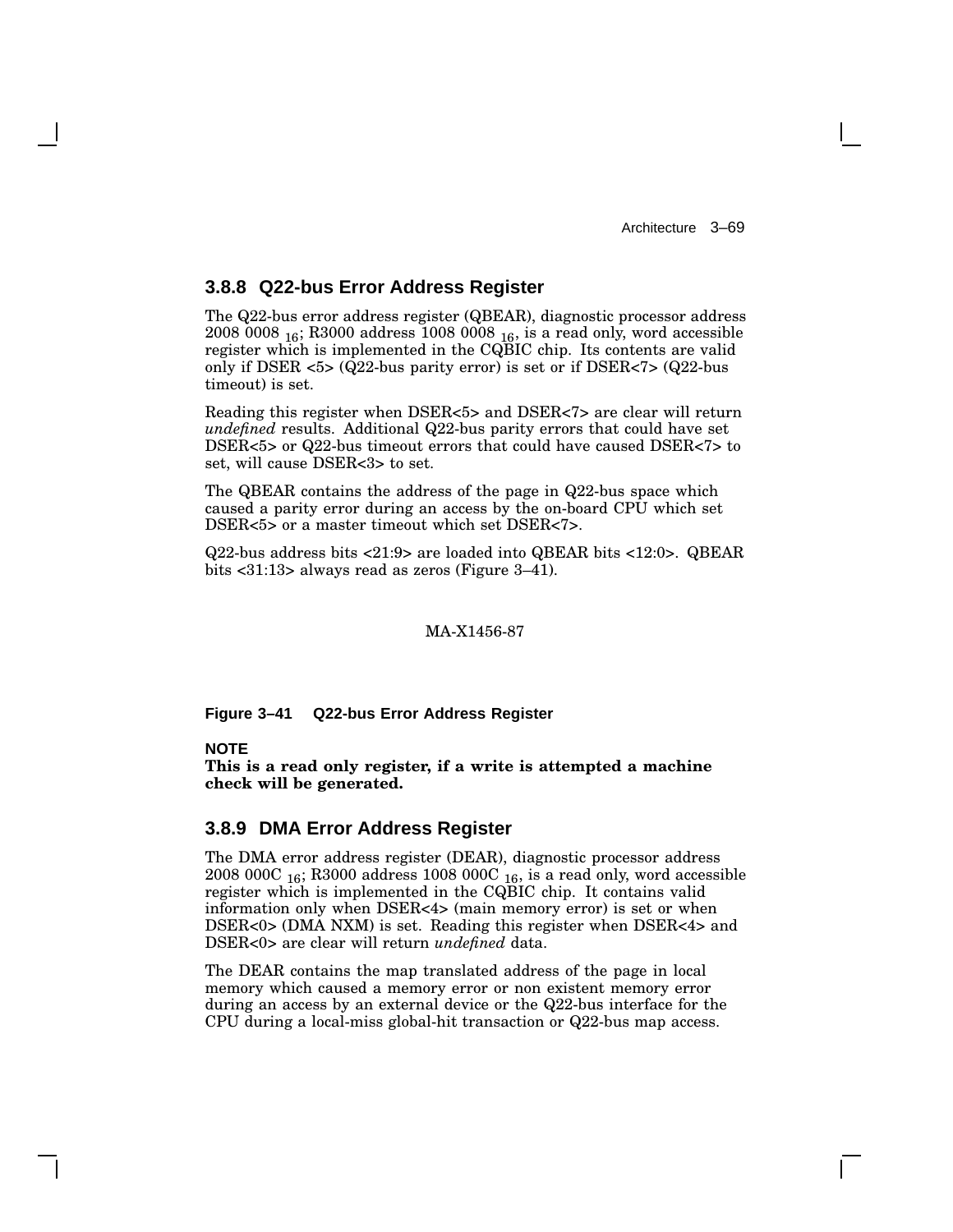3–70 Architecture

The contents of this register are latched when DSER<4> or DSER<0> is set. Additional main memory errors or non-existent memory errors have no effect on the DEAR until software clears DSER<4> and DSER<0>.

Mapped Q22-bus address bits <28:9> are loaded into DEAR bits <19:0>. DEAR bits <31:20> always read as zeros (Figure 3–42).

MA-X1457-87

### **Figure 3–42 DMA Error Address Register**

## **NOTE**

**This is a read only register, if a write is attempted a machine check will be generated.**

## **3.8.10 Error Handling**

The Q22-bus interface does not generate or check CDAL bus parity.

The Q22-bus interface checks all CPU references to Q22-bus memory and I/O spaces to ensure that nothing but masked and unmasked word accesses are attempted. Any other type of reference will cause a diagnostic processor machine check abort to be initiated, an R3000 bus error exception on reads, and an IRQ3 interrupt on writes.

The Q22-bus interface maintains several timers to prevent incomplete accesses from hanging the system indefinitely. These include a 10 µs non-existent memory timer for accesses to the Q22-bus memory and I/O spaces, a 10 µs *no sack* timer for acknowledgement of Q22-bus DMA grants, and a 10 ms *no grant* timer for acquiring the Q22-bus.

If there is a non-existent memory (NXM) error (10 µs timeout) while accessing the Q22-bus on a demand read reference, the associated row in the diagnostic processor cache is invalidated; DSER<7> is set; the address of the Q22-bus page being accessed is captured in QBEAR<12:0>; a diagnostic processor machine check abort is initiated; and an R3000 bus exception is generated.

If there is a NXM error on a prefetch read, or an interrupt acknowledge vector read, then the prefetch or interrupt acknowledge reference is aborted but no information is captured and no machine check occurs.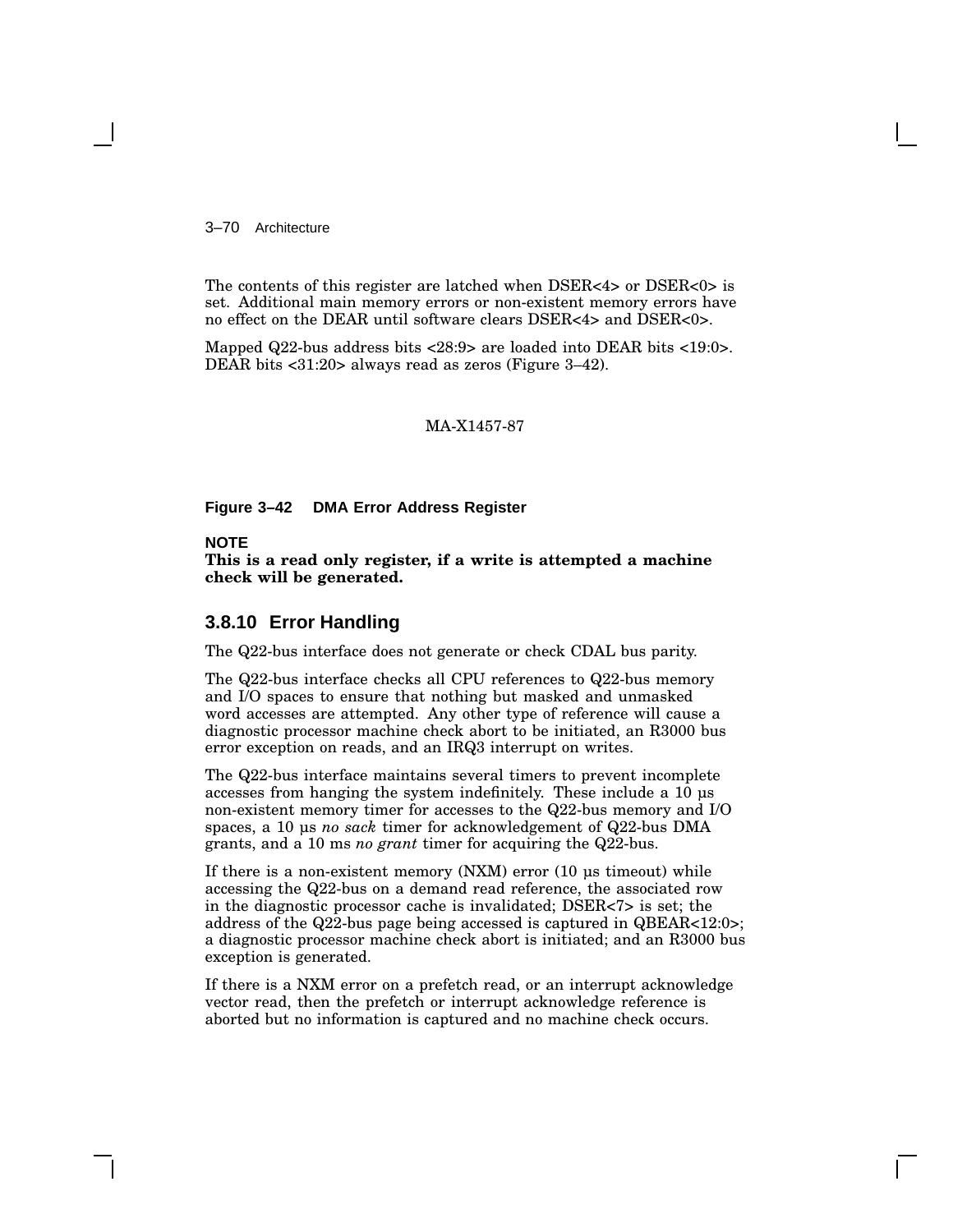If there is a NXM error on a masked write reference, then DSER<7> is set, the address of the Q22-bus page being accessed is captured in QBEAR<12:0>, a diagnostic processor interrupt is generated at IPL 1D through vector 60  $_{16}$ , and an R3000 IRQ3 interrupt is generated.

If the Q22-bus interface does not receive an acknowledgement within 10 µs after it has granted the Q22-bus, then the grant is withdrawn, no errors are reported, and the Q22-bus interface waits 500 ns to clear the Q22-bus grant daisy chain before beginning arbitration again.

If the Q22-bus interface tries to obtain Q22-bus mastership on a CPU demand read reference and does not obtain it within 10 ms, then the associated row in the cache is invalidated, DSER<2> is set, and a machine check abort is initiated.

The Q22-bus interface also monitors Q22-bus signals BDAL<17:16> while reading information over the Q22-bus so that parity errors detected by the device being read from are recognized.

If a parity error is detected by another Q22-bus device on a diagnostic processor demand read reference to Q22-bus memory or I/O space, then the associated row in the diagnostic processor cache is invalidated, DSER<5> is set, the address of the Q22-bus page being accessed is captured in QBEAR<12:0>, and a machine check abort is initiated.

If a parity error is detected by another Q22-bus device on a prefetch request read by the diagnostic processor, the prefetch is aborted, the associated row in the diagnostic processor cache is invalidated, DSER<5> is set, the address of the Q22-bus page being accessed is captured in QBEAR<12:0>, but no machine check is generated.

The Q22-bus interface also monitors the backplane BPOK signal to detect power failures. If BPOK is negated on the Q22-bus, a power fail trap is generated, and the diagnostic processor traps through vector  $0C_{16}$ . The R3000 gets an IRQ 3 interrupt request. The state of the Q22-bus BPOK signal can be read from SCR<15>. The Q22-bus interface continues to operate after generating the powerfail trap, until DCOK is negated.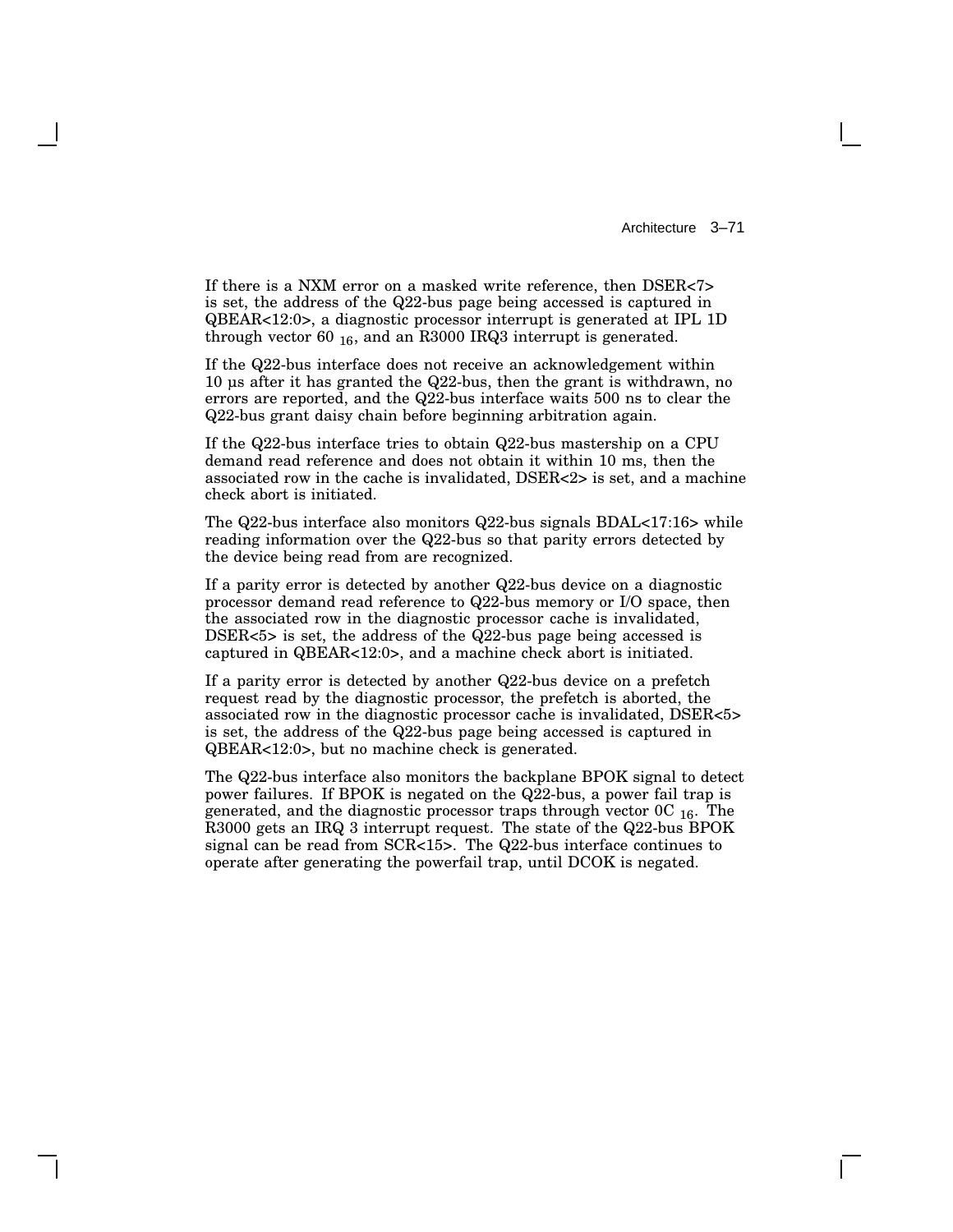3–72 Architecture

# **3.9 Network Interface**

The KN210 includes a network interface implemented by the LANCE chip, a  $32 \times 8$  bit ROM and four  $32\text{K} \times 8$  static RAMs, and located on the KN210 I/O module. When used in conjunction with the H3602-SA, this network interface allows the KN210 to be connected to either a thinwire or standard Ethernet network. It supports the Ethernet data link layer.

The network interface includes a word-wide 128 Kbyte NI buffer (the four  $32 \times 8$  static RAMs) as well as four registers for control and status reporting, a DMA controller, a 24 word transmit silo and a 24 word receive silo (all resident in the LANCE chip). The DMA controller reads control information and writes status information from/to the 128 Kbyte NI buffer as well as transfers data between the NI buffer and either the transmit or receive silo. The DMA controller can perform bursts of up to eight halfword references.

Each reference (between the LANCE and the NI buffer) takes 600 ns and contains either a byte or word of data, resulting in a maximum burst duration of 4.8 µs. The minimum time between bus requests is 8 µs.

The CPU moves data between main memory and the NI buffer through programmed transfers.

## **3.9.1 Ethernet Overview**

Ethernet is a serial bus that can support up to 1,024 nodes with a maximum separation of 2.8 km (1.7 miles). Data is passed over the Ethernet in Manchester encoded format at a rate of 10 million bits per second in variable-length packets. Each packet has the format shown in Figure 3–43.

The minimum size of a packet is 64 bytes, which implies a minimum data length of 46 bytes. Packets shorter than this are called *runt packets* and are treated as erroneous when received by the network controller.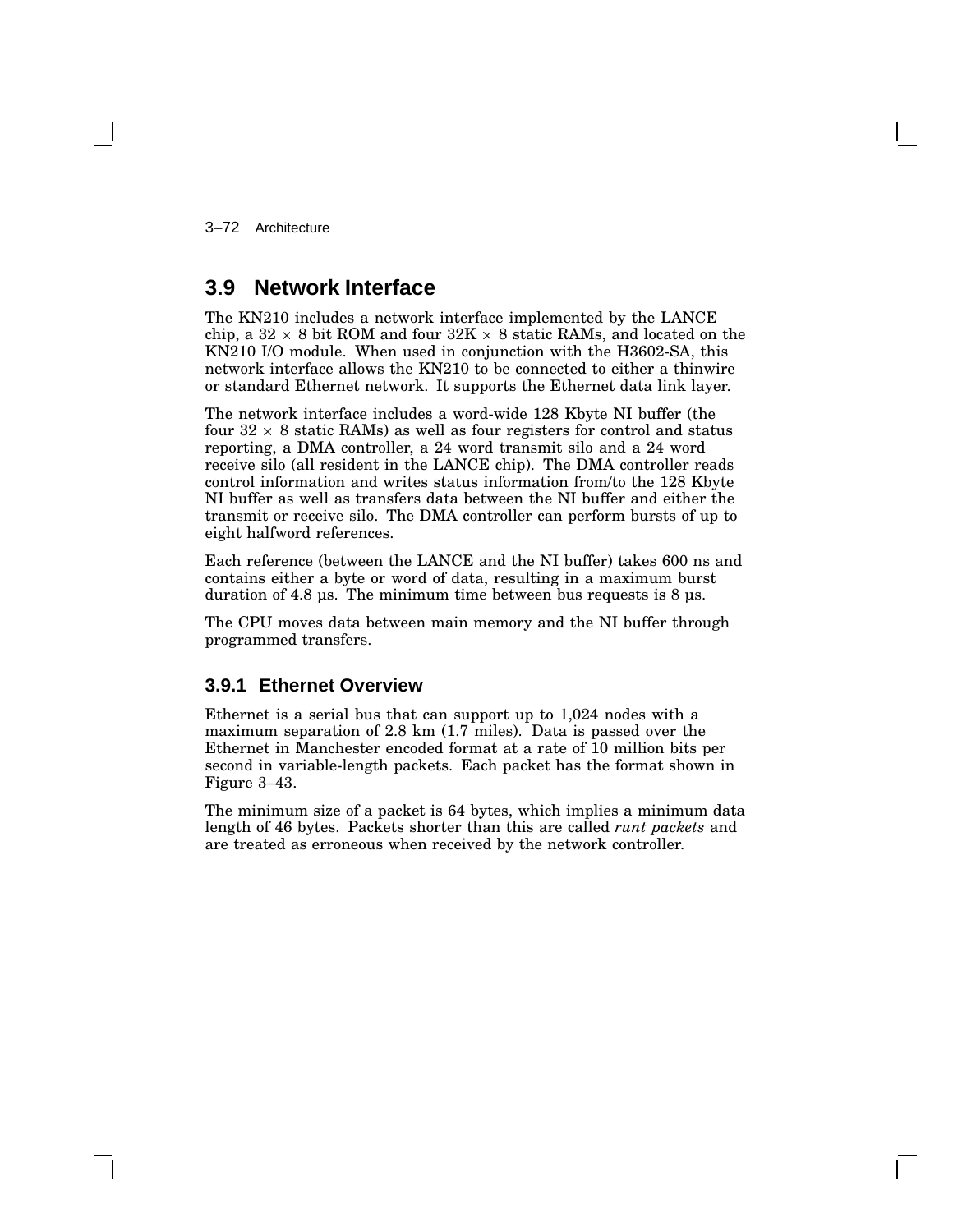$\mathbf{L}$ 

## **Figure 3–43 Ethernet Data Packet Format**

All nodes on the Ethernet have equal priority. The technique used to control access to the bus is carrier sense, multiple access, with collision detection (CSMA/CD). To access the bus, devices must first wait for the bus to clear (no carrier sensed). Once the bus is clear, all devices that want to access the bus have equal priority (multi-access), so they all attempt to transmit. After starting transmission, devices must monitor the bus for collisions (collision detection). If no collision is detected, the device may continue with transmission. If a collision is detected, then the device waits for a random amount of time and repeats the access sequence.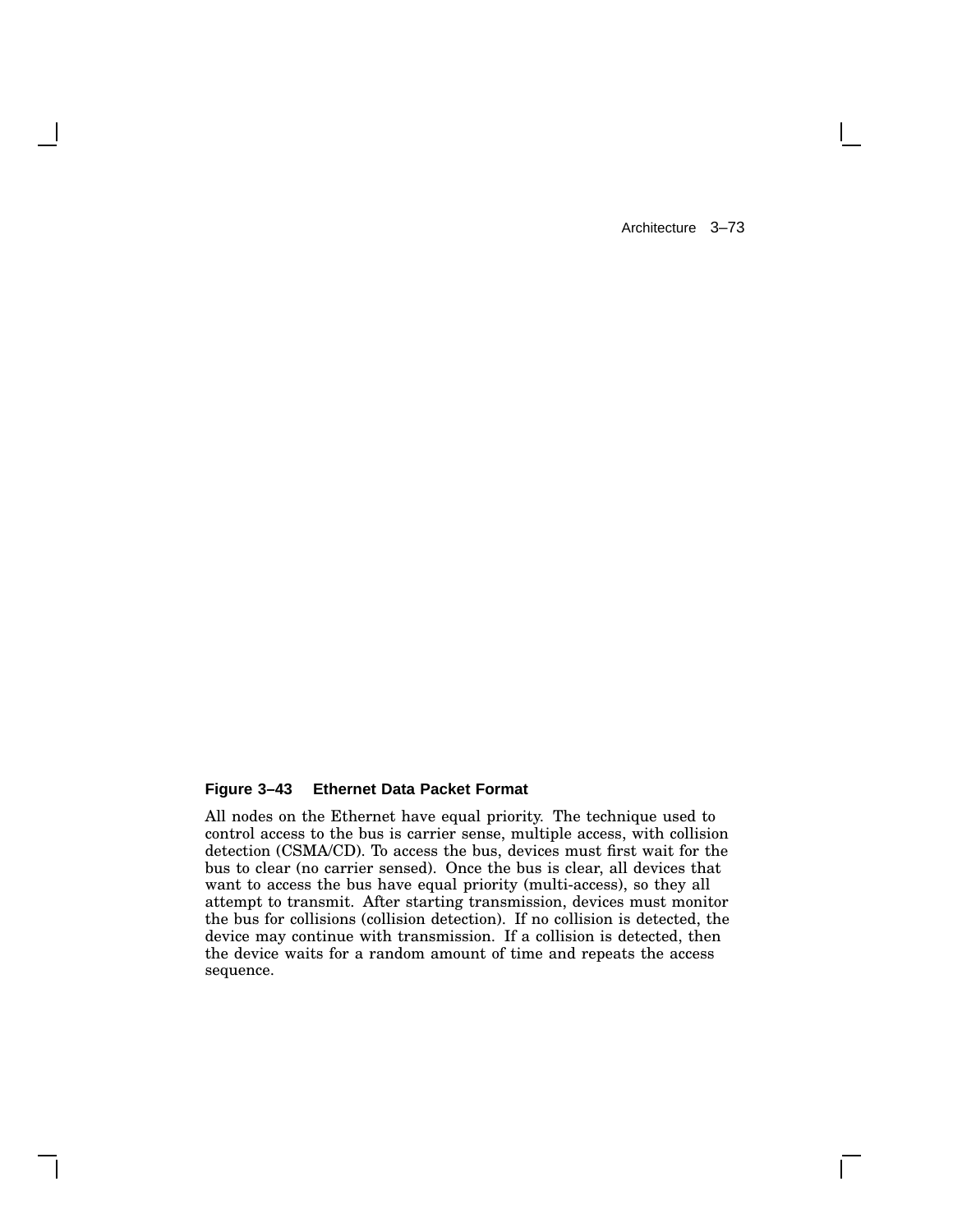3–74 Architecture

Ethernet allows point to point communication between two devices, as well as simultaneous communication between multiple devices. To support these two modes of communication, there are two types of network addresses, **physical** and **multicast**. These two types of addresses are both 48 bits (6 bytes) long and are described below.

A **Physical address** is the unique address associated with a particular station on the Ethernet, which should be distinct from the physical address of any other station on any other Ethernet.

A **Multicast address** is a multi-destination address associated with one or more stations on a given Ethernet (sometimes called a logical address).

Further, there are two kinds of multicast addresses, the *Multicast-group address* and the *Broadcast address*.

The *Multicast-group address* is an address associated by higher-level convention with a group of logically related stations.

The *Broadcast address* is a predefined multicast address which denotes the set of all the stations on the Ethernet.

Bit 0 (the least significant bit of the first byte) of an address denotes the type: it is 0 for physical addresses and 1 for multicast addresses. In either case the remaining 47 bits form the address value. A value of 48 ones is always treated as the broadcast address.

The hardware address of the KN210 module is determined at the time of manufacture and is stored in the network interface station address (NISA) ROM. Since every device that is intended to connect to an Ethernet network must have a unique physical address, the bit pattern blasted into the NISA ROM must be unique for each KN210. The multicast addresses to which the KN210 will respond are determined by the multicast address filter mask in the network interface initialization block.

## **3.9.2 Network Interface Station Address ROM**

The network interface includes a byte-wide, 32-byte, socketed ROM called the network interface station address ROM (NISA ROM). One byte of this ROM appears in the low-order byte of each of 32 consecutive words in the address range 2008 4200 - 2008 427C  $_{16}$ . Bytes two and three of each word are *undefined*. The low-order byte of the first six words contain the 48-bit network physical address (NPA) of the KN210. The low-order byte in the remaining 26 words are unused. This address range is read only. Writes to this address range will result in a CDAL bus timeout and a machine check 83. The format for the NISA ROM is shown in Figure 3–44.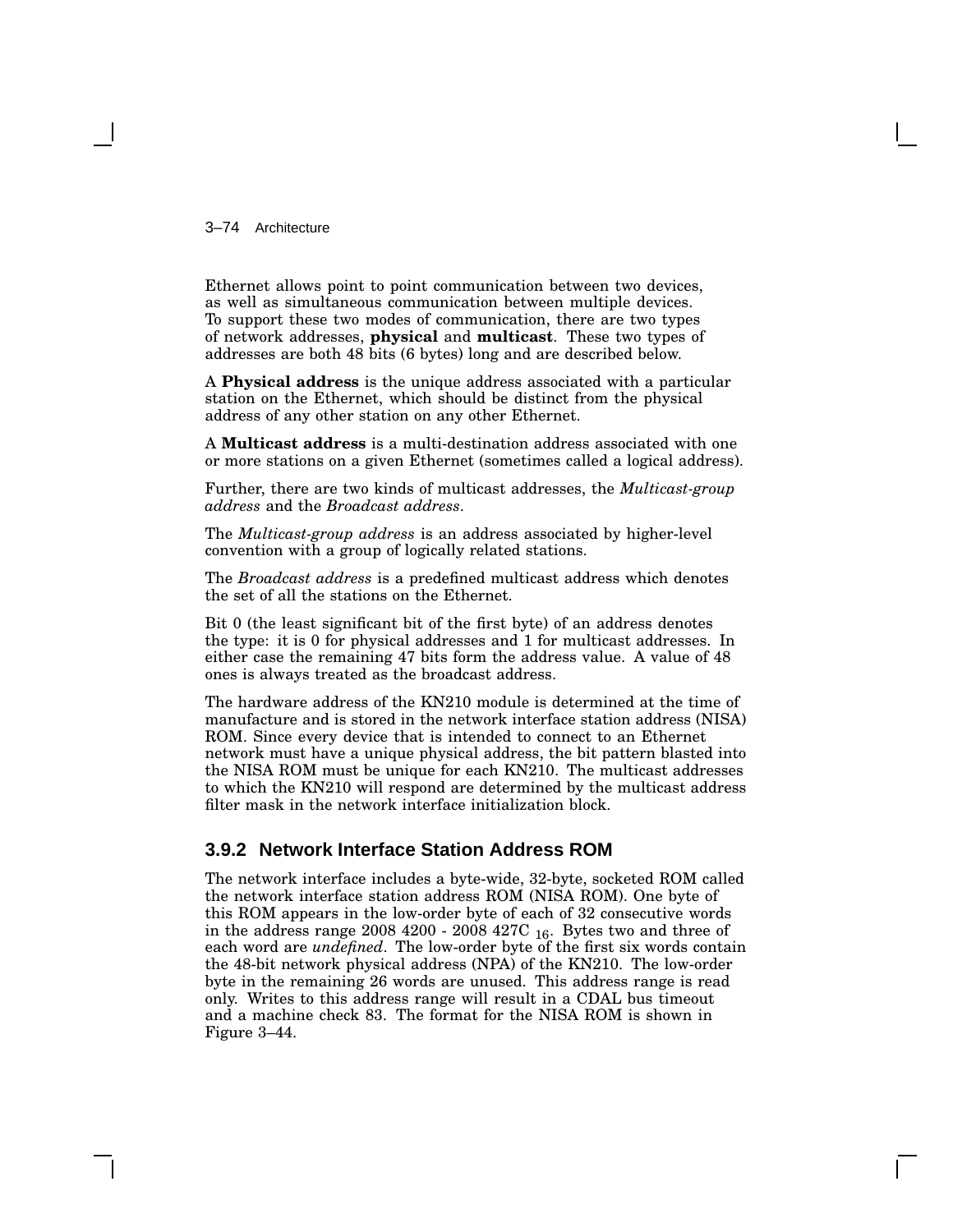### **Figure 3–44 Network Interface Station Address ROM Format**

# **3.9.3 LANCE Chip Overview**

The LANCE chip is a microprogrammed controller which can conduct extensive operations independently of the central processor. There are four control and status registers (CSRs) within the LANCE chip which are programmed by the central processor (the MicroVAX CPU chip) to initialize the LANCE chip and start its independent operation. Once started, the LANCE uses its built-in DMA controller to directly access NI buffer RAM to get additional operating parameters and to manage the buffers it uses to transfer packets to and from the Ethernet. The LANCE uses three structures in the NI buffer:

1. **Network Interface Initialization Block**—24 bytes of contiguous memory starting on a word boundary. The initialization block is set up by the central processor and is read by the LANCE when the processor starts the LANCE's initialization process. The initialization block contains the system's network address and pointers to the receive and transmit descriptor rings.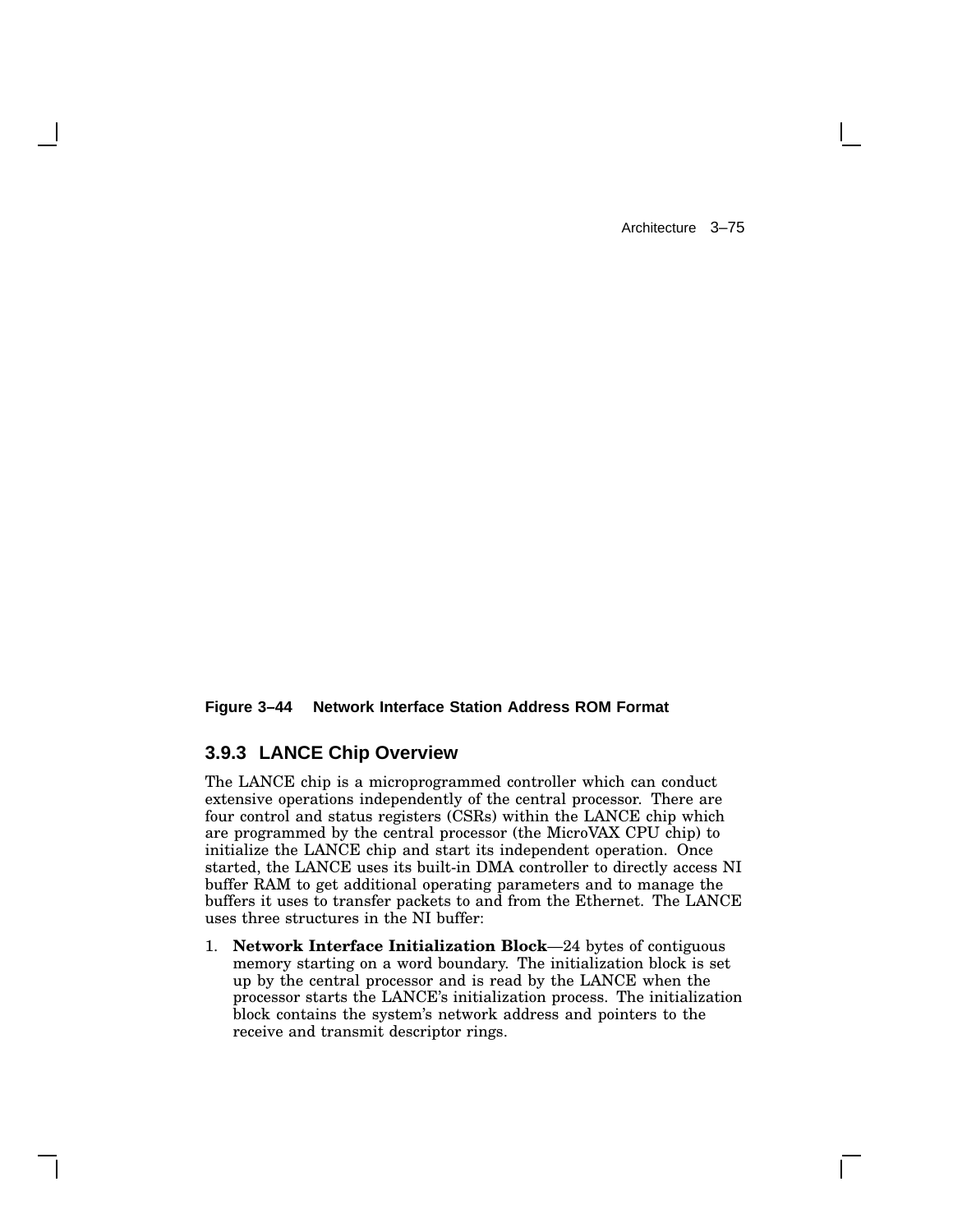### 3–76 Architecture

- 2. **Descriptor Rings**—two logically circular rings of buffer descriptors, one ring used by the chip receiver for incoming data (the network interface receive descriptor ring) and one ring used by the chip transmitter for outgoing data (the network interface transmit descriptor ring). Each buffer descriptor in a ring is 8 bytes long and starts on an 8-byte boundary. It points to a data buffer elsewhere in memory, contains the size of that buffer, and holds various status information about the buffer's contents.
- 3. **Data Buffers**—contiguous portions of memory to buffer incoming packets (Receive Data Buffers) or outgoing packets (transmit data buffers). Data buffers must be at least 64 bytes long (100 bytes for the first buffer of a packet to be transmitted) and may begin on any byte boundary.

When the system is ready to begin network operation, the central processor sets up the network interface initialization block, the network interface receive descriptor ring, the network interface transmit descriptor ring, and their data buffers in the NI buffer RAM, and then starts the LANCE by writing to its CSRs. The LANCE performs its initialization process and then enters its polling loop. In this loop, it listens to the network for packets whose destination addresses are of interest and it scans the network interface transmit descriptor ring for descriptors which have been marked by the central processor to indicate that they contain outgoing data packets.

When the LANCE detects a network packet of interest, it receives and stores that packet in one or more receive buffers and marks their descriptors accordingly. When the LANCE finds a packet to be transmitted, it transmits the packet to the network and marks its descriptor when transmission is complete. Whenever the LANCE chip completes a reception or transmission (or encounters an error condition), it sets flags in NICSR0 to signal the central processor (usually by an interrupt) that it has done something of interest.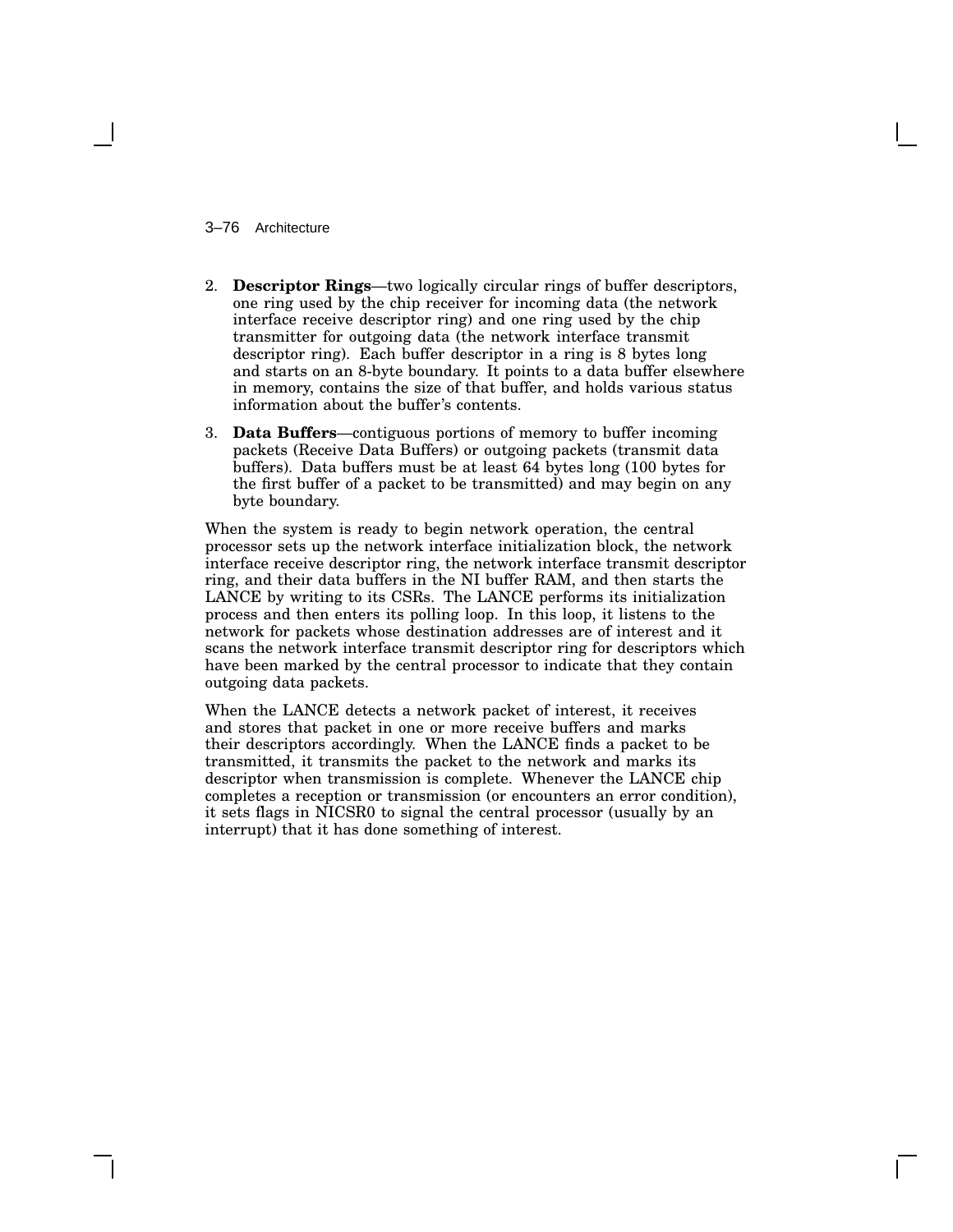$\mathbf{L}$ 

# **3.9.4 Network Interface Register Address Port**

The network interface register address port (NIRAP), address 1008 4404  $_{16}$ , is a 16-bit register that is implemented on all designs that use the LANCE chip. It is used to select which of the four CSRs is accessed through the network interface register data port. The format for the NIRAP is shown in Figure 3–45.

## MA-X0047-88

### **Figure 3–45 Network Interface Register Address Port**

| Data Bit                 | <b>Definition</b> |                                                                                                                                                                                                                                                                                                                                                  |
|--------------------------|-------------------|--------------------------------------------------------------------------------------------------------------------------------------------------------------------------------------------------------------------------------------------------------------------------------------------------------------------------------------------------|
| <b>NIRAP</b><br>< 31:16> |                   | Undefined. Should not be read or written.                                                                                                                                                                                                                                                                                                        |
| <b>NIRAP</b><br><15:2>   |                   | Reserved. Ignored on write; read as zeros.                                                                                                                                                                                                                                                                                                       |
| NIRAP < 1:0>             |                   | $(CSRSEL)$ $CSR$ select $\langle 1:0 \rangle$ . Read/Write. These bits select<br>which of the four control and status registers (NICSR0-NICSR3)<br>is accessible through the register data port. Cleared on power-<br>up, by writing NICSR0 $\langle 2 \rangle$ , and by the negation of DCOK<br>when $SCR < 7$ is clear. Values are as follows: |
|                          | <b>Bits 1:0</b>   | Register                                                                                                                                                                                                                                                                                                                                         |
|                          | 0 <sub>0</sub>    | NICSR0                                                                                                                                                                                                                                                                                                                                           |
|                          | 0 <sub>1</sub>    | NICSR1                                                                                                                                                                                                                                                                                                                                           |
|                          | 1 <sub>0</sub>    | NICSR2                                                                                                                                                                                                                                                                                                                                           |
|                          | 11                | NICSR3                                                                                                                                                                                                                                                                                                                                           |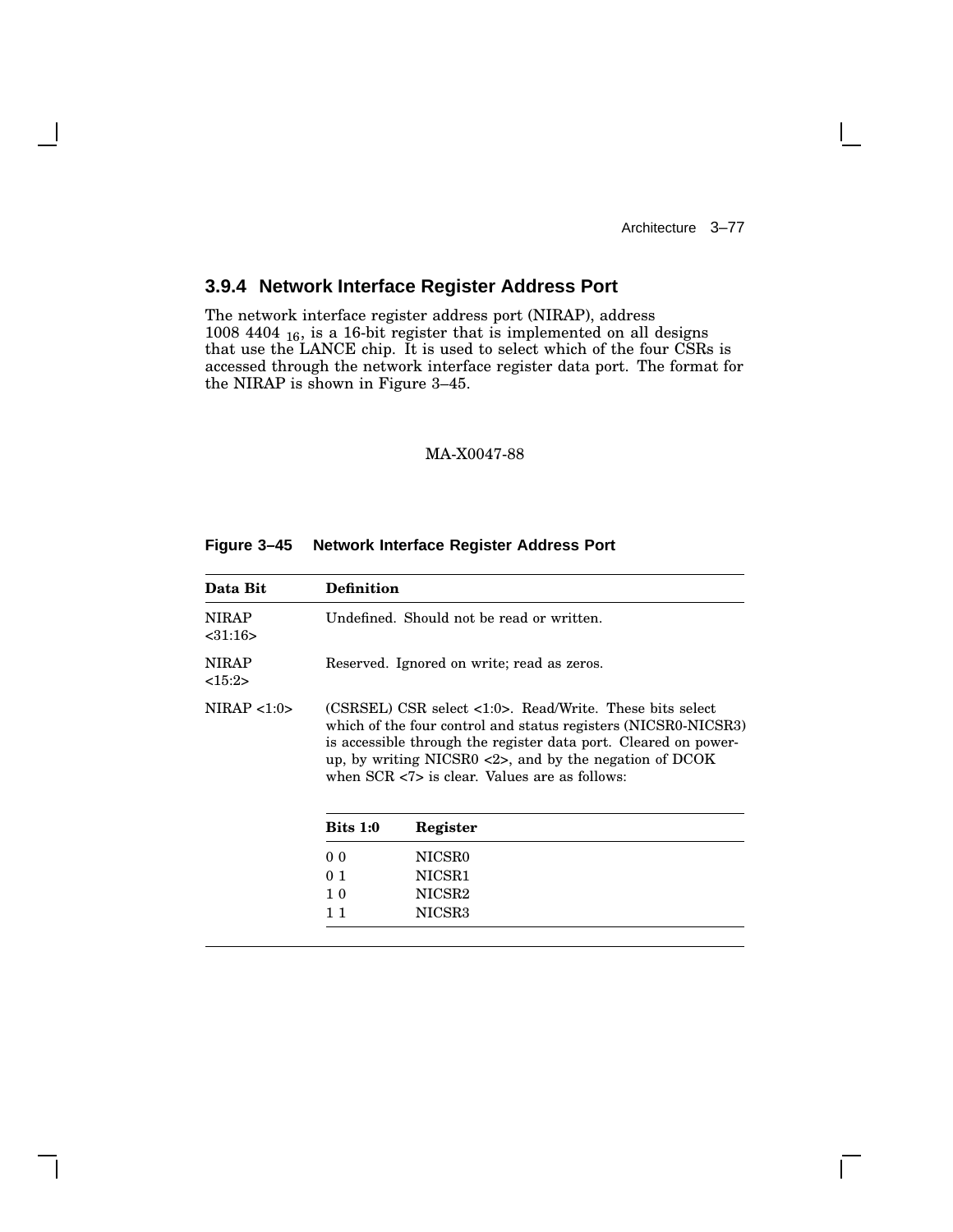3–78 Architecture

# **3.9.5 Network Interface Register Data Port**

The network interface register data port (NIRDP), address 1008 4400 16, is a 16-bit register that is implemented on all designs that use the LANCE chip. It is used as a 16-bit window through which the CPU can read and write the control and status register (NICSR0-NICSR3) designated by the NIRAP.

Note that registers NICSR1, NICSR2, and NICSR3 are accessible only while NICSR0  $\langle 2 \rangle$ (STOP) is set. If NICSR0  $\langle 2 \rangle$  is clear (that is, the LANCE chip is active), attempts to read from those registers will return *undefined* data and attempts to write to them will be ignored. Accesses to a command and status register through the NIRDP do not alter the contents of the NIRAP. In normal operation only NICSR0 can be accessed, so the NIRAP should be configured so that NICSR0 is accessible through the NIRDP and left that way.

## **3.9.6 Network Interface Control and Status Register 0**

The network interface control and status register 0 (NICSR0), address 1008 4400  $_{16}$  when NIRAP <1:0> are set to 00, is a 16-bit register that is implemented on all designs that use the LANCE chip. This register is used to start and stop the operation of the LANCE chip and to monitor its status. All of its bits can be read at any time and none of its bits are affected by reading the register. The effects of a write operation are described individually for each bit. When power is applied to the system, all the bits in this register are cleared except the STOP bit which is set. The format for NICSR0 is shown in Figure 3–46.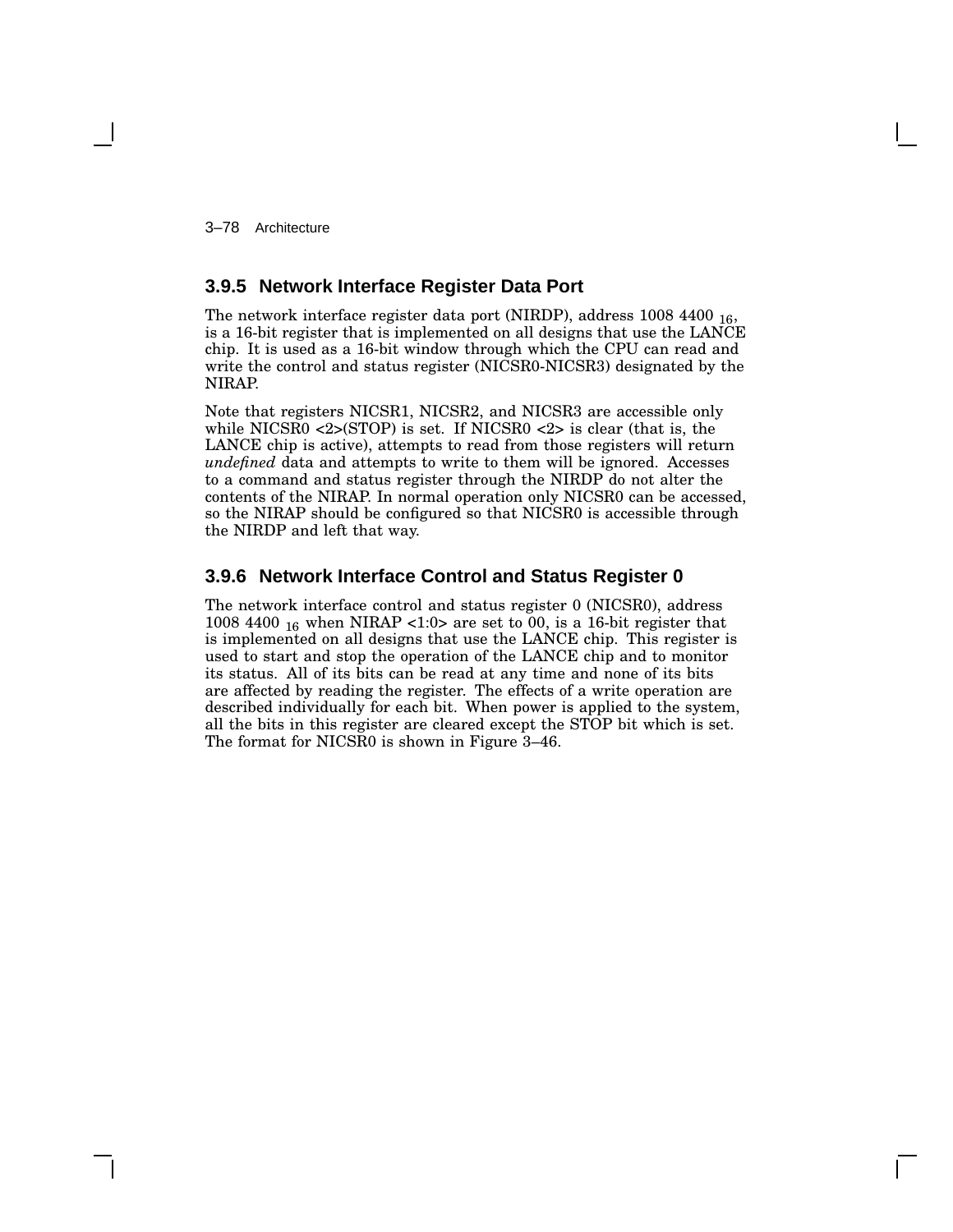$\Box$ 

 $\overline{\Gamma}$ 

**Figure 3–46 Network Interface Control and Status Register 0**

 $\blacksquare$ 

 $\mathbf{I}$ 

| Data Bit           | <b>Definition</b>                                                                                                                                                                                                                                                                                                                        |
|--------------------|------------------------------------------------------------------------------------------------------------------------------------------------------------------------------------------------------------------------------------------------------------------------------------------------------------------------------------------|
| NICSR0<br>< 31:16> | Undefined. Should not be read or written.                                                                                                                                                                                                                                                                                                |
| NICSR0 < 15        | (ERR) Error summary. Read only. Writes have no effect.<br>This bit is set whenever NICSR0 <14> (BABL), NICSR0<br>$\langle$ 13>(CERR), NICSR0 <12> (MISS), or NICSR0 <11> (MERR)<br>are set. Cleared by clearing BABL, CERR, MISS and MERR,<br>by setting NICSR0 $\langle 2 \rangle$ , on power-up and the assertion of<br><b>IORESET</b> |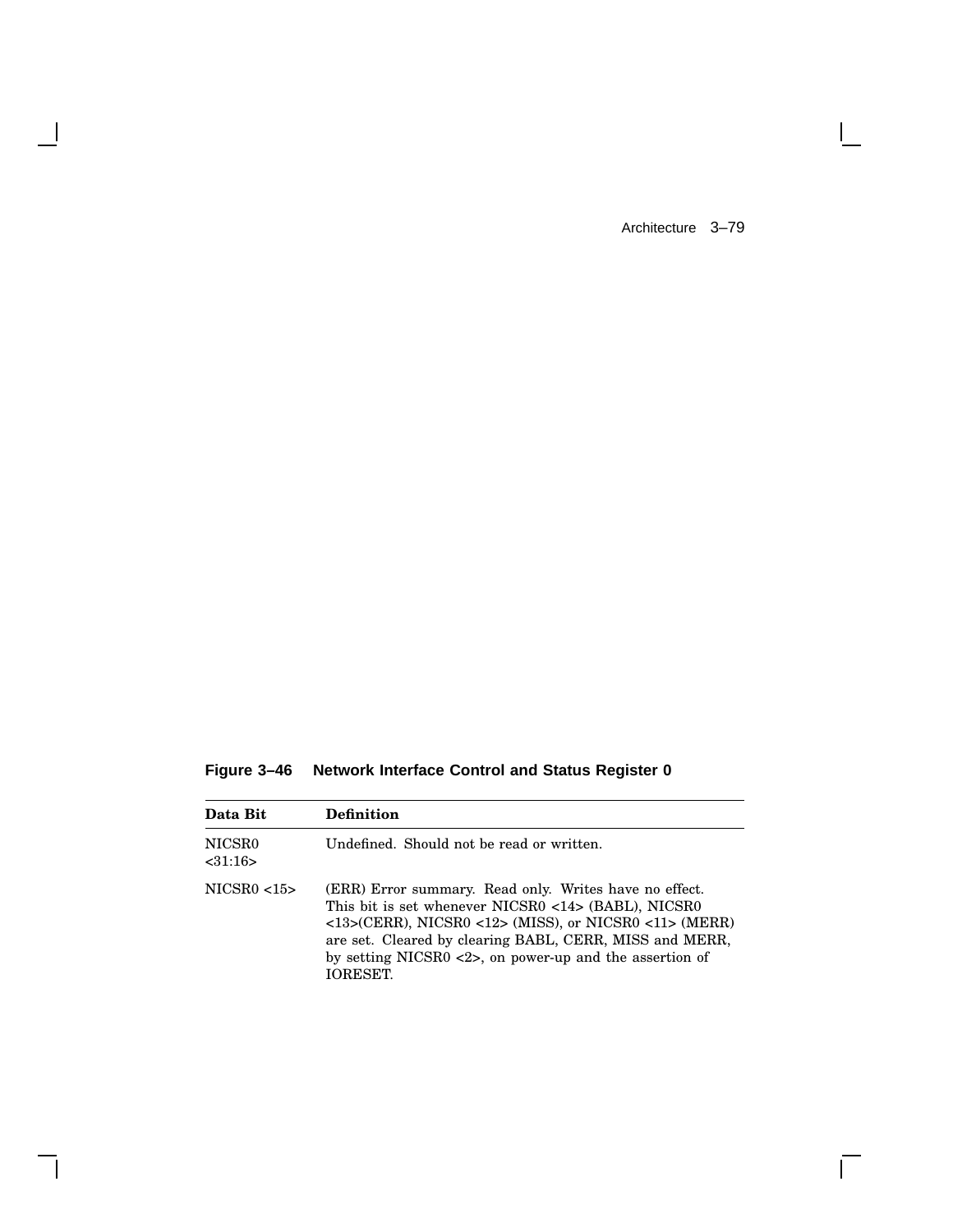## 3–80 Architecture

 $\overline{\phantom{a}}$ 

| Data Bit    | <b>Definition</b>                                                                                                                                                                                                                                                                                                                                                                                                                                                                                                                                                                                                   |
|-------------|---------------------------------------------------------------------------------------------------------------------------------------------------------------------------------------------------------------------------------------------------------------------------------------------------------------------------------------------------------------------------------------------------------------------------------------------------------------------------------------------------------------------------------------------------------------------------------------------------------------------|
| NICSR0 < 14 | (BABL) Transmitter timeout error. Read/Write to clear. This<br>bit is set when the transmitter has been on the channel longer<br>than the time required to send the maximum length packet.<br>It will be set after 1519 data bytes have been transmitted (the<br>LANCE will continue to transmit until the whole packet is<br>transmitted or there is a failure). When this bit is set, NICSR0<br>$\langle$ = 15> (ERR) and NICSR0 $\langle$ 7> (INTR) will also be set. Writing a<br>0 has no effect. Cleared by writing a 1, by setting NICSR0 $\langle 2 \rangle$ ,<br>on power-up and the assertion of IORESET. |
| NICSR0 < 13 | (CERR) Collision error. Read/Write to clear. This bit is set<br>when the collision input to the LANCE chip failed to activate<br>within 2 microseconds after a LANCE initiated transmission<br>is completed. This collision after transmission is a transceiver<br>test feature. This function is also known as heartbeat or signal<br>quality error test (SQE). When this bit is set, NICSR0 <15><br>is also set. Writing a 0 has no effect. Cleared by writing a<br>1, by setting NICSR0 $\langle 2 \rangle$ , on power-up and the assertion of<br><b>IORESET.</b>                                                |
| NICSR0 < 12 | (MISS) Missed packet. Read/Write to clear. This bit is set<br>when the receiver loses a packet because it does not own a<br>receive buffer. The MISS bit is not valid in internal loopback<br>mode. When this bit is set, NICSR0 <15> and NICSR0 <7><br>bits are also set. Writing a 0 has no effect. Cleared by writing<br>a 1, by setting NICSR0 <2>, on power-up and the assertion of<br><b>IORESET.</b>                                                                                                                                                                                                         |
| NICSR0 < 11 | (MERR) Memory error. Read/Write to clear. This bit is set<br>when the LANCE chip attempts a DMA transfer and does not<br>receive a ready response from the network interface buffer RAM<br>within 25.6 microseconds after beginning the memory cycle.<br>When MERR is set, the receiver and transmitter are turned off<br>(NICSR0 $<5:4>$ cleared). When this bit is set, NICSR0 $<15>$<br>and NICSR0 <7> bits are also set. Writing a 0 has no effect.<br>Cleared by writing a 1, by setting NICSR0 $\langle 2 \rangle$ , on power-up<br>and the assertion of IORESET.                                             |

 $\mathsf{I}$ 

 $\bar{\Gamma}$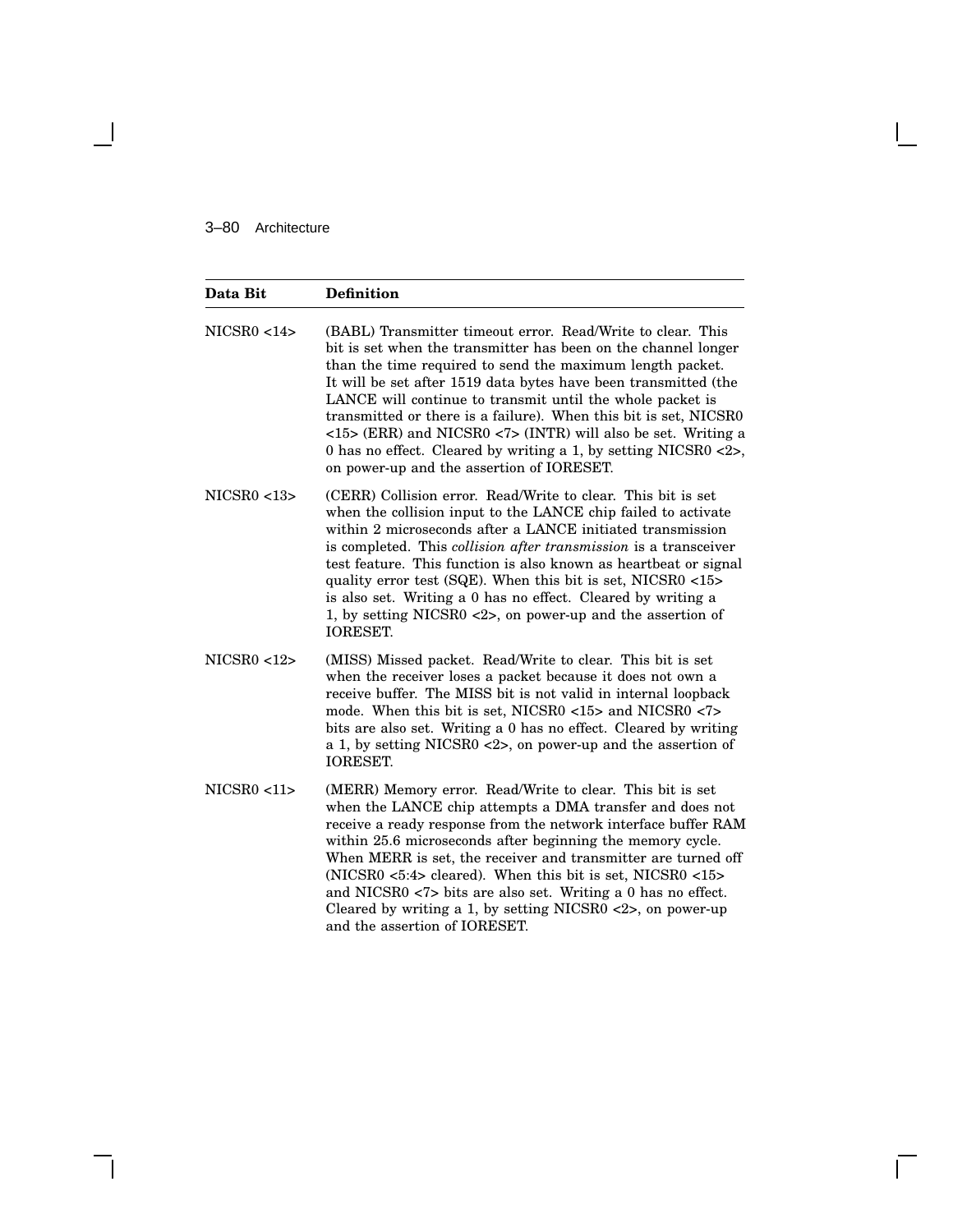$\mathbf{L}$ 

 $\overline{\Gamma}$ 

| Data Bit     | <b>Definition</b>                                                                                                                                                                                                                                                                                                                                                                                                                                                                                                                            |
|--------------|----------------------------------------------------------------------------------------------------------------------------------------------------------------------------------------------------------------------------------------------------------------------------------------------------------------------------------------------------------------------------------------------------------------------------------------------------------------------------------------------------------------------------------------------|
| NICSR0 < 10  | (RINT) Receive interrupt. Read/Write to clear. This bit is<br>set when the LANCE chip updates an entry in the receive<br>descriptor ring for the last buffer received or when reception<br>is stopped due to a failure. When this bit is set, NICSR0 <7><br>is also set. Writing a 0 has no effect. Cleared by writing a<br>1, by setting NICSR0 $\langle 2 \rangle$ , on power-up and the assertion of<br>IORESET.                                                                                                                          |
| NICSR0 < 9   | (TINT) Transmitter interrupt. Read/Write to clear. This bit is<br>set when the LANCE chip updates an entry in the transmit<br>descriptor ring for the last buffer sent or when transmission<br>is stopped due to a failure. When this bit is set, NICSR0 <7><br>is also set. Writing a 0 has no effect. Cleared by writing a<br>1, by setting NICSR0 $<2$ , on power-up and the assertion of<br><b>IORESET.</b>                                                                                                                              |
| NICSR0 < 8 > | (IDON) Initialization done. Read/Write to clear. This bit is<br>set when the LANCE chip completes the initialization process<br>which was started by setting NICSR0 < $0$ > (INIT). When IDON<br>is set, the LANCE chip has read the initialization block from<br>memory and stored the new parameters. When this bit is set,<br>NICSR0 <7> is also set. Writing a 0 has no effect. Cleared<br>by writing a 1, by setting NICSR0 <2>, on power-up and the<br>assertion of IORESET.                                                           |
| NICSR0 < 7   | (INTR) Interrupt request. Read only. This bit is set whenever<br>any of the bits NICSR0 <14> (BABL), NICSR0 <12> (MISS),<br>NICSR0 <11> (MERR), NICSR0 <10> (RINT), NICSR0 <9><br>(TINT), or NICSR0 <8> (IDON) are set. When both this bit and<br>NICSR0 <6> (INEA) are set, an interrupt request is posted on<br>IRQ2 at IPL 16 with vector offset of D5 $_{16}$ . Writing to this bit<br>has no effect. Cleared by clearing BABL, MISS, MERR, RINT,<br>TINT, and IDON, by setting NICSR0 <2>, on power-up and the<br>assertion of IORESET. |
| NICSR0 < 6   | (INEA) Interrupt enable. Read/Write. This bit controls whether<br>the setting of the NICSR0 $<$ 7> (INTR) bit generates an<br>interrupt request. When both this bit and NICSR0 <6> (INEA)<br>are set, an interrupt request is posted at IPL 14 with vector<br>offset of D4 $_{16}$ . Cleared by setting NICSR0 <2>, on power-up<br>and the assertion of IORESET.                                                                                                                                                                             |

 $\overline{\phantom{a}}$ 

 $\mathsf{l}$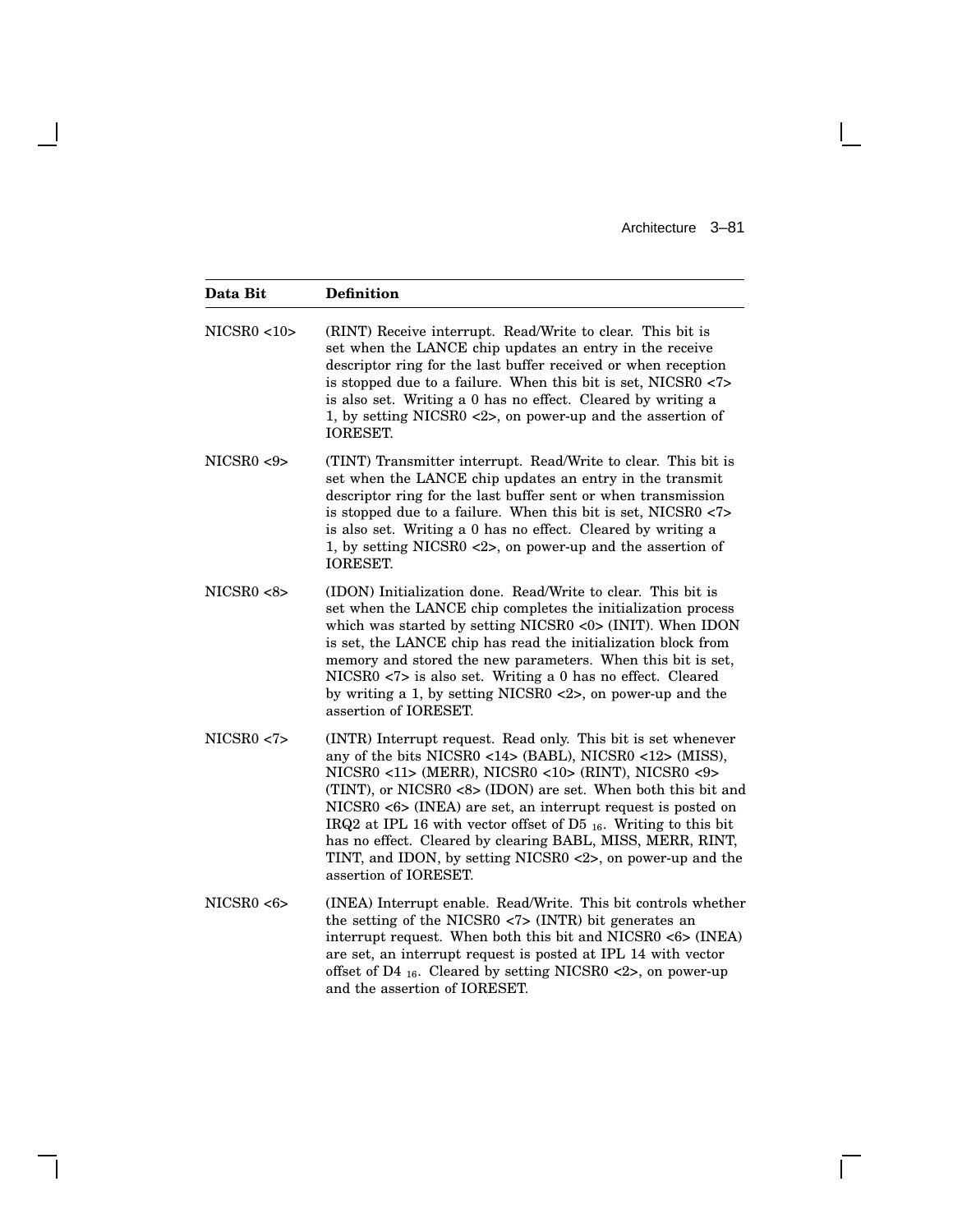## 3–82 Architecture

 $\blacksquare$ 

| Data Bit   | <b>Definition</b>                                                                                                                                                                                                                                                                                                                                                                                                                                                                                                                                                                                                                                                                                                       |
|------------|-------------------------------------------------------------------------------------------------------------------------------------------------------------------------------------------------------------------------------------------------------------------------------------------------------------------------------------------------------------------------------------------------------------------------------------------------------------------------------------------------------------------------------------------------------------------------------------------------------------------------------------------------------------------------------------------------------------------------|
| NICSR0 < 5 | (RXON) Receiver on. Read only. When set, this bit indicates<br>that the receiver is enabled. This bit is set when initialization<br>is completed (that is, when IDON is set, unless the DRX bit<br>of the initialization block mode register was one) and then<br>NICSR0 <1> (STRT) is set. Writing to this bit has no effect.<br>Cleared by setting NICSR0 <2> or NICSR0 <11>, on power-up<br>and the assertion of IORESET.                                                                                                                                                                                                                                                                                            |
| NICSR0 < 4 | (TXON) Transmitter on. Read only. When set, this bit<br>indicates that the transmitter is enabled. This bit is set when<br>initialization is completed (that is, when IDON is set, unless<br>the DTX bit of the initialization block mode register was one)<br>and then NICSR0 <1> (STRT) is set. Writing to this bit has<br>no effect. Cleared by setting NICSR0 <2>, NICSR0 <11>,<br>NITMD2 <31> (UFLO), NITMD2 <30> (BUFF), or NITMD2<br><26> (RTRY), on power-up and the assertion of IORESET.                                                                                                                                                                                                                      |
| NICSR0 < 3 | (TDMD) Transmit demand. Read/Write. Setting this bit signals<br>the LANCE chip to access the transmit descriptor ring without<br>waiting for the polltime interval to elapse. This bit need not<br>be set to transmit a packet; setting it merely hastens the chip's<br>response to the insertion of a transmit descriptor ring entry by<br>the host program. This bit is cleared by the LANCE chip when<br>it recognizes the bit has been set (the bit may read as one for a<br>short time after it is set, depending upon the level of activity in<br>the LANCE chip). Writing a zero has no effect. This bit is also<br>cleared by setting NICSR0 $\langle 2 \rangle$ , on power-up and the assertion<br>of IORESET. |
| NICSR0 < 2 | (STOP) Stop external activity. Read/Write. Setting this bit<br>stops all external activity and clears the internal logic of the<br>LANCE chip; this has the same effect on the LANCE chip as<br>a hardware reset does. When set, the LANCE chip remains<br>inactive until NICSR0 <1> (STRT) or NICSR0 <0> (INIT) are<br>set. Setting STOP clears all the other bits in this register.                                                                                                                                                                                                                                                                                                                                   |

Ē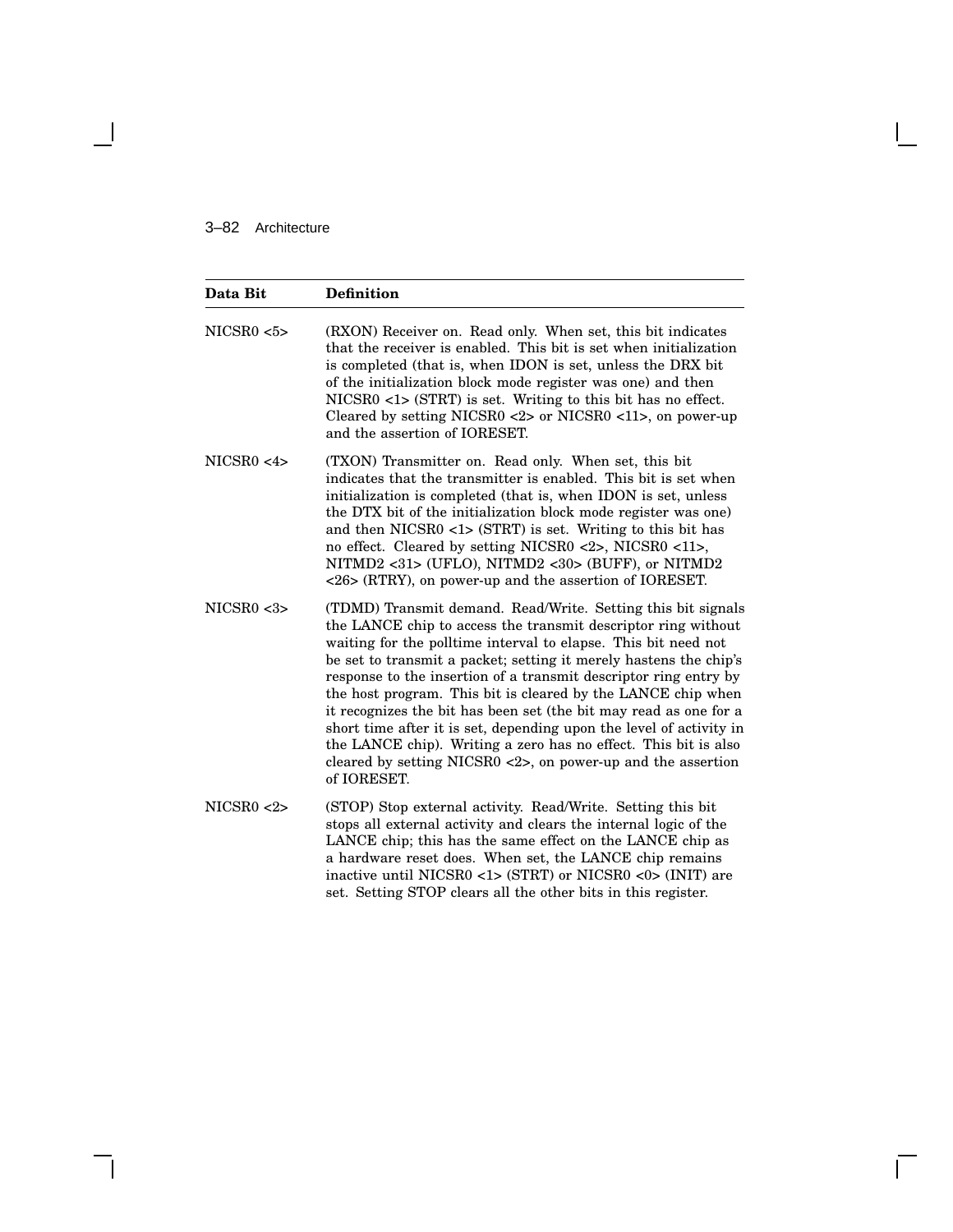$\mathbf{L}$ 

| Data Bit   | <b>Definition</b>                                                                                                                                                                                                                                                                                                                                                                                                                                                                                                                 |
|------------|-----------------------------------------------------------------------------------------------------------------------------------------------------------------------------------------------------------------------------------------------------------------------------------------------------------------------------------------------------------------------------------------------------------------------------------------------------------------------------------------------------------------------------------|
|            | After STOP has been set, the other three command and status<br>registers (NICSR1, NICSR2, and NICSR3) must be reloaded<br>before setting INIT or STRT (note that NICSR1, NICSR2,<br>and NICSR3 may be accessed <i>only</i> while STOP is set). If the<br>processor attempts to set STOP, INIT, and STRT at the same<br>time, STOP takes precedence and neither STRT nor INIT is set.<br>Writing zero has no effect. This bit is set on power-up and the<br>assertion of IORESET. It is cleared by setting either INIT or<br>STRT. |
| NICSR0 < 1 | (STRT) Start operation. Read/Write. Setting this bit enables<br>the LANCE chip to send and receive packets, perform DMA and<br>manage its buffers. The STOP bit must be set prior to setting<br>the STRT bit (setting STRT then clears STOP). Writing a 0 has<br>no effect. Cleared by setting NICSR0 <2>, on power-up and the<br>assertion of IORESET.                                                                                                                                                                           |
| NICSR0 < 0 | (INIT) Initialize. Read/Write. Setting this bit causes the<br>LANCE chip to perform its initialization process, which reads<br>the initialization block from the area in the network interface<br>buffer RAM addressed by the contents of NICSR1 and NICSR2<br>through DMA. The STOP bit must be set prior to setting the<br>INIT bit (setting INIT then clears STOP). Writing a zero has<br>no effect. Cleared by setting NICSR0 <2>, on power-up and the<br>assertion of IORESET.                                               |

## **NOTE The INIT and STRT bits must not be set at the same time.**

The proper initialization procedure is as follows:

• Set STOP in NICSR0

 $\overline{\phantom{a}}$ 

- Set up the initialization block in memory
- Load NICSR1 and NICSR2 with the starting address of the initialization block
- Set INIT in NICSR0
- Wait for IDON in NICSR0 to become set
- Set STRT in NICSR0 to begin operation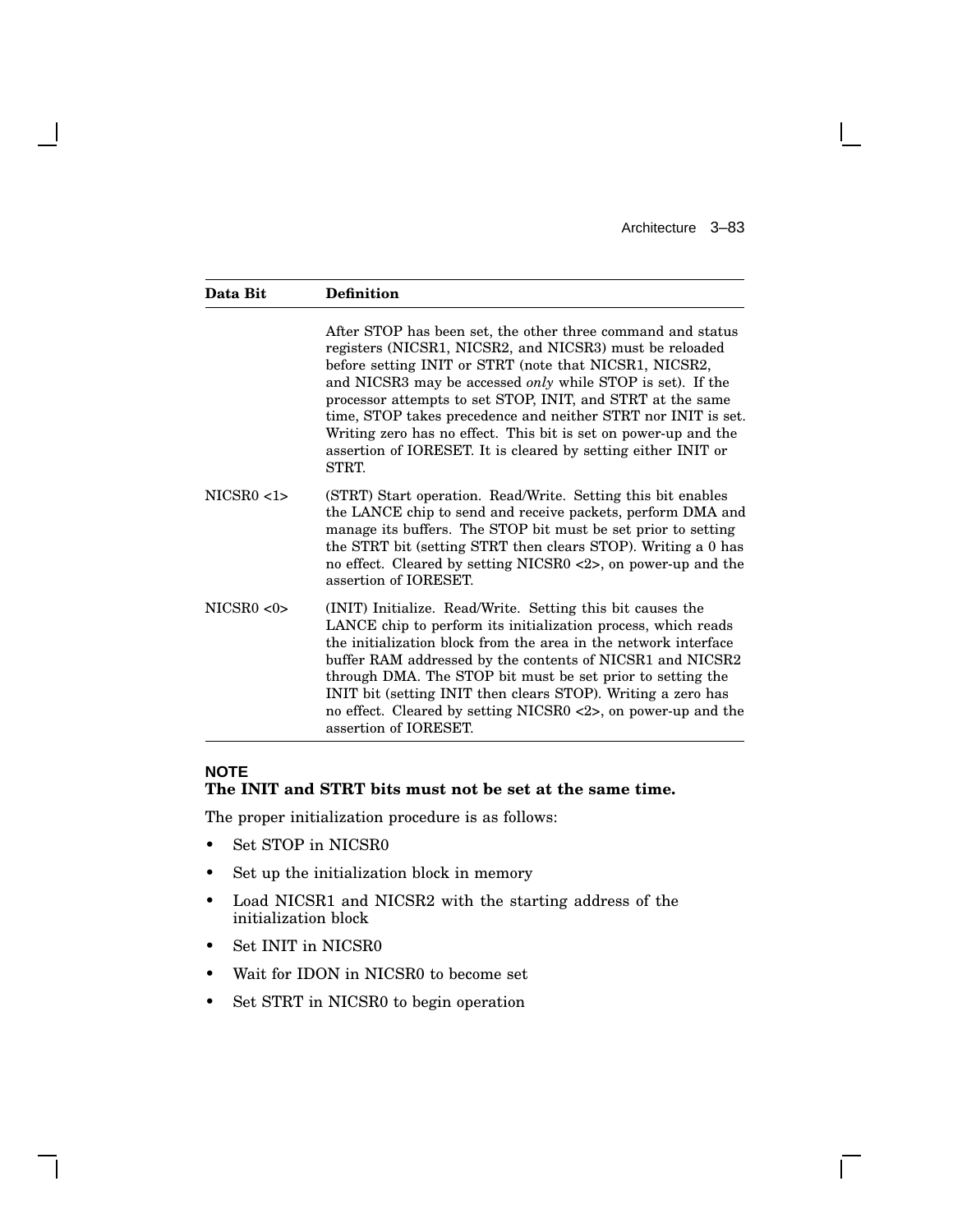3–84 Architecture

## **3.9.7 Network Interface Control and Status Register 1**

The network interface control and status register 1 (NICSR1) (address 1008 4400  $_{16}$  when NIRAP <1:0> are set to 01) is a 16-bit register that is implemented on all designs that use the LANCE chip. This register is used in conjunction with NICSR2 to supply the network interface buffer RAM address of the initialization block which the chip reads when it performs its initialization process. This register is accessible only if the STOP bit in NICSR0 is set. Bits <31:16> are undefined and bits <15:0> are read/write. On power-up, all the bits in this register are *undefined*. The format NICSR1 is shown in Figure 3–47.

### MA-X0049-88

| Data Bit           | <b>Definition</b>                                                                                                                                                                                                                                                                                                                  |
|--------------------|------------------------------------------------------------------------------------------------------------------------------------------------------------------------------------------------------------------------------------------------------------------------------------------------------------------------------------|
| NICSR1<br>< 31:16> | Undefined. Should not be read or written.                                                                                                                                                                                                                                                                                          |
| NICSR1<br><15:0>   | $(LADR15:0)$ Initialization block address bits $\langle 15:0 \rangle$ . Read/Write.<br>These are the low-order sixteen bits of the network interface<br>buffer RAM address of the first byte of the initialization block.<br>Note that since the block must be aligned on a word boundary<br>bit $\langle 0 \rangle$ must be zero. |

#### **Figure 3–47 Network Interface Control and Status Register 1**

## **3.9.8 Network Interface Control and Status Register 2**

The network interface control and status register 2 (NICSR2) (address 1008 4400  $_{16}$  when NIRAP <1:0> are set to 10) is a 16-bit register that is implemented on all designs that use the LANCE chip. This register is used in conjunction with NICSR1 to supply the network interface buffer RAM address of the initialization block which the chip reads when it performs its initialization process. This register is accessible only if the STOP bit in NICSR0 is set. Bits <31:16> are undefined bits <15:8> are reserved and bits <15:0> are read/write. On power-up, all the bits in this register are *undefined*. The format for NICSR2 is shown in Figure 3–48.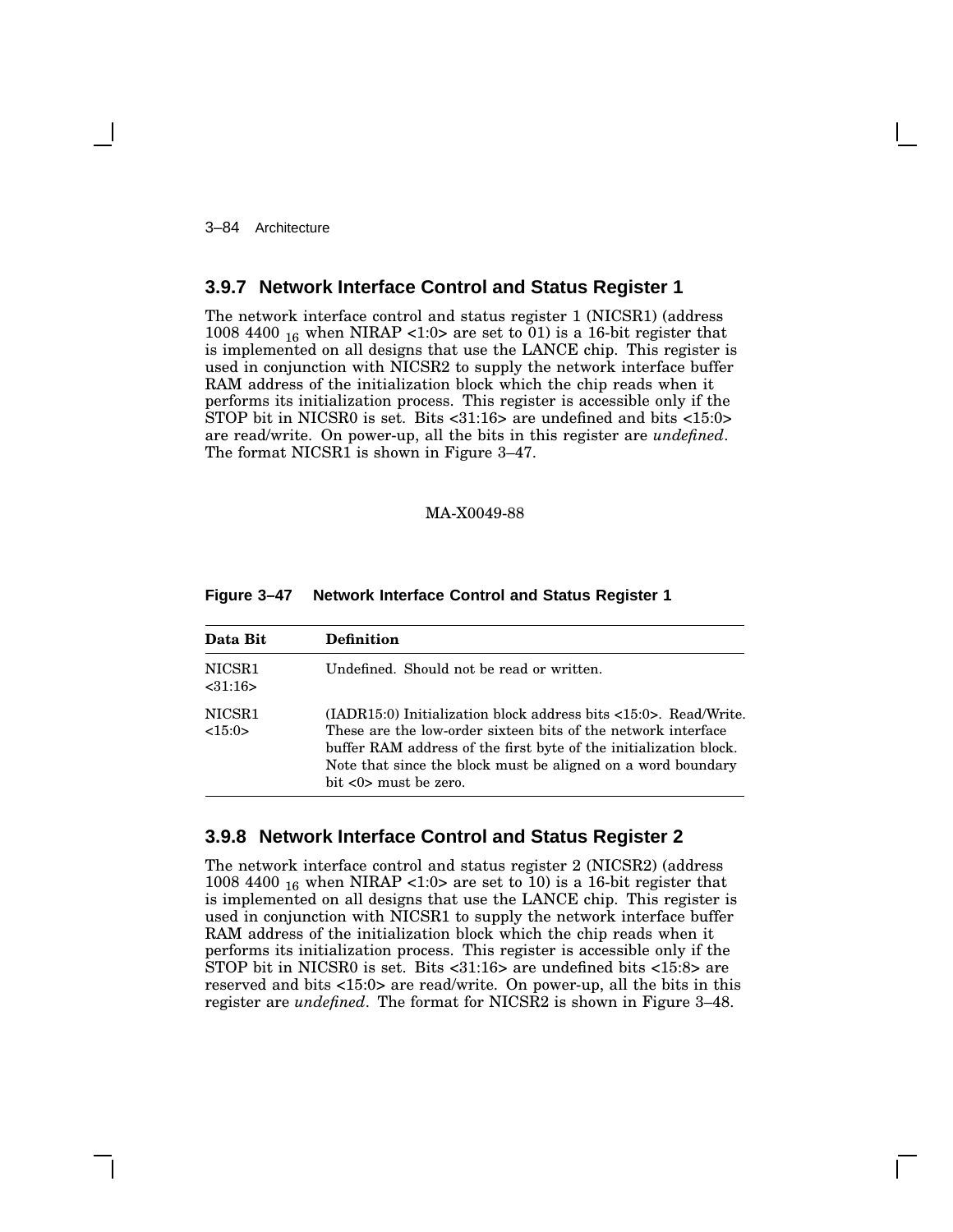## MA-X0050-88

**Figure 3–48 Network Interface Control and Status Register 2**

| Data Bit                     | Definition                                                                                                                                                                                                |
|------------------------------|-----------------------------------------------------------------------------------------------------------------------------------------------------------------------------------------------------------|
| NICSR2<br>< 31:16>           | Undefined. Should not be read or written.                                                                                                                                                                 |
| NICSR <sub>2</sub><br><15:8> | Reserved. Should not be read or written.                                                                                                                                                                  |
| NICSR <sub>2</sub><br>27:0>  | (IADR23:16) Initialization block address bits $\langle 23:16 \rangle$ .<br>Read/Write. These are bits 23:16 of the network interface<br>buffer RAM address of the first byte of the initialization block. |

# **3.9.9 Network Interface Control and Status Register 3**

The network interface control and status register 3 (NICSR3), address 1008 4400  $_{16}$  when NIRAP <1:0> are set to 11, is a 16-bit register that is implemented on all designs that use the LANCE chip. This register controls certain aspects of the electrical interface between the LANCE chip and the system. It must be set by the on-board firmware as indicated for each bit. This register is accessible only if the STOP bit in NICSR0 is set. Bits <31:16> are undefined, bits <15:3> are reserved and bits <3:0> are read/write. The format for NICSR3 is shown in Figure 3–49.

MA-X0051-88

**Figure 3–49 Network Interface Control and Status Register 3**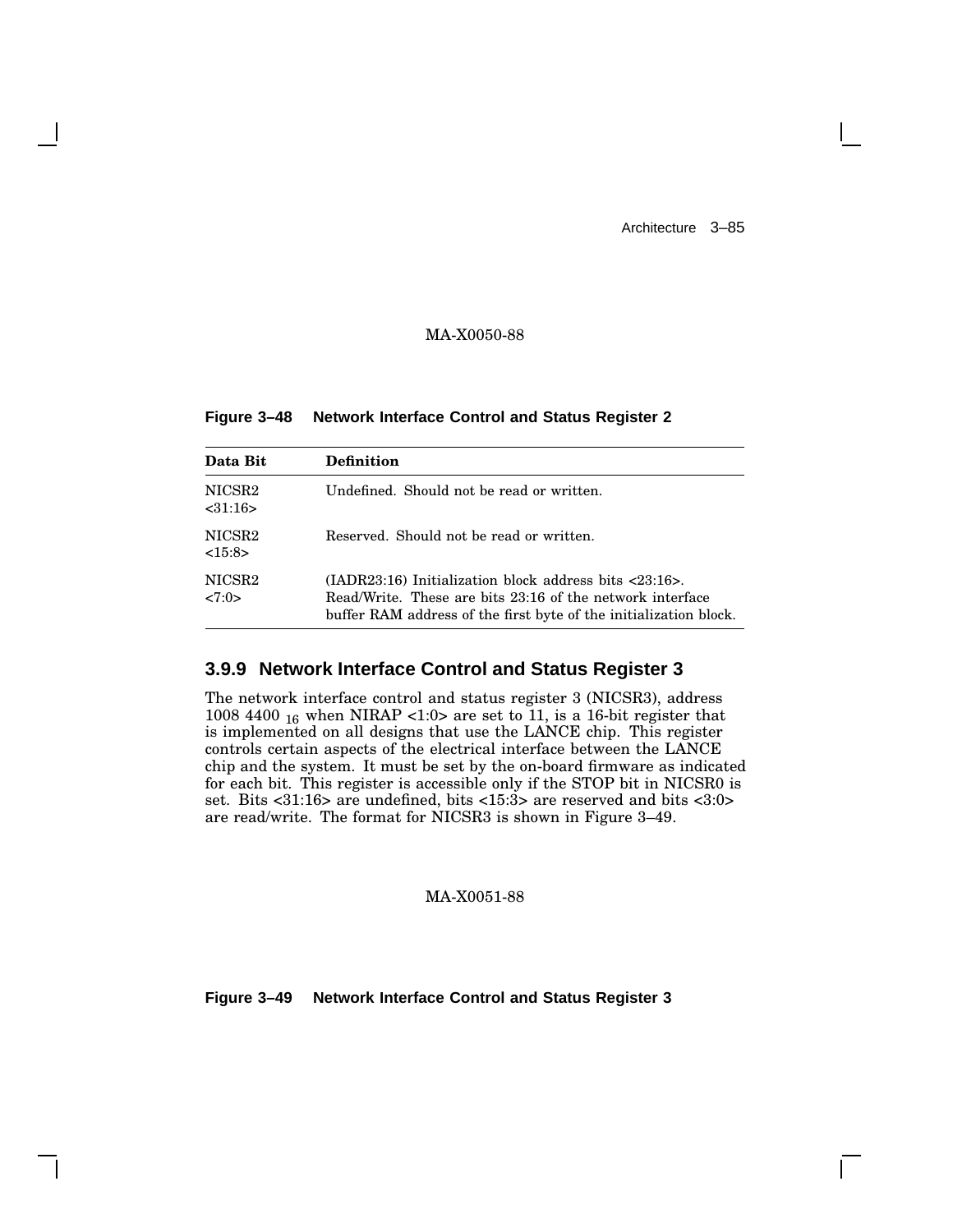#### 3–86 Architecture

| Data Bit             | <b>Definition</b>                                                                                                                                                                                                                                                                                                                                                                                                                                                |
|----------------------|------------------------------------------------------------------------------------------------------------------------------------------------------------------------------------------------------------------------------------------------------------------------------------------------------------------------------------------------------------------------------------------------------------------------------------------------------------------|
| NICSR3<br>$<$ 31:16> | Undefined. Should not be read or written.                                                                                                                                                                                                                                                                                                                                                                                                                        |
| NICSR3<br><15:3>     | Reserved. Read as zeros. Writes have no effect.                                                                                                                                                                                                                                                                                                                                                                                                                  |
| NICSR3 < 2           | (BSWP) Byte swap. Read/Write. When this bit is set, the<br>LANCE chip will swap the high and low bytes for DMA data<br>transfers between the silo and the network interface buffer<br>RAM in order to accomodate processors which consider address<br>bits <15:08> to be the least significant byte of data. Cleared<br>by setting NICSR0 $\langle 2 \rangle$ , on power-up and the assertion of<br>IORESET. This bit must be set to 0 by the on-board firmware. |
| NICSR3 < 1           | (ACON) ALE control. Read/Write. This bit controls the polarity<br>of the signal emitted on the LANCE chip's ALE/AS pin during<br>DMA operation. Cleared by setting NICSR0 $\langle 2 \rangle$ , on power-up<br>and the assertion of IORESET. This bit must be set to 0 by the<br>on-board firmware.                                                                                                                                                              |
| NICSR3 < 0           | (BCON) Byte control. Read/Write. This bit controls the<br>configuration of the byte mask and hold signals on the LANCE<br>chip's pins during DMA operation. Cleared by setting NICSR0<br><2>, on power-up and the assertion of IORESET. This bit must<br>be set to 0 by the on-board firmware.                                                                                                                                                                   |

## **3.9.10 Network Interface Initialization Block**

When the LANCE chip is initialized (by setting the INIT bit in NICSR0), it reads a 24-byte block of data called the network interface initialization block (NIIB) from the network interface buffer RAM using DMA accesses. The base address of the initialization block is formed by concatenating the contents of the NICSR1 and NICSR2. Since the NIIB must start on a word boundary, the low-order bit of the address must be zero. The initialization block is made up of twelve 16-bit words, (NIIBW0-NIIBW11), arranged as shown in Figure 3–50.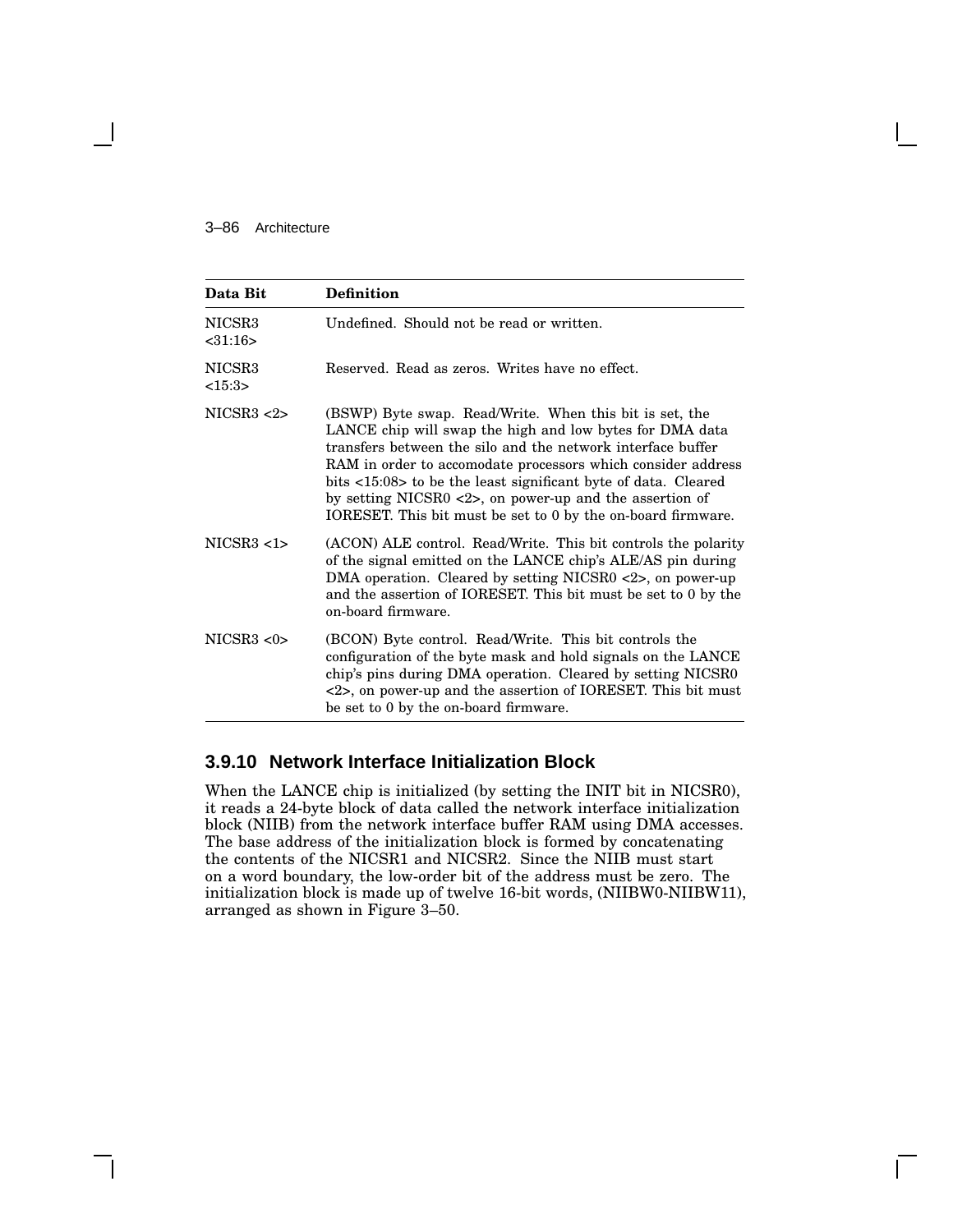$\mathbf{I}$ 

MA-X0053-88

## **Figure 3–50 Network Interface Initialization Block**

## **3.9.10.1 Network Interface Initialization Block Word 0**

Word 0 of the network interface initialization block (NIIBW0), also referred to as the mode word, resides in the network interface buffer RAM at the base address of the initialization block. The mode word of the initialization block allows alteration of the LANCE chip's normal operation for testing and special applications. For normal operation the mode word is entirely zero. The format for NIIBW0 is shown in Figure 3–51.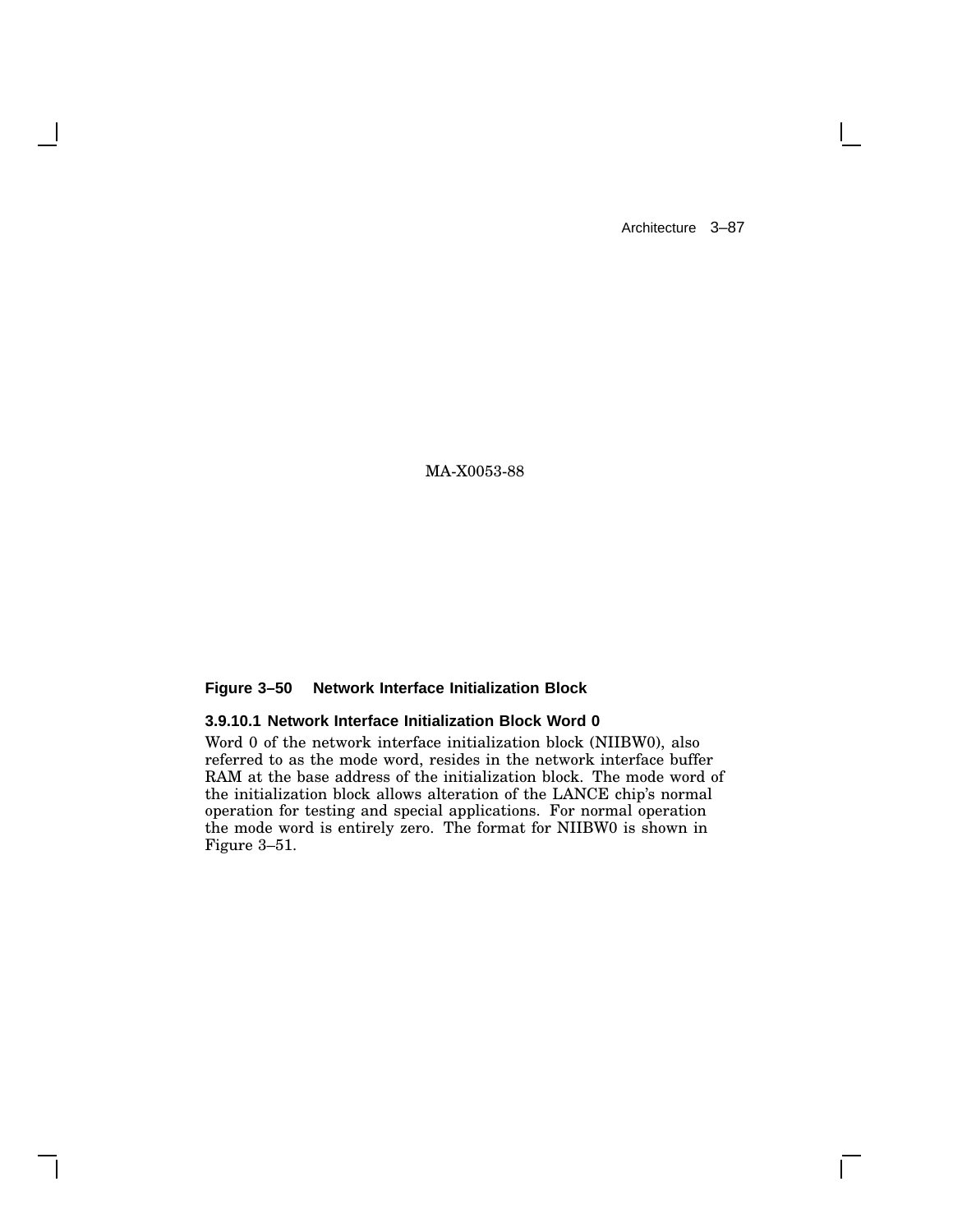3–88 Architecture

 $\blacksquare$ 

# MA-X0054-88

# **Figure 3–51 Network Interface Initialization Block Word 0**

| Data Bit     | <b>Definition</b>                                                                                                                                                                                                                                                                                                                                                                |
|--------------|----------------------------------------------------------------------------------------------------------------------------------------------------------------------------------------------------------------------------------------------------------------------------------------------------------------------------------------------------------------------------------|
| NIIBW0<15    | (PROM) Promiscuous mode. When set, all incoming packets<br>are accepted regardless of their destination addresses.<br>When cleared, only incoming packets with a destination<br>address that matches the KN210's address are accepted<br>(normal operating mode).                                                                                                                |
| NIIBW0<14:7> | Reserved. Should be written with zeros.                                                                                                                                                                                                                                                                                                                                          |
| NIIBW0<6>    | (INTL) Internal loopback. This bit is used in conjunction<br>with the NIIBW0 $\langle 2 \rangle$ (LOOP) to control loopback operation.<br>See the description of the LOOP bit, below.                                                                                                                                                                                            |
| NIIBW0<5>    | (DRTY) Disable retry. When set, the LANCE chip will<br>attempt only one transmission of a packet. If there is a<br>collision on the first transmission attempt, a retry error<br>(RTE) will be reported in the transmit buffer descriptor.                                                                                                                                       |
| NIIBW0<4>    | (COLL) Force collision. When set, the collision logic can be<br>tested. The LANCE chip must be in internal loopback mode<br>for COLL to be used. When COLL is set to one, a collision<br>will be forced during the subsequent transmission attempt.<br>This will result in 16 transmission attempts and a retry<br>error (RTE) being reported in the transmit buffer descriptor. |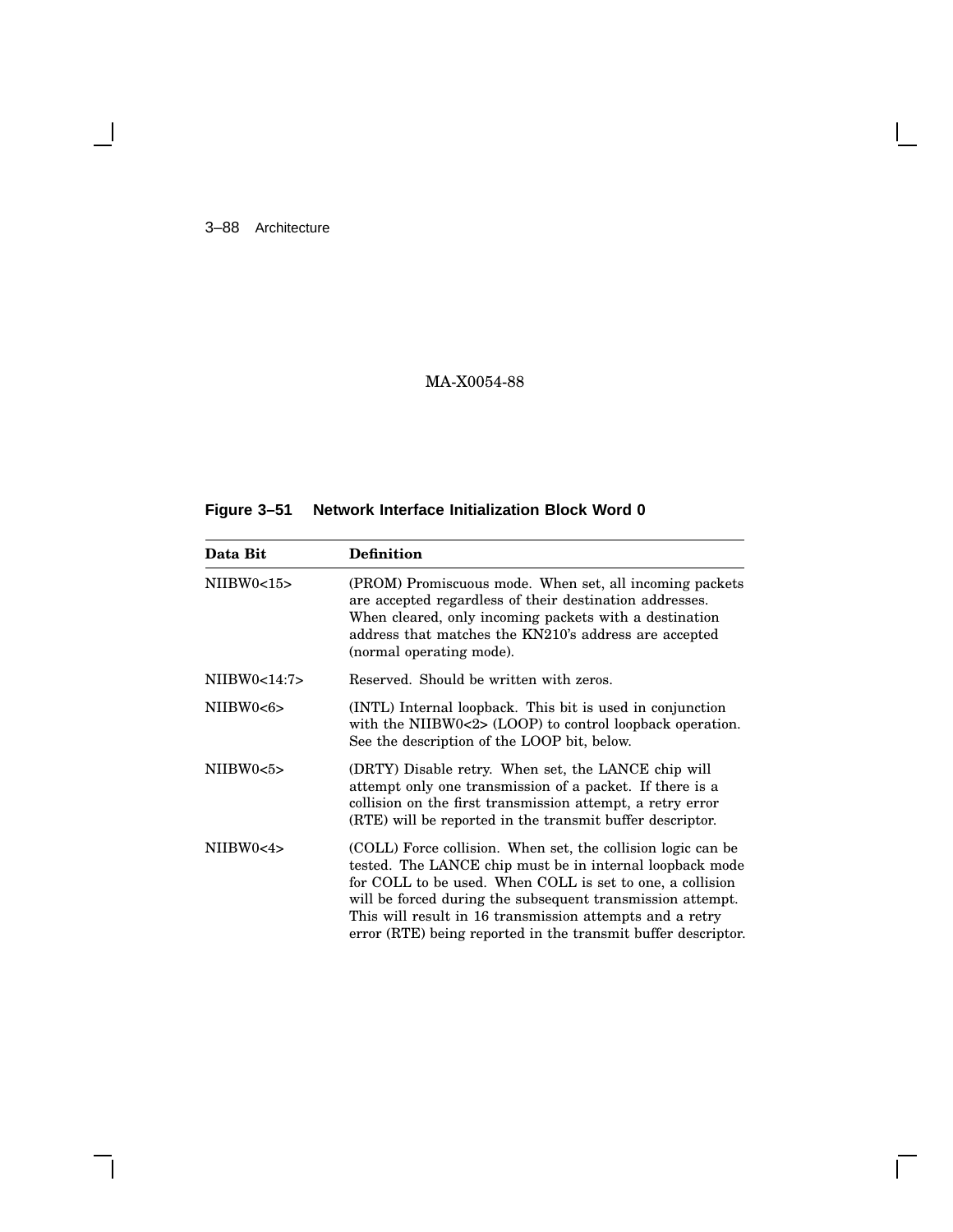$\mathbf{L}$ 

 $\overline{\Gamma}$ 

| Data Bit   | <b>Definition</b>                                                                                                                                                                                                                                                                                                                                                                                                                                                                    |
|------------|--------------------------------------------------------------------------------------------------------------------------------------------------------------------------------------------------------------------------------------------------------------------------------------------------------------------------------------------------------------------------------------------------------------------------------------------------------------------------------------|
| NIIBW0<3>  | (DTCR) Disable transmit CRC. When cleared, the<br>transmitter will generate and append a 4-byte CRC to<br>each transmitted packet (normal operation). When DTCR is<br>one the CRC logic is allocated instead to the receiver and no<br>CRC is sent with a transmitted packet.                                                                                                                                                                                                        |
|            | During loopback, setting DTCR to zero will cause a CRC to<br>be generated and sent with the transmitted packet, but no<br>CRC check can be done by the receiver since the CRC logic<br>is shared and cannot both generate and check a CRC at the<br>same time. The CRC transmitted with the packet will be<br>received and written into memory following the data where<br>it can be checked by software.                                                                            |
|            | If DTCR is set to one during loopback, the driving software<br>must compute and append a CRC value to the data to<br>be transmitted. The receiver will check this CRC upon<br>reception and report any error.                                                                                                                                                                                                                                                                        |
| NIIBW0 < 2 | (LOOP) Loopback control. This bit is used in conjunction<br>with NIIBW0 $\lt6$ to perform internal loopback tests on the<br>LANCE chip. During loopback the LANCE chip operates<br>in full duplex mode. The maximum packet size is limited<br>to 32 data bytes (in addition to which 4 CRC bytes may<br>be appended). During loopback, the runt packet filter<br>is disabled because the maximum packet is forced to be<br>smaller than the minimum size Ethernet packet (64 bytes). |
|            | Setting LOOP to one allows simultaneous transmission and<br>reception for a packet constrained to fit within the silo.<br>The chip waits until the entire packet is in the silo before<br>beginning serial transmission. The incoming data stream<br>fills the silo from behind as it is being emptied. Moving the<br>received packet out of the silo into memory does not begin<br>until reception has ceased.                                                                      |
|            | In loopback mode, transmit data chaining is not possible.<br>Receive data chaining is allowed regardless of the receive<br>buffer length. (In normal operation, the receive buffers<br>must be 64 bytes long, to allow time for buffer lookahead.)                                                                                                                                                                                                                                   |

 $\overline{\phantom{a}}$ 

 $\mathsf{l}$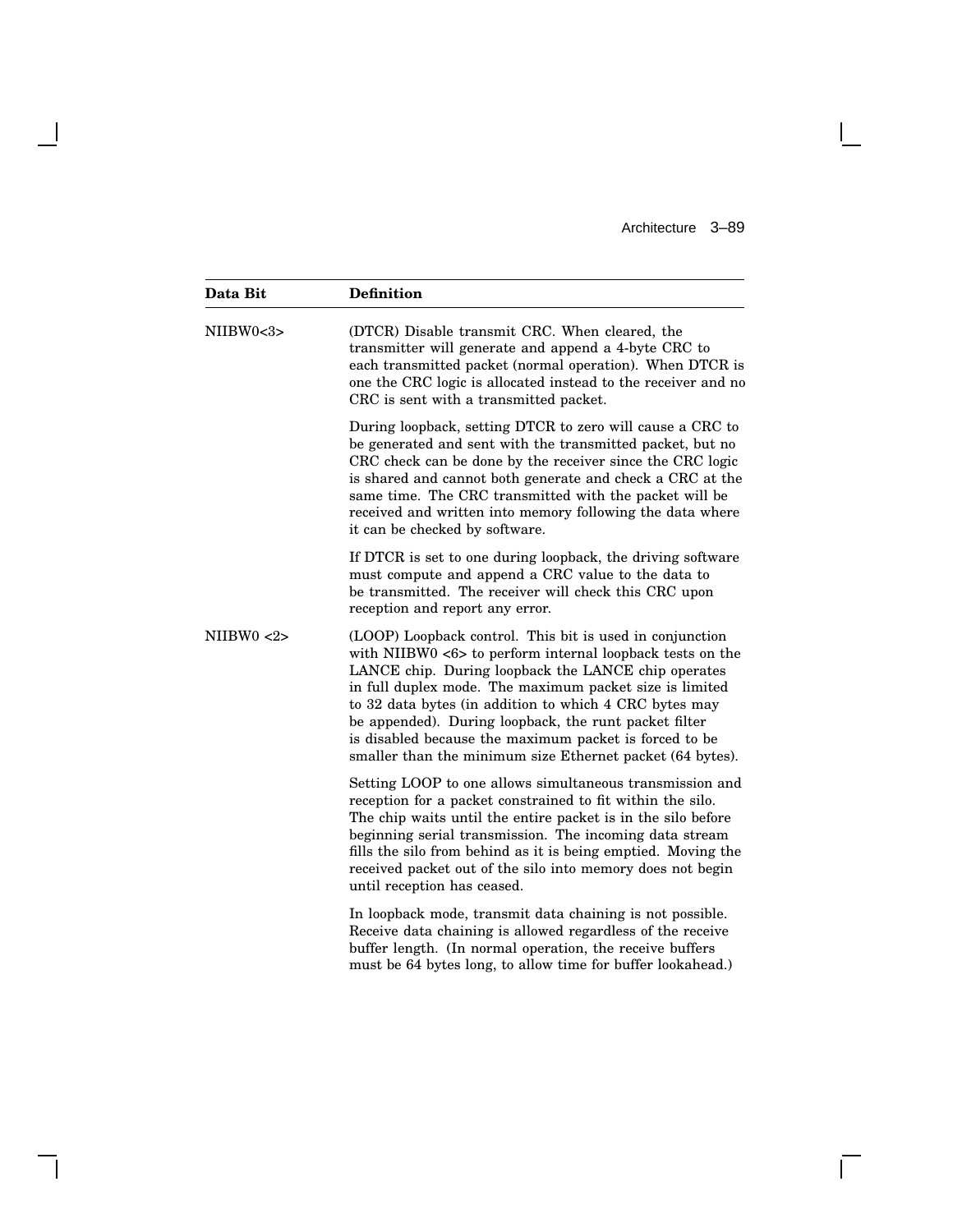## 3–90 Architecture

| Data Bit  | <b>Definition</b> |                                  |                                                                                                                                                                                                                                                                                                                                                                                                                               |
|-----------|-------------------|----------------------------------|-------------------------------------------------------------------------------------------------------------------------------------------------------------------------------------------------------------------------------------------------------------------------------------------------------------------------------------------------------------------------------------------------------------------------------|
|           |                   | Valid loopback bit settings are: |                                                                                                                                                                                                                                                                                                                                                                                                                               |
|           | <b>LOOP</b>       | <b>INTL</b>                      | Operation                                                                                                                                                                                                                                                                                                                                                                                                                     |
|           | $\boldsymbol{0}$  | X                                | Normal on-line operation                                                                                                                                                                                                                                                                                                                                                                                                      |
|           | $\mathbf{1}$      | $\Omega$                         | External loopback                                                                                                                                                                                                                                                                                                                                                                                                             |
|           | 1                 | 1                                | Internal loopback                                                                                                                                                                                                                                                                                                                                                                                                             |
|           |                   |                                  | Internal loopback allows the LANCE chip to receive its own<br>transmitted packet without disturbing the network. The<br>LANCE chip will not receive any packets from the network<br>while it is in internal loopback mode.                                                                                                                                                                                                    |
|           | nodes.            |                                  | External loopback allows the LANCE chip to transmit a<br>packet through the transceiver out to the network cable<br>to check the operability of all circuits and connections<br>between the LANCE chip and the network cable. Multicast<br>addressing in external loopback is valid only when DTCR<br>is one (user needs to append the 4 CRC bytes). In external<br>loopback, the LANCE chip also receives packets from other |
| NIIBW0<1> |                   |                                  | (DTX) Disable transmitter. When set, the LANCE chip<br>will not set the TXON bit in NICSR0 at the completion<br>of initialization. This will prevent the LANCE chip from<br>attempting to access the transmit descriptor ring, hence no<br>transmissions will be attempted.                                                                                                                                                   |
| NIIBW0<0> | descriptor ring.  |                                  | (DRX) Disable receiver. When set, the LANCE chip will<br>not set the RXON bit in NICSR0 at the completion of<br>initialization. This will cause the LANCE chip to reject all<br>incoming packets and to not attempt to access the receive                                                                                                                                                                                     |

### **3.9.10.2 Network Interface Initialization Block Words 1-3**

Words 1-3 of the network interface initialization block (NIIBW1-3), reside in the network interface buffer RAM at the base address of the NIIB plus 2, 4, and 6 respectively. These three words contain the 48-bit NPA of the KN210 and are loaded by the resident firmware from the NISA ROM.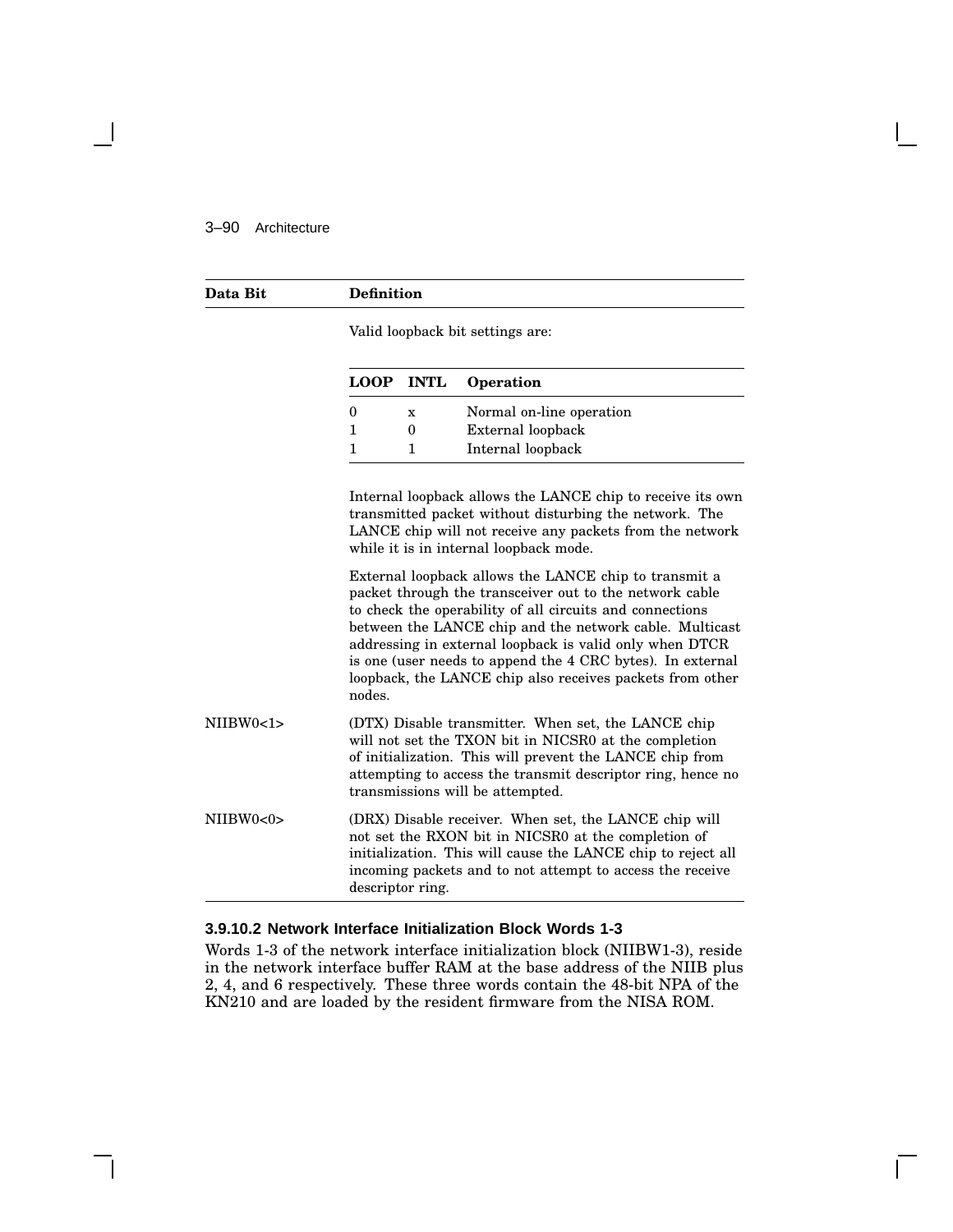This address identifies the KN210 to the Ethernet network and must be unique within the domain of the network. The low-order bit (bit 0) of this address must be zero to indicate it is a physical rather than multicast address. The format for network interface initialization block words 1 through 3 is shown in Figure 3–52.

### MA-X0055-88

### **Figure 3–52 Network Interface Initialization Block Words 1-3**

### **3.9.10.3 Network Interface Initialization Block Words 4-7**

Words 4-7 of the network interface initialization block (NIIBW4-7), reside in network interface buffer RAM at the base address of the NIIB plus 8, 10, 12, and 14 respectively. These four words contain the 64-bit multicast address filter mask. The format for network interface initialization block words 4 through 7 is shown in Figure 3–53.

### MA-X0056-88

#### **Figure 3–53 Network Interface Initialization Block Words 4-7**

Multicast Ethernet addresses are distinguished from physical network addresses by the presence of a one in bit 0 of the 48-bit address field. If an incoming packet contains a physical destination address (bit 0 is zero), then its entire 48 bits are compared with the network physical address and the packet is ignored if they are not equal. If the packet contains a multicast destination address which is all ones (the broadcast address), it is always accepted and stored regardless of the contents of the multicast address filter mask.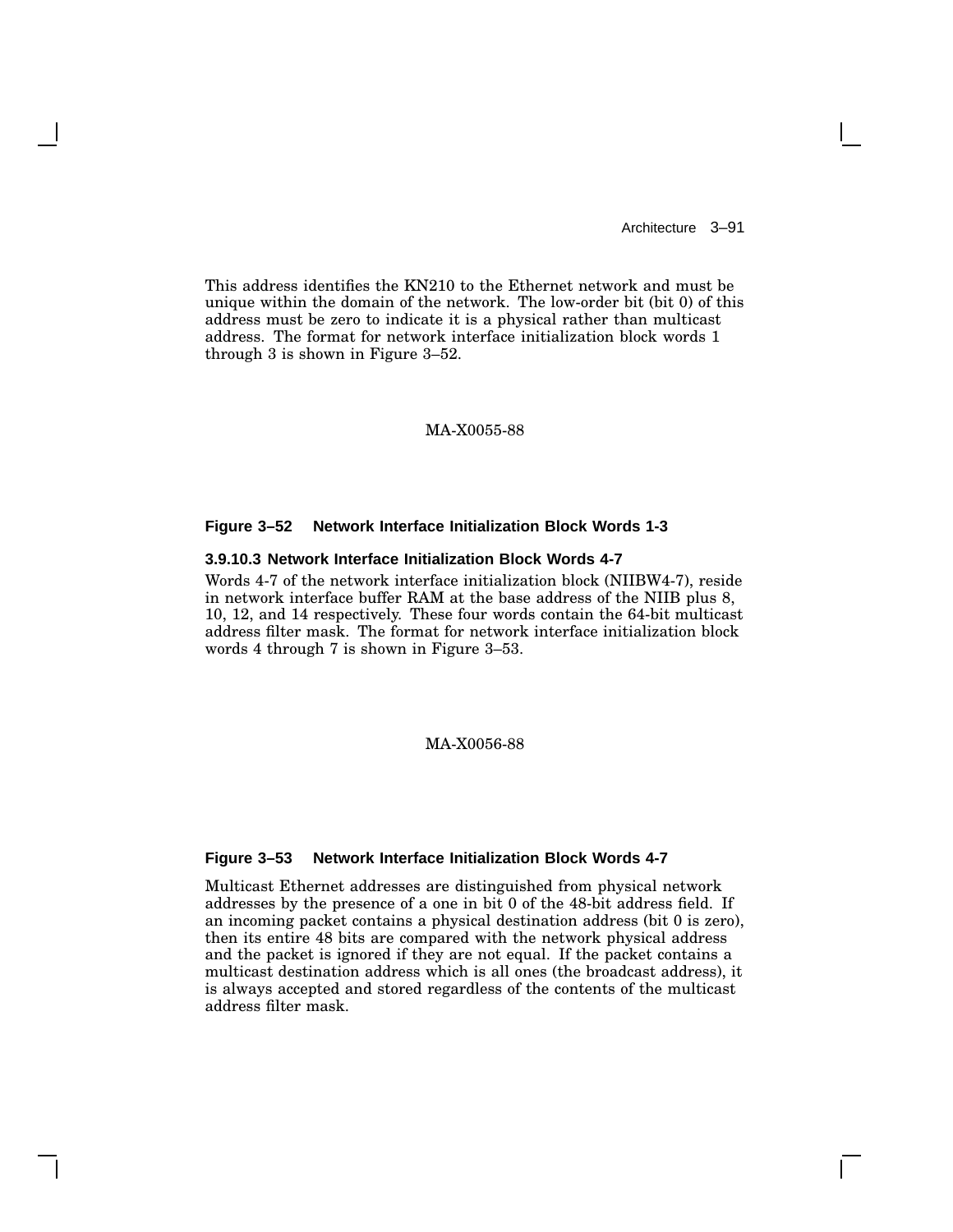3–92 Architecture

All other multicast addresses are processed through the multicast address filter to determine whether the incoming packet will be stored in a receive buffer. This filtering is performed by passing the multicast address field through the CRC generator. The high-order 6 bits of the resulting 32-bit CRC are used to select one of the 64 bits of the multicast address filter mask. (These high-order six bits represent in binary the number of the bit in the multicast address filter mask.)

If the bit selected from the multicast address filter mask is one, the packet is stored in a receive buffer; otherwise it is ignored. This mechanism effectively splits the entire domain of 2\*\*47 multicast addresses into 64 parts, and multicast addresses falling into each part will be accepted or ignored according to the value of the corresponding bit in the multicast address filter mask. The driver program must examine the addresses of the packets accepted by this partial filtering to complete the filtering task.

#### **3.9.10.4 Network Interface Initialization Block Words 8,9**

Words 8 and 9 of the network interface initialization block (NIIBW8,9), also referred to as the receive descriptor ring pointer, reside in network interface buffer RAM at the base address of the NIIB plus 16 and 18 respectively. These two words contain the starting address and the number of descriptors in the receive descriptor ring. The format for NIIBW8 is shown in Figure 3–54.

### MA-X0057-88

| Data Bit         | <b>Definition</b>                                                                                                                                                                                                                                                                                 |
|------------------|---------------------------------------------------------------------------------------------------------------------------------------------------------------------------------------------------------------------------------------------------------------------------------------------------|
| NIIBW8<br><15:0> | $(RDRA < 15:0)$ Receive descriptor ring address $<15:0$ . This<br>field contains bits $\langle 15:0 \rangle$ of the base address of the receive<br>descriptor ring. Since the receive descriptor ring must start on<br>an 8-byte boundary, bits $\langle 2:0 \rangle$ of this field must be zero. |

**Figure 3–54 Network Interface Initialization Block Word 8**

The format for NIIBW9 is shown in Figure 3–55.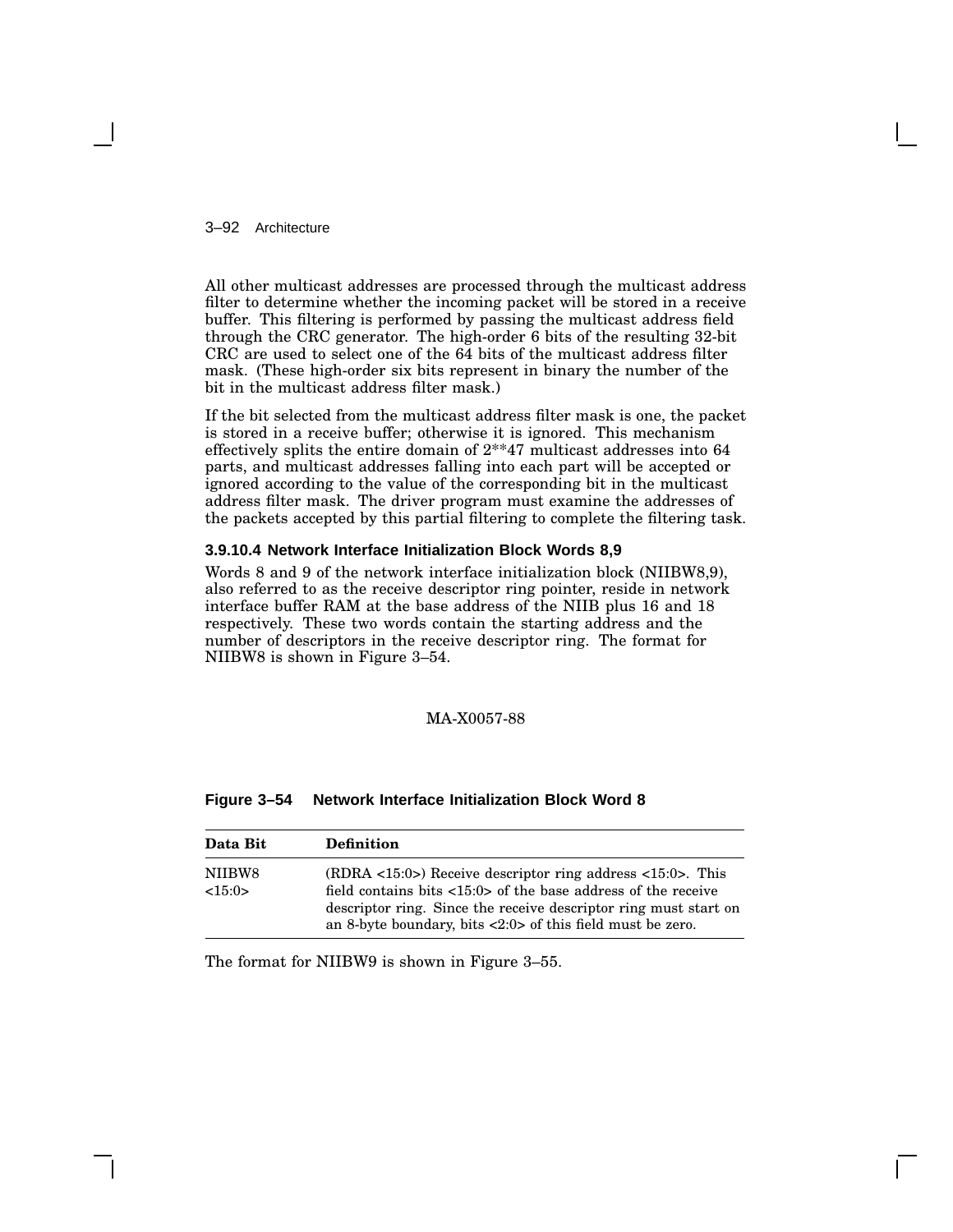$\mathbf{L}$ 

 $\overline{\Gamma}$ 

# MA-X0058-88

| Figure 3-55 Network Interface Initialization Block Word 9 |
|-----------------------------------------------------------|
|-----------------------------------------------------------|

 $\overline{\phantom{a}}$ 

H

| Data Bit      | <b>Definition</b> |                                                                                                                                                                           |
|---------------|-------------------|---------------------------------------------------------------------------------------------------------------------------------------------------------------------------|
| NIIBW9<15:13> |                   | (NRBD) Number of receive buffer descriptors. This field<br>gives the number of receive buffer descriptors in the receive<br>descriptor ring, expressed as a power of two: |
|               | Value             | <b>Number of Descriptors</b>                                                                                                                                              |
|               | 000               | 1                                                                                                                                                                         |
|               | 001               | 2                                                                                                                                                                         |
|               | 010               | 4                                                                                                                                                                         |
|               | 011               | 8                                                                                                                                                                         |
|               | 100               | 16                                                                                                                                                                        |
|               | 101               | 32                                                                                                                                                                        |
|               | 110               | 64                                                                                                                                                                        |
|               | 111               | 128                                                                                                                                                                       |
| NIIBW9<12:8>  |                   | Reserved; should be zeros.                                                                                                                                                |
| NIIBW9<7:0>   |                   | $(RDRA < 23:16)$ Receive descriptor ring address $< 23:16$ . This<br>field contains bits $\langle 23:16 \rangle$ of the base address of the receive<br>descriptor ring.   |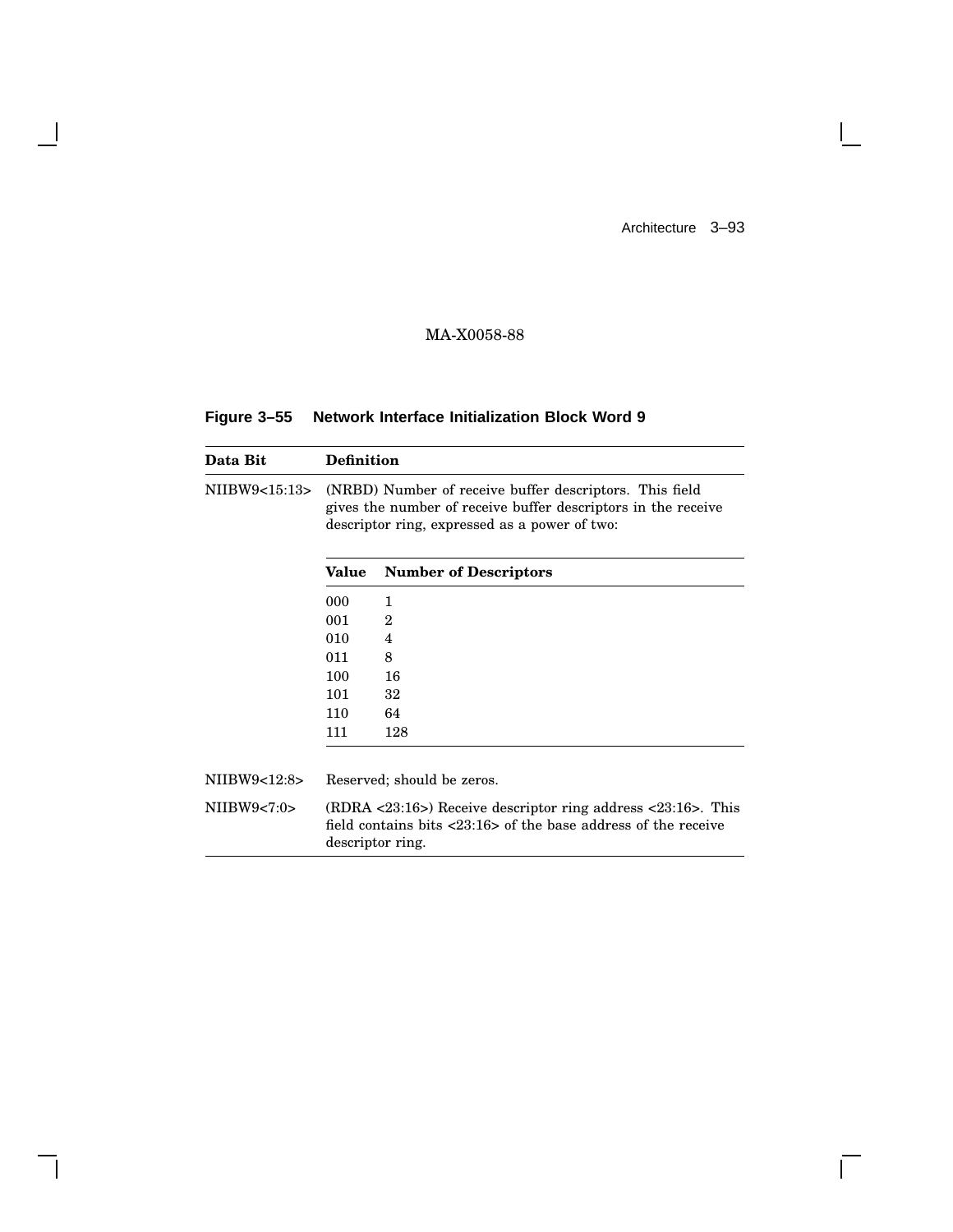3–94 Architecture

### **3.9.10.5 Network Interface Initialization Block Words 10,11**

Words 10 and 11 of the network interface initialization block (NIIBW10,11), also referred to as the transmit descriptor ring pointer, reside in network interface buffer RAM at the base address of the NIIB plus 20 and 22 respectively. These two words contain the starting address and the number of transmit buffer descriptors in the transmit descriptor ring. The format for NIIBW10 is shown in Figure 3–56.

## MA-X0059-88

### **Figure 3–56 Network Interface Initialization Block Word 10**

| Data Bit | <b>Definition</b>                                                                                                                                                                                                                                                                                              |
|----------|----------------------------------------------------------------------------------------------------------------------------------------------------------------------------------------------------------------------------------------------------------------------------------------------------------------|
|          | NIIBW10<15:0> (TDRA <15:0>) Transmit descriptor ring address <15:0>. This<br>field contains bits $\langle 15:0 \rangle$ of the base address of the transmit<br>descriptor ring. Since the transmit descriptor ring must start<br>on an 8-byte boundary, bits $\langle 2:0 \rangle$ of this field must be zero. |

The format for NIIBW11 is shown in Figure 3–57.

## MA-X0060-88

**Figure 3–57 Network Interface Initialization Block Word 11**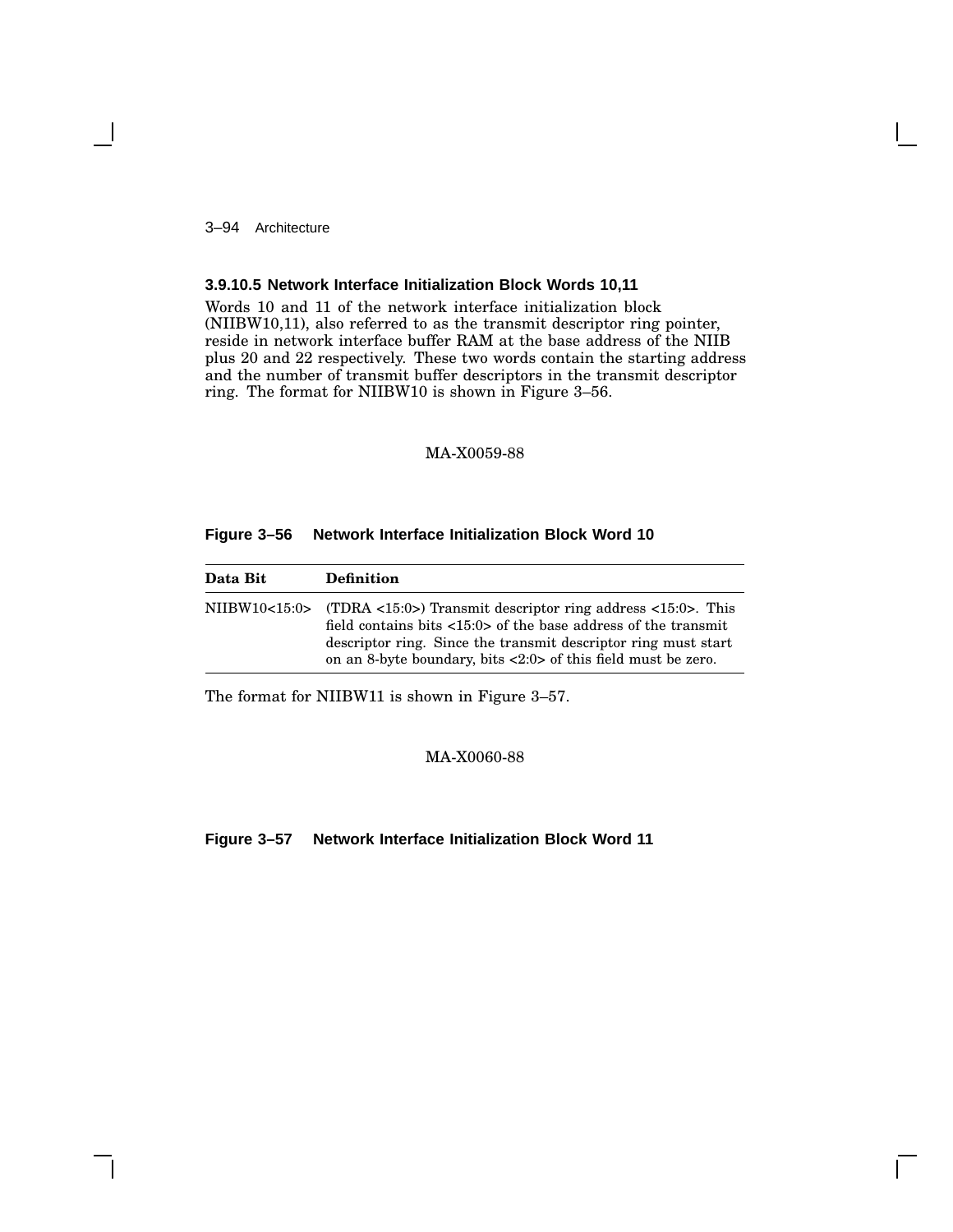| Data Bit          | <b>Definition</b> |                                                                                                                                                                                                        |  |
|-------------------|-------------------|--------------------------------------------------------------------------------------------------------------------------------------------------------------------------------------------------------|--|
|                   |                   | NIIBW11<15:13> (NTBD) Number of transmit buffer descriptors. This field<br>gives the number of transmit buffer descriptors in the transmit<br>descriptor ring, expressed as a power of two:            |  |
|                   | Value             | <b>Number of Descriptors</b>                                                                                                                                                                           |  |
|                   | 000               | 1                                                                                                                                                                                                      |  |
|                   | 001               | $\overline{2}$                                                                                                                                                                                         |  |
|                   | 010               | 4                                                                                                                                                                                                      |  |
|                   | 011               | 8                                                                                                                                                                                                      |  |
|                   | 100               | 16                                                                                                                                                                                                     |  |
|                   | 101               | 32                                                                                                                                                                                                     |  |
|                   | 110               | 64                                                                                                                                                                                                     |  |
|                   | 111               | 128                                                                                                                                                                                                    |  |
| NIIBW11<br><12:8> |                   | Reserved; should be zeros.                                                                                                                                                                             |  |
| NIIBW11<br>27:0>  |                   | (TDRA $\langle 23:16 \rangle$ ) Transmit descriptor ring address $\langle 23:16 \rangle$ .<br>This field contains bits $\langle 23:16 \rangle$ of the base address of the<br>transmit descriptor ring. |  |

## **3.9.11 Buffer Management**

The LANCE chip manages its data buffers by using two rings of buffer descriptors which are stored in the network interface buffer RAM: the network interface receive descriptor ring and the network interface transmit descriptor ring. Each buffer descriptor points to a data buffer elsewhere in the network interface buffer RAM, contains the size of that buffer, and contains status information about that buffer's contents.

The starting location in the network interface buffer RAM of each ring and the number of descriptors in it are given to the LANCE chip through the NIIB during the chip initialization process. Each descriptor is 8 bytes long and must be aligned on an 8-byte boundary (the three low-order bits of its address must be zero). The descriptors in a ring are physically contiguous in the network interface buffer RAM and the number of descriptors must be a power of two. The LANCE keeps an internal index to its current position in each ring which it increments modulo the number of descriptors in the ring as it advances around each ring.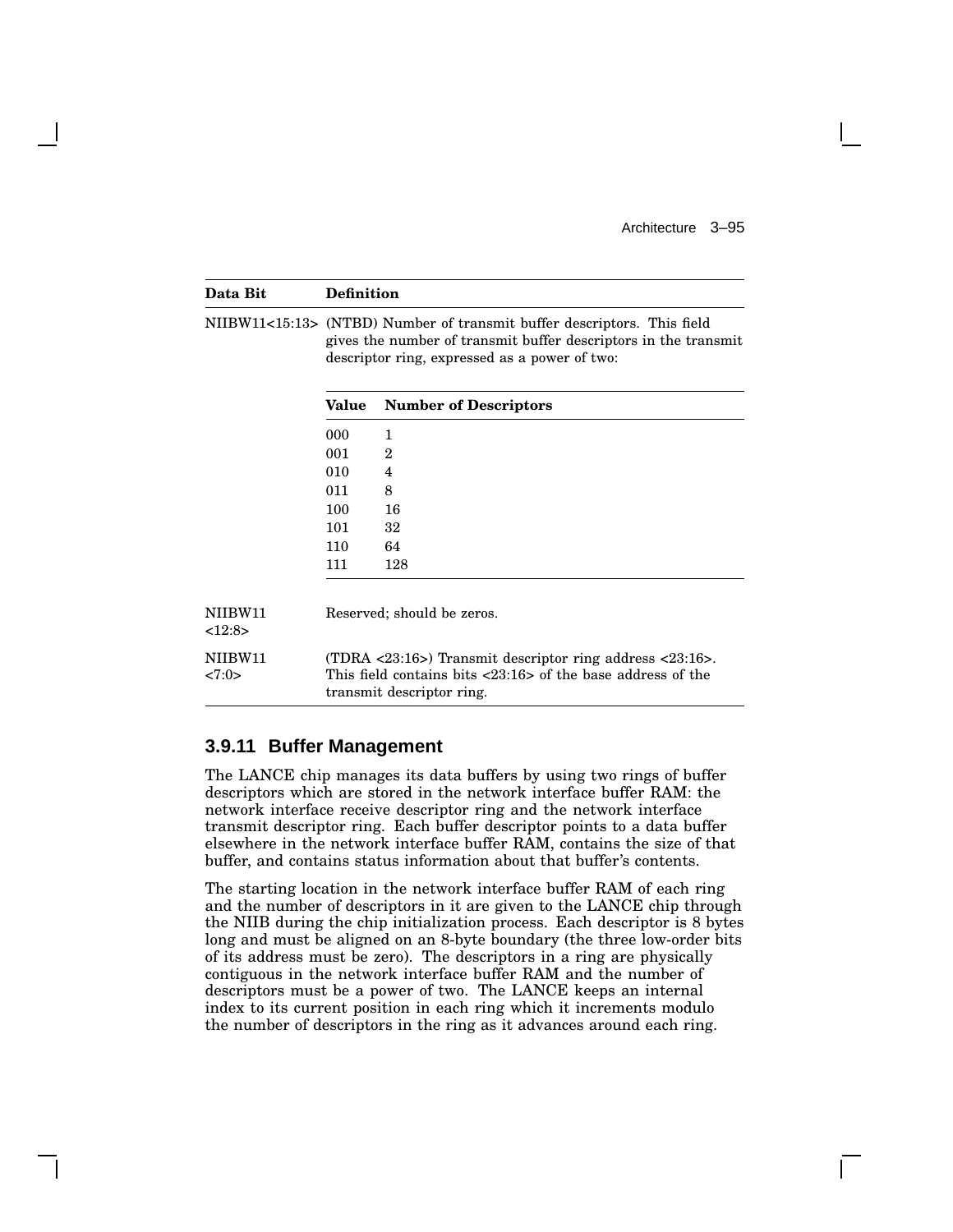### 3–96 Architecture

Once started, the LANCE chip polls each ring to find descriptors for buffers in which to receive incoming packets and from which to transmit outgoing packets, and revises the status information in buffer descriptors as it processes their associated buffers. When polling, the LANCE chip is limited to looking only one ahead of the descriptor with which it is currently working. The high speed of the data stream requires that each buffer be at least 64 bytes long to allow time to chain buffers for packets which are larger than one buffer. (The first buffer of a packet to be transmitted should be at least 100 bytes to avoid problems in case a late collision is detected.)

Each descriptor in a ring is "owned" either by the LANCE chip or by the host processor; this status is indicated by the OWN bit in each descriptor. Mutual exclusion is accomplished by the rule that each device can only relinquish ownership of a descriptor to the other device, it can never take ownership; and that each device cannot change any field in a descriptor or its associated buffer after it has relinquished ownership. When the host processor sets up the rings of descriptors before starting the LANCE chip, it sets the OWN bits such that the LANCE chip will own all the descriptors in the network interface receive descriptor ring (to be used by the LANCE to receive packets from the network) and the host will own all the descriptors in the network interface transmit descriptor ring (to be used by the host to set up packets to be transmitted to the network).

## **3.9.12 Network Interface Receive Descriptor Ring**

The network interface receive descriptor ring (NIRDR) contains a receive buffer descriptor for each receive buffer (Figure 3–58). It is located in a contiguous block of the network interface buffer RAM whose base address is formed by concatenating the contents of NIIBW8 and NIIBW9 <7:0> (RDRA<23:0>). Since the NIRDR must start on an 8-byte boundary, bits <2:0> of this address must be zero. The size of the network interface receive descriptor ring can vary between 8 and 1024 bytes depending on the number of 8-byte descriptors it contains (Figure 3–58). The number of descriptors must be a power of two between one and 128 and is determined by NIIBW9 <15:13> (NRBD).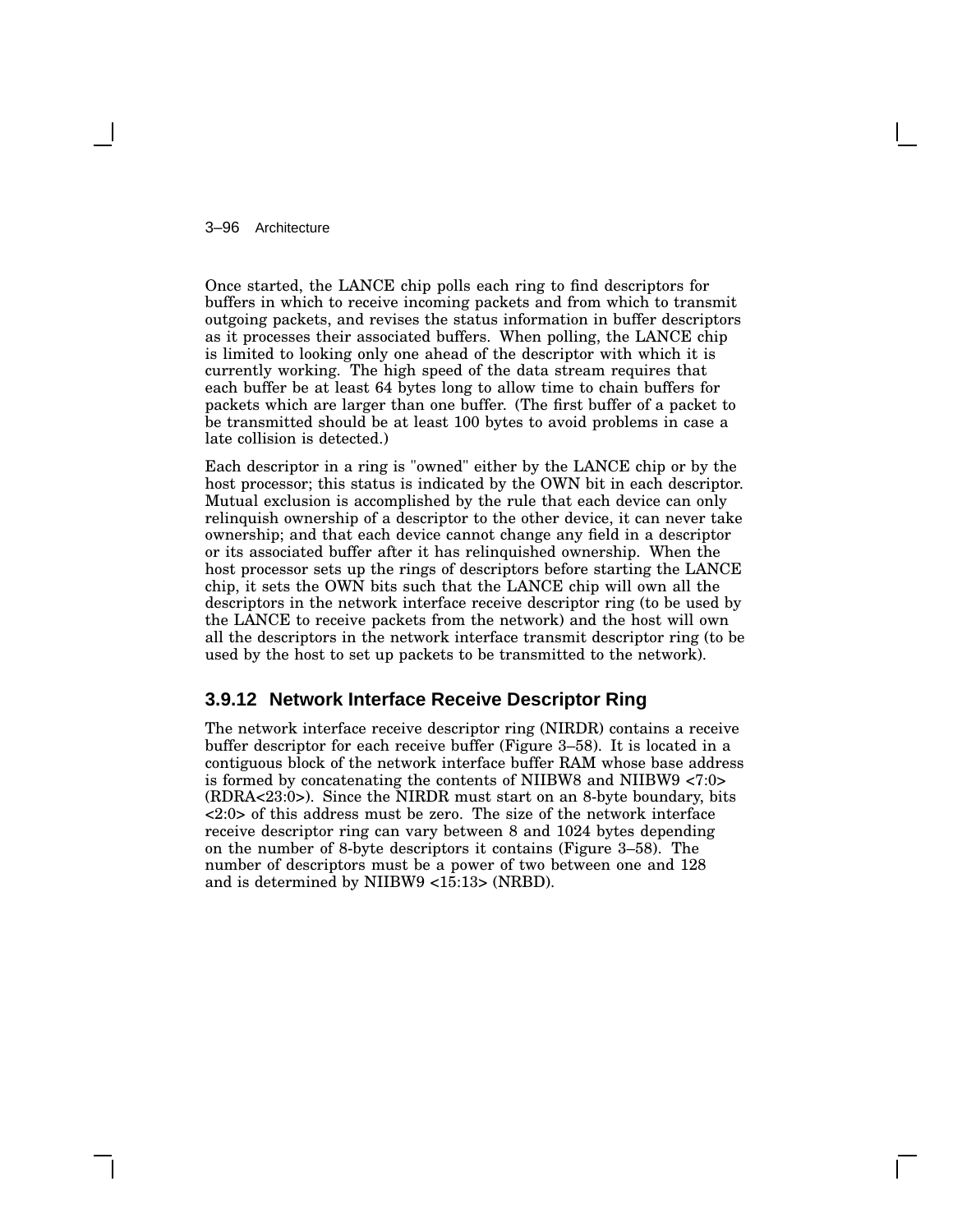$\Box$ 

MA-X0061-88

## **Figure 3–58 Network Interface Receive Descriptor Ring**

## **3.9.12.1 Receive Buffer Descriptors**

 $\overline{\phantom{a}}$ 

Receive buffer descriptor **n** contains the base address and size of a receive buffer as well as status and error information. It is four words (eight bytes) in length and is located in the receive descriptor ring at base+8**n**.

A representation of a typical receive buffer descriptor (RBD) is shown in Figure 3–59.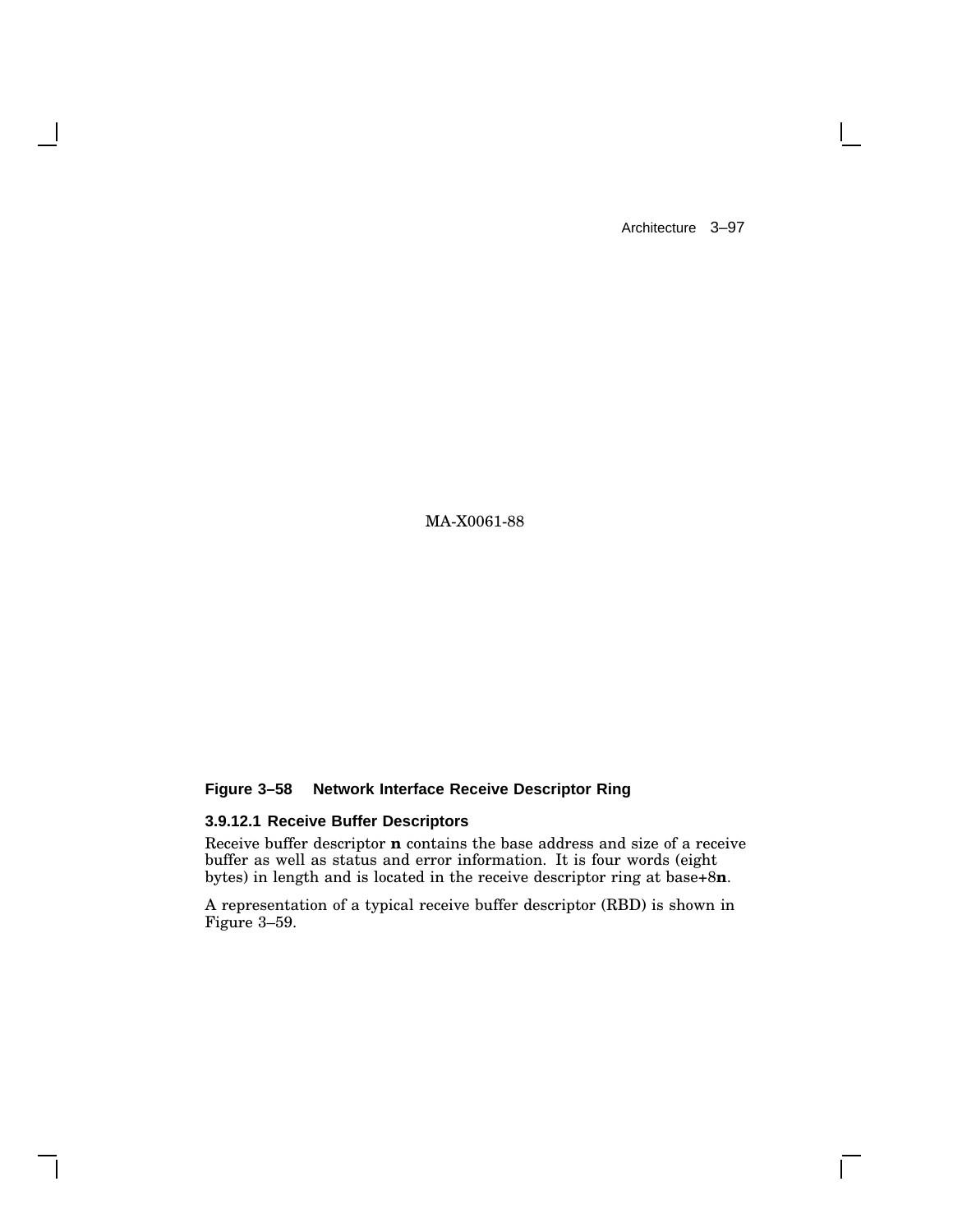3–98 Architecture

## MA-X0062-88

## **Figure 3–59 Receive Buffer Descriptors**

## **Receive Buffer Descriptor n Word 0**

Word 0 of RBD **n** (RBD**n**W0) resides in the network interface buffer RAM at the base address of the NIIRDR +8**n**. This word contains a portion of the base address of the associated receive buffer. The format for receive buffer descriptor **n** word 0 is shown in Figure 3–60.

MA-X0063-88

| Data Bit         | <b>Definition</b>                                                                                                                                                                                                                           |
|------------------|---------------------------------------------------------------------------------------------------------------------------------------------------------------------------------------------------------------------------------------------|
| RBDnW0<br><15:0> | $(BADR)$ Buffer address. This field contains bits $\langle 15:0 \rangle$ of the<br>24-bit network address buffer RAM address of the start of the<br>buffer associated with this descriptor. Written by the host;<br>unchanged by the LANCE. |

### **Figure 3–60 Receive Buffer Descriptor n Word 0**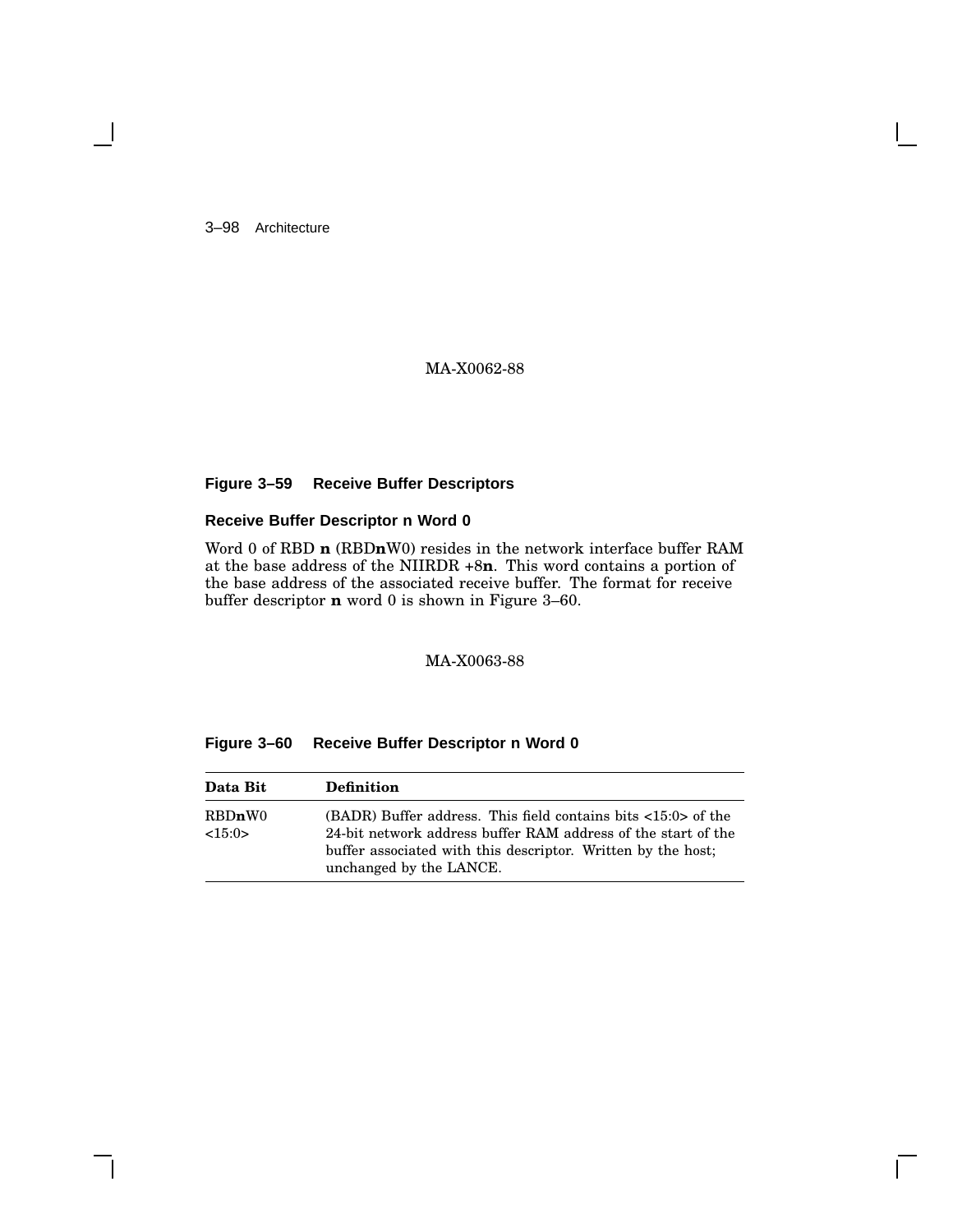$\mathbf{L}$ 

## **Receive Buffer Descriptor n Word 1**

 $\overline{\phantom{a}}$ 

Word 1 of RBD **n** (RBD**n**W1) resides in the network interface buffer RAM at the base address of the NIIRDR +8**n**+2. This word contains a portion of the base address of the associated receive buffer as well as status and error information. The format for receive buffer descriptor **n** word 1 is shown in Figure 3–61.

## MA-X0064-88

### **Figure 3–61 Receive Buffer Descriptor n Word 1**

| Data Bit       | <b>Definition</b>                                                                                                                                                                                                                                                                                                                                                                                                                                                                                                                  |
|----------------|------------------------------------------------------------------------------------------------------------------------------------------------------------------------------------------------------------------------------------------------------------------------------------------------------------------------------------------------------------------------------------------------------------------------------------------------------------------------------------------------------------------------------------|
| RBDnW1<br><15> | (OWN) Owned flag. This bit indicates whether the descriptor is<br>owned by the host (OWN = 0) or by the LANCE chip (OWN =<br>1). The LANCE clears OWN after filling the buffer associated<br>with the descriptor with an incoming packet. The host sets<br>OWN after emptying the buffer. In each case, this must be the<br>last bit changed by the current owner, since changing OWN<br>passes ownership to the other party and the relinquishing<br>party must not thereafter alter anything in the descriptor or its<br>buffer. |
| RBDnW1<br>14>  | (ERR) Error summary. This is the logical OR of the FRE, OFE,<br>CHE and BUE bits in this word. Set by the LANCE chip and<br>cleared by the host.                                                                                                                                                                                                                                                                                                                                                                                   |
| RBDnW1<br><13> | (FRE) Framing error. This bit is set by the LANCE chip to<br>indicate that the incoming packet stored in the buffer had both<br>a non-integral multiple of 8 bits and a checksum error (CHE).<br>It is cleared by the host.                                                                                                                                                                                                                                                                                                        |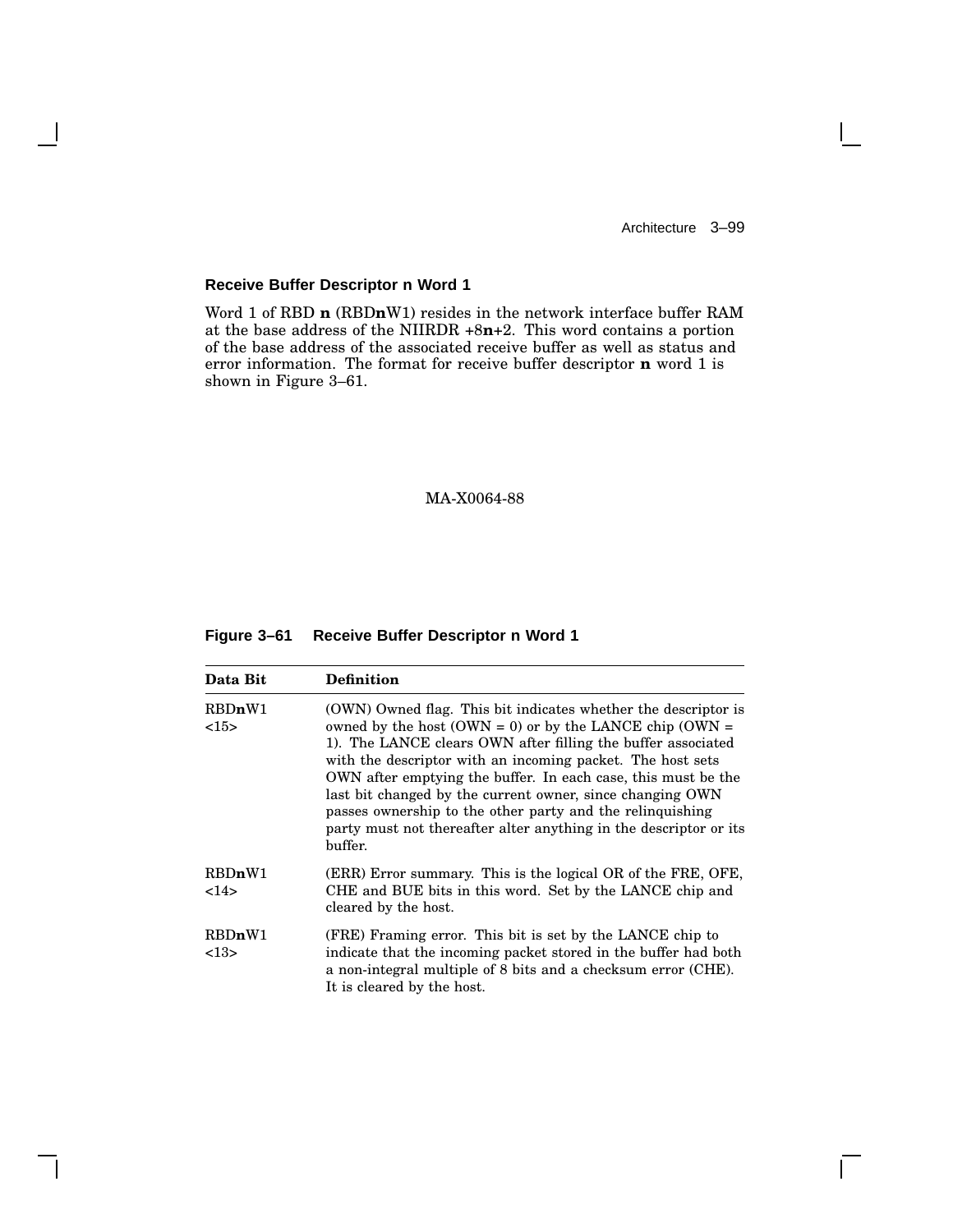## 3–100 Architecture

 $\blacksquare$ 

| Data Bit        | <b>Definition</b>                                                                                                                                                                                                                                                                                                                                                                                                                            |
|-----------------|----------------------------------------------------------------------------------------------------------------------------------------------------------------------------------------------------------------------------------------------------------------------------------------------------------------------------------------------------------------------------------------------------------------------------------------------|
| RBDnW1<br>12    | (OFE) Overflow error. This bit is set by the LANCE chip to<br>indicate that the receiver has lost part or all of an incoming<br>packet because it could not store it in the buffer before the<br>chip's silo overflowed. Cleared by the host.                                                                                                                                                                                                |
| RBDnW1<br>11    | (CHE) Checksum error. This bit is set by the LANCE chip to<br>indicate that the received packet has an invalid CRC checksum.<br>Cleared by the host.                                                                                                                                                                                                                                                                                         |
| RBDnW1<br><10>  | (BUE) Buffer error. This bit is set by the LANCE chip when<br>it has used all its owned receive descriptors or when it could<br>not get the next descriptor in time while attempting to chain<br>to a new buffer in the midst of a packet. When a buffer error<br>occurs, an overflow error (bit OFLO) also occurs because the<br>LANCE continues to attempt to get the next buffer until its silo<br>overflows. BUE is cleared by the host. |
| RBDnW1 < 9      | (STP) Start of packet. This bit is set by the LANCE chip<br>to indicate that this is the first buffer used for this packet.<br>Cleared by the host.                                                                                                                                                                                                                                                                                          |
| RBDnW1 < 8      | (ENP) End of packet. This bit is set by the LANCE chip to<br>indicate that this is the last buffer used for this packet. When<br>both STP and ENP are set in a descriptor, its buffer contains an<br>entire packet; otherwise two or more buffers have been chained<br>together to hold the packet. ENP is cleared by the host.                                                                                                              |
| RBDnW1<br>27:0> | $(BADR < 23:16)$ Buffer address $< 23:16$ . This field contains<br>bits <23:16> of the 24-bit the NI buffer RAM address of the<br>start of the buffer associated with this descriptor. Written by<br>the host; unchanged by the LANCE.                                                                                                                                                                                                       |

## **Receive Buffer Descriptor n Word 2**

Word 2 of RBD **n** (RBD**n**W2) resides in the network interface buffer RAM at the base address of the NIIRDR +8**n**+4. This word contains the size of the associated receive buffer. The format for receive buffer descriptor **n** word 2 is shown in Figure 3–62.

 $\mathbf{L}$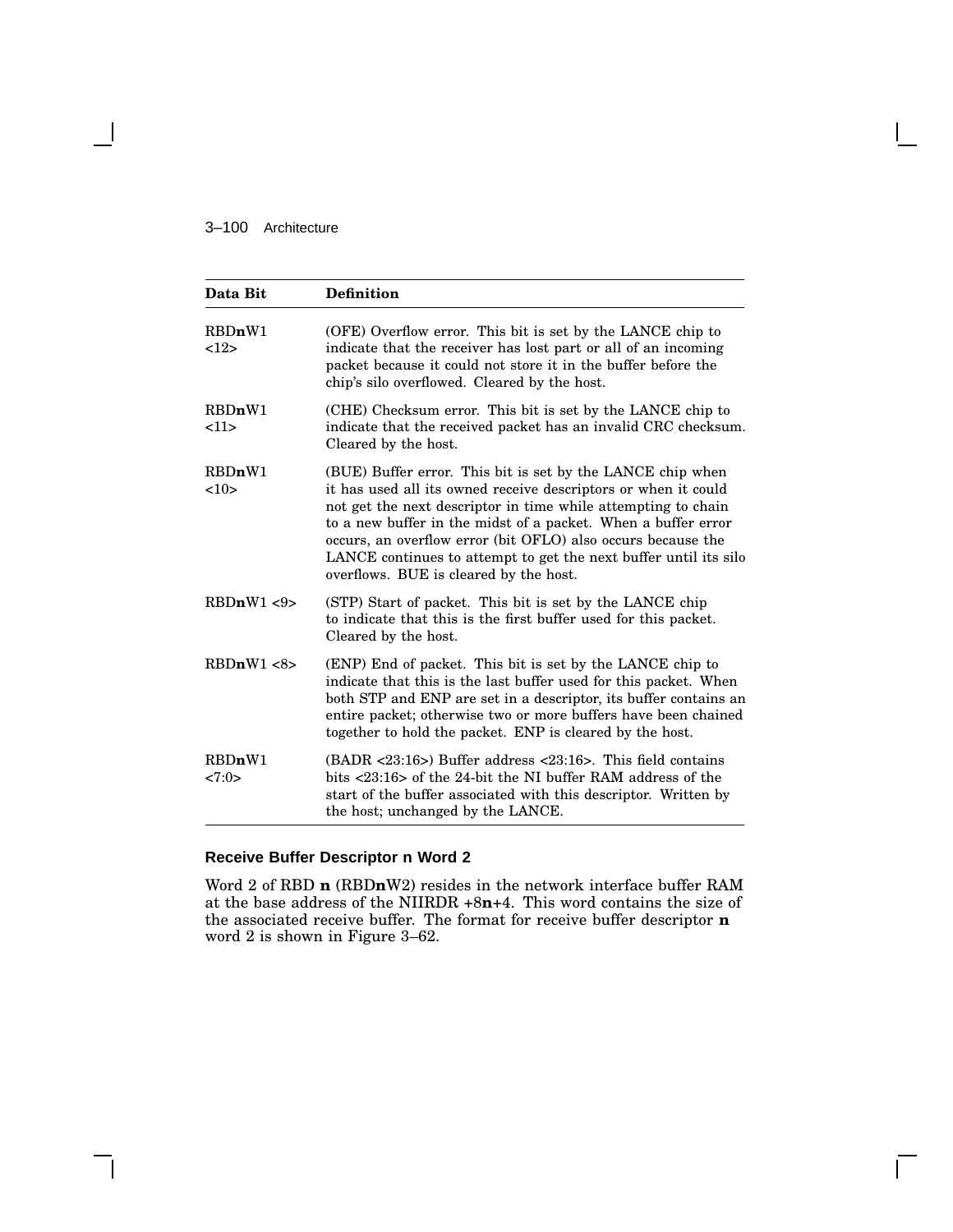$\Box$ 

# MA-X0065-88

**Figure 3–62 Receive Buffer Descriptor n Word 2**

| Data Bit      | <b>Definition</b>                                                                                                                                                                                                                                                                                                                                                        |
|---------------|--------------------------------------------------------------------------------------------------------------------------------------------------------------------------------------------------------------------------------------------------------------------------------------------------------------------------------------------------------------------------|
| RBDnW2<15:12> | These bits must be set by the host to ones. Unchanged by<br>the LANCE chip.                                                                                                                                                                                                                                                                                              |
| RBDnW2<11:0>  | $(BSZ < 11:0)$ Buffer size. This field contains the size (in<br>bytes) of the associated receive buffer in two's complement<br>form. Note that the minimum buffer size is 64 bytes (to<br>allow enough time for chaining buffers) and the maximum<br>buffer size is 1518 bytes (the largest legal Ethernet packet).<br>Written by the host; unchanged by the LANCE chip. |

## **Receive Buffer Descriptor n Word 3**

Word 3 of RBD **n** (RBD**n**W3) resides in the network interface buffer RAM at the base address of the NIIRDR +8**n**+6. This word contains the size of the packet that was received. The format for receive buffer descriptor **n** word 3 is shown in Figure 3–63.

MA-X0066-88

**Figure 3–63 Receive Buffer Descriptor n Word 3**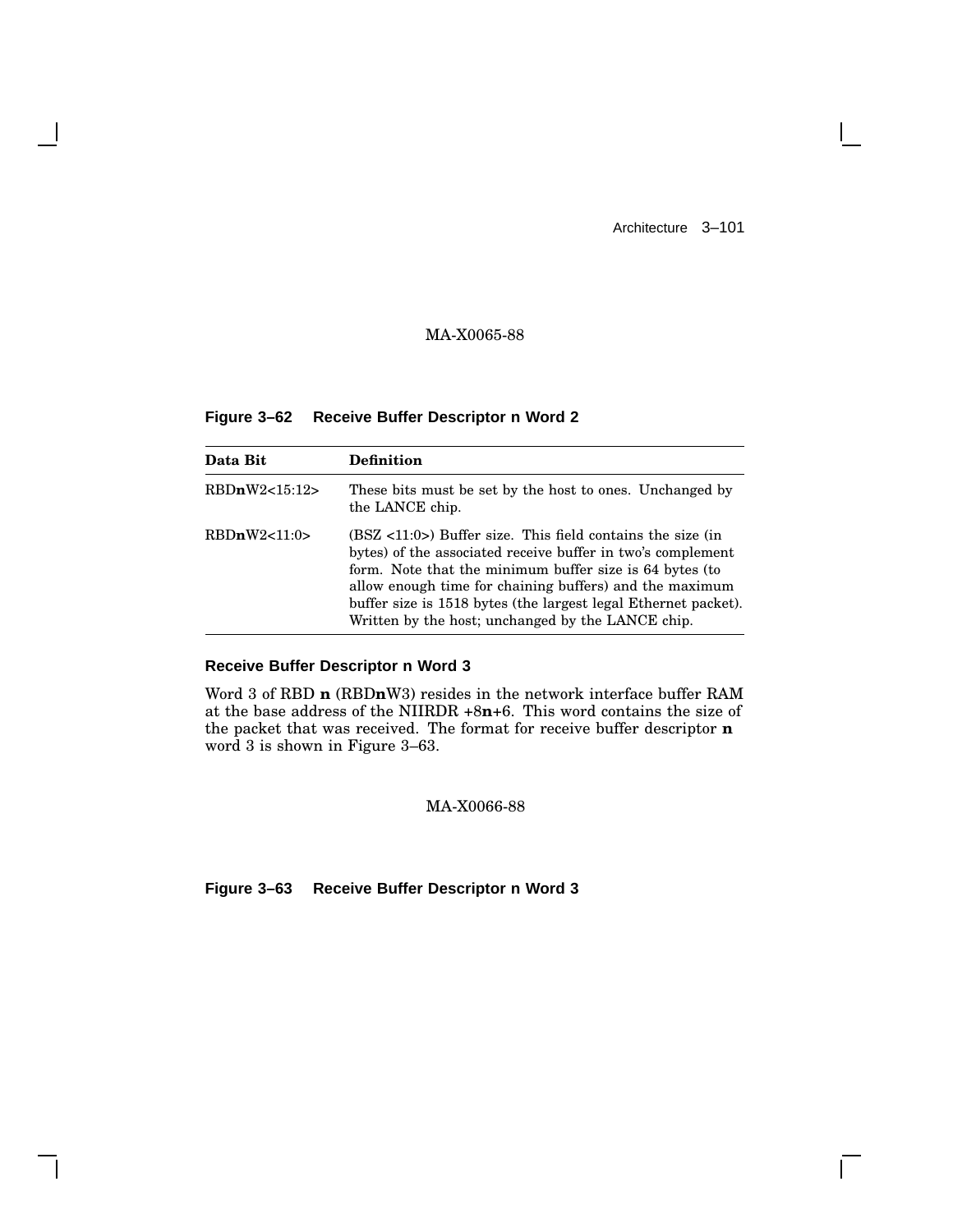### 3–102 Architecture

| Data Bit      | <b>Definition</b>                                                                                                                                                                                                                                           |
|---------------|-------------------------------------------------------------------------------------------------------------------------------------------------------------------------------------------------------------------------------------------------------------|
| RBDnW3<15:12> | These bits are reserved. They should be set to zeros by the<br>host when it constructs the descriptor.                                                                                                                                                      |
| RBDnW3<11:0>  | $(PSZ < 11:0)$ Packet size. This field contains the size (in<br>bytes) of the received packet. This field is valid only in a<br>descriptor in which ENP is set (last buffer) and ERR is clear<br>(no error). Set by the LANCE chip and cleared by the host. |

# **3.9.13 Receive Buffers**

Receive buffers are set up by the host by adding a receive buffer descriptor to the network interface receive buffer descriptor ring. These buffers are used for storing incoming Ethernet packets. An Ethernet packet may span multiple buffers, but a buffer cannot contain more than one Ethernet packet. The base address of a receive buffer is formed by concatenating the contents of RBD**n**W0 and RBD**n**W1 <7:0> (BADR). The size of a receive buffer is determined by RBD**n**W2 <11:0>.

Receive buffers are structured as shown in Figure 3–64.

MA-X0067-88

**Figure 3–64 Receive Buffers**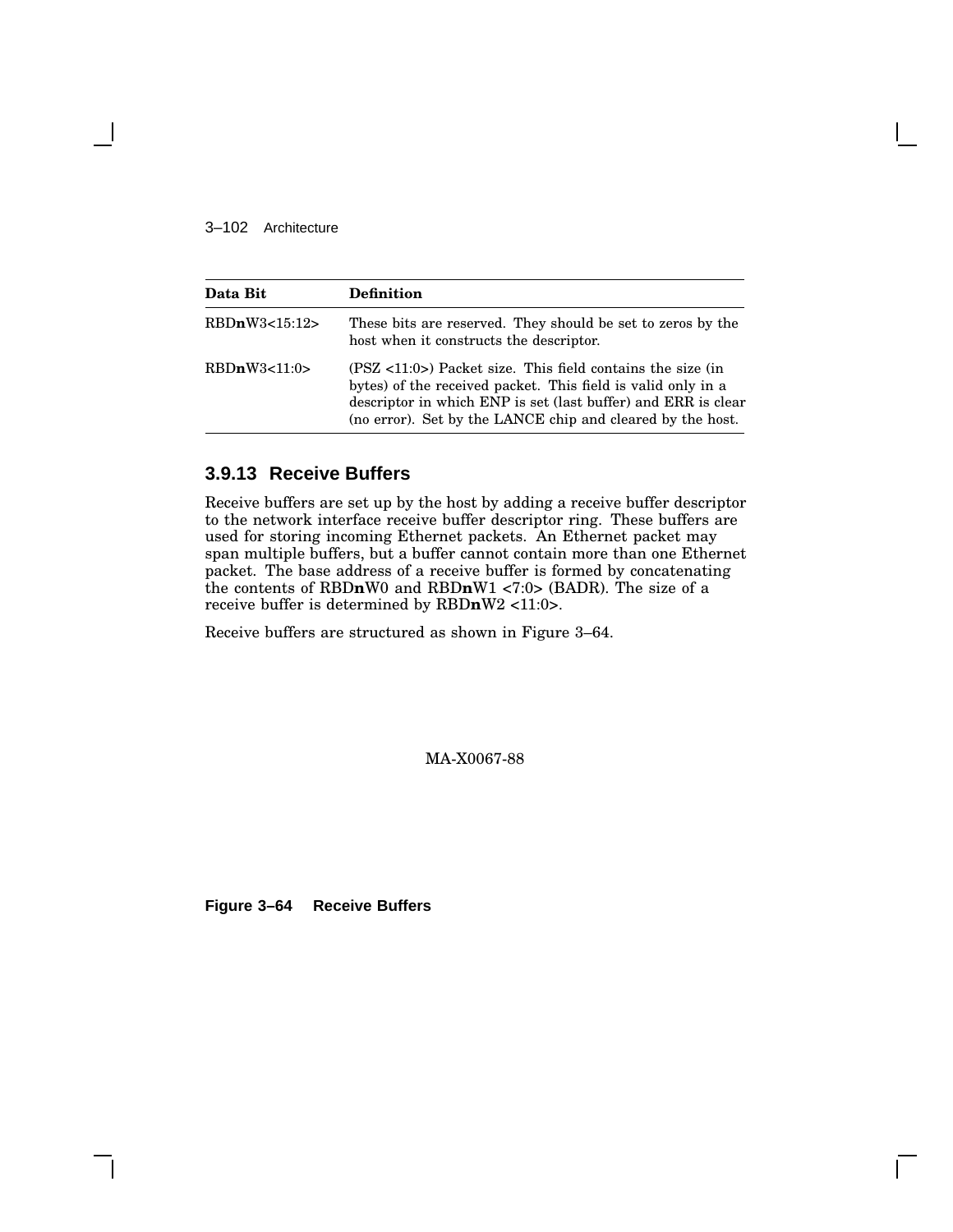## **3.9.14 Network Interface Transmit Descriptor Ring**

The network interface transmit descriptor ring (NITDR) contains a transmit buffer descriptor for each transmit buffer (Figure 3–65). It is located in a contiguous block of the network interface buffer RAM whose base address is formed by concatenating the contents of the NIIBW10 and NIIBW11 <7:0> (TDRA<23:0>). Since the NITDR must start on an 8-byte boundary, bits <2:0> of this address must be zero. The size of the network interface transmit descriptor ring can vary between 8 and 1024 bytes depending on the number of 8-byte descriptors it contains. The number of descriptors must be a power of 2 between 1 and 128 and is determined by NIIBW11 <15:13> (NTBD).

MA-X0068-88

**Figure 3–65 Network Interface Transmit Descriptor Ring**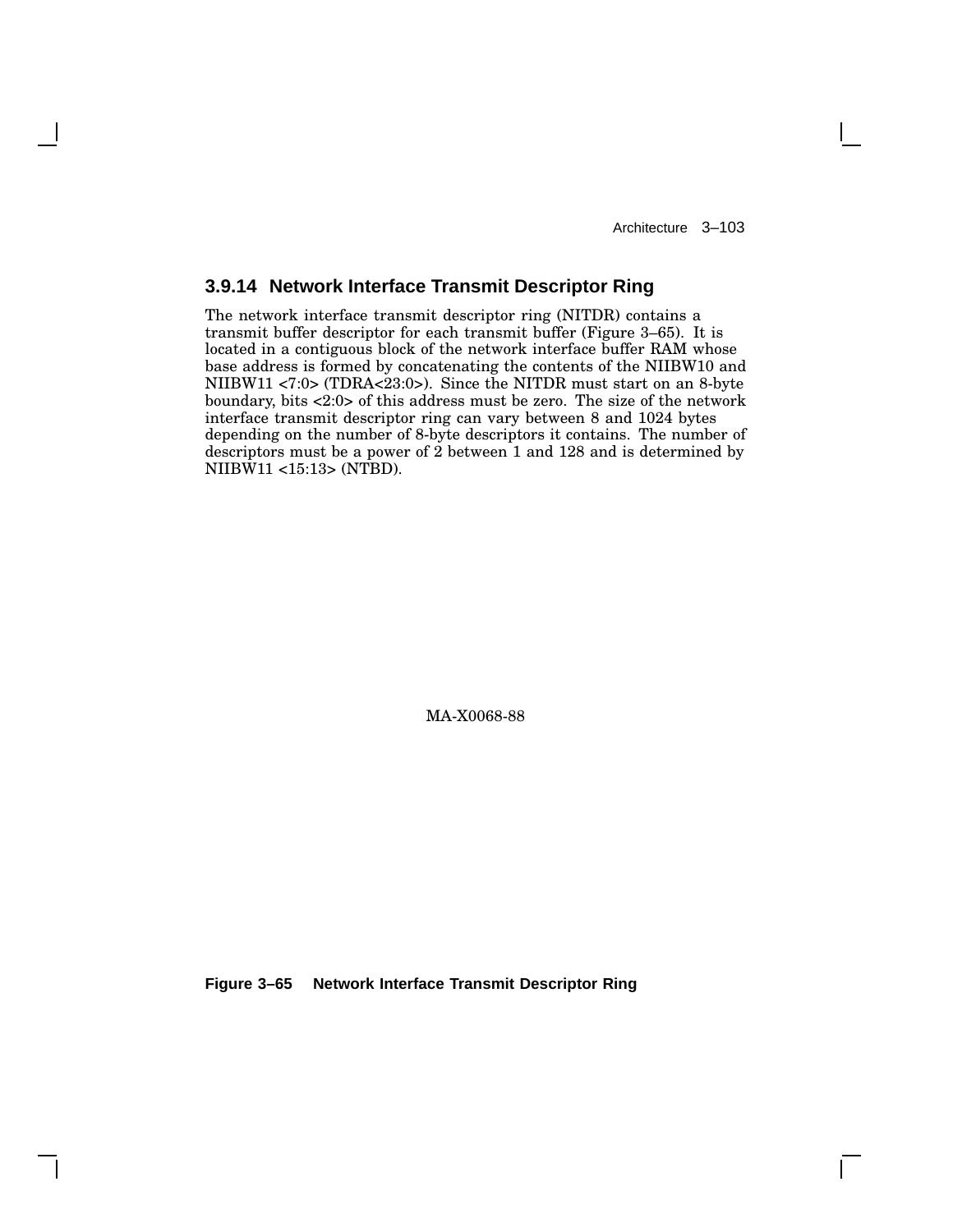3–104 Architecture

#### **3.9.14.1 Transmit Buffer Descriptors**

Transmit buffer descriptor **n** contains the base address, size, of a transmit buffer as well as status and error information. It is four words (eight bytes) in length and is located in the transmit descriptor ring at base+8**n**.

A representation of a typical transmit buffer descriptor (TBD) is shown in Figure 3–66.

#### MA-X0069-88

### **Figure 3–66 Transmit Buffer Descriptors**

#### **Transmit Buffer Descriptor n Word 0**

Word 0 of TBD **n** (TBD**n**W0) resides in the network interface buffer RAM at the base address of the NIIRDR +8**n**. This word contains a portion of the base address of the associated transmit buffer. The format for transmit buffer descriptor **n** word 0 is shown in Figure 3–67.

## MA-X0070-88

### **Figure 3–67 Transmit Buffer Descriptor n Word 0**

| Data Bit | <b>Definition</b>                                                                                                                                                                                                                                             |
|----------|---------------------------------------------------------------------------------------------------------------------------------------------------------------------------------------------------------------------------------------------------------------|
|          | TBDnW0<15:0> (BADR) Buffer address. This field contains bits $\langle 15:0 \rangle$ of the<br>24-bit network interface buffer RAM address of the start of<br>the buffer associated with this descriptor. Written by the host;<br>unchanged by the LANCE chip. |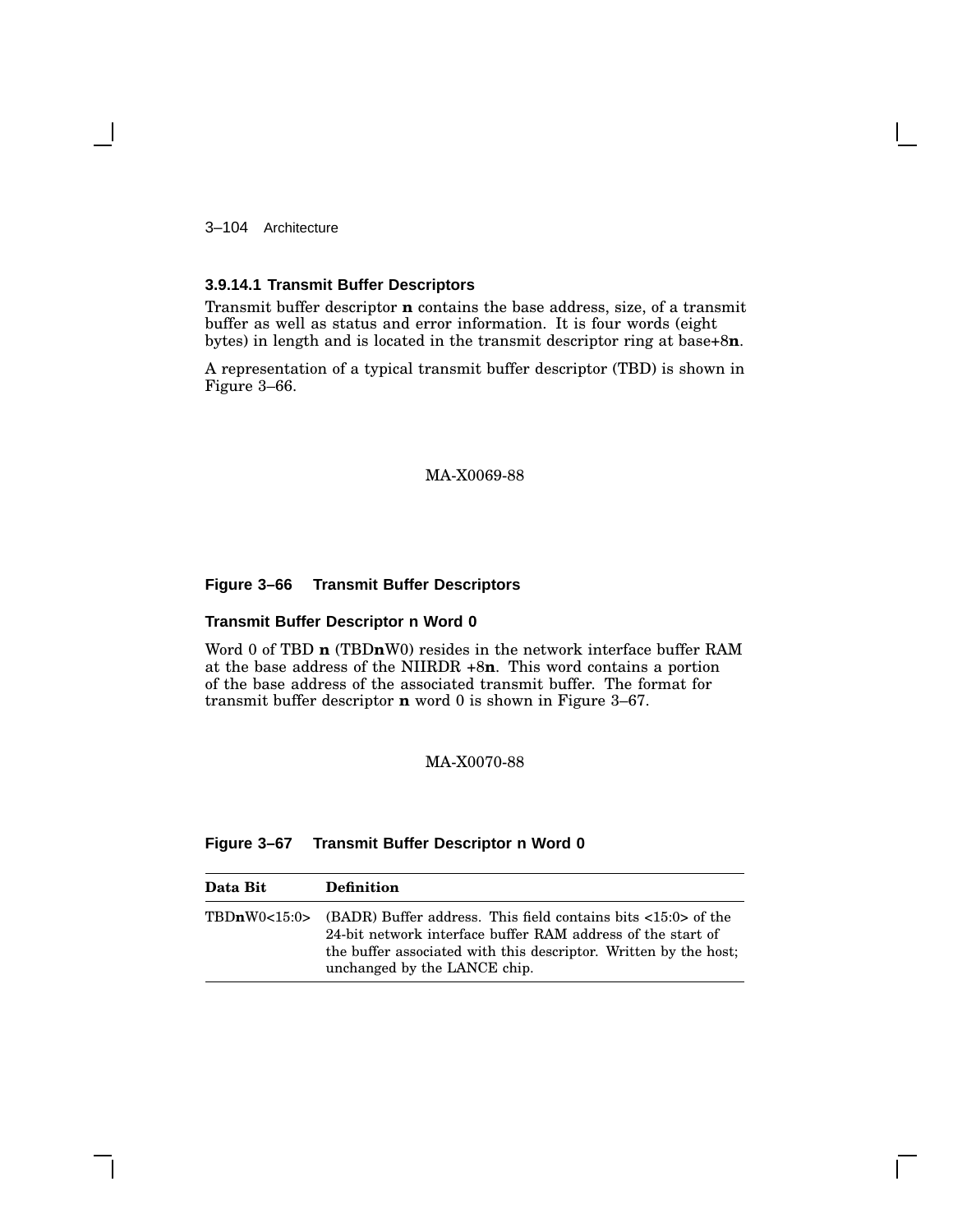$\mathbf{L}$ 

### **Transmit Buffer Descriptor n Word 1**

 $\overline{\phantom{a}}$ 

Word 1 of TBD **n** (TBD**n**W1) resides in the network interface buffer RAM at the base address of the NIIRDR +8**n**+2. This word contains a portion of the base address of the associated transmit buffer as well as status and error information. The format for transmit buffer descriptor **n** word 1 is shown in Figure 3–68.

### MA-X0071-88

#### **Figure 3–68 Transmit Buffer Descriptor n Word 1**

| Data Bit       | <b>Definition</b>                                                                                                                                                                                                                                                                                                                                                                                                                                                                                                                  |
|----------------|------------------------------------------------------------------------------------------------------------------------------------------------------------------------------------------------------------------------------------------------------------------------------------------------------------------------------------------------------------------------------------------------------------------------------------------------------------------------------------------------------------------------------------|
| TBDnW1<br><15> | (OWN) Owned flag. This bit indicates whether the descriptor is<br>owned by the host (OWN = 0) or by the LANCE chip (OWN =<br>1). The LANCE clears OWN after filling the buffer associated<br>with the descriptor with an incoming packet. The host sets<br>OWN after emptying the buffer. In each case, this must be the<br>last bit changed by the current owner, since changing OWN<br>passes ownership to the other party and the relinguishing<br>party must not thereafter alter anything in the descriptor or its<br>buffer. |
| TBDnW1<br>14   | (ERR) Error summary. This bit is the logical OR of the COE,<br>CAE, UFE and RTE bits in this descriptor. Set by the LANCE<br>chip and cleared by the host.                                                                                                                                                                                                                                                                                                                                                                         |
| TBDnW1<br><13> | (RSV) Reserved. The LANCE chip will write a zero in this bit.                                                                                                                                                                                                                                                                                                                                                                                                                                                                      |
| TBDnW1<br><12> | (MRE) More retries. The LANCE chip sets this bit when more<br>than one retry was required to transmit the packet. Cleared by<br>the host.                                                                                                                                                                                                                                                                                                                                                                                          |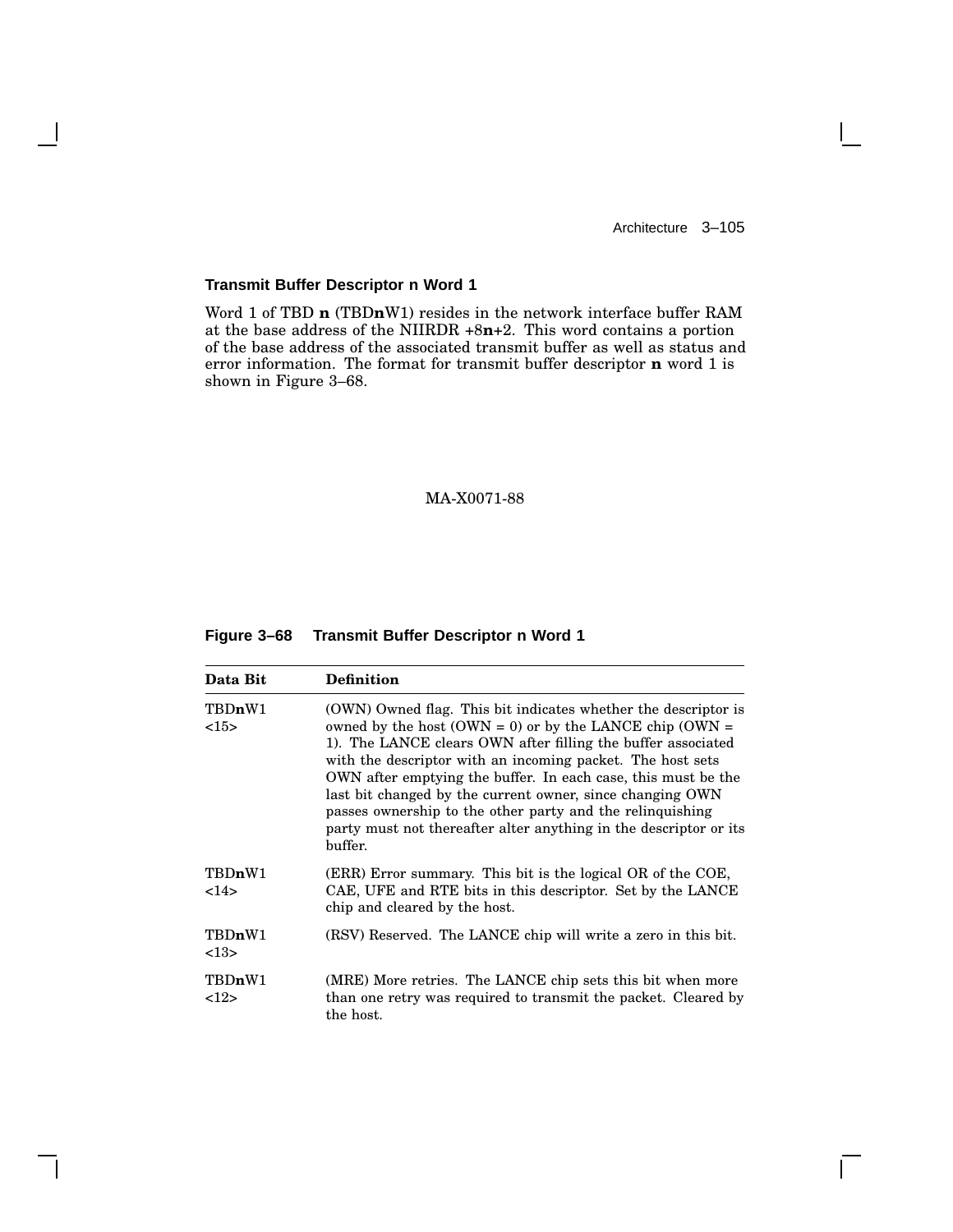### 3–106 Architecture

| Data Bit        | <b>Definition</b>                                                                                                                                                                                                                                                                                                                   |
|-----------------|-------------------------------------------------------------------------------------------------------------------------------------------------------------------------------------------------------------------------------------------------------------------------------------------------------------------------------------|
| TBDnW1<br><11>  | (ORE) One retry. The LANCE chip sets this bit when exactly<br>one retry was required to transmit the packet. Cleared by the<br>host.                                                                                                                                                                                                |
| TBDnW1<br>10    | (DEF) Deferred. The LANCE chip sets this bit when it had to<br>defer while trying to transmit the packet. This occurs when the<br>network is busy when the LANCE is ready to transmit. Cleared<br>by the host.                                                                                                                      |
| TBDnW1 < 9      | (STP) Start of packet. This bit is set by the host to indicate that<br>this is the first buffer used for this packet. STP is not changed<br>by the LANCE chip.                                                                                                                                                                      |
| TBDnW1 < 8      | (ENP) End of packet. This bit is set by the host to indicate that<br>this is the last buffer used for this packet. When both STP and<br>ENP are set in a descriptor, its buffer contains an entire packet;<br>otherwise two or more buffers have been chained together to<br>hold the packet. ENP is not changed by the LANCE chip. |
| TBDnW1<br><7:0> | $(BADR < 23:16)$ Buffer address $\langle 23:16 \rangle$ . This field contains<br>bits $\langle 23:16 \rangle$ of the 24-bit network interface buffer RAM address<br>of the start of the buffer associated with this descriptor. Written<br>by the host; unchanged by the LANCE chip.                                                |

## **Transmit Buffer Descriptor n Word 2**

Word 2 of TBD **n** (TBD**n**W2) resides in the network interface buffer RAM at the base address of the NIITDR +8**n**+4. This word contains the size of the associated transmit buffer. The format for transmit buffer descriptor **n** word 2 is shown in Figure 3–69.

**Figure 3–69 Transmit Buffer Descriptor n Word 2**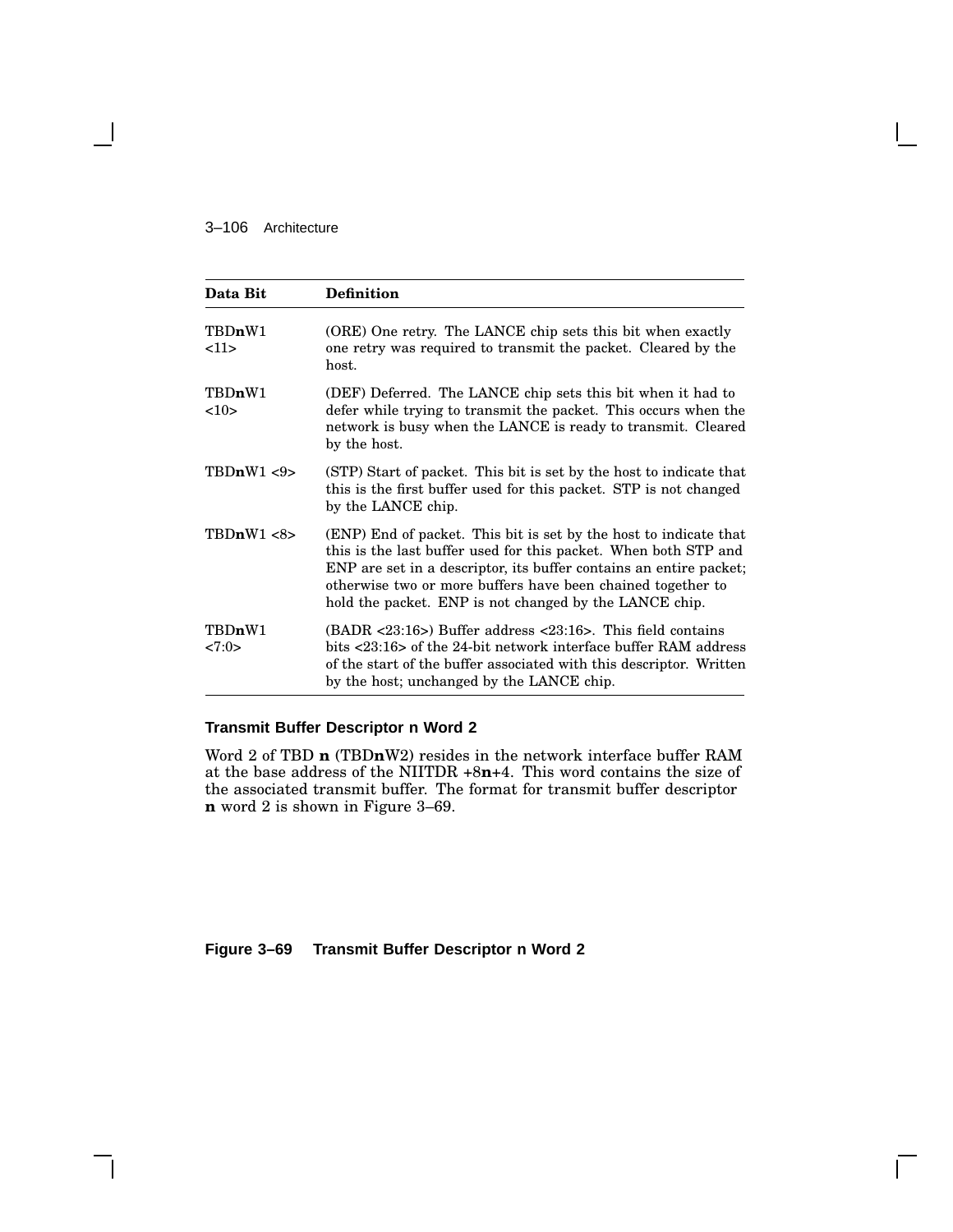Г

| Data Bit         | <b>Definition</b>                                                                                                                                                                                                                                                                                                                                                          |
|------------------|----------------------------------------------------------------------------------------------------------------------------------------------------------------------------------------------------------------------------------------------------------------------------------------------------------------------------------------------------------------------------|
|                  | TBDnW2<15:12> These bits must be set by the host to ones. Unchanged by the<br>LANCE chip.                                                                                                                                                                                                                                                                                  |
| TBDnW2<br><11:0> | $(BSZ < 11:0>)$ Buffer size. This field contains the size (in bytes)<br>of the associated transmit buffer in two's complement form.<br>Note that the minimum buffer size is 64 bytes (to allow enough<br>time for chaining buffers) and the maximum buffer size is 1518<br>bytes (the largest legal Ethernet packet). Written by the host;<br>unchanged by the LANCE chip. |

### **Transmit Buffer Descriptor n Word 3**

 $\mathsf{l}$ 

Word 3 of TBD **n** (TBD**n**W3) resides in the network interface buffer RAM at the base address of the NIITDR +8**n**+6. This word contains error information and a time domain reflectometer. The contents of this word are valid only when the ERR bit in TBD**n**W2 has been set by the LANCE chip.

The format for transmit buffer descriptor **n** word 3 is shown in Figure 3–70.

### MA-X0073-88

**Figure 3–70 Transmit Buffer Descriptor n Word 3**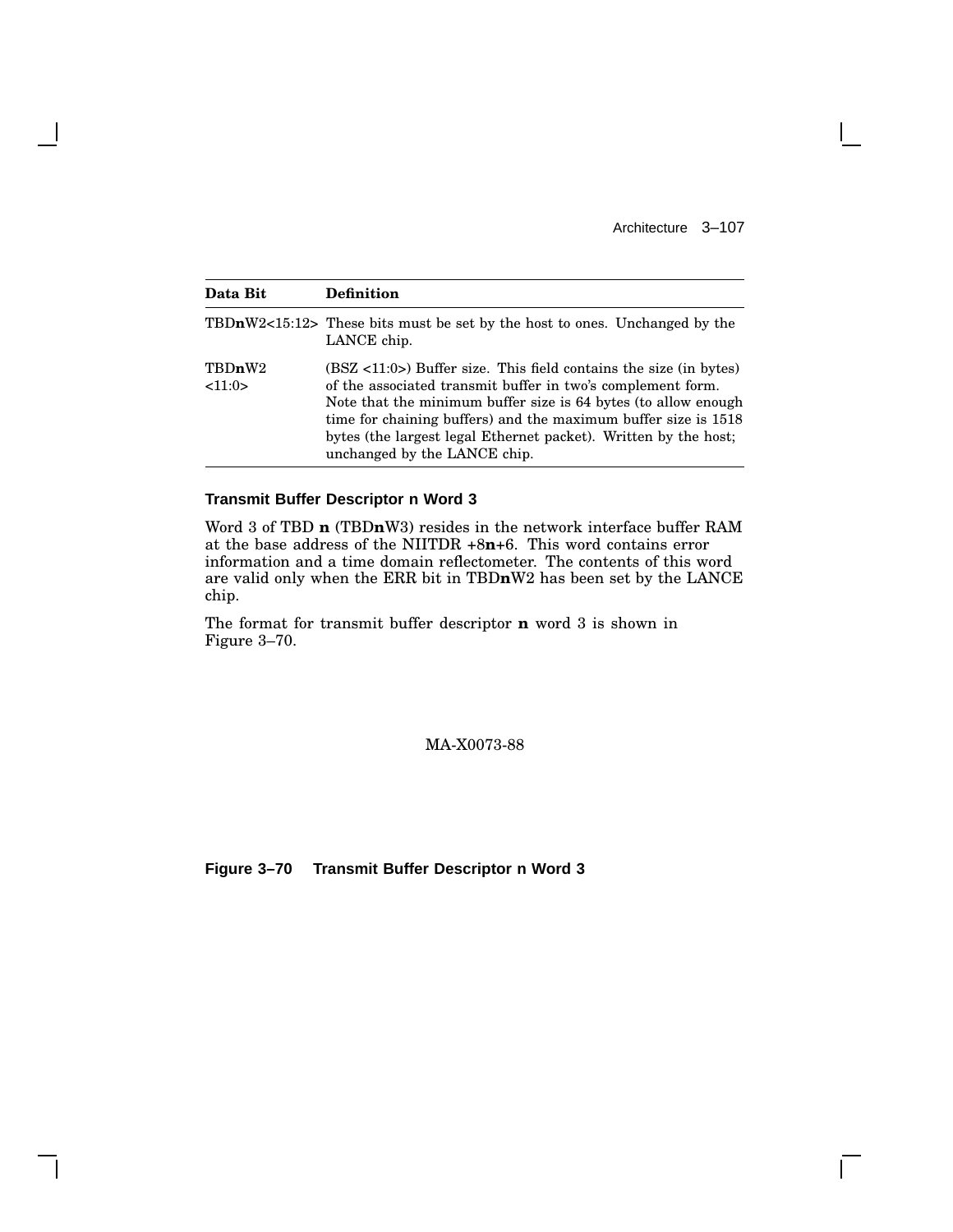## 3–108 Architecture

 $\overline{\phantom{0}}$ 

| Data Bit        | <b>Definition</b>                                                                                                                                                                                                                                                                                                                                              |
|-----------------|----------------------------------------------------------------------------------------------------------------------------------------------------------------------------------------------------------------------------------------------------------------------------------------------------------------------------------------------------------------|
| TBDnW3<br><15>  | (BUE) Buffer error. This bit is set by the LANCE chip during<br>transmission when it does not find the ENP bit set in the<br>current descriptor and it does not own the next descriptor.<br>When BUE is set, the UFE bit (below) is also set because the<br>LANCE chip continues to transmit until its silo becomes empty.<br>BUE is cleared by the host.      |
| TBDnW3<br>$14$  | (UFE) Underflow error. This bit is set by the LANCE chip when<br>it truncates a packet being transmitted because it has drained<br>its silo before it was able to obtain additional data from a buffer<br>in memory. UFE is cleared by the host.                                                                                                               |
| TBDnW3<br><13>  | (RSV) Reserved. The LANCE chip will write a zero in this bit.                                                                                                                                                                                                                                                                                                  |
| TBDnW3<br>12    | (COE) Late collision error. This bit is set by the LANCE chip to<br>indicate that a collision has occurred after the slot time of the<br>network channel has elapsed. The LANCE chip does not retry<br>after a late collision. COE is cleared by the host.                                                                                                     |
| TBDnW3<br><11>  | (CAE) Loss of carrier error. This bit is set by the LANCE chip<br>when the carrier present input to the chip becomes false during<br>a transmission initiated by the LANCE. The LANCE chip does<br>not retry after such a failure. CAE is cleared by the host.                                                                                                 |
| TBDnW3<br><10>  | (RTE) Retries exhausted. This bit is set by the LANCE chip<br>after 16 attempts to transmit a packet have failed due to<br>repeated collisions on the network. (If the DRTY bit of network<br>interface initialization block word 0 (mode word) is set, RTE<br>will instead be set after only one failed transmission attempt.)<br>RTE is cleared by the host. |
| TBDnW3<br><9:0> | (TDR) Time domain reflectometer. These bits are the value of<br>an internal counter which is set by the LANCE chip to count<br>system clocks from the start of a transmission to the occurrence<br>of a collision. This value is useful in determing the approximate<br>distance to a cable fault; it is valid only when the RTE bit in<br>this word is set.   |

Г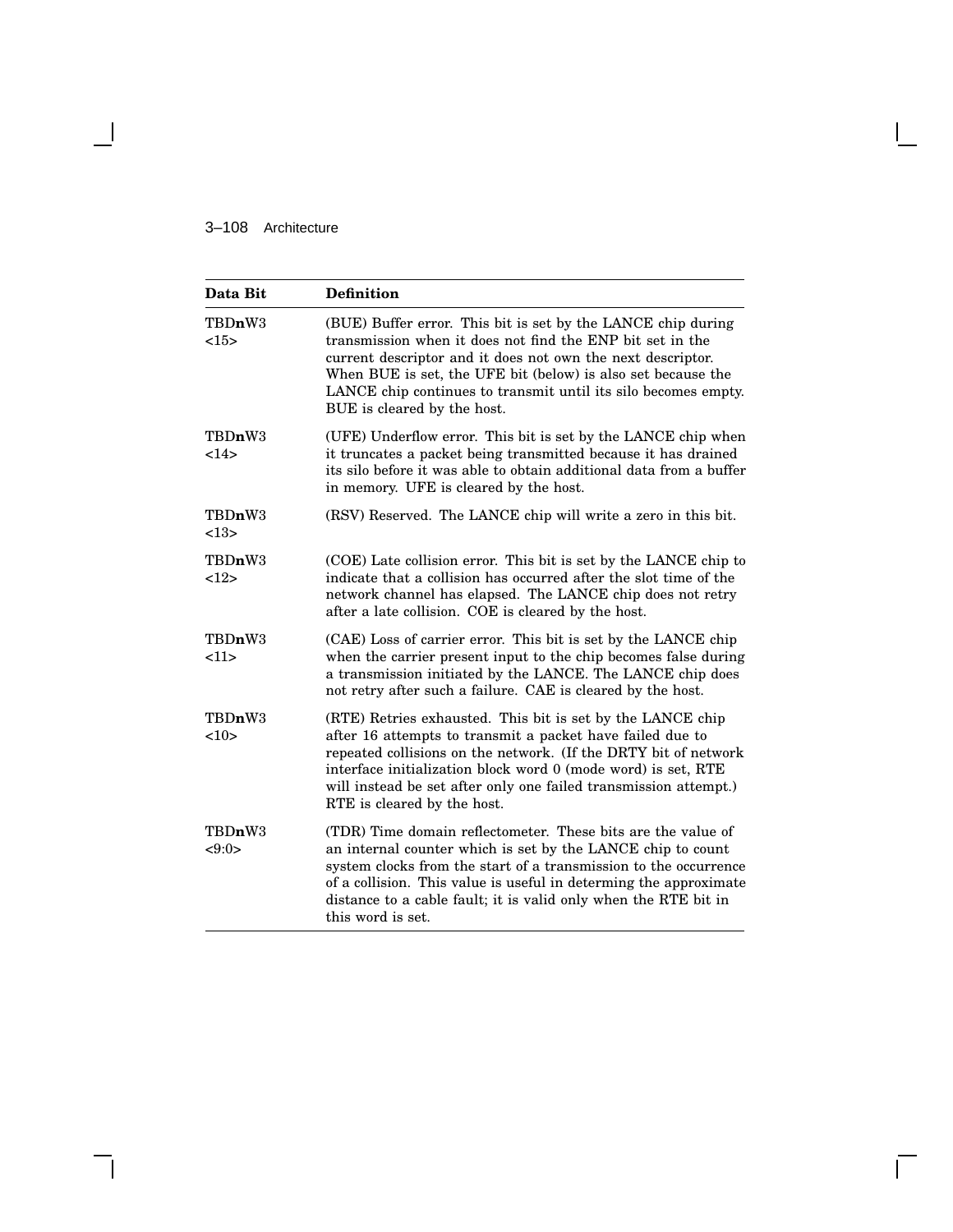# **3.9.15 Transmit Buffers**

Transmit buffers are set up by the host by adding a transmit buffer descriptor to the network interface transmit buffer descriptor ring. These buffers are used for storing incoming Ethernet packets. An Ethernet packet may span multiple buffers, but a buffer cannot contain more than one Ethernet packet. The base address of a transmit buffer is formed by concatenating the contents of the TBD**n**W0 and TBD**n**W1 <7:0> (BADR). The size of a transmit buffer is determined by TBD**n**W2 <11:0>. Transmit buffers are structured as shown in Figure 3–71.

#### MA-X0074-88

**Figure 3–71 Transmit Buffers**

### **3.9.16 LANCE Operation**

The LANCE chip operates independently of the host under control of its own internal microprogram. This section is a simplified description of the operation of the LANCE in terms of its principal microcode routines (these should not be confused with device driver programming in the host, which is not a part of this specification). These microcode routines make use of numerous temporary storage cells within the LANCE chip; most of these are not accessible from outside the chip but they are mentioned here when necessary to clarify the operation of the microcode.

Two such (conceptual) internal variables are of central importance: the pointers to the "current" entry in the receive descriptor ring and in the transmit descriptor ring, which are referred to below as TXP and RXP. Each of these designates the descriptor which the LANCE will use for the next operation of that type. If the descriptor designated by one of these pointers is not owned by the LANCE (the OWN bit is 0), then the LANCE can neither perform activity of that type nor advance the pointer.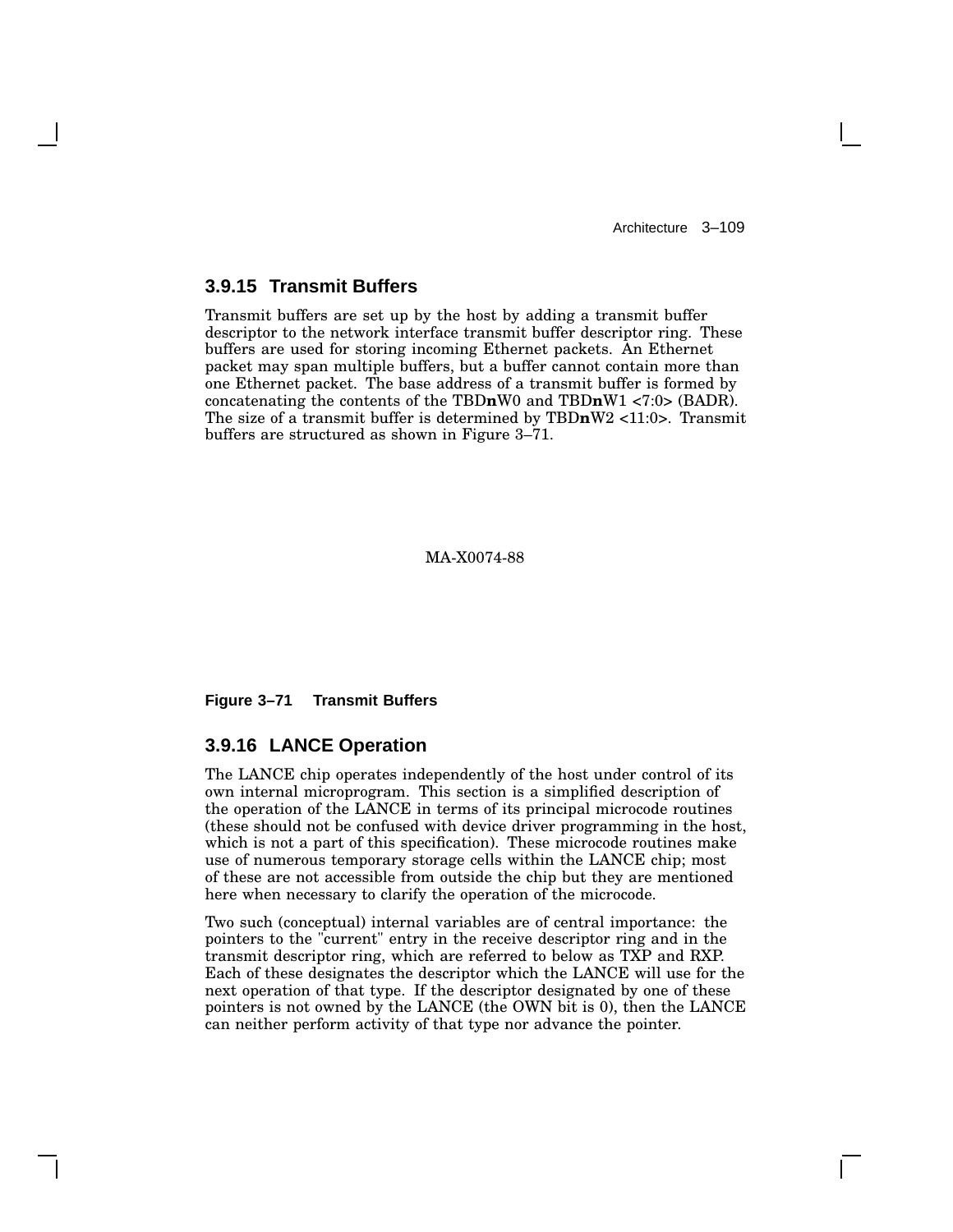3–110 Architecture

For the transmit ring, the LANCE will do nothing until the host sets up a packet in the buffer and sets the OWN bit in the descriptor designated by the LANCE's TXP. (The host must keep track of the position of the TXP, since setting up a packet in some other descriptor will not be detected by the LANCE.) For the receive ring, if the LANCE does not own the descriptor designated by RXP, it cannot receive a packet. In both rings, when the LANCE finishes with a descriptor and relinquishes it to the host by clearing OWN, it then advances the ring pointer (modulo the number of entries in the ring).

When the LANCE begins activity using the current descriptor (that is, begins receiving or transmitting a packet), it may look ahead at the next descriptor and attempt to read its first three words in advance so it can chain to the next buffer in mid-packet without losing data. However, it does not actually advance its RXP or TXP until it has cleared the OWN bit in the current descriptor.

The LANCE is a very complex chip and this specification does not attempt to cover all the details of its operation. The chip purchase specification and the chip vendor's literature should also be consulted for more detailed information.

#### **3.9.16.1 Switch Routine**

Upon power on, the STOP bit is set and the INIT and STRT bits are cleared in NICSR0. The LANCE microprogram begins execution in the switch routine, which tests the INIT, STRT, and STOP bits. When the host sets either INIT or STRT, STOP is cleared. While STOP is set, if the host writes to NICSR1 and NICSR2, that data is stored for use by the initialization routine.

When the microprogram sees STOP cleared, it tests first the INIT bit and then the STRT bit. If INIT is set, it performs the initialization routine. Then if STRT is set, it begins active chip operation by jumping to the look-for-work routine. Control returns to the switch routine whenever the host again sets the STOP bit (which also clears the INIT and STRT bits). Note that the ring pointers RXP and TXP are not altered by the setting of either STOP or START; they are reset to the start of their rings only when INIT is set.

### **3.9.16.2 Initialization Routine**

The initialization routine is called from the switch routine when the latter finds the INIT bit set. It reads the initialization block from the memory addressed by NICSR1 and NICSR2 and stores its data within the LANCE chip. This routine also sets the ring pointers RXP and TXP to the start of their rings (that is, to point to the descriptor at the lowest memory address in the ring).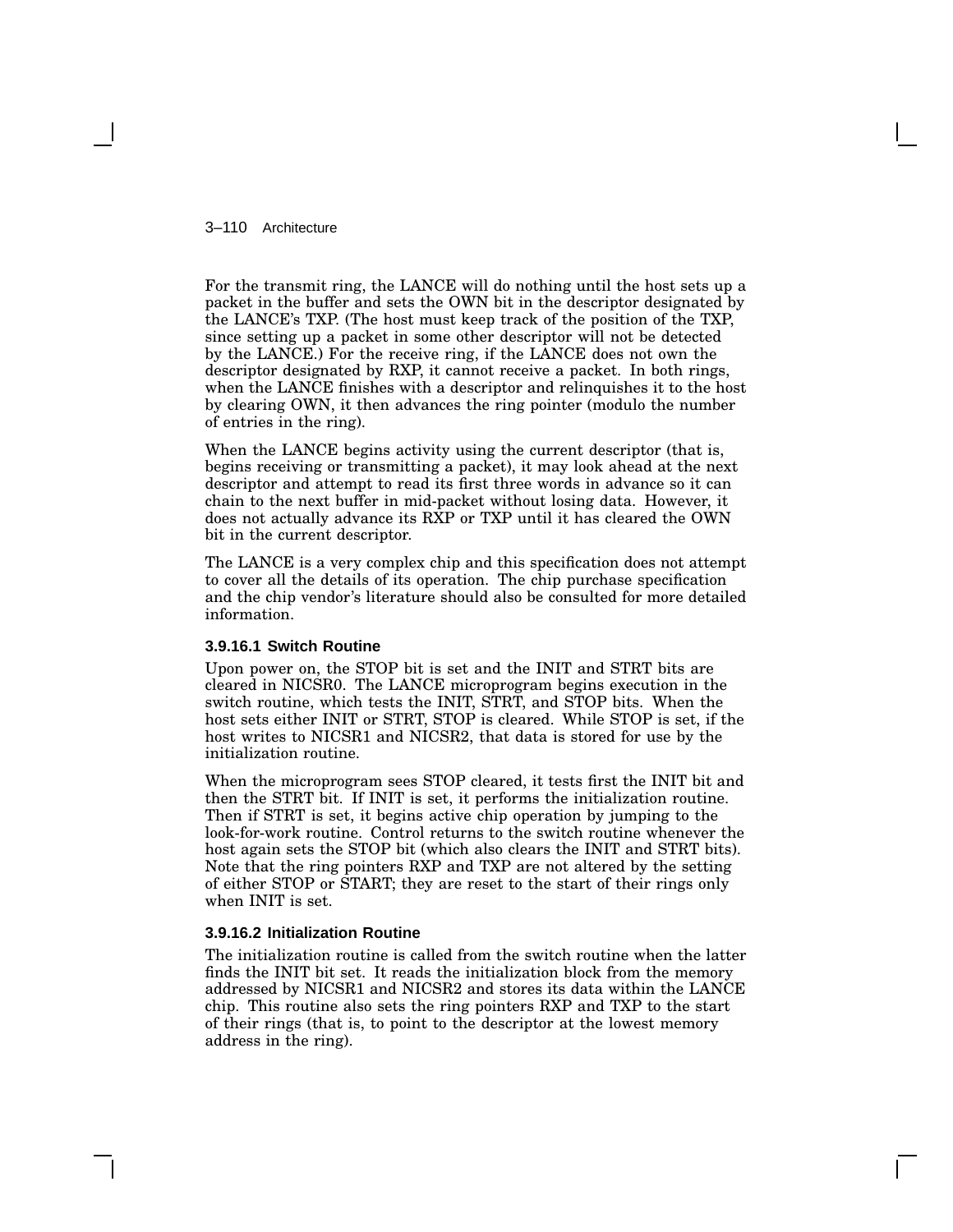#### **3.9.16.3 Look-For-Work Routine**

The look-for-work routine is executed while the LANCE is active and looking for work. It is entered from the switch routine when the STRT bit is set, and is returned to from the receive and transmit routines after they have received or transmitted a packet.

This routine begins by testing whether the receiver is enabled (bit RXON of NICSR0 is set). If so, it tries to have a receive buffer available for immediate use when a packet addressed to this system arrives. It tests its internal registers to see whether it has already found a receive descriptor owned by the LANCE and, if not, calls the receive poll routine to attempt to get a receive buffer.

Next the routine tests whether the transmitter is enabled (bit TXON of NICSR0 is set). If so, it calls the transmit poll routine to see whether there is a packet to be transmitted and to transmit it.

If there was no transmission and the TDMD bit of NICSR0 is not set, the microprogram delays 1.6 milliseconds and then goes to check the receive descriptor status again. If a packet was transmitted or the host has set TDMD, the delay is omitted so that multiple packets will be transmitted as quickly as possible.

If at any point in this routine the receiver detects an incoming packet whose destination address matches the station's physical address, is the broadcast address, or passes the multicast address filter (or if the PROM bit of NIIBW0 is set), the receive routine is called.

#### **3.9.16.4 Receive Poll Routine**

The receive poll routine is called whenever the receiver is enabled and the LANCE needs a free buffer from the receive descriptor ring. The routine reads the second word of the descriptor designated by RXP and, if the OWN bit in it is set, reads the first and third words also.

#### **3.9.16.5 Receive Routine**

The receive routine is called when the receiver is enabled and an incoming packet's destination address field matches one of the criteria described above. The routine has three sections: initialization, lookahead, and descriptor update.

In initialization, the routine checks whether a receive ring descriptor has already been acquired by the receive poll routine. If not, it makes one attempt to get the descriptor designated by RXP (if OWN is not set in it, MISS and ERR are set in NICSR0 and the packet is lost). The buffer thus acquired is used by the receive DMA routine to empty the silo.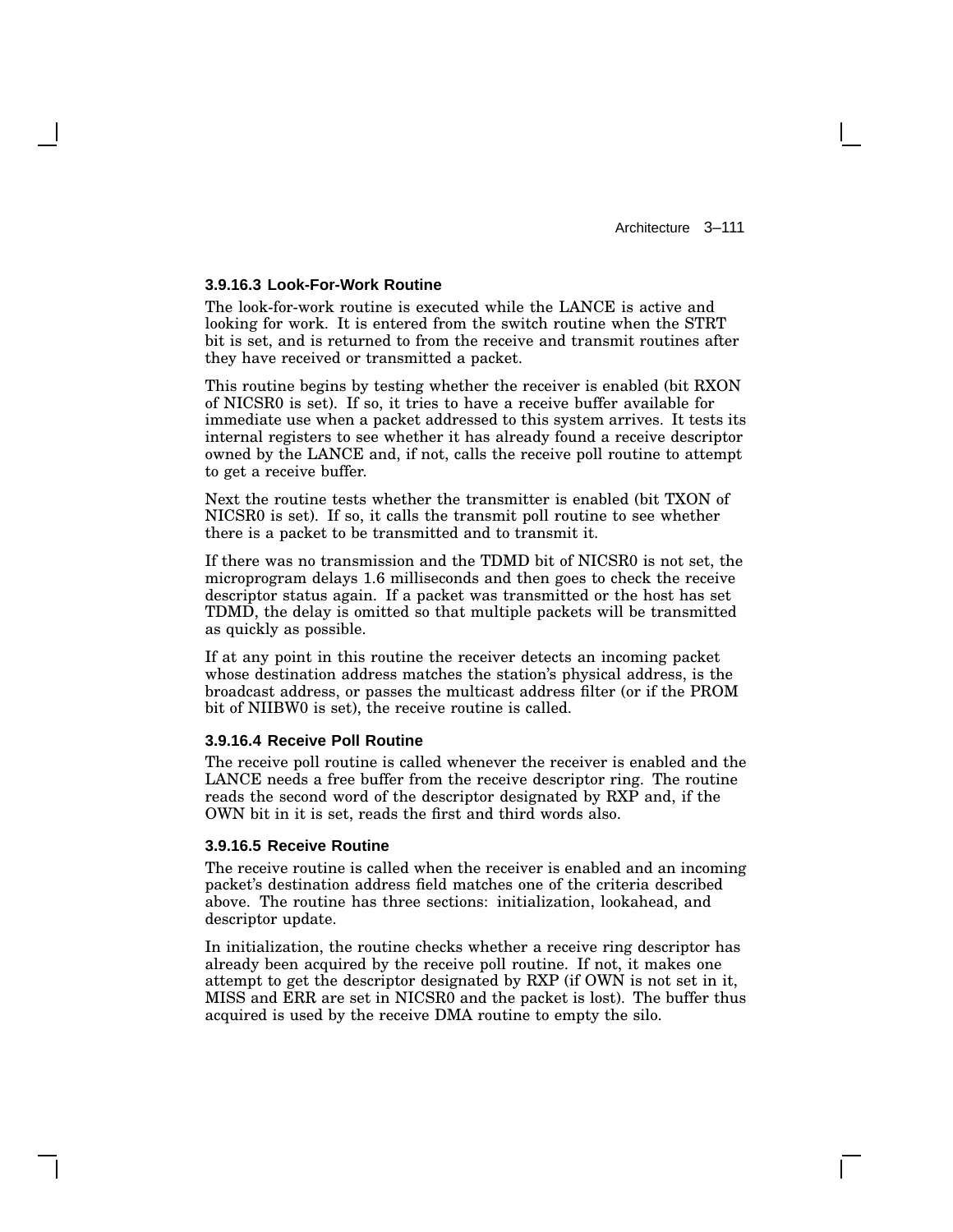3–112 Architecture

In lookahead, the routine reads the second word of the next descriptor in the receive ring and, if the OWN bit is set, reads the rest of the descriptor and holds it in readiness for possible data chaining.

The descriptor update section is performed when either the current buffer is filled or the packet ends. If the packet ends but its total length is less than 64 bytes, it is an erroneous "runt packet" and is ignored: no status is posted in the descriptor, RXP is not moved, and the buffer will be reused for the next incoming packet (this is why a receive buffer must be at least 64 bytes long; otherwise the runt might be detected after advancing RXP).

If the packet ends (with or without error), the routine writes the packet length into MCNT, sets ENP and other appropriate status bits and clears OWN in the current descriptor, and sets RINT in NICSR0 to signal the host that a complete packet has been received. Then it advances RXP and returns to the look-for-work routine.

If the buffer is full and the packet has not ended, chaining is required. The routine releases the current buffer by writing status bits into its descriptor (clearing OWN and ENP, in particular), makes current the next descriptor data acquired in the lookahead section, advances RXP, and goes to the lookahead section to prepare for possible additional chaining. Note that RINT is not set in NICSR0, although the host would find OWN cleared if it looked at the descriptor, and it could begin work on that section of the packet, since the mutual exclusion rule prevents the LANCE from going back and altering it.

#### **3.9.16.6 Receive DMA Routine**

The receive DMA routine is invoked asynchronously by the chip hardware during execution of the receive routine whenever the silo contains 16 or more bytes of incoming data or when the packet ends and the silo is not empty. It executes DMA cycles to drain data from the silo into the buffer designated by the current descriptor.

### **3.9.16.7 Transmit Poll Routine**

The transmit poll routine is called by the look-for-work routine to see whether a packet is ready for transmission. It reads the second word of the descriptor designated by TXP and tests the OWN bit. If OWN is zero, the LANCE does not own the buffer and this routine returns to its caller. If OWN is set, the routine tests the STP bit, which should be set to indicate the start of a packet. If STP is clear, this is an invalid packet; the LANCE sets its OWN bit to return it to the host, sets TINT in NICSR0 to notify the host, and advances TXP to the next transmit descriptor.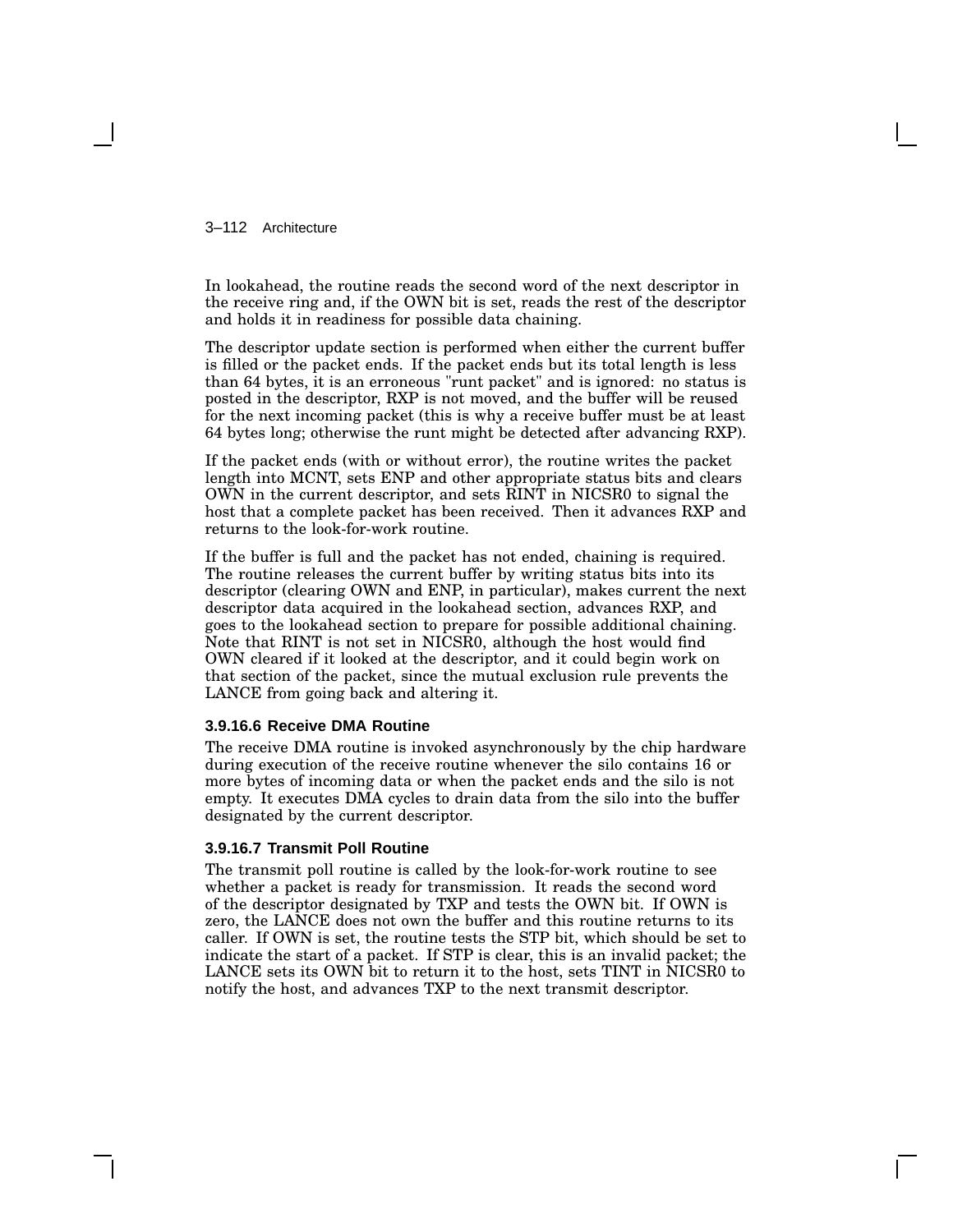If both OWN and STP are set, this is the beginning of a packet, so the transmit poll routine reads the rest of the descriptor and then calls the transmit routine to transmit the packet. During this time the chip is still watching for incoming packets from the network and it will abort the transmit operation if one arrives.

### **3.9.16.8 Transmit Routine**

The transmit routine is called from the transmit poll routine when the latter finds the start of a packet to be transmitted. This routine has three sections: initialization, lookahead, and descriptor update.

In initialization, the routine sets the chip's internal buffer address and byte count from the transmit descriptor, enables the transmit DMA engine, and starts transmission of the packet preamble. It then waits until the transmitter is actually sending the bit stream (including possible backoff-and-retry actions in case of collisions).

In lookahead, the transmit routine test the current descriptor to see whether it is the last in the packet (the ENP bit is set). If so, no additional buffer is required so the routine waits until all the bytes from the current packet have been transmitted. If not, the routine attempts to get the next descriptor and hold it in readiness for data chaining, and then waits until all the bytes from the current buffer have been transmitted.

Descriptor update is entered when all the bytes from a buffer have been transmitted or an error has occurred. If there is no error and the buffer was not the last of the packet, the pre-fetched descriptor for the next buffer is made current for use by the transmit DMA routine. The routine writes the appropriate status bits and clears the OWN bits in the current descriptor and advances TXP. If this was the last buffer in the packet, the routine sets the TINT bit in NICSR0 to notify the host and returns to the look-for-work routine. Otherwise it goes back to the lookahead section in this routine.

#### **3.9.16.9 Transmit DMA Routine**

The transmit DMA routine is invoked asynchronously by the chip hardware during execution of the transmit routine whenever the silo has 16 or more empty bytes. It executes DMA cycles to fill the silo with data from the buffer designated by the current descriptor.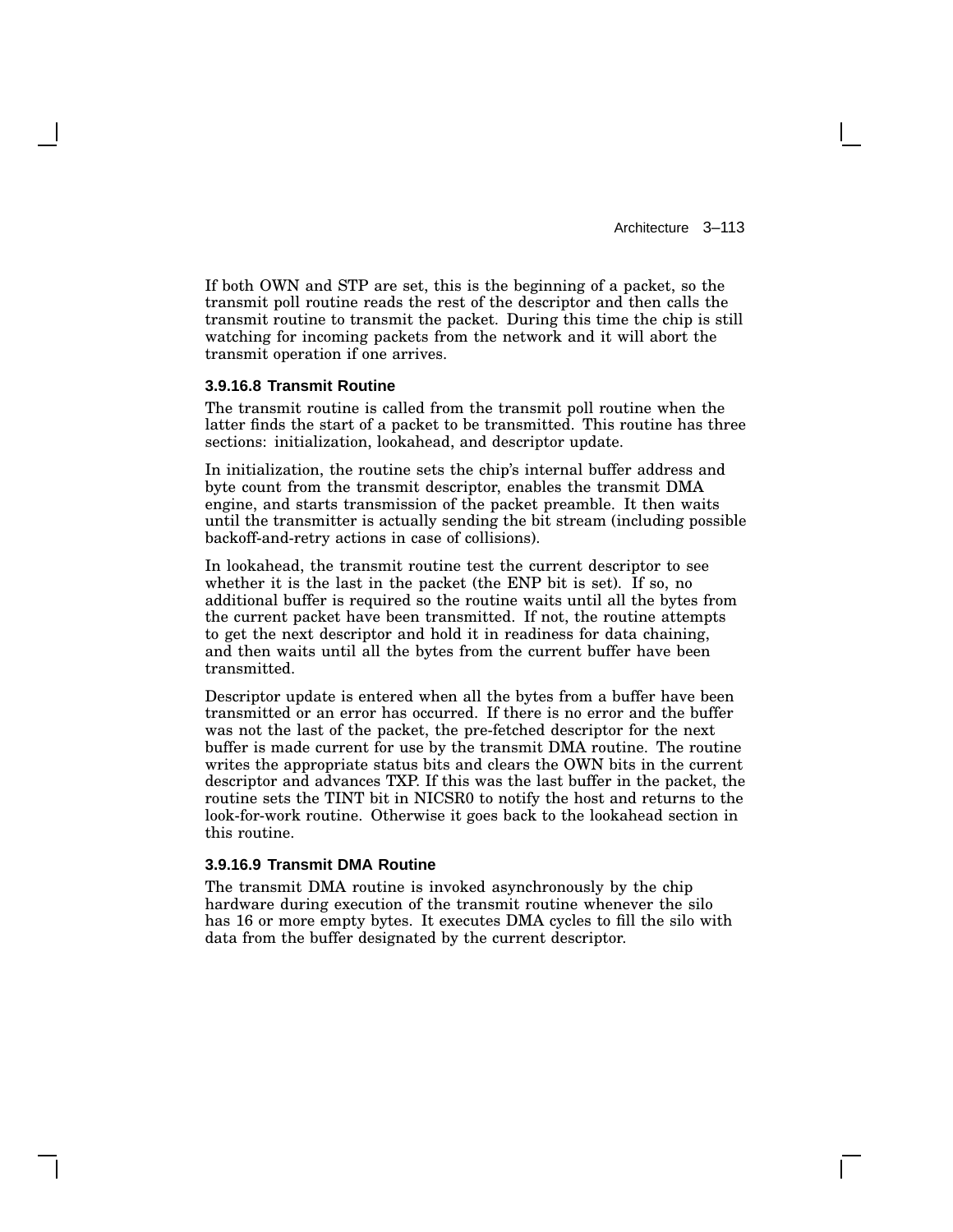3–114 Architecture

#### **3.9.16.10 Collision Detect Routine**

This routine is invoked asynchronously by the chip hardware during execution of the transmit routine when a collision is detected on the network. It ensures that the jam sequence is transmitted, then backs up the chip's internal buffer address and byte count registers, waits for a pseudo-random backoff time, and then attempts the transmission again. If 15 retransmission attempts fail (a total of 16 attempts), it sends the microcode to the descriptor update routine to report an error in the current transmit descriptor (bits RTRY and ERR are set).

## **3.9.17 LANCE Programming Notes**

The following are LANCE programming notes:

- 1. The interrupt signal is simply the OR of the interrupt-causing conditions. If another such condition occurs while the interrupt signal is already asserted, there will not be another active transition of the interrupt signal and another interrupt will not be generated. An interrupt service routine should use logic similar to the following to avoid losing interrupts:
	- a. Read NICSR0 and save the results in a register, say R2.
	- b. Clear the interrupt enable bit INEA in the saved data in R2.
	- c. Write NICSR0 with the saved data in R2. This will make the interrupt signal false because INEA is clear and will clear all the write-one-to-reset bits such as RINT, TINT and the error bits; it will not alter the STRT, INIT or STOP bits nor any interruptcause bits which came true after NICSR0 was read.
	- d. Write NICSR0 with only INEA to enable interrupts again.
	- e. Service all the interrupt and error conditions indicated by the flags in the data in R2.
	- f. Exit from the interrupt service routine.
- 2. An interrupt is signalled to the host only when the last buffer of a multibuffer (chained) packet is received or transmitted. However, the OWN bit in each descriptor is cleared as soon as the LANCE has finished with that portion of the packet, and the mutual exclusion rule makes it safe for the host to process such a descriptor and its buffer.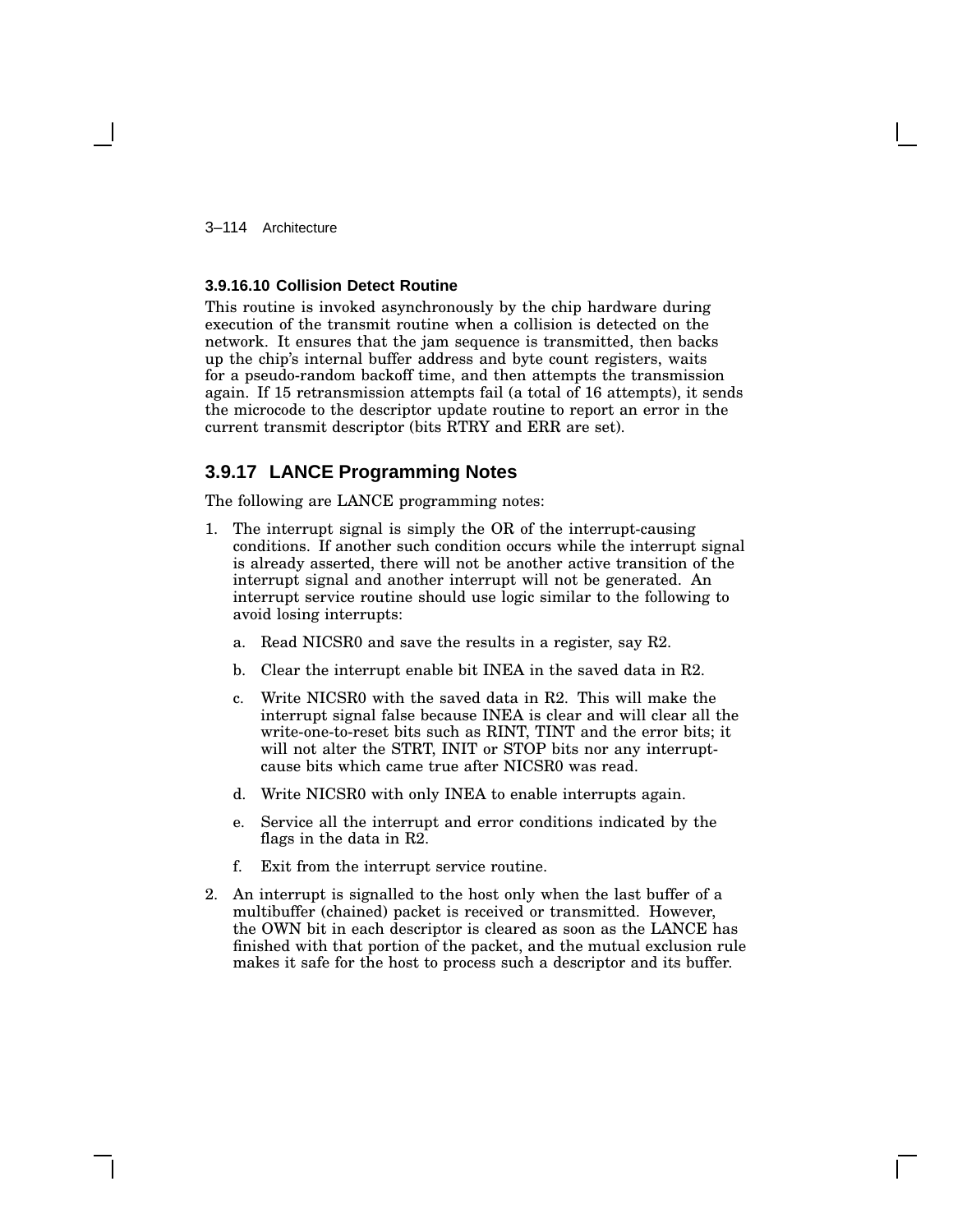3. When a transmitter underflow occurs (UFE is set in a transmit descriptor because the silo is not filled fast enough), the LANCE will turn off its transmitter and the LANCE must be restarted to turn the transmitter back on again. This can be done by setting STOP in NICSR0 and then setting STRT in NICSR0 (DTX will still be clear in the chip's internal copy of NIIBW0). It is not necessary to set INIT to reread the initialization block.

Note that setting STOP will immediately terminate any reception which is in progress. If the status of a receive descriptor has been updated and its OWN bit is now clear, then the contents of its buffer are valid. If the incoming packet was chained into more than one buffer, however, the packet is only valid if its last buffer has been completed (the one with the ENP bit set).

- 4. The network controller hardware requires up to five seconds after power on to become stable. Self-test routines must delay at least this time before attempting to use the controller for either internal or external testing.
- 5. The CAE bit (loss of carrier) may be set in the transmit descriptor when a packet is sent in internal loopback mode. When the LANCE is operating in internal loopback mode and a transmission is attempted with a non-matching address, the LANCE will correctly reject that packet. If the next operation is an internal loopback transmission without first resetting the LANCE, the packet will not be sent and LCAR will be set in the transmit descriptor for that packet. The receive descriptor will still be owned by the LANCE. To avoid this problem, the LANCE should be reinitialized after each internal loopback packet.
- 6. The ONE flag is occasionally set in a transmit descriptor after a late collision. The LANCE does not attempt a retransmission even though ONE may be set. The host should disregard ONE if the COE flag is also set.
- 7. The chip's internal copy of NICSR1 may become invalid when the chip is stopped. The NICSR1 and NICSR2 registers should always be loaded prior to setting INIT to initialize the LANCE chip.
- 8. Attempting an external loopback test on a busy network can cause a silo pointer misalignment if a transmit abort occurs while the chip was preparing to transmit the loopback packet. The resulting retransmission may cause the transmitter enable circuit to hang, and the resulting illegal length transmission must be terminated by the jabber timer in the transceiver. It is unlikely that there will be a corrupted receive buffer because the reception that caused the transmit abort will usually not pass address recognition.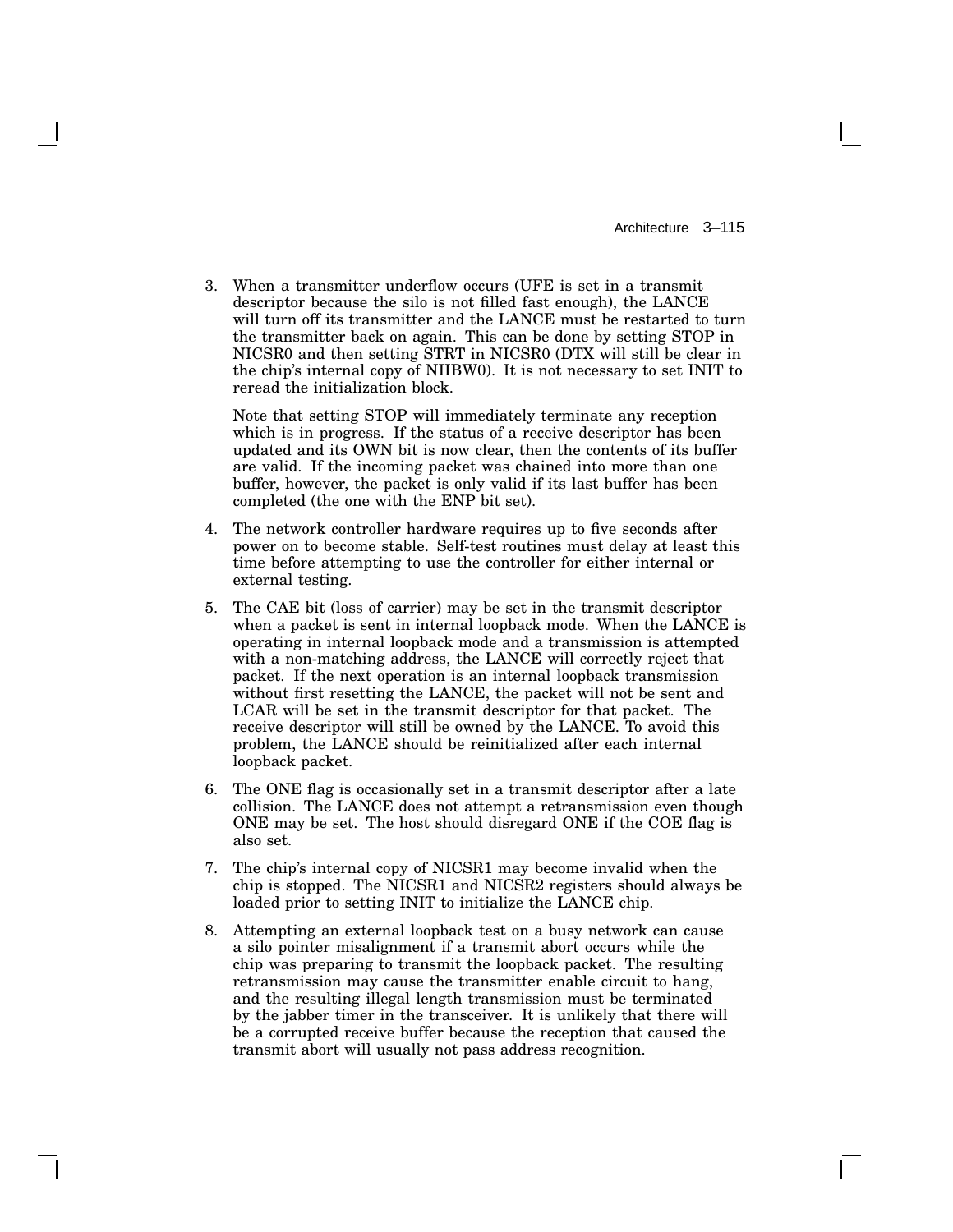#### 3–116 Architecture

Since external loopback is a controlled situation it is possible to implement a software procedure to detect a silo pointer misalignment problem and prevent continuous transmissions. Since the test is being done in loopback the exact length and contents of the receive packet are known; thus the software can determine whether the data in the receive buffer has been corrupted.

On transmission, the diagnostic software should allow up to 32 retries before a hard error is flagged. This is not to say that 32 errors are allowed for each condition; the sum of all errors encountered in the test should not exceed 32. The diagnostic software should expect to get a transmit done interrupt with 1 millisecond of passing the transmit packet to the LANCE. If this does not occur, it should reset the LANCE and retry the test. This prevents a continuous transmission (babble) longer than the longest legal packet in case the LANCE has become hung.

- 9. When the chip is in internal loopback mode and a CRC error is forced, a framing error will also be indicated along with the CRC error. In external loopback, when a CRC error is forced only that error is indicated; a framing error is indicated only if the LANCE actually receives extra bits.
- 10. When transmit data chaining, a buffer error will be set in the current transmit descriptor if a late collision or retry error occurred while the LANCE was still transmitting data from the previous buffer. The BUE error in this case is an invalid error indication and should be ignored. BUE is valid only when UFE is also set.
- 11. When the host program sets up a packet for transmission in chained buffers, it should set the OWN bits in all the transmit buffers except the first one (that is, the one containing the STP bit), and then as its last act set the OWN bit in the first descriptor. Once that bit is set, the LANCE will start packet transmission and may encounter an underflow error if the subsequent descriptors for the packet are not available.
- 12. Do not set INIT and STRT in NICSR0 at the same time. After stopping the chip, first set INIT and wait for IDON, then set STRT. If both are set at once, corrupt transmit or receive packets can be generated if RENA becomes true during the initialization process.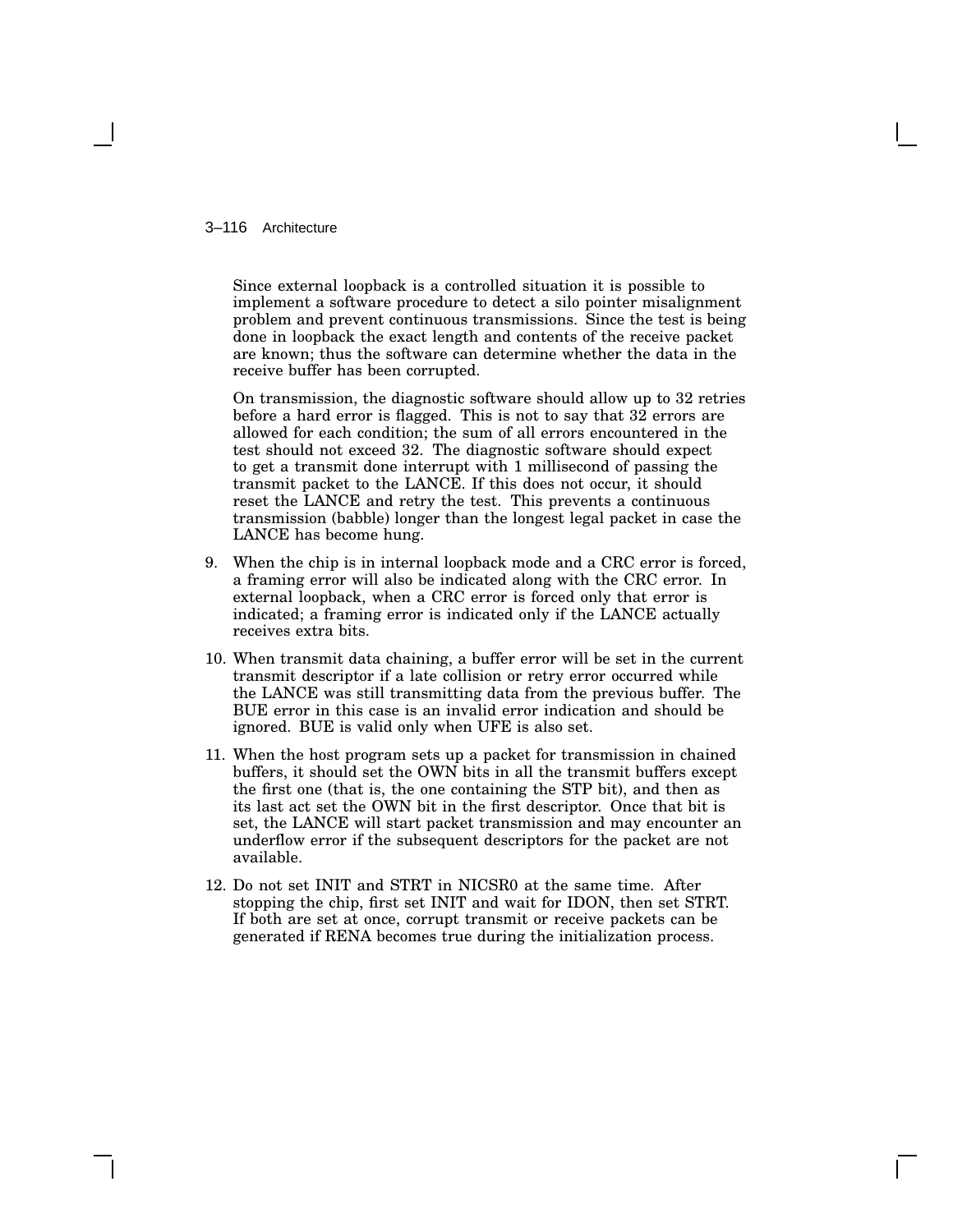# **3.10 Mass Storage Interface**

The KN210 contains a DSSI bus interface which is implemented by the SII chip and four  $32K \times 8$  static RAMs, and is located on the KN210 I/O module. The interface allows the KN210 to transmit packets of data to, and receive packets of data from, up to seven other DSSI devices (typically RF type disk drives and TF type streaming tape drives). The KN210 also provides DSSI bus termination.

This interface contains 27 registers and 128 Kbytes of 32 bit wide RAM (MSI buffer RAM). The SII chip transfers data between the DSSI bus and the MSI buffer RAM, and the processor transfers data between the MSI buffer RAM and main memory.

## **3.10.1 DSSI Bus Overview**

Some of the major characteristics of the DSSI bus are:

- Eight bit data path
- Eight devices supported
- Parity checking
- Distributed arbitration
- Synchronous operation
- Maximum bandwidth of 4M bytes/sec

Communication on the DSSI bus is limited to two devices at a time. Each device has a unique ID assigned to it.

When two devices communicate on the DSSI bus, one acts as the initiator, the other as the target. The initiator is the device that starts a DSSI bus transaction. The target device controls the remainder of the DSSI bus transaction. The direction of data flow is from the initiator to the target.

A DSSI bus transaction consists of six phases:

- 1. WAIT—During this phase, the initiator waits for the bus to become free.
- 2. ARBITRATION—During this phase, control of the bus is taken by the initiator with the highest ID.
- 3. SELECTION—During this phase, the initiator tries to make a logical connection with the target.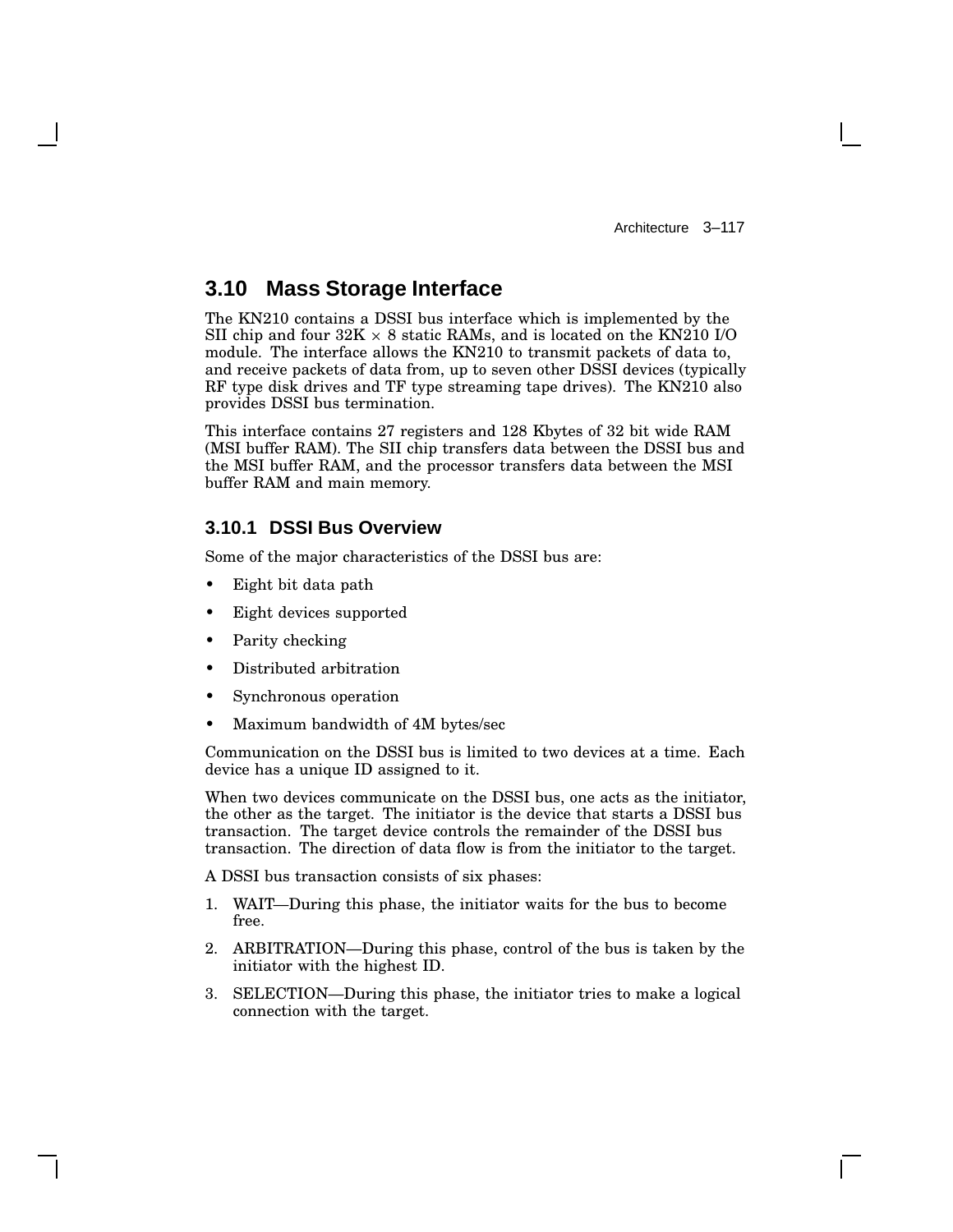3–118 Architecture

- 4. COMMAND OUT—During this phase, the initiator sends the six bytes of command information specified in the command block to the target (Section 3.10.5).
- 5. DATA OUT—During this phase, the initiator sends from one to 4 Kbytes of data to the target.
- 6. STATUS IN—During this phase, the target sends one byte of status information on the transaction to the initiator. The initiator writes this byte to the status word in the command block.

A block diagram of DSSI bus sequences, showing these six phases, is given in Figure 3–72.

MA-X0075-88

**Figure 3–72 DSSI Bus Sequences**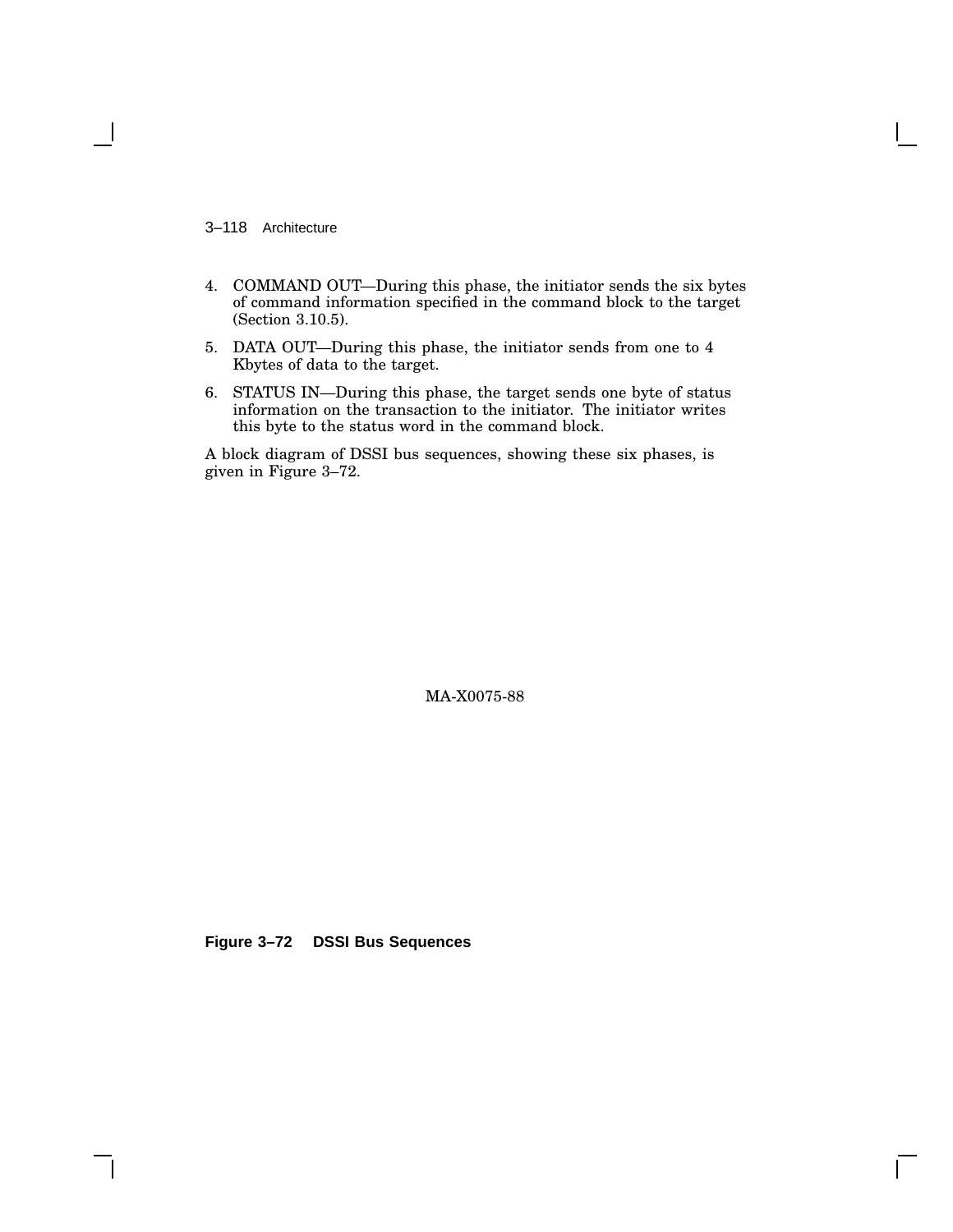The normal path follows vertically downward. Exception paths are listed below:

- 1. The initiator arbitrates and loses.
- 2. The target failed to respond or responded with an unexpected bus phase.
- 3. The operation was timed out or the target responded with unexpected phase.
- 4. The target detected a parity error or information mismatch in the command, or the target did not have any buffer space available.
- 5. The operation was timed out or the target responded with an unexpected phase.

## **3.10.2 Target Operation**

When the KN210 is functioning as a target device, the SII chip expects receive buffers to be established in the 128 Kbyte MSI buffer RAM (addresses 1010 0000  $_{16}$  through 101F FFFF  $_{16}$ ). Receive buffers must be set up by the processor and start on 8-byte boundaries. These buffers consist of a command block (Section 3.10.5) and a receive data block. These buffers are linked together by the first word in the command block, and the MSI\_TLP register is used to point to the first buffer in the list (Figure 3–73).

During target operation, the SII chip uses the MSI\_TLP register to determine the address of the next free receive buffer to be used for this DSSI bus transaction. As the SII chip fills the buffer, it will reload the MSI\_TLP for the next target transaction with the buffer's *thread word* (the first word in the command block). The target then places the DSSI bus in the status in phase, sends a status byte to the initiator and updates the status byte in its buffer's command block.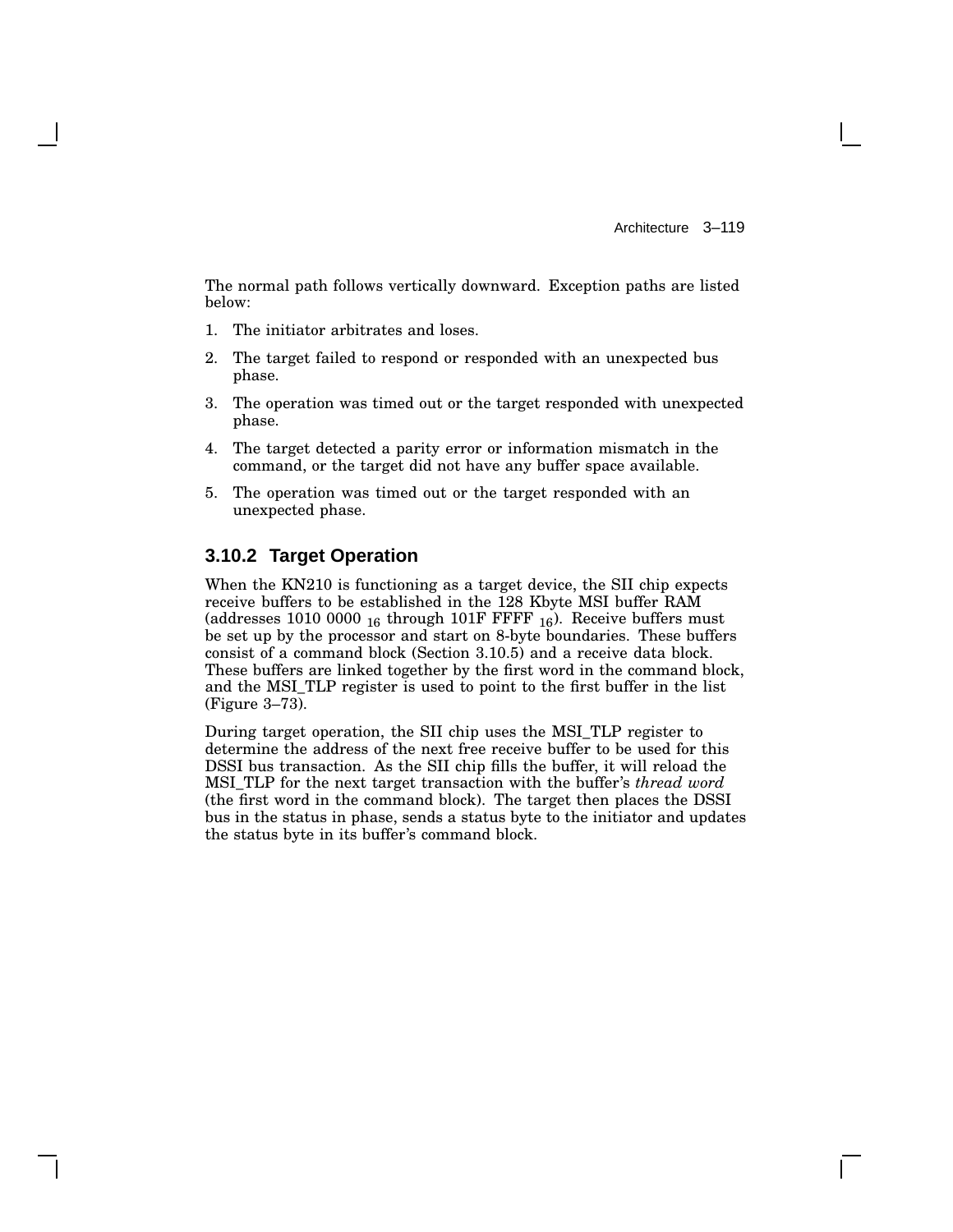3–120 Architecture

 $\blacksquare$ 

**Figure 3–73 Target Operation**

 $\bar{\Gamma}$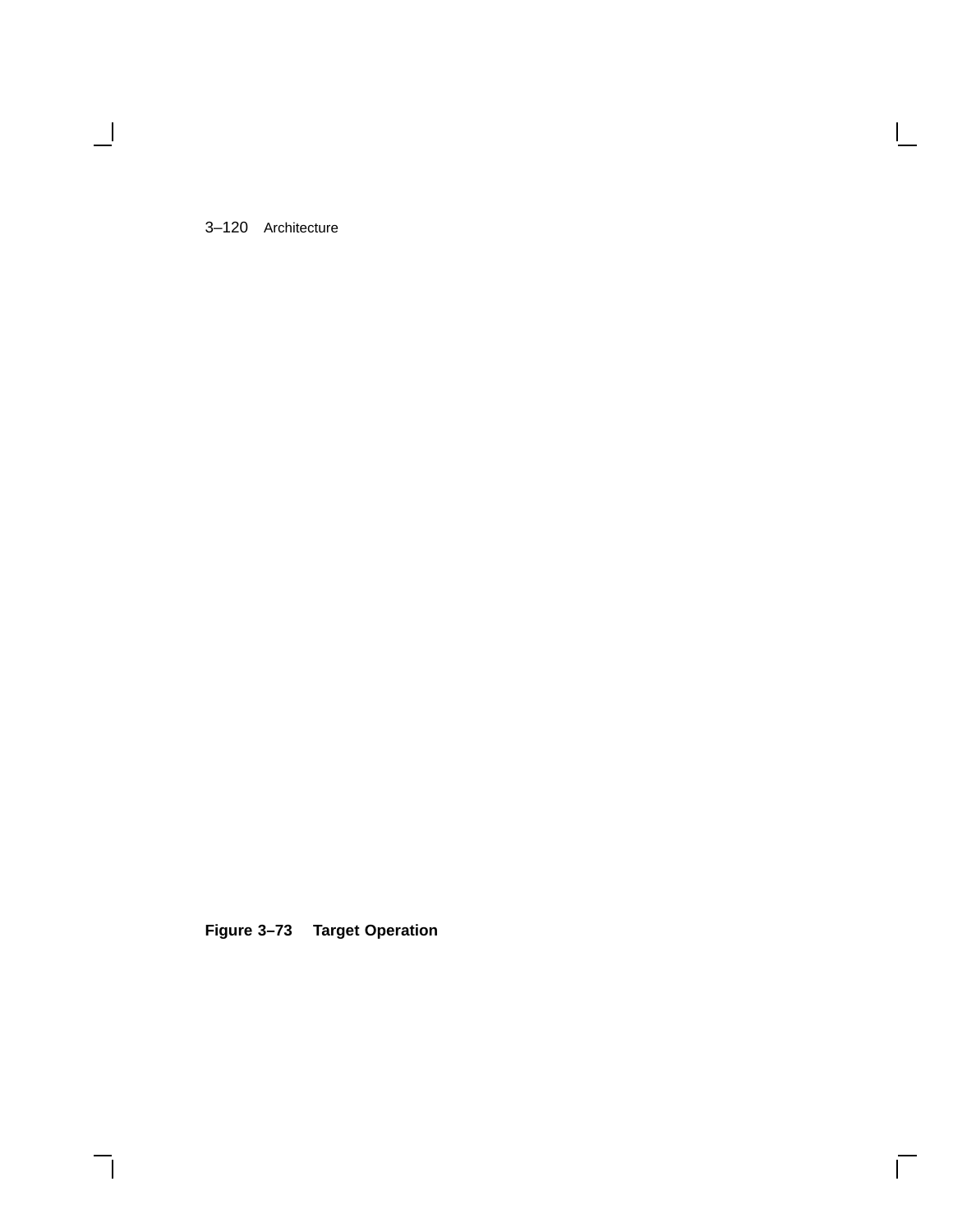## **3.10.3 Initiator Operation**

When the KN210 is functioning as initiator device, the SII chip expects transmit buffers to be established in the 128 Kbyte MSI BUFFER RAM (addresses 1010 0000  $_{16}$  through 101F FFFF  $_{16}$ ). These buffers must be set up by the processor and start on 8-byte boundaries. These buffers consist of a command block (Section 3.10.5) and a transmit data block. These buffers are linked together by the first word in the command block, and the MSI\_ILP register is used to point to the first buffer in the list.

#### **3.10.3.1 Transmit Data Segment Links**

The transmit data block is broken into one or more segments. These segments need not reside in contiguous locations in the MSI buffer RAM and are connected together by the link. Pictorially, the link appears as shown in Figure 3–74.

### **Figure 3–74 Transmit Data Segment Links**

### **MSI Link Word 0**

A definition of the bit fields of MSI link word 0 (MSILW0) is given below.

| Data Bit                | <b>Definition</b>                                                                                                                                             |
|-------------------------|---------------------------------------------------------------------------------------------------------------------------------------------------------------|
| <b>MSILWO</b><br><15>   | LNK. When set, this bit indicates that there is a data segment<br>following the next one. When clear the next data segment is<br>the last in this data block. |
| <b>MSILWO</b><br><14:0> | Length of next segment. This field contains the number of bytes<br>in the next data segment.                                                                  |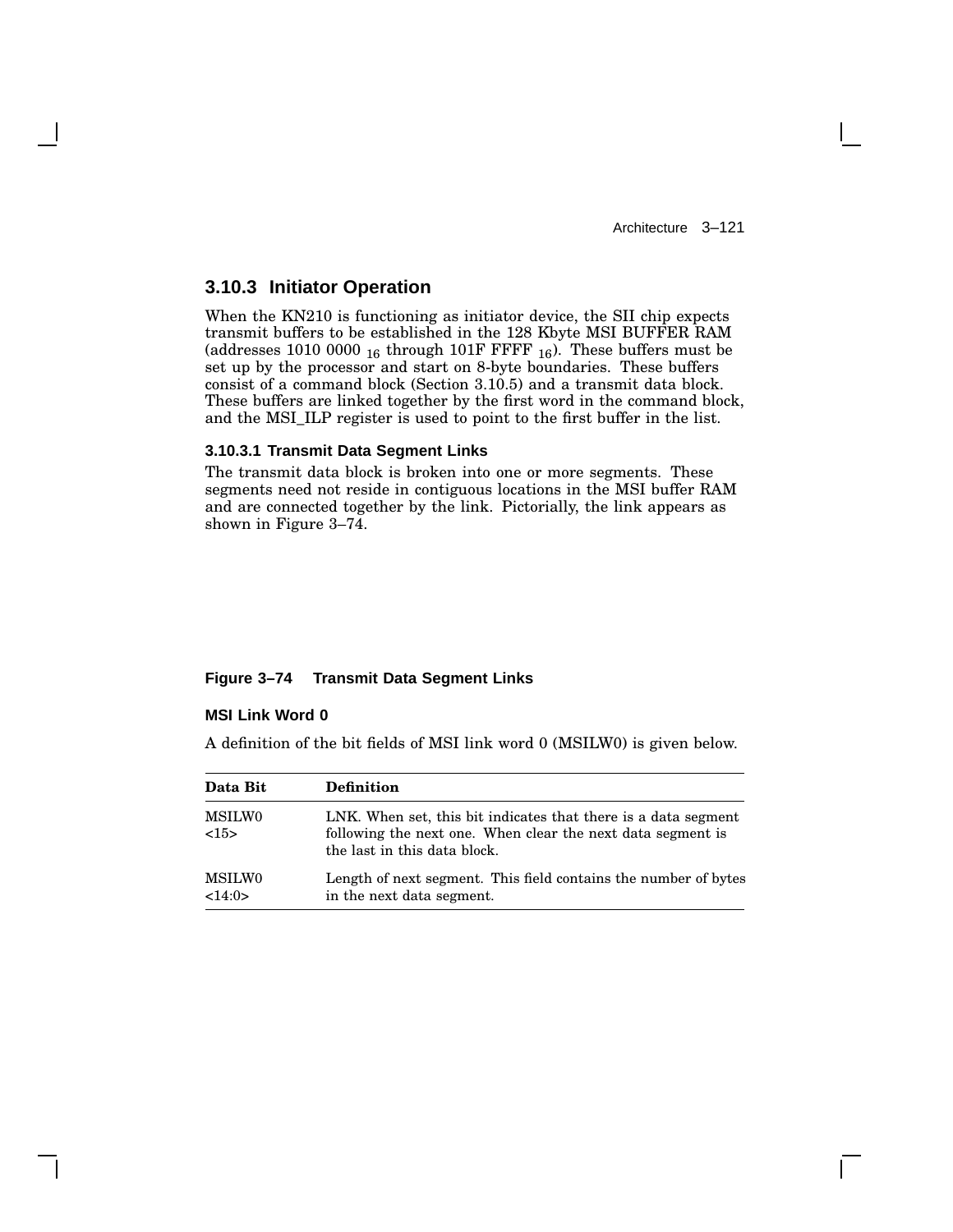3–122 Architecture

### **MSI Link Word 1**

A definition of the bit field of MSI link word 1 (MSILW1) is given below.

| Data Bit | <b>Definition</b>                                                               |
|----------|---------------------------------------------------------------------------------|
| MSILW1   | Address of next segment. This field contains bits $\langle 17:2 \rangle$ of the |
| <15:0>   | next 8-byte aligned data segment.                                               |

Each segment of data must be preceded by the above described link. The number of linked segments is only limited by the maximum size of the data block (4 Kbytes) (Figure 3–75).

When the KN210 is the initiator, the SII chip uses the MSI\_IPL register to determine the address of the transmit buffer to be used for this DSSI transaction. As the SII chip is processing a transmit buffer, it loads an internal register with the second word of the link word as long as the LNK is enabled. This chaining continues until a LNK value of zero is encountered. The SII will then transfer the next segment and deposit the status of the entire transfer in the status area of the command block. The MSI\_IPL register is then loaded with the buffer's thread word (the first word in the command block) for the next initiator operation. If an error of any kind occurs during the processing of a transmit buffer, the SII will stop the transmit operation by clearing the output enable bit MSI\_DSCTRL <14>.

## **3.10.4 Adding to a Buffer List**

The following enumerates the method required to dynamically add new buffers to the MSI\_TLP and MSI\_IPL lists:

- 1. Fill in the new buffer command block and ensure that the MSB of the status word is zero.
- 2. Make the thread word of the new buffer zero.
- 3. Replace the thread word of the last item on either the MSI\_IPL or MSI\_TLP list with the new thread word, pointing to the new buffer.
- 4. If the MSI\_IPL or MSI\_TLP is zero, load it with the address of the new buffer.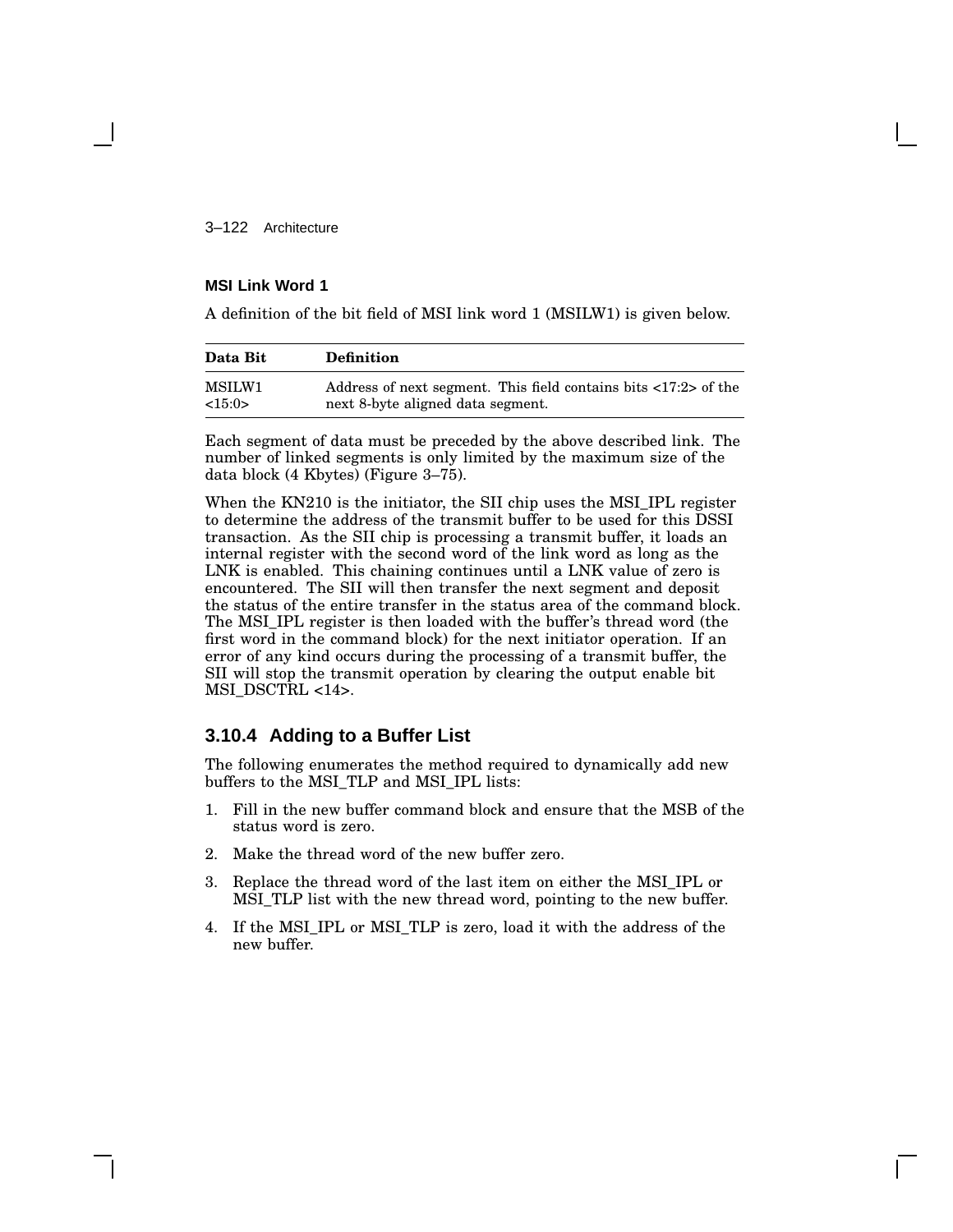$\mathbf{I}$ 

 $\overline{\Gamma}$ 

**Figure 3–75 Initiator Operation**

 $\overline{\phantom{a}}$ 

H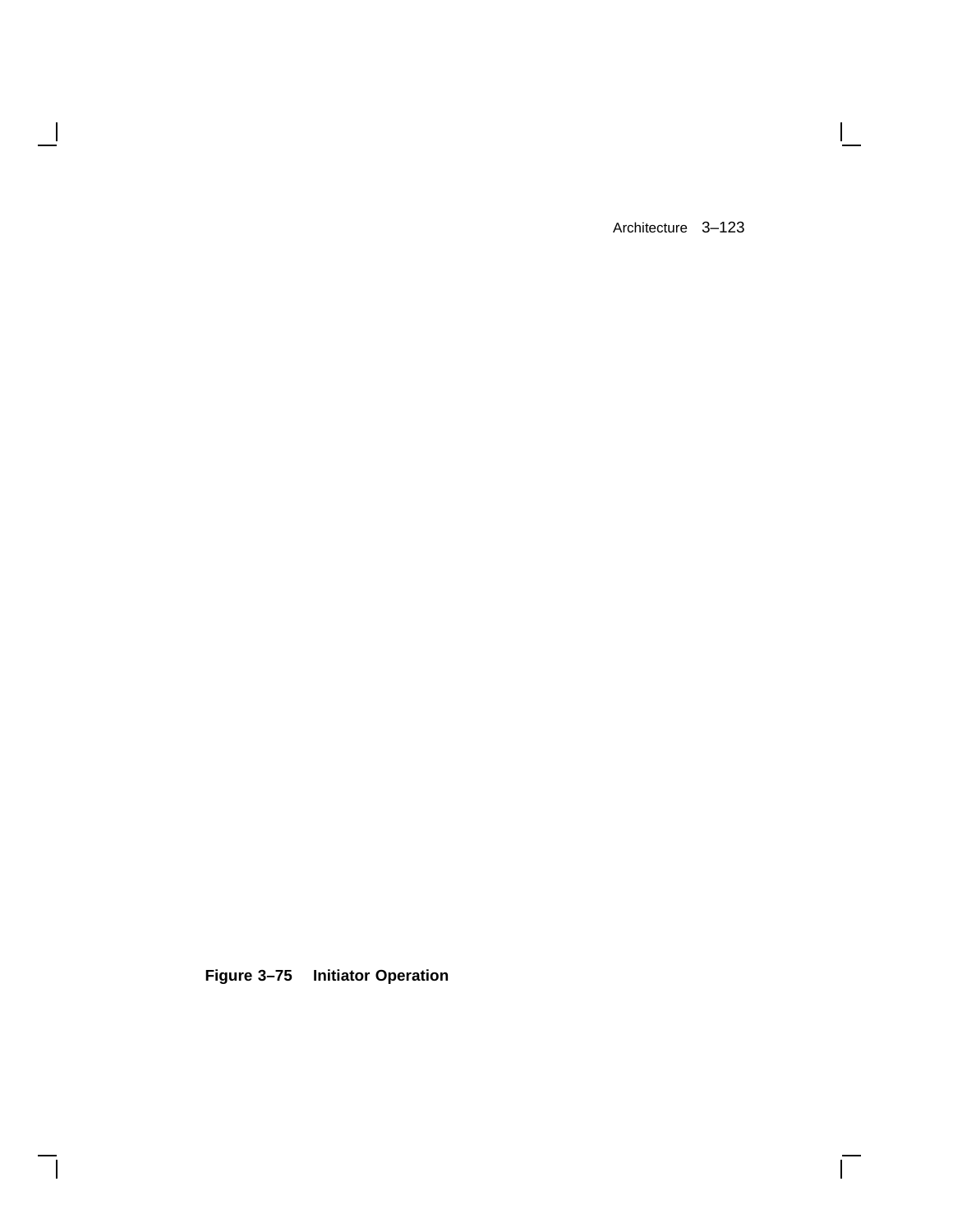3–124 Architecture

## **3.10.5 Mass Storage Interface Command Block (MSICB)**

The MSI command block is a 12 byte data structure that the processor has to build at the start of all transmit and receive buffers in the MSI buffer RAM. The format for the MSI command block is shown in Figure 3–76.

#### **Figure 3–76 MSI Command Block**

### **3.10.5.1 MSI Command Block Word 0**

Word 0 of the MSI command block (MSICBW0), also referred to as the thread word, resides in the MSI buffer RAM at the base address of the MSI command block. The thread word contains bits <17:2> of the base address of the next buffer. Bit 0 of this field must always be set to 0, since buffers must start on an 8-byte boundary. A thread word of zero indicates that there are no more buffers. The format for MSICBW0 is shown in Figure 3–77.

**Figure 3–77 MSI Command Block Word 0**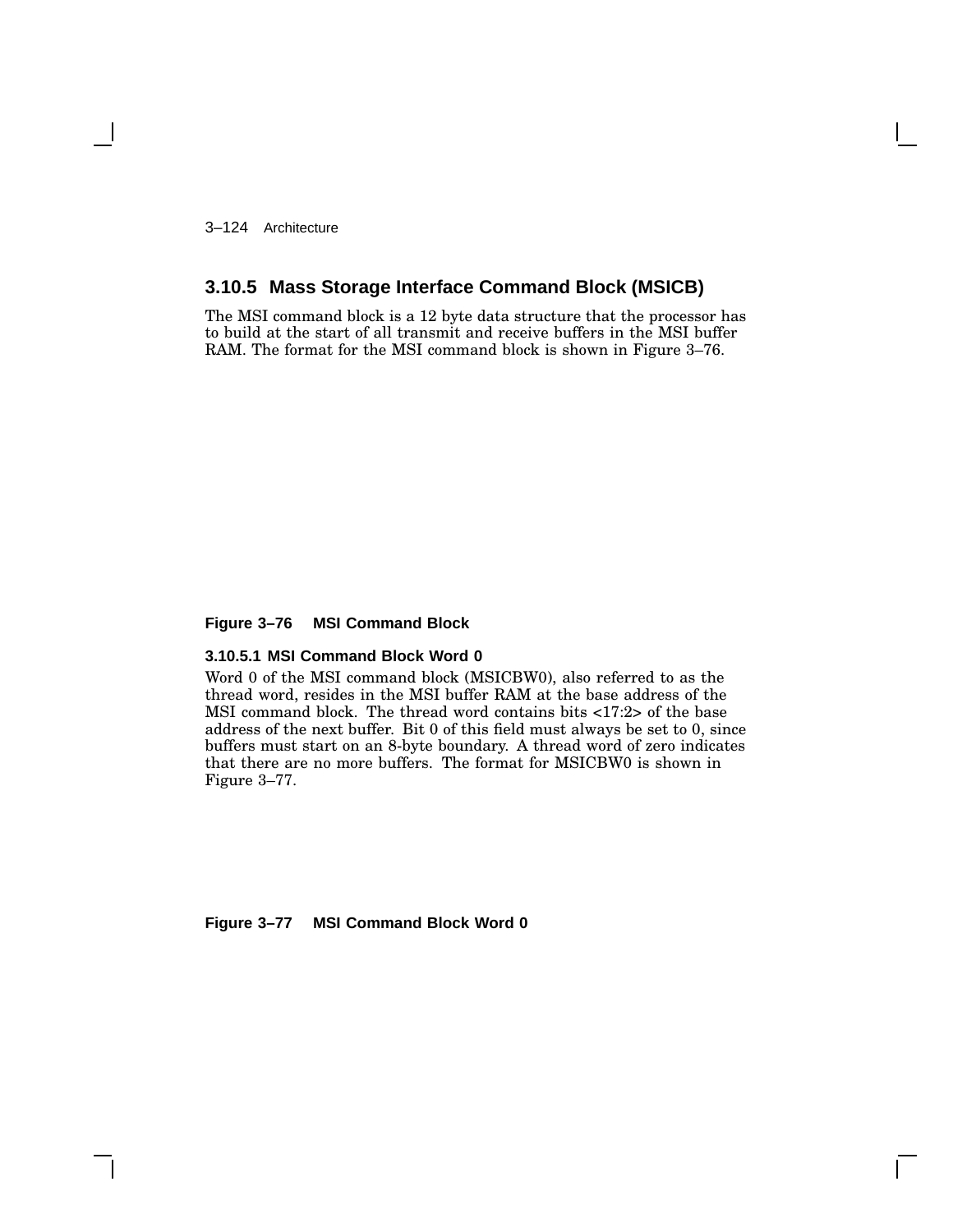$\mathbf{L}$ 

### **3.10.5.2 MSI Command Block Word 1**

Word 1 of the MSI command block (MSICBW1), also referred to as the status word, resides in the MSI buffer RAM at the base+2 address of each MSI command block. This word indicates the status of the current DSSI transaction and is used by the processor to find out which buffers the SII chip has finished processing. The format for MSICBW1 is shown in Figure 3–78.

### **Figure 3–78 MSI Command Block Word 1**

The bit fields in MSICBW1 represent the following:

| Data Bit              | <b>Definition</b>                                                                                                                                                                                                                                                   |
|-----------------------|---------------------------------------------------------------------------------------------------------------------------------------------------------------------------------------------------------------------------------------------------------------------|
| MSICBW1<15            | (DNE) Done. When set, this indicates that the SII chip has<br>used this buffer (either successfully or not). When clear the SII<br>chip has not used this buffer. Note, if this bit is set when the<br>SII chip begins processing a buffer, the buffer is not used. |
| MSICBW1<14:8> Unused. |                                                                                                                                                                                                                                                                     |
| MSICBW1<7>            | (RST). Reset. When set, a DSSI device reset the DSSI bus<br>during this buffer's transaction.                                                                                                                                                                       |
|                       | <b>NOTE</b><br>If a DSSI bus reset occurred before the SII chip reached<br>status in phase, the SII chip will clear MSI_DSCTRL <7><br>(output enable bit) and interrupt the processor without<br>writing any status.                                                |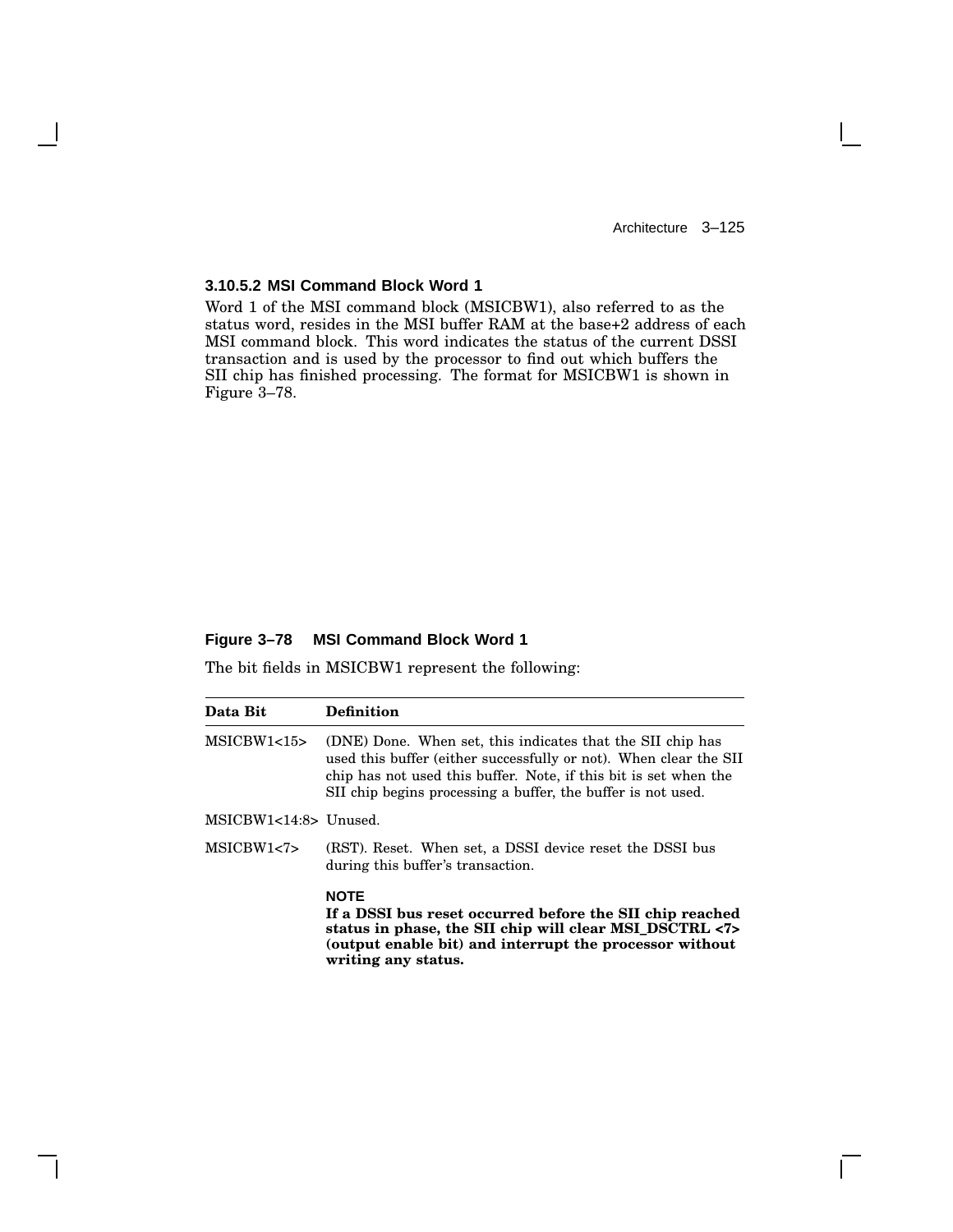### 3–126 Architecture

| Data Bit   | <b>Definition</b>                                                                                                                                                                                              |
|------------|----------------------------------------------------------------------------------------------------------------------------------------------------------------------------------------------------------------|
| MSICBW1<6> | (TMO) Timeout. When set, one of the MSI_DSTMO timers has<br>expired.                                                                                                                                           |
|            | <b>NOTE</b><br>If the timeout occurred before the SII chip reached<br>status in phase, the SII chip will clear MSI_DSCTRL<7><br>(output enable bit) and interrupt the processor without<br>writing any status. |
| MSICBW1<5> | (XSM) Checksum. When set, the received checksum does not<br>agree with that computed by the SII chip. Note the XSM bit is<br>only valid when the KN210 is a target.                                            |
| MSICBW1<4> | (BPH). Bad phase. When set, an illegal DSSI phase was<br>entered by the target. Note the BPH bit is only valid when<br>the KN210 is the initiator.                                                             |
| MSICBW1<3> | (STT) Status. When set, ACK was not returned by the target.<br>Note the STT bit is only valid when the KN210 is the initiator.                                                                                 |
| MSICBW1<2> | (PHS) Phase. When set, the DSSI bus phase changed before<br>the initiator expected. Note the PHS bit is only valid when the<br>KN210 is the initiator.                                                         |
| MSICBW1<1> | (DSA). DSSI. When set, the target detected an error in the<br>command bytes. Note the DSA bit is only valid when the<br>KN210 is the target.                                                                   |
| MSICBW1<0> | (PAR). Parity. When set, a parity error on the DSSI bus was<br>detected.                                                                                                                                       |

Please note that the following cases will not cause status to be written in memory:

- DSSI bus reset occurs before status in phase is reached.
- Initiator selects a non-existent device (initiator timeout will cause a DSSI bus reset).
- Target disconnects from the DSSI bus before status in phase is reached.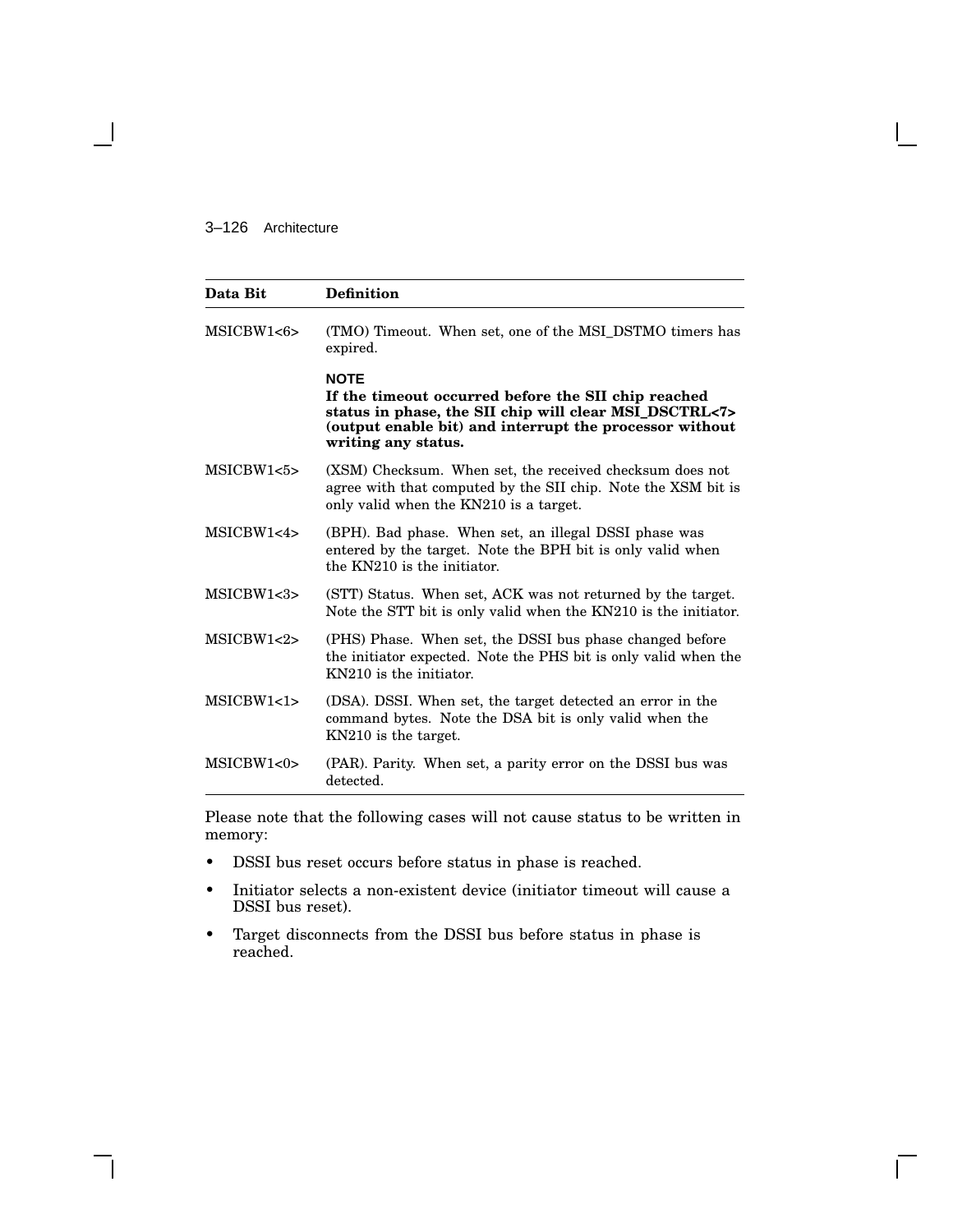$\mathbf{I}$ 

### **3.10.5.3 MSI Command Block Word 2**

Word 2 of the MSI command block (MSICBW2), also referred to as the command word, resides in the MSI buffer RAM at the base+4 address of each MSI command block. This word contains information regarding the transfer. The format for MSICBW2 is shown in Figure 3–79.

#### **Figure 3–79 MSI Command Block Word 2**

The bit fields in this memory word represent the following:

| Data Bit                | <b>Definition</b>                                                                                                                                                                                                                                                                   |
|-------------------------|-------------------------------------------------------------------------------------------------------------------------------------------------------------------------------------------------------------------------------------------------------------------------------------|
| MSICBW2<15              | (IE). Interrupt enable. When set, the SII chip will interrupt<br>the KN210 upon the completion (successful or not) of this<br>transaction. When clear the SII chip will not generate an<br>interrupt. Interrupts are posted on IRQ2 at IPL16 with a<br>vector offset of $C5_{16}$ . |
| $MSICBW2<14:3>$ Unused. |                                                                                                                                                                                                                                                                                     |
| MSICBW2<2:0>            | (DEST ID). Destination ID. The ID of the target to be selected.<br>This field is only used when the KN210 is the initiator.                                                                                                                                                         |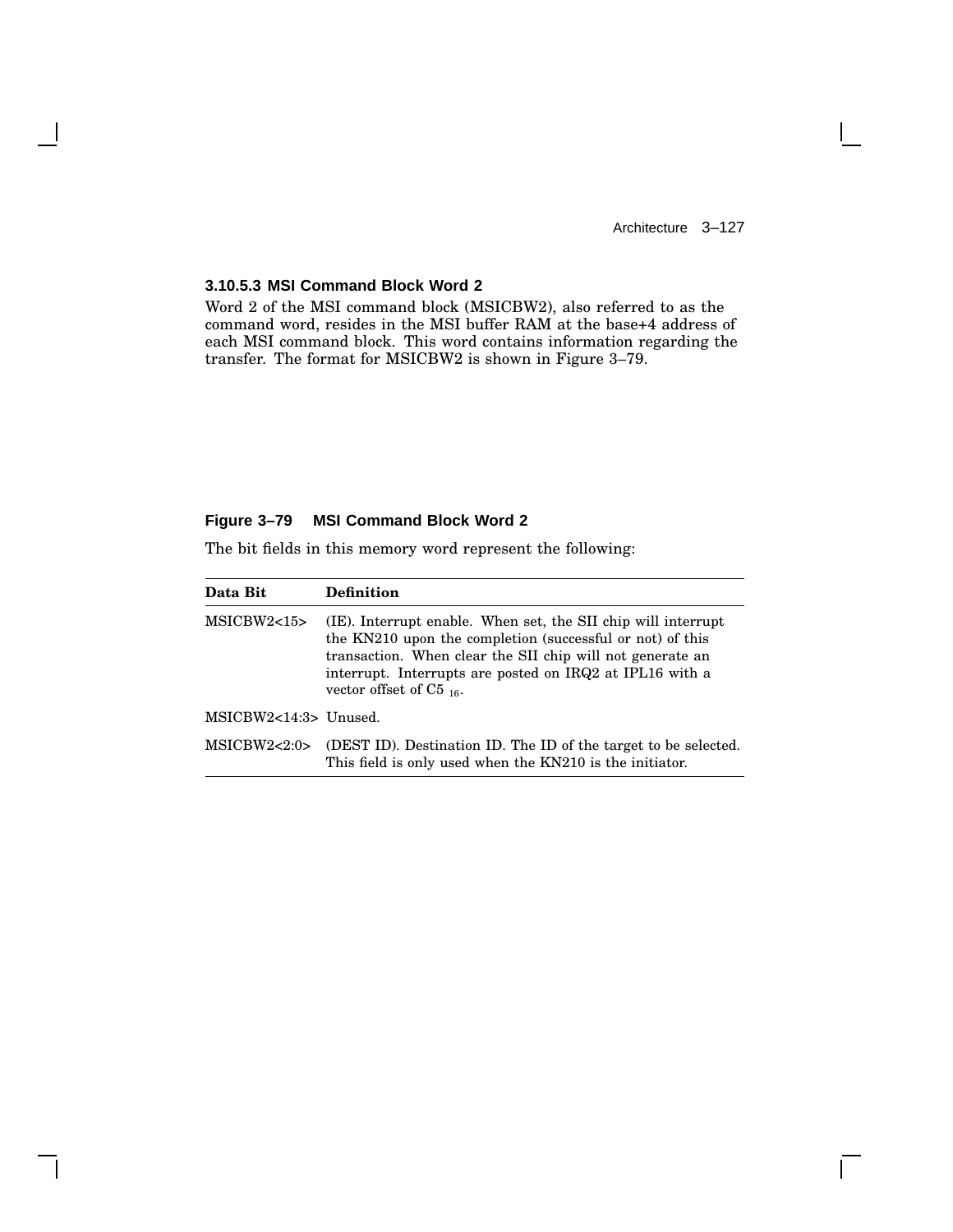3–128 Architecture

### **3.10.5.4 MSI Command Block Words 3-5**

Words 3-5 of the MSI command block (MSICBW3-5), also referred to as command bytes, reside in the MSI buffer RAM at the base+6 through base+10 address of each MSI command block. These 6 bytes are sent out during the command out phase by the initiator. Some of the information contained in these bytes are:

- The target and initiator IDs
- The number of data bytes which will be transferred by the initiator in the data out phase
- The DSSI opcode.

## **3.10.6 MSI Registers**

The following is a description of the 16 registers needed to control the SII chip during DSSI bus operations.

### **NOTE**

### **The other 11 registers are not used during DSSI operations and should not be accessed.**

### **3.10.6.1 MSI Control and Status Registers**

These five registers are used to configure, control and monitor the SII chip.

### **MSI Control/Status Register**

The MSI control/status register (MSI\_CSR) (address 1008 460C <sup>16</sup>) contains control and status information about the general operation of the SII chip in regard to the DSSI bus, including various enable bits. The format of the mass storage control/status register is shown in Figure 3–80.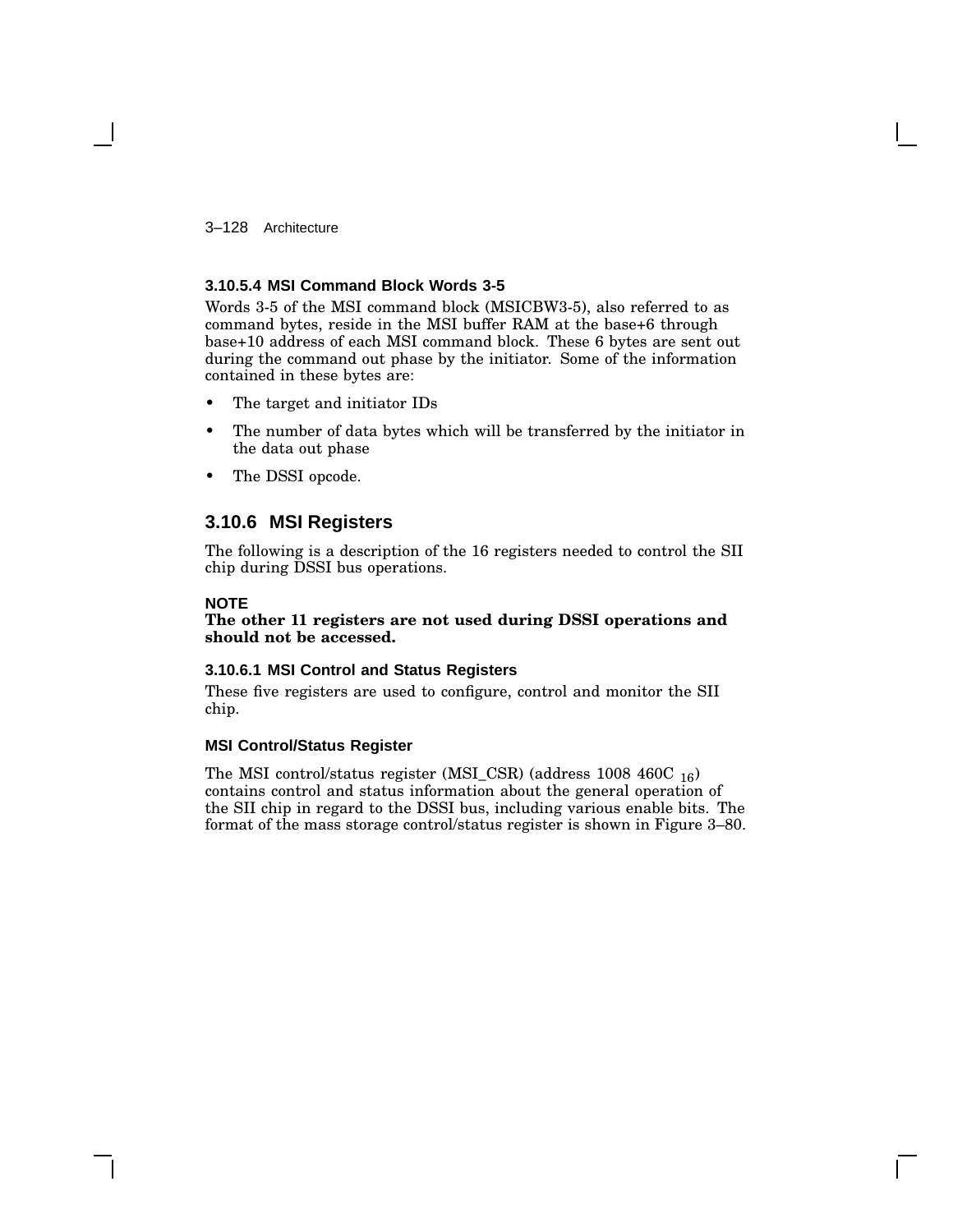$\mathbf{I}$ 

 $\Box$ 

**Figure 3–80 MSI Control/Status Register**

 $\mathbf{I}$ 

 $\mathbf l$ 

| Data Bit           | <b>Definition</b>                                                                                                                                                                                                                                                                                                                                                    |
|--------------------|----------------------------------------------------------------------------------------------------------------------------------------------------------------------------------------------------------------------------------------------------------------------------------------------------------------------------------------------------------------------|
| MSI_CSR<br>< 31:5> | Unused. Reads return undefined results, writes have no<br>effect.                                                                                                                                                                                                                                                                                                    |
| $MSI$ CSR <4:3>    | (MBZ) Must be zero. Read/Write. These bits must read as<br>zero and be written as zero.                                                                                                                                                                                                                                                                              |
| $MSI$ CSR $<2>$    | (SLE) Selections. Read/Write. When set, the SII chip will<br>respond to selections. When clear the SII chip will not<br>respond to an initiator trying to select it. Cleared on power-<br>up, or on the assertion of IORESET.                                                                                                                                        |
| $MSI_CSR <1>$      | (PCE) Parity check. Read/Write. When set, the SII chip<br>reports parity errors. When clear the SII chip will continue<br>to check parity but will not report any errors during the<br>status in phase. Cleared on power-up, or on the assertion of<br><b>IORESET.</b>                                                                                               |
| $MSI$ CSR <0>      | (IE) Interrupt enable. Read/Write. When set, interrupts are<br>enabled. The SII chip posts interrupts when an error occurs<br>or at the end of a transaction (successful or not). Interrupts<br>are posted on IRQ2 at IPL16 with an offset of $C_{5}$ <sub>16</sub> . When<br>clear interrupts are disabled. Cleared on power-up, or on the<br>assertion of IORESET. |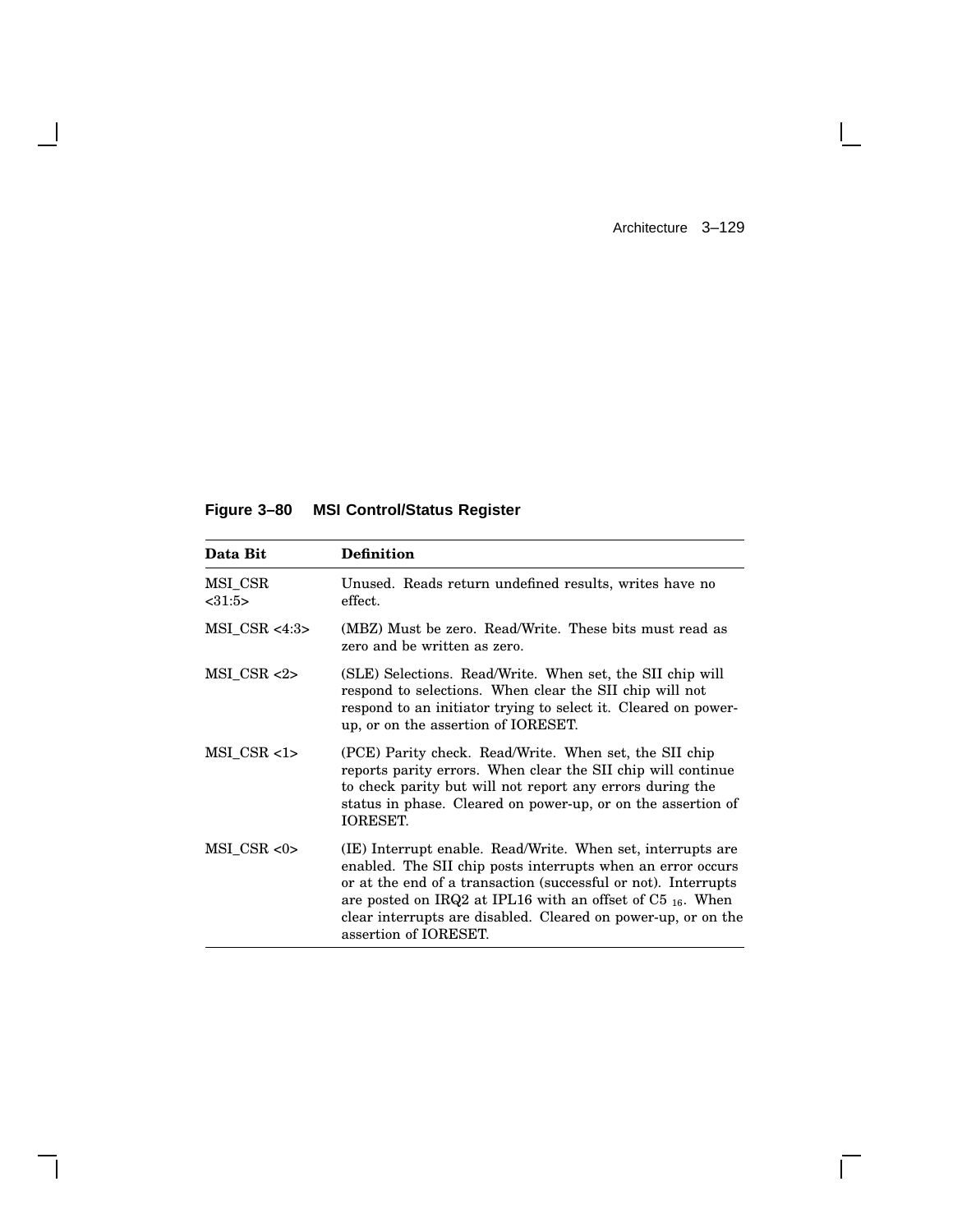3–130 Architecture

1

# **MSI DSSI Control Register**

The MSI DSSI control register (MSI\_DSCTRL) (address 1008 4644 <sup>16</sup>) contains information to control the SII chip. The format of the mass storage interface DSSI control register is shown in Figure 3–81.

## **Figure 3–81 MSI DSSI Control Register**

| Data Bit              | <b>Definition</b>                                                                                                                                                                                                                                                                                                                             |
|-----------------------|-----------------------------------------------------------------------------------------------------------------------------------------------------------------------------------------------------------------------------------------------------------------------------------------------------------------------------------------------|
| MSI DSCTRL<br>< 31:16 | Unused. Reads return undefined results. Writes have no<br>effect.                                                                                                                                                                                                                                                                             |
| MSI DSCTRL <15>       | (DSE) DSSI Enable. Read/Write. This bit must be set to<br>one by the processor for the SII chip to work on a DSSI<br>bus. This bit is cleared by the SII chip if: the SII chip<br>selects or is selected by a non-DSSI device, the SII chip is<br>selected with Attention. It is also cleared on power-up, or<br>on the assertion of IORESET. |
| MSI DSCTRL <14>       | (OUT) Output enable. Read/Write. When set, the SII chip<br>is enabled to send transmit buffers. This bit is cleared by<br>the SII chip if: the MSI IPL becomes zero, the initiator<br>timer MSI_DSTMO <3:0> expires, or a transmit buffer is<br>not terminated with ACK. It is also cleared on power-up,<br>or on the assertion of IORESET.   |
| MSI DSCTRL<br><13:8>  | Unused. Reads return undefined results, writes have no<br>effect.                                                                                                                                                                                                                                                                             |

 $\mathsf{I}$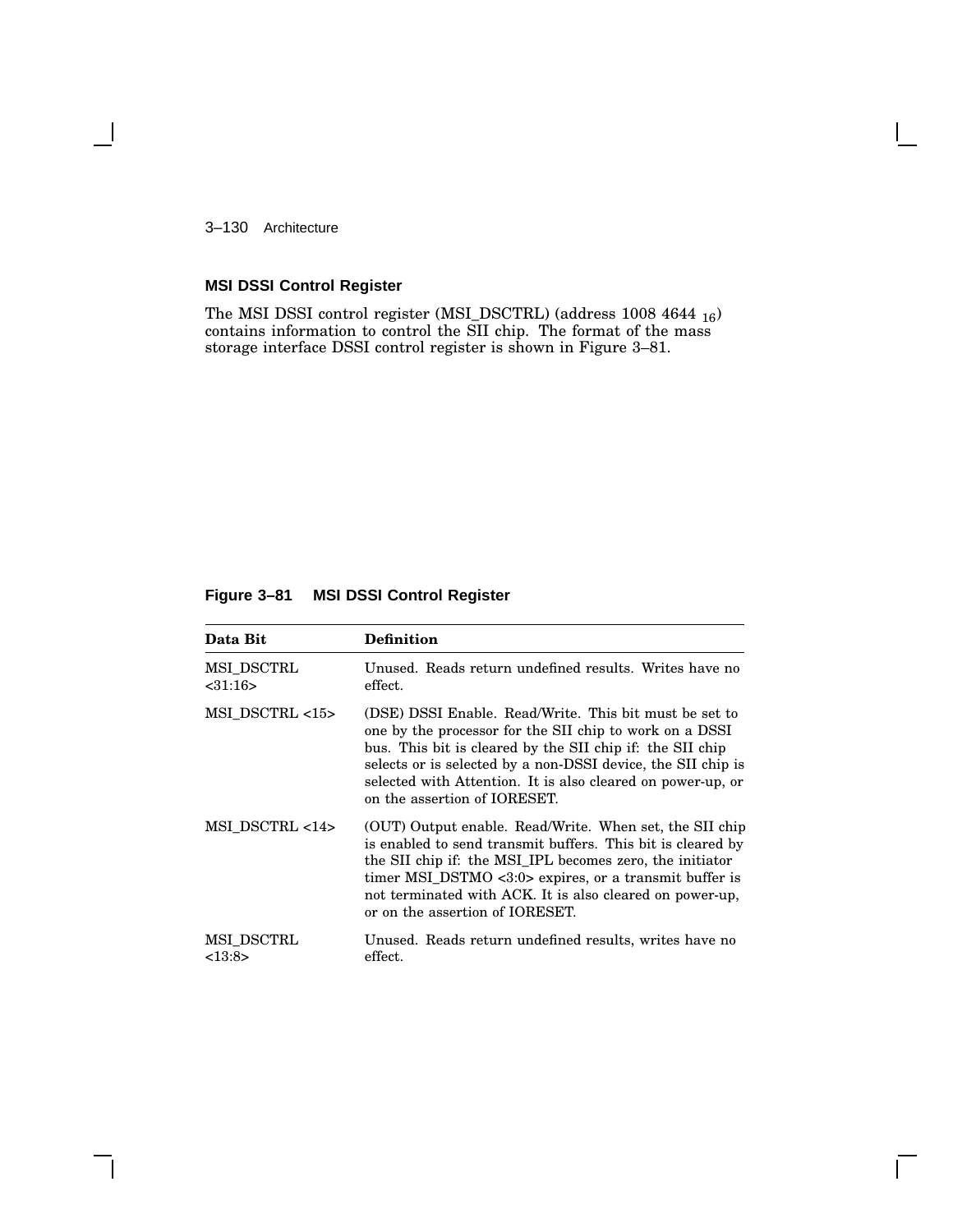$\mathbf{L}$ 

 $\overline{\Gamma}$ 

| Data Bit       | <b>Definition</b>                                                                                                                                                                                    |
|----------------|------------------------------------------------------------------------------------------------------------------------------------------------------------------------------------------------------|
| MSI_DSCTRL <7> | (CH7) Channel 7. Read/Write. This bit is used to<br>determine if device 7 is a DSSI device. This bit must<br>be set to one by the processor. Cleared on power-up, or on<br>the assertion of IORESET. |
| MSI_DSCTRL <6> | (CH6) Channel 6. Read/Write. This bit is used to<br>determine if device 6 is a DSSI device. This bit must<br>be set to one by the processor. Cleared on power-up, or on<br>the assertion of IORESET. |
| MSI DSCTRL <5> | (CH5) Channel 5. Read/Write. This bit is used to<br>determine if device 5 is a DSSI device. This bit must<br>be set to one by the processor. Cleared on power-up, or on<br>the assertion of IORESET. |
| MSI_DSCTRL <4> | (CH4) Channel 4. Read/Write. This bit is used to<br>determine if device 4 is a DSSI device. This bit must<br>be set to one by the processor. Cleared on power-up, or on<br>the assertion of IORESET. |
| MSI DSCTRL <3> | (CH3) Channel 3. Read/Write. This bit is used to<br>determine if device 3 is a DSSI device. This bit must<br>be set to one by the processor. Cleared on power-up, or on<br>the assertion of IORESET. |
| MSI_DSCTRL <2> | (CH2) Channel 2. Read/Write. This bit is used to<br>determine if device 2 is a DSSI device. This bit must<br>be set to one by the processor. Cleared on power-up, or on<br>the assertion of IORESET. |
| MSI DSCTRL <1> | (CH1) Channel 1. Read/Write. This bit is used to<br>determine if device 1 is a DSSI device. This bit must<br>be set to one by the processor. Cleared on power-up, or on<br>the assertion of IORESET. |
| MSI DSCTRL <0> | (CH0) Channel 0. Read/Write. This bit is used to<br>determine if device 0 is a DSSI device. This bit must<br>be set to one by the processor. Cleared on power-up, or on<br>the assertion of IORESET. |

 $\overline{\phantom{a}}$ 

 $\mathsf{l}$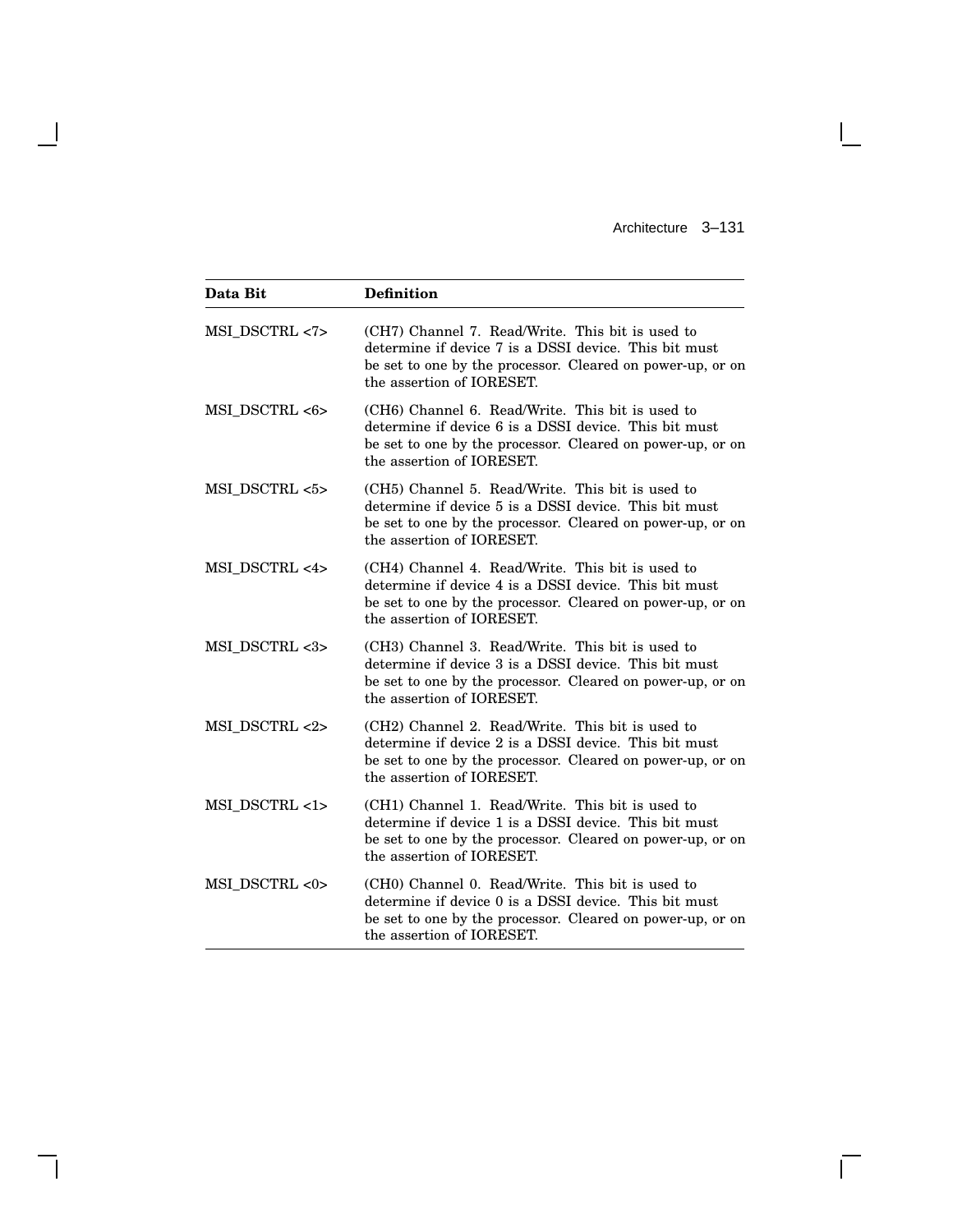3–132 Architecture

1

# **MSI DSSI Connection Register**

The MSI DSSI connection register (MSI\_CSTAT) (address  $1008\ 4648\ _{16})$ contains interrupt status related to SII chip connections. The format of the mass storage interface DSSI connection register is shown in Figure 3–82.

 $\mathsf{I}$ 

**Figure 3–82 MSI DSSI Connection Register**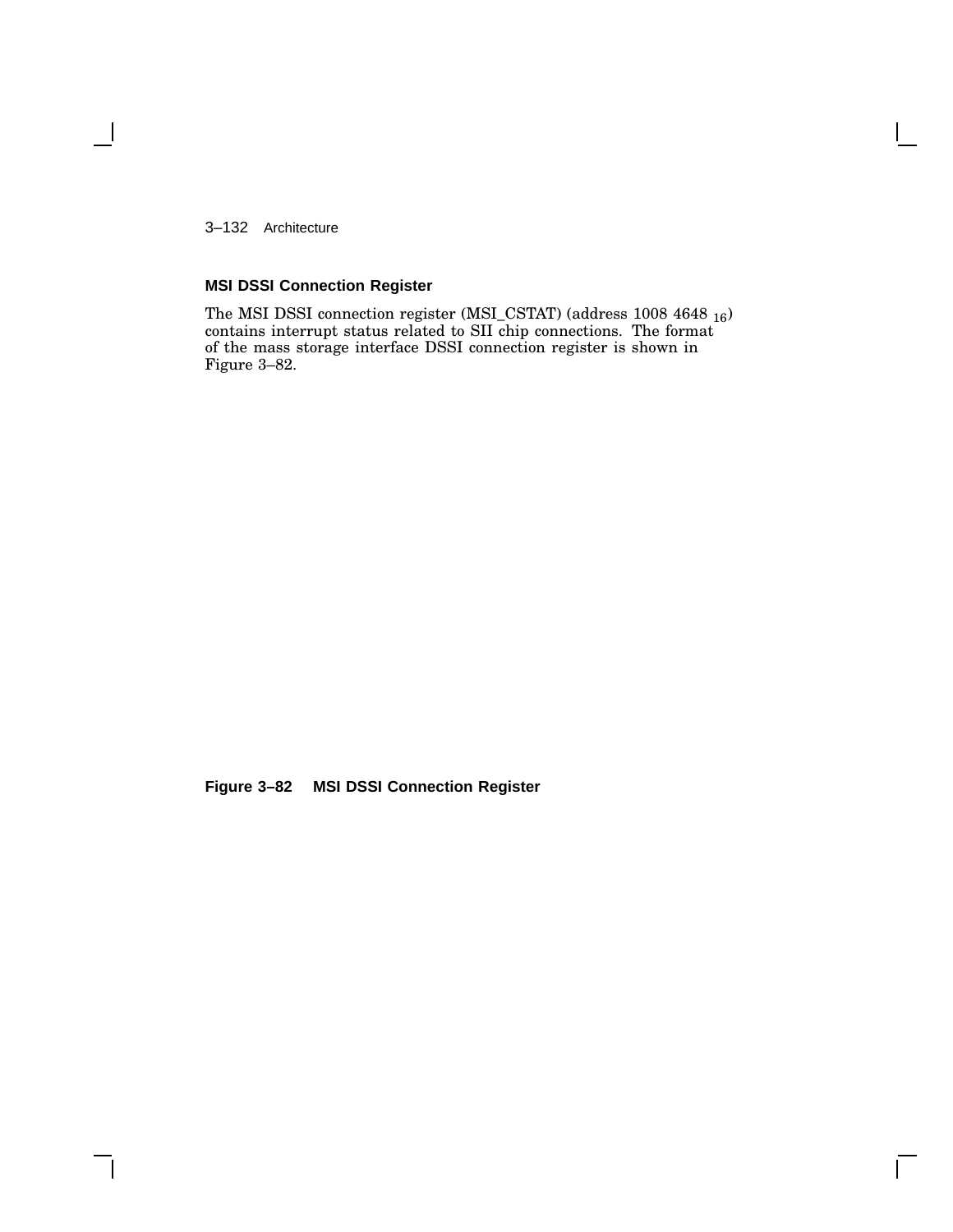$\mathbf{L}$ 

 $\overline{\Gamma}$ 

| Data Bit                   | <b>Definition</b>                                                                                                                                                                                                                                                                                                                                                                            |
|----------------------------|----------------------------------------------------------------------------------------------------------------------------------------------------------------------------------------------------------------------------------------------------------------------------------------------------------------------------------------------------------------------------------------------|
| MSI_CSTAT<br>$<$ 31:16 $>$ | Unused. Reads return undefined results, writes have no<br>effect.                                                                                                                                                                                                                                                                                                                            |
| MSI_CSTAT<br><15>          | (CI) Composite interrupt. Read only. This bit is the<br>composite error bit of the MSI_CSTAT register. It is the<br>logical OR of bits MSI_CSTAT <13:11> and MSI_CSTAT<br>$\langle 9:7 \rangle$ . When set, the processor will be interrupted on<br>IRQ2 at IPL16 with a vector offset of C5 16 if interrupts<br>are enabled. Cleared on power-up, or on the assertion of<br><b>IORESET.</b> |
| MSI CSTAT<br>14>           | (UNU) Unused. Reads return undefined results, writes have<br>no effect.                                                                                                                                                                                                                                                                                                                      |
| MSI CSTAT<br><13>          | (RST) Reset asserted. Read/Write one to clear. When set,<br>the DSSI bus was reset by one of the eight DSSI devices.<br>The SII chip will automatically disconnect itself from the<br>bus and interrupt the processor on IRQ2 at IPL16 with an<br>offset of $C5_{16}$ . This bit is write one to clear and is also<br>cleared on power-up, or on the assertion of IORESET.                   |
| MSI CSTAT<br>12            | (BER) Bus error. Read/Write one to clear. This bit is set to<br>one on any of the following conditions:                                                                                                                                                                                                                                                                                      |
|                            | Buffer overflow<br>٠                                                                                                                                                                                                                                                                                                                                                                         |
|                            | Req/Ack offset exceeded<br>٠                                                                                                                                                                                                                                                                                                                                                                 |
|                            | Illegal phase change                                                                                                                                                                                                                                                                                                                                                                         |
|                            | While this bit is asserted, the SII chip will not receive or<br>المراجع والمتحدث والمستحيل والمتحدث والمستحدث والمتحل المتحل والمستحدث والمستحدث والمستحدث                                                                                                                                                                                                                                   |

 $\overline{\phantom{a}}$ 

 $\mathsf{l}$ 

transmit data. This bit is write one to clear and is also cleared on power-up, or on the assertion of IORESET.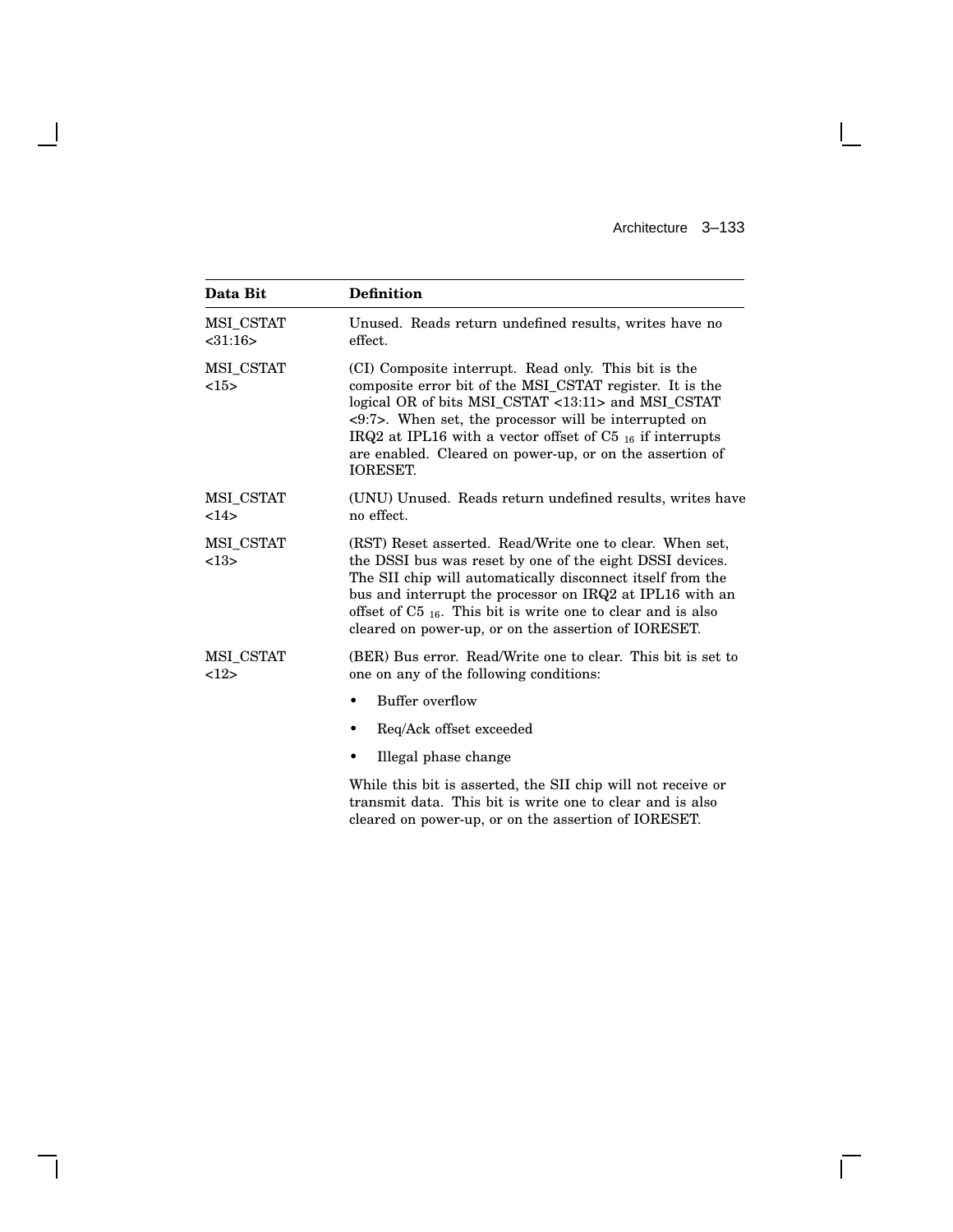## 3–134 Architecture

 $\overline{\phantom{0}}$ 

| Data Bit               | <b>Definition</b>                                                                                                                                                                                                                                                                                                                     |
|------------------------|---------------------------------------------------------------------------------------------------------------------------------------------------------------------------------------------------------------------------------------------------------------------------------------------------------------------------------------|
| MSI_CSTAT<br><11>      | (OBC) OUT_EN Bit cleared. Read/Write one to clear. This<br>bit is set to one on any of the following conditions:                                                                                                                                                                                                                      |
|                        | The SII chip has received RSTIN. (The DSSI bus has<br>been reset.)                                                                                                                                                                                                                                                                    |
|                        | The MSI_DSTMO (MSI_DSTMO <3:0> or MSI_DSTMO<br>$\bullet$<br>$\langle 7:4\rangle$ has expired.                                                                                                                                                                                                                                         |
|                        | As an initiator, the attached target disconnects<br>٠<br>unexpectedly.                                                                                                                                                                                                                                                                |
|                        | This bit is write one to clear and is also cleared on power-up,<br>or on the assertion of IORESET.                                                                                                                                                                                                                                    |
| MSI_CSTAT<br>${<}10$ > | (TZ) Target pointer zero. Read only. When set, the MSI_<br>TLP register contains a value of zero. This bit is set on<br>power-up, or on the assertion of IORESET.                                                                                                                                                                     |
| MSI_CSTAT <9>          | (BUF) Buffer service. Read/Write one to clear. When set,<br>the SII chip has begun processing a transmit buffer destined<br>for non-DSSI device. Note, this bit should always be zero<br>since all devices must be DSSI. This bit is write one to<br>clear and is also cleared on power-up, or on the assertion of<br><b>IORESET.</b> |
| MSI_CSTAT <8>          | (LDN) List element done. Read/Write one to clear. When<br>interrupts are enabled, this bit is set if the SII chip has<br>completed a buffer, successfully or not. This bit is write one<br>to clear and is also cleared on power-up, or on the assertion<br>of IORESET.                                                               |
| MSI_CSTAT <7>          | (SCH) State change. Read/Write one to clear. Set if MSI_<br>DSCTRL <15> is cleared causing the SII chip to leave DSSI<br>mode. This bit is write one to clear and is also cleared on<br>power-up, or on the assertion of IORESET.                                                                                                     |
| MSI_CSTAT <6>          | (CON) Connected. Read only. When set, the SII is<br>connected to another device on the DSSI bus. Clear while<br>the SII chip is not connected to another device on the DSSI<br>bus. This bit is cleared on power-up, or on the assertion of<br><b>IORESET.</b>                                                                        |

 $\mathsf{I}$ 

 $\bar{\Gamma}$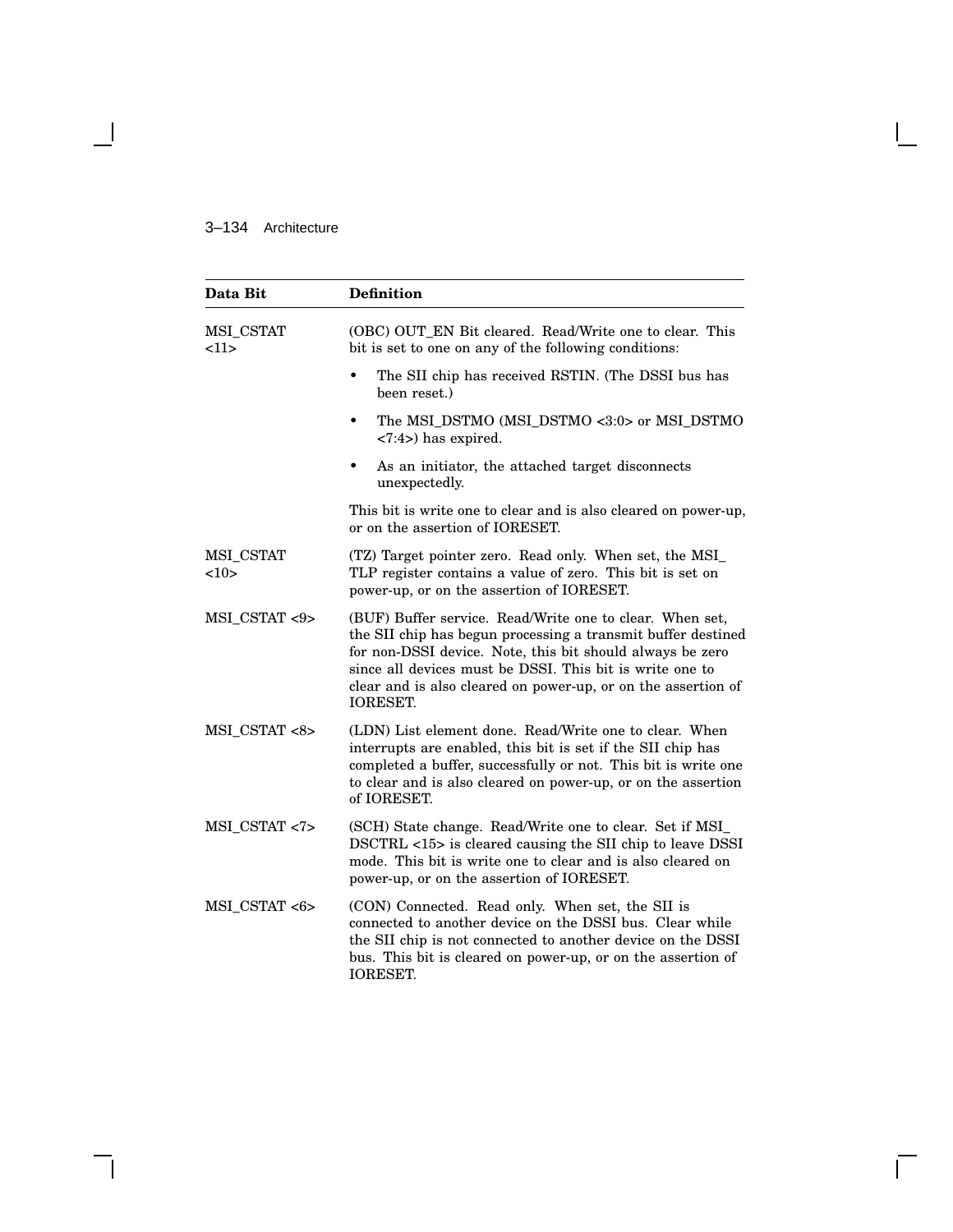$\overline{\Gamma}$ 

| Data Bit      | <b>Definition</b>                                                                                                                                                                                                                                                                   |
|---------------|-------------------------------------------------------------------------------------------------------------------------------------------------------------------------------------------------------------------------------------------------------------------------------------|
| MSI_CSTAT <5> | (DST) Destination. Read only. When set, the SII is the<br>destination of the current transaction. In other words, this<br>bit is set if the SII chip was selected by another device on<br>the DSSI bus. This bit is cleared on power-up, or on the<br>assertion of IORESET.         |
| MSI_CSTAT <4> | (TGT) Target. Read only. When set, the SII chip is<br>operating as a target during the current transaction. This<br>bit is cleared on power-up, or on the assertion of IORESET.                                                                                                     |
| MSI_CSTAT <3> | (SWA) Selected with attention. Read only. When set, the<br>SII chip was selected with attention. This bit is write one to<br>clear and is also cleared on power-up, or on the assertion of<br><b>IORESET.</b>                                                                       |
| MSI CSTAT <2> | (SIP) Selection in progress. Read only. When set, the SII<br>chip is currently in a selection process. This is useful in<br>determining if the desired target is unavailable. This bit is<br>write one to clear and is also cleared on power-up, or on the<br>assertion of IORESET. |
| MSI_CSTAT <1> | (LST) Lost. Read only. When set, the SII lost arbitration. It<br>is cleared by the SII chip when it begins a selection process<br>and on power-up or on the assertion of IORESET.                                                                                                   |
| MSI CSTAT <0> | (MBZ) Must be zero. Read Only. This bit will be read as<br>zero.                                                                                                                                                                                                                    |

## **MSI ID Register**

 $\mathsf{l}$ 

The MSI ID register (MSI\_ID) (address  $1008\ 4610\ _{16}$ ) contains the three bit ID number of the KN210 on the DSSI bus. This value is placed on the DSSI bus during the selection phase so the target knows who selected it. The format of the mass storage interface ID register is shown in Figure 3–83.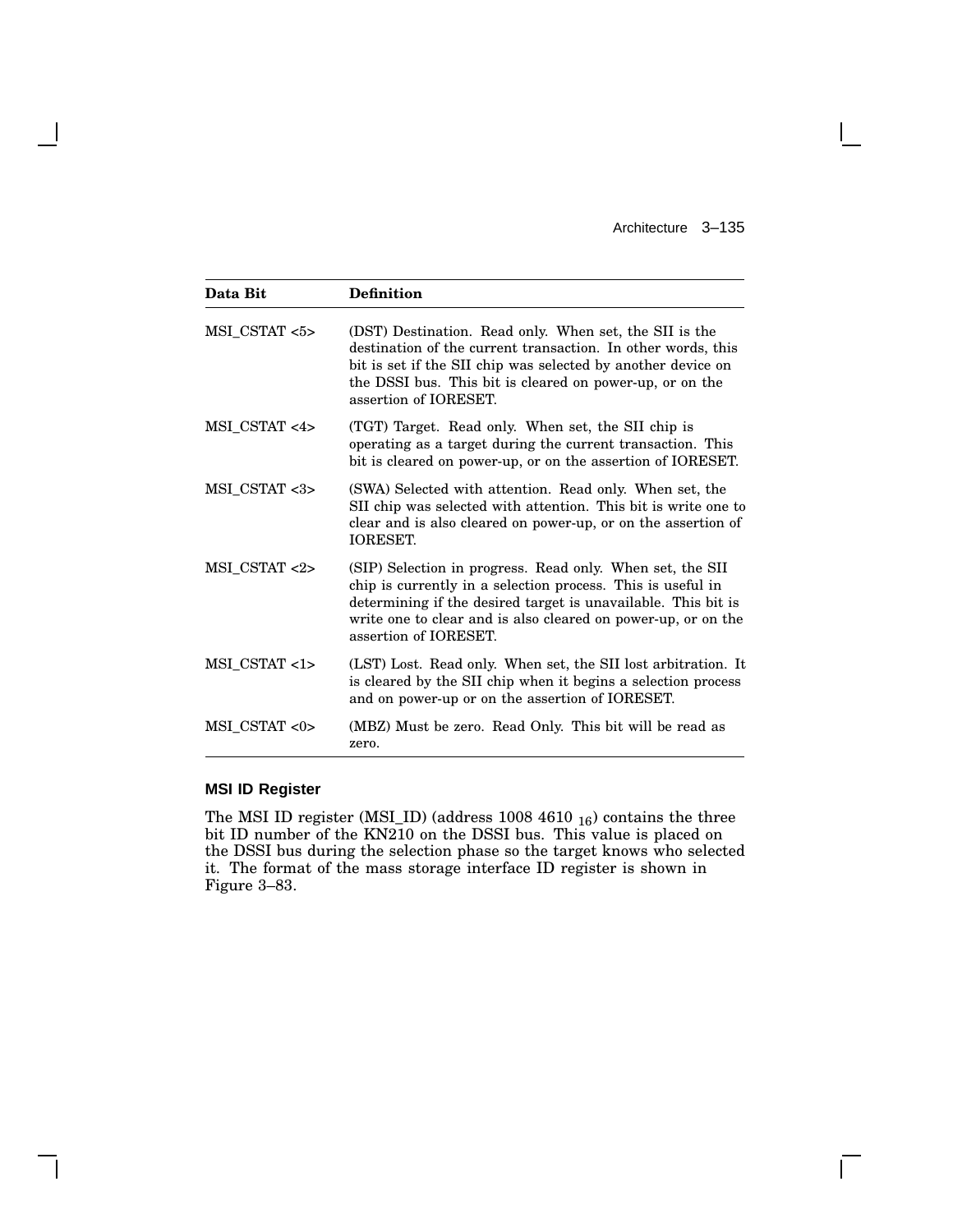#### 3–136 Architecture

### **Figure 3–83 MSI ID Register**

| Data Bit                | <b>Definition</b>                                                                                                                                                                                                                                                                                                                                                                                                                      |
|-------------------------|----------------------------------------------------------------------------------------------------------------------------------------------------------------------------------------------------------------------------------------------------------------------------------------------------------------------------------------------------------------------------------------------------------------------------------------|
| MSI ID<br>$<$ 31:16 $>$ | Unused. Reads return undefined results, writes have no effect.                                                                                                                                                                                                                                                                                                                                                                         |
| $MSI$ ID $<15$          | $(1/O)$ Input/Output. Read/Write. When set, the KN210's ID is<br>determined by MSI ID <2:0>. When clear the $KN210$ 's ID is<br>determined by on board jumpers and MSI_ID <2:0> will reflect<br>the one's complement of the KN210's DSSI ID. Cleared on<br>power-up, or on the assertion of IORESET. Note that if this bit<br>is cleared, writing to this register has no effect.                                                      |
| MSI ID<br><14:3>        | Unused. Reads return undefined results, writes have no effect.                                                                                                                                                                                                                                                                                                                                                                         |
| $MSI$ ID $<2:0>$        | KN210 Bus ID. Read/Write. When MSI ID $\langle 31 \rangle$ is clear (the<br>normal operation configuration), this field contains the DSSI ID<br>of the KN210, as determined by the on board jumpers. When<br>MSI_ID <31> is set, any DSSI ID value may be input (used, for<br>example, to temporarily override the on board jumpers for test<br>or diagnostic purposes). Indeterminate on power-up, or on the<br>assertion of IORESET. |

## **MSI DSSI Timeout Register**

The MSI DSSI timeout register (MSI\_DSTMO) (address 1008 461C <sup>16</sup>) contains the timeout values of the SII chip for both the initiator and target roles. Also contained in this register is a single enable bit that governs both timers. The format of the MSI DSSI timeout register is shown in Figure 3–84.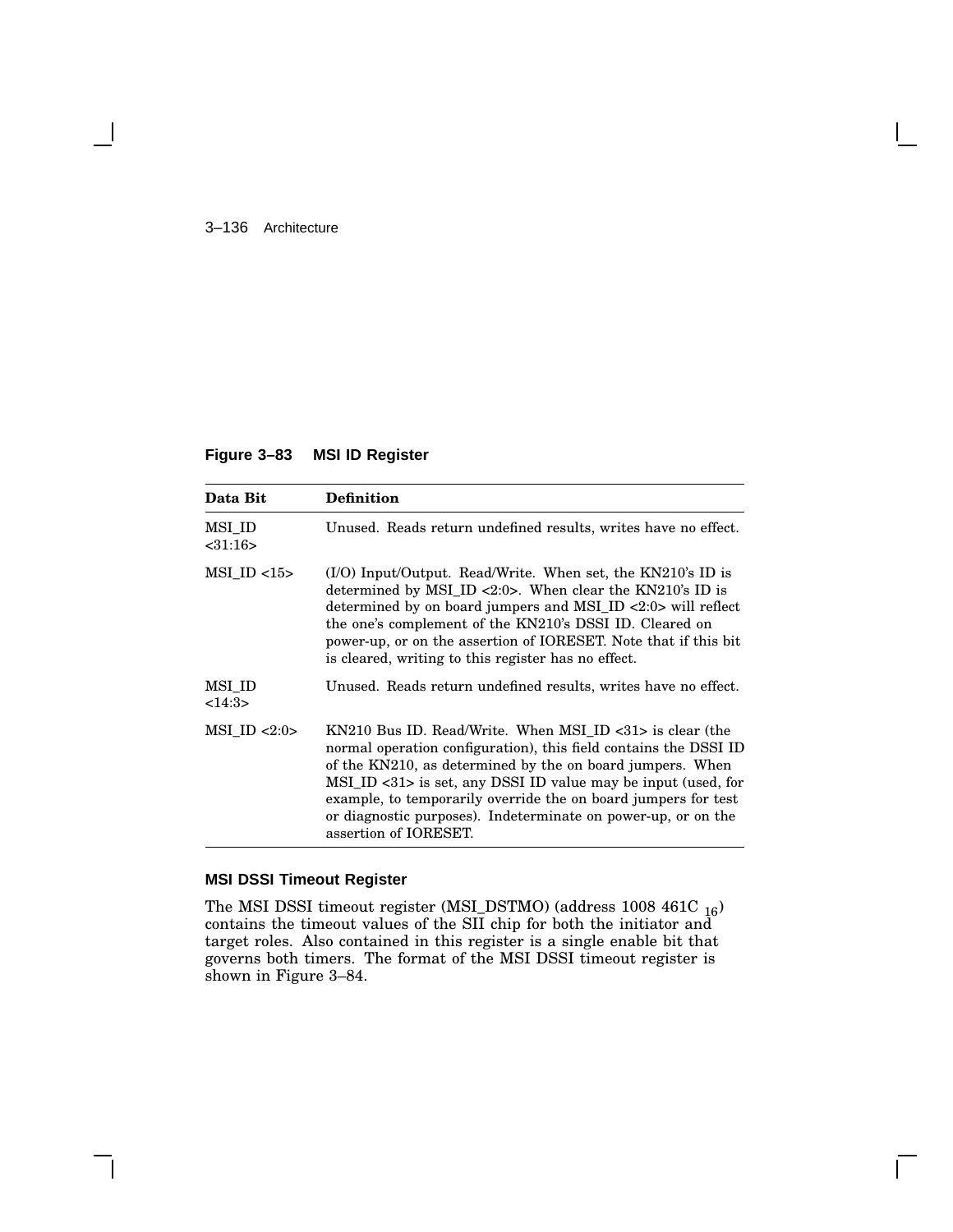$\mathbf{I}$ 

 $\overline{\Gamma}$ 

# **Figure 3–84 MSI DSSI Timeout Register**

 $\overline{\phantom{a}}$ 

H

| Data Bit                   | <b>Definition</b>                                                                                                                                                                                                                                                                                                                                                                                                                                                                                                                                                            |
|----------------------------|------------------------------------------------------------------------------------------------------------------------------------------------------------------------------------------------------------------------------------------------------------------------------------------------------------------------------------------------------------------------------------------------------------------------------------------------------------------------------------------------------------------------------------------------------------------------------|
| MSI_DSTMO<br>$<$ 31:16 $>$ | Unused. Reads return undefined results, writes have no<br>effect.                                                                                                                                                                                                                                                                                                                                                                                                                                                                                                            |
| MSI DSTMO <15>             | (ENA) Enable. Read/Write. When set, both the DSSI<br>target and DSSI initiator timers are enabled. When<br>clear, both the DSSI target and DSSI initiator timer are<br>disabled. Cleared on power up, or on the assertion of<br><b>IORESET.</b>                                                                                                                                                                                                                                                                                                                              |
| MSI DSTMO<br><14:8>        | Unused. Reads return undefined results, writes have no<br>effect.                                                                                                                                                                                                                                                                                                                                                                                                                                                                                                            |
| $MSI$ DSTMO $<7:4>$        | Target timeout value. Read/Write. This field contains the<br>number of 200 microsecond intervals which may elapse<br>while the KN210 is the target. The timer starts from<br>the point when the KN210 was selected ends at the next<br>observed bus free phase. Cleared on power up, or on the<br>assertion of <b>IORESET</b> .                                                                                                                                                                                                                                              |
| $MSI$ DSTMO $<3:0>$        | Initiator timeout value. Read/Write. This field contains<br>the number of 200 microsecond intervals which may<br>elapse, from the last observed bus free phase, until the<br>next observed bus free phase, while the KN210 is in the<br>initiator role; or the number of 200 microsecond intervals<br>which may elapse before the KN210, acting as a potential<br>initiator, detects a bus free phase. Should the timer<br>expire under either of these two conditions the SII chip<br>will assert a DSSI bus reset. Cleared on power up, or on<br>the assertion of IORESET. |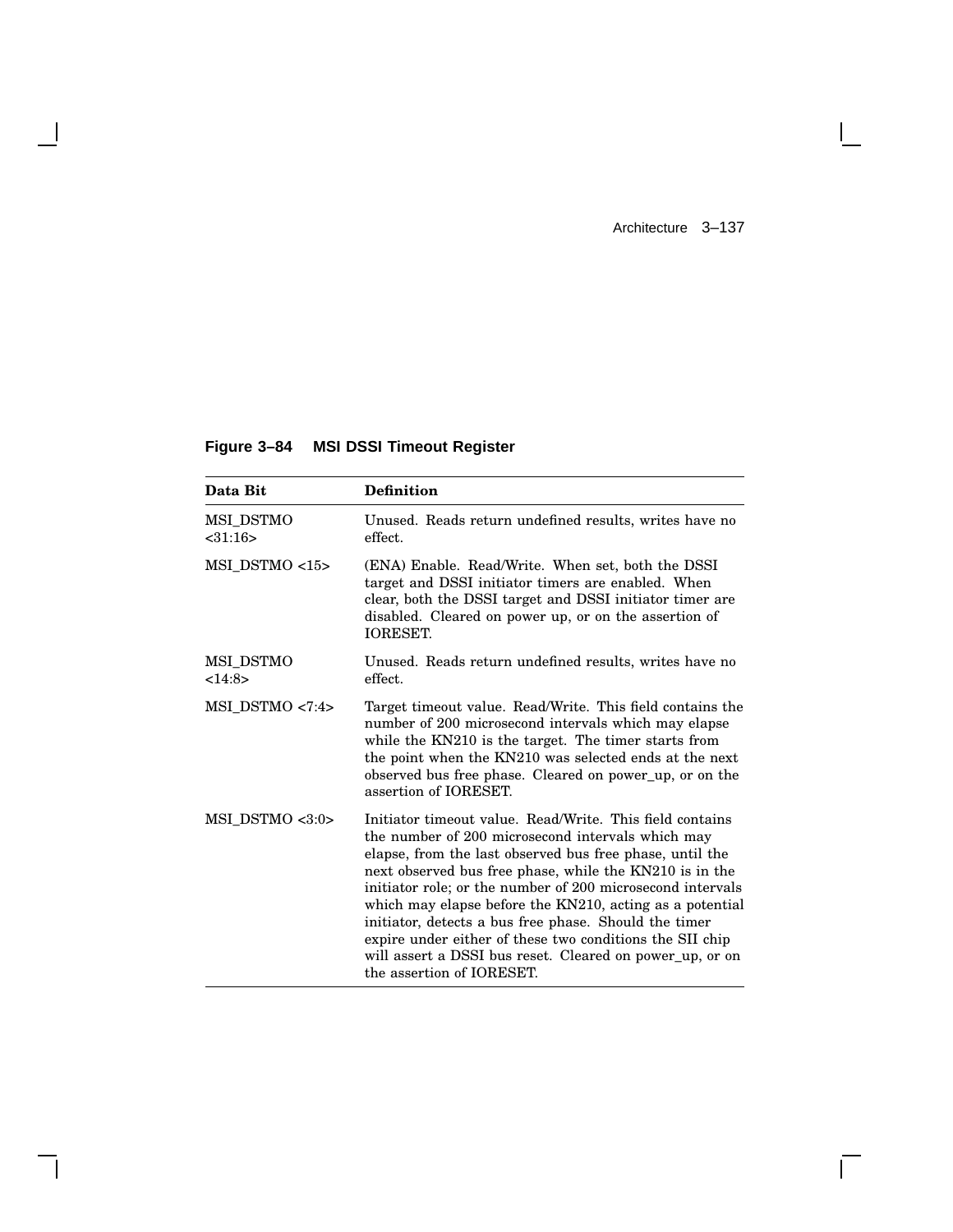3–138 Architecture

#### **3.10.6.2 List Pointer Registers**

These are the two registers used as address pointers for next incoming and outgoing data buffers.

#### **MSI Target List Pointer Register**

The MSI target list pointer register (MSI\_TLP) (address  $1008\;463C_{16}$ ) contains the address to which the SII chip will write the next free receive buffer. The SII chip will automatically reload the register with the receive buffer's thread word upon completion of the current transaction. Note this register must contain bits <17:2> of an 8-byte aligned address, therefore bit 0 will always be zero. The SII chip will interpret an address of 0000 <sup>16</sup> as the end of a linked list. The format of the MSI target list pointer register is shown in Figure 3–85.

| Data Bit                 | <b>Definition</b>                                                                                                                                                                                                                   |
|--------------------------|-------------------------------------------------------------------------------------------------------------------------------------------------------------------------------------------------------------------------------------|
| MSI TLP<br>$<$ 31:16 $>$ | Unused. Reads return undefined results, writes have no<br>effect.                                                                                                                                                                   |
| $MSI$ TLP $<15:1>$       | Address of next incoming buffer. Read/Write. This field<br>contains bits 17:3 of the 8-byte aligned address to where the<br>SII chip will find the next free receive buffer. Cleared on<br>powerup, or on the assertion of IORESET. |
| $MSI$ TLP $<0>$          | (MBZ) Must be zero. Read/Write. This bit is read as zero<br>and must be written as zero.                                                                                                                                            |

**Figure 3–85 MSI Target List Pointer Register**

#### **NOTE**

**This register can only be written by the processor when the register is zero or MSI\_DSCTRL <15> (DSE) is clear; all other attempts to write to this register have no effect.**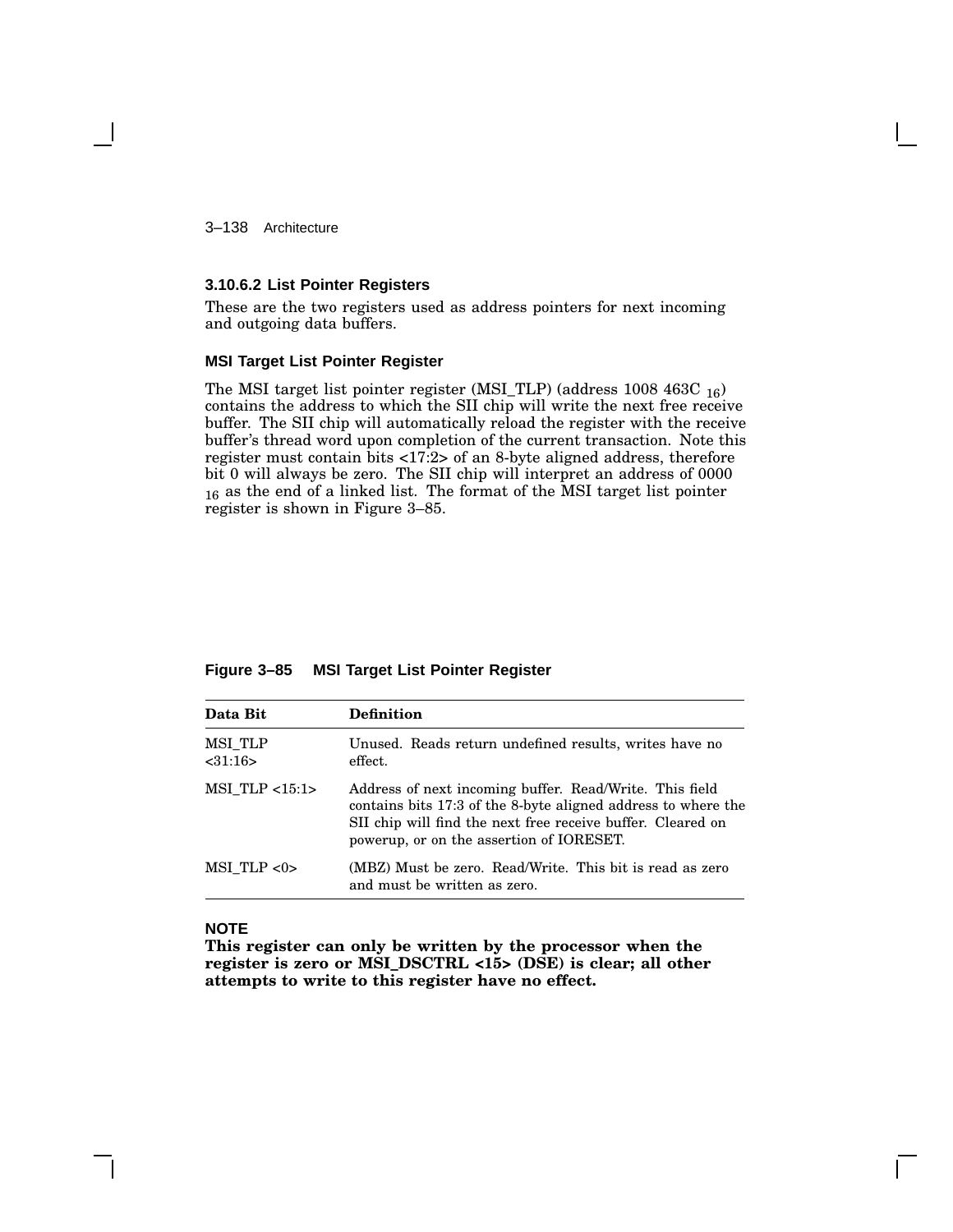Architecture 3–139

#### **MSI Initiator List Pointer Register**

The MSI initiator list pointer register (MSI\_IPL) (address 1008 4640 <sup>16</sup>) contains the address from which the SII chip will find the next transmit buffer. The SII chip will automatically reload this register with the transmit buffer's thread word upon completion of the current transaction. Note this register must contain bits <17:2> of an 8-byte aligned address, therefore bit 0 must always be zero. The SII chip will interpret an address of 0000  $_{16}$  as the end of a linked list. The format of the MSI initiator list pointer register is shown in Figure 3–86.

#### **Figure 3–86 MSI Initiator List Pointer Register**

| Data Bit            | <b>Definition</b>                                                                                                                                                                                                                |  |
|---------------------|----------------------------------------------------------------------------------------------------------------------------------------------------------------------------------------------------------------------------------|--|
| $MSI$ IPL $<31:16>$ | Unused. Reads return undefined results, writes have no<br>effect.                                                                                                                                                                |  |
| $MSI$ IPL $<15:1>$  | Address of next outgoing buffer. Read/Write. This field<br>contains bits 17:3 of the 8-byte aligned address of where<br>the SII chip will find the next transmit buffer. Cleared on<br>power up, or on the assertion of IORESET. |  |
| $MSI$ TLP $<0>$     | (MBZ) Must be zero. Read/Write. This bit will read as zero<br>and must be written as zero.                                                                                                                                       |  |

#### **NOTE**

**This register can only be written to by the processor when the register is zero or MSI\_DSCTRL <15> (DSE) is clear; all other attempts to write to this register have no effect.**

#### **3.10.6.3 Diagnostic and Test Registers**

This group of registers is used for test and diagnostic purposes only. They should never be used during normal operation.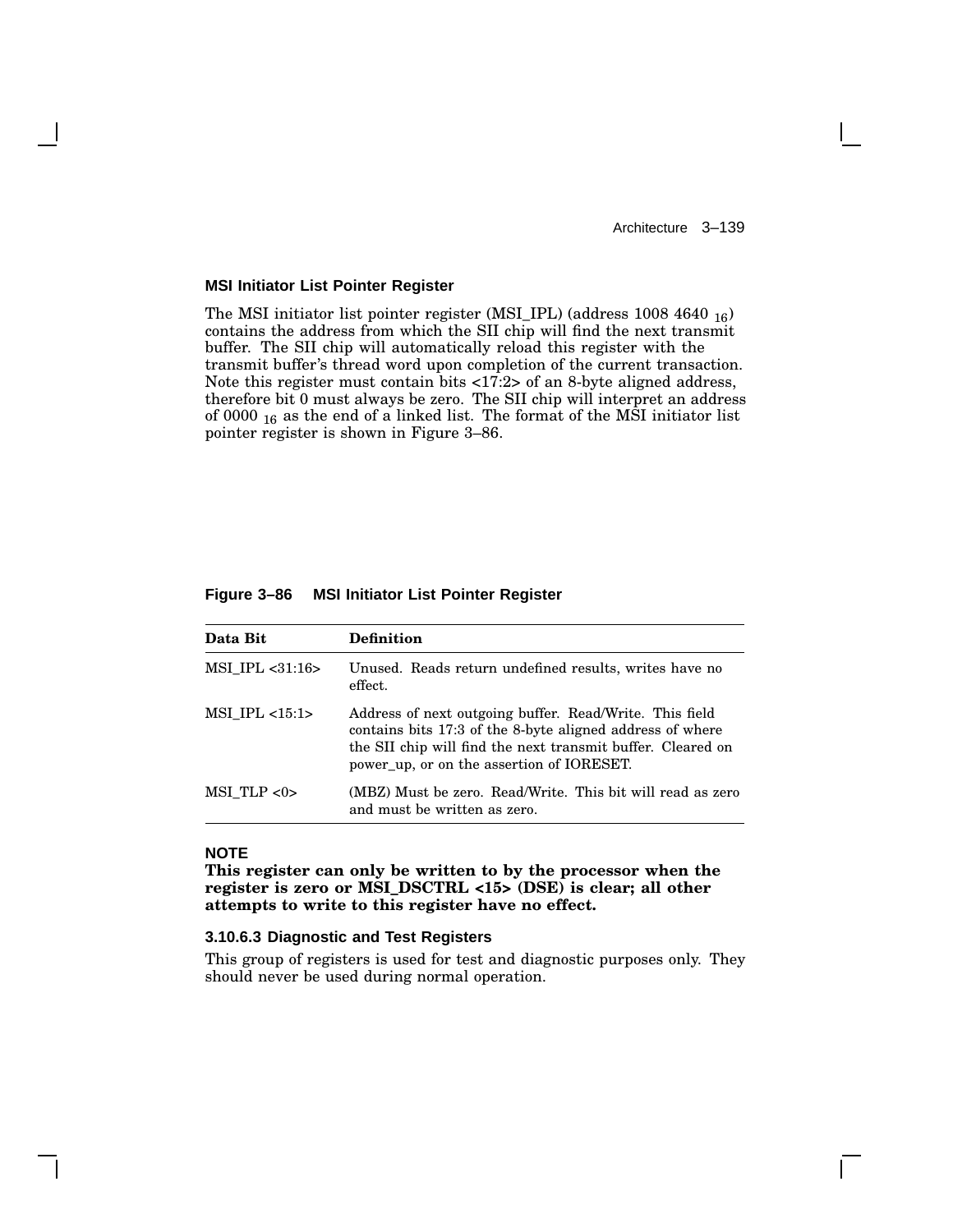3–140 Architecture

1

### **MSI Diagnostic Control Register**

The MSI diagnostic control register (MSI\_DICTRL) at (address 1008 4654 <sup>16</sup>) allows the SII chip to be placed in one of three diagnostic test modes. The format of the MSI diagnostic control register is shown in Figure 3–87.

### **Figure 3–87 MSI Diagnostic Control Register**

| Data Bit              | Definition                                                                                                                                                                                                                                                                                                                                                                                                        |  |
|-----------------------|-------------------------------------------------------------------------------------------------------------------------------------------------------------------------------------------------------------------------------------------------------------------------------------------------------------------------------------------------------------------------------------------------------------------|--|
| MSI<br>DICTRL < 31:4> | Unused. Reads return undefined results. Writes have no<br>effect.                                                                                                                                                                                                                                                                                                                                                 |  |
| MSI DICTRL<3>         | (ITM) Internal test mode. Read/Write. When set, the values<br>written to MSI_DR0, MSI_DR1 and MSI_DR2 are to be<br>looped back into the chip. This will enable the processor to<br>insert test vectors into the chip during power-up diagnostics.<br>Note that the MSI DICTRL<1> (ELM) must be deasserted<br>for this test to be meaningful. This bit is cleared on power-<br>up, or on the assertion of IORESET. |  |
| MSI DICTRL<2>         | (PRE) Port enable. Read/Write. When set, the off-chip<br>drivers to the DSSI port are enabled. After a reset, the<br>KN210 will be disconnected from the bus (this bit will be<br>zero). The primary purpose of this bit is to allow SII chip<br>diagnostics to run without affecting the rest of the DSSI<br>bus ( $PRE=0$ ). This bit is cleared on power-up, or on the<br>assertion of IORESET.                |  |

 $\mathbf{L}$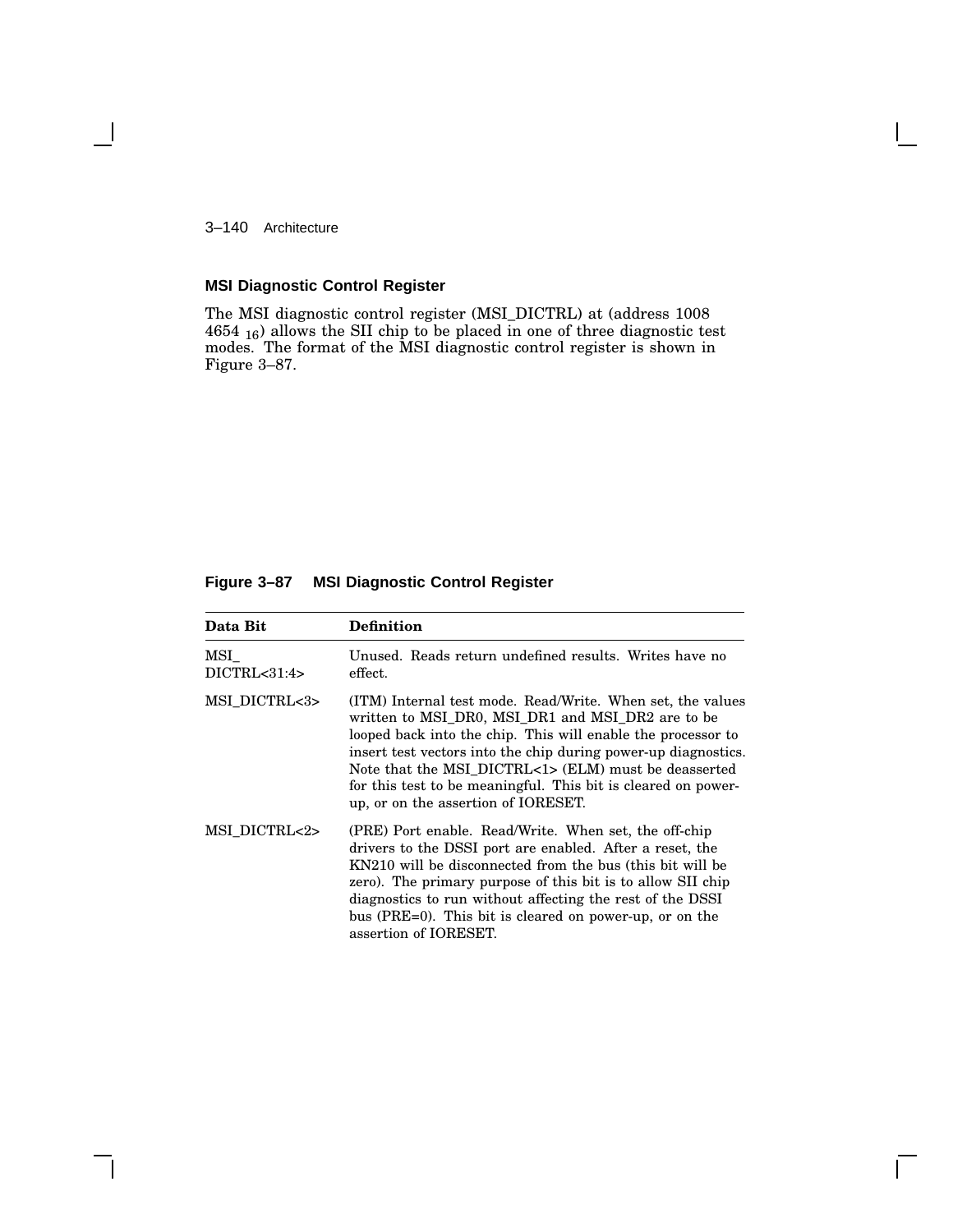Architecture 3–141

 $\overline{\Gamma}$ 

| Data Bit      | Definition                                                                                                                                                                                                                                                                                                                                                                                                           |
|---------------|----------------------------------------------------------------------------------------------------------------------------------------------------------------------------------------------------------------------------------------------------------------------------------------------------------------------------------------------------------------------------------------------------------------------|
| MSI DICTRL<1> | (ELM) External loopback mode. Read/Write. When set, the<br>SII chip is in external loopback mode. In this mode, MSI_<br>DRO, MSI DR1 and MSI DR2 are used to directly control<br>the DSSI data and control lines, as well as the external bus<br>transceiver. Note an external loopback connector must be<br>in place when using this test mode. This bit is cleared on<br>power-up, or on the assertion of IORESET. |
| MSI DICTRL<0> | (TST) Test mode. Read/Write. When set, to one (1), the SII<br>chip is in test mode. This enables the user to replace the<br>20 MHz clock. The new clock is pulsed each time the MSI<br>CLOCK register is written. This bit is cleared on power-up.<br>or on the assertion of IORESET.                                                                                                                                |

### **MSI Diagnostic Register 0**

The MSI diagnostic register 0 (MSI\_DR0) (address  $1008\ 4600\ \substack{16}$ ) is used during internal and external loopback diagnostic tests. The fields in this register are used to emulate the data lines of the DSSI. The format of MSI diagnostic register 0 is shown in Figure 3–88.

**Figure 3–88 MSI Diagnostic Register 0**

| Data Bit        | <b>Definition</b>                                                                                                                                                                                                                                                                |
|-----------------|----------------------------------------------------------------------------------------------------------------------------------------------------------------------------------------------------------------------------------------------------------------------------------|
| MSI DR0 <31:9>  | Unused. Reads return undefined results, writes have no<br>effect.                                                                                                                                                                                                                |
| $MSI$ DR0 $<8>$ | (PTY) Parity. Read/Write. This bit contains the parity bit<br>for the data byte MSI_DR0 <7:0>. Indeterminate on power-<br>up, or on the assertion of IORESET. Note, parity checking is<br>only enabled if MSI_CSR <1> PCE is set to 1. The SII chip<br>uses odd parity checking. |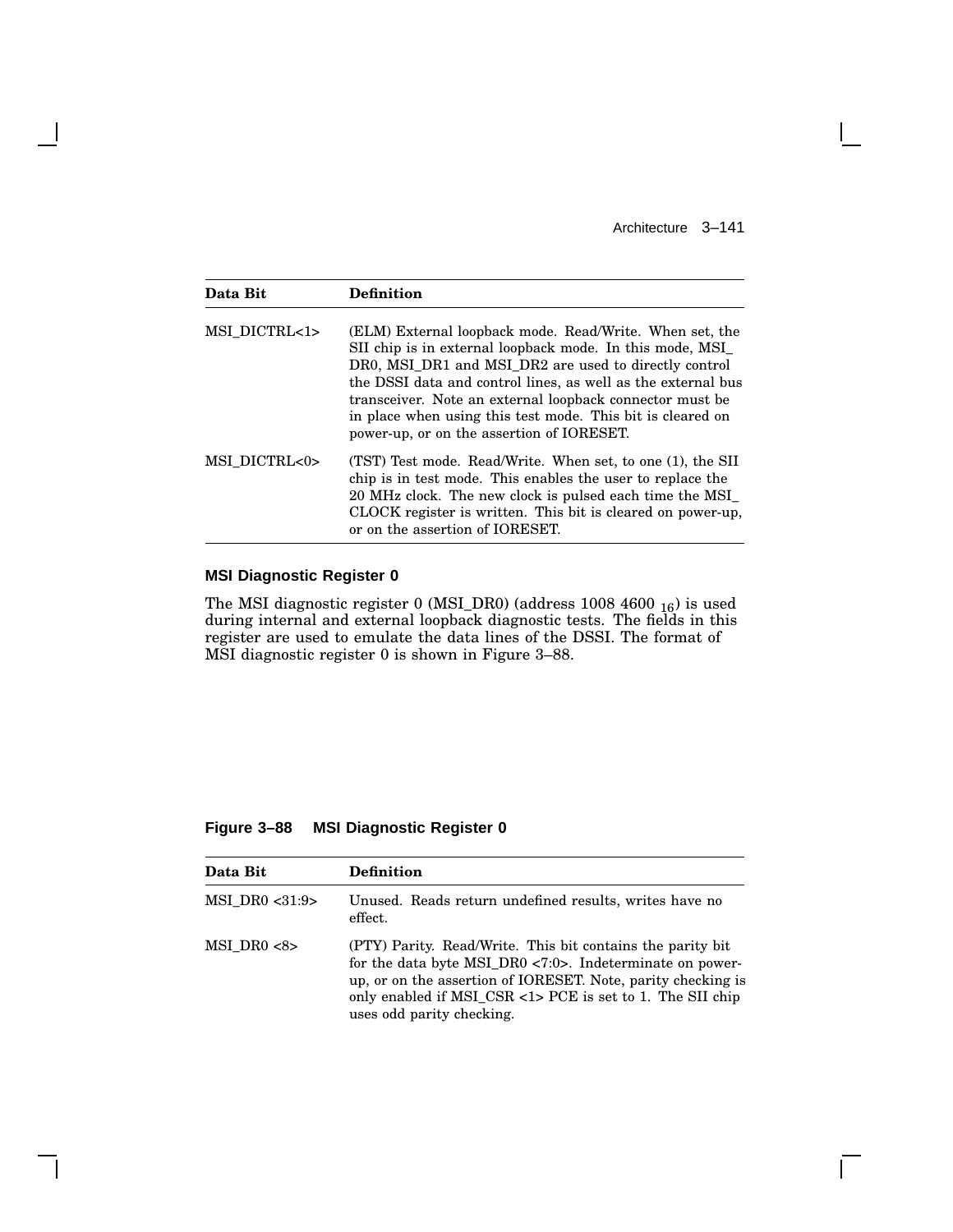#### 3–142 Architecture

| Data Bit            | <b>Definition</b>                                                                                                                         |
|---------------------|-------------------------------------------------------------------------------------------------------------------------------------------|
| $MSI$ DR0 $\lt 7:0$ | (DATA) Read/Write. This field contains the current byte<br>on the data bus. Indeterminate on power-up, or on the<br>assertion of IORESET. |

### **NOTE**

#### **MSI\_DR0 should NOT be used during normal operation.**

#### **MSI Diagnostic Register 1**

The MSI diagnostic register 1 (MSI\_DR1) (address 1008 4604 <sup>16</sup>) is used during internal and external loopback tests. In external loopback mode an external loopback connector in place allows values written into MSI\_DR0 to be read back in MSI\_DR1 and values written into MSI\_ DR1 to be read back in MSI\_DR0. In internal loopback mode it acts as the DSSI bus emulating some of the DSSI control lines. Note that all the control lines are asserted high in internal loopback test mode. For more information on the SII chip modes see the description of the MSI diagnostic control register. The format of MSI diagnostic register 1 is shown in Figure 3–89.

**Figure 3–89 MSI Diagnostic Register 1**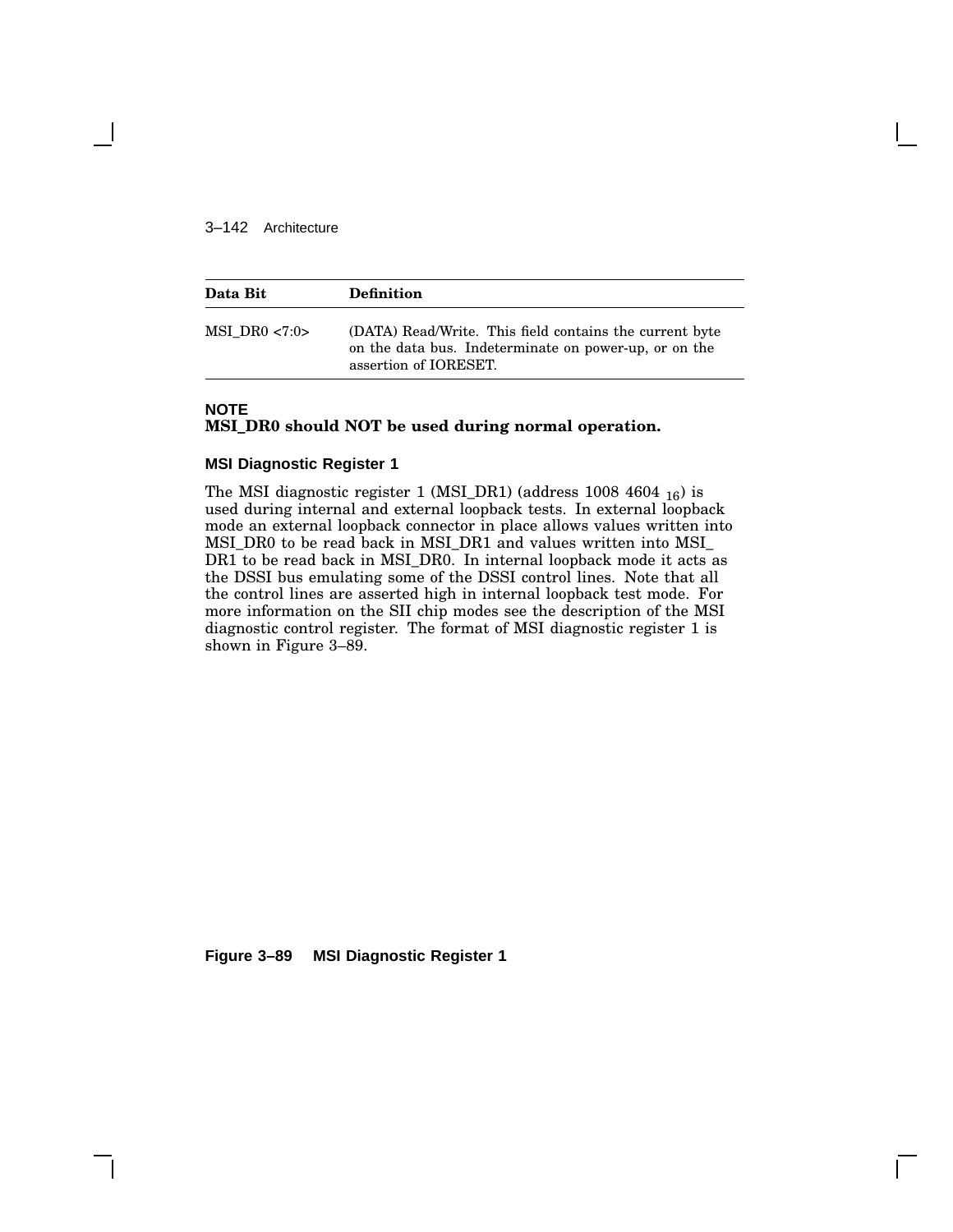Architecture 3–143

 $\mathbf{I}$ 

 $\overline{\Gamma}$ 

| Data Bit       | <b>Definition</b>                                                                                                                                                                                                                                                                                                 |  |
|----------------|-------------------------------------------------------------------------------------------------------------------------------------------------------------------------------------------------------------------------------------------------------------------------------------------------------------------|--|
| MSI DR1 <31:9> | Unused. Reads return undefined results, writes have no<br>effect.                                                                                                                                                                                                                                                 |  |
| MSI DR1 < 8 >  | (BSY) Busy. Read/Write. In internal loopback test mode,<br>MSI_DICTRL <3> set, this bit emulates the DSSI BSY<br>bus signal. In external loopback mode this bit is linked to<br>MSI_DR0 <8> (PTY) for driver testing. Indeterminate on<br>power-up, or on the assertion of IORESET.                               |  |
| $MSI_DRI < 7$  | (SEL) Select. Read/Write. In internal loopback test mode,<br>MSI_DICTRL <3> set, this bit emulates the DSSI SEL bus<br>signal. In external loopback mode this bit is linked to MSI_<br>$DR0$ <7> (DATA <7>) for driver testing. Indeterminate on<br>power-up, the negation of DCOK when SCR <7>.                  |  |
| $MSI_DR1 < 6$  | (RST) Reset. Read/Write. In internal loopback test mode,<br>MSI_DICTRL <3> set, this bit emulates the DSSI RST bus<br>signal. In external loopback mode this bit is linked to MSI_<br>$DR0$ <6> (DATA <6>) for driver testing. Indeterminate on<br>power-up, or on the assertion of IORESET.                      |  |
| $MSI_DRI < 5$  | (ACK) Acknowledge. Read/Write. In internal loopback<br>test mode, MSI_DICTRL <3> set, this bit emulates the<br>DSSI ACK bus signal. In external loopback mode this bit<br>is linked to $MSI_DRO \text{ <5}$ (DATA $\text{<5}$ ) for driver testing.<br>Indeterminate on power-up, or on the assertion of IORESET. |  |
| MSI DR1 < 4    | (REQ) Request. Read/Write. In internal loopback test mode,<br>MSI_DICTRL <3> set, this bit emulates the DSSI REQ<br>bus signal. In external loopback mode this bit is linked to<br>$MSI_DRO \leq 4$ (DATA $\leq 4$ ) for driver testing. Indeterminate<br>on power-up, or on the assertion of IORESET.            |  |
| $MSI_DRI < 3$  | (ATN) Attention. Read/Write. In internal loopback test<br>mode, MSI_DICTRL <3> set, this bit emulates the DSSI<br>ATN bus signal. In external loopback mode this bit is<br>linked to MSI_DR0 <3> (DATA <3>) for driver testing.<br>Indeterminate on power-up, or on the assertion of IORESET.                     |  |
| $MSI_DRI < 2$  | (MSG) Message. Read/Write. In internal loopback test<br>mode, MSI_DICTRL <3> set, this bit emulates the DSSI<br>MSG bus signal. In external loopback mode this bit is<br>linked to MSI_DR0 <2> (DATA <2>) for driver testing.<br>Indeterminate on power-up, or on the assertion of IORESET.                       |  |

 $\overline{\phantom{a}}$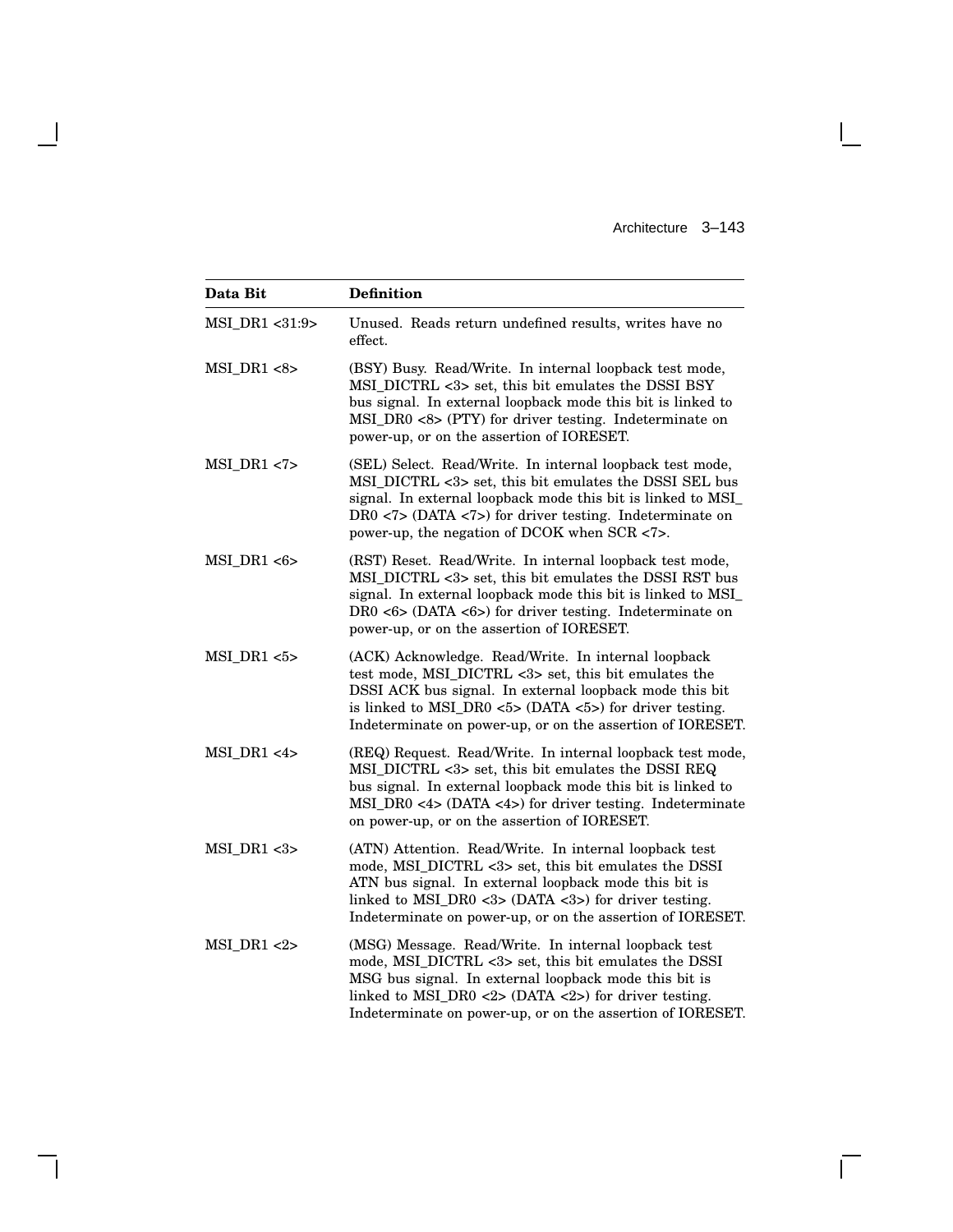#### 3–144 Architecture

| Data Bit      | Definition                                                                                                                                                                                                                                                                                                                 |
|---------------|----------------------------------------------------------------------------------------------------------------------------------------------------------------------------------------------------------------------------------------------------------------------------------------------------------------------------|
| $MSI_DRI <1>$ | (C/D) Control/Data. Read/Write. In internal loopback test<br>mode, MSI_DICTRL <3> set, this bit emulates the DSSI C/D<br>bus signal. In external loopback mode this bit is linked to<br>$MSI_DRO \langle 1 > (DATA \langle 1 > \rangle)$ for driver testing. Indeterminate<br>on power-up, or on the assertion of IORESET. |
| MSI DR1 < 0   | (I/O) Input/Output. Read/Write. In internal loopback test<br>mode, MSI_DICTRL <3> set, this bit emulates the DSSI I/O<br>bus signal. In external loopback mode this bit is linked to<br>MSI DR0 < $0$ > (DATA < $0$ >) for driver testing. Indeterminate<br>on power-up, or on the assertion of IORESET.                   |

### **NOTE**

**The data written to this register in internal test mode may differ from that read back from it, since only certain bits are driven when configured as a target or initiator. See the register description of MSI\_DR2 for more information on the internal test mode.**

### **MSI Diagnostic Register 2**

The MSI diagnostic register 2 (MSI\_DR2) (address  $1008\;4608\;_{16}$ ) is used by diagnostics to directly control the DC563 transceiver chip. The format of the MSI diagnostic register 2 is shown in Figure 3–90.

**Figure 3–90 MSI Diagnostic Register 2**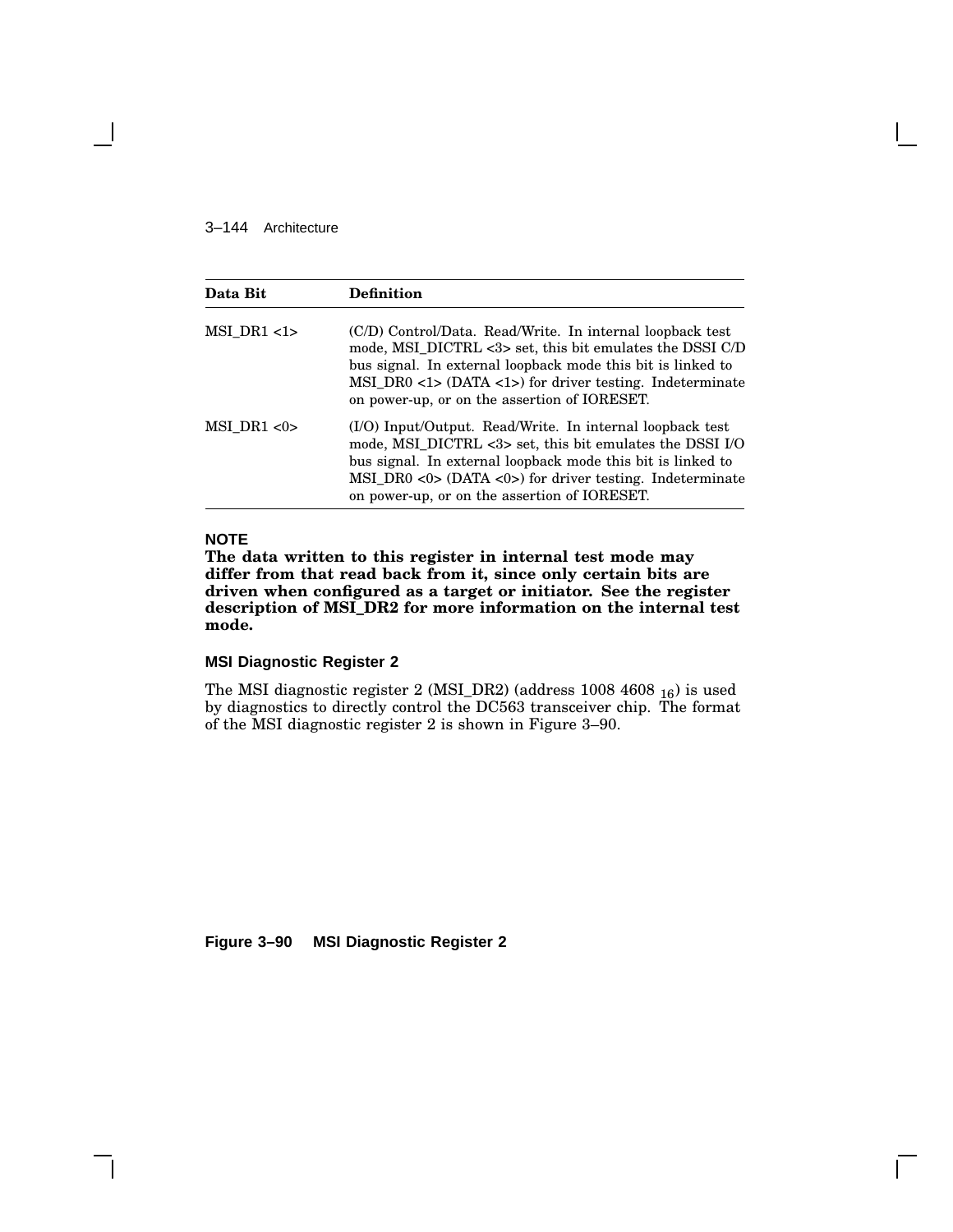Architecture 3–145

 $\mathbf{I}$ 

| Data Bit           | <b>Definition</b>                                                                                                                                                                                          |
|--------------------|------------------------------------------------------------------------------------------------------------------------------------------------------------------------------------------------------------|
| $MSI$ DR2 $<31:4>$ | Unused. Reads return undefined results. Writes have no<br>effect.                                                                                                                                          |
| MSI DR2 < 3        | (IGS) Read/Write. This bit enables the DSSI bus drivers<br>for ACK and ATN, placing the SII chip in the initiator role.<br>Cleared on power-up, or on the assertion of IORESET.                            |
| MSI DR2 < 2        | (TGS) Read/Write. When set, this bit enables the DSSI bus<br>drivers for I/O, C/D, MSG and ATN, placing the SII chip in<br>the target role. Cleared on power-up, or on the assertion of<br><b>IORESET.</b> |
| $MSI$ DR2 <1>      | (ARB) Arbitrate. Read/Write. This bit enables the decoding<br>of ID0ID2, putting the SII chip in the arbitration phase.<br>Cleared on power-up, or on the assertion of IORESET.                            |
| $MSI$ DR2 <0>      | (SBE) Read/Write. When set, the DC563 transceiver drives<br>the DSSI data bus and parity lines. Cleared on power-up,<br>or on the assertion of IORESET.                                                    |

### **NOTE**

**Special care should be taken when writing to the MSI\_DR2 register to avoid disturbing the DSSI bus during power-up diagnostics. This register should only be used when an external loopback connector is in place and not during normal operation.**

#### **MSI Clock Control Register**

Writing to the MSI clock control register (MSI\_CLOCK), address 1008 4658  $_{16}$ , generates a pulse which, in test mode (MSI\_DICTRL <0> set to one), replaces the 20 MHz clock input. This can be used to allow the CPU to observe and sequence the various state machines inside the SII chip. The format of the MSI clock control register is shown in Figure 3–91.

**Figure 3–91 MSI Clock Control Register**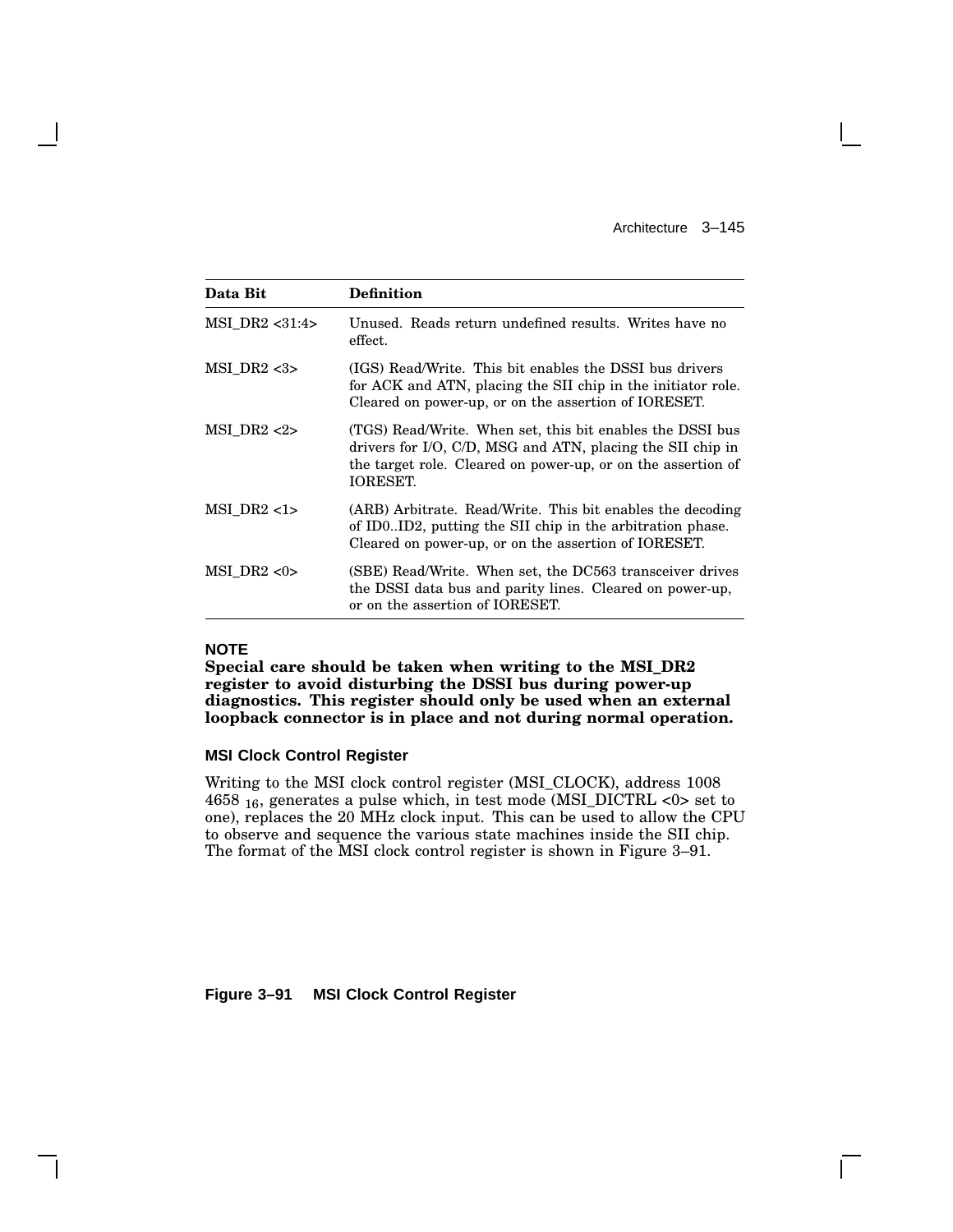#### 3–146 Architecture

| Data Bit             | <b>Definition</b>                                                                                                                                      |
|----------------------|--------------------------------------------------------------------------------------------------------------------------------------------------------|
| MSI CLOCK<br>< 31:0> | Unused. Write only. Writing to this register generates a<br>pulse which, in test mode (MSI_DICTRL <0> set to one),<br>replaces the 20 MHz clock input. |

### **MSI Internal State Registers (0-3)**

These registers, at addresses  $1008\ 465 \mathrm{C}_{\ 16},\ 1008\ 4660\ \mathrm{_{16}},\ 1008\ 4664$  $_{16}$ , and 1008 4668  $_{16}$ , reflect the status of the SII chip's internal state machine when used in test mode (that is, MSI\_DICTRL <0> set to one).

 $\mathbf{L}$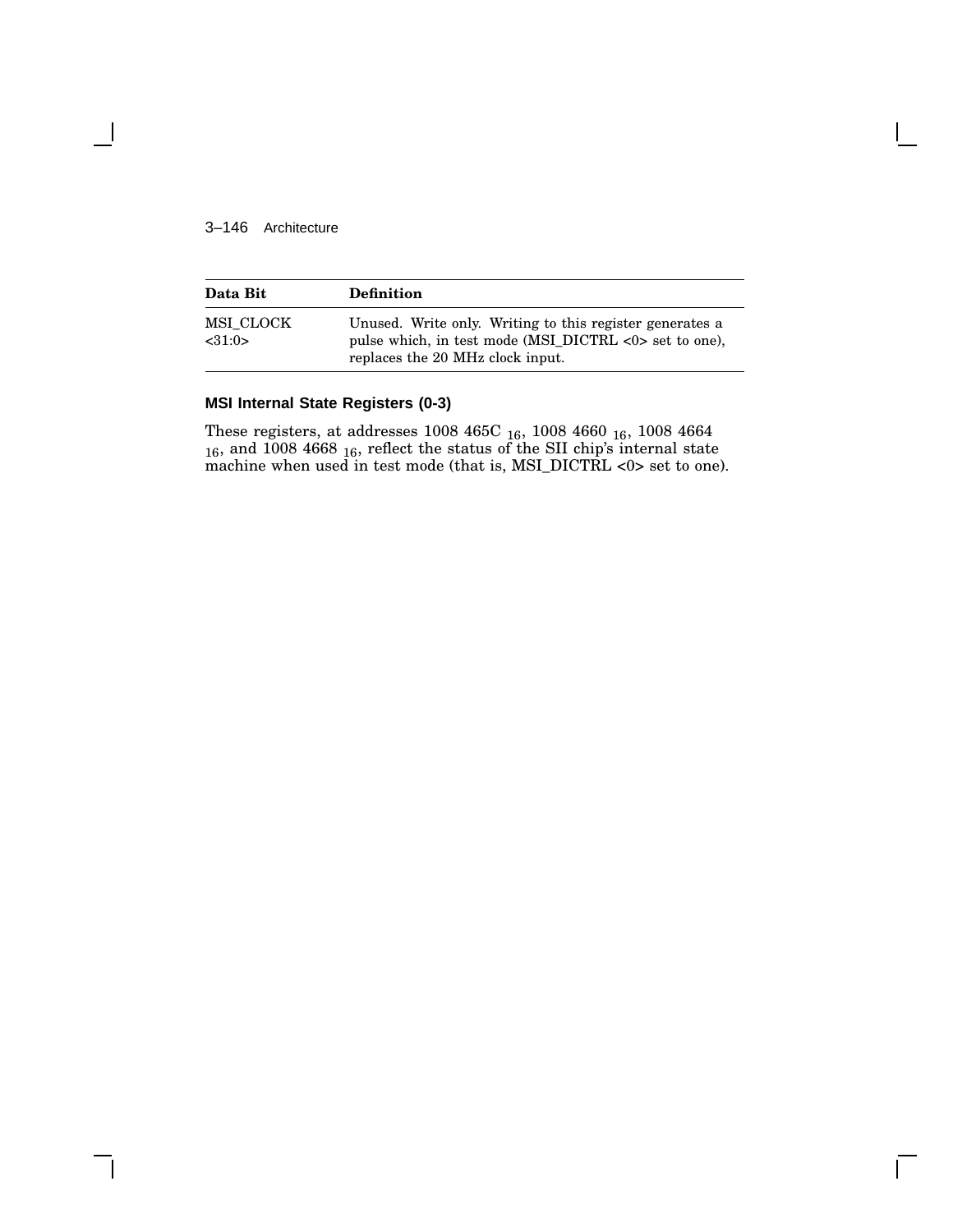This chapter describes the functional operation of the KN210 firmware. This firmware is used to provide an easy means to configure and bootstrap a KN210-based system and to detect and isolate system malfunctions.

The firmware described in this chapter resides on the KN210 processor module. The KN210 is an R3000-based Q22-bus CPU module set.

The KN210 provides a maximum of 256 Kbyte of EPROM for the firmware. The firmware resides on the KN210 processor module in two 128 Kbyte EPROMs (one per processor), which are arranged as 32-bit words and located at the R3000 restart location at physical address 1FC0 0000 and the diagnostic processor restart location at physical address 2004 0000.

The firmware uses the KN210 module LEDs and a console terminal to communicate diagnostic progress, display error conditions, and indicate the current mode of operation. Additionally, the console terminal is used as the primary operator interface when in console I/O mode.

#### **NOTE**

**A console terminal is not required for operation, since the module set can be configured to bootstrap automatically. However, in most scenarios a console terminal is a recommended part of a standard configuration.**

The KN210 firmware runs standalone, and does not require other software products for normal operation in *console I/O mode*. However, in most situations an operating system (or other image) is loaded in KN210 local memory and control is transferred to it. When the operating system is running, the processor is in *program I/O mode*. (The terms *console I/O mode* and *program I/O mode* refer to the context and usage of the console terminal.)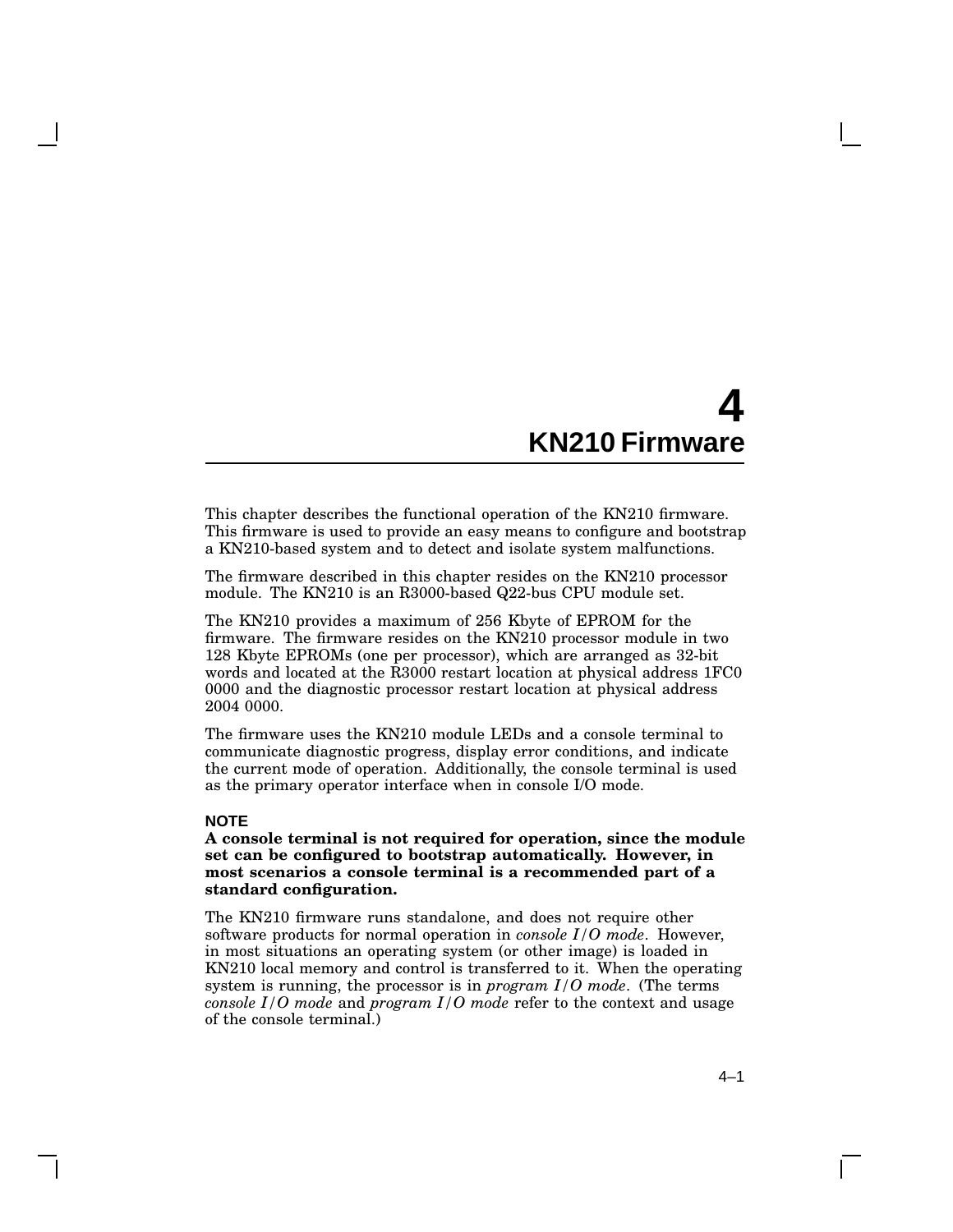4–2 KN210 Firmware

The KN210 supports ULTRIX. Additionally, the firmware supports bootstrap of MDM and other diagnostics images. Also, the console supports communication with an APT host in manufacturing environments through the console serial line.

KN210 firmware is an integral part of the module and does not require installation or support services.

# **4.1 Firmware Capabilities**

The KN210 firmware provides the following services:

- Diagnostics that test all components on the board and verify the module is working correctly.
- Automatic/manual bootstrap of an operating system following processor halts.
- Automatic/manual restart of an operating system following processor halts.
- An interactive command language that allows the user to examine and alter the state of the processor.

The remainder of this chapter describes in detail the functions and external characteristics of the KN210 firmware.

## **4.2 Power-Up**

On power-up, the KN210 firmware performs initial power-up tests, locates and identifies a console device, and performs the remaining diagnostics. Certain power-up actions are dependent on the state of the *Operation* and *Function* switches on the H3602-SA panel. The various functions determined by the *Operation* and *Function* switches are described in Section 4.2.3.

### **4.2.1 Initial Power-Up Test**

At power-up, the diagnostic processor performs the Initial Power-Up Test (IPT). The purpose of the IPT is to verify that the console private NVRAM is valid and if invalid to test and initialize the NVRAM.

If the NVRAM contains invalid data, the IPT will initialize certain nonvolatile data, such as the default boot device, to a known state. In any case, the IPT then initializes other data structures and performs a processor initialization. If the mode switch is set to *Test*, the IPT then tests the console serial line.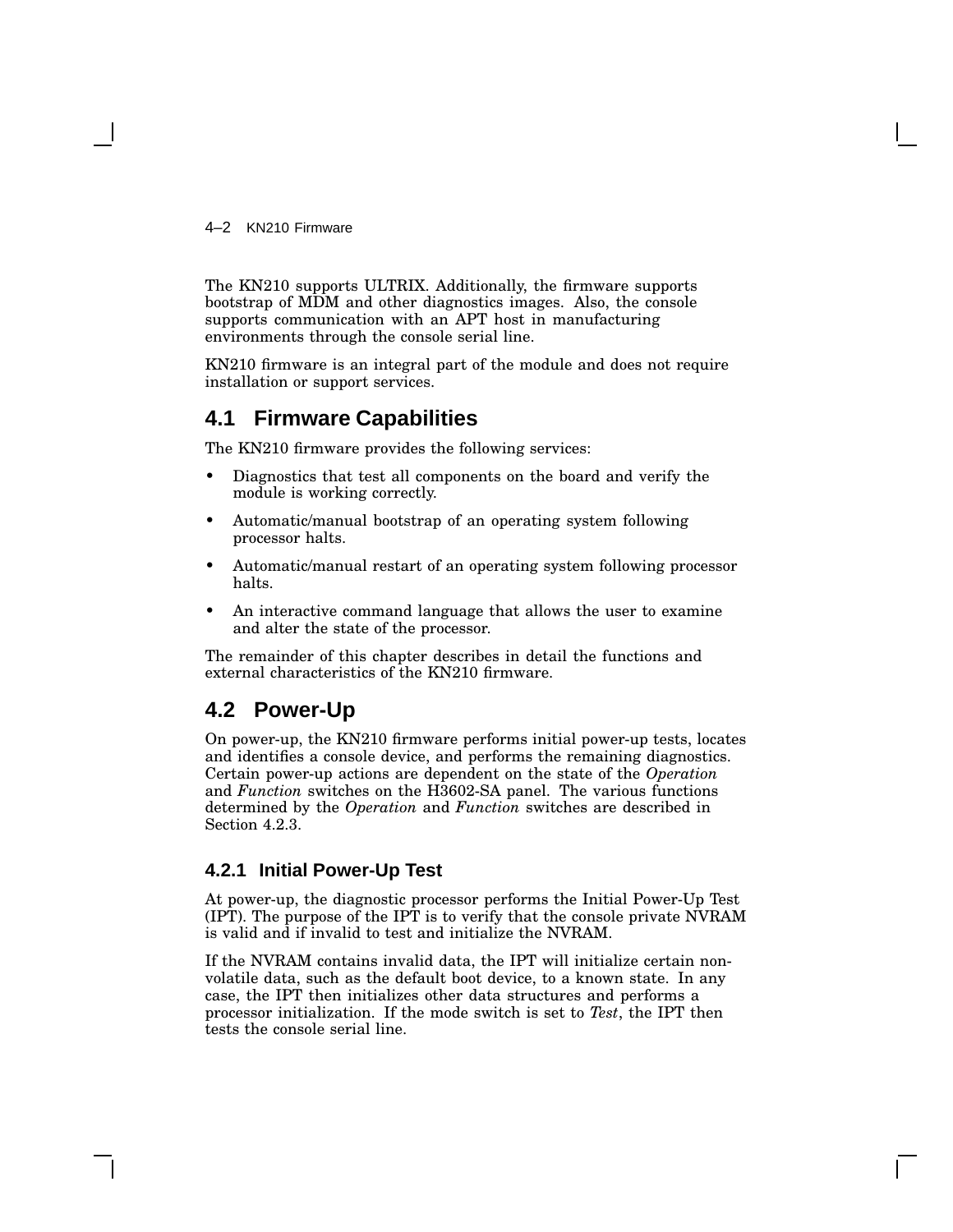#### **NOTE**

**All IPT failures are considered fatal, and the KN210 will hang with a value on the LEDs indicating the point of failure. Refer to Table 4–2 for the meaning of the LEDs.**

#### **4.2.2 Locating a Console Device**

After the diagnostic processor IPT has completed successfully, the firmware attempts to locate a console device and find out what type of device it is. Normally, this is the device attached to the console serial line. In this case, the firmware will send out a device attributes escape sequence to the console serial line to determine the type of terminal attached and the functions it supports. Terminals that do not respond to the device attributes request correctly are assumed to be hardcopy devices.

#### **NOTE**

#### **The KN210 is always an arbiter CPU and the console serial line is unconditionally treated as the system console.**

Once a console device has been found, the firmware displays the KN210 banner message, similar to the following:

KN210-A V0.0

The banner message contains the processor name and the version of the firmware. The letter code in the firmware version indicates whether the firmware is pre-field test  $(X)$ , field test  $(T)$  or an official release  $(V)$ . The first digit indicates the major release number and the trailing digit indicates the minor release number.

### **4.2.3 Operation and Function Switches**

The operation and function switches tell the KN210 to perform maintenance functions or to continue with the bootstrap process.

The operation switch has three settings: *Normal*, *Maintenance* and *Action*. When in *normal* mode, the function switch positions are *break enabled* and *break disabled*. If in *maintenance mode*, the function switch positions are *break enabled* and *break disabled*. If the position of the operation switch is set to *action*, the function switch positions are *test* and *query*.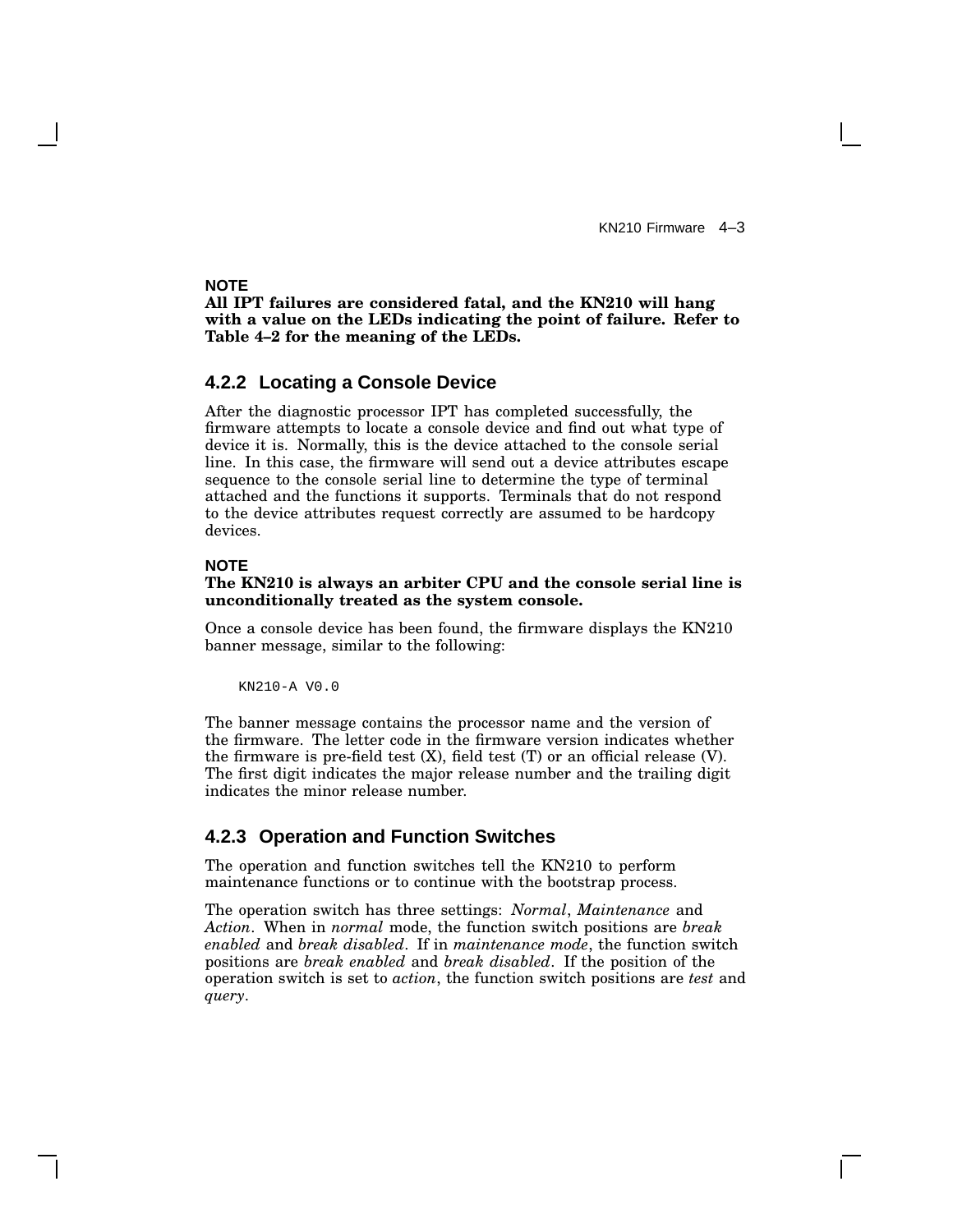#### 4–4 KN210 Firmware

The operation and function switches are described in Table 4–1.

| Operation<br><b>Switch</b><br>Mode | <b>Symbol</b> | <b>Function</b><br>Switch<br><b>Position</b> | <b>Symbol</b> |  |
|------------------------------------|---------------|----------------------------------------------|---------------|--|
| Normal                             | $\rightarrow$ | break enabled                                | $\odot$       |  |
|                                    |               | break<br>disabled                            | ∩             |  |
| Maintenance                        | $\oplus$      | break enabled                                | $\odot$       |  |
|                                    |               | break<br>disabled                            | ∩             |  |
|                                    |               |                                              |               |  |
| Action                             | {°            | test                                         | $\odot$       |  |
|                                    |               | query                                        | ◠             |  |

**Table 4–1 Operation and Function Switches**

#### **4.2.3.1 Operation Switch Set to Normal**

When the operation switch is set to *normal* the diagnostic processor executes the power up diagnostics. In addition to message text, a countdown is displayed to indicate diagnostic test progress. A successful diagnostic countdown is shown in Example 4–1.

Performing normal system tests. 49..48..47..46..45..44..43..42..41..40..39..38..37..36..35..34.. 33..32..31..30..29..28..27..26..25..24..23..22..21..20..19..18.. 17..16..15..14..13..12..11..10..09..08..07..06..05..04..03.. Tests completed. Memory Size: xxxxxxxx (0Xxxxxxxxx) bytes Ethernet Address: xx-xx-xx-xx-xx-xx

#### **Example 4–1 Normal Diagnostic Countdown**

After the diagnostics are executed, control is passed to the R3000 processor through BIT 31 of the select processor register (SPR) in the KN210 processor (Section 4.2.4.1), and the R3000 processor continues with the power-up sequence.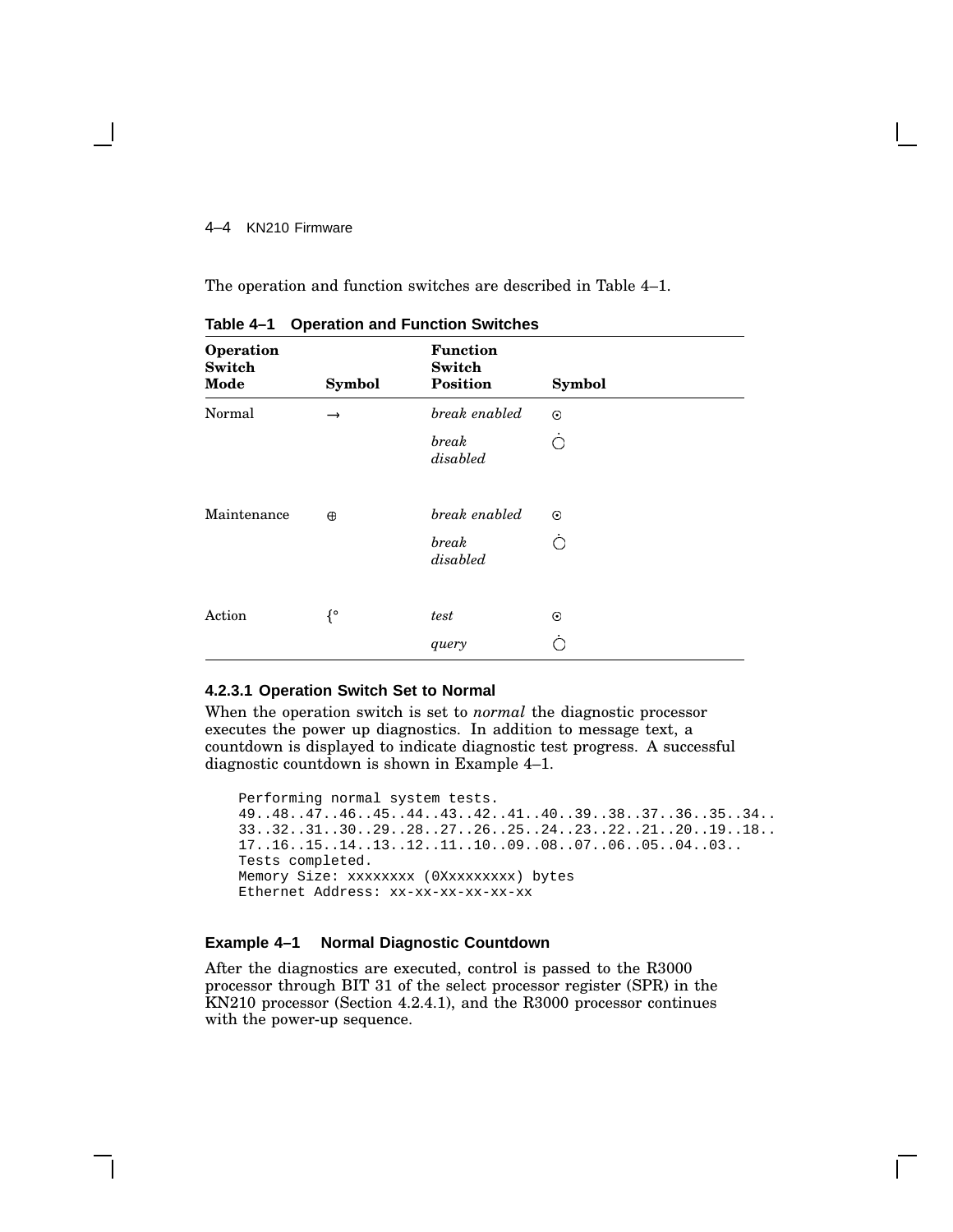If the operation switch is set to *normal* and the environment variable **bootmode** is set to **a**, the R3000 processor attempts to find a booting device specified by the **setenv** command through the **bootpath** environment variable stored in non-volatile memory (Section 4.3.2).

When the operation switch is set to *normal* and the environment variable **bootmode** is not initialized or it is set to **d**, the R3000 enters console I/O mode and displays the R3000 console prompt (>>) to prompt the user for commands. Refer to Section 4.4 for console command descriptions.

If there are diagnostic failures, a diagnostic register dump is performed similarly to Example 4–2. The remaining diagnostics execute, the countdown continues, and the KN210 enters *maintenance mode* (Section 4.2.3.2). For a detailed description of the register dump refer to Section 4.5.

```
Performing normal system tests.
49..48..47..46..45..44..43..42..41..40..39..38..37..36..35..34..
?34 2 08 FF 00 0000
P1=00000000 P2=00000003 P3=00000031 P4=00000011 P5=00002000
P6=FFFFFFFF P7=00000000 P8=00000000 P9=00000000 P10=2005438F
r0=00114B98 r1=FFFFFFFF r2=2005D2F0 r3=55555555 r4=AAAAAAAA
r5=00000000 r6=AAAAAAAA r7=00000000 r8=00000000 ERF=80000180
33..32..31..30..29..28..27..26..25..24..23..22..21..20..19..18..
17..16..15..14..13..12..11..10..09..08..07..06..05..04..03..
Normal operation not possible.
>>>
```
#### **Example 4–2 Abnormal Diagnostic Countdown**

#### **4.2.3.2 Operation Switch Set to Maintenance**

When the operation switch is set to *maintenance*, the diagnostic processor executes the power-up diagnostics. In addition to message text, a countdown is displayed to indicate diagnostic test progress. A successful diagnostic countdown is shown in Example 4–1.

After the diagnostics are executed, the KN210 enters *maintenance* mode and displays the diagnostic processor console prompt (>>>) to prompt the user for commands (Section 6.2.7).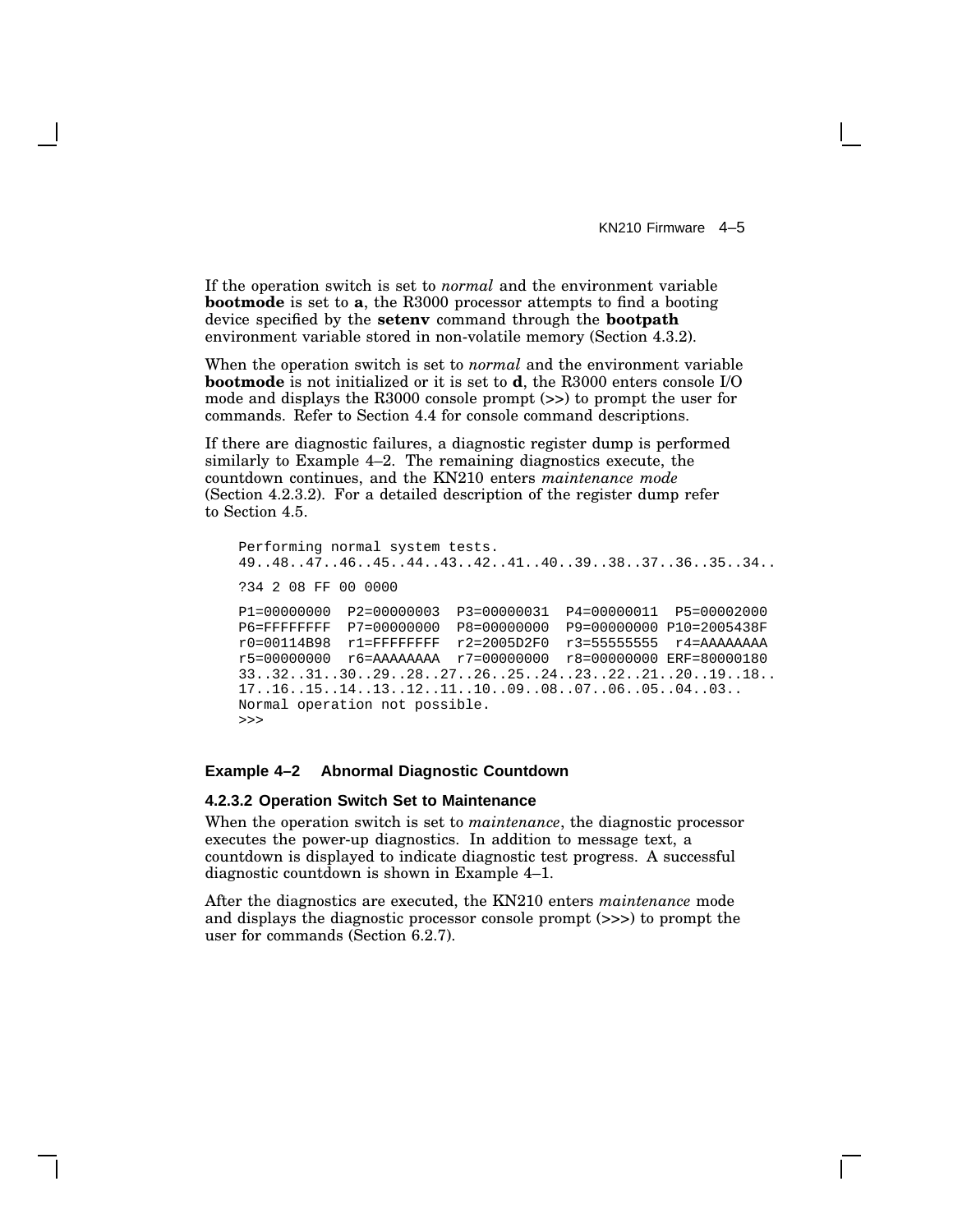4–6 KN210 Firmware

#### **4.2.3.3 Operation Switch Set to Action**

Two different operations are possible when the operation switch is set to *action*: *test* and *query*.

#### **Function Switch Set to Test**

If the function switch is set to *test*, the console serial line external loopback test is executed at the end of the IPT. The purpose of this test is to verify that the console serial line connections from the KN210 through the H3602-SA panel are intact.

#### **NOTE**

#### **An external loopback connector should be inserted in the serial line connector on the H3602-SA panel before cycling power to invoke this test.**

During this test the firmware toggles between the two states: active and passive, for a few seconds each with each displaying a different number on the LEDs.

During the active state (about 3 seconds long), the LEDs are set to 7. In this state, the firmware reads the baud rate and operation switch, then transmits and receives a character sequence. If the operation switch has been moved from the *action* position, the firmware exits the test and continues as if on a normal power-up.

During the passive state (about 7 seconds long), the LEDs are set to 3.

If at any time the firmware detects an error (parity, framing, overflow or no characters), the firmware hangs with a 7 displayed on the LEDs.

#### **Function Switch Set to Query**

If the KN210 designated console device supports DEC multinational character set (MCS) and either the NVRAM data is invalid or the function switch is set to *query* the firmware prompts for the console language. The firmware first displays the language selection menu shown in Example 4–3.

After the language query, the firmware invokes the ROM-based diagnostics, and the firmware enters *normal* mode if the diagnostics are passed successfully. However, if the diagnostics fail, the firmware enters *maintenance* mode.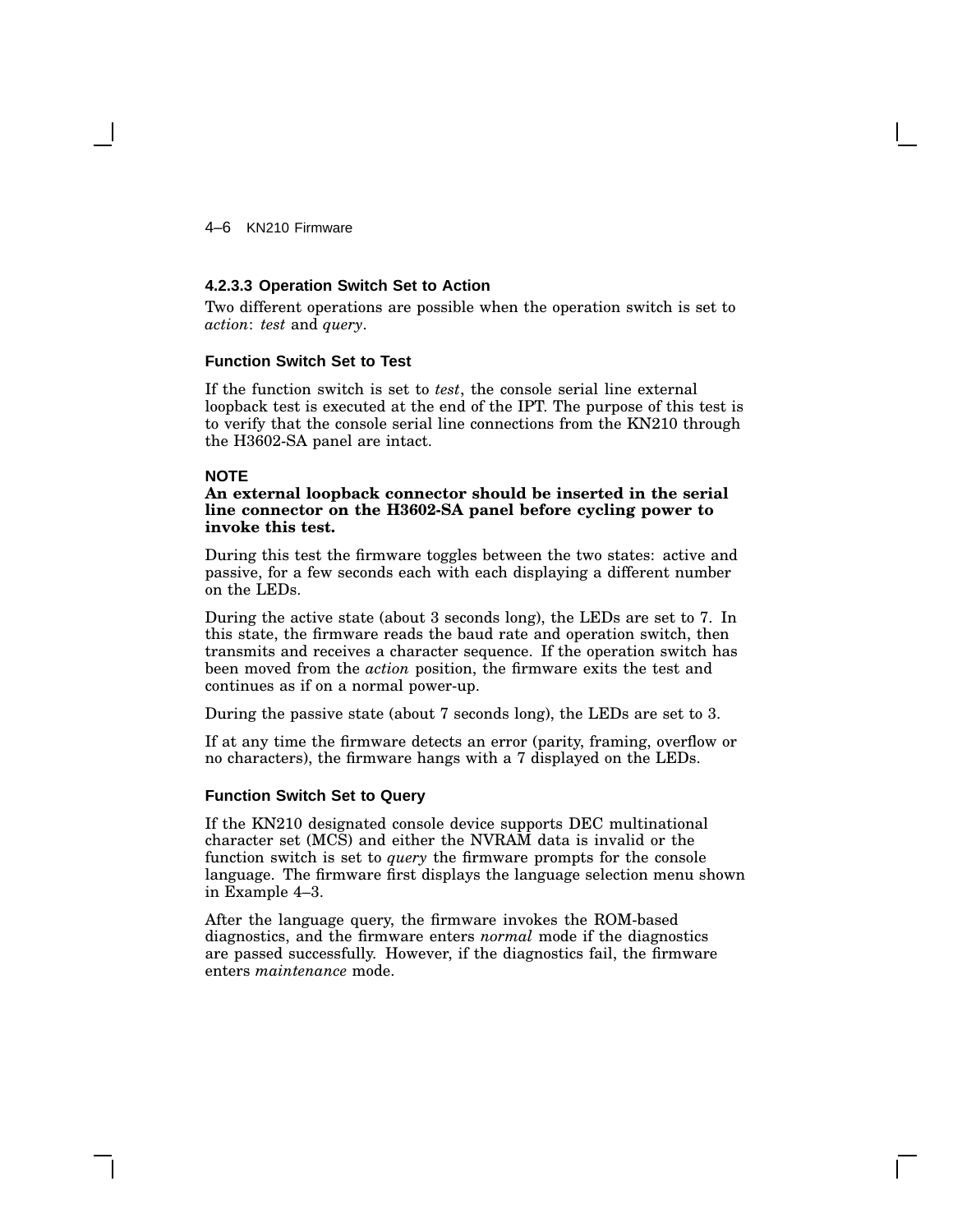1) Dansk 2) Deutsch (Deutschland/Österreich) 3) Deutsch (Schweiz) 4) English (United Kingdom) 5) English (United States/Canada) 6) Español 7) Français (Canada) 8) Français (France/Belgique) 9) Français (Suisse) 10) Italiano 11) Nederlands 12) Norsk 13) Português 14) Suomi 15) Svenska (1..15):

#### **Example 4–3 Language Selection Menu**

If no response is received within 30 seconds, the language defaults to English (United States/Canada).

#### **NOTE**

**This action is only taken if the console device supports DEC MCS. Any console device that does not support DEC MCS, such as a VT100, defaults to English (United States/Canada).**

After this inquiry, the firmware proceeds to *autoboot*.

#### **4.2.3.4 LED Codes**

In addition to the console diagnostic countdown a hexadecimal value is displayed on the diagnostic LEDs on the processor module and the H3602- SA panel. The purpose of the LED display is to improve fault isolation, when there is no console terminal or when the hardware is incapable of communicating with the console terminal. Table 4–2 lists all LED codes and the associated actions that are performed at power-up. The LED code is changed before the corresponding test or action is performed.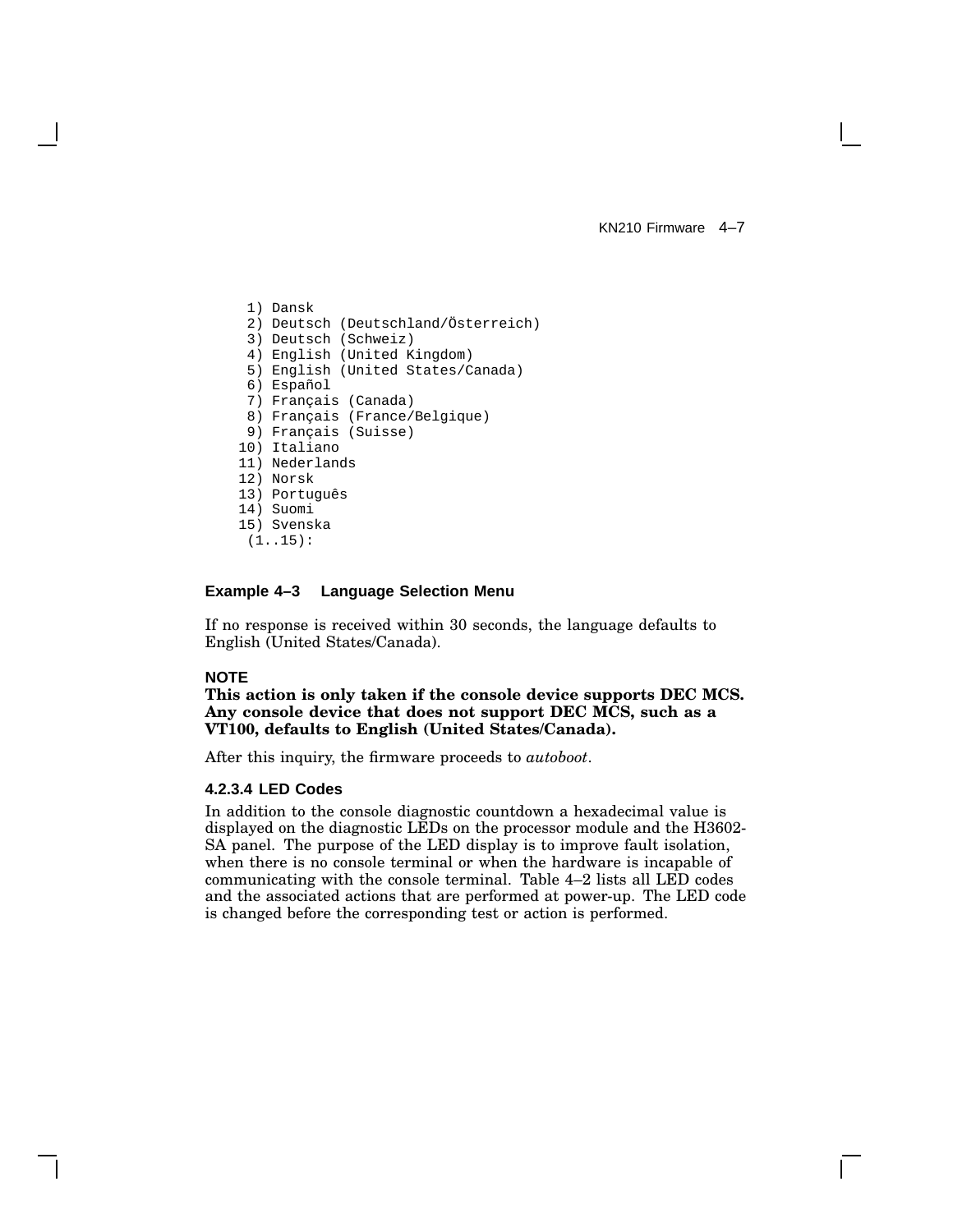#### 4–8 KN210 Firmware

 $\overline{\phantom{0}}$ 

| LED<br>Value | <b>Actions</b>                                   |
|--------------|--------------------------------------------------|
| F            | Initial state on power-up, no code has executed  |
| E            | Entered ROM, some instructions have executed     |
| D            | Waiting for power to stabilize (POK)             |
| C            | SSC and ROM tests                                |
| в            | Diagnostic processor tests                       |
| A            | R <sub>3000</sub> tests                          |
| 9            | CMCTL and memory tests                           |
| 8            | CQBIC (Q22-bus) tests                            |
| 7            | Console loopback tests                           |
| 6            | <b>DSSI</b> subsystem tests                      |
| 5            | Ethernet subsystem tests                         |
| 4            | Diagnostic processor console I/O mode            |
| 3            | R3000 console I/O mode                           |
| 2            | Diagnostic processor primary/secondary bootstrap |
| 1            | R3000 primary/secondary bootstrap                |
| 0            | Operating system running                         |

#### **Table 4–2 LED Codes**

# **4.2.4 Interprocessor Interaction**

The R3000 and the diagnostic processor can each select the other processor to start or continue execution. This is accomplished through the SPR register (Section 4.2.4.1).

 $\overline{\Gamma}$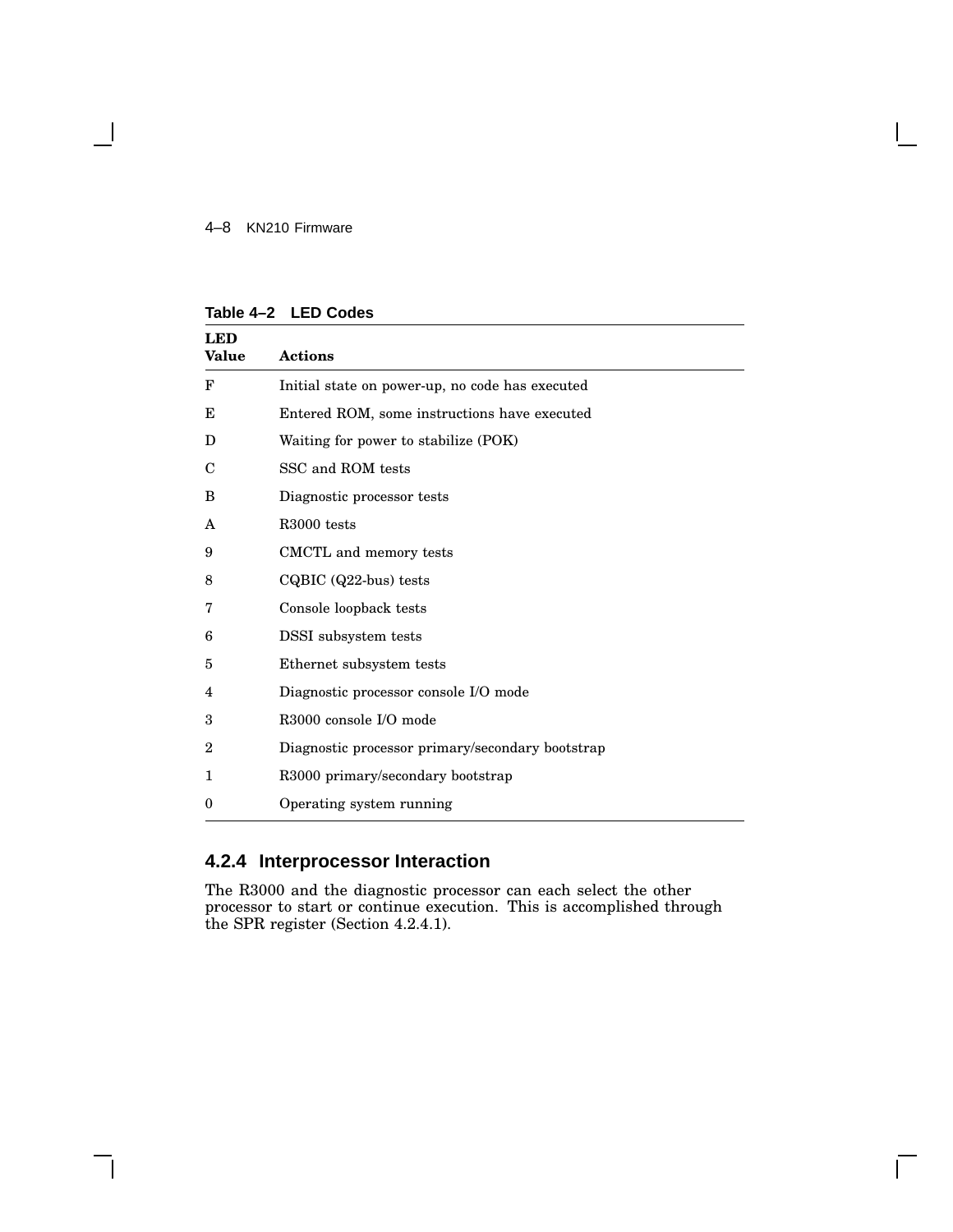#### **4.2.4.1 Select Processor Register Operation**

The select processor register (SPR) determines which processor is active. This is a write-only register.

If the diagnostic processor writes a 1 to the SPR (diagnostic processor executes the command EXIT), the diagnostic processor hangs on a DMA grant and the R3000 begins execution.

If the R3000 writes a 0 to the SPR (R3000 executes the command maint), the R3000 hangs on a RDBUSY or WRBUSY stall and the diagnostic processor begins execution.

#### **4.2.5 Power-Up Sequence**

The KN210 power-up sequence depends on whether the processor is in *normal* mode or in *maintenance* mode.

#### **4.2.5.1 Normal Power-Up Operation**

When the KN210 is set to operate in *normal* mode, the power-up sequence algorithm is as shown in Example 4–4.

```
1. Diagnostic processor powers-up (begins execution at a location pointed
  to by 2004 0000)
2. Diagnostic processor runs self test diagnostics
3. Diagnostic processor executes EXIT command (SPR set to 1)
4. Diagnostic processor hangs on a DMA grant
5. R3000 begins execution at an address stored in 1FC0 0000.
                - if the bootmode environment variable is set to 'a'
                        R3000 attempts to auto_boot
                        if bootpath environment variable is valid
                                the auto_boot succeeds
                        else
                                the R3000 waits for a command at
                                its prompt ( >> )
                - if the bootmode environment variable is not initialized
                         (*) or if it is set to 'd'
                                the R3000 waits for a command at
                                its prompt ( >> )
                - when the R3000 waits for a command at its prompt
                  ( >> ) console commands can be received
                        if the command is maint (SPR is set to 0) then
                        - The R3000 hangs on a RDBUSY stall.
                        - The diagnostic processor resumes execution.
```
#### **Example 4–4 Normal Power-Up Sequence Algorithm**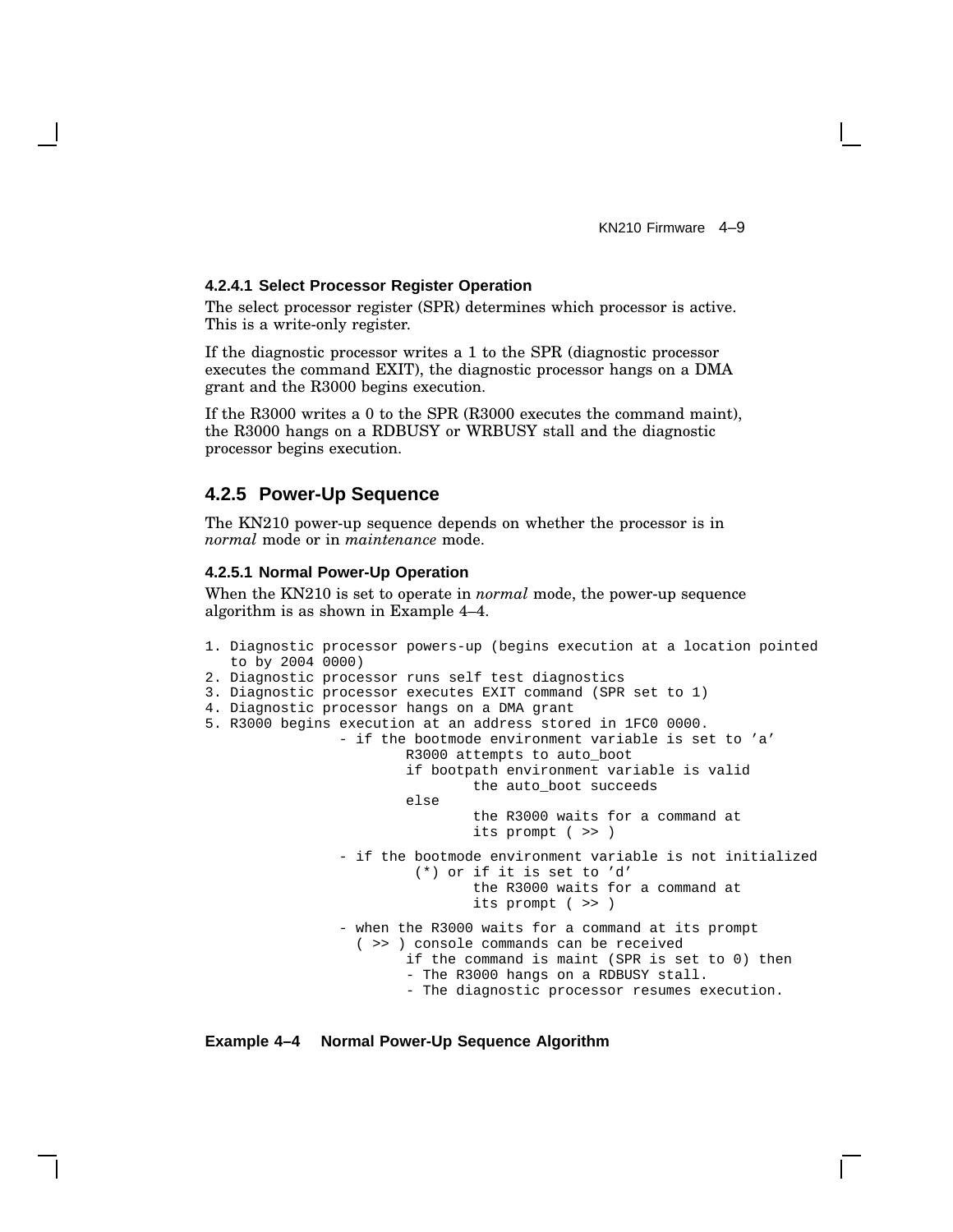4–10 KN210 Firmware

#### **4.2.5.2 Maintenance Power-Up Operation**

When the KN210 is set to operate in *maintenance* mode, the power-up sequence algorithm is as shown in Example 4–5.

- 1. Diagnostic processor powers-up (begins execution at a location pointed by 2004 0000)
- 2. Diagnostic processor runs self test diagnostics
- 3. Diagnostic processor enters console mode (diagnostic processor waits for a command at its prompt ( >>> ))
	- console commands can be received if the command is EXIT (SPR is set to 1) then - The diagnostic processor hangs on a DMA grant - The R3000 begins execution

#### **Example 4–5 Maintenance Power-Up Sequence Algorithm**

### **4.2.6 Processor Identification**

The KN210 provides the Sys\_Type read only register at physical location 2004 0004 in the diagnostic processor firmware EPROM and through the R3000 environment variable **systype**, described in Section 4.4.2.3.

#### **4.2.6.1 Sys\_Type Register Layout**

The layout of the Sys\_Type register is shown in Figure 4–1. The Sys\_Type register address is 2004 0004.

**Figure 4–1 System Type Register**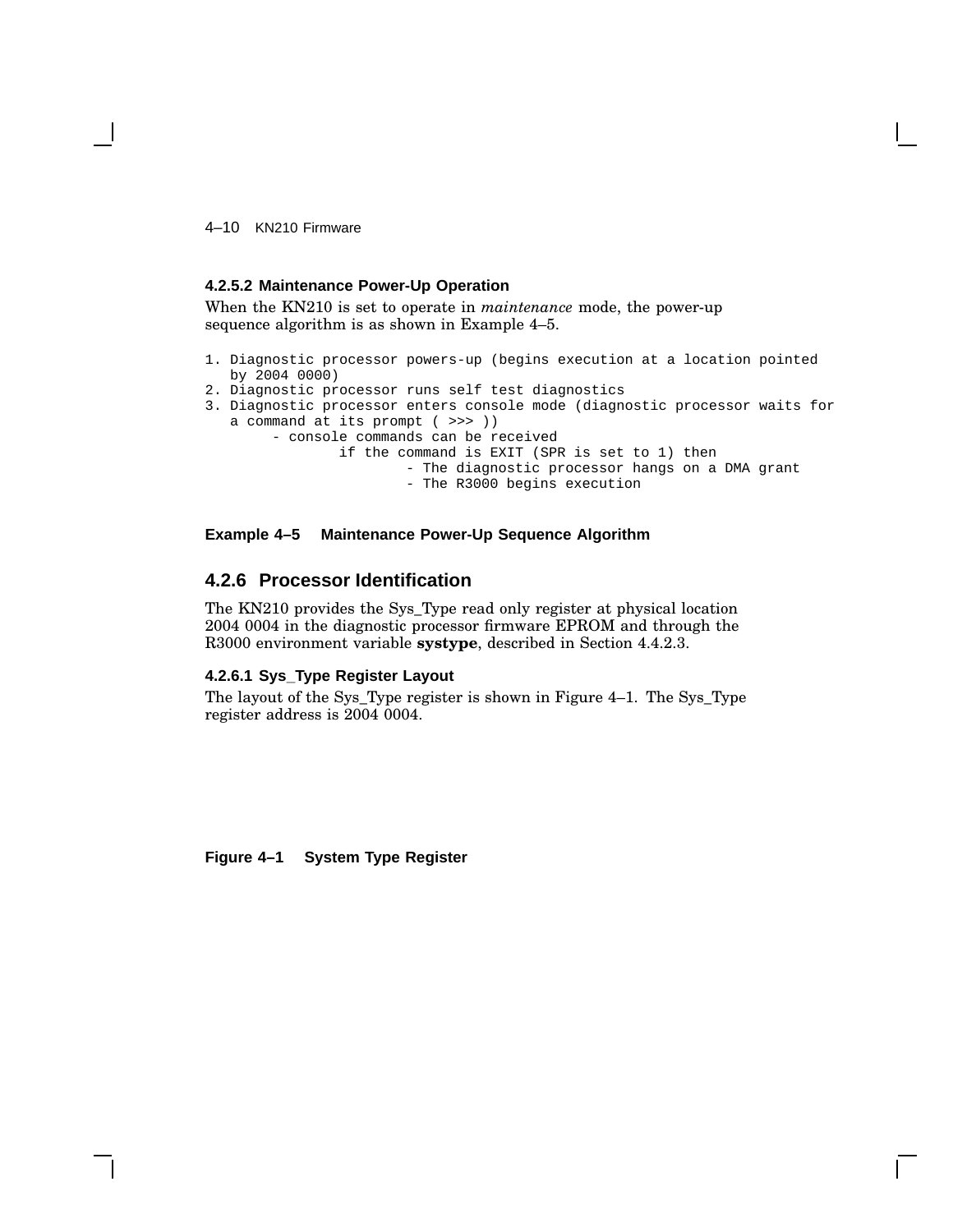| Field | Name                                      | <b>RW</b>      | <b>Description</b>                                                                                                                                                                  |
|-------|-------------------------------------------|----------------|-------------------------------------------------------------------------------------------------------------------------------------------------------------------------------------|
| 31:24 | $_{\rm{SYS}}$<br>TYPE                     | ro             | This field identifies the type of system for a specific<br>processor. (Reads as 06 for the KN210.)                                                                                  |
| 23:16 | VERSION                                   | r <sub>0</sub> | This field identifies the resident version of the<br>firmware EPROM encoded as two hexadecimal<br>digits. For example, if the banner displays V5.0,<br>then this field is 50 (hex). |
| 15:8  | $_{\rm{SYS}}$<br>$\rm SUB$<br><b>TYPE</b> | ro             | This field identifies the particular system sub-type.<br>(Reads as 01 for the $KN210$ .)                                                                                            |
| 7:0   | HARDWARE ro                               |                | This field identifies the hardware revision level.                                                                                                                                  |

# **4.3 Operating System Bootstrap**

Bootstrapping is the process of loading and transferring control to an operating system. The KN210 supports bootstrap of ULTRIX-32. Additionally, the KN210 will boot MDM diagnostics and any user application image which conforms to the boot formats described in this manual.

On the KN210, a bootstrap occurs whenever a **boot** command is issued at the console in *maintenance* or *normal* mode or whenever the processor halts and the conditions specified in Section 4.3.7 for automatic bootstrap are satisfied.

### **4.3.1 MDM Bootstrap**

MDM is booted by the diagnostic processor when in *maintenance* mode and when the **BOOT** command is executed at the diagnostic processor console prompt.

For a detailed description of the diagnostic processor boot process, refer to Chapter 6.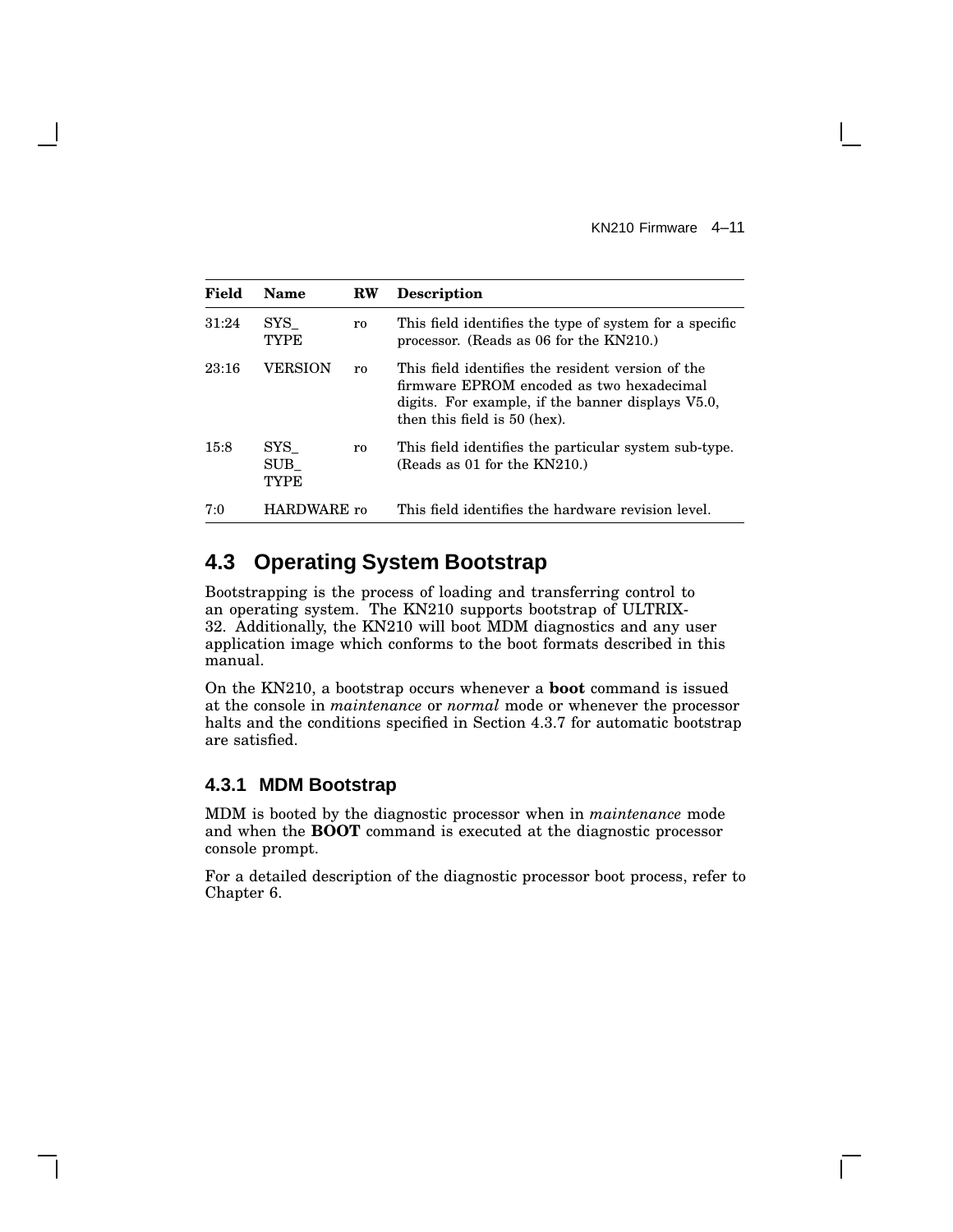4–12 KN210 Firmware

### **4.3.2 Operating System Bootstrap**

The operating system is booted by the R3000 when in one of the following states:

- The operation switch is in the *normal* position and the environment variable **bootmode** is set to **a**.
- The operation switch is in the *normal* position and the environment variable **bootmode** is undefined or set to **d** and the **boot** command is typed.
- The operating system initiates a reboot operation.

One of three ports may be used for bootstrapping:

- KN210 I/O board Ethernet controller
- KN210 I/O board DSSI controller
- KN210 Q22-bus MSCP or TMSCP controller

Refer to Section 4.7 for a list of the supported devices.

The disk and tape bootstrap code has no knowledge of any file structure on disks or tapes. Because of this, the operating system must provide an image capable of being loaded through the boot block that in turn loads the remainder of the operating system.

The Ethernet bootstrap code is capable of booting using the MOP Ethernet bootstrap protocol. BOOTP is not supported.

The boot code allows the operator to set the default bootstrap device and file name by storing them in a non-volatile environment variable (REFERENCE>(ENVIRONMENT\_VARIABLES)). Once set, the system normally uses this default for bootstraps. However, the operator can override the default manually.

The boot code interface also provides for command extension through the bootstrap mechanism. If after parsing a command line the boot code interface fails to recognize a keyword that begins a command, it looks for the environment variable **path** and if it finds the path, it prepends the value of **path** to the keyword and attempts to boot the resulting filename. Any remaining arguments following the initial keywords are passed as arguments to the program after it is loaded.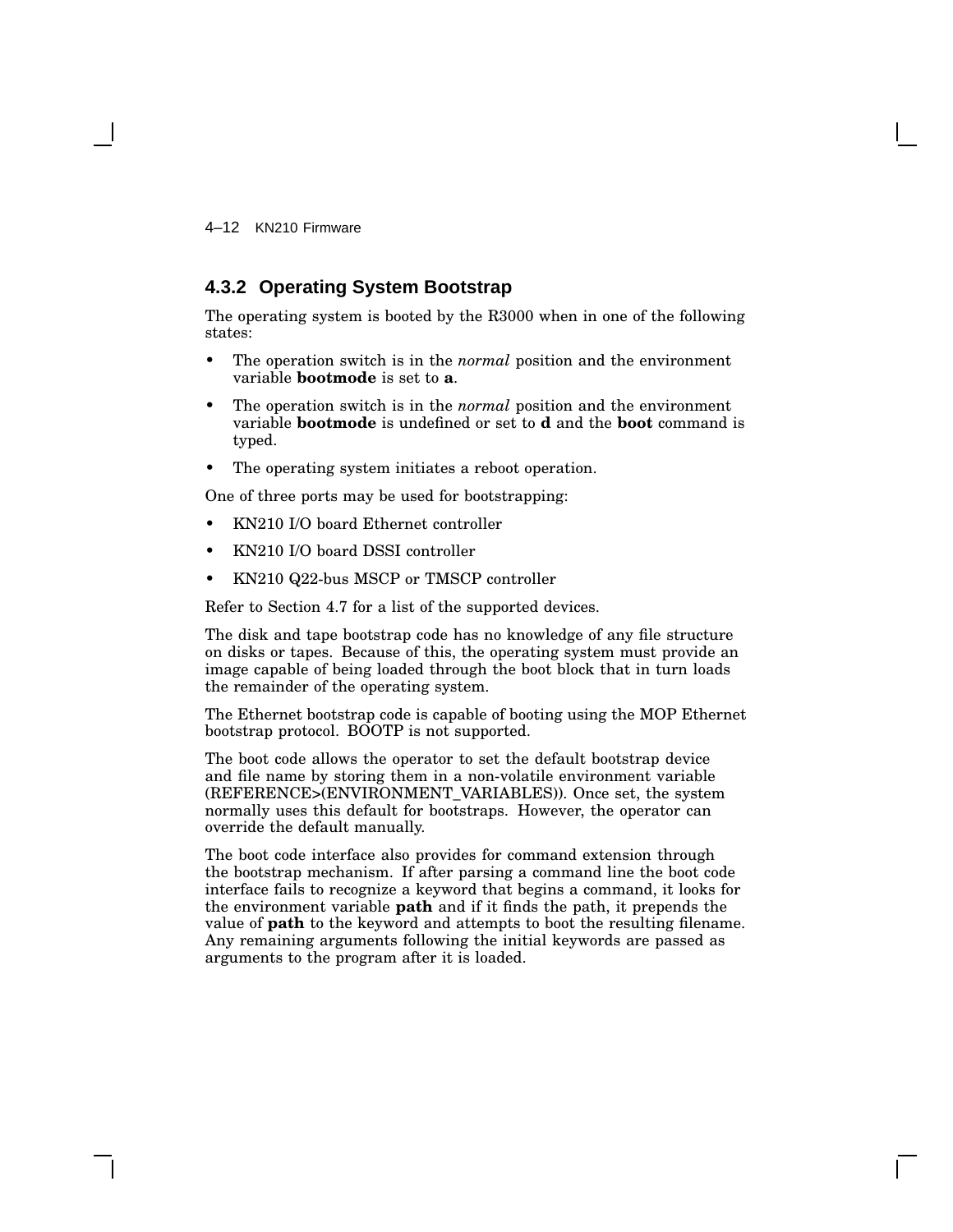### **4.3.3 Boot Process**

The boot process is as follows:

- 1. Determine the device to be booted from parsing the boot command or from the *bootpath* environment variable.
- 2. If the process is initiated by the boot command, set the *bootpath* environment variable to the boot device in non-volatile memory.
- 3. Open the boot device and read block zero (Figure 4–2).
- 4. Read the sequence of blocks described in the bootblock into main memory.
- 5. Transfer control to the loaded code at the start address found on the bootblock. Arguments supplied through the boot command are passed using the C-language (argc,argv) conventions. A pointer to the current environment table is also passed.
- 6. Any exception in this process forces the boot code to display the console prompt.

**Figure 4–2 Bootblock Layout**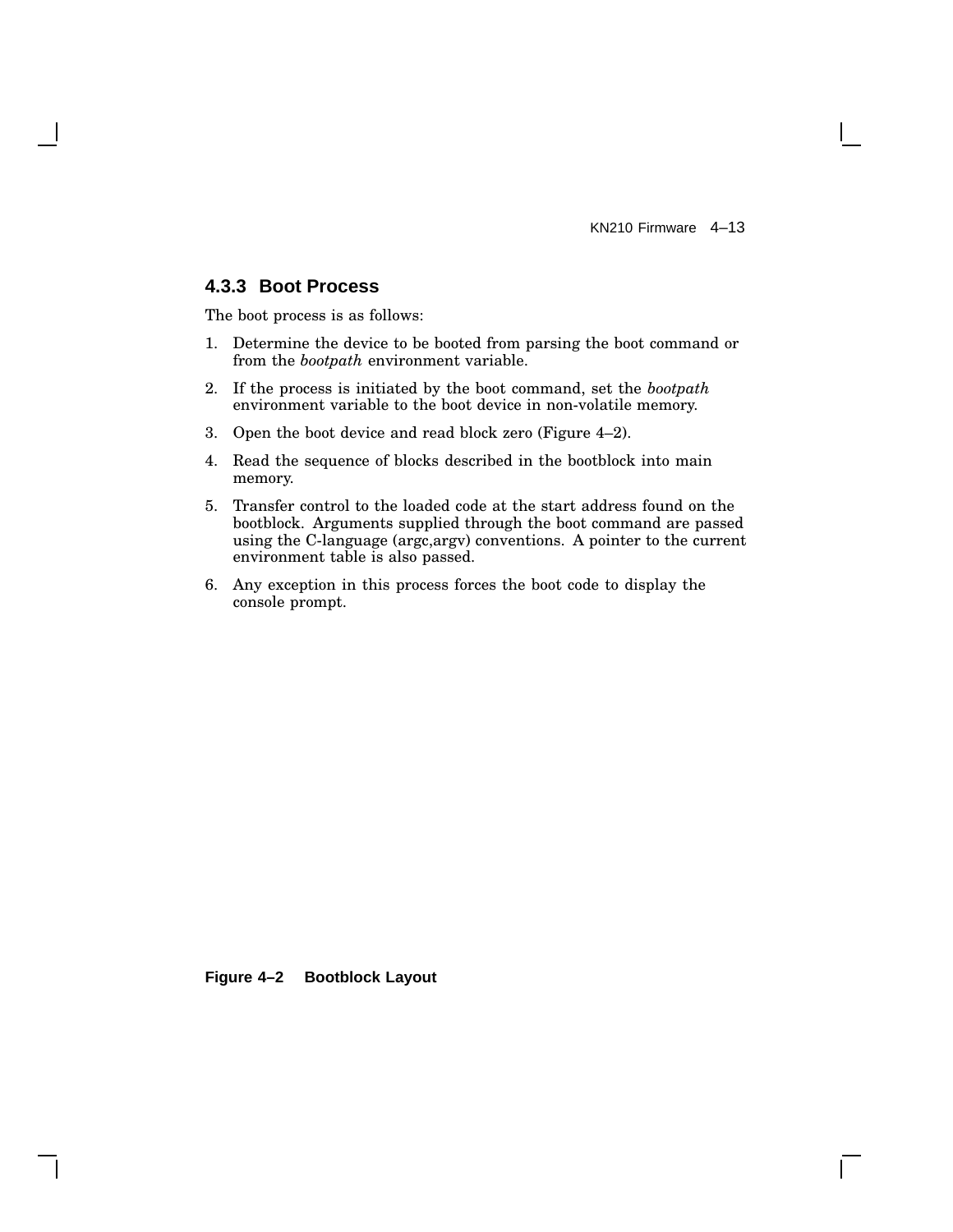4–14 KN210 Firmware

### **4.3.4 Bootstrap Support Routines in the Console**

The ULTRIX bootstrap loader contains no code for performing I/O or machine dependent operations. Instead, the loader calls a set of routines provided by the console. The address of these routines are contained in a transfer vector located in console ROM. All routines are called as normal C routines using the R3000 calling conventions.

The entry point routines can be grouped as follows:

- console Invoke console program restarts, reboots, and so on
- saio I/O support for standalone programs. Raw device I/O
- machine Machine specific functions (cache flushes, interlock memory references, and so on)
- libc Subset of the C library (strings, getenv, and so on)
- parser Access to console command parser
- commands Access to subset of console commands

Section 4.6 describes the console entry points.

### **4.3.5 Console Use of Memory Space**

The KN210 console reserves the bottom 64 Kbytes of physical address space visible from kseg1. The 64 Kbytes are partitioned as follows:

| <b>Address</b> | O/S Interface | <b>Console Program</b> |  |
|----------------|---------------|------------------------|--|
| Starting       | 0000 0000     | 0000 04FF              |  |
| Ending         | 0000 0500     | 0000 FFFF              |  |

**Table 4–3 Console Memory Space**

The operating system interface region is used to hold the boot block and the current exception handling code.

The console program region is used to hold the console program stack and static data structures.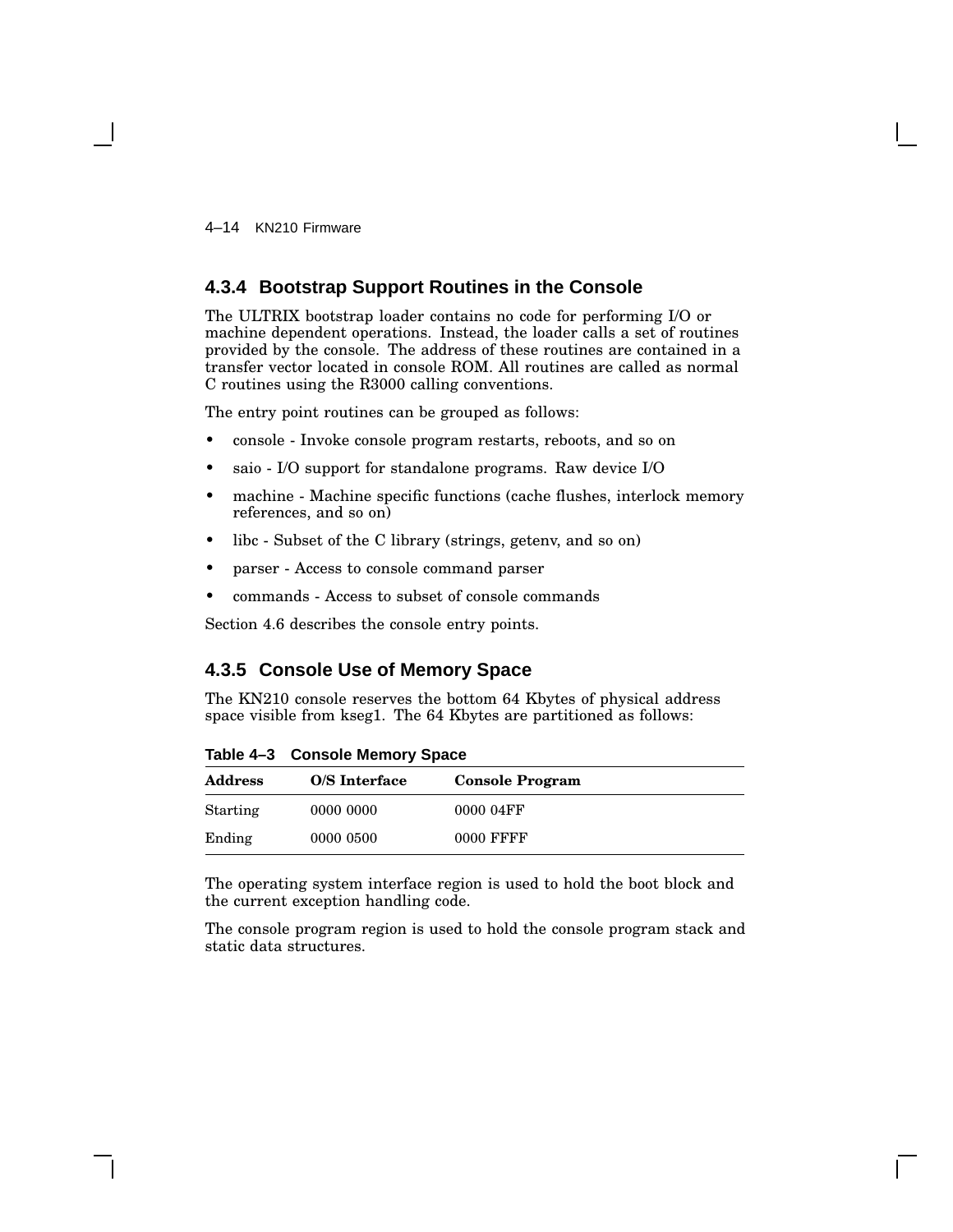### **4.3.6 Boot Devices**

Three types of boot media are supported: disk, tape and Ethernet. When specifying a boot device, the following syntax is used:

**dev**(controller, unit, partition)

The **dev** field is a device mnemonic. The controller and unit fields specify the hardware controller and unit number of the device. The partition field specifies a software managed partition of the device. Partitions are only meaningful for disk devices. If not specified, controller, unit and partition default to zero. The parentheses are always required.

#### **4.3.6.1 Disk**

Only DSSI and MSCP disks are supported. A simple *bootblock* bootstrap is supported from disk. If the disk is partitioned, a bootblock per partition is possible.

rf() and ra()

#### **4.3.6.2 Tape**

Only TMSCP tapes are supported. A simple bootblock bootstrap is supported from tape.

 $tm()$ 

#### **4.3.6.3 Ethernet**

Bootstrapping over the *Ethernet* is a very important bootstrap function. The MOP protocol is used for network bootstraps.

mop()

This is a standard Digital bootstrap protocol. With MOP, either the client or the server may specify the file to be downloaded. If the client supplies a file specification, then that file is provided by the server. If the client does not supply a file specification, then the server determines the file from a database of registered clients. In the latter case, the client must be known to the server and be in its data base. In the former case, the only restriction is that the file be known to the server.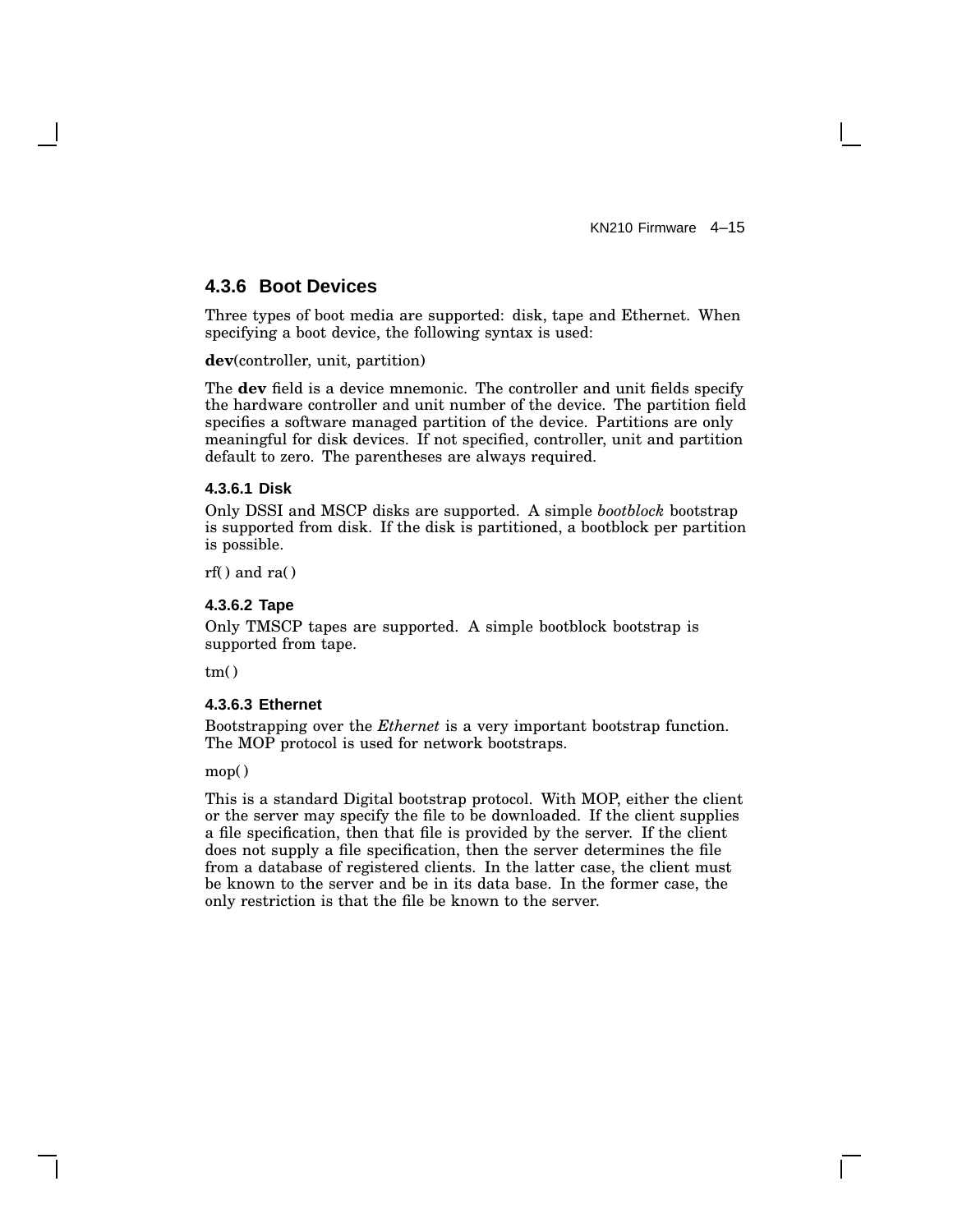4–16 KN210 Firmware

### **4.3.7 Halts**

The R3000 processor **does not** provide a halt input to unconditionally call the console program. The KN210 has a hardware halt interrupt at hardware interrupt request (IRQ) 5 (Section 3.1.4). The operating system interrupt handler must call the console at the PROM\_HALT entry point. Interrupts must be left disabled. The console program will save the machine state and restore in response to the *continue* command.

Table 4–4 describes the R3000 registers that are saved when the PROM\_ HALT entry point is called. The *continue* command first restores the R3000 registers to the saved values and then restarts the operating system at the saved return address in register **ra**.

|          |          | . <u>.</u> |         |  |
|----------|----------|------------|---------|--|
| Register | Name     | Register   | Name    |  |
| \$2\$3   | v0.v1    | \$457      | a0a3    |  |
| \$16\$23 | s0.057   | \$26\$27   | $k0-k1$ |  |
| \$28     | gp       | \$29       | sp      |  |
| \$30     | fp       | \$31       | ra      |  |
|          | $c0$ _sr |            | cause   |  |

**Table 4–4 PROM\_HALT Saved Registers**

The use of the *maint* command while the R3000 is in console I/O mode destroys the saved machine state. If the operating system is halted and *maintenance* mode is invoked, a subsequent attempt to restart the operating system will cause unpredictable results.

#### **NOTE**

#### **Entering** *maintenance* **mode after an R3000 operating system destroys the saved machine state.**

The *maintenance* mode halt process is described in Chapter 6.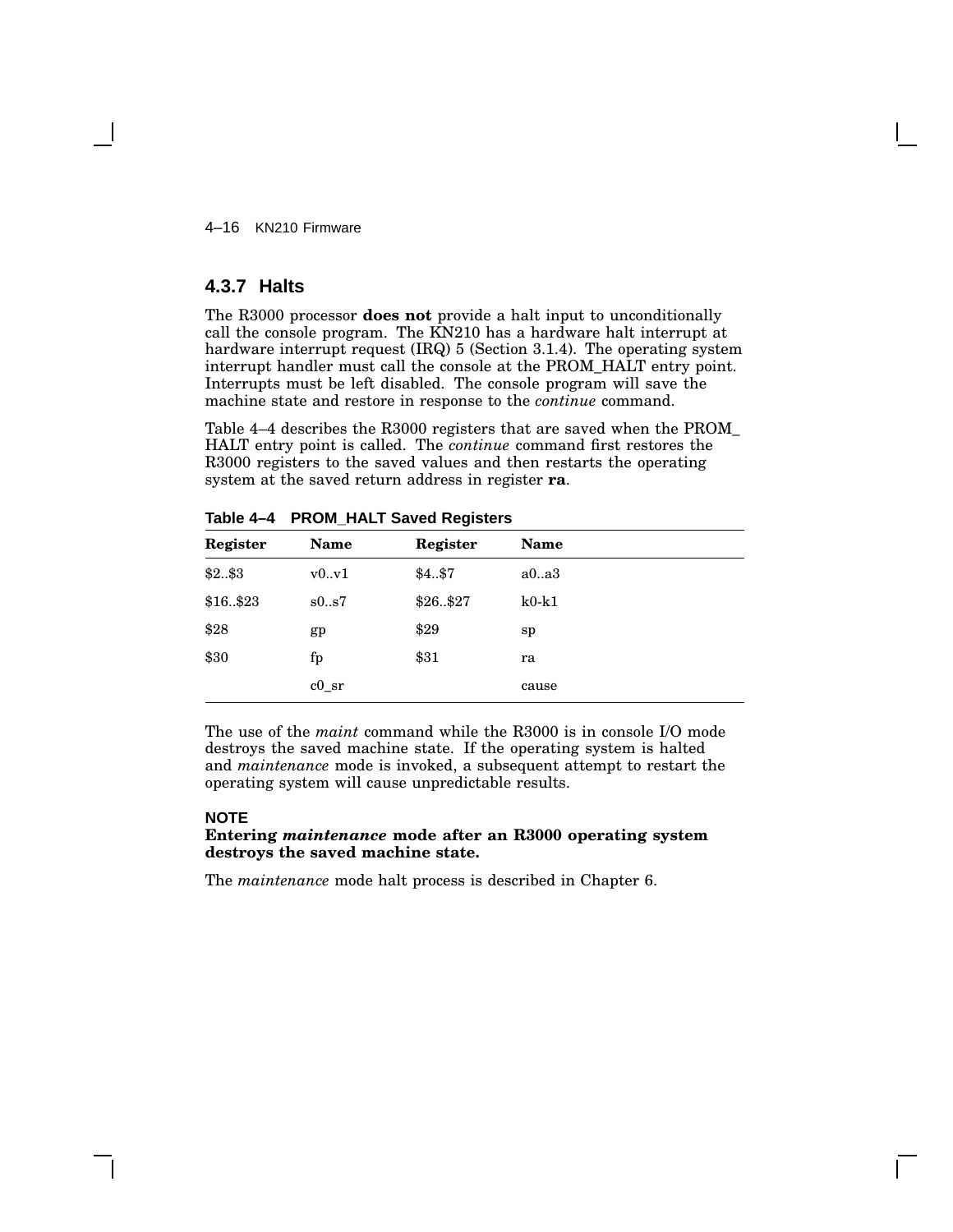# **4.4 KN210 Console Command Language**

The following sections describe the console command language.

### **4.4.1 Maintenance Mode Console Command Language**

When in *maintenance* mode, the KN210 console command language interface is the same as for the KA640 console language. One additional command is implemented, the **Exit** command. The command has no arguments and has the effect of switching the KN210 from *maintenance* mode to *normal* mode. Refer to Chapter 6 for a detailed description of the *maintenance* mode console commands.

### **4.4.2 Normal Mode Console Command Language**

When the KN210 is in *normal* mode and in console I/O mode, it will read and interpret commands received on the console terminal. The commands are based on the DECstation 3100 (PMAX) command language.

#### **4.4.2.1 Control Characters**

Certain ASCII control characters have special meaning when typed on the console terminal. These characters are described in Table 4–5.

| <b>Character</b> | <b>Function</b>                                                                                                                                                                                                                                                                                                                                                                                                                                                        |
|------------------|------------------------------------------------------------------------------------------------------------------------------------------------------------------------------------------------------------------------------------------------------------------------------------------------------------------------------------------------------------------------------------------------------------------------------------------------------------------------|
| Return           | Ends a command line. Command characters are<br>buffered until a carriage-return is received.                                                                                                                                                                                                                                                                                                                                                                           |
| <b>Delete</b>    | Deletes the previously typed character. If the console<br>terminal is defined as hardcopy (environment variable<br><b>term</b> set to <i>hardcopy</i> ) the deleted text is echoed<br>surrounded by backslashes. If the console terminal<br>is a CRT (environment variable <b>term</b> set to <i>crt</i> ) each<br>delete is echoed with the sequence " <bs><sp><bs>".<br/>Deletes received when there are no characters to be<br/>deleted are ignored.</bs></sp></bs> |
|                  | Causes the console to abort processing of a command.                                                                                                                                                                                                                                                                                                                                                                                                                   |

**Table 4–5 Control Characters**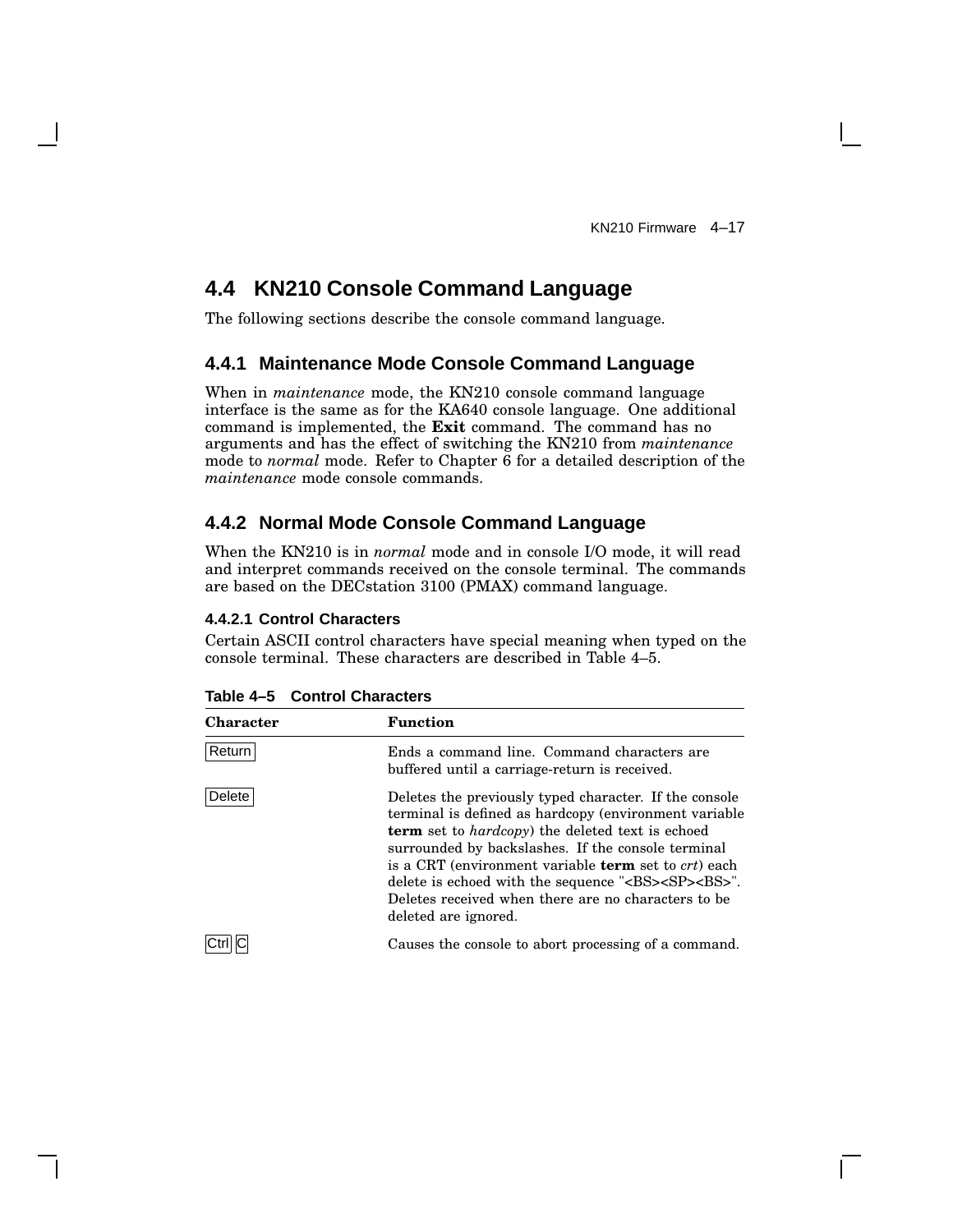#### 4–18 KN210 Firmware

| <b>Character</b> | Function                                                                                                                                                                                                                    |
|------------------|-----------------------------------------------------------------------------------------------------------------------------------------------------------------------------------------------------------------------------|
|                  | Causes console output to be discarded until the next<br>$Ctrl  O $ is entered, or until the next console prompt or<br>error message is issued. $\overline{C}$ trl $\overline{O}$ is also cancelled when<br>Ctrl C is typed. |
|                  | Resumes console output that was suspended by<br>Ctril ISI.                                                                                                                                                                  |
| Ctrll R          | Causes the current command line to be displayed,<br>omitting any deleted characters.                                                                                                                                        |
| Ctrl S           | Suspends output on the console terminal until Ctrl   Q<br>is typed.                                                                                                                                                         |
|                  | Discards all characters accumulated for the current<br>line.                                                                                                                                                                |
|                  | Supresses any special meaning associated with the<br>next character.                                                                                                                                                        |

#### **4.4.2.2 Lexical Conventions**

The console is case insensitive with respect to parsing commands but case is preserved when assigning values to environment variables.

All console commands are specified using US ASCII characters only. Values entered for environment variables however may contain any 8-bit character code.

Numeric values may be entered as decimal, hexadecimal, octal, and binary values. Decimal values are represented by a string of decimal digits with no leading zeros (123). Octal values are represented by a string of octal digits and a leading zero must be present (0177). Hexadecimal values are represented by hexadecimal digits preceded with a "0x" (0x3ff). Binary values are represented by binary digits preceded with a "0b" (0b1001).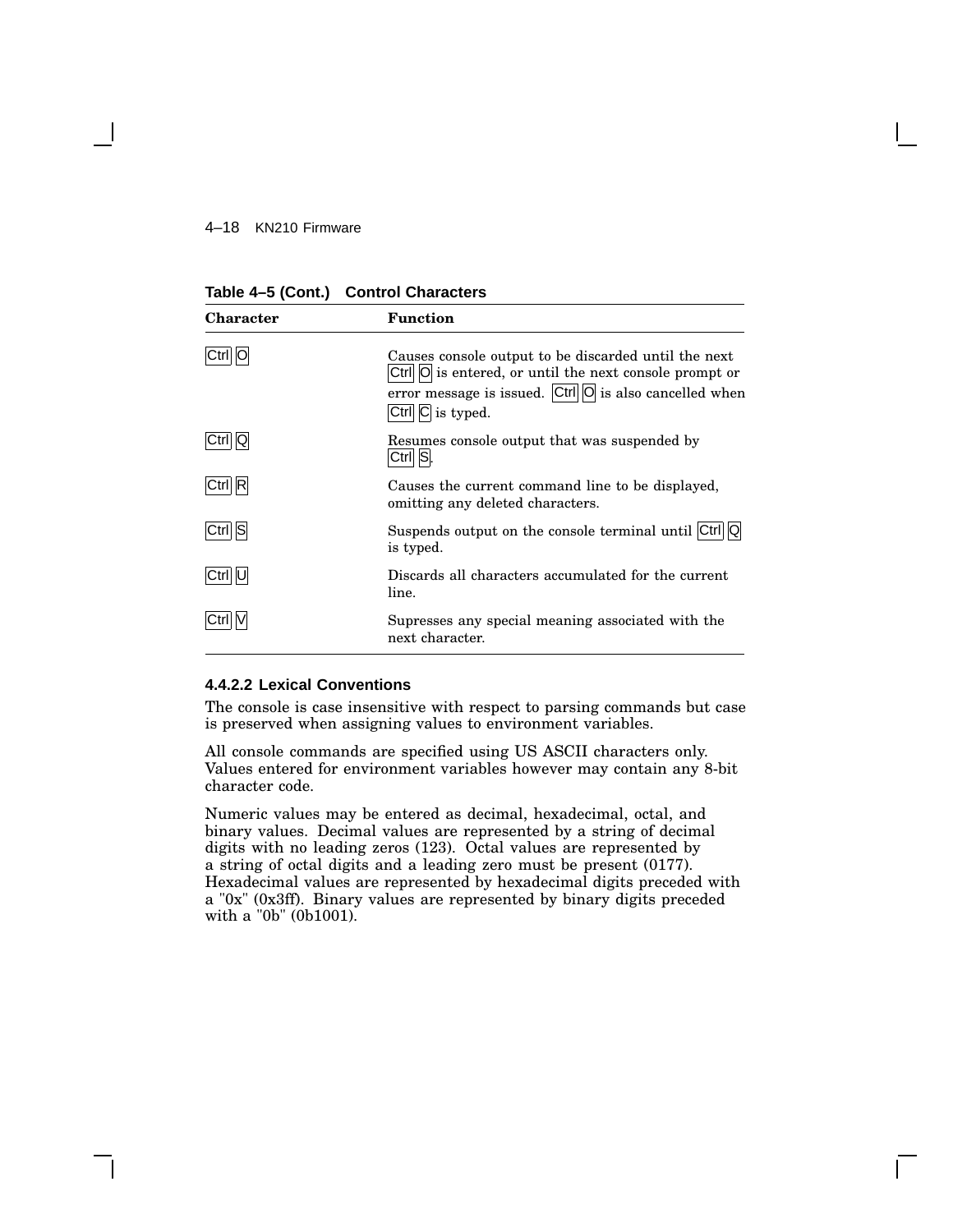#### **4.4.2.3 Environment Variables**

The KN210 console makes use of environment variables to pass information to the operating system. Some of the environment variables are maintained in non-volatile RAM so that their contents are not lost when power is removed.

Additional environment variables may be defined by the operator or are defined automatically by the console program but they are lost when power is lost. The environment variables shown in Table 4–6 are maintained in non-volatile memory.

| Variable               | Type  | <b>Function</b>                                                                                                                                                                                                                                                                                |
|------------------------|-------|------------------------------------------------------------------------------------------------------------------------------------------------------------------------------------------------------------------------------------------------------------------------------------------------|
| baud <sup>1</sup>      | init  | Baud rate of the console terminal line. Read only.<br>Possible values are 300, 600, 1200, 2400, 4800,<br>9600, 19200, and 38400.                                                                                                                                                               |
| bootpath               | nvram | A string containing the complete boot path<br>specification. The boot path has two fields;<br>the boot device (Section 4.3.6), and the<br>bootpath. An example of a bootpath definition<br>is: $ra(0,0,0)$ moon lander.                                                                        |
| bootmode               | nvram | A one character code controlling what action the<br>console is to take on power-up or following a<br>reset. Two codes are defined: <b>a</b> for autoboot, and<br><b>d</b> to halt after performing power-up diagnostics.<br>Allowable console devices are $tty(0)$ for console<br>serial line. |
| $\text{bitmap}^1$      | init  | The hexadecimal address of good pages bitmap.                                                                                                                                                                                                                                                  |
| bitmaplen <sup>1</sup> | init  | The length of the memory bitmap.                                                                                                                                                                                                                                                               |
| oscosole <sup>1</sup>  | init  | Always $\text{tty}(0)$ .                                                                                                                                                                                                                                                                       |
| console                | nvram | Always selects $tty(0)$ .                                                                                                                                                                                                                                                                      |

**Table 4–6 Environment Variables**

<sup>1</sup>These environments variables are read only. Attepts to write from console I/O have no effect.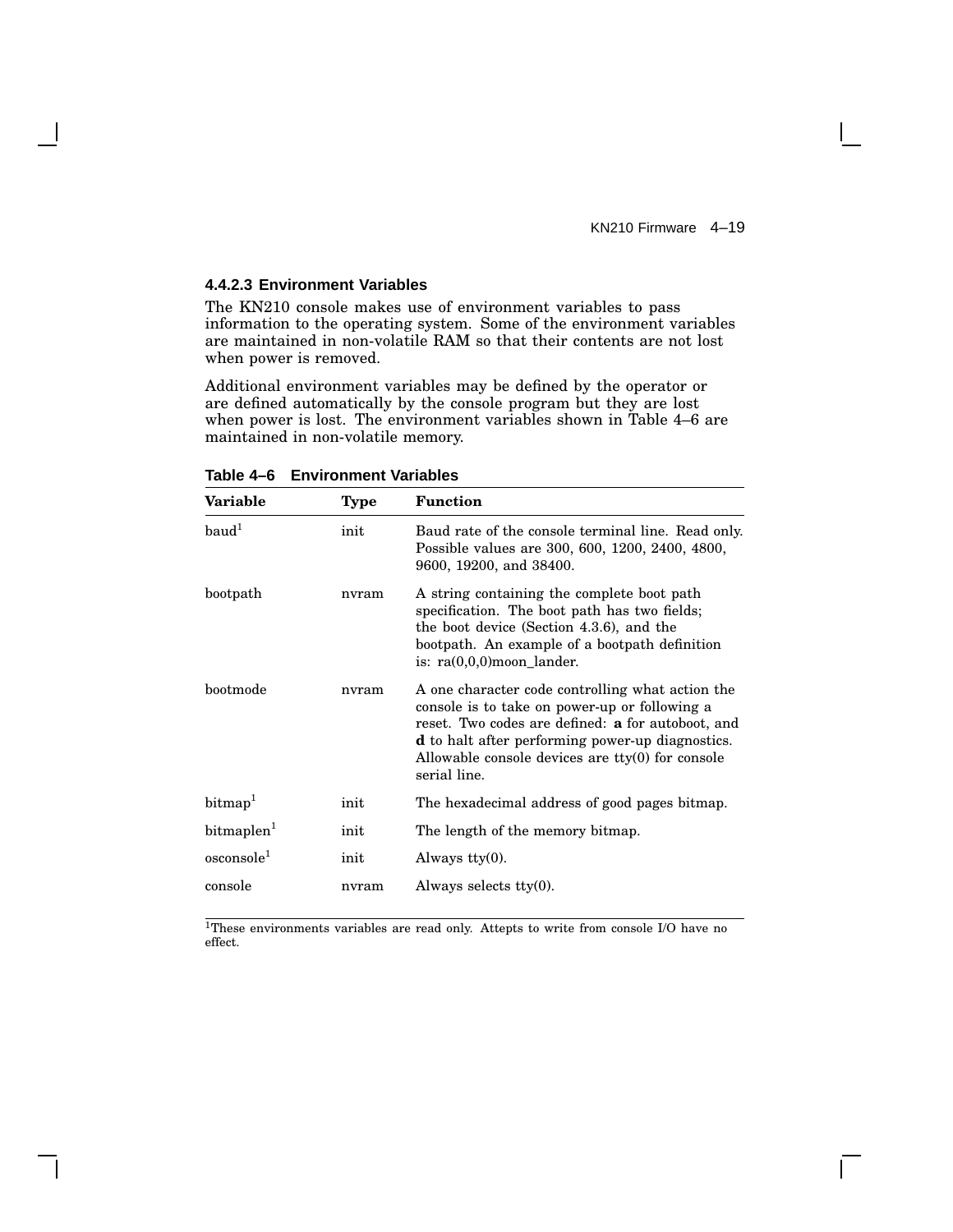#### 4–20 KN210 Firmware

**Table 4–6 (Cont.) Environment Variables**

| <b>Variable</b>      | <b>Type</b> | <b>Function</b>                                                                                                                                                                                                                                                      |
|----------------------|-------------|----------------------------------------------------------------------------------------------------------------------------------------------------------------------------------------------------------------------------------------------------------------------|
| systype <sup>1</sup> | init        | Read only. Contains information used to identify<br>the processor. Bits 24:31 contain the CPU type.<br>Bits 16:23 contain the system type (6 for the<br>KN210). Bits 8:15 contain the firmware revision<br>level and bits 0:7 contain the hardware version<br>level. |

 $^1\!$  These environments variables are read only. Attepts to write from console I/O have no effect.

#### **4.4.2.4 Commands**

The commands documented below are accepted by the console.

#### **?**

? [command-list]

Identical to the help command.

#### **BOOT**

```
boot [-f file] [-s] [-n] [args]
```
Boot loads the file following the flag -f. If the -f flag is not specified, then the file specified by the environment variable bootpath is loaded. If -s is specified, the operating system is booted in single user mode. If -n is specified, then the file is loaded but control is not passed to the program. If any arguments are present, then they are passed to the booted image using the standard argc/argv mechanism. If any argument begins with a (-) then it must be preceded with an additional (-) character.

#### **CONTINUE**

continue

The continue command causes the processor to begin execution at the address currently in the saved program counter. The processor state saved at the last console entry is restored before leaving console mode.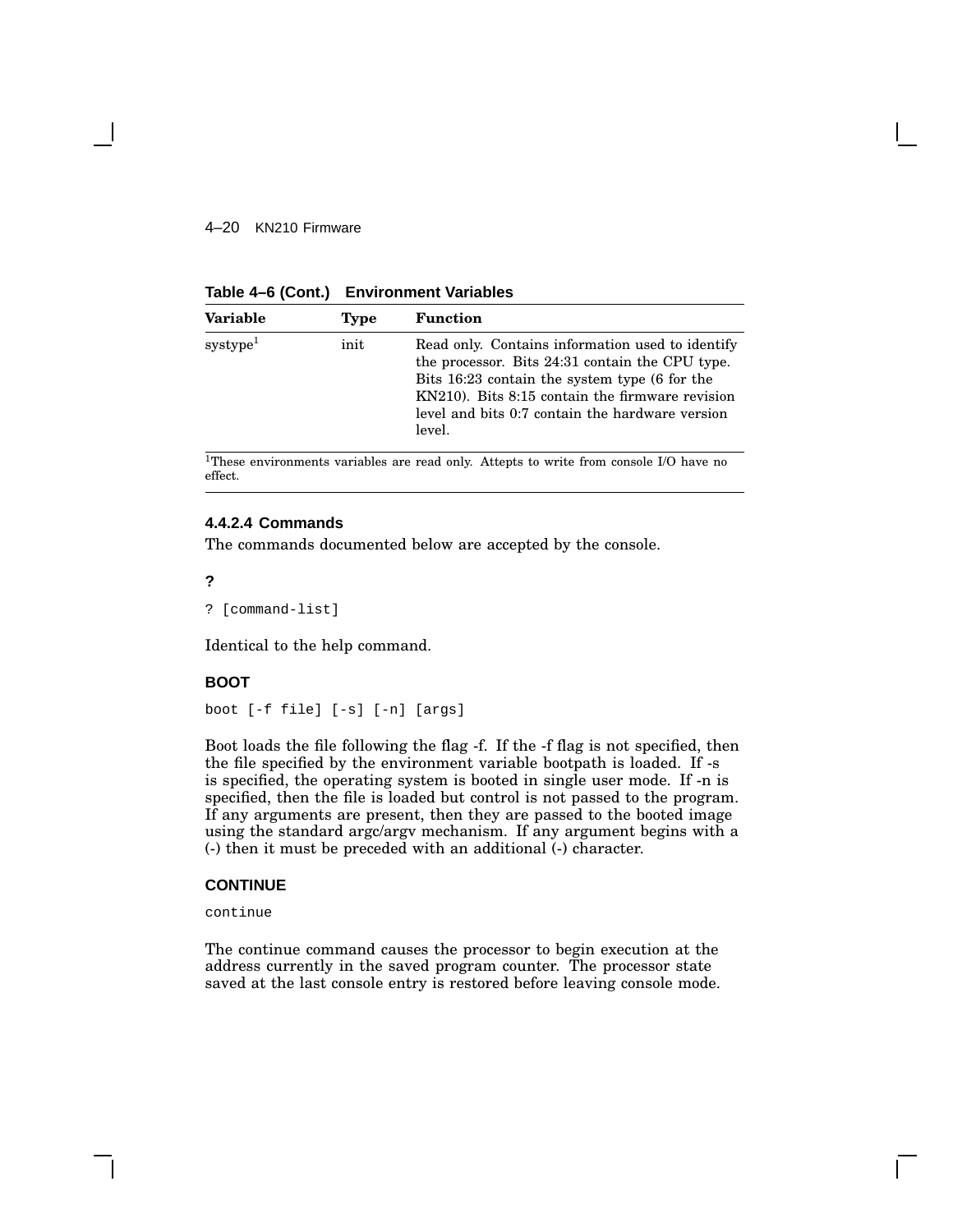#### **D**

d [-bhw] address value

D deposits a single byte, halfword or word value at the indicated address.

#### **DUMP**

dump [-Bcdoux] [-bhw] range

Dump performs a formatted display of the contents of memory. Memory contents may be displayed (simultaneously) in hex (-x), unsigned decimal (-u), octal (-o), decimal (-d), as ASCII characters (-c), or as binary (-B). Memory contents may be dumped as bytes (-b), halfwords (-h), or words (-w). The range of memory to be dumped may be specified as base-address (a single value is dumped) base-address#count (a specified number of values are dumped) or base-address:limit-address (all values between the base address and the limit address are dumped).

#### **E**

e [-bhw] address

E displays the byte, halfword, or word at address.

#### **FILL**

fill [-bhw] [-vvalue] range

Fill sets the range of memory specified to the value specified. If no value is specified, then zero is used. Memory contents may be filled as bytes (-b), halfwords (-h), or words (-w). The range of memory to be filled is specified as in the dump command.

#### **GO**

go [entry]

Go transfers control to the indicated entry point address. If no entry address is supplied, then the entry point of the last program module loaded is used.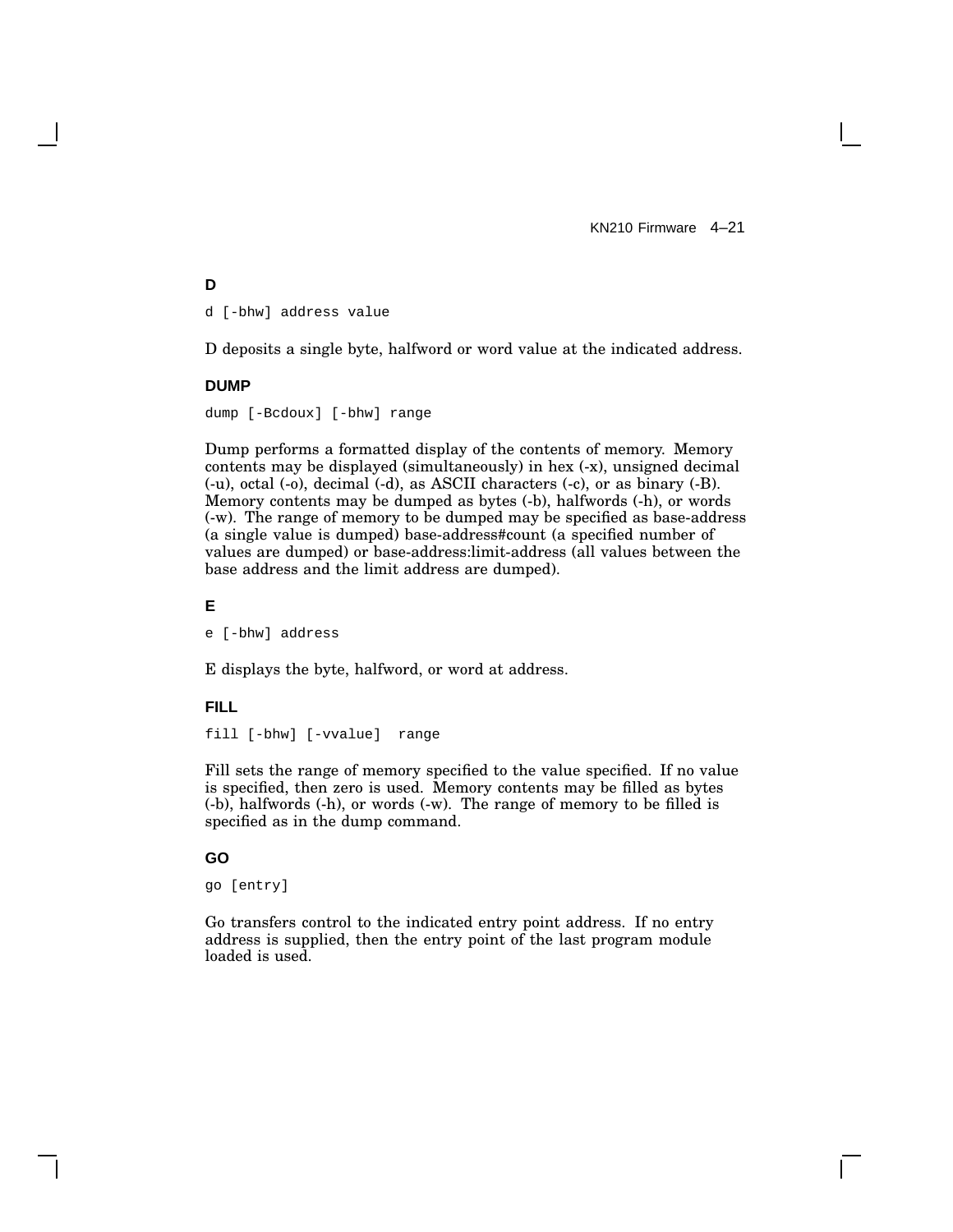4–22 KN210 Firmware

#### **HELP**

help [command-list]

Help displays a brief synopsis of the indicated command. If no command list is supplied then console displays a synopsis of each command.

#### **INIT**

init

Init performs a full initialization. The effect is identical to that performed at power-up or reset except that no diagnostics are executed.

#### **MAINT**

maint

This command causes the console to enter *maintenance* mode. Any saved program state is discarded.

#### **PRINTENV**

printenv [variable-list]

Printenv displays the indicated environment variable on the console terminal. If no variable is specified, all console environment variables are displayed.

#### **SETENV**

setenv variable value

Setenv assigns a value to the indicated environment variable.

#### **UNSETENV**

unsetenv variable

Unsetenv removes the indicated variable from the set of console environment variables. The environment variables stored in non-volatile memory are not affected by this command.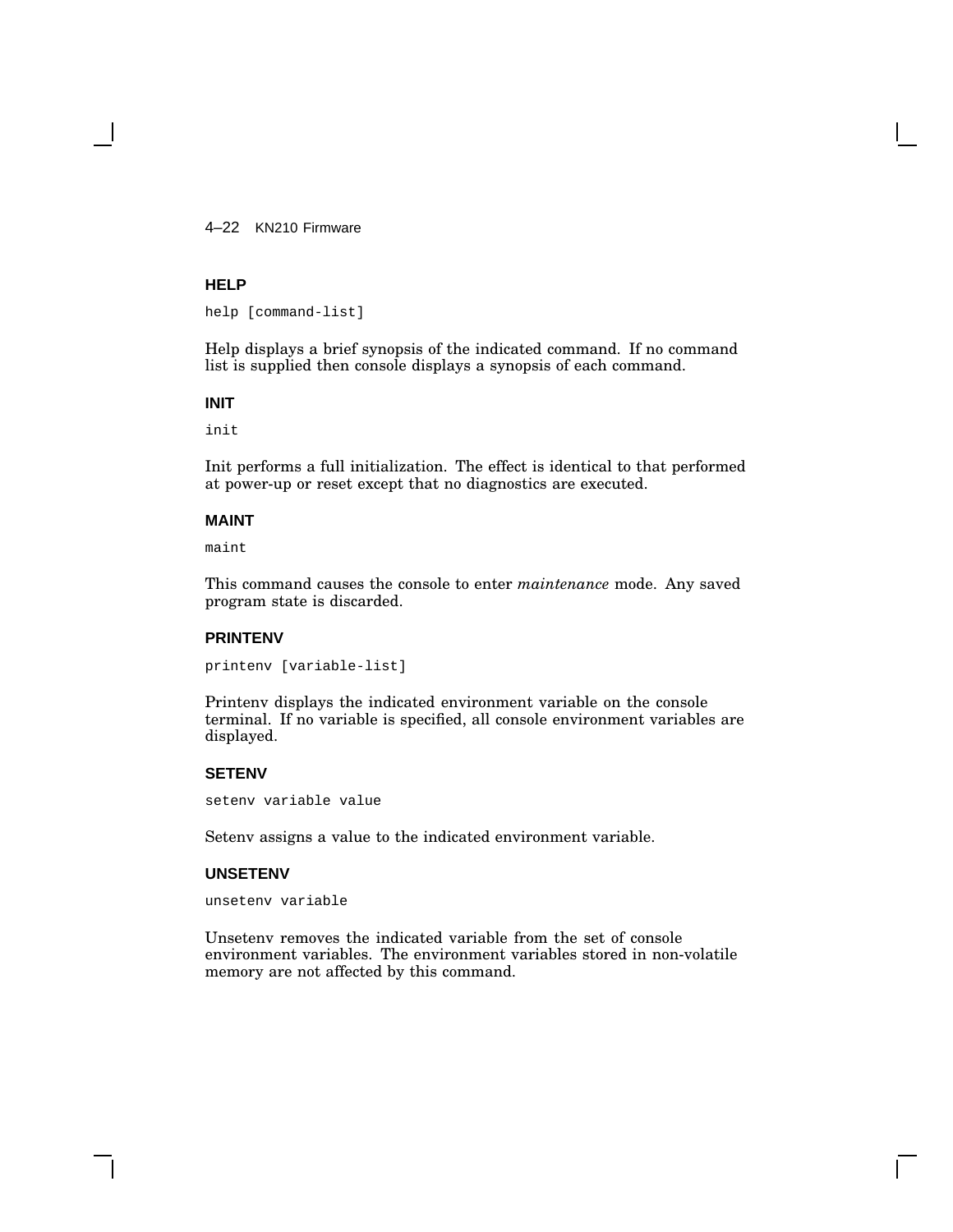# **4.5 Diagnostics**

The ROM based diagnostics constitute a major portion of the firmware on the KN210. These diagnostics run automatically on power-up when in *maintenance* mode, and can be executed interactively as a whole, or as individual tests. Refer to Chapter 6 for further information on KN210 diagnostics.

# **4.6 PROM Entry Points**

The following entry points are defined in the KN210 PROM. This information is provided here only as a general guide as to what functions are available. All routines are called as normal C routines. The normal C conventions are assumed.

### **4.6.1 Argvize**

Breaks a string into tokens and returns the number of tokens. The value returned by *Argvize* is *slp.strcnt (argc)* and *slp->strptrs* is the address of vector of strings (argv).

```
struct string_list{
char *strptrs[MAXSTRINGS]; \qquad /* Vector of string pointers */<br>char *strbuf[STRINGBYTES]; \qquad /* Strings themselves */
char *strbuf[STRINGBYTES]; /* Strings themselves */
char *strp; \sqrt{a} /* Free ptr in strbuf. */
int strcnt; \left\langle \begin{array}{cc} \bullet & \bullet \end{array} \right. \left\langle \begin{array}{c} \star \end{array} \right. Number of strings in strptrs. \left. \begin{array}{c} \star \end{array} \right\rangleint
argvize(str,slp)
char * str;
struct string_list *slp;
```
### **4.6.2 Atob**

Converts ASCII to binary. Accepts all C numeric input formats. Returns pointer to any unconverted substring left after the numeric conversion.

char \* atob(str,intp)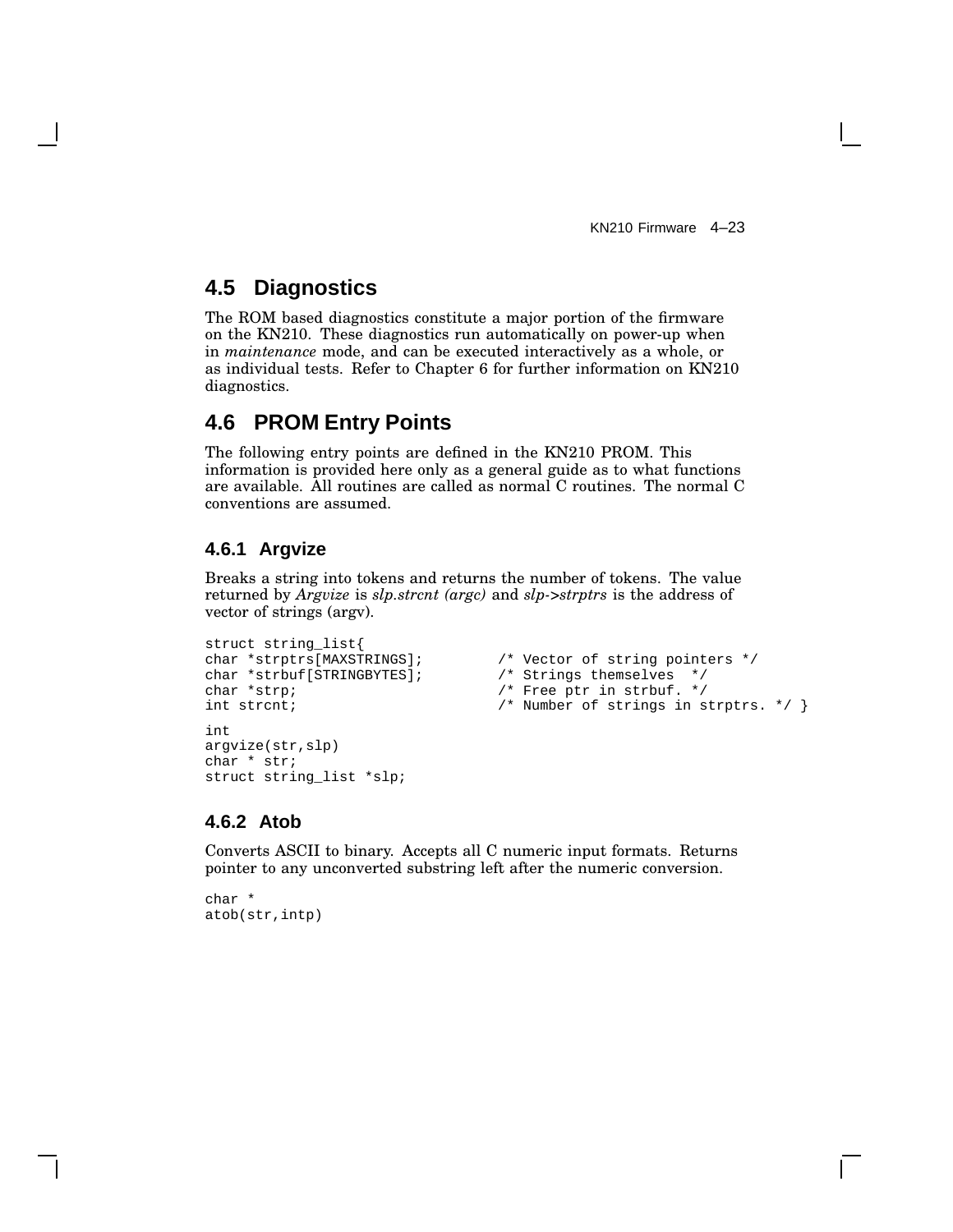4–24 KN210 Firmware

### **4.6.3 Autoboot**

Perform automatic bootstrap. Unlike **reboot**, the bootstrap is unconditional (although bootpath must be defined). If the autoboot fails, control passes to the console.

void autoboot()

# **4.6.4 Bevexcept**

Primitive exception handler for exceptions that occur while BEV bit is still set in system status register. Not a C routine.

bevexcept()

### **4.6.5 Bevutlb**

Primitive exception handler for exceptions that occur while BEV bit is still set in system status register. Not a C routine.

bevutlb()

### **4.6.6 Close**

Close a file.

```
int
close(fd)
int fd;
```
### **4.6.7 Dumpcmd**

Invokes the console dump command. Returns 0 if successful, 1 if not.

```
int
dumpcmd(argc, argv)
int argc;
char **argv;
```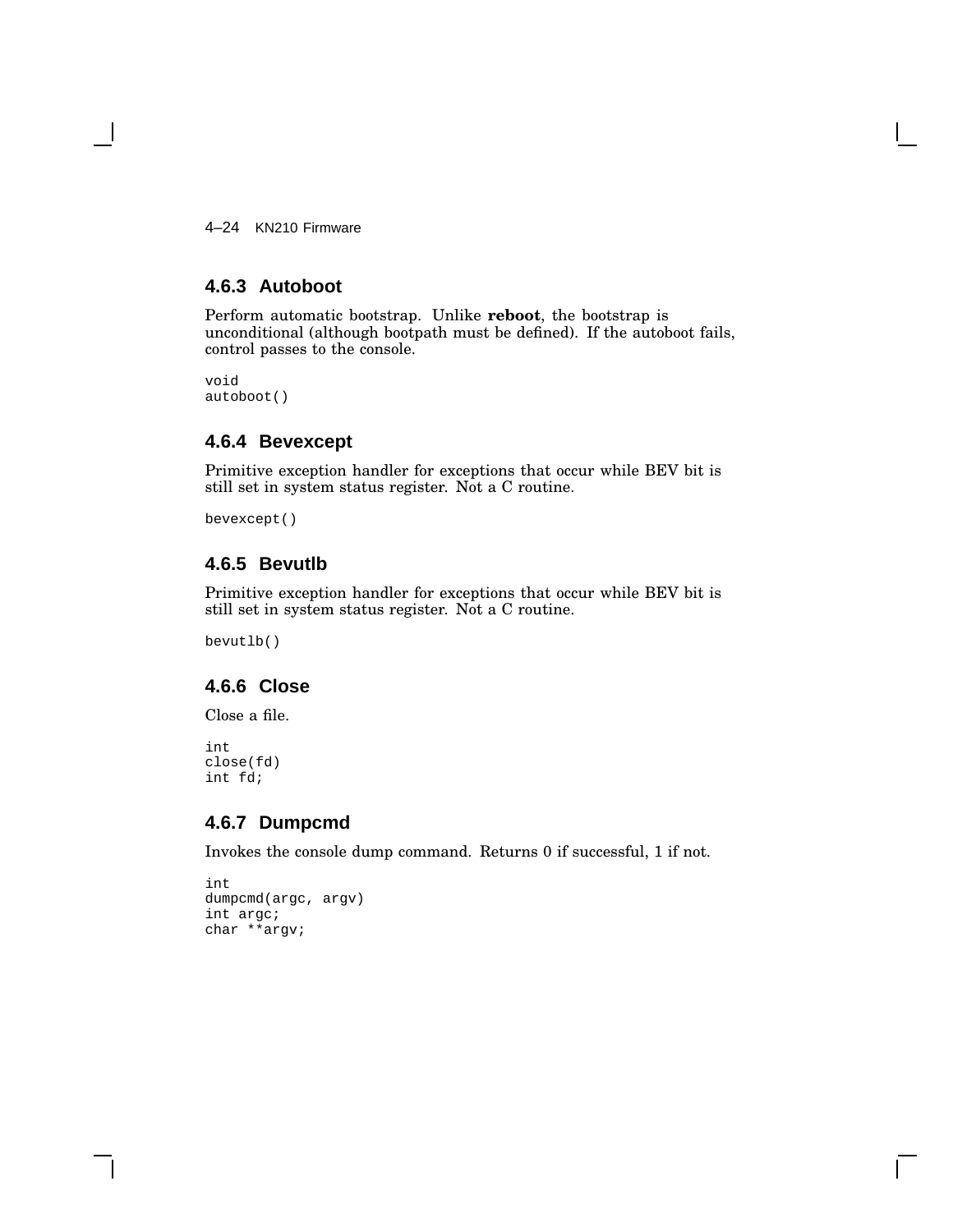$\mathbf{L}$ 

### **4.6.8 Exec**

Loads a new program image.

void exec()

 $\mathsf{l}$ 

### **4.6.9 Getchar**

Inputs a single character from the current console device.

int getchar()

### **4.6.10 Getenv**

Returns the value of a console environment variable.

Char \* getenv(name) char \*name;

### **4.6.11 Gets**

Gets a line of input from the console and places it in the caller's buffer. Normal line editing functions are performed on input. The address of the buffer is returned.

char \* gets(buf) char \*buf;

### **4.6.12 Halt**

Saves the machine state and enters console I/O mode.

halt

### **4.6.13 Help**

Invokes the console help command. Returns 0 if successful, 1 if not.

help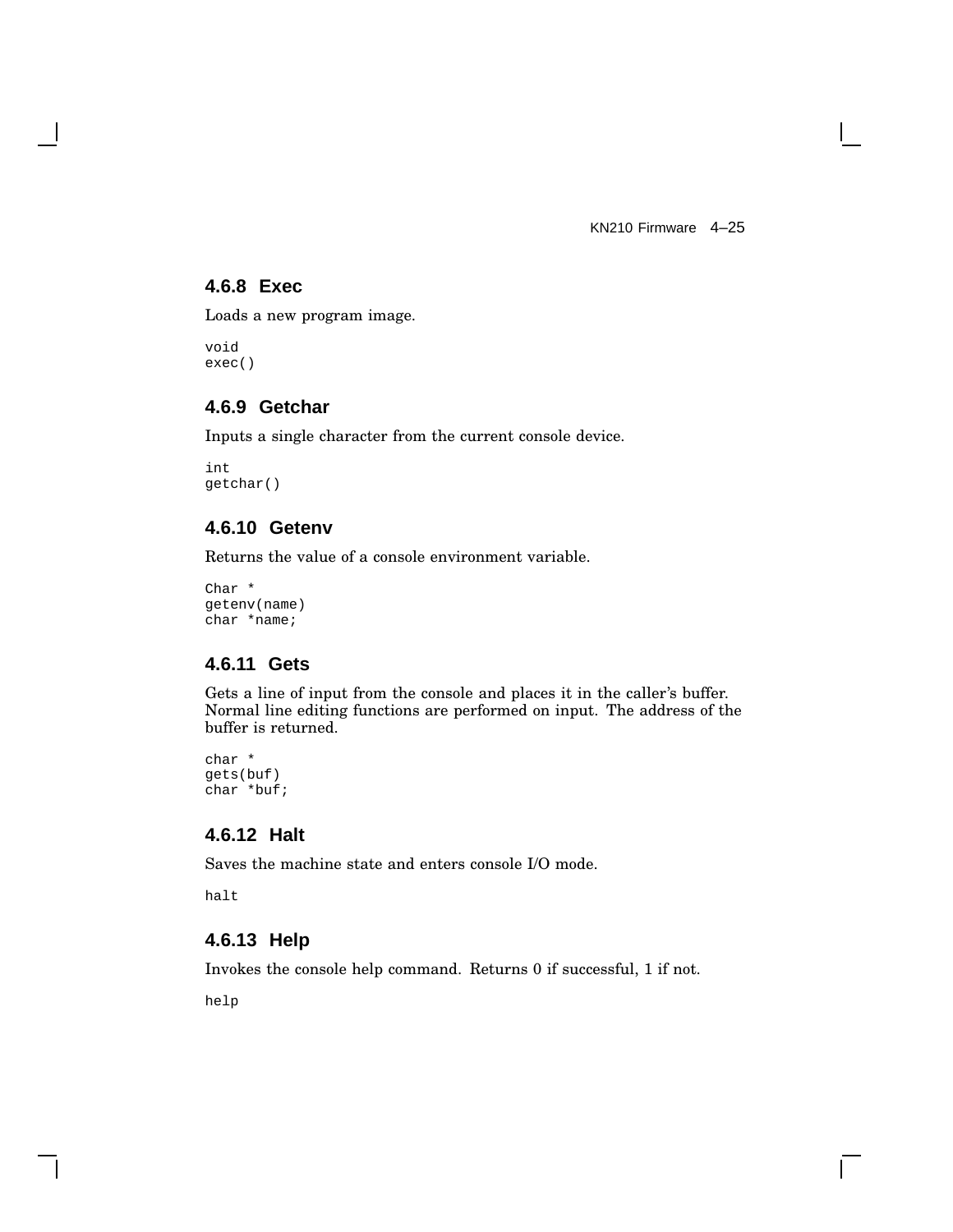4–26 KN210 Firmware

### **4.6.14 Ioctl**

Performs a device or file system specific operation on a device or file.

```
int
ioctl(fd, cmd, arg)
int fd;
int cmd;
int arg;
```
### **4.6.15 Longjump**

Terminates execution in current context and continues from context saved in jmp\_buf by a previous setjmp. Execution resumes with rval as the value returned from setjmp.

```
longjump(jmp_buf, rval)
struct jmp_buf *jmp_buf;
int rval;
```
### **4.6.16 Lseek**

Positions a file into an arbitrary byte position and returns the new position as int.

```
int
lseek(fd, offset, direction);
int fd;
int offset;
int direction;
```
### **4.6.17 Open**

Opens the indicated filename.

```
int
open(filename, flags)
char *filename;
int flags;
```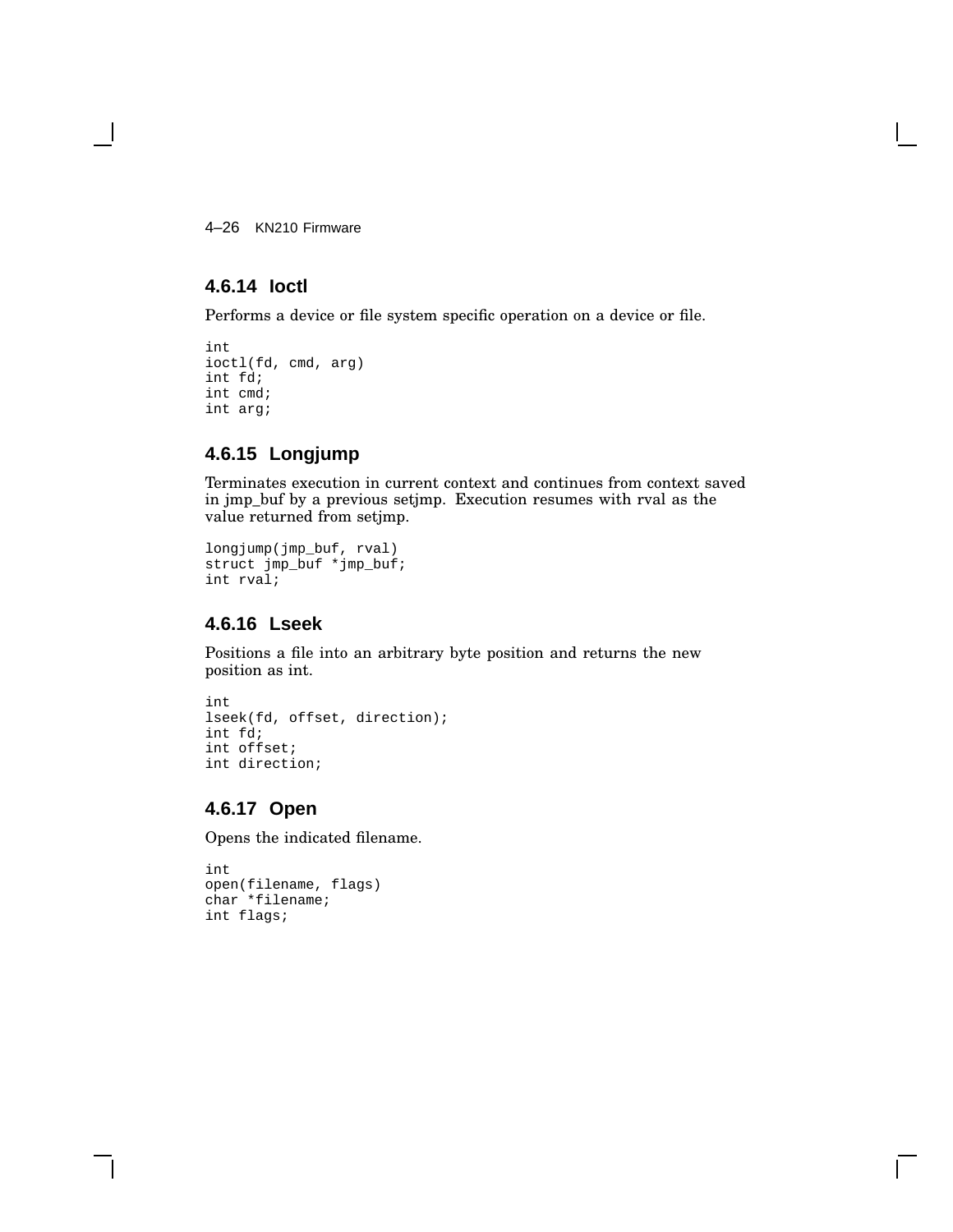### **4.6.18 Parser**

Inputs a command line from the console terminal, argvizes it and looks up the first token in the command table. If it is found, invokes the corresponding command with the standard argc/argv argument list. If the command is not found in the command table and search\_path is not null, then attempts to perform the command by "exec'ing" the file specified by the concatenation of search\_path and the first token.

```
struct cmd_table{<br>char *name; /
               /* Command name */int (*routine)(); /* Command routine */
  char *usage; /* Command usage string. */
}
int
parser(cmd_table, prompt, search_path)
struct cmd table *cmd table;
char *prompt;
char *search_path;
```
#### **4.6.19 Printenvcmd**

Invoke the console printenv command. Returns 0 if successful, 1 if not.

```
int
printenvcmd(argc,argv)
int argc;
char *argv;
```
### **4.6.20 Printf**

Prints formatted values on the current console device.

```
void
printf(fmt, va_alist)
char *fmt;
va_dcl
```
### **4.6.21 Putchar**

Outputs a single character to the current console device.

```
void
putchar(c)
char c;
```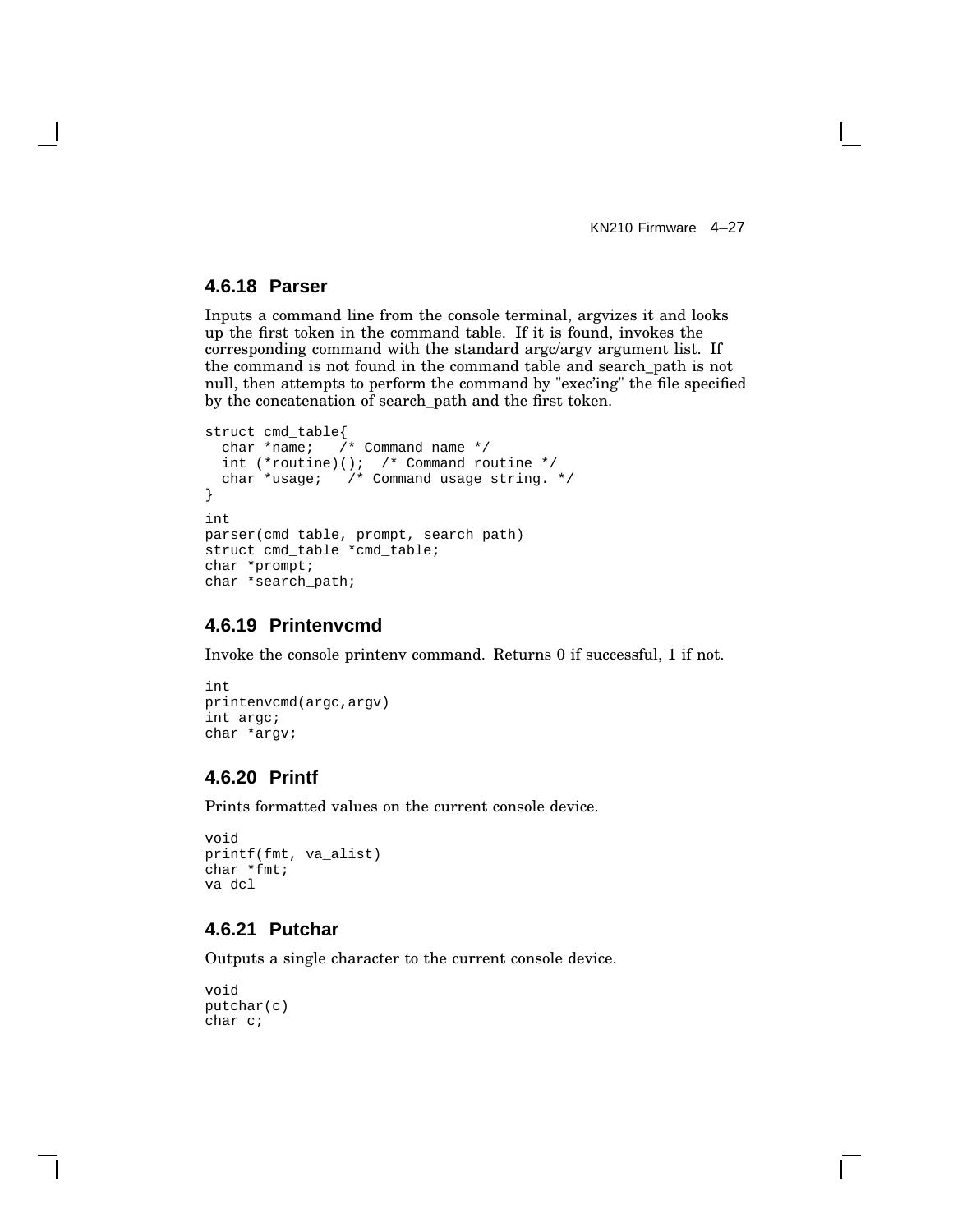4–28 KN210 Firmware

# **4.6.22 Puts**

Outputs a string to the current console device.

void puts(s) char \*s;

# **4.6.23 Range**

Parses a console range specification and returns the base address and the count. Returns 0 if the range is of the form address:address, 1 if the range is of the form address#cnt, and minus 1 if the range cannot be parsed.

```
int
range(str, basep, cntp)
char *str;
unsigned *basep;
unsigned *cntp;
```
# **4.6.24 Read**

Read data from a file into a buffer. Return the actual number of bytes read to the caller

```
int
read(fd, buf, cnt)
int fd;
char *buf;
int cnt;
```
# **4.6.25 Reboot**

Performs automatic test and reboots system if bootmode is **a**, otherwise enters console. The effect of this routine is to duplicate the normal console power-up/reset boot decision.

void reboot()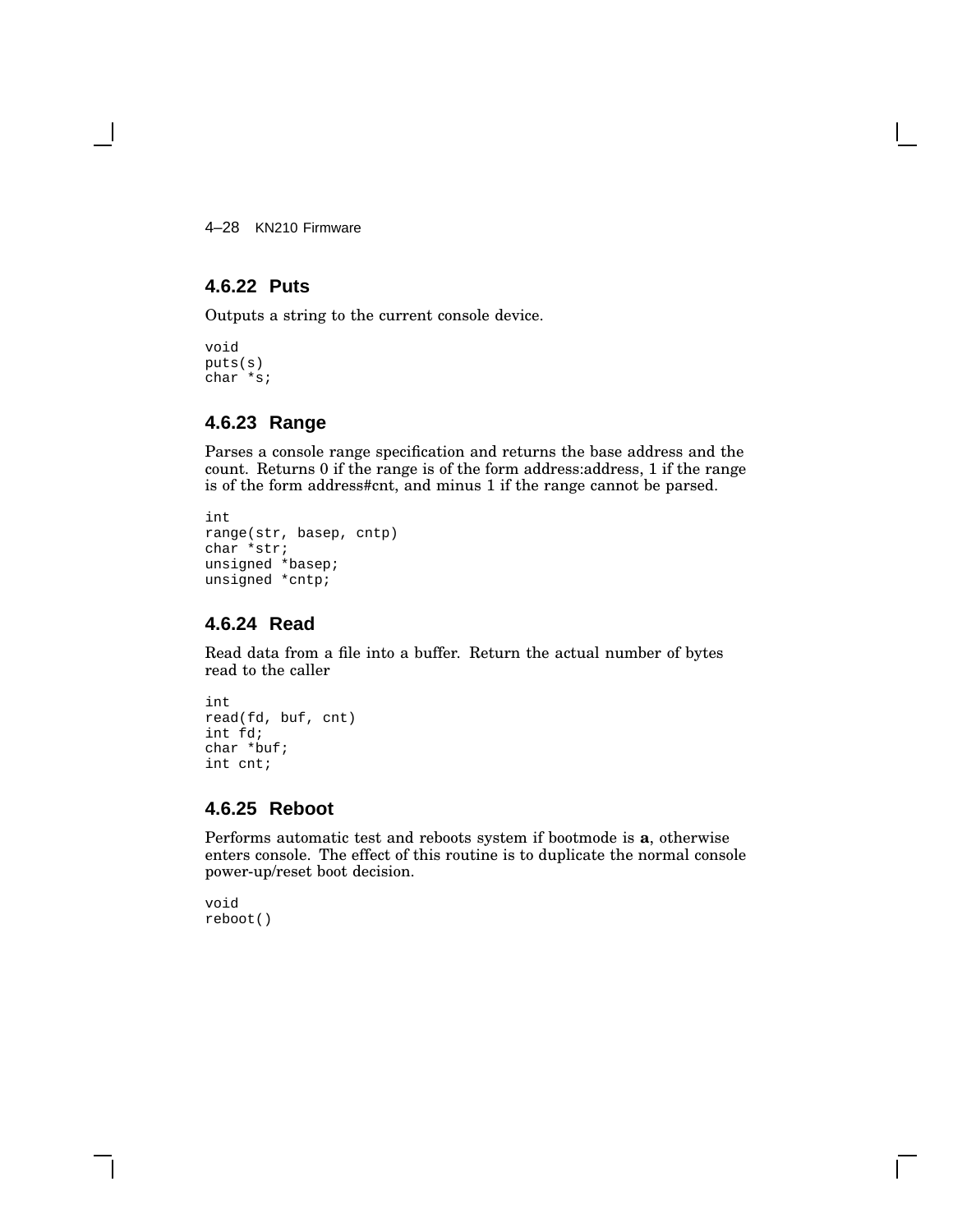KN210 Firmware 4–29

 $\mathbf{I}$ 

# **4.6.26 Reinit**

Re-initializes the console monitor and enters command mode.

reinit()

# **4.6.27 Reset**

Enter the prom at its entry point, the result is the same as if the reset button had been pressed or the power switch turned on.

void reset()

# **4.6.28 Restart**

Re-enters the console monitor without re-initializing it.

void restart()

# **4.6.29 Setenv**

Sets the value of an environment variable.

```
int
setenv(name, value)
char *name;
char *value;
```
# **4.6.30 Setenvcmd**

Invokes the console setenv command. Returns 0 if successful, 1 if not.

```
int
setenvcmd(argc, argv)
int argc;
char **argv;
```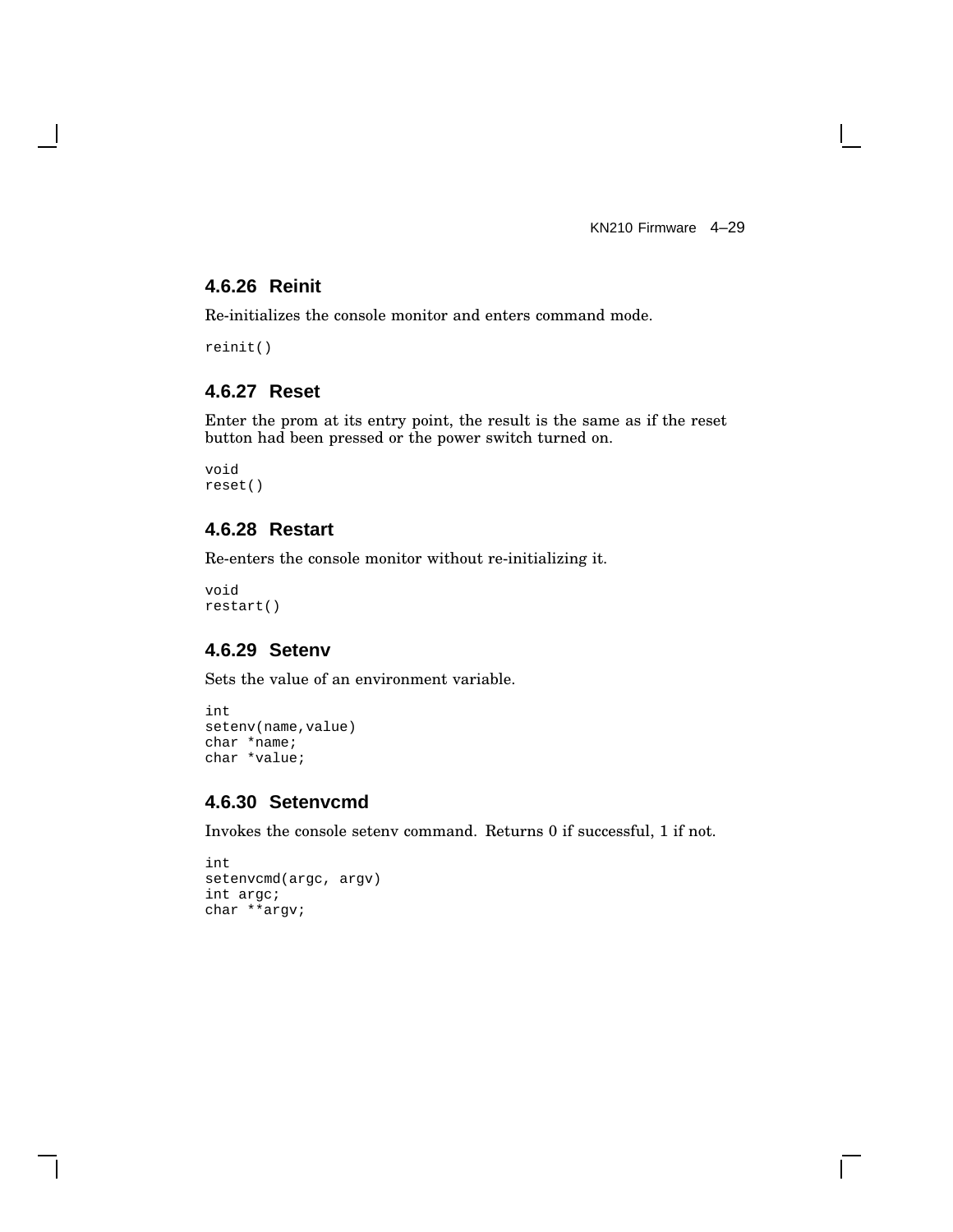4–30 KN210 Firmware

# **4.6.31 Setjmp**

Saves the current register context in jmp\_buf and then returns zero. Later, a call to longjump causes the saved context to be restored and execution resumes again, this time with the return value specified by the **longjump** routine. Used to regain control from exceptional conditions.

```
typedef jmp_buf[11]; /* Register context */
int
setjmp(jmp_buf)
jmp_buf jmp_buf;
```
# **4.6.32 Showchar**

Outputs a single character to the current console device. Displays all printing characters normally. Displays blanks as "\b", form feeds as "\f", newlines as "\n", returns as "\r", tabs as "\t". Display any other nonprinting character as " $\x$ xxx" where xxx is the octal code for the character.

```
void
showchar(c)
char c;
```
# **4.6.33 Strcat**

Concatenates string 1 and string 2, returning a pointer to the result.

```
char *
strcat(str1, str2)
char *str1;
char *str2;
```
# **4.6.34 Strcmp**

Compares string 1 and string 2. Returns 0 if they are the same, a negative value if string 1 is less than string 2, a positive value if string 1 is greater than string 2.

```
int
strcmp(str1, str2)
char *str1;
char *str2;
```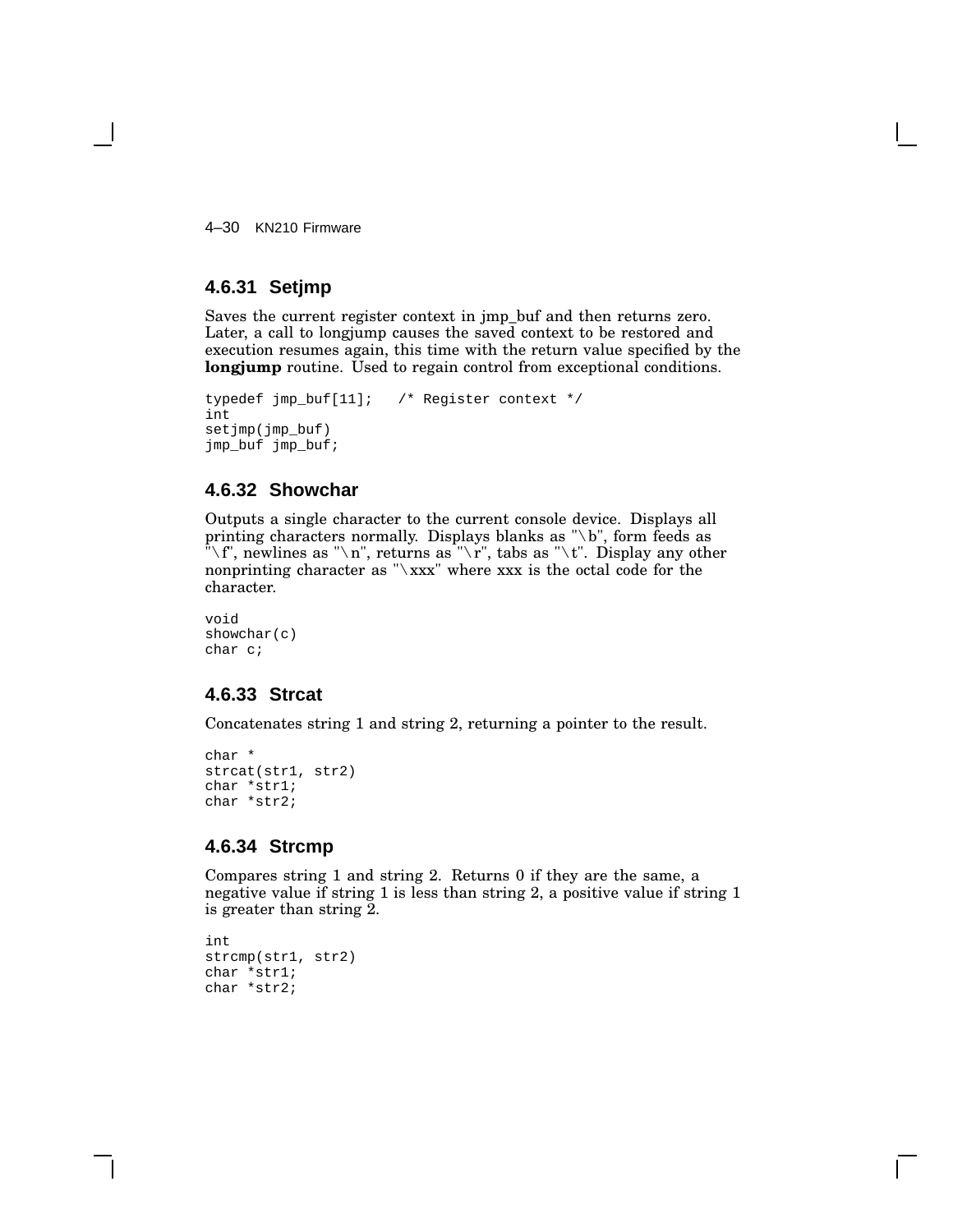KN210 Firmware 4–31

 $\mathbf{I}$ 

# **4.6.35 Strcpy**

Copies string 2 to string 1 and returns a pointer to the first unmodified character in string 1. String 1 must be long enough to contain string 2.

```
char *
strcpy(str1, str2)
char *str1;
char *str2;
```
# **4.6.36 Strlen**

Returns the number of bytes in a string.

```
int
strlen(str)
char *str;
```
# **4.6.37 Unsetenvcmd**

Delete an environment variable.

```
int
unsetenvcmd(argc, argv)
int argc;
char *argv;
```
# **4.6.38 Write**

Write data from a buffer into a file. Return the actual number of bytes written to the caller.

```
int
write(fd, buf, cnt)
int fd;
char *buf;
int cnt;
```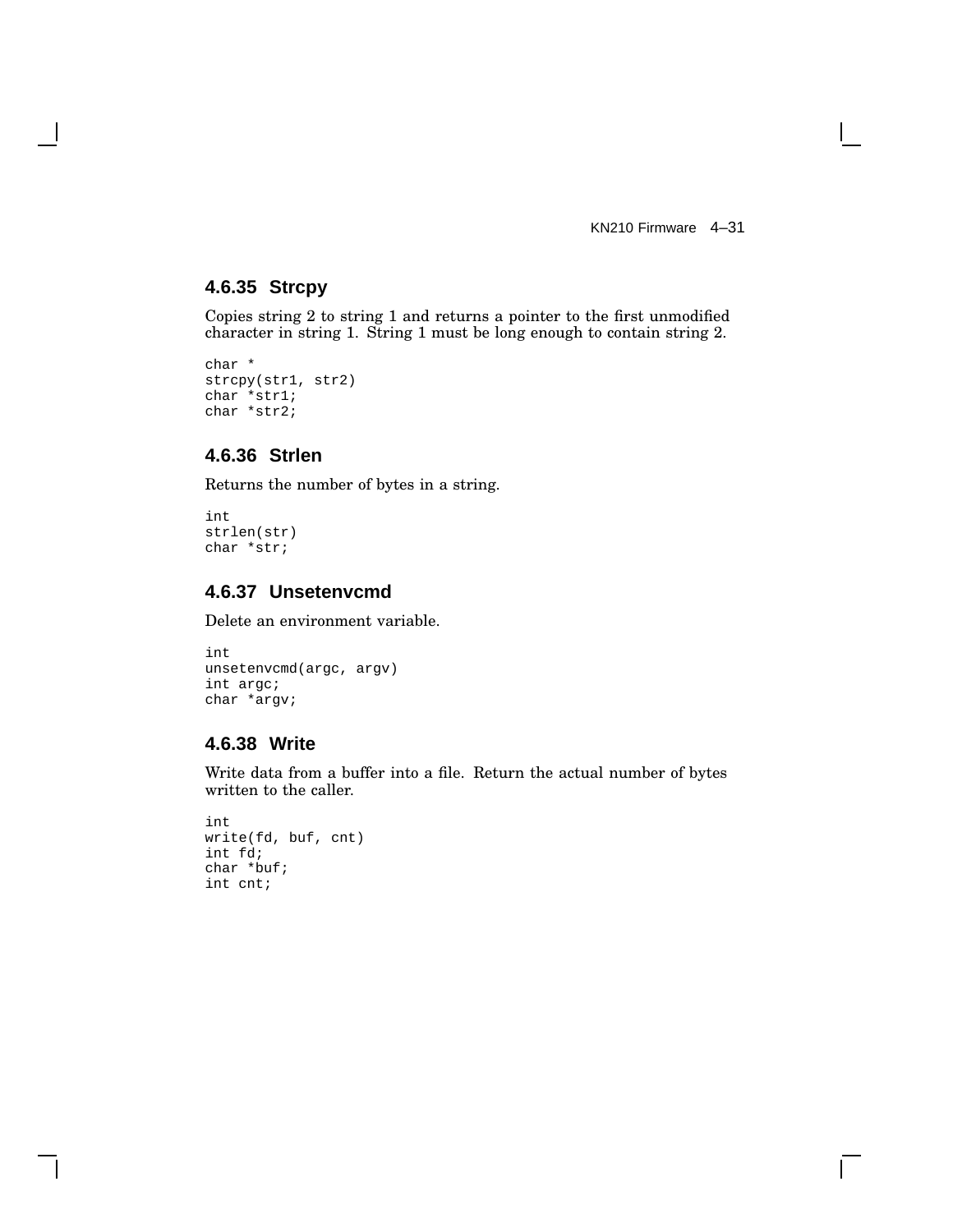4–32 KN210 Firmware

 $\blacksquare$ 

# **4.7 Supported Devices**

The KN210 firmware supports operating system bootstrapping from the following devices:

| <b>Name</b> | Protocol     | Unit    | <b>Type</b> |  |
|-------------|--------------|---------|-------------|--|
| rf          | <b>DSSI</b>  | $0 - 7$ | Disk        |  |
| ra          | <b>MSCP</b>  | $0-3$   | Disk        |  |
| tm          | <b>TMSCP</b> | $0-3$   | Tape        |  |
| mop         | <b>MOP</b>   |         | Ethernet    |  |

**Table 4–7 KN210 Boot Devices**

The DSSI and NI adaptors are in the KN210 I/O module. The MSCP devices are attached to the Q22-bus.

### **NOTE**

**Only Q22-bus MSCP or TMSCP devices are supported by the console bootstrap procedure.**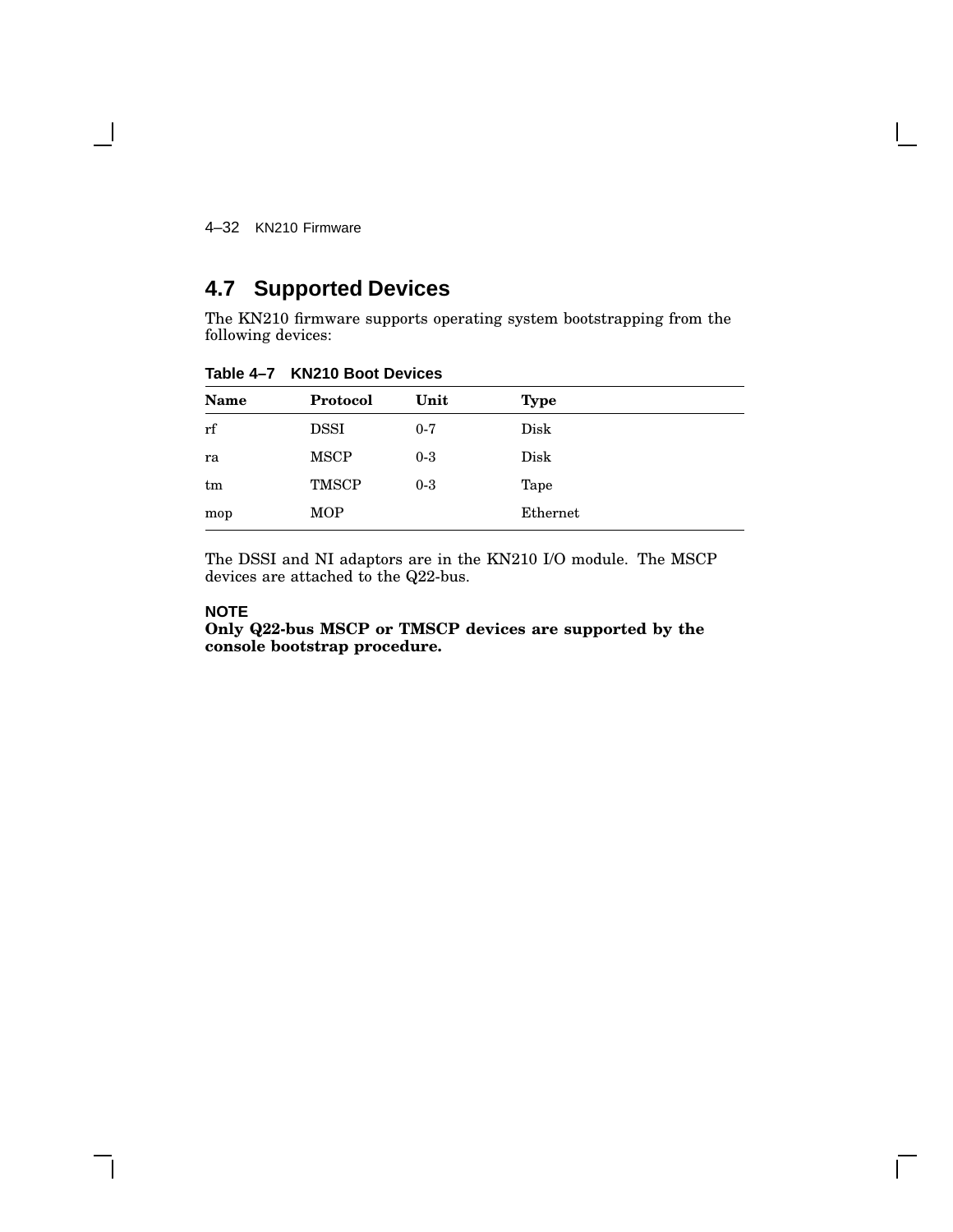# **5 Diagnostic Processor**

# **5.1 Diagnostic Processor**

The diagnostic processor of the KN210 is implemented by a VLSI chip called the CVAX.

# **5.1.1 Processor State**

The processor state consists of that portion of the state of a process that is stored in processor registers rather than in memory. The processor state is composed of sixteen general purpose registers (GPRs), the processor status longword (PSL), and the internal processor registers (IPRs).

Non-privileged software can access the GPRs and the processor status word (bits <15:00> of the PSL). The IPRs and bits <31:16> of the PSL can only be accessed by privileged software. The IPRs are explicitly accessible only by the move to processor register (MTPR) and move from processor register (MFPR) instructions that can be executed only while running in kernel mode.

### **5.1.1.1 General Purpose Registers**

The KN210 diagnostic processor implements 16 GPRs. These registers are used for temporary storage, as accumulators, and as base and index registers for addressing. These registers are denoted R0 - R15. The bits of a register are numbered from the right <0> through <31> (Figure 5–1).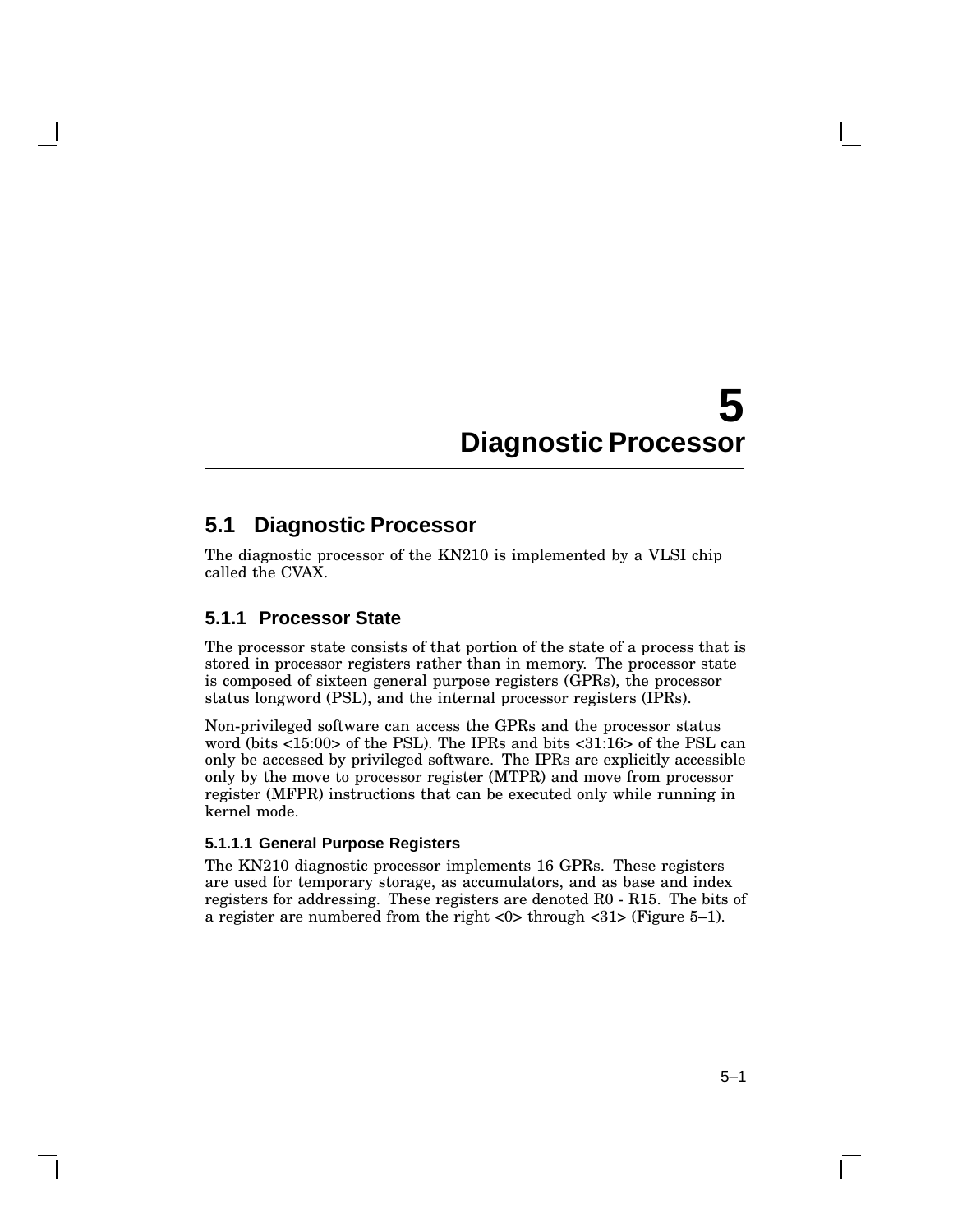5–2 Diagnostic Processor

### MA-1100-87

### **Figure 5–1 General Purpose Register Bit Map**

Certain of these registers have been assigned special meaning by the VAX-11 architecture:

- R15 is the program counter (PC). The PC contains the address of the next instruction byte of the program.
- R14 is the stack pointer (SP). The SP contains the address of the top of the processor defined stack.
- R13 is the frame pointer (FP). The VAX-11 procedure call convention builds a data structure on the stack called a *stack frame*. The FP contains the address of the base of this data structure.
- R12 is the argument pointer (AP). The VAX-11 procedure call convention uses a data structure called an *argument list*. The AP contains the address of the base of this data structure.

Consult the *VAX Architecture Reference Manual* for more information on the operation and use of these registers.

### **5.1.1.2 Processor Status Longword**

The PSL is saved on the stack when an exception or interrupt occurs and is saved in the process control block (PCB) on a process context switch. Bits <15:00> may be accessed by non-privileged software, while bits <31:16> may only be accessed by privileged software. Processor initialization sets the PSL to 041F 0000  $_{16}$ . Figure 5–2 shows the processor status longword bit map.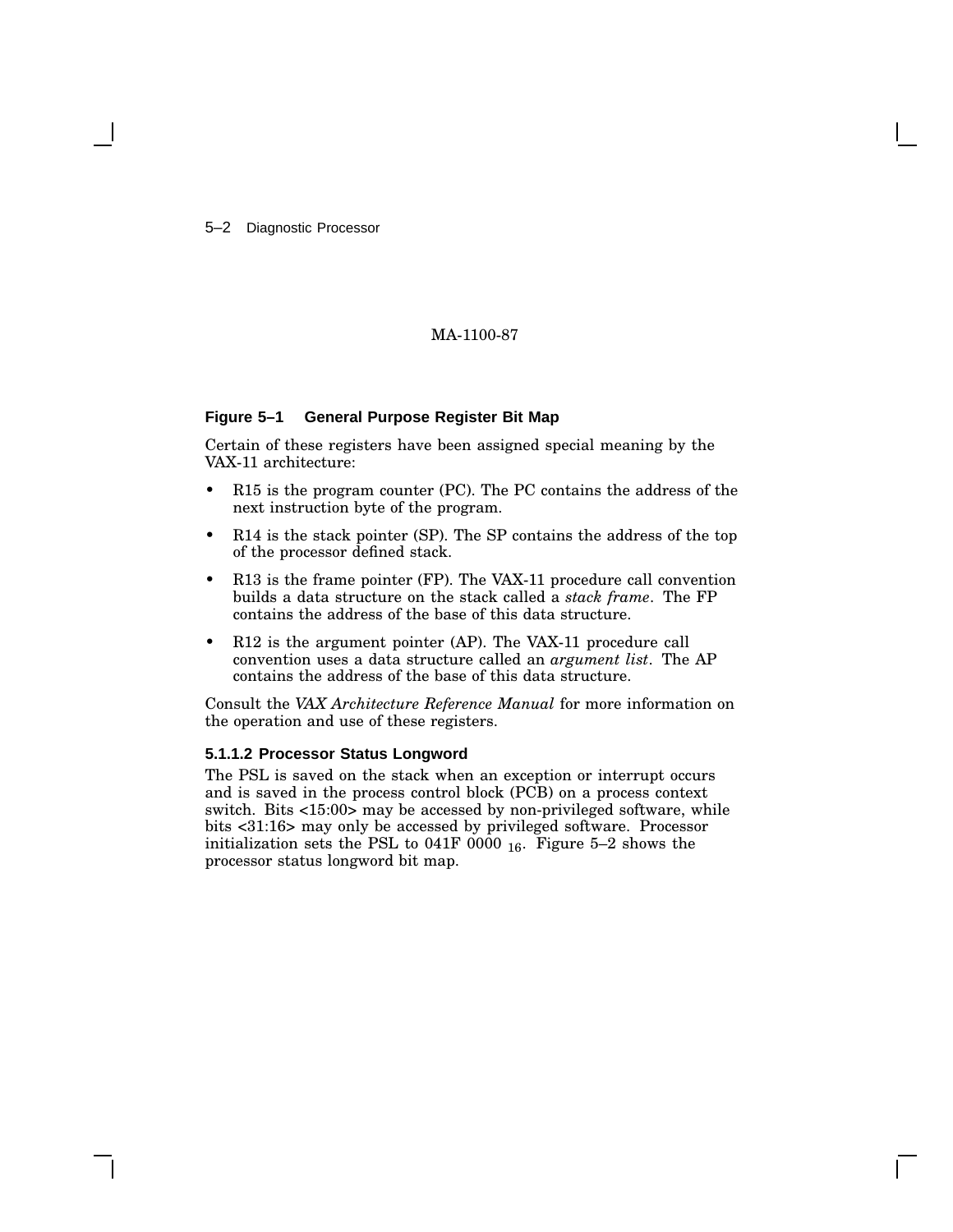Diagnostic Processor 5–3

 $\mathbf{I}$ 

 $\overline{\Gamma}$ 

# **Figure 5–2 PSL Bit Map**

 $\overline{\phantom{a}}$ 

H

| Data Bit          | <b>Definition</b>                                                                                   |
|-------------------|-----------------------------------------------------------------------------------------------------|
| PSL < 31          | (CM) Compatibility mode. This bit always reads as zero;<br>loading a 1 into this bit has no effect. |
| PSL <sub>30</sub> | (TP) Trace pending                                                                                  |
| PSL < 29:28       | Unused, must be written as zero.                                                                    |
| PSL < 27          | (FPD) First part done                                                                               |
| PSL < 26          | (IS) Interrupt stack                                                                                |
| PSL < 25:24       | (CUR) Current mode                                                                                  |
| PSL <23:22>       | (PRV) Previous mode                                                                                 |
| PSL < 21          | Unused, must be written as zero.                                                                    |
| PSL < 20:16       | (IPL) Interrupt priority level                                                                      |
| PSL < 15:8>       | Unused, must be written as zero.                                                                    |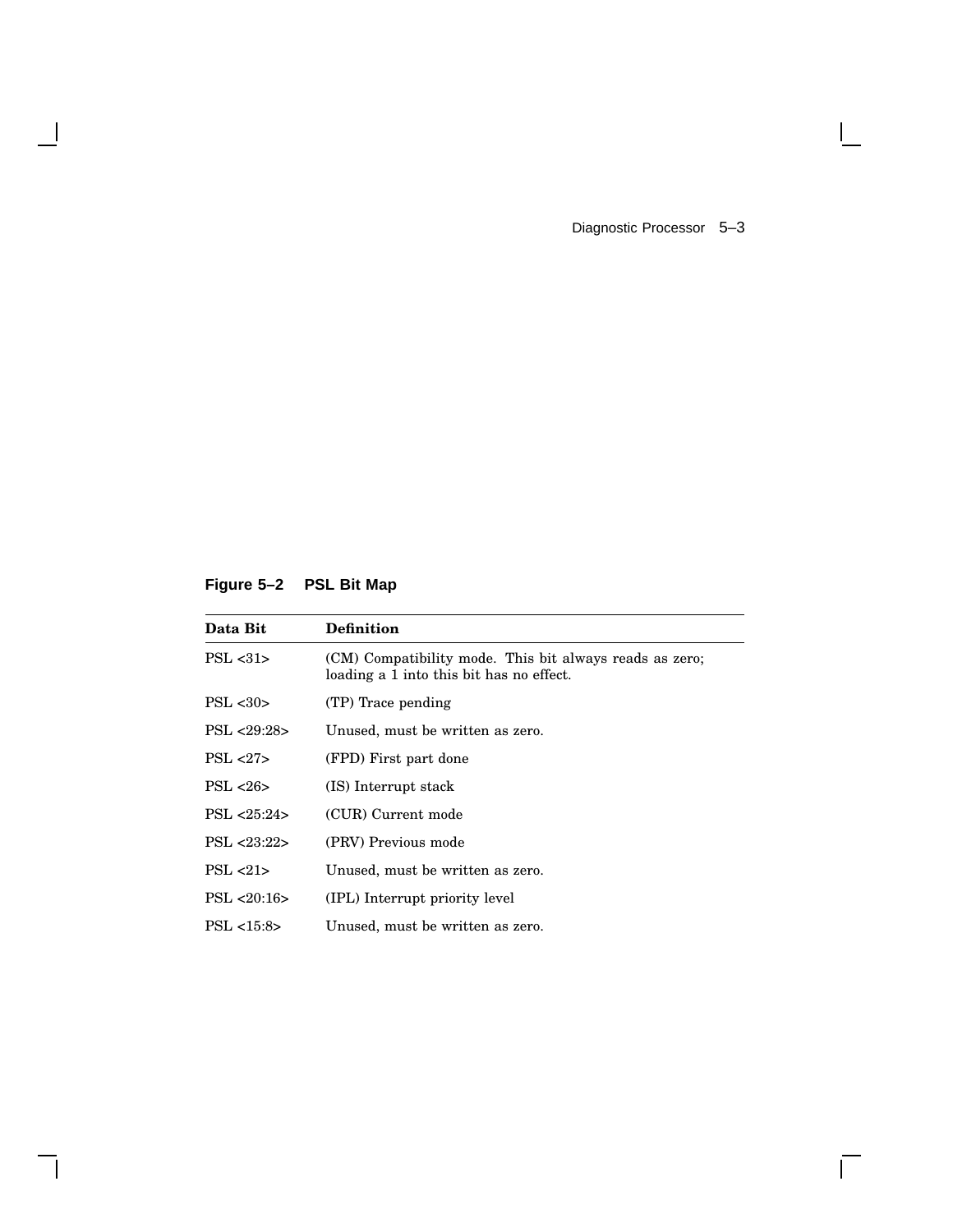### 5–4 Diagnostic Processor

| Data Bit         | <b>Definition</b>                                                                                                                                                  |
|------------------|--------------------------------------------------------------------------------------------------------------------------------------------------------------------|
| PSL < 7          | (DV) Decimal overflow trap enable. This read/write bit has no<br>effect on KN210 hardware; it can be used by macrocode which<br>emulates VAX decimal instructions. |
| PSL < 6          | (FU) Floating underflow fault enable                                                                                                                               |
| PSL < 5          | (IV) Integer overflow trap enable                                                                                                                                  |
| PSL < 4          | (T) Trace trap enable                                                                                                                                              |
| PSL <sub>3</sub> | (N) Negative condition code                                                                                                                                        |
| PSL < 2          | (Z) Zero condition code                                                                                                                                            |
| PSL < 1          | (V) Overflow condition code                                                                                                                                        |
| PSL < 0>         | (C) Carry condition code                                                                                                                                           |

### **5.1.1.3 Internal Processor Registers**

The KN210 IPRs can be accessed by using the MFPR and MTPR privileged instructions. Each IPR falls into one of the following seven categories:

- 1. Implemented by KN210 (in the CVAX chip)
- 2. Implemented by KN210 (in the SSC)
- 3. Implemented by KN210 (and all designs that use the CVAX chip) uniquely
- 4. Implemented by KN210 (and all designs that use the SSC) uniquely
- 5. Not implemented, timed out by the CDAL bus timer (in the SSC) after 4 µs. Read as zero, NOP on write.
- 6. Access not allowed; accesses result in a reserved operand fault
- 7. Accessible, but not fully implemented; accesses yield *unpredictable* results

Refer to Table 5–1 for a listing of each of the KN210 IPRs, along with its mnemonic, its access type (read or write) and its category number.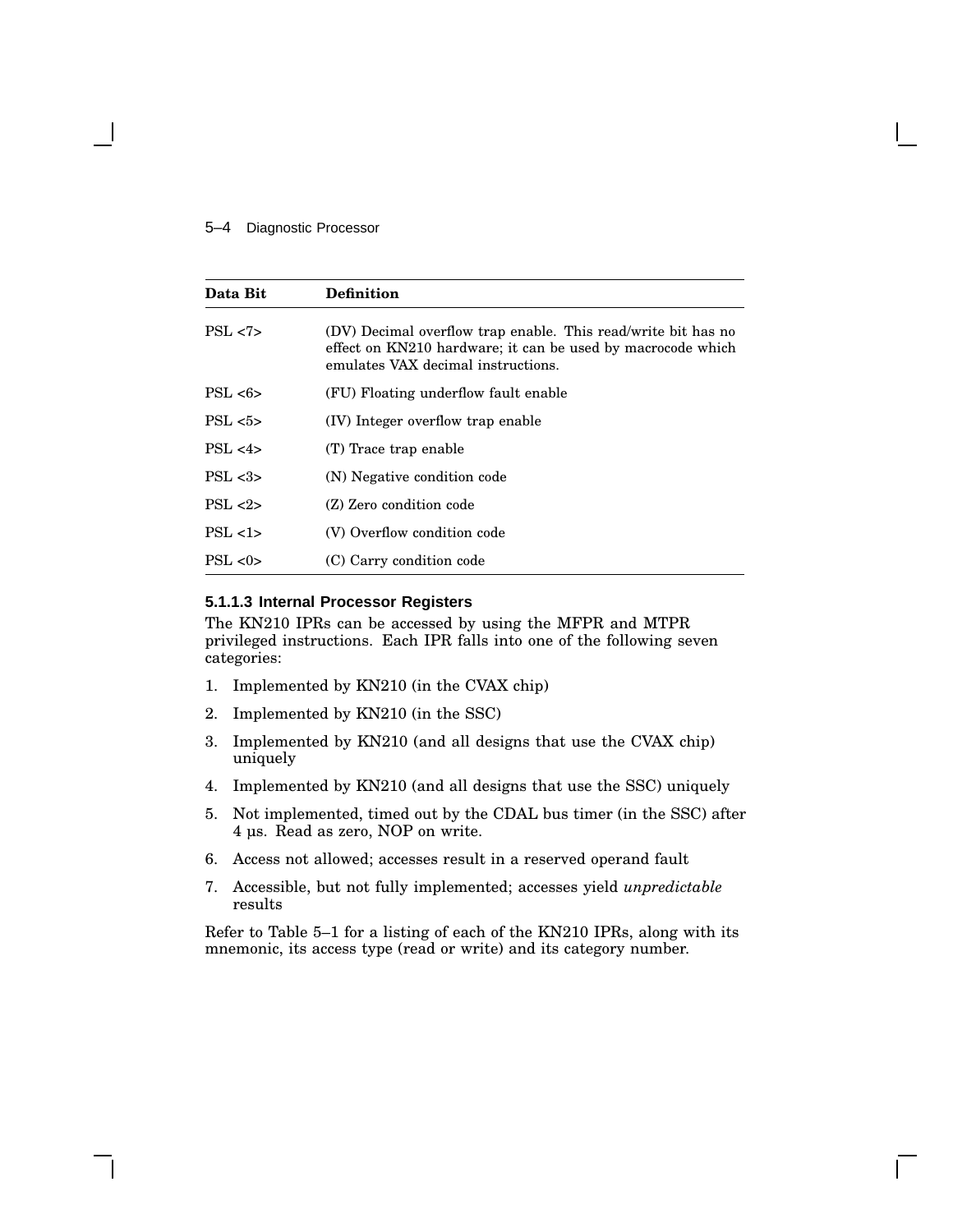Diagnostic Processor 5–5

 $\overline{\Gamma}$ 

| <b>Decimal Hex</b> |                         | <b>Register Name</b>               | <b>Mnemonic</b>   | <b>Type</b>             | Category <sup>1</sup> |
|--------------------|-------------------------|------------------------------------|-------------------|-------------------------|-----------------------|
| 0                  | $\boldsymbol{0}$        | Kernel stack pointer               | <b>KSP</b>        | R/W                     | 1                     |
| 1                  | $\mathbf{1}$            | Executive stack pointer            | <b>ESP</b>        | R/W                     | $\mathbf{1}$          |
| $\overline{2}$     | $\boldsymbol{2}$        | Supervisor stack pointer           | <b>SSP</b>        | R/W                     | $\mathbf{1}$          |
| 3                  | 3                       | User stack pointer                 | <b>USP</b>        | $\rm R/W$               | $\mathbf{1}$          |
| 4                  | $\overline{\mathbf{4}}$ | Interrupt stack pointer            | <b>ISP</b>        | R/W                     | $\mathbf{1}$          |
| 7:5                | 7:5                     | Reserved                           |                   |                         | $\bf 5$               |
| 8                  | 8                       | P0 base register                   | <b>POBR</b>       | $\rm R/W$               | $\mathbf{1}$          |
| 9                  | 9                       | P0 length register                 | POLR              | R/W                     | $\mathbf{1}$          |
| 10                 | A                       | P1 base register                   | P <sub>1</sub> BR | $\rm R/W$               | $\mathbf{1}$          |
| 11                 | B                       | P1 length register                 | P1LR              | $\mathbf{R}/\mathbf{W}$ | $\mathbf{1}$          |
| 12                 | $\mathbf C$             | System base register               | <b>SBR</b>        | R/W                     | $\mathbf{1}$          |
| 13                 | D                       | System length register             | SLR               | R/W                     | $\mathbf{1}$          |
| 15:14              | F:E                     | Reserved                           |                   |                         | $\bf 5$               |
| 16                 | 10                      | Process control block<br>base      | <b>PCBB</b>       | R/W                     | $\mathbf{1}$          |
| 17                 | 11                      | System control block<br>base       | <b>SCBB</b>       | R/W                     | $\mathbf{1}$          |
| 18                 | 12                      | Interrupt priority level           | <b>IPL</b>        | R/W                     | 1 <sub>I</sub>        |
| 19                 | 13                      | <b>AST</b> level                   | <b>ASTLVL</b>     | R/W                     | 1 <sub>I</sub>        |
| 20                 | 14                      | Software interrupt<br>request      | <b>SIRR</b>       | W                       | $\mathbf{1}$          |
| 21                 | 15                      | Software interrupt<br>summary      | <b>SISR</b>       | R/W                     | 1 <sub>I</sub>        |
| 23:22              | 17:16                   | Reserved                           |                   |                         | $\bf 5$               |
| 24                 | 18                      | Interval clock<br>control/status   | <b>ICCS</b>       | R/W                     | 3I                    |
| 25                 | 19                      | Next interval count                | <b>NICR</b>       | W                       | $\bf 5$               |
| 26                 | 1A                      | Interval count                     | <b>ICR</b>        | $\mathbf R$             | $\bf 5$               |
| 27                 | 1B                      | Time-of-year                       | <b>TODR</b>       | R/W                     | $\boldsymbol{2}$      |
| 28                 | 1 <sub>C</sub>          | Console storage receiver<br>status | CSRS              | R/W                     | 7I                    |
| 29                 | 1 <sub>D</sub>          | Console storage receiver<br>data   | <b>CSRD</b>       | $\mathbf R$             | 7 <sub>I</sub>        |
| 30                 | 1E                      | Console storage transmit<br>status | <b>CSTS</b>       | R/W                     | 7 <sub>I</sub>        |

**Table 5–1 KN210 Internal Processor Registers**

<sup>1</sup>An I following the category number indicates that the register is initialized on power-up and by the negation of DCOK when the processor is halted.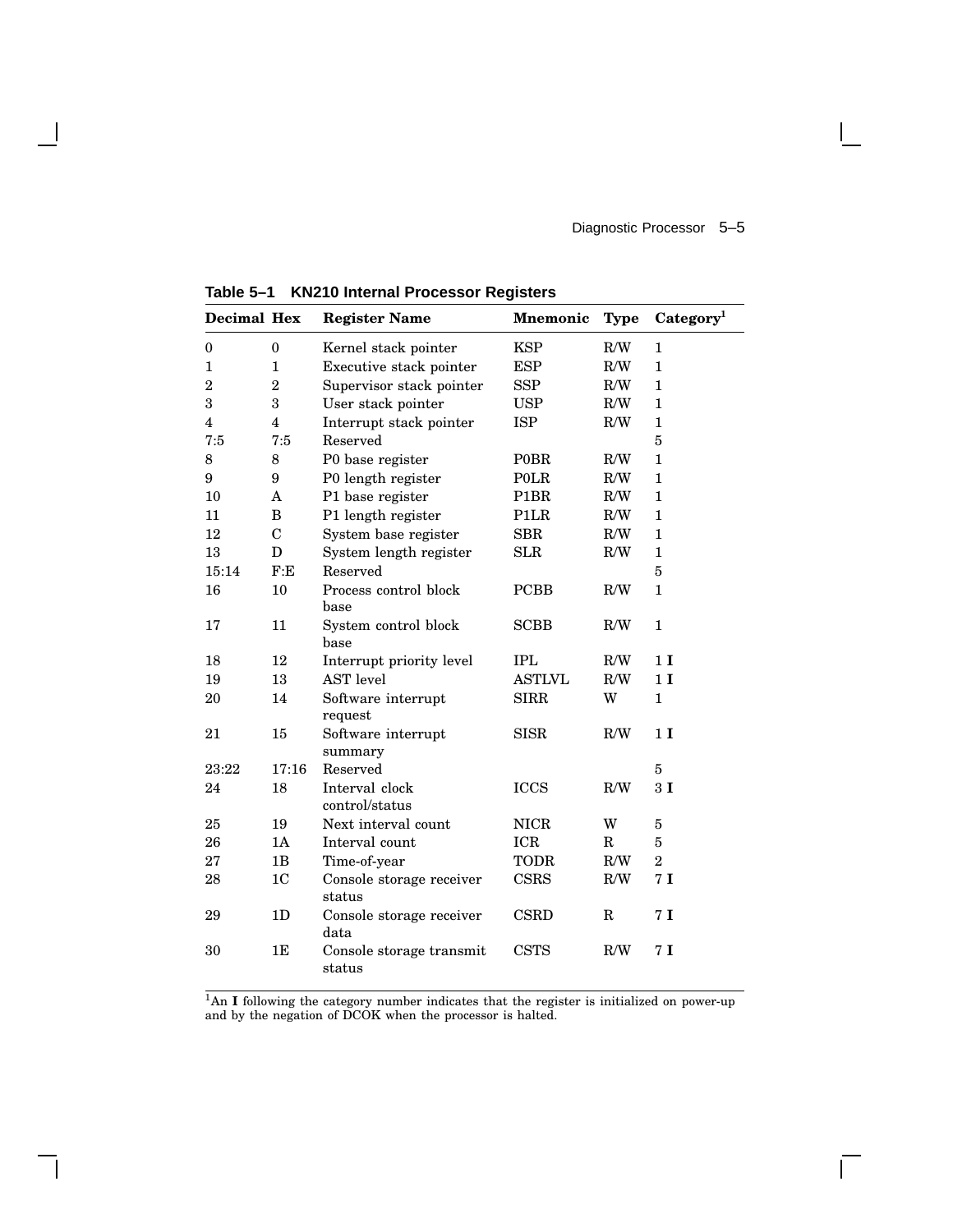# 5–6 Diagnostic Processor

| Decimal Hex |                | <b>Register Name</b>               | <b>Mnemonic</b> | <b>Type</b> | Category <sup>1</sup> |
|-------------|----------------|------------------------------------|-----------------|-------------|-----------------------|
| 31          | 1F             | Console storage transmit<br>data   | <b>CSTD</b>     | W           | 7 <sub>I</sub>        |
| 32          | 20             | Console receiver<br>control/status | <b>RXCS</b>     | R/W         | 4I                    |
| 33          | 21             | Console receiver data<br>buffer    | <b>RXDB</b>     | R           | 4I                    |
| 34          | 22             | Console transmit<br>control/status | <b>TXCS</b>     | R/W         | 4I                    |
| 35          | 23             | Console transmit data<br>buffer    | <b>TXDB</b>     | W           | 4I                    |
| 36          | 24             | Translation buffer<br>disable      | <b>TBDR</b>     | R/W         | 5                     |
| 37          | 25             | Cache disable                      | <b>CADR</b>     | R/W         | 3I                    |
| 38          | 26             | Machine check error<br>summary     | <b>MCESR</b>    | R/W         | 5                     |
| 39          | 27             | Memory system error                | <b>MSER</b>     | R/W         | 3I                    |
| 41:40       | 29:28          | Reserved                           |                 |             | 5                     |
| 42          | 2A             | Console saved PC                   | <b>SAVPC</b>    | $\mathbf R$ | 3                     |
| 43          | 2B             | Console saved PSL                  | <b>SAVPSL</b>   | R           | 3                     |
| 47:44       | 2F:2C          | Reserved                           |                 |             | 5                     |
| 48          | 30             | SBI fault/status                   | SBIFS           | R/W         | 5                     |
| 49          | 31             | SBI silo                           | <b>SBIS</b>     | $\mathbf R$ | 5                     |
| 50          | 32             | SBI silo comparator                | <b>SBISC</b>    | R/W         | 5                     |
| 51          | 33             | SBI maintenance                    | <b>SBIMT</b>    | R/W         | 5                     |
| 52          | 34             | SBI error register                 | <b>SBIER</b>    | R/W         | $\overline{5}$        |
| 53          | 35             | SBI timeout address<br>register    | <b>SBITA</b>    | $\mathbf R$ | 5                     |
| 54          | 36             | SBI quadword clear                 | SBIQC           | W           | 5                     |
| 55          | 37             | I/O bus reset                      | <b>IORESET</b>  | W           | 4                     |
| 56          | 38             | Memory management<br>enable        | <b>MAPEN</b>    | R/W         | 1                     |
| 57          | 39             | TB invalidate all                  | <b>TBIA</b>     | W           | $\mathbf{1}$          |
| 58          | 3A             | TB invalidate single               | <b>TBIS</b>     | W           | $\mathbf{1}$          |
| 59          | 3B             | TB data                            | <b>TBDATA</b>   | $\rm R/W$   | 5                     |
| 60          | 3 <sub>C</sub> | Microprogram break                 | <b>MBRK</b>     | R/W         | 5                     |

**Table 5–1 (Cont.) KN210 Internal Processor Registers**

<sup>1</sup>An I following the category number indicates that the register is initialized on power-up and by the negation of DCOK when the processor is halted.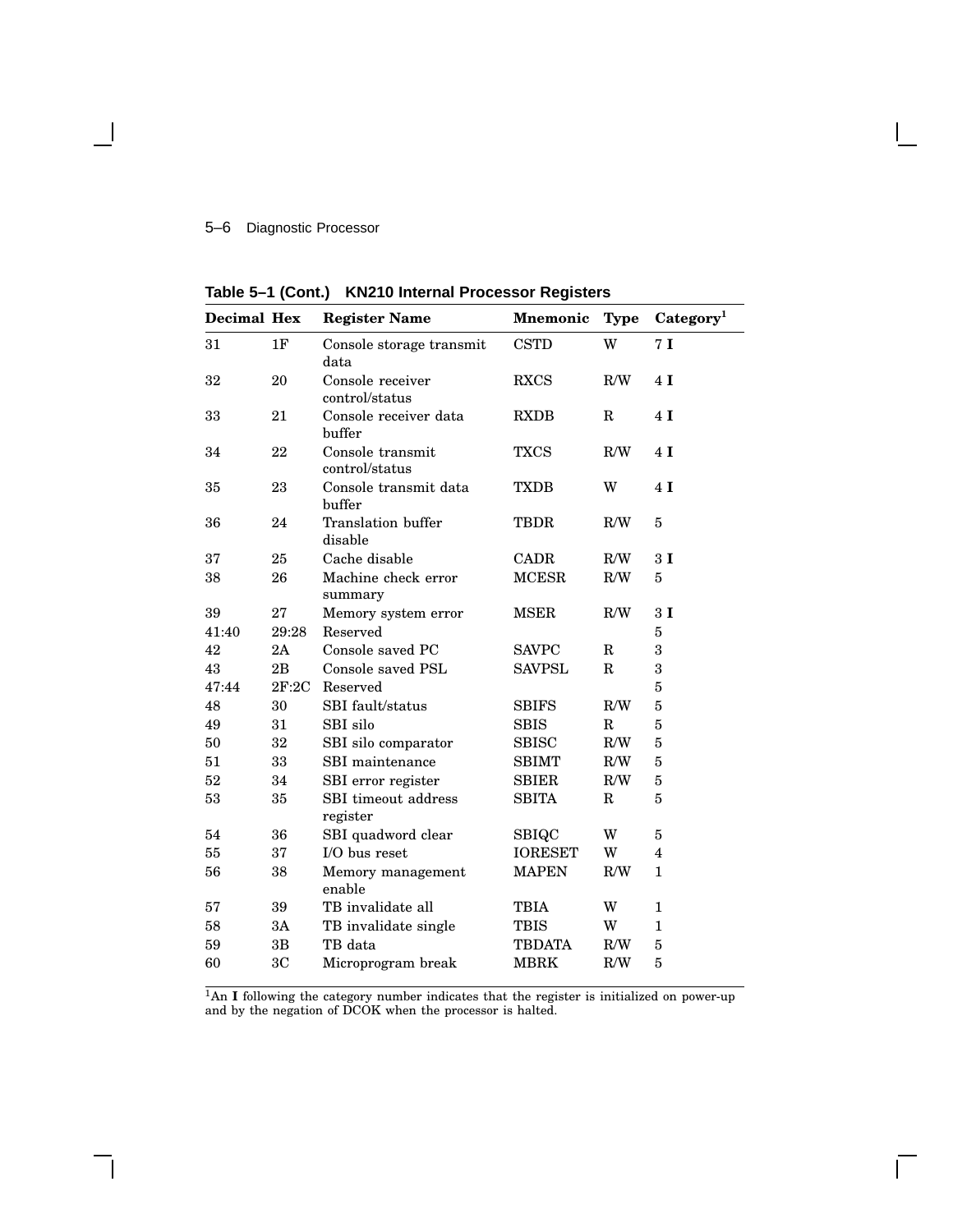| <b>Decimal Hex</b> |       | <b>Register Name</b>          | Mnemonic Type Category |     |   |
|--------------------|-------|-------------------------------|------------------------|-----|---|
| 61                 | 3D    | Performance monitor<br>enable | <b>PMR</b>             | R/W | 5 |
| 62                 | ЗE    | System identification         | SID.                   | R   |   |
| 63                 | 3F    | Translation buffer check      | <b>TRCHK</b>           | w   |   |
| 64:127             | 40.7F | Reserved                      |                        |     | 6 |

**Table 5–1 (Cont.) KN210 Internal Processor Registers**

<sup>1</sup>An **I** following the category number indicates that the register is initialized on power-up and by the negation of DCOK when the processor is halted.

## **KN210 Diagnostic VAX Standard IPRs**

VAX standard internal processor registers (IPRs) are classified as Category One IPRs. The *VAX Architecture Reference Manual* should be consulted for details on the operation and use of these registers.

The VAX standard IPRs listed in Table 5–2 are also referenced in other sections of this manual.

|    | <b>Number Register Name</b>             | <b>Mnemonic Section</b> |         |
|----|-----------------------------------------|-------------------------|---------|
| 12 | System base register                    | $_{\rm SBR}$            | 5.1.5.3 |
| 13 | System length register                  | SLR                     | 5.1.5.3 |
| 16 | Process control block base              | <b>PCBB</b>             | 5.1.5   |
| 17 | System control block base               | <b>SCBB</b>             | 5.1.5.4 |
| 18 | Interrupt priority level                | IPL                     | 5.1.5.1 |
| 20 | Software interrupt request              | SIRR                    | 5.1.5.1 |
| 21 | Software interrupt summary              | <b>SISR</b>             | 5.1.5.1 |
| 27 | Time-of-year clock                      | TODR                    | 3.6.2   |
| 56 | Memory management enable                | <b>MAPEN</b>            | 5.1.4.2 |
| 57 | Translation buffer invalidate<br>all    | TBIA                    | 5.1.4.2 |
| 58 | Translation buffer invalidate<br>single | TBIS                    | 5.1.4.2 |
| 62 | System identification                   | SID                     | 5.1.6   |
| 63 | Translation buffer check                | твснк                   | 5.1.4.2 |

**Table 5–2 VAX Standard IPRs**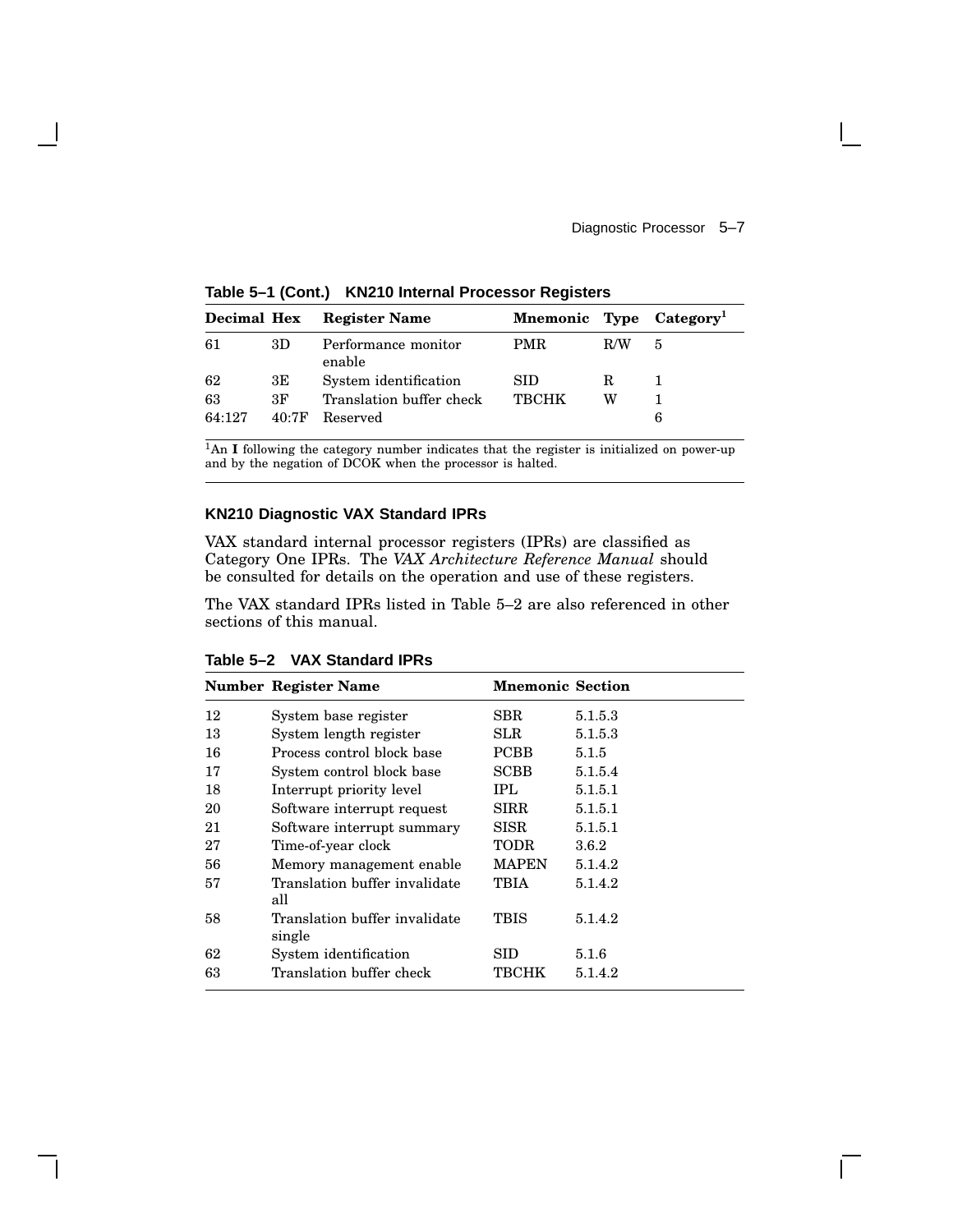5–8 Diagnostic Processor

### **KN210 Unique IPRs**

Internal processor registers that are implemented uniquely on the KN210 are described in detail in this manual. Refer to the sections listed in Table 5–3 for a description of these registers.

|    | Number Register Name               | <b>Mnemonic Section</b> |         |
|----|------------------------------------|-------------------------|---------|
| 24 | Interval clock control/status      | <b>ICCS</b>             | 3.6.3   |
| 32 | Console receiver<br>control/status | <b>RXCS</b>             | 3.5.1.1 |
| 33 | Console receiver data buffer       | <b>RXDB</b>             | 3.5.1.2 |
| 34 | Console transmit<br>control/status | <b>TXCS</b>             | 3.5.1.3 |
| 35 | Console transmit data buffer       | TXDB                    | 3.5.1.4 |
| 42 | Console saved PC                   | <b>SAVPC</b>            | 5.1.5   |
| 43 | Console saved PSL                  | <b>SAVPSL</b>           | 5.1.5   |

**Table 5–3 KN210 Unique IPRs**

# **5.1.2 Data Types**

The diagnostic processor supports the following subset of the VAX data types:

- Byte
- Word (16-bit)
- Longword (32-bit)
- Quadword (64-bit)
- Character string
- Variable length bit field

# **5.1.3 Instruction Set**

The KN210 CPU implements the following subset of the VAX instruction set types in microcode:

- Integer arithmetic and logical
- Address
- Variable length bit field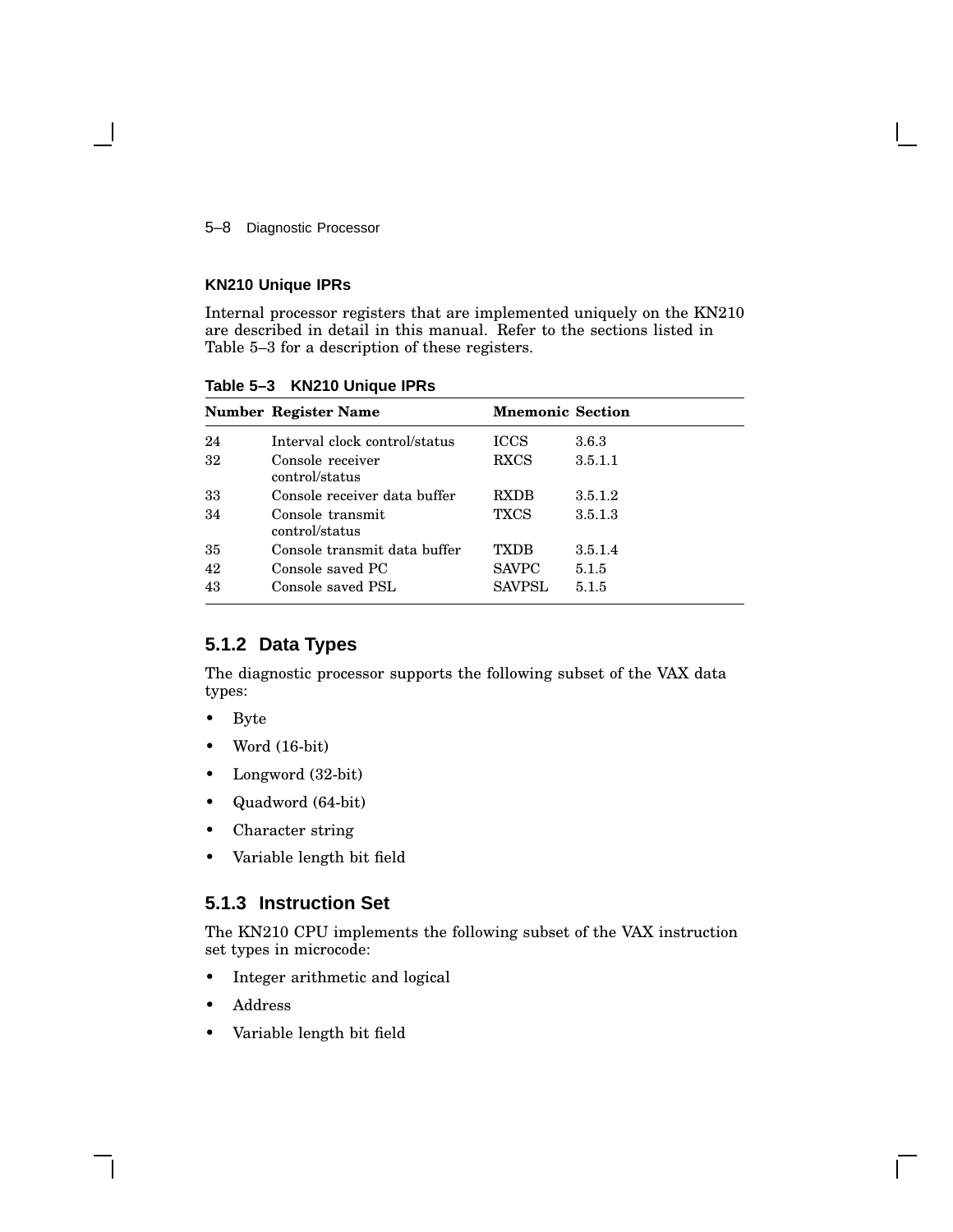Diagnostic Processor 5–9

- Control
- Procedure call
- **Miscellaneous**
- $\rm Queue^1$
- Character string moves (MOVC3, MOVC5, CMPC3<sup>1</sup>, CMPC5<sup>1</sup>,  $\mathrm{LOCC}^{1}, \, \mathrm{SCANC}^{1}, \, \mathrm{SKPC}^{1}, \, \mathrm{and} \, \, \mathrm{SPANC}^{1})$
- Operating system support

# **5.1.4 Memory Management**

The KN210 implements full VAX memory management. System space addresses are virtually mapped through single-level page tables, and process space addresses are virtually mapped through two-level page tables.

### **5.1.4.1 Translation Buffer**

To reduce the overhead associated with translating virtual addresses to physical addresses, the KN210 employs a 28-entry, fully associative, translation buffer for caching VAX PTEs in modified form. Each entry can store a modified PTE for translating virtual addresses in either the VAX process space, or VAX system space. The translation buffer is flushed whenever memory management is enabled or disabled (that is, by writes to IPR 56), any page table base or length registers are modified (that is, by writes to IPRs 8 - 13) and by writing to IPR 57 (TBIA) or IPR 58 (TBIS).

Each entry is divided into two parts: a 23-bit tag register and a 31-bit PTE register. The tag register is used to store the virtual page number (VPN) of the virtual page that the corresponding PTE register maps. The PTE register stores the 21-bit PFN field, the PTE.V bit, the PTE.M bit and an 8-bit partially decoded representation of the 4-bit VAX PTE PROT field, from the corresponding VAX PTE, as well as a translation buffer valid (TB.V) bit.

During virtual to physical address translation, the contents of the 28 tag registers are compared with the virtual page number field (bits <31:9>) of the virtual address of the reference. If there is a match with one of the tag registers, then a translation buffer *hit* occurs, and the contents of the corresponding PTE register is used for the translation.

<sup>1</sup> These instructions were in the microcode assisted category on the KA630-AA (MicroVAX II) and therefore had to be emulated.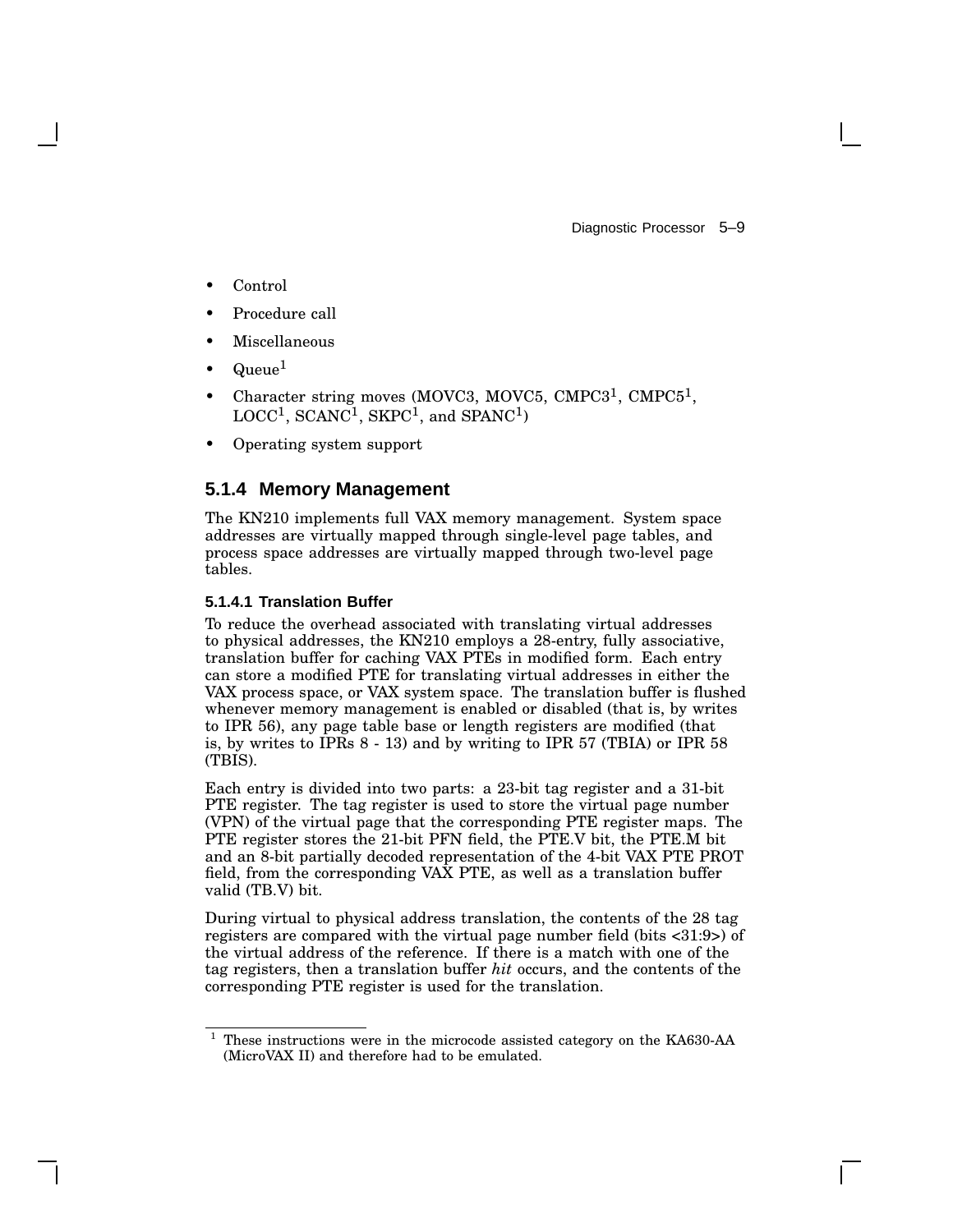5–10 Diagnostic Processor

If there is no match, the translation buffer does not contain the necessary VAX PTE information to translate the address of the reference, and the PTE must be fetched from memory. Upon fetching the PTE, the translation buffer is updated by replacing the entry that is selected by the replacement pointer. Since this pointer is moved to the next sequential translation buffer entry whenever it is pointing to an entry that is accessed, the replacement algorithm is *not last used* (NLU).

### **5.1.4.2 Memory Management Control Registers**

There are four IPRs that control the memory management unit (MMU): IPR 56 (MAPEN), IPR 57 (TBIA), IPR 58 (TBIS), and IPR 63 (TBCHK).

Memory management can be enabled/disabled through IPR 56 (MAPEN). Writing a 0 to this register with a MTPR instruction disables memory management, and writing a 1 to this register with a MTPR instruction enables memory management. Writes to this register flush the translation buffer. To determine whether or not memory management is enabled, IPR 56 is read using the MFPR instruction. Translation buffer entries that map a particular virtual address can be invalidated by writing the virtual address to IPR 58 (TBIS) using the MTPR instruction.

### **NOTE**

**Whenever software changes a valid PTE for the system or current process region, or a system PTE that maps any part of the current process page table, all process pages mapped by the PTE must be invalidated in the translation buffer.**

The entire translation buffer can be invalidated by writing a 0 to IPR 57 (TBIA) using the MTPR instruction.

The translation buffer can be checked to see if it contains a valid translation for a particular virtual page by writing a virtual address within that page to IPR 63 (TBCHK) using the MTPR instruction. If the translation buffer contains a valid translation for the page, the condition code V bit (bit <1> of the PSL) is set.

### **NOTE**

**The TBIS, TBIA, and TBCHK IPRs are write only. The operation of a MFPR instruction from any of these registers is** *undefined***.**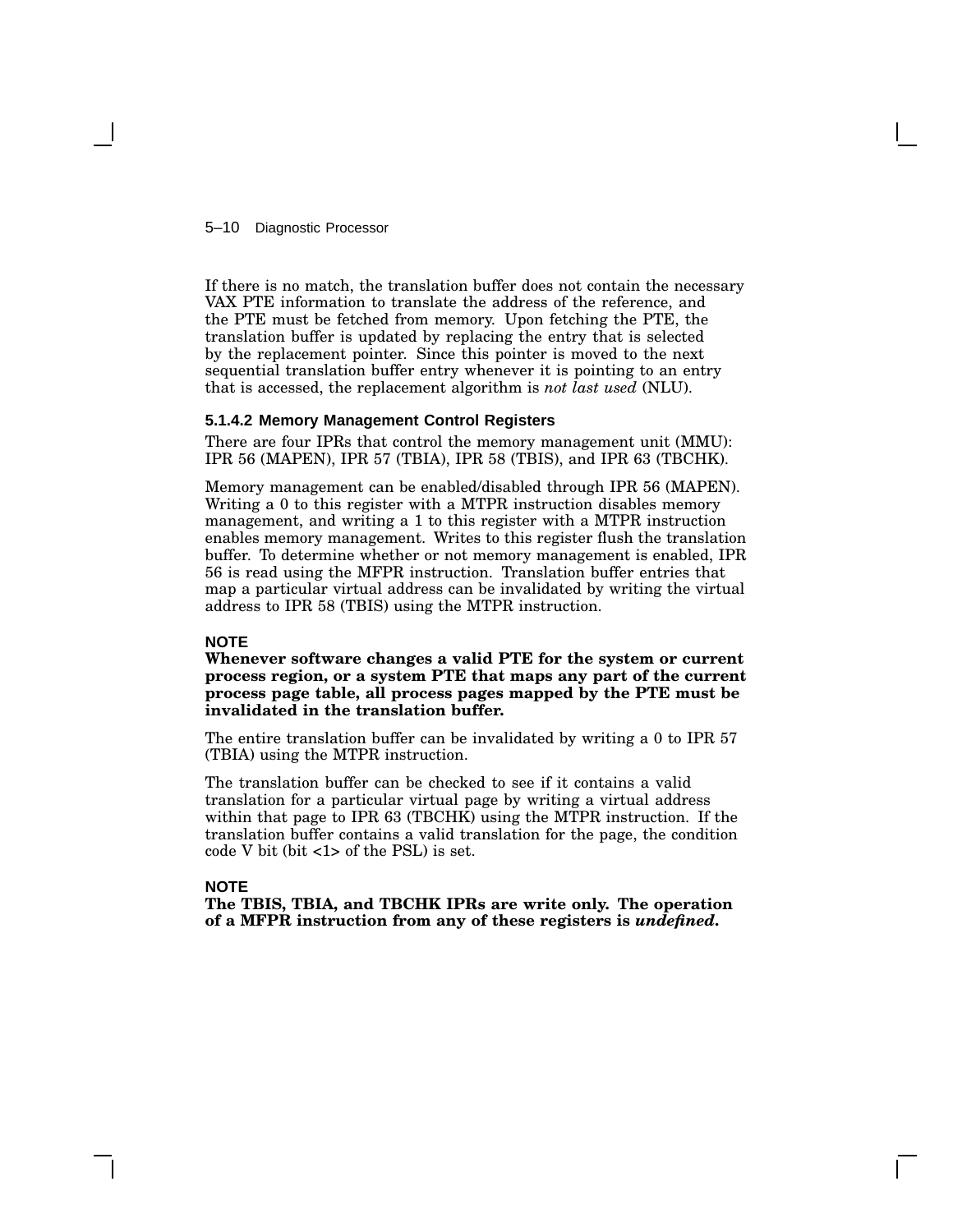# **5.1.5 Exceptions and Interrupts**

Both exceptions and interrupts divert execution from the normal flow of control. An exception is caused by the execution of the current instruction and is typically handled by the current process (for example, an arithmetic overflow), while an interrupt is caused by some activity outside the current process and typically transfers control outside the process (for example, an interrupt from an external hardware device).

### **5.1.5.1 Interrupts**

Interrupts can be divided into two classes: non-maskable, and maskable.

Non-maskable interrupts cause a halt through the hardware halt procedure which saves the PC, PSL, MAPEN<0> and a halt code in IPRs, raises the processor IPL to 1F and then passes control to the resident firmware. The firmware dispatches the interrupt to the appropriate service routine based on the halt code and hardware event indicators.

Non-maskable interrupts cannot be blocked by raising the processor IPL, but can be blocked by running out of the halt protected address space (except those non-maskable interrupts that generate a halt code of 3). Non-maskable interrupts with a halt code of 3 cannot be blocked since this halt code is generated after a hardware reset.

Maskable interrupts cause the PC and PSL to be saved, the processor IPL to be raised to the priority level of the interrupt (except for Q22-bus interrupts where the processor IPL is set to 17 independent of the level at which the interrupt was received) and the interrupt to be dispatched to the appropriate service routine through the system control block (SCB).

The various interrupt conditions for the KN210 are listed in Table 5–4 along with their associated priority levels and SCB offsets.

| Priority<br>Level | <b>Interrupt Condition</b>                                                                                                                          | <b>SCB</b> Offset |
|-------------------|-----------------------------------------------------------------------------------------------------------------------------------------------------|-------------------|
| Non-<br>maskable  | BDCOK and BPOK negated then<br>asserted on Q22-bus (Power up)<br>BDCOK negated then asserted<br>while BPOK asserted on Q22-bus<br>(SCR < 7 > clear) |                   |

**Table 5–4 Interrupts**

<sup>1</sup>These conditions generate a hardware halt procedure with a halt code of 3 (hardware reset).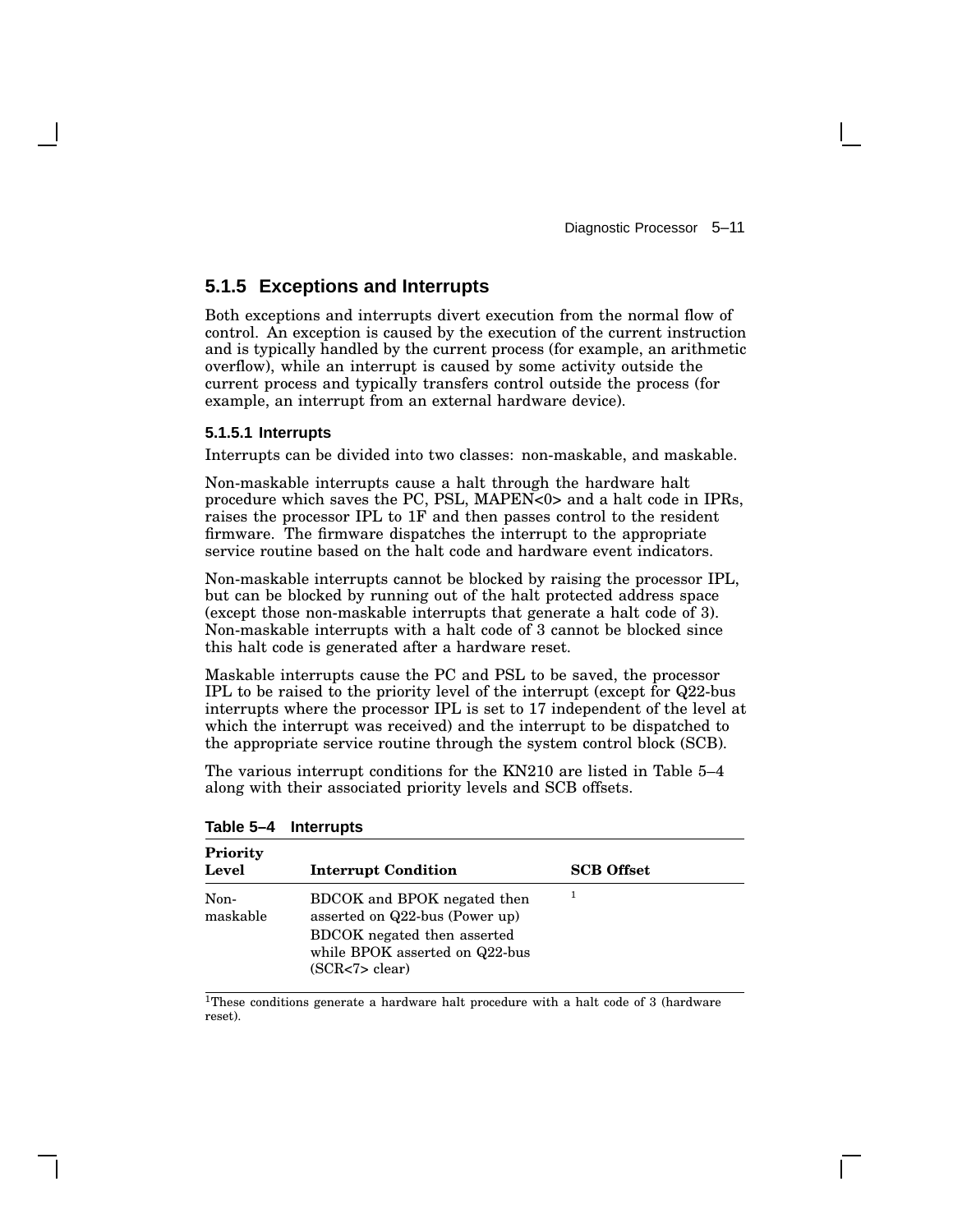### 5–12 Diagnostic Processor

| Table 5-4 (Cont.)<br><b>Interrupts</b> |
|----------------------------------------|
|----------------------------------------|

| Priority       |                                                                                  |                                |
|----------------|----------------------------------------------------------------------------------|--------------------------------|
| Level          | <b>Interrupt Condition</b>                                                       | <b>SCB</b> Offset              |
|                | BDCOK negated then asserted<br>while BPOK asserted on Q22-bus<br>(SCR < 7 > set) | $\overline{2}$                 |
|                | BHALT asserted on Q22-bus                                                        | $\mathbf{2}$                   |
|                | BREAK generated by the console<br>device                                         | $\overline{2}$                 |
| 1F             | Unused                                                                           |                                |
| 1E             | BPOK negated on Q22-bus                                                          | 0C                             |
| 1 <sub>D</sub> | CDAL bus parity error                                                            | 60                             |
|                | Q22-bus NXM on a write                                                           | 60                             |
|                | CDAL bus timeout during DMA                                                      | 60                             |
|                | Main memory NXM errors                                                           | 60                             |
|                | Uncorrectable main memory errors                                                 | 60                             |
| $1C - 1B$      | Unused                                                                           |                                |
| 1A             | Correctable main memory errors                                                   | 54                             |
| $19 - 18$      | Unused                                                                           |                                |
| 17             | BR7 L asserted                                                                   | Q22-bus vector plus $200_{16}$ |
| 16             | Interval timer interrupt                                                         | C <sub>0</sub>                 |
|                | Mass storage interface                                                           | C <sub>5</sub>                 |
|                | Network interface                                                                | D5                             |
|                | BR6 L asserted                                                                   | Q22-bus vector plus $200_{16}$ |
| 15             | BR5 L asserted                                                                   | Q22-bus vector plus $200_{16}$ |
| 14             | Console terminal                                                                 | $F8.F6_{16}$                   |
|                | Programmable timers                                                              | 78,7C                          |
|                | BR4 L asserted                                                                   | Q22-bus vector plus $200_{16}$ |
| $13 - 10$      | Unused                                                                           |                                |
| $0F - 01$      | Software interrupt requests                                                      | 84-BC                          |

<sup>2</sup>These conditions generate a hardware halt procedure with a halt code of 2 (external halt).

#### **NOTE**

**Because the Q22-bus does not allow differentiation between the four bus grant levels (that is, a level 7 device could respond to a level 4 bus grant), the KN210 diagnostic processor raises the IPL to 17 after responding to interrupts generated by the assertion of either BR7 L, BR6 L, BR5 L, or BR4 L. The KN210 maintains the IPL at the priority of the interrupt for all other interrupts.**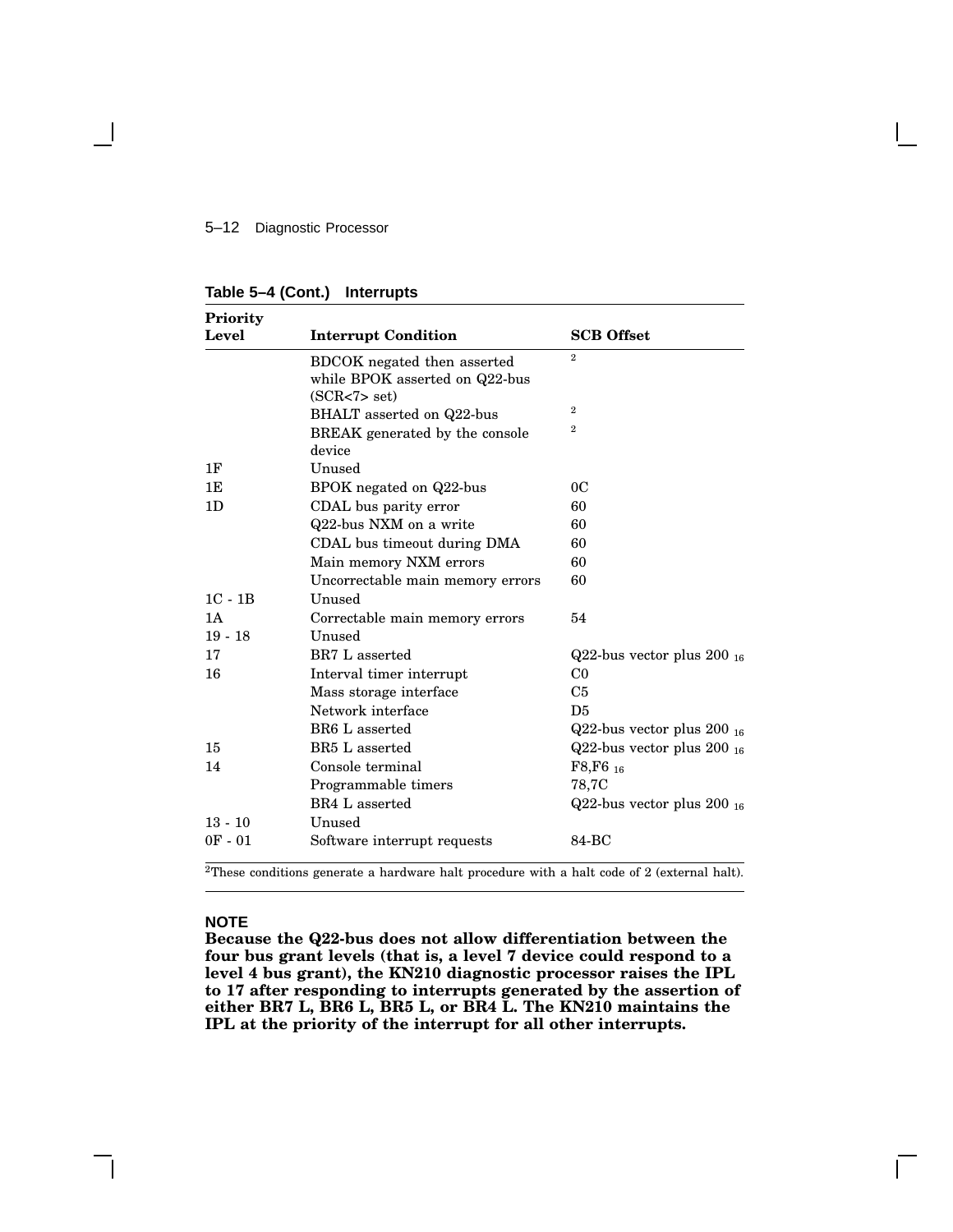Diagnostic Processor 5–13

The interrupt system is controlled by three IPRs: IPR 18, the interrupt priority level register (IPL), IPR 20, the software interrupt request register (SIRR), and IPR 21, the software interrupt summary register (SISR).

The IPL is used for loading the processor priority field in the PSL (bits <20:16>). The SIRR is used for creating software interrupt requests. The SISR records pending software interrupt requests at levels 1 through 15. The format of these registers is shown in Figure 5–3.

### **Figure 5–3 Interrupt Registers**

### **5.1.5.2 Exceptions**

Exceptions can be divided into three types:

- Trap
- Fault
- Abort

A *trap* is an exception that occurs at the end of the instruction that caused the exception. After an instruction traps, the PC saved on the stack is the address of the next instruction that would have normally been executed and the instruction can be restarted.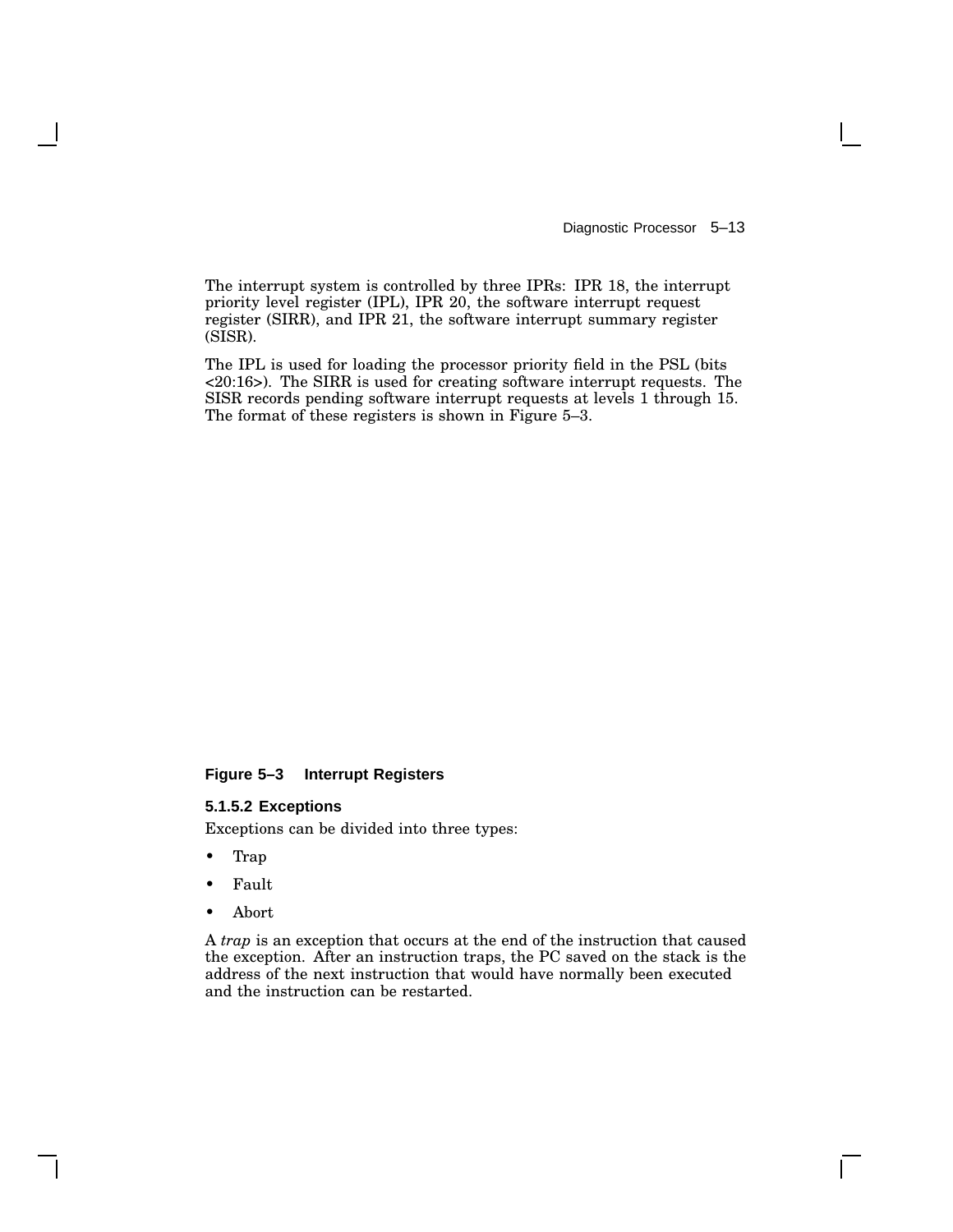#### 5–14 Diagnostic Processor

A *fault* is an exception that occurs during an instruction, and that leaves the registers and memory in a consistent state such that the elimination of the fault condition and restarting the instruction will give correct results. After an instruction faults, the PC saved on the stack points to the instruction that faulted.

An *abort* is an exception that occurs during an instruction, leaving the value of the registers and memory *unpredictable*, such that the instruction cannot necessarily be correctly restarted, completed, simulated or undone. After an instruction aborts, the PC saved on the stack points to the instruction that was aborted (which may or may not be the instruction that caused the abort) and the instruction may or may not be restarted depending on the class of the exception and the contents of the parameters that were saved.

Exceptions are grouped into six classes:

- Arithmetic
- Memory management
- Operand reference
- Instruction execution
- **Tracing**
- System failure

A list of exceptions grouped by class is given in Table 5–5. Exceptions save the PC and PSL and in some cases, one or more parameters, on the stack. Most exceptions do not change the IPL of the processor (except the exceptions in serious system failures class, which set the processor IPL to 1F) and cause the exception to be dispatched to the appropriate service routine through the SCB (except for the interrupt stack not valid exception, and exceptions that occur while an interrupt or another exception are being serviced, which cause the exception to be dispatched to the appropriate service routine by the resident firmware).

The exceptions listed in Table 5–5 (except machine check) are described in greater detail in the *VAX Architecture Reference Manual*. The machine check exception is described in greater detail in Section 5.1.5.3. Exceptions that can occur while servicing an interrupt or another exception are listed in Table 5–8 in Section 5.1.5.6.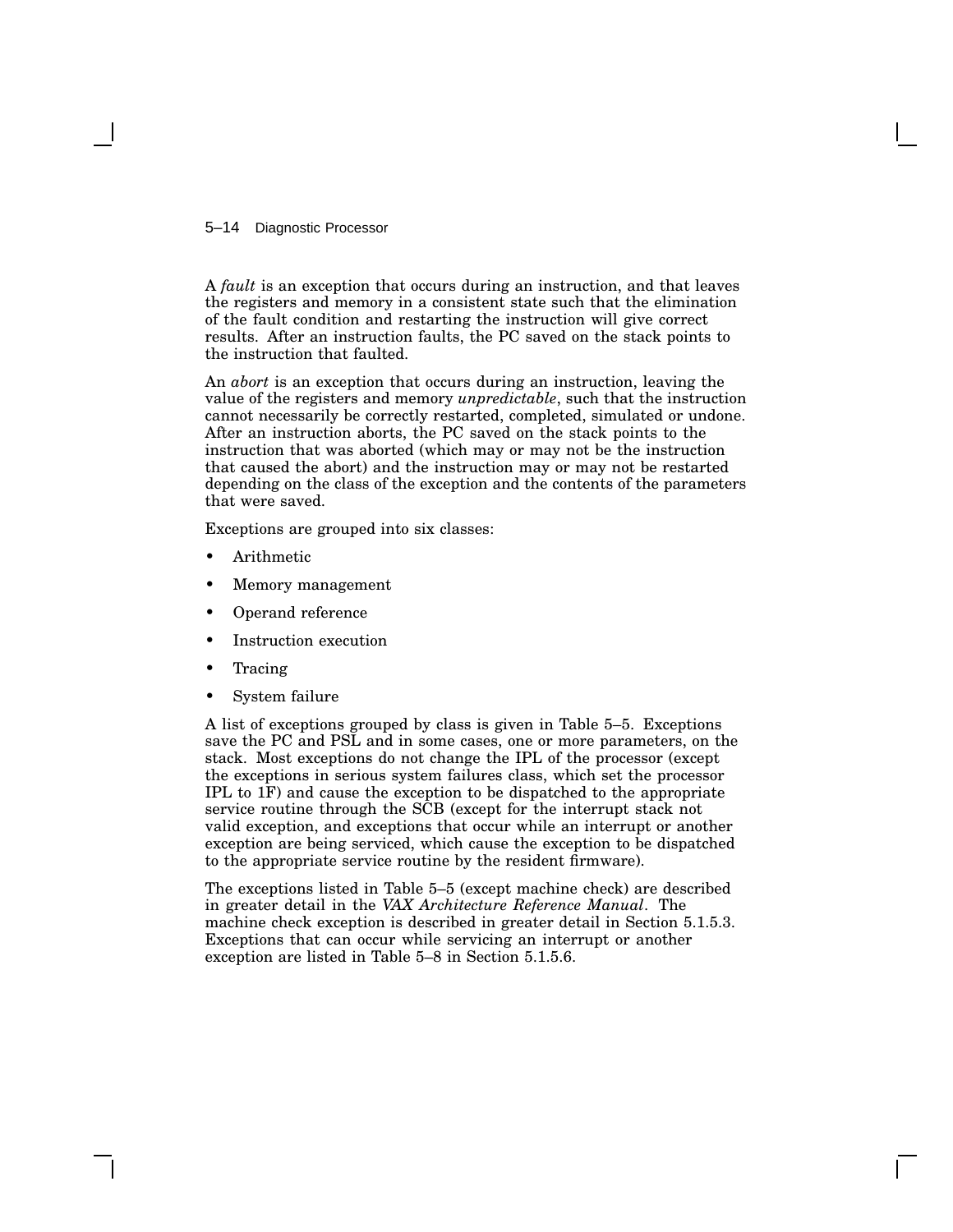$\mathbf{L}$ 

| <b>Arithmetic Exceptions</b>        | <b>Type</b> | <b>SCB</b> Offset |
|-------------------------------------|-------------|-------------------|
| Integer overflow                    | Trap        | 34                |
| Integer divide-by-zero              | Trap        | 34                |
| Subscript range                     | Trap        | 34                |
| <b>Memory Management</b>            |             |                   |
| <b>Exceptions</b>                   | <b>Type</b> | <b>SCB</b> Offset |
| Access control violation            | Fault       | 20                |
| Translation not valid               | Fault       | 24                |
| <b>Operand Reference Exceptions</b> | <b>Type</b> | <b>SCB</b> Offset |
| Reserved addressing mode            | Fault       | 1 <sub>C</sub>    |
| Reserved operand fault              | Abort       | 18                |
| <b>Instruction Execution</b>        |             |                   |
| <b>Exceptions</b>                   | <b>Type</b> | <b>SCB</b> Offset |
| Reserved/privileged instruction     | Fault       | 10                |
| <b>Emulated</b> instruction         | Fault       | C8, C             |
| Change mode                         | Trap        | $40-4C$           |
| <b>Breakpoint</b>                   | Fault       | 2C                |
| <b>Tracing Exception</b>            | <b>Type</b> | <b>SCB</b> Offset |
| Trace                               | Fault       | 28                |
| <b>System Failure Exceptions</b>    | <b>Type</b> | <b>Offset</b>     |
| Interrupt stack not valid           | Abort       | $\mathbf{1}$      |
| Kernel stack not valid              | Abort       | 08                |
|                                     |             |                   |

# **Table 5–5 Exceptions**

 $\mathbf{I}$ 

 $\overline{\rm ^1D}$  is<br>patched by resident firmware rather than through the SCB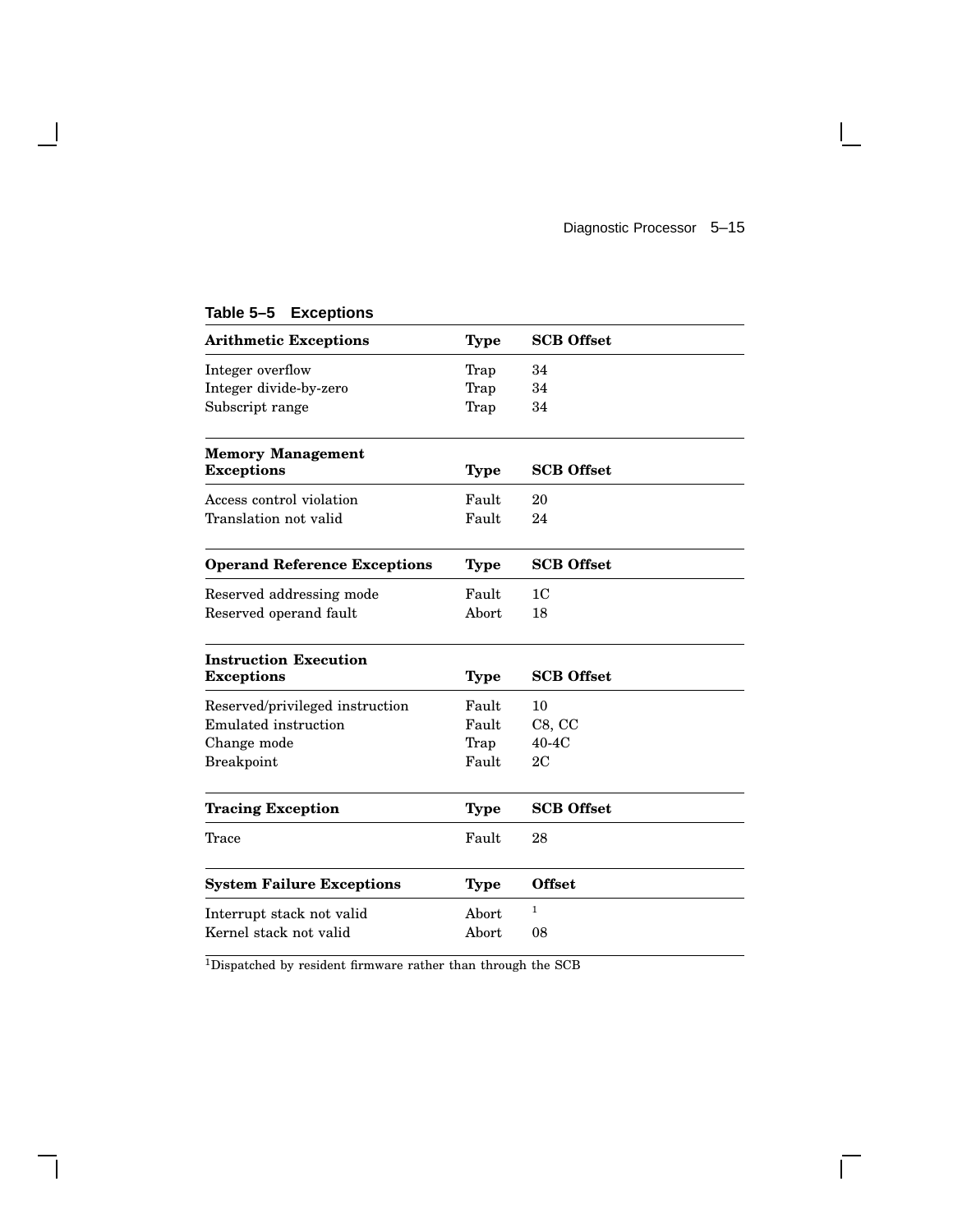5–16 Diagnostic Processor

|  | Table 5-5 (Cont.) |  | <b>Exceptions</b> |
|--|-------------------|--|-------------------|
|--|-------------------|--|-------------------|

| <b>System Failure Exceptions</b>                                                                                                                                                                                           | Type   | Offset |  |
|----------------------------------------------------------------------------------------------------------------------------------------------------------------------------------------------------------------------------|--------|--------|--|
| Machine check                                                                                                                                                                                                              | Abort. | 04     |  |
| CDAL bus parity errors<br>Cache parity errors<br>Q22-bus NXM errors<br>Q22-bus device parity errors<br>Q22-bus NO GRANT errors<br>CDAL bus timeout errors<br>Main memory NXM errors<br>Main memory uncorrectable<br>errors |        |        |  |

### **5.1.5.3 Information Saved on a Machine Check Exception**

In response to a machine check exception the PSL, PC, four parameters, and a byte count are pushed onto the stack, as shown in Figure 5–4.

MA-1121-87

### **Figure 5–4 Information Saved on a Machine Check Exception**

The meaning of this information and how it effects the recovery procedure is described in the following paragraphs.

### **Byte Count**

 $\langle 31:0 \rangle$  = 0000 0010 <sub>16</sub>, 16 <sub>10</sub>. This value indicates the number of bytes of information that follow on the stack (not including the PC and PSL).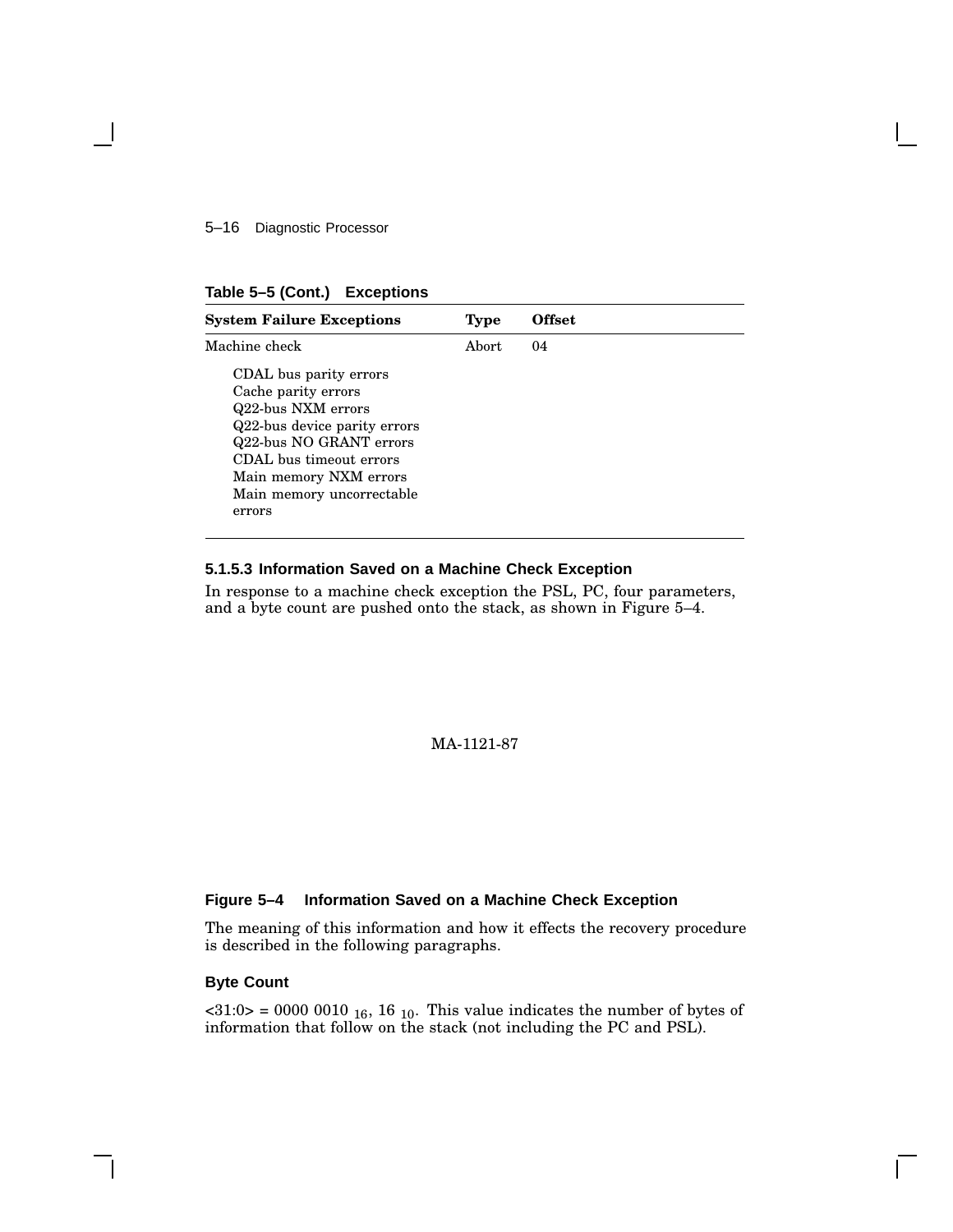### **Machine Check Code Parameter**

Machine Check Code <31:0>—A code value that indicates the type of machine check that occurred. A list of the possible machine check codes (in hex) and their associated causes follows.

*Memory Management Errors*—These codes indicate that the microcode in the CVAX CPU chip detected an impossible situation while performing functions associated with memory management. The most likely cause of this type of a machine check is a problem internal to the CVAX chip. Machine checks due to memory management errors are **nonrecoverable**. Depending on the current mode, either the current process or the operating system should be terminated. The state of the P0BR, P0LR, P1BR, P1LR, SBR, and SLR should be logged.

| <b>Hex</b><br>Code | <b>Error Description</b>                                                                                                                                                                                                                |
|--------------------|-----------------------------------------------------------------------------------------------------------------------------------------------------------------------------------------------------------------------------------------|
| 5                  | The calculated virtual address for a process PTE was in the P0 space<br>instead of the system space when the CPU attempted to access a process<br>PTE after a translation buffer <i>miss</i> .                                          |
| 6                  | The calculated virtual address space for a process PTE was in the P1<br>space instead of the system space when the CPU attempted to access a<br>process PTE after a translation buffer miss.                                            |
| 7                  | The calculated virtual address for a process PTE was in the P0 space<br>instead of the system space when the CPU attempted to access a<br>process PTE to change the PTE <m> bit before writing to a previously<br/>unmodified page.</m> |
| 8                  | The calculated virtual address for a process PTE was in the P1 space<br>instead of the system space when the CPU attempted to access a<br>process PTE to change the PTE <m> bit before writing to a previously<br/>unmodified page.</m> |

*Interrupt Errors*—This code indicates that the interrupt controller in the diagnostic processor requested a hardware interrupt at an unused hardware IPL. The most likely cause of this type of a machine check is a problem internal to the CVAX chip. Machine checks due to unused IPL errors are **non-recoverable**. A non-vectored interrupt generated by a serious error condition (memory error, power fail, or processor halt) has probably been lost. The operating system should be terminated.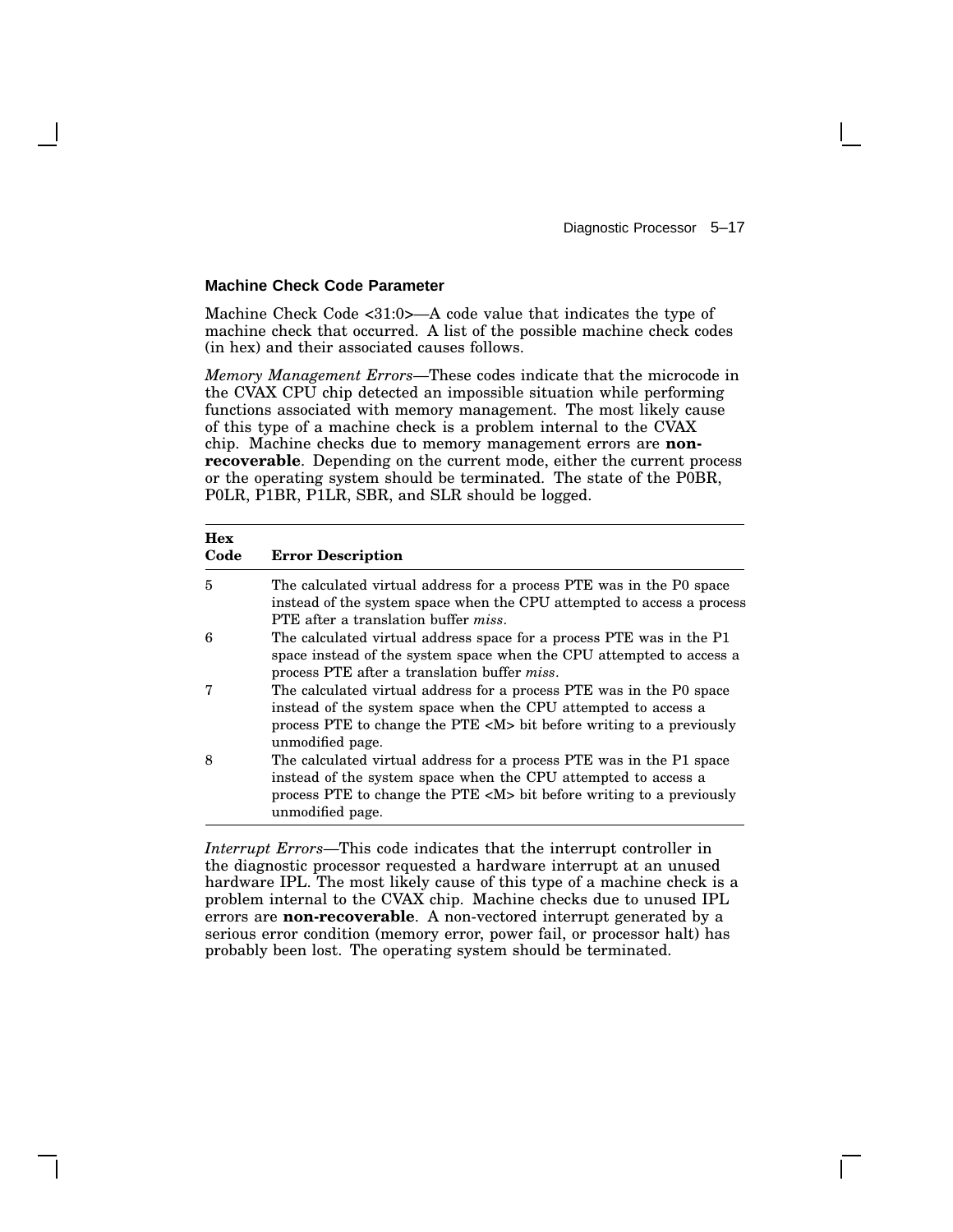### 5–18 Diagnostic Processor

| Hex<br>Code | <b>Error Description</b>                                                           |
|-------------|------------------------------------------------------------------------------------|
| 9           | A hardware interrupt was requested at an unused Interrupt Priority<br>Level (IPL). |

*Microcode Errors*—This code indicates that an impossible situation was detected by the microcode during instruction execution. Note that most erroneous branches in the CVAX CPU microcode cause random microinstructions to be executed. The most likely cause of this type of machine check is a problem internal to the CVAX chip. Machine checks due to microcode errors are **non-recoverable**. Depending on the current mode, either the current process or the operating system should be terminated.

#### **Hex**

#### **Code Error Description**

instruction.

| А | An impossible state was detected during a MOVC3 or MOVC5 |
|---|----------------------------------------------------------|
|   | instruction (not move forward, move backward, or fill).  |

*Read Errors*—These codes indicate that an error was detected while the CVAX CPU was attempting to read from either the cache, main memory, or the Q22-bus. The most likely cause of this type of machine check must be determined from the state of the MSER, DSER, MEMCSR16, QBEAR, DEAR, and CBTCR. Machine checks due to read errors **may be recoverable**, depending on the state of the VAX CAN'T RESTART flag (captured in Internal State Information 2 <15>) and the FIRST PART DONE flag (captured in PSL <27>). If the FIRST PART DONE flag is set, the error is recoverable. If the FIRST PART DONE flag is cleared, then the VAX CAN'T RESTART flag must also be cleared for the error to be recoverable. Otherwise, the error is unrecoverable and depending on the current mode, either the current process or the operating system should be terminated. The information pushed onto the stack by this type of machine check is from the instruction that caused the machine check.

# **Hex Code Error Description** 80 An error occurred while reading an operand, a process PTE during address translation, or on any read generated as part of an interlocked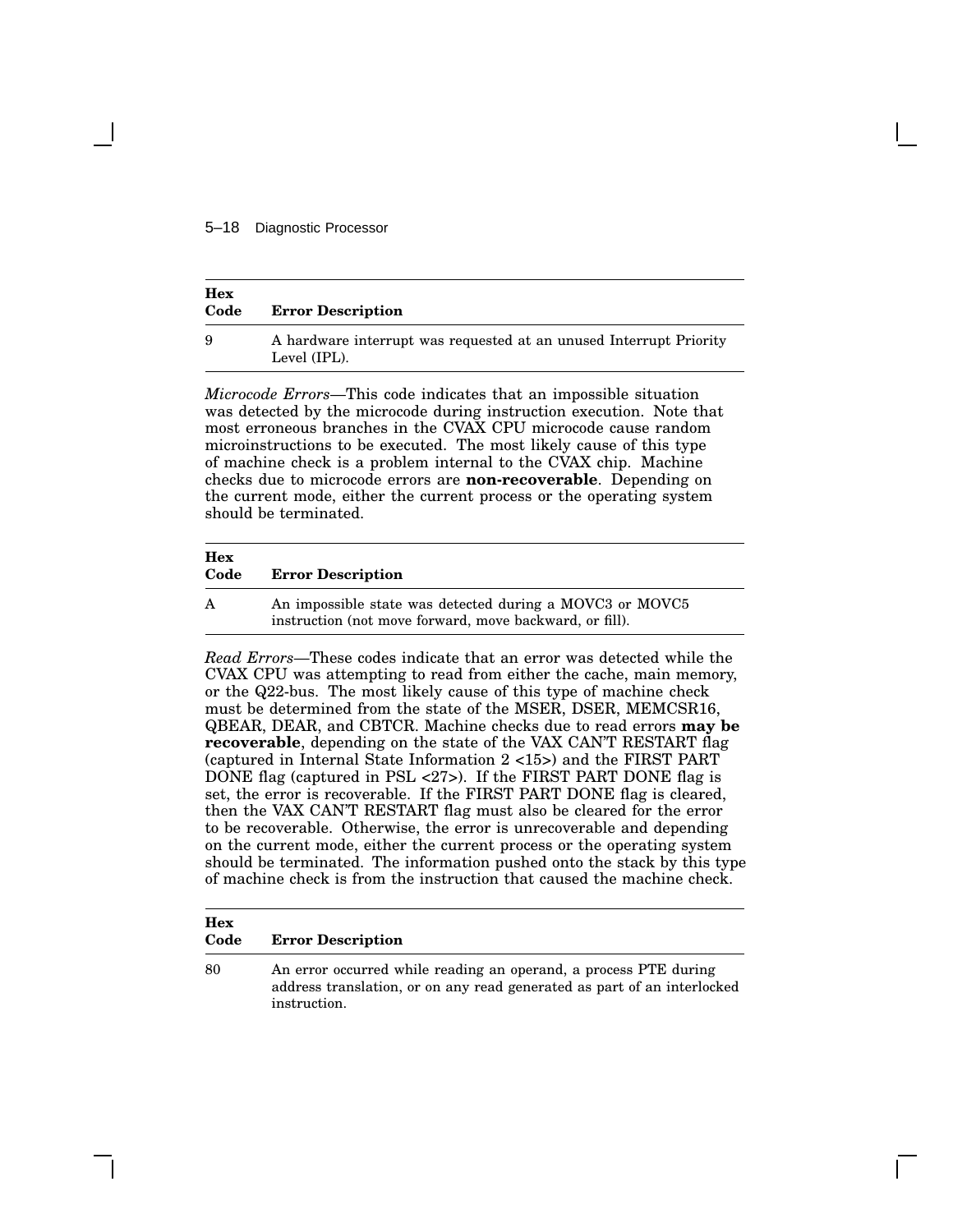| <b>Hex</b><br>Code | <b>Error Description</b>                                                                                                                                                                                                                 |
|--------------------|------------------------------------------------------------------------------------------------------------------------------------------------------------------------------------------------------------------------------------------|
| 81                 | An error occurred while reading a system page table entry (SPTE),<br>during address translation, a process control block (PCB) entry during a<br>context switch, or a system control block (SCB) entry while processing<br>an interrupt. |

*Write Errors*—These codes indicate that an error was detected while the CVAX CPU was attempting to write to either the cache, main memory, or the Q22-bus. The most likely cause of this type of machine check must be determined from the state of the MSER, DSER, MEMCSR16, QBEAR, DEAR, and CBTCR. Machine checks due to write errors are **non-recoverable** because the CPU is capable of performing many read operations out of the cache before a write operation completes. For this reason, the information that is pushed onto the stack by this type of machine check cannot be guaranteed to be from the instruction that caused the machine check.

| Hex<br>Code | <b>Error Description</b>                                                                                                                                                                                                                                                                |
|-------------|-----------------------------------------------------------------------------------------------------------------------------------------------------------------------------------------------------------------------------------------------------------------------------------------|
| 82          | An error occurred while writing an operand, or a process page table<br>entry (PPTE) to change the PTE <m> bit before writing a previously<br/>unmodified page.</m>                                                                                                                      |
| 83          | An error occurred while writing a system page table entry (SPTE) to<br>change the PTE <m> bit before writing a previously unmodified page,<br/>or a PCB entry during a context switch or during the execution of<br/>instructions that modify any stack pointers stored in the PCB.</m> |

### **Most Recent Virtual Address Parameter**

Most Recent Virtual Address <31:0>—This field captures the contents of the virtual address pointer register at the time of the machine check. If a machine check, other than a machine check 81, occurs on a read operation, this field represents the virtual address of the location that is being read when the error occurred, plus four. If machine check 81 occurs, this field represents the physical address of the location that was being read when the error occurred, plus four.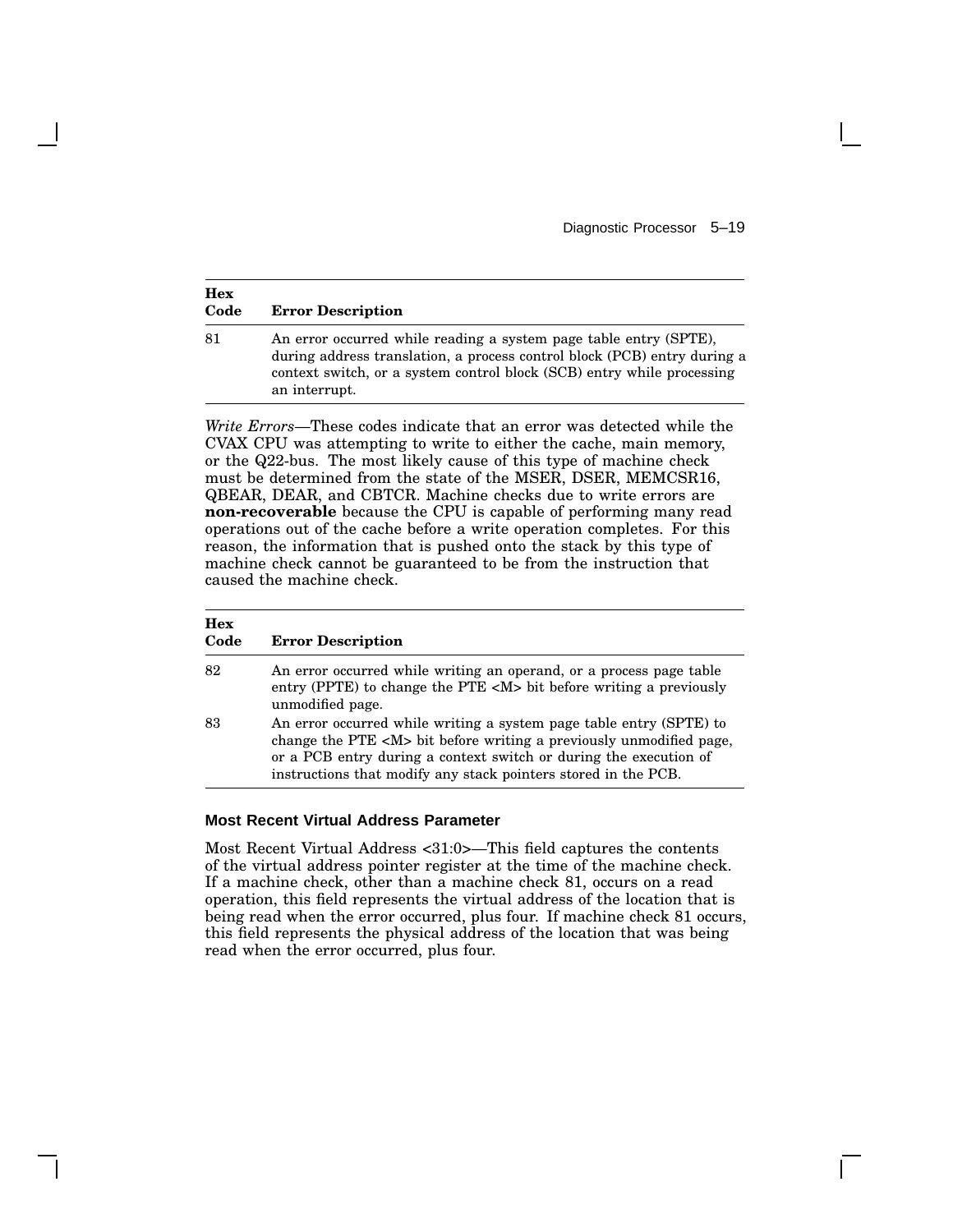### 5–20 Diagnostic Processor

If a machine check, other than a machine check 83, occurs on a write operation, this field represents the *virtual address* of a location that is being referenced either when the error occurred, or sometime after the error occurred, plus four. If a machine check 83 occurs, this field represents the *physical address* of the location that was being referenced either when the error occurred, or sometime after the error occurred, plus four. In other words, if the machine check occurs on a write operation, the contents of this field cannot be used for error recovery.

### **Internal State Information 1 Parameter**

Internal State Information 1 is divided into four fields. The contents of these fields is described as follows:

<31:24>—This field captures the opcode of the instruction that was being read or executed at the time of the machine check.

<23:16>—This field captures the internal state of the CVAX CPU chip at the time of the machine check. The four most significant bits are equal to <1110> and the four least significant bits contain highest priority software interrupt <3:0>.

<15:8>—This field captures the state of CADR <7:0> at the time of the machine check.

<7:0>—This field captures the state of the MSER <7:0> at the time of the machine check.

### **Internal State Information 2 Parameter**

Internal State Information 2 is divided into five fields. The contents of these fields is described as follows:

<31:24>—This field captures the internal state of the CVAX CPU chip at the time of the machine check. This field contains SC register <7:0>.

<23:16>—This field captures the internal state of the CVAX CPU chip at the time of the machine check. The two most significant bits are equal to 11 (binary) and the six least significant bits contain state flags  $\langle 5:0 \rangle$ .

<15>—This field captures the state of the VAX CAN'T RESTART flag at the time of the machine check.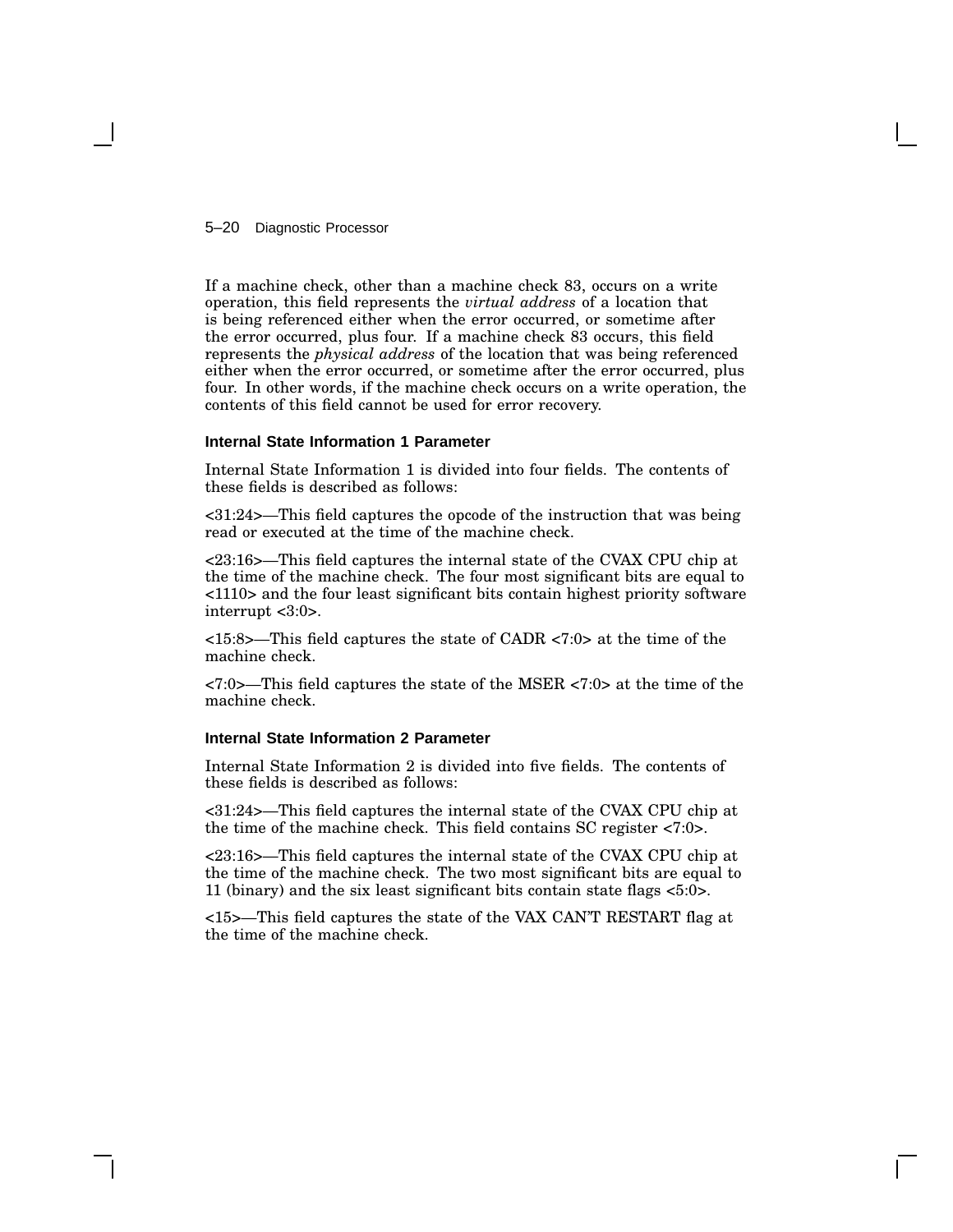Diagnostic Processor 5–21

<14:8>—This field captures the internal state of the CVAX CPU chip at the time of the machine check. The three most significant bits are equal to <111> (binary) and the four least significant bits contain ALU condition codes.

<7:0>—This field captures the offset between the virtual address of the start of the instruction being executed at the time of the machine check (saved PC) and the virtual address of the location being accessed (PC) at the time of the machine check.

# **PC**

PC <31:0>—This field captures the virtual address of the start of the instruction being executed at the time of the machine check.

### **PSL**

PSL <31:0>—This field captures the contents of the PSL at the time of the machine check.

### **5.1.5.4 System Control Block**

The system control block (SCB) consists of two pages in main memory that contain the vectors by which interrupts and exceptions are dispatched to the appropriate service routines. The SCB is pointed to by IPR 17, the system control block base register (SCBB), represented in Figure 5–5. The SCB format is presented in Table 5–6.

**Figure 5–5 System Control Block Base Register**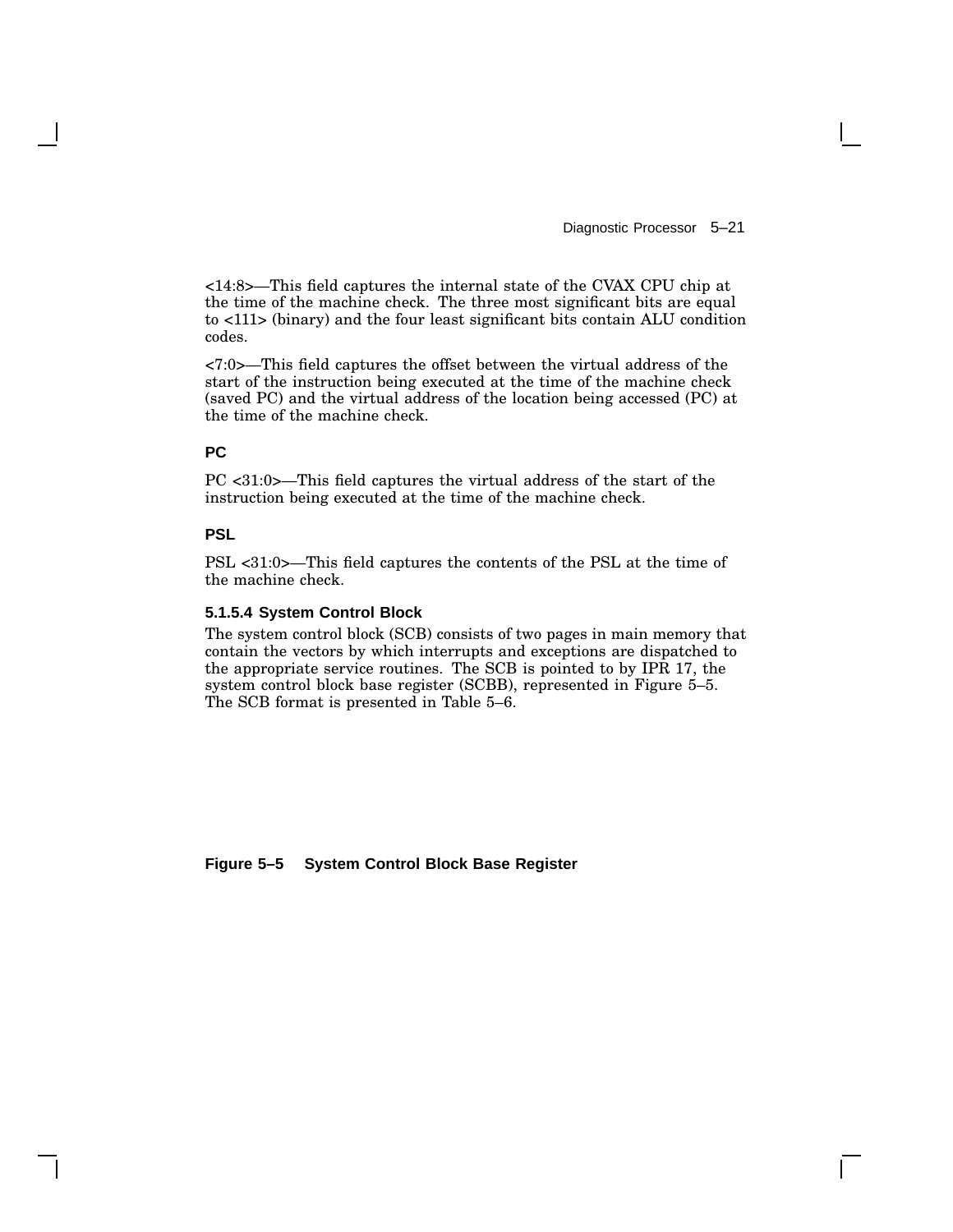**Table 5–6 System Control Block Format**

#### **SCB Offset Interrupt/Exception Type Parameter Notes** 00 Unused IRQ passive release on other VAXes 04 Machine check Abort 4 Parameters depend on error type 08 Kernel stack not valid Abort 0 Must be serviced on interrupt stack 0C Power fail Interrupt 0 IPL is raised to 1E 10 Reserved/privileged instruction Fault 0 14 Customer reserved instruction Fault 0 XFC instruction 18 Reserved operand Fault/Abort 0 Not always recoverable 1C Reserved addressing mode Fault 0 20 Access control violation Fault 2 Parameters are virtual address, status code 24 Translation not valid Fault 2 Parameters are virtual address, status code 28 Trace pending (TP) Fault 0 2C Breakpoint instruction Fault 0 30 Unused Compatibility mode in other VAXes 34 Arithmetic Trap/Fault 1 Parameter is type code 38:3C Unused 40 CHMK Trap 1 Parameter is signextended operand word 44 CHME Trap 1 Parameter is signextended operand word 48 CHMS Trap 1 Parameter is signextended operand word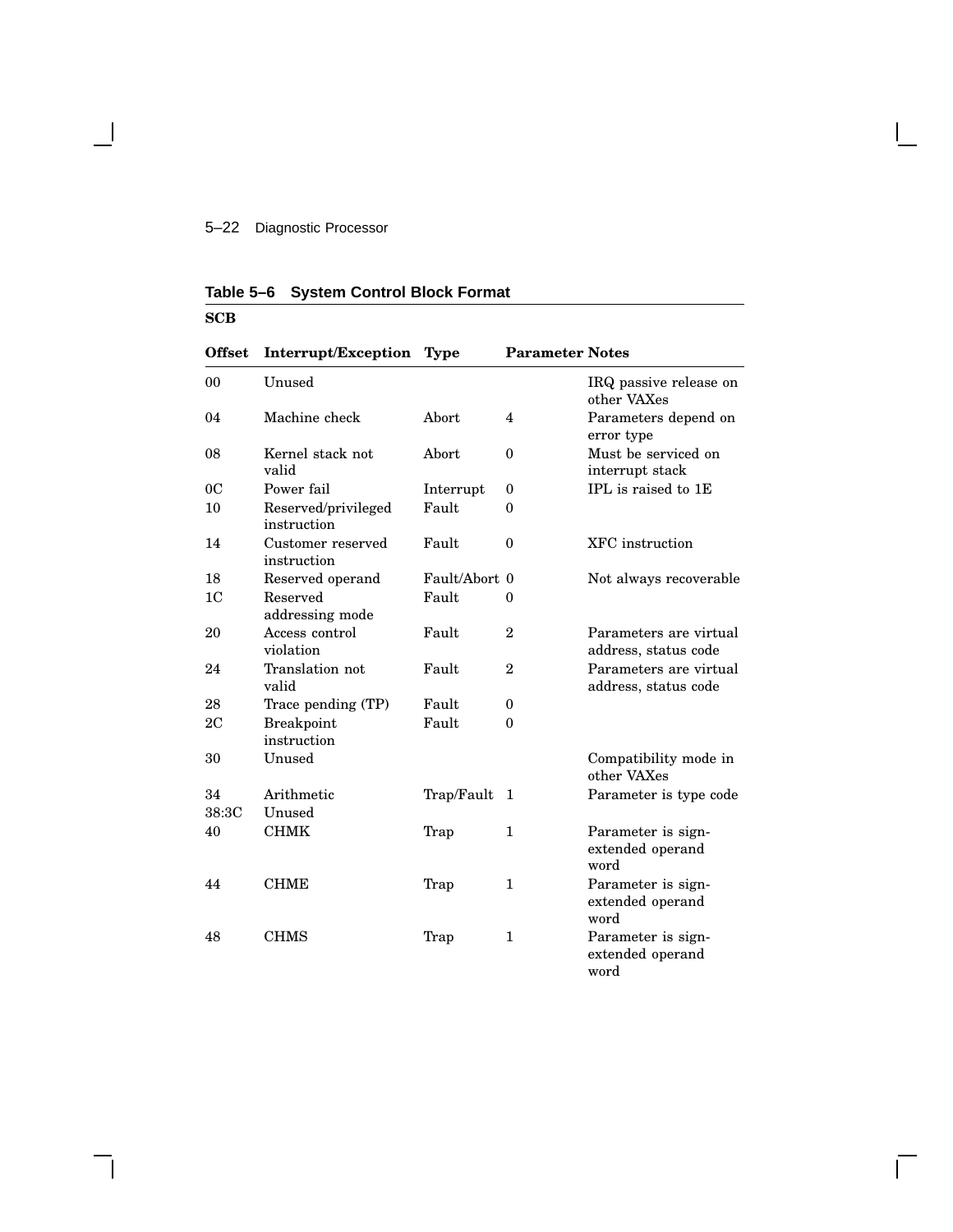### **SCB Offset Interrupt/Exception Type Parameter Notes** 4C CHMU Trap 1 Parameter is signextended operand word 50 Unused 54 Corrected read data Interrupt 0 IPL is 1A (CRD L) 58:5C Unused 60 Memory error Interrupt 0 IPL is 1D (MEMERR L) 64:6C Unused 78 Programmable timer 0 Interrupt 0 IPL is 14 7C Programmable timer 1 Interrupt 0 IPL is 14 80 Unused 84 Software level 1 Interrupt 0 88 Software level 2 Interrupt 0 Ordinarily used for AST delivery 8C Software level 3 Interrupt 0 Ordinarily used for process scheduling 90:BC Software levels 4-15 Interrupt 0 C0 Interval timer Interrupt 0 IPL is 16 (INTTIM L) C4 Mass storage interface Interrupt 0 IPL is 14 C8 Emulation start Fault 10 Same mode exception, FPD=0; parameters are opcode, PC, specifiers CC Emulation continue Fault 0 Same mode exception, FPD=1: no parameters D0 Unused D4 Network interface Interrupt 0 IPL is 14 D8:DC Unused E0:EC Reserved for customer or CSS use

### **Table 5–6 (Cont.) System Control Block Format**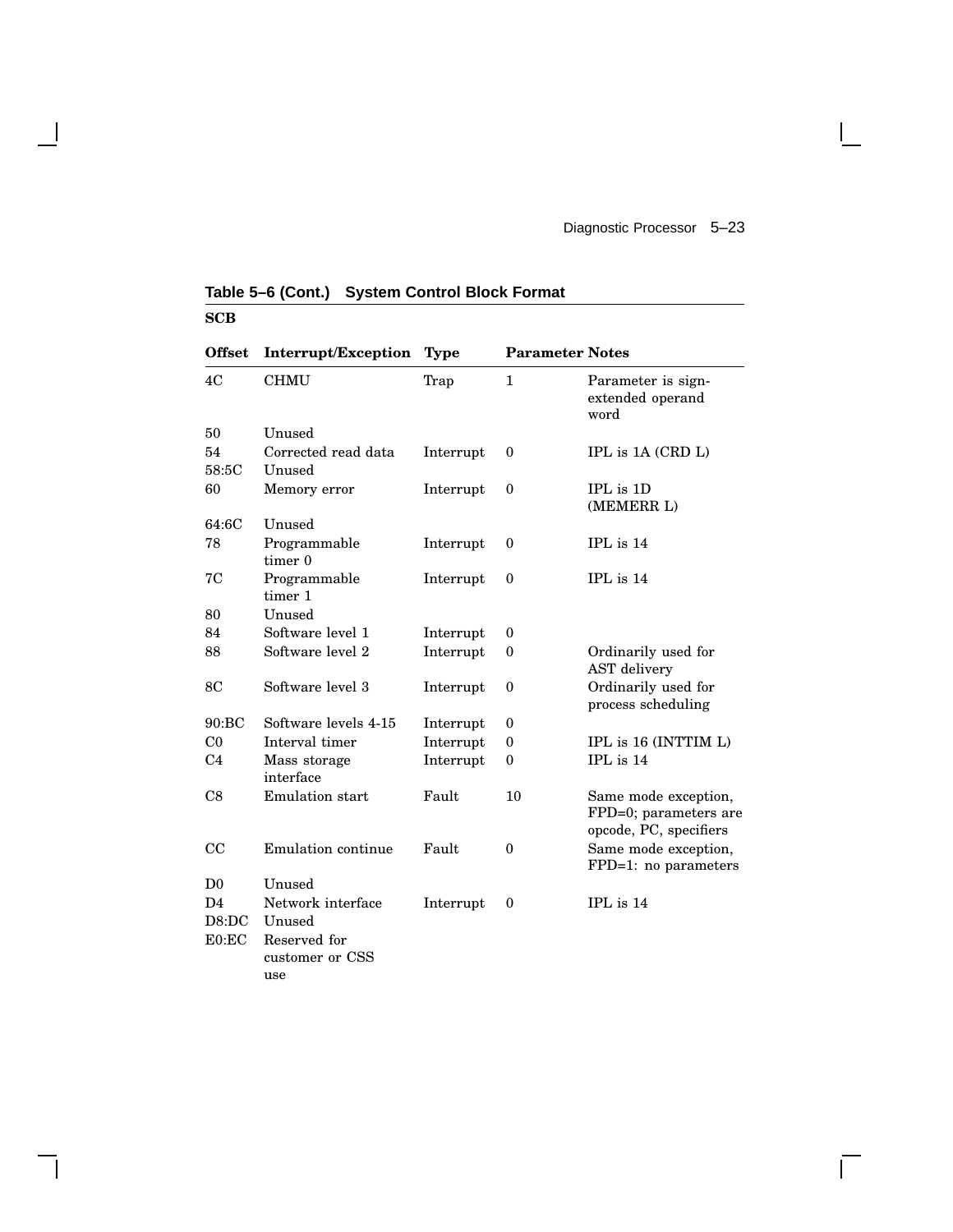### **Table 5–6 (Cont.) System Control Block Format**

### **SCB**

| <b>Offset</b>  | Interrupt/Exception Type |           | <b>Parameter Notes</b> |                                                                                                           |
|----------------|--------------------------|-----------|------------------------|-----------------------------------------------------------------------------------------------------------|
| F0:FA          | <b>Unused</b>            |           |                        | Console storage<br>registers on $11/750$<br>and 11/730                                                    |
| F <sub>8</sub> | Console receiver         | Interrupt | 0                      | $IPL$ is $14$                                                                                             |
| FC.            | Console transmitter      | Interrupt | 0                      | $IPL$ is $14$                                                                                             |
|                | 100:1FC Adapter vectors  | Interrupt | 0                      | Not implemented by<br>the $KN210$                                                                         |
|                | 200:3FC Device vectors   | Interrupt | 0                      | Correspond to Q22-<br>bus Vectors 000:1FC;<br>KN210 appends the<br>assertion of bit $\langle 9,0 \rangle$ |
| 400:FFC Unused |                          | Interrupt | 0                      |                                                                                                           |

### **5.1.5.5 Diagnostic Processor Hardware Detected Errors**

The diagnostic processor is capable of detecting 11 types of error conditions during program execution.

- 1. CDAL bus parity errors indicated by MSER <6> (on a read) or MEMCSR16 <7> (on a write) being set.
- 2. Cache tag parity errors indicated by MSER <0> being set.
- 3. Cache data parity errors indicated by MSER <1> being set.
- 4. Q22-bus NXM errors indicated by DSER <7> being set.
- 5. Q22-bus NO SACK errors (no indicator).
- 6. Q22-bus NO GRANT errors indicated by DSER <2> being set.
- 7. Q22-bus device parity errors indicated by DSER <5> being set.
- 8. CDAL bus timeout errors indicated by DSER <4> (only on DMA) being set.
- 9. Main memory NXM errors indicated by DSER <0> (only on DMA) being set.
- 10. Main memory correctable errors indicated by MEMCSR16 <29> being set.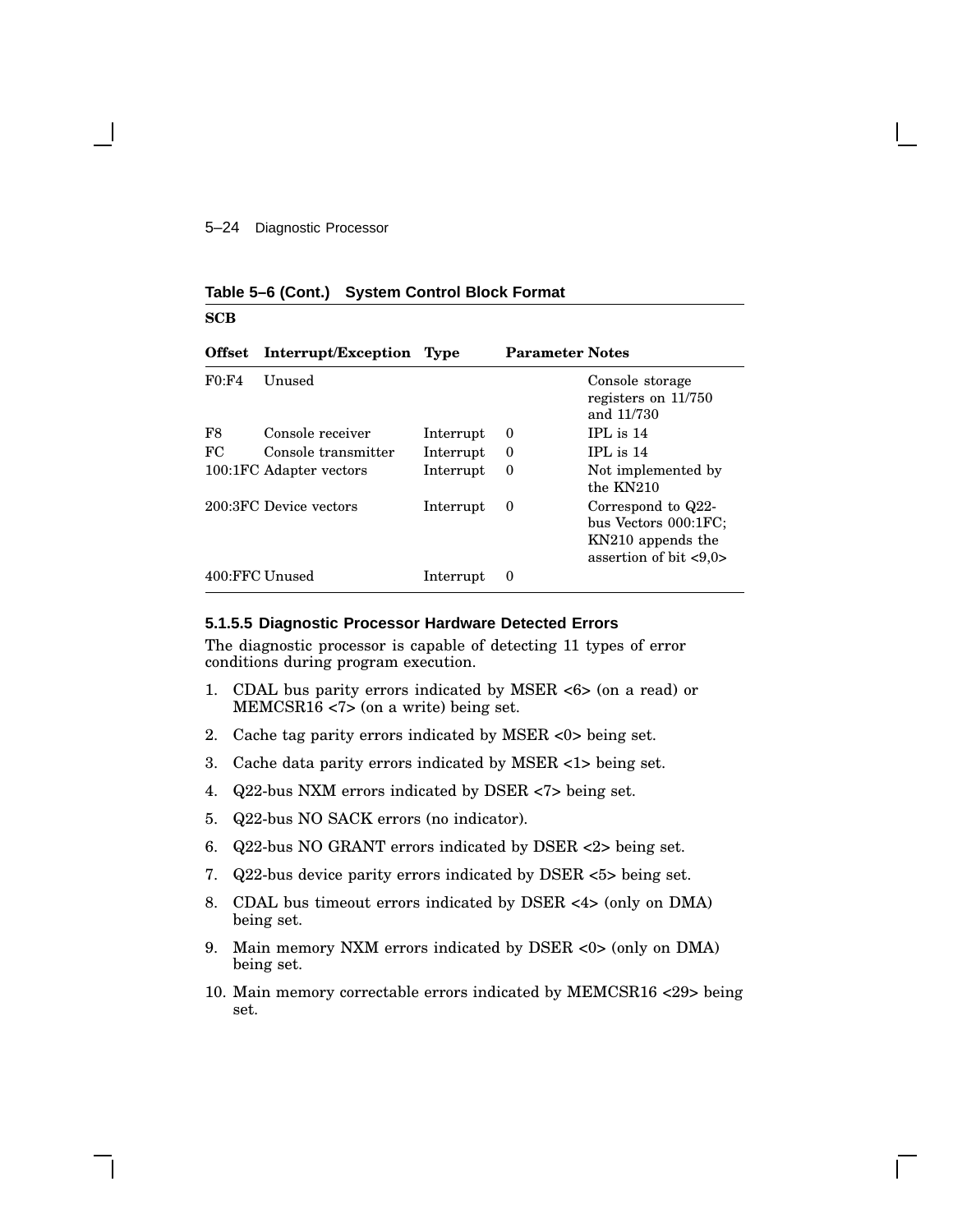11. Main memory uncorrectable errors indicated by MEMCSR16 <31> and DSER <4> (only on DMA) being set.

These errors will cause either a machine check exception, a memory error interrupt, or a corrected read data interrupt, depending on the severity of the error and the reference type that caused the error.

#### **5.1.5.6 Hardware Halt Procedure**

The hardware halt procedure is the mechanism by which the hardware assists the firmware in emulating a processor halt. The hardware halt procedure saves the current value of the PC in IPR 42 (SAVPC), and the current value of the PSL, MAPEN<0>, and a halt code in IPR 43 (SAVPSL). The current stack pointer is saved in the appropriate internal register. The PSL is set to 041F 0000  $_{16}$  (IPL=1F, kernel mode, using the interrupt stack) and the current stack pointer is loaded from the interrupt stack pointer. Control is then passed to the resident firmware at physical address 2004 0000  $_{16}$  with the state of the CPU as follows:

| Register           | <b>New Contents</b>                               |
|--------------------|---------------------------------------------------|
| <b>SAVPC</b>       | Saved PC                                          |
| SAVPSL<31:16, 7:0> | Saved PSL<31:16,7:0>                              |
| SAVPSL < 15        | Saved MAPEN<0>                                    |
| SAVPSL < 14        | Valid PSL flag (unknown for halt code of 3)       |
| $SAVPSL 13:8>$     | Saved restart code                                |
| SP.                | Current interrupt stack                           |
| PSL                | 041F 0000 $_{16}$                                 |
| PC.                | $20040000$ 16                                     |
| <b>MAPEN</b>       | $\theta$                                          |
| <b>ICCS</b>        | $0$ (for a halt code of 3)                        |
| <b>MSER</b>        | $0$ (for a halt code of 3)                        |
| <b>CADR</b>        | $0$ (for a halt code of 3, cache is also flushed) |
| <b>SISR</b>        | $0$ (for a halt code of 3)                        |
| <b>ASTLVL</b>      | $0$ (for a halt code of 3)                        |
| All else           | Undefined                                         |

The firmware uses the halt code in combination with any hardware event indicators to dispatch the execution or interrupt that caused the halt to the appropriate firmware routine (either console emulation, power-up, reboot, or restart). Tables 5–7 and 5–8 list the interrupts and exceptions that can cause halts along with their corresponding halt codes and event indicators.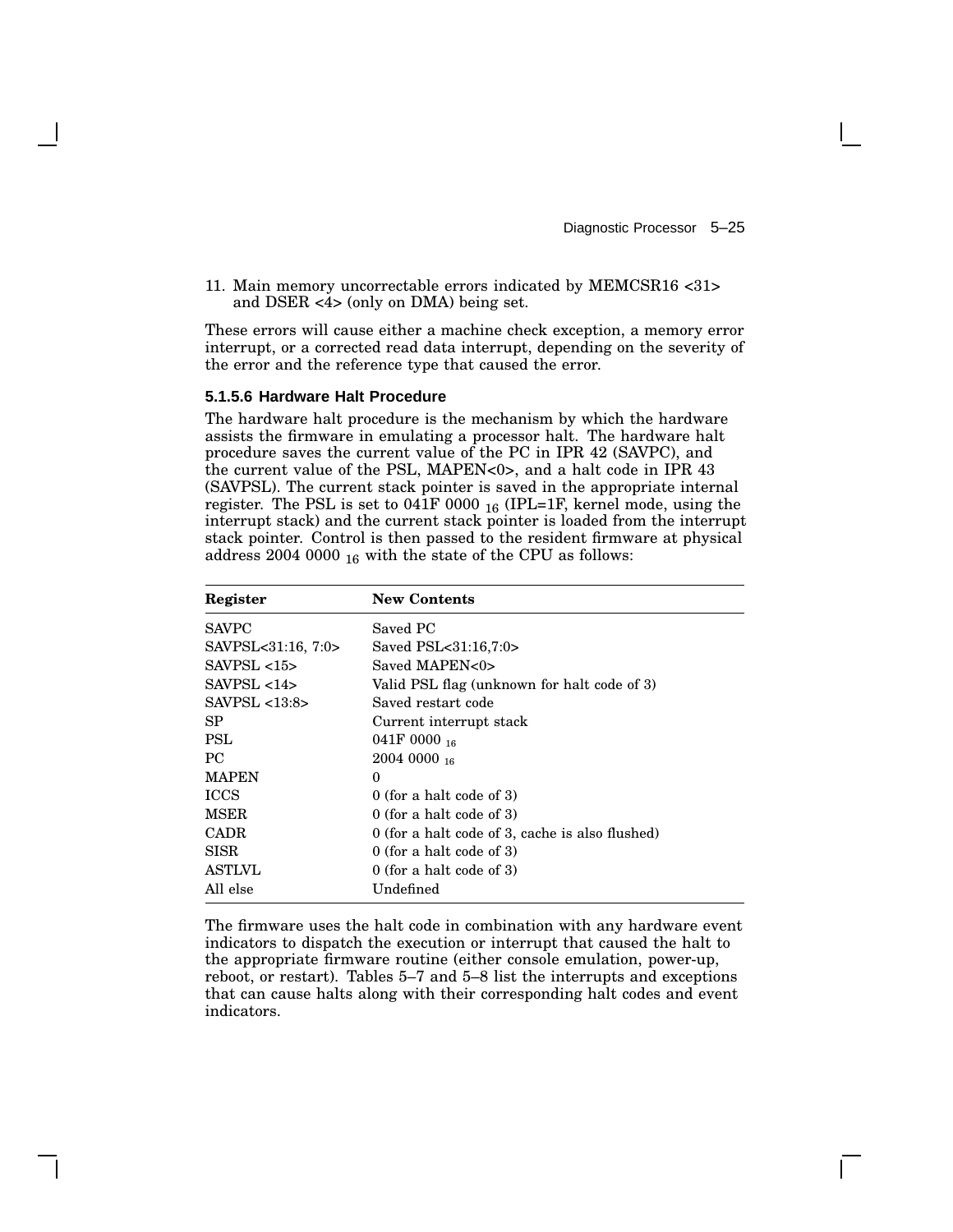**Table 5–7 Unmaskable Interrupts That can Cause a Halt**

| Halt<br>Code | <b>Interrupt Condition</b>                                                                                                    | <b>Event Indicators</b> |
|--------------|-------------------------------------------------------------------------------------------------------------------------------|-------------------------|
| 2            | External Halt (CVAX HALTIN<br>pin asserted)                                                                                   |                         |
|              | BHALT asserted on the Q22-bus.                                                                                                | DSER<15>                |
|              | BDCOK negated and asserted on the<br>Q22-bus while BPOK stays asserted<br>(Q22-bus REBOOT/RESTART) and<br>$SCR < 7$ is set.   | DSER < 14               |
|              | BREAK generated by the console                                                                                                | RXDB < 11               |
| 3            | <b>Hardware Reset (CVAX RESET)</b><br>pin negated)                                                                            |                         |
|              | BDCOK and BPOK negated then<br>asserted on the Q22-bus (Power-up)                                                             |                         |
|              | BDCOK negated and asserted on the<br>Q22-bus while BPOK stays asserted<br>(Q22-bus REBOOT/RESTART) and<br>$SCR < 7$ is clear. |                         |

# **Table 5–8 Exceptions That can Cause a Halt**

| Halt<br>Code | <b>Exception Condition</b>               |
|--------------|------------------------------------------|
| 6            | HALT instruction executed in kernel mode |

# **Exceptions While Servicing an Interrupt or Exception**

| $\overline{4}$ | Interrupt stack not valid during exception         |
|----------------|----------------------------------------------------|
| $\overline{5}$ | Machine check during normal exception              |
| 7              | SCB vector bits $\langle 1:0 \rangle = 11$         |
| 8              | SCB vector bits $\langle 1:0 \rangle = 10$         |
| A              | CHM <sub>x</sub> executed while on interrupt stack |
| B              | CHM <sub>x</sub> executed to the interrupt stack   |
| 10             | ACV or TNV during machine check exception          |
| 11             | ACV or TNV during kernel stack not valid exception |
| 12             | Machine check during machine check exception       |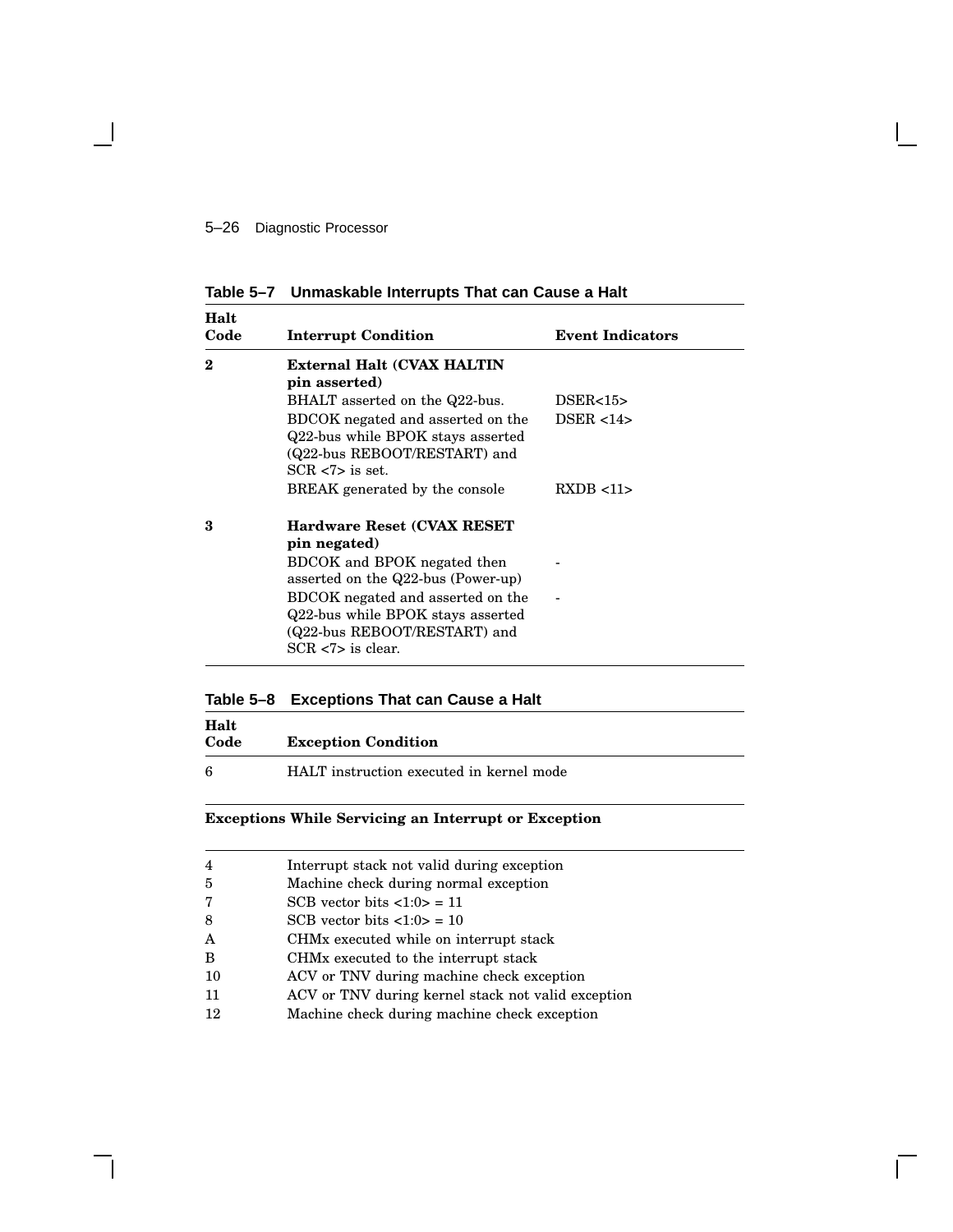**Halt Code Exception Condition** 13 Machine check during kernel stack not valid exception 19 PSL <26:24> = 101 during interrupt or exception 1A PSL <26:24> = 110 during interrupt or exception 1B PSL <26:24> = 111 during interrupt or exception 1D PSL <26:24> = 101 during REI 1E PSL <26:24> = 110 during REI 1F PSL <26:24> = 111 during REI

**Table 5–8 (Cont.) Exceptions That can Cause a Halt**

# **5.1.6 System Identification**

The system identification register (SID), IPR 62, is a read-only register implemented in the CVAX chip. This 32-bit, read-only register is used to identify the processor type and its microcode revision level (Figure 5–6).

### MA-1101-87

| Figure 5-6<br><b>System Identification Register</b> |  |
|-----------------------------------------------------|--|
|-----------------------------------------------------|--|

| Field | Name                               | <b>RW</b>      | <b>Description</b>                                                                                                                                                                  |
|-------|------------------------------------|----------------|-------------------------------------------------------------------------------------------------------------------------------------------------------------------------------------|
| 31:24 | $_{\rm{SYS}}$<br>TYPE              | r0             | This field identifies the type of system for a specific<br>processor. (Reads as $06$ for the KN210.)                                                                                |
| 23:16 | <b>VERSION</b>                     | r <sub>0</sub> | This field identifies the resident version of the<br>firmware EPROM encoded as two hexadecimal<br>digits. For example, if the banner displays V5.0,<br>then this field is 50 (hex). |
| 15:8  | $_{\rm{SYS}}$<br>$\rm SUB$<br>TYPE | r0             | This field identifies the particular system sub-type.<br>(Reads as 01 for the $KN210$ .)                                                                                            |
| 7:0   | HARDWARE ro                        |                | This field identifies the hardware revision level.                                                                                                                                  |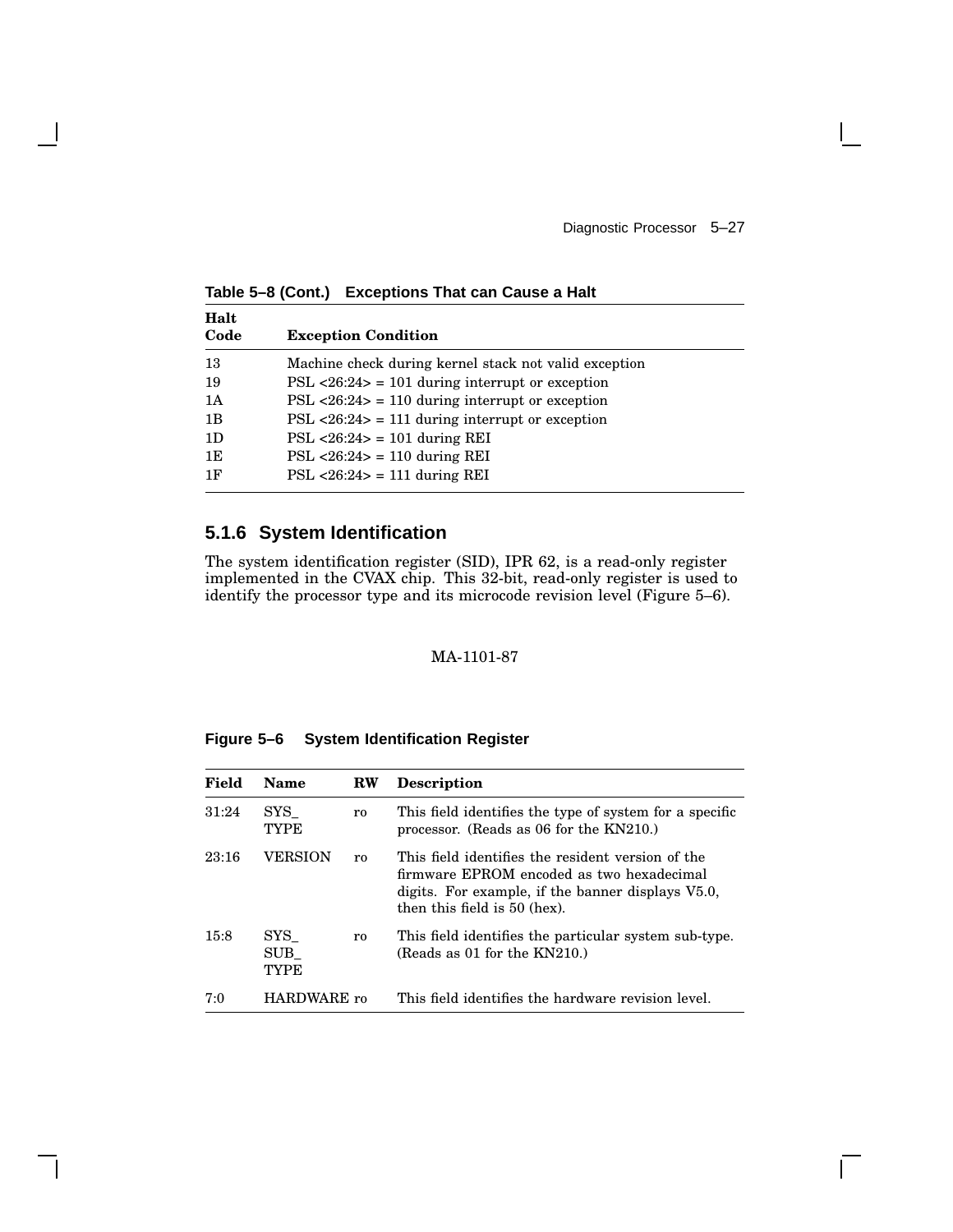### 5–28 Diagnostic Processor

In order to distinguish between different CPU implementations that use the same CPU chip, the KN210 implements a MicroVAX system type register (SYS\_TYPE) at physical address 2004 0004 <sup>16</sup>. This 32-bit readonly register is implemented in the KN210 ROM. The format of this register is shown in Figure 5–7.

### **Figure 5–7 System Type Register**

| Data Bit         | <b>Definition</b>                                              |
|------------------|----------------------------------------------------------------|
| <b>SYS TYPE</b>  | (SYS_TYPE) System type code. This field reads as $01_{16}$ for |
| <31:24>          | all single-processor Q22-bus based systems.                    |
| <b>SYS TYPE</b>  | (REV LEVEL) Revision level. This field reflects the revision   |
| 23:16            | level of the KN210 firmware.                                   |
| <b>SYS TYPE</b>  | (SYS_SUB_TYPE) System sub-type code. This field reads as       |
| <15:8>           | 10 $_{16}$ for the KN210.                                      |
| SYS TYPE $<7:0>$ | Reserved for Digital use.                                      |

# **5.1.7 CVAX References**

All references by the CPU can be classified into one of three groups:

- Request instruction-stream read references
- Demand data-stream read references
- Write references

### **5.1.7.1 Instruction-Stream Read References**

The diagnostic processor has an instruction prefetcher with a 12-byte (3 longword) instruction prefetch queue (IPQ) for prefetching program instructions from either cache or main memory. Whenever there is an empty longword in the IPQ, and the prefetcher is not halted due to an error, the instruction prefetcher generates an aligned longword, request instruction-stream (I-stream) read reference.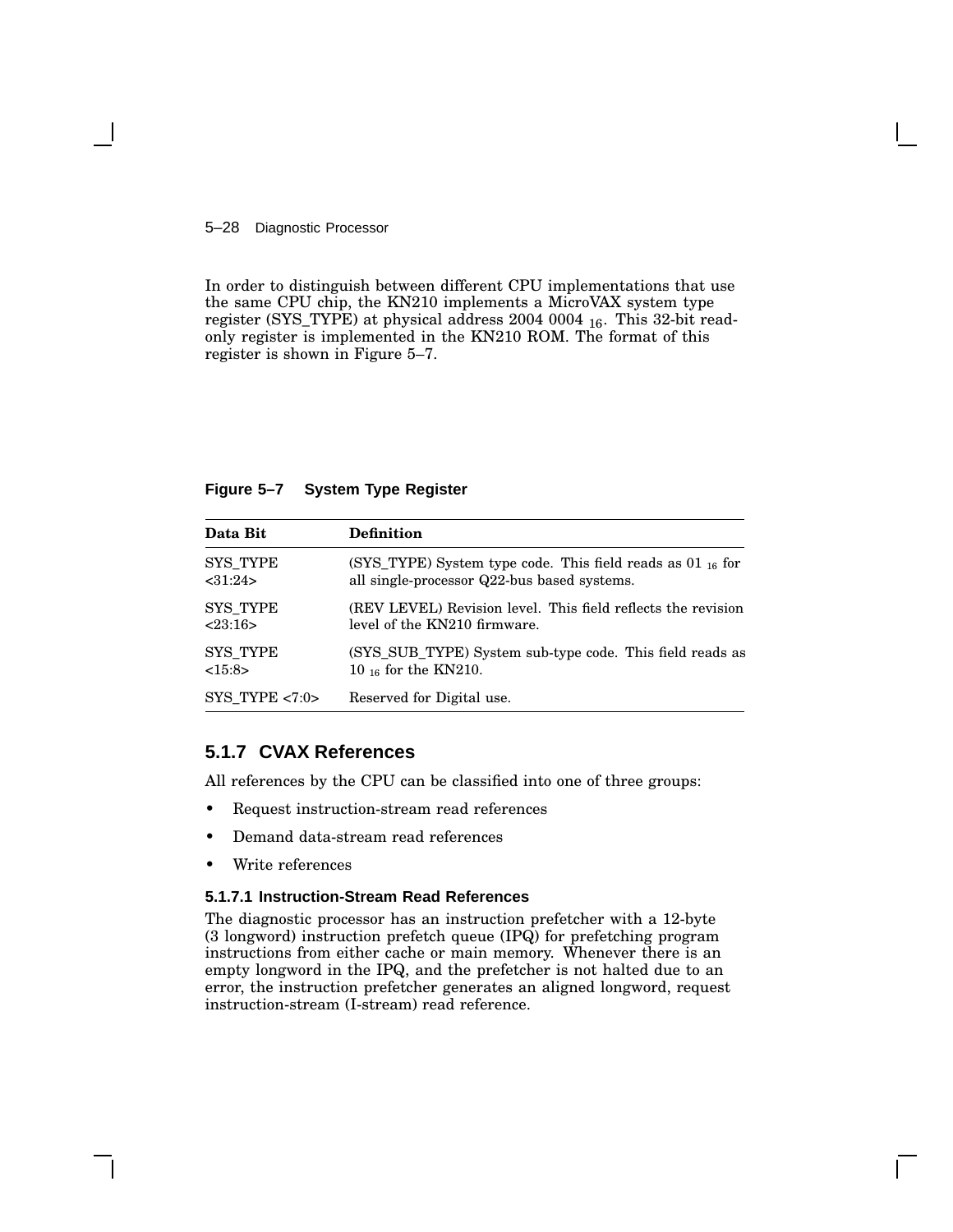### **5.1.7.2 Data-Stream Read References**

Whenever data is immediately needed by the CPU to continue processing, a demand data-stream (D-stream) read reference is generated. More specifically, demand D-stream references are generated on operand, PTE, SCB, and PCB references.

When interlocked instructions, such as branch on bit set and set interlock (BBSSI) are executed, a demand D-stream read-lock reference is generated. Since the CPU does not impose any restrictions on data alignment (other than the aligned operands of the add aligned word interlocked (ADAWI) and interlocked queue instructions) and since memory can only be accessed one aligned longword at a time, all data read references are translated into an appropriate combination of masked and unmasked, aligned longword read references.

If the required data is a byte, a word within a longword, or an aligned longword, then a single, aligned longword, demand D-stream read reference is generated. If the required data is a word that crosses a longword boundary, or an unaligned longword, then two successive aligned longword demand D-stream read references are generated. Data larger than a longword is divided into a number of successive aligned longword demand D-stream reads, with no optimization.

### **5.1.7.3 Write References**

Whenever data is stored or moved, a write reference is generated. Since the CPU does not impose any restrictions on data alignment (other than the aligned operands of the ADAWI and interlocked queue instructions) and since memory can only be accessed one aligned longword at a time, all data write references are translated into an appropriate combination of masked and unmasked aligned longword write references.

If the required data is a byte, a word within a longword, or an aligned longword, then a single, aligned longword, write reference is generated. If the required data is a word that crosses a longword boundary, or an unaligned longword, then two successive aligned longword write references are generated. Data larger than a longword is divided into a number of successive aligned longword writes.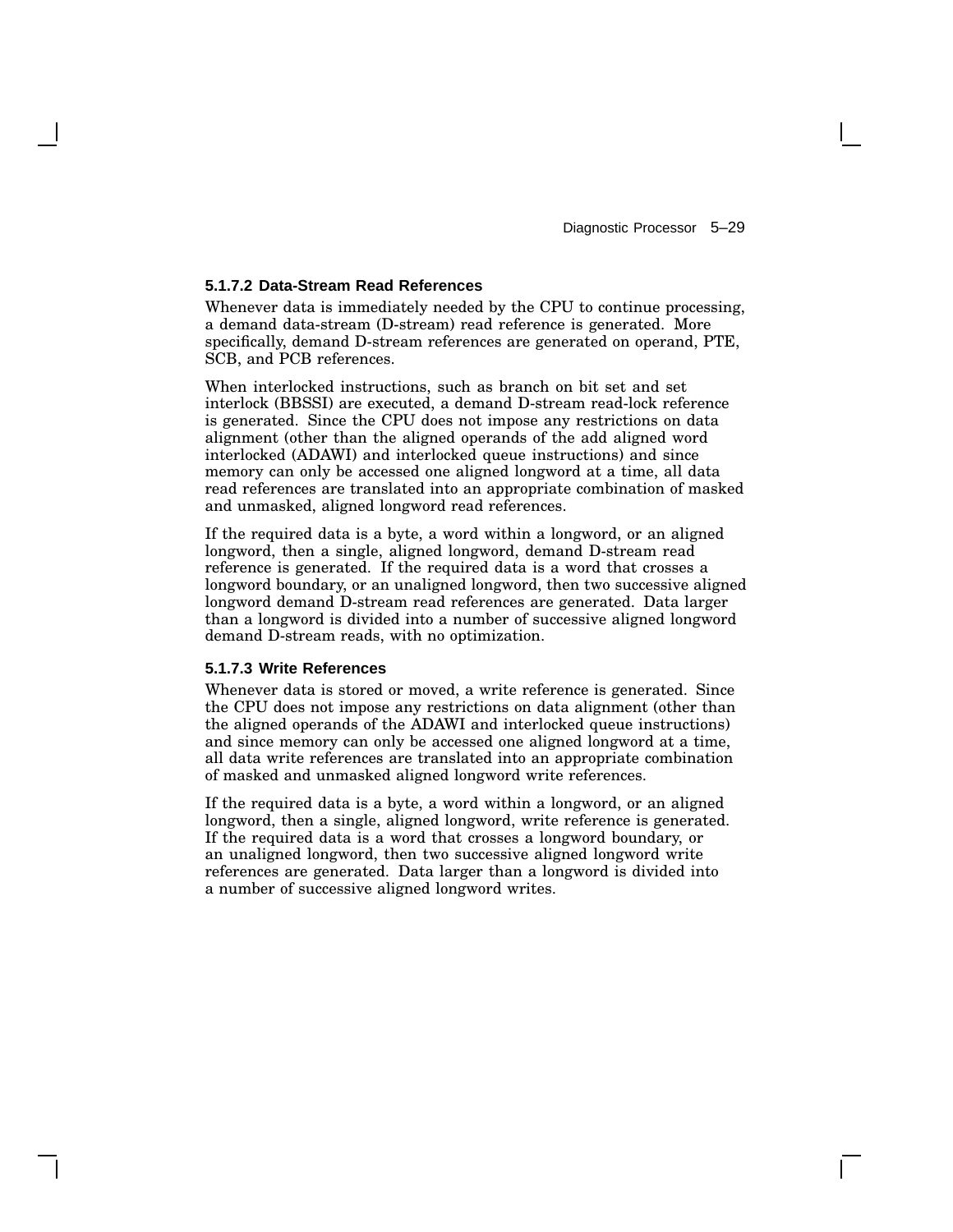# **6 Maintenance Mode Firmware**

This chapter describes the KN210 maintenance mode functional firmware. The maintenance mode firmware is VAX-11 code which resides in EPROM on the KN210 processor module. The maintenance mode firmware gains control by one of the following methods:

- On the execution of the maintenance command from the KN210 operational (R3000) console
- On system power-up
- When the onboard CVAX CPU performs a processor restart operation

A processor restart operation is also called a processor halt. Halt, in this context, means only that the control is transferred to the firmware. It does not mean that the processor actually stops executing instructions.

# **6.1 Maintenance Mode Firmware Features**

The maintenance mode firmware is located on one 128 Kbyte EPROM on the KN210 processor module, and provides the following features:

- Diagnostic tests that test all components on the board and verify that the module is working correctly
- Manual bootstrap of an operating system following processor halts
- Manual restart of an operating system following processor halts (Restart in this context is not the same as restarting or resetting the hardware.)
- An interactive command language that allows the user to examine and alter the state of the processor
- Multilanguage support for displaying critical system messages and handling LK201 country specific keyboards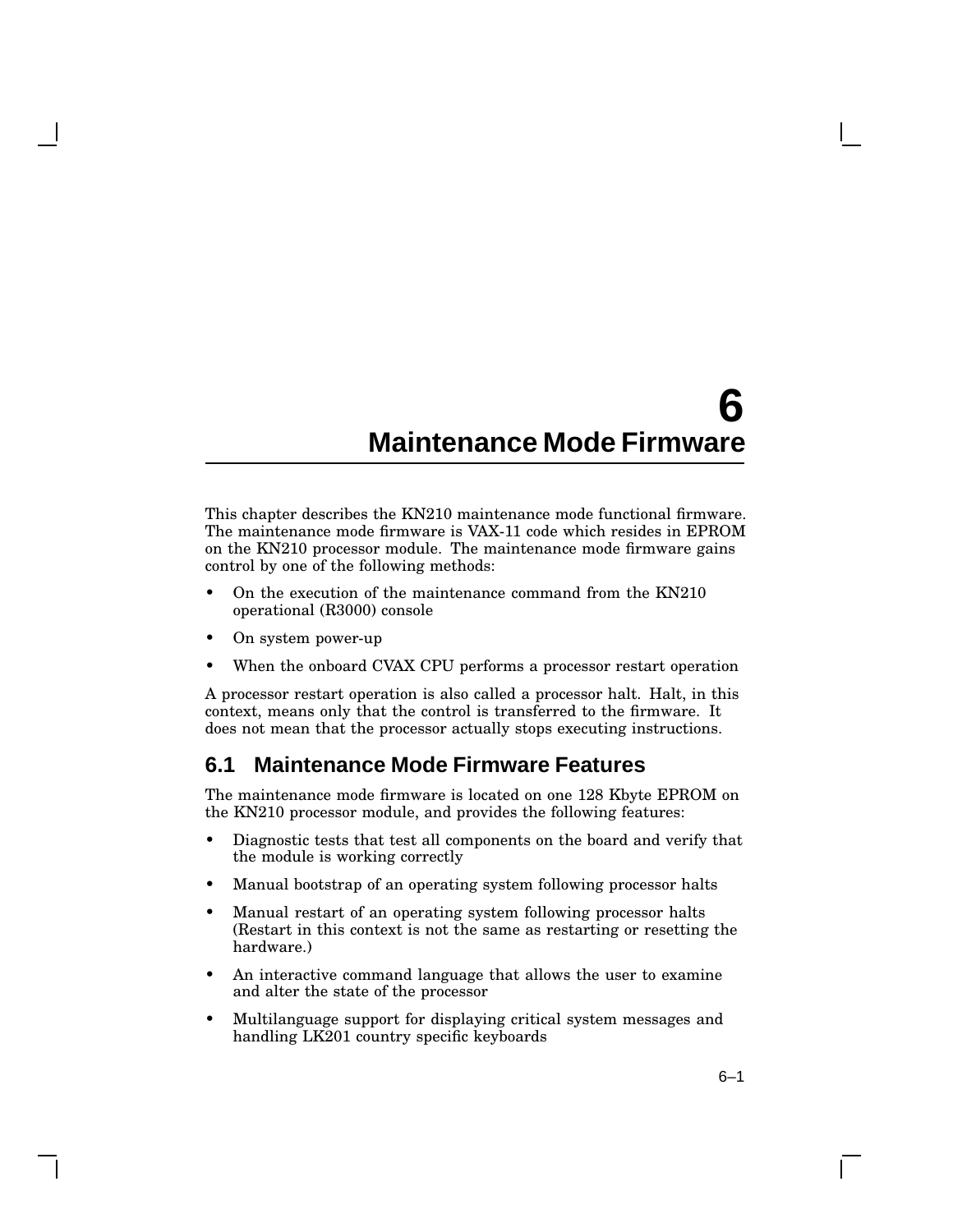6–2 Maintenance Mode Firmware

# **6.1.1 Halt Entry, Exit, and Dispatch**

The main purpose of this code is to save the state of the machine on halt entry, invoke the dispatcher, and restore the state of the machine on exit to program I/O mode.

### **6.1.1.1 Halt Entry - Saving Processor State**

The entry code (residing at physical address 2004 0000) is executed whenever a halt occurs. The processor will halt for a variety of reasons. The reason for the halt is stored in PR\$\_SAVPSL<13:8>(RESTART\_ CODE), IPR 43. A complete list of the halt reasons and the associated messages can be found in Table 6–10 in Section 6.8. PR\$\_SAVPC, IPR 42, contains the value of the PC when the processor was halted. On a power-up, PR\$\_SAVPC is undefined.

One of the first actions the firmware does after a halt is save the current LED code, then it writes an "E" to the diagnostic LEDs. This action occurs within several instructions upon entry into the firmware. The intent of this action is to let the user know that at least some instructions have been successfully executed.

The maintenance mode firmware unconditionally saves the following registers on any halt:

- R0 through R15, the general purpose registers
- PR\$\_SAVPSL, the saved PSL register
- PR\$ SCBB, the system control block base register
- DLEDR, the diagnostic LED register
- SSCCR, the SSC configuration register
- ADxMCH & ADxMSK, the SSC address match and mask registers

### **NOTE**

### **The SSC programmable timer registers are not saved. In some cases, such as bootstrap, the timers are used by the firmware and previous "time" context is lost.**

Several registers are unconditionally set to pre-determined values by the firmware on any halt, processor init or bootstrap. This action ensures that the firmware itself can run and protects the board from physical damage.

Registers that fall into this category are:

- SSCCR, the SSC configuration register
- ADxMCH & ADxMSK, the SSC address match and mask registers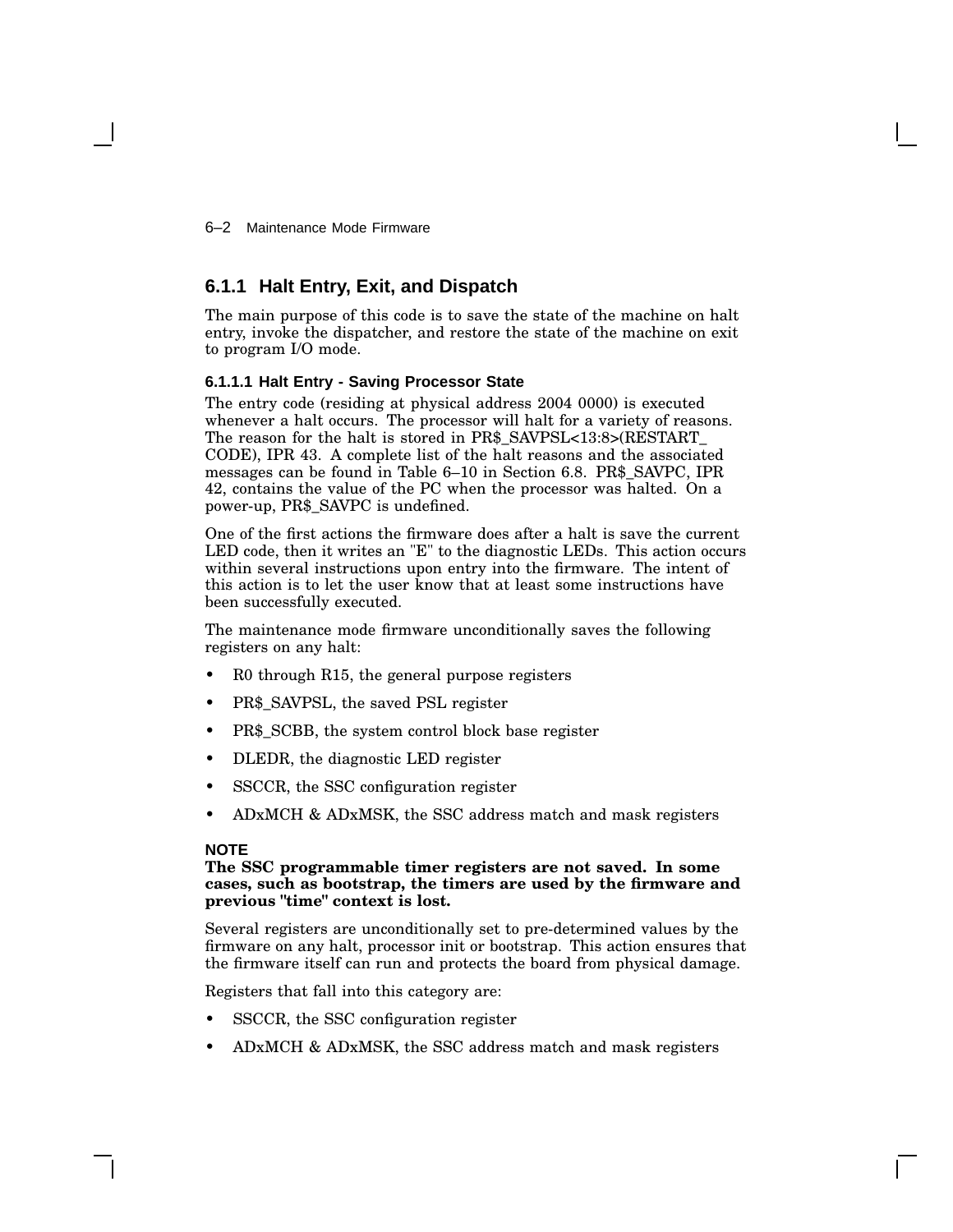- CBTCR, the CDAL bus timeout control register
- TIVRx, the SSC timer interrupt vector registers

On every halt entry, the firmware sets the console serial line baud rate based on the value read from the BDR and extends the halt protection from 8 Kbytes to 128 Kbytes to include all of the EPROM.

#### **6.1.1.2 Halt Exit - Restoring Processor State**

When the firmware exits, it uses the currently defined saved context. This context is initially determined by what is saved on entry to the firmware, and may be modified by console commands, or automatic operations such as an automatic bootstrap on power-up.

When restoring the context, the firmware will flush both caches if enabled, and invalidate all translation buffer entries through the internal processor register PR\$\_TBIA, IPR 57.

In restoring the context, the console pushes the user's PSL and PC onto the user's interrupt stack, then executes an REI from that stack. This implies that the user's ISP is valid before the firmware can exit. This is done automatically on a bootstrap. However, it is suggested that the SP is set to a valid memory location before issuing the START or CONTINUE command. Furthermore, the user should validate PR\$\_SCBB prior to executing a NEXT command, since the firmware utilizes the trace trap vector for this function. At power-up, the user ISP is set to 200 (hex) and PR\$\_SCBB is undefined.

### **6.1.1.3 Halt Dispatch**

The action taken by the firmware on a halt is dependent primarily on the following information:

- The Function switch, BDR<7>(ENB\_HALT)
- The halt action field, CPMBX<1:0>(HALT\_ACTION)
- The halt code, PR\$\_SAVPSL<13:8>(RESTART\_CODE), in particular the power-up state

In general, the Function switch governs whether external halt conditions are recognized by the KN210. The halt action field in the console program mailbox is a 2-bit field used by operating systems to force the firmware to enter the console, restart, or reboot following a halt, regardless of the setting of the Function switch. The halt (or restart) code is automatically deposited in PR\$\_SAVPSL on any processor restart operation. The action taken on a halt is summarized in Table 6–1.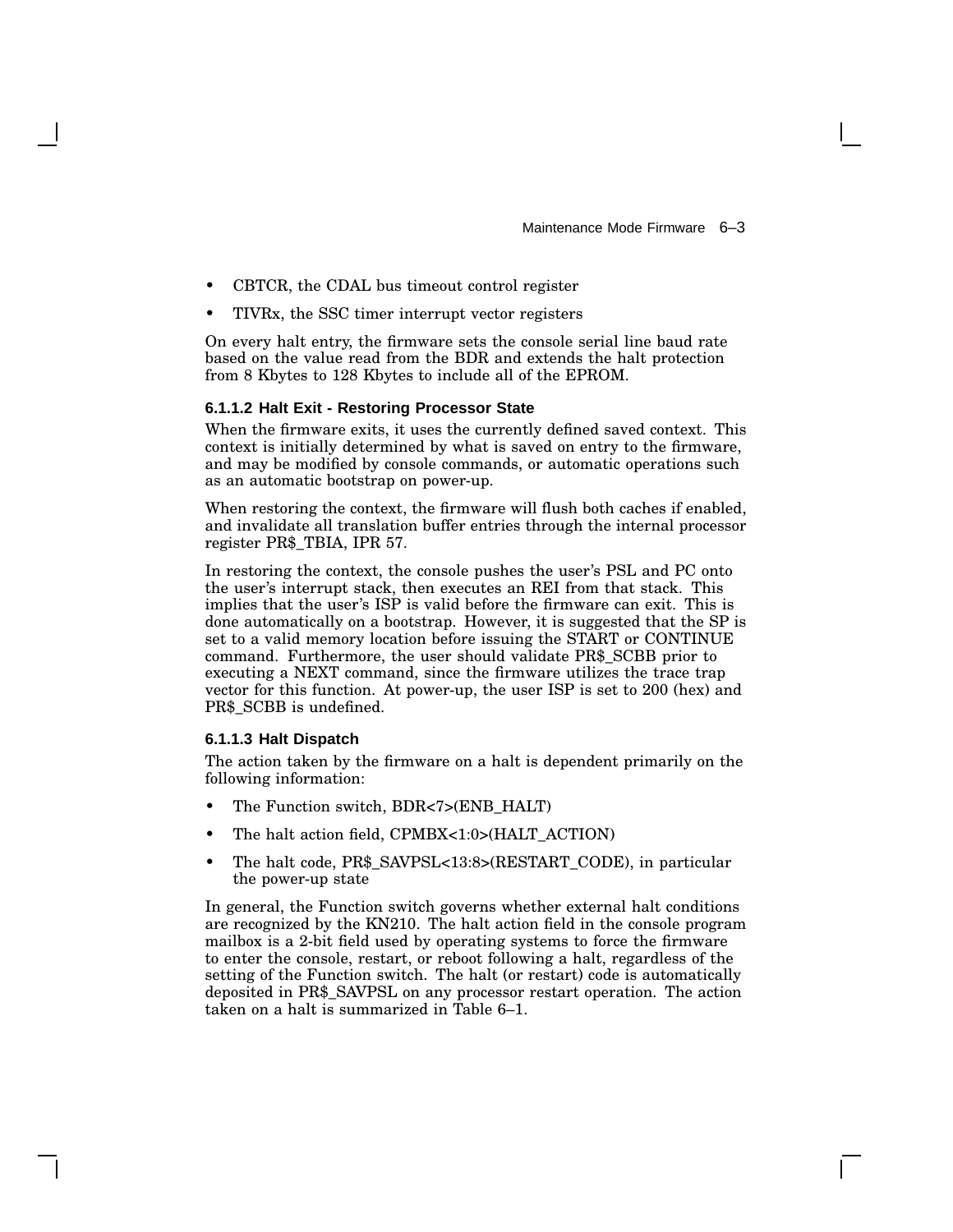#### 6–4 Maintenance Mode Firmware

| <b>Function</b><br>Switch |          | Halt<br>Action |                              |
|---------------------------|----------|----------------|------------------------------|
|                           | Power-Up |                | Action                       |
| т                         | т        | x              | diagnostics, halt            |
| т                         | F        | 0              | halt                         |
| F                         |          | X              | diagnostics, bootstrap, halt |
| F                         | F        | 0              | restart, bootstrap, halt     |
| $\mathbf{x}$              | F        |                | restart, halt                |
| $\mathbf{x}$              | F        | 2              | bootstrap, halt              |
| $\mathbf x$               | F        | 3              | halt                         |

**Table 6–1 Halt Action Summary**

*"T"* indicates that the condition is true.

*"F"* indicates that the condition is false.

*"x"* indicates that the condition is "don't care".

## **NOTE**

### **This assumes that the operation switch is set to maintenance mode.**

Multiple actions mean that the first action is taken and only if it fails is the next action taken. Diagnostics are an exception, if diagnostics fail the console is entered.

Because the KN210 does not support battery backed up main memory, an operating system restart operation is not attempted on a power-up.

### **6.1.1.4 External Halts**

Several conditions can trigger an external halt (PR\$\_ SAVPSL<13:8>(RESTART\_CODE) = 2), and different actions are taken depending on the condition.

An external halt can be caused by:

- 1. Pressing Break on the system console terminal, if halts are enabled  $(BDR < 7 > (ENB_HALT) = 1).$
- 2. Assertion of the BHALT line on the Q22-bus, if the SCR<14>(BHALT\_ ENABLE) bit in the CQBIC is set.
- 3. Negation of DCOK, if the SCR<7>(DCOK\_ACT) bit is set.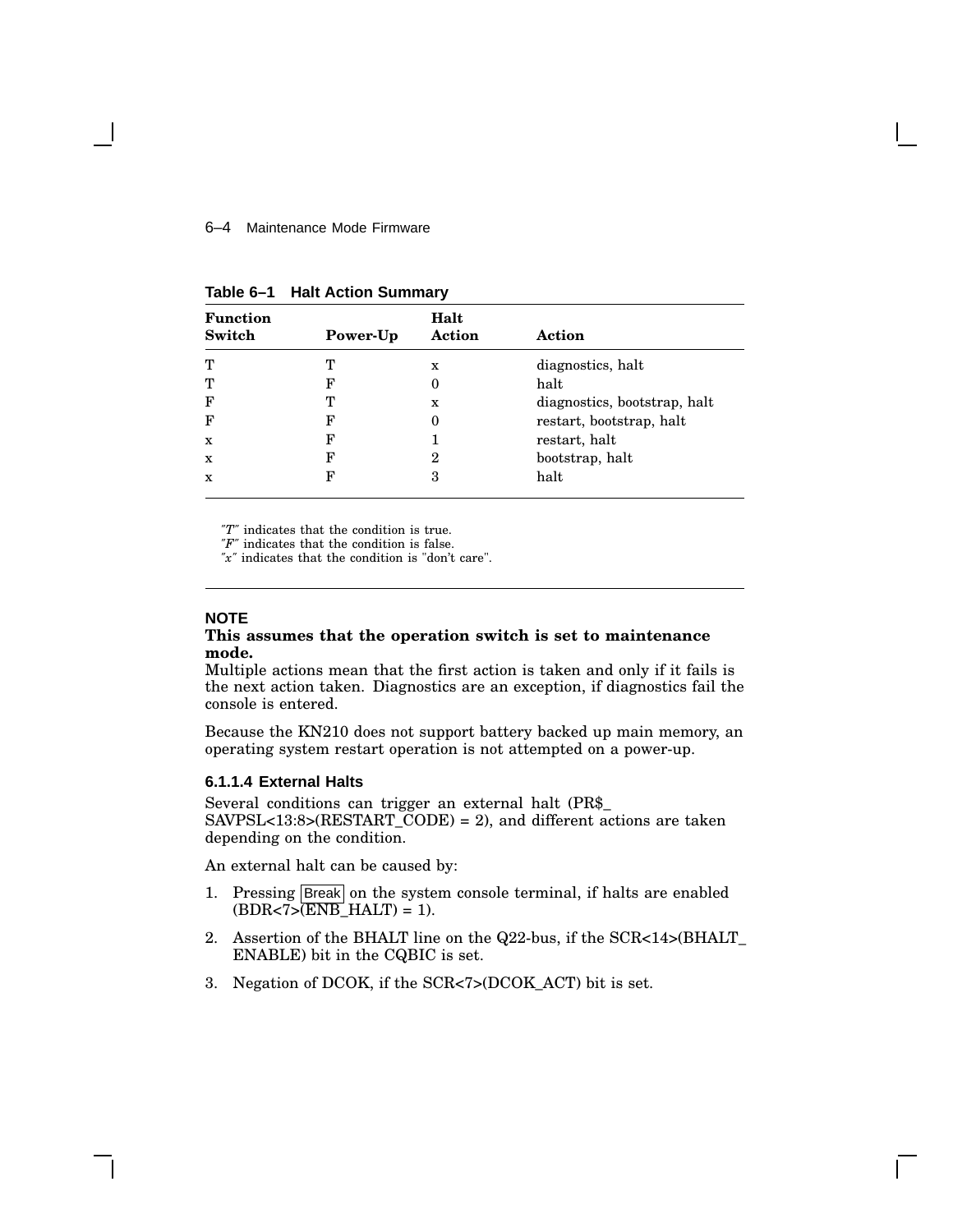Maintenance Mode Firmware 6–5

### **NOTE**

**The switch labeled RESTART on some BA213 system enclosures negates DCOK. The negation of DCOK may also be asserted by the DEQNA sanity timer, or any other Q22-bus module that chooses to implement the Q22-bus restart/reboot protocol.**

### **6.1.2 Power-Up**

On a power-up, the maintenance mode firmware performs actions that are unique to this condition. Among these actions are initial power-up tests, identifying a console device, language query, and the remaining diagnostics. Certain actions are dependent on the state of the mode switch on the H3602-SA panel which has three settings: "test," "query," and "normal." This section describes the sequence of events which occurs on power-up.

### **6.1.2.1 Initial Power-Up Test**

The first action performed on power-up is the initial power-up test (IPT). The purpose of the IPT is to verify that the console private NVRAM is valid and if invalid to test and initialize the NVRAM. Prior to checking the NVRAM, the IPT waits for power to stabilize by monitoring SCR<5>(POK). Once power is stable, the IPT then tests to see if the backup batteries failed during the power failure by checking SSCCR<31>(BLO). If the batteries failed, then the IPT will initialize certain non-volatile data, such as the default boot device, to a known state. In any case, the IPT then initializes other data structures and performs a processor initialization. If the mode switch is set to "test," the IPT then tests the console serial line as described in Section 6.1.3.

#### **NOTE**

**All IPT failures are considered fatal, and the KN210 will appear to "hang" with a value on the LEDs indicating the point of failure. See Table 6–2 for the LED codes.**

#### **6.1.2.2 Locating a Console Device**

After the IPT has completed successfully, the firmware attempts to locate a console device and find out what type of device it is. Normally, this is the device attached to the console serial line. In this case, the firmware will send out a device attributes escape sequence to the console serial line to determine the type of terminal attached and the functions it supports. Terminals that do not respond to the device attributes request correctly are assumed to be hardcopy devices.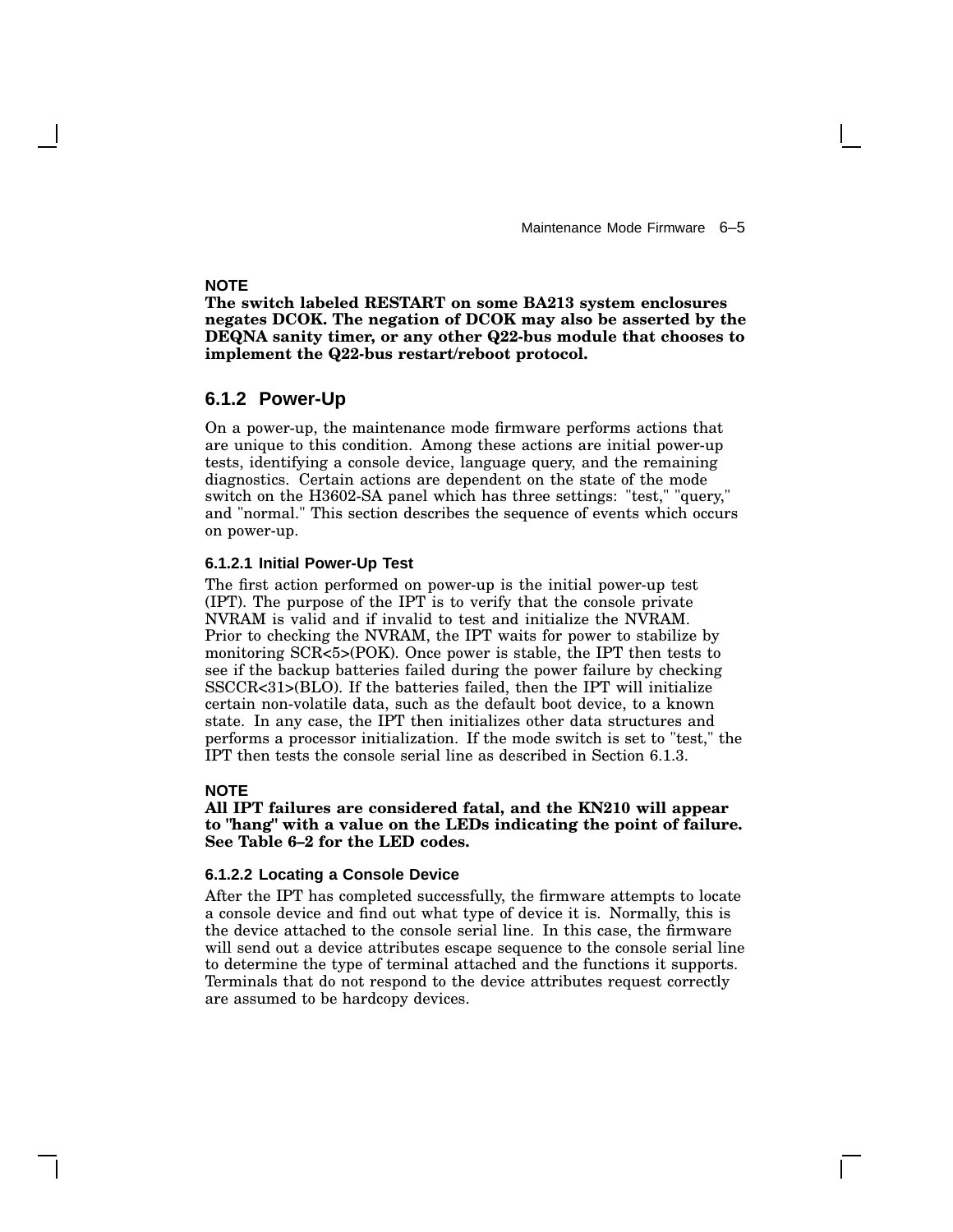6–6 Maintenance Mode Firmware

Once a console device has been found, the firmware displays the KN210 banner message, similar to the following:

KN210-A V0.0

The banner message contains the processor name and the version of the firmware. The letter code in the firmware version indicates whether the firmware is pre-field test ("X"), field test ("T") or an official release ("V"). The first digit indicates the major release number and the trailing digit indicates the minor release number.

Next, if the designated console device supports DEC mutlinational character set (MCS) and either the battery failed during power failure or the mode switch is set to "query," the firmware prompts for the console language. The firmware first displays the language selection menu shown in Example 6–1.

After the language query, the firmware invokes the ROM-based diagnostics, and eventually displays the console prompt.

# **6.1.3 Mode Switch Set to "Test"**

If the mode switch is set to "test," the console serial line external loopback test is executed at the end of the IPT. The purpose of this test is to verify that the console serial line connections from the KN210 through the H3602-SA panel are intact.

#### **NOTE**

**An external loopback connector should be inserted in the serial line connector on the H3602-SA panel prior to cycling power to invoke this test.**

During this test the firmware toggles between two states, active and passive, each a few seconds long and each displaying a different number on the LEDs.

During the active state (about 3 seconds long), the LEDs are set to 7. In this state the firmware reads the baud rate and mode switch, then transmits and receives a character sequence. If the mode switch has been moved from the "test" position, the firmware exits the test and continues as if on a normal power-up.

During the passive state (about 7 seconds long), the LEDs are set to 3.

If at any time the firmware detects an error (parity, framing, overflow or no characters), the firmware hangs with a 7 on the LEDs.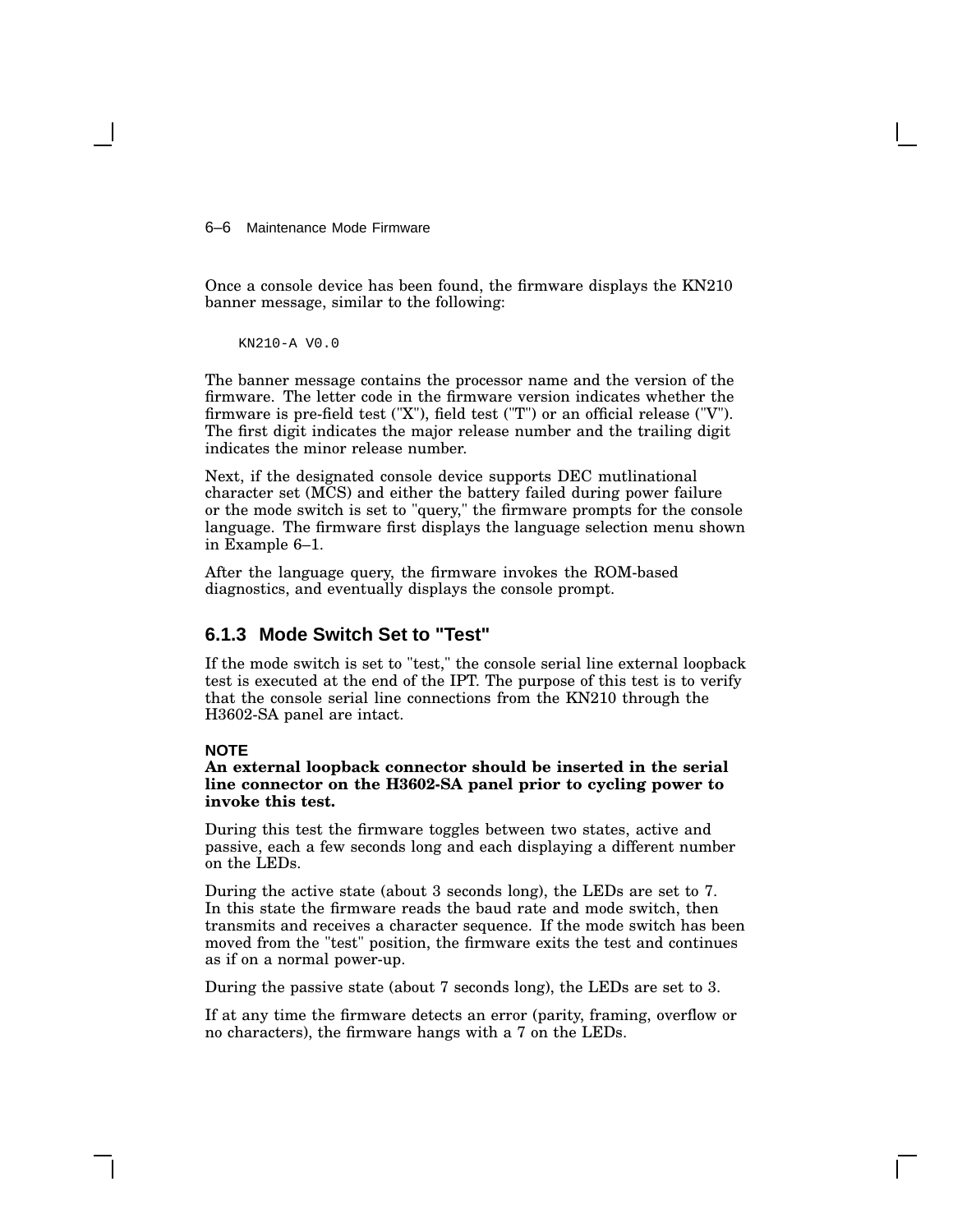# **6.1.4 Mode Switch Set to "Query"**

If the mode switch is set to "query" (or the firmware detects that the battery failed during a power loss), the firmware queries the user for a language which is used for displaying critical system messages.

The language query menu is shown in Example 6–1.

- 1) Dansk 2) Deutsch (Deutschland/Österreich) 3) Deutsch (Schweiz) 4) English (United Kingdom) 5) English (United States/Canada) 6) Español 7) Français (Canada) 8) Français (France/Belgique) 9) Français (Suisse) 10) Italiano 11) Nederlands 12) Norsk 13) Português 14) Suomi
- 15) Svenska
- (1..15):

### **Example 6–1 Language Selection Menu**

If no response is received within 30 seconds, the language defaults to English (United States/Canada).

## **NOTE**

### **This action is only taken if the console device supports DEC MCS. Any console device that does not support DEC MCS, such as a VT100, defaults to English (United States/Canada).**

After this inquiry, the firmware proceeds as if the mode switch were set to "normal," as described in Section 6.1.5.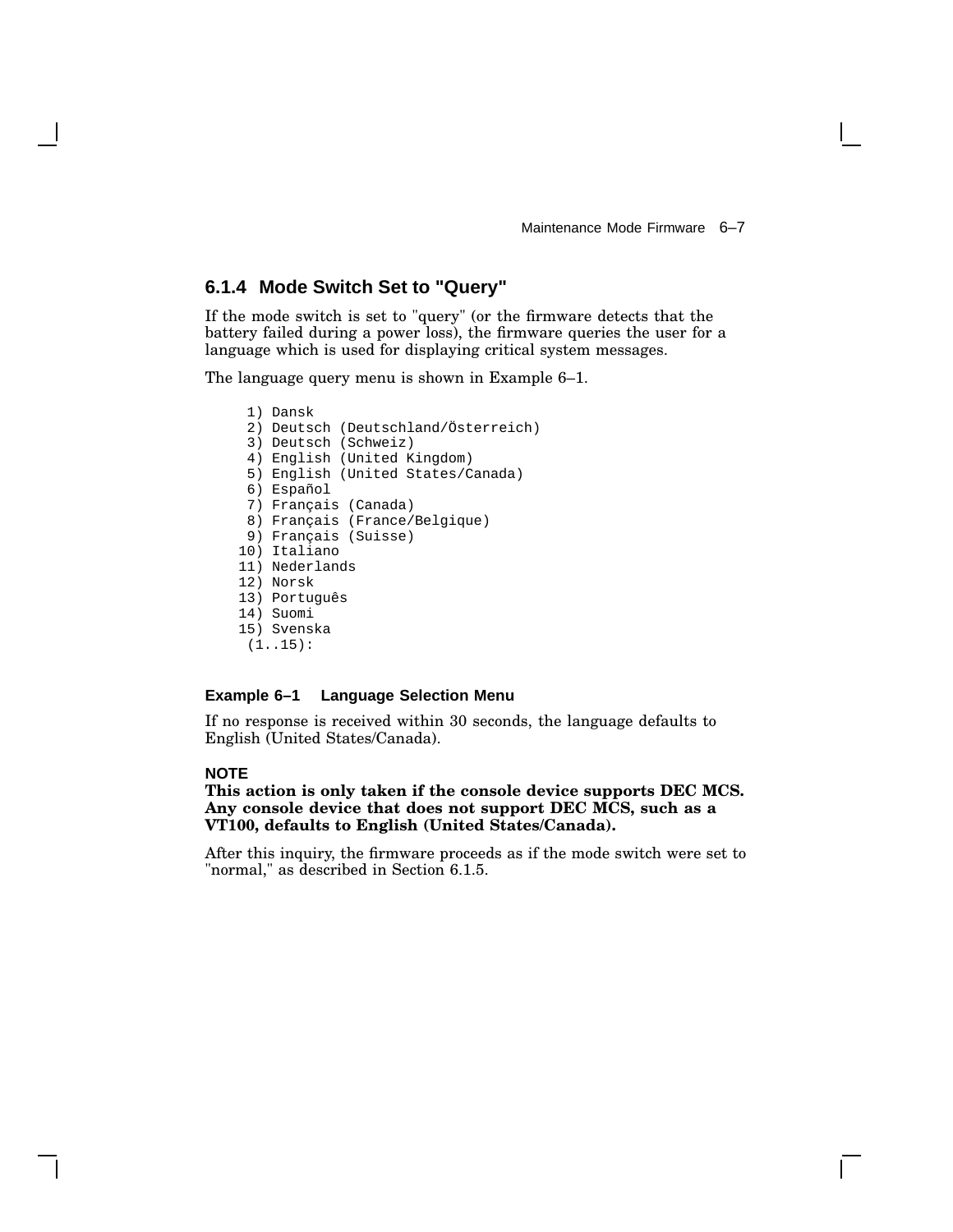### 6–8 Maintenance Mode Firmware

```
Performing normal system tests.
49..48..47..46..45..44..43..42..41..40..39..38..37..36..35..34..
33..32..31..30..29..28..27..26..25..24..23..22..21..20..19..18..
17..16..15..14..13..12..11..10..09..08..07..06..05..04..03..
Tests completed.
```
### **Example 6–2 Normal Diagnostic Countdown**

## **6.1.5 Mode Switch Set to "Normal"**

If the mode selected is "normal", then the next step in the power-up sequence is to execute the bulk of ROM-based diagnostics. In addition to message text, a *countdown* is displayed to indicate diagnostic test progress. A successful diagnostic countdown is shown in Example 6–2.

In the case of diagnostic failures, a diagnostic register dump is performed similar to that shown in Example 6–3. Depending on the failure, the remaining diagnostics may execute and the countdown continue. For a detailed description of the register dump refer to Section 6.4.

```
Performing normal system tests.
49..48..47..46..45..44..43..42..41..40..39..38..37..36..35..34..
?34 2 08 FF 00 0000
P1=00000000 P2=00000003 P3=00000031 P4=00000011 P5=00002000
P6=FFFFFFFF P7=00000000 P8=00000000 P9=00000000 P10=2005438F
r0=00114B98 r1=FFFFFFFF r2=2005D2F0 r3=55555555 r4=AAAAAAAA
r5=00000000 r6=AAAAAAAA r7=00000000 r8=00000000 ERF=80000180
33..32..31..30..29..28..27..26..25..24..23..22..21..20..19..18..
17..16..15..14..13..12..11..10..09..08..07..06..05..04..03..
Normal operation not possible.
```
#### **Example 6–3 Abnormal Diagnostic Countdown**

If the diagnostics have successfully completed and halts are enabled, the firmware displays the console prompt (>>>) and enters console I/O mode.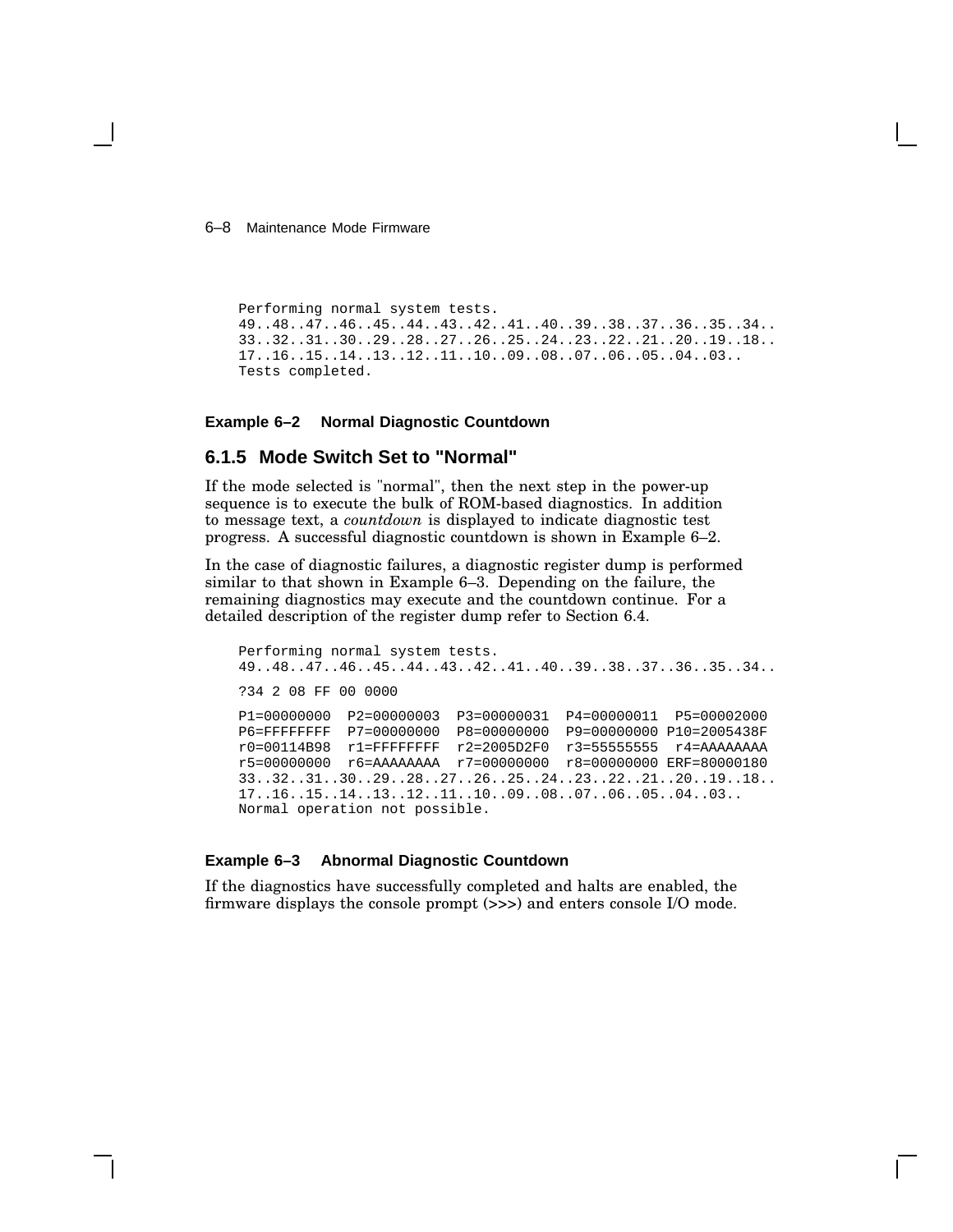# **6.1.6 LED Codes**

In addition to the console diagnostic countdown, a hexadecimal value is displayed by the LEDs on the H3602-SA panel. The same value is displayed by the four red LEDs on the KN210 processor module. The purpose of the LED display is to improve fault isolation, when there is no console terminal or when the hardware is incapable of communicating with the console terminal. Table 6–2 lists all LED codes and the associated actions which are performed at power-up. The LED code is changed before the corresponding test or action is performed.

| LED<br><b>Value</b> | Actions                                         |
|---------------------|-------------------------------------------------|
| F                   | Initial state on power-up, no code has executed |
| E                   | Entered ROM, some instructions have executed    |
| D                   | Waiting for power to stabilize (POK)            |
| C                   | SSC and ROM tests                               |
| В                   | CVAX tests                                      |
| A                   | R <sub>3000</sub> tests                         |
| 9                   | CMCTL and memory tests                          |
| 8                   | $CQBIC$ $(Q22-bus)$ tests                       |
| 7                   | Console loopback tests                          |
| 6                   | DSSI subsystem tests                            |
| 5                   | Ethernet subsystem tests                        |
| 4                   | CVAX console I/O mode                           |
| 3                   | R3000 console I/O mode                          |
| 2                   | CVAX primary/secondary bootstrap                |
| 1                   | R3000 primary/secondary bootstrap               |
|                     | Operating system running                        |

**Table 6–2 LED Codes**

# **6.2 Console Service**

The KN210 is by definition halted whenever the console program is running and the triple angle prompt (>>>) is displayed on the console terminal. When halted, the firmware provides most of the services of a standard VAX console through the device that is designated as the system console.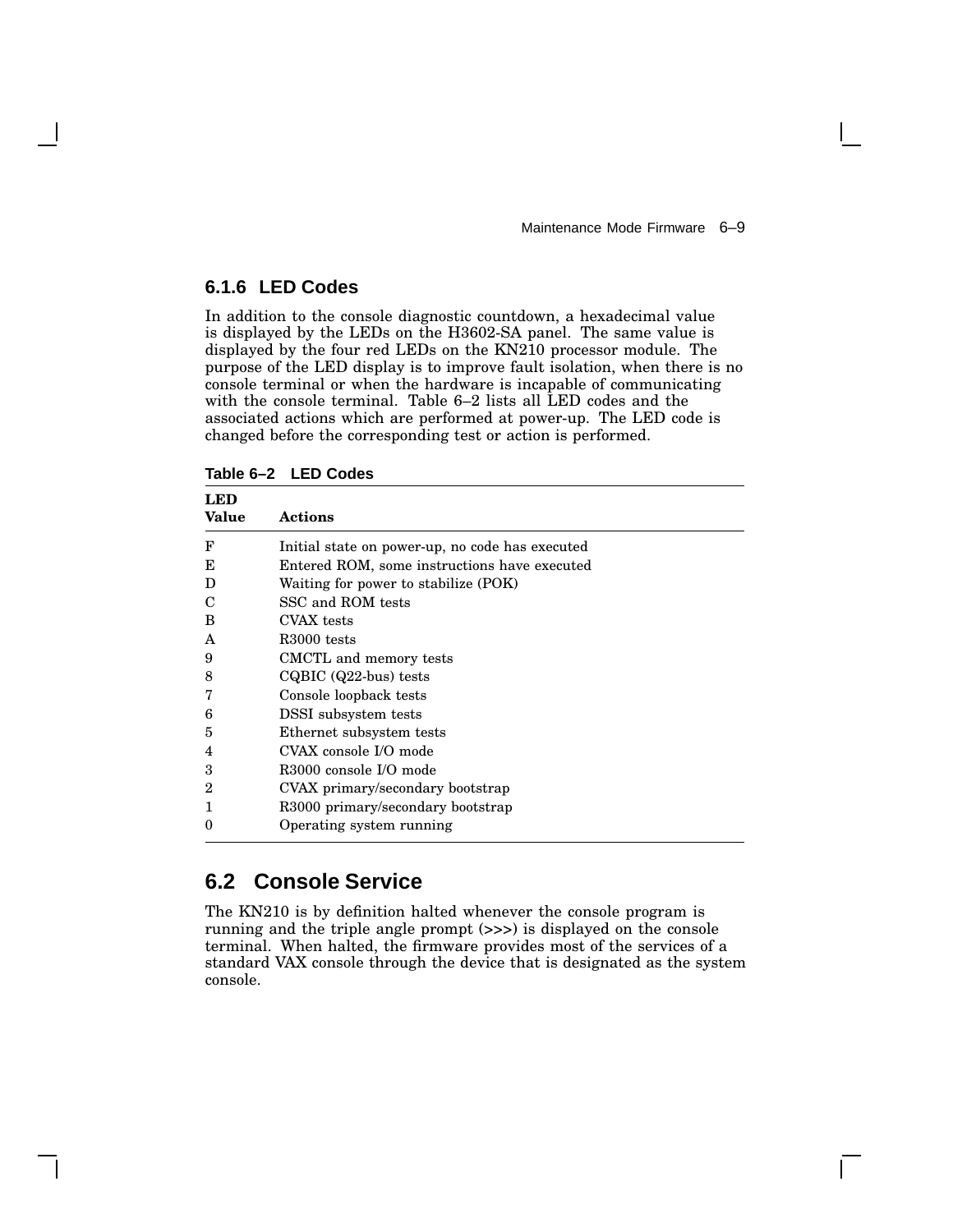6–10 Maintenance Mode Firmware

# **6.2.1 Console Control Characters**

In console I/O mode, several characters have special meanings.

- $\vert$ Return $\vert$  ends a command line. No action is taken on a command until after it is terminated by a carriage-return. A null line terminated by a Return is treated as a valid, null command. No action is taken, and the console re-prompts for input. Return is echoed as carriage-return, line feed.
- $\vert$  Rubout  $\vert$  deletes the character that the operator previously typed. What appears on the console terminal depends on whether the terminal is a video terminal or a hardcopy terminal. For hardcopy terminals, when a Rubout is pressed, the console echoes with a backslash  $(\cdot)$ , followed by the character being deleted. If the operator presses additional Rubouts, the additional characters deleted are echoed. When the operator types a non-rubout character, the console echoes another backslash, followed by the character typed. The result is to echo the characters deleted, surrounding them with backslashes.

For example:

```
The operator types: EXAMI; E<rubout><rubout>NE<CR>
The console echoes: EXAMI;E\E;\NE<CR>
The console sees the command line: EXAMINE<CR>
```
For video terminals, when  $\vert$  Rubout $\vert$  is pressed the previous character is erased from the screen and the cursor is restored to its previous position.

The console does not delete characters past the beginning of a command line. If the operator presses more  $\boxed{\mathsf{Rubout}}$  than there are characters on the line, the extra rubouts are ignored. If Rubout is pressed on a blank line, it is ignored.

 $|C^{\text{tr}}|$   $|C|$  — causes the console to echo  $\wedge$ C and to abort processing of a command.  $\overline{C}$ trl  $\overline{C}$  has no effect as part of a binary load data stream.  $\overline{C}$ trl $\overline{C}$  clears  $\overline{C}$ trl $\overline{S}$ , and reenables output stopped by  $\overline{C}$ trl $\overline{O}$ .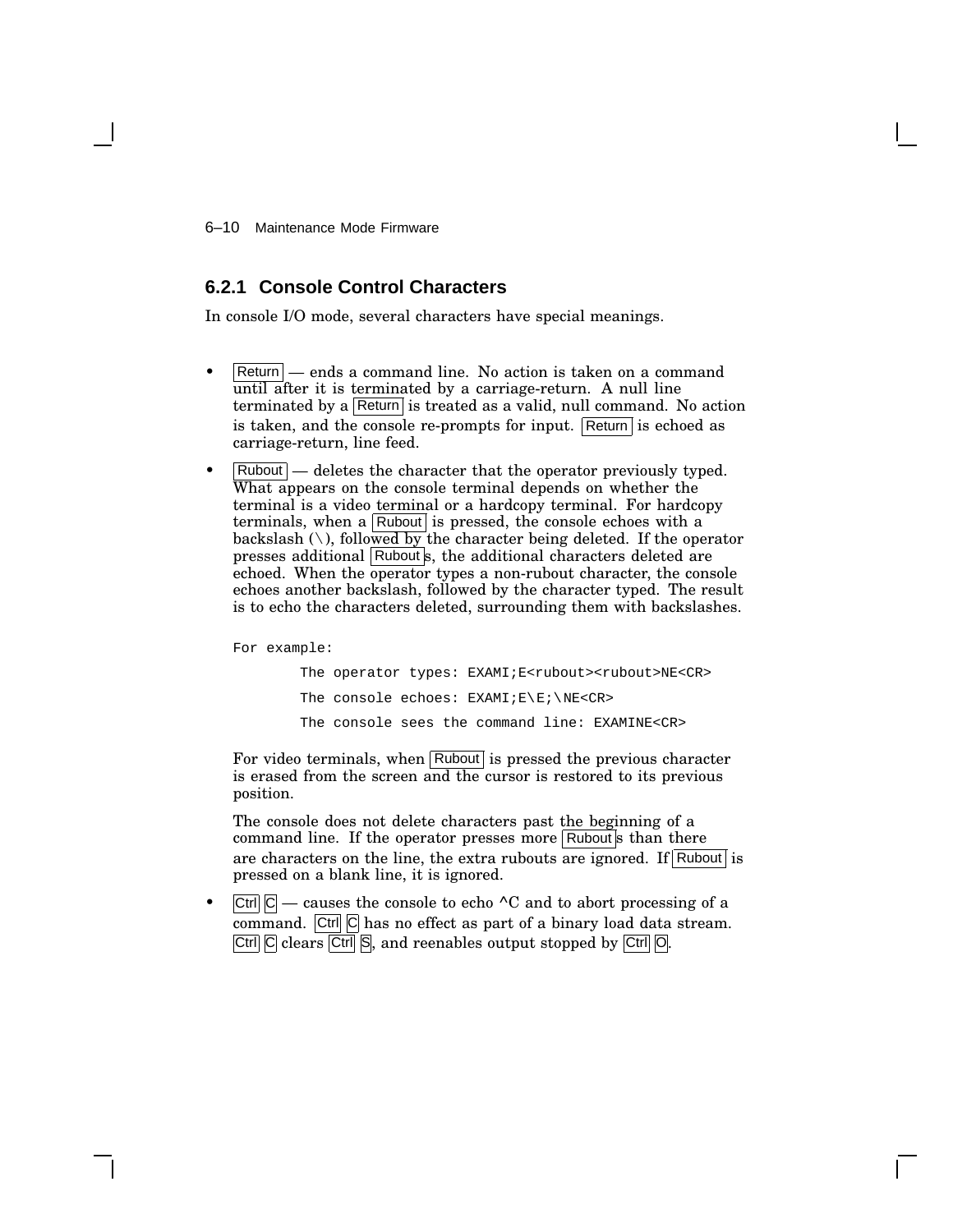- $|\text{Ctrl}|$   $|O|$  causes the console to throw away transmissions to the console terminal until the next  $\overline{C}$ trl  $\overline{O}$  is entered.  $\overline{C}$ trl  $\overline{O}$  is echoed as  $\sim$ O<CR> when it disables output, but is not echoed when it reenables output. Output is reenabled if the console prints an error message, or if it prompts for a command from the terminal. Displaying a REPEAT command does not reenable output. When output is reenabled for reading a command, the console prompt is displayed. Output is also enabled Ctrl S.
- $|\text{Ctrl}|$   $|Q|$  resumes output to the console terminal. Additional  $|\text{Ctrl}|$   $|Q|$ s are ignored.  $\boxed{\text{Ctrl}}$   $\boxed{\text{S}}$  and  $\boxed{\text{Ctrl}}$   $\boxed{\text{Q}}$  are not echoed.
- $\boxed{\text{Ctrl}}$   $\boxed{\text{S}}$  stops output to the console terminal until  $\boxed{\text{Ctrl}}$   $\boxed{\text{Q}}$  is typed.  $\boxed{\text{Ctrl}}$   $\boxed{\text{S}}$  and  $\boxed{\text{Ctrl}}$   $\boxed{\text{Q}}$  are not echoed.
- $|\text{Ctrl}| \cup \text{– causes the console to echo } \text{'}U < CR$ , and deletes the entire line. If  $|C^{\text{tr}}|$   $|U|$  is typed on an empty line, it is echoed, and the console prompts for another command.
- $|Ctrl | R|$  causes the console to echo <CR><LF> followed by the current command line. This function can be used to improve the readability of a command line that has been heavily edited. When  $|Ctrl| C |$  is typed as part of a command line, the console deletes the line as it does with Ctrl U.
- |Break| If the console is in console I/O mode, Break| is equivalent to Ctrl  $\overline{C}$ , but is echoed as " $\overline{C}$ ".

#### **NOTE**

**If the local console is in program I/O mode and halts are disabled,** Break **is ignored. If the console is in program I/O mode and halts are enabled,** Break **causes the processor to halt and enter console I/O mode.**

Control characters are typed by pressing the character key while holding down the Ctrl key.

If an unrecognized control character (ASCII code less than 32 decimal or between 128 and 159 decimal) is typed, it is echoed as up arrow followed by the character with ASCII code 64 greater. For example, BEL (ASCII code 7) is echoed as " $\text{G}$ ", since capital G is ASCII code 7+64=71. When a control character is deleted with  $\sqrt{\text{Rubout}}$ , it is echoed the same way. After echoing the control character, the console processes it like a normal character. Commands with control characters are invalid, unless they are part of a comment, and the console will respond with an error message.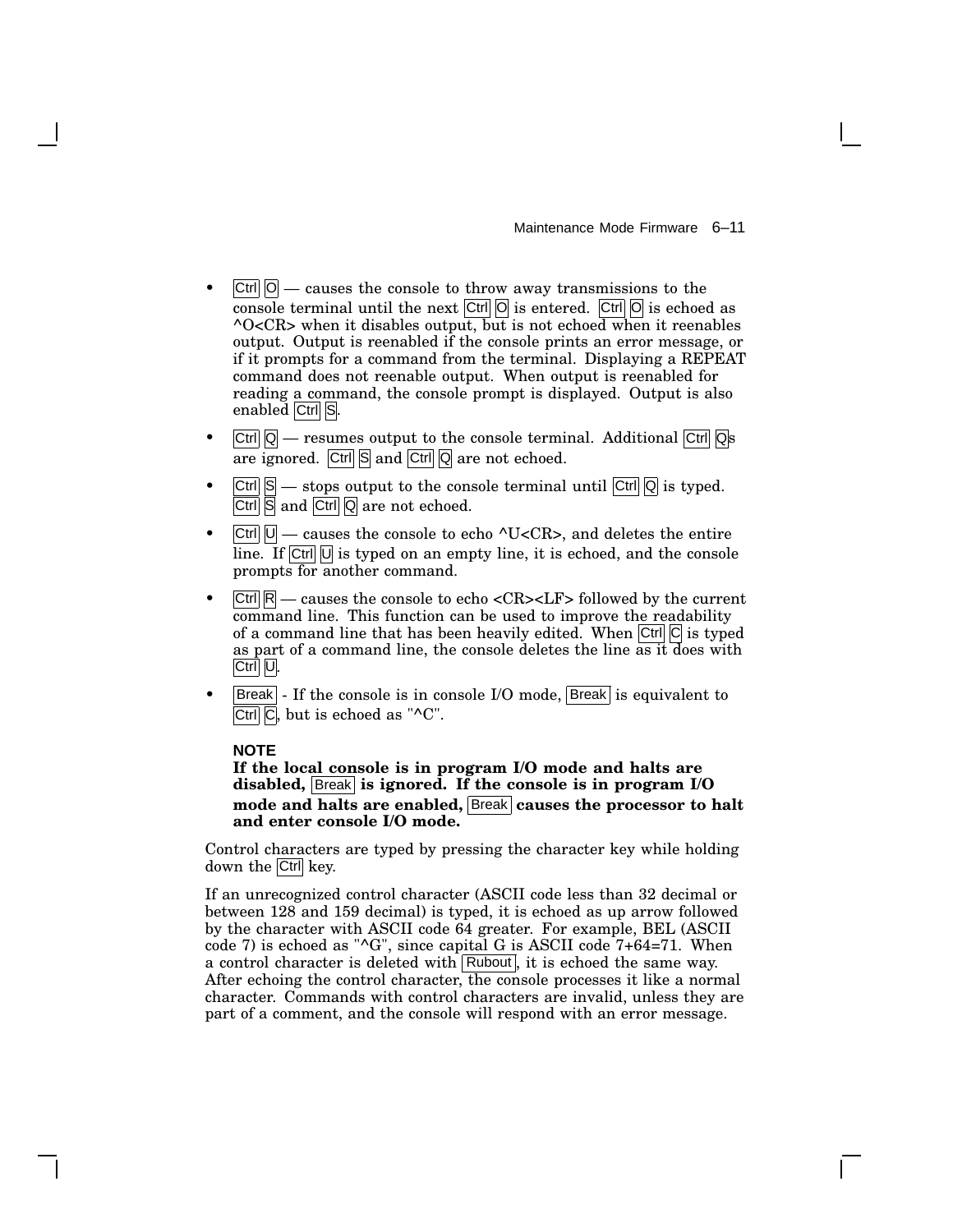6–12 Maintenance Mode Firmware

Note that control codes from 128 to 159, the C1 control codes, cannot be entered by any present Digital terminal. The character with code 7 and the character with code 135 will both echo as "^G".

# **6.2.2 Console Command Syntax**

The console accepts commands of lengths up to 80 characters. It responds to longer commands with an error message. The count does not include rubouts, rubbed out characters, or the terminating carriage-return.

Commands may be abbreviated. Abbreviations are formed by dropping characters from the end of a keyword, as long as the resulting keyword is still unique. Most commands can be uniquely expressed with their first character.

Multiple adjacent spaces and tabs are treated as a single space by the console. Leading and trailing spaces and tabs are ignored. Tabs are echoed as spaces.

Command qualifiers can appear after the command keyword, or after any symbol or number in the command. A qualifier is any contiguous set of non whitespace characters that is started with a slash (ASCII code 47 decimal).

All numbers (addresses, data, counts) are in hexadecimal. Note, though, that symbolic register-names number the registers in decimal. The console does not distinguish between upper and lower case either in numbers or in commands; both are accepted.

# **6.2.3 Console Command Keywords**

The firmware implements a variant of the VAX SRM console command set. The only commands defined in the VAX SRM and not supported by the KN210 are MICROSTEP, LOAD, and @. The CONFIGURE, HELP, MOVE, SEARCH and SHOW commands have been added to the command set to facilitate system debugging and access to system parameters. In general, however, the KN210 console is similar to other VAX consoles.

Table 6–3 lists command and qualifier keywords.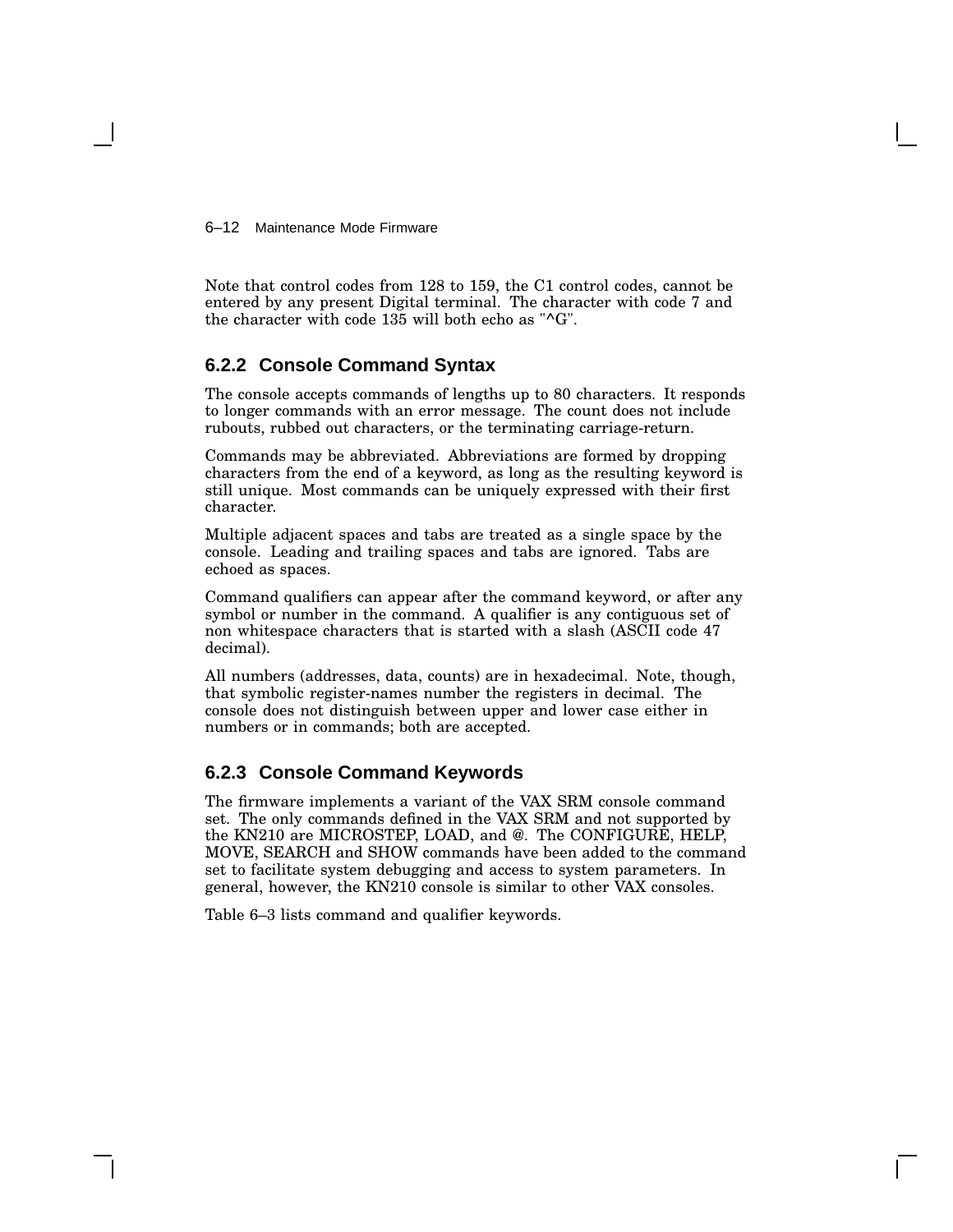$\overline{\Gamma}$ 

| <b>Command Keywords</b>  |                                          |                         |  |
|--------------------------|------------------------------------------|-------------------------|--|
| <b>Processor Control</b> | Data Transfer                            | <b>Console Control</b>  |  |
| B*OOT                    | D*EPOSIT                                 | CONF*IGURE              |  |
| C*ONTINUE                | E*XAMINE                                 | $F*IND$                 |  |
| $H^*ALT$                 | $M*OVE$                                  | $R*EPEAT$               |  |
| <b>I*NITIALIZE</b>       | SEA*RCH                                  | <b>SET</b>              |  |
| $N*EXT$                  | X                                        | SH*OW                   |  |
| S*TART                   | <b>EXIT</b>                              | $T*EST$                 |  |
| U*NJAM                   |                                          | Ţ                       |  |
|                          | <b>SET &amp; SHOW Parameter Keywords</b> |                         |  |
| $BO*OT$                  | $BF^*L(A)G$                              | DE*VICE                 |  |
| $DS*SI$                  | ET*HERNET                                | $H*OST$                 |  |
| L*ANGUAGE                | M*EMORY                                  | $Q*BUS$                 |  |
| $RL*V12$                 | $U^*QSSP$                                | <b>VERS*ION</b>         |  |
|                          | <b>Qualifier Keywords</b>                |                         |  |
|                          | <b>Address Space</b>                     |                         |  |
| Data Control             | Control                                  | <b>Command Specific</b> |  |
| /B                       | $\sqrt{G}$                               | /IN*STRUCTION           |  |
| /W                       | $\pi$                                    | $/NO$ *T                |  |
| /L                       | $\mathbb{P}$                             | $/R5:$ or $/$           |  |
| $\sqrt{Q}$               | $\overline{N}$                           | $/RP*B$ or $/ME*M$      |  |
| $/N$ :                   | /M                                       | /F*ULL                  |  |
| /S*TEP:                  | $\overline{J}$                           | /DU*P or                |  |
|                          |                                          | /MA*INTENANCE           |  |
| /WR*ONG                  |                                          | /DS*SI or /U*QSSP       |  |
|                          |                                          | /DI*SK or /T*APE        |  |
|                          |                                          | /SE*RVICE               |  |

**Table 6–3 Command, Parameter, and Qualifier Keywords**

 $\overline{\phantom{a}}$ 

"\*" indicates the minimal number of characters that are required to uniquely identify the keyword.

A complete summary of the console commands is provided in Table 6–5 following the command descriptions.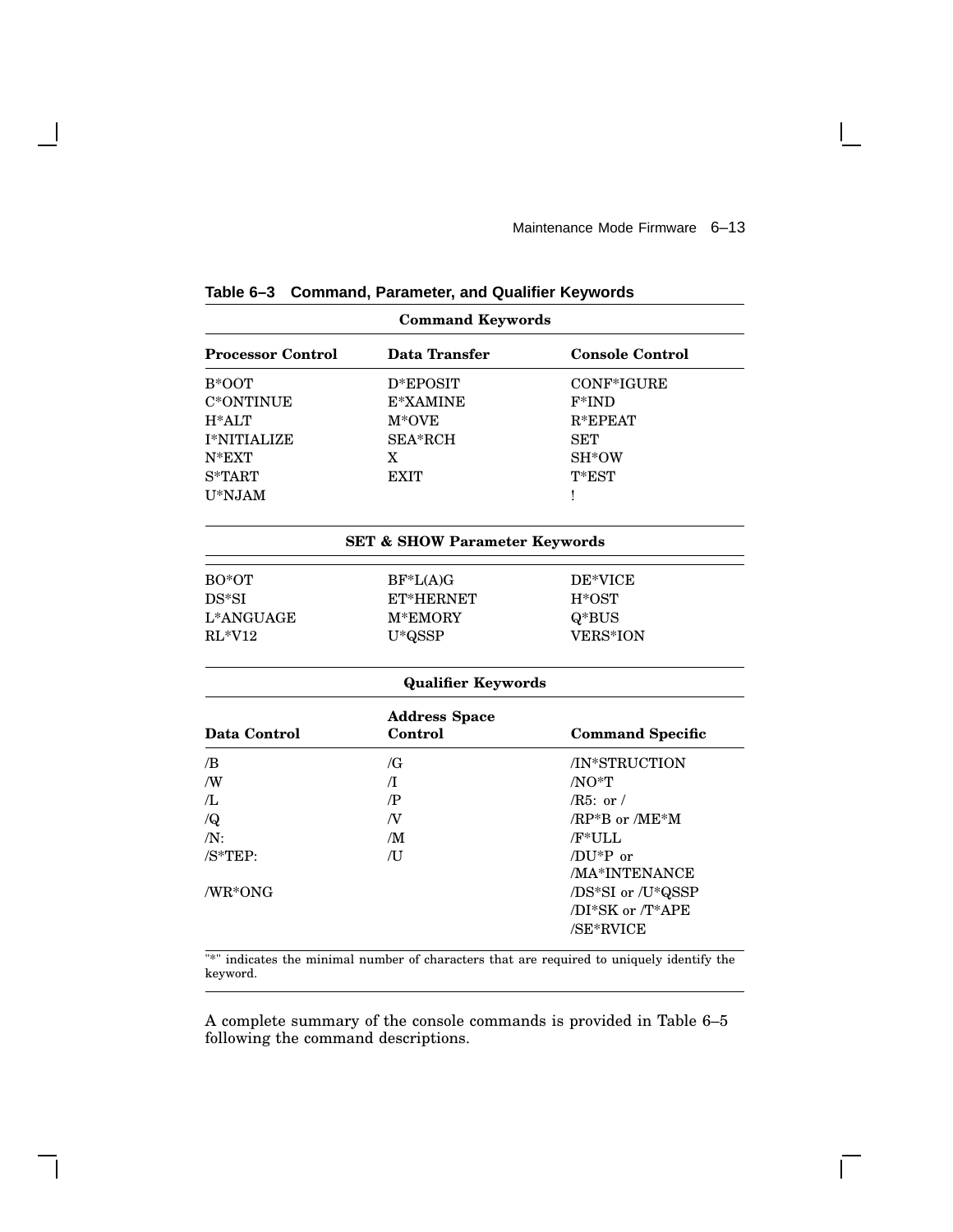6–14 Maintenance Mode Firmware

# **6.2.4 Console Command Qualifiers**

All qualifers in the console command syntax are global. That is, they may appear in any place on the command line after the command keyword.

All qualifiers have unique meanings throughout the console, regardless of the command. For example, the "/B" qualifier always means byte.

Table 6–6 is a summary of the qualifers recognized by the KN210 console.

# **6.2.5 Command Address Specifiers**

Several commands take an address or addresses as arguments. In the context of the console, an address has two components, the address space, and the offset into that space. The console supports 6 address spaces: physical memory (/P qualifier), virtual memory (/V qualifier), general purpose registers (/G qualifier), internal processor registers (/I qualifier), protected memory (/U qualifier), and the PSL (/M qualifier).

The address space that the console references is inherited from the previous console reference, unless explicitly specified. The initial address space reference is PHYSICAL.

The KN210 console supports symbolic references to addresses. A symbolic reference simultaneously defines the address space for a given symbol. Table 6–4 lists the symbolic addresses supported by the console grouped according to address space.

| <b>Symbol</b>  | <b>Address</b> | <b>Symbol</b>                | <b>Address</b> |  |
|----------------|----------------|------------------------------|----------------|--|
|                |                | /G-General Purpose Registers |                |  |
| $_{\rm R0}$    | 00             | R11                          | 0 <sub>B</sub> |  |
| R <sub>1</sub> | 01             | R12                          | 0 <sup>C</sup> |  |
| R2             | 02             | R13                          | 0 <sub>D</sub> |  |
| R3             | 03             | R14                          | 0E             |  |
| R <sub>4</sub> | 04             | R15                          | 0F             |  |
| R5             | 05             | AP                           | 0 <sup>C</sup> |  |
| R6             | 06             | FP                           | 0 <sub>D</sub> |  |
| R7             | 07             | SP                           | 0E             |  |
| R8             | 08             | <b>PC</b>                    | 0 <sub>F</sub> |  |
| R9             | 09             | <b>PSL</b>                   |                |  |

**Table 6–4 Console Symbolic Addresses**

Note: All symbolic values in this table are in hexadecimal.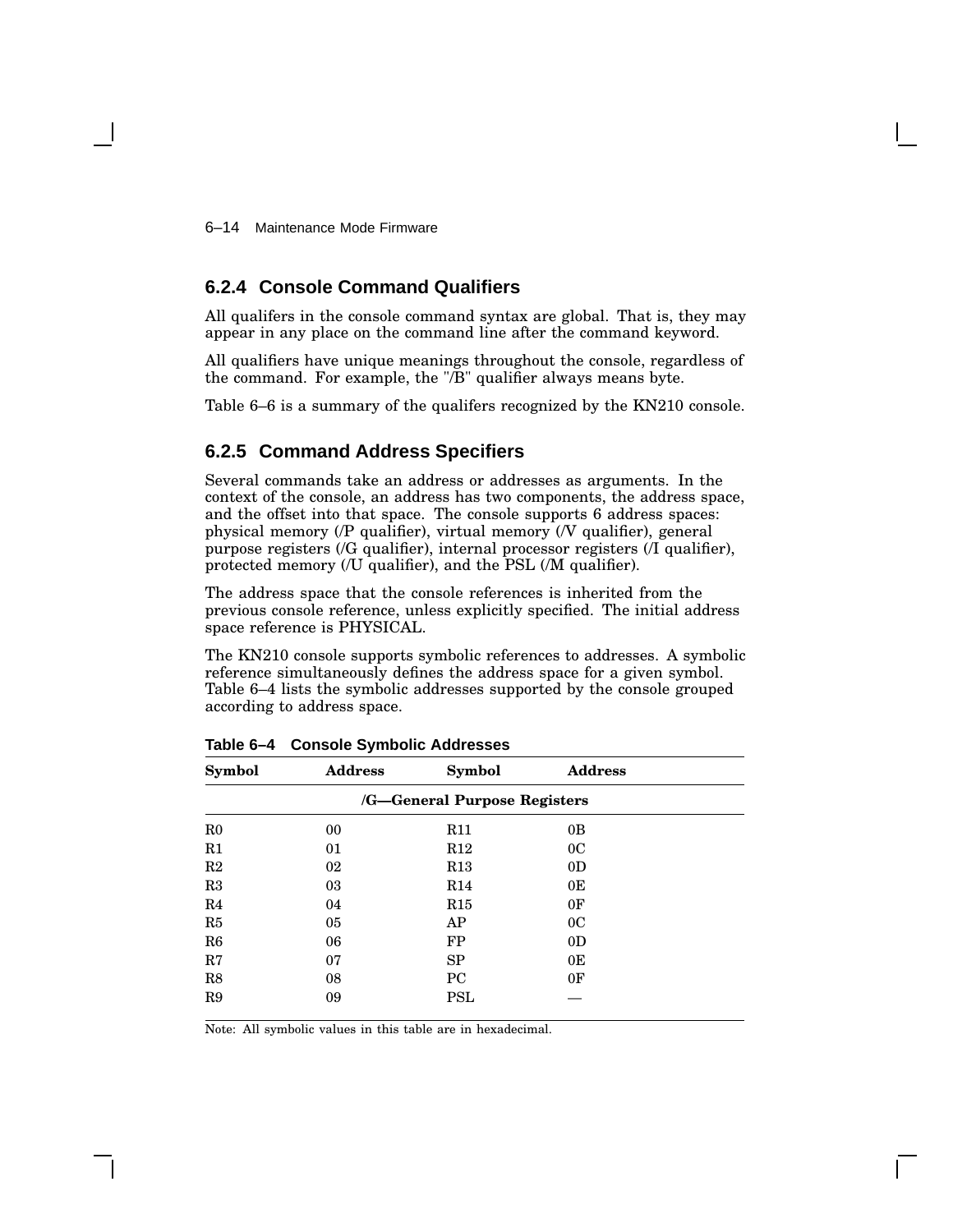$\mathbf{I}$ 

 $\Box$ 

| Symbol                       | <b>Address</b> | <b>Symbol</b>                     | <b>Address</b> |  |
|------------------------------|----------------|-----------------------------------|----------------|--|
| /G-General Purpose Registers |                |                                   |                |  |
| R10                          | 0A             |                                   |                |  |
|                              |                | /I - Internal Processor Registers |                |  |
| PR\$_KSP                     | 00             | PR\$_SISR                         | 15             |  |
| PR\$_ESP                     | 01             | PR\$_ICCR                         | 18             |  |
| PR\$_SSP                     | 02             | PR\$_RXCS                         | 20             |  |
| PR\$_USP                     | 03             | PR\$_RXDB                         | 21             |  |
| PR\$_ISP                     | 04             | PR\$_TXCS                         | 22             |  |
| PR\$_P0BR                    | 08             | PR\$_TXDB                         | 23             |  |
| PR\$_P0LR                    | 09             | PR\$_TBDR                         | 24             |  |
| PR\$ P1BR                    | 0A             | PR\$_CADR                         | 25             |  |
| PR\$_P1LR                    | 0B             | PR\$_MCESR                        | 26             |  |
| PR\$_SBR                     | 0 <sup>C</sup> | PR\$_MSER                         | 27             |  |
| PR\$_SLR                     | 0 <sub>D</sub> | PR\$_SAVPC                        | 2A             |  |
| PR\$_PCBB                    | 10             | PR\$_SAVPSL                       | 2B             |  |
| PR\$_SCBB                    | 11             | PR\$<br><b>IORESET</b>            | 37             |  |
| PR\$_IPL                     | 12             | PR\$_MAPEN                        | 38             |  |
| PR\$_ASTLV                   | 13             | PR\$_TBIA                         | 39             |  |
| PR\$_SIRR                    | 14             | PR\$_TBIS                         | 3A             |  |
| PR\$_NICR                    | 19             | PR\$_SID                          | 3E             |  |
| PR\$_ICR                     | 1A             | PR\$_TBCHK                        | 3F             |  |
| PR\$_TODR                    | 1B             |                                   |                |  |
|                              |                |                                   |                |  |
|                              |                | /P - Physical (VAX I/O Space)     |                |  |
| QBIO                         | 2000 0000      | <b>QBMEM</b>                      | 3000 0000      |  |
| <b>QBMBR</b>                 | 2008 0010      |                                   |                |  |
| <b>ROM</b>                   | 2004 0000      |                                   |                |  |
| <b>BDR</b>                   | 2008 4004      |                                   |                |  |
| <b>DSCR</b>                  | 2008 0000      | <b>DSER</b>                       | 2008 0004      |  |
| <b>DMEAR</b>                 | 2008 0008      | <b>DSEAR</b>                      | 2008 000C      |  |
| IPCR <sub>0</sub>            | 2000 1F40      |                                   |                |  |
| SSC_RAM                      | 2014 0400      | SSC_CR                            | 2014 0010      |  |

**Table 6–4 (Cont.) Console Symbolic Addresses**

 $\overline{\phantom{a}}$ 

 $\mathsf{l}$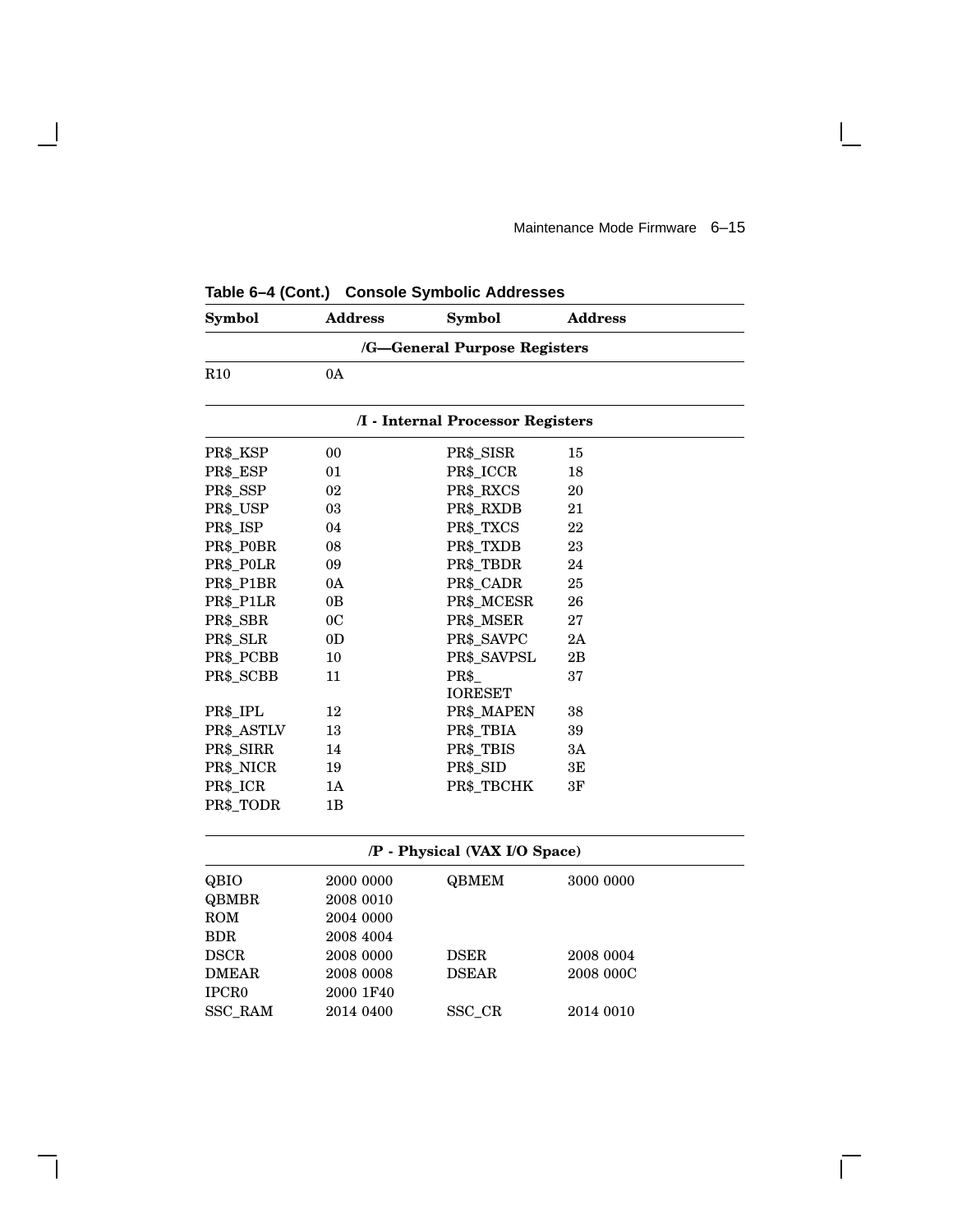#### 6–16 Maintenance Mode Firmware

| Symbol                        | <b>Address</b> | Symbol                   | <b>Address</b> |  |
|-------------------------------|----------------|--------------------------|----------------|--|
| /P - Physical (VAX I/O Space) |                |                          |                |  |
| SSC_CDAL                      | 2014 0020      | SSC_DLEDR                | 2014 0030      |  |
| $\mathrm{SSC}_{-}$            | 2014 0130      | $\operatorname{SSC}$     | 2014 0134      |  |
| <b>AD0MAT</b>                 |                | AD0MSK                   |                |  |
| $\rm SSC\_$                   | 2014 0140      | SSC                      | 2014 0144      |  |
| AD1MAT                        |                | AD1MSK                   |                |  |
| SSC_TCR0                      | 2014 0100      | SSC_TIR0                 | 2014 0104      |  |
| SSC_TNIR0                     | 2014 0108      | SSC_TIVR0                | 2014 010C      |  |
| SSC_TCR1                      | 2014 0110      | SSC_TIR1                 | 2014 0114      |  |
| SSC_TNIR1                     | 2014 0118      | SSC_TIVR1                | 2014 011C      |  |
| <b>MEMCSR0</b>                | 2008 0100      | MEMCSR1                  | 2008 0104      |  |
| MEMCSR2                       | 2008 0108      | MEMCSR3                  | 2008 010C      |  |
| MEMCSR4                       | 2008 0110      | MEMCSR5                  | 2008 0114      |  |
| MEMCSR6                       | 2008 0118      | MEMCSR7                  | 2008 011C      |  |
| MEMCSR8                       | 2008 0120      | MEMCSR9                  | 2008 0124      |  |
| MEMCSR10                      | 2008 0128      | MEMCSR11                 | 2008 012C      |  |
| MEMCSR12                      | 2008 0130      | MEMCSR13                 | 2008 0134      |  |
| MEMCSR14                      | 2008 0138      | MEMCSR15                 | 2008 013C      |  |
| MEMCSR16                      | 2008 0140      | MEMCSR17                 | 2008 0144      |  |
|                               |                | <b>Any Address Space</b> |                |  |

**Table 6–4 (Cont.) Console Symbolic Addresses**

|  | P. | × |  |
|--|----|---|--|
|  |    |   |  |
|  |    |   |  |

The last location successfully referenced in an EXAMINE or DEPOSIT command.

"+" The location immediately following the last location successfully referenced in an EXAMINE or DEPOSIT command. For references to physical or virtual memory spaces, the location referenced is the last address, plus the size of the last reference (1 for byte, 2 for word, 4 for longword, 8 for quadword). For other address spaces, the address is the last address referenced plus one.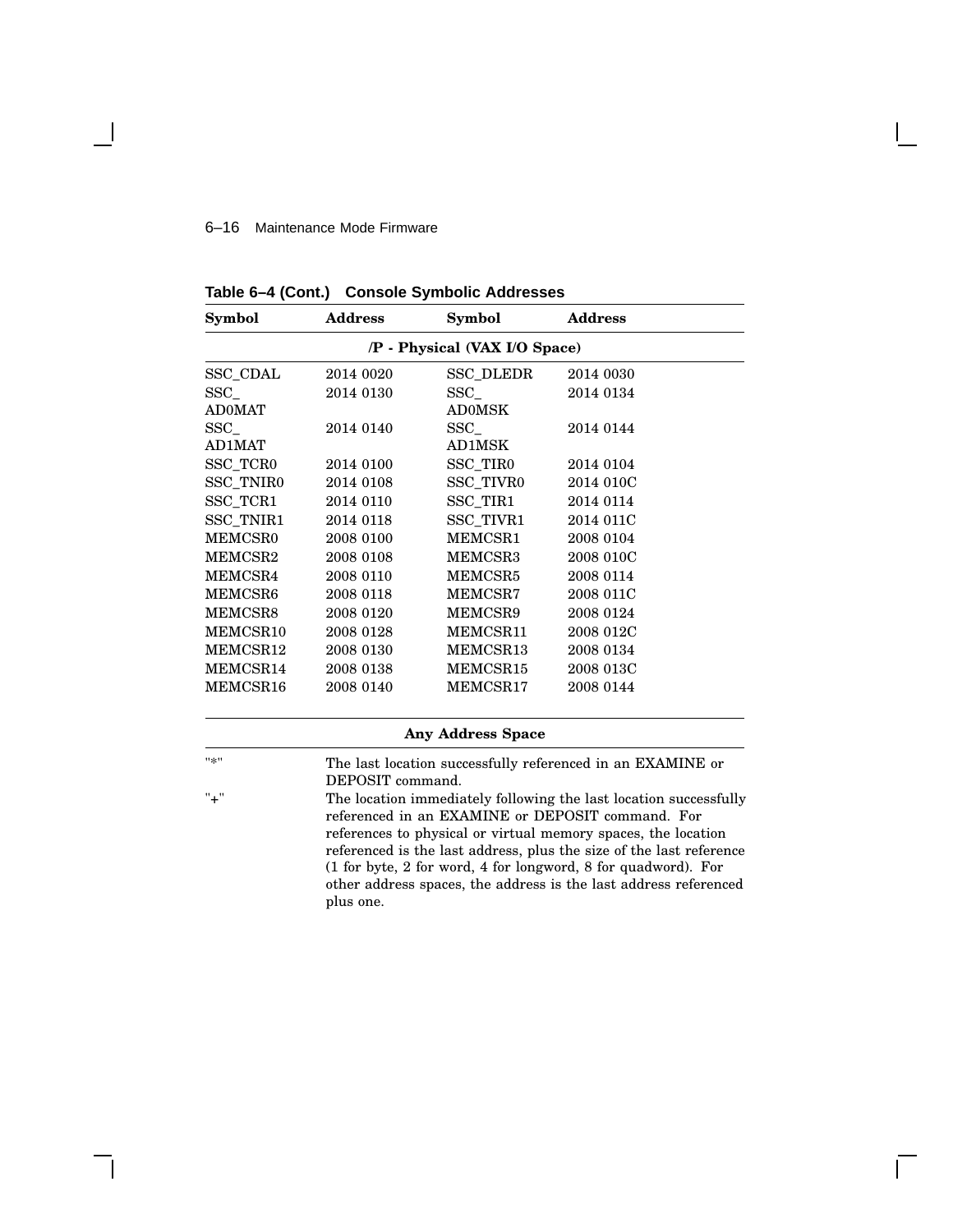| Symbol    | <b>Address</b> | Symbol                          | <b>Address</b>                                                                                                                                                                                                                                                                                                                                                                                                 |
|-----------|----------------|---------------------------------|----------------------------------------------------------------------------------------------------------------------------------------------------------------------------------------------------------------------------------------------------------------------------------------------------------------------------------------------------------------------------------------------------------------|
|           |                | <b>Any Address Space</b>        |                                                                                                                                                                                                                                                                                                                                                                                                                |
| $11 - 11$ |                | addressed referenced minus one. | The location immediately preceding the last location<br>successfully referenced in an EXAMINE or DEPOSIT command.<br>For references to physical or virtual memory spaces, the<br>location referenced is the last address minus the size of<br>this reference $(1 \text{ for byte}, 2 \text{ for word}, 4 \text{ for longword}, 8 \text{ for})$<br>quadword). For other address spaces, the address is the last |
| "@"       |                |                                 | The location addressed by the last location successfully<br>referenced in an EXAMINE or DEPOSIT command.                                                                                                                                                                                                                                                                                                       |

**Table 6–4 (Cont.) Console Symbolic Addresses**

# **6.2.6 References to Processor Registers and Memory**

The KN210 console is implemented by macrocode executing from EPROM. Actual processor registers cannot be modified by the console command interpreter. When the console is entered, the console saves the processor registers in console memory and all command references to them are directed to the corresponding saved values, not to the registers themselves.

When the console reenters program I/O mode, the saved registers are restored and any changes become operative only then. References to processor memory are handled normally. The binary load and unload command cannot reference the console memory pages.

The following registers are saved by the console, and any direct reference to these registers will be intercepted by the console and the access will be to the saved copies:

- R0...R15 the general purpose registers.
- PR\$\_IPL the interrupt priority level register.
- PR\$ SCBB the system control block base register.
- PR\$\_ISP the interrupt stack pointer.
- PR\$MAPEN the memory management enable register.

The following registers are also saved, yet may be accessed directly through console commands. Writing values to these registers may make the console inoperative.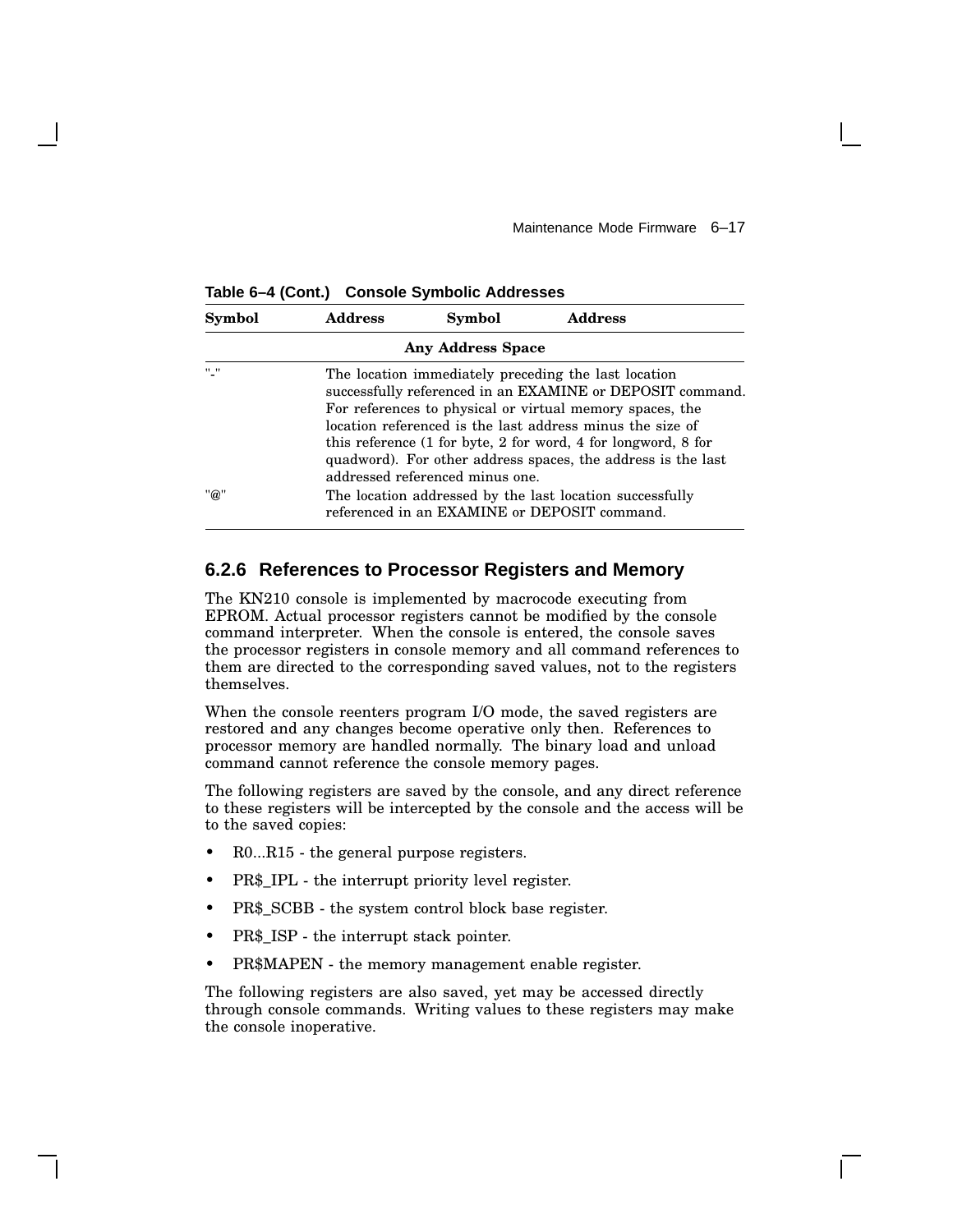6–18 Maintenance Mode Firmware

- PR\$ SAVPC the halt PC.
- PR\$\_SAVPSL the halt PSL.
- ADxMCH/ADxMSK the SSC address decode and match registers.
- SSCCR the SSC configuration register.
- DLEDR the SSC diagnostic LED register.

# **6.2.7 Console Commands**

The following sections define the commands accepted by the console, when it is in console I/O mode. The following conventions are used to describe command syntax:

- **[ ]** denotes command elements that are optional.
- **{ }** denotes a command element.
- **...** denotes a list of command elements.

### **6.2.7.1 BOOT**

*Format :*

### **BOOT [qualifier] [{boot\_device}[:]]**

#### *Description :*

The console initializes the processor and transfers execution to VMB. VMB attempts to boot the operating system from the specified device or the default boot device if none is specified. The console qualifies the bootstrap operation by passing a boot flags to VMB in R5. A more detailed description of the bootstrap process and how the default bootstrap device is determined is described in Section 6.3.

In the case where either the qualifiers or the device name is absent, then the corresponding default value is used. Explicitly stating the boot flags or the boot device overrides the current default value for the current boot request, but does not change the corresponding default value in NVRAM.

There are three mechanisms by which the default boot device and boot flags may be set.

1. The operating system may write a default boot device and flags into the appropriate locations in NVRAM (Section 6.7.3).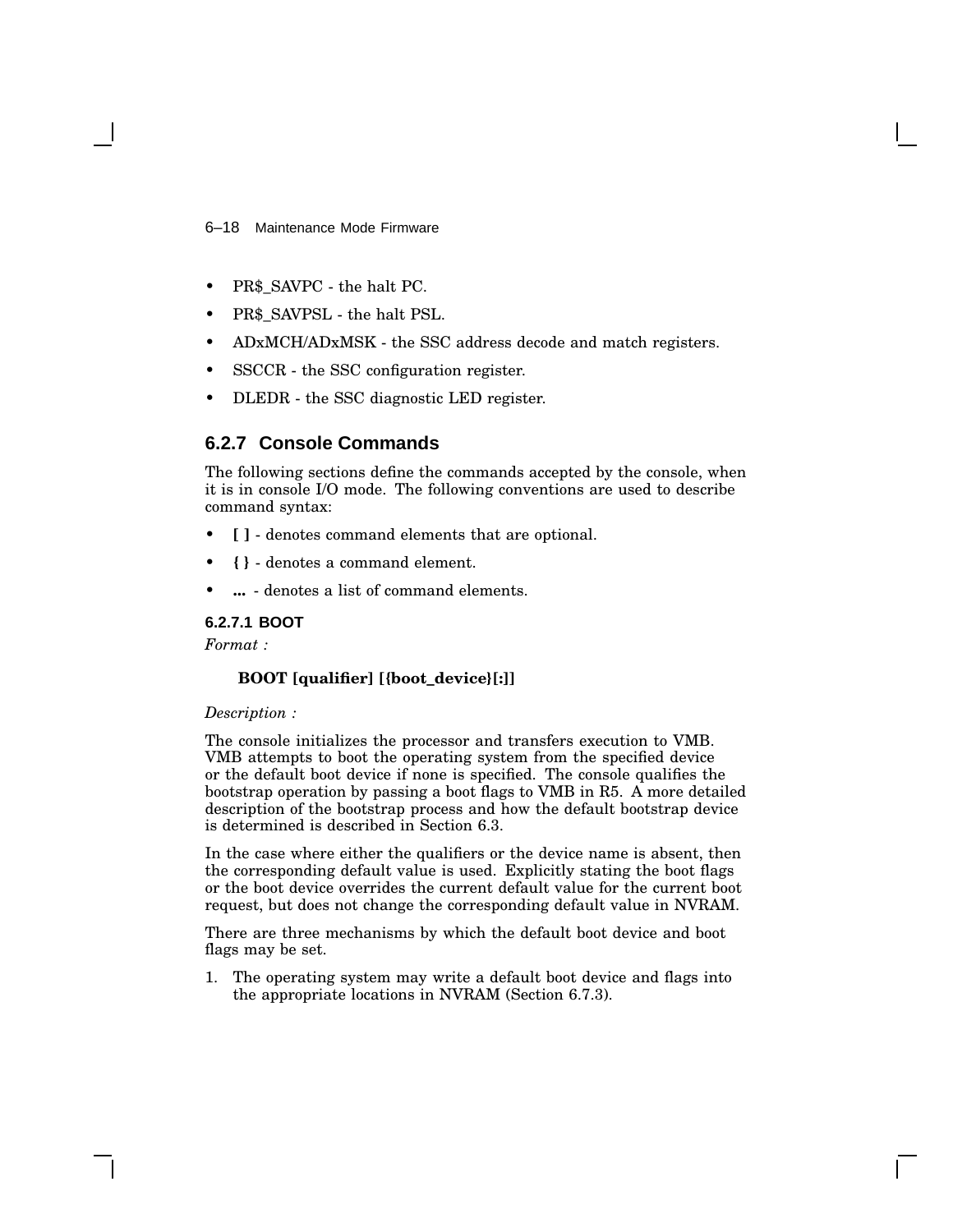Maintenance Mode Firmware 6–19

- 2. The user may explicity set the default boot device and boot flags with the console SET BOOT and SET BFLAG commands respectively.
- 3. The console will prompt the user for the default boot device, if any of the following conditions are met:
	- The power-up mode switch is set to "query" mode.
	- The console detects that the battery failed, and therefore the contents of NVRAM are no longer valid.
	- The console detects that the default boot device has not been explicitly set by the user. Either a previous device query timed out and defaulted to ESA0 or neither (1) nor (2) has been performed. Simply stated, the console will prompt the user on each and every power-up for a default boot device, until such a request has been satisfied.

On power-up if no default boot device is specified in NVRAM, the console issues a list of potential bootable devices and then queries the user for a device name. If no device name is entered within 30 seconds, ESA0 is used. However, ESA0 does not become the "default" boot device.

*Qualifiers :*

- **/R5:{boot\_flags}** Boot flags is a 32-bit hex value, that is passed to VMB in R5. No interpretation of this value is performed by the console. Refer to Figure 6–1 for the bit assignments of R5. A default boot flags longword may be specified using the SET BFLAG command and displayed with the SHOW BFLAG command.
- **/{boot\_flags}** Equivalent to the form above.

*Arguments :*

[{boot\_device}] The boot device name may be any arbitrary character string, with a maximum length of 17 characters. Longer strings cause a "VAL TOO BIG" error message to be issued from the console. Otherwise the console makes no attempt at interpretting or validating the device name. The console converts the string to all upper case, and passes VMB a string descriptor to this device name in R0. A default boot device may be specified using the SET BOOT command and displayed with the SHOW BOOT command. The factory default device is the Ethernet port, ESA0.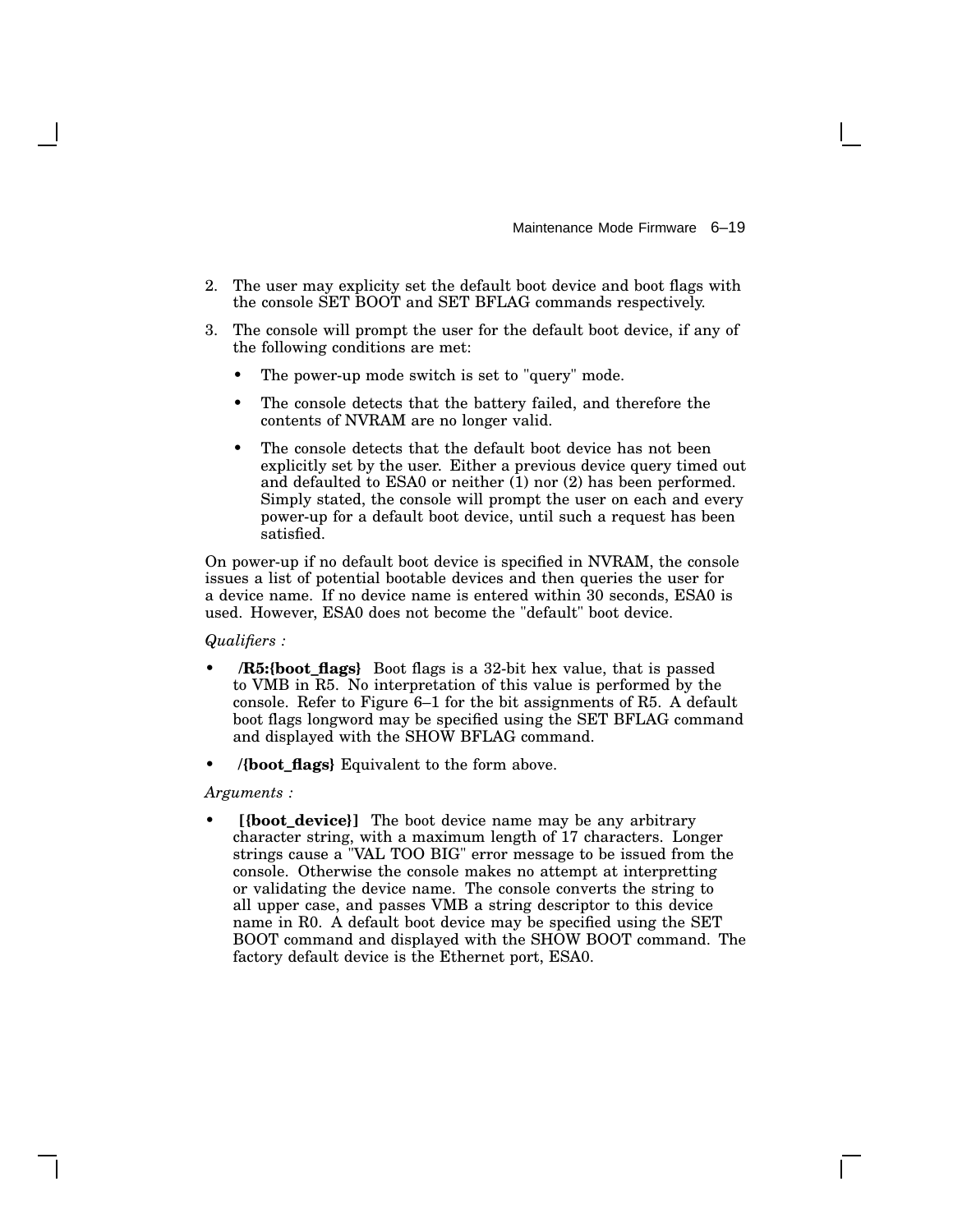### 6–20 Maintenance Mode Firmware

```
Examples :
```

```
>>>show boot
DUA0
>>>show bflag
0
>>>b ! Boot using default boot flags and device.
(BOOT/R5:0 DUA0)
  2..
-DUA0
>>>bo xqa0 ! Boot using default boot flags and specified device.
(BOOT/R5:0 XQA0)
  2..
-XQA0
>>>boot/10 ! Boot using specified boot flags and default device.
(BOOT/R5:10 DUA0)
  2..
-DUA0
>>>boot /r5:220 xqa0 ! Boot using specified boot flags and device.
(BOOT/R5:220 XQA0)
 2..
-XQA0
```
# **6.2.7.2 CONFIGURE**

*Format :*

### **CONFIGURE**

*Description :*

CONFIGURE is similar to the VMS SYSGEN CONFIG utility. This feature simplifies system configuration by providing information that is typically available only with a running operating system.

The CONFIGURE command invokes an interactive mode that permits the user to enter Q22-bus device names, then generates a table of Q22-bus I/O page device CSR addresses and device vectors.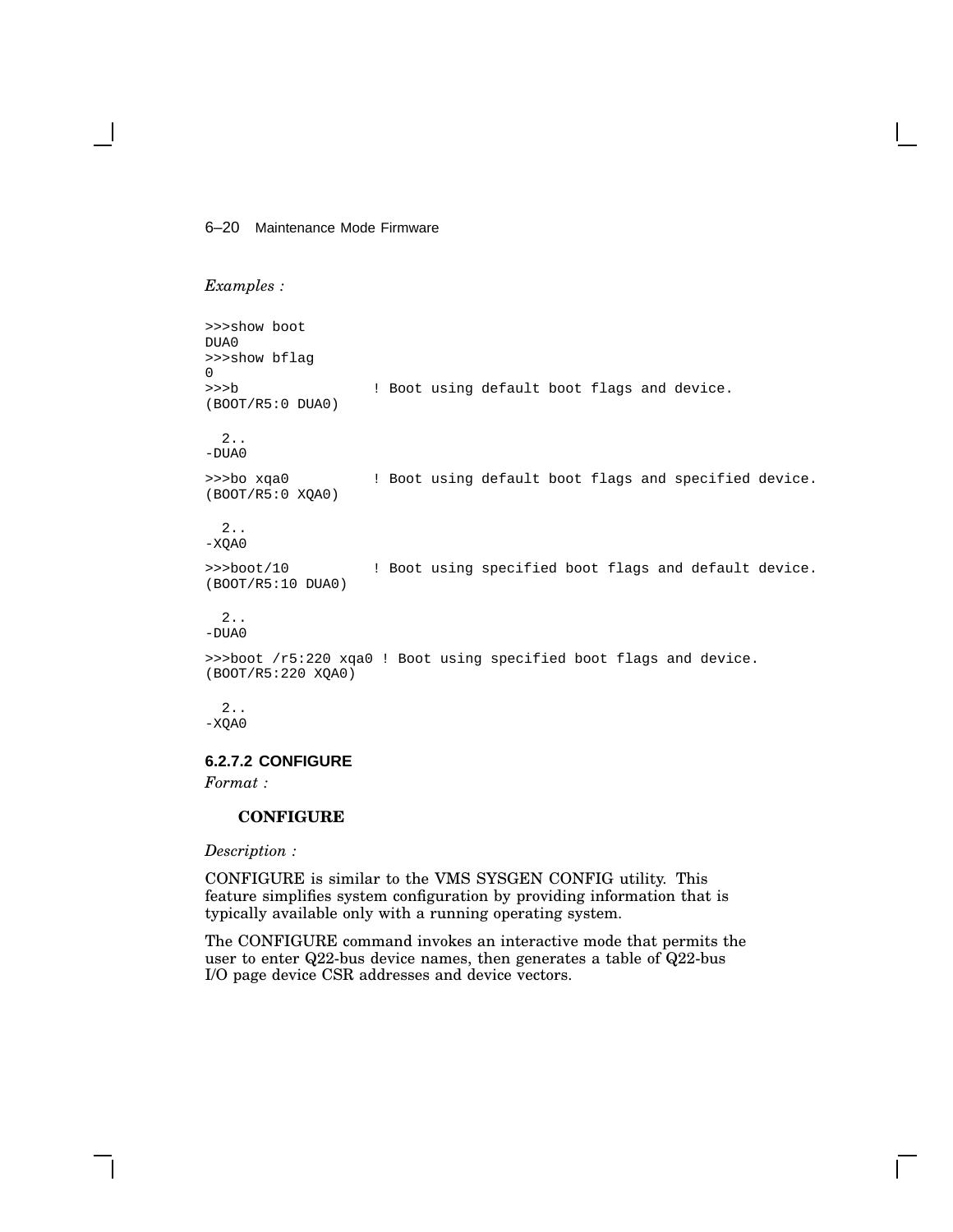## *Qualifiers :*

### None

*Arguments :*

None

```
>>>config
Enter device configuration, HELP, or EXIT
Device,Number? help
Devices:
 LPV11 KXJ11 DZQ11 DZV11 DFA01
          TSV05 RXV21 DRV11W DRV11B DPV11<br>DELQA DEQNA DESQA RQDX3 KDA50
 DMV11 DELQA DEQNA DESQA RQDX3 KDA50
RRD50 RQC25 KFQSA-DISK TQK50 TQK70 TU81E<br>RV20 KFQSA-TAPE KMV11 IEQ11 DHQ11 DHV11
          KFQSA-TAPE
 CXA16 CXB16 CXY08 VCB01 QVSS LNV11
 LNV21 QPSS DSV11 ADV11C AAV11C AXV11C
 KWV11C ADV11D AAV11D VCB02 DRV11J
 DRQ3B VSV21 IBQ01 IDV11A IDV11B IDV11C
 IDV11D IAV11A IAV11B MIRA ADQ32 DTC04
DESNA IGQ11
Numbers:
1 to 255, default is 1
Device,Number? rqdx3,2
Device,Number? dhv11
Device,Number? tqk50
Device,Number? tqk70
Device,Number? exit
Address/Vector Assignments
-772150/154 RQDX3
-760334/300 RQDX3
-774500/260 TQK50
-760444/304 TQK70
-760500/310 DHV11
>>>
```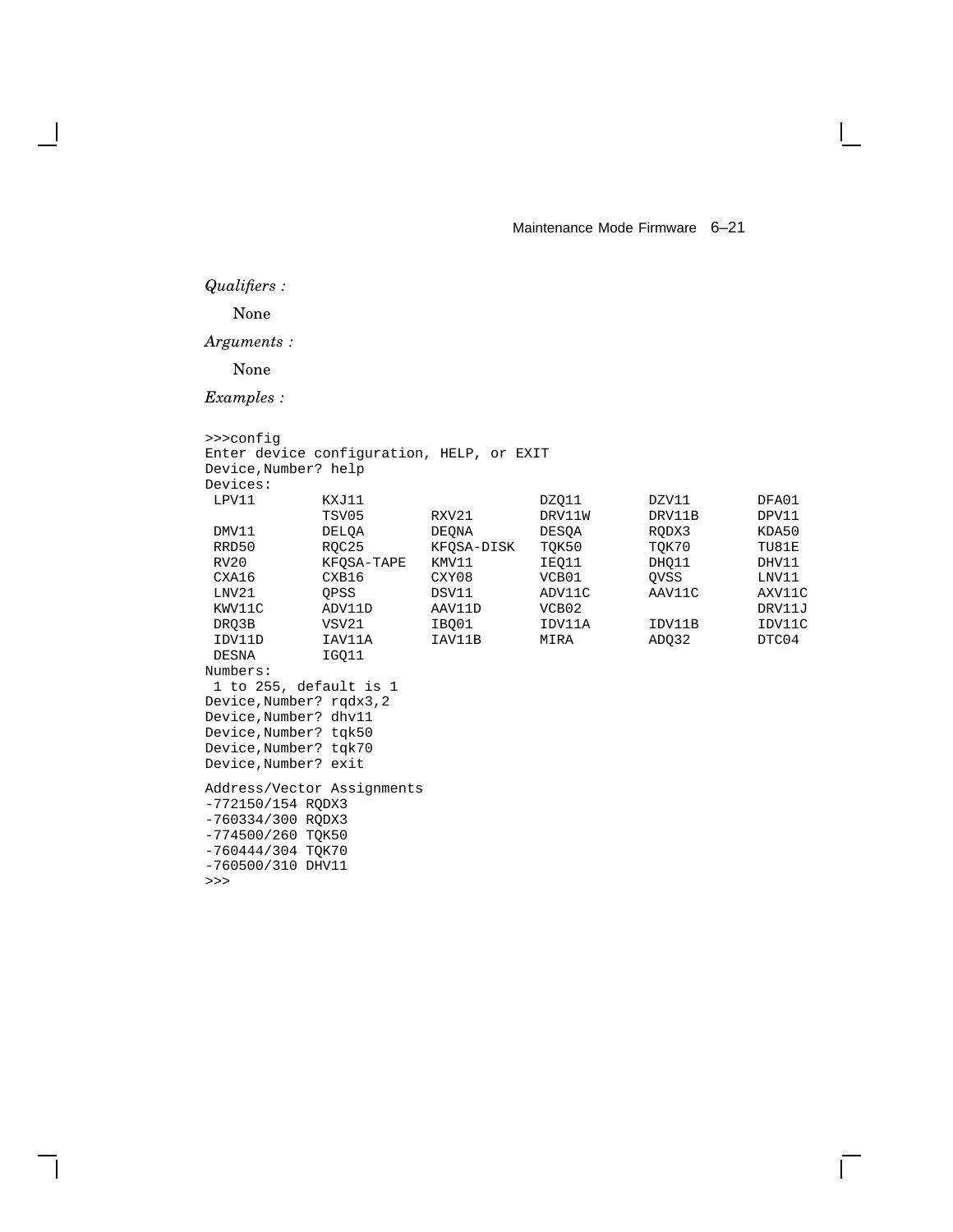6–22 Maintenance Mode Firmware

# **6.2.7.3 CONTINUE**

*Format :*

### **CONTINUE**

*Description :*

The processor begins instruction execution at the address currently contained in the program counter. Processor initialization is not performed. The console enters program I/O mode. Internally, the continue command pushes the user's PC and PSL onto the user's ISP, and then executes an REI instruction. This implies that the user's ISP is pointing to some valid memory.

*Qualifiers :*

None

*Arguments :*

None

*Examples :*

>>>continue >>>

# **6.2.7.4 DEPOSIT**

*Format :*

### **DEPOSIT [qualifier\_list] {address} {data} [{data}...]**

*Description :*

Deposits the data into the address specified. If no address space or data size qualifiers are specified, the defaults are the last address space and data size used in a DEPOSIT, EXAMINE, MOVE or SEARCH command. After processor initialization, the default address space is physical memory, the default data size is a longword and the default address is zero. If conflicting address space or data sizes are specified, the console ignores the command and issues an error message.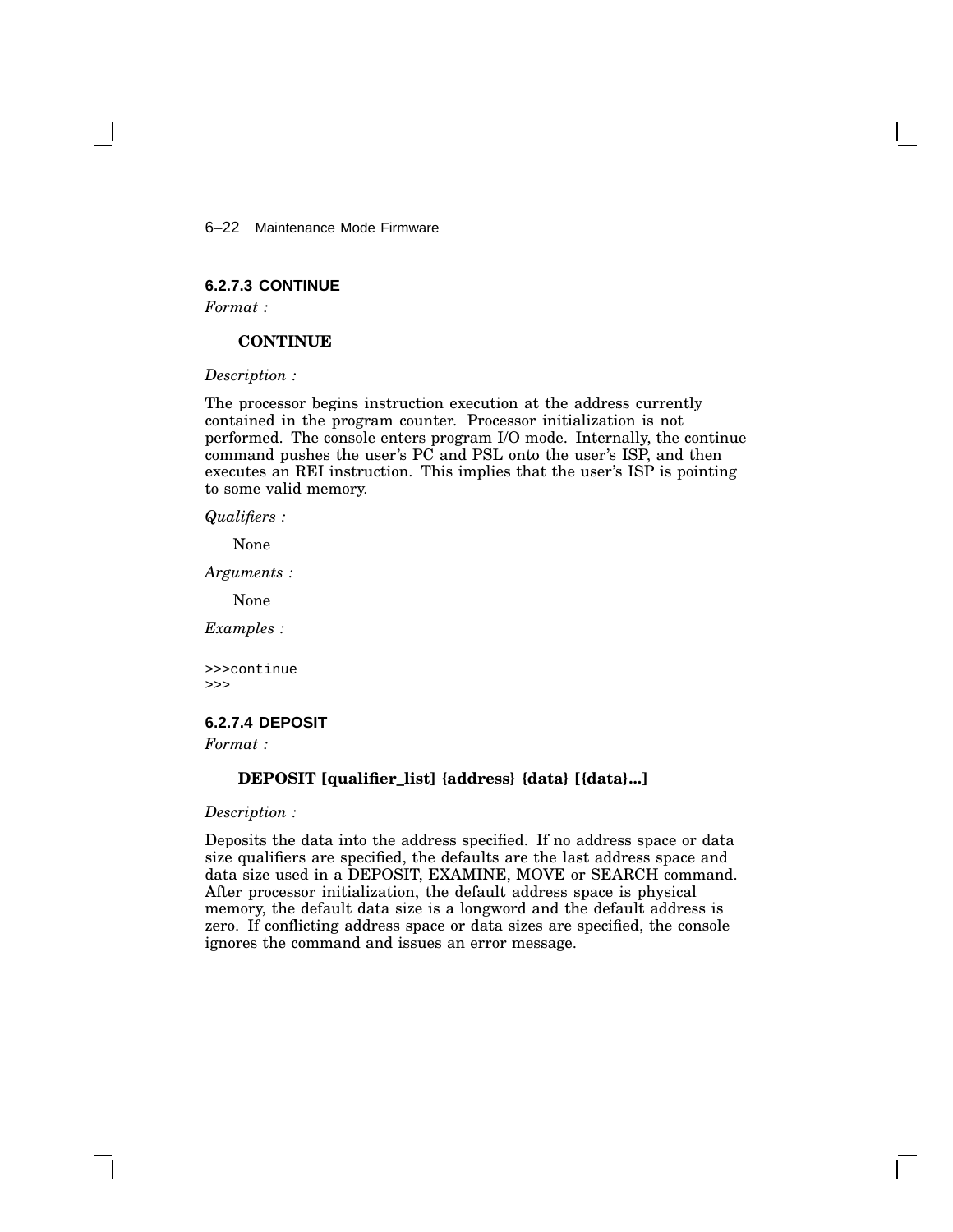Maintenance Mode Firmware 6–23

## *Qualifiers :*

- $\mathbf{B}$  The data size is byte.
- $\mathbf{W}$  The data size is word.
- $/L$  The data size is longword.
- $\sqrt{Q}$  The data size is quadword.
- $\sqrt{G}$  The address space is the general purpose register set, R<sub>0</sub> through R15. The data size is always long.
- $\mathcal{I}$  The address space is internal processor registers (IPRs). These are the registers only accessible by the MTPR and MFPR instructions. The data size is always long.
- $/M$  The address space is the processor status longword (PSL).
- $\mathbf{P}$  The address space is physical memory.
- $\mathcal{N}$  The address space is virtual memory. All access and protection checking occur. If the access would not be allowed to a program running with the current PSL, the console issues an error message. Virtual space DEPOSITs cause the PTE<M> bit to be set. If memory mapping is not enabled, virtual addresses are equal to physical addresses.
- **/U** Access to console private memory is allowed. This qualifier also disables virtual address protection checks. On virtual address writes, the PTE<M> bit will not be set if the /U qualifier is present. This qualifier is not inherited, and must be respecified on each command.
- **/N:{count}** The address is the first of a range. The console deposits to the first address, then to the specified number of succeeding addresses. Even if the address is the symbolic address (-), the succeeding addresses are at larger addresses. The symbolic address specifies only the starting address, not the direction of succession. For repeated references to preceding addresses, use REPEAT DEPOSIT - <DATA>.
- **/STEP:{size}** The number to add to the current address. Normally this defaults to the data size, but is overriden by the presence of this qualifier. This qualifier is not inherited.
- **/WRONG** The ECC bits for this data forced to a value of 3 (ECC bits of 3 will always generate a double bit error).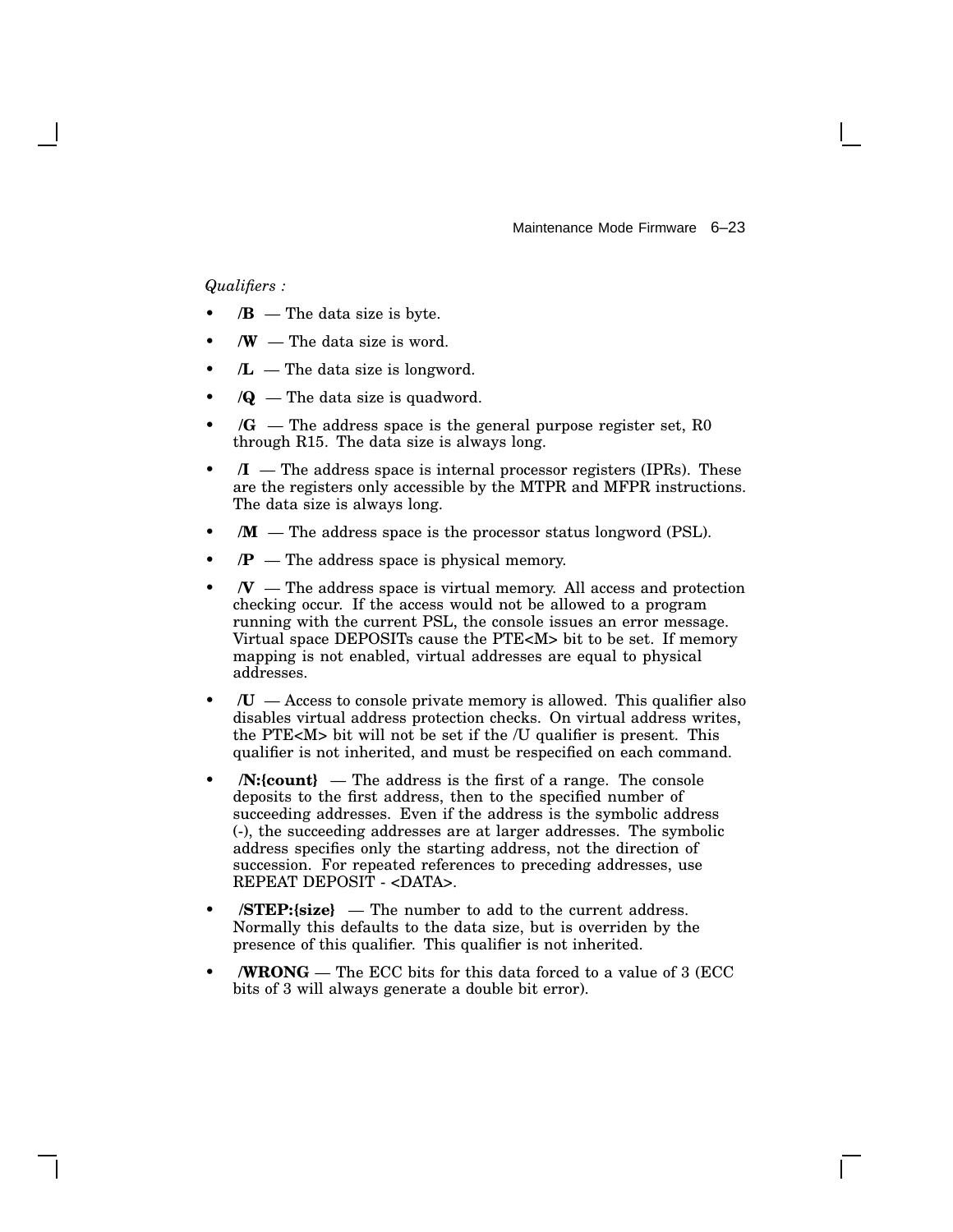### 6–24 Maintenance Mode Firmware

#### *Arguments :*

- **{address}** A long word address that specifies the first location into which data is deposited. The address can be any legal address specifier as defined in Section 6.2.5 and Table 6–4.
- **{data}** The data to be deposited. If the specified data is larger than the deposit data size, the console ignores the command and issues an error response. If the specified data is smaller than the deposit data size, it is extended on the left with zeros.
- **[{data}]** Additional data to be deposited (up to a maximum of 6 values).

### *Examples :*

| >>d/p/b/n:1FF 0 0     | ! Clear first 512 bytes of physical memory.                                                             |
|-----------------------|---------------------------------------------------------------------------------------------------------|
| >>d/v/l/n:3 1234 5    | ! Deposit 5 into four longwords starting at<br>virtual memory address 1234.                             |
| >>>d/n:8 R0 FFFFFFFFF | ! Loads GPRs R0 through R8 with -1.                                                                     |
| $>>d/n:200 - 0$       | ! Starting at previous address, clear 513 bytes.                                                        |
|                       | >>> $d/l/p/n:10/s:20008$ ! Deposit 8 in the first longword of<br>the first 17 pages in physical memory. |
| >>                    |                                                                                                         |

### **6.2.7.5 EXAMINE**

*Format :*

### **EXAMINE [qualifier\_list] [{address}]**

### *Description :*

Examines the contents of the memory location or register specified by the address. If no address is specified, + is assumed. The display line consists of a single character address specifier, the hexadecimal physical address to be examined, and the examined data also in hexadecimal.

EXAMINE uses the same qualifiers as DEPOSIT. However, the /WRONG qualifier will cause examines to ignore ECC errors on reads from physical memory. Additionally, the examine command supports an /INSTRUCTION qualifier, which will disassemble the instructions at the current address.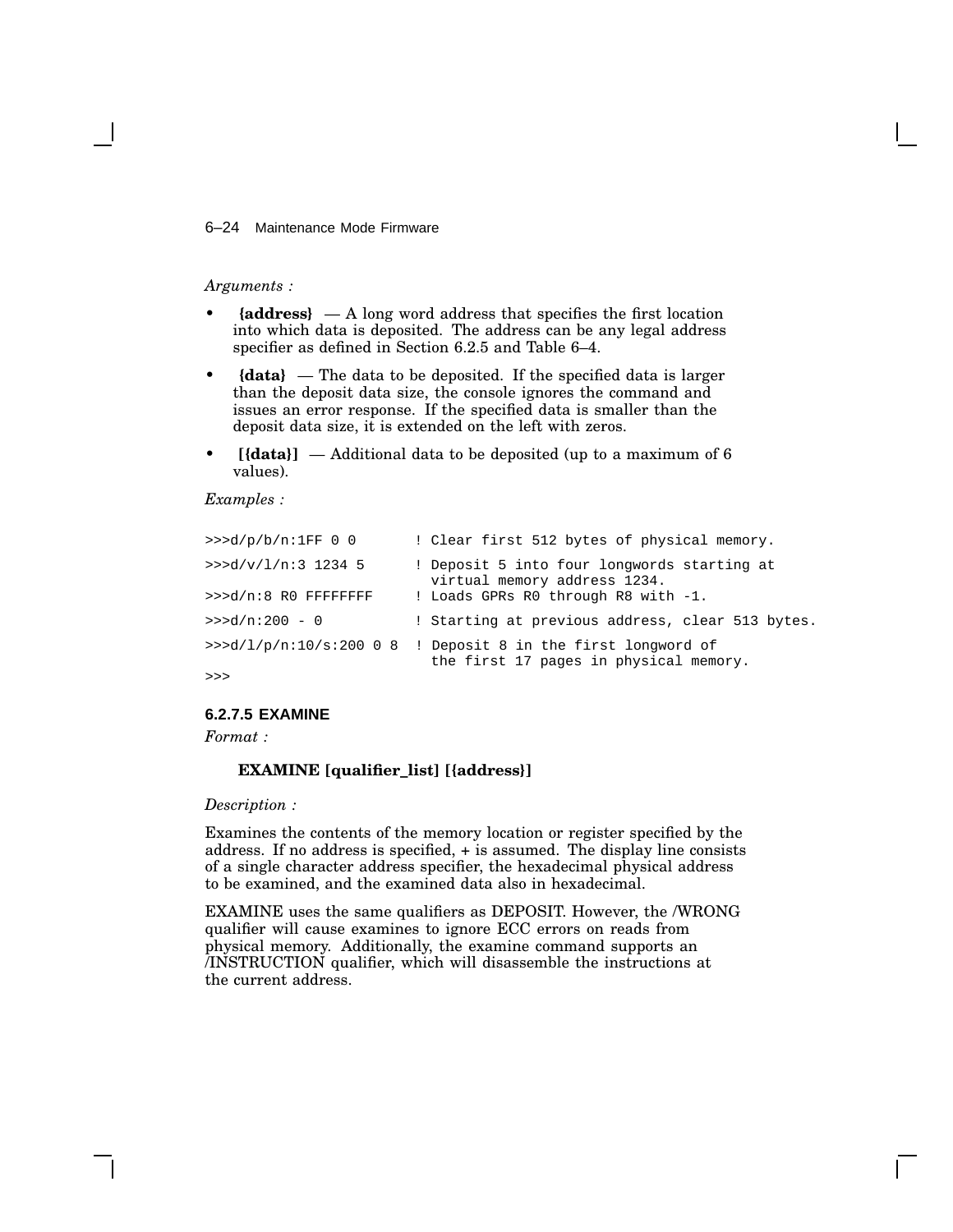Maintenance Mode Firmware 6–25

### *Qualifiers :*

- $\mathbf{B}$  The data size is byte.
- $\mathbf{W}$  The data size is word.
- $/L$  The data size is longword.
- $\sqrt{Q}$  The data size is quadword.
- **/G** The address space is the general purpose register set, R0 through R15. The data size is always long.
- $\mathcal{I}$  The address space is internal processor registers (IPRs). These are the registers only accessible by the MTPR and MFPR instructions. The data size is always long.
- $/M$  The address space is the processor status longword (PSL).
- $\mathcal{P}$  The address space is physical memory. Note that when virtual memory is examined, the address space and address in the response are the translated physical address.
- $\mathcal{N}$  The address space is virtual memory. All access and protection checking occur. If the access would not be allowed to a program running with the current PSL, the console issues an error message. If memory mapping is not enabled, virtual addresses are equal to physical addresses.
- *M* The address space and display are the PSL. The data size is always long.
- $\mathcal{U}$  Access to console private memory is allowed. This qualifier also disables virtual address protection checks. This qualifier is not inherited, and must be respecified with each command.
- **/N:{count}** The address is the first of a range. The console deposits to the first address, then to the specified number of succeeding addresses. Even if the address is the symbolic address (-), the succeeding addresses are at larger addresses. The symbolic address specifies only the starting address, not the direction of succession. For repeated references to preceding addresses, use REPEAT EXAMINE - <DATA>.
- **/STEP:{size}** The number to add to the current address. Normally this defaults to the data size, but is overridden by the presence of this qualifier. This qualifier is not inherited.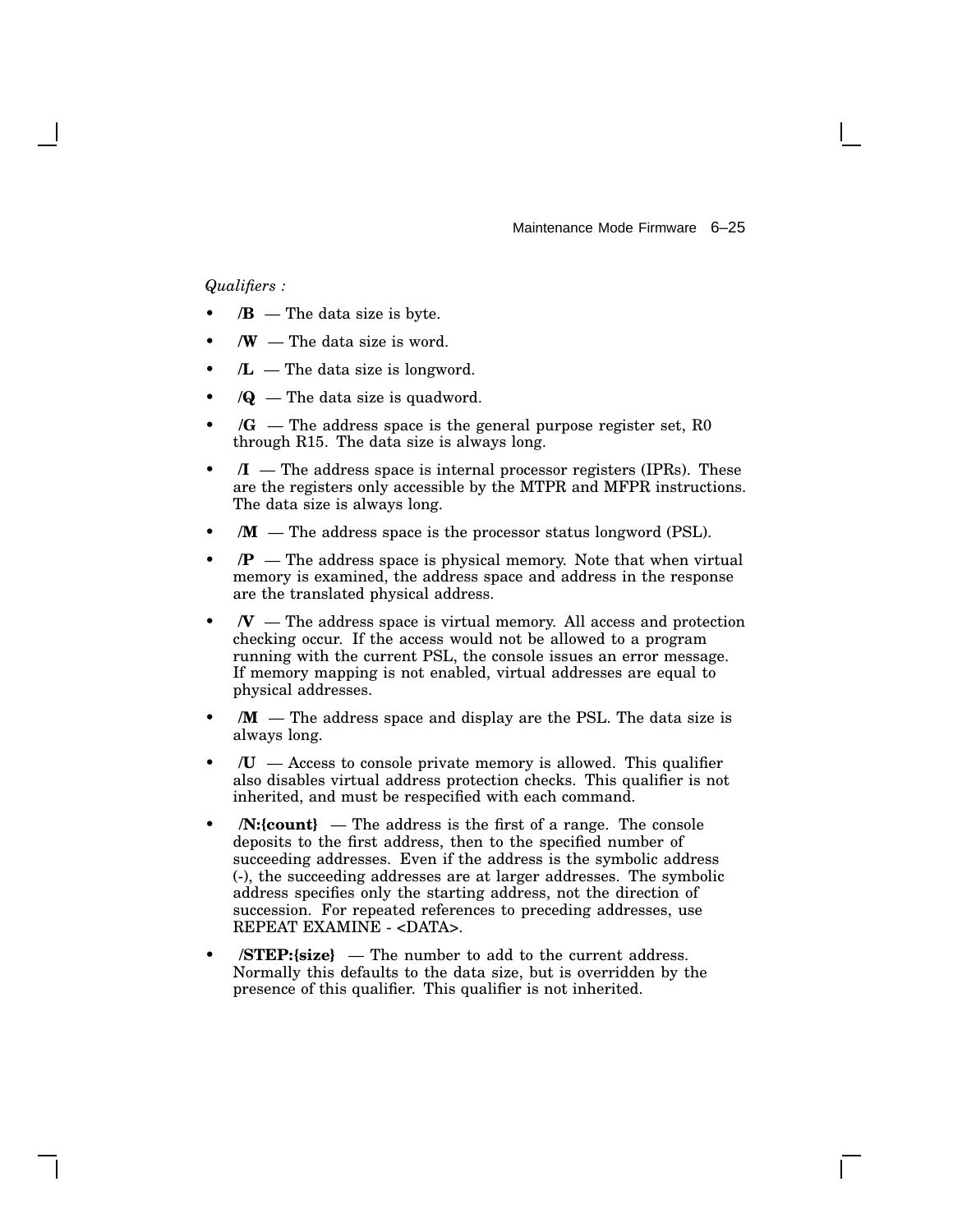6–26 Maintenance Mode Firmware

- **/WRONG** ECC errors on this read access to main memory are ignored.
- **/INSTRUCTION** Disassemble and display the VAX Macro-32 instruction at the specified address.

*Arguments :*

• **[{address}]** — A longword address that specifies the first location to be examined. The address can be any legal address specifier as defined in Section 6.2.5 and Table 6–4. If no address is specified, + is assumed.

| >>>e pc                         | ! Examine the PC.            |
|---------------------------------|------------------------------|
| G 0000000F FFFFFFFC             |                              |
| >>>e sp                         | ! Examine the SP.            |
| G 0000000E 00000200             |                              |
| >>>e psl                        | ! Examine the PSL.           |
| M 00000000 041F0000             |                              |
| >>e/m                           | ! Examine PSL another way.   |
| M 00000000 041F0000             |                              |
| $>>e$ $r4/n:5$                  | ! Examine R4 through R9.     |
| G 00000004 00000000             |                              |
| G 00000005 00000000             |                              |
| G 00000006 00000000             |                              |
| G 00000007 00000000             |                              |
| G 00000008 00000000             |                              |
| G 00000009 801D9000             |                              |
| >>>e pr\$_scbb                  | ! Examine the SCBB, IPR 17.  |
| I 00000011 2004A000             |                              |
| $>>e/p = 0$                     | ! Examine local memory 0.    |
| P 00000000 00000000             |                              |
| >>>e /ins 20040000              | ! Examine 1st byte of EPROM. |
| P 20040000 11 BRB               | 20040019                     |
| $\frac{1}{2}$ /ins/n:5 20040019 | ! Disassemble from branch.   |
| P 20040019 DO MOVL              | I^#20140000,@#20140000       |
| P 20040024 D2 MCOML             | @#20140030,@#20140502        |
| P 2004002F D2 MCOML             | S^#0E,@#20140030             |
| P 20040036 7D MOVO              | R0,@#201404B2                |
| P 2004003D<br>DO MOVL           | I^#201404B2,R1               |
| P 20040044<br>DB MFPR           | $S^{\text{+12A,B44(R1)}$     |
| $\gg$ >e/ins                    | ! Look at next instruction.  |
| P 20040048<br>DB MFPR           | $S^{\text{+2B,B-48(R1)}$     |
| >>>                             |                              |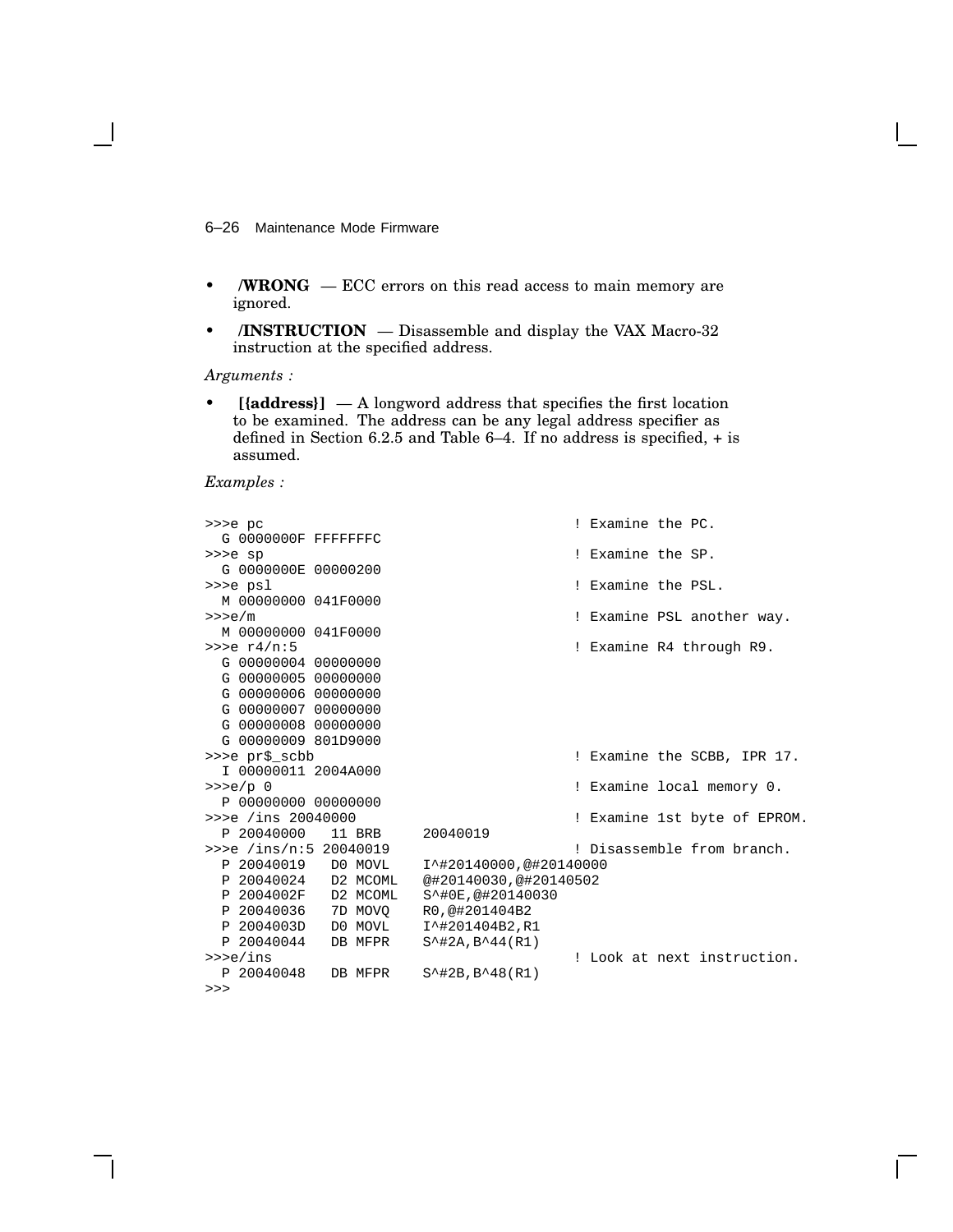Maintenance Mode Firmware 6–27

 $\mathbf{I}$ 

# **6.2.7.6 EXIT**

*Format :*

### **EXIT**

*Description :*

EXIT from maintenance mode and Start/Return to the operational (R3000) console. This command will idle the CVAX CPU. Executing the maintenance command on the operational (R3000) console will return control to CVAX and return the user to the maintenance mode prompt. The EXIT command implementation should comply with the following guidelines:

- Prior to execution of the command, all errors must be handled.
- Steps of the EXIT command are:
	- 1. Q22-bus map must be disabled.
	- 2. Turn off interrupts to the CVAX.
	- 3. SPR<31> set to 1.

## *Qualifiers :*

None

*Arguments :*

None

| >>>exit |  | ! Return to operational console. |  |
|---------|--|----------------------------------|--|
| >>maint |  | ! Enter the maintenance console. |  |
| >>      |  |                                  |  |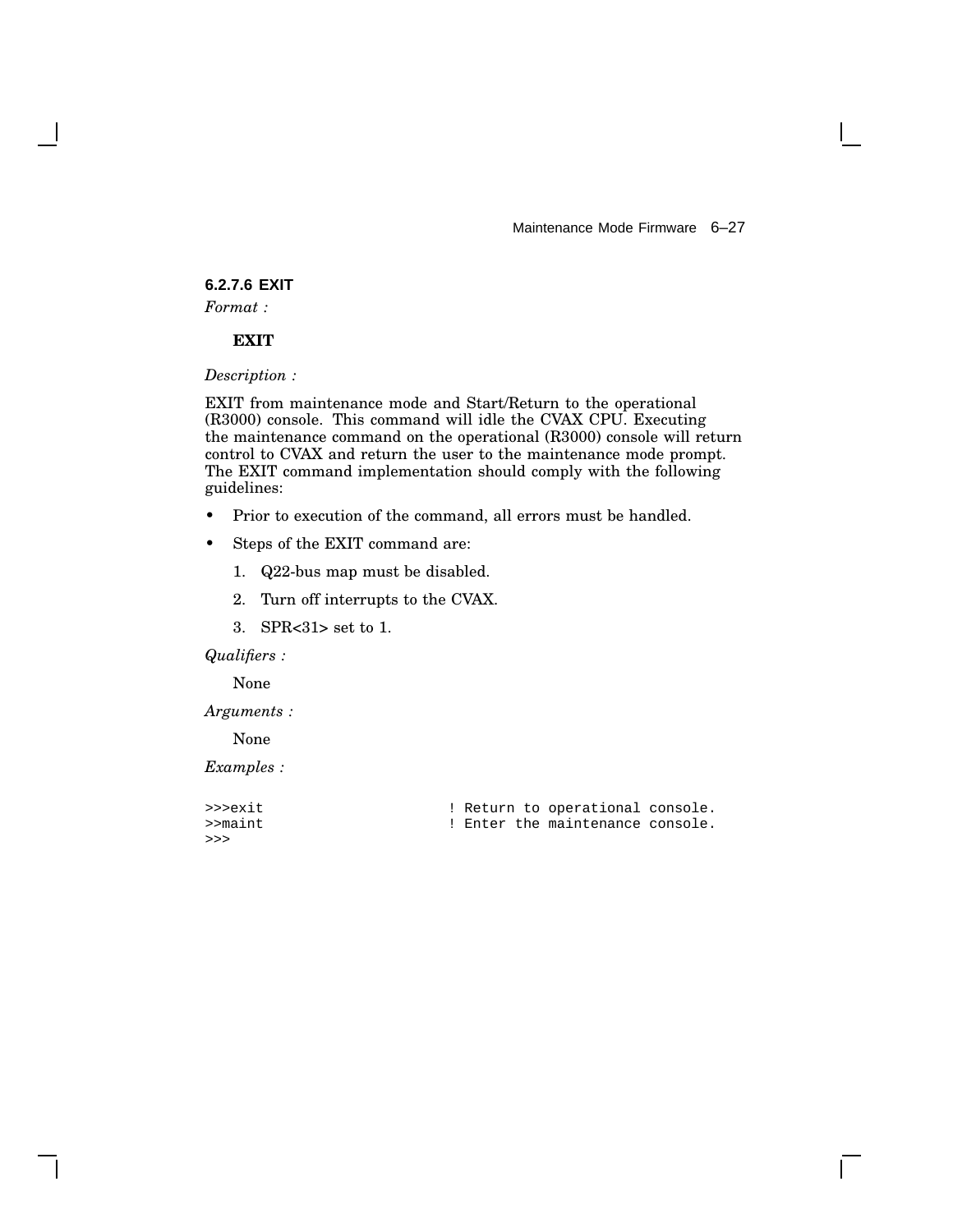6–28 Maintenance Mode Firmware

**6.2.7.7 FIND**

*Format :*

### **FIND [qualifier-list]**

*Description :*

The console searches main memory starting at address zero for a pagealigned 128 Kbyte segment of good memory, or a restart parameter block (RPB). If the segment or block is found, its address plus 512 is left in SP (R14). If the segment or block is not found, an error message is issued, and the contents of SP are preserved. If no qualifier is specified, /RPB is assumed.

*Qualifiers :*

- **/MEMORY** Search memory for a page aligned block of good memory, 128 Kbytes in length. The search looks only at memory that is deemed usable by the bitmap. This command leaves the contents of memory unchanged.
- *RPB* Search all of physical memory for a restart parameter block. The search does not use the bitmap to qualifiy which pages are looked at. The command leaves the contents of memory unchanged.

*Arguments :*

None

```
>>>e sp ! Check the SP.
G 0000000E 00000000<br>>>>find /mem
                                ! Look for a valid 128 Kbytes.
>>>e sp \qquad \qquad ! Note where it was found.
 G 0000000E 00000200
>>>find /rpb <br>
?2C FND ERR 00C00004 <br>
! None to be found her
                                ! None to be found here.
>>>
```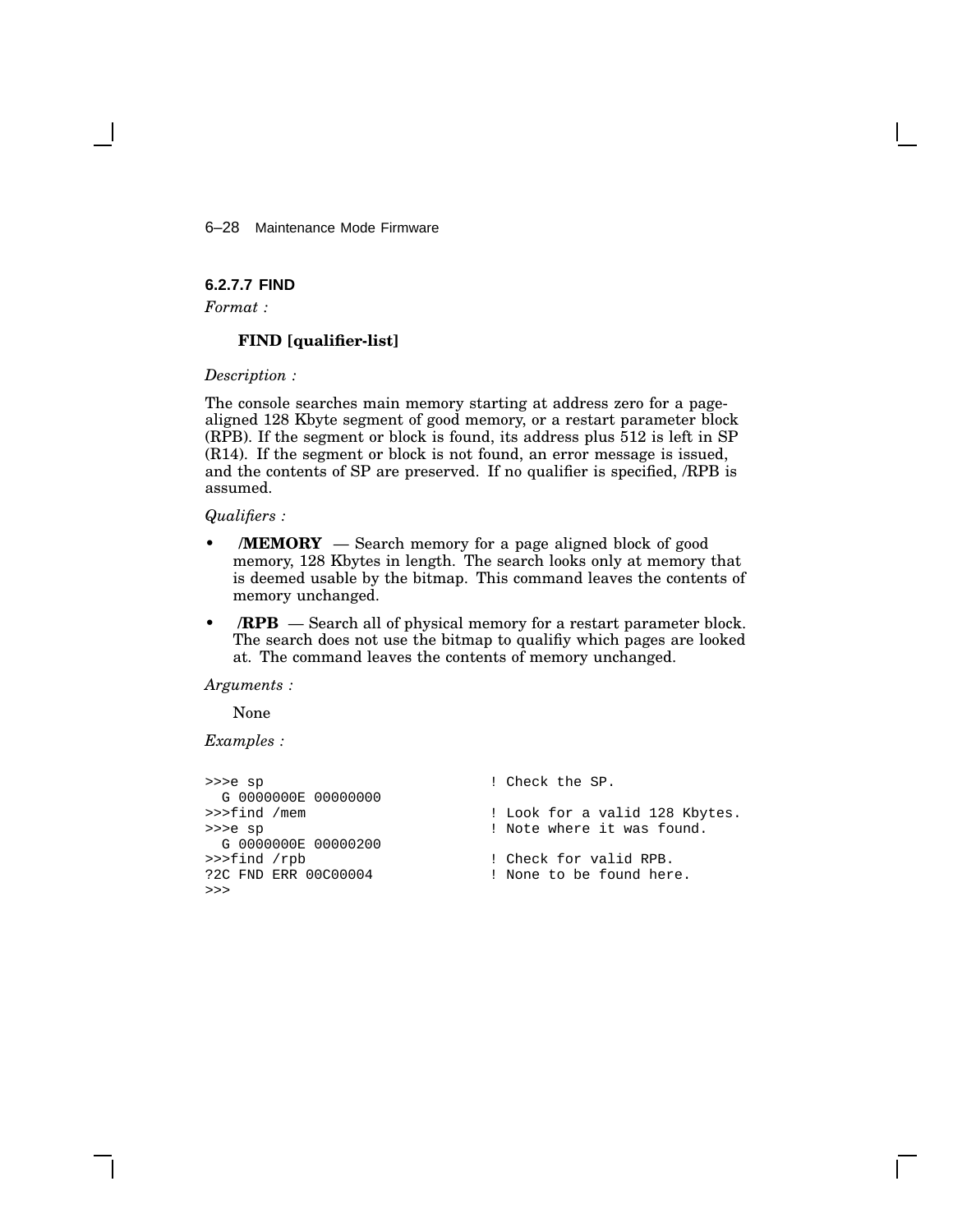Maintenance Mode Firmware 6–29

# **6.2.7.8 HALT**

*Format :*

### **HALT**

*Description :*

This command has no effect and is included for compatability with other consoles.

*Qualifiers :*

None

*Arguments :*

None

*Examples :*

>>>

>>>halt ! Pretend to halt.

 $\mathbf{L}$ 

**6.2.7.9 HELP**

*Format :*

# **HELP**

*Description :*

This command has been included to help the console operator answer simple questions about command syntax and usage.

*Qualifiers :*

None

*Arguments :*

None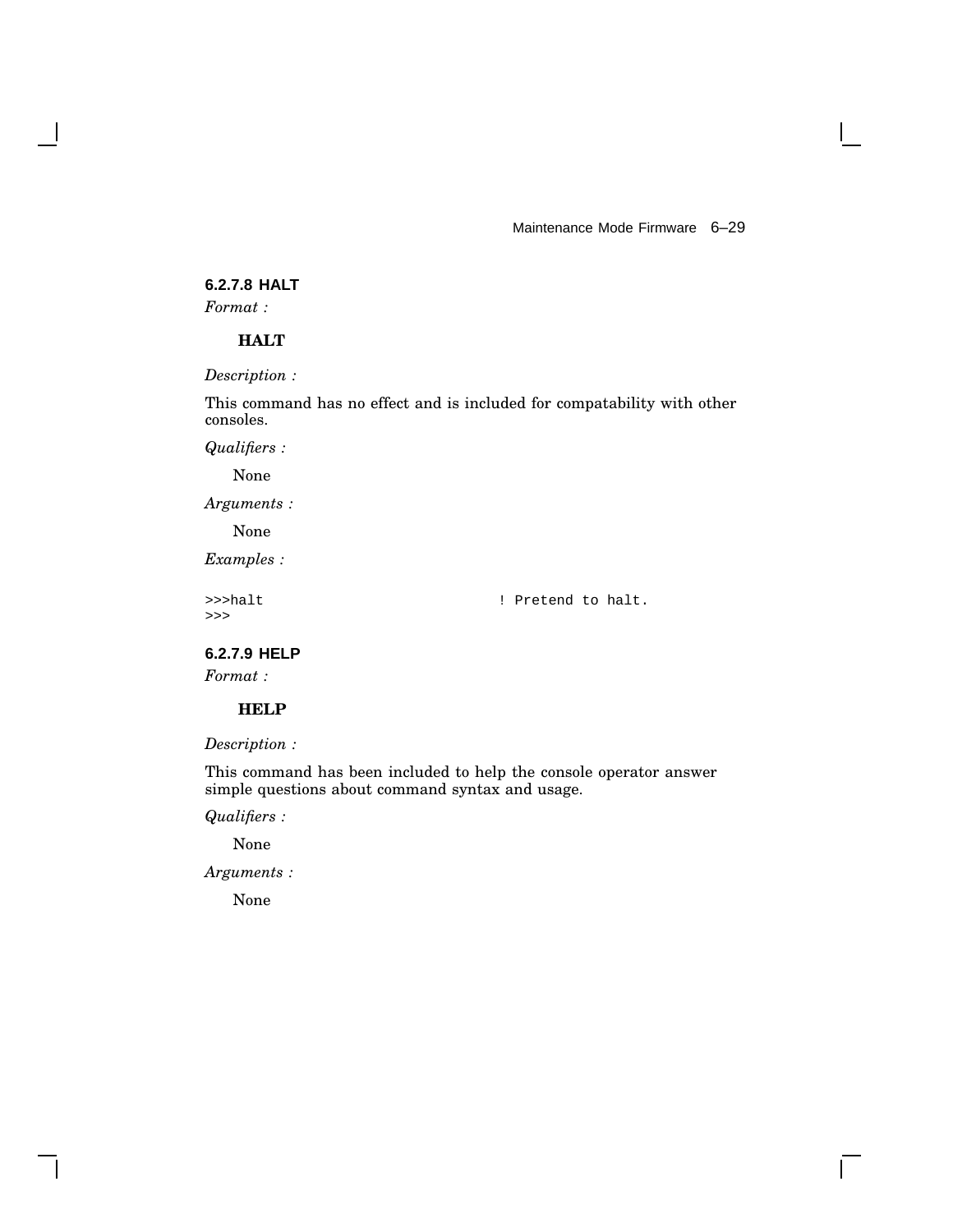#### 6–30 Maintenance Mode Firmware

```
Examples :
```

```
>>>help
Following is a brief summary of all the commands supported by the console:
       UPPERCASE denotes a keyword that you must type in
        | denotes an OR condition
        [] denotes optional parameters
        <> denotes a field that must be filled in
                  with a syntactically correct value
Valid qualifiers:
    /B /W /L /Q /INSTRUCTION
    /G /I /V /P /M
    /STEP: /N: /NOT
    /WRONG /U
Valid commands:
   DEPOSIT [<qualifiers>] <address> [<datum> [<datum>]]
    EXAMINE [<qualifiers>] [<address>]
   MOVE [<qualifiers>] <address> <address>
    SEARCH [<qualifiers>] <address> <pattern> [<mask>]
    SET BFL(A)G <boot_flags>
    SET BOOT <boot_device>[:]
    SET HOST/DUP/DSSI <node_number> [<TASK>]
    SET HOST/DUP/UQSSP </DISK | /TAPE> <controller_number> [<task>]
    SET HOST/DUP/UQSSP <physical_CSR_address> [<task>]
    SET HOST/MAINTENANCE/UQSSP/SERVICE <controller_number>
    SET HOST/MAINTENANCE/UQSSP <physical_CSR_address>
    SET LANGUAGE <language_number>
    SHOW BFL(A)G
    SHOW BOOT
    SHOW DEVICE
    SHOW DSSI
    SHOW ETHERNET
    SHOW LANGUAGE
    SHOW MEMORY [/FULL]
    SHOW QBUS
    SHOW UQSSP
    SHOW VERSION
    HALT
    INITIALIZE
    UNJAM
    CONTINUE
    EXIT
```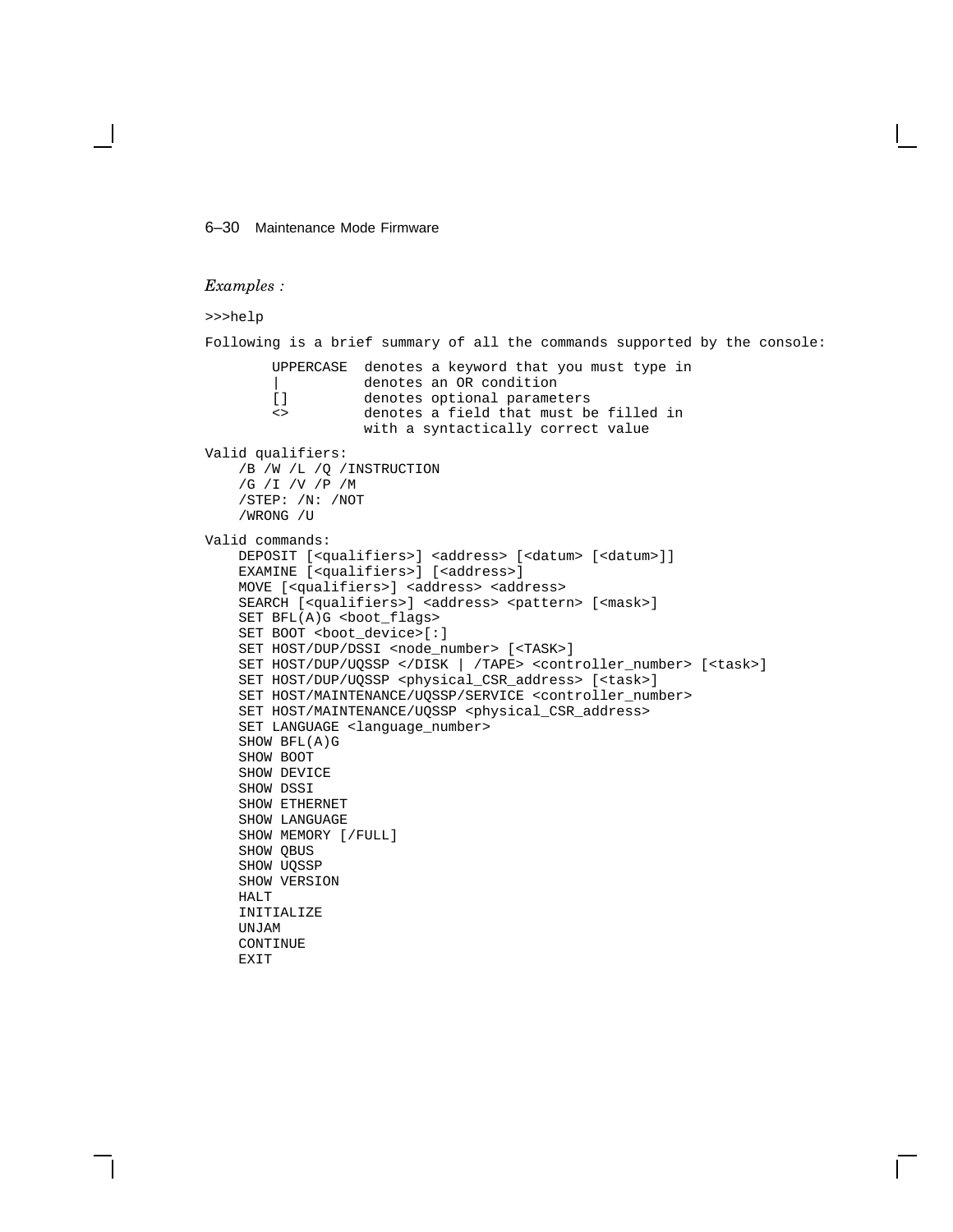Maintenance Mode Firmware 6–31

 $\mathbf{I}$ 

```
START <address>
    REPEAT <command>
    X <address> <count>
    FIND [/MEMORY | /RPB]
    TEST [<test_code> [<parameters>]]
    BOOT [/R5:<boot_flags> | /<boot_flags>] [<br/>boot_device>[:]]
   NEXT [count]
    CONFIGURE
   HELP
>>>
```
**6.2.7.10 INITIALIZE**

*Format :*

# **INITIALIZE**

*Description :*

| Register                      | <b>Initialized Value</b>                                                                   |
|-------------------------------|--------------------------------------------------------------------------------------------|
| <b>PSL</b>                    | 041F 0000                                                                                  |
| <b>IPL</b>                    | 1F                                                                                         |
| <b>ASTLVL</b>                 | 4                                                                                          |
| <b>SISR</b>                   | $\theta$                                                                                   |
| <b>ICCS</b>                   | Bits $\langle 6 \rangle$ and $\langle 0 \rangle$ are clear, the rest are<br>UNPREDICTABLE. |
| <b>RXCS</b>                   | $\theta$                                                                                   |
| <b>TXCS</b>                   | 80                                                                                         |
| <b>MAPEN</b>                  | $\theta$                                                                                   |
| CPU cache                     | Disabled, all entries invalid                                                              |
| Instruction buffer            | Unaffected                                                                                 |
| Console previous<br>reference | Longword, physical, address 0                                                              |
| <b>TODR</b>                   | Unaffected                                                                                 |

A processor initialization is performed. The following registers are initialized.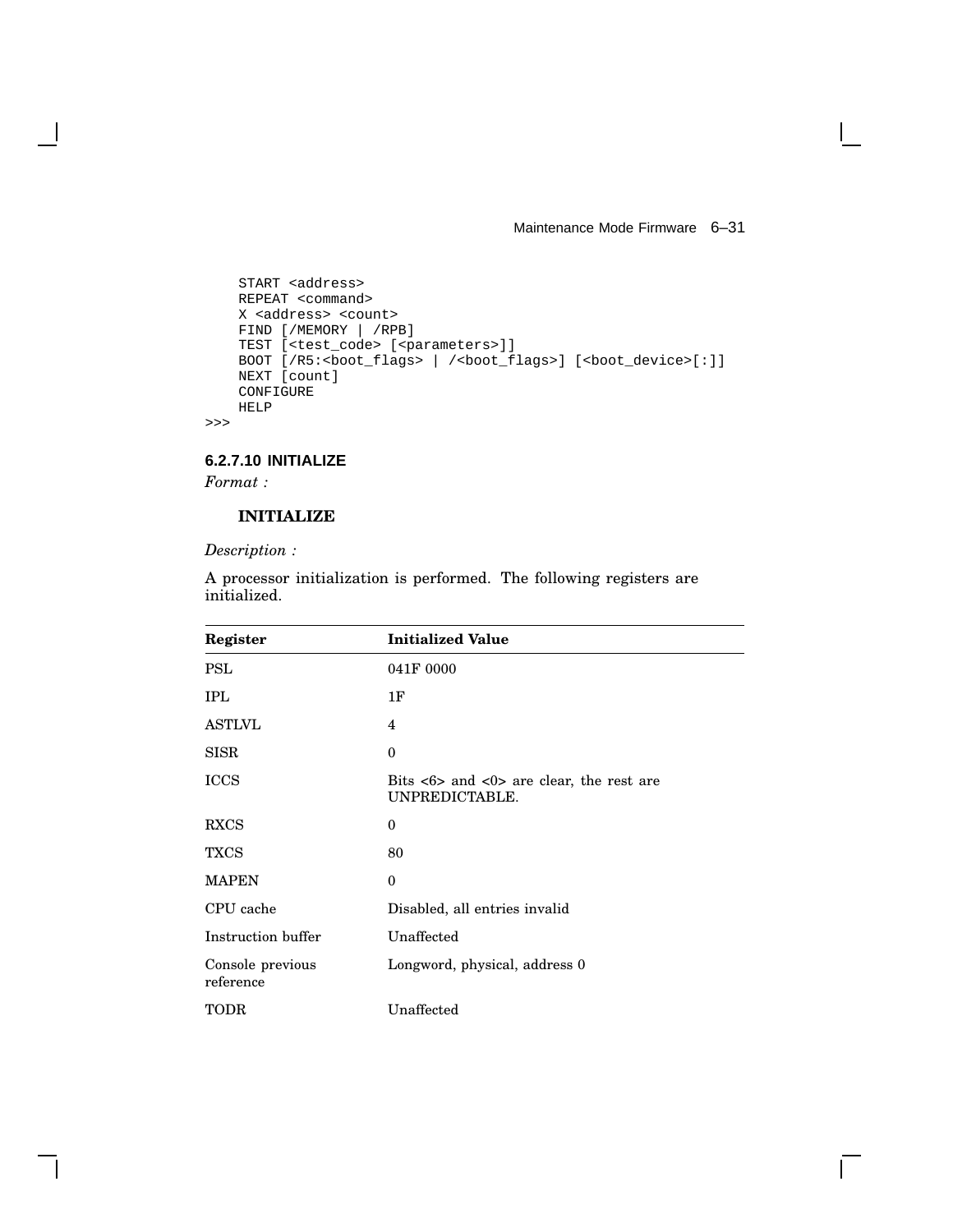### 6–32 Maintenance Mode Firmware

| Register                             | <b>Initialized Value</b> |
|--------------------------------------|--------------------------|
| Main memory                          | Unaffected               |
| General registers                    | Unaffected               |
| Halt code                            | Unaffected               |
| Bootstrap in progress<br>flag        | Unaffected               |
| Internal restart in<br>progress flag | Unaffected               |

The maintenance mode firmware performs the following additional initialization:

- The CDAL bus timer is initialized.
- The address decode and match registers are initialized.
- The programmable timer interrupt vectors are initialized.
- The BDR registers are read to determine the baud rate, and then the SSCCR is configured accordingly.
- All error status bits are cleared.

### *Qualifiers :*

None

*Arguments :*

None

*Examples :*

>>>init >>>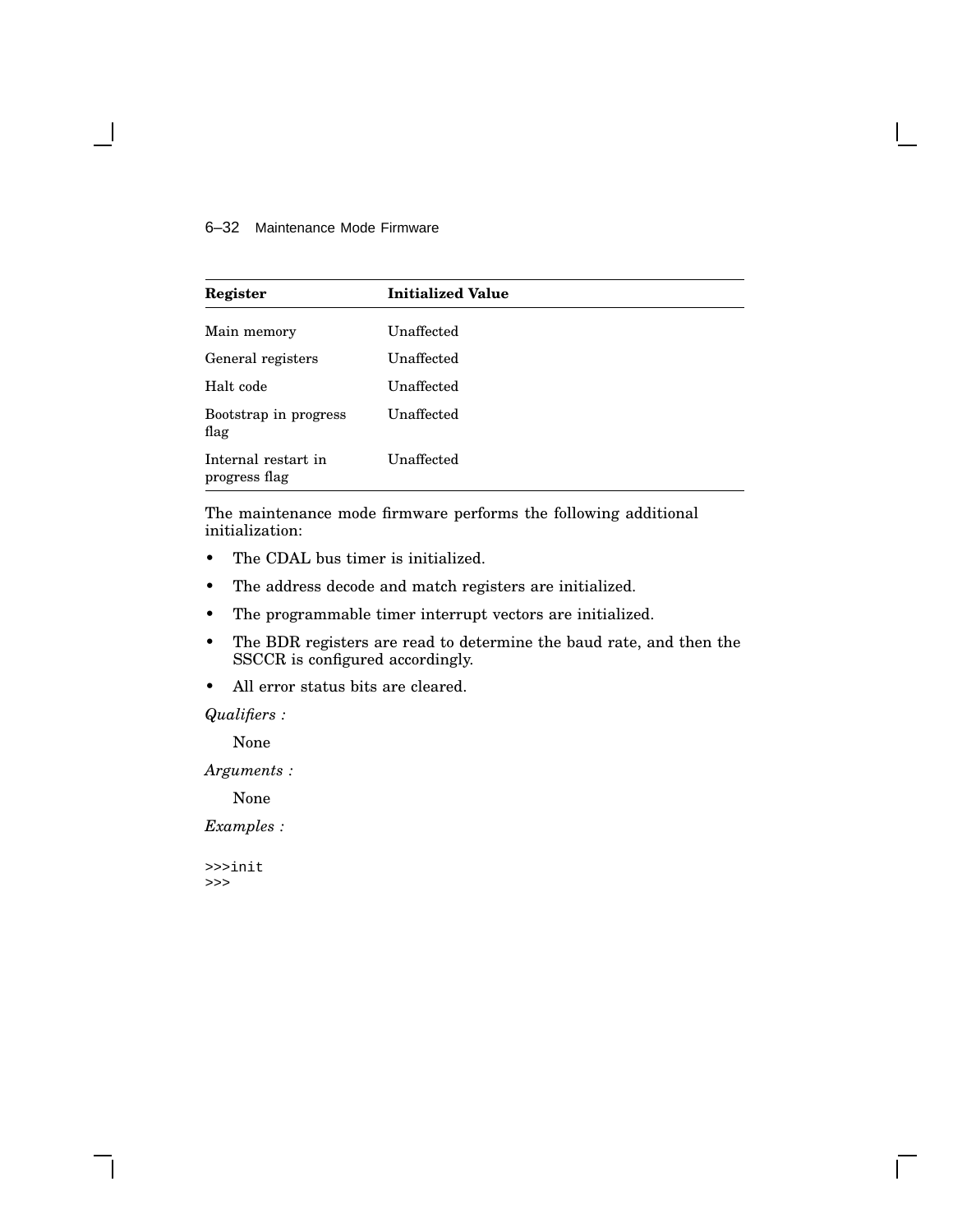# **6.2.7.11 MOVE**

*Format :*

### **MOVE [qualifier-list] {src\_address} {dest\_address}**

*Description :*

The console copies the block of memory starting at the source address to a block beginning at the destination address. Typically, this command is used with the /N: qualifier to transfer large blocks of data. The destination will correctly reflect the contents of the source, regardless of the overlap between the source and the data.

The MOVE command actually performs byte, word, longword, and quadword reads and writes as needed in the process of moving the data. Moves are only supported for the PHYSICAL and VIRTUAL address spaces.

*Qualifiers :*

- $/B$  The data size is byte.
- $\mathbf{W}$  The data size is word.
- $/L$  The data size is longword.
- $\sqrt{Q}$  The data size is quadword.
- */P* The address space is physical memory.
- $\mathcal{N}$  The address space is virtual memory. All access and protection checking occur. If the access would not be allowed to a program running with the current PSL, the console issues an error message. Virtual space MOVEs cause the destination PTE<M> bit to be set. If memory mapping is not enabled, virtual addresses are equal to physical addresses.
- $\mathcal{U}$  Access to console private memory is allowed. This qualifier also disables virtual address protection checks. On virtual address writes, the PTE<M> bit will not be set if the /U qualifier is present. This qualifier is not inherited, and must be respecified on each command.
- **/N:{count}** The address is the first of a range. The console deposits to the first address, then to the specified number of succeeding addresses. Even if the address is the symbolic address (-), the succeeding addresses are at larger addresses. The symbolic address specifies only the starting address, not the direction of succession.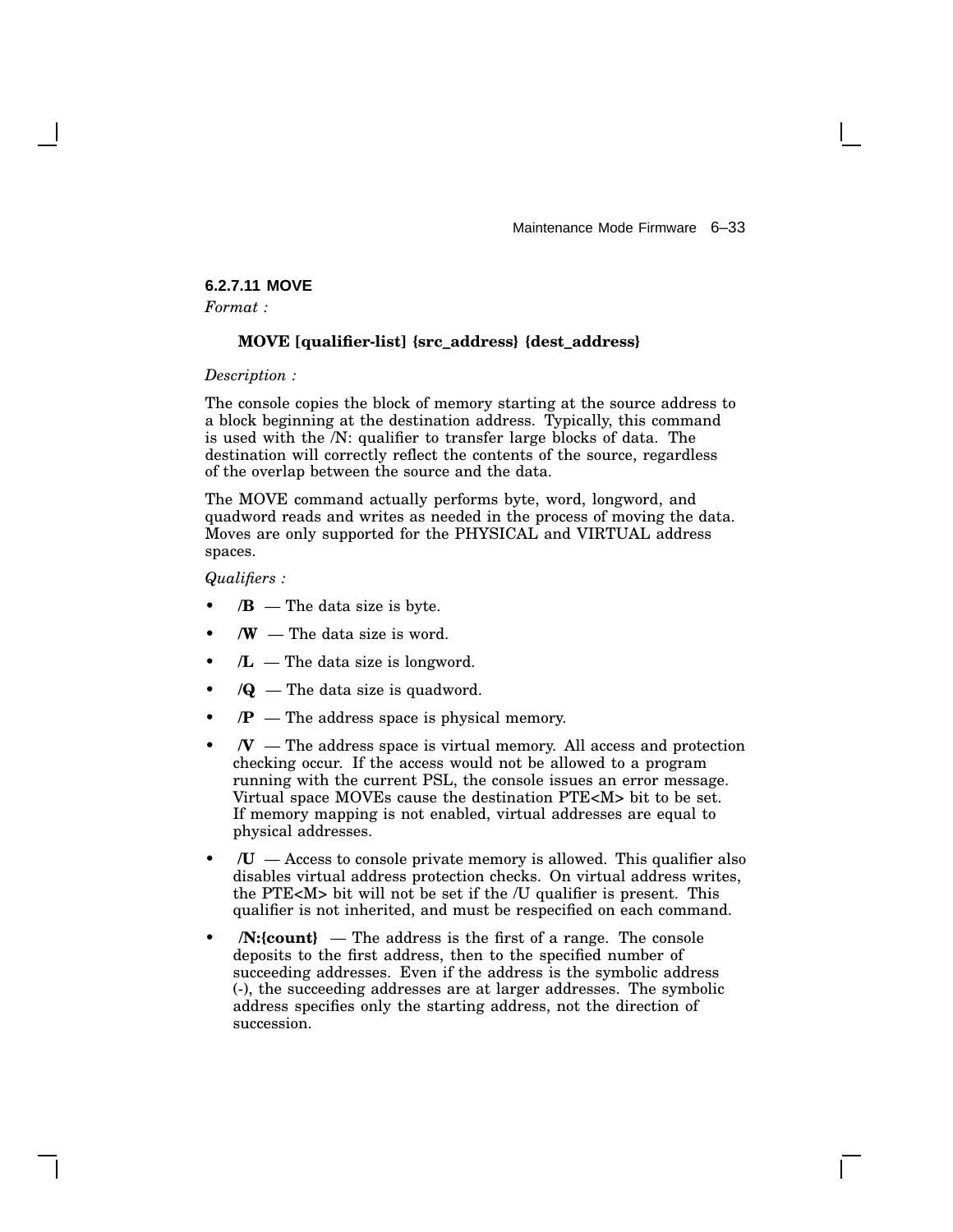6–34 Maintenance Mode Firmware

- **/STEP:{size}** The number to add to the current address. Normally this defaults to the data size, but is overridden by the presence of this qualifier. This qualifier is not inherited.
- **/WRONG** On reads, ECC errors on the access of data in main memory are ignored. On writes, the ECC bits for this data are forced to a value of 3.

*Arguments :*

- **{src\_address}** A longword address that specifies the first location of the source data to be copied.
- **{dest\_address}** A longword address that specifies the destination of the first byte of data. These addresses may be any legal address specifier as defined in Section 6.2.5 and Table 6–4. If no address is specified, + is assumed.

| $>>e$ /n:4 0           |  | ! Observe destination.     |
|------------------------|--|----------------------------|
| $P$ 000000000 00000000 |  |                            |
| P 00000004 00000000    |  |                            |
| P 00000008 00000000    |  |                            |
| P 0000000C 00000000    |  |                            |
| P 00000010 00000000    |  |                            |
| $>>e$ /n:4 200         |  | ! Observe source data.     |
| P 00000200 58DD0520    |  |                            |
| P 00000204 585E04C1    |  |                            |
| P 00000208 00FF8FBB    |  |                            |
| P 0000020C 5208A8D0    |  |                            |
| P 00000210 540CA8DE    |  |                            |
| $\gg$ move /n:4 200 0  |  | ! Move the data.           |
| $>>e$ /n:4 0           |  | ! Observe the destination. |
| P 00000000 58DD0520    |  |                            |
| P 00000004 585E04C1    |  |                            |
| P 00000008 00FF8FBB    |  |                            |
| P 0000000C 5208A8D0    |  |                            |
| P 00000010 540CA8DE    |  |                            |
| >>                     |  |                            |
|                        |  |                            |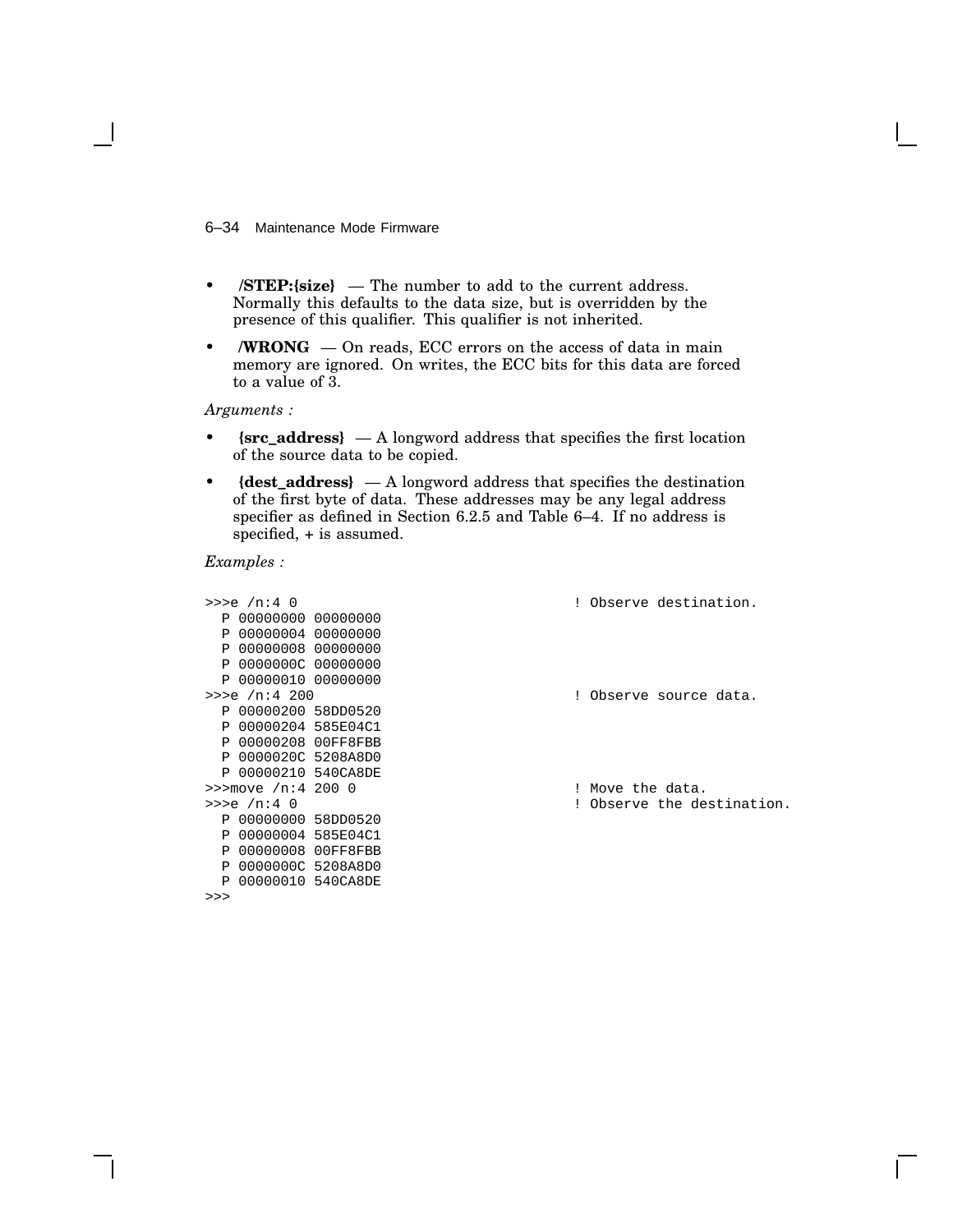# **6.2.7.12 NEXT**

*Format :*

### **NEXT {count}**

*Description :*

The NEXT command causes the processor to "step" the specified number of macro instructions. If no count is specified, "single-step" is assumed. The console does not however enter "Spacebar Step Mode" as described in the *VAX Architecture Reference Manual*, but rather returns to the console prompt.

The console uses the trace and trace pending bits in the PSL, and the SCB trace pending vector to implement the NEXT function. This creates the following restrictions on the usage of the NEXT command:

- If memory management is enabled, the NEXT command works if and only if the first page in SSC RAM is mapped somewhere in S0 (system) space.
- The NEXT command, due to the instructions executed in implementation, does not work where time critical code is being executed.
- The NEXT command elevates the IPL to 31 for long periods of time (milliseconds) while single stepping over several commands.
- Unpredictable results occur if the macro instruction being stepped over modifies the SCBB, or the trace trap entry. This means that the NEXT command cannot be used in conjunction with other debuggers. This also implies that the user should validate PR\$\_SCCB before using the NEXT command.

*Qualifiers :*

None

*Arguments :*

• **{count}** — A value representing the number of macro instructions to execute.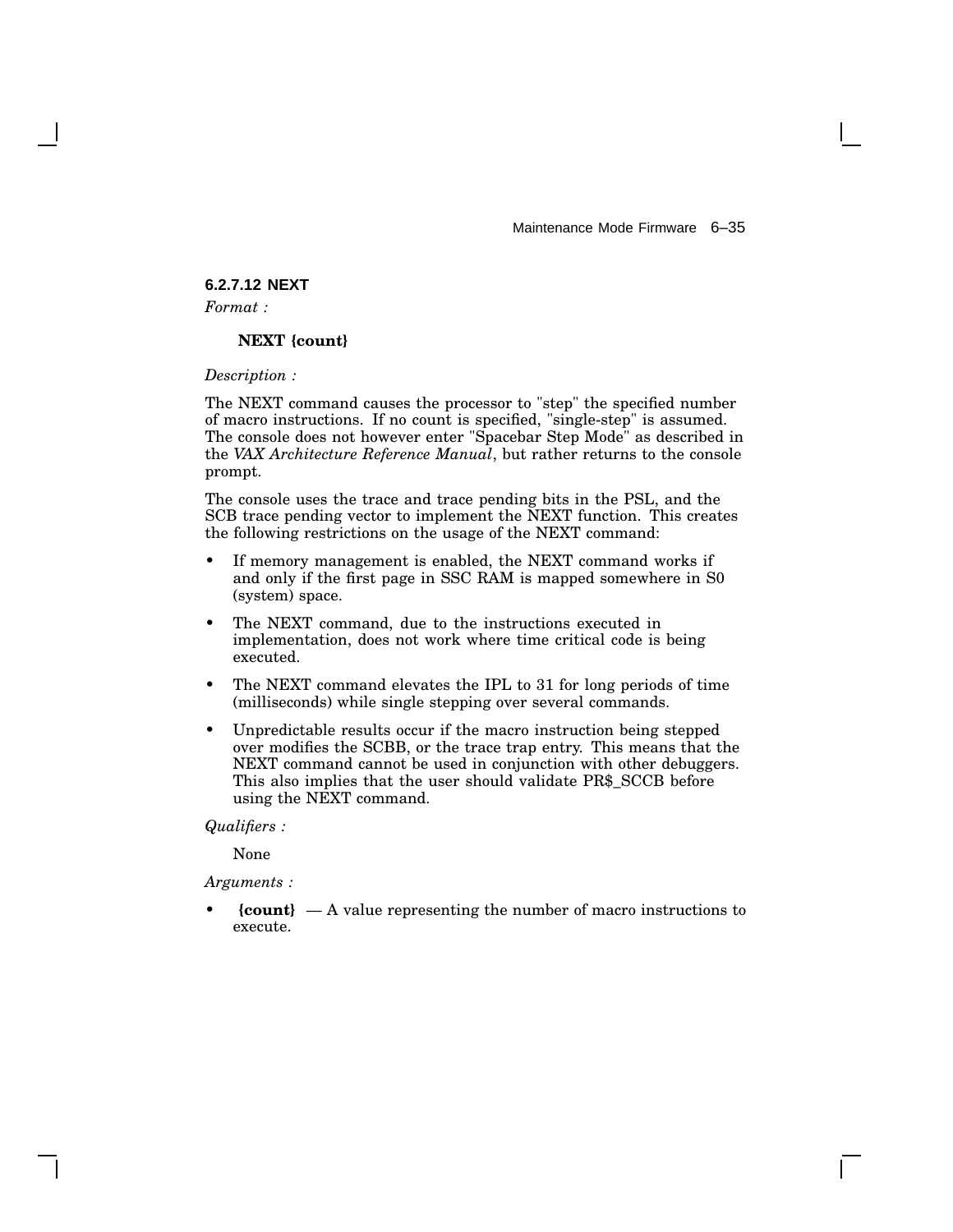#### 6–36 Maintenance Mode Firmware

## *Examples :*

```
>>>dep 1000 50D650D4 ! Create a simple program.
>>>dep 1004 125005D1
>>>dep 1008 00FE11F9
>>>e /instruction /n:5 1000 ! List it.
 P 00001000 D4 CLRL R0<br>P 00001002 D6 INCL R0
 P 00001002 D6 INCL R0<br>P 00001004 D1 CMPL S^#05,R0
  P 00001004 D1 CMPL S<sup>^</sup>#05,R0<br>P 00001007 12 BNEQ 00001002
  P 00001007
 P 00001009 11 BRB 00001009
 P 0000100B
>>>dep pr$_scbb 200 <br>>>>dep pc 1000 <br>2...and the PC.
>>>
>>>n <br>P 00001002 D6 INCL R0 <br>P 00001002 D6 INCL R0
 P 00001002 D6 INCL R0
>>>n
 P 00001004 D1 CMPL S^#05,R0
>>>n
 P 00001007 12 BNEQ 00001002
>>>n
 P 00001002 D6 INCL R0
>>>n 5 ! ...or multiple step the program.
 P 00001004 D1 CMPL S<sup>^</sup>#05,R0<br>P 00001007 12 BNEQ 00001002
 P 00001007 12 BNEQ<br>P 00001002 D6 INCL
  P 00001002 D6 INCL R0
  P 00001004 D1 CMPL S^#05,R0
 P 00001007 12 BNEQ 00001002
>>>n 7
 P 00001002 D6 INCL R0<br>P 00001004 D1 CMPL S<sup>^</sup>
 P 00001004 D1 CMPL S^#05,R0
 P 00001007 12 BNEQ 00001002
  P 00001002 D6 INCL R0<br>P 00001004 D1 CMPL S<sup>^</sup>#05,R0
  P 00001004 D1 CMPL S<sup>^</sup>#05,R0<br>P 00001007 12 BNEO 00001002
  P 00001007 12 BNEQ 00001002
  P 00001009
>>>n
 P 00001009 11 BRB 00001009
>>>
```
! ...and the PC.

### **6.2.7.13 REPEAT**

*Format :*

**REPEAT {command}**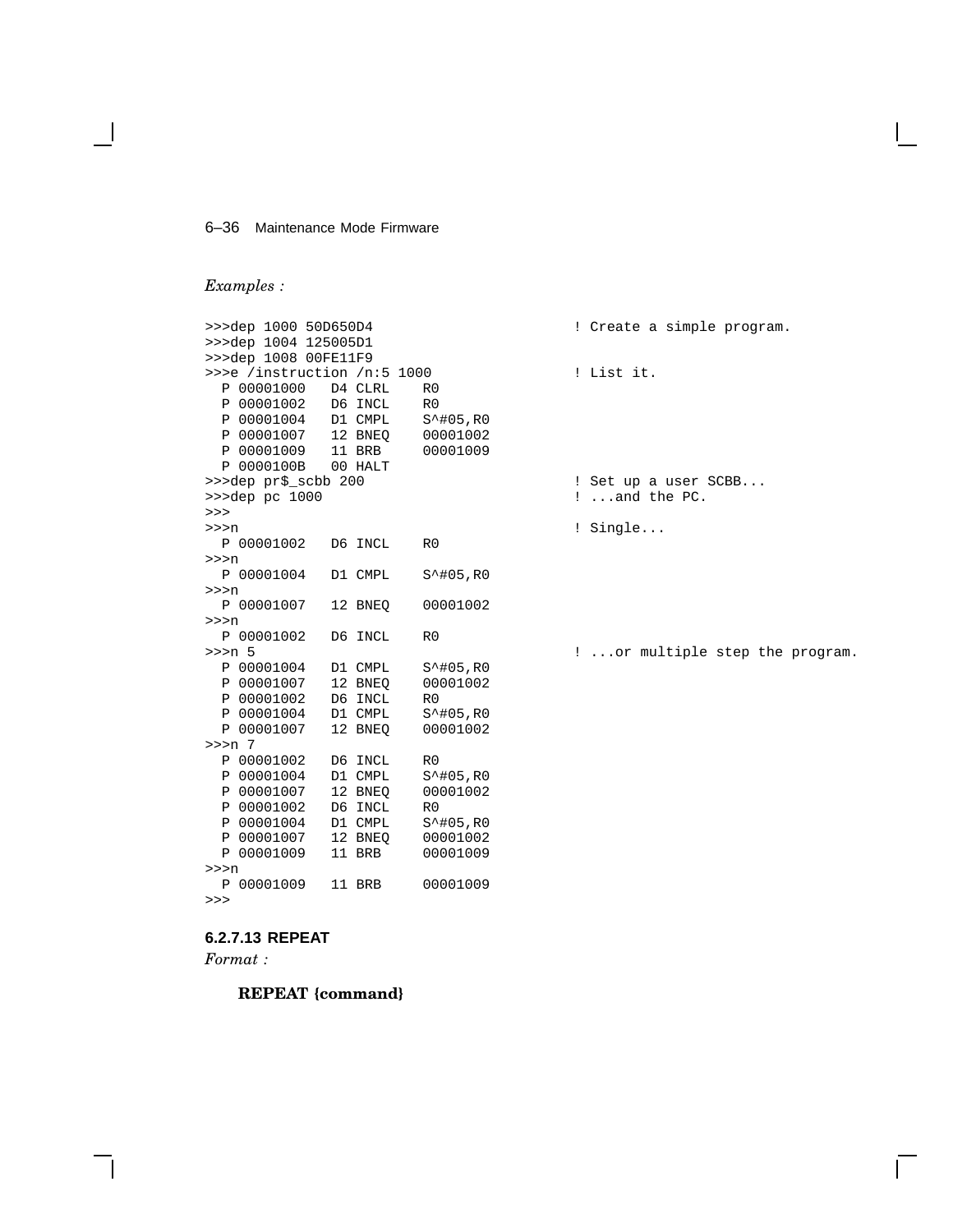### *Description :*

The console repeatedly displays and executes the specified command. Press  $\vert$ Ctrl $\vert$   $\vert$ C $\vert$  to stop the repeating. Any valid console command can be specified for the command with the exception of the REPEAT command.

*Qualifiers :*

None

*Arguments :*

• **{command}** — A valid console command other than REPEAT.

*Examples :*

```
I 0000001B 5AFE78CE
I 0000001B 5AFE78D1
I 0000001B 5AFE78FD
I 0000001B 5AFE7900
I 0000001B 5AFE7903
I 0000001B 5AFE7907
I 0000001B 5AFE790A
I 0000001B 5AFE790D
I 0000001B 5AFE7910
I 0000001B 5AFE793C
I 0000001B 5AFE793F
I 0000001B 5AFE7942
I 0000001B 5AFE7946
I 0000001B 5AFE7949
I 0000001B 5AFE794C
I 0000001B 5AFE794F
I 0000001B 5^C
```
>>>

### **6.2.7.14 SEARCH**

*Format :*

### **SEARCH [qualifier\_list] {address} {pattern} [{mask}]**

*Description :*

The search command finds all occurrences of a pattern, and reports the addresses where the pattern was found. If the /NOT qualifier is present, all addresses where the pattern did not match are reported.

>>>repeat e pr\$\_todr ! Watch the clock.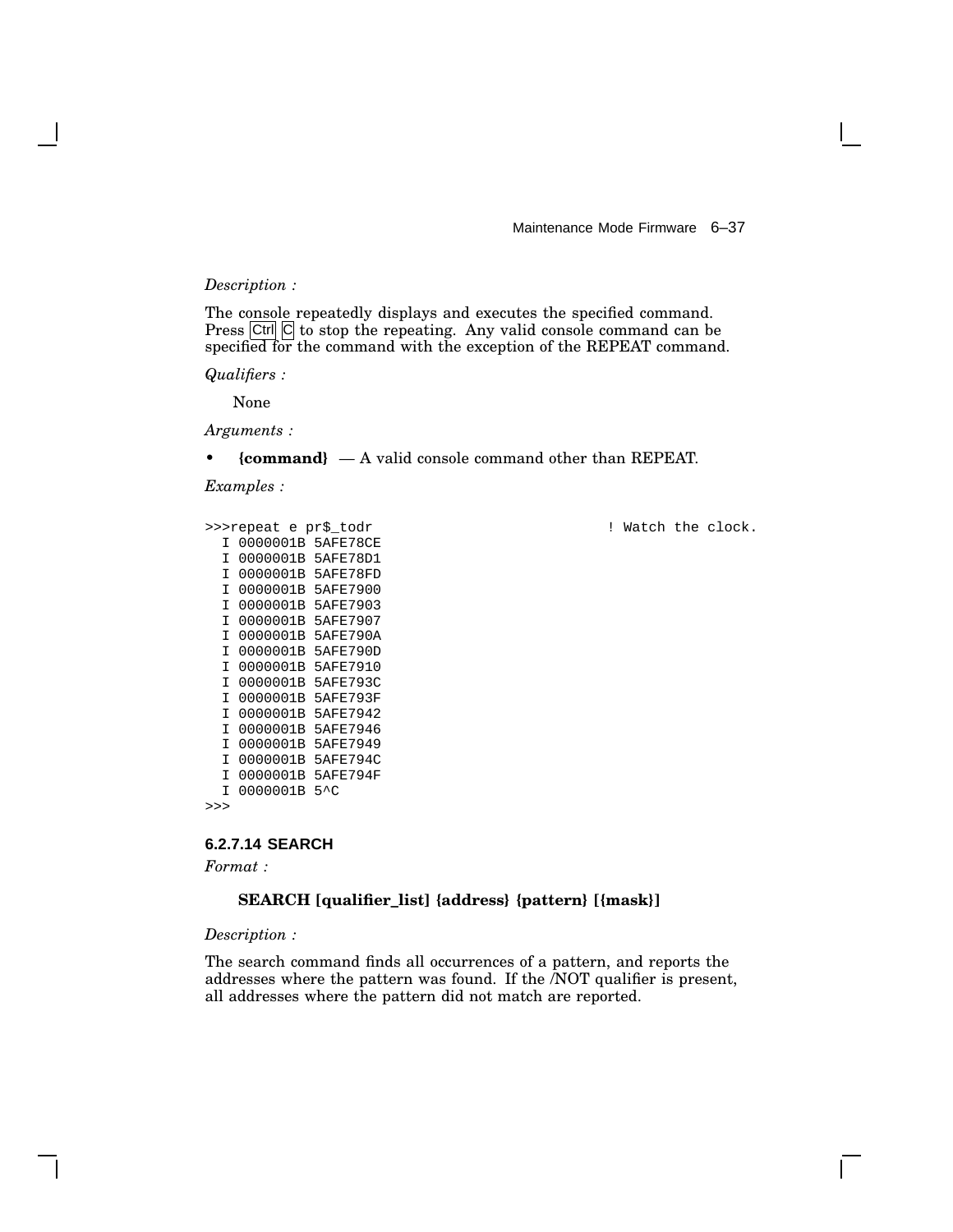6–38 Maintenance Mode Firmware

The command accepts an optional mask that indicates don't care bits. For example, to ignore bit 0 in the comparison, specify a mask of 1. The mask, if not present, defaults to 0.

Conceptually, a match condition occurs if the following condition is true:

(pattern AND NOT mask) EQUALS (data AND NOT mask) where: pattern -- is the target data. mask -- is the optional don't care bitmask (which defaults to 0).<br>data -- is the data (byte, word, long, quad) at the current addre -- is the data (byte, word, long, quad) at the current address.

The command reports the address if the match condition is true, and there is no /NOT qualifier, or if the match condition is false and there is a /NOT qualifier. Stating this in a tabular form:

| /NOT Oualifier | Match Condition | Action         |
|----------------|-----------------|----------------|
|                |                 |                |
| absent         | true            | report address |
| absent         | false           | no report      |
| present        | true            | no report      |
| present        | false           | report address |
|                |                 |                |

The address is advanced by the size of the pattern (byte, word, long or quad), unless overriden by the /STEP qualifier.

*Qualifiers :*

- $\mathbf{B}$  The data size is byte.
- $\mathbf{W}$  The data size is word.
- $/L$  The data size is longword.
- $\sqrt{Q}$  The data size is quadword.
- */P* The address space is physical memory. Note that when virtual memory is examined, the address space and address in the response are the translated physical address.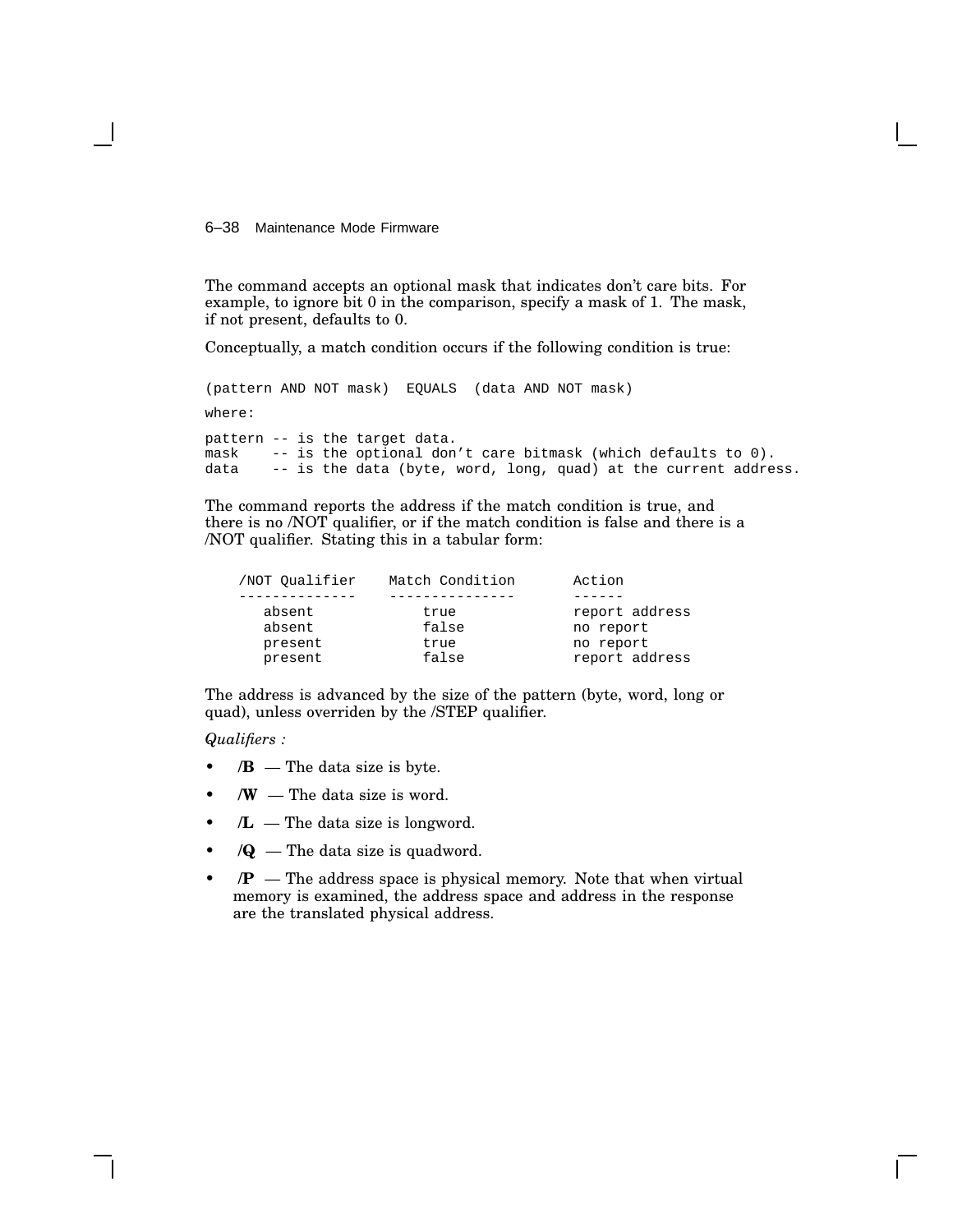- $N -$  The address space is virtual memory. All access and protection checking occur. If the access would not be allowed to a program running with the current PSL, the console issues an error message. If memory mapping is not enabled, virtual addresses are equal to physical addresses.
- $\mathcal{U}$  Access to console private memory is allowed. This qualifier also disables virtual address protection checks. This qualifier is not inherited, and must be respecified with each command.
- **/N:{count}** The address is the first of a range. The first access is to the address specified, then subsequent accesses are made to succeeding addresses. Even if the address is the symbolic address (-), the succeeding addresses are at larger addresses. The symbolic address specifies only the starting address, not the direction of succession.
- **/STEP:{size}** The number to add to the current address. Normally this defaults to the data size, but is overriden by the presence of this qualifier. This qualifier is not inherited.
- **/WRONG** ECC errors on read accesses to main memory are ignored.
- $\overline{NOT}$  Inverts the sense of the match.

*Arguments :*

- **{start\_address}** A longword address that specifies the first location subject to the search. This address can be any legal address specifier as defined in Section 6.2.5 and Table 6–4. If no address is specified, + is assumed.
- **{pattern}** The target data.
- $[{mask}]$  A longword containing the bits in the target which are to be masked out.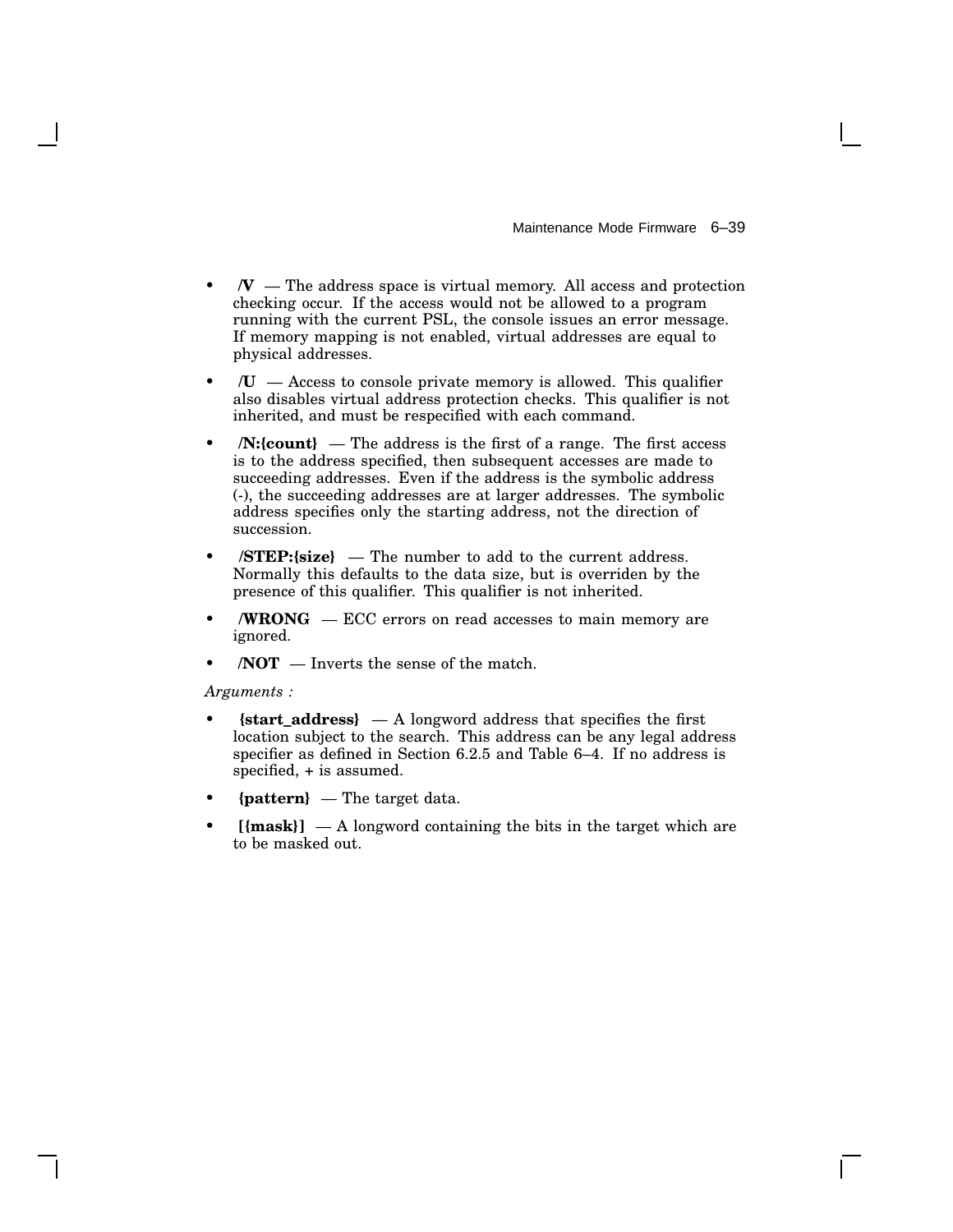#### 6–40 Maintenance Mode Firmware

### *Examples :*

```
>>>dep /p/l/n:1000 0 0 0 <br>! Clear some memory.
>>><br>>>>dep 300 12345678
                                  ! Deposit some "search" data.
>>>dep 401 12345678
>>>dep 502 87654321
>>>
>>>search /n:1000 /st:1 0 12345678 ! Search for all occurances...<br>P 00000300 12345678 ...of 12345678 on any byte..
                                  ! ...of 12345678 on any byte...
P 00000401 12345678 <br>>>>search /n:1000 0 12345678 ! Then try on
                                  ! Then try on longword...
 P 00000300 12345678 ! ...boundaries.
>>>search /n:1000 /not 0 0 ! Search for all non-zero...
 P 00000300 12345678 ! ...longwords.
 P 00000400 34567800
 P 00000404 00000012
 P 00000500 43210000
 P 00000504 00008765
>>>search /n:1000 /st:1 0 1 FFFFFFFE ! Search for "odd" longwords...
 P 00000502 87654321 | ...on any boundary.
 P 00000503 00876543
 P 00000504 00008765
 P 00000505 00000087
\frac{3}{2}>>search /n:1000 /b 0 12 <br>
P 00000303 12 <br>
! ... of the byte 12.
                                  ! ...of the byte 12.
 P 00000404 12
>>>search /n:1000 /st:1 /w 0 FE11 ! Search for all words which...
>>> ! ...could be interpretted as...
>>> ! ...a "spin" (10$: brb 10$).
>>> ! Note, none found.
```
## **6.2.7.15 SET**

*Format :*

### **SET {parameter} {value}**

*Description :*

Sets the indicated console parameter to the indicated value. The following are console parameters and their acceptable values:

*Parameters :*

- **BFL(A)G** Set the default R5 boot flags. The value must be a hexadecimal number of up to 8 hex digits.
- **BOOT** Set the default boot device. The value must be a valid device name as specified in Section 6.2.7.1 on the BOOT command.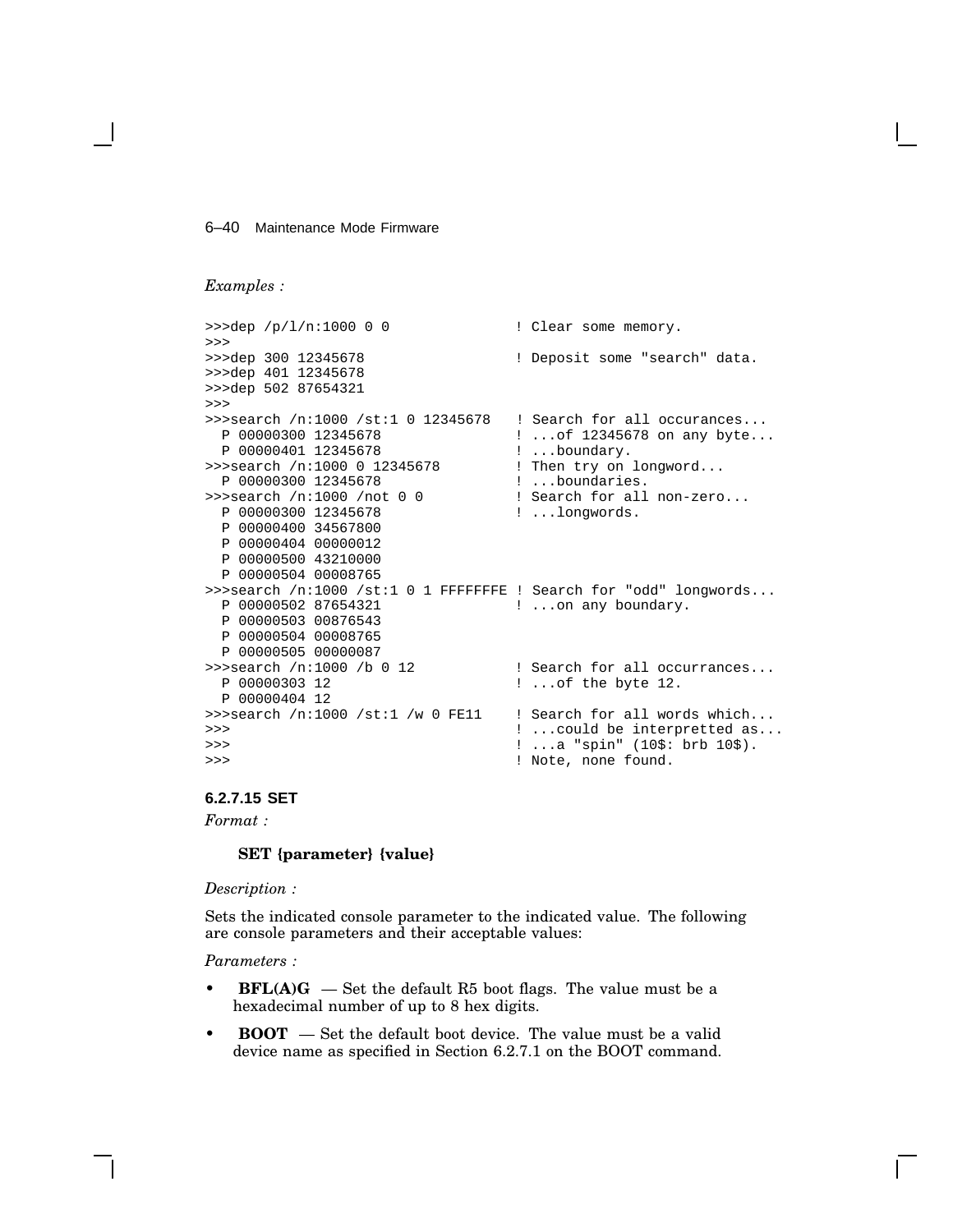• **HOST** — Invoke the DUP or MAINTENANCE driver on the selected node. Only SET HOST /DUP accepts a value parameter. The hierarchy of the SET HOST qualifiers listed below suggests the appropriate usage. Each qualifier only supports the additional qualifiers at levels below it.

> **/DUP** — Use the DUP protocol to examine/modify parameters of a device on either the DSSI bus or the Q22-bus. The optional value for SET HOST /DUP is a task name for the selected DUP driver to execute.

#### **NOTE**

### **The KN210 DUP driver only supports SEND DATA IMMEDIATE messages, and hence those devices which also support them.**

**/DSSI** — Select the DSSI node, where node is a number from 0 to 7.

**/UQSSP** — Select the Q22-bus device using one of the following three methods.

**/DISK n** — Specify the disk controller number, where **n** is from 0 to 255. (The resulting fixed address for n=0 is 20001468 and the floating rank for **n**>0 is 26.)

**/TAPE n** — Specify the tape controller number, where **n** is from 0 to 255. (The resulting fixed address for n=0 is 20001940 and the floating rank for **n**>0 is 30.) **csr\_address** — Specify the Q22-bus I/O page CSR address

for the device.

**/MAINTENANCE** — Use the MAINTENANCE protocol to examine/modify KFQSA EEPROM configuration parameters. Note that SET HOST /MAINTENANCE does not accept a task value.

#### **/UQSSP** —

**/SERVICE n** — Specify the KFQSA controller number **n** of a KFQSA in service mode, where **n** is from 0 to 3. (The resulting fixed address of a KFQSA in service mode is 20001910+4\***n**.) **csr\_address** — Specify the Q22-bus I/O page CSR address for the KFQSA.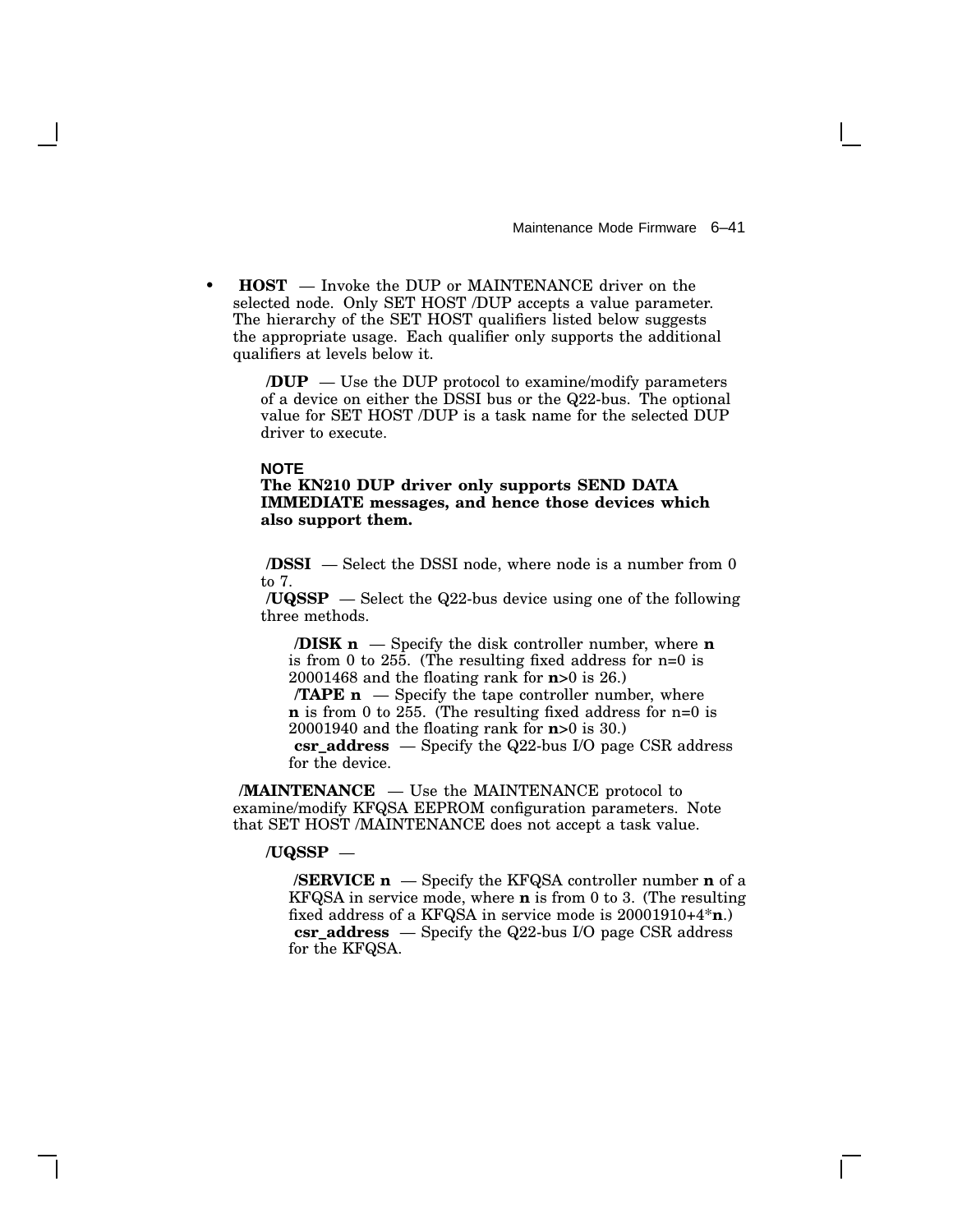6–42 Maintenance Mode Firmware

- **LANGUAGE** Set console language and keyboard type. If the current console terminal does not support the Digital multinational character set (MCS), then this command has no effect and the console remains in English message mode. Acceptable values are 1 through 15 and have the following meaning:
	- 1) Dansk
	- 2) Deutsch (Deutschland/Österreich)
	- 3) Deutsch (Schweiz)
	- 4) English (United Kingdom)
	- 5) English (United States/Canada)
	- 6) Español
	- 7) Français (Canada)
	- 8) Français (France/Belgique)
	- 9) Français (Suisse)
	- 10) Italiano
	- 11) Nederlands
	- 12) Norsk
	- 13) Português
	- 14) Suomi
	- 15) Svenska

### *Qualifiers :*

On a per parameter basis

*Arguments :*

None

*Examples :*

```
>>>
>>>set bflag 220
>>>
>>>set boot dua0
>>>>>set host / dup / dssi 0
Starting DUP server...
```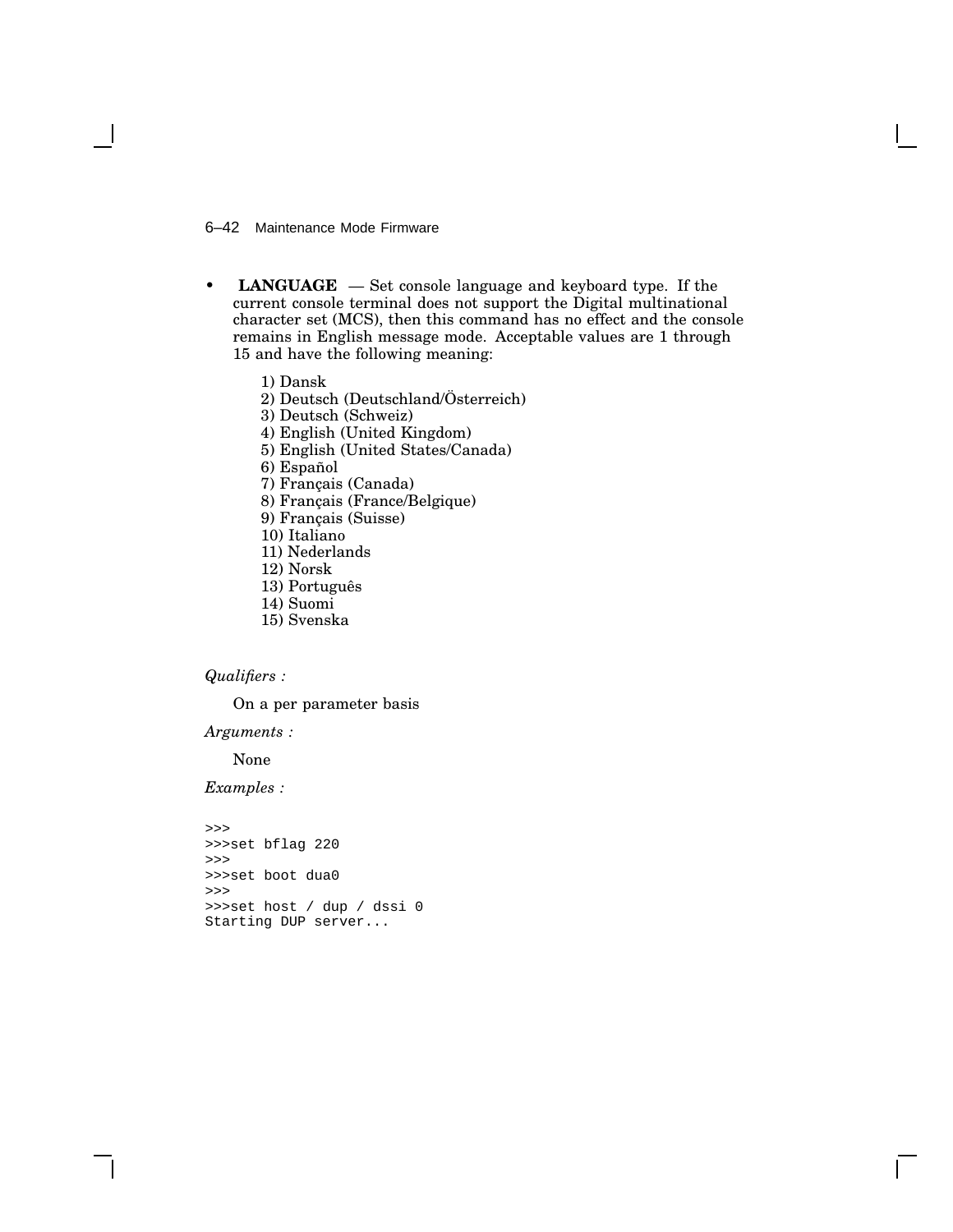```
DSSI Node 0 (SUSAN)
Copyright 1988 Digital Equipment Corporation
DRVEXR V1.0 D 5-Jul-1988 15:33:06
DRVTST V1.0 D 5-Jul-1988 15:33:06
HISTRY V1.0 D 5-Jul-1988 15:33:06
ERASE V1.0 D 5-Jul-1988 15:33:06
PARAMS V1.0 D 5-Jul-1988 15:33:06
DIRECT V1.0 D 5-Jul-1988 15:33:06
End of directory
Task Name? params
Copyright 1988 Digital Equipment Corporation
PARAMS> stat path
ID Path Block Remote Node DGS_S DGS_R MSGS_S MSGS_R
-- ------------ --------------- ------- ------- ------- -------
 0 PB FF811ECC Internal Path 0 0 0 0 0 0
 6 PB FF811FD0 KFQSA KFX V1.0 0 0 0 0
 1 PB FF8120D4 KAREN RFX V101 0 0 0 0 0
 4 PB FF8121D8 WILMA RFX V101 0 0 0 0 0
 5 PB FF8122DC BETTY RFX V101 0 0 0 0 0
 2 PB FF8123E0 DSSI1 VMS V5.0 0 0 14328 14328
 3 PB FF8124E4 3 VMB BOOT 0 0 61 61
PARAMS> exit
Exiting...
Task Name?
Stopping DUP server...
>>>
>>>set host /dup/dssi 0 params
Starting DUP server...
DSSI Node 0 (SUSAN)
Copyright 1988 Digital Equipment Corporation
PARAMS> show node
Parameter Current Default Type Radix
--------- ---------------- ---------------- -------- -----
NODENAME SUSAN RF30 String Ascii B
PARAMS> show allclass
Parameter Current Default Type Radix
--------- ---------------- ---------------- -------- -----
ALLCLASS 1 0 Byte
PARAMS> exit
```
Exiting...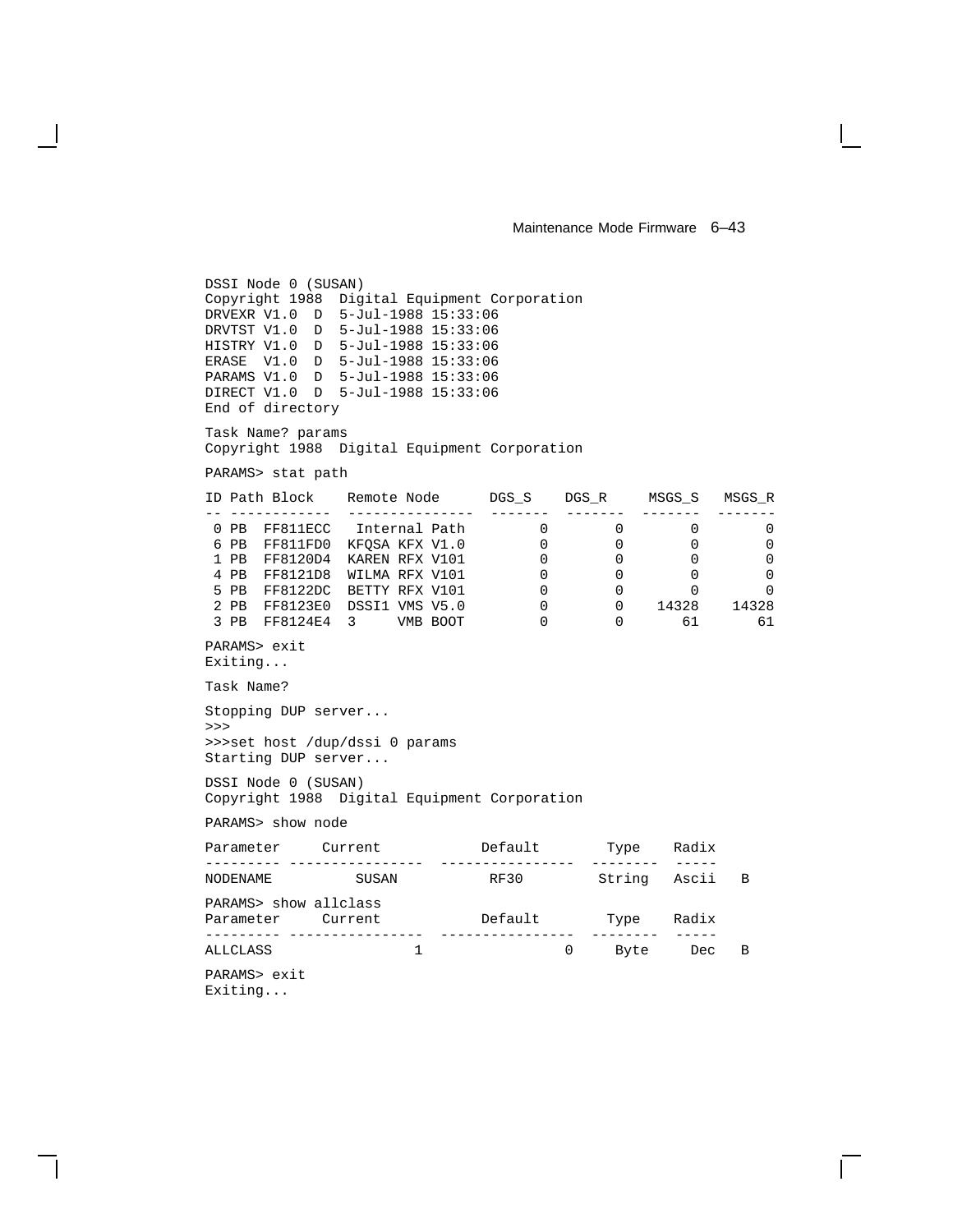#### 6–44 Maintenance Mode Firmware

```
Stopping DUP server...
>>>
>>>set host /maint/uqssp 20001468
UQSSP Controller (772150)
Enter SET, CLEAR, SHOW, HELP, EXIT, or QUIT
Node CSR Address Model<br>0 772150 21
 0 772150 21<br>1 760334 21
           760334 21<br>760340 21
 4 760340
 5 760344 21<br>7 ----- KFOSA ----
         ------ KFOSA ------
? help
Commands:
     SET <node> /KFQSA set KFQSA DSSI node number<br>SET <NODE> <CSR_address> <model> enable a DSSI device
     SET <NODE> <CSR_address> <model> CLEAR <NODE>
                                                  disable a DSSI device
     SHOW show current configuration
     HELP print this text<br>EXIT program the KFQ
     EXIT program the KFQSA event of the MET of the STAGE of the MET of the STAGE of the MET of the STAGE of the ME<br>Bridge of the MET of the MET of the MET of the MET of the MET of the MET of the MET of the MET of the MET of t
                                                  don't program the KFQSA
Parameters:
     <NODE> 0 to 7
     <CSR_address> 760010 to 777774
                                                  21 (disk) or 22 (tape)
? set 6 /kfqsa
? show
Node CSR Address Model<br>0 772150 21
 \begin{array}{cccc} 0 & 772150 & 21 \\ 1 & 760334 & 21 \end{array}1 760334 21<br>4 760340 21
          760340
 5 760344 21<br>6 ----- KFOSA ----
        ------ KFQSA ------
? exit
Programming the KFQSA...
>>>
>>>set language 5
>>>
```
# **6.2.7.16 SHOW**

*Format :*

### **SHOW {parameter}**

*Description :*

Displays the console parameter indicated.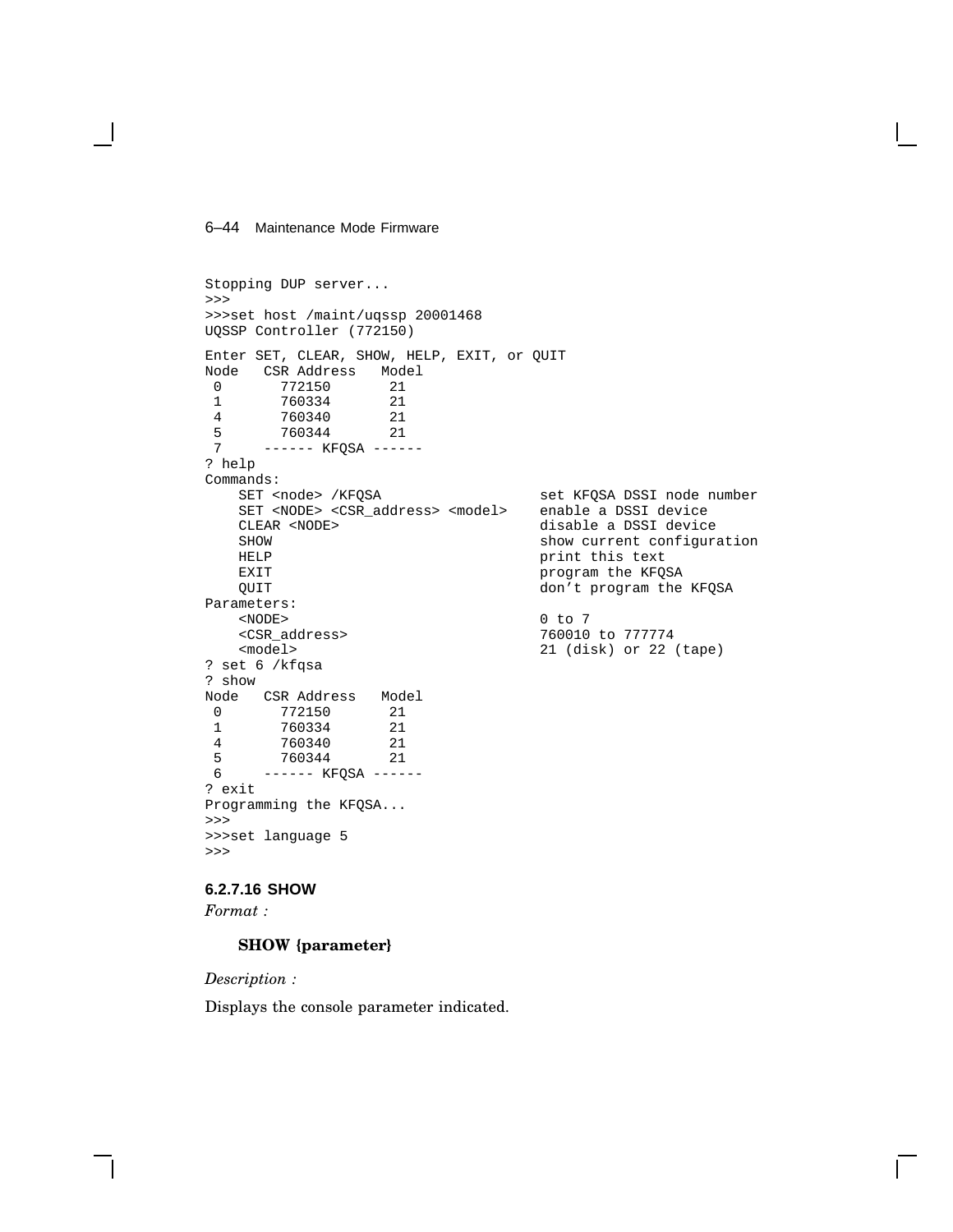*Parameters :*

- $BFL(A)G$  Show the default R5 boot flags.
- **BOOT** Show the default boot device.
- **DEVICE** Show a list of all devices in the system.
- **ETHERNET** Show the hardware Ethernet address for all Ethernet adapters that can be found. Displays as blank, if no Ethernet adapter is present.
- **DSSI** Show the status of all nodes that can be found on the DSSI bus. For each node on the DSSI bus, the console displays the node number, the node name, and the boot name and type of the device, if available. The command does not include the bootability of the device. The node that issues the command reports a node name of "\*". The device information is obtained from the media type field of the MSCP command GET UNIT STATUS. In the case where the node is not running, or is not capable of running an MSCP server, then no device information is displayed.
- **LANGUAGE** Show the console language and keyboard type. Refer to the corresponding SET LANGUAGE command for the meaning.
- **MEMORY** Show main memory configuration on a board by board basis. Also report the addresses of bad pages, as defined by the bitmap.

**/FULL** Additionally show the normally inaccessible areas of memory, such as, the PFN bitmap pages, the console scratch memory pages, and the Q22-bus scatter/gather map pages.

- **QBUS** Show all Q22-bus I/O addresses that respond to an aligned word read. For each address, the console displays the address in the VAX I/O space in hex, the address as it would appear in the Q22-bus I/O space in octal, and the word data that was read in hex. This command may take several minutes to complete, so the user may want to issue a  $\overline{C}$ trl $\overline{C}$  to terminate the command. The command disables the scatter/gather map for the duration of the command.
- **UQSSP** Show the status of all disks and tapes that can be found on the Q22-bus which support the UQSSP protocol. For each such disk or tape on the Q22-bus, the console displays the controller number, the controller CSR address, and the boot name and type of each device connected to the controller. The command does not indicate the bootability of the device.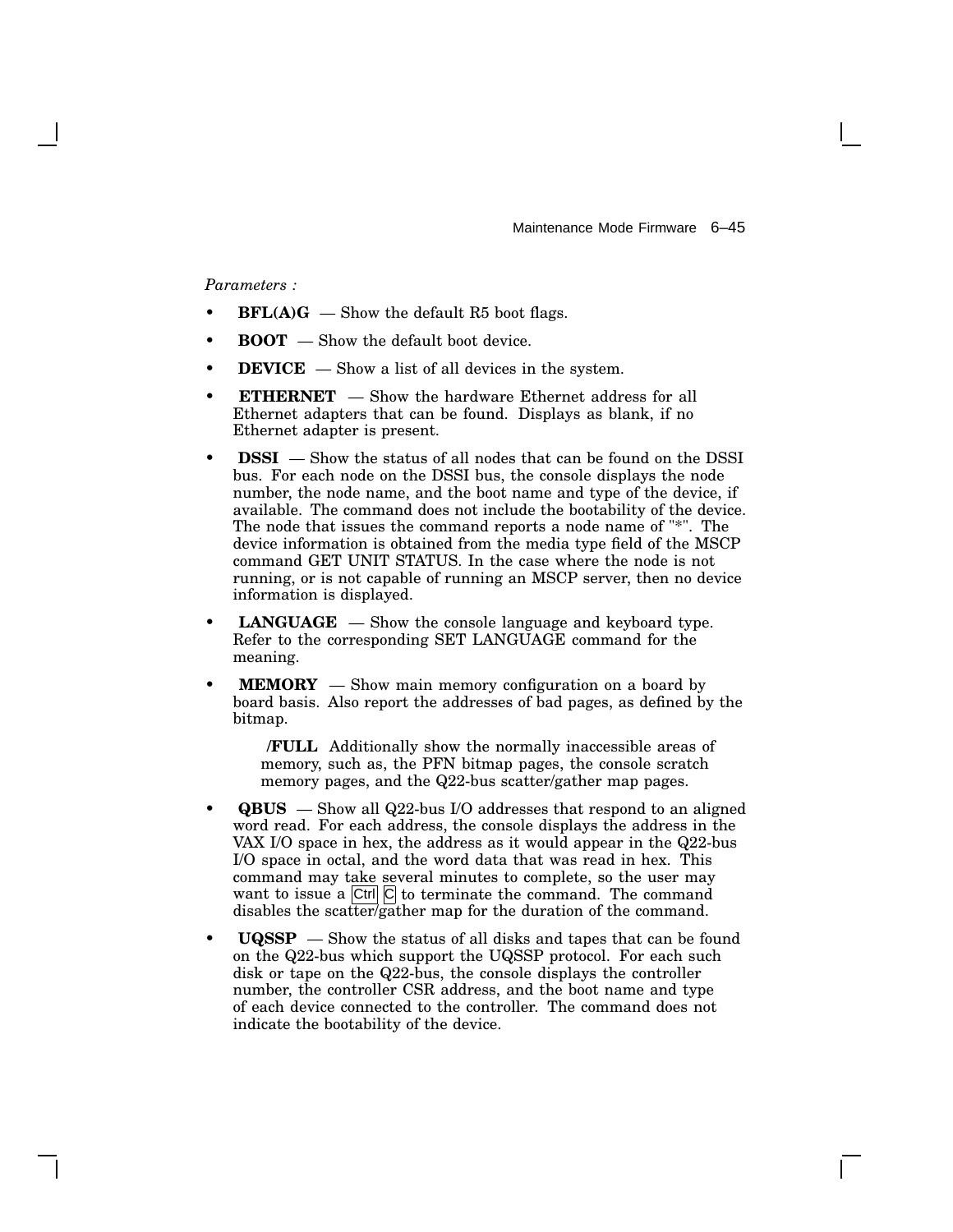6–46 Maintenance Mode Firmware

The device information is obtained from the media type field of the MSCP command GET UNIT STATUS. In the case where the node is not running, or is not capable of running, an MSCP server, then no device information is displayed.

• **VERSION** — Show the current version of the firmware.

*Qualifiers :*

On a per parameter basis

*Arguments :*

None

*Examples :*

```
>>>
>>> show bflag
00000220
>>> show boot
DUA0
>>>
>>>show device
DSSI Node 0 (SUSAN)
-DIA0 -rf(0,0,*) (RF71)
DSSI Node 1 (KAREN)
-DIA1 -rf(1,1,*) (RF71)
DSSI Node 7 (*)
UQSSP Tape Controller 0 (772150)
-MUA0 -tm(0,0) (TK70)
Ethernet Adapter
-ESA0 -se -mop() (08-00-2B-0C-C4-75)
>>>
>>> show dssi
DSSI Node 0 (SUSAN)
-DIA0 -rf(0,0,*) (RF71)
DSSI Node 1 (KAREN)
-DIA1 -rf(1,1,*) (RF71)
```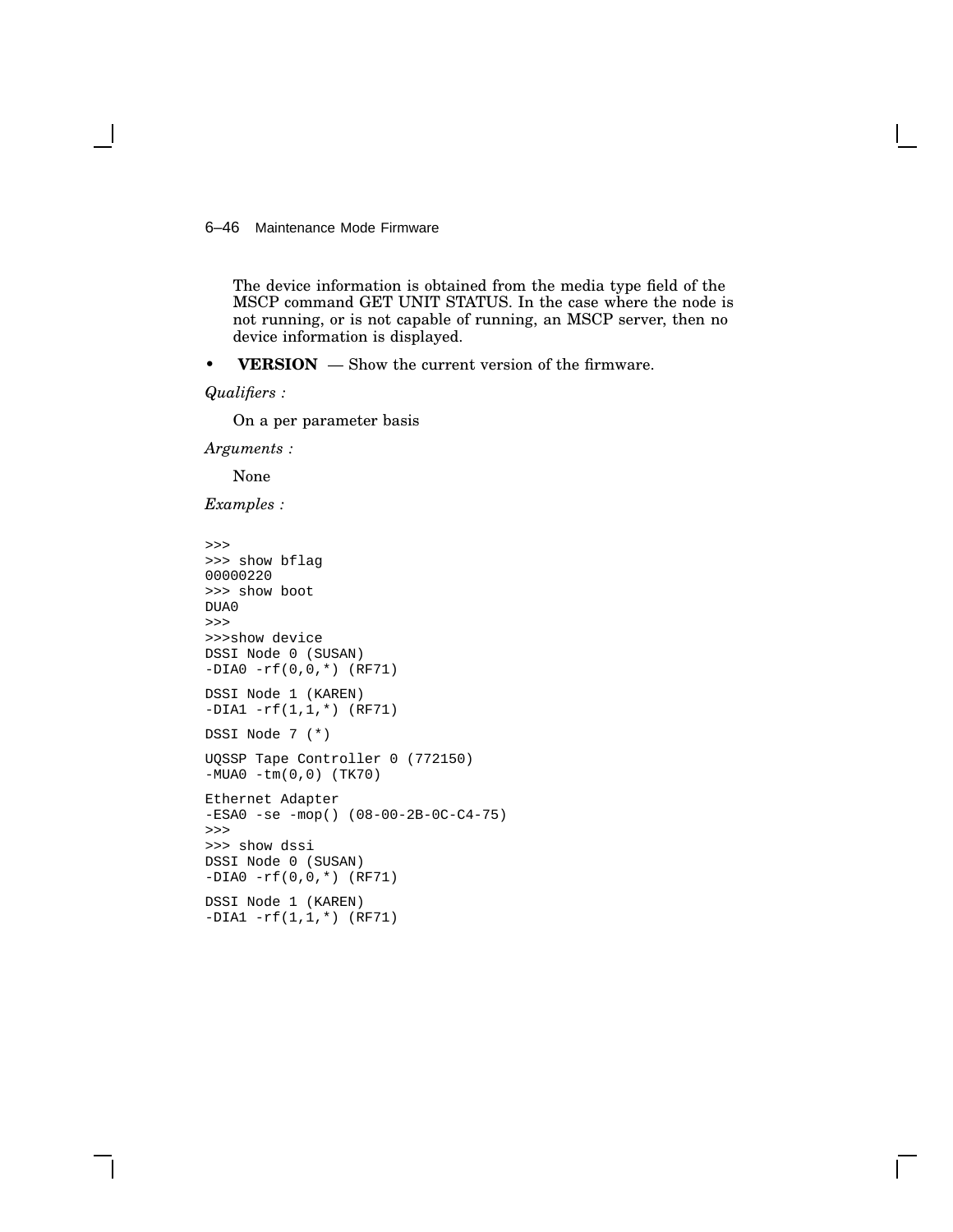```
DSSI Node 7 (*)
>>>
>>>show ethernet
Ethernet Adapter
-ESA0 -se -mop() (08-00-2B-0C-C4-75)
>>>
>>>show language
English (United States/Canada)
>>>
>>>show memory
Memory 0: 00000000 to 003FFFFF, 4MB, 0 bad pages
Total of 4MB, 0 bad pages, 98 reserved pages
>>>
>>>show memory/full
Memory 0: 00000000 to 003FFFFF, 4MB, 0 bad pages
Total of 4MB, 0 bad pages, 98 reserved pages
Memory Bitmap
-003F8000 to 003FFFFF, 2 pages
Console Scratch Area
-003F4000 to 003F7FFF, 32 pages
Qbus Map
-003F8000 to 003FFFFF, 64 pages
Scan of Bad Pages
>>>
>>>show qbus
Scan of Qbus I/O Space
-20001468 (772150) = 4000 (154) RQDX3/KDA50/RRD50/RQC25/X-DISK
-2000146A (772152) = 0B40
-20001940 (774500) = 0000 (260) TQK50/TQK70/TU81E/RV20/X-TAPE
-20001942 (774502) = 0BC0
-20001F40 (777500) = 0020 (004) IPCR
Scan of Qbus Memory Space
>>>
>>>show uqssp
UQSSP Tape Controller 0 (772150)
-MUA0 -tm(0,0) (TK70)
>>>
>>>show version
KN210--A Vn.n
>>>
```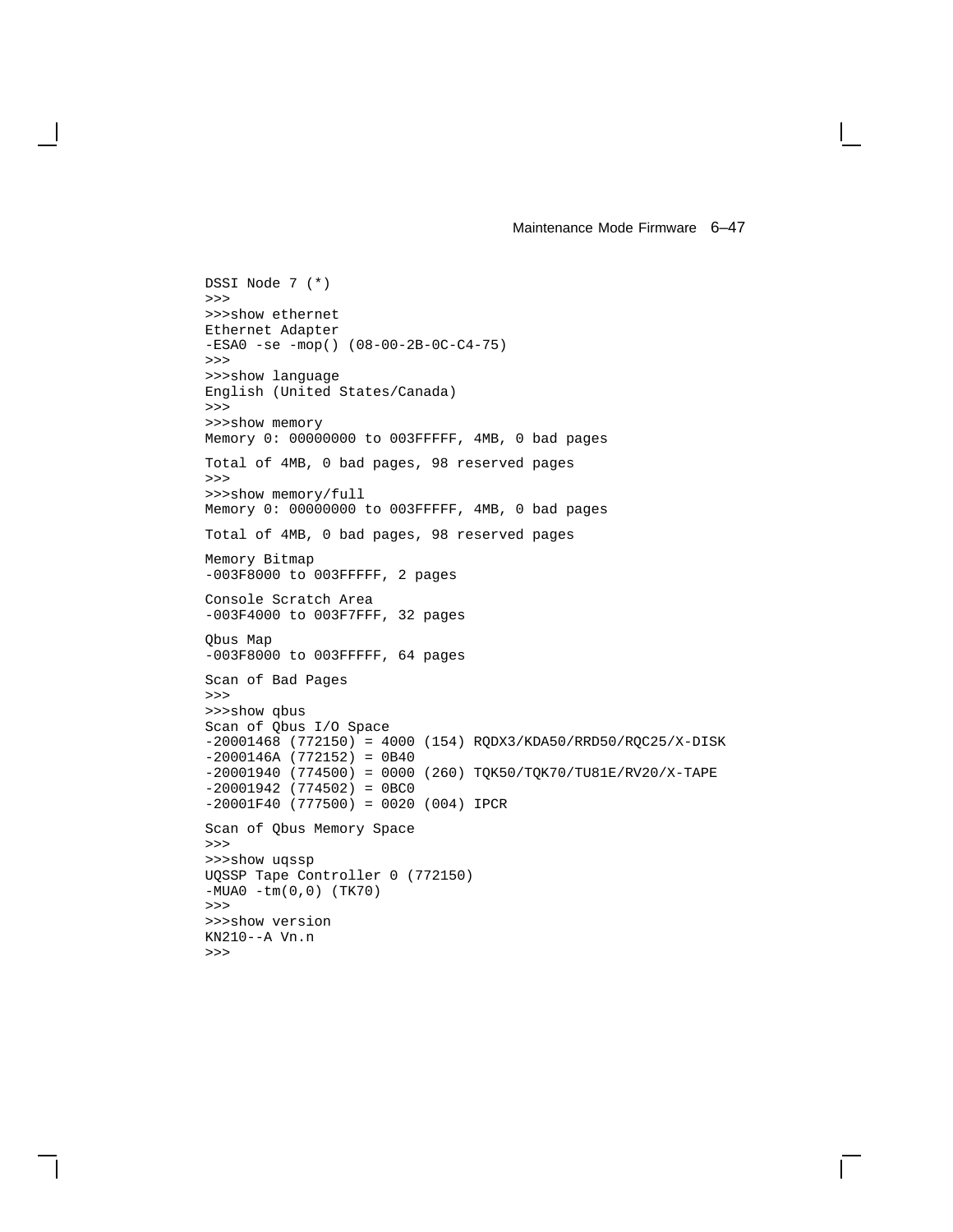6–48 Maintenance Mode Firmware

# **6.2.7.17 START**

*Format :*

### **START [{address}]**

*Description :*

The console starts instruction execution at the specified address. If no address is given, the current PC is used. If memory mapping is enabled, macro instructions are executed from virtual memory, and the address is treated as a virtual address. The START command is equivalent to a DEPOSIT to PC, followed by a CONTINUE. No INITIALIZE is performed.

*Qualifiers :*

None

*Arguments :*

• **[{address}]** — The address at which to begin execution. This is loaded in the user's PC.

*Examples :*

>>>start 1000

### **6.2.7.18 TEST**

*Format :*

### **TEST [{test\_number} [{test\_arguments}]]**

*Description :*

The console invokes a diagnostic test program specified by the test number. If a test number of 0 is specified, the power-up script is executed. The console accepts an optional list of up to five additional hexadecimal arguments.

A more detailed explanation of the diagnostics may be found in Section 6.4.

*Qualifiers :*

None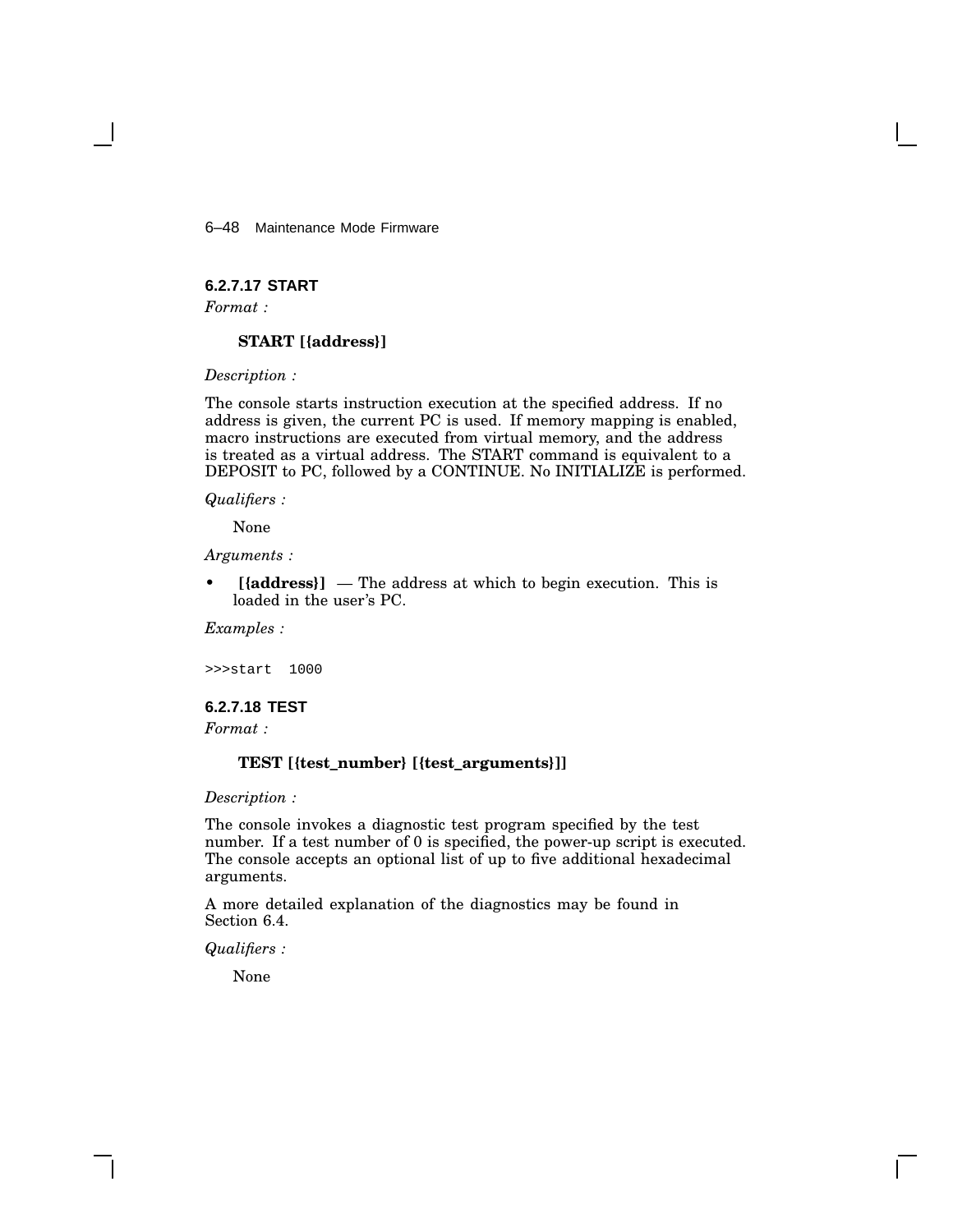#### *Arguments :*

- **{test\_number}** A two digit hexadecimal number specifying the test to be executed.
- **{test\_arguments}** Up to five additional test arguments. These arguments are accepted but no meaning is attached to them by the console. For the interpretation of these arguments, consult the test specification for each individual test.

*Examples :*

```
>>> ! Execute the power-up diagnostic script
>>> ! Warning...this has the same affect as a power-up!
>>>t 0
49..48..47..46..45..44..43..42..41..40..39..38..37..36..35..34..
33..32..31..30..29..28..27..26..25..24..23..22..21..20..19..18..
17..16..15..14..13..12..11..10..09..08..07..06..05..04..03..
>>>
>>> ! List all of the diagnostic tests.
>>>
>>>t 9e
Test
# Address Name Parameters
___________________________________________________________________________
    2004C000 De_SCB
    2004B200 CP_SCB
C6 2004D6DC SSC_powerup *********
C7 2004D79E CBTCR timeout ***
34 2004D858 ROM logic test *
33 2004D920 CMCTL_powerup *
32 2004D968 CMCTL regs MEMCSR0_addr *********
91 2004DA8C CQBIC_powerup **<br>90 2004DB1C COBIC reas
90 2004DB1C CQBIC regs *<br>80 2004DB9E COBIC memory **********
80 2004DB9E CQBIC_memory<br>60 2004E1C5 Console serial
                             start_baud end_baud ******
52 2004E512 Prog timer which_timer wait_time_us ***
53 2004E7D8 TOY clock repeat_test_250ms_ea Tolerance ***
55 2004E983 Interval timer *
5A 2004E9F8 VAX CMCTL CDAL dont_report_memory_bad repeat_count *
45 2004EB08 cache_mem_cqbic start_addr end_addr addr_incr ****
46 2004EDF0 Cache1_diag_md addr_incr *********
9E 2004F41A List diags *
81 2004F440 MSCP-QBUS test IP_csr ******
82 2004F602 DELQA device_num_addr ****
C1 2004F7DD SSC RAM
C2 2004F9A4 SSC RAM ALL *
C5 2004FB20 SSC regs
```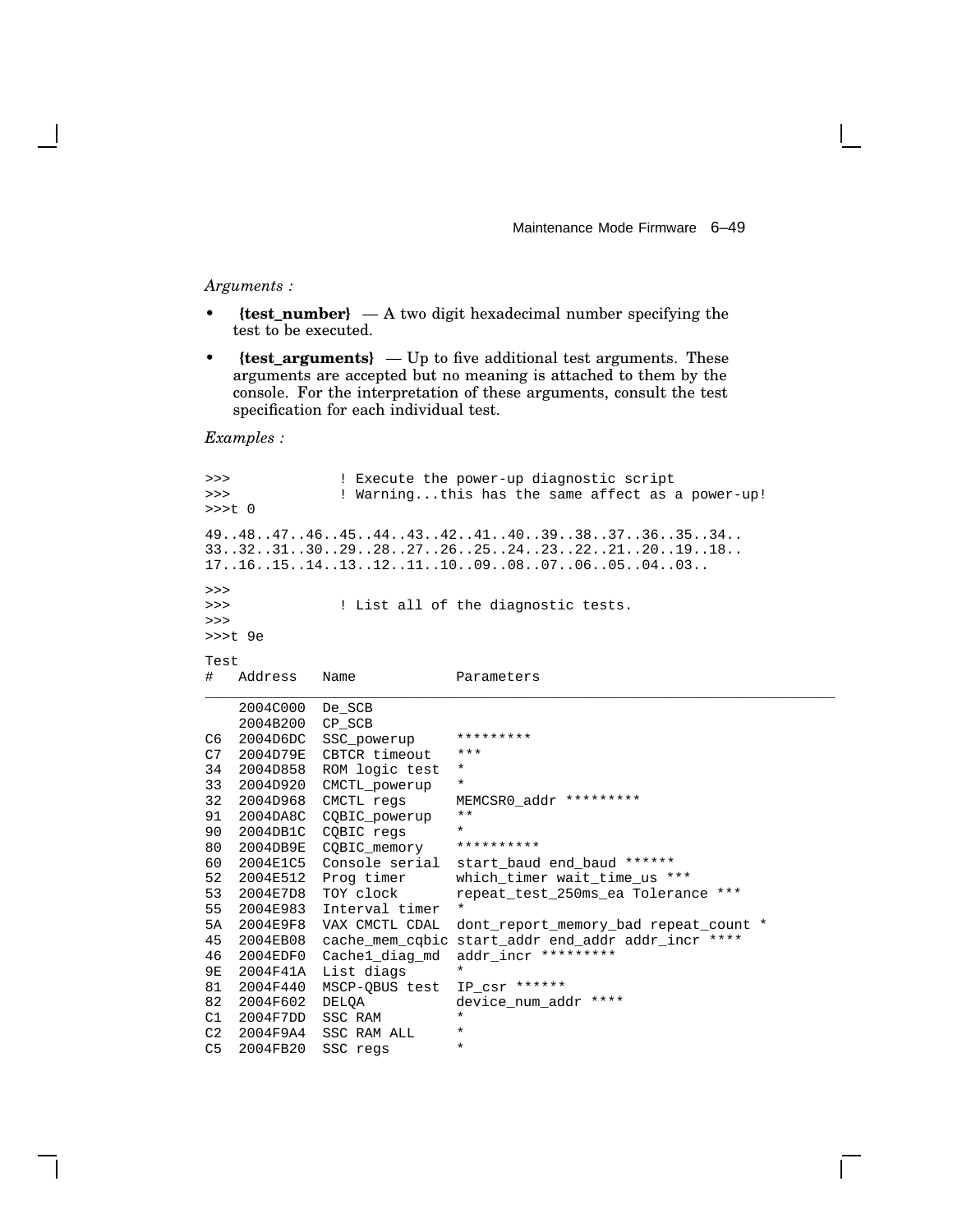#### 6–50 Maintenance Mode Firmware

```
56 2004FC14 SII_ext_loopbck ***
5C 2004FF19 SII_initiatior run_test *******<br>5D 20050C0C SII target run_test *******
5D 20050C0C SII target
58 200523D2 DSSI reset port_no time_secs *
57 200527B8 SII_memory incr test_pattern run_test *******
5E 200527CD NI_memory incr test_pattern run_test *******
5B 20052BF6 SII_registers run_test ****<br>5F 20052DC4 NI_Test do_extl where
5F 20052DC4 NI_Test do_extl where run_test *******
54 20053967 Virtual mode *********
41 20053C3C Board Reset ***
42 20053DDD Check_for_intrs ***
31 20053E20 MEM_Setup_CSRs **********
30 2005434F MEM_Bitmap *** mark_Hard_SBEs ******
                                  start_add end_add add_incr cont_on_err *****
4E 20054948 MEM_Byte start_add end_add add_incr cont_on_err *****<br>4D 20054A5D MEM Address start add end add add incr cont on err *****
4D 20054A5D MEM_Address start_add end_add add_incr cont_on_err *****<br>4C 20054BEF MEM_ECC_Error start_add end_add add_incr cont_on_err *****
                                  start_add end_add add_incr cont_on_err *****
4B 200550B0 MEM_Maskd_Errs start_add end_add add_incr cont_on_err *****
4A 2005528A MEM_Correction start_add end_add add_incr cont_on_err *****
49 2005549D MEM_FDM_Logic *** cont_on_err ******
48 20055A6C MEM_Addr_shrts start_add end_add * cont_on_err pat2 pat3 **<br>47 200560C3 MEM_Refresh start end incr cont_on_err time_seconds ****
47 200560C3 MEM_Refresh start end incr cont_on_err time_seconds ****
40 2005624E MEM_Count_Errs First_board Last_board Soft_errs_allowed ***<br>44 20056568 Cache_memory addr_incr *********
44 20056568 Cache_memory addr_incr *********
9D 200568B4 Utilities Expnd_err_msg get_mode init_LEDs clr_ps_cnt
9C 200569B8 List CPU regs *<br>9F 200571CD Create script ******
9F 200571CD Create script *
70 200578F0 R3000_cache *
71 20057907 R3000_fpu *
72 2005791C R3000_tlb *
73 20057931 R3000_reg_intrf loop run_test ***
74 2005794B R3000_buf_intrf incr pattern start_add end_add run_test **
75 20057965 R3000_mem_intrf incr pattern start_add end_add **
76 2005797F R3000_interrupt run_test
77 20057999 R3000_mov_inver incr * start_add end_add **
\rightarrow>>> ! Show the diagnostic state.
>>>
>>>t fe
```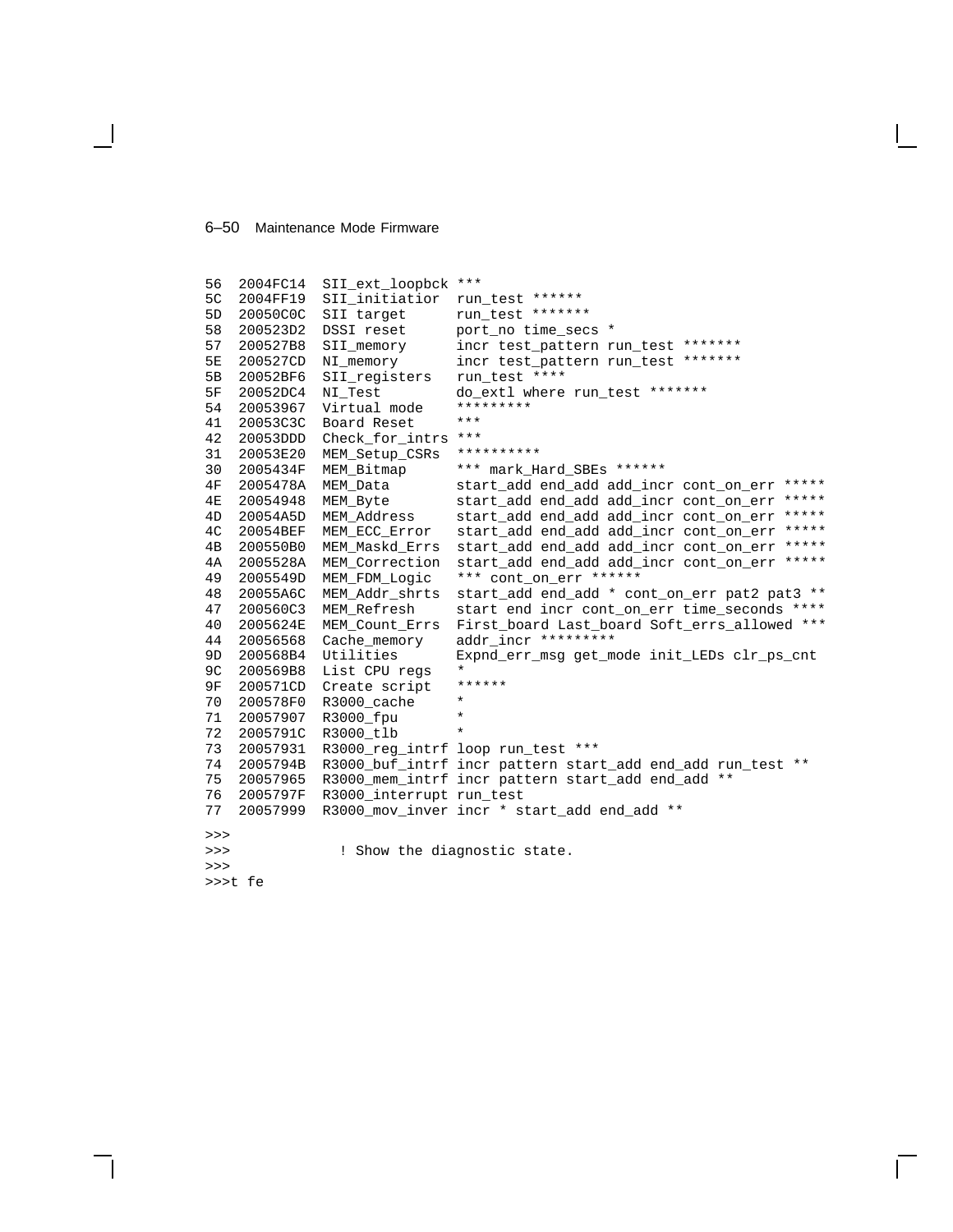bitmap=00BF3400, length=0C00, checksum=007E busmap=00BF8000 return\_stack=201406A4 subtest\_pc=2004EBB0 timeout=00000001, error=00, de\_error=00 de\_error\_vector=00, severity\_code=02, total\_error\_count=0000 previous\_error=00000000, 00000000, 00000000, 00000000, 00000000 last\_exception\_pc=2004EBDA flags=21FFFD7F, test\_flags=20 highest\_severity=00 led\_display=06 console\_display=00 save\_mchk\_code=80, save\_err\_flags=000000 parameter\_1=00000000 2=00000000 3=00000000 4=00000000 5=00000000 parameter\_6=00000001 7=00000000 8=2004EBE0 9=00000000 10=20056056 >>> >>> ! Display the CPU registers. >>> >>>t 9c TOY =76BA1D75 ICCS =00000000 TCR0 =00000000 TIR0 =00000000 TNIR0=00000000 TIVR0=00000078 TCR1 =00000001 TIR1 =02BD7971 TNIR1=0000000F TIVR1=0000007C RXCS =00000000 RXDB =0000000D TXCS =00000000 TXDB =00000030 MSER =00000000 CADR =0000000C BDR =FFFFFFD0 DLEDR=0000000C SSCCR=00D45033 CBTCR=C0000004 SCR =0000C000 DSER =00000080 QBEAR=0000000F DEAR =00000000 QBMBR=00000000 IPCRn=0020 MEM\_FRU 1 MEMCSR\_0=80000015 1=00000015 2=00000015 3=00000015<br>MEM FRU 2 MEMCSR 4=80400016 5=80800016 6=00000016 7=00000016 MEM\_FRU 2 MEMCSR\_4=80400016<br>MEM\_FRU 3 MEMCSR\_8=00000000 9 = 00000000 10 = 00000000 11 = 00000000 MEM\_FRU 4 MEMCSR12=00000000 13=00000000 14=00000000 15=00000000 MEMCSR16=00000044 17=0000203C Ethernet SA = 08-00-2B-0B-25-65 NICSR0=0004 SII MSIDR0 =01FF MSIDR1 =0002 MSIDR2 =0000 MSICSR =0010 MSIIDR =8007 MSITR =0000 MSITLP =0000 MSIILP =0000 MSIDSCR=80FF MSIDSSR=8500 MSIDCR =0008 >>>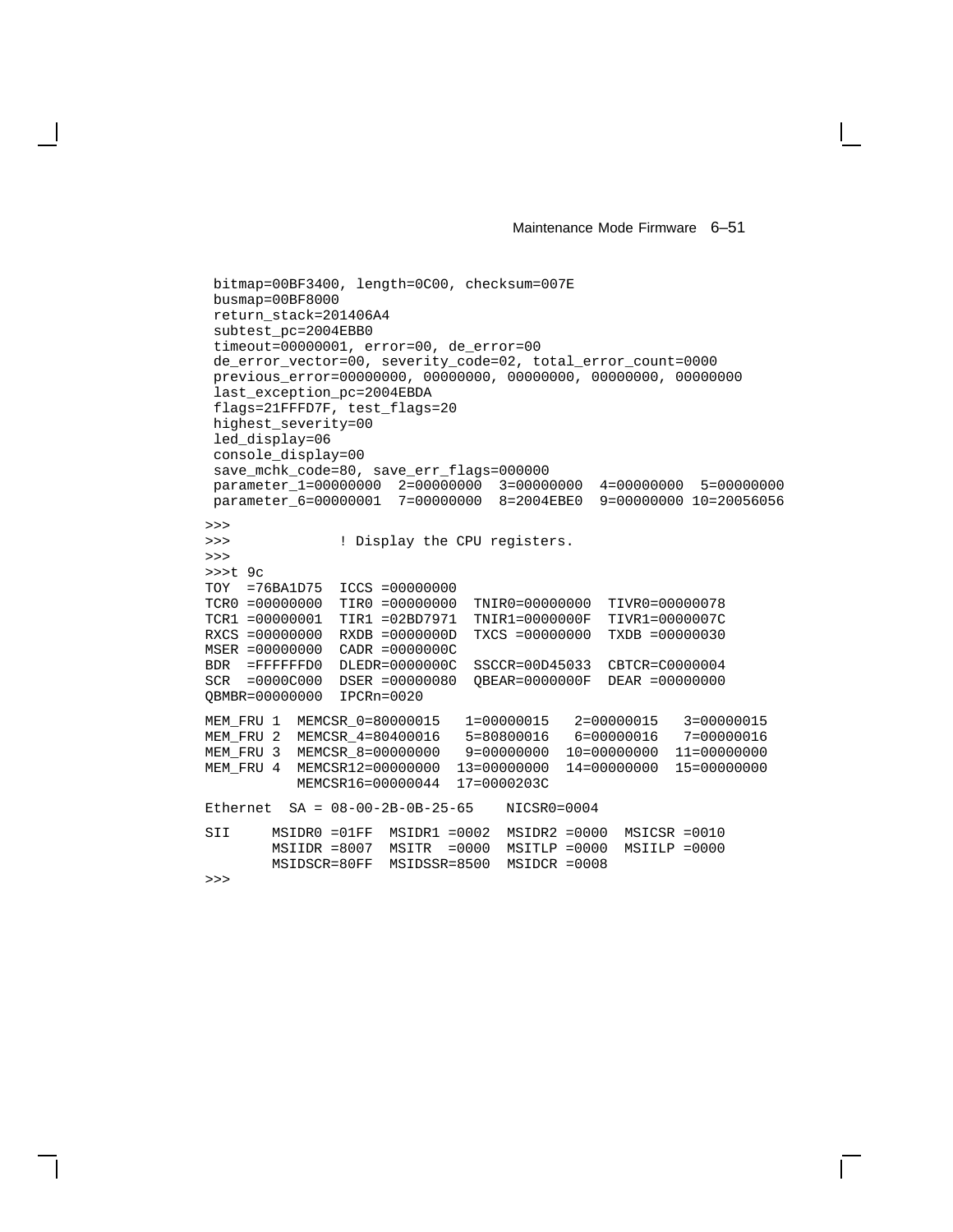6–52 Maintenance Mode Firmware

# **6.2.7.19 UNJAM**

*Format :*

### **UNJAM**

*Description :*

An I/O bus reset is performed. This is implemented by writing 1 to IPR 55.

*Qualifiers :*

None

*Arguments :*

None

*Examples :*

>>>unjam >>>

# **6.2.7.20 X - Binary Load and Unload** *Format :*

### **X {address} {count} <CR> {line\_checksum} {data} {data\_checksum}**

*Description :*

The X command is for use by automatic systems communicating with the console. It is not intended for use by operators.

The console loads or unloads (that is, writes to memory, or reads from memory) the specified number of data bytes, starting at the specified address through the console serial line.

If bit 31 of the count is clear, data is to be received by the console, and deposited into memory. If bit 31 of the count is set, data is to be read from memory and sent by the console. The remaining bits in the count are a positive number indicating the number of bytes to load or unload.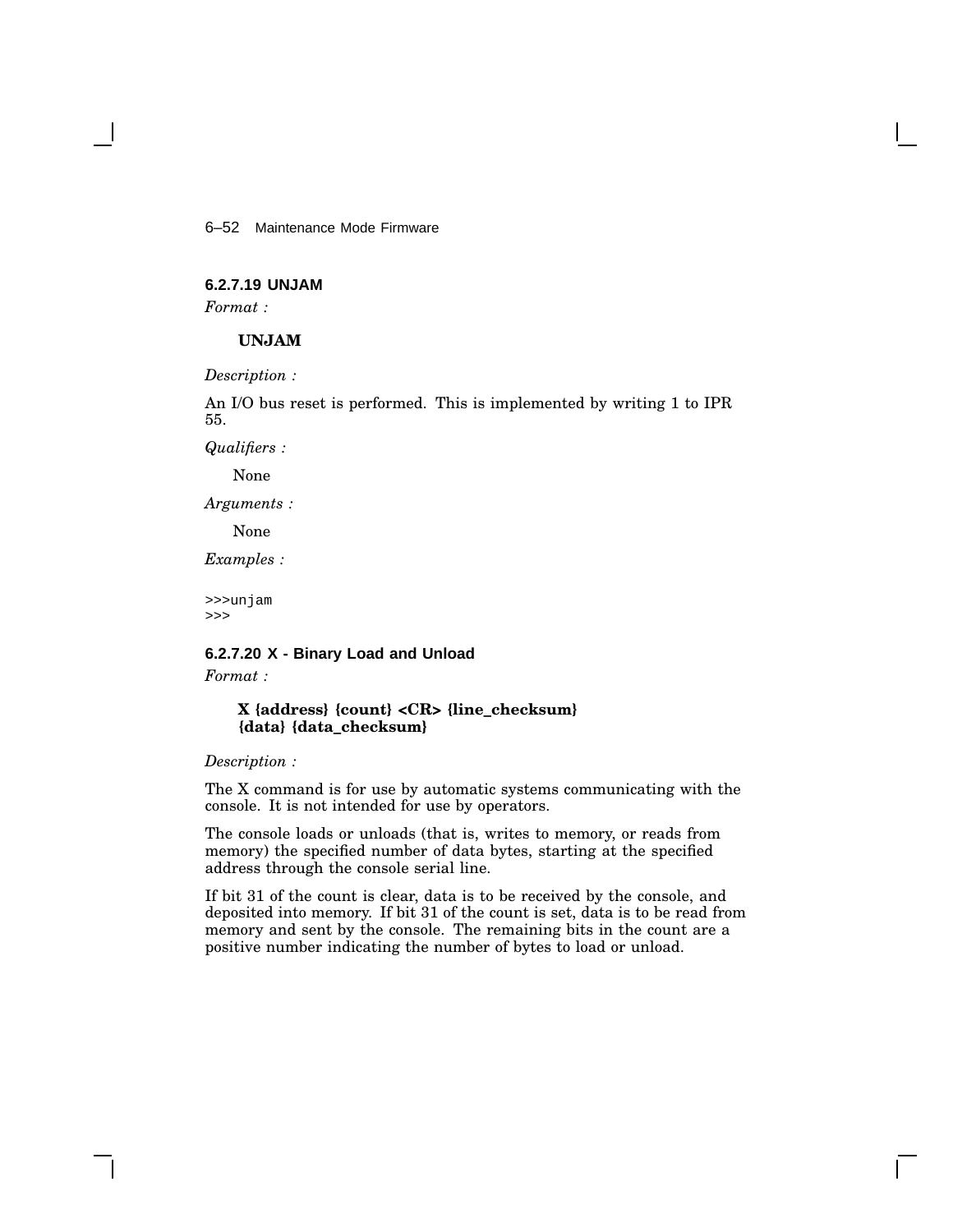The console accepts the command upon receiving the carriage return. The next byte the console receives is the command checksum, which is not echoed. The command checksum is verified by adding all command characters, including the checksum and separating whitespace, (but not including the terminating carriage return or rubouts or characters deleted by rubout), into an 8 bit register initially set to zero. If no errors occur, the result is zero. If the command checksum is correct, the console responds with the input prompt and either sends data to the requester or prepares to receive data. If the command checksum is in error, the console responds with an error message. The intent is to prevent inadvertent operator entry into a mode where the console is accepting characters from the keyboard as data, with no escape mechanism possible.

If the command is a load (bit 31 of the count is clear), the console responds with the input prompt, then accepts the specified number of bytes of data for depositing to memory, and an additional byte of received data checksum. The data is verified by adding all data characters and the checksum character into an 8 bit register initially set to zero. If the final contents of the register is non-zero, the data or checksum are in error, and the console responds with an error message.

If the command is a binary unload (bit 31 of the count is set), the console responds with the input prompt, followed by the specified number of bytes of binary data. As each byte is sent, it is added to a checksum register initially set to zero. At the end of the transmission, the 2's complement of the low byte of the register is sent.

If the data checksum is incorrect on a load, or if memory errors or line errors occur during the transmission of data, the entire transmission is completed, and then the console issues an error message. If an error occurs during loading, the contents of the memory being loaded are UNPREDICTABLE.

Echo is suppressed during the receiving of the data string and checksums.

To avoid treating flow control characters from the terminal as valid command line checksums, all flow control is terminated at the reception of the carriage return terminating the command line.

It is possible to control the console serial line through the use of the control characters (Ctrl  $\boxed{C}$ , Ctrl  $\boxed{S}$ , Ctrl  $\boxed{O}$  and so on) during a binary unload. It is not possible during a binary load, as all received characters are valid binary data.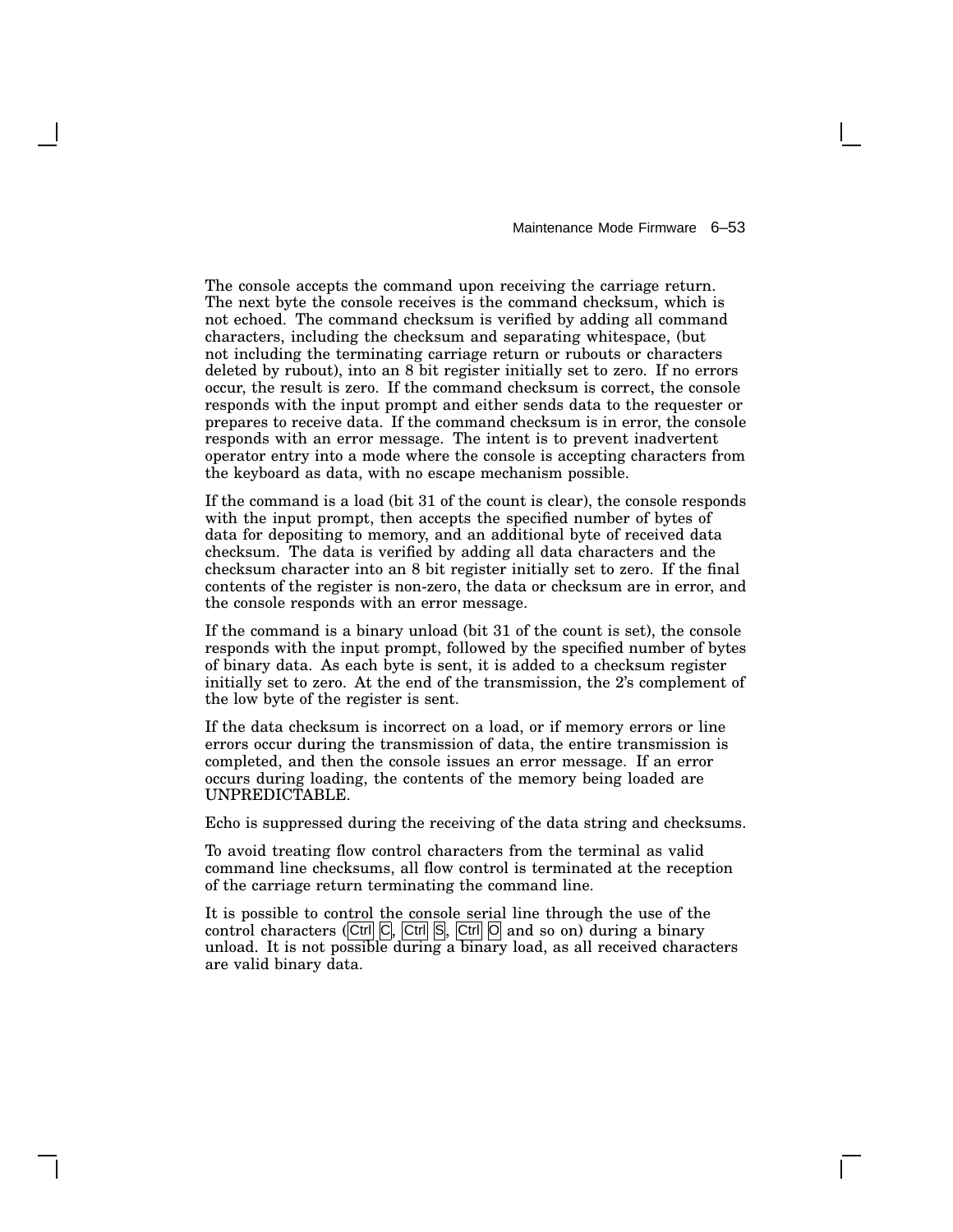### 6–54 Maintenance Mode Firmware

Data being loaded with a binary load command must be received by the console at a rate of at least one byte every 60 seconds. The command checksum that precedes the data must be received by the console within 60 seconds of the carriage return that terminates the command line. The data checksum must be received within 60 seconds of the last data byte. If any of these timing requirements are not met, the console aborts the transmission by issuing an error message and prompting for input.

The entire command, including the checksum, can be sent to the console as a single burst of characters at the console serial line's specified character rate. The console is able to receive at least 4 Kbytes of data in a single X command.

*Qualifiers :*

None

*Arguments :*

None

*Examples :*

None

**6.2.7.21 ! - Comment**

*Format :*

**!**

*Description :*

The comment command is used to document command sequences. The comment character can appear anywhere on the command line. All characters following the comment character are ignored.

*Qualifiers :*

None

*Arguments :*

None

*Examples :*

>>>! The console ignores this line. >>>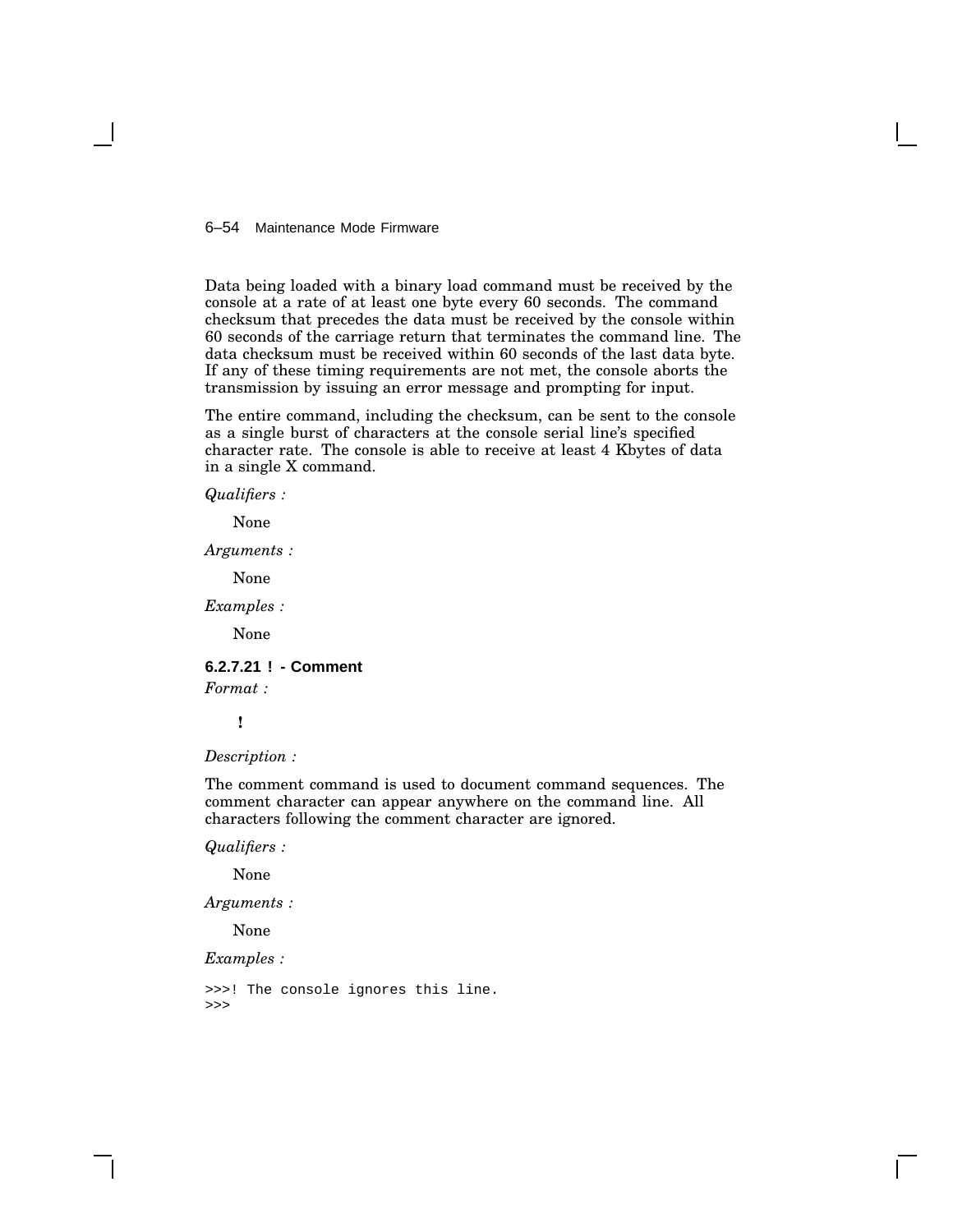# **6.2.8 Conventions for Tables 6–5 and 6–6**

Table 6–5 lists a complete summary of the console commands. Table 6–6 is a summary of the qualifiers recognized by the diagnostic processor console.

- UPPERCASE denotes the command or qualifier keyword.
- {} denotes a mandatory item which must be syntactically correct.
- [] denotes an optional item.
- ! denotes an "or" condition.
- *boot\_flags, count, size, address, & parameters* denote hex longword values.
- *boot\_device* denotes a legal boot device name.
- *csr\_address* denotes a Q22-bus I/O page CSR address.
- *controller\_number* denotes a controller number from 0 to 255.
- *language\_type* denotes the language value, from 1 to 15.
- *command* denotes a console command other than REPEAT.
- *data, pattern, & mask* denote hex values of the current size.
- *test\_number* denotes hex byte test number.

| Command         | <b>Qualifiers</b>                                                                         | Argument        | Other(s)                        |
|-----------------|-------------------------------------------------------------------------------------------|-----------------|---------------------------------|
| <b>BOOT</b>     | /R5:{boot flags} /{boot flags}                                                            | [{boot device}] |                                 |
| <b>CONTINUE</b> |                                                                                           |                 |                                 |
| <b>DEPOSIT</b>  | /B /W /L /Q $-$ /G /I /V /P /M<br>ÆΙ<br>/N:{count} /STEP:{size}<br>/WRONG                 | {address}       | $\{data\}$<br>$[{\text{data}}]$ |
| <b>EXAMINE</b>  | /B /W /L /Q $-$ /G /I /V /P /M<br>ÆΙ<br>/N:{count} /STEP:{size}<br>/WRONG<br>/INSTRUCTION | [{address}]     |                                 |
| <b>EXIT</b>     |                                                                                           |                 |                                 |
| FIND            | <b>MEM RPB</b>                                                                            |                 |                                 |

**Table 6–5 Console Command Summary**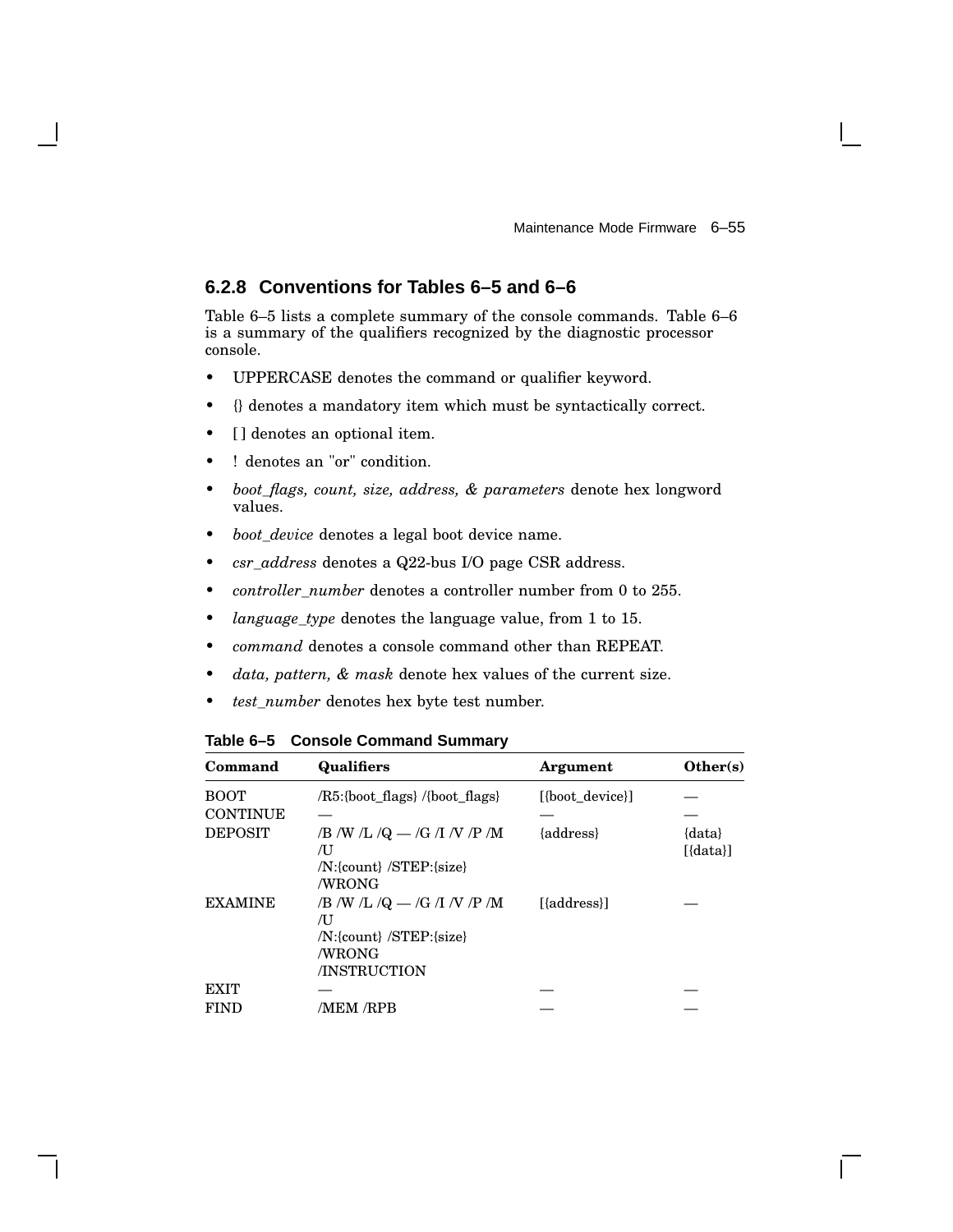# 6–56 Maintenance Mode Firmware

 $\blacksquare$ 

| Command                      | <b>Qualifiers</b>                                                     | <b>Argument</b>                          | Other(s)                          |
|------------------------------|-----------------------------------------------------------------------|------------------------------------------|-----------------------------------|
| <b>HALT</b>                  |                                                                       |                                          |                                   |
| <b>HELP</b>                  |                                                                       |                                          |                                   |
| <b>INITIALIZE</b>            |                                                                       |                                          |                                   |
| <b>MOVE</b>                  | /B /W /L /Q $-$ /V /P /U<br>/N:{count} /STEP:{size}<br>/WRONG         | {src_address}                            | {dest_<br>address}                |
| <b>NEXT</b>                  |                                                                       | $[$ {count} $]$                          |                                   |
| <b>REPEAT</b>                |                                                                       | {command}                                |                                   |
| <b>SEARCH</b>                | /B /W /L /Q $-$ /V /P /U<br>/N:{count} /STEP:{size}<br>/WRONG<br>/NOT | {start_address}                          | {pattern}<br>$[{mask}]$           |
| <b>SET</b><br>BFL(A)G        |                                                                       | {bitmap}                                 |                                   |
| <b>SET BOOT</b>              |                                                                       | {device_string}                          |                                   |
| <b>SET HOST</b>              | /DUP /DSSI                                                            | {node_number}                            | $[{\{task\}}]$                    |
| <b>SET HOST</b>              | /DUP /UQSSP {/DISK !<br>/TAPE }<br>/DUP /UQSSP                        | {controller_<br>number}<br>{csr_address} | $[{\rm{task}}]$<br>$[{\{task\}}]$ |
| <b>SET HOST</b>              | /MAINTENANCE /UQSSP<br>/SERVICE<br>/MAINTENANCE /UQSSP                | {controller_<br>number}<br>{csr_address} |                                   |
| <b>SET</b>                   |                                                                       | {language_type}                          |                                   |
| LANGUAGE                     |                                                                       |                                          |                                   |
| <b>SHOW</b><br>BFL(A)G       |                                                                       |                                          |                                   |
| <b>SHOW</b><br><b>BOOT</b>   |                                                                       |                                          |                                   |
| <b>SHOW DSSI</b>             |                                                                       |                                          |                                   |
| <b>SHOW</b>                  |                                                                       |                                          |                                   |
| <b>ETHERNET</b>              |                                                                       |                                          |                                   |
| <b>SHOW</b>                  |                                                                       |                                          |                                   |
| LANGUAGE                     |                                                                       |                                          |                                   |
| <b>SHOW</b><br><b>MEMORY</b> | /FULL                                                                 |                                          |                                   |
| <b>SHOW</b><br>QBUS          |                                                                       |                                          |                                   |

 $\mathbf{I}$ 

**Table 6–5 (Cont.) Console Command Summary**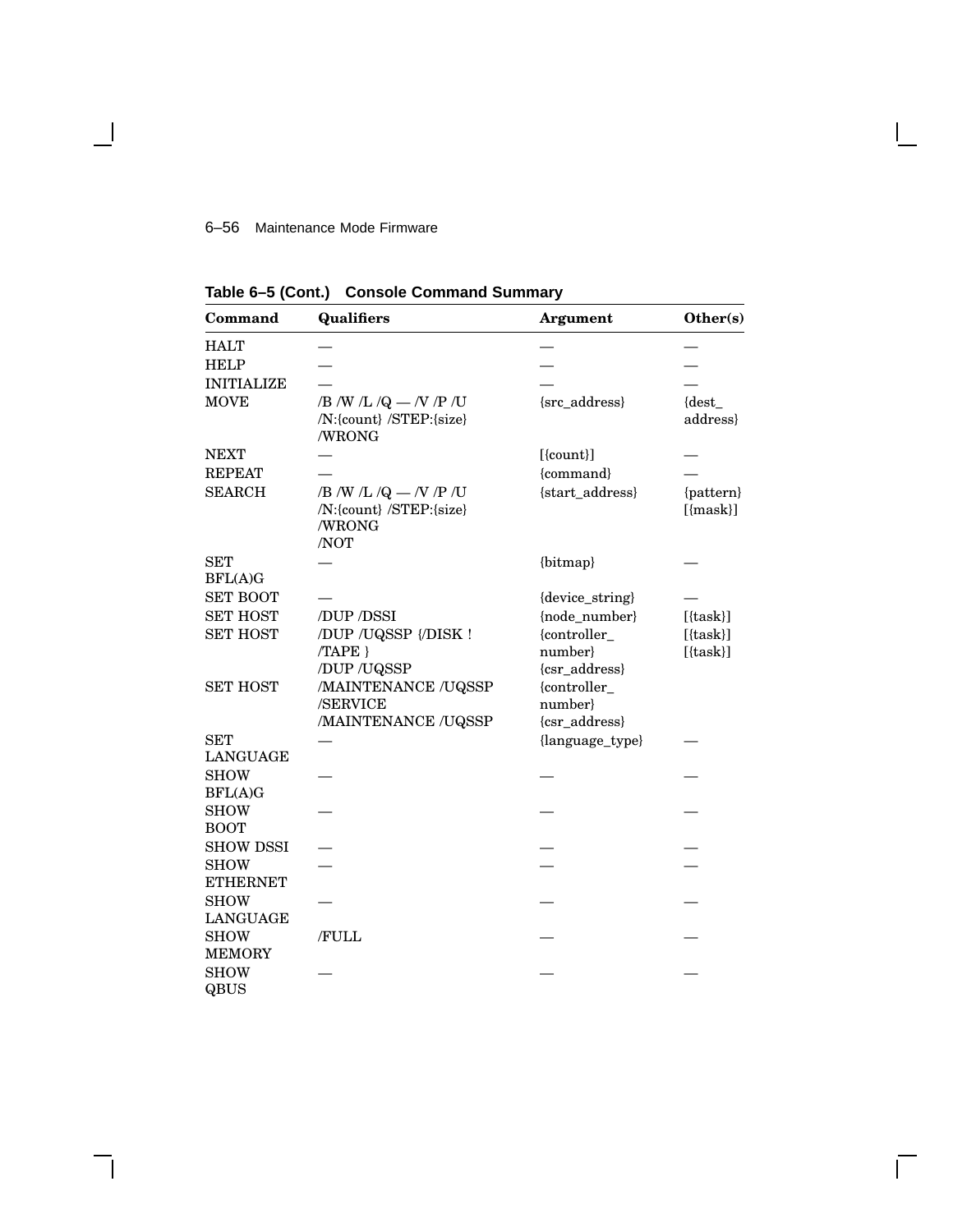$\mathsf{I}$ 

 $\overline{\Gamma}$ 

| Command        | <b>Qualifiers</b> | Argument      | Other(s)       |
|----------------|-------------------|---------------|----------------|
| <b>SHOW</b>    |                   |               |                |
| <b>UQSSP</b>   |                   |               |                |
| <b>SHOW</b>    |                   |               |                |
| <b>VERSION</b> |                   |               |                |
| <b>START</b>   |                   | {address}     |                |
| <b>TEST</b>    |                   | {test_number} | [{parameters}] |
| <b>UNJAM</b>   |                   |               |                |
| X              |                   | {address}     | ${count}$      |

**Table 6–5 (Cont.) Console Command Summary**

 $\overline{\phantom{a}}$ 

# **Table 6–6 Console Qualifier Summary**

| Data Control     |                                                                                                    |
|------------------|----------------------------------------------------------------------------------------------------|
| /B               | Byte, legal for memory references only.                                                            |
| /W               | Word, legal for memory references only.                                                            |
| $\pi$ .          | Longword, the default for GPR and IPR references.                                                  |
| $\sqrt{Q}$       | Quadword, legal for memory references only.                                                        |
| $/N$ :{count}    | Specify number of additional operations.                                                           |
| $/STEP:\{size\}$ | Override the default step incrementing size with the value<br>specified for the current reference. |
| /WRONG           | Ignore ECC bits on reads. Use an ECC value of 3 on writes.                                         |

### **Address Space Control**

| $\sqrt{G}$ | General Purpose Registers                       |
|------------|-------------------------------------------------|
| $\pi$      | <b>Internal Processor Registers</b>             |
| N          | Virtual memory                                  |
| $\sqrt{P}$ | Physical memory, both VAX memory and I/O spaces |
| ЛJ         | Protected memory (ROMs, SSC RAM, PFN bitmap)    |
| /M         | Machine state (PSL)                             |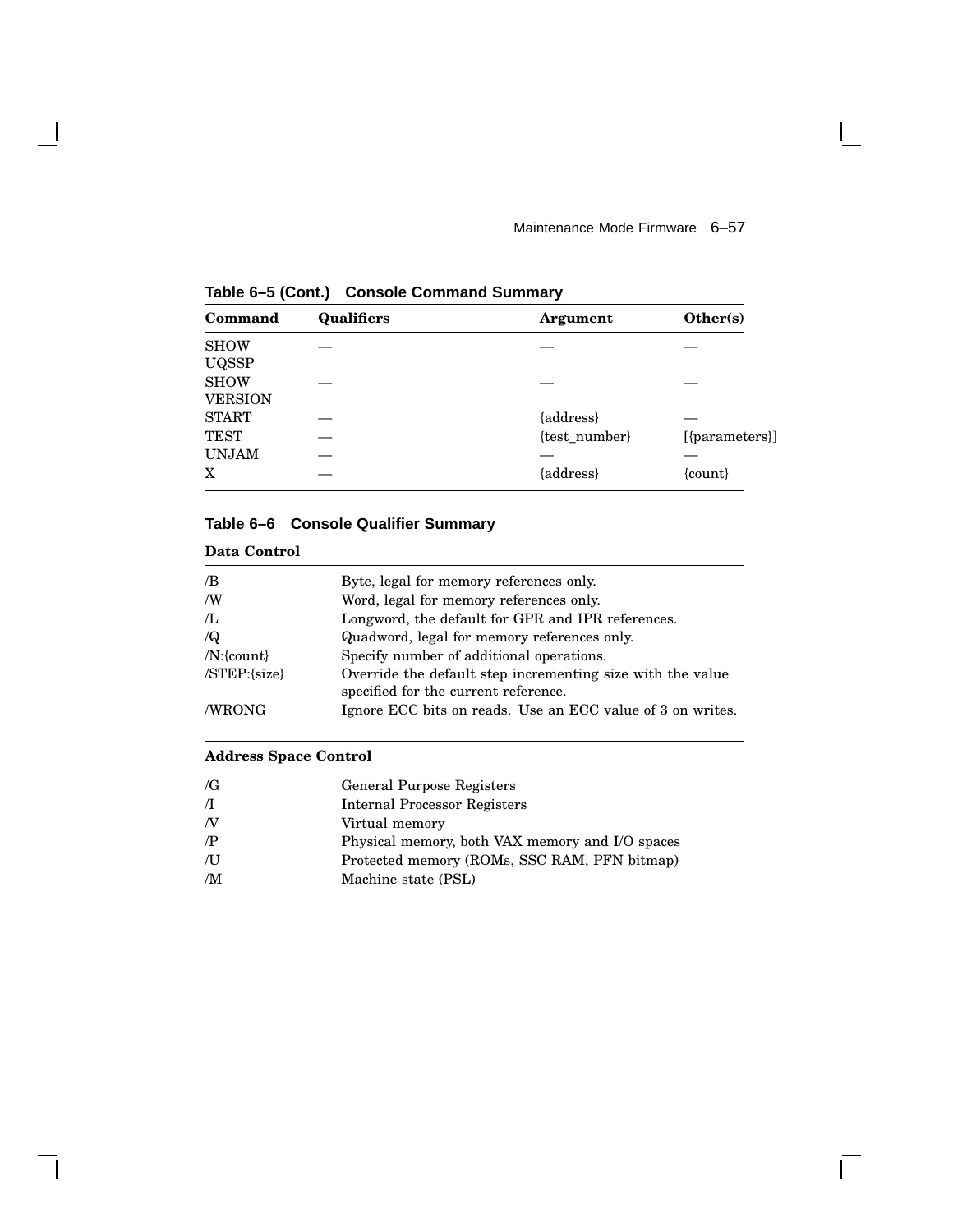#### 6–58 Maintenance Mode Firmware

**Table 6–6 (Cont.) Console Qualifier Summary**

| <b>Command Specific</b>                                     |                                                                                                                                                                          |
|-------------------------------------------------------------|--------------------------------------------------------------------------------------------------------------------------------------------------------------------------|
| /INSTRUCTION                                                | <b>EXAMINE</b> command only. Disassemble the instruction at<br>address specified.                                                                                        |
| /NOT                                                        | SEARCH command only. Invert the sense of the match.                                                                                                                      |
| $/R5$ :{boot flags},<br>$\langle \text{boot flags} \rangle$ | BOOT command only. Specify a function bitmap to pass to<br>VMB through R5. Refer to Figure 6–1 for a bit description of<br>R5. Either form of the command is acceptable. |
| /RPB, /MEM                                                  | FIND command only. Search for valid RPB or good block of<br>memory.                                                                                                      |
| /DUP,<br>/DSSI, /UQSSP,<br>/DISK, /TAPE,<br>/MAINTENANCE,   | SET HOST command only. Refer to command description for<br>usage.                                                                                                        |
| /SERVICE                                                    |                                                                                                                                                                          |

# **6.3 Bootstrapping**

Bootstrapping is the process of loading and transferring control to an operating system. The KN210 maintenance mode supports bootstrap MDM diagnostics and any user application image which conforms to the boot formats described herein.

On the KN210, a bootstrap occurs whenever a BOOT command is issued at the console or whenever the processor halts and the conditions specified in the Table 6–1 for automatic bootstrap are satisfied.

## **6.3.1 Boot Devices**

The maintenance mode firmware passes the address of a descriptor of the boot device name to VMB through R0. The device name used for the bootstrap operation is one of the following:

- ESA0, if no default boot device has been specified
- The default boot device specified at initial power-up or through a SET BOOT command
- The boot device name explicitly specified in a BOOT command line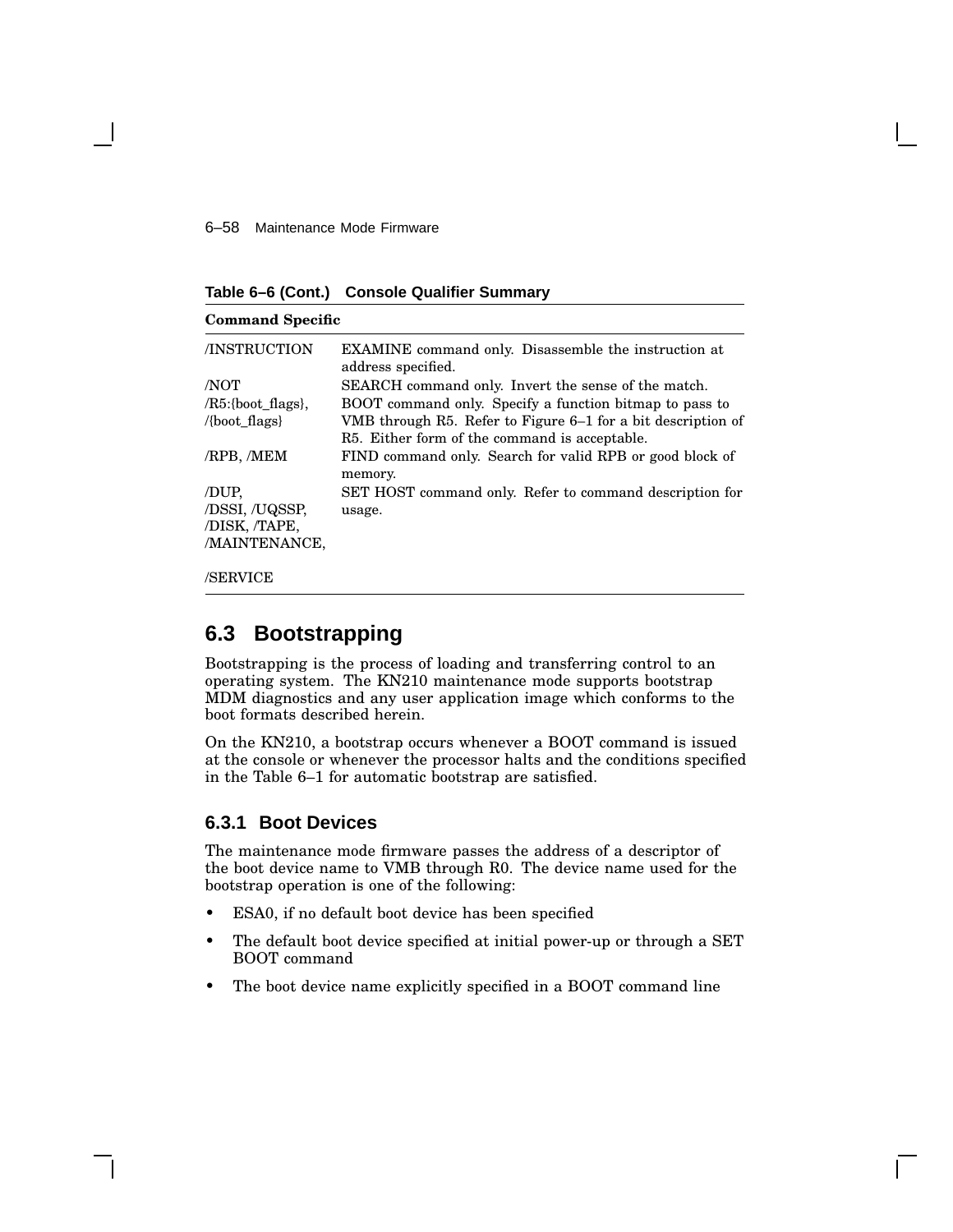The device name may be any arbitrary character string, with a maximum length of 17 characters. Longer strings cause an error message to be issued to the console. Otherwise the console makes no attempt at interpreting or validating the device name. The console converts the string to all upper case, and passes VMB the address of a string descriptor for the device name in R0.

Table 6–7 correlates the boot device names expected in a BOOT command with the corresponding supported devices.

|          | <b>Boot</b><br>$\mathbf{Name}^1$ | Controller<br><b>Type</b>                 | Device Type(s)                             |
|----------|----------------------------------|-------------------------------------------|--------------------------------------------|
| Disk:    |                                  |                                           |                                            |
|          | [node\$]DIAn                     | On-board<br><b>DSSI</b>                   | RF30, RF71                                 |
|          | <b>DU</b> cn                     | RQDX3<br><b>MSCP</b>                      | RD52, RD53, RD54, RX33, RX50               |
|          |                                  | KDA50 MSCP<br><b>KFQSA</b><br><b>MSCP</b> | RA70, RA80, RA81, RA82, RA90<br>RF30, RF71 |
|          |                                  | <b>KLESI</b>                              | RC25                                       |
| Tape:    |                                  |                                           |                                            |
|          | [node\$]MIAn                     | On-board<br><b>DSSI</b>                   | <b>TF70</b>                                |
|          | MUcn                             | TQK50 MSCP                                | <b>TK50</b>                                |
|          |                                  | TQK70 MSCP                                | <b>TK70</b>                                |
|          |                                  | <b>KFQSA</b><br><b>MSCP</b>               | TFxx                                       |
|          |                                  | <b>KLESI</b>                              | TU81E                                      |
| Network: |                                  |                                           |                                            |
|          | ESA0                             | On-board<br>Enet                          |                                            |

**Table 6–7 KN210 Supported Boot Devices**

 $\frac{1}{1}$  Boot device names consist of minimally a two letter device code, followed by a single character controller letter (A...Z), and terminating in a device unit number (0...65535). DSSI device names may optionally include a node prefix, consisting of either a node number (0...7) or a node name (a string of up to 8 characters), terminating in a "\$".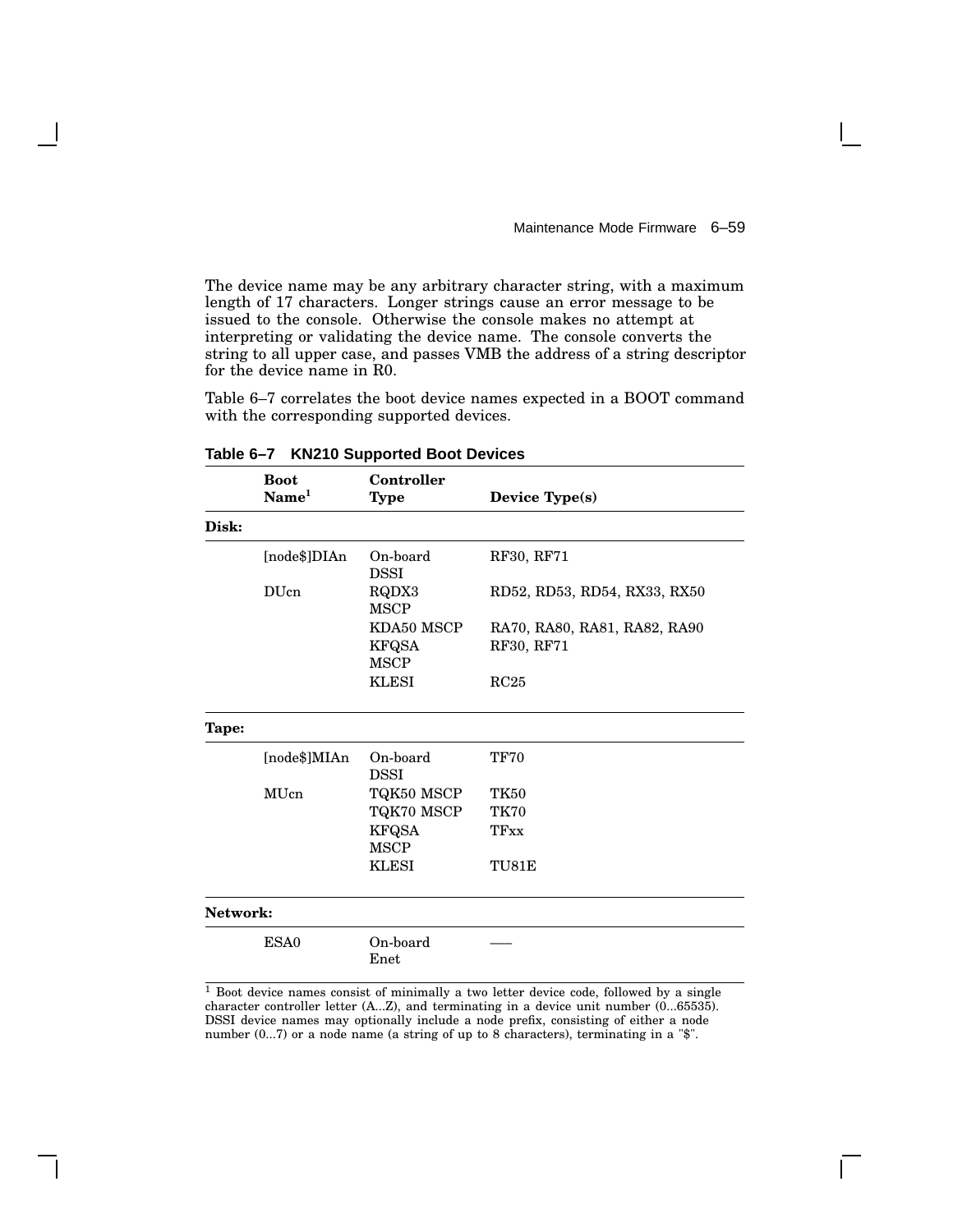#### 6–60 Maintenance Mode Firmware

|              | $\sim$ $\sim$ $\sim$ $\sim$ $\sim$ $\sim$ $\sim$ | . <b>.</b>                |                |  |
|--------------|--------------------------------------------------|---------------------------|----------------|--|
|              | <b>Boot</b><br>Name <sup>1</sup>                 | Controller<br><b>Type</b> | Device Type(s) |  |
| Network:     |                                                  |                           |                |  |
|              | XQcn                                             | <b>DEQNA</b>              |                |  |
|              |                                                  | <b>DELQA</b>              |                |  |
|              |                                                  | <b>DESQA</b>              |                |  |
| <b>PROM:</b> |                                                  |                           |                |  |
|              | PRA0                                             | <b>MRV11</b>              |                |  |

|  |  |  | Table 6-7 (Cont.) KN210 Supported Boot Devices |
|--|--|--|------------------------------------------------|
|--|--|--|------------------------------------------------|

<sup>1</sup> Boot device names consist of minimally a two letter device code, followed by a single character controller letter (A...Z), and terminating in a device unit number (0...65535). DSSI device names may optionally include a node prefix, consisting of either a node number (0...7) or a node name (a string of up to 8 characters), terminating in a "\$".

#### **NOTE**

**Table 6–7 presents a definitive list of boot devices which the KN210 supports. However, the KN210 will likely boot other devices which adhere to the MSCP standards.**

# **6.3.2 Boot Flags**

The action of VMB is qualified by the value passed to it in R5. R5 contains boot flags that specify conditions of the bootstrap. The firmware passes to VMB either the R5 value specified in the BOOT command or the default boot flag value specified with a SET BFLAG command.

Figure 6–1 shows the location of the boot flags used by VMB in the boot flag longword and Table 6–8 describes each flag's function.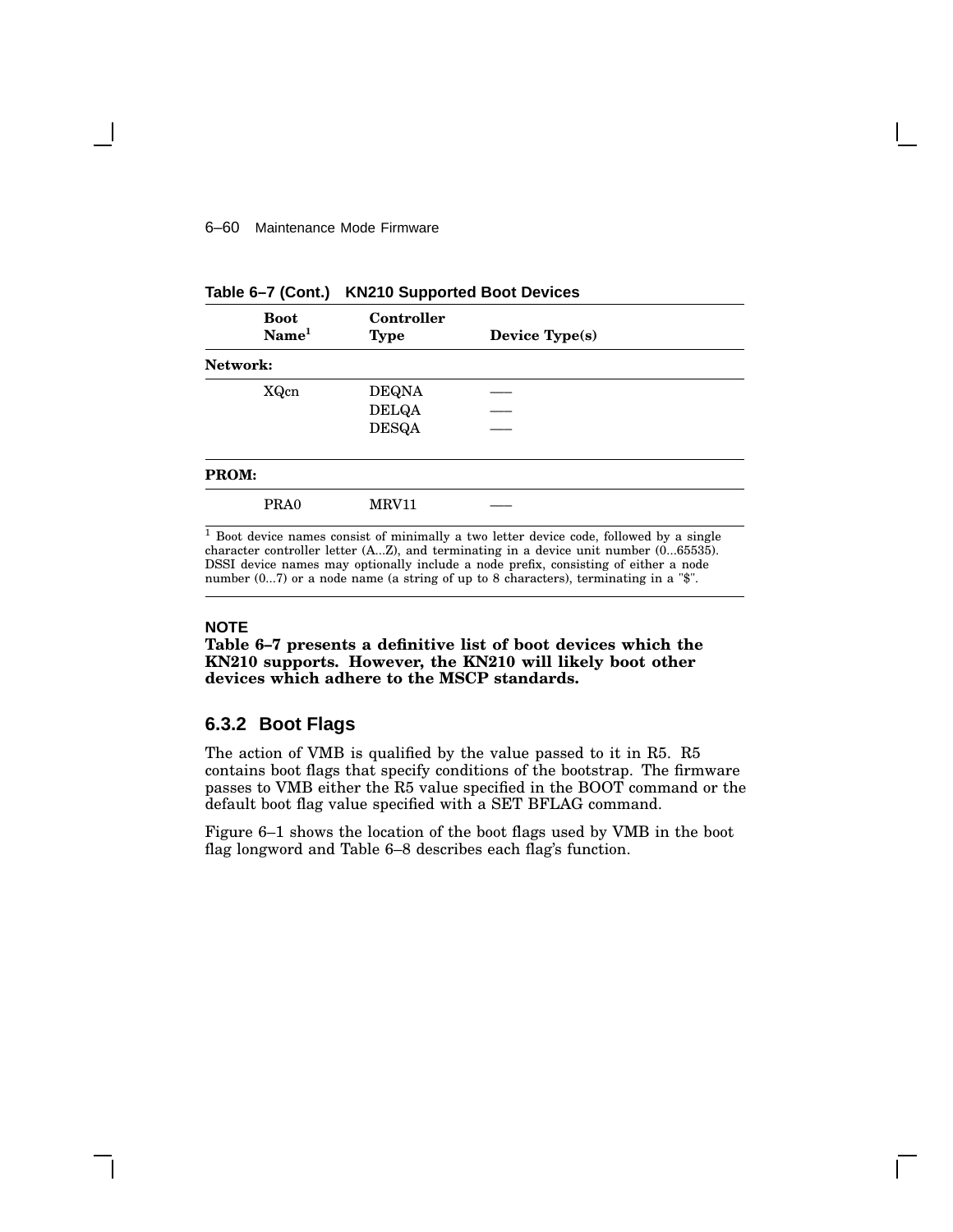$\mathbf{L}$ 

 $\overline{\Gamma}$ 

# **Figure 6–1 VMB Boot Flags**

| Table 6-8 VMB Boot Flags |  |  |  |  |  |
|--------------------------|--|--|--|--|--|
|--------------------------|--|--|--|--|--|

 $\overline{\phantom{a}}$ 

 $\mathsf{l}$ 

| Field          | <b>Name</b>                                  | <b>Description</b>                                                                                                                                                                                                                                                                                                                        |
|----------------|----------------------------------------------|-------------------------------------------------------------------------------------------------------------------------------------------------------------------------------------------------------------------------------------------------------------------------------------------------------------------------------------------|
| $\theta$<br>3  | RPB\$V CONV<br>$\rm RPB\$ V<br><b>BBLOCK</b> | Conversational bootstrap.<br>Secondary bootstrap from bootblock. When this bit<br>is set, VMB reads logical block number 0 of the<br>boot device and tests it for conformance with the<br>bootblock format. If in conformance, the block is<br>executed to continue the bootstrap. No attempt to<br>perform a Files-11 bootstrap is made. |
| $\overline{4}$ | RPB\$V_DIAG                                  | Diagnostic bootstrap. When this bit is set,<br>the load image requested over the network is<br>[SYS0.SYSMAINT]DIAGBOOT.EXE.                                                                                                                                                                                                               |
| 5              | $\rm RPB\$ V<br><b>BOOBPT</b>                | Bootstrap breakpoint. If this flag is set, a<br>breakpoint instruction is executed in VMB and<br>control is transferred to XDELTA prior to boot.                                                                                                                                                                                          |
| 6              | $\rm RPB\$ V<br><b>HEADER</b>                | Image header. If this bit is set, VMB transfers<br>control to the address specified by the file's image<br>header. If this bit is not set, VMB transfers control<br>to the first location of the load image.                                                                                                                              |
| 8              | RPB\$V_SOLICT                                | File name solicit. When this bit is set, VMB<br>prompts the operator for the name of the application<br>image file. A maximum of a 39 character file<br>specification is permitted.                                                                                                                                                       |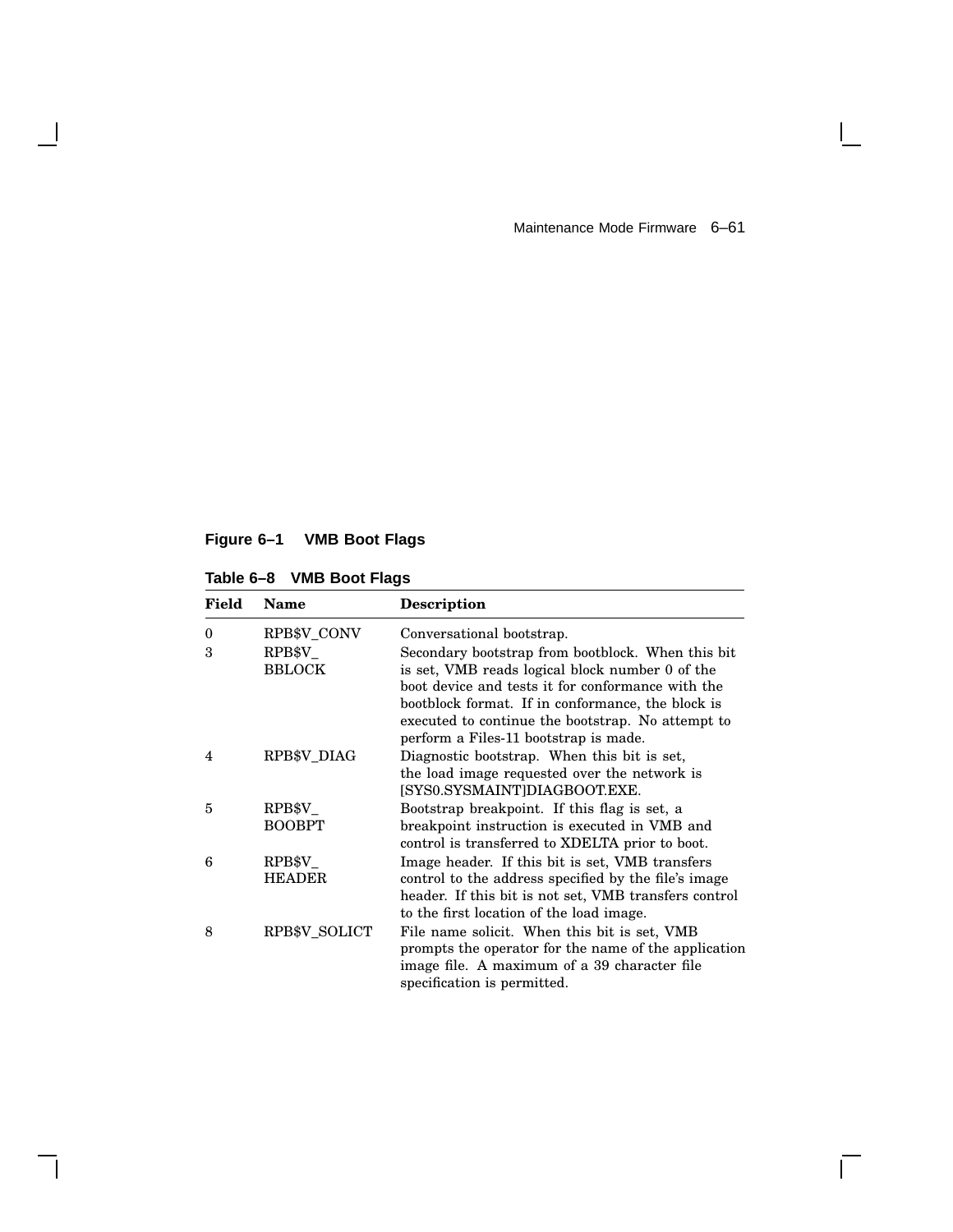**Table 6–8 (Cont.) VMB Boot Flags**

| Field | Name                    | <b>Description</b>                                                                                                                                                                                                                  |
|-------|-------------------------|-------------------------------------------------------------------------------------------------------------------------------------------------------------------------------------------------------------------------------------|
| 9     | RPB\$V_HALT             | Halt before transfer. When this bit is set, VMB<br>halts before transferring control to the application<br>image.                                                                                                                   |
| 31:28 | RPB\$V<br><b>TOPSYS</b> | This field can be any value from 0 through F. This<br>flag changes the top level directory name for the<br>system disks with multiple operating systems. For<br>example, if TOPSYS is 1, the top level directory<br>name is [SYS1]. |

## **6.3.3 Preparing for the Bootstrap**

Prior to dispatching to the primary bootstrap (VMB), the firmware initializes the system to a known state. The initialization sequence is the following:

- 1. Check CPMBX<2>(BIP). If it is set, bootstrap fails.
- 2. If this is an automatic bootstrap, print the message "Loading system software" on the console terminal.
- 3. Validate the boot device name. If none exists, supply a list of available devices and prompt user for a device. If no device is entered within 30 seconds, use ESA0.
- 4. Write a form of this BOOT request including the active boot flags and boot device on the console, for example "(BOOT/R5:0 DUA0)".
- 5. Set CPMBX<2>(BIP).
- 6. Initialize the Q22-bus scatter/gather map.
	- a. Clear IPCR<5>(LMEAE).
	- b. Perform an UNJAM.
	- c. Map all vacant Q22-bus pages to the corresponding page in local memory and validate each entry if that page is good.
	- d. Perform an INIT.
	- e. Set IPCR<5>(LMEAE).
- 7. Validate the PFN bitmap. If invalid, rebuild it.
- 8. Search for a 128 Kbyte contiguous block of good memory as defined by the PFN bitmap. If 128 Kbytes cannot be found, the bootstrap fails.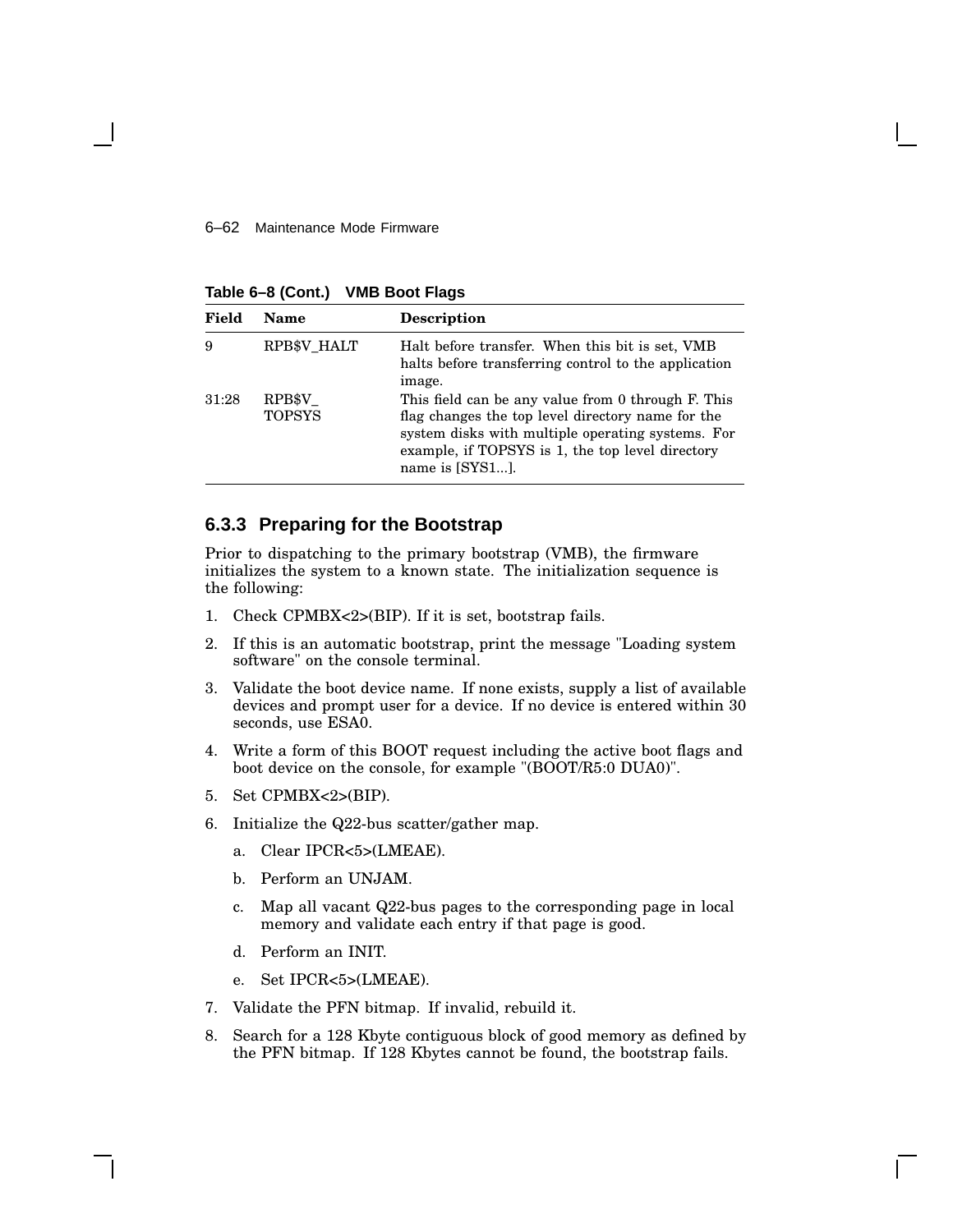9. Initialize the general purpose registers.

 $R0 =$  address of descriptor of the boot device name or 0 if none specified  $\mathbf{R2}$  = length of PFN bitmap in bytes **R3** = address of PFN bitmap **R4** = time of day from PR\$\_TODR at power-up  $R5 =$ boot flags **R10** = halt PC value **R11** = halt PSL value (without halt code and map enable)  $AP = halt code$ **SP** = base of 128 Kbyte good memory block + 512 **PC** = base of 128 Kbyte good memory block + 512 **R1, R6, R7, R8, R9, FP** = 0

- 10. Copy the VMB image from EPROM to local memory beginning at the base of the 128 Kbyte good memory block + 512.
- 11. Exit from the firmware to memory resident VMB.

On entry to VMB the processor is running at IPL 31 on the interrupt stack with memory management disabled.

## **6.3.4 Primary Bootstrap, VMB**

Virtual memory boot (VMB) is the primary bootstrap for booting VAX processors. On the KN210, VMB is resident in the firmware and is copied into main memory before control is transferred to it. VMB then loads the secondary bootstrap image and transfers control to it.

### **NOTE**

**In certain cases, VMB actually loads the operating system directly. However, for the purpose of this discussion "secondary bootstrap" refers to any VMB loadable image.**

VMB inherits a well defined environment and is responsible for further initialization. The following summarizes the operation of VMB:

- 1. Initialize a two page SCB on the first page boundary above VMB.
- 2. Allocate a three page stack above the SCB.
- 3. Initialize the restart parameter block (RPB).
- 4. Initialize the secondary bootstrap argument list.
- 5. If not a PROM boot, locate a minimum of 3 consecutive valid QMRs.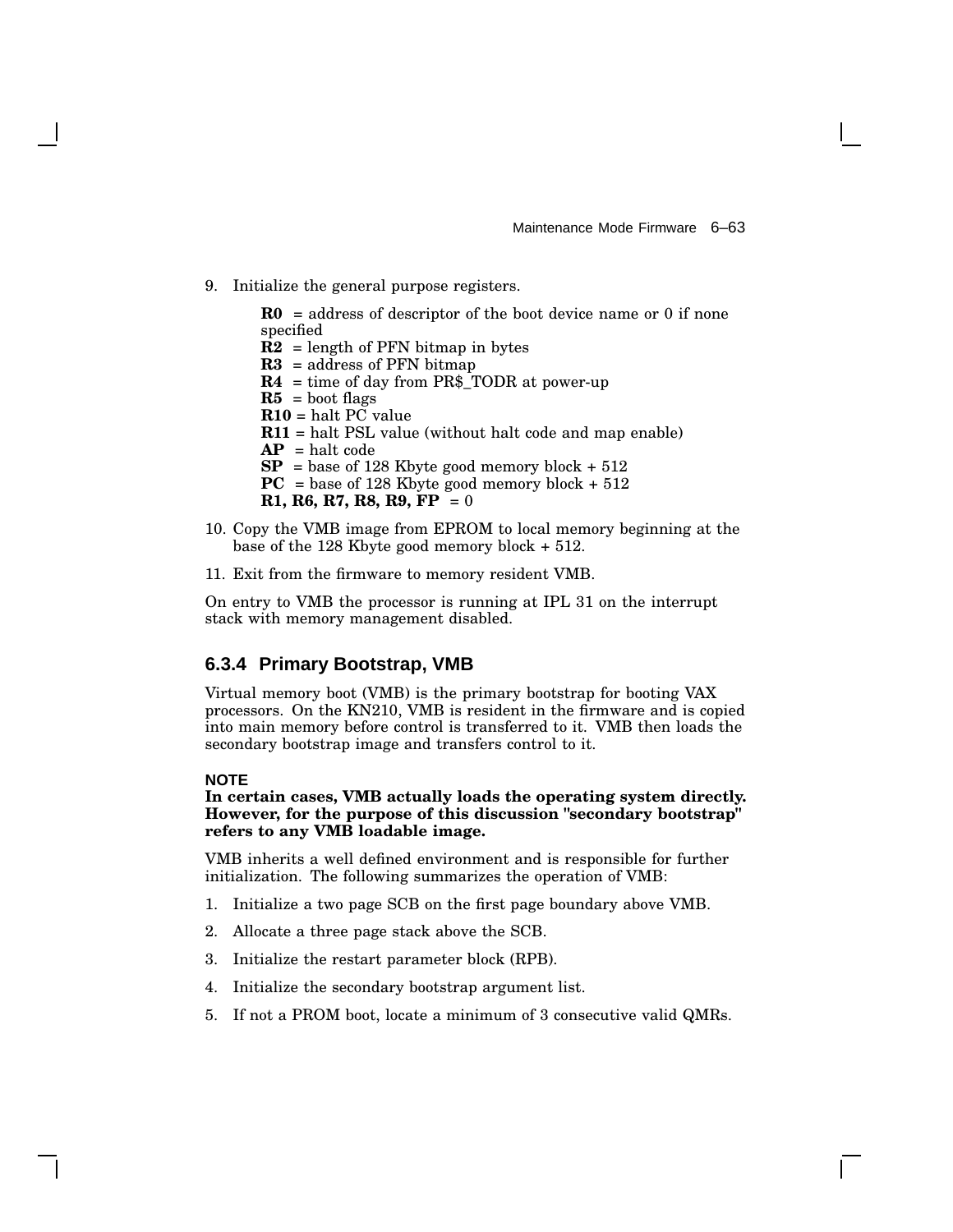6–64 Maintenance Mode Firmware

- 6. Write "2" to the diagnostic LEDs and display "2.." on the console to indicate that VMB is searching for the device.
- 7. Optionally, solicit from the console a "Bootfile: " name.
- 8. Write the name of the boot device from which VMB will attempt to boot on the console, for example, "-DUA0".
- 9. Copy the secondary bootstrap from the boot device into local memory above the stack. If this fails, the bootstrap fails.
- 10. Clear CPMBX<2>(BIP) and CPMBX<3>(RIP).
- 11. Write "0" to the diagnostic LEDs and display "0.." on the console to indicate that VMB is now transferring control to the loaded image.
- 12. Transfer control to the loaded image with the following register usage:

**R5** = transfer address in secondary bootstrap image

- **R10** = base address of secondary bootstrap memory
- **R11** = base address of RPB
- $AP =$  base address of secondary boot parameter block
- **SP** = current stack pointer

If the bootstrap operation fails, VMB relinquishes control to the console by halting with a HALT instruction.

#### **NOTE**

**VMB makes no assumptions about the location of Q22-bus memory. However, VMB searches through the Q22-bus map registers (QMRs) for the first QMR marked** *valid***. VMB requires minimally 3 and maximally 129 contiguous** *valid* **maps to complete a bootstrap operation. If the search exhausts all map registers or there are fewer than the required number of** *valid* **maps, a bootstrap cannot be performed. It is recommended that a suitable block of Q22-bus memory address space be available (unmapped to other devices) for proper operation.**

The following is a sample console display of a successful automatic bootstrap:

```
Loading system software.
(BOOT/R5:0 DUA0)
 2..
-DUA0
 1..0..
```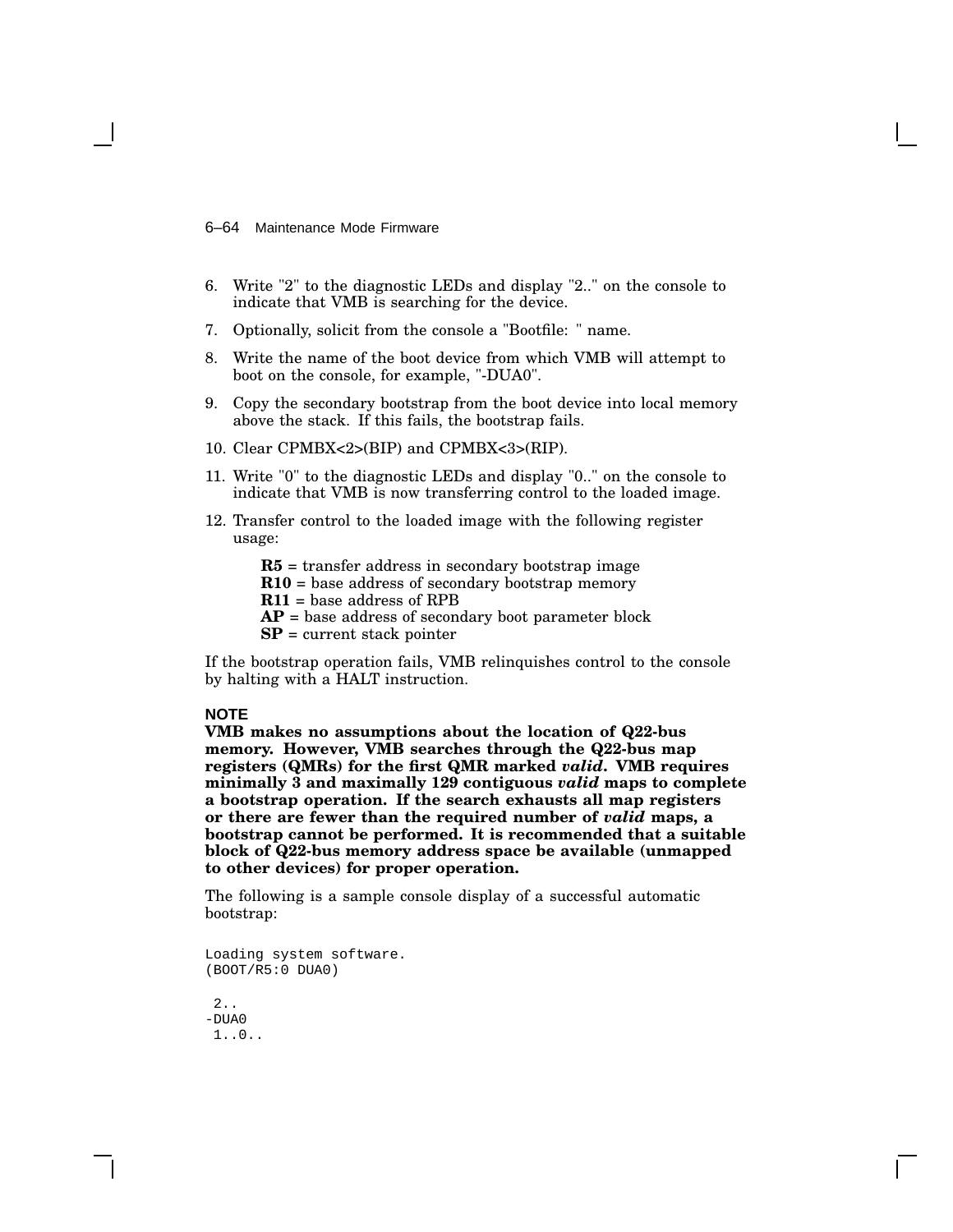$\mathbf{I}$ 

After a successful bootstrap operation, control is passed to the secondary bootstrap image with the memory layout as shown in Figure 6–2.

# **Figure 6–2 Memory Layout at VMB Exit**

In the event that an operating system has an extraordinarily large secondary bootstrap which overflows the 128 Kbytes of good memory, VMB loads the remainder of the image in memory above the good block. However, if there are not enough contiguous good pages above the block to load the remainder of the image, the bootstrap fails.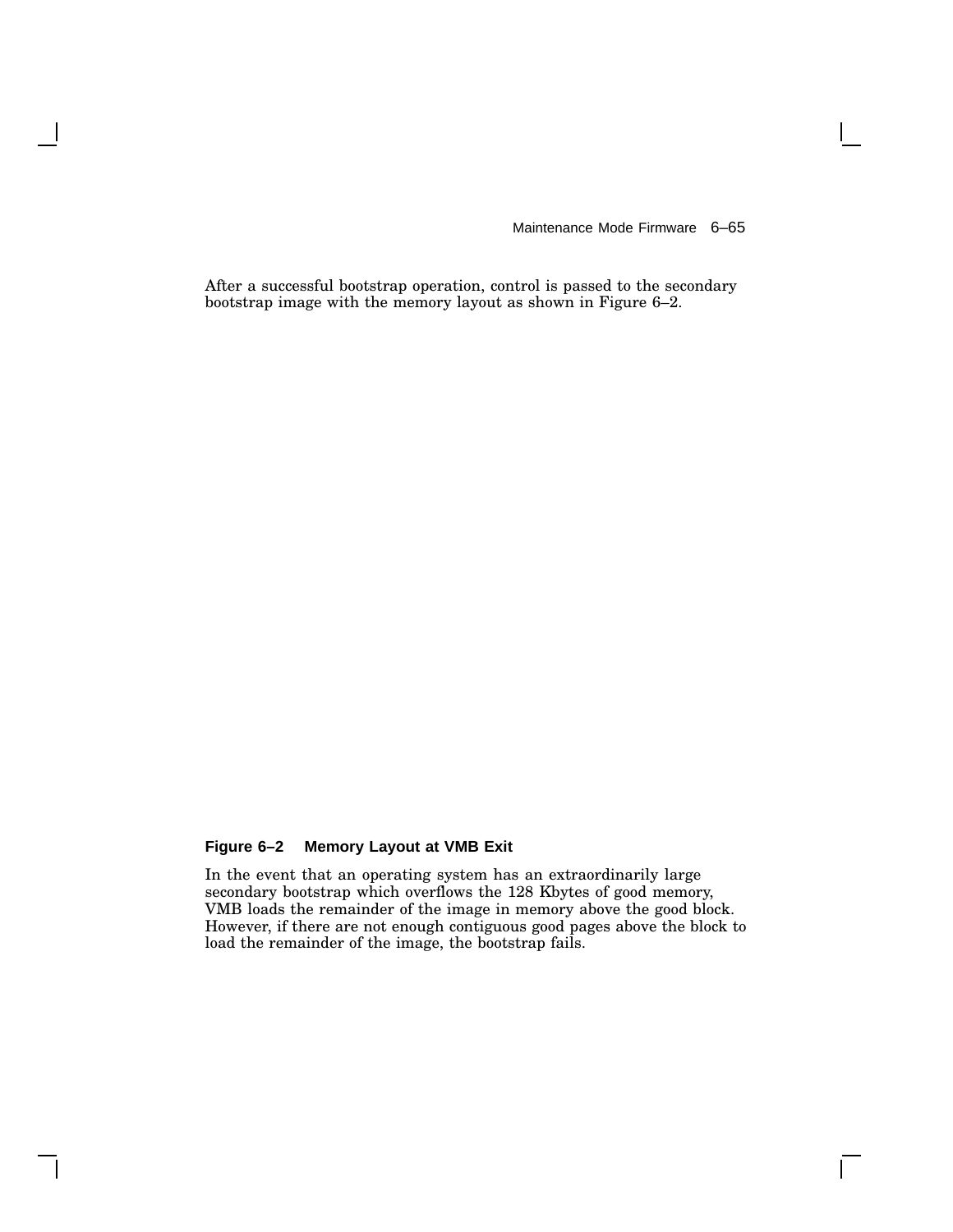6–66 Maintenance Mode Firmware

# **6.3.5 Device Dependent Bootstrap Procedures**

As mentioned earlier, the KN210 supports bootstrapping from a variety of boot devices. The following sections describe the various device dependent boot procedures.

### **6.3.5.1 Disk and Tape Bootstrap Procedure**

The disk and tape bootstrap supports Files-11 lookup (supporting only the ODS level 2 file structure) or the boot block mechanism (used in PROM boot also). Of the standard DEC operating systems VMS and ELN use the Files-11 bootstrap procedure and Ultrix-32 uses the boot block mechanism.

VMB first attempts a Files-11 lookup, unless the RPB\$V\_BBLOCK boot flag is set. If VMB determines that the designated boot disk is a Files-11 volume, it searches the volume for the designated boot program, usually [SYS0.SYSEXE]SYSBOOT.EXE. However, VMB can request a diagnostic image or prompt the user for an alternate file specification (Section 6.3.2). If the boot image cannot be found, VMB fails.

If the volume is not a Files-11 volume or the RPB\$V\_BBLOCK boot flag was set, the boot block mechanism proceeds as follows:

- 1. Read logical block 0 of the selected boot device (this is the boot block).
- 2. Validate that the contents of the boot block conform to the boot block format (Figure 6–3).
- 3. Use the boot block to find and read in the secondary bootstrap.
- 4. Transfer control to the secondary bootstrap image, just as for a Files-11 boot.

The format of the boot block must conform to that shown in Figure 6–3.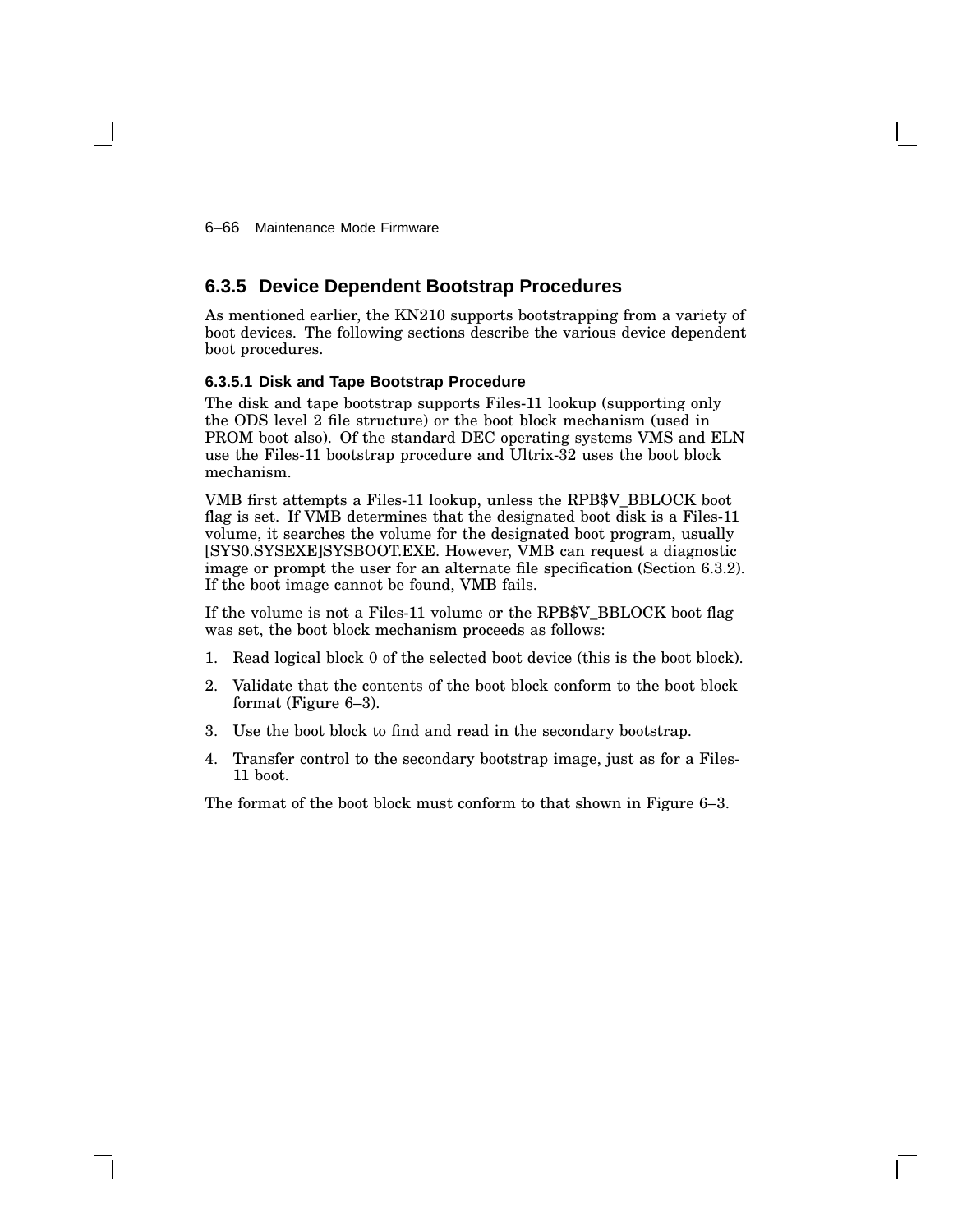$\mathbf{I}$ 

# **Figure 6–3 Boot Block Format**

# **6.3.5.2 PROM Bootstrap Procedure**

The PROM bootstrap uses a variant of the boot block mechanism. VMB searches through Q22-bus memory on 16 Kbyte boundaries for a valid PROM *signature block*, the second segment of the boot block defined in Figure 6–3.

At each boundary, VMB :

- 1. Validates the readibility of that Q22-bus memory page.
- 2. If readable, check to see if it contains a valid PROM signature block.

If verification passes, the PROM image will be copied into main memory and VMB will transfer control to that image at the offset specified in the PROM bootblock. If not, the next page will be tested.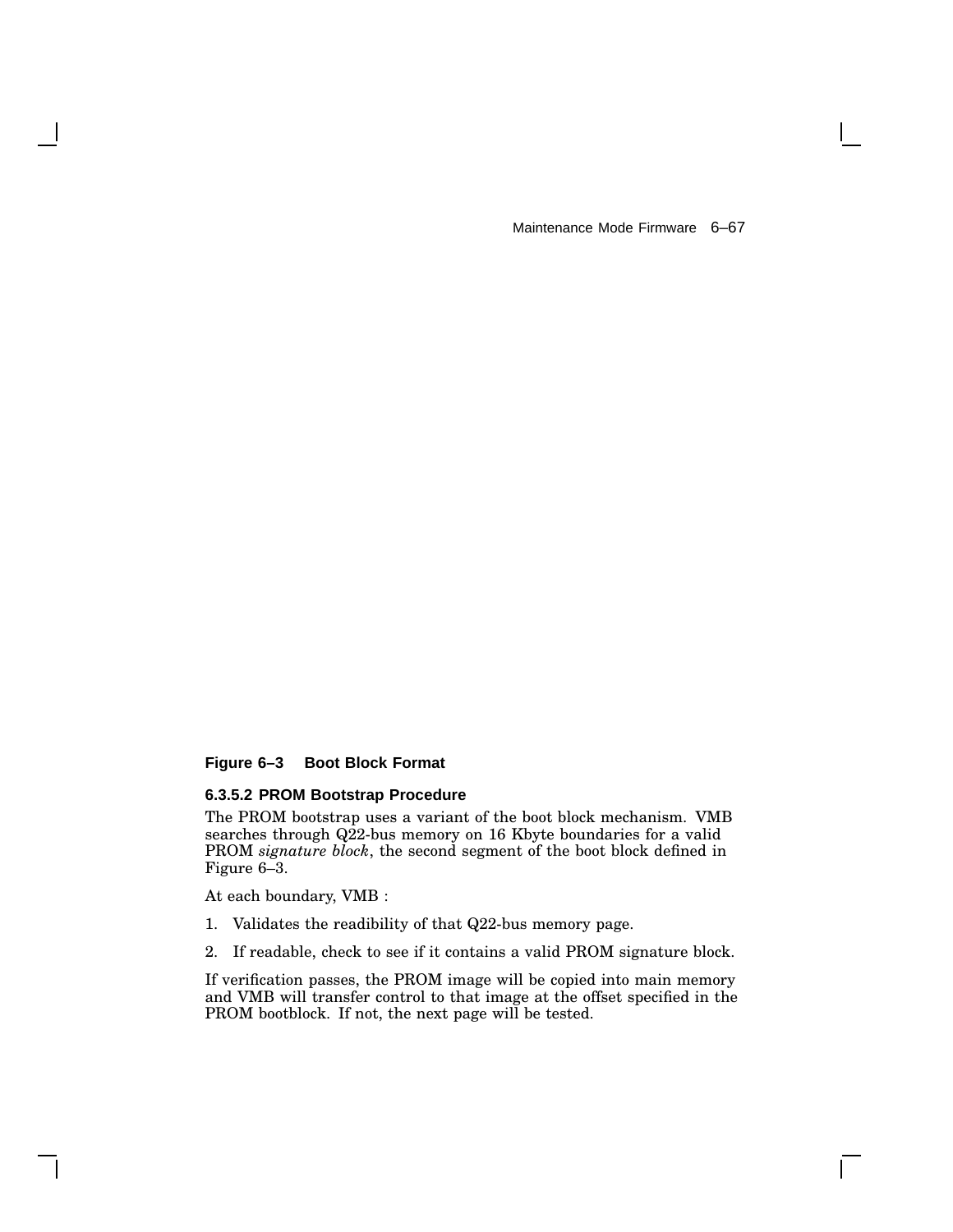6–68 Maintenance Mode Firmware

#### **NOTE**

### **It is not necessary that the boot image actually reside in PROM. Any boot image in Q22-bus memory space with a valid signature block on a 16 Kbyte boundary is a candidate.**

The PROM image is copied into main memory in 127 page "chunks" until the entire PROM is moved. All destination pages beyond the primary 128 Kbyte block are verified to make sure they are marked good in the PFN bitmap. The PROM must be copied contiguously and if all required pages cannot fit into the memory immediately following the VMB image, the boot fails.

#### **6.3.5.3 Network Bootstrap Procedure**

Whenever a network bootstrap is selected on a KN210, VMB makes continuous attempts to boot from the network. VMB uses the DNA maintenance operations protocol (MOP) as the transport protocol for network bootstraps and other network operations. Once a network boot has been invoked, VMB turns on the designated network link and repeats load attemps, until either a successful boot occurs or it is halted from the operator console.

The KN210 supports the load of a standard operating system, a diagnostic image, or a user designated program through network bootstraps. The default image is a standard operating system. However, a user may select an alternate image by setting either the RPB\$V\_DIAG bit or the RPB\$V\_ SOLICT bit in the boot flag longword R5. Note, that the RPB\$V\_SOLICT bit has precedence over the RPB\$V\_DIAG bit. Hence, if both bits are set, then the solicited file is requested. (Refer to Figure 6–1 for the usage of these bits.)

#### **NOTE**

**VMB accepts a maximum of a 39 character file specification for solicited boots. If the network server is running VMS, the following defaults apply to the file specification: the directory MOM\$LOAD:, and an extension .SYS. Therefore, the 39 character file specification need only consist of the filename if the default directory and extension attributes are used.**

The KN210 VMB uses the MOP program load sequence for bootstrapping the module and the MOP "dump/load" protocol type for load related message exchanges. The MOP message types used in the exchange are listed in Table 6–9.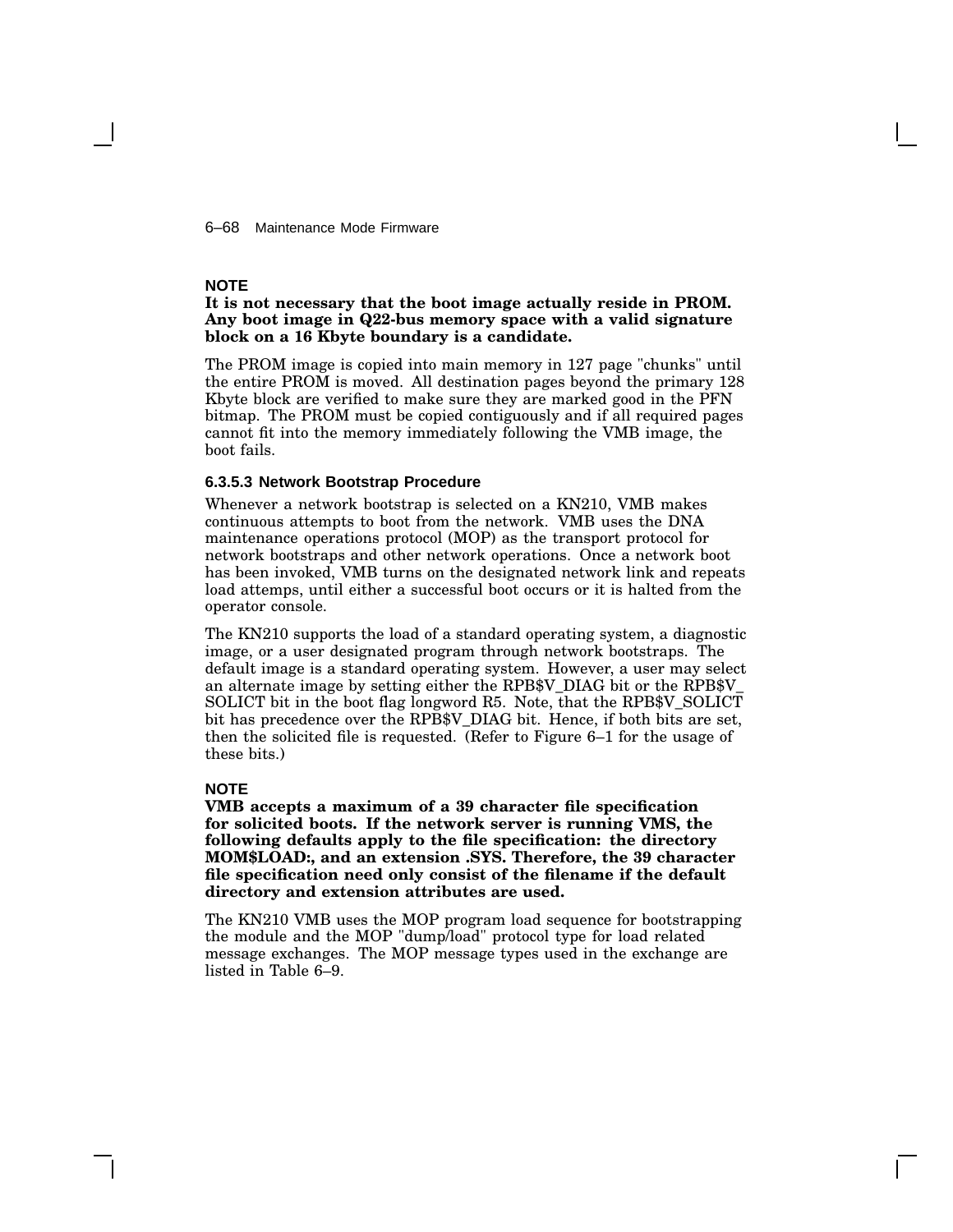VMB, the requester, starts by sending a REQ\_PROGRAM message in the appropriate envelope to the MOP "dump/load" multicast address. It then waits for a response in the form of a VOLUNTEER message from another node on the network, the MOP load server. If a response is received, then the destination address is changed from the multicast address to the node address of the server. The same REQ\_PROGRAM message is retransmitted to the server as an acknowledge which initiates the load.

Next, VMB begins sending REQ\_MEM\_LOAD messages in response to either:

- MEM\_LOAD message, while there is still more to load
- MEM\_LOAD\_w\_XFER, if it is the end of the image
- PARAM\_LOAD\_w\_XFER, if it is the end of the image and operating system parameters are required

The "load number" field in the load messages is used to synchronize the load sequence. At the beginning of the exchange, both the requester and server initialize the load number. The requester only increments the load number if a load packet has been successfully received and loaded. This forms the acknowledge to each exchange. The server will resend a packet with a specific load number, until it sees a request with the load number incremented. The final acknowledge is sent by the requester and has a load number equivalent to the load number of the appropriate LOAD w XFER message + 1.

During the boot sequence if no response is made to the REQ\_PROGRAM message in the current time-out limit, the time-out limit is increased linearly (by 4 seconds) up to a maximum of about 4 minutes. The initial time-out limit is 8 seconds.

#### **6.3.5.4 Network Listening**

While the KN210 is waiting for a load volunteer during bootstrap, it listens on the network for other maintenance messages directed to the node and periodically identifies itself at 8 to 12 minute intervals. In particular, this listener supplements the MOP functions of the VMB load requester typically found in bootstrap firmware and supports the following:

• A remote console server that generates unsolicited SYSTEM\_ID messages every 8 to 12 minutes and solicited SYSTEM\_ID messages in response to REQUEST\_ID messages, as well as, COUNTERS messages in response to REQ\_COUNTERS messages.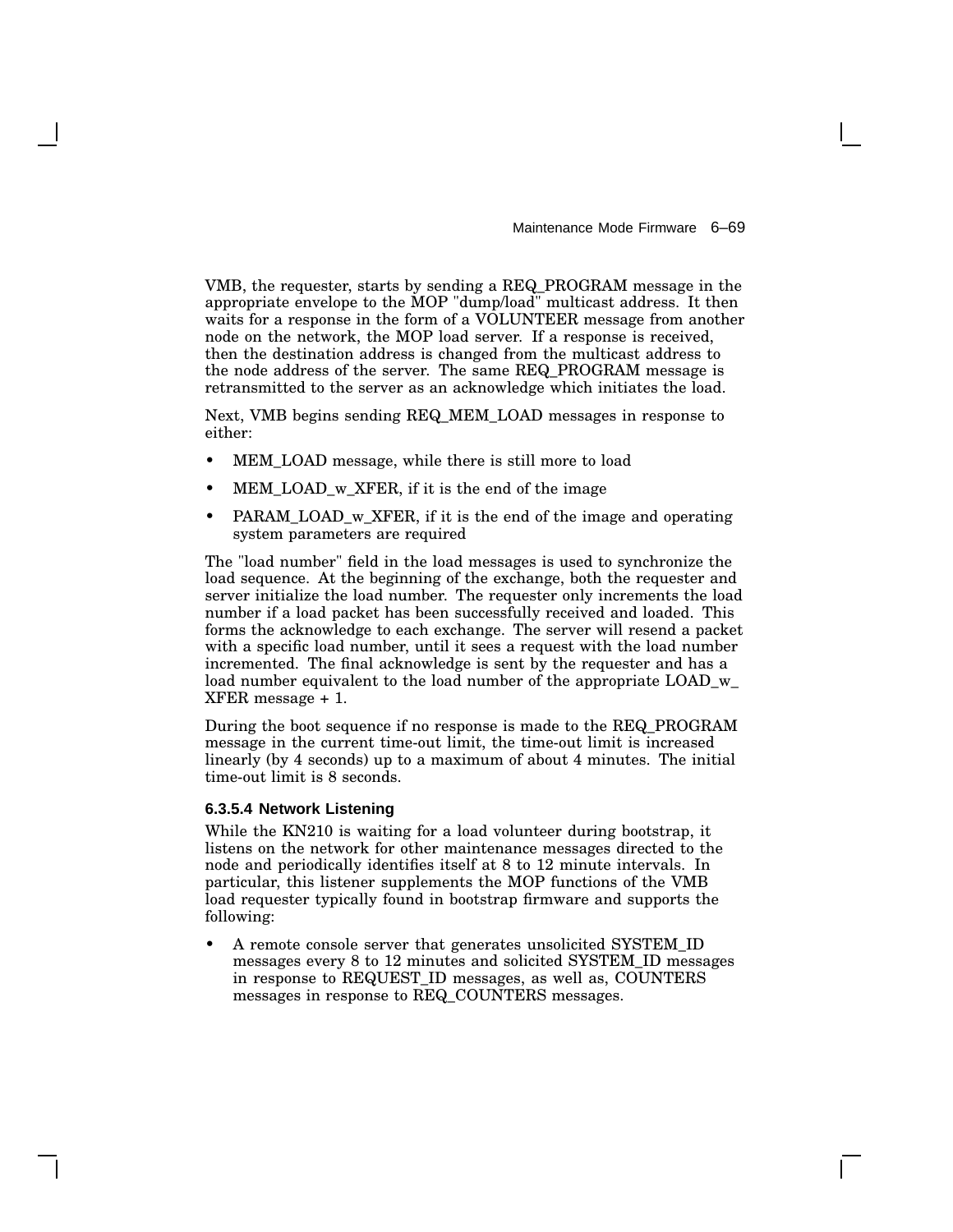6–70 Maintenance Mode Firmware

- A loopback server that responds to Ethernet LOOPBACK messages by echoing the message to the requester.
- An IEEE 802.2 responder which replies to both XID and TEST messages.

During network operation the firmware listens only to MOP "Load/Dump," MOP "Remote Console," and Ethernet "Loopback Assistance" messages protocols directed to the Ethernet physical address of the node. All other Ethernet protocols are filtered by the network device driver. Additionally, IEEE 802.3 messages are also processed by the network listener.

The MOP functions and message types which are supported by the KN210 are summarized in the following tables.

| <b>Function</b> | Role                | Transmit                                          |                     | Receive                    |  |
|-----------------|---------------------|---------------------------------------------------|---------------------|----------------------------|--|
|                 |                     | MOP Ethernet and IEEE 802.3 Messages <sup>1</sup> |                     |                            |  |
| Dump            | Requester<br>Server |                                                   |                     |                            |  |
| Load            | Requester           | <b>REQ</b><br>PROGRAM <sup>2</sup>                | to solicit          | <b>VOLUNTEER</b>           |  |
|                 |                     | REQ_MEM_<br><b>LOAD</b>                           | to solicit &<br>ACK | MEM_LOAD                   |  |
|                 |                     |                                                   | or                  | MEM_LOAD_w_<br><b>XFER</b> |  |
|                 |                     |                                                   | or                  | PARAM LOAD<br>w_XFER       |  |
|                 | Server              |                                                   |                     |                            |  |
| Console         | Requester<br>Server | $SYSTEM$ $ID3$                                    | in response<br>to   | <b>REQUEST_ID</b>          |  |

**Table 6–9 KN210 Network Maintenance Operations Summary**

<sup>1</sup> All unsolicited messages are sent in Ethernet (MOP V3) and IEEE 802.2 (MOP V4), until the MOP version of the server is known. All solicited messages are sent in the format used for the request.

<sup>2</sup>The initial REQ\_PROGRAM message is sent to the dumpload multicast address. If an assistance VOLUNTEER message is received, then the responder's address is used as the destination to repeat the REQ\_PROGRAM message and for all subsequent REQ\_MEM\_ LOAD messages.

<sup>3</sup>SYSTEM\_ID messages are sent out every 8 to 12 minutes to the remote console multicast address and on receipt of a REQUEST\_ID message they are sent to the initiator.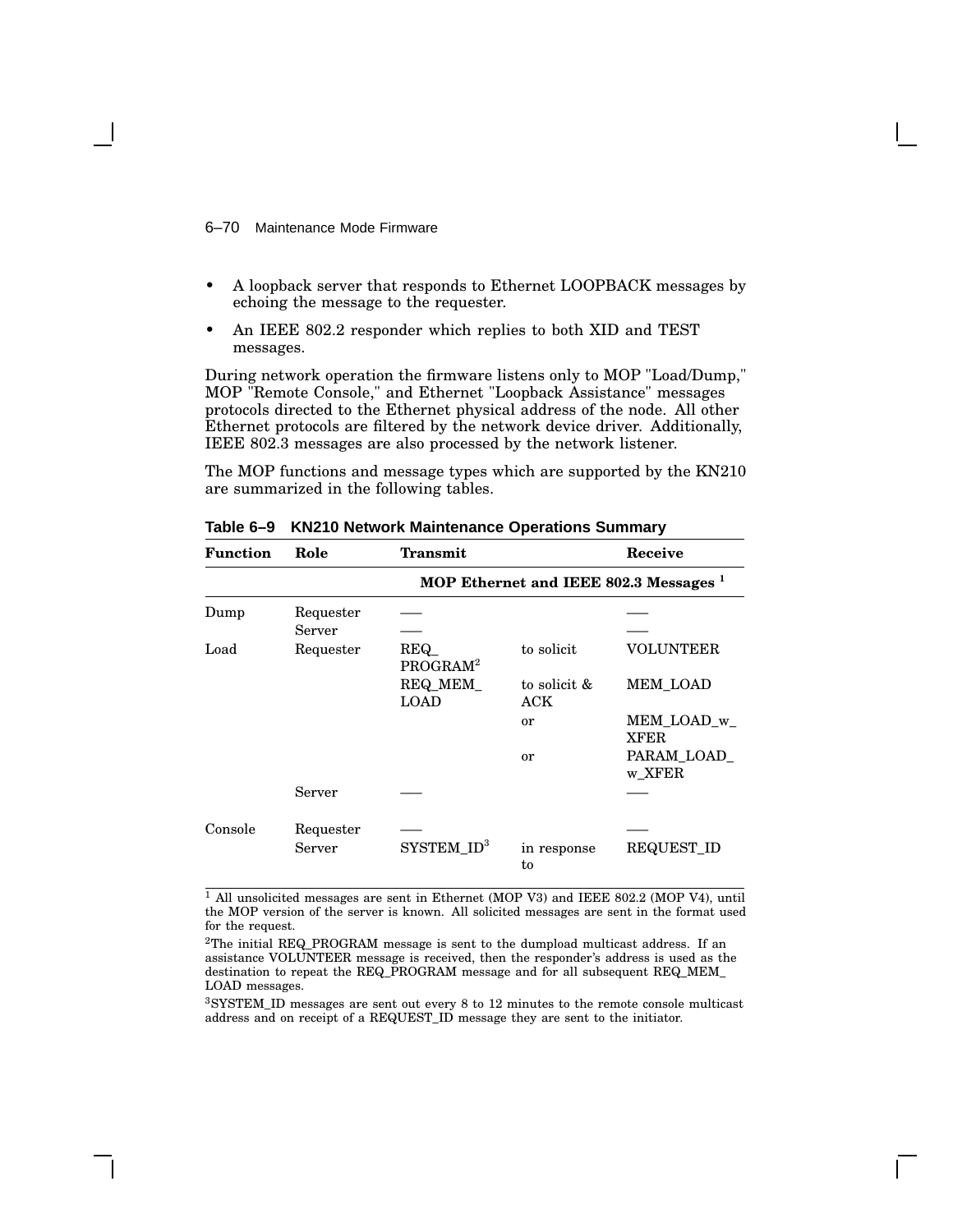| <b>Function</b> | Role                | <b>Transmit</b>                                   |                   | Receive                               |  |
|-----------------|---------------------|---------------------------------------------------|-------------------|---------------------------------------|--|
|                 |                     | MOP Ethernet and IEEE 802.3 Messages <sup>1</sup> |                   |                                       |  |
|                 |                     | <b>COUNTERS</b>                                   | in response<br>to | REQ<br><b>COUNTERS</b><br><b>BOOT</b> |  |
| Loopback        | Requester<br>Server | LOOPED<br>DATA <sup>4</sup>                       | in response<br>to | LOOP_DATA                             |  |
|                 |                     | IEEE 802.2 Messages <sup>5</sup>                  |                   |                                       |  |
| Exchange<br>ID  | Requester           |                                                   |                   |                                       |  |
|                 | Server              | XID_RSP                                           | in response<br>to | XID_CMD                               |  |
| Test            | Requester<br>Server | TEST_RSP                                          | in response<br>to | TEST_CMD                              |  |

**Table 6–9 (Cont.) KN210 Network Maintenance Operations Summary**

<sup>1</sup> All unsolicited messages are sent in Ethernet (MOP V3) and IEEE 802.2 (MOP V4), until the MOP version of the server is known. All solicited messages are sent in the format used for the request.

<sup>4</sup>LOOPED\_DATA messages are sent out in response to LOOP\_DATA messages. These messages are actually in Ethernet LOOP TEST format, not in MOP format, and when sent in Ethernet frames omit the additional length field (padding is disabled). <sup>5</sup>IEEE 802.2 support of XID and TEST is limited to Class 1 operations.

# **6.4 Diagnostics**

The ROM based diagnostics constitute a major portion of the firmware on the KN210 and consist of an initial power-up test and a series of functional component diagnostics. These diagnostics run automatically on power-up and when in *maintenance* mode. They can be executed interactively as a whole, or as individual tests using the TEST command (Section 6.2.7.18). This section summarizes their operation.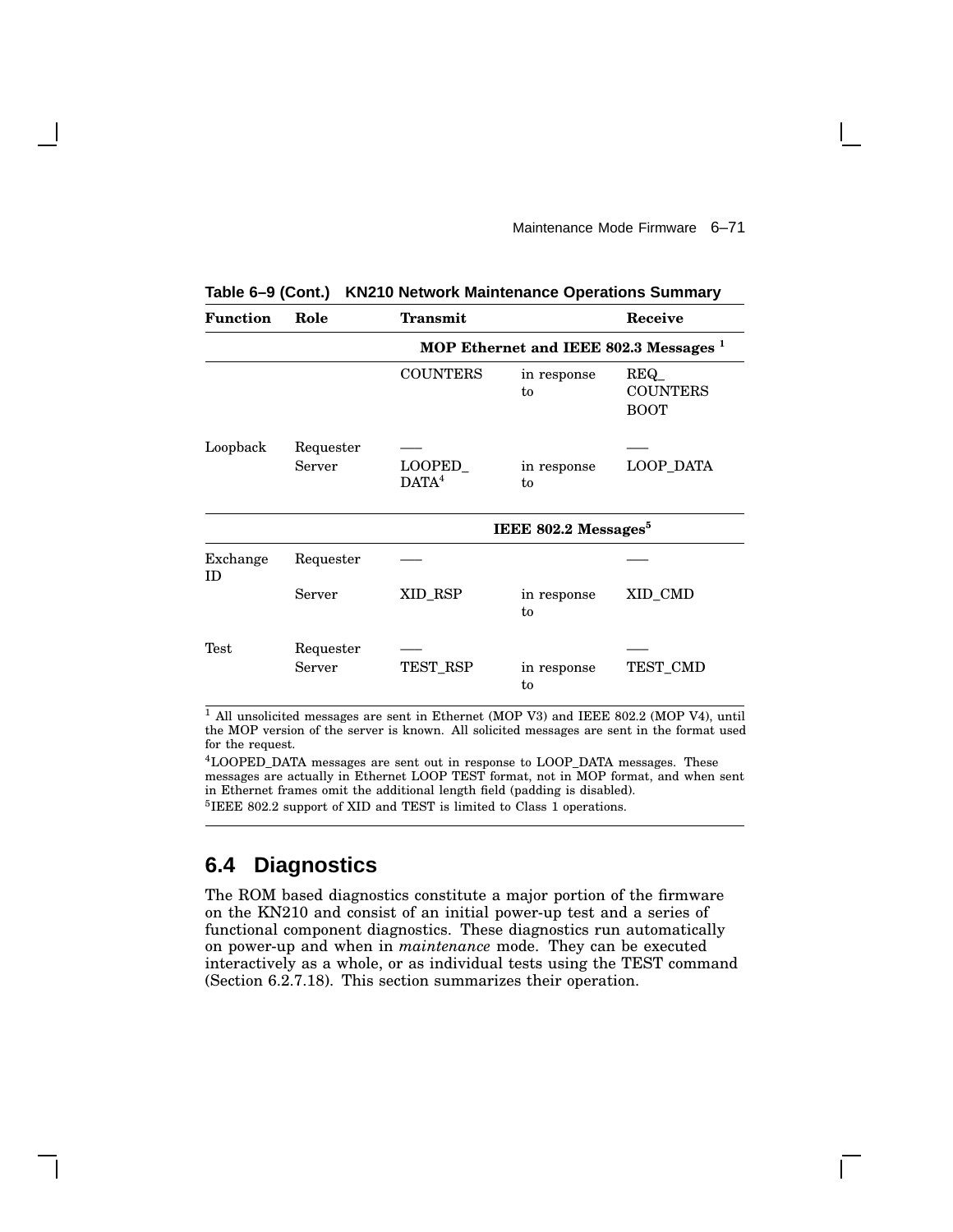6–72 Maintenance Mode Firmware

The purpose of the ROM based diagnostics is multifaceted:

- 1. During powerup, they determine if enough of the KN210 is working to allow the console to run.
- 2. During the manufacturing process, they verify that the board was correctly built.
- 3. In the field, they verify that the board is operational, and to report all detected errors.
- 4. They allow sophisticated users and Field Service technicians to run individual diagnostics interactively, with the intent of isolating errors to the FRU.

To accommodate these requirements, the diagnostics have been designed as a collection of individual parameterized tests. A data structure, called a *script*, and a program, called the *diagnostic executive*, orchestrate the running of these tests in the right order with the right parameters.

A script is a data structure that points to various tests. There are several scripts, one for the field, and several for manufacturing, depending on where on the manufacturing line the board is. Sophisticated users may also create their own scripts interactively. Additionally, the script contains other information:

- What parameters need to be passed to the test.
- What is to be displayed, if anything, on the console.
- What is to be displayed, if anything, on the LED.
- What to do on errors (halt, loop, or continue).
- Where the tests may be run from. For example, there are certain tests that can only be run from the EEROM. Other tests are position independent code (PIC), and may be run from EEROM, or main memory in the interests of execution speed.

The diagnostic executive interprets scripts to determine what tests are to be run. There are several built-in scripts on the KN210 that are used for manufacturing, power-up, and Field Service personnel. The diagnostic executive automatically invokes the correct script based on the current environment of the KN210. Any script can be explicitly run with the TEST command from the console terminal.

The diagnostic executive is also responsible for controlling the tests so that when errors occur, they can be caught and reported to the user. The executive also ensures that when the tests are run, the machine is left in a consistent and well defined state.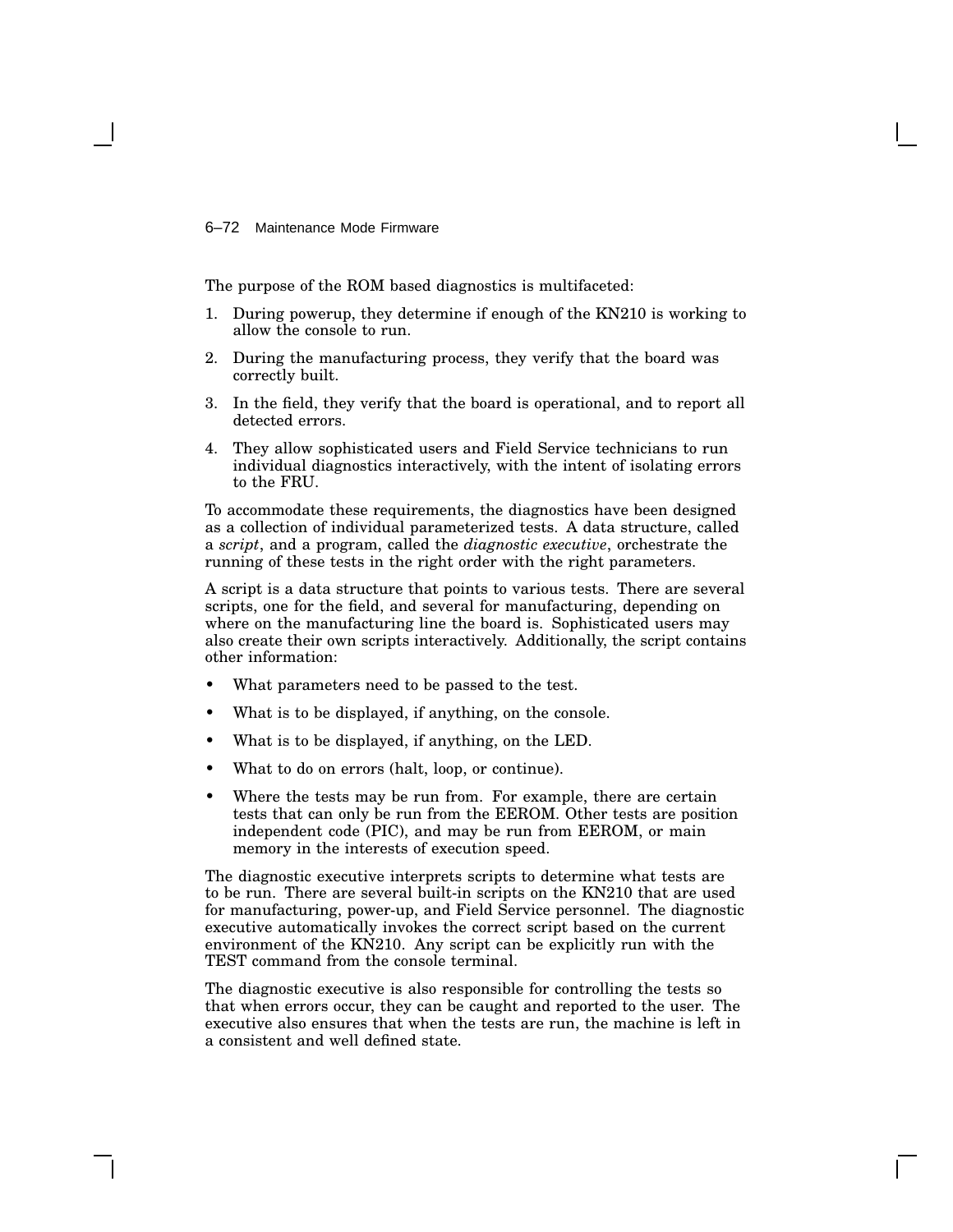# **6.4.1 Error Reporting**

Before a console is established, the only error reporting is through the KN210's diagnostic LEDs (and any LEDs on other boards). Once a console has been established, all errors detected by the diagnostics are also reported by the console. When possible, the diagnostics issue an error summary on the console. Example 6–4 shows a typical error display.

```
?34 2 08 FF 00 0000 (1)
```

| P1=00000000 | P2=00000003 P3=00000031 P4=00000011 P5=00002000               |                                                  |  | (2) |
|-------------|---------------------------------------------------------------|--------------------------------------------------|--|-----|
|             | P6=FFFFFFFFF P7=00000000 P8=00000000 P9=00000000 P10=2005438F |                                                  |  | (3) |
|             | r0=00114B98 r1=FFFFFFFF r2=2005D2F0 r3=55555555 r4=AAAAAAAA   |                                                  |  | (4) |
| r5=00000000 |                                                               | r6=AAAAAAAA r7=00000000 r8=00000000 ERF=80000180 |  | (5) |

### **Example 6–4 Diagnostic Register Dump**

The numbers in parenthesis on the right side of Example 6–4 refer to lines of the display and are not a part of the diagnostic dump. The information on these lines is summarized as follows:

- 1. Test summary containing six hexadecimal fields.
	- a. ?34, **test** identifies the diagnostic test.
	- b. 2, **severity** is the level of a test failure, as dictated by the script. Failure of a severity level 2 test causes the display of this five-line error printout, and halts an autoboot to console I/O mode. An error of severity level 1 displays the first line of the error printout, but does not interrupt an autoboot. Most tests have a severity level of 2.
	- c. 08, **error** is a number, that in conjunction with listing files, isolates to within a few instructions where the diagnostic detected the error. This field is also called the subtestlog.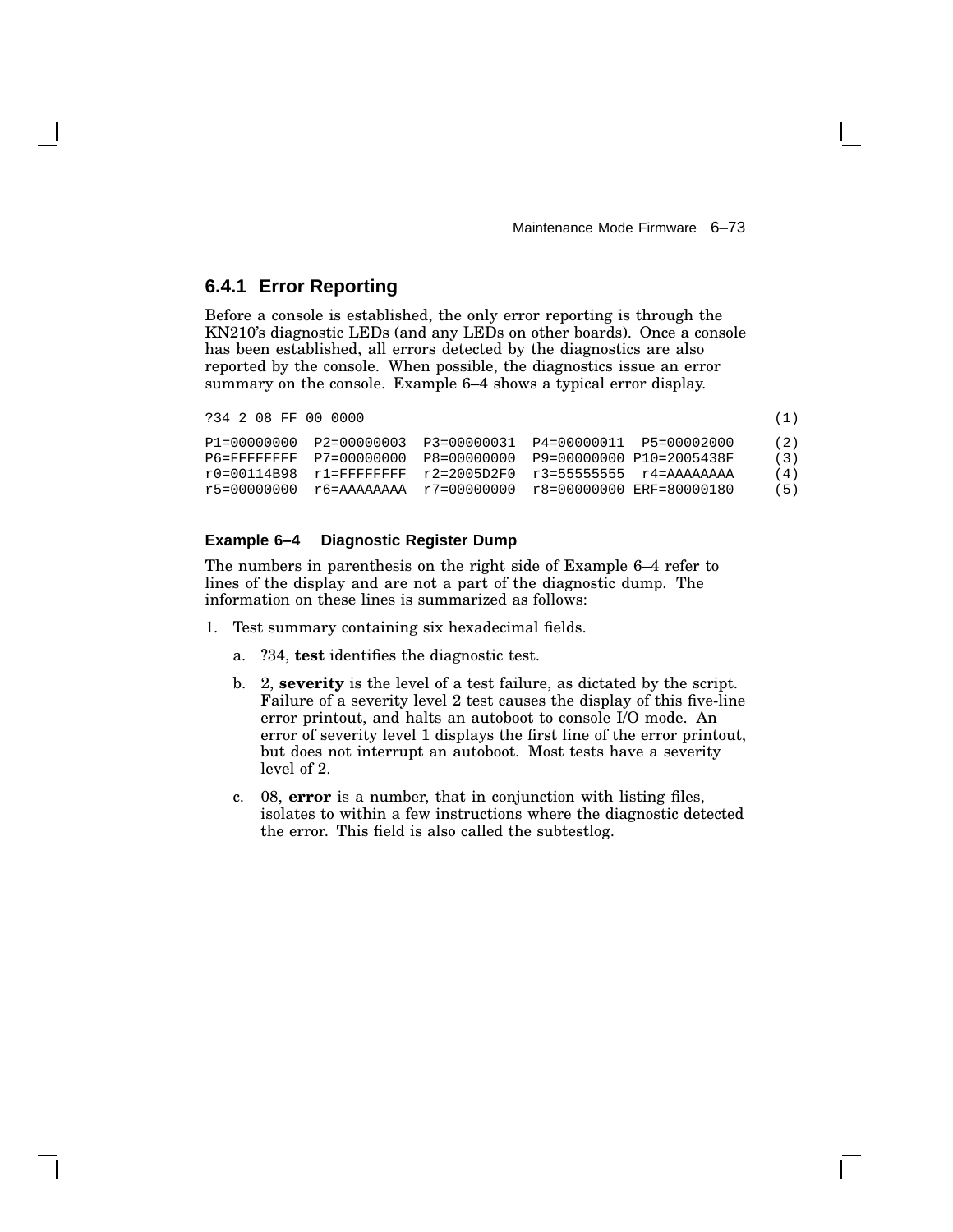### 6–74 Maintenance Mode Firmware

- d. FF, **de\_error** is a code with which the diagnostic executive signals the diagnostic's state and any illegal behavior. This field indicates a condition that the diagnostic expects on detecting a failure. The possible codes are:
	- FF Normal error exit from diagnostic
	- FE Unanticipated interrupt
	- FD Interrupt in cleanup routine
	- FC Interrupt in interrupt handler
	- FB Script requirements not met
	- FA No such diagnostic
	- EF Unanticipated exception in executive
- e. 00, **vector** is the SCB vector (if non-zero) through which an unexpected exception or interrupt trapped, when the **de\_error** field indicates an unexpected exception or interrupt (FE or EF).
- f. 0000, **count** is the number of previous errors that have occurred.
- 2. P1...P5 are the first five longwords of the diagnostic state. This is internal information that is used by repair personnel.
- 3. P6...P10 are the last five longwords of the diagnostic state.
- 4. R0...R4 are the first five GPRs at the moment the error was detected.
- 5. R5...R8 are additional GPRs and ERF is a diagnostic summary longword.

### **NOTE**

**This information only applies to CVAX-based tests. R3000 tests (70-76) will display different registers. This information is only intended to be an example of an error display.**

# **6.4.2 Diagnostic Interdependencies**

When running tests interactively on an individual basis, users should be aware that certain tests may be dependent on some state set up from a previous test. In general, tests should not be run out of order.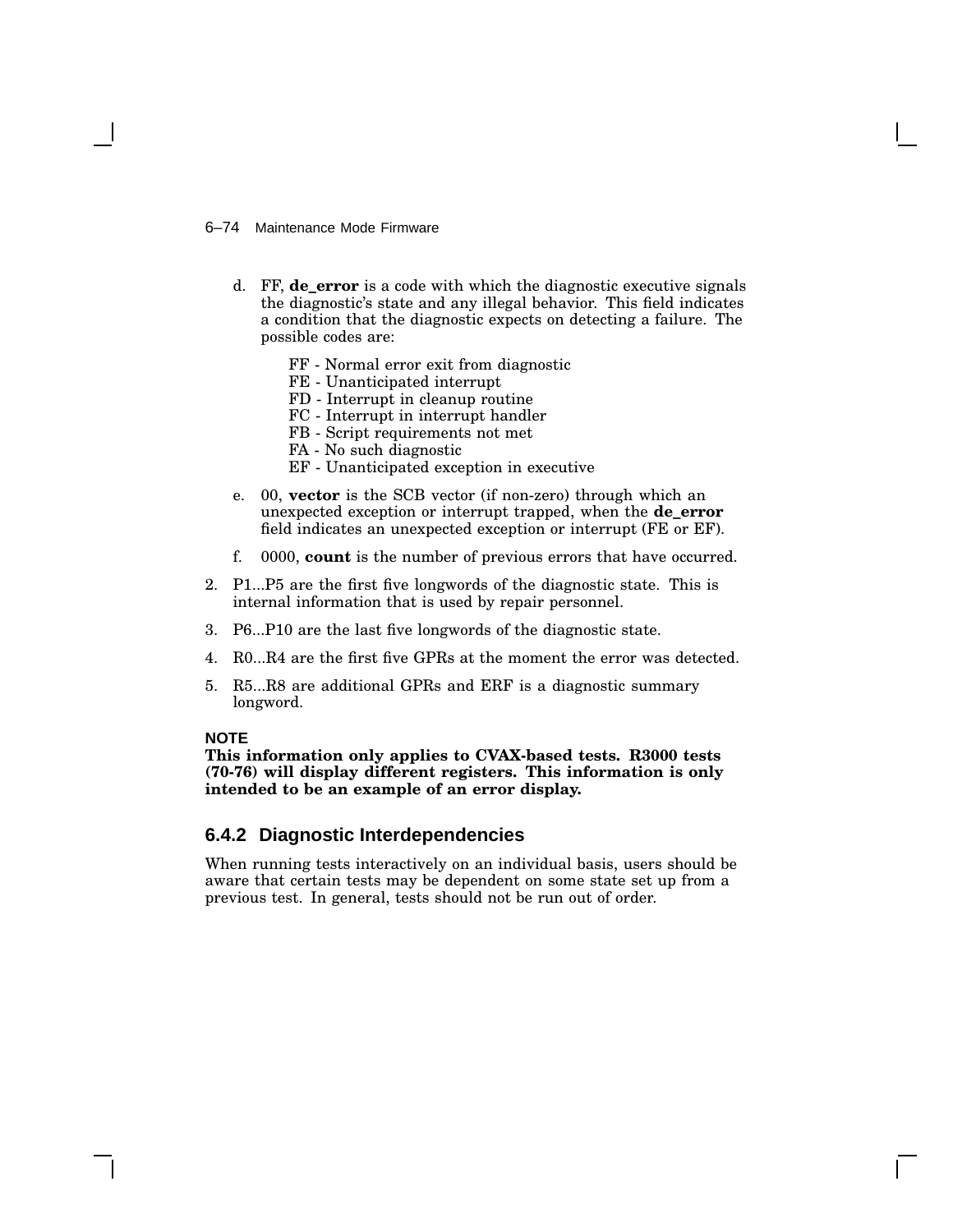# **6.4.3 Areas Not Covered**

The goal has been to achieve the highest possible coverage on the KN210 and the memory boards. However, the testing of the KN210 while running with memory management turned on is minimal. Also, due to the way the firmware is implemented (a polled environment running at IPL 31), the testing of interrupts is not extensive.

These diagnostics are not intended to be used as system level tests. There are no tests that completely verify that access to the Q22-bus will work. Thus, a disk, a controller, the backplane, or portions of the CQBIC may be faulty, and the diagnostics may not detect the fault. Such a fault may result later on as an inability to boot.

# **6.5 Operating System Restart**

An operating system restart is the process of bringing up the operating system from a known initialization state following a processor halt. This procedure is often called *restart* or *warmstart*, and should not be confused with a processor restart which results in firmware entry.

On the KN210 a restart occurs if the conditions specified in Table 6–1 are satisfied.

To restart a halted operating system, the firmware searches system memory for the restart parameter block (RPB), a data structure constructed for this purpose by VMB. If a valid RPB is found, the firmware passes control to the operating system at an address specified in the RPB.

The firmware keeps a *restart in progress* (RIP) flag in CPMBX which it uses to avoid repeated attempts to restart a failing operating system. An additional RIP flag is maintained by the operating system in the RPB.

The firmware uses the following algorithm to restart the operating system:

- 1. Check CPMBX<3>(RIP). If it is set, restart fails.
- 2. Print the message "Restarting system software" on the console terminal.
- 3. Set CPMBX<3>(RIP).
- 4. Search for a valid RPB. If none is found, restart fails.
- 5. Check the operating system RPB\$L\_RSTRTFLG<0>(RIP) flag. If it is set, restart fails.
- 6. Write "0" on the diagnostic LEDs.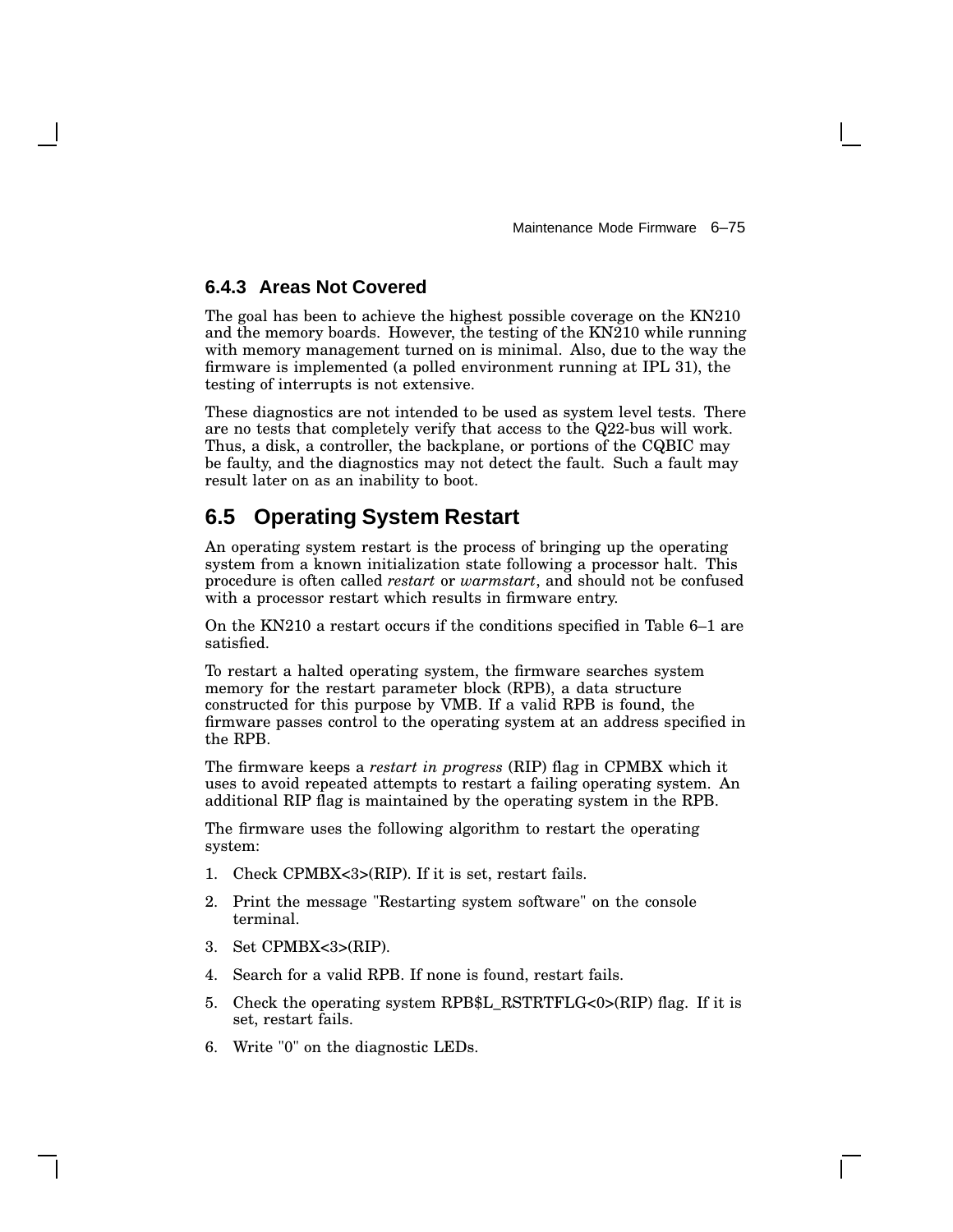6–76 Maintenance Mode Firmware

7. Dispatch to the restart address, RPB\$L\_RESTART, with :

 $SP$  = the physical address of the RPB plus 512  $AP =$  the halt code **PSL** = 041F 0000 **PR\$\_MAPEN** =  $0$ .

If the restart is successful, the operating system must clear CPMBX<3>(RIP).

If restart fails, the firmware prints "Restart failure" on the system console.

## **6.5.1 Locating the RPB**

The RPB is a page aligned control block which can be identified by the first three longwords. The format of the RPB *signature* is shown in Figure 6–4.

### **Figure 6–4 RPB Signature Format**

The firmware uses the following algorithm to find a valid RPB:

- 1. Search for a page of memory that contains its address in the first longword. If none is found, the search for a valid RPB has failed.
- 2. Read the second longword in the page (the physical address of the restart routine). If it is not a valid physical address, or if it is zero, return to step 1. The check for zero is necessary to ensure that a page of zeros does not pass the test for a valid RPB.
- 3. Calculate the 32 bit twos-complement sum (ignoring overflows) of the first 31 longwords of the restart routine. If the sum does not match the third longword of the RPB, return to step 1.
- 4. A valid RPB has been found.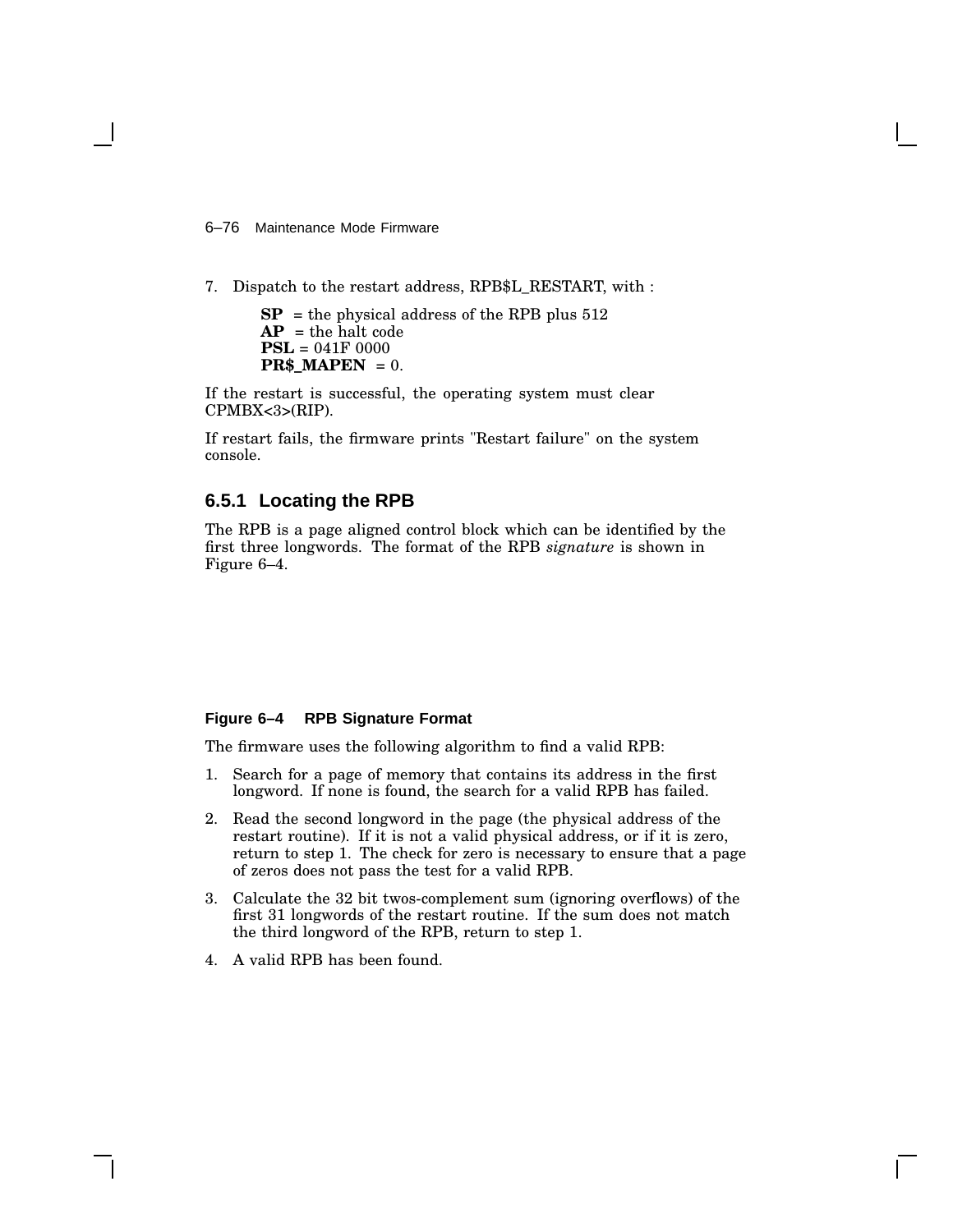# **6.6 Machine State on Power-Up**

This section describes the state of the KN210 after a power-up halt.

The descriptions in this section assume a machine with no errors, that the machine has just been turned on and that only the power-up diagnostics have been run. The state of the machine is not defined if individual diagnostics are run or during any other halts other than a power-up halt  $(SAVPSL < 13:8 > (RESTART\_CODE) = 3).$ 

The following sections describe data structures that are guaranteed to be constant over future versions of the maintenance mode firmware. Placement and/or existence of any other structure(s) is not implied.

## **6.6.1 Main Memory Layout and State**

Main memory is tested and initialized by the firmware on power-up. Figure 6–5 is a diagram of how main memory is partitioned after diagnostics.

**Figure 6–5 Memory Layout After Power-Up Diagnostics**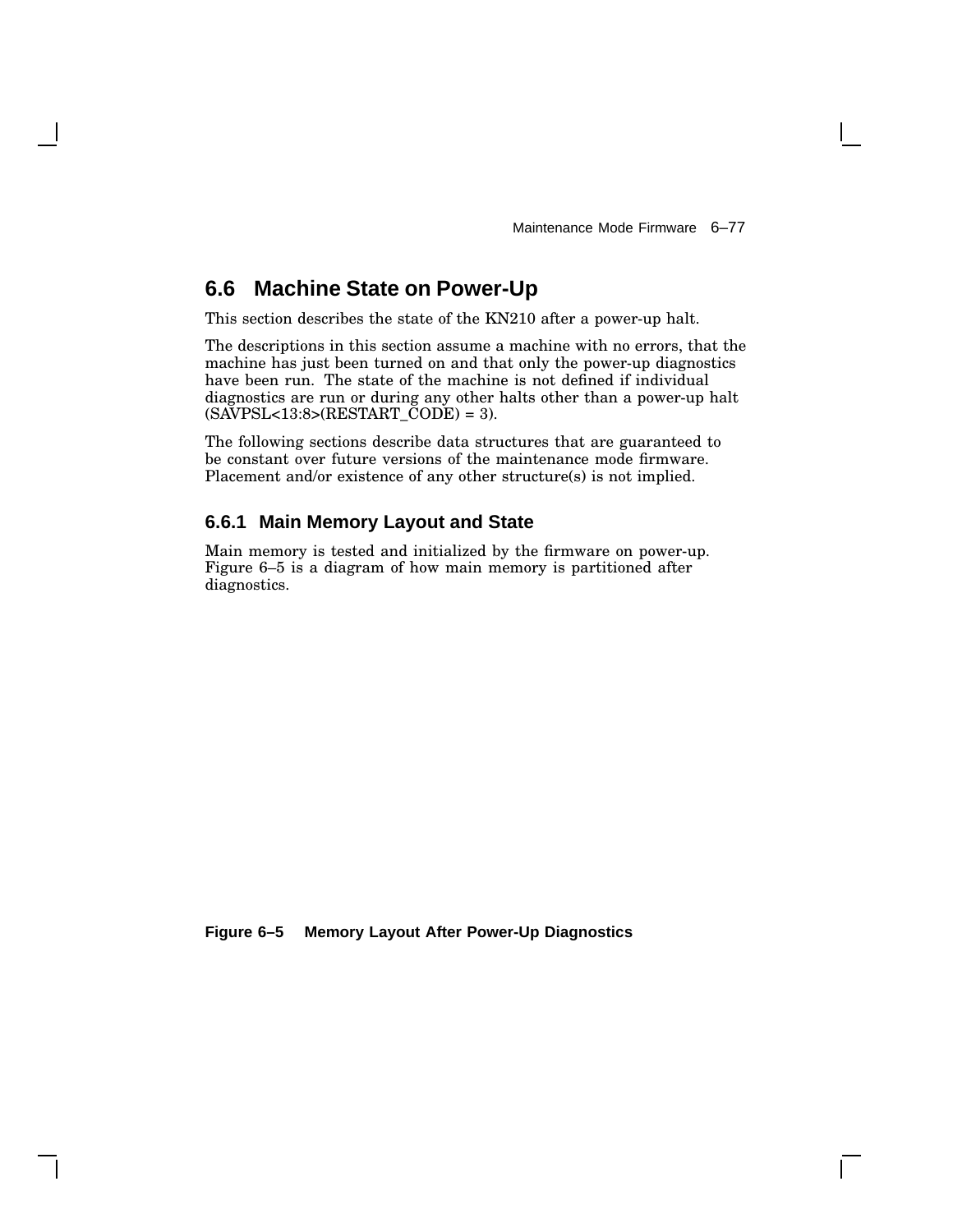6–78 Maintenance Mode Firmware

#### **6.6.1.1 Reserved Main Memory**

In order to build the scatter/gather map and the bitmap, the firmware attempts to find a physically contiguous page aligned 64 Kbyte block of memory at the highest possible address that has no multiple bit errors. Single bit errors are tolerated in this section.

Of the 64 Kbytes, the upper 32 Kbytes are dedicated to the Q22-bus scatter/gather map, as shown in Figure 6–5. Of the lower 32 Kbytes, up to 16 Kbytes at the bottom of the block is allocated to the page frame number (PFN) bitmap. The size of the PFN bitmap is dependent on the extent of physical memory, each bit in the bitmap maps one page (512 bytes) of memory. The remainder of the block between the bitmap and scatter/gather map (minimally 16 Kbytes) is allocated for the firmware.

### **6.6.1.2 PFN Bitmap**

The PFN bitmap is a data structure that indicates which pages in memory are deemed useable by operating systems. The bitmap is built by the diagnostics as a side effect of the memory tests on power-up. The bitmap always starts on a page boundary. The bitmap requires 1 Kbyte for every 4 Mbytes of main memory. Therefore, an 8 Mbyte system requires 2 Kbytes; 16 Mbyte requires 4 Kbytes; 32 Mbyte requires 8 Kbytes; and a 64 Mbyte requires 16 Kbytes. The bitmap does not map itself or anything above it. There may be memory above the bitmap which has both good and bad pages.

Each bit in the PFN bitmap corresponds to a page in main memory. There is a one to one correspondence between a PFN (origin 0) and a bit index in the bitmap. A one in the bitmap indicates that the page is good and can be used. A zero indicates that the page is bad and should not be used. By default, a page is flagged bad, if a multiple bit error occurs when referencing the page. Single bit errors, regardless of frequency, will not cause a page to be flagged bad.

The PFN bitmap is protected by a checksum stored in the NVRAM. The checksum is a simple byte wide, two's complement checksum. The sum of all bytes in the bitmap and the bitmap checksum should result in zero. Operating systems that modify the bitmap are encouraged to update this checksum to faciliate diagnosis by service personnel.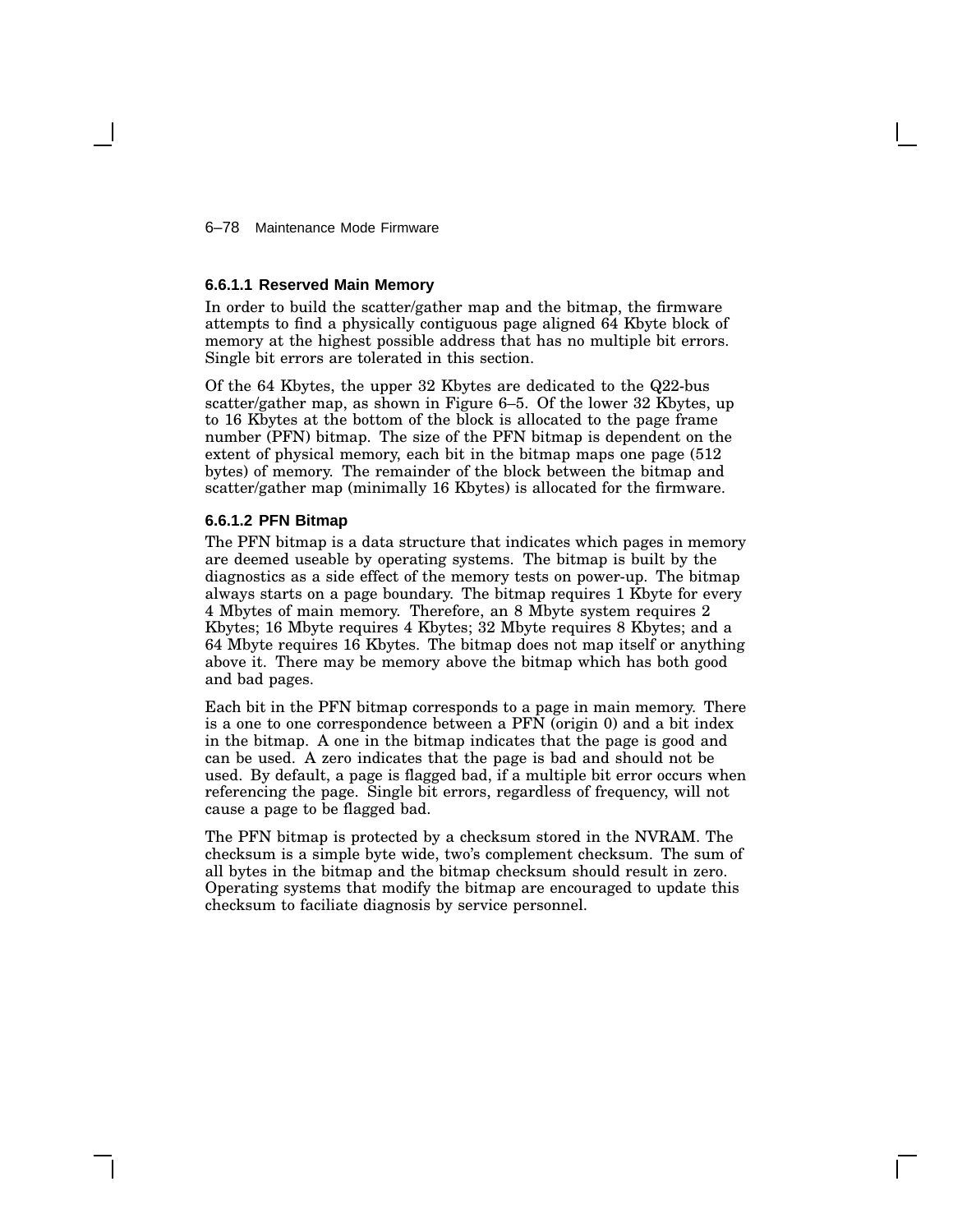### **6.6.1.3 Scatter/Gather Map**

On power-up, the scatter/gather map is initialized by the firmware to map to the first 4 Mbytes of main memory. Main memory pages will not be mapped, if there is a corresponding page in Q22-bus memory, or if the page is marked bad by the PFN bitmap.

On a processor halt other than power-up, the contents of the scatter/gather map is undefined, and is dependent on operating system usage.

Operating systems should not move the location of the scatter/gather map, and should access the map only on aligned longwords through the local I/O space of 2008 8000 to 2008 FFFC, inclusive. The Q22-bus map base register, (QMBR) is set up by the firmware to point to this area, and should not be changed by software.

### **6.6.1.4 Contents of Main Memory**

The contents of main memory are undefined after the diagnostics have run. Typically, non-zero test patterns will be left in memory.

The diagnostics scrub all of main memory, so that no power-up induced errors remain in the memory system. On the KN210 memory subsystem, the state of the ECC bits and the data bits are undefined on initial powerup. This can result in single and multiple bit errors if the locations are read before written because the ECC bits are not in agreement with their correspsonding data bits. An aligned longword write to every location (done by diagnostics) eliminates all power-up induced errors.

# **6.6.2 CMCTL Registers**

The maintenance mode firmware assigns bank numbers to CMCTL registers in ascending order, without attempting to disable physical banks that contain errors. High order unused banks are set to zero. Error loggers should capture the following bits from each MEMCSR register:

MEMCSR<31> (bank enable bit). As the firmware always assigns banks in ascending order, knowing which banks are enabled is sufficient information to derive the bank numbers. MEMCSR<1:0> (bank usage). This field determines the size of the banks on the particular memory board.

Additional information should be captured from the MCSR16 and MCSR17 as needed.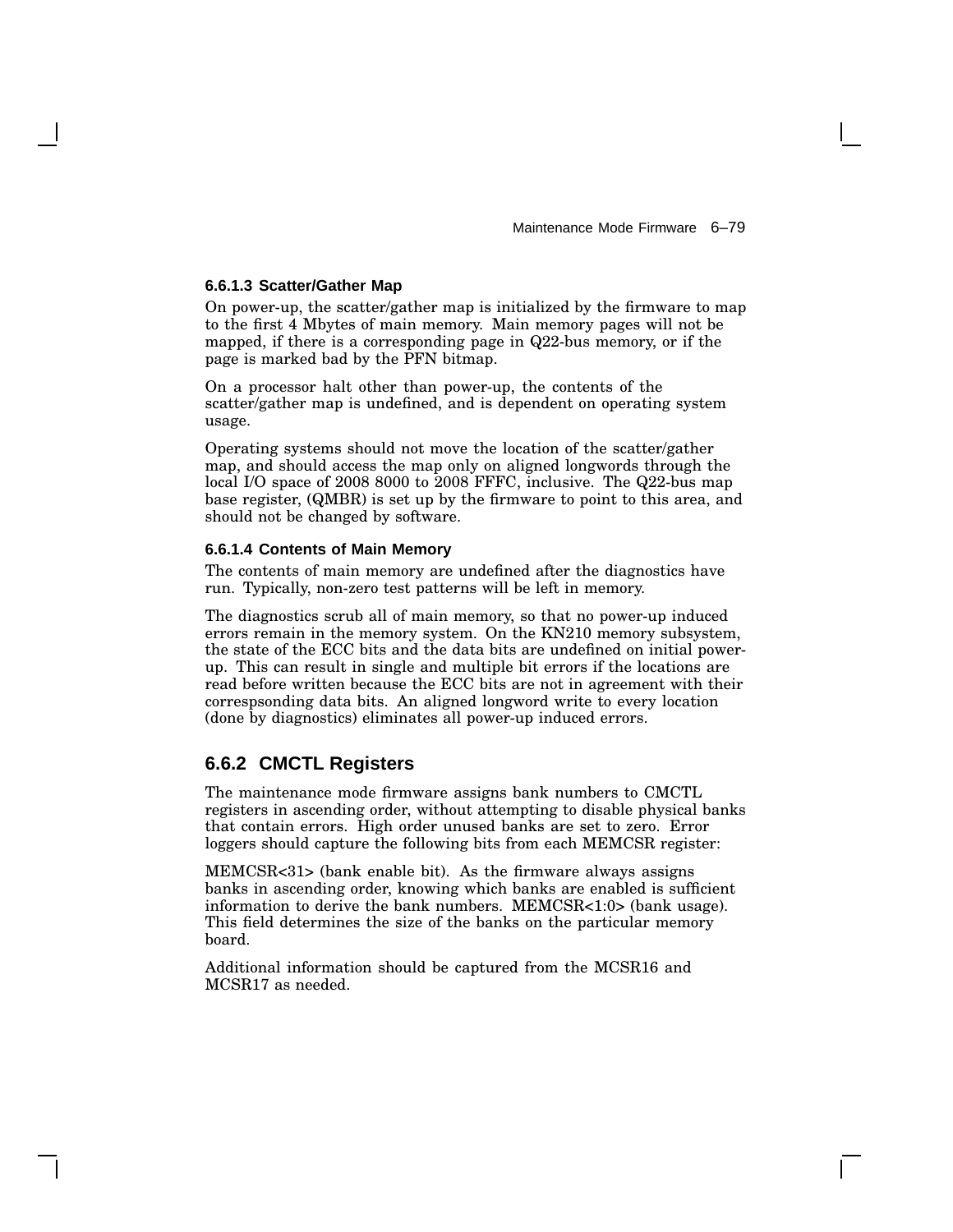6–80 Maintenance Mode Firmware

# **6.6.3 First Level Cache**

The first level cache is tested during the power-up diagnostics, flushed and then turned off. The cache is again turned on by the BOOT and the INIT command. Otherwise, the state of the first level cache is disabled.

# **6.6.4 Translation Buffer**

The CPU translation buffer is tested by diagnostics on power-up, but not used by the firmware since it runs in physical mode. The translation buffer can be invalidated by using PR\$\_TBIA, IPR 57.

# **6.6.5 Halt Protected Space**

Halt protected space is from 2004 0000 to 2005 FFFF, inclusive, for the 128 Kbytes of maintenance mode firmware on the KN210. The halt unprotected space is from 2006 0000 to 2008 FFFF.

The diagnostic processor firmware always runs in halt protected space. When passing control to the bootstrap, the firmware exits the halt protected space, so if halts are enabled, and the halt line is asserted, the processor will then halt before booting.

The SSC decodes both spaces (256 Kbyte). That is, the ROMs appear twice in the address space. However, the halt protected space is set to 128 Kbyte, the size of the EPROMs.

# **6.7 Public Data Structures and Entry Points**

This section describes public data structures and subroutine entry points that are public and are guaranteed to be compatible over future versions of the maintenance mode firmware.

# **6.7.1 Maintenance Mode Firmware EPROM Layout**

The KN210 maintenance mode uses one 128 Kbyte EPROM. Approximately 120 Kbytes of this is used for code, with the remaining reserved for future expansion and customer usage. There are two copies of the firmware, one in halt protected space, and one in halt unprotected space. Both copies are identical.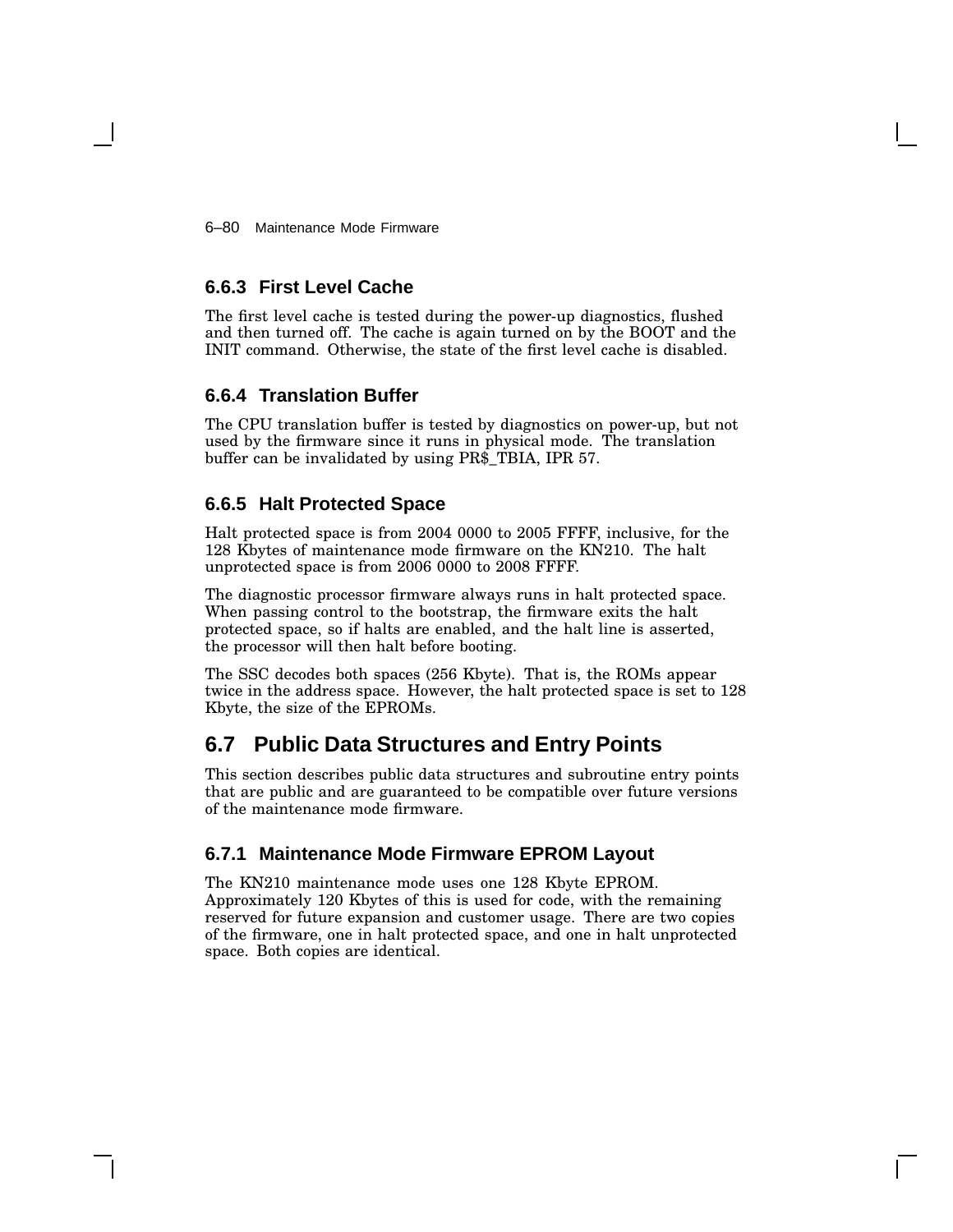Maintenance Mode Firmware 6–81

### **Figure 6–6 KN210 Maintenance Mode EPROM Layout**

The first instruction executed on halts is a branch around the system ID extension (SIE) and the callback entry points. This allows these public data structures to reside in fixed locations in the EPROM.

The callback area entry points provide a simple interface to the currently defined console for VMB and secondary bootstraps. This is documented further in the next section.

The EPROM checksum is a longword checksum from 2004 0000 to the checksum inclusive. The diagnostics use this to determine that the EPROMs can correctly be read.

The memory between the checksum and the 4 page user area at the end of the EPROMs is reserved for DIGITAL for future expansion of the maintenance mode firmware. The contents of this area is set to FF.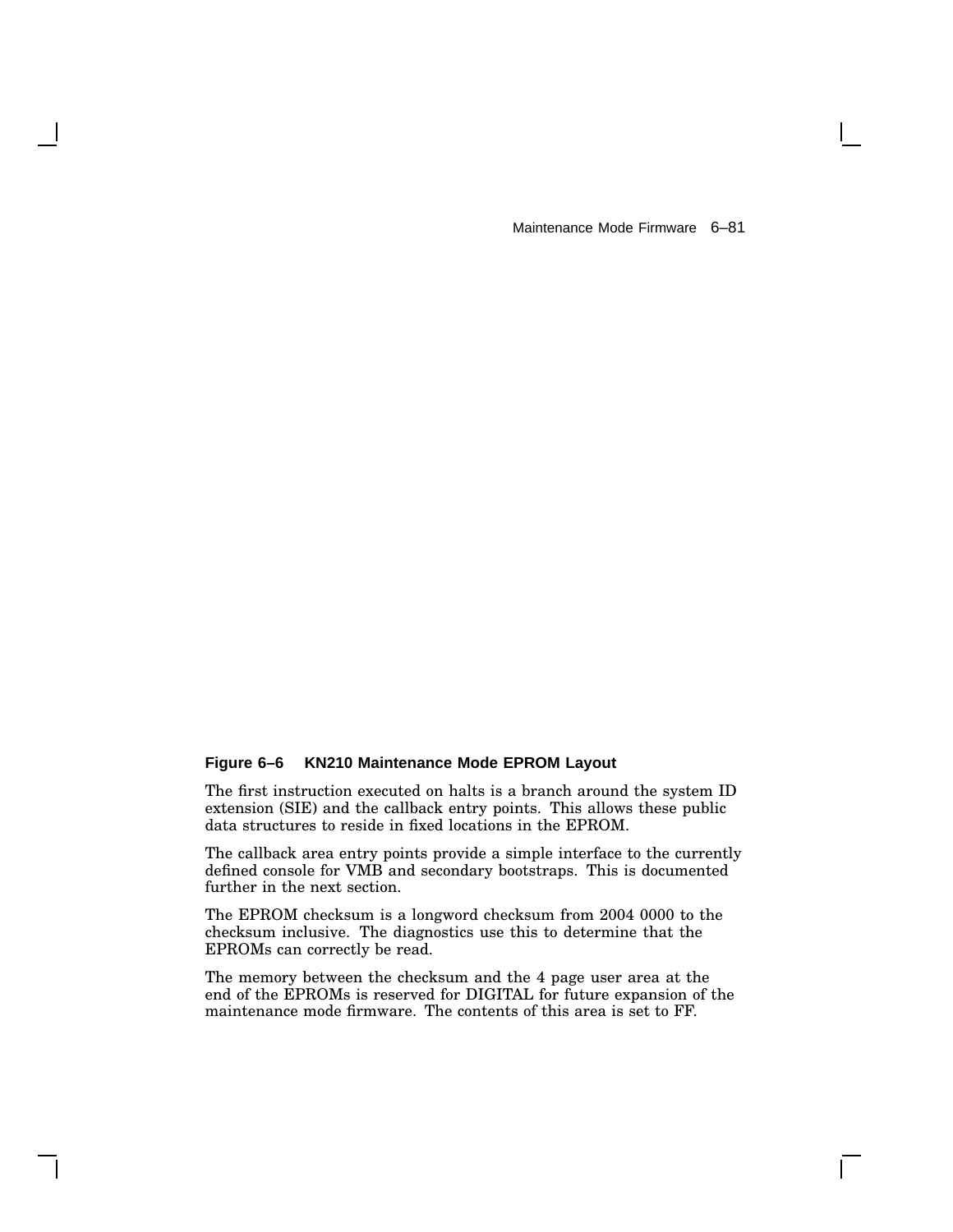6–82 Maintenance Mode Firmware

The four pages reserved for customer use are at the top of the EPROMs, and start at address 2005 F800 (halt protected space) or 2007 F800 (halt unprotected space). These areas are not "burned" and may be reburned by OEMs or end users. The area is not tested by the maintenance mode firmware and is not included in the checksum.

# **6.7.2 Call-Back Entry Points**

The maintenance mode firmware provides several entry points that facilitate I/O to the designated console device. Users of these entry points do not need to be aware of the console device type, be it a video terminal or workstation.

The primary intent of these routines is to provide a simple console device to VMB and secondary bootstraps, before operating systems load their own terminal drivers.

These are JSB (subroutine as opposed to procedure) entry points located in fixed locations in the firwmare. These locations branch to code that in turn calls the appropriate routines.

All of the entry points are designed to run at IPL 31 on the interrupt stack in physcial mode. Virtual mode is not supported. Due to internal firmware architectural restrictions, users are encouraged to only call into the halt protected entry points. These entry points are listed below.

| CP\$GET CHAR   | 2004 0008 |
|----------------|-----------|
| R <sub>4</sub> |           |
| CP\$MSG OUT    | 2004 000C |
| NOLF R4        |           |
| CP\$READ WTH   | 2004 0010 |
| PRMPT R4       |           |
|                |           |

#### **6.7.2.1 CP\$GETCHAR\_R4**

This routine returns the next character entered by the operator in R0. A timeout interval can be specified. If the timeout interval is zero, no timeout is generated. If a timeout is specified and if timeout occurs, a value of 18 (CAN) is returned instead of normal input.

Registers R0, R1, R2, R3 and R4 are modified by this routine, all others are preserved.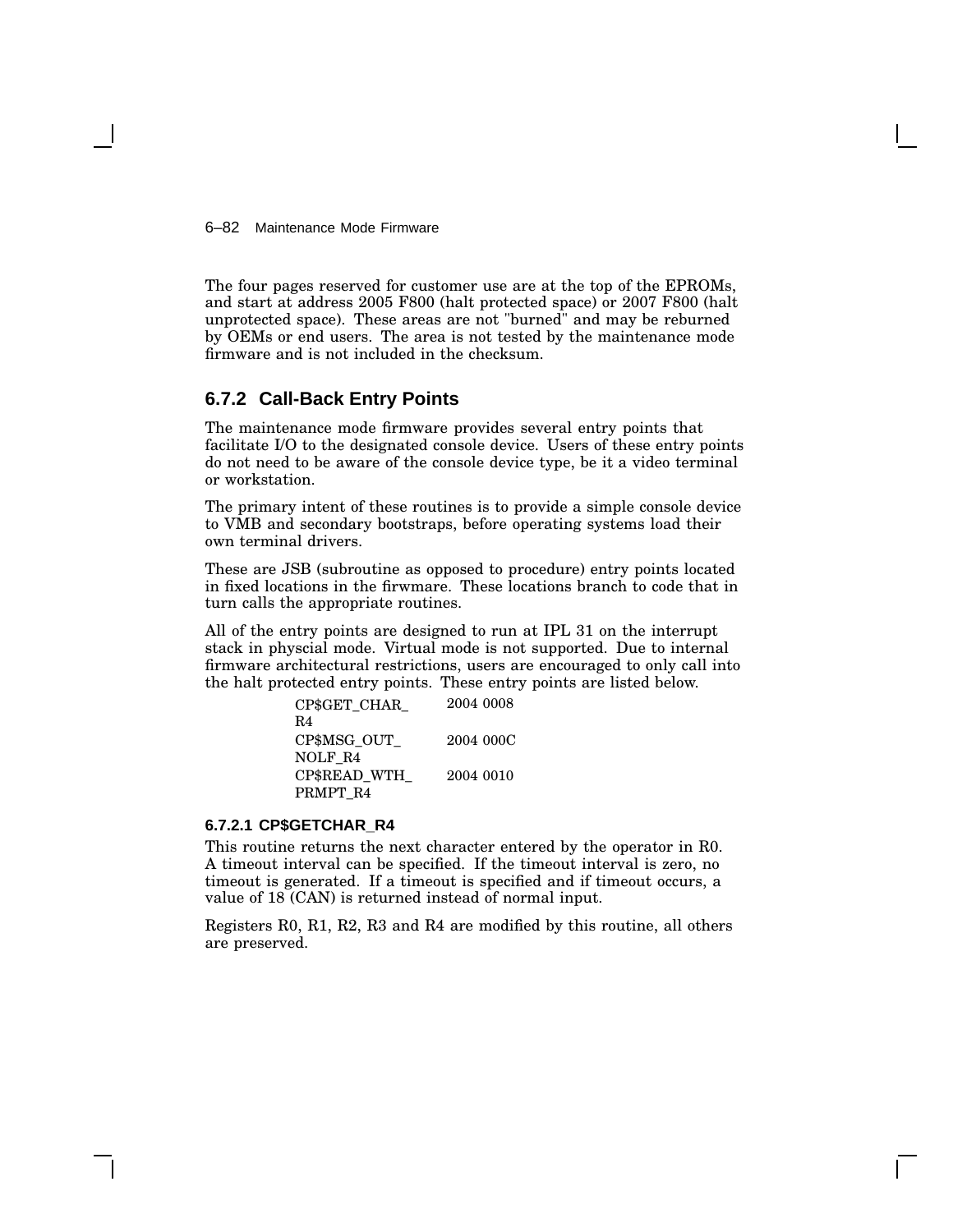Maintenance Mode Firmware 6–83

```
;---------------------------------------------------------------------
; Usage with timeout:
movl #timeout_in_tenths_of_second,r0 ; Specify timeout.
jsb @#CP$GET_CHAR_R4 <br>
; Call routine.
cmpb r0, #^2x18 ; Check for timeout.
beql timeout_handler ; Branch if timeout.
; Input is in R0.
;---------------------------------------------------------------------
; Usage without timeout:
clrl r0 \qquad \qquad ; Specify no timeout.
jsb @#CP$GET_CHAR_R4 ; Call routine.
; Input is in R0.
```
;---------------------------------------------------------------------

### **6.7.2.2 CP\$MSG\_OUT\_NOLF\_R4**

This routine outputs a message to the console. The message is specified either by a message code or a string descriptor. The routine distinguishes between message codes and descriptors by requiring that any descriptor be located outside of the first page of memory. Hence, message codes are restricted to values between 0 and 511.

Registers R0, R1, R2, R3 and R4 are modified by this routine, all others are preserved.

```
;---------------------------------------------------------------------
; Usage with message code:
movzbl #console_message_code,r0 ; Specify message code.
jsb @#CP$MSG_OUT_NOLF_R4 \qquad ; Call routine.
;---------------------------------------------------------------------
; Usage with a message descriptor (position dependent).
movaq 5$, r0 \qquad \qquad ; Specify address of desc.
jsb @#CP$MSG_OUT_NOLF_R4 ; Call routine.
.
.
5$: .ascid /This is a message/ ; Message with descriptor.
;---------------------------------------------------------------------
```
; Usage with a message descriptor (position independent).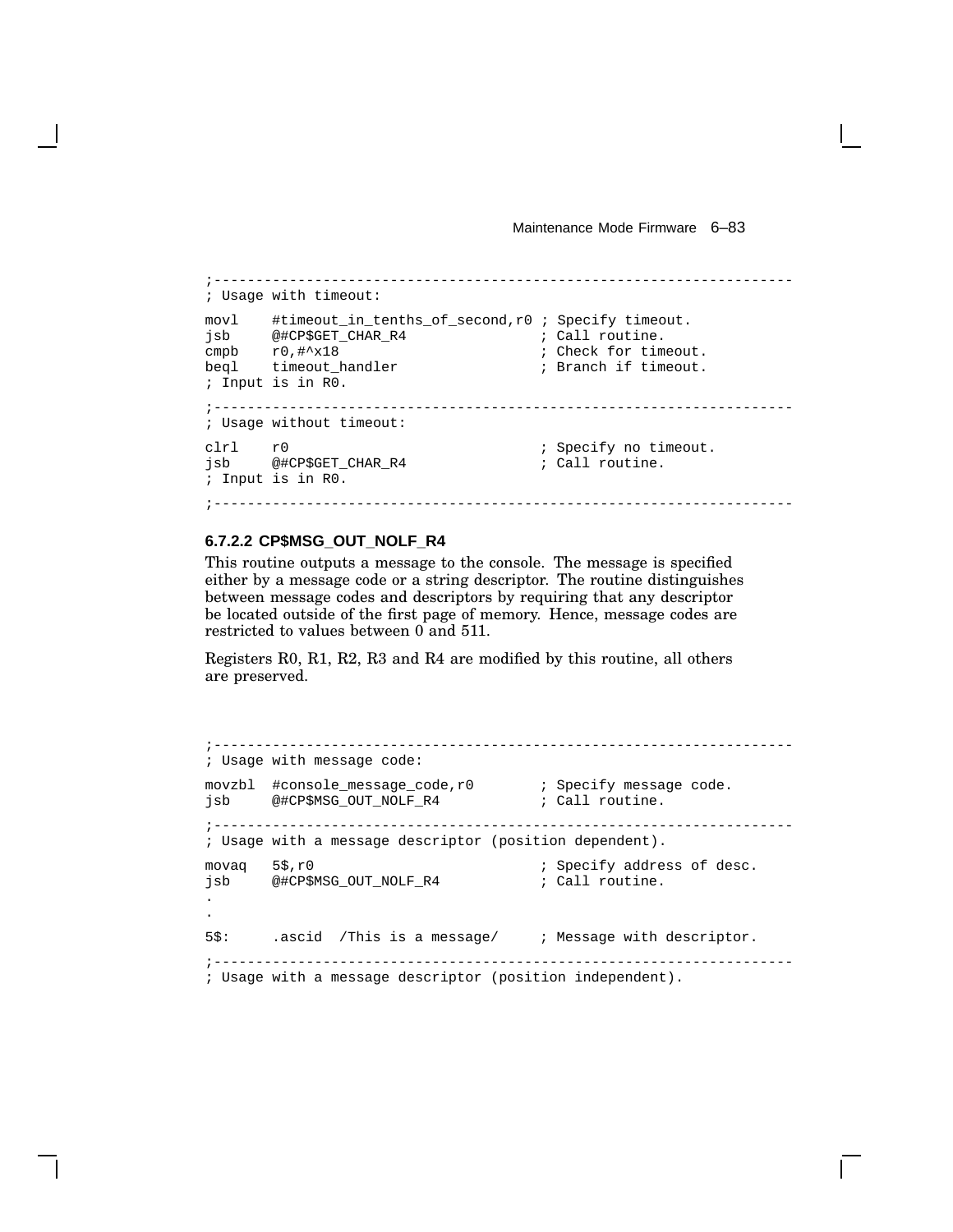6–84 Maintenance Mode Firmware

```
pushab 5$ ; Generate message desc.
pushl #10$-5$ ; on stack.
movl sp,r0 ; Pass desc. addr. in R0.
jsb @#CP$MSG_OUT_NOLF_R4 ; Call routine.
clrq (sp)+ \qquad \qquad ; Purge desc. from stack.
.
.
5$: .ascii /This is a message/ ; Message.
10\: ;
;---------------------------------------------------------------------
```
### **6.7.2.3 CP\$READ\_WTH\_PRMPT\_R4**

This routine outputs a prompt message and then inputs a character string from the console. When the input is accepted,  $\boxed{\text{Delete}}$ ,  $\boxed{\text{Ctrl}}$   $\boxed{\text{U}}$  and  $\boxed{\text{Ctrl}}$   $\boxed{\text{R}}$ functions are supported.

As with CP\$MSG\_OUT\_NOLF\_R4, either a message code or the address of a string descriptor is passed in R0 to specify the prompt string. A value of zero results in no prompt.

A descriptor of the input string is returned in R0 and R1. R0 contains the length of the string and R1 contains the address. This routine inputs the string into the console program string buffer and therefore the caller need not provide an input buffer. Successive calls however destroy the previous contents of the input buffer.

Registers R0, R1, R2, R3 and R4 are modified by this routine, all others are preserved.

```
;---------------------------------------------------------------------
; Usage with a message descriptor (position independent).
pushab 10$<br>push1 #10$-5$<br>i on stack.
pushl #10$-5$<br>movl sp, r0; Pass desc. addr. in R0.
jsb @#CP$READ_WTH_PRMPT_R4 ; Call routine.
clrq (sp)+ ; Purge prompt desc.
                                   . ; Input desc in R0 and R1.
.
5$: .ascii /Prompt> / ; Prompt string.
10$:
;---------------------------------------------------------------------
```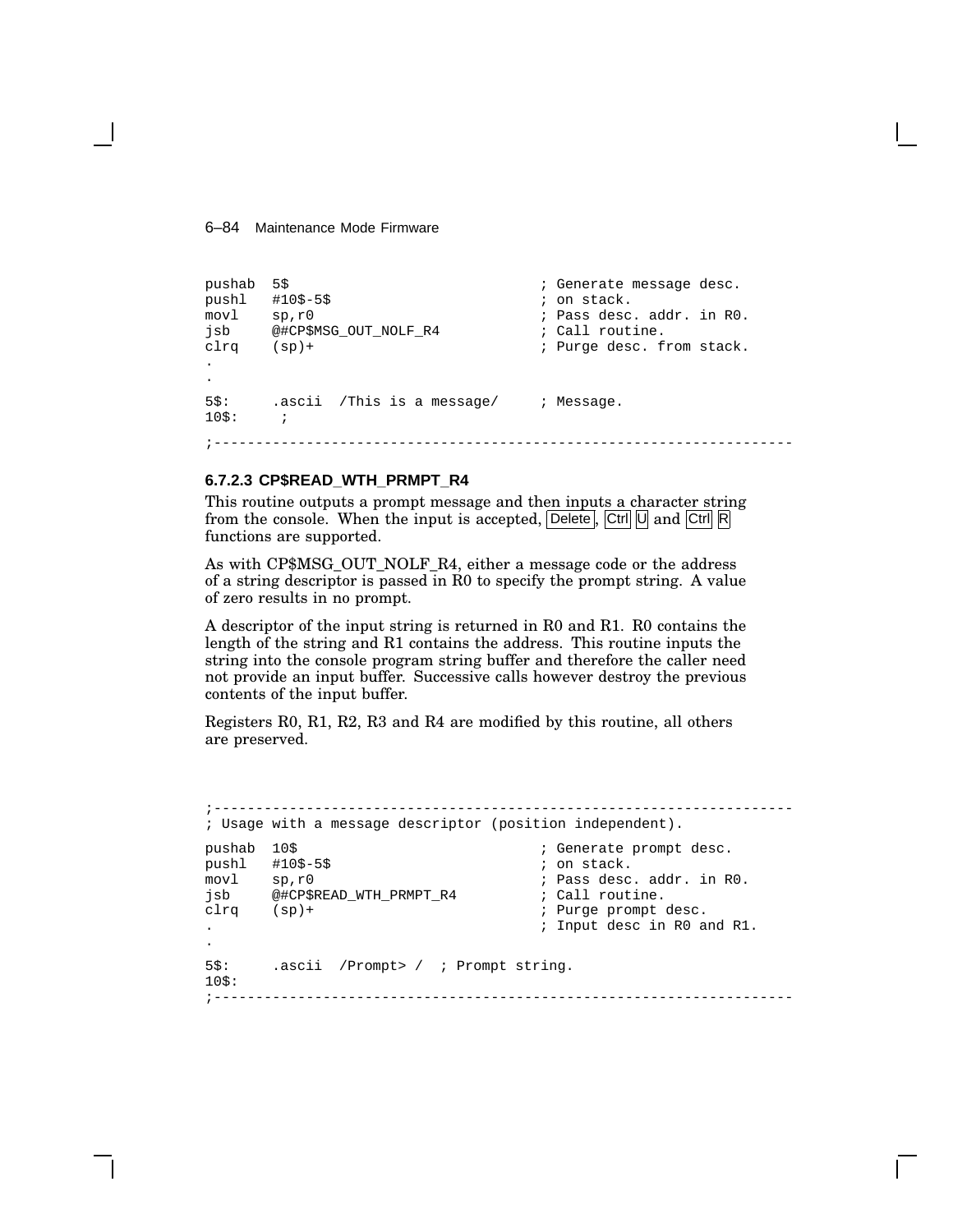Maintenance Mode Firmware 6–85

## **6.7.3 SSC RAM Layout**

The maintenance mode firmware uses the 1 Kbyte of battery backed up (BBU) RAM in the SSC for storage of firmware specific data structures and other information that must be preserved across power cycles. This nonvolatile RAM (NVRAM) resides in the SSC chip starting at address 2014 0400. The NVRAM should not be used by the operating systems except as documented below. This NVRAM is not reflected in the bitmap built by the firmware.

### **Figure 6–7 KN210 SSC NVRAM Layout**

### **6.7.4 Public Data Structures**

The following is a list of the public data structures in NVRAM used by the console.

Fields that are designated as reserved and/or internal use should not be written, since there is no protection against such corruption.

# **6.7.4.1 Console Program Mailbox**

The console program mailbox (CPMBX) is a software data structure located at the beginning of NVRAM (2014 0400). The CPMBX is used to pass information between the maintenance mode firmware and diagnostics, VMB, or an operating system. It consists of three bytes referred to here as NVR0, NVR1, and NVR2 shown in Figures 6–8 through 6–10.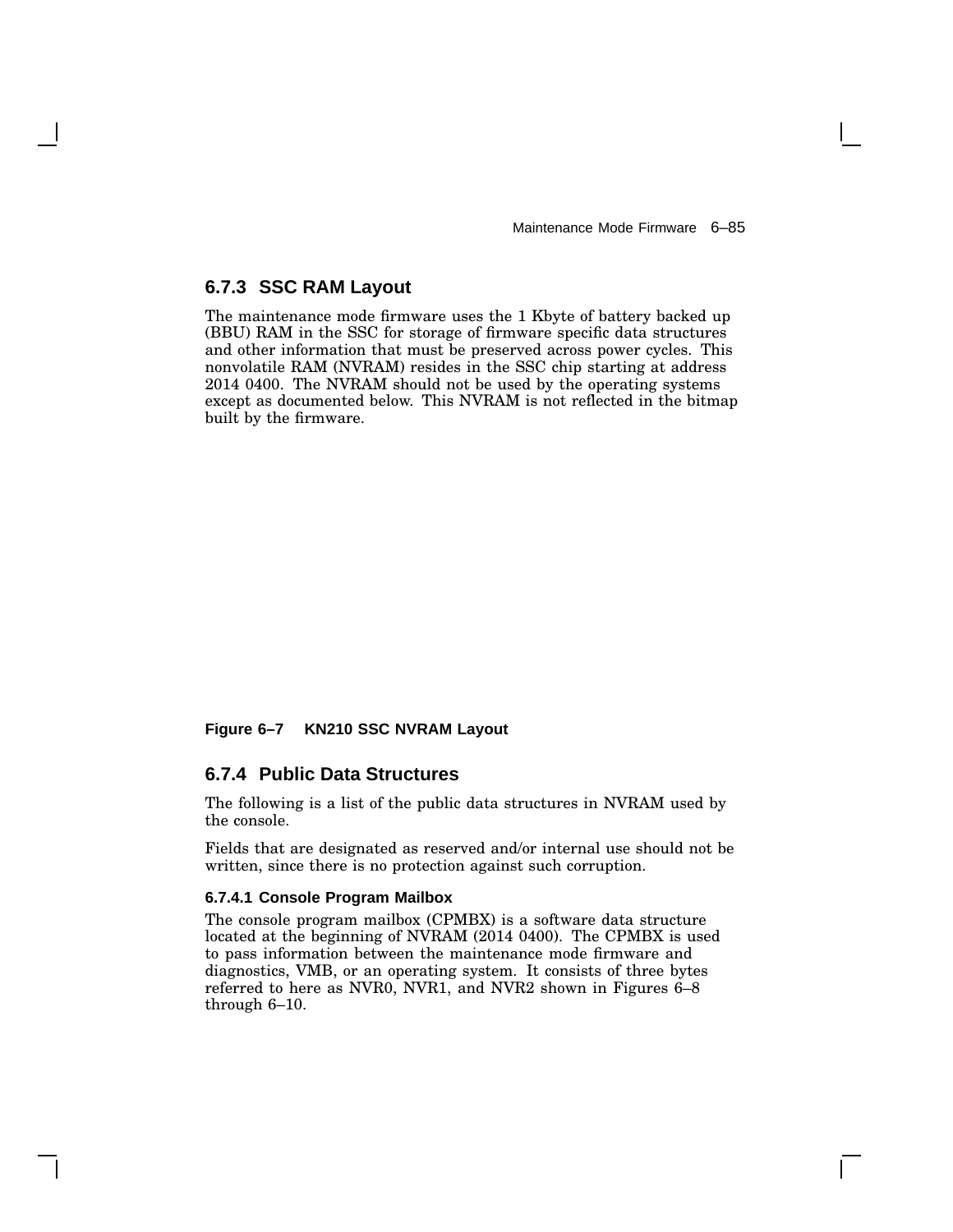### 6–86 Maintenance Mode Firmware

# **Figure 6–8 NVR0**

 $\blacksquare$ 

| Field | <b>Name</b> | <b>Description</b>                                                                                                                                                                                                         |
|-------|-------------|----------------------------------------------------------------------------------------------------------------------------------------------------------------------------------------------------------------------------|
| 7:4   |             | LANGUAGE This field specifies the current selected language for<br>displaying halt and error messages on terminals which<br>support MCS.                                                                                   |
| 3     | <b>RIP</b>  | If set, a restart attempt is in progress. This flag must be<br>cleared by the operating system, if the restart succeeds.                                                                                                   |
| 2     | BIP         | If set, a bootstrap attempt is in progress. This flag must be<br>cleared by the operating system if the bootstrap succeeds.                                                                                                |
| 1:0   | HLT<br>ACT  | Processor halt action - this field, in conjunction with<br>the conditions specified in Table 6–1, is used to control<br>the automatic restart/bootstrap procedure. HLT_ACT is<br>normally written by the operating system. |
|       |             | 0: Restart; if that fails, reboot; if that fails, halt.<br>1: Restart; if that fails, halt.<br>2: Reboot; if that fails, halt.<br>$3:$ Halt.                                                                               |

Г

**Figure 6–9 NVR1**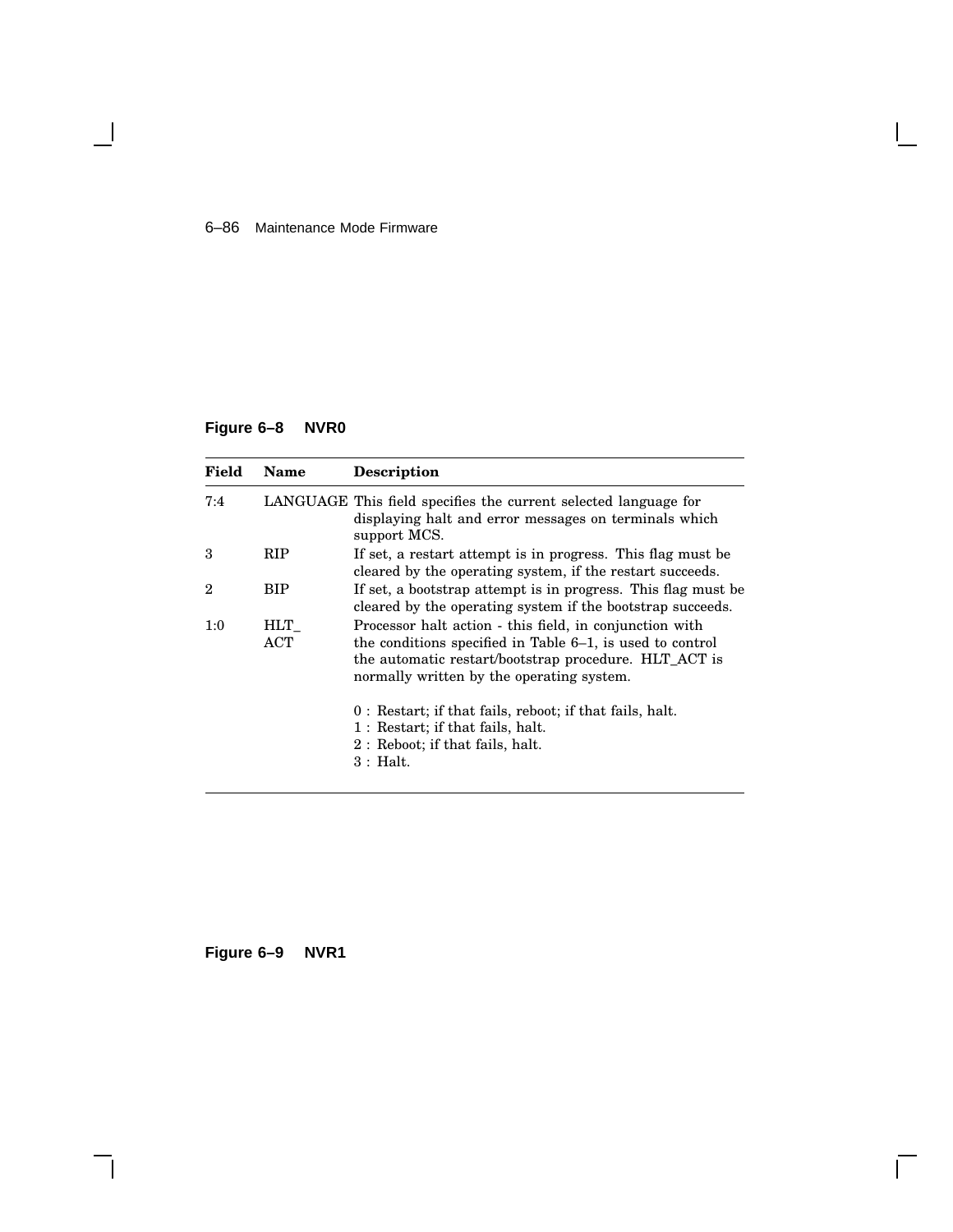Maintenance Mode Firmware 6–87

| Field        | <b>Name</b> | <b>Description</b>                                                                                                             |
|--------------|-------------|--------------------------------------------------------------------------------------------------------------------------------|
| 2            | <b>MCS</b>  | If set, indicates that the attached terminal supports<br>multinational character set (MCS). If clear, MCS is not<br>supported. |
| $\mathbf{1}$ | CRT         | If set, indicates that the attached terminal is a CRT. If<br>clear, indicates that the terminal is hardcopy.                   |

### **Figure 6–10 NVR2**

| Field | Name | <b>Description</b>                                                  |
|-------|------|---------------------------------------------------------------------|
| 7:0   |      | KEYBOARD This field indicates the national keyboard variant in use. |

#### **6.7.4.2 Firmware Stack**

This section contains the stack that is used by all of the firmware, with the exception of VMB, which has its own built in stack.

# **6.7.4.3 Diagnostic State**

This area is used by the firmware resident diagnostics. This section is not documented here.

### **6.7.4.4 User Area**

The KN210 console reserves the last longword (address 2014 07FC) of the NVRAM for customer use. This location is not tested by the console firmware. Its value is undefined.

# **6.8 Error Messages**

The error messages issued by the maintenance mode firmware fall into three catgories, halt code messages, VMB error messages, and console messages.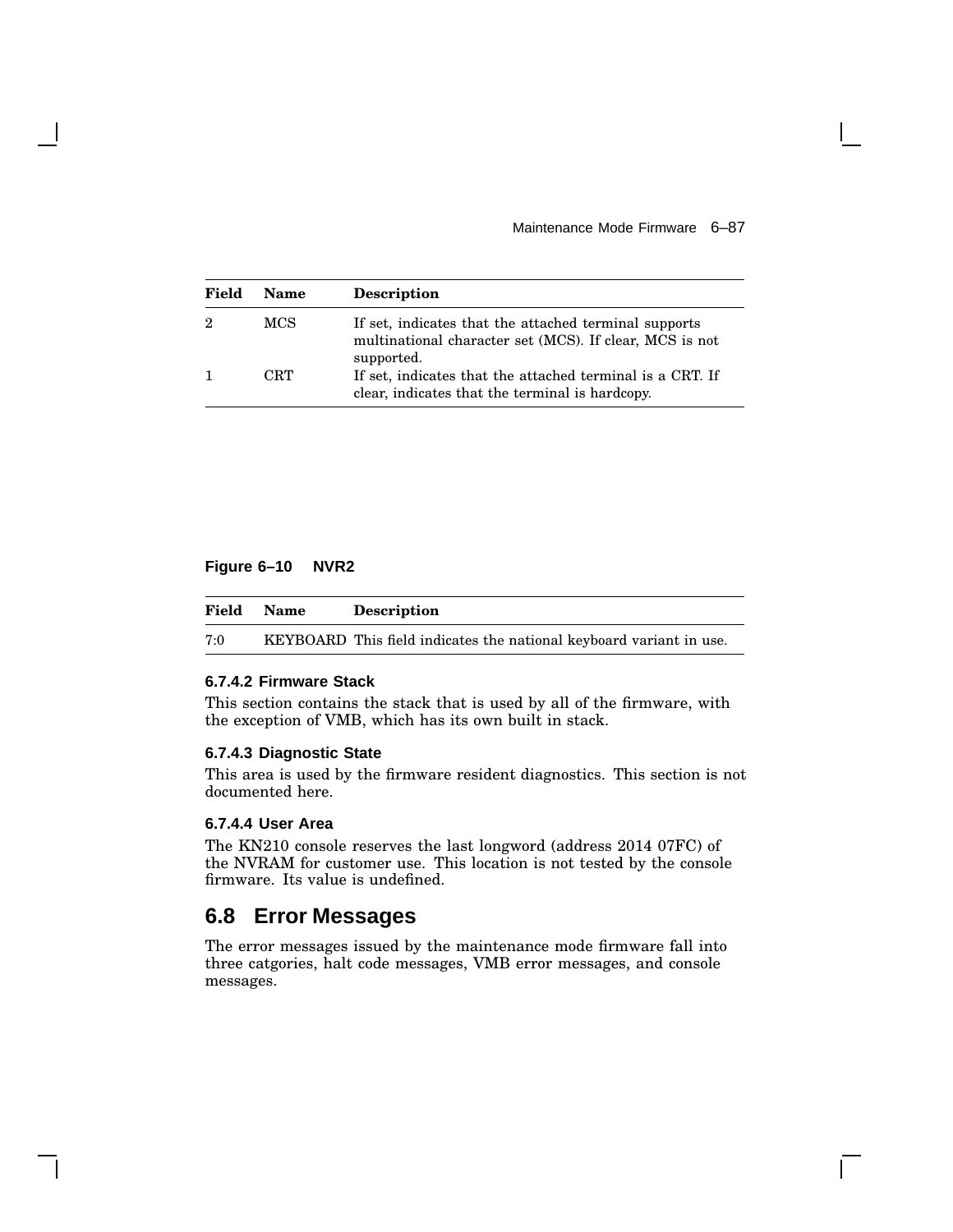6–88 Maintenance Mode Firmware

# **6.8.1 Halt Code Messages**

Except on power-up, which is not treated as an error condition, the following messages are issued by the firmware whenever the processor halts.

For example:

?06 HLT INST PC = 800050D3

The number preceding the halt message is the *halt code*. This number is obtained from SAVPSL<13:8>(RESTART\_CODE), IPR 43, which is written on any CVAX processor restart operation.

**Table 6–10 HALT Messages**

| Code   | <b>Message</b>               | <b>Description</b>                                                                                                                                                                   |
|--------|------------------------------|--------------------------------------------------------------------------------------------------------------------------------------------------------------------------------------|
| ?02    | <b>EXT HLT</b>               | External halt, caused by either console BREAK<br>condition or Q22-bus BHALT_L.                                                                                                       |
| $\_03$ |                              | Power-up, no halt message is displayed; 03 is not<br>displayed. However, the presence of the firmware<br>banner and diagnostic countdown indicates this halt<br>reason.              |
| ?04    | <b>ISP ERR</b>               | In attempting to push state onto the interrupt stack<br>during an interrupt or exception, the processor<br>discovered that the interrupt stack was mapped NO<br>ACCESS or NOT VALID. |
| ?05    | <b>DBL ERR</b>               | The processor attempted to report a machine check<br>to the operating system, and a second machine check<br>occurred.                                                                |
| ?06    | <b>HLT INST</b>              | The processor executed a HALT instruction in kernel<br>mode.                                                                                                                         |
| ?07    | <b>SCB ERR3</b>              | The SCB vector had bits $\langle 1:0 \rangle$ equal to 3.                                                                                                                            |
| ?08    | <b>SCB ERR2</b>              | The SCB vector had bits $\langle 1:0 \rangle$ equal to 2.                                                                                                                            |
| ?0A    | <b>CHM FR</b><br><b>ISTK</b> | A change mode instruction was executed when<br>PSL <is> was set.</is>                                                                                                                |
| ?0B    | CHM TO<br><b>ISTK</b>        | The SCB vector for a change mode had bit $\langle 0 \rangle$ set.                                                                                                                    |
| ?0C    | <b>SCB RD ERR</b>            | A hard memory error occurred while the processor was<br>trying to read an exception or interrupt vector.                                                                             |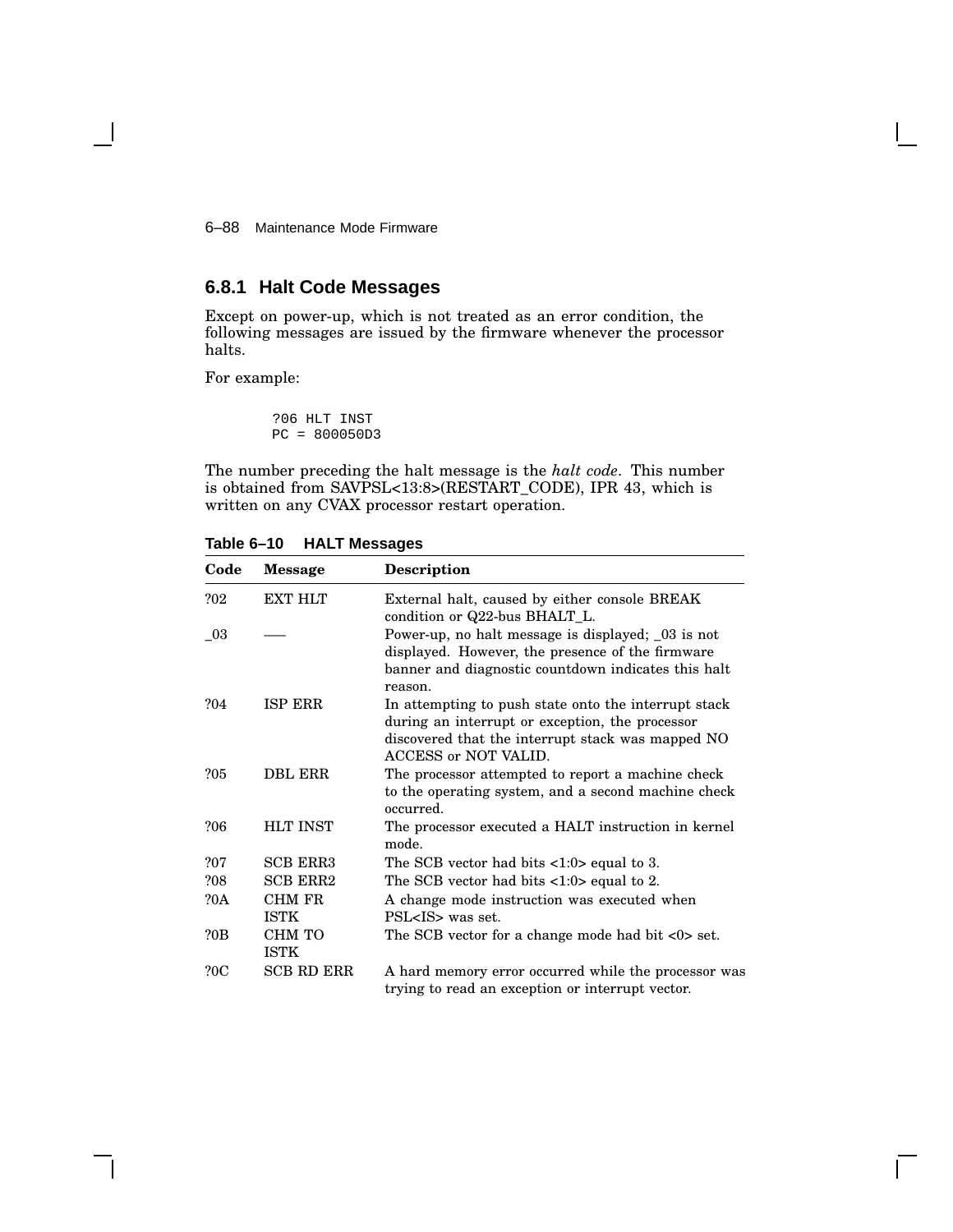$\mathbf{I}$ 

**Table 6–10 (Cont.) HALT Messages**

| Code | <b>Message</b>        | <b>Description</b>                                                                                                    |
|------|-----------------------|-----------------------------------------------------------------------------------------------------------------------|
| ?10  | <b>MCHK AV</b>        | An access violation or an invalid translation occurred<br>during machine check exception processing.                  |
| ?11  | <b>KSP AV</b>         | An access violation or translation not valid occurred<br>during processing of a kernel stack not valid exception.     |
| ?12  | DBL ERR2              | Double machine check error. A machine check occured<br>while trying to service a machine check.                       |
| ?13  | <b>DBL ERR3</b>       | Double machine check error. A machine check occured<br>while trying to service a kernel stack not valid<br>exception. |
| ?19  | PSL $EXC51$           | $PSL < 26:24$ = 5 on interrupt or exception.                                                                          |
| ?1A  | PSL $EXC61$           | $PSL < 26:24$ = 6 on interrupt of exception.                                                                          |
| ?1B  | PSL $EXC71$           | $PSL < 26:24$ = 7 on interrupt or exception.                                                                          |
| ?1D  | PSL REI5 <sup>1</sup> | $PSL < 26:24$ = 5 on an REI instruction                                                                               |
| ?1E  | PSL REI $61$          | $PSL < 26:24 > 6$ on an REI instruction.                                                                              |
| ?1F  | $PSL$ REI $71$        | $PSL < 26:24 > 7$ on an REI instruction.                                                                              |

<sup>1</sup>For the last six cases, the VAX architecture does not allow execution on the interrupt stack while in a mode other than kernel. In the first three cases, an interrupt is attempting to run on the interrupt stack while not in kernel mode. In the last three cases, an REI instruction is attempting to return to a mode other than kernel and still run on the interrupt stack.

# **6.8.2 Console Error Messages**

These error messages are issued in response to a console command that has error(s).

| Code | <b>Message</b> | <b>Description</b>                                                                                                                                                                                                                        |
|------|----------------|-------------------------------------------------------------------------------------------------------------------------------------------------------------------------------------------------------------------------------------------|
| ?20  | <b>CORRPTN</b> | The console program database has been<br>corrupted.                                                                                                                                                                                       |
| ?21  | <b>ILL REF</b> | Illegal reference. The requested reference would<br>violate virtual memory protection, the address<br>is not mapped, the reference is invalid in the<br>specified address space, or the value is invalid in<br>the specified destination. |
| ?22  | ILL CMD        | The command string cannot be parsed.                                                                                                                                                                                                      |

**Table 6–11 Console Error Messages**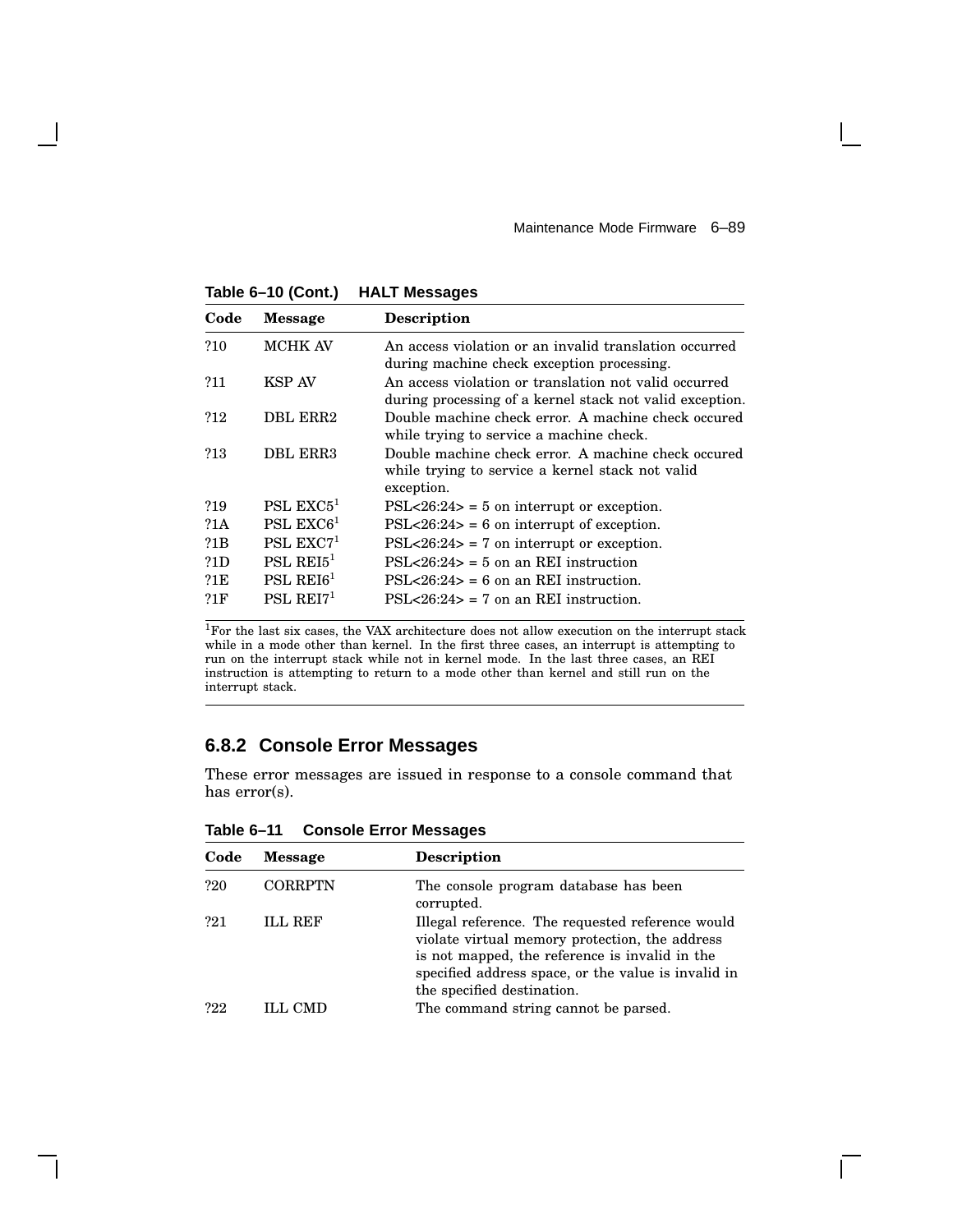# 6–90 Maintenance Mode Firmware

 $\overline{\phantom{a}}$ 

**Table 6–11 (Cont.) Console Error Messages**

| Code | Message              | <b>Description</b>                                                                                                                                                        |
|------|----------------------|---------------------------------------------------------------------------------------------------------------------------------------------------------------------------|
| ?23  | <b>INV DGT</b>       | A number has an invalid digit.                                                                                                                                            |
| ?24  | <b>LTL</b>           | The command was too large for the console to<br>buffer. The message is issued only after receipt of<br>the terminating carriage return.                                   |
| ?25  | <b>ILL ADR</b>       | The address specified falls outside the limits of<br>the address space.                                                                                                   |
| ?26  | VAL TOO LRG          | The value specified does not fit in the destination.                                                                                                                      |
| ?27  | <b>SW CONF</b>       | Switch conflict, for example, two different data<br>sizes are specified for an EXAMINE command.                                                                           |
| ?28  | <b>UNK SW</b>        | The switch is unrecognized.                                                                                                                                               |
| ?29  | <b>UNK SYM</b>       | The symbolic address in an EXAMINE or<br>DEPOSIT command is unrecognized.                                                                                                 |
| ?2A  | <b>CHKSM</b>         | The command or data checksum of an X command<br>is incorrect. If the data checksum is incorrect,<br>this message is issued, and is not abbreviated to<br>Illegal command. |
| 22B  | <b>HLTED</b>         | The operator entered a HALT command.                                                                                                                                      |
| 22C  | <b>FND ERR</b>       | A FIND command failed either to find the RPB or<br>128 Kbytes of good memory.                                                                                             |
| ?2D  | <b>TMOUT</b>         | During an X command, data failed to arrive in the<br>time expected (60 seconds).                                                                                          |
| ?2E  | <b>MEM ERR</b>       | A machine check occurred with a code of 80 (hex)<br>or 81 (hex), indicating a read or write memory<br>error.                                                              |
| 22F  | <b>UNXINT</b>        | Unexpected interrupt or exception.                                                                                                                                        |
| ?30  | <b>UNIMPLEMENTED</b> | Unimplemented function.                                                                                                                                                   |
| ?31  | QUAL NOVAL           | Qualifier does not take a value.                                                                                                                                          |
| ?32  | <b>QUAL AMBG</b>     | Ambiguous qualifier.                                                                                                                                                      |
| ?33  | <b>QUAL REQ VAL</b>  | Qualifier requires a value.                                                                                                                                               |
| ?34  | <b>QUAL OVERF</b>    | Too many qualifiers.                                                                                                                                                      |
| ?35  | <b>ARG OVERF</b>     | Too many arguments.                                                                                                                                                       |
| ?36  | AMBG CMD             | Ambiguous command.                                                                                                                                                        |
| ?37  | <b>INSUF ARG</b>     | Insufficient arguments.                                                                                                                                                   |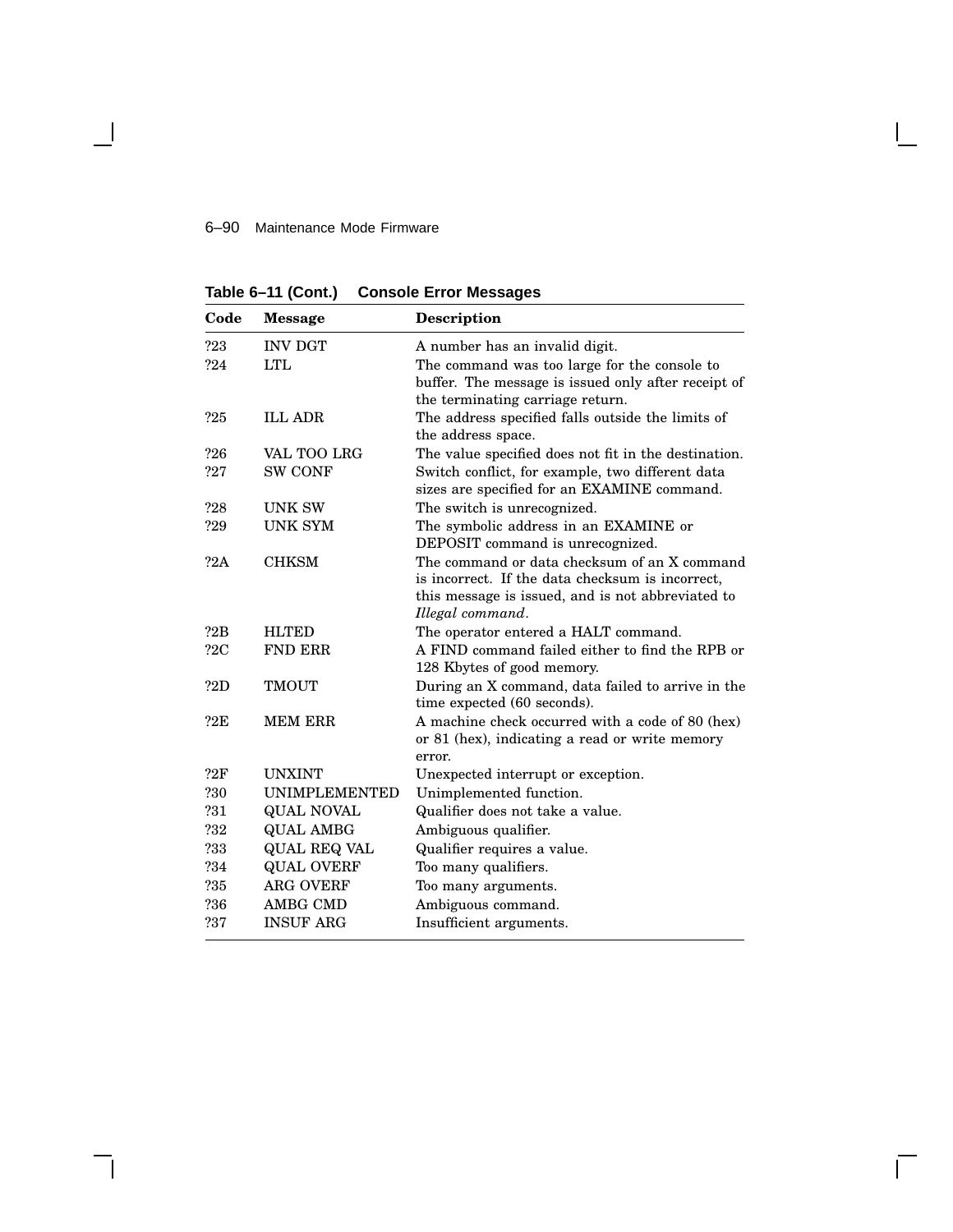$\mathsf{I}$ 

 $\overline{\Gamma}$ 

# **6.8.3 VMB error messages**

 $\overline{\phantom{a}}$ 

Table 6–12 lists errors issued by VMB.

**Table 6–12 VMB Error Messages**

| Code | Message            | <b>Description</b>                                 |
|------|--------------------|----------------------------------------------------|
| ?40  | <b>NOSUCHDEV</b>   | No bootable devices found.                         |
| ?41  | <b>DEVASSIGN</b>   | Device is not present.                             |
| ?42  | <b>NOSUCHFILE</b>  | Program image not found.                           |
| ?43  | <b>FILESTRUCT</b>  | Invalid boot device file structure.                |
| ?44  | <b>BADCHKSUM</b>   | Bad checksum on header file.                       |
| ?45  | <b>BADFILEHDR</b>  | Bad file header.                                   |
| ?46  | <b>BADIRECTORY</b> | Bad directory file.                                |
| ?47  | <b>FILNOTCNTG</b>  | Invalid program image format.                      |
| ?48  | <b>ENDOFFILE</b>   | Premature end of file encountered.                 |
| ?49  | <b>BADFILENAME</b> | Bad file name given.                               |
| ?4A  | <b>BUFFEROVF</b>   | Program image does not fit in available memory.    |
| ?4B  | <b>CTRLERR</b>     | Boot device I/O error.                             |
| ?4C  | <b>DEVINACT</b>    | Failed to initialize boot device.                  |
| ?4D  | <b>DEVOFFLINE</b>  | Device is offline.                                 |
| ?4E  | <b>MEMERR</b>      | Memory initialization error.                       |
| ?4F  | <b>SCBINT</b>      | Unexpected SCB exception or machine check.         |
| ?50  | <b>SCB2NDINT</b>   | Unexpected exception after starting program image. |
| ?51  | <b>NOROM</b>       | No valid ROM image found.                          |
| ?52  | <b>NOSUCHNODE</b>  | No response from load server.                      |
| ?53  | <b>INSFMAPREG</b>  | Invalid memory configuration.                      |
| ?54  | <b>RETRY</b>       | No devices bootable, retrying.                     |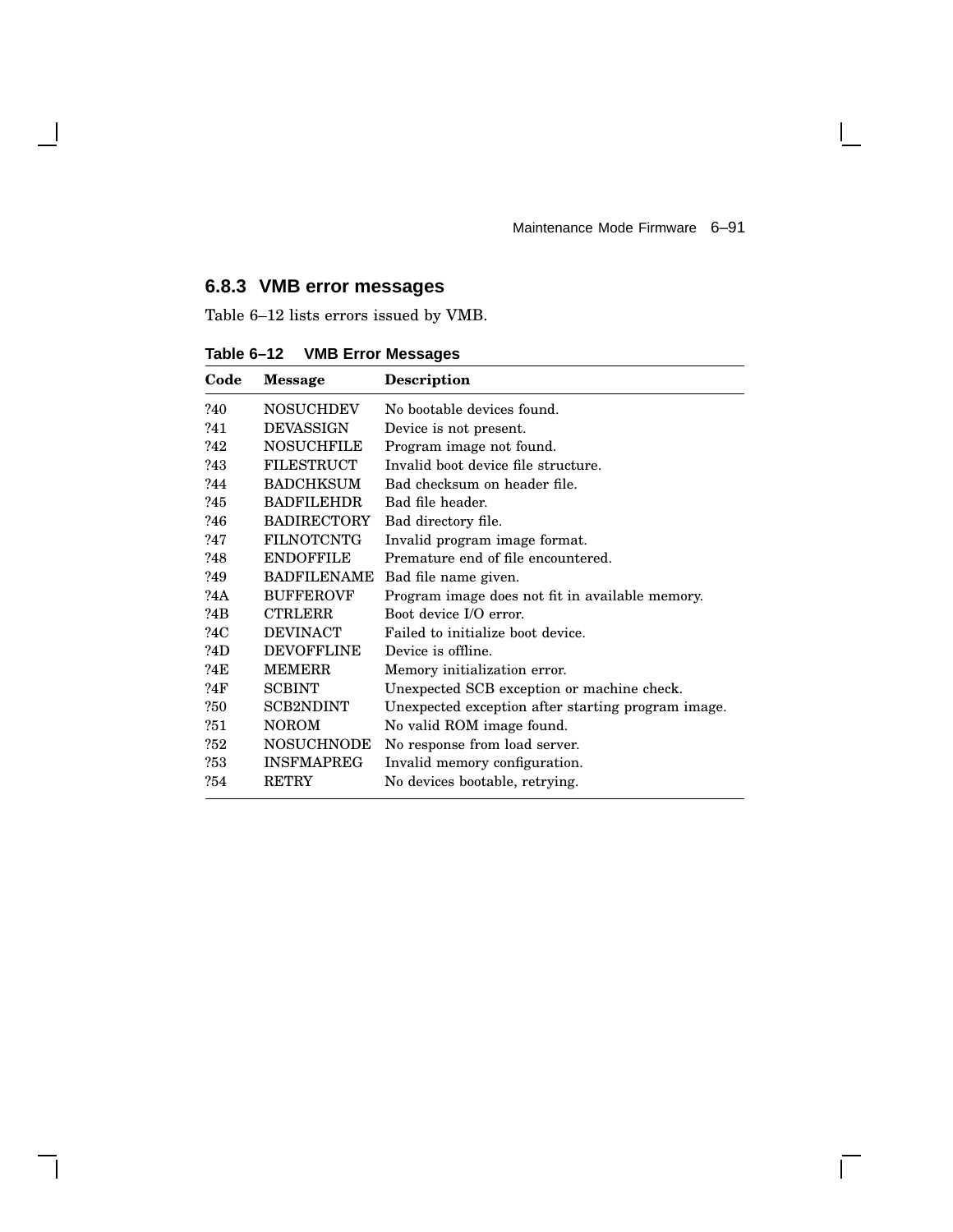# **A Specifications**

This appendix contains the physical, electrical and environmental specifications for the KN210 CPU module and the KN210 I/O module.

# **A.1 Physical Specifications**

The KN210 CPU module, KN210 I/O module and MS650-AA are quadheight modules with the following dimensions:

| <b>Dimension</b> | <b>Measurement</b>                                                        |
|------------------|---------------------------------------------------------------------------|
| Height           | $10.457 (+0.015/-0.020)$ inches                                           |
| Length           | $8.430 (+0.010/-0.010)$ inches                                            |
| Width            | 0.375 inches maximum (nonconductive)<br>0.343 inches maximum (conductive) |

# **NOTE**

**Width, as defined for Digital modules, is the height of components above the surface of the module.**

# **A.2 Electrical Specifications**

The power requirements for the KN210 CPU module are as follows:

| $+5$ V $\pm 5\%$ | $+12V + 5\%$     |
|------------------|------------------|
| 4.5 A maximum    | $0.13$ A maximum |

Typical currents are 10 percent less than the specified maximum.

 $\mathbf{I}$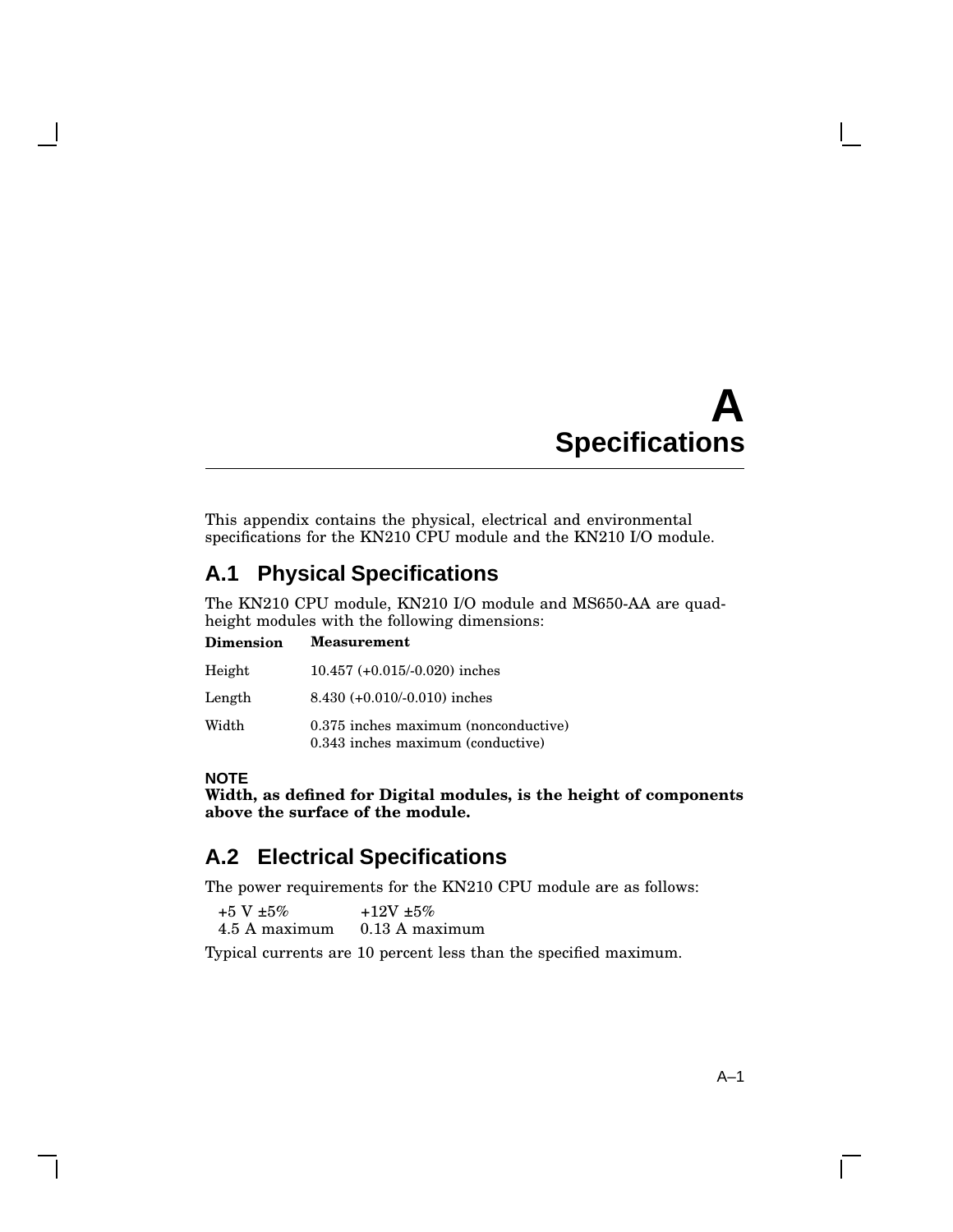A–2 Specifications

The bus loads for the KN210 CPU module are as follows:

- 3.5 ac loads
- 1.0 dc loads

The power requirements for the KN210 I/O module are as follows:

+5 V  $\pm 5\%$ 5.0 A maximum  $+12V +5%$ 0.23 A maximum

Typical currents are 10 percent less than the specified maximum.

The KN210 I/O module does not present any loads to the Q22-bus.

# **A.3 Environmental Specifications**

The environmental specifications for the KN210 CPU module and the KN210 I/O module are as follows:

### **Operating Conditions**

| Temperature | $5^{\circ}$ C (41 <sup>o</sup> F) to 60 <sup>o</sup> C (140 <sup>o</sup> F) with a rate of change no greater<br>than $20\pm 2^{\circ}$ C (36 $\pm 4^{\circ}$ F) per hour at sea level. Derate<br>maximum temperature by $1.8^{\circ}$ C for each 1000 meters (1 <sup>o</sup> F)<br>for each 1000 ft) of altitude above sea level. |
|-------------|-----------------------------------------------------------------------------------------------------------------------------------------------------------------------------------------------------------------------------------------------------------------------------------------------------------------------------------|
| Humidity    | $0\%$ to $95\%$ noncondensing, with a maximum wet bulb<br>temperature of $32^{\circ}C$ (90 $^{\circ}F$ ) and a minimum dew point<br>temperature of $2^{\circ}C$ (36 $^{\circ}F$ ).                                                                                                                                                |
| Altitude    | Up to 2,400 meters $(8,000 \text{ ft})$ with a rate of change no<br>greater than 300 meters per min (1000 ft per min).                                                                                                                                                                                                            |
|             | <b>Nonoperating Conditions Less Than 60 Days</b>                                                                                                                                                                                                                                                                                  |

| Temperature | -40 <sup>o</sup> C to +66 <sup>o</sup> C (-40 <sup>o</sup> F to +151 <sup>o</sup> F) with a rate of change no<br>greater than $11 \pm 2$ °C (20 $\pm 4$ °F) per hour at sea level. Derate<br>the maximum temperature by $1.8^{\circ}$ C for each 1000 meters<br>$(1^{\circ}$ F for each 1000 ft) of altitude above sea level. |
|-------------|-------------------------------------------------------------------------------------------------------------------------------------------------------------------------------------------------------------------------------------------------------------------------------------------------------------------------------|
| Humidity    | Up to $95\%$ noncondensing.                                                                                                                                                                                                                                                                                                   |

```
Altitude Up to 4,900 meters (16,000 ft) with a rate of change no
                   greater than 600 meters per min (2000 feet per min).
```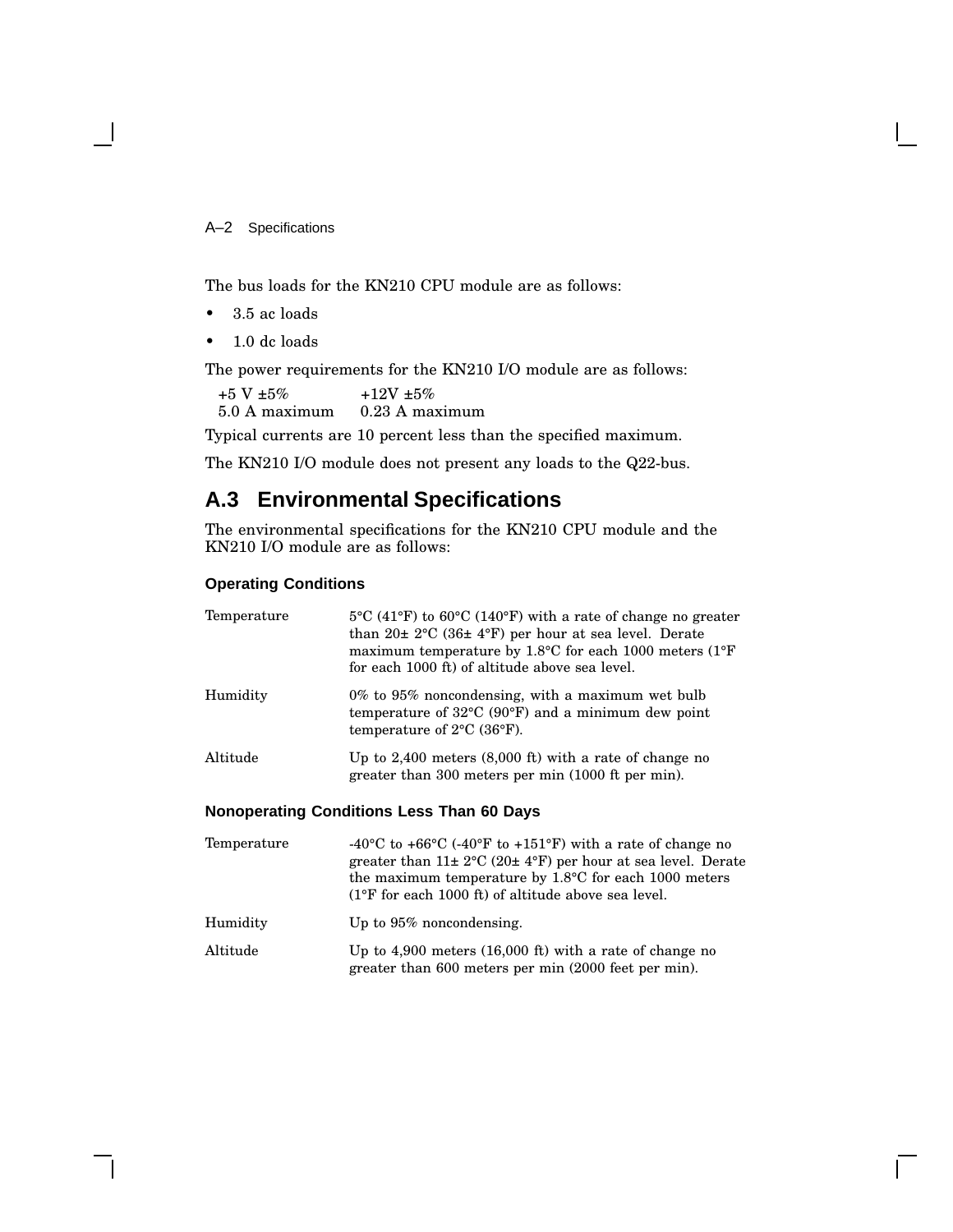Specifications A–3

 $\Box$ 

# **Nonoperating Conditions Greater Than 60 Days**

 $\mathbf{I}$ 

| Temperature | $+5^{\circ}$ C to $+60^{\circ}$ C ( $+40^{\circ}$ F to $+140^{\circ}$ F) with a rate of change no<br>greater than $20 \pm 2^{\circ}$ C (36 $\pm 4^{\circ}$ F) per hour at sea level. Derate<br>the maximum temperature by 1.8°C for each 1000 meters<br>$(1^{\circ}F$ for each 1000 ft) of altitude above sea level. |
|-------------|----------------------------------------------------------------------------------------------------------------------------------------------------------------------------------------------------------------------------------------------------------------------------------------------------------------------|
| Humidity    | 10% to 95% noncondensing, with a maximum wet bulb<br>temperature of $32^{\circ}$ C (90 $^{\circ}$ F) and a minimum dew point<br>temperature of $2^{\circ}$ C (36 $^{\circ}$ F).                                                                                                                                      |
| Altitude    | Up to $2,400$ meters $(8,000 \text{ ft})$ with a rate of change no<br>greater than 300 meters per min (1000 ft per min).                                                                                                                                                                                             |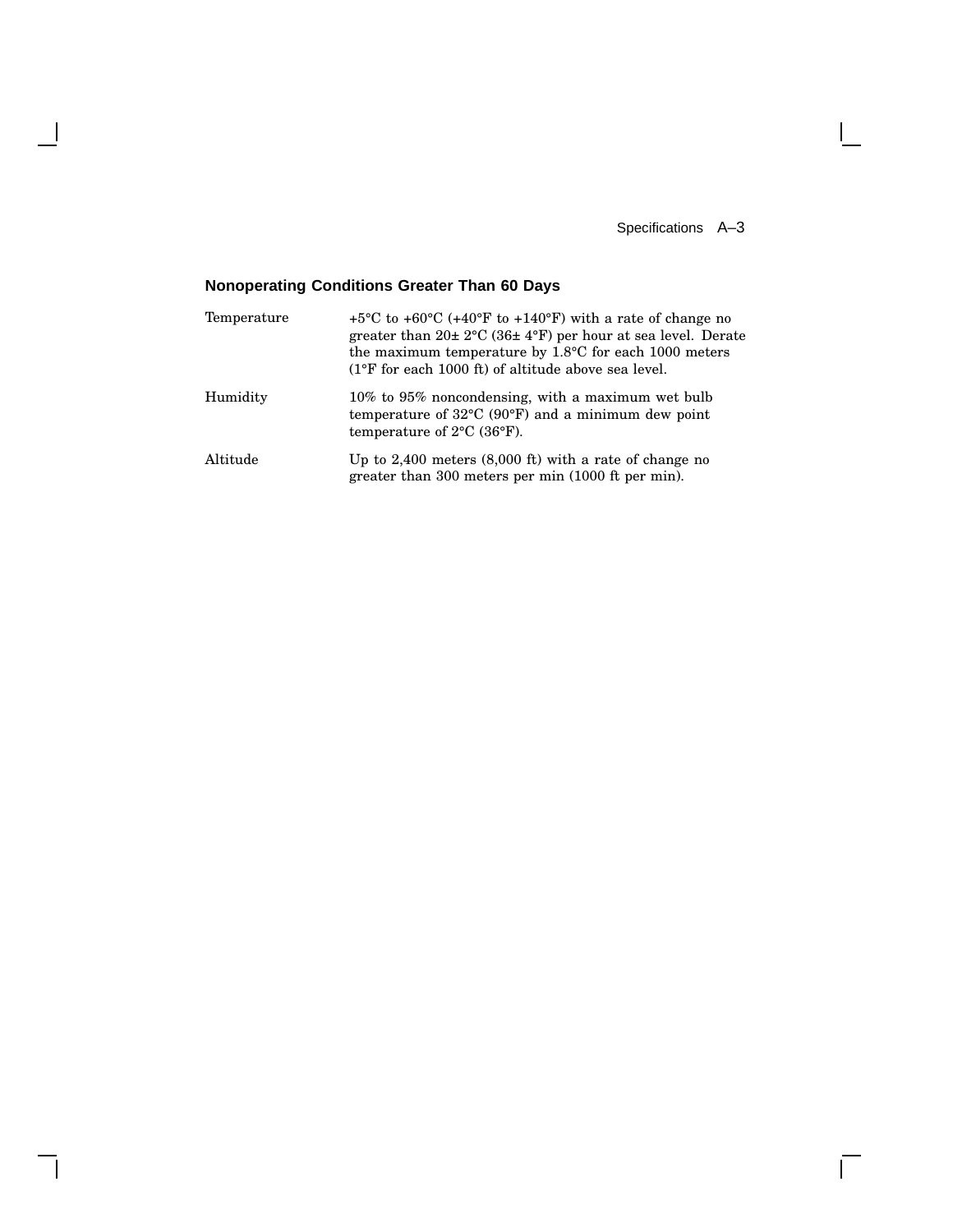# **B Address Assignments**

# **B.1 R3000 Physical Address Space Map**

Table B–1 lists the R3000 memory space.

| Table B–1 |  | R3000 Memory Space |  |
|-----------|--|--------------------|--|
|-----------|--|--------------------|--|

| <b>Contents</b>                      | <b>Address Range</b>  |
|--------------------------------------|-----------------------|
| Local memory space (Up to 64 Mbytes) | 0000 0000 - 03FF FFFF |
| Reserved memory space                | 0400 0000 - 1FFF FFFF |

Table B–2 lists the R3000 I/O memory space.

# **Table B–2 R3000 I/O Space**

| <b>Contents</b>                       | <b>Address Range</b>  |
|---------------------------------------|-----------------------|
| Reserved Q-22 bus I/O space           | 1000 0000 - 1000 0007 |
| Q-22 bus floating address space       | 1000 0008 - 1000 07FF |
| User reserved Q-22 bus I/O space      | 1000 0800 - 1000 OFFF |
| Reserved Q-22 bus I/O space           | 1000 1000 - 1000 1F3F |
| Interprocessor communication register | 1000 1F40             |
| Reserved Q-22 bus I/O space           | 1000 1F48 - 1000 1FFF |
| Reserved I/O module address space     | 1000 2000 - 1003 FFFF |
| Two copies of local ROM               | 1004 0000 - 1007 FFFF |
| DMA system configuration register     | 1008 0000             |
| DMA system error register             | 1008 0004             |
| DMA master error address register     | 1008 0008             |
| DMA slave error address register      | 1008 000C             |

 $\mathbf{I}$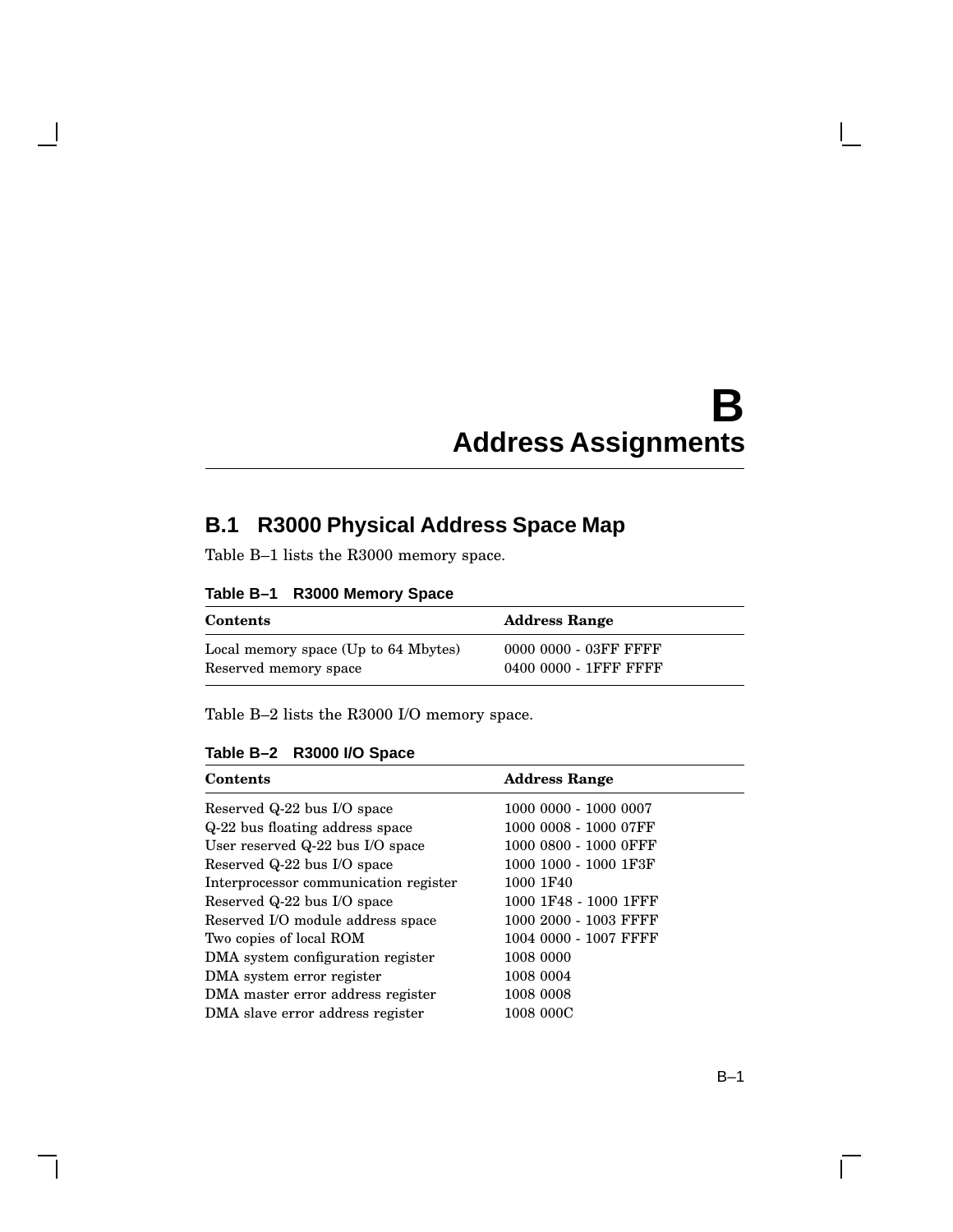# B–2 Address Assignments

# **Table B–2 (Cont.) R3000 I/O Space**

| <b>Contents</b>                                   | <b>Address Range</b>  |
|---------------------------------------------------|-----------------------|
| Q-22 bus map base register                        | 1008 0010             |
| Reserved                                          | 1008 0014 - 1008 00FF |
| Main memory configuration register 00             | 1008 0100             |
| Main memory configuration register 01             | 1008 0104             |
| Main memory configuration register 02             | 1008 0108             |
| Main memory configuration register 03             | 1008 010C             |
| Main memory configuration register 04             | 1008 0110             |
| Main memory configuration register 05             | 1008 0114             |
| Main memory configuration register 06             | 1008 0118             |
| Main memory configuration register 07             | 1008 011C             |
| Main memory configuration register 08             | 1008 0120             |
| Main memory configuration register 09             | 1008 0124             |
| Main memory configuration register 10             | 1008 0128             |
| Main memory configuration register 11             | 1008 012C             |
| Main memory configuration register 12             | 1008 0130             |
| Main memory configuration register 13             | 1008 0134             |
| Main memory configuration register 14             | 1008 0138             |
| Main memory configuration register 15             | 1008 013C             |
| Main memory error status register                 | 1008 0140             |
| Main memory control/diagnostic status<br>register | 1008 0144             |
| Reserved I/O module address space                 | 1008 0148 - 1008 3FFF |
| Interrupt status                                  | 1008 4000             |
| Boot and diagnostic register                      | 1008 4004             |
| Select processor register                         | 1008 4008             |
| 100 Hz clock                                      | 1008 4010             |
| Reserved I/O module address space                 | 1008 4014 - 1008 7FFF |
| Q-22 bus map registers                            | 1008 8000 - 1008 FFFF |
| Reserved I/O module address space                 | 1009 0000 - 1013 FFFF |
| SSC base address register                         | 1014 0000             |
| SSC configuration register                        | 1014 0010             |
| CDAL bus timeout control register                 | 1014 0020             |
| Diagnostic LED register                           | 1014 0030             |
| Reserved I/O module address space                 | 1014 0034 - 1014 0068 |
| Time-of-year register                             | 1014 006C             |
| Reserved                                          | 1014 0070 - 1014 007C |
| Console receiver control/status                   | 1014 0080             |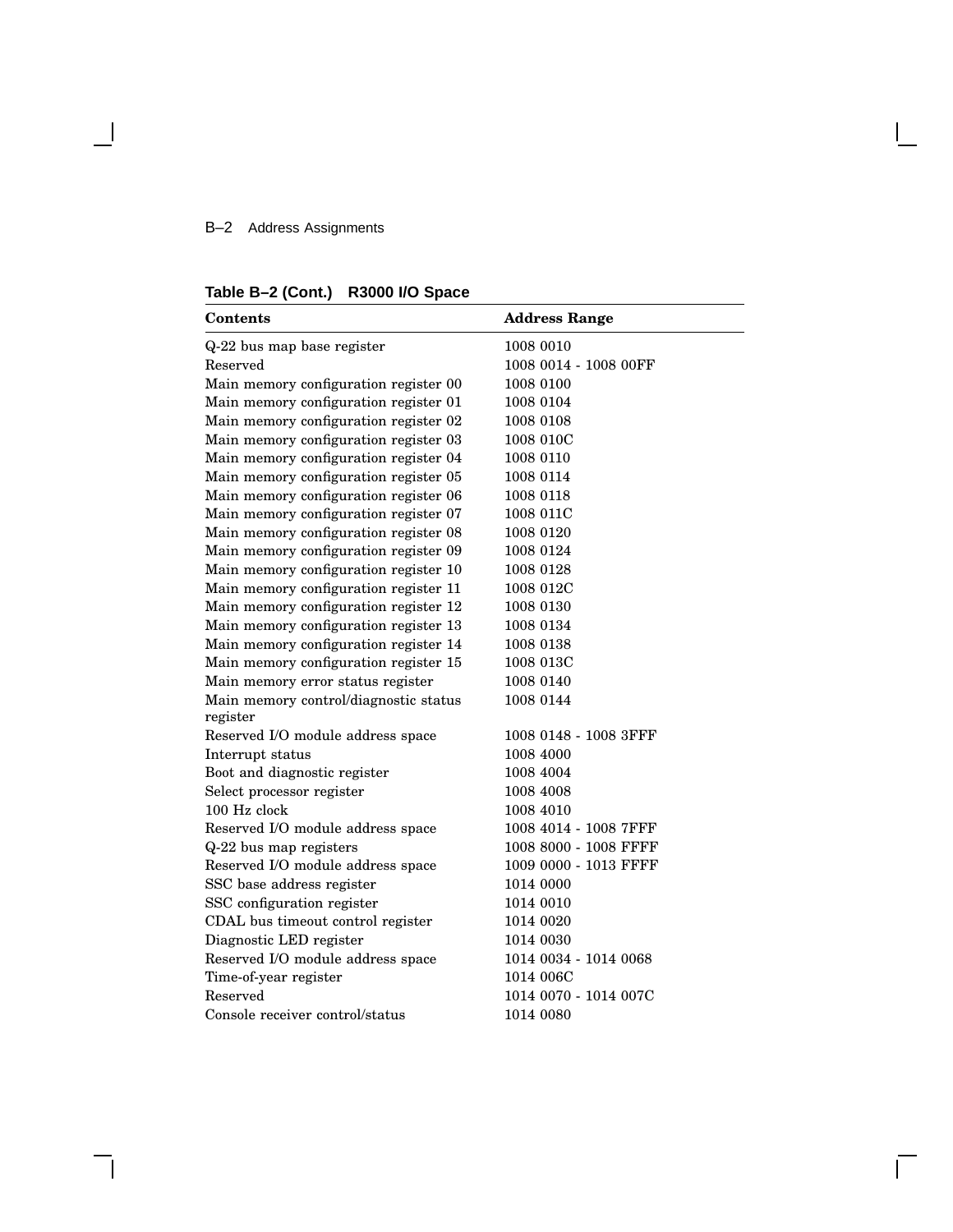$\mathbb{R}^n$ 

 $\overline{\Gamma}$ 

| <b>Contents</b>                       | <b>Address Range</b>      |
|---------------------------------------|---------------------------|
| Console receiver data buffer          | 1014 0084                 |
| Console transmitter control/status    | 1014 0088                 |
| Console transmitter data buffer       | 1014 008C                 |
| Reserved                              | 1014 0090 - 1014 00DB     |
| I/O system reset register             | 1014 00DC                 |
| Reserved                              | 1014 00E0                 |
| ROM data register                     | 1014 00F0                 |
| Bus timeout counter                   | 1014 00F4                 |
| Interval timer                        | 1014 00F8                 |
| Reserved                              | 1014 00FC - 1014 00FF     |
| Timer 0 control register              | 1014 0100                 |
| Timer 0 interval register             | 1014 0104                 |
| Timer 0 next interval register        | 1014 0108                 |
| Timer 0 interrupt vector              | 1014 010C                 |
| Timer 1 control register              | 1014 0110                 |
| Timer 1 interval register             | 1014 0114                 |
| Timer 1 next interval register        | 1014 0118                 |
| Timer 1 interrupt vector              | 1014 011C                 |
| Address decode match register         | 1014 0130                 |
| Address decode mask register          | 1014 0134                 |
| Reserved                              | 1014 0138 - 1014 033F     |
| Battery backed-up RAM                 | 1014 0400 - 1014 07FF     |
| Local Q-22 bus memory space           | 1400 0000 - 143F FFFF     |
| Reserved (4 copies local Q-22 memory) | 1440 0000 - 14FF FFFF     |
| Reserved                              | 1500 0000 - 1600 004F     |
| Vector read register 0                | $1600~0050$ <sup>1</sup>  |
| Vector read register 1                | 16000054 <sup>1</sup>     |
| Vector read register 2                | 16000058 <sup>1</sup>     |
| Vector read register 3                | 1600005C <sup>1</sup>     |
| Reserved                              | 1600 0060 - 16FF FFFF     |
| Write error address register          | 1700 00001                |
| Reserved                              | 1700 0004 - 1FBF FFFF     |
| <b>ROM</b>                            | $1FC00000 - 1FC1$ $FFFF1$ |
| Reserved                              | 1FC2 0000 - FFFF FFFF     |

# **Table B–2 (Cont.) R3000 I/O Space**

 $\overline{\phantom{a}}$ 

 $\mathsf{l}$ 

 $^1\mathrm{Only}$  accessible from R3000 processor.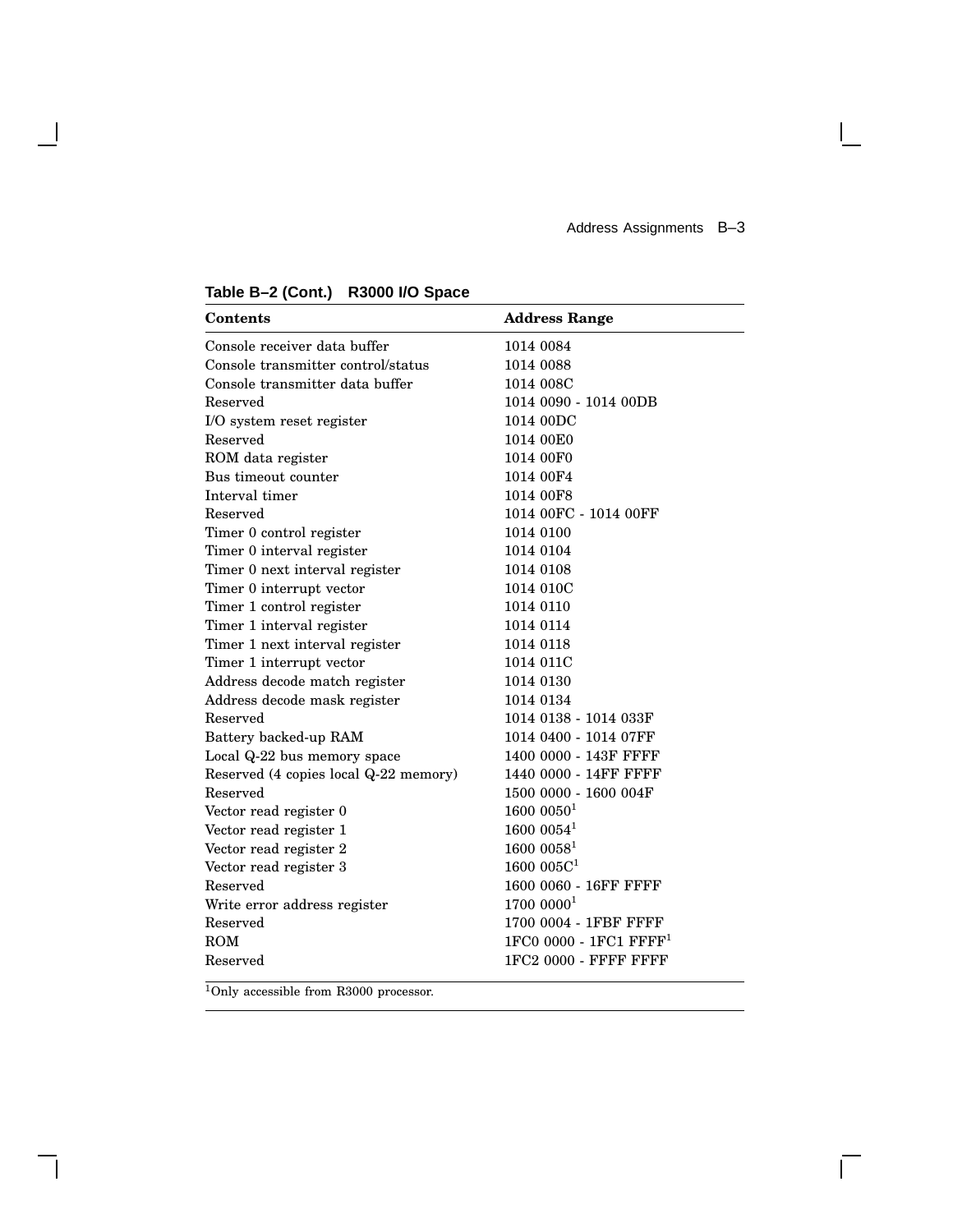B–4 Address Assignments

# **B.2 CVAX Physical Address Space Map**

Table B–3 lists the CVAX memory space.

# **Table B–3 VAX Memory Space**

| <b>Contents</b>                      | <b>Address Range</b>  |
|--------------------------------------|-----------------------|
| Local memory space (Up to 64 Mbytes) | 0000 0000 - 03FF FFFF |
| Reserved memory space                | 0400 0000 - 1FFF FFFF |

Table B–4 lists the VAX input/output memory space.

# **Table B–4 CVAX I/O Space**

| <b>Contents</b>                        | <b>Address Range</b>  |
|----------------------------------------|-----------------------|
| Reserved Q22-bus I/O space             | 2000 0000 - 2000 0007 |
| Q22-bus floating address space         | 2000 0008 - 2000 07FF |
| User reserved Q22-bus I/O space        | 2000 0800 - 2000 OFFF |
| Reserved Q22-bus I/O space             | 2000 1000 - 2000 1F3F |
| Interprocessor communication register  | 2000 1F40             |
| Reserved Q22-bus I/O space             | 2000 1F48 - 2000 1FFF |
| Reserved I/O module address space      | 2000 2000 - 2003 FFFF |
| MicroVAX system type register (in ROM) | 2004 0004             |
| Local ROM - halt mode                  | 2004 0000 - 2005 FFFF |
| Local ROM - run mode                   | 2006 0000 - 2007 FFFF |
| DMA system configuration register      | 2008 0000             |
| DMA system error register              | 2008 0004             |
| DMA master error address register      | 2008 0008             |
| DMA slave error address register       | 2008 000C             |
| Q22-bus map base register              | 2008 0010             |
| Reserved                               | 2008 0014 - 2008 00FF |
| Main memory configuration register 00  | 2008 0100             |
| Main memory configuration register 01  | 2008 0104             |
| Main memory configuration register 02  | 2008 0108             |
| Main memory configuration register 03  | 2008 010C             |
| Main memory configuration register 04  | 2008 0110             |
| Main memory configuration register 05  | 2008 0114             |
| Main memory configuration register 06  | 2008 0118             |
| Main memory configuration register 07  | 2008 011C             |
| Main memory configuration register 08  | 2008 0120             |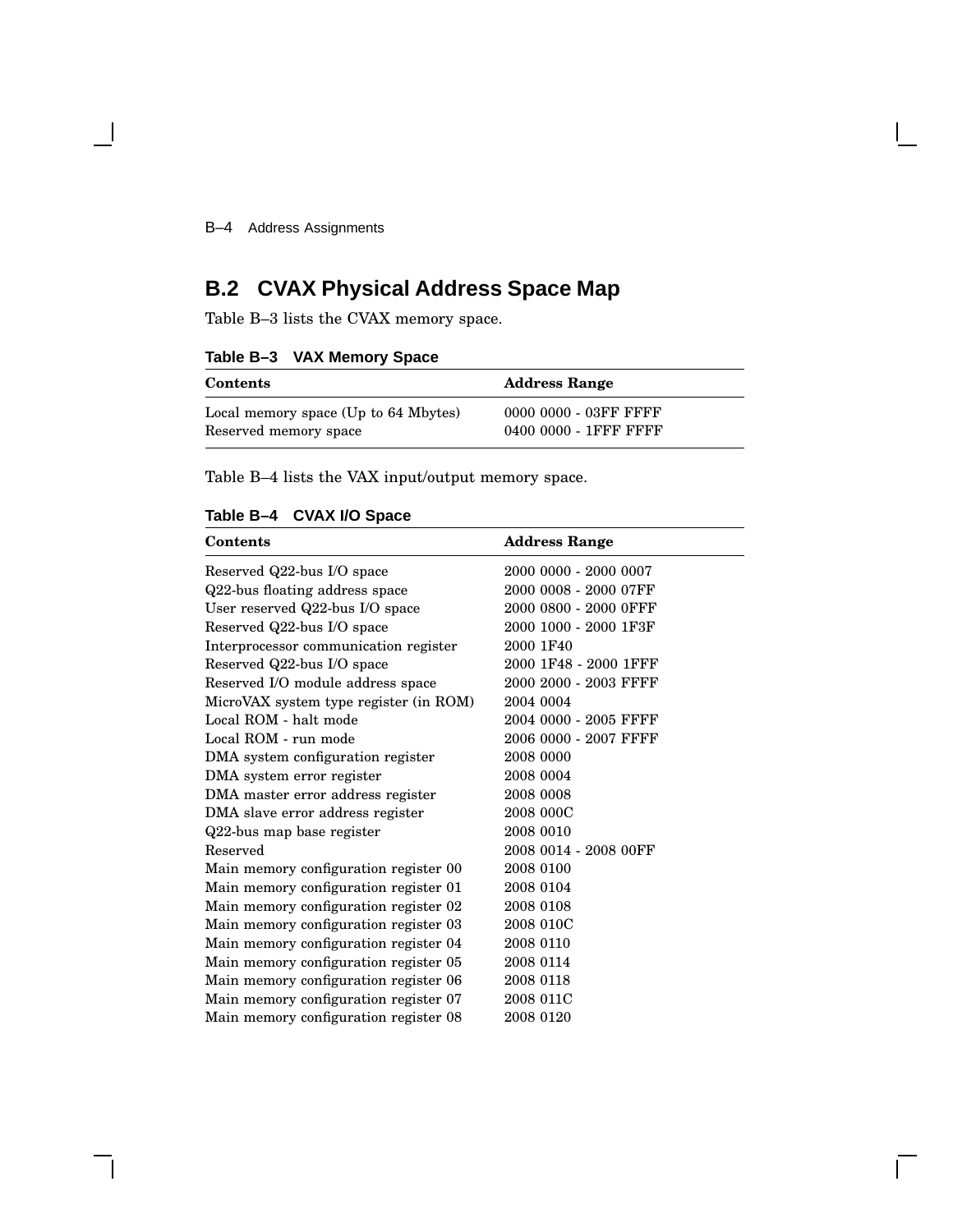$\overline{\Gamma}$ 

# **Table B–4 (Cont.) CVAX I/O Space**

 $\overline{\phantom{a}}$ 

| <b>Contents</b>                       | <b>Address Range</b>  |
|---------------------------------------|-----------------------|
| Main memory configuration register 09 | 2008 0124             |
| Main memory configuration register 10 | 2008 0128             |
| Main memory configuration register 11 | 2008 012C             |
| Main memory configuration register 12 | 2008 0130             |
| Main memory configuration register 13 | 2008 0134             |
| Main memory configuration register 14 | 2008 0138             |
| Main memory configuration register 15 | 2008 013C             |
| Main memory error status register     | 2008 0140             |
| Main memory control/diagnostic status | 2008 0144             |
| register                              |                       |
| Reserved I/O module address space     | 2008 0148 - 2008 3FFF |
| Interrupt status                      | 2008 4000             |
| Boot and diagnostic register          | 2008 4004             |
| Select processor register             | 2008 4008             |
| 100 Hz clock                          | 2008 4010             |
| Reserved I/O module address space     | 2008 4014 - 2008 7FFF |
| Q-22 bus map registers                | 2008 8000 - 2008 FFFF |
| Reserved I/O module address space     | 2009 0000 - 2013 FFFF |
| SSC base address register             | 2014 0000             |
| SSC configuration register            | 2014 0010             |
| CDAL bus timeout control register     | 2014 0020             |
| Diagnostic LED register               | 2014 0030             |
| Reserved I/O module address space     | 2014 0034 - 2014 0068 |
| Time-of-year register                 | 2014 006C             |
| Reserved                              | 2014 0070 - 2014 007C |
| Console receiver control/status       | 2014 0080             |
| Console receiver data buffer          | 2014 0084             |
| Console transmitter control/status    | 2014 0088             |
| Console transmitter data buffer       | 2014 008C             |
| Reserved                              | 2014 0090 - 2014 00DB |
| I/O system reset register             | 2014 00DC             |
| Reserved                              | 2014 00E0             |
| ROM data register                     | 2014 00F0             |
| Bus timeout counter                   | 2014 00F4             |
| Interval timer                        | 2014 00F8             |
| Reserved                              | 2014 00FC - 2014 00FF |
| Timer 0 control register              | 2014 0100             |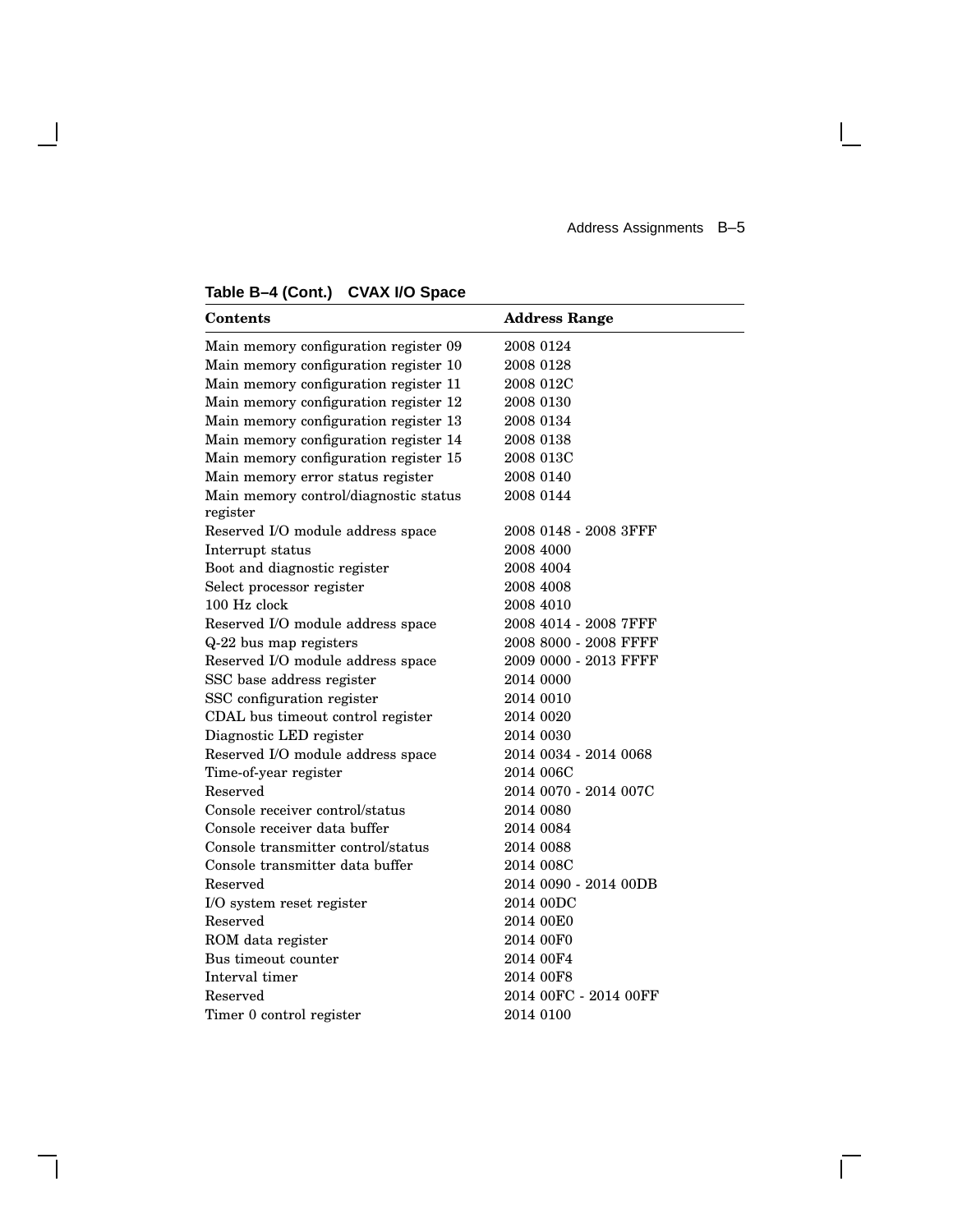### B–6 Address Assignments

**Table B–4 (Cont.) CVAX I/O Space**

| <b>Contents</b>                   | <b>Address Range</b>  |
|-----------------------------------|-----------------------|
| Timer 0 interval register         | 2014 0104             |
| Timer 0 next interval register    | 2014 0108             |
| Timer 0 interrupt vector          | 2014 010C             |
| Timer 1 control register          | 2014 0110             |
| Timer 1 interval register         | 2014 0114             |
| Timer 1 next interval register    | 2014 0118             |
| Timer 1 interrupt vector          | 2014 011C             |
| Address decode match register     | 2014 0130             |
| Address decode mask register      | 2014 0134             |
| Reserved                          | 2014 0138 - 2014 033F |
| Battery backed-up RAM             | 2014 0400 - 2014 07FF |
| Reserved I/O module address space | 2014 0800 - 2FFF FFFF |
| Local Q-22 bus memory space       | 3000 0000 - 303F FFFF |
| Reserved I/O module address space | 3040 0000 - 3FFF FFFF |

# **B.2.1 External IPRs**

Several of the internal processor registers (IPRs) on the KN210 CPU module are implemented in the SSC rather than in the CVAX chip. These registers are referred to as external IPRs, and are listed in Table B–5.

| <b>Abbreviation</b> |
|---------------------|
| TODR                |
|                     |
| <b>RXCS</b>         |
| <b>RXDB</b>         |
| <b>TXCS</b>         |
| <b>TXDB</b>         |
| <b>IORESET</b>      |
|                     |

**Table B–5 External IPRs**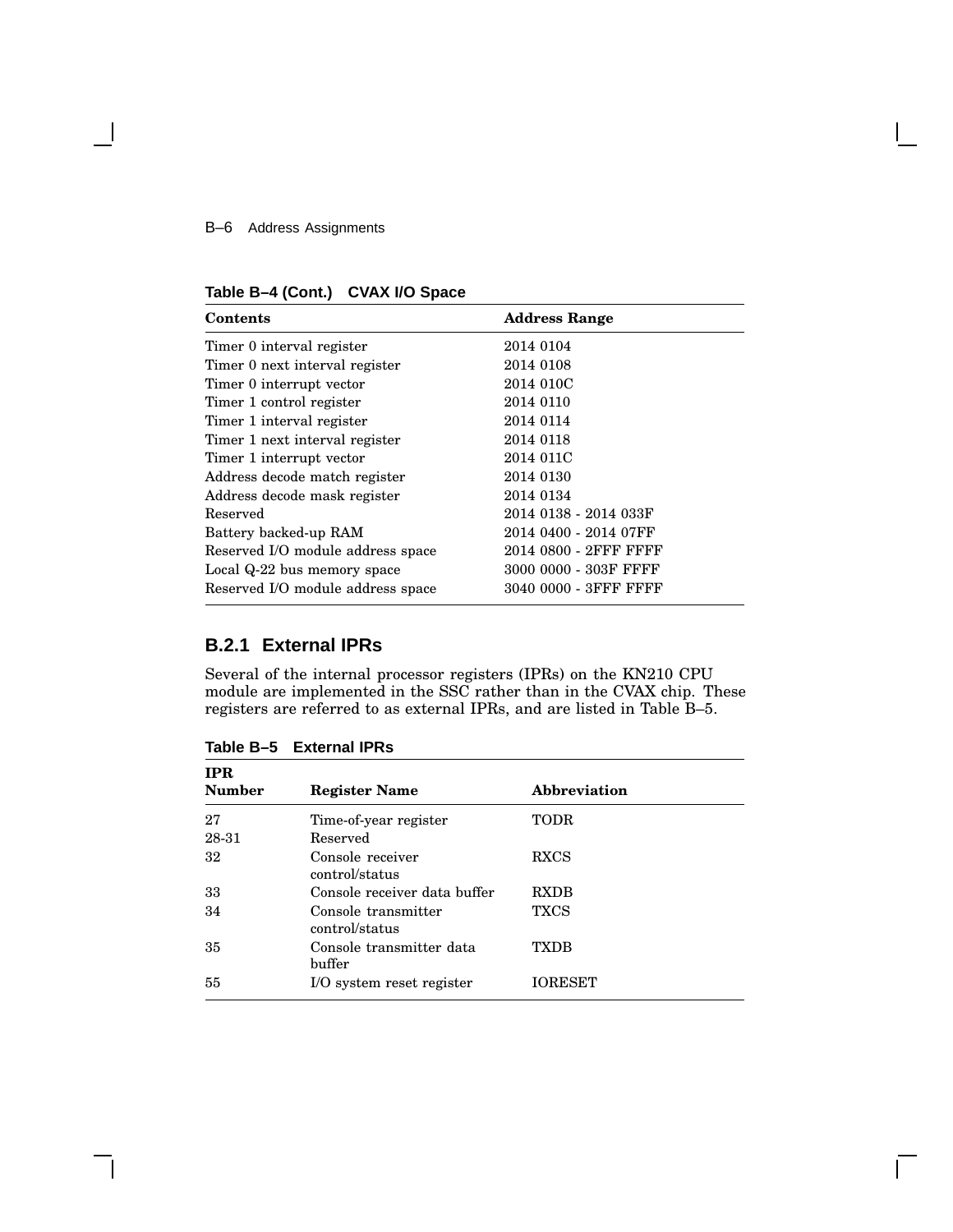$\mathbf{I}$ 

# **B.3 Global Q22-bus Address Space Map**

The addresses and memory contents of the Q22-bus memory space are listed in Table B–6.

**Table B–6 Q22-bus Memory Space**

| <b>Contents</b>              | <b>Address Range</b>  |
|------------------------------|-----------------------|
| Q22-bus memory space (octal) | 0000 0000 - 1777 7777 |

The contents and addresses of the Q22-bus I/O space with BBS7 asserted are listed Table B–7.

| Contents                              | <b>Address Range</b>  |
|---------------------------------------|-----------------------|
| $Q22$ -bus I/O space (octal)          | 1776 0000 - 1777 7777 |
| Reserved Q22-bus I/O space            | 1776 0000             |
| Q22-bus floating address space        | 1776 0010 - 1776 3777 |
| User reserved Q22-bus I/O space       | 1776 4000 - 1776 7777 |
| Reserved Q22-bus I/O space            | 1777 0000 - 1777 7477 |
| Interprocessor communication register | 1777 7500             |
| Reserved Q22-bus I/O space            | 1777 7502 - 1777 7777 |

**Table B–7 Q22-bus I/O Space with BBS7 Asserted**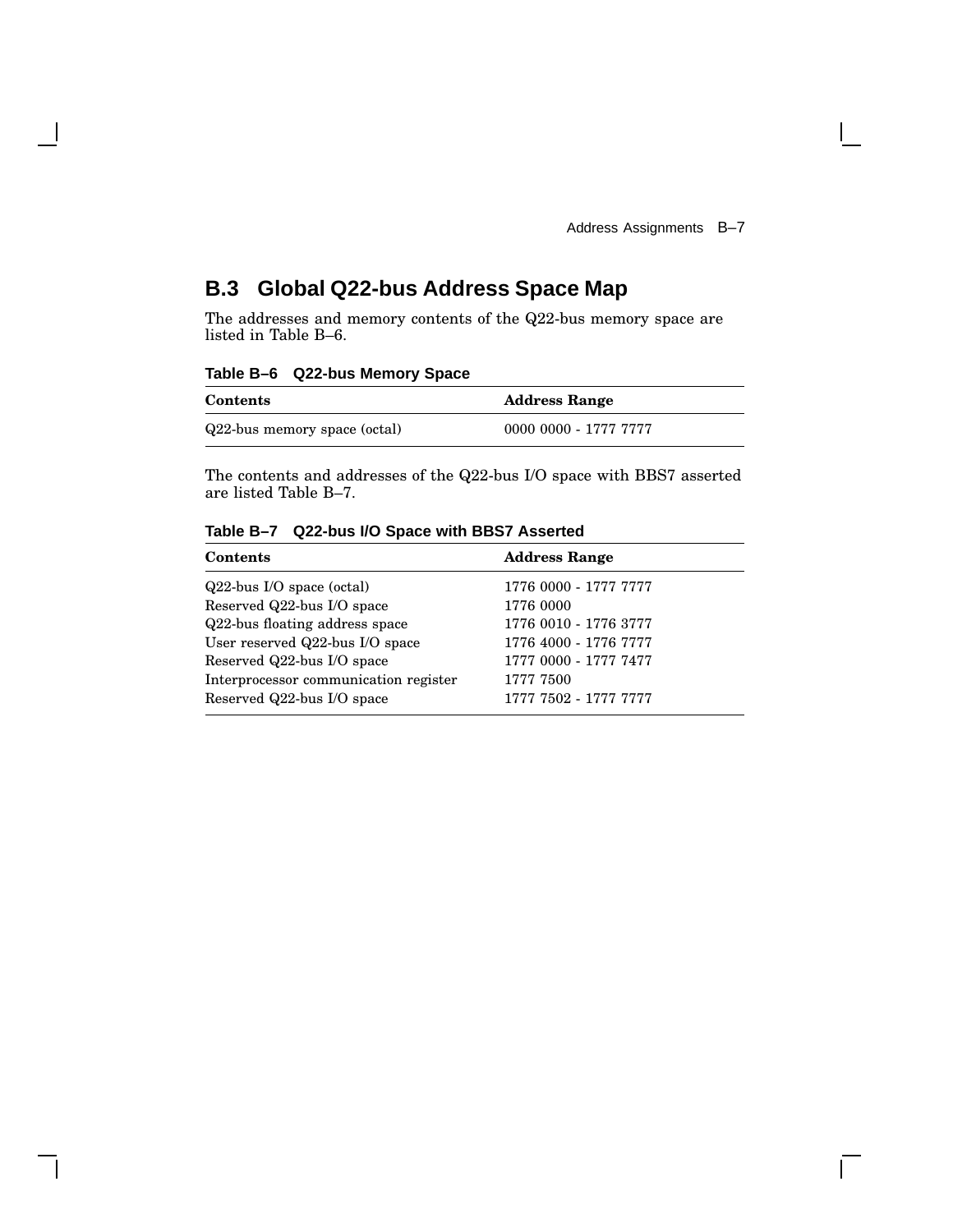# **C Q22-bus Specification**

# **C.1 Introduction**

The Q22-bus, also known as the extended LSI-11 bus, is the low-end member of Digital's bus family. All of Digital's microcomputers, such as the MicroVAX I, MicroVAX II, MicroVAX 3500, MicroVAX 3600, and MicroPDP-11 use the Q22-bus.

The Q22-bus consists of 42 bidirectional and 2 unidirectional signal lines. These form the lines along which the processor, memory, and I/O devices communicate with each other.

Addresses, data, and control information are sent along these signal lines, some of which contain time-multiplexed information. The lines are divided as follows:

- Sixteen multiplexed data/address lines BDAL<15:00>
- Two multiplexed address/parity lines BDAL<17:16>
- Four extended address lines BDAL<21:18>
- Six data transfer control lines BBS7, BDIN, BDOUT, BRPLY, BSYNC, BWTBT
- Six system control lines BHALT, BREF, BEVNT, BINIT, BDCOK, BPOK
- Ten interrupt control and direct memory access control lines  $-$ BIAKO, BIAKI, BIRQ4, BIRQ5, BIRQ6, BIRQ7, BDMGO, BDMR, BSACK, BDMGI

In addition, a number of power, ground, and space lines are defined for the bus. Refer to Table C–1 for a detailed description of these lines.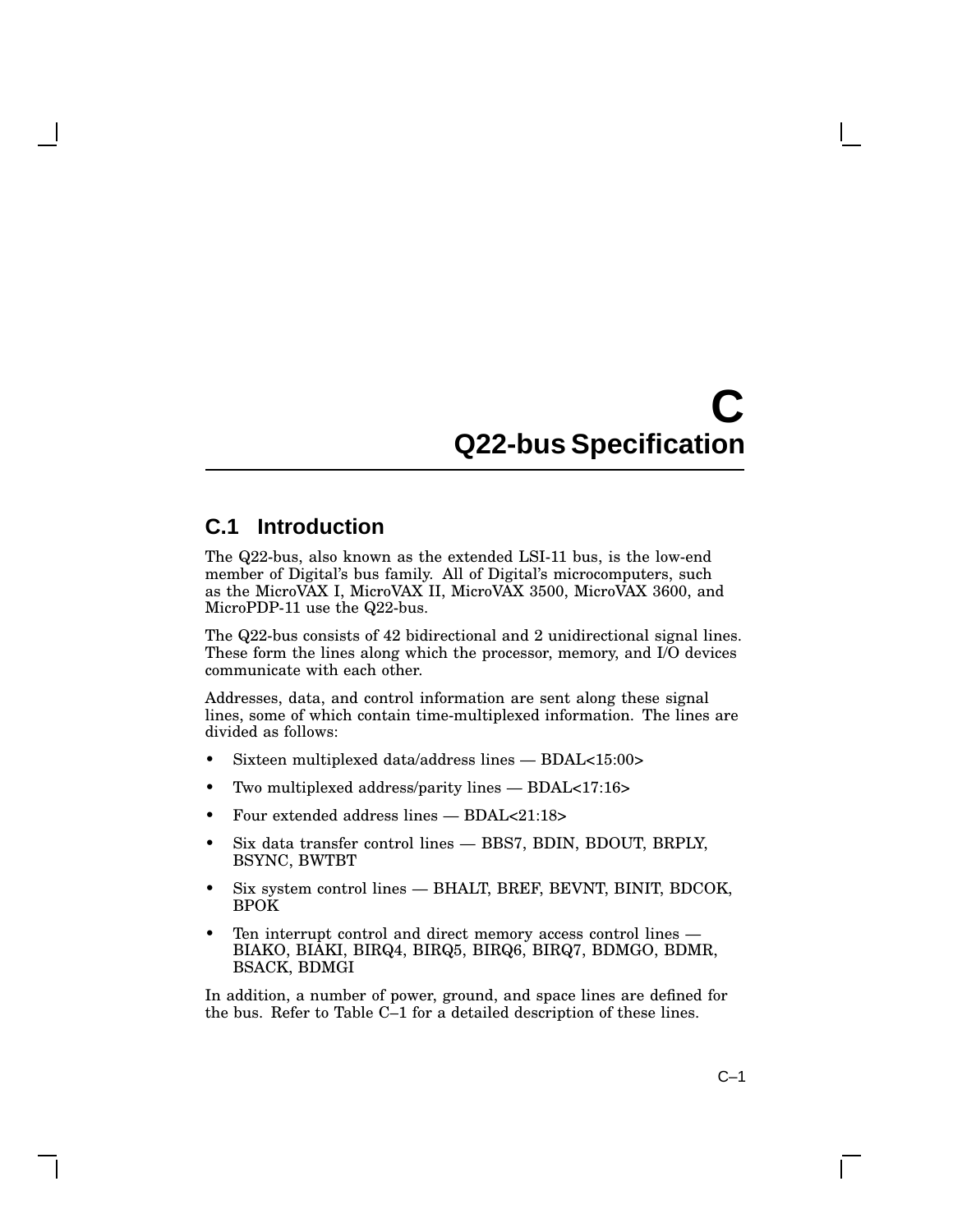C–2 Q22-bus Specification

The discussion in this appendix applies to the general 22-bit physical address capability. All modules used with the KN210 CPU module must use 22-bit addressing.

Most Q22-bus signals are bidirectional and use terminations for a negated (high) signal level. Devices connect to these lines by way of high-impedance bus receivers and open collector drivers. The asserted state is produced when a bus driver asserts the line low.

Although bidirectional lines are electrically bidirectional (any point along the line can be driven or received), certain lines are functionally unidirectional. These lines communicate to or from a bus master (or signal source), but not both. Interrupt acknowledge (BIAK) and direct memory access grant (BDMG) signals are physically unidirectional in a daisy-chain fashion. These signals originate at the processor output signal pins. Each is received on device input pins (BIAKI or BDMGI) and is conditionally retransmitted through device output pins (BIAKO or BDMGO). These signals are received from higher priority devices and are retransmitted to lower priority devices along the bus, establishing the position-dependent priority scheme.

# **C.1.1 Master/Slave Relationship**

Communication between devices on the bus is asynchronous. A master/slave relationship exists throughout each bus transaction. Only one device has control of the bus at any one time. This controlling device is termed the bus master, or arbiter. The master device controls the bus when communicating with another device on the bus, termed the slave.

The bus master (typically the processor or a DMA device) initiates a bus transaction. The slave device responds by acknowledging the transaction in progress and by receiving data from, or transmitting data to, the bus master. Q22-bus control signals transmitted or received by the bus master or bus slave device must complete the sequence according to bus protocol.

The processor controls bus arbitration, that is, which device becomes bus master at any given time. A typical example of this relationship is a disk drive, as master, transferring data to memory as slave. Communication on the Q22-bus is interlocked so that, for certain control signals issued by the master device, there must be a response from the slave in order to complete the transfer. It is the master/slave signal protocol that makes the Q22-bus asynchronous. The asynchronous operation precludes the need for synchronizing with, and waiting for, clock pulses.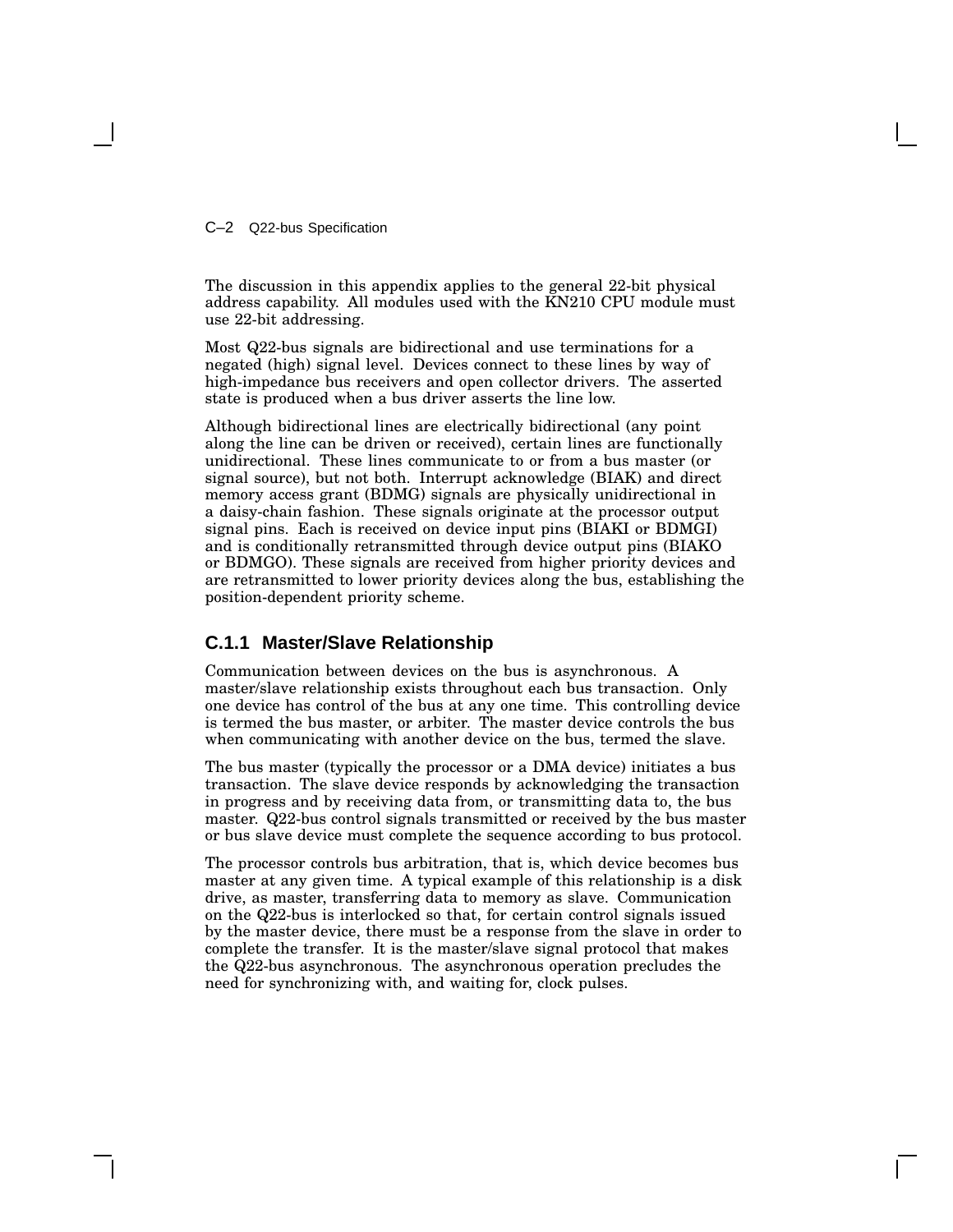Q22-bus Specification C–3

 $\mathbf{I}$ 

Since bus cycle completion by the bus master requires response from the slave device, each bus master must include a timeout error circuit that aborts the bus cycle if the slave does not respond to the bus transaction within 10 µs. The actual time before a timeout error occurs must be longer than the reply time of the slowest peripheral or memory device on the bus.

# **C.2 Q22-bus Signal Assignments**

Table C–1 lists the data and address signal assignments. Table C–2 lists the control signal assignments. Table  $\check{C}-3$  lists the power and ground signal assignments. Table C–4 lists the spare signal assignments.

| <b>Data and Address Signal</b> | <b>Pin Assignment</b> |
|--------------------------------|-----------------------|
| <b>BDAL0</b>                   | AU2                   |
| <b>BDAL1</b>                   | AV <sub>2</sub>       |
| <b>BDAL2</b>                   | BE <sub>2</sub>       |
| <b>BDAL3</b>                   | BF2                   |
| <b>BDAL4</b>                   | BH <sub>2</sub>       |
| <b>BDAL5</b>                   | BJ2                   |
| <b>BDAL6</b>                   | BK <sub>2</sub>       |
| <b>BDAL7</b>                   | BL2                   |
| <b>BDAL8</b>                   | BM2                   |
| <b>BDAL9</b>                   | BN <sub>2</sub>       |
| <b>BDAL10</b>                  | BP <sub>2</sub>       |
| BDAL11                         | BR2                   |
| BDAL12                         | BS <sub>2</sub>       |
| BDAL13                         | BT2                   |
| BDAL14                         | BU2                   |
| BDAL15                         | BV2                   |
| BDAL16                         | AC1                   |
| BDAL17                         | AD1                   |
| <b>BDAL18</b>                  | BC <sub>1</sub>       |
| BDAL19                         | B <sub>D</sub> 1      |
| <b>BDAL20</b>                  | BE1                   |
| BDAL21                         | BF1                   |
|                                |                       |

**Table C–1 Data and Address Signal Assignments**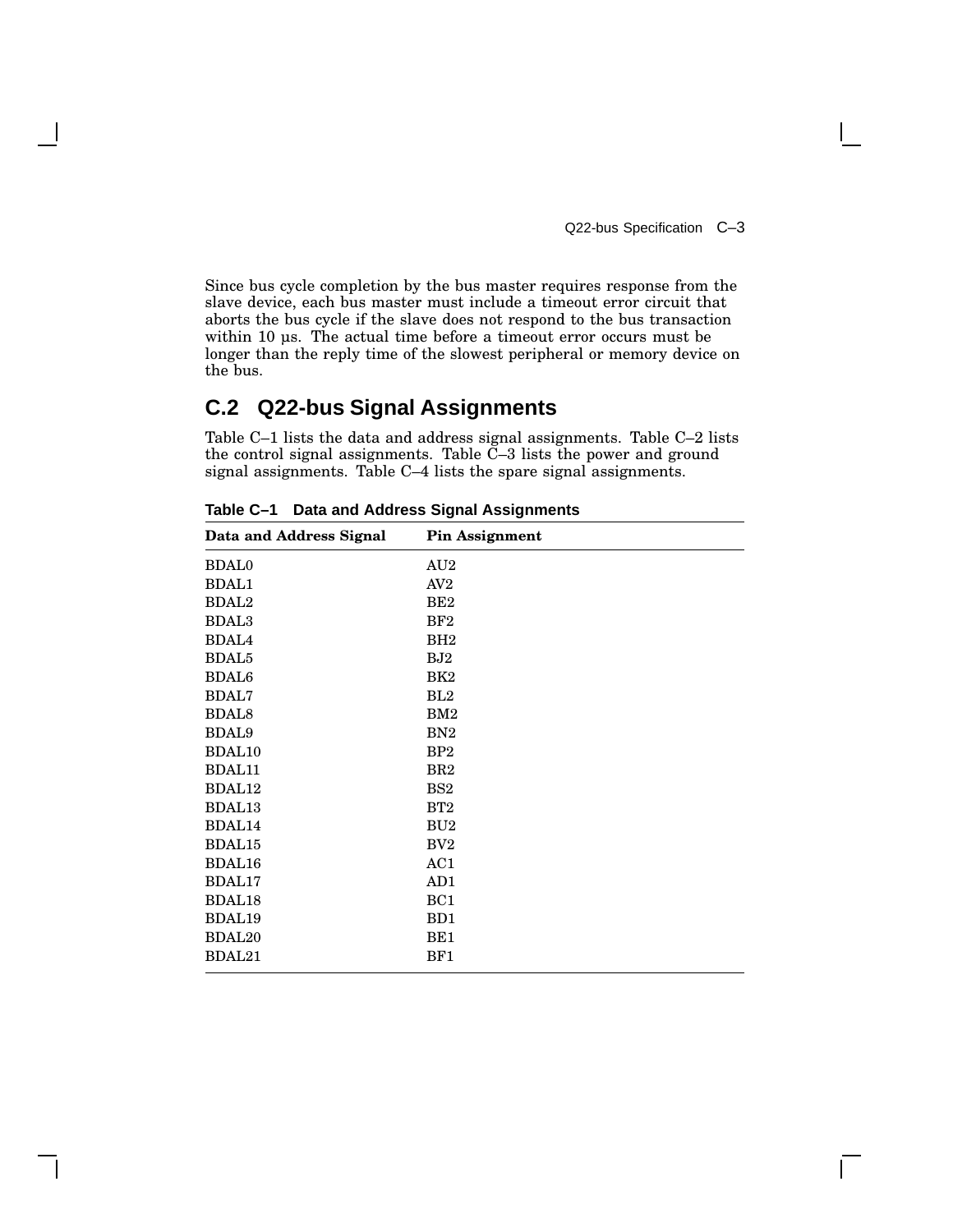# C–4 Q22-bus Specification

 $\overline{\phantom{0}}$ 

| <b>Control Signal</b> | <b>Pin Assignment</b> |  |
|-----------------------|-----------------------|--|
| Data Control          |                       |  |
| <b>BDOUT</b>          | AE2                   |  |
| <b>BRPLY</b>          | AF <sub>2</sub>       |  |
| <b>BDIN</b>           | AH <sub>2</sub>       |  |
| <b>BSYNC</b>          | AJ2                   |  |
| <b>BWTBT</b>          | AK <sub>2</sub>       |  |
| BBS7                  | AP2                   |  |
| Interrupt Control     |                       |  |
| BIRQ7                 | BP1                   |  |
| BIRQ6                 | AB1                   |  |
| BIRQ5                 | AA1                   |  |
| BIRQ4                 | AL2                   |  |
| <b>BIAKO</b>          | AN2                   |  |
| <b>BIAKI</b>          | AM2                   |  |
| <b>DMA</b> Control    |                       |  |
| <b>BDMR</b>           | AN1                   |  |
| <b>BSACK</b>          | BN1                   |  |
| <b>BDMGO</b>          | AS <sub>2</sub>       |  |
| <b>BDMGI</b>          | AR <sub>2</sub>       |  |
| System Control        |                       |  |
| <b>BHALT</b>          | AP1                   |  |
| <b>BREF</b>           | AR1                   |  |
| <b>BEVNT</b>          | BR1                   |  |
| <b>BINIT</b>          | AT2                   |  |
| <b>BDCOK</b>          | BA1                   |  |
| <b>BPOK</b>           | BB1                   |  |

 $\bar{\Gamma}$ 

**Table C–2 Control Signal Assignments**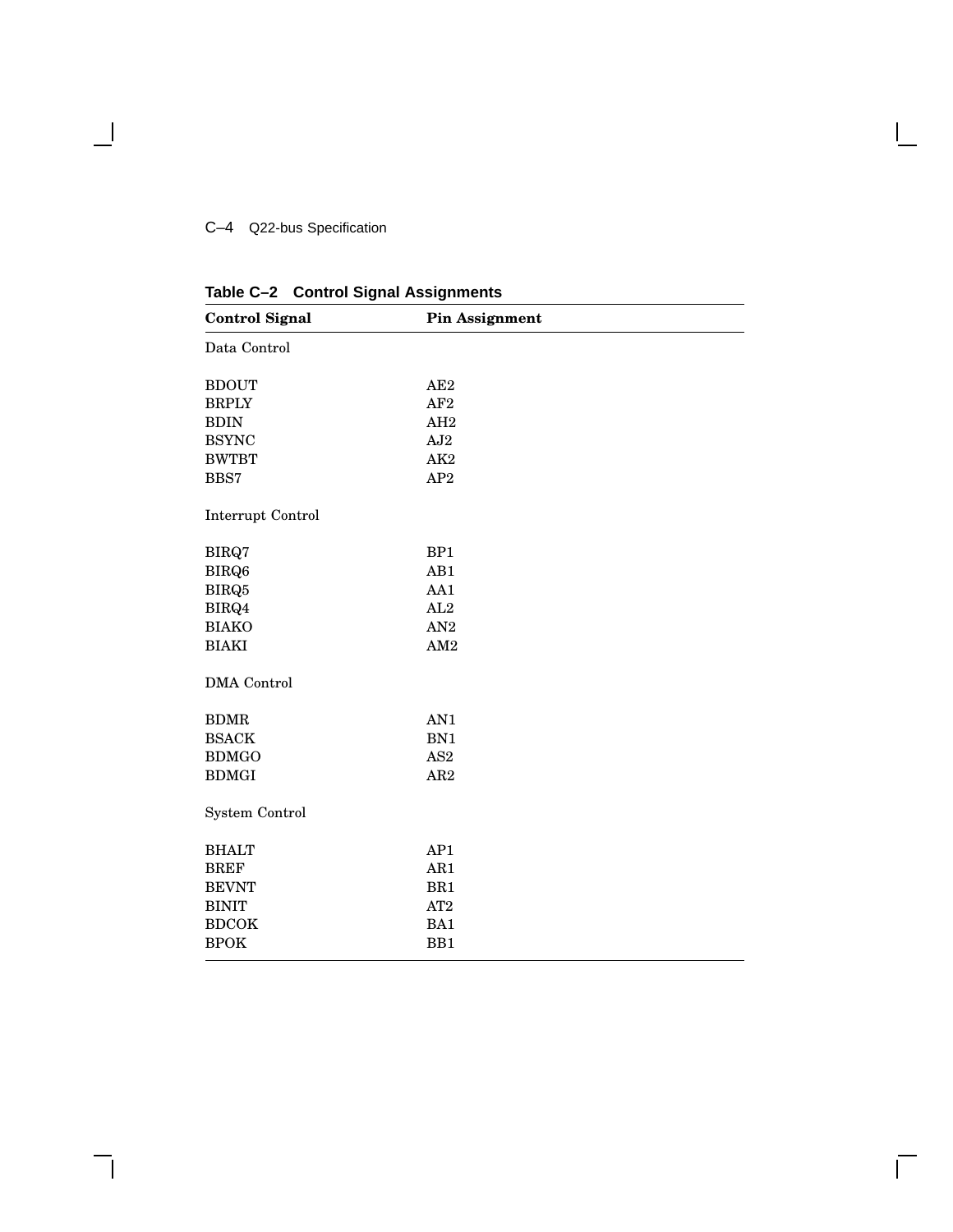$\mathbf{I}$ 

 $\overline{\Gamma}$ 

| <b>Power and Ground</b> | <b>Pin Assignment</b> |
|-------------------------|-----------------------|
| +5 B (battery) or       | AS1                   |
| $+12 B$ (battery)       |                       |
| $+12B$                  | BS1                   |
| $+5B$                   | AV <sub>1</sub>       |
| $+5$                    | AA2                   |
| $+5$                    | BA <sub>2</sub>       |
| $+5$                    | BV1                   |
| $+12$                   | AD2                   |
| $+12$                   | B <sub>D</sub>        |
| $+12$                   | AB <sub>2</sub>       |
| $-12$                   | AB <sub>2</sub>       |
| $-12$                   | B <sub>B2</sub>       |
| <b>GND</b>              | AC2                   |
| <b>GND</b>              | AJ1                   |
| <b>GND</b>              | AM1                   |
| <b>GND</b>              | AT1                   |
| <b>GND</b>              | BC2                   |
| <b>GND</b>              | BJ1                   |
| <b>GND</b>              | BM1                   |
| <b>GND</b>              | BT1                   |

**Table C–3 Power and Ground Signal Assignments**

 $\overline{\phantom{a}}$ 

# **Table C–4 Spare Signal Assignments**

| <b>Spare</b> | <b>Pin Assignment</b> |  |
|--------------|-----------------------|--|
| SSpare1      | AE1                   |  |
| SSpare3      | AH1                   |  |
| SSpare8      | BH <sub>1</sub>       |  |
| SSpare2      | AF1                   |  |
| MSpareA      | AK1                   |  |
| MSpareB      | AL1                   |  |
| MSpareB      | BK1                   |  |
| MSpareB      | BL1                   |  |
| PSpare1      | AU1                   |  |
| ASpare2      | BU1                   |  |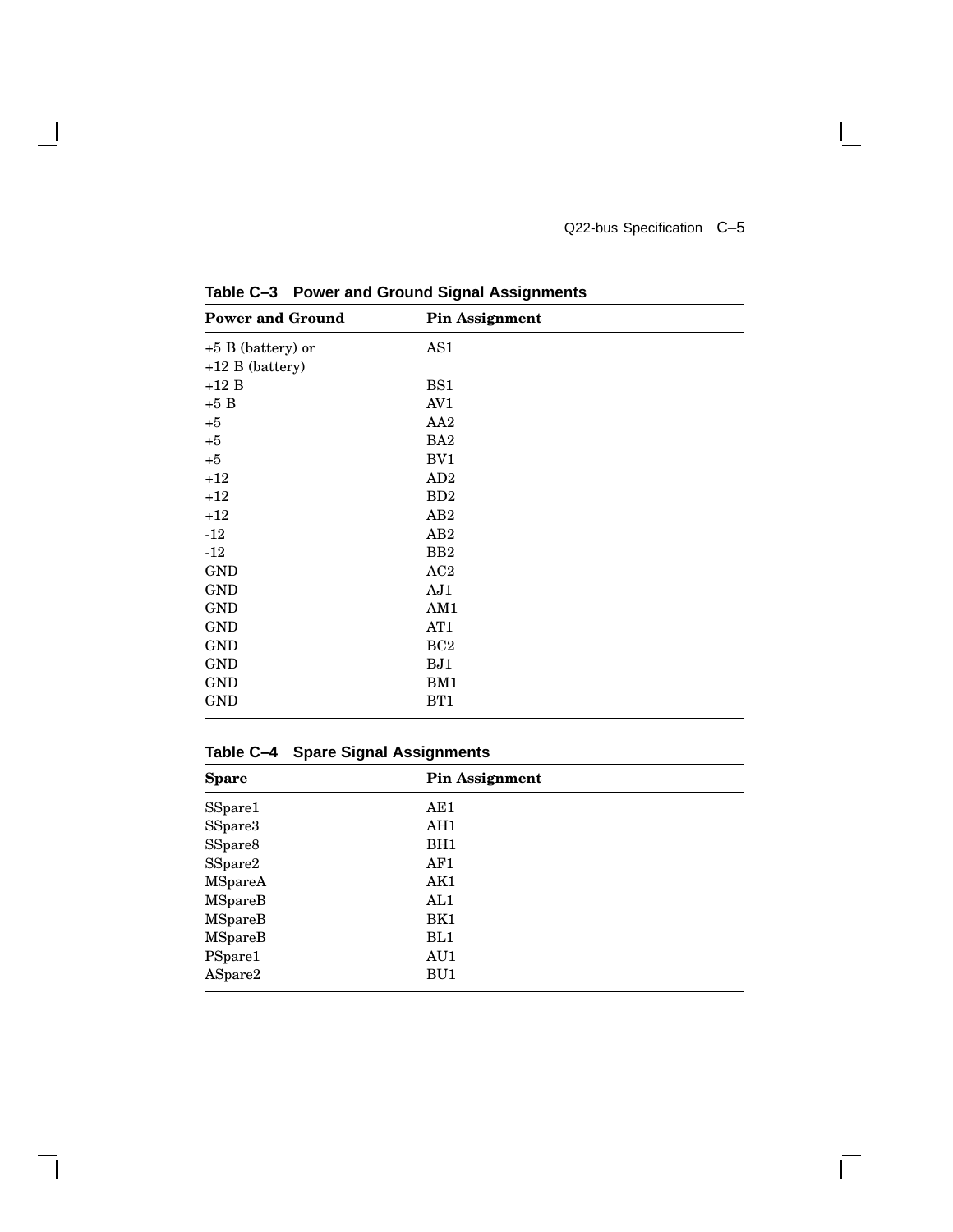C–6 Q22-bus Specification

# **C.3 Data Transfer Bus Cycles**

Data transfer bus cycles, executed by bus master devices, transfer 32-bit words or 8-bit bytes to or from slave devices. In block mode, multiple words can be transferred to sequential word addresses, starting from a single bus address. Data transfer bus cycles are listed and defined in Table C–5.

| <b>Bus Cycle</b> | <b>Definition</b>              | <b>Function</b> (with respect to<br>the bus master) |
|------------------|--------------------------------|-----------------------------------------------------|
| <b>DATI</b>      | Data word input                | Read                                                |
| <b>DATO</b>      | Data word output               | Write                                               |
| <b>DATOB</b>     | Data byte output               | Write-byte                                          |
| <b>DATIO</b>     | Data word input/output         | Read-modify-write                                   |
| <b>DATIOB</b>    | Data word input/byte<br>output | Read-modify-write byte                              |
| <b>DATBI</b>     | Data block input               | Read block                                          |
| <b>DATBO</b>     | Data block output              | Write block                                         |

### **Table C–5 Data Transfer Operations**

The bus signals listed in Table C–6 are used in the data transfer operations described in Table C–5.

**Table C–6 Bus Signals for Data Transfers**

| Signal         | <b>Definition</b>     | <b>Function</b>                                                                                                                                                                                                                                                          |
|----------------|-----------------------|--------------------------------------------------------------------------------------------------------------------------------------------------------------------------------------------------------------------------------------------------------------------------|
| BDAL<21:00>L   | 22 data/address lines | $BDAL<15:00>L$ are used<br>for word and byte transfers.<br>$BDAL<17:16$ L are used<br>for extended addressing,<br>memory parity error (16), and<br>memory parity error enable (17)<br>functions. BDAL<21:18> L are<br>used for extended addressing<br>beyond 256 Kbytes. |
| <b>BSYNC L</b> | Bus cycle control     | Indicates bus transaction in<br>progress.                                                                                                                                                                                                                                |
| <b>BDIN</b> L  | Data input indicator  | Strobe signals                                                                                                                                                                                                                                                           |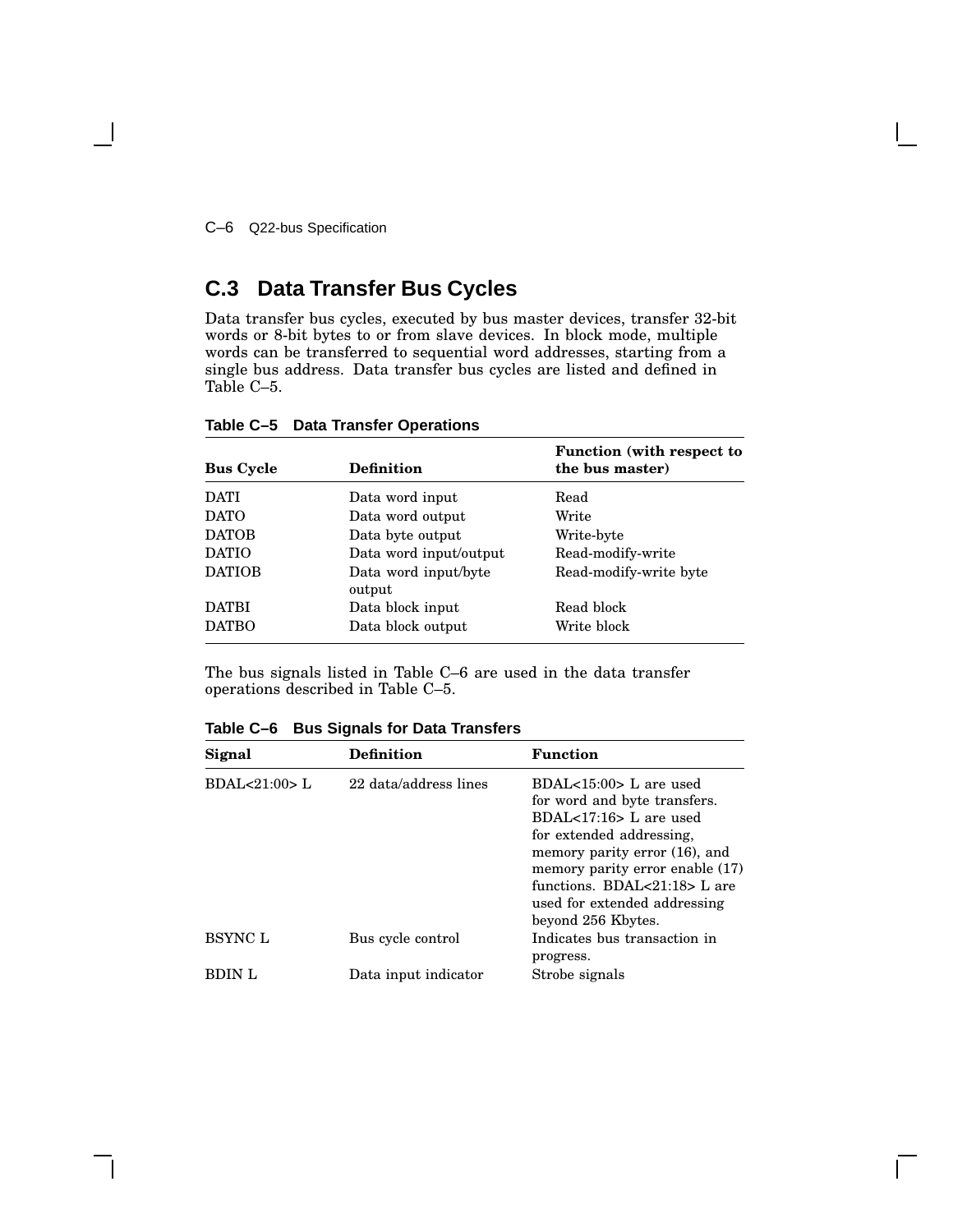**Signal Definition Function** BDOUT L Data output indicator Strobe signals BRPLY L Slave's acknowledge of bus cycle Strobe signals BWTBT L Write/byte control Control signals BBS7 I/O device select Indicates address is in the I/O page.

**Table C–6 (Cont.) Bus Signals for Data Transfers**

Data transfer bus cycles can be reduced to five basic types: DATI, DATO(B), DATIO(B), DATBI, and DATBO. These transactions occur between the bus master and one slave device selected during the addressing part of the bus cycle.

# **C.3.1 Bus Cycle Protocol**

Before initiating a bus cycle, the previous bus transaction must have been completed (BSYNC L negated) and the device must become bus master. The bus cycle can be divided into two parts: addressing and data transfer. During addressing, the bus master outputs the address for the desired slave device, memory location, or device register. The selected slave device responds by latching the address bits and holding this condition for the duration of the bus cycle until BSYNC L becomes negated. During data transfer the actual data transfer occurs.

## **C.3.2 Device Addressing**

Device addressing of a data transfer bus cycle comprises an address setup and deskew time, and an address hold and deskew time. During address setup and deskew time, the bus master does the following operations:

- Asserts BDAL<21:00> L with the desired slave device address bits.
- Asserts BBS7 L if a device in the I/O page is being addressed.
- Asserts BWTBT L if the cycle is a DATO(B) or DATBO bus cycle.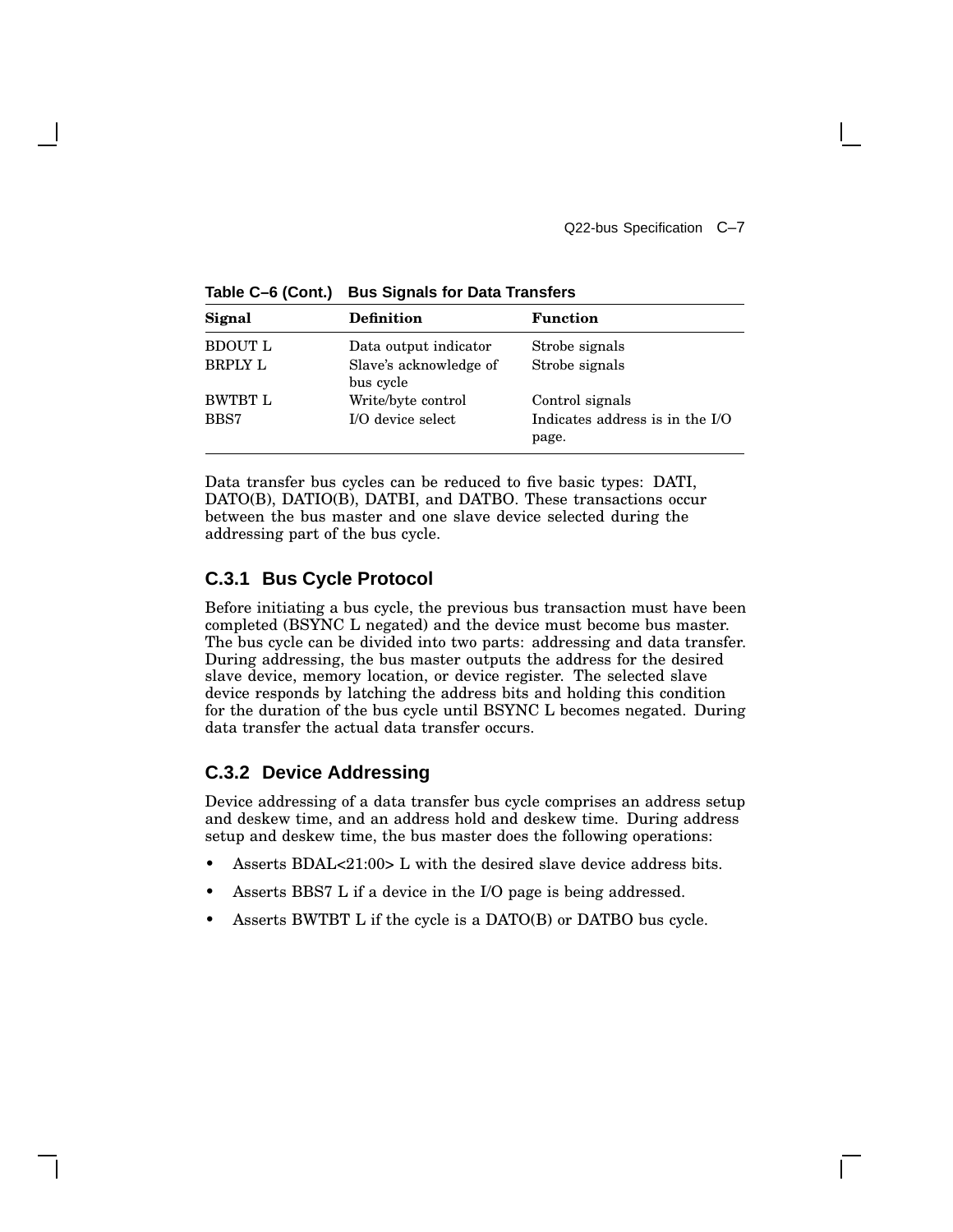C–8 Q22-bus Specification

During this time, the address, BBS7 L, and BWTBT L signals are asserted at the slave bus receiver for at least 75 ns before BSYNC goes active. Devices in the I/O page ignore the nine high-order address bits BDAL<21:13>, and instead, decode BBS7 L along with the 13 low-order address bits. An active BWTBT L signal during address setup time indicates that a DATO(B) or DATBO operation follows, while an inactive BWTBT L indicates a DATI, DATBI, or DATIO(B) operation.

The address hold and deskew time begins after BSYNC L is asserted.

The slave device uses the active BSYNC L bus received output to clock BDAL address bits, BBS7 L, and BWTBT L into its internal logic. BDAL<21:00> L, BBS7 L, and BWTBT L remain active for 25 ns minimum after the BSYNC L bus receiver goes active. BSYNC L remains active for the duration of the bus cycle.

Memory and peripheral devices are addressed similarly, except for the way the slave device responds to BBS7 L. Addressed peripheral devices must not decode address bits on BDAL<21:13> L. Addressed peripheral device can respond to a bus cycle when BBS7 L is asserted (low) during the addressing of the cycle. When asserted, BBS7 L indicates that the device address resides in the I/O page (the upper 4K address space). Memory devices generally do not respond to addresses in the I/O page; however, some system applications may permit memory to reside in the I/O page for use as DMA buffers, read-only memory bootstraps, and diagnostics.

### **DATI**

The DATI bus cycle, shown in Figure C–1, is a read operation. During DATI, data is input to the bus master. Data consists of 16-bit word transfers over the bus. During data transfer of the DATI bus cycle, the bus master asserts BDIN L 100 ns minimum after BSYNC L is asserted. The slave device responds to BDIN L active as follows:

- Asserts BRPLY L 0 ns minimum (8 ns maximum to avoid bus timeout) after receiving BDIN L, and 125 ns maximum before BDAL bus driver data bits are valid.
- Asserts BDAL<21:00> L with the addressed data and error information 0 ns (minimum) after receiving BDIN, and 125 ns (maximum) after assertion of BRPLY.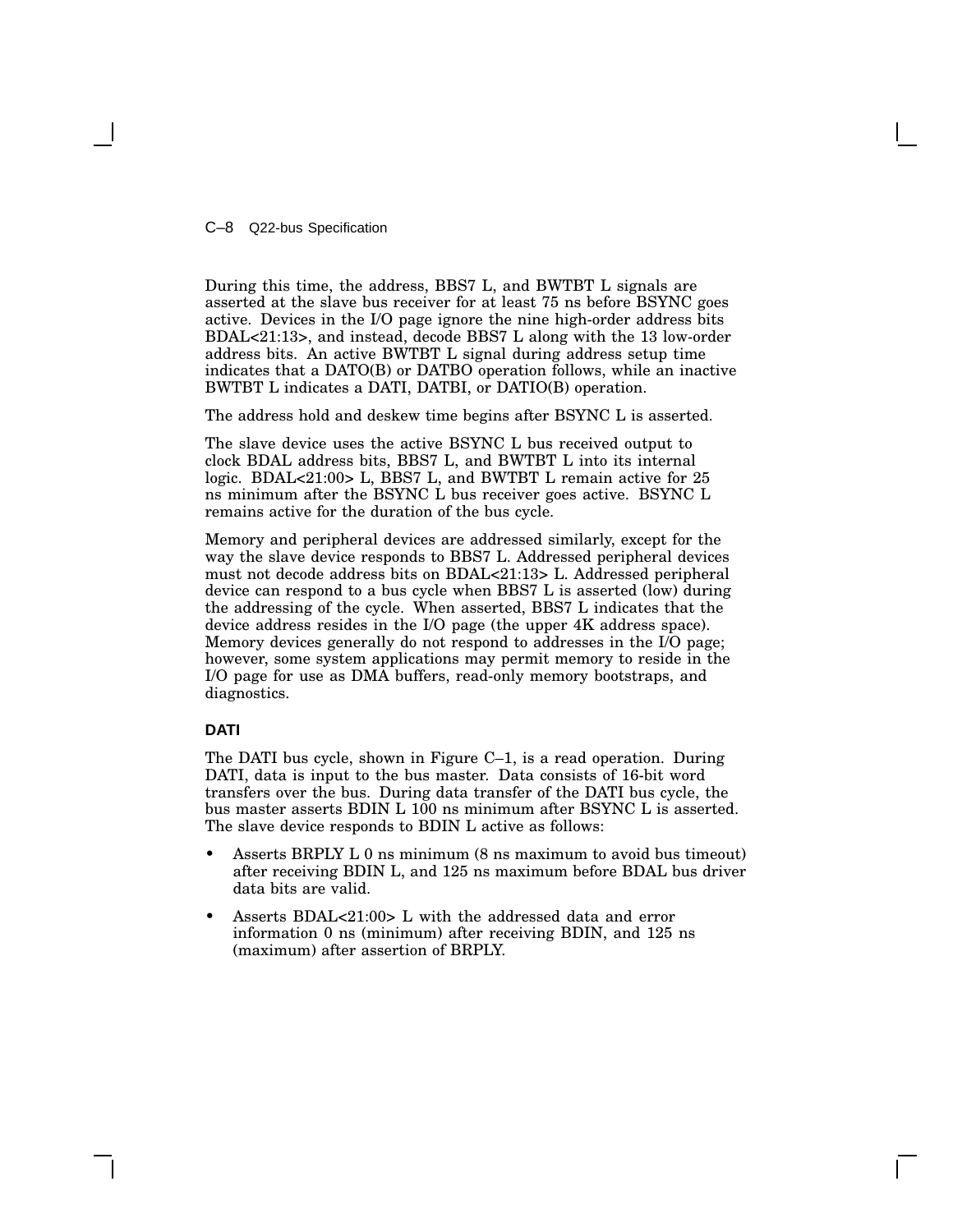Q22-bus Specification C–9

 $\mathbf{I}$ 

 $\overline{\Gamma}$ 

MA-1074-87

**Figure C–1 DATI Bus Cycle**

 $\overline{\phantom{a}}$ 

H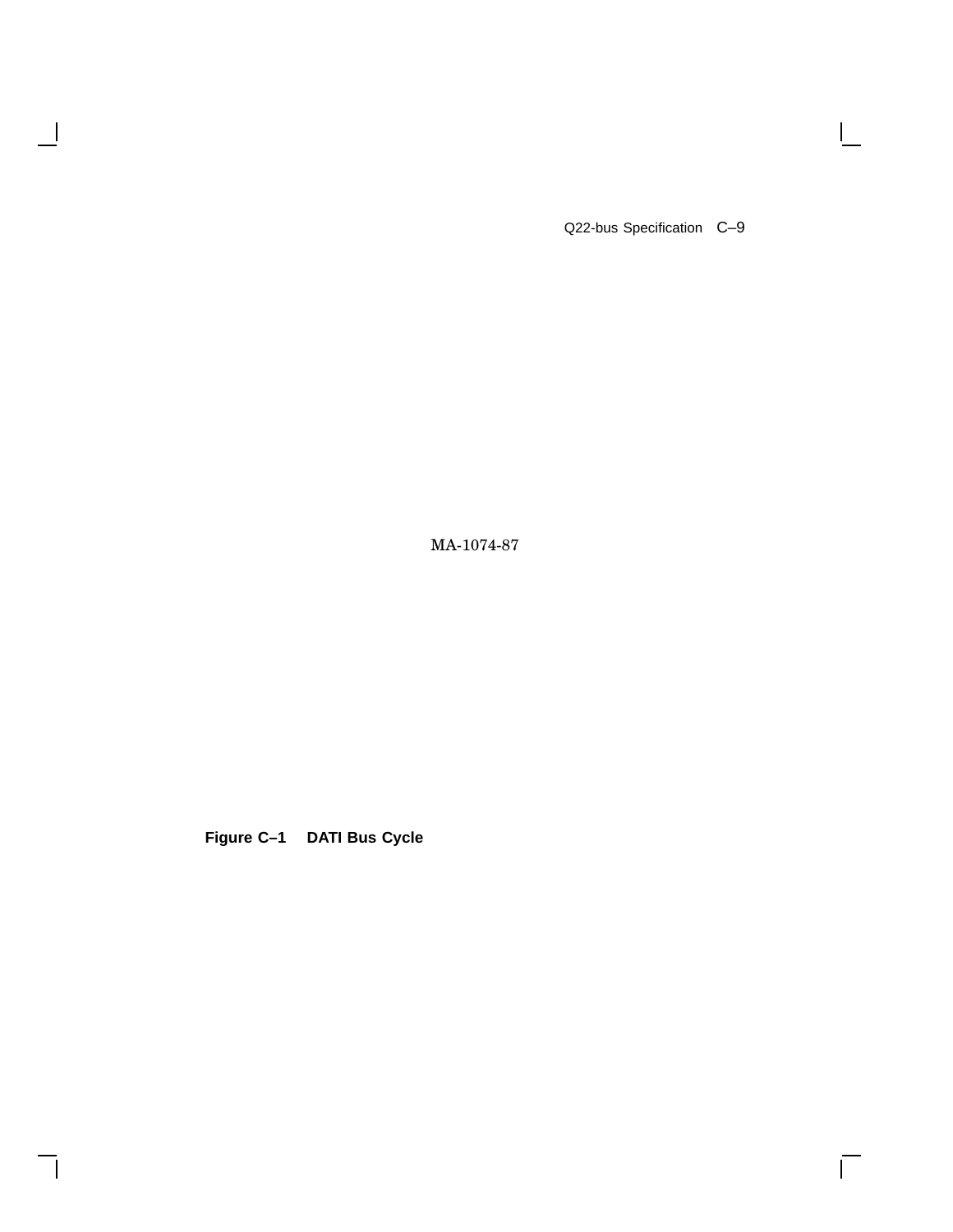C–10 Q22-bus Specification

When the bus master receives BRPLY L, it does the following:

- Waits at least 200 ns deskew time and then accepts input data at BDAL<17:00> L bus receivers. BDAL <17:16> L are used for transmitting parity errors to the master.
- Negates BDIN L 200 ns minimum to 2 µs maximum after BRPLY L goes active.

The slave device responds to BDIN L negation by negating BRPLY L and removing read data from BDAL bus drivers. BRPLY L must be negated 100 ns maximum prior to removal of read data. The bus master responds to the negated BRPLY L by negating BSYNC L.

Conditions for the next BSYNC L assertion are as follows:

- BSYNC L must remain negated for 200 ns minimum.
- BSYNC L must not become asserted within 300 ns of previous BRPLY L negation.

Figure C–2 shows DATI bus cycle timing.

#### **NOTE**

**Continuous assertion of BSYNC L retains control of the bus by the bus master, and the previously addressed slave device remains selected. This is done for DATIO(B) bus cycles where DATO or DATOB follows a DATI without BSYNC L negation and a second device addressing operation. Also, a slow slave device can hold off data transfers to itself by keeping BRPLY L asserted, which causes the master to keep BSYNC L asserted.**

#### **DATOB**

DATOB, shown in Figure C–3, is a write operation. Data is transferred in 32-bit words (DATO) or 8-bit bytes (DATOB) from the bus master to the slave device. The data transfer output can occur after the addressing part of a bus cycle when BWTBT L has been asserted by the bus master, or immediately following an input transfer part of a DATIOB bus cycle.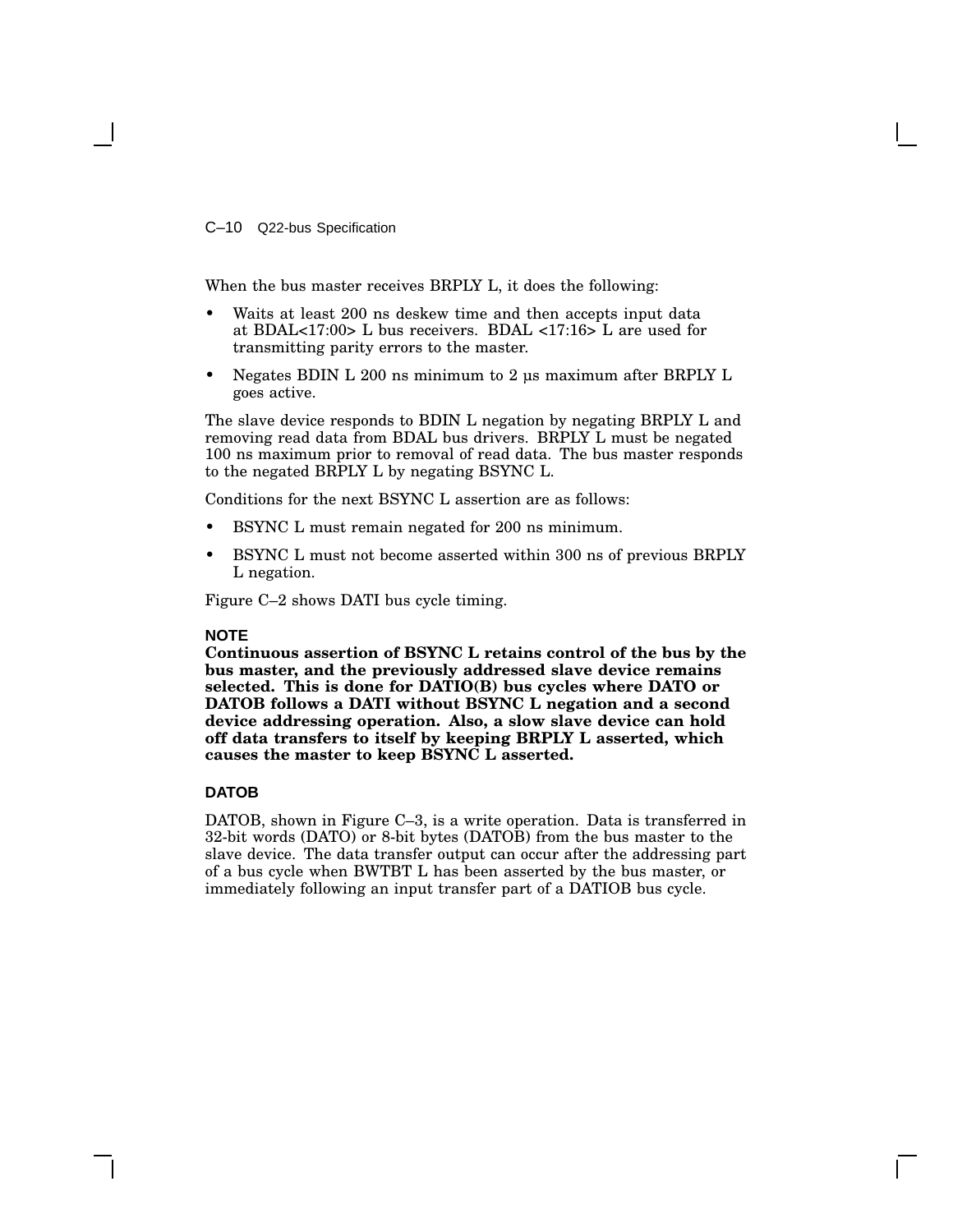Q22-bus Specification C–11

 $\mathbf{L}$ 

 $\overline{\Gamma}$ 

MA-1084-87

**Figure C–2 DATI Bus Cycle Timing**

 $\overline{\phantom{a}}$ 

 $\mathsf{l}$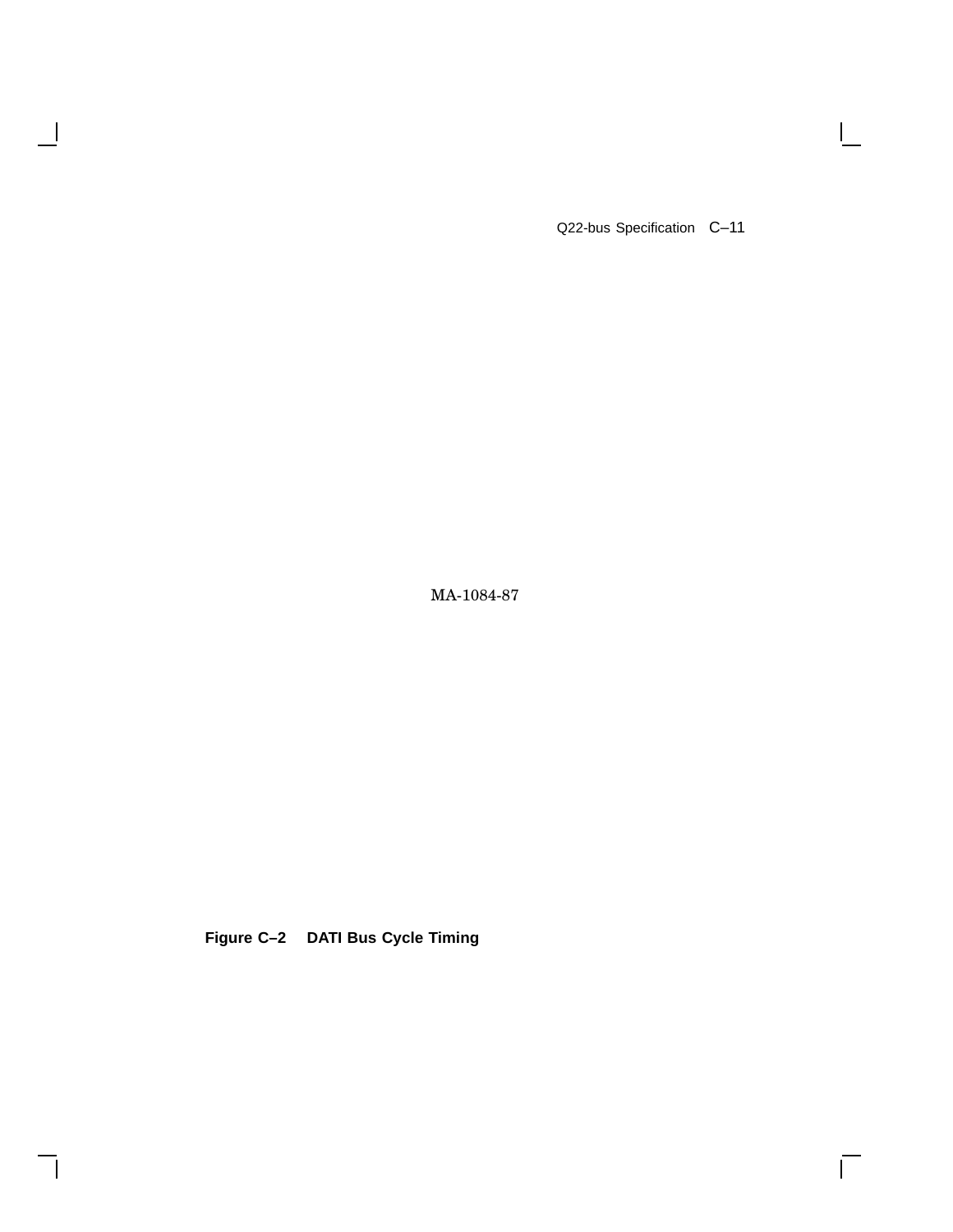C–12 Q22-bus Specification

 $\blacksquare$ 

MA-1081-87

Г

**Figure C–3 DATO or DATOB Bus Cycle**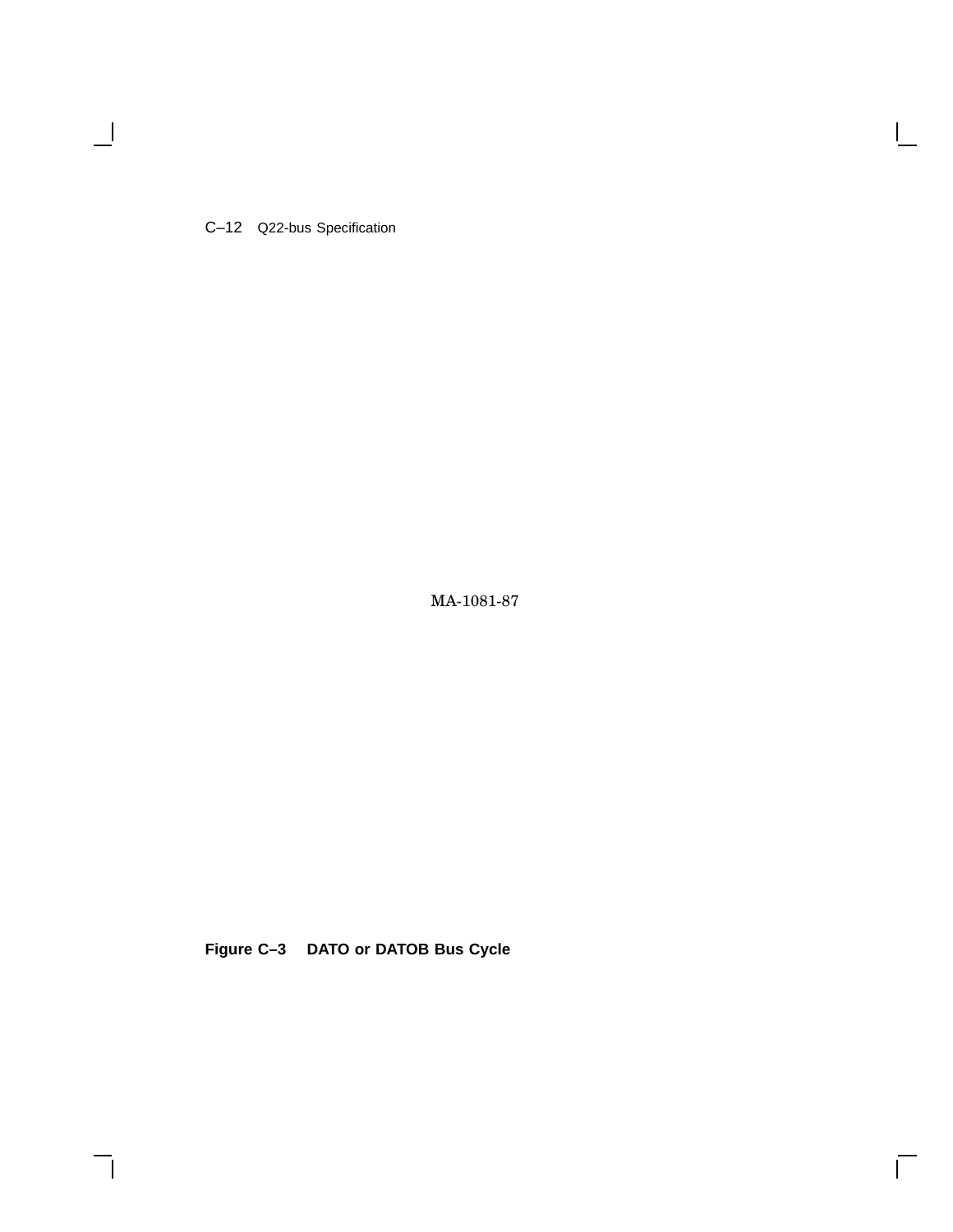The data transfer part of a DATOB bus cycle comprises a data setup and deskew time and a data hold and deskew time.

During the data setup and deskew time, the bus master outputs the data on BDAL<15:00> L at least 100 ns after BSYNC L assertion. BWTBT L remains negated for the length of the bus cycle. If the transfer is a byte transfer, BWTBT L remains asserted. If it is the output of a DATIOB, BWTBT L becomes asserted and lasts the duration of the bus cycle.

During a byte transfer, BDAL<00> L selects the high or low byte. This occurs in the addressing part of the cycle. If asserted, the high byte (BDAL<15:08> L) is selected; otherwise, the low byte (BDAL<07:00> L) is selected. An asserted BDAL 16 L at this time forces a parity error to be written into memory if the memory is a parity-type memory. BDAL 17 L is not used for write operations. The bus master asserts BDOUT L at least 100 ns after BDAL and BDWTBT L bus drivers are stable. The slave device responds by asserting BRPLY L within 10 us to avoid bus timeout. This completes the data setup and deskew time.

During the data hold and deskew time, the bus master receives BRPLY L and negates BDOUT L, which must remain asserted for at least 150 ns from the receipt of BRPLY L before being negated by the bus master. BDAL<17:00> L bus drivers remain asserted for at least 100 ns after BDOUT L negation. The bus master then negates BDAL inputs.

During this time, the slave device senses BDOUT L negation. The data is accepted and the slave device negates BRPLY L. The bus master responds by negating BSYNC L. However, the processor does not negate BSYNC L for at least 175 ns after negating BDOUT L. This completes the DATOB bus cycle. Before the next cycle, BSYNC L must remain unasserted for at least 200 ns. Figure C–4 shows DATOB bus cycle timing.

#### **DATIOB**

The protocol for a DATIOB bus cycle is identical to the addressing and data transfer part of the DATI and DATOB bus cycles, and is shown in Figure C–5. After addressing the device, a DATI cycle is performed as explained earlier; however, BSYNC L is not negated. BSYNC L remains active for an output word or byte transfer (DATOB). The bus master maintains at least 200 ns between BRPLY L negation during the DATI cycle and BDOUT L assertion. The cycle is terminated when the bus master negates BSYNC L, as described for DATOB. Figure C–6 illustrates DATIOB bus cycle timing.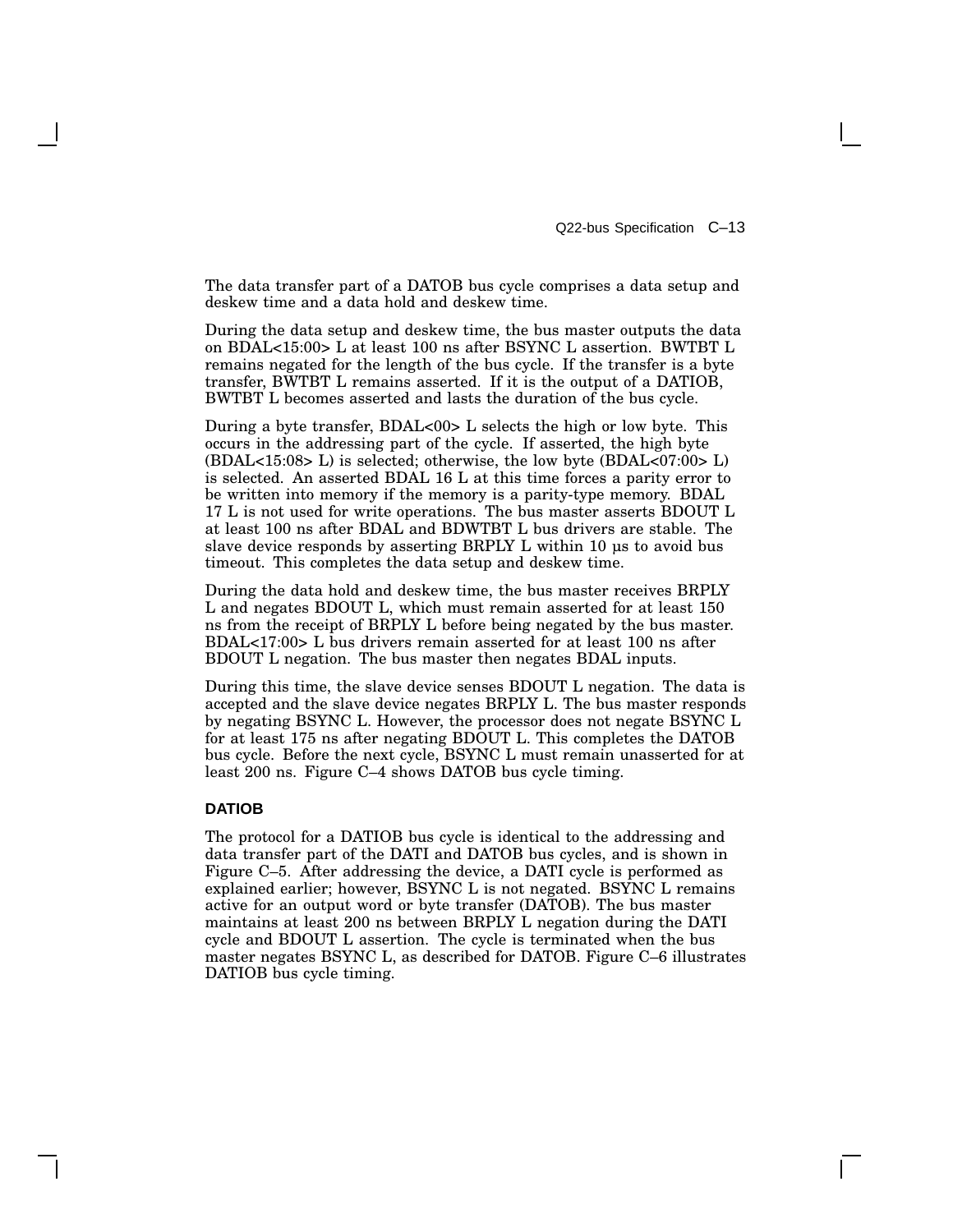C–14 Q22-bus Specification

 $\blacksquare$ 

MA-1080-87

 $\bar{\Gamma}$ 

**Figure C–4 DATO or DATOB Bus Cycle Timing**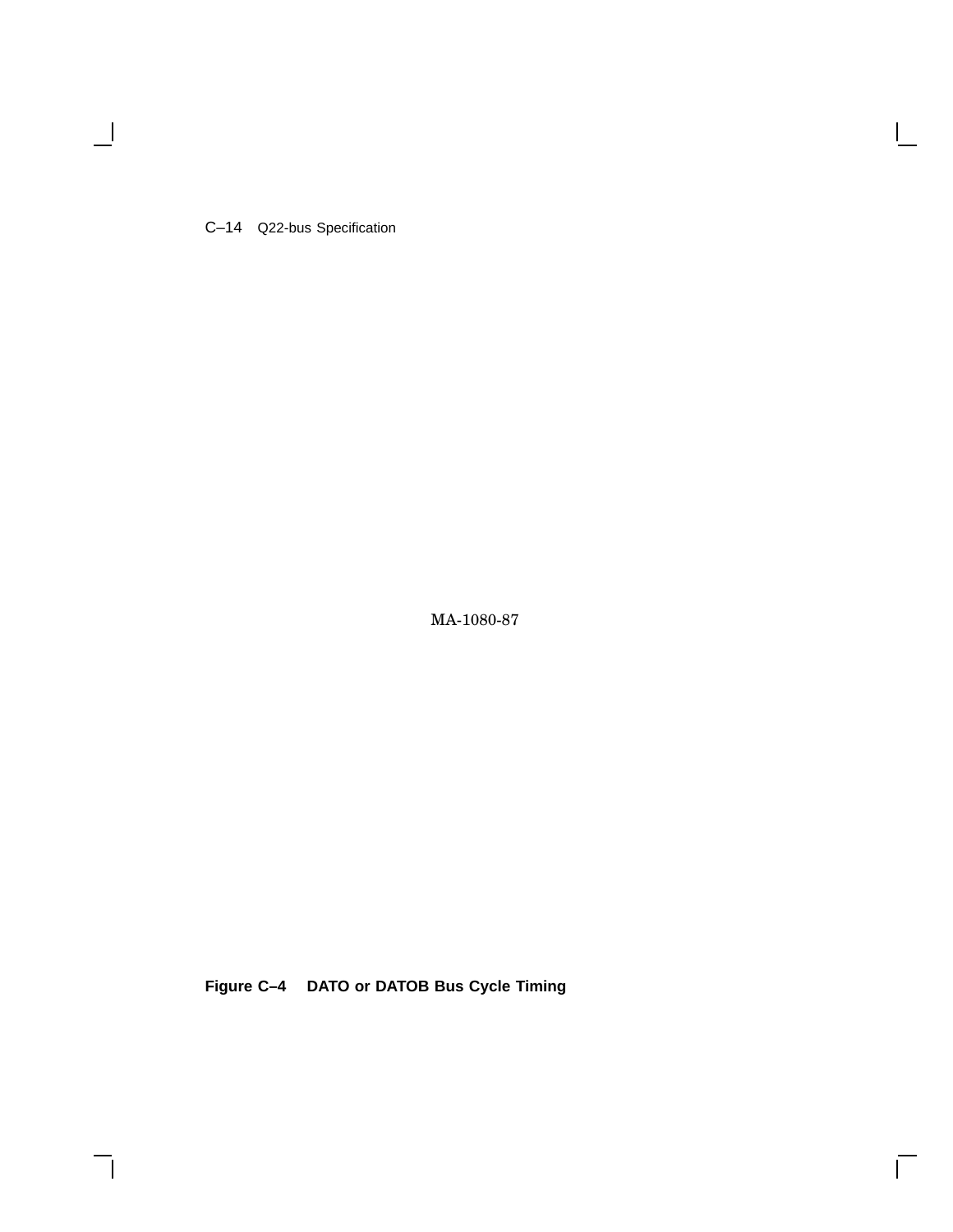Q22-bus Specification C-15

 $\mathbf{I}$ 

 $\overline{\Gamma}$ 

MA-1082-87

**Figure C–5 DATIO or DATIOB Bus Cycle**

 $\overline{\phantom{a}}$ 

 $\mathsf{l}$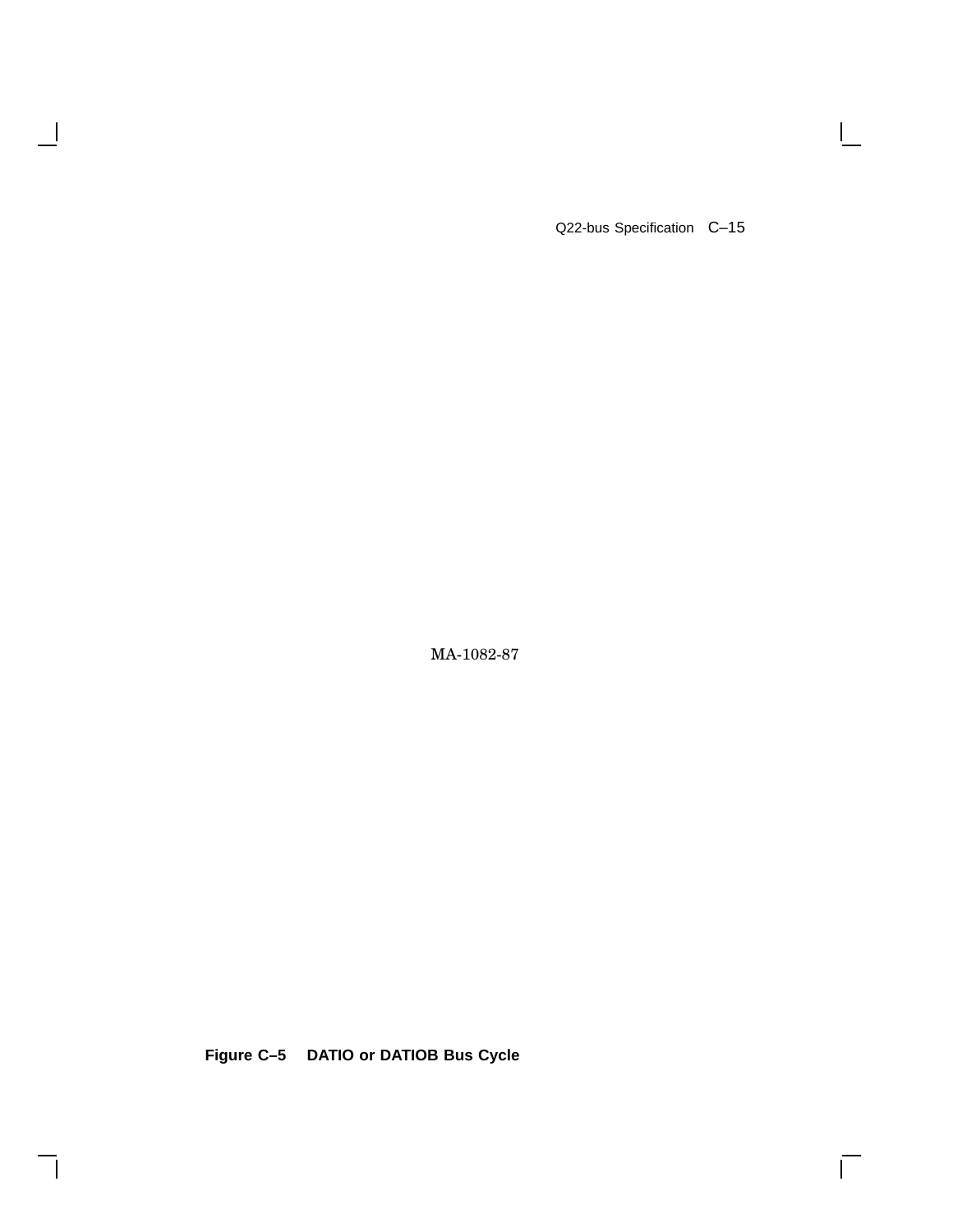C–16 Q22-bus Specification

 $\blacksquare$ 

MA-1060-87

 $\mathsf{I}$ 

 $\Box$ 

**Figure C–6 DATIO or DATIOB Bus Cycle Timing**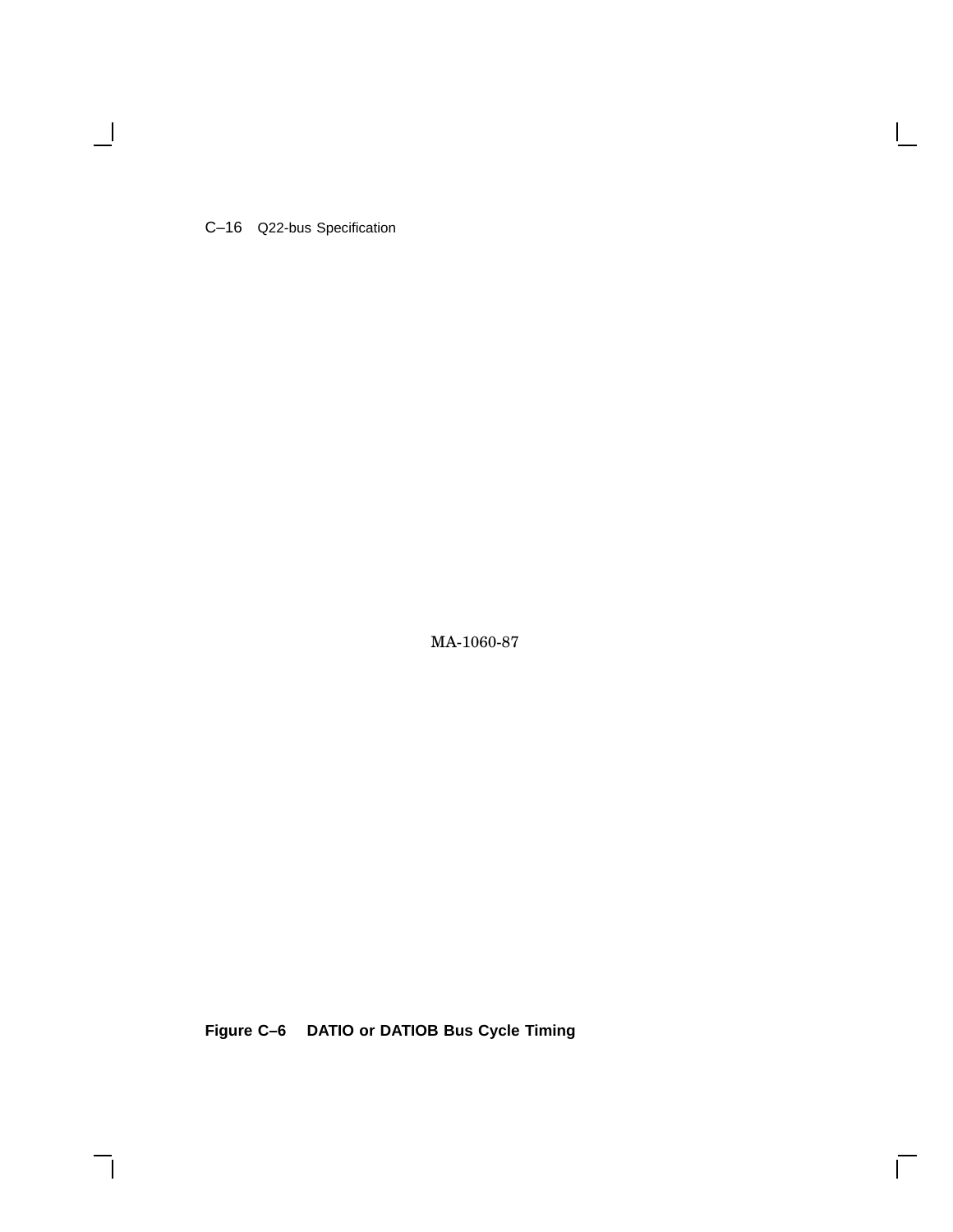# **C.4 Direct Memory Access**

The direct memory access (DMA) capability allows direct data transfer between I/O devices and memory. This is useful when using mass storage devices (for example, disks) that move large blocks of data to and from memory. A DMA device needs to be supplied with only the starting address in memory, the starting address in mass storage, the length of the transfer, and whether the operation is read or write. When this information is available, the DMA device can transfer data directly to or from memory. Since most DMA devices must perform data transfers in rapid succession or lose data, DMA devices are given the highest priority.

DMA is accomplished after the processor (normally bus master) has passed bus mastership to the highest priority DMA device that is requesting the bus. The processor arbitrates all requests and grants the bus to the DMA device electrically closest to it. A DMA device remains bus master until it relinquishes its mastership. The following control signals are used during bus arbitration:

- BDMGI L DMA grant input
- BDMGO L DMA grant output
- BDMR L DMA request line
- BSACK L bus grant acknowledge

### **C.4.1 DMA Protocol**

A DMA transaction can be divided into the following three phases:

- Bus mastership acquisition phase
- Data transfer phase
- Bus mastership relinquishment phase

During the bus mastership acquisition phase, a DMA device requests the bus by asserting BDMR L. The processor arbitrates the request and initiates the transfer of bus mastership by asserting BDMGO L.

The maximum time between BDMR L assertion and BDMGO L assertion is DMA latency. This time is processor-dependent. BDMGO L/BDMGI L is one signal that is daisy-chained through each module in the backplane.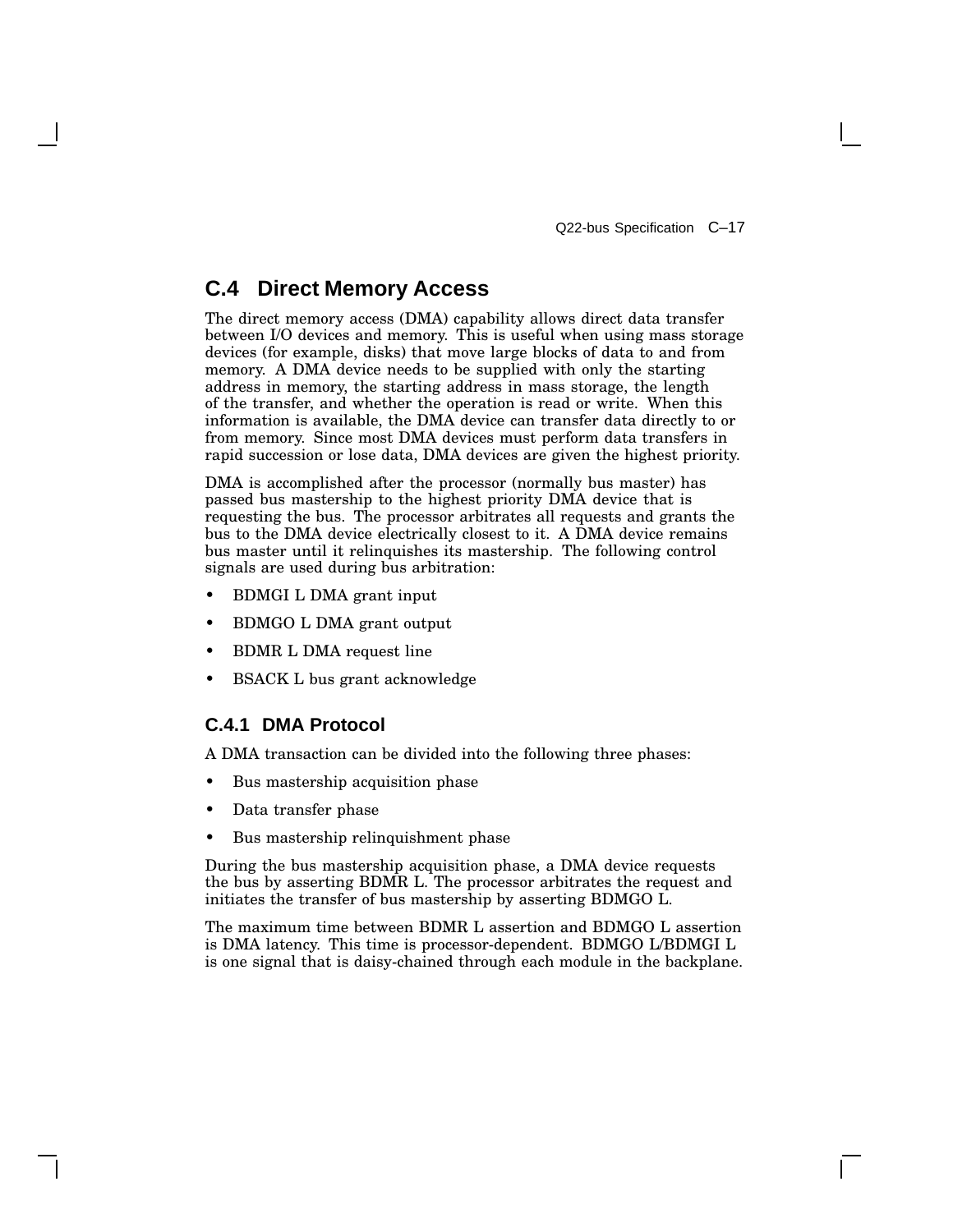C–18 Q22-bus Specification

It is driven out of the processor on the BDMGO L pin, enters each module on the BDMGI L pin, and exits on the BDMGO L pin. This signal passes through the modules in descending order of priority until it is stopped by the requesting device. The requesting device blocks the output of BMDGO L and asserts BSACK L. If BDMR L is continuously asserted, the bus hangs.

During the data transfer phase, the DMA device continues asserting BSACK L. The actual data transfer is performed as described earlier.

The DMA device can assert BSYNC L for a data transfer 250 ns minimum after it received BDMGI L and its BSYNC L bus receiver is negated.

During the bus mastership relinquishment phase, the DMA device gives up the bus by negating BSACK L. This occurs after completing (or aborting) the last data transfer cycle (BRPLY L negated). BSACK L can be negated up to a maximum of 300 ns before negating BSYNC L.

### **NOTE**

### **If multiple data transfers are performed during this phase, consideration must be given to the use of the bus for other system functions, such as memory refresh (if required).**

Figure C–7 shows the DMA protocol, and Figure C–8 shows DMA request/grant timing.

### **C.4.2 Block Mode DMA**

For increased throughput, block mode DMA can be implemented on a device for use with memories that support this type of transfer. In a block mode transaction, the starting memory address is asserted, followed by data for that address, and data for consecutive addresses.

By eliminating the assertion of the address for each data word, the transfer rate is almost doubled.

There are two types of block mode transfers, DATBI (input) and DATBO (output). The DATBI bus cycle is described in Section C.4.2.1 and illustrated in Figure C–9.

The DATBO bus cycle is described in Section C.4.2.2 and illustrated in Figure C–10.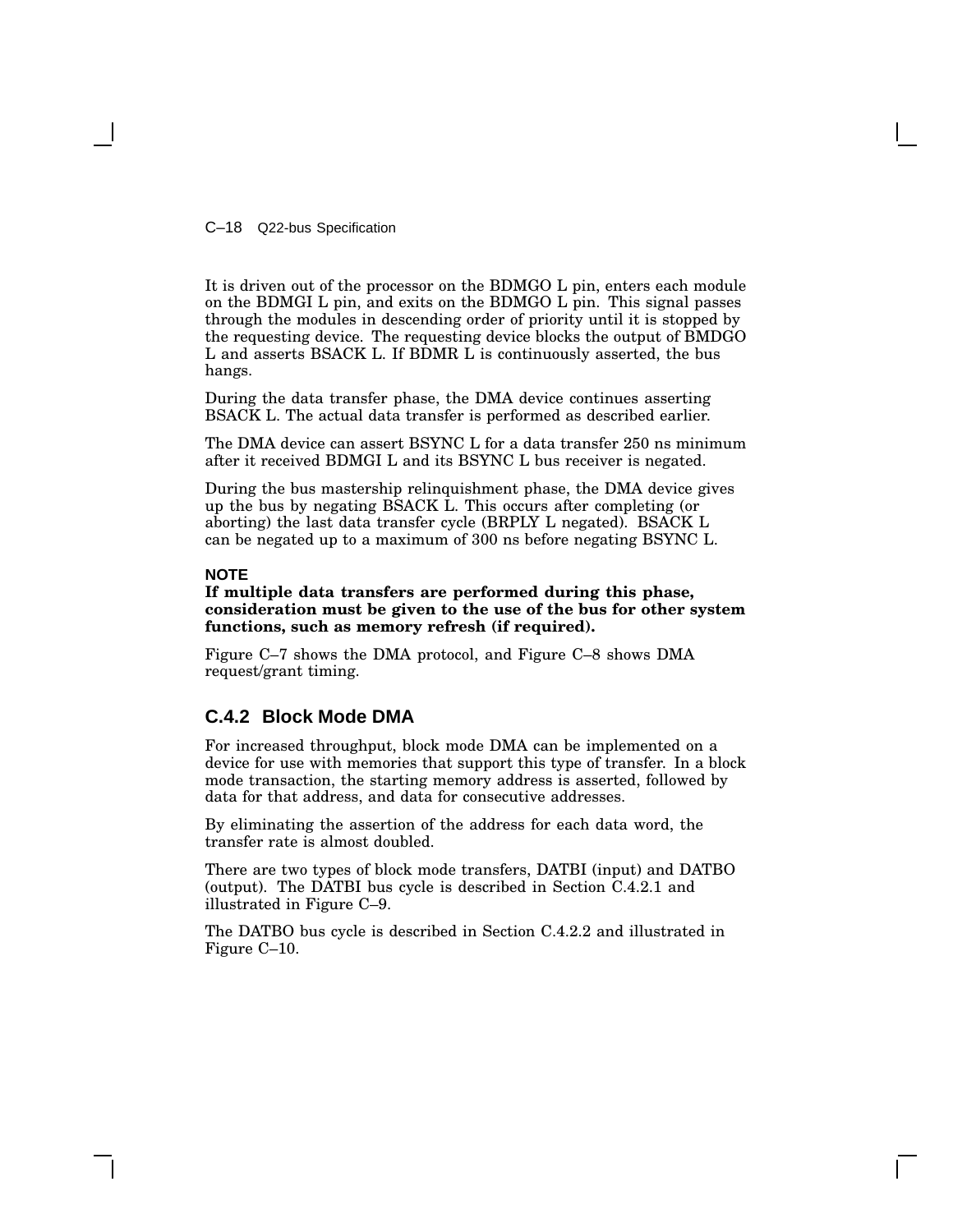Q22-bus Specification C-19

 $\mathbf{I}$ 

 $\Box$ 

**Figure C–7 DMA Protocol**

 $\overline{\phantom{a}}$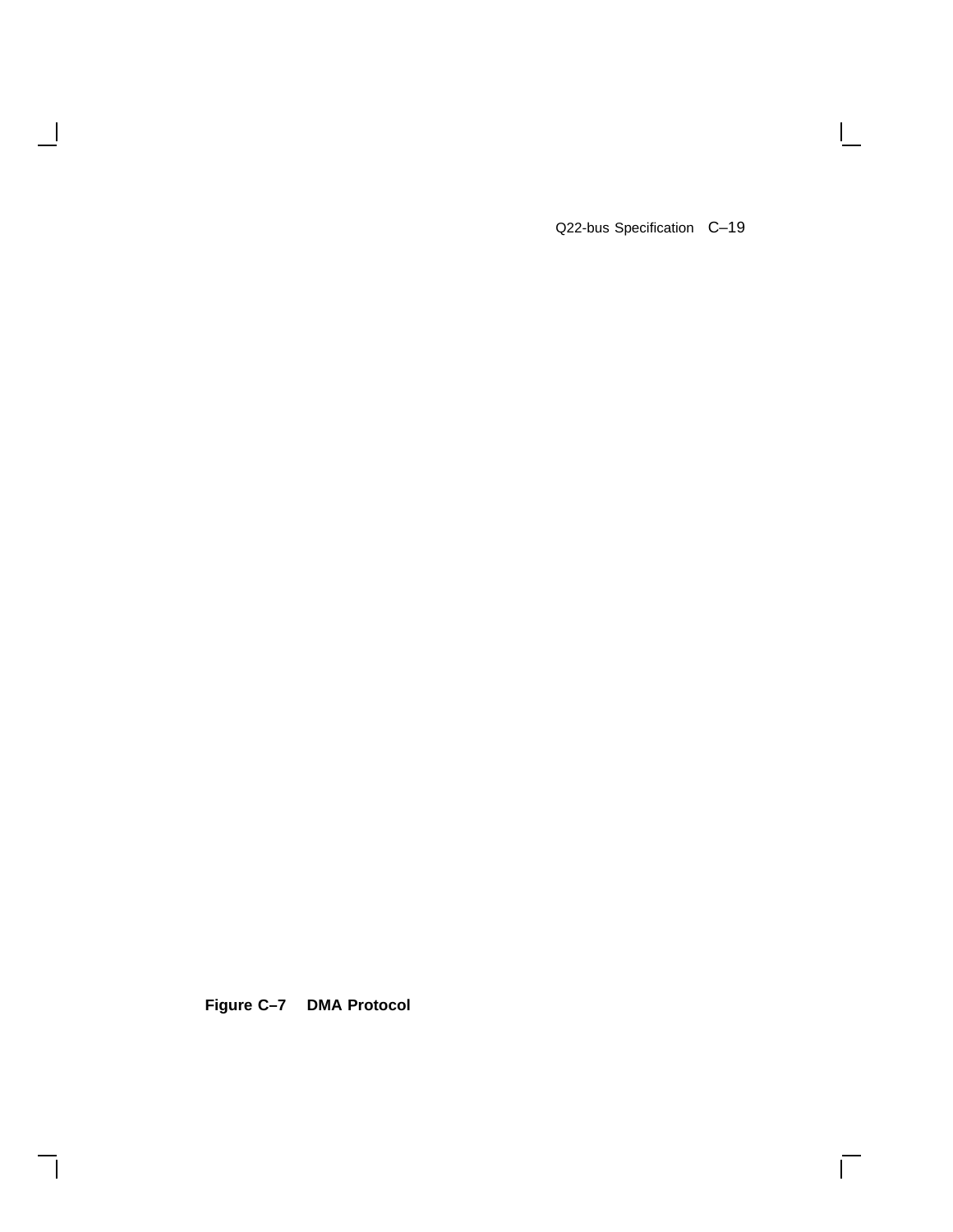C–20 Q22-bus Specification

 $\blacksquare$ 

MA-1078-87

 $\mathsf{I}$ 

 $\overline{\Gamma}$ 

**Figure C–8 DMA Request/Grant Timing**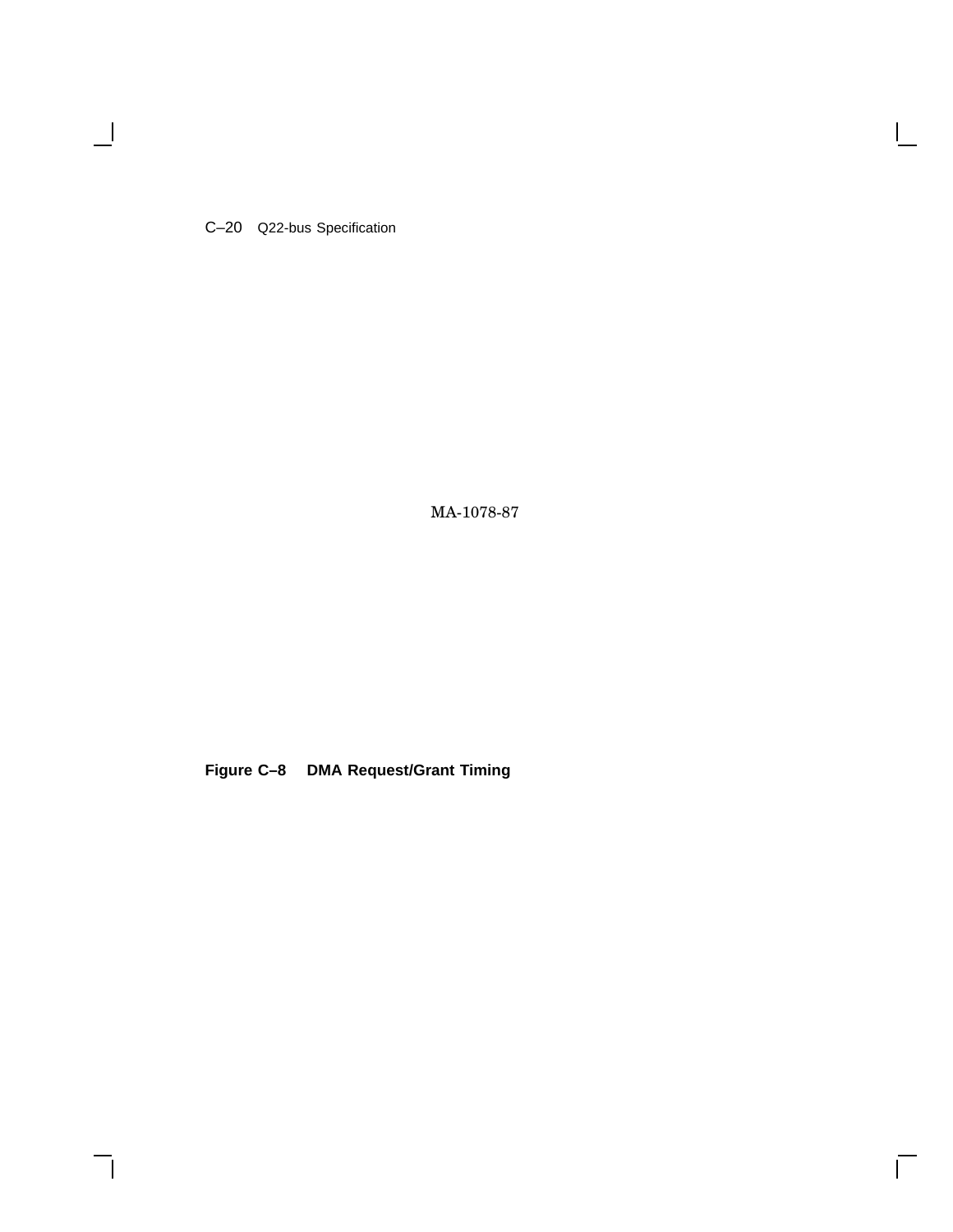Q22-bus Specification C–21

 $\mathbf{I}$ 

 $\overline{\Gamma}$ 

MA-1088-87

**Figure C–9 DATBI Bus Cycle Timing**

 $\overline{\phantom{a}}$ 

 $\mathsf{l}$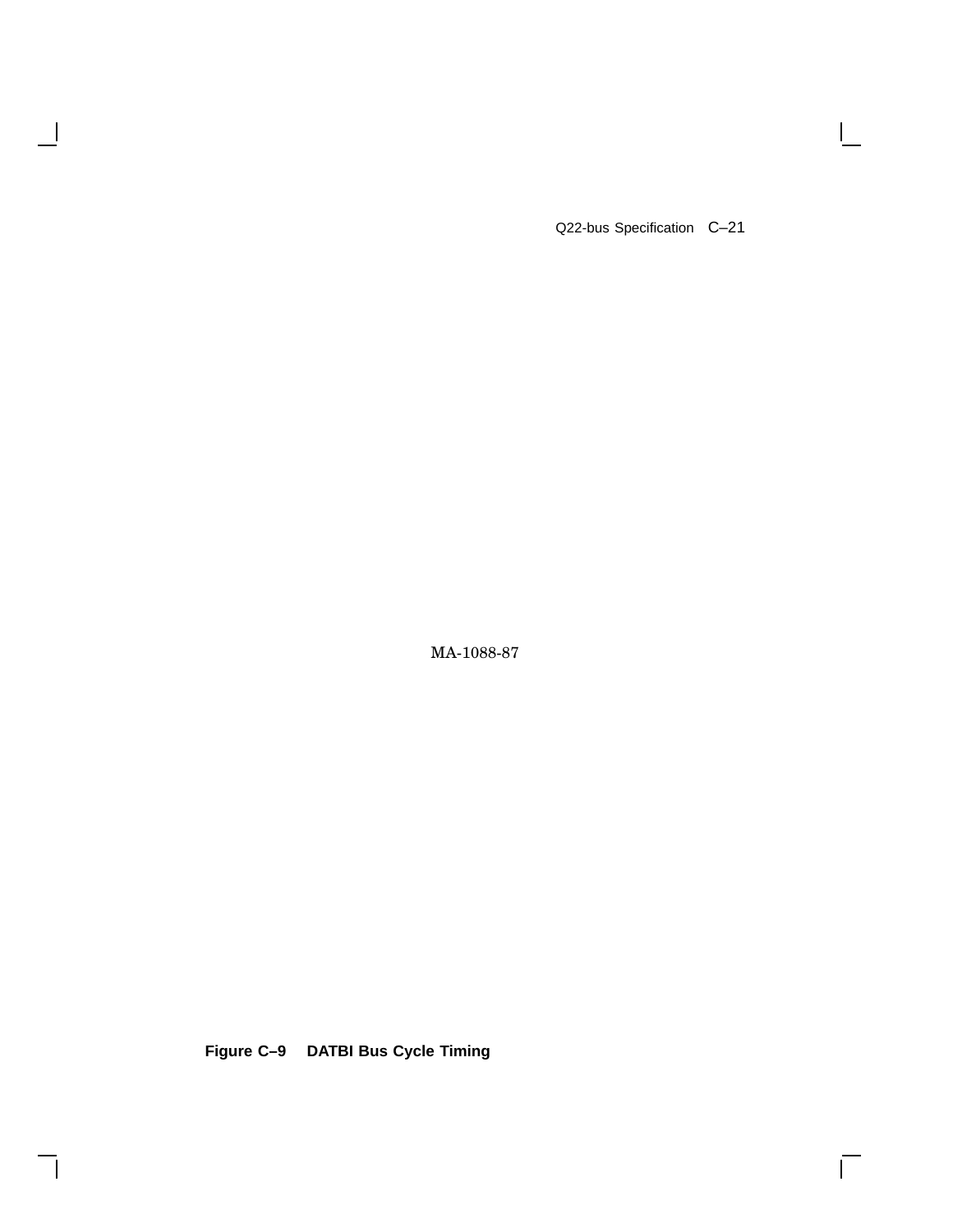C–22 Q22-bus Specification

 $\overline{\phantom{a}}$ 

MA-1087-87

 $\bar{\Gamma}$ 

**Figure C–10 DATBO Bus Cycle Timing**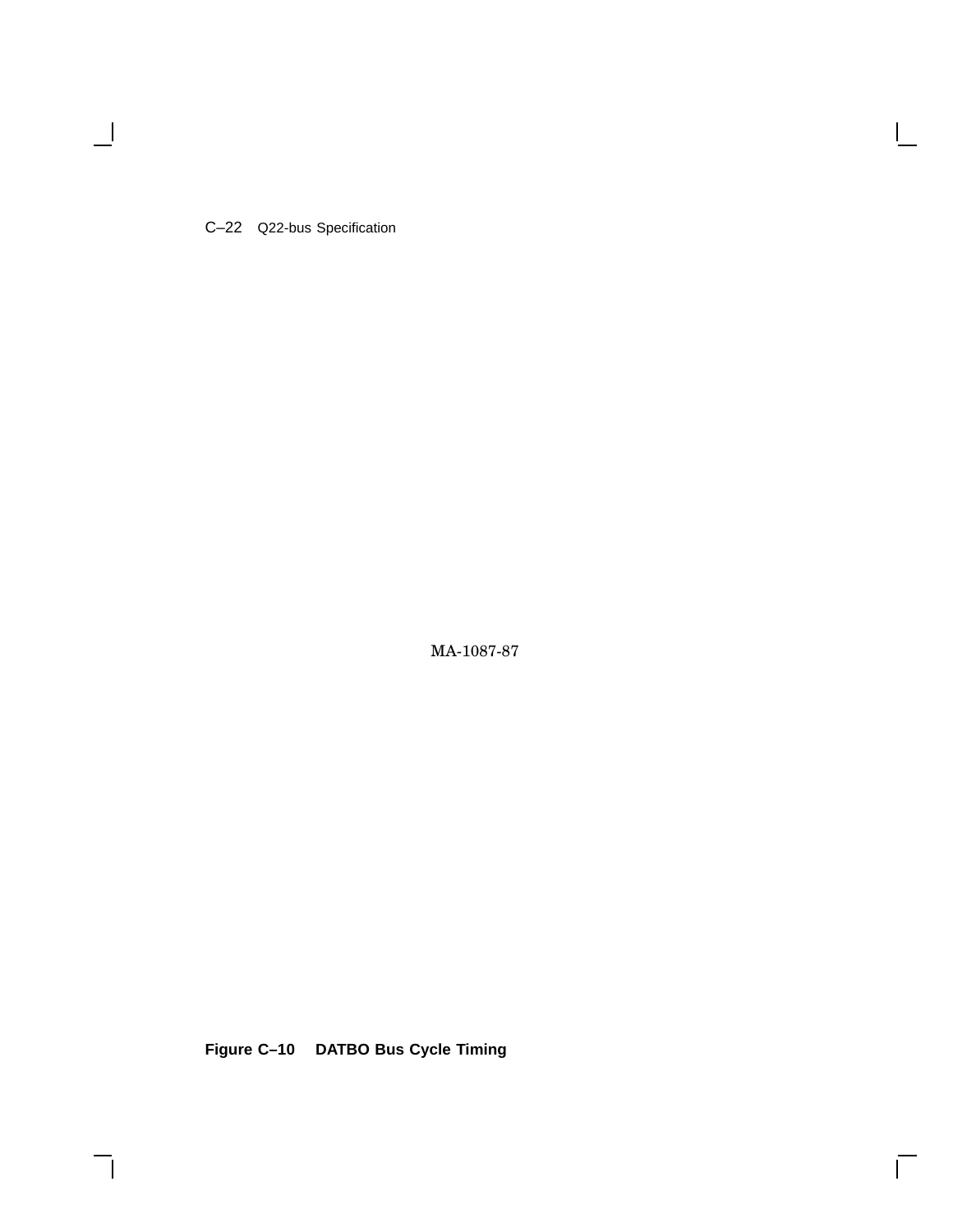### **C.4.2.1 DATBI Bus Cycle**

Before a DATBI block mode transfer can occur, the DMA bus master device must request control of the bus. This occurs under conventional Q22-bus protocol.

A block mode DATBI transfer is executed as follows:

- **Address device memory**–the address is asserted by the bus master on TADDR<21:00> along with the negation of TWTBT. The bus master asserts TSYNC 150 ns minimum after gating the address onto the bus.
- **Decode address**–the appropriate memory device recognizes that it must respond to the address on the bus.
- **Request data**–the address is removed by the bus master from TADDR<21:00> 100 ns minimum after the assertion of TSYNC. The bus master asserts the first TDIN 100 ns minimum after asserting TSYNC. The bus master asserts TBS7 50 ns maximum after asserting TDIN for the first time. TBS7 remains asserted until 50 ns maximum after the assertion of TDIN for the last time. In each case, TBS7 can be asserted or negated as soon as the conditions for asserting TDIN are met. The assertion of TBS7 indicates the bus master is requesting another read cycle after the current read cycle.
- **Send data**–the bus slave asserts TRPLY 0 ns minimum (8000 ns maximum to avoid a bus timeout) after receiving RDIN. The bus slave asserts TREF concurrent with TRPLY if, and only if, it is a block mode device which can support another RDIN after the current RDIN. The bus slave gates TDATA<15:00> onto the bus 0 ns minimum after receiving RDIN and 125 ns maximum after the assertion of TRPLY.

### **NOTE Block mode transfers must not cross 16-word boundaries.**

• **Terminate input transfer**–the bus master receives stable RDATA<15:00> from 200 ns maximum after receiving RRPLY until 20 ns minimum after the negation of RDIN. (The 20 ns minimum represents total minimum receiver delays for RDIN at the slave and RDATA<15:00> at the master.) The bus master negates TDIN 200 ns minimum after receiving RRPLY.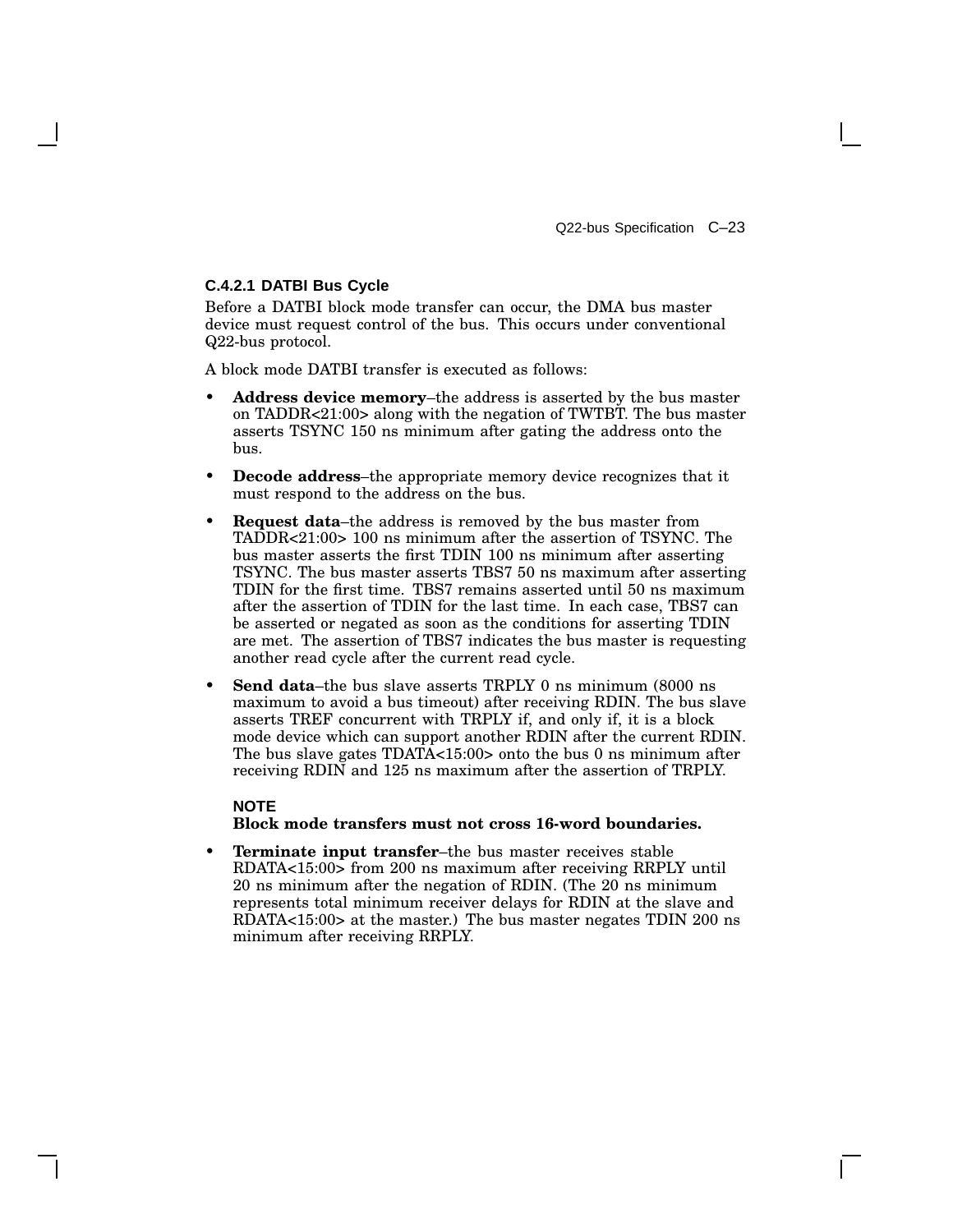C–24 Q22-bus Specification

• **Operation completed**–the bus slave negates TRPLY 0 ns minimum after receiving the negation of RDIN. If RBS7 and TREF are both asserted when TRPLY negates, the bus slave prepares for another DIN cycle. RBS7 is stable from 125 ns after RDIN is received until 150 ns after TRPLY negates. If TBS7 and RREF were both asserted when TDIN negated, the bus master asserts TDIN 150 ns minimum after receiving the negation of RRPLY and continues with the timing relationship in send data above. RREF is stable from 75 ns after RRPLY asserts until 20 ns minimum after TDIN negates. (The 0 ns minimum represents total minimum receiver delays for RDIN at the slave and RREF at the master.)

### **NOTE**

**The bus master must limit itself to not more than eight transfers unless it monitors RDMR. If it monitors RDMR, it may perform up to 16 transfers as long as RDMR is not asserted at the end of the seventh transfer.**

- **Terminate bus cycle**–if RBS7 and TREF were not both asserted when TRPLY negated, the bus slave removes TDATA<15:00> from the bus 0 ns minimum and 100 ns maximum after negating TRPLY. If TBS7 and RREF were not both asserted when TDIN negated, the bus master negates TSYNC 250 ns minimum after receiving the last assertion of RRPLY and 0 ns minimum after the negation of that RRPLY.
- **Release the bus**–the DMA bus master negates TSACK 0 ns after negation of the last RRPLY. The DMA bus master negates TSYNC 300 ns maximum after it negates TSACK. The DMA bus master must remove RDATA<15:00>, TBS7, and TWTBT from the bus 100 ns maximum after clearing TSYNC.

At this point the block mode transfer is complete, and the bus arbitration logic in the CPU enables processor-generated TSYNC or issues another bus grant (TDMGO) if RDMR is asserted.

### **C.4.2.2 DATBO Bus Cycle**

Before a block mode transfer can occur, the DMA bus master device must request control of the bus. This occurs under conventional Q22-bus protocol.

A Block mode DATBO transfer is executed as follows:

• **Address device memory**–the address is asserted by the bus master on TADDR<21:00> along with the aasertion of TWTBT. The bus master asserts TSYNC 150 ns minimum after gating the address onto the bus.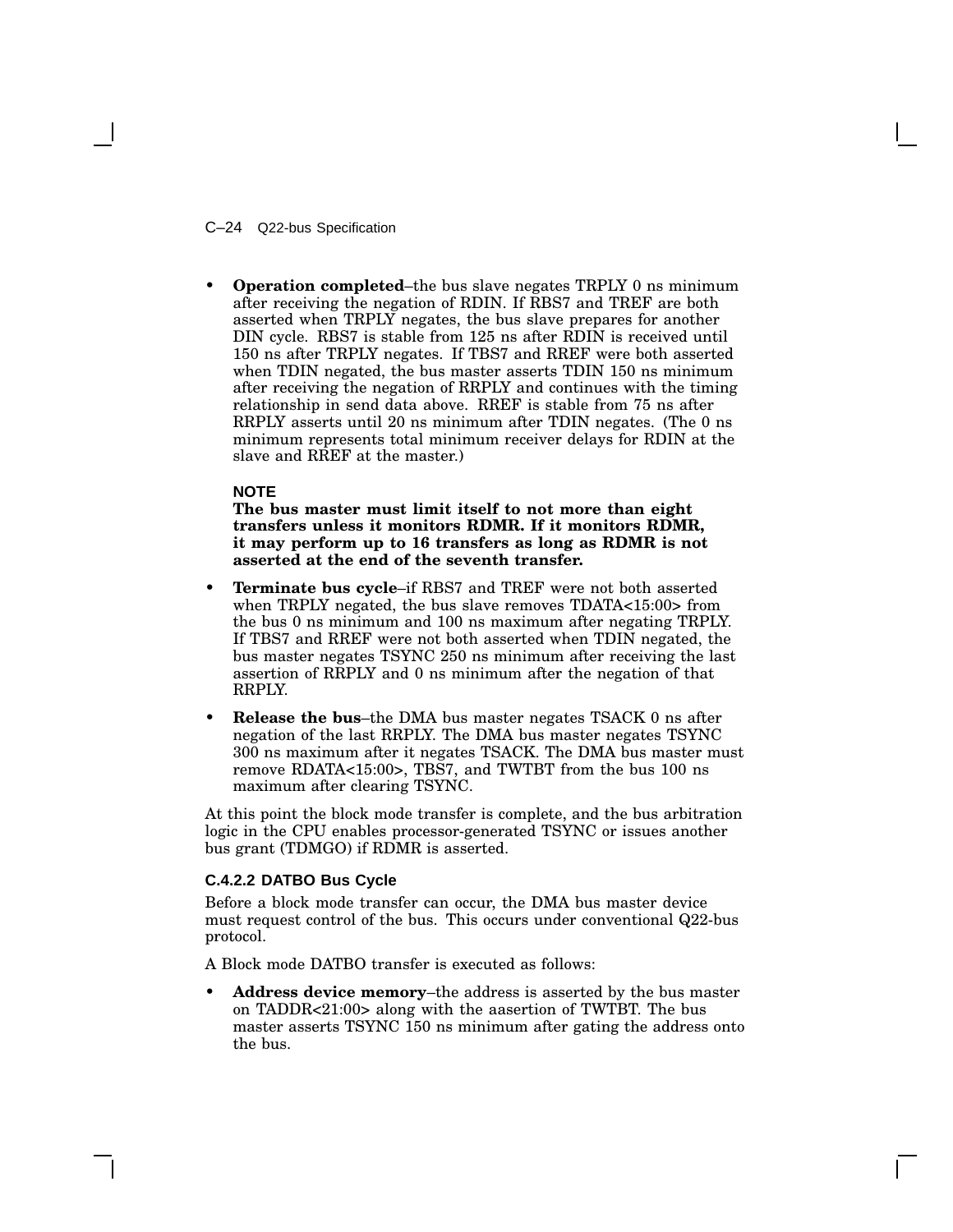- **Decode address**–the appropriate memory device recognizes that it must respond to the address on the bus.
- **Send data**–the bus master gates TDATA<15:00> along with TWTBT 100 ns minimum after the assertion of TSYNC. TWTBT is negated. The bus master asserts the first TDOUT 100 ns minimum after gating TDATA<15:00>.

### **NOTE During DATBO cycles, TBS7 is undefined.**

• **Receive data**–the bus slave receives stable data on RDATA<15:00> from 25 ns minimum before receiving RDOUT until 25 ns minimum after receiving the negation of RDOUT. The bus slave asserts TRPLY 0 ns minimum after receiving RDOUT. The bus slave asserts TREF concurrent with TRPLY if, and only if, it is a block mode device which can support another RDOUT after the current RDOUT.

### **NOTE**

### **Block mode transfers must not cross 16-word boundaries.**

- **Terminate output transfer**–the bus master negates TDOUT 150 ns minimum after receiving RRPLY.
- **Operation completed**–the bus slave negates TRPLY 0 ns minimum after receiving the negation of RDOUT. If RREF was asserted when TDOUT negated and if the bus master wants to transfer another word, the bus master gates the new data on TDATA<15:00> 100 ns minimum after negating TDOUT. RREF is stable from 75 ns maximum after RRPLY asserts until 20 ns minimum after RDOUT negates. (The 20 ns minimum represents minimum receiver delays for RDOUT at the slave and RREF at the master). The bus master asserts TDOUT 100 ns minimum after gating new data on TDATA<15:00> and 150 ns minimum after receiving the negation of RRPLY. The cycle continues with the timing relationship in receive data above.

### **NOTE**

**The bus master must limit itself to not more than 8 transfers unless it monitors RDMR. If it monitors RDMR, it may perform up to 16 transfers as long as RDMR is not asserted at the end of the seventh transfer.**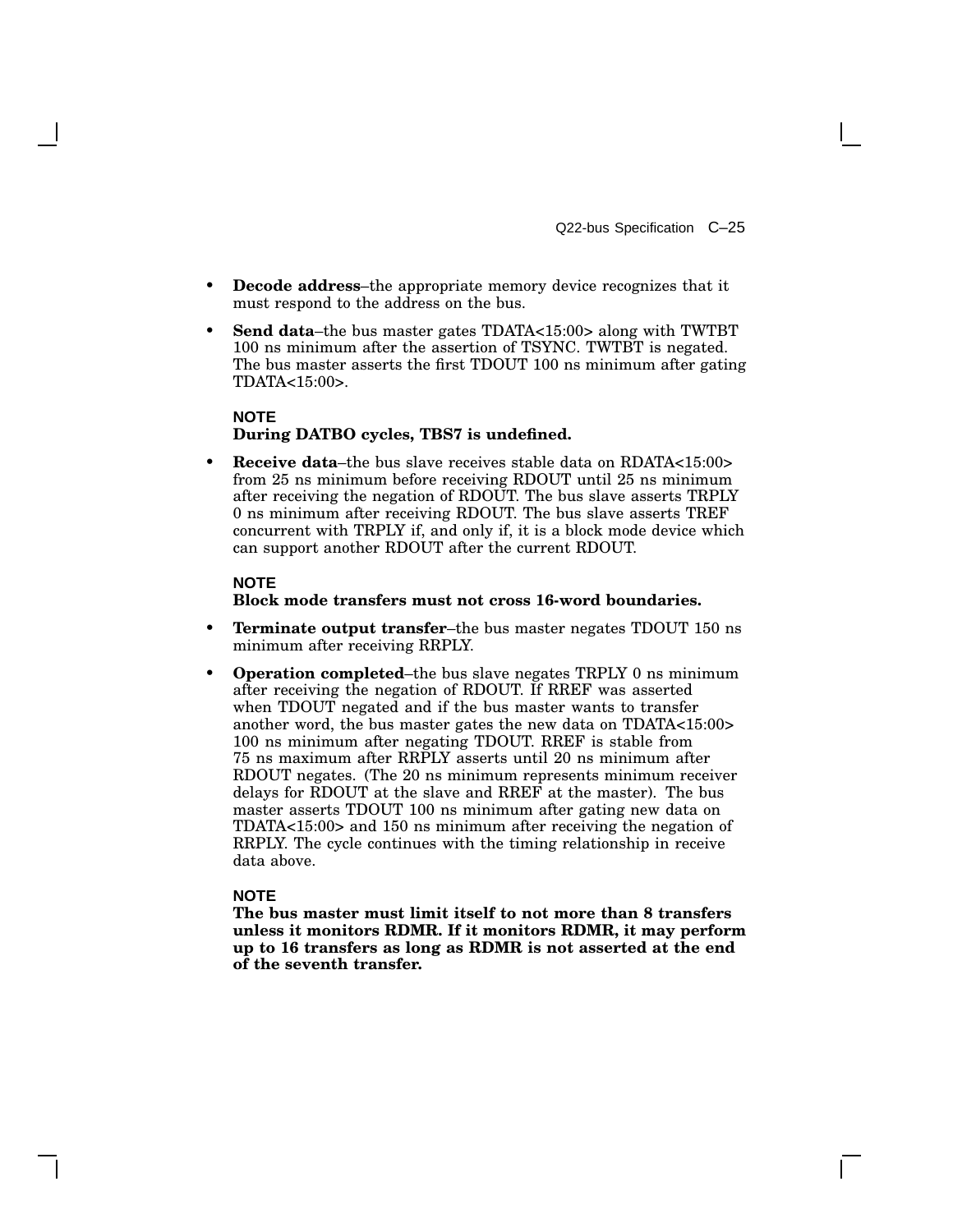C–26 Q22-bus Specification

- **Terminate bus cycle**–if RREF was not asserted when RRPLY negated or if the bus master has no additional data to transfer, the bus master removes data on TDATA<15:00> from the bus 100 ns minimum after negating TDOUT. If RREF was not asserted when TDOUT negated, the bus master negates TSYNC 275 ns minimum after receiving the last RRPLY and 0 ns minimum after the negation of the last RRPLY.
- **Release the bus**–the DMA bus master negates TSACK 0 ns after negation of the last RRPLY. The DMA bus master negates TSYNC 300 ns maximum after it negates TSACK. The DMA bus master must remove TDATA, TBS7, and TWTBT from the bus 100 ns maximum after clearing TSYNC.

At this point the block mode transfer is complete, and the bus arbitration logic in the CPU enables processor-generated TSYNC or issues another bus grant (TDMGO) if RDMR is asserted.

## **C.4.3 DMA Guidelines**

The following is a list of DMA guidelines:

- Systems with memory refresh over the bus must not include devices that perform more than one transfer per acquisition.
- Bus masters that do not use block mode are limited to four DATI, four DATO, or two DATIO transfers per acquisition.
- Block mode bus masters that do not monitor BDMR are limited to eight transfers per acquisition.
- If BDMR is not asserted after the seventh transfer, block mode bus masters that do monitor BDMR may continue making transfers until the bus slave fails to assert BREF, or until they reach the total maximum of 16 transfers. Otherwise, they stop after eight transfers.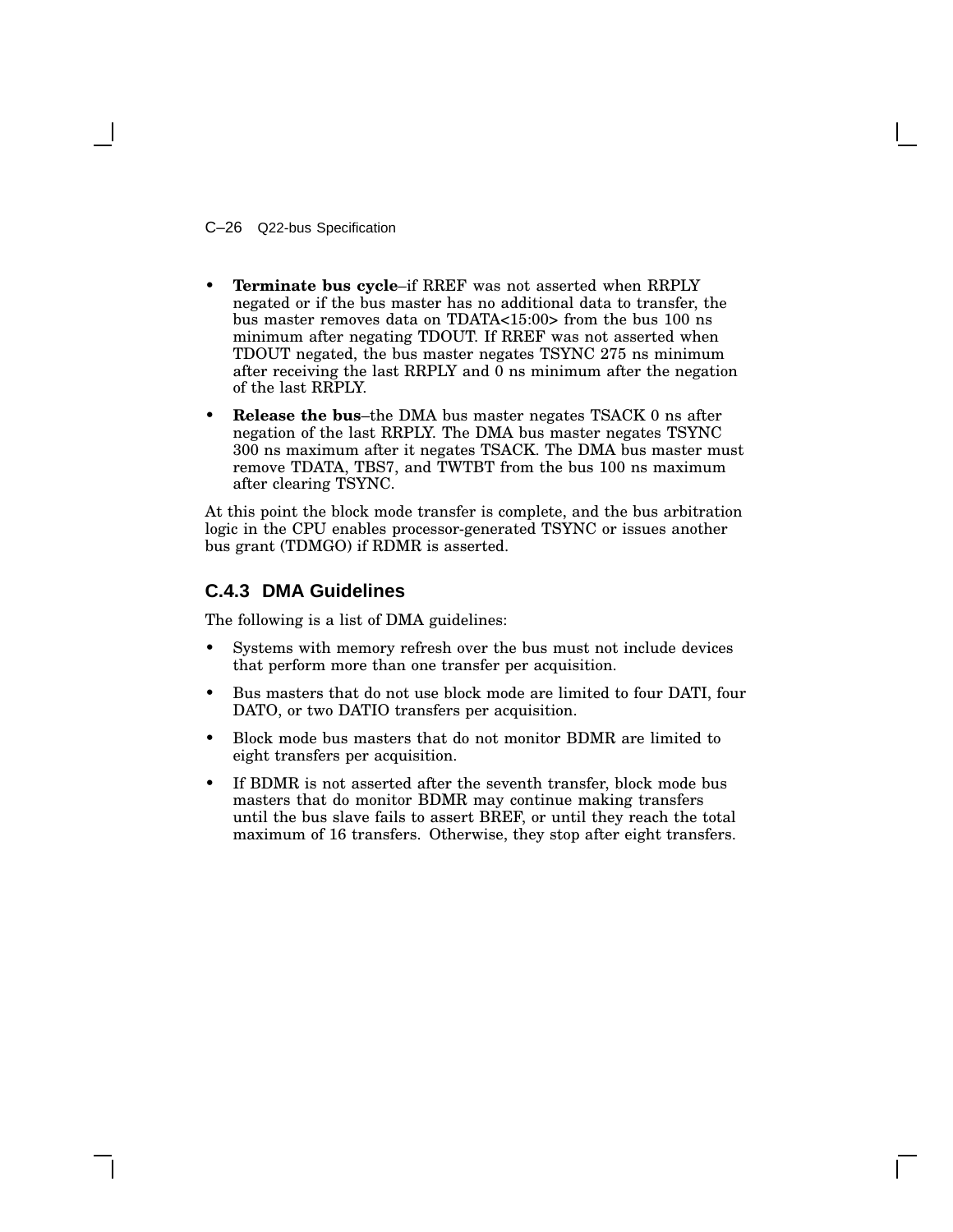# **C.5 Interrupts**

The interrupt capability of the Q22-bus allows an I/O device to temporarily suspend (interrupt) current program execution and divert processor operation to service the requesting device. The processor inputs a vector from the device to start the service routine (handler). Like the device register address, hardware fixes the device vector at locations within a designated range below location 001000. The vector indicates the first of a pair of addresses. The processor reads the contents of the first address, the starting address of the interrupt handler. The contents of the second address is a new processor status word (PS).

The new PS can raise the interrupt priority level, thereby preventing lower-level interrupts from breaking into the current interrupt service routine. Control is returned to the interrupted program when the interrupt handler is ended. The original interrupted program's address (PC) and its associated PS are stored on a stack. The original PC and PS are restored by a return from interrupt (RTI or RTT) instruction at the end of the handler. The use of the stack and the Q22-bus interrupt scheme can allow interrupts to occur within interrupts (nested interrupts), depending on the PS.

Interrupts can be caused by Q22-bus options or the MicroVAX CPU. Those interrupts that originate from within the processor are called traps. Traps are caused by programming errors, hardware errors, special instructions, and maintenance features.

| Signal         | Definition                         |
|----------------|------------------------------------|
| BIRQ4 L        | Interrupt request priority level 4 |
| BIRQ5 L        | Interrupt request priority level 5 |
| BIRQ6 L        | Interrupt request priority level 6 |
| BIRQ7 L        | Interrupt request priority level 7 |
| <b>BIAKI</b> L | Interrupt acknowledge input        |
| <b>BIAKOL</b>  | Interrupt acknowledge output       |
| BDAL<21:00>    | Data/address lines                 |
| <b>BDIN L</b>  | Data input strobe                  |
| <b>BRPLY L</b> | Reply                              |

The following Q22-bus signals are used in interrupt transactions: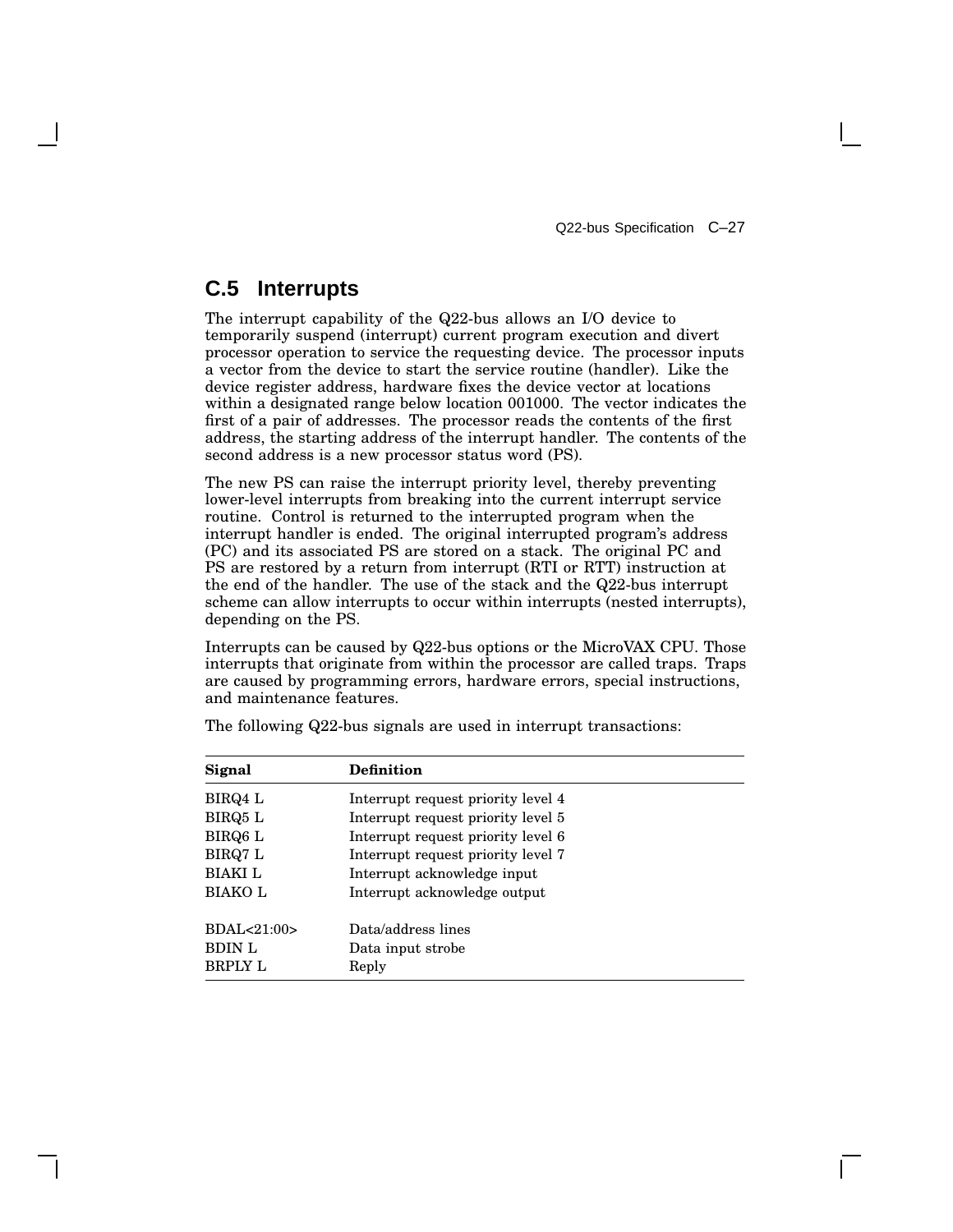C–28 Q22-bus Specification

## **C.5.1 Device Priority**

The Q22-bus supports the following two methods of device priority:

- Distributed arbitration priority levels are implemented on the hardware. When devices of equal priority level request an interrupt, priority is given to the device electrically closest to the processor.
- Position-defined arbitration priority is determined solely by electrical position on the bus. The closer a device is to the processor, the higher its priority is.

# **C.5.2 Interrupt Protocol**

Interrupt protocol on the Q22-bus has three phases:

- Interrupt request
- Interrupt acknowledge and priority arbitration
- Interrupt vector transfer phase

The interrupt request phase begins when a device meets its specific conditions for interrupt requests. For example, the device is ready, done, or an error occurred. The interrupt enable bit in a device status register must be set. The device then initiates the interrupt by asserting the interrupt request line(s). BIRQ4 L is the lowest hardware priority level and is asserted for all interrupt requests for compatibility with previous Q22-bus processors. The level at which a device is configured must also be asserted. A special case exists for level 7 devices that must also assert level 6. The following list gives the interrupt levels and the corresponding Q22-bus interrrupt request lines. For an explanation, refer to Section C.5.3.

| Interrupt Level | Lines Asserted by Device  |
|-----------------|---------------------------|
| 4               | BIRQ4 L                   |
| 5               | BIRQ4 L, BIRQ5 L          |
| 6               | BIRQ4 L, BIRQ6 L          |
| 7               | BIRQ4 L, BIRQ6 L, BIRQ7 L |

Figure C–11 shows the interrupt request/acknowledge sequence.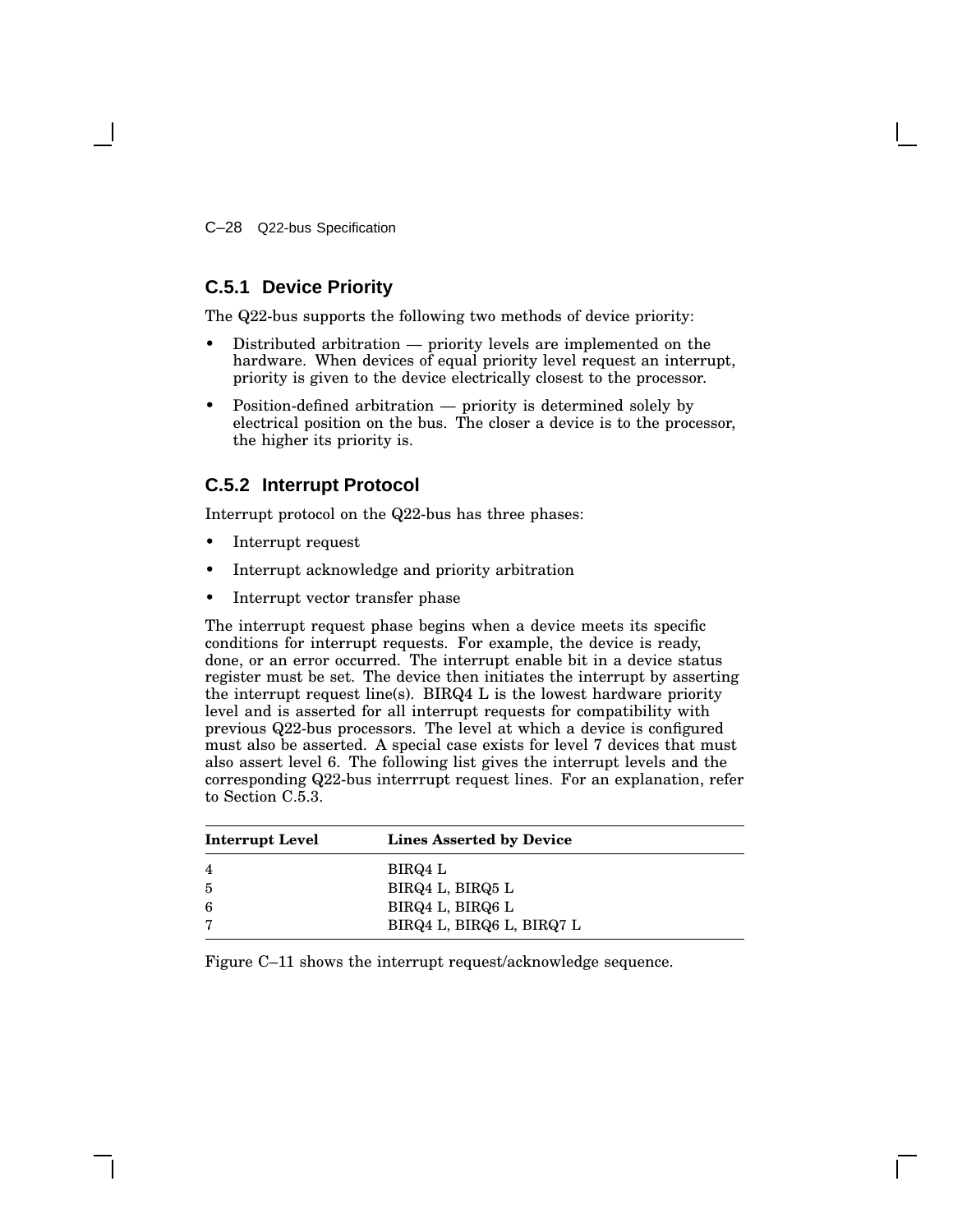Q22-bus Specification C-29

 $\vert$ 

 $\overline{\Gamma}$ 

MA-1065-87

 $\overline{\phantom{a}}$ 

 $\mathsf{l}$ 

**Figure C–11 Interrupt Request/Acknowledge Sequence**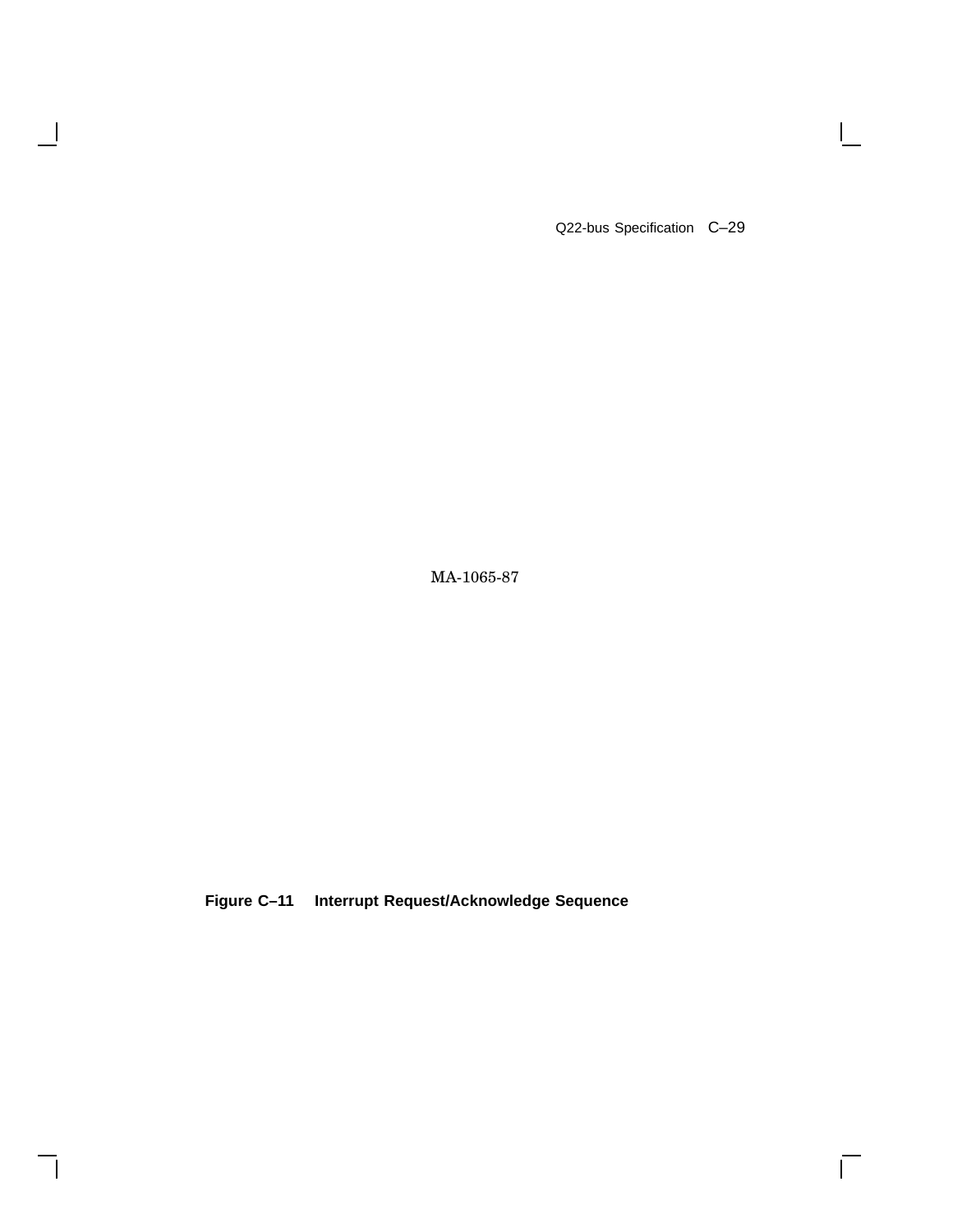C–30 Q22-bus Specification

The interrupt request line remains asserted until the request is acknowledged.

During the interrupt acknowledge and priority arbitration phase, the processor acknowledges interrupts under the following conditions:

- The device interrupt priority is higher than the current PS<7:5>.
- The processor has completed instruction execution and no additional bus cycles are pending.

The processor acknowledges the interrupt request by asserting BDIN L, and 150 ns minimum later asserting BIAKO L. The device electrically closest to the processor receives the acknowledge on its BIAKI L bus receiver.

At this point, the two types of arbitration must be discussed separately. If the device that receives the acknowledge uses the four-level interrupt scheme, it reacts as follows:

- If not requesting an interrupt, the device asserts BIAKO L and the acknowledge propagates to the next device on the bus.
- If the device is requesting an interrupt, it must check that no higherlevel device is currently requesting an interrupt. This is done by monitoring higher-level request lines. The following table lists the lines that need to be monitored by devices at each priority level:

| <b>Device Priority Level</b> | Line(s) Monitored |
|------------------------------|-------------------|
|                              | BIRQ5, BIRQ6      |
| 5                            | BIRQ6             |
| 6                            | BIRQ7             |
| ┍                            |                   |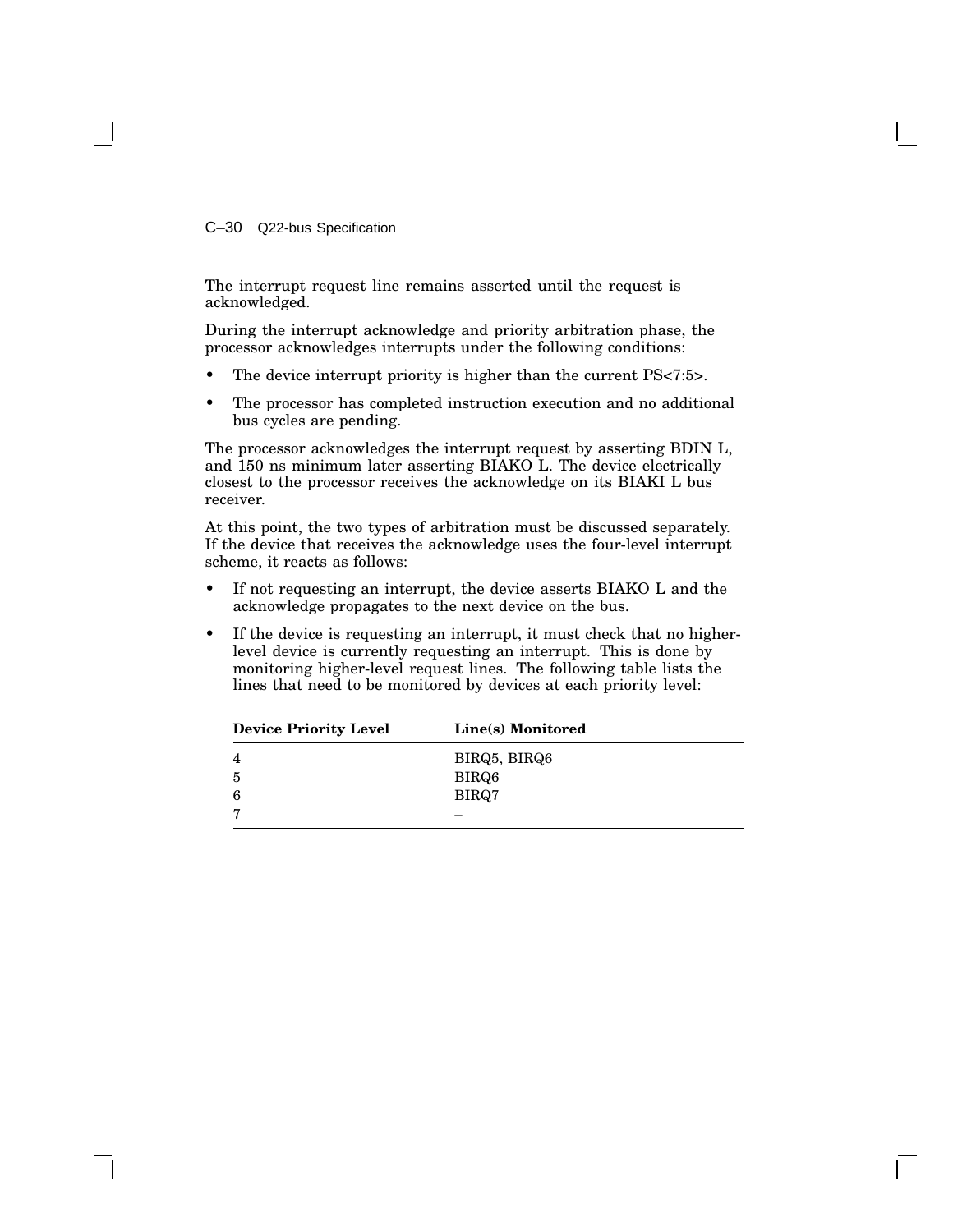Q22-bus Specification C–31

In addition to asserting levels 7 and 4, level 7 devices must drive level 6. This is done to simplify the monitoring and arbitration by level 4 and 5 devices. In this protocol, level 4 and 5 devices need not monitor level 7 because level 7 devices assert level 6. Level 4 and 5 devices become aware of a level 7 request because they monitor the level 6 request. This protocol has been optimized for level 4, 5, and 6 devices, since level 7 devices are very seldom necessary.

- If no higher-level device is requesting an interrupt, the acknowledge is blocked by the device. (BIAKO L is not asserted.) Arbitration logic within the device uses the leading edge of BDIN L to clock a flip-flop that blocks BIAKO L. Arbitration is won and the interrupt vector transfer phase begins.
- If a higher-level request line is active, the device disqualifies itself and asserts BIAKO L to propagate the acknowledge to the next device along the bus.

Signal timing must be considered carefully when implementing four-level interrupts (Figure C–12).

MA-1076-87

**Figure C–12 Interrupt Protocol Timing**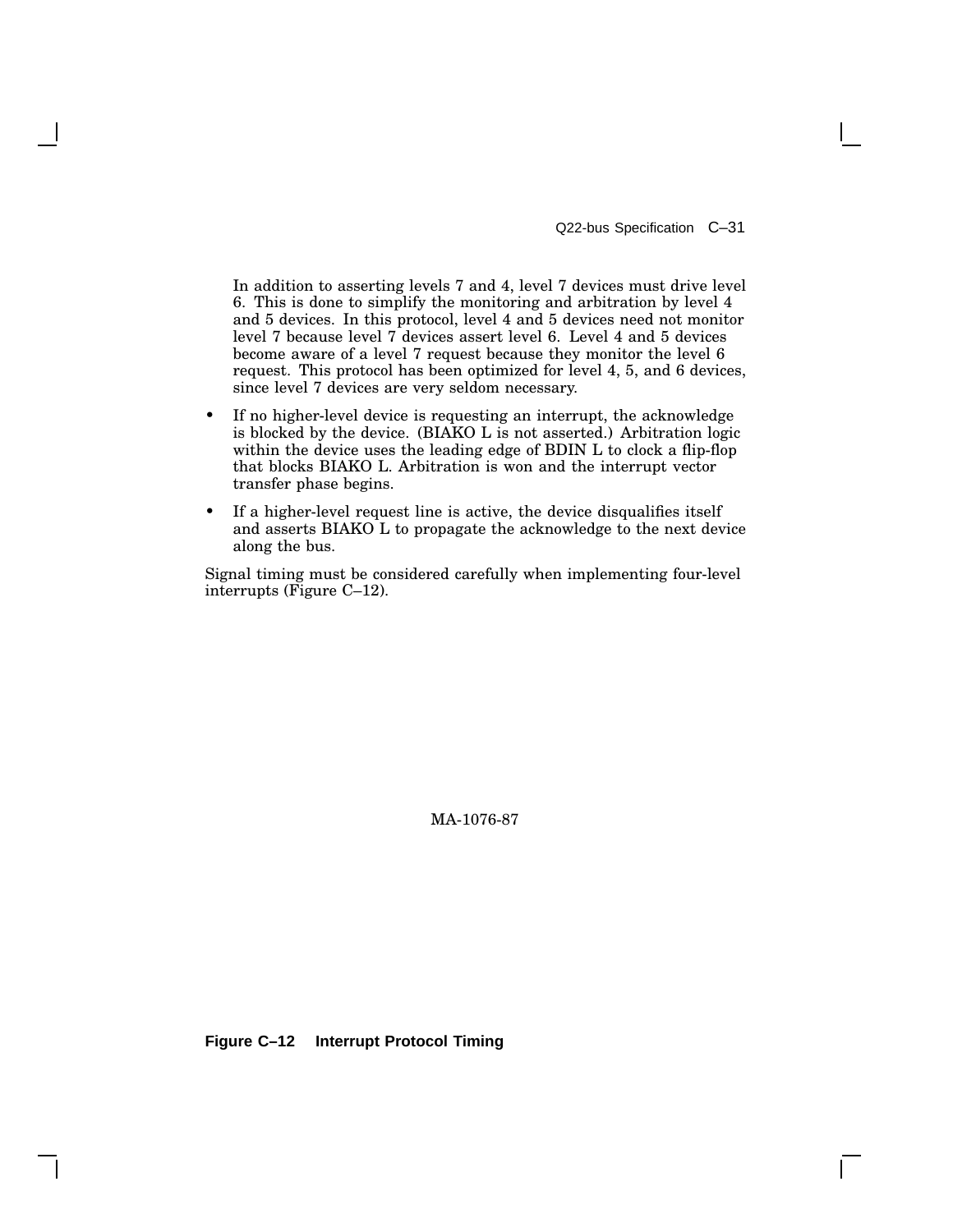C–32 Q22-bus Specification

If a single-level interrupt device receives the acknowledge, it reacts as follows:

- If not requesting an interrupt, the device asserts BIAKO L and the acknowledge propagates to the next device on the bus.
- If the device was requesting an interrupt, the acknowledge is blocked using the leading edge of BDIN L, and arbitration is won. The interrupt vector transfer phase begins.

The interrupt vector transfer phase is enabled by BDIN L and BIAKI L. The device responds by asserting BRPLY L and its BDAL<15:00> L bus driver inputs with the vector address bits. The BDAL bus driver inputs must be stable within 125 ns maximum after BRPLY L is asserted. The processor then inputs the vector address and negates BDIN L and BIAKO L. The device then negates BRPLY L and 100 ns maximum later removes the vector address bits. The processor then enters the device's service routine.

#### **NOTE**

**Propagation delay from BIAKI L to BIAKO L must not be greater than 500 ns per Q22-bus slot. The device must assert BRPLY L within 10 µs maximum after the processor asserts BIAKI L.**

### **C.5.3 Q22-bus Four-Level Interrupt Configurations**

If you have high-speed peripherals and desire better software performance, you can use the four-level interrupt scheme. Both positionindependent and position-dependent configurations can be used with the four-level interrupt scheme.

Figure C–13 shows the position-independent configuration. This allows peripheral devices that use the four-level interrupt scheme to be placed in the backplane in any order. These devices must send out interrupt requests and monitor higher-level request lines as described. The level 4 request is always asserted from a requesting device regardless of priority. If two or more devices of equally high priority request an interrupt, the device physically closest to the processor wins arbitration. Devices that use the single-level interrupt scheme must be modified, or placed at the end of the bus, for arbitration to function properly.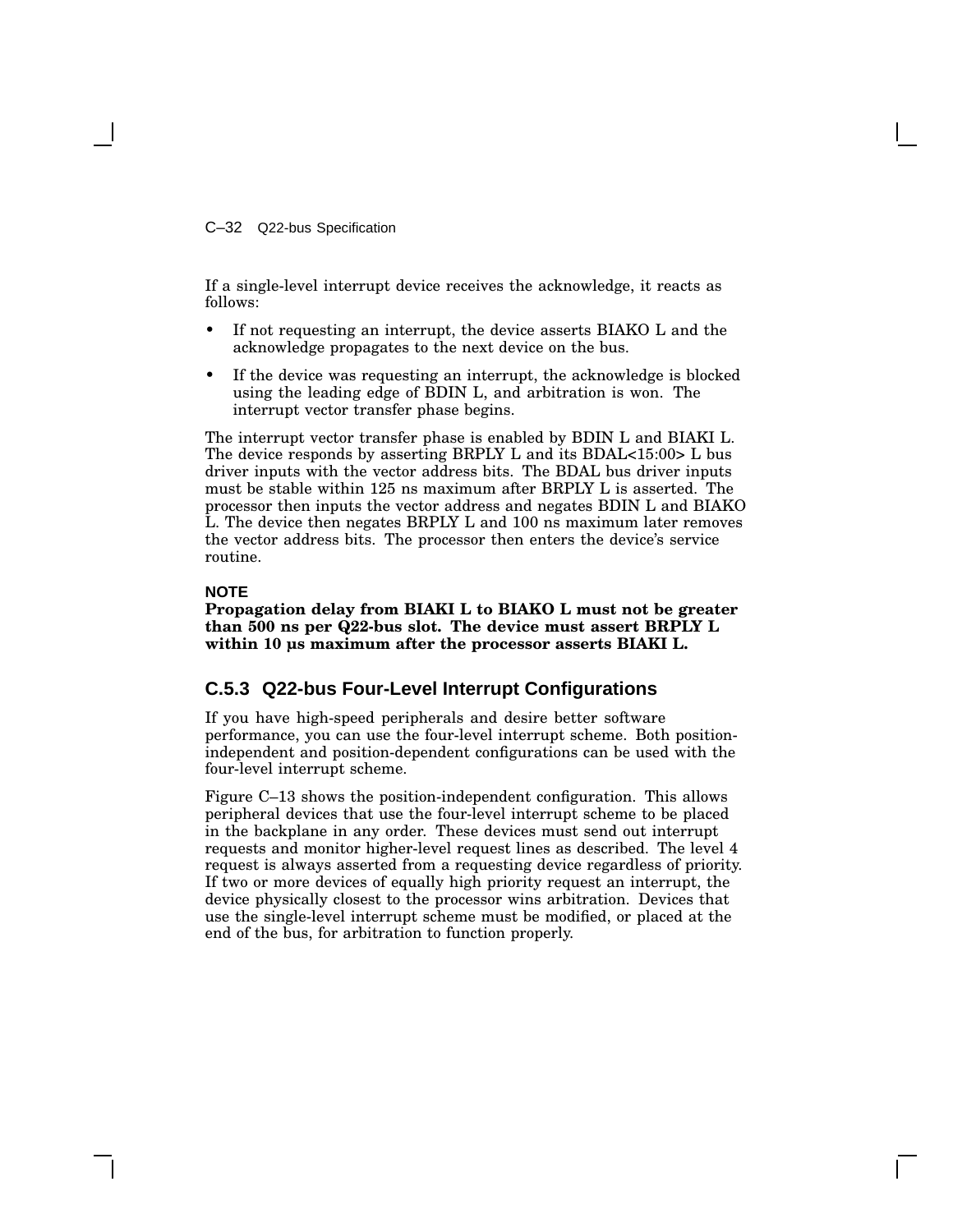Q22-bus Specification C–33

### **Figure C–13 Position-Independent Configuration**

Figure C–14 shows the position-dependent configuration. This configuration is simpler to implement. A constraint is that peripheral devices must be inserted with the highest priority device located closest to the processor, and the remaining devices placed in the backplane in decreasing order of priority (with the lowest priority devices farthest from the processor). With this configuration, each device has to assert only its own level and level 4. Monitoring higher-level request lines is unnecessary. Arbitration is achieved through the physical positioning of each device on the bus. Single-level interrupt devices on level 4 should be positioned last on the bus.

**Figure C–14 Position-Dependent Configuration**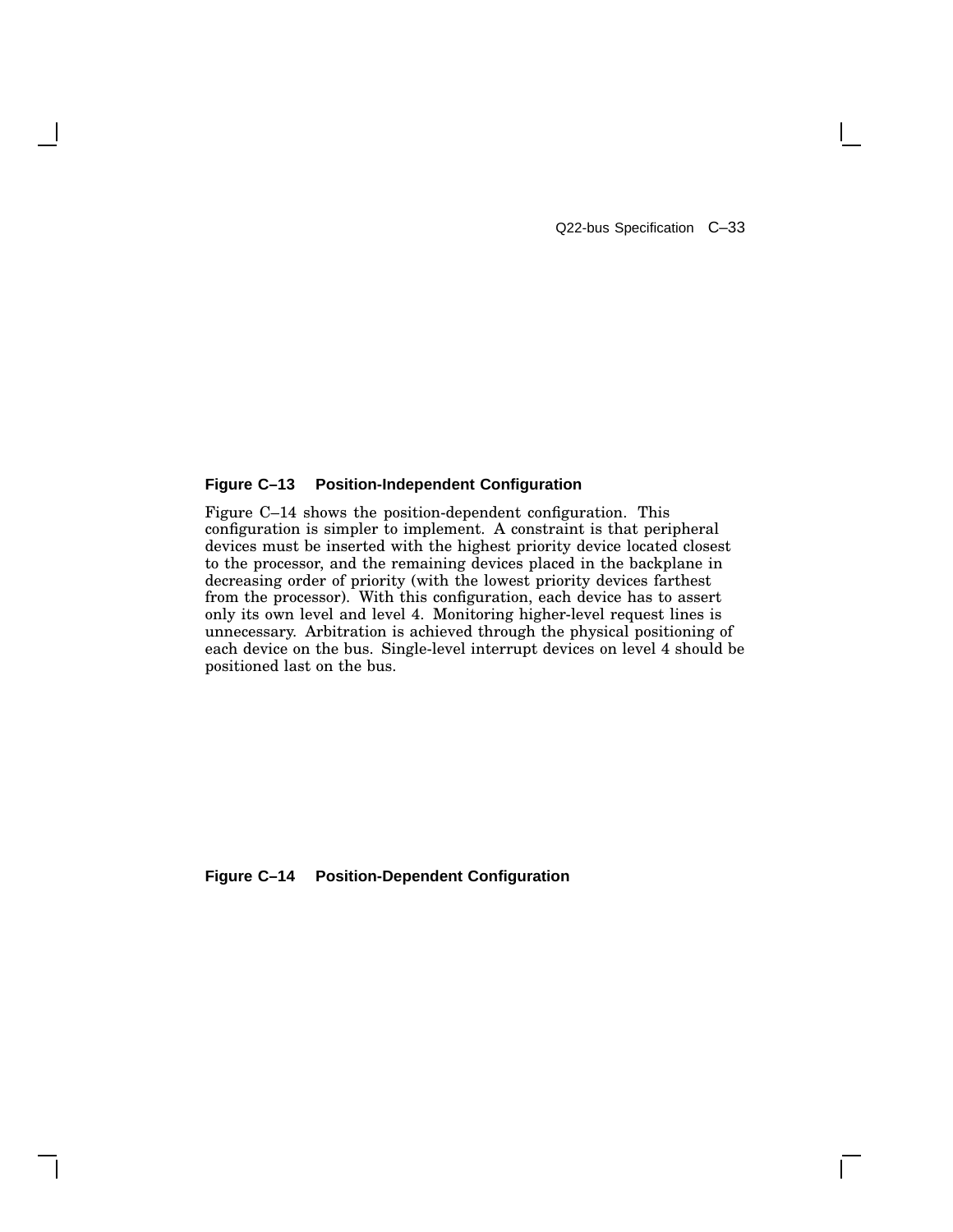C–34 Q22-bus Specification

# **C.6 Control Functions**

The following Q22-bus signals provide control functions:

| Signal         | <b>Definition</b>                    |
|----------------|--------------------------------------|
| <b>BREF L</b>  | Memory refresh (also block mode DMA) |
| <b>BHALT L</b> | Processor halt                       |
| BINIT L        | Initialize                           |
| <b>BPOK H</b>  | Power OK                             |
| <b>BDCOK H</b> | DC power OK                          |

# **C.6.1 Halt**

Assertion of BHALT L for at least 25 ns interrupts the processor, which stops program execution and forces the processor unconditionally into console I/O mode.

## **C.6.2 Initialization**

Devices along the bus are initialized when BINIT L is asserted. The processor can assert BINIT L as a result of executing a reset instruction as part of a power-up or power-down sequence. BINIT L is asserted for approximately 10 µs when reset is executed.

# **C.6.3 Power Status**

Power status protocol is controlled by two signals, BPOK H and BDCOK H. These signals are driven by an external device (usually the power supply).

# **C.7 Q22-bus Electrical Characteristics**

The input and output logic levels for Q22-bus signals are given in Section C.7.1.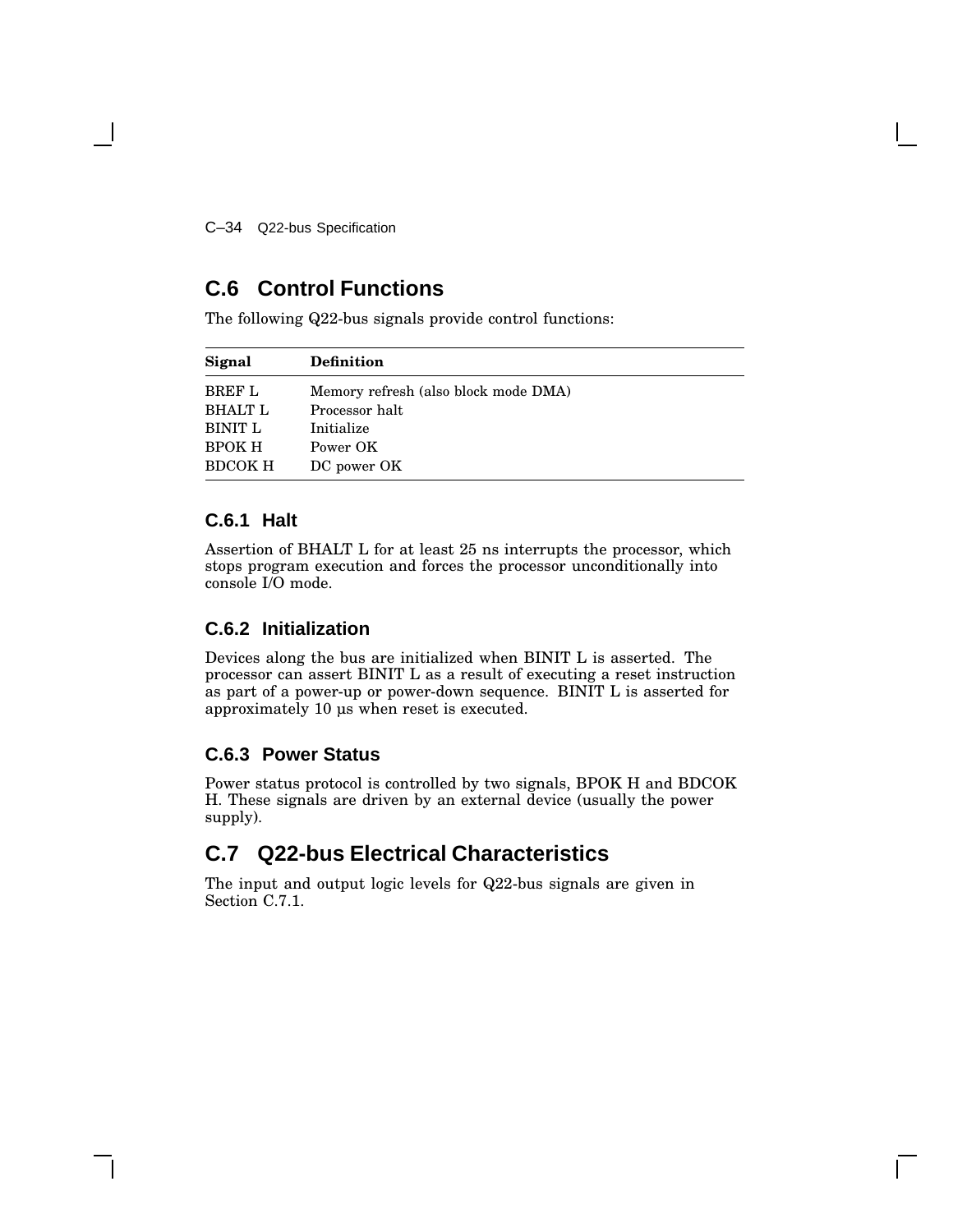## **C.7.1 Signal Level Specifications**

The signal level specifications for the Q22-bus are as follows:

| <b>Input Logic Level</b> |           |
|--------------------------|-----------|
| TTL logical low          | $0.8$ Vdc |
| TTL logical high         | $2.0$ Vdc |

**Output Logic Level**

TTL logical low TTL logical high

0.4 Vdc maximum 2.4 Vdc minimum

maximum minimum

# **C.7.2 Load Definition**

AC loads make up the maximum capacitance allowed per signal line to ground. A unit load is defined as 9.35 pF of capacitance. DC loads are defined as maximum current allowed with a signal line driver asserted or unasserted. A unit load is defined as 210 µA in the unasserted state.

## **C.7.3 120-Ohm Q22-bus**

The electrical conductors interconnecting the bus device slots are treated as transmission lines. A uniform transmission line, terminated in its characteristic impedance, propagates an electrical signal without reflections. Since bus drivers, receivers, and wiring connected to the bus have finite resistance and nonzero reactance, the transmission line impedance is not uniform, and introduces distortions into pulses propagated along it. Passive components of the Q22-bus (such as wiring, cabling, and etched signal conductors) are designed to have a nominal characteristic impedance of 120 ohms.

The maximum length of interconnecting cable, excluding wiring within the backplane, is limited to 4.88 m (16 ft).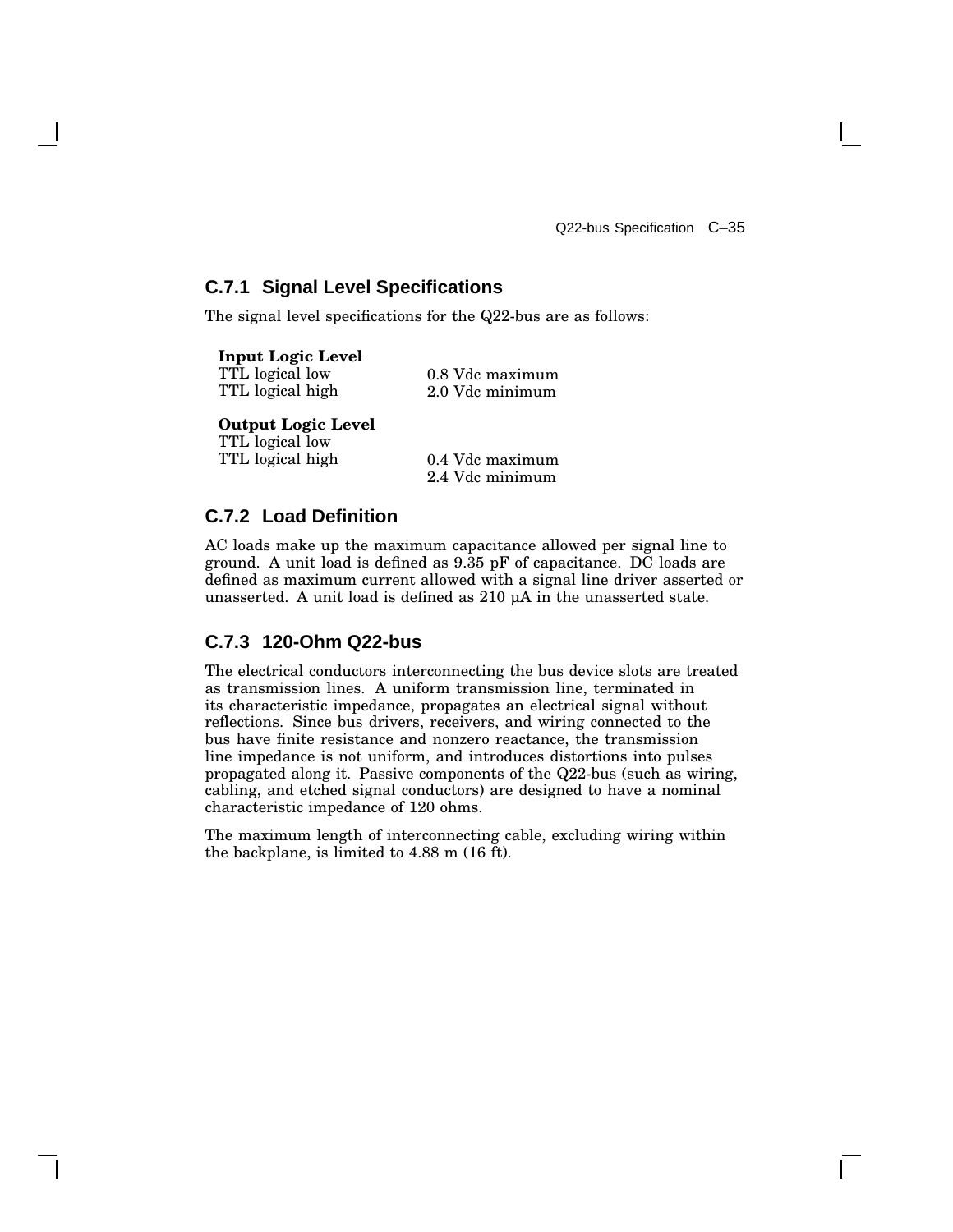C–36 Q22-bus Specification

# **C.7.4 Bus Drivers**

Devices driving the 120-ohm Q22-bus must have open collector outputs and meet the following specifications:

### **DC Specifications**

- Output low voltage when sinking 70 mA of current is 0.7 V maximum.
- Output high leakage current when connected to 3.8 Vdc is 25 µA (even if no power is applied, except for BDCOK H and BPOK H).
- These conditions must be met at worst-case supply temperature, and input signal levels.

### **AC Specifications**

- Bus driver output pin capacitance load should not exceed 10 pF.
- Propagation delay should not exceed 35 ns.
- Skew (difference in propagation time between slowest and fastest gate) should not exceed 25 ns.
- Transition time (from 10% to 90% for positive transition—rise time, from 90% to 10% for negative transition—fall time) must be no faster than 10 ns.

# **C.7.5 Bus Receivers**

Devices that receive signals from the 120-ohm Q22-bus must meet the following requirements:

### **DC Specifications**

- Input low voltage maximum is 1.3 V.
- Input high voltage minimum is 1.7 V.
- Maximum input current when connected to 3.8 Vdc is 80 µA (even if no power is applied).

These specifications must be met at worst-case supply voltage, temperature, and output signal conditions.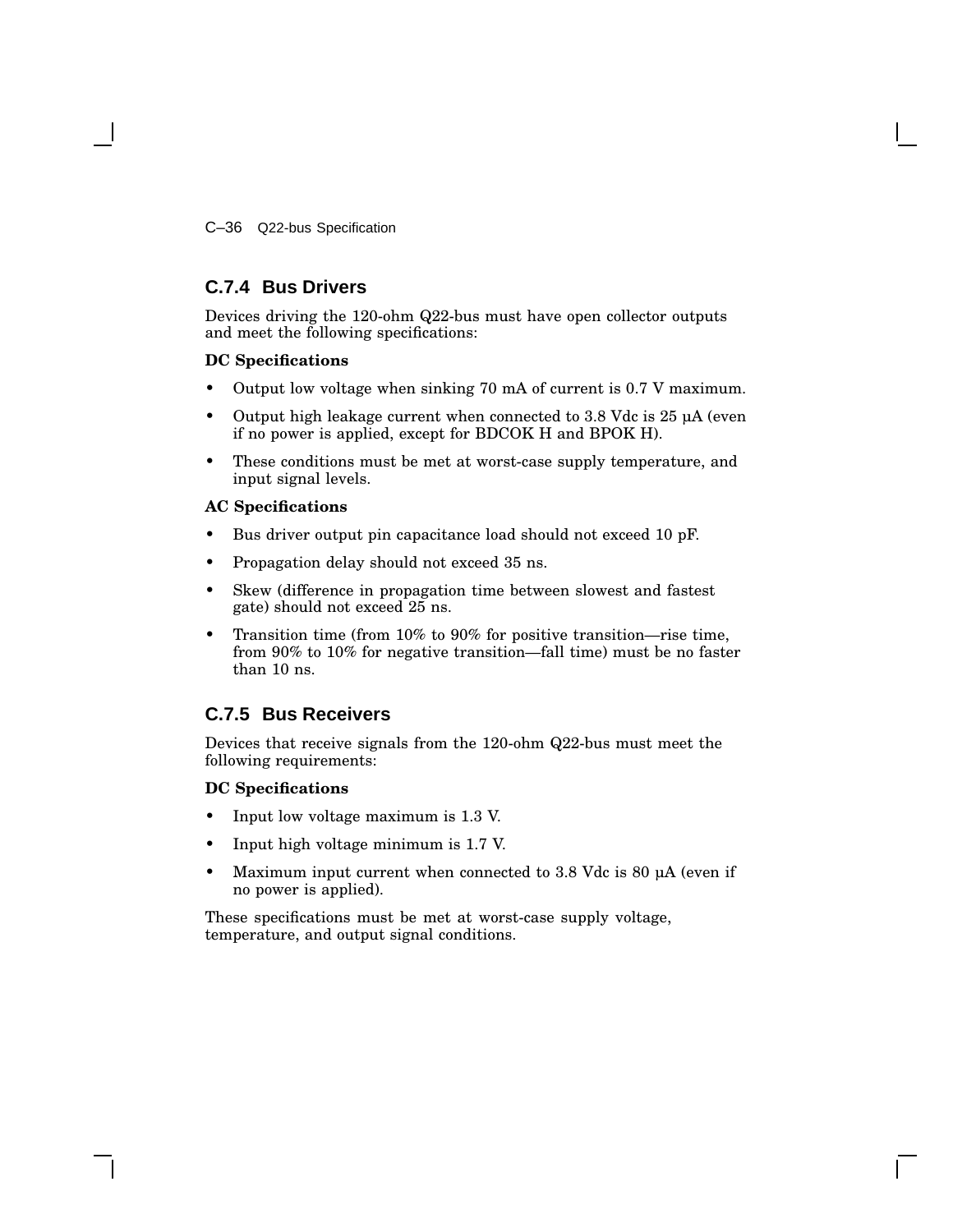Q22-bus Specification C–37

### **AC Specifications**

- Bus receiver input pin capacitance load should not exceed 10 pF.
- Propagation delay should not exceed 35 ns.
- Skew (difference in propagation time between slowest and fastest gate) should not exceed 25 ns.

## **C.7.6 Bus Termination**

The 120-ohm Q22-bus must be terminated at each end by an appropriate terminator, as shown in Figure C–15. This is to be done as a voltage divider with its Thevenin equivalent equal to 120 ohms and 3.4 V (nominal). This type of termination is provided by an REV11-A refresh/boot/terminator, BDV11-AA, KPV11-B, TEV11, or by certain backplanes and expansion cards.

### MA-1071-87

### **Figure C–15 Bus Line Terminations**

Each of the several Q22-bus lines (all signals whose mnemonics start with the letter B) must see an equivalent network with the following characteristics at each end of the bus:

| <b>Bus Termination Characteristic</b>       | Value                    |
|---------------------------------------------|--------------------------|
| Input impedance<br>(with respect to ground) | 120 ohm $+5\%$ , $-15\%$ |
| Open circuit voltage                        | 3.4 Vdc $+5\%$           |
| Capacitance load                            | Not to exceed 30 pF      |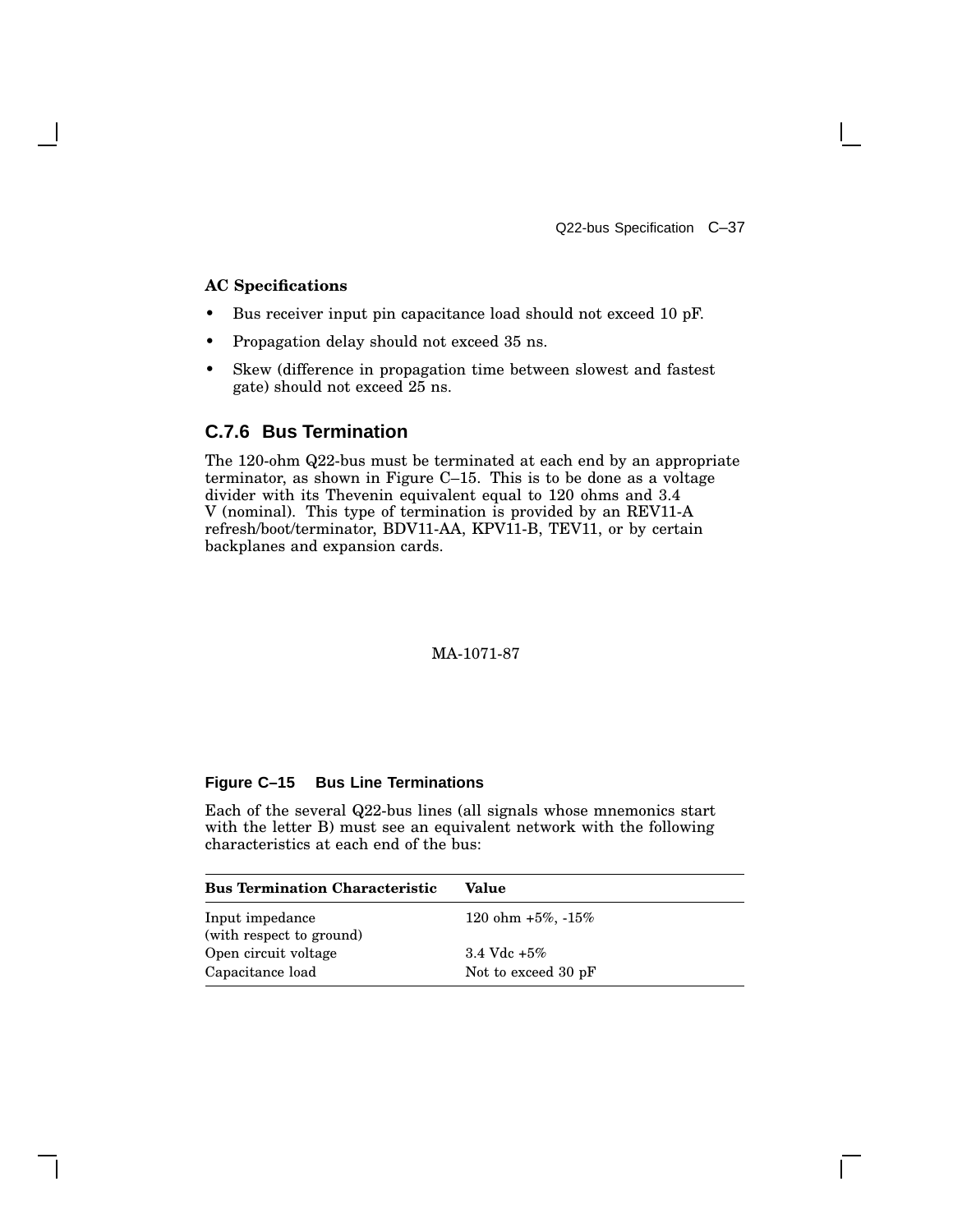C–38 Q22-bus Specification

### **NOTE**

**The resistive termination can be provided by the combination of two modules. (The processor module supplies 220 ohms to ground. This, in parallel with another 220-ohm card, provides 120 ohms.) Both terminators must reside physically within the same backplane.**

### **C.7.7 Bus Interconnecting Wiring**

The following sections give specific information about bus interconnecting wiring.

#### **C.7.7.1 Backplane Wiring**

The wiring that connects all device interface slots on the Q22-bus must meet the following specifications:

- The conductors must be arranged so that each line exhibits a characteristic impedance of 120 ohms (measured with respect to the bus common return).
- Crosstalk between any two lines must be no greater than 5%. Note that worst-case crosstalk is manifested by simultaneously driving all but one signal line and measuring the effect on the undriven line.
- DC resistance of the signal path, as measured between the nearend terminator and the far-end terminator module (including all intervening connectors, cables, backplane wiring, and connectormodule etch) must not exceed 20 ohms.
- DC resistance of the common return path, as measured between the near-end terminator and the far-end terminator module (including all intervening connectors, cables, backplane wiring and connectormodule etch) must not exceed an equivalent of 2 ohms per signal path. Thus, the composite signal return path dc resistance must not exceed 2 ohms divided by 40 bus lines, or 50 milliohms. Note that although this common return path is nominally at ground potential, the conductance must be part of the bus wiring. The specified low impedance return path must be provided by the bus wiring as distinguished from the common system or power ground path.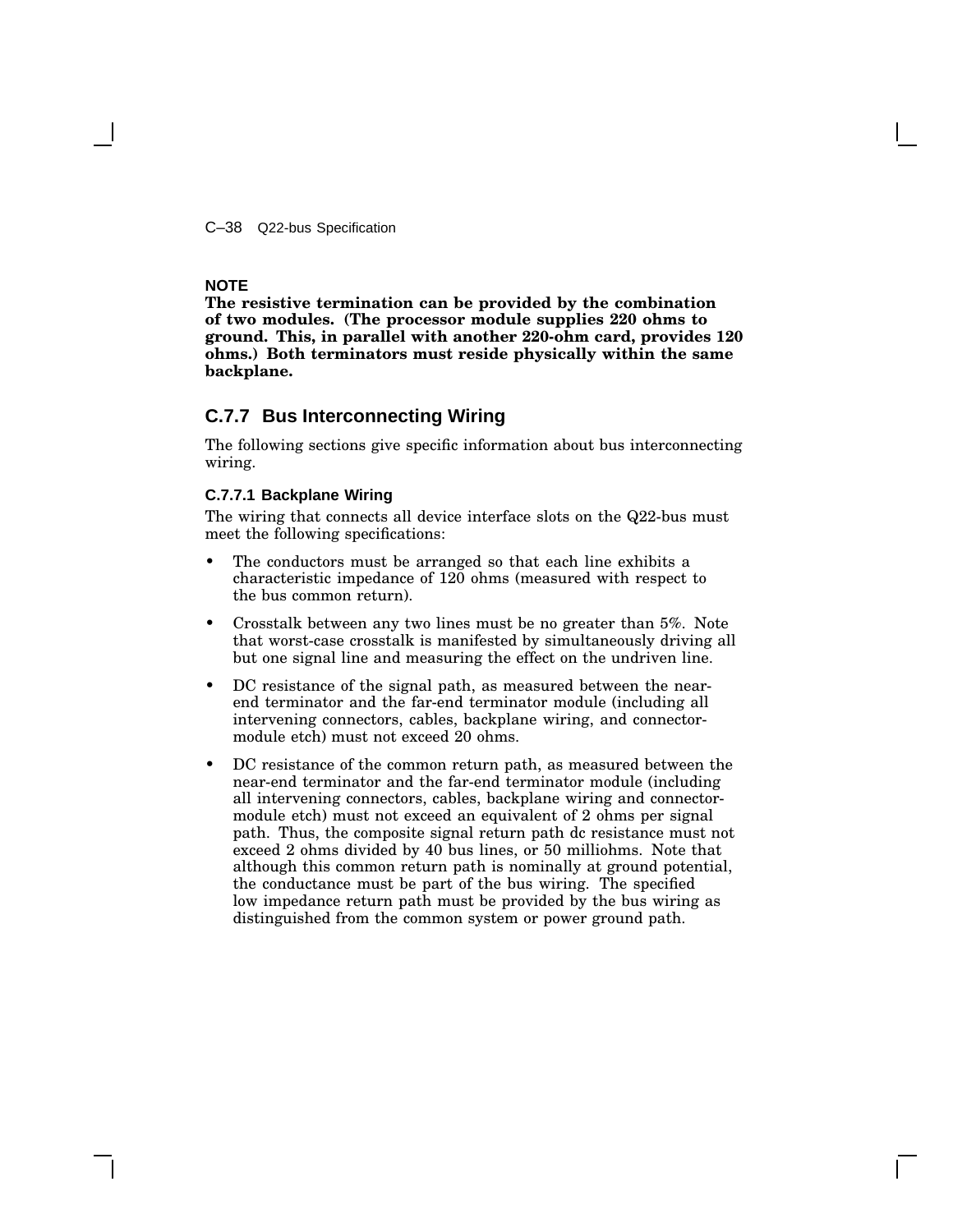#### **C.7.7.2 Intrabackplane Bus Wiring**

The wiring that connects the bus connector slots within one contiguous backplane is part of the overall bus transmission line. Owing to implementation constraints, the nominal characteristic impedance of 120 ohms may not be achievable. Distributed wiring capacitance in excess of the amount required to achieve the nominal 120-ohm impedance may not exceed 60 pF per signal line per backplane.

#### **C.7.7.3 Power and Ground**

Each bus interface slot has connector pins assigned for the following dc voltages. The maximum allowable current per pin is 1.5 A. +5 Vdc must be regulated to 5% with a maximum ripple of 100 mV pp. +12 Vdc must be regulated to 3% with a maximum ripple of 200 mV pp.

- +5 Vdc three pins (4.5 A maximum per bus device slot)
- $\bullet$  +12 Vdc two pins (3.0 A maximum per bus device slot)
- Ground eight pins (shared by power return and signal return)

#### **NOTE**

**Power is not bused between backplanes on any interconnecting bus cables.**

# **C.8 System Configurations**

Q22-bus systems can be divided into two types:

- Systems containing one backplane
- Systems containing multiple backplanes

Before configuring any system, three characteristics for each module in the system must be identified.

- Power consumption  $-$  +5 Vdc and +12 Vdc are the current requirements.
- AC bus loading the amount of capacitance a module presents to a bus signal line. AC loading is expressed in terms of ac loads, where one ac load equals 9.35 pF of capacitance.
- DC bus loading—the amount of dc leakage current a module presents to a bus signal when the line is high (undriven). DC loading is expressed in terms of dc loads, where one dc load equals 210 µA (nominal).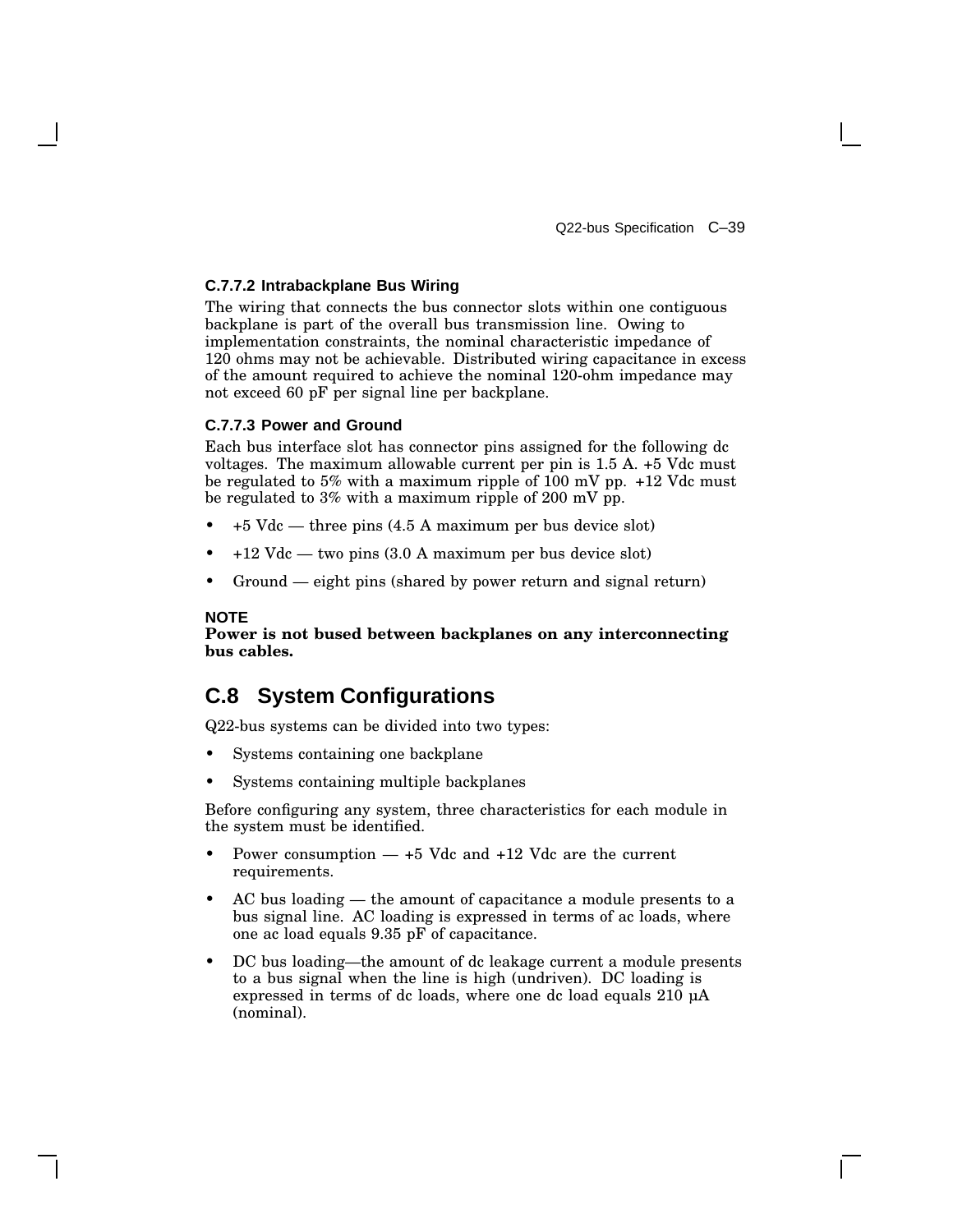C–40 Q22-bus Specification

Power consumption, ac loading, and dc loading specifications for each module are included in the *Microcomputer Interfaces Handbook*.

### **NOTE**

**The ac and dc loads and the power consumption of the processor module, terminator module, and backplane must be included in determining the total loading of a backplane.**

Rules for configuring single-backplane systems are as follows:

- When using a processor with 220-ohm termination, the bus can accommodate modules that have up to 20 ac loads before additional termination is required (Figure C–16). If more than 20 ac loads are included, the other end of the bus must be terminated with 120 ohms, and then up to 35 ac loads may be present.
- With 120-ohm processor termination, up to 35 ac loads can be used without additional termination. If 120-ohm bus termination is added, up to 45 ac loads can be configured in the backplane.
- The bus can accommodate modules up to 20 dc loads (total).
- The bus signal lines on the backplane can be up to 35.6 cm (14 in.) long.

MA-1072-87

**Figure C–16 Single-Backplane Configuration**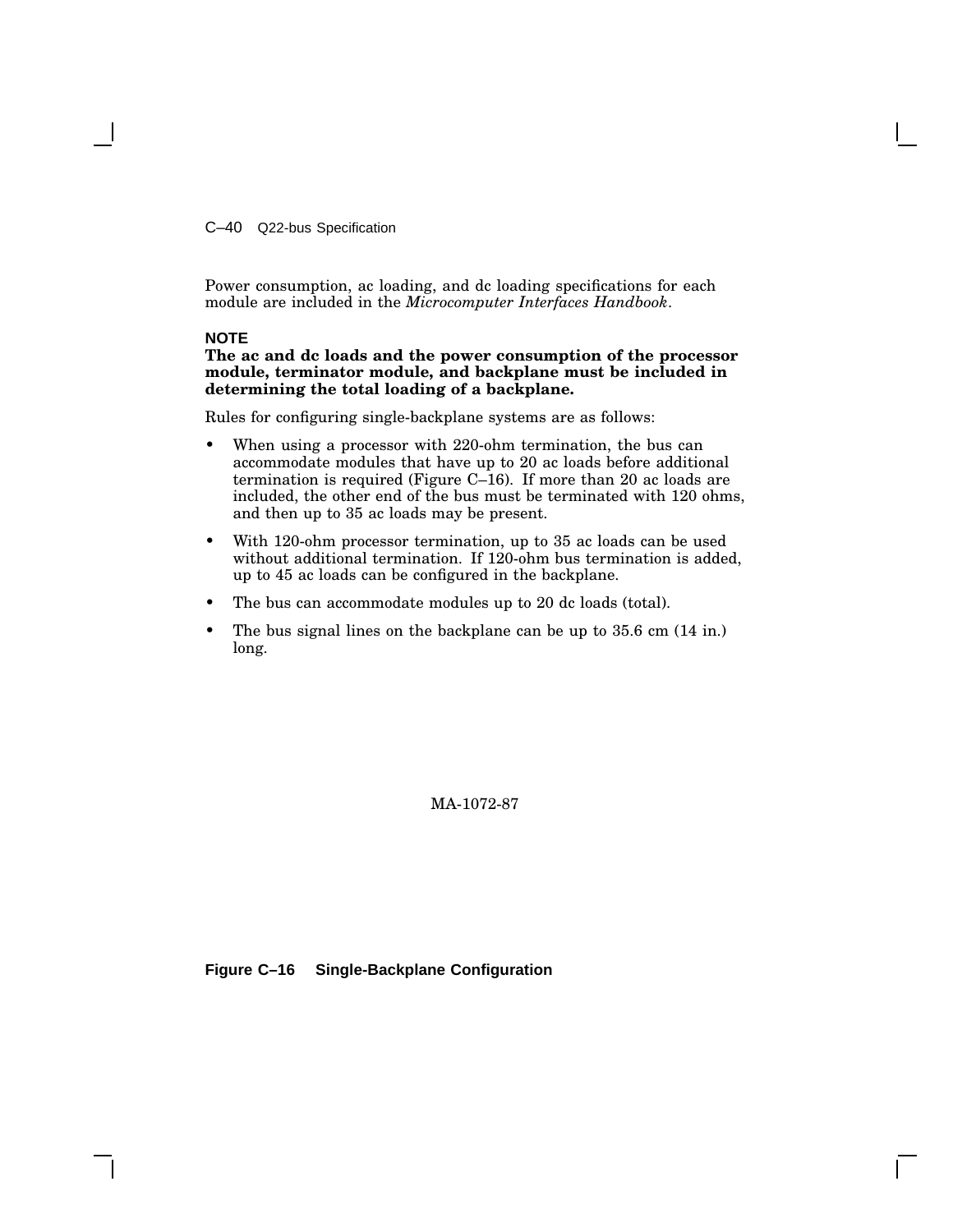Rules for configuring multiple backplane systems are as follows:

- Figure C–17 shows that up to three backplanes can make up the system.
- The signal lines on each backplane can be up to 25.4 cm (10 in.) long.
- Each backplane can accommodate modules that have up to 22 ac loads. Unused ac loads from one backplane may not be added to another backplane if the second backplane loading exceeds 22 ac loads. It is desirable to load backplanes equally, or with the highest ac loads in the first and second backplanes.
- DC loading of all modules in all backplanes cannot exceed 20 loads.
- Both ends of the bus must be terminated with 120 ohms. This means the first and last backplanes must have an impedance of 120 ohms. To achieve this, each backplane can be lumped together as a single point. The resistive termination can be provided by a combination of two modules in the backplane – the processor providing 220 ohms to ground in parallel with an expansion paddle card providing 250 ohms to give the needed 120-ohm termination.

Alternately, a processor with 120-ohm termination would need no additional termination on the paddle card to attain 120 ohms in the first box. The 120-ohm termination in the last box can be provided in two ways: the termination resistors may reside either on the expansion paddle card, or on a bus termination card (such as the BDV11).

- The cable(s) connecting the first two backplanes is  $61 \text{ cm } (2 \text{ ft})$  or more in length.
- The cable(s) connecting the second backplane to the third backplane is 122 cm (4 ft) longer or shorter than the cable(s) connecting the first and second backplanes.
- The combined length of both cables cannot exceed 4.88 m (16 ft).
- The cables used must have a characteristic impedance of 120 ohms.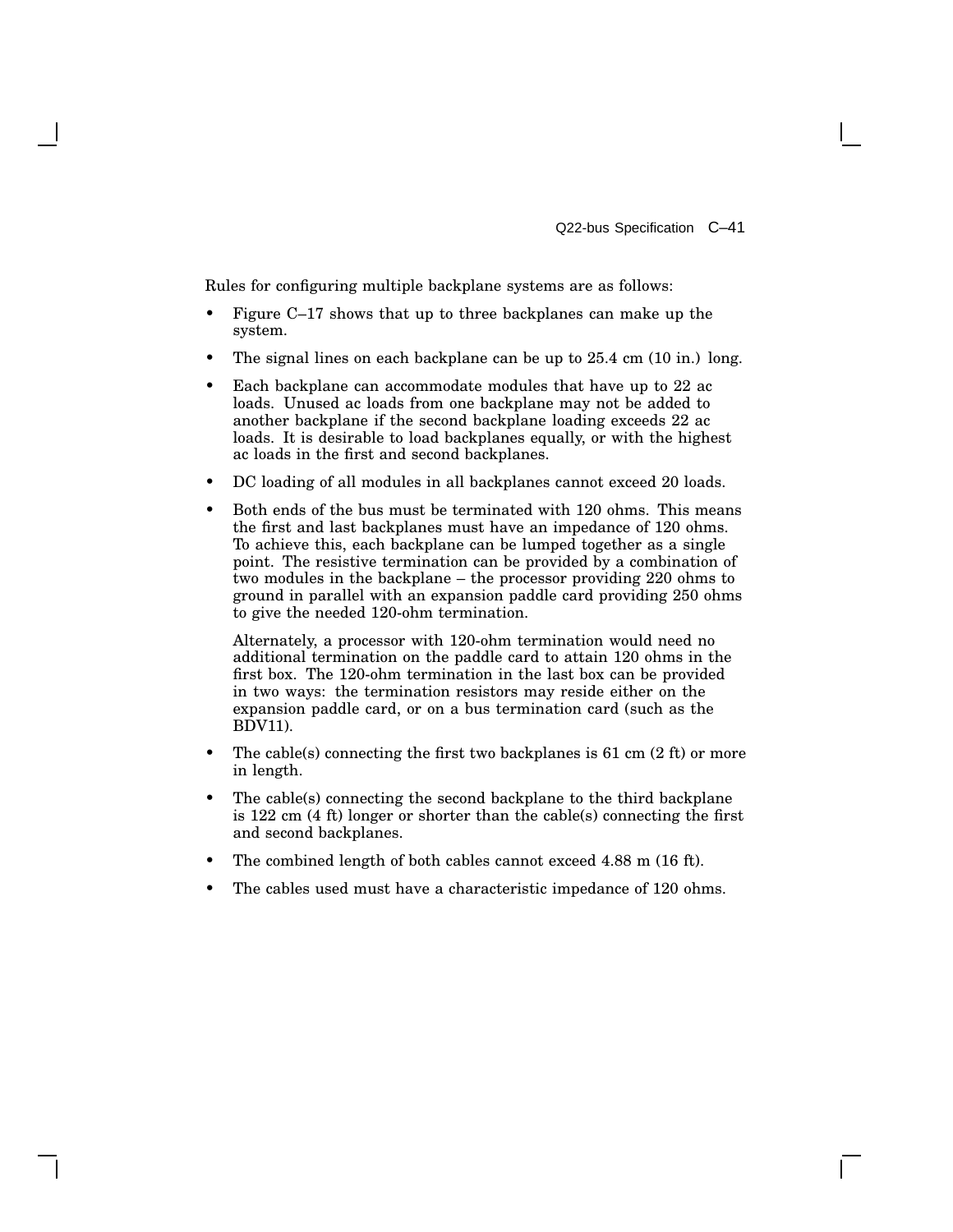C–42 Q22-bus Specification

 $\blacksquare$ 

MA-1073-87

 $\bar{\Gamma}$ 

**Figure C–17 Multiple Backplane Configuration**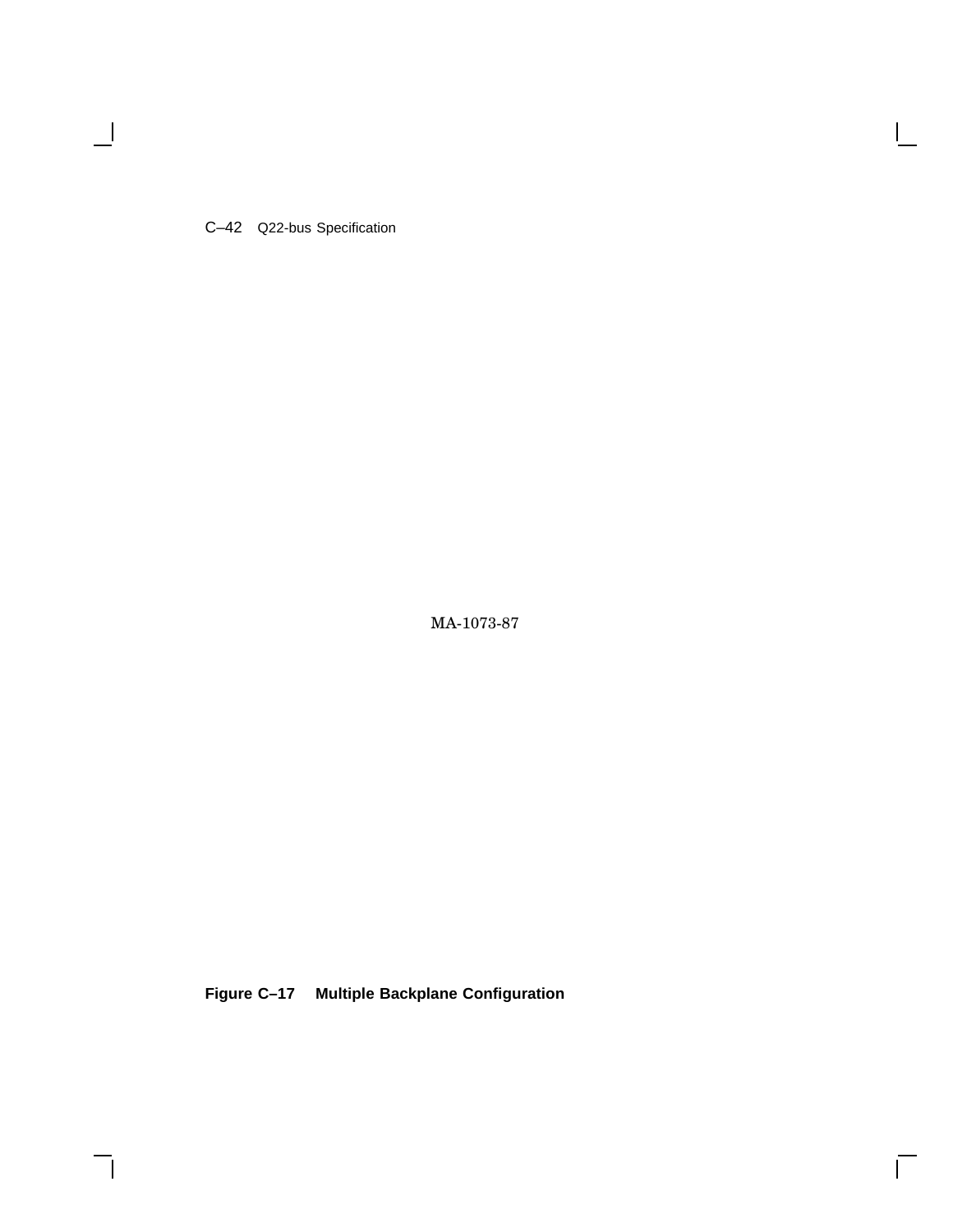### **C.8.1 Power Supply Loading**

Total power requirements for each backplane can be determined by obtaining the total power requirements for each module in the backplane. Obtain separate totals for  $+5$  V and  $+12$  V power. Power requirements for each module are specified in the *Microcomputer Interfaces Handbook*.

When distributing power in multiple backplane systems, do not attempt to distribute power through the Q22-bus cables. Provide separate, appropriate power wiring from each power supply to each backplane. Each power supply should be capable of asserting BPOK H and BDCOK H signals according to bus protocol; this is required if automatic powerfail/restart programs are implemented, or if specific peripherals require an orderly power-down halt sequence. The proper use of BPOK H and BDCOK H signals is strongly recommended.

# **C.9 Module Contact Finger Identification**

Digital's plug-in modules all use the same contact finger (pin) identification system. A typical pin is shown in Figure C–18.

### MA-1054-87

#### **Figure C–18 Typical Pin Identification System**

The Q22-bus is based on the use of quad-height modules that plug into a 2-slot bus connector. Each slot contains 36 lines (18 lines on both the component side and the solder side of the circuit board).

Slots, row A, and row B include a numeric identifier for the side of the module. The component side is designated side 1, the solder side is designated side 2, as shown in Figure C–19.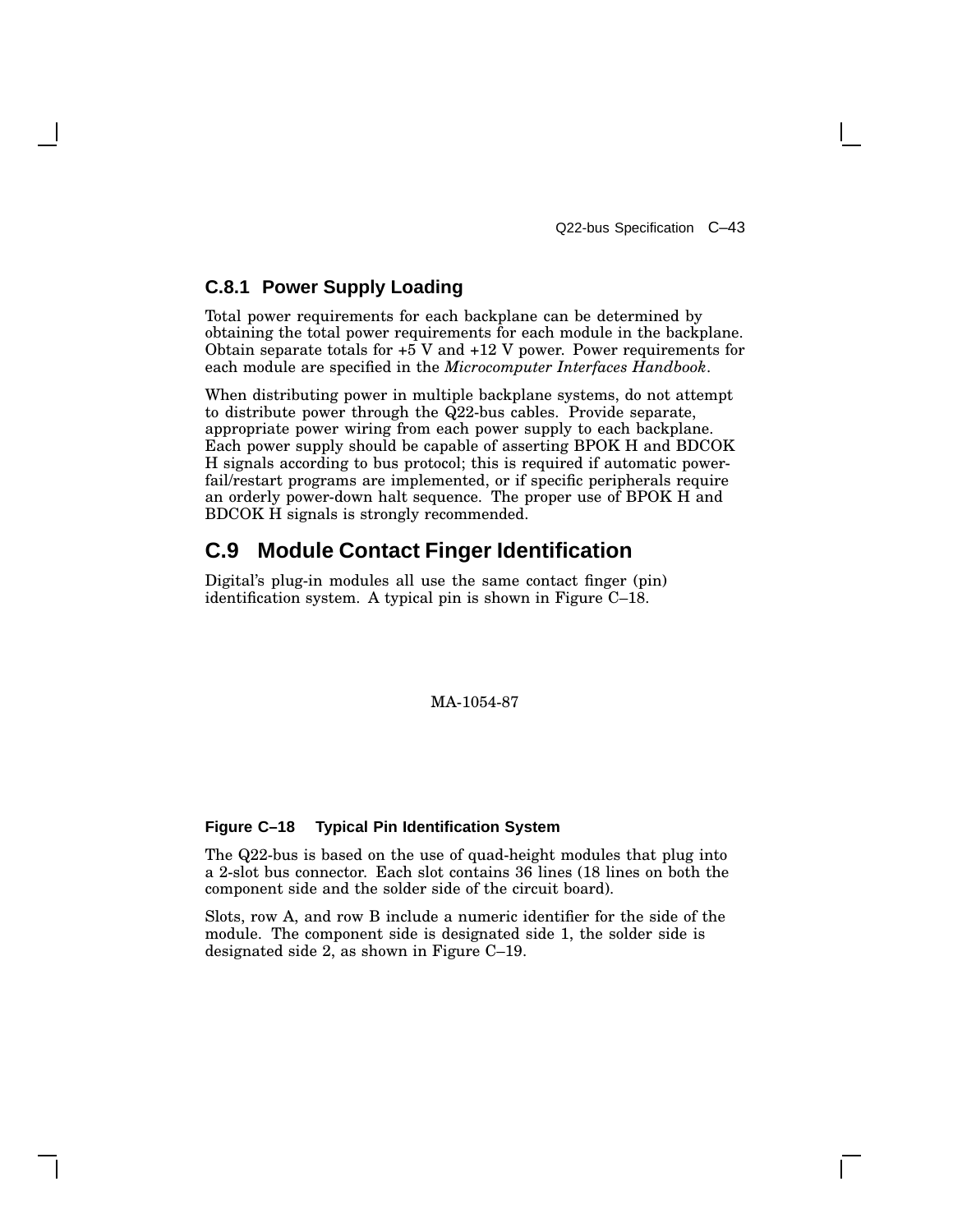C–44 Q22-bus Specification

MA-1079-87

### **Figure C–19 Quad-Height Module Contact Finger Identification**

Letters ranging from A through V (excluding G, I, O, and Q) identify a particular pin on a side of a slot. Table C–7 lists and identifies the bus pins of the quad-height module. A bus pin identifier ending with a 1 is found on the component side of the board, while a bus pin identifier ending with a 2 is found on the solder side of the board.

The positioning notch between the two rows of pins mates with a protrusion on the connector block for correct module positioning.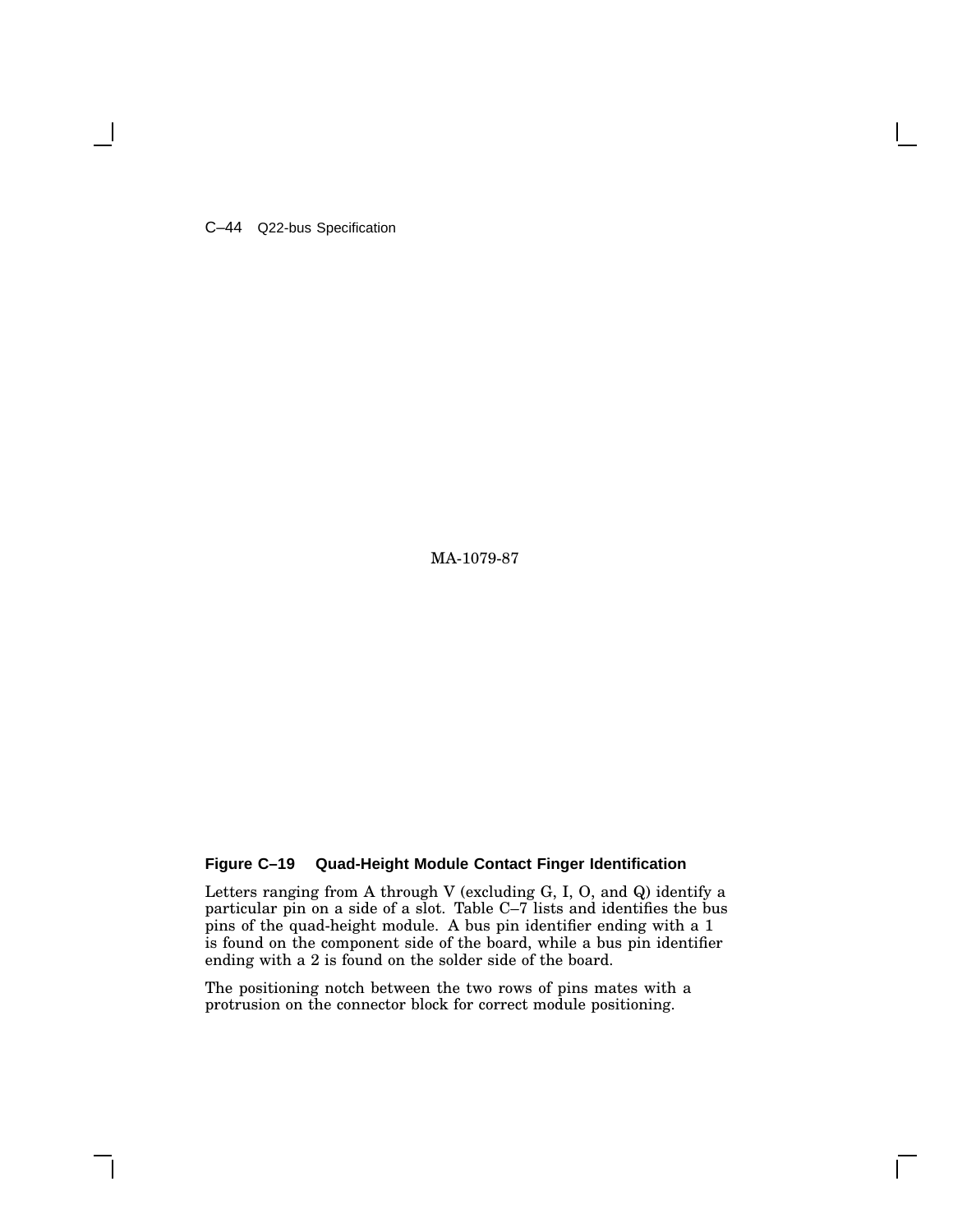Q22-bus Specification C–45

 $\mathbb{R}^n$ 

 $\overline{\Gamma}$ 

The dimensions for a typical Q22-bus module are represented in Figure C–20.

### MA-1091-87

**Figure C–20 Typical Q22-bus Module Dimensions**

|  |  |  |  | Table C-7 Bus Pin Identifiers |
|--|--|--|--|-------------------------------|
|--|--|--|--|-------------------------------|

 $\overline{\phantom{a}}$ 

 $\mathsf{l}$ 

| <b>Bus Pin</b>  | Signal          | <b>Definition</b>                                                                                               |
|-----------------|-----------------|-----------------------------------------------------------------------------------------------------------------|
| AA1             | BIRQ5 L         | Interrupt request priority level 5.                                                                             |
| AB1             | BIRQ6 L         | Interrupt request priority level 6.                                                                             |
| AC1             | <b>BDAL16 L</b> | Extended address bit during addressing protocol;<br>memory error data line during data transfer<br>protocol.    |
| AD <sub>1</sub> | BDAL17 L        | Extended address bit during addressing protocol;<br>memory error logic enable during data transfer<br>protocol. |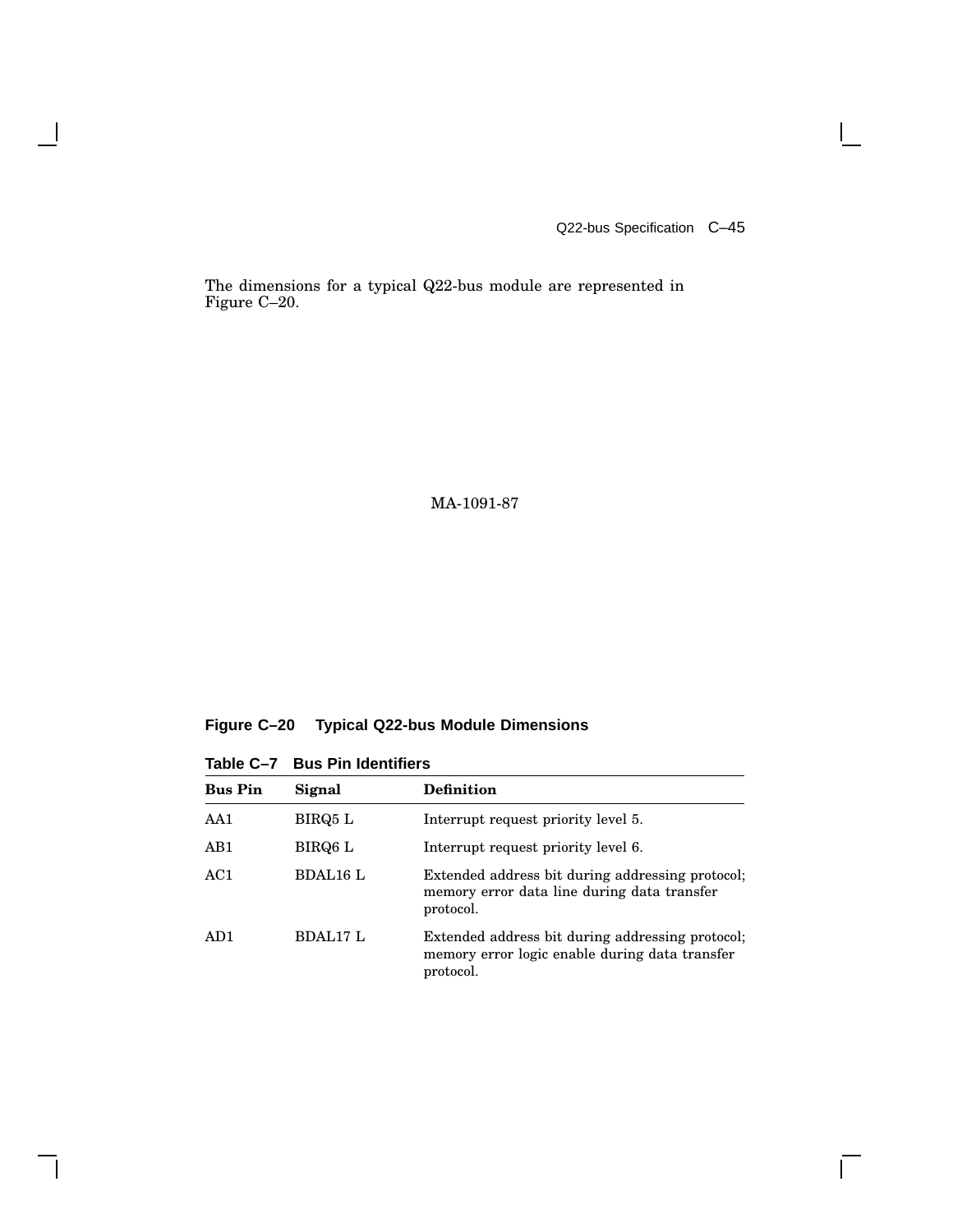#### C–46 Q22-bus Specification

 $\blacksquare$ 

**Table C–7 (Cont.) Bus Pin Identifiers**

| <b>Bus Pin</b> | Signal                       | <b>Definition</b>                                                                                                                                                                                                                                                                                                                                                                                       |
|----------------|------------------------------|---------------------------------------------------------------------------------------------------------------------------------------------------------------------------------------------------------------------------------------------------------------------------------------------------------------------------------------------------------------------------------------------------------|
| AE1            | SSPARE1<br>$(alternate +5B)$ | Special spare $-$ not assigned or bused in<br>Digital's cable or backplane assemblies.<br>Available for user connection. Optionally, this<br>pin can be used for $+5$ V battery $(+5 B)$ back-<br>up power to keep critical circuits alive during<br>power failures. A jumper is required on Q22-bus<br>options to open (disconnect) the $+5$ B circuit in<br>systems that use this line as<br>SSPARE1. |
| AF1            | SSPARE <sub>2</sub>          | Special spare $-$ not assigned or bused in<br>Digital's cable or backplane assemblies.<br>Available for user interconnection. In the<br>highest priority device slot, the processor can<br>use this pin for a signal to indicate its run state.                                                                                                                                                         |
| AH1            | SSPARE3<br><b>SRUN</b>       | Special spare $-$ not assigned or bused<br>simultaneously in Digital's cable or backplane<br>assemblies; available for user interconnection.<br>An alternate SRUN signal can be connected in<br>the highest priority set.                                                                                                                                                                               |
| AJ1            | <b>GND</b>                   | Ground — system signal ground and de return.                                                                                                                                                                                                                                                                                                                                                            |
| AK1            | <b>MSPAREA</b>               | Maintenance spare - normally connected<br>together on the backplane at each option location<br>(not a bused connection).                                                                                                                                                                                                                                                                                |
| AL1            | <b>MSPAREB</b>               | Maintenance spare - normally connected<br>together on the backplane at each option location<br>(not a bused connection).                                                                                                                                                                                                                                                                                |
| AM1            | <b>GND</b>                   | Ground - system signal ground and dc return.                                                                                                                                                                                                                                                                                                                                                            |

 $\Box$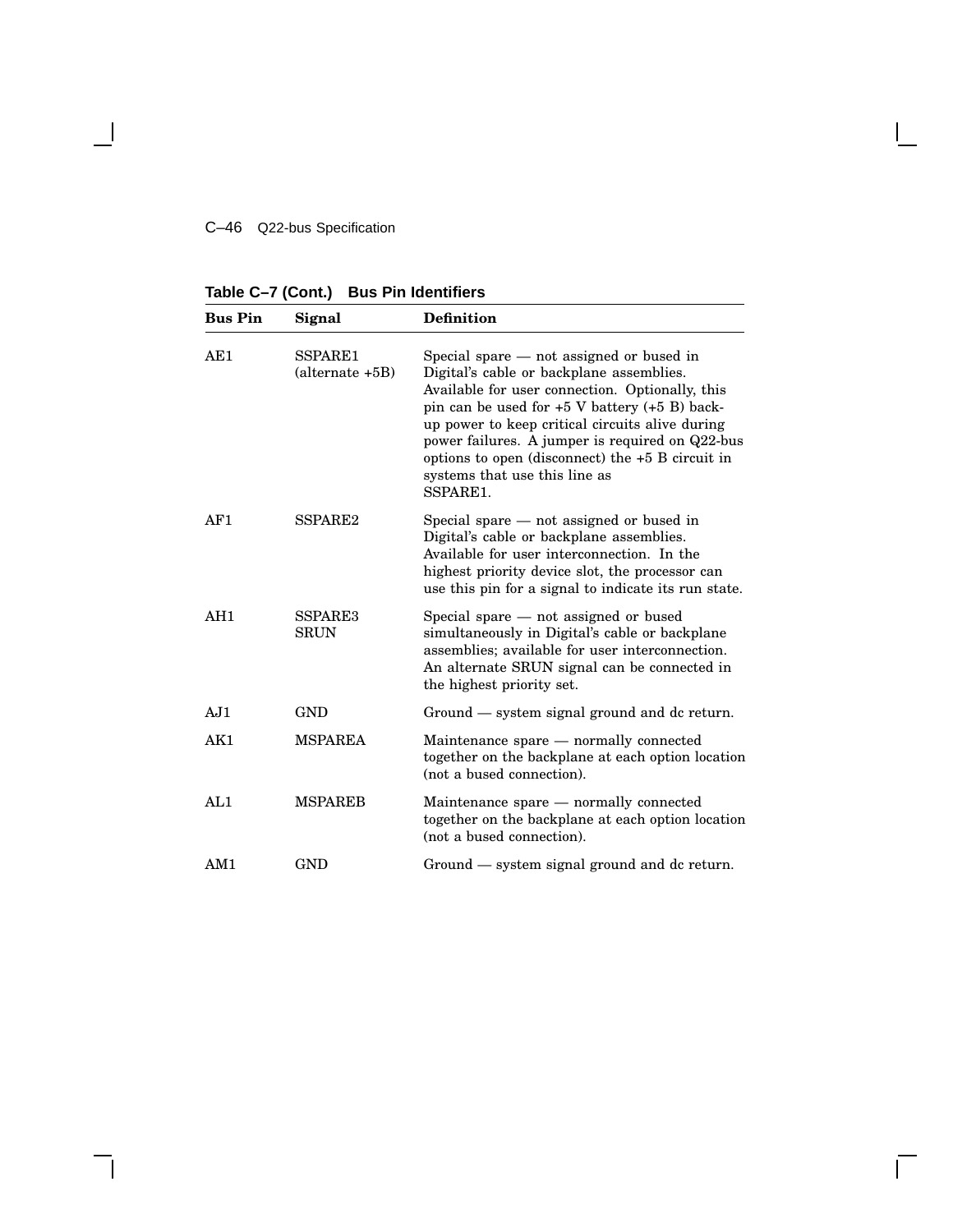Q22-bus Specification C–47

**Table C–7 (Cont.) Bus Pin Identifiers**

 $\mathbf l$ 

| <b>Bus Pin</b>  | Signal         | <b>Definition</b>                                                                                                                                                                                                                                                                                                                                                                                                                                                                      |
|-----------------|----------------|----------------------------------------------------------------------------------------------------------------------------------------------------------------------------------------------------------------------------------------------------------------------------------------------------------------------------------------------------------------------------------------------------------------------------------------------------------------------------------------|
| AN <sub>1</sub> | <b>BDMRL</b>   | $DMA$ request $-$ a device asserts this signal<br>to request bus mastership. The processor<br>arbitrates bus mastership between itself and<br>all DMA devices on the bus. If the processor is<br>not bus master (it has completed a bus cycle and<br>BSYNC L is not being asserted by the processor),<br>it grants bus mastership to the requesting device<br>by asserting BDMGO L. The device responds by<br>negating BDMR L and asserting BSACK L.                                   |
| AP1             | <b>BHALT L</b> | Processor halt — when BHALT L is asserted<br>for at least 25 us, the processor services the<br>halt interrupt and responds by halting normal<br>program execution. External interrupts are<br>ignored but memory refresh interrupts in Q22-<br>bus operations are enabled if W4 on the M7264<br>and M7264-YA processor modules is removed<br>and DMA request/grant sequences are enabled.<br>The processor executes the ODT microcode, and<br>the console device operation is invoked. |
| AR1             | <b>BREF L</b>  | Memory refresh — asserted by a DMA device.<br>This signal forces all dynamic MOS memory<br>units requiring bus refresh signals to be<br>activated for each BSYNC L/BDIN L bus<br>transaction. It is also used as a control signal<br>for block mode DMA.                                                                                                                                                                                                                               |
|                 |                | <b>CAUTION</b><br>The user must avoid multiple DMA data<br>transfers (burst or hot mode) that could<br>delay refresh operation if using DMA<br>refresh. Complete refresh cycles must                                                                                                                                                                                                                                                                                                   |

**occur once every 1.6 ms if required.**

 $\mathbf{L}$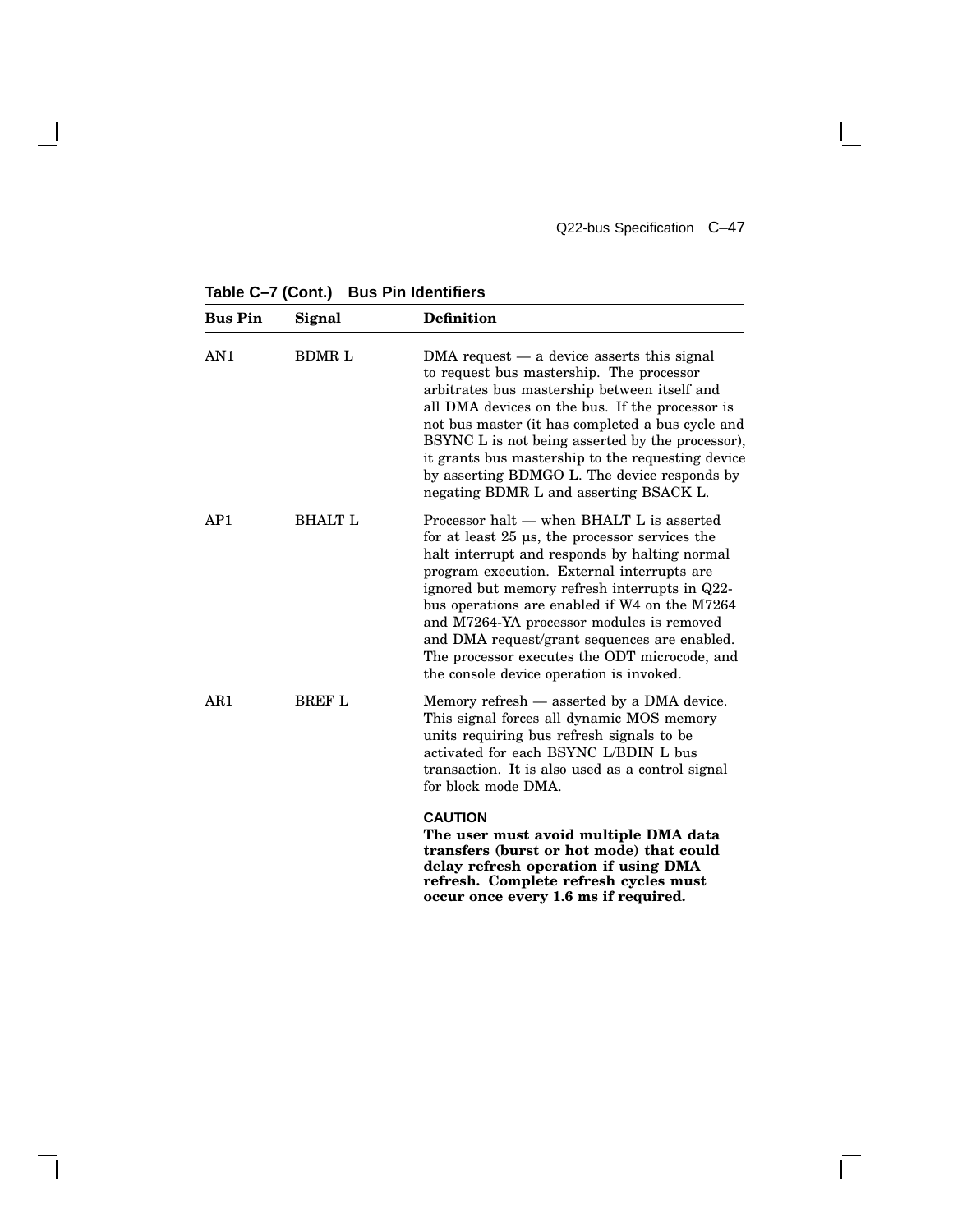#### C–48 Q22-bus Specification

 $\blacksquare$ 

**Table C–7 (Cont.) Bus Pin Identifiers**

| <b>Bus Pin</b>  | Signal                                        | <b>Definition</b>                                                                                                                                                                                                                                                                                                                           |
|-----------------|-----------------------------------------------|---------------------------------------------------------------------------------------------------------------------------------------------------------------------------------------------------------------------------------------------------------------------------------------------------------------------------------------------|
| AS1             | $+12 B$ or $+5 B$                             | $+12$ Vdc or $+5$ V battery back-up power to keep<br>critical circuits alive during power failures. This<br>signal is not bused to BS1 in all of Digital's<br>backplanes. A jumper is required on all Q22-bus<br>options to open (disconnect) the backup circuit<br>from the bus in systems that use this line at the<br>alternate voltage. |
| AT1             | GND                                           | Ground — system signal ground and dc return.                                                                                                                                                                                                                                                                                                |
| AU1             | <b>PSPARE 1</b>                               | Spare - not assigned. Customer usage not<br>recommended. Prevents damage when modules<br>are inserted upside down.                                                                                                                                                                                                                          |
| AV <sub>1</sub> | $+5B$                                         | $+5$ V battery power $-$ secondary $+5$ V power<br>connection. Battery power can be used with<br>certain devices.                                                                                                                                                                                                                           |
| BA1             | <b>BDCOK H</b>                                | $DC$ power $OK - a$ power supply generated<br>signal that is asserted when the available dc<br>voltage is sufficient to sustain reliable system<br>operation.                                                                                                                                                                               |
| B <sub>B1</sub> | <b>BPOKH</b>                                  | Power $OK$ — asserted by the power supply 70<br>ms after BDCOK is negated when ac power<br>drops below the value required to sustain power<br>(approximately 75% of nominal). When negated<br>during processor operation, a power-fail trap<br>sequence is initiated.                                                                       |
| BC1             | SSPARE4<br><b>BDAL18 L</b><br>$(22-bit only)$ | Special spare in the $Q22$ -bus — not assigned.<br>Bused in 22-bit cable and backplane assemblies.<br>Available for user interconnection.                                                                                                                                                                                                   |
| BD <sub>1</sub> | SSPARE5<br><b>BDAL19 L</b><br>$(22-bit only)$ | <b>CAUTION</b><br>These pins may be used by manufacturing<br>as test points in some options.                                                                                                                                                                                                                                                |
| BE <sub>1</sub> | SSPARE6<br><b>BDAL20 L</b>                    | In the Q22-bus, these bused address lines are<br>address lines <21:18>. Currently not used<br>during data time.                                                                                                                                                                                                                             |

Г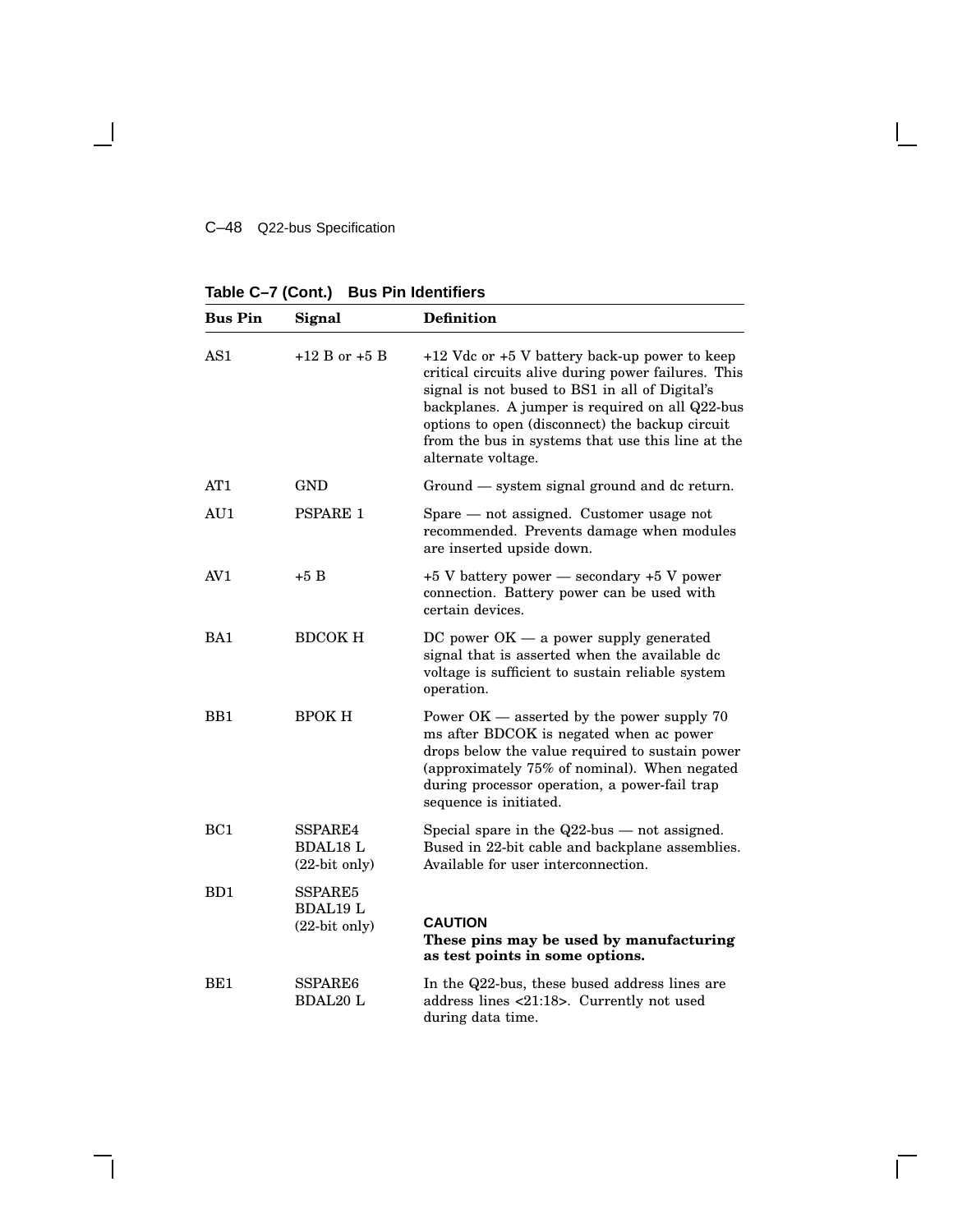$\mathsf{I}$ 

 $\overline{\Gamma}$ 

**Table C–7 (Cont.) Bus Pin Identifiers**

 $\overline{\phantom{a}}$ 

| <b>Bus Pin</b>  | Signal                           | <b>Definition</b>                                                                                                                                                                                                                   |
|-----------------|----------------------------------|-------------------------------------------------------------------------------------------------------------------------------------------------------------------------------------------------------------------------------------|
| BF1             | SSPARE7<br><b>BDAL21 L</b>       | In the Q22-bus, these bused address lines are<br>address lines <21:18>. Currently not used<br>during data time.                                                                                                                     |
| BH <sub>1</sub> | SSPARE8                          | Special spare - not assigned or bused in<br>Digital's cable and backplane assemblies.<br>Available for user interconnection.                                                                                                        |
| BJ1             | <b>GND</b>                       | Ground — system signal ground and dc return.                                                                                                                                                                                        |
| BK1<br>BL1      | <b>MSPAREB</b><br><b>MSPAREB</b> | Maintenance spare - normally connected<br>together on the backplane at each option location<br>(not a bused connection).                                                                                                            |
| BM1             | <b>GND</b>                       | Ground — system signal ground and de return.                                                                                                                                                                                        |
| BN1             | <b>BSACK L</b>                   | This signal is asserted by a DMA device in<br>response to the processor's BDMGO L signal,<br>indicating that the DMA device is bus master.                                                                                          |
| BP <sub>1</sub> | BIRQ7 L                          | Interrupt request priority level 7.                                                                                                                                                                                                 |
| BR <sub>1</sub> | <b>BEVNT L</b>                   | External event interrupt request $-$ when<br>asserted, the processor responds by entering<br>a service routine through vector address 1008. A<br>typical use of this signal is as a line time clock<br>(LTC) interrupt.             |
| BS1             | $+12B$                           | +12 Vdc battery back-up power (not bused to<br>AS1 in all of Digital's backplanes).                                                                                                                                                 |
| BT1             | GND                              | Ground — system signal ground and de return.                                                                                                                                                                                        |
| BU1             | PSPARE <sub>2</sub>              | Power spare $2$ — not assigned a function and not<br>recommended for use. If a module is using<br>$-12$ V (on pin AB2), and, if the module is<br>accidentally inserted upside down in the<br>backplane, -12 Vdc appears on pin BU1. |
| BV <sub>1</sub> | $+5$                             | $+5$ V power — normal $+5$ Vdc system power.                                                                                                                                                                                        |
| AA2             | +5                               | +5 V power - normal +5 Vdc system power.                                                                                                                                                                                            |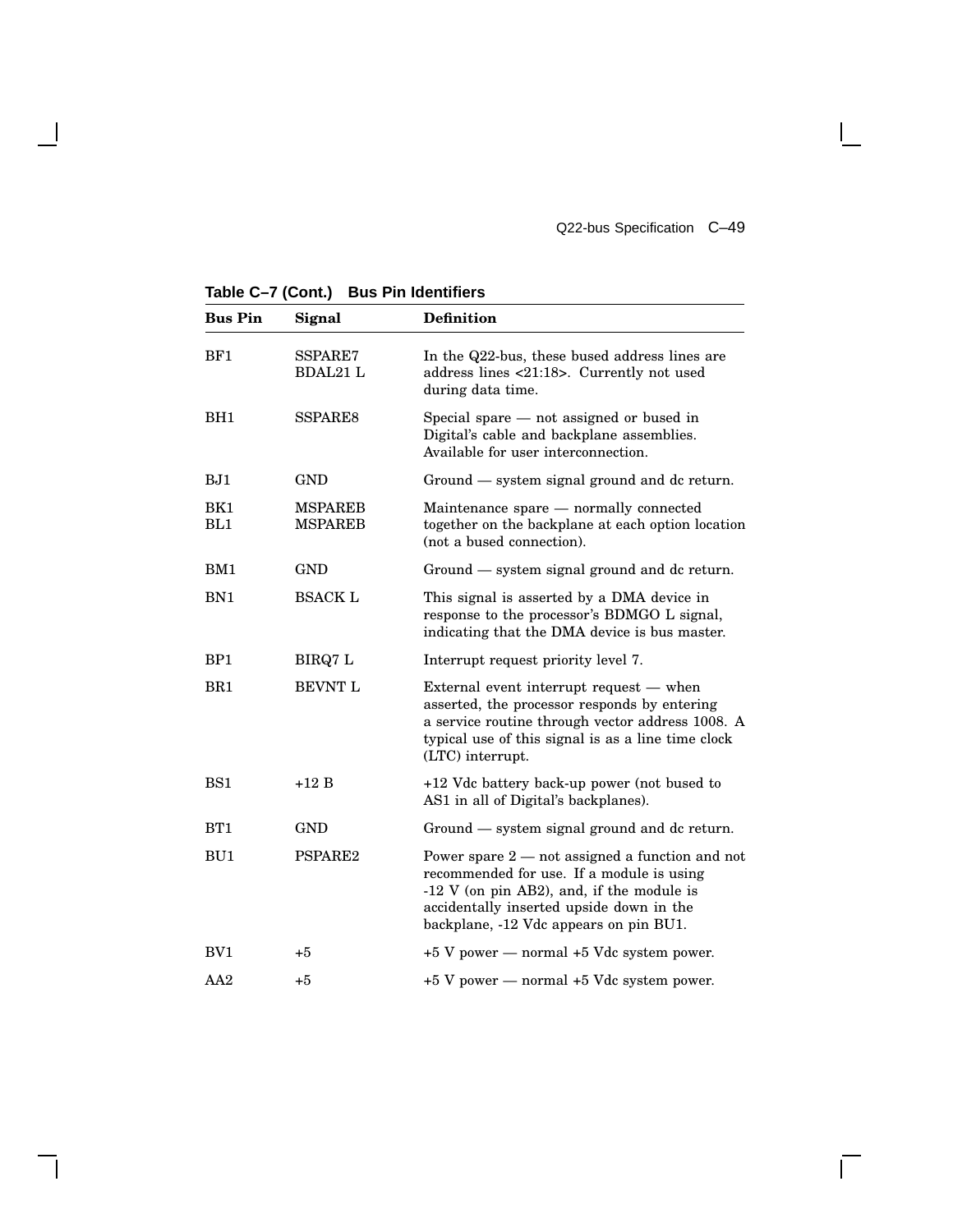#### C–50 Q22-bus Specification

**Table C–7 (Cont.) Bus Pin Identifiers**

| <b>Bus Pin</b> | Signal         | Definition                                                                                                                                                                                                                                                                                                                                           |
|----------------|----------------|------------------------------------------------------------------------------------------------------------------------------------------------------------------------------------------------------------------------------------------------------------------------------------------------------------------------------------------------------|
| AB2            | $-12$          | $-12$ V power $-12$ Vdc power for (optional)<br>devices requiring this voltage. Each Q22-<br>bus module that requires negative voltages<br>contains an inverter circuit that generates the<br>required voltage(s). Therefore, $-12$ V power is<br>not required with Digital's options.                                                               |
| AC2            | <b>GND</b>     | Ground — system signal ground and de return.                                                                                                                                                                                                                                                                                                         |
| AD2            | $+12$          | $+12$ V power $-12$ Vdc system power.                                                                                                                                                                                                                                                                                                                |
| AE2            | <b>BDOUT L</b> | Data output — when asserted, BDOUT implies<br>that valid data is available on $BDAL<0:15>L$<br>and that an output transfer, with respect to the<br>bus master device, is taking place. BDOUT L is<br>deskewed with respect to data on the bus. The<br>slave device responding to the BDOUT L signal<br>must assert BRPLY L to complete the transfer. |
| AF2            | <b>BRPLY L</b> | $\text{Reply}$ $-$ BRPLY L is asserted in response<br>to BDIN L or BDOUT L and during IAK<br>transactions. It is generated by a slave device to<br>indicate that it has placed its data on the BDAL<br>bus or that it has accepted output data from the<br>bus.                                                                                      |
| AH2            | <b>BDIN L</b>  | Data input $-$ BDIN L is used for two types of<br>bus operations.                                                                                                                                                                                                                                                                                    |
|                |                | When asserted during BSYNC L time, BDIN<br>L implies an input transfer with respect<br>to the current bus master, and requires a<br>response (BRPLY L). BDIN L is asserted<br>when the master device is ready to accept<br>data from the slave device.                                                                                               |
|                |                | When asserted without BSYNC L, it<br>٠<br>indicates that an interrupt operation is<br>occurring. The master device must deskew<br>input data from BRPLY L.                                                                                                                                                                                           |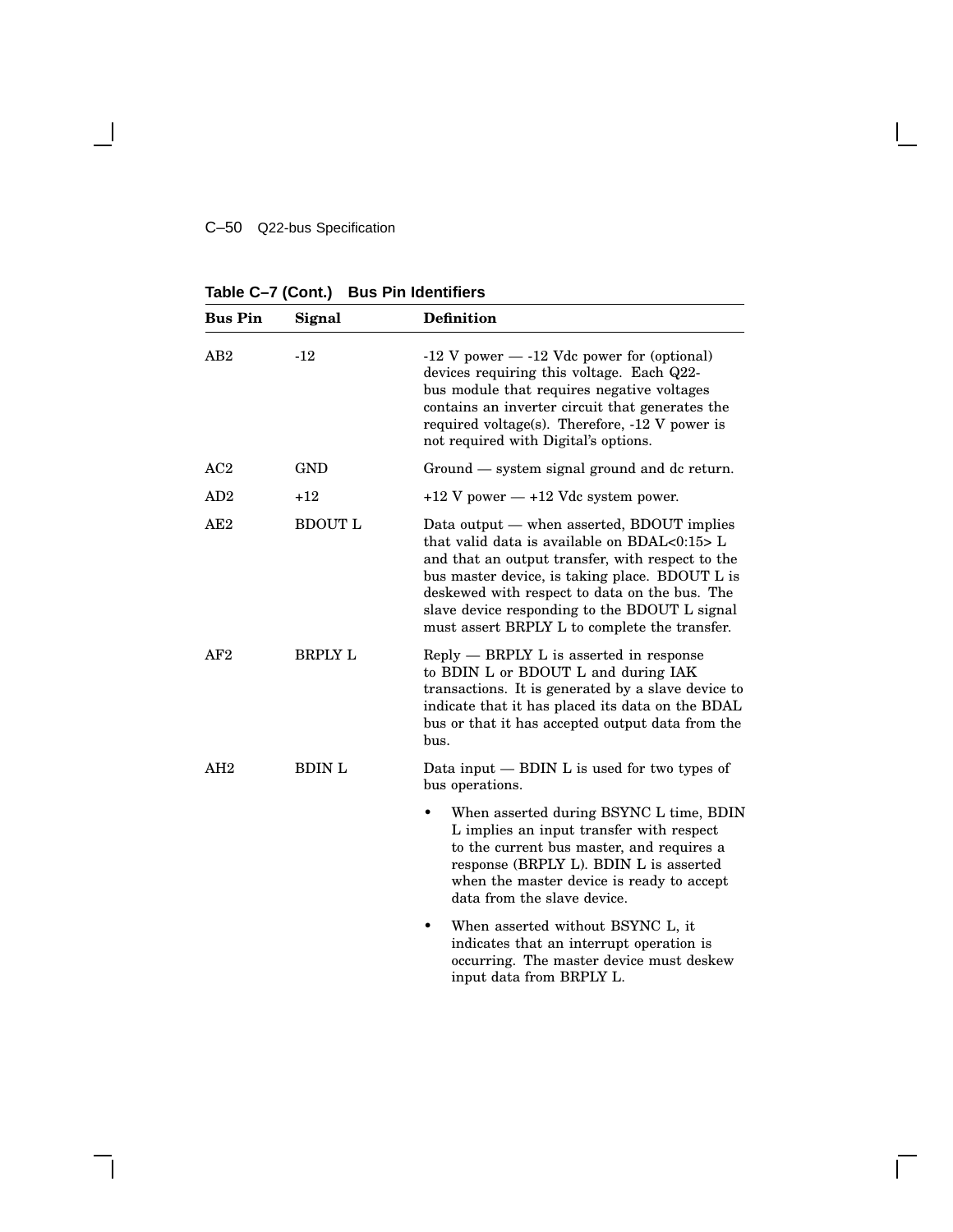$\mathsf{I}$ 

 $\overline{\Gamma}$ 

**Table C–7 (Cont.) Bus Pin Identifiers**

 $\overline{\phantom{a}}$ 

| <b>Bus Pin</b> | Signal                           | <b>Definition</b>                                                                                                                                                                                                                                                                                                 |
|----------------|----------------------------------|-------------------------------------------------------------------------------------------------------------------------------------------------------------------------------------------------------------------------------------------------------------------------------------------------------------------|
| AJ2            | <b>BSYNC L</b>                   | Synchronize — BSYNC L is asserted by the bus<br>master device to indicate that it has placed an<br>address on BDAL< $0:17$ > L. The transfer is in<br>process until BSYNC L is negated.                                                                                                                           |
| AK2            | <b>BWTBT L</b>                   | Write/byte — BWTBT L is used in two ways to<br>control a bus cycle.                                                                                                                                                                                                                                               |
|                |                                  | It is asserted at the leading edge of BSYNC<br>L to indicate that an output sequence (DATO<br>or DATOB), rather than an input sequence,<br>is to follow.                                                                                                                                                          |
|                |                                  | It is asserted during BDOUT L, in a DATOB<br>bus cycle, for byte addressing.                                                                                                                                                                                                                                      |
| AL2            | BIRQ4 L                          | Interrupt request priority level $4 - a$ level $4$<br>device asserts this signal when its interrupt<br>enable and interrupt request flip-flops are set. If<br>the PS word bit 7 is 0, the processor responds by<br>acknowledging the request by asserting BDIN L<br>and BIAKO L.                                  |
| AM2<br>AN2     | <b>BIAKI</b> L<br><b>BIAKO L</b> | Interrupt acknowledge — in accordance with<br>interrupt protocol, the processor asserts BIAKO<br>L to acknowledge receipt of an interrupt. The<br>bus transmits this to BIAKI L of the device<br>electrically closest to the processor. This device<br>accepts the interrupt acknowledge under two<br>conditions. |
|                |                                  | The device requested the bus by asserting<br>BIRQn L (where $n=4, 5, 6$ or 7)                                                                                                                                                                                                                                     |
|                |                                  | .                                                                                                                                                                                                                                                                                                                 |

• The device has the highest priority interrupt request on the bus at that time.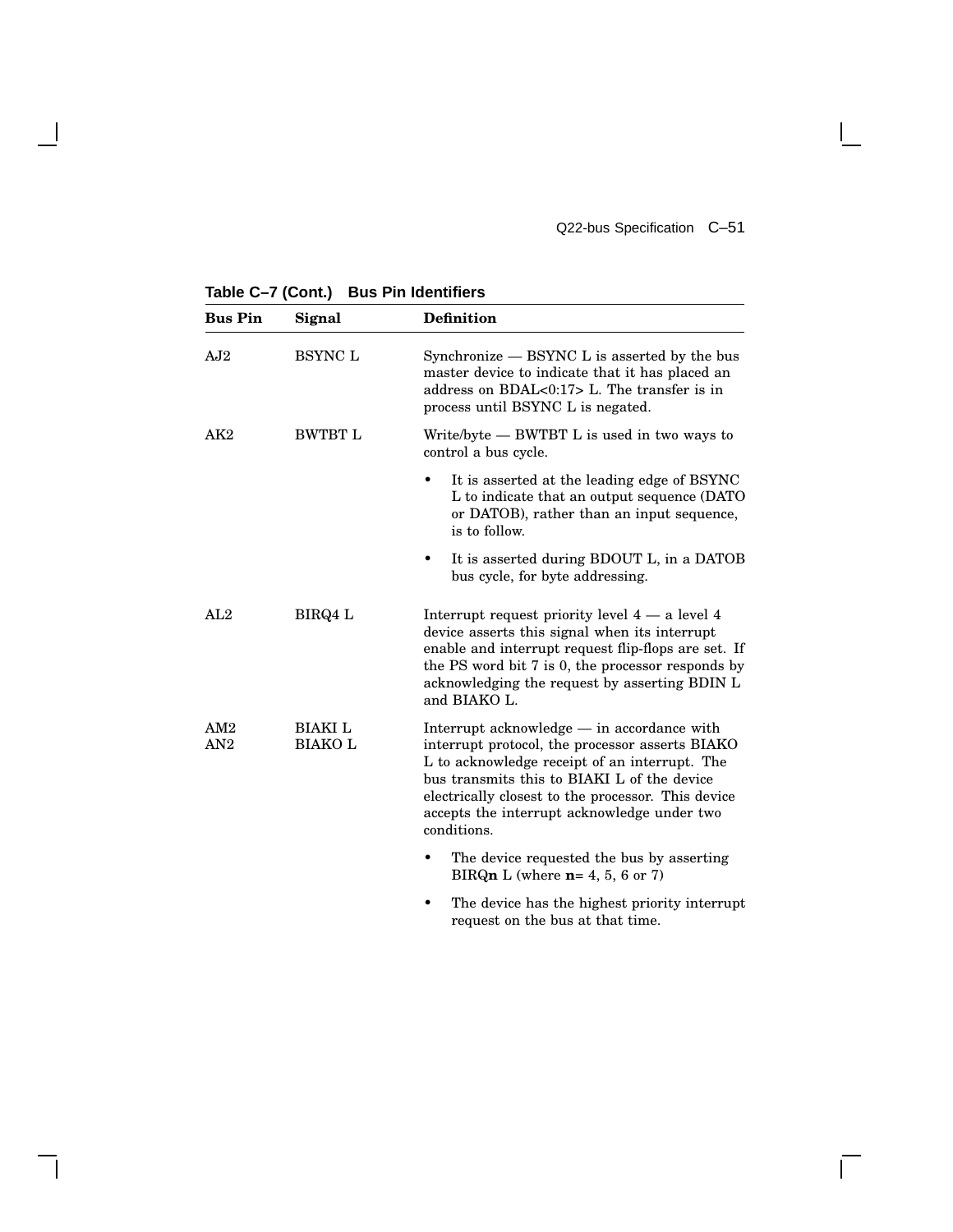#### C–52 Q22-bus Specification

 $\overline{\phantom{a}}$ 

**Table C–7 (Cont.) Bus Pin Identifiers**

| <b>Bus Pin</b>         | Signal                          | <b>Definition</b>                                                                                                                                                                                                                                                                                                                                         |
|------------------------|---------------------------------|-----------------------------------------------------------------------------------------------------------------------------------------------------------------------------------------------------------------------------------------------------------------------------------------------------------------------------------------------------------|
|                        |                                 | If these conditions are not met, the device<br>asserts BIAKO L to the next device on the bus.<br>This process continues in a daisy chain fashion<br>until the device with the highest interrupt<br>priority receives the interrupt acknowledge<br>signal.                                                                                                 |
| AP2                    | <b>BBS7 L</b>                   | Bank 7 select — the bus master asserts this<br>signal to reference the I/O page (including<br>that part of the page reserved for nonexistent<br>memory). The address in BDAL<0:12> L when<br>BBS7 L is asserted is the address within the I/O<br>page.                                                                                                    |
| AR2<br>AS <sub>2</sub> | <b>BDMGIL</b><br><b>BDMGO L</b> | Direct memory access grant $-$ the bus arbitrator<br>asserts this signal to grant bus mastership to a<br>requesting device, according to bus mastership<br>protocol. The signal is passed in a daisy-chain<br>from the arbitrator (as BDMGO L) through the<br>bus to BDMGI L of the next priority device (the<br>device electrically closest on the bus). |
|                        |                                 | This device accepts the grant only if it requested<br>to be the bus master (by a BDMR L). If<br>not, the device passes the grant (asserts<br>BDMGO L) to the next device on the bus. This<br>process continues until the requesting device<br>acknowledged the grant.                                                                                     |
|                        |                                 | <b>CAUTION</b><br>DMA device transfers must not interfere<br>with the memory refresh cycle.                                                                                                                                                                                                                                                               |
| AT2                    | <b>BINIT L</b>                  | Initialize — this signal is used for system reset.<br>All devices on the bus are to return to a known,<br>initial state; that is, registers are reset to zero,<br>and logic is reset to state 0. Exceptions should<br>be completely documented in programming and<br>engineering specifications for the device.                                           |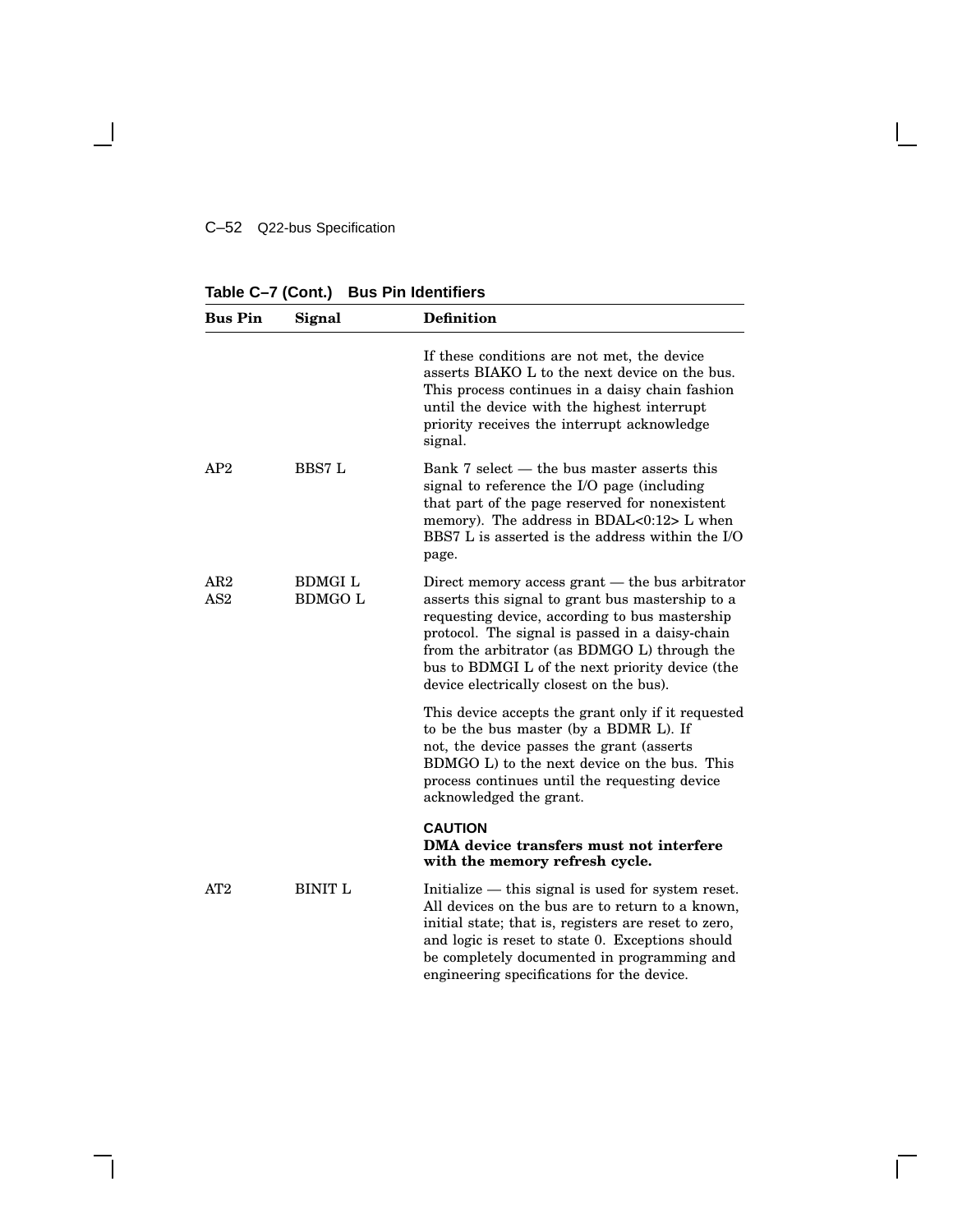$\mathbf{I}$ 

 $\overline{\Gamma}$ 

**Table C–7 (Cont.) Bus Pin Identifiers**

 $\overline{\phantom{a}}$ 

| <b>Bus Pin</b>                                                                                                                                                                     | Signal                                                                                                                                                                                                                                                  | <b>Definition</b>                                                                                                                                                                                                                                                                                                                                                             |
|------------------------------------------------------------------------------------------------------------------------------------------------------------------------------------|---------------------------------------------------------------------------------------------------------------------------------------------------------------------------------------------------------------------------------------------------------|-------------------------------------------------------------------------------------------------------------------------------------------------------------------------------------------------------------------------------------------------------------------------------------------------------------------------------------------------------------------------------|
| AU2<br>AV2                                                                                                                                                                         | <b>BDAL0 L</b><br><b>BDAL1 L</b>                                                                                                                                                                                                                        | Data/address lines — these two lines are part<br>of the 16-line data/address bus over which<br>address and data information are communicated.<br>Address information is first placed on the bus<br>by the bus master device. The same device then<br>either receives input data from, or outputs data<br>to, the addressed slave device or memory over<br>the same bus lines. |
| BA <sub>2</sub>                                                                                                                                                                    | $+5$                                                                                                                                                                                                                                                    | $+5$ V power — normal $+5$ Vdc system power.                                                                                                                                                                                                                                                                                                                                  |
| B <sub>B2</sub>                                                                                                                                                                    | $-12$                                                                                                                                                                                                                                                   | $-12$ V power (voltage not supplied) $-12$ Vdc<br>power for (optional) devices requiring this<br>voltage.                                                                                                                                                                                                                                                                     |
| BC2                                                                                                                                                                                | <b>GND</b>                                                                                                                                                                                                                                              | Ground — system signal ground and dc return.                                                                                                                                                                                                                                                                                                                                  |
| BD2                                                                                                                                                                                | $+12$                                                                                                                                                                                                                                                   | $+12$ V power $-12$ V system power.                                                                                                                                                                                                                                                                                                                                           |
| BE <sub>2</sub><br>BF2<br>BH2<br>BJ2<br>BK2<br>BL2<br>BM2<br>BN <sub>2</sub><br>BP <sub>2</sub><br>BR2<br>BS <sub>2</sub><br>BT <sub>2</sub><br>BU <sub>2</sub><br>BV <sub>2</sub> | <b>BDAL2 L</b><br><b>BDAL3 L</b><br><b>BDAL4 L</b><br><b>BDAL5 L</b><br><b>BDAL6 L</b><br><b>BDAL7 L</b><br><b>BDAL8 L</b><br><b>BDAL9 L</b><br><b>BDAL10 L</b><br><b>BDAL11 L</b><br><b>BDAL12 L</b><br>BDAL13 L<br><b>BDAL14 L</b><br><b>BDAL15 L</b> | Data/address lines $-$ these 14 lines are part of<br>the 16-line data/address bus.                                                                                                                                                                                                                                                                                            |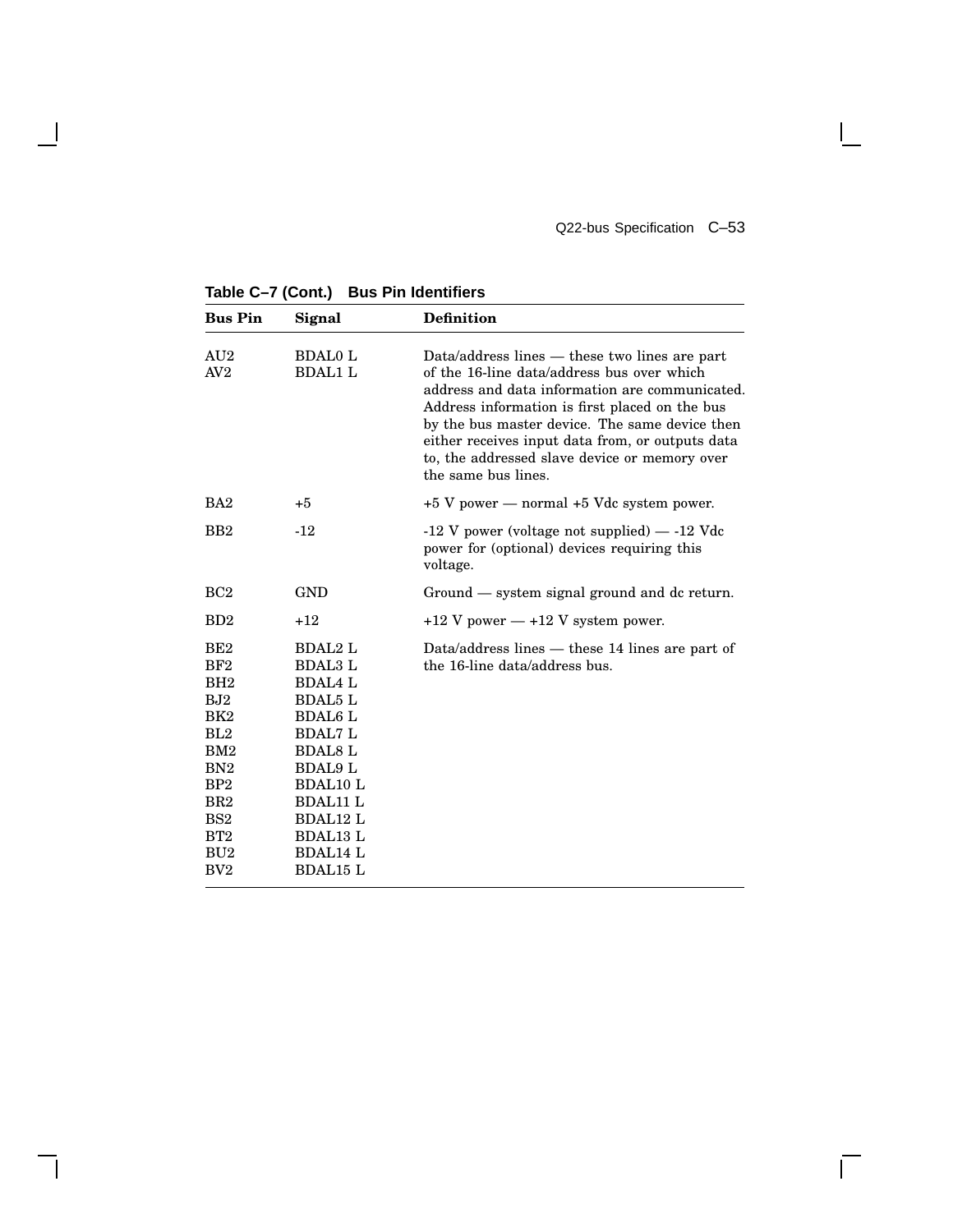# **D Acronyms**

 $\mathbf{I}$ 

This appendix lists and defines the acronyms that are most frequently used in this manual.

 $\overline{\phantom{a}}$ 

 $\mathsf{l}$ 

| <b>ACRONYM</b> | <b>DEFINITION</b>                     |
|----------------|---------------------------------------|
| <b>ACV</b>     | Access control violation              |
| AIE            | Alarm interrupt enable                |
| ANSI           | American National Standards Institute |
| AP             | Argument pointer                      |
| <b>ASTLVL</b>  | Asynchronous system trap level        |
| <b>BBU</b>     | Battery back-up unit                  |
| <b>BCD</b>     | Binary coded decimal                  |
| BDR.           | Boot and diagnostic register          |
| BM             | Byte mask                             |
| <b>BRS</b>     | Baud rate select signals              |
| <b>CMCTL</b>   | CVAX memory controller chip           |
| <b>CPMBX</b>   | Console program mailbox               |
| CQBIC          | CVAX Q22-bus interface chip           |
| CRC            | Cyclic redundancy check               |
| CSR            | Control and status register           |
| <b>CSTD</b>    | Console storage transmit data         |
| <b>CSTS</b>    | Console storage transmit status       |
| <b>DEAR</b>    | DMA error address register            |
| DIP            | Dual in-line package                  |
| DM             | Data mode                             |
| DMA            | Direct memory access                  |

 $\Gamma$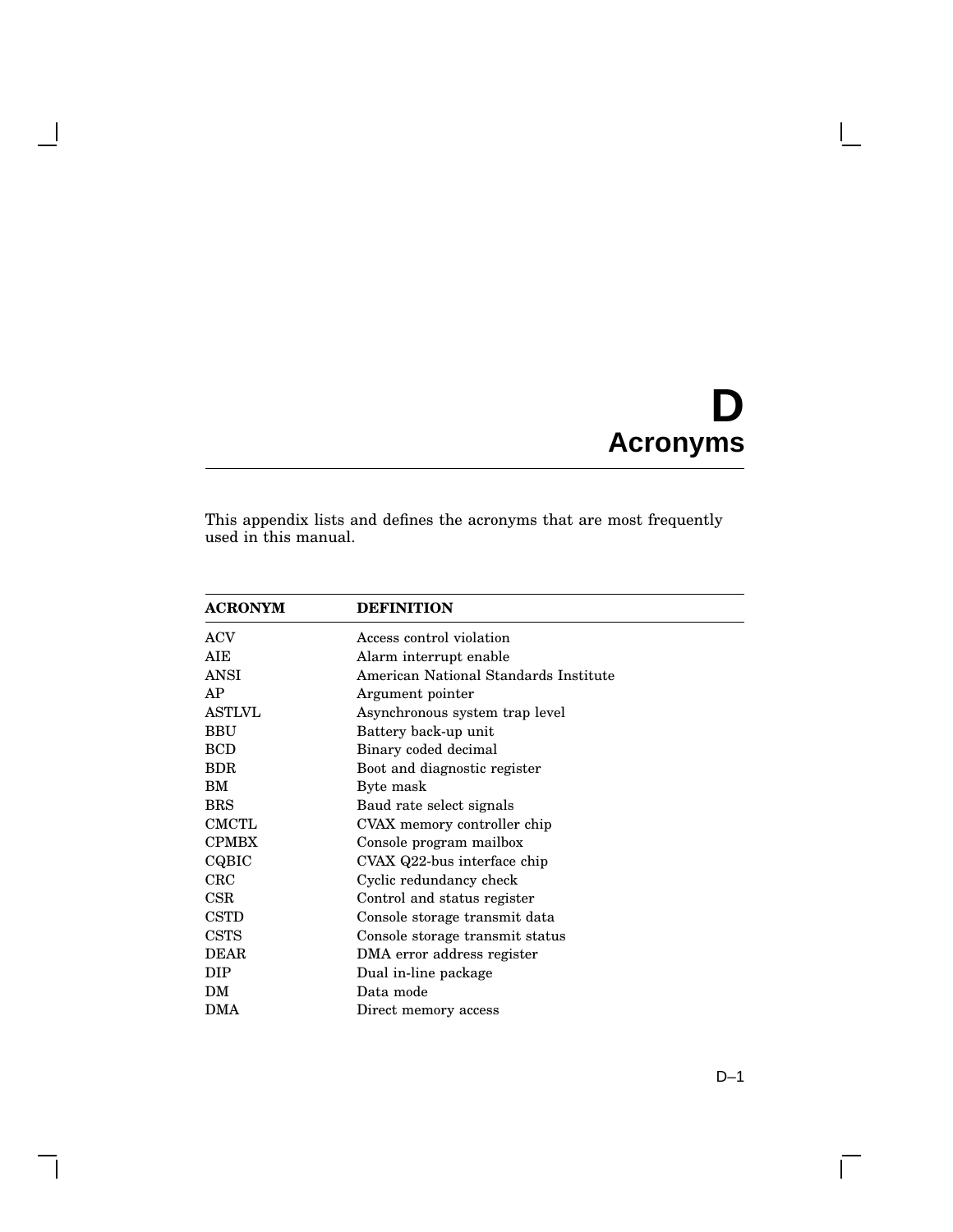# D–2 Acronyms

 $\overline{\phantom{a}}$ 

| <b>ACRONYM</b> | <b>DEFINITION</b>                          |
|----------------|--------------------------------------------|
| $_{\rm{DSE}}$  | Daylight saving enable                     |
| <b>DSER</b>    | DMA system error register                  |
| <b>DSSI</b>    | Digital small storage interconnect         |
| <b>EDITPC</b>  | EDIT packed to character string            |
| <b>EIA</b>     | Electronic Industries Association          |
| <b>EPC</b>     | Exception program counter                  |
| <b>EPROM</b>   | Erasable programmable read-only memory     |
| ERR            | Error signal                               |
| <b>ESP</b>     | Executive stack pointer                    |
| FP             | Frame pointer                              |
| <b>FPA</b>     | Floating-point accelerator                 |
| <b>FPU</b>     | Floating point unit                        |
| <b>GPR</b>     | General purpose register                   |
| <b>ICCS</b>    | Interval clock control and status register |
| <b>ICR</b>     | Interval count register                    |
| <b>IORESET</b> | I/O bus reset register                     |
| <b>IPCR</b>    | Interprocessor communication register      |
| <b>IPL</b>     | Interrupt priority level                   |
| <b>IPR</b>     | Internal processor register                |
| IR             | Index register                             |
| <b>ISP</b>     | Interrupt stack pointer                    |
| <b>ISR</b>     | Interrupt status register                  |
| <b>KSP</b>     | Kernel stack pointer                       |
| <b>LANCE</b>   | Local area network controller chip         |
| LSI            | Large scale integration                    |
| <b>MAPEN</b>   | Memory management mapping enable register  |
| <b>MBRK</b>    | Microprogram break register                |
| MBZ            | Must be zero                               |
| <b>MCESR</b>   | Machine check error summary register       |
| MCS            | Multinational character set                |
| <b>MFPR</b>    | Move from process register                 |
| MMU            | Memory management unit                     |
| MOP            | Maintenance operation protocol             |
| MOS            | Metal oxide semiconductor                  |
| MSER           | Memory system error register               |
| <b>MSI</b>     | Mass storage interface                     |
| <b>MTPR</b>    | Move to process register                   |
| NI             | Network interface                          |

Ē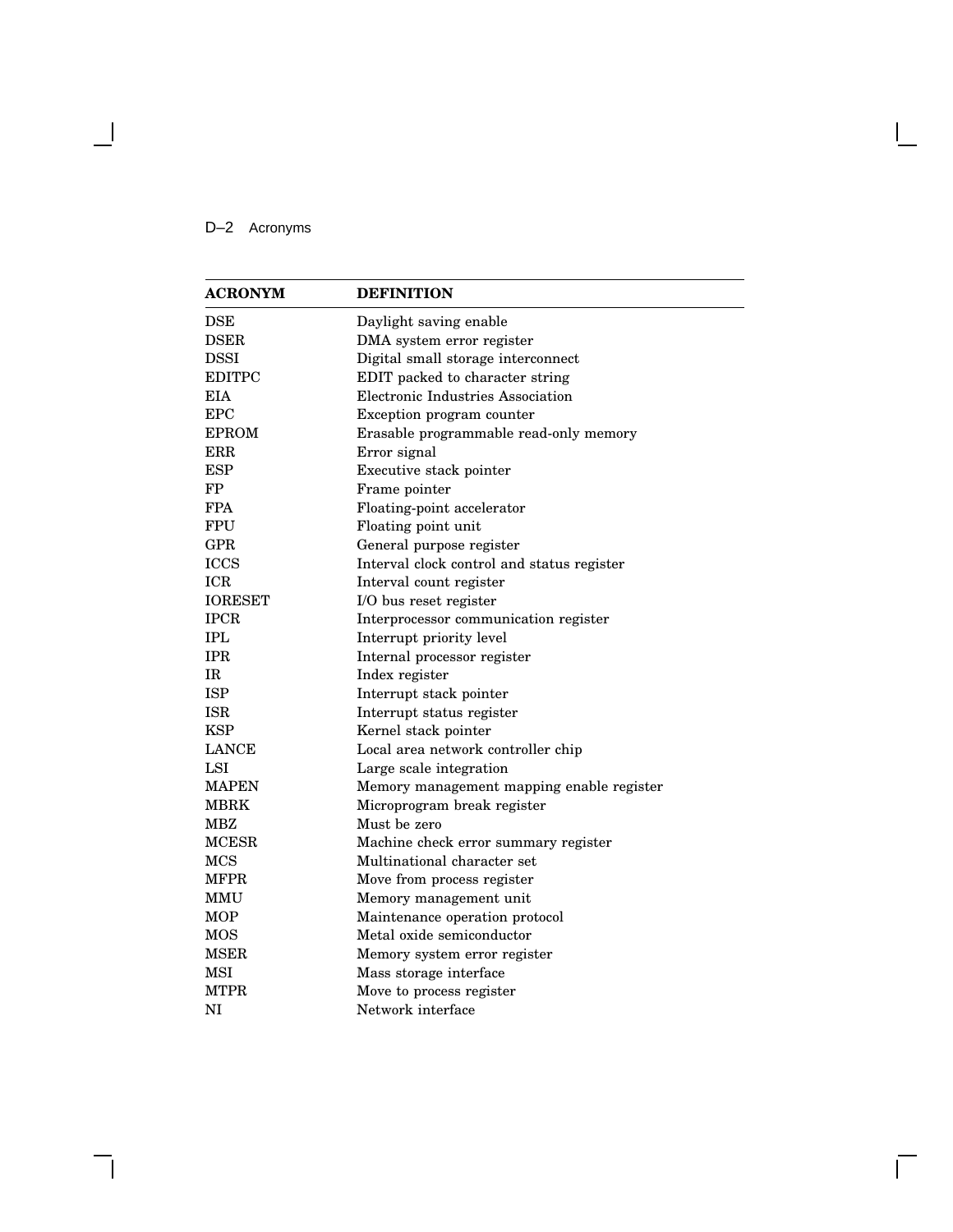Acronyms D–3

 $\overline{\Gamma}$ 

| <b>ACRONYM</b>    | <b>DEFINITION</b>                        |
|-------------------|------------------------------------------|
| <b>NICR</b>       | Next interval count register             |
| <b>NIRAP</b>      | Network interface register address port  |
| <b>NIRDP</b>      | Network interface register data port     |
| NPA               | Network physical address                 |
| NXM               | Nonexistent memory                       |
| <b>POBR</b>       | P0 base register                         |
| P <sub>1</sub> BR | P1 base register                         |
| <b>PC</b>         | Program counter                          |
| <b>PCB</b>        | Process control block                    |
| <b>PCBB</b>       | Process control block base               |
| PIE               | Periodic interrupt enable                |
| <b>POLR</b>       | P0 length register                       |
| P1LR              | P1 length register                       |
| <b>PMR</b>        | Performance monitor enable register      |
| P0PT              | P0 page table                            |
| P <sub>1</sub> PT | P1 page table                            |
| <b>PROM</b>       | Programmable read only memory            |
| PRR               | Processor revision identifier register   |
| <b>PSL</b>        | Processor status longword                |
| <b>PSW</b>        | Processor status word                    |
| <b>PTE</b>        | Page table entry                         |
| QBEAR             | Q22-bus error address register           |
| <b>RAM</b>        | Random-access memory                     |
| <b>RBD</b>        | Receive Buffer Descriptor                |
| <b>RPB</b>        | Restart parameter block                  |
| RR                | Random register                          |
| <b>RXCS</b>       | Console receiver control/status register |
| <b>RXDB</b>       | Console receiver data buffer             |
| <b>SAVPC</b>      | Console saved PC register                |
| <b>SAVPSL</b>     | Console saved PSL register               |
| $_{\rm SBR}$      | System base register                     |
| <b>SCA</b>        | System communications architecture       |
| SCB               | System control block                     |
| <b>SCBB</b>       | System control block base                |
| <b>SCR</b>        | System configuration register            |
| <b>SID</b>        | System identification register           |
| <b>SIE</b>        | System identification extension          |
| SIRR              | Software interrupt request register      |

- 1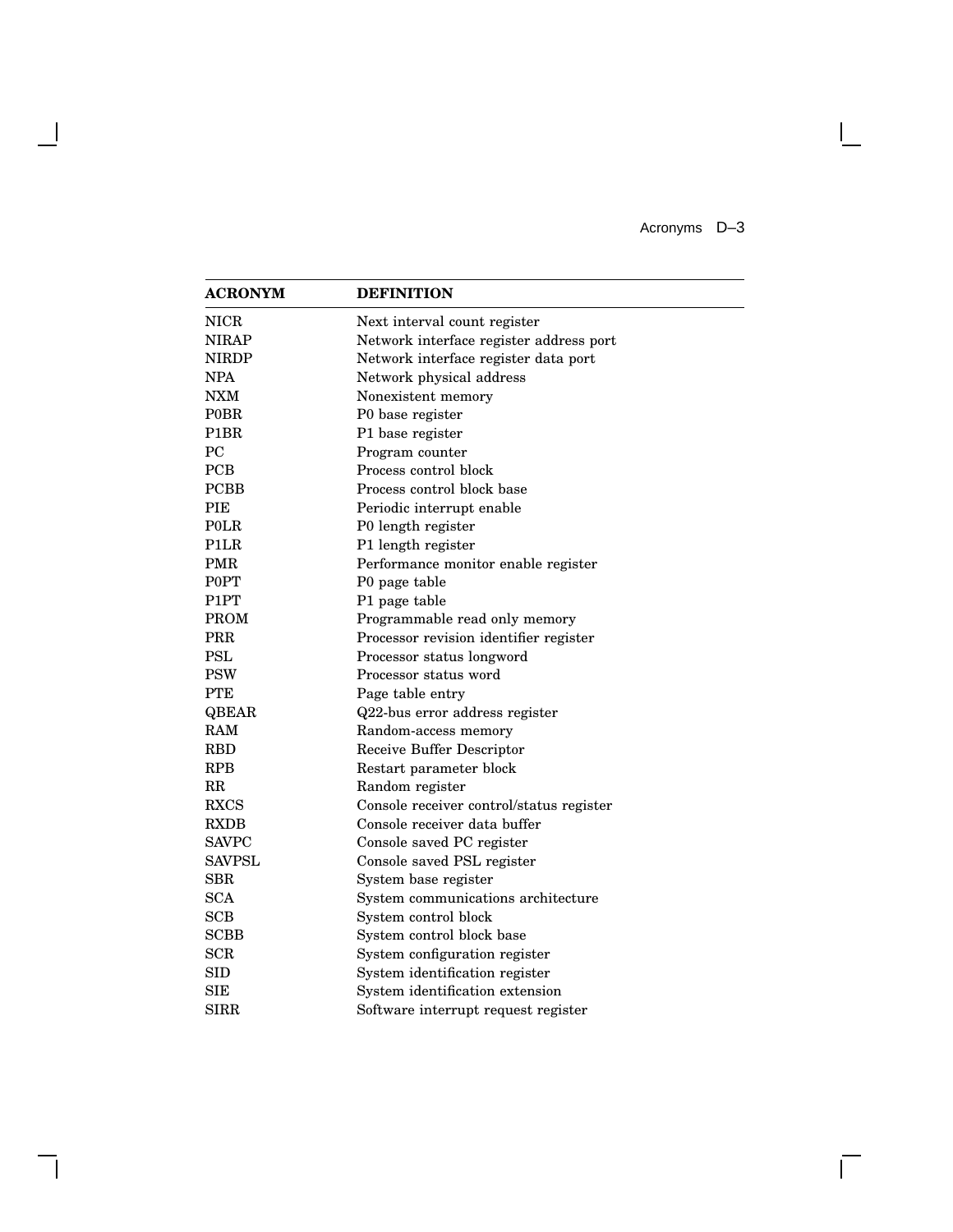# D–4 Acronyms

 $\overline{\phantom{a}}$ 

| <b>ACRONYM</b> | <b>DEFINITION</b>                        |
|----------------|------------------------------------------|
| <b>SISR</b>    | Software interrupt summary register      |
| <b>SLR</b>     | System length register                   |
| SLU            | Serial line unit                         |
| SP             | Stack pointer                            |
| <b>SPT</b>     | System page table                        |
| SQWE           | Square-wave enable                       |
| SR             | Status register                          |
| <b>SSC</b>     | System support chip                      |
| <b>SSP</b>     | Supervisor stack pointer                 |
| <b>TBCHK</b>   | Translation buffer check register        |
| <b>TBD</b>     | Transmit buffer descriptor               |
| <b>TBDATA</b>  | Translation buffer data                  |
| <b>TBDR</b>    | Translation buffer disable register      |
| <b>TBIA</b>    | Translation buffer invalidate all        |
| <b>TBIS</b>    | Translation buffer invalidate single     |
| TLB            | Translation lookaside buffer             |
| <b>TNV</b>     | Translation not valid                    |
| TODR           | Time-of-year register                    |
| <b>TXCS</b>    | Console transmit control/status register |
| <b>TXDB</b>    | Console transmit data buffer             |
| <b>UIE</b>     | Update interrupt enable                  |
| UIP            | Update in progress bit                   |
| <b>USP</b>     | User stack pointer                       |
| <b>VLSI</b>    | Very large scale integration             |
| <b>VPN</b>     | Virtual page number                      |
| VRR            | Vector read register                     |
| VRT            | Valid RAM and time bit                   |
| VMB            | Virtual memory bootstrap                 |
| <b>XFC</b>     | <b>Extended Function Call</b>            |
| ZIP            | Zig-zag in-line package                  |

Ē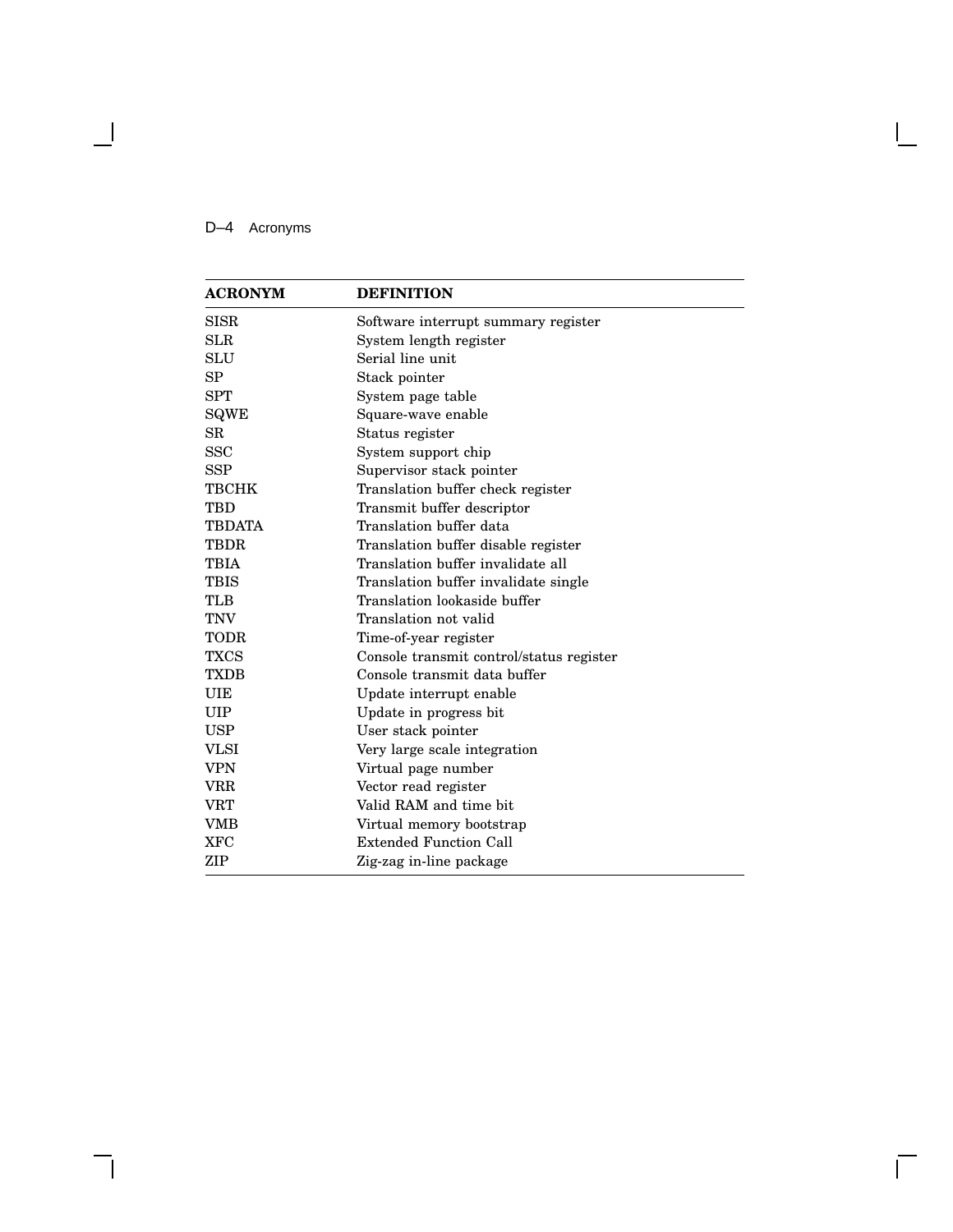# **A**

Abort, 5–14 Accessing the Q22-bus map registers, 3–59 Adding to a buffer list, 3–122

## **B**

Backplane wiring, C–38 BadVaddr register, 3–16 Baud rate, 3–41 Block mode DMA, C–18 BOOT, 6–18 Boot and diagnostic facility, 3–49 Boot and diagnostic register, 3–49 Boot devices, 4–15, 6–58 Boot flags, 6–60 Bootstrap conditions, 4–11 Bootstrapping, 6–58 Break response, 3–41 Buffer management, 3–95 Bus cycle protocol, C–7 Bus drivers, C–36 Bus interconnecting wiring, C–38 Bus receivers, C–36 Bus termination, C–37

# **C**

Cache isolation, 3–23 Cache line format, 3–23 Cache memory, 1–5, 3–23 Cache organization, 3–23 Cache swapping, 3–23 Call-back entry points, 6–82 Cause register, 3–12 CDAL bus to Q22-bus address translation, 3–62 Clock functions, 1–8 CMCTL registers, 6–79 Collision detect routine, 3–114 Command address specifiers, 6–14 ! - Comment, 6–54 CONFIGURE, 6–20 Configuring the KN210, 2–3 Configuring the Q22-bus map, 3–64 Console command keywords, 6–12 Console command qualifiers, 6–14 Console commands, 6–18 Console command syntax, 6–12 Console control characters, 6–10 Console error messages, 6–89 Console interrupt specifications, 3–42 Console program mailbox, 6–85 Console receiver control/status register, 3–37 Console receiver data buffer, 3–37 Console registers, 3–36 Console serial line, 3–36 Console service, 6–9 Console transmitter control/status register, 3–39 Console transmitter data buffer, 3–40 Contents of main memory, 6–79

Index 1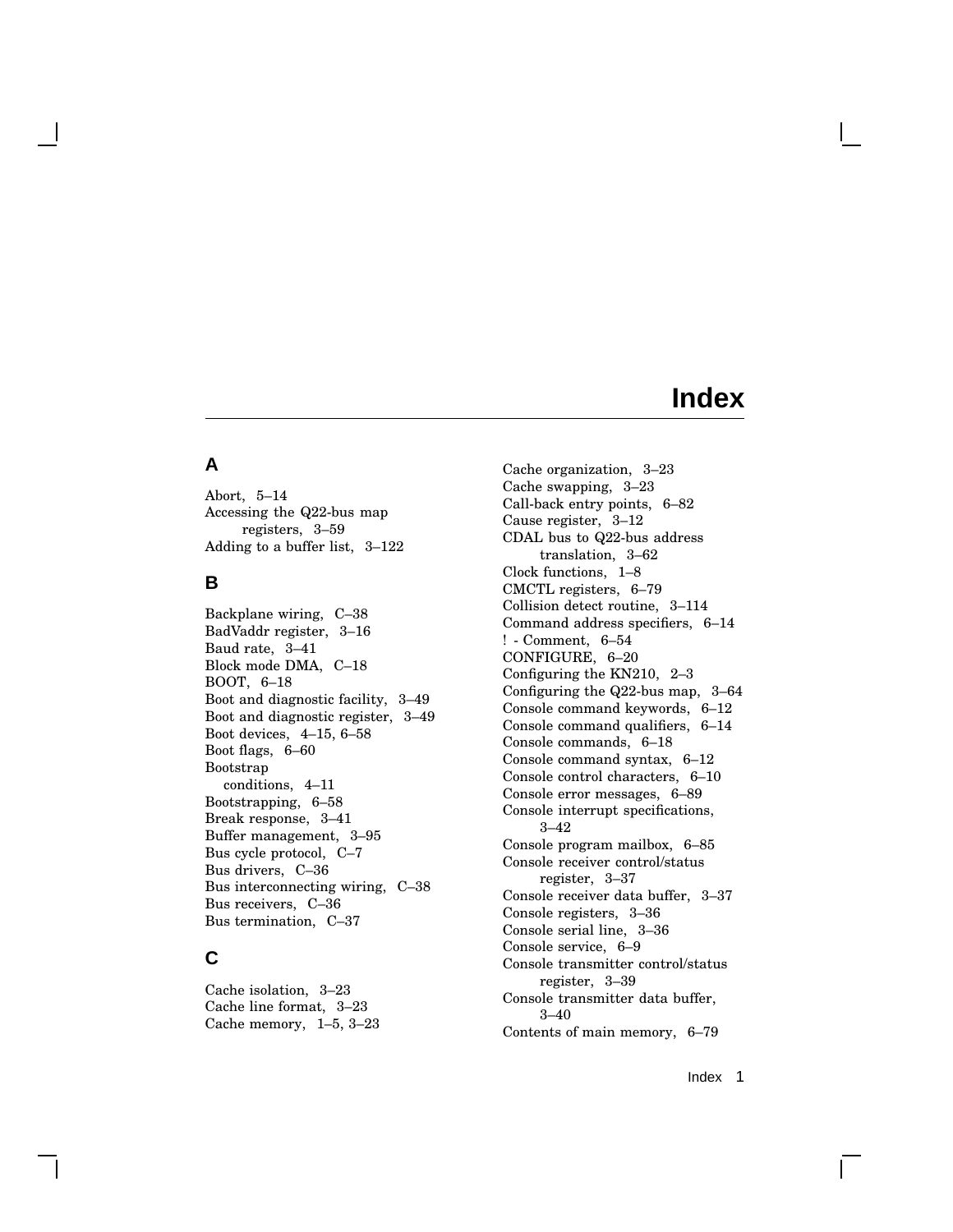Context register, 3–16 Continue, 4–20 CONTINUE, 6–22 Control functions, C–34 Coprocessor 0, 3–6 Coprocessor 1, 3–6 Coprocessors, 3–6 CVAX initial power-up test, 4–2 CVAX Physical address space map, B–4 CVAX references, 5–28

# **D**

D, 4–21 Data-stream read references, 5–29 Data transfer bus cycles, C–6 Data types, 5–8 DATBI bus cycle, C–23 DATBO bus cycle, C–24 DEPOSIT, 6–22 Device addressing, C–7 Device dependent bootstrap procedures, 6–66 Device priority, C–28 Diagnostic and test registers, 3–139 Diagnostic interdependencies, 6–74 Diagnostic LED register, 3–51 Diagnostic processor, 1–5, 5–1 Diagnostic processor hardware detected errors, 5–24 Diagnostics, 4–23, 6–71 Direct memory access, C–17 Disk and tape bootstrap procedure, 6–66 DMA error address register, 3–69 DMA guidelines, C–26 DMA protocol, C–17 DMA system error register, 3–66 DSSI bus, 3–117 Dump, 4–21

# **E**

E, 4–21 Electrical specifications, A–1 EntryHi and EntryLo registers, 3–9 Environmental specifications, A–2 Environment variables, 4–19 Error handling, 3–70 Error messages, 6–87 Ethernet, 3–72 EXAMINE, 6–24 Exception program counter, 3–15 Exceptions, 5–13 Exceptions and interrupts, 5–11 EXIT, 6–27 External halts, 6–4 External IPRs, B–6

# **F**

Fault, 5–14 Fill, 4–21 FIND, 6–28 Firmware, 1–8 Floating-point accelerator, 3–22 Floating-Point accelerator, 1–5 FPA instructions, 3–22 Function switch, 4–3

# **G**

General exception vector, 3–21 General purpose registers, 5–1 Global Q22-bus address space map, B–7 Go, 4–21

# **H**

H3602-SA CPU cover panel, 2–11 Halt, C–34 HALT, 6–29 Halt code messages, 6–88 Halt dispatch, 6–3 Halt entry, 6–2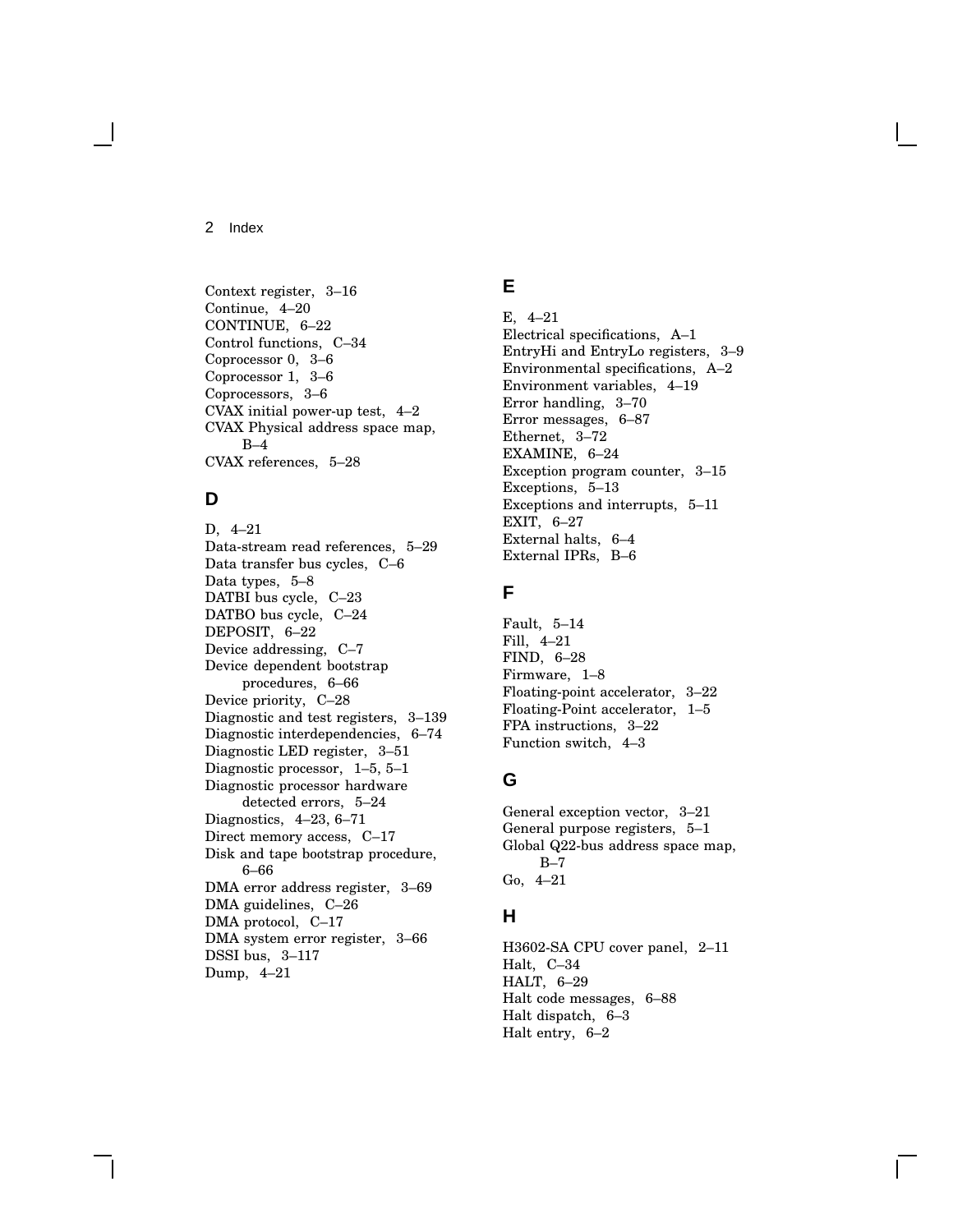Halt entry, exit and dispatch, 6–2 Halt exit, 6–3 Halt protected space, 6–80 Hardware halt procedure, 5–25 Help, 4–22 HELP, 6–29

## **I**

Index register, 3–11 Information saved on a machine check, 5–16 Init, 4–22 Initialization, C–34 Initialization routine, 3–110 INITIALIZE, 6–31 Initial power-up test, 6–5 Initiator operation, 3–121 Instruction set, 5–8 Instruction-stream read references, 5–28 Internal processor registers, 5–4 Interprocessor communication register, 3–62 Interprocessor interaction, 4–8 Interrupt errors, 5–17 Interrupt protocol, C–28 Interrupts, 5–11, C–27 Interrupt status register, 3–17 Interval timer, 3–44 Intrabackplane bus wiring, C–39

# **K**

Kernel mode, 3–9 KN210 Connectors, 2–4 KN210 Firmware, 4–1

## **L**

LANCE chip, 3–75 LANCE operation, 3–109 LANCE programming notes, 3–114 LED codes, 6–9

Lexical conventions, 4–18 List pointer registers, 3–138 Load definition, C–35 Locating a console device, 6–5 Locating the RPB, 6–76 Look-for-work routine, 3–111

#### **M**

Machine state on power-up, 6–77 Main memory addressing, 3–27 Main memory behavior on writes, 3–28 Main memory control and diagnostic status register, 3–32 Main memory error detection and correction, 3–34 Main memory error status register, 3–28 Main memory layout and state, 6–77 Main memory organization, 3–27 Main memory system, 3–24 Maint, 4–22 Maintenance mode EPROM layout, 6–80 Maintenance mode firmware, 6–1 Maintenance power-up operation, 4–10 Mass storage interface, 3–117 Mass storage interface command block, 3–124 Memory controller, 1–5 Memory management, 5–9 Memory management control registers, 5–10 Memory management errors, 5–17 Microcode errors, 5–18 Mode switch set to "Normal", 6–8 Mode switch set to "Query", 6–7 Mode switch set to "Test", 6–6 Module contact finger identification, C–43 MOVE, 6–33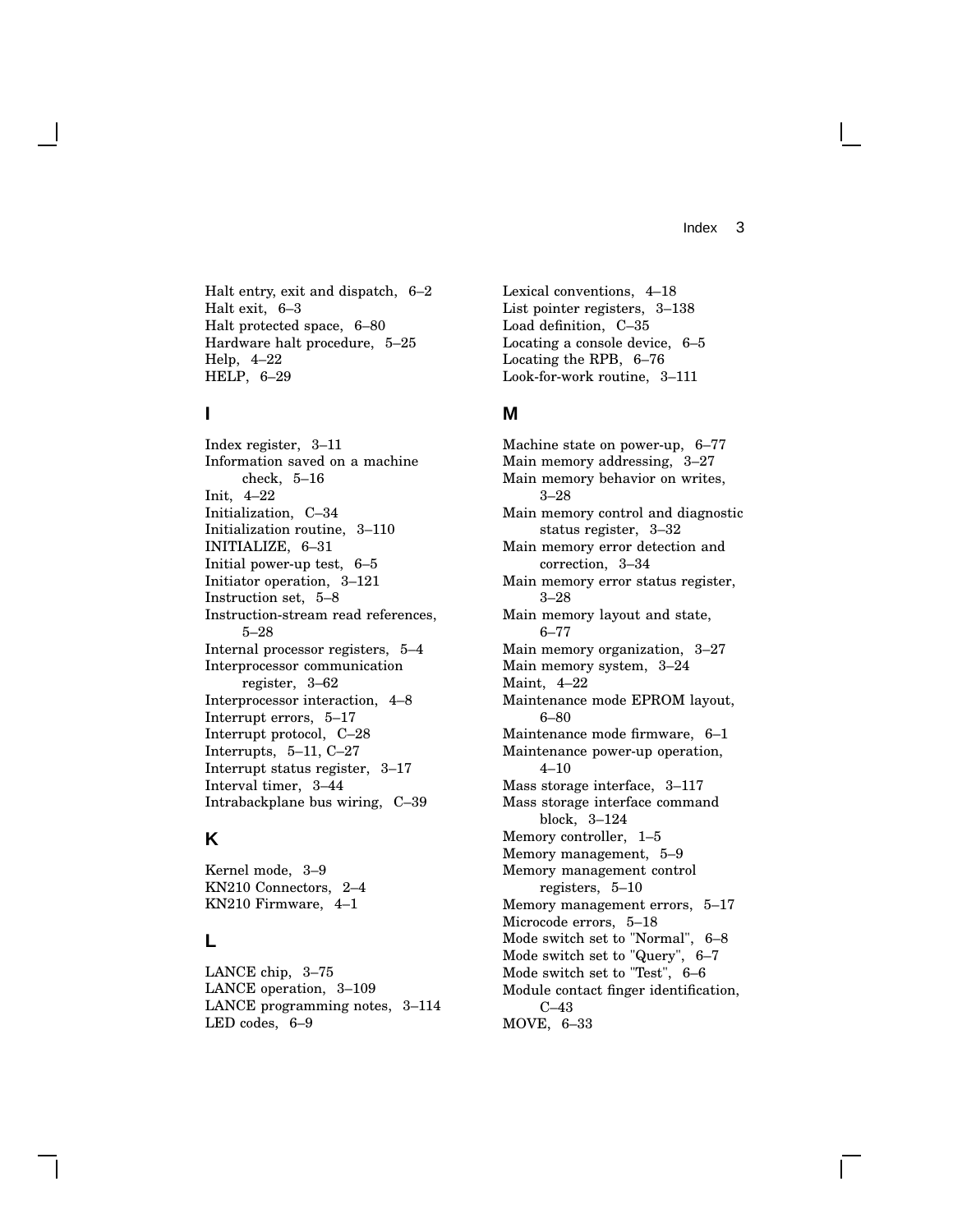MS650-AA Memory modules, 1–6 MS650-BA Memory modules, 1–5 MSI clock control register, 3–145 MSI command block word 0, 3–124 MSI command block word 1, 3–125 MSI command block word 2, 3–127 MSI command block words 3-5, 3–128 MSI control/status register, 3–128 MSI diagnostic control register, 3–140 MSI diagnostic register 0, 3–141 MSI diagnostic register 1, 3–142 MSI diagnostic register 2, 3–144 MSI DSSI connection register, 3–132 MSI DSSI control register, 3–130 MSI DSSI timeout register, 3–136 MSI ID register, 3–135 MSI initiator list pointer register, 3–139 MSI internal state registers, 3–146 MSI link word 0, 3–121 MSI link word 1, 3–122 MSI target list pointer register,

# **N**

3–138

Network bootstrap procedure, 6–68 Network interface, 3–72 Network interface control and status register, 3–78 Network interface control and status register 1, 3–84 Network interface control and status register 2, 3–84 Network interface control and status register 3, 3–85 Network interface initialization block word 0, 3–87 Network interface initialization block words 10,11, 3–94

Network interface initialization block words 1-3, 3–90 Network interface initialization block words 4-7, 3–91 Network interface receive descriptor ring, 3–96 Network interface register address port, 3–77 Network interface register data port, 3–78 Network interface transmit descriptor ring, 3–103 Network listening, 6–69 NEXT, 6–35 NI initialization block, 3–86 NI initialization block words 8,9, 3–92 NISA ROM, 3–74 Nonoperating conditions greater than 60 days, A–3 Nonoperating conditions less than 60 days, A–2

# **O**

120-Ohm Q22-bus, C–35 Operating conditions, A–2 Operating system restart, 6–75 Operating systems, 4–2 Operation switch, 4–3

## **P**

PFN bitmap, 6–78 Physical specifications, A–1 Power status, C–34 Power supply loading, C–43 Power-up, 6–5 Preparing for the bootstrap, 6–62 Primary bootstrap, VMB, 6–63 Printenv, 4–22 Processor revision identifier register, 3–17 Processor state, 5–1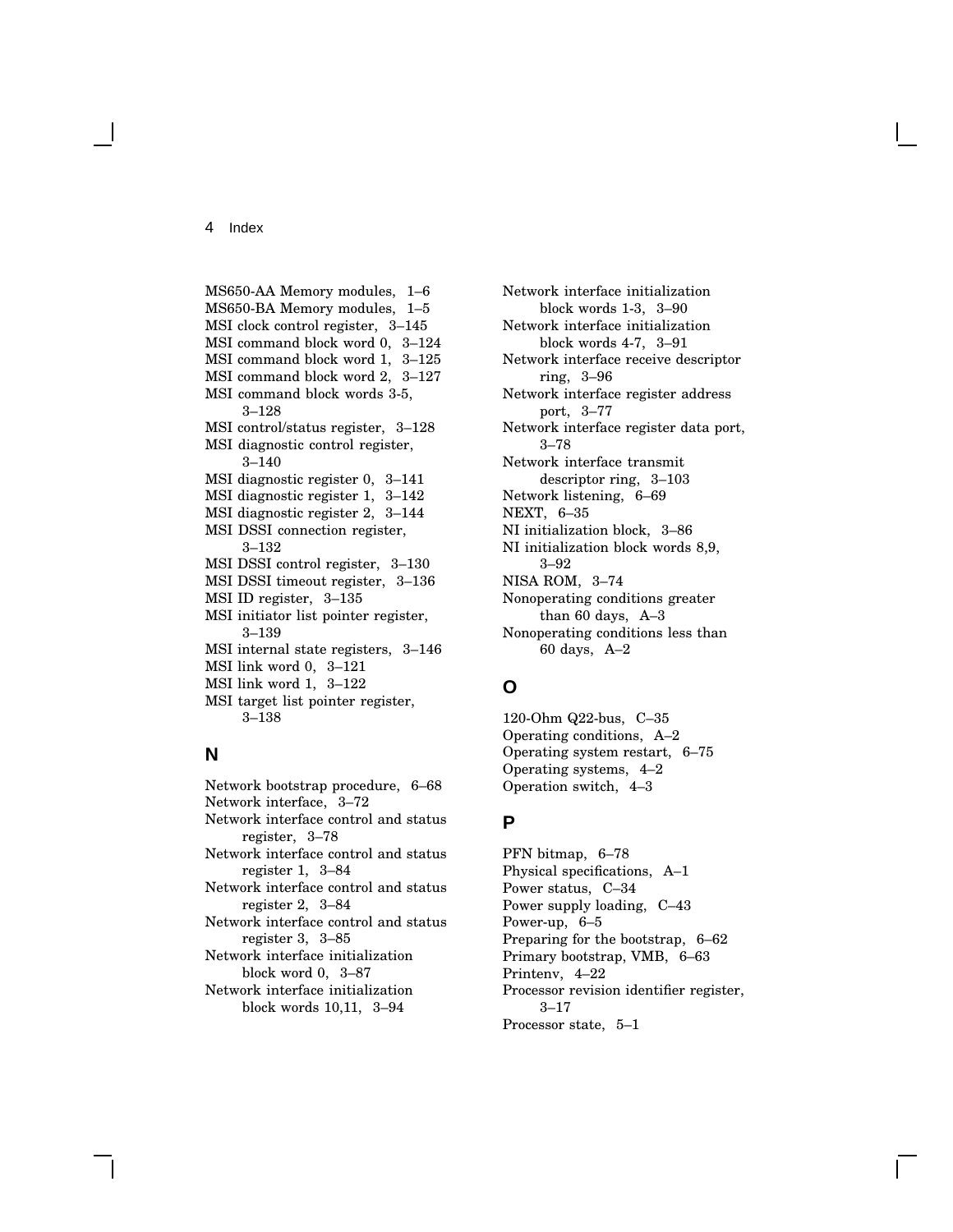Processor status longword, 5–2 Programmable timers, 3–45 PROM bootstrap procedure, 6–67 Public data structures, 6–85 Public data structures and entry points, 6–80

## **Q**

Q22-bus electrical characteristics, C–34 Q22-bus error address register, 3–69 Q22-bus four-level interrupt configurations, C–32 Q22-bus interface, 1–7, 3–55 Q22-bus interrupt handling, 3–63 Q22-bus map base address register, 3–64 Q22-bus map cache, 3–60 Q22-bus map registers, 3–58 Q22-bus signal assignments, C–3 Q22-bus to main memory address translation, 3–56

# **R**

R3000 console command language, 4–17 R3000 general purpose registers, 3–2 R3000 instruction set types, 3–3 R3000 interval timer register, 3–42 R3000 memory management, 3–6 R3000 physical address space map, B–1 R3000 RISC processor, 1–4 R3000 sys\_type environment variable, 4–10 Random register, 3–11 Read errors, 5–18 Receive buffer descriptor **n** word 0, 3–98

Receive buffer descriptor **n** word 1, 3–99 Receive buffer descriptor **n** word 2, 3–100 Receive buffer descriptor **n** word 3, 3–101 Receive buffer descriptors, 3–97 Receive buffers, 3–102 Receive DMA routine, 3–112 Receive poll routine, 3–111 Receive routine, 3–111 References to processor registers and memory, 6–17 REPEAT, 6–36 Reserved main memory, 6–78 Reset exception vector, 3–21 Restoring processor state, 6–3 RISC processor, 3–1 ROM memory, 3–52

# **S**

Saving processor state, 6–2 Scatter/gather map, 6–79 SEARCH, 6–37 Select processor register operation, 4–9 SET, 6–40 Setenv, 4–22 SHOW, 6–44 SIE, 4–10 Signal level specifications, C–35 START, 6–48 Status register, 3–15 Switch routine, 3–110 System configuration register, 3–65 System configurations, C–39 System control block, 5–21 System identification, 5–27 System support functions, 1–7

## **T**

Target operation, 3–119